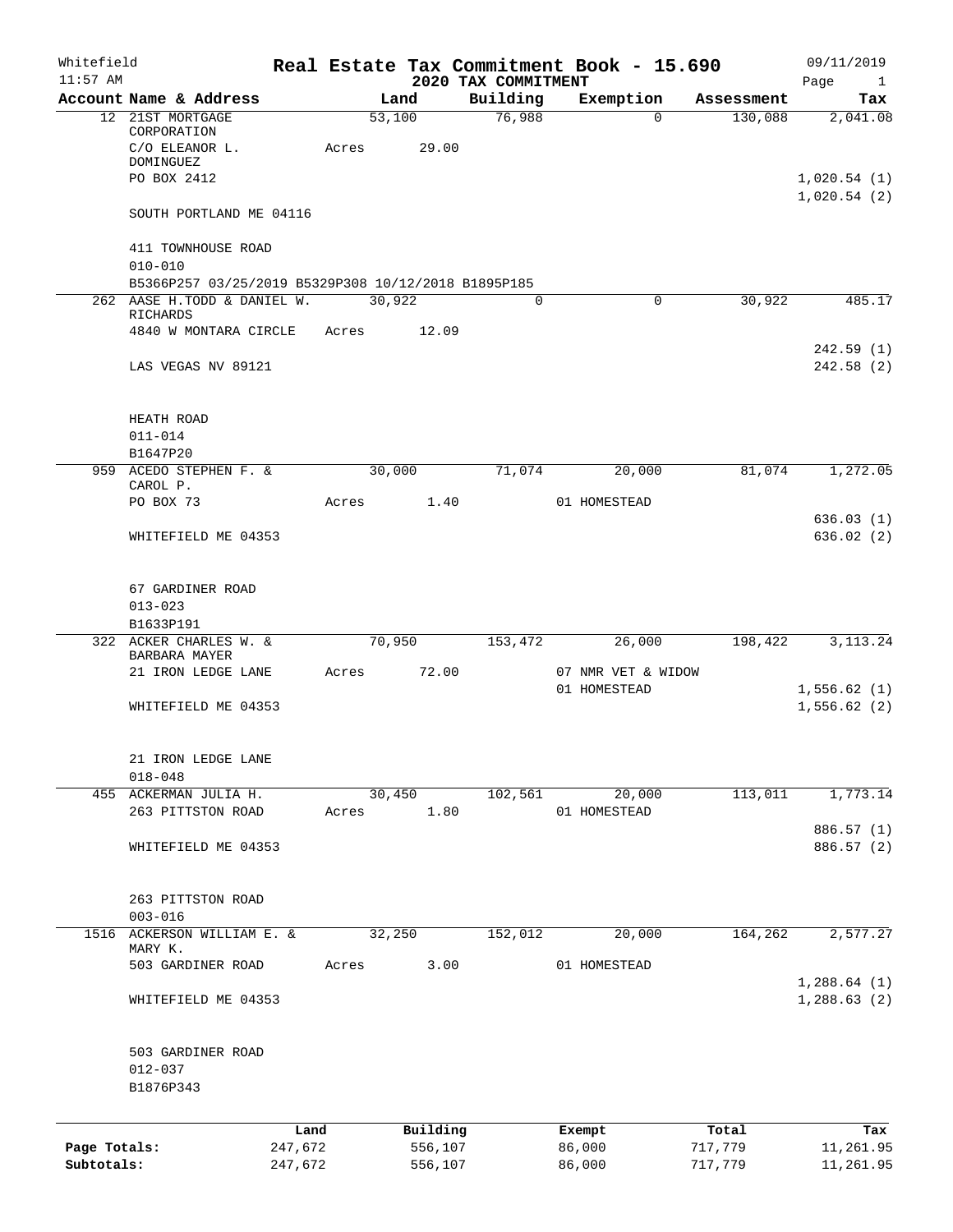| Whitefield |                                        |         |                |                     | Real Estate Tax Commitment Book - 15.690 |            | 09/11/2019                         |
|------------|----------------------------------------|---------|----------------|---------------------|------------------------------------------|------------|------------------------------------|
| $11:57$ AM |                                        |         |                | 2020 TAX COMMITMENT |                                          |            | Page<br>$\overline{\phantom{0}}^2$ |
|            | Account Name & Address                 |         | Land           | Building            | Exemption                                | Assessment | Tax                                |
|            | 183 ADAMS JR. CLIFTON V. &<br>TINA     |         | 70,834         | 194,933             | $\Omega$                                 | 265,767    | 4,169.88                           |
|            | 16 MOPAR LANE                          | Acres   | 13.48          |                     |                                          |            |                                    |
|            | WHITEFIELD ME 04353                    |         |                |                     |                                          |            | 2,084.94(1)<br>2,084.94 (2)        |
|            | 16 MOPAR LANE                          |         |                |                     |                                          |            |                                    |
|            | $018 - 023 - A$                        |         |                |                     |                                          |            |                                    |
|            | B1898P19                               |         |                |                     |                                          |            |                                    |
|            | 1897 ADAMS SCOTT A. & BROOKE<br>М.     |         | 31,455         | 87,966              | 0                                        | 119,421    | 1,873.72                           |
|            | 198 AUGUSTA ROAD                       | Acres   | 2.47           |                     |                                          |            |                                    |
|            |                                        |         |                |                     |                                          |            | 936.86(1)                          |
|            | WHITEFIELD ME 04353                    |         |                |                     |                                          |            | 936.86 (2)                         |
|            | 198 AUGUSTA ROAD                       |         |                |                     |                                          |            |                                    |
|            | $018 - 023 - B$                        |         |                |                     |                                          |            |                                    |
|            | B4440P279 09/12/2011                   |         |                |                     |                                          |            |                                    |
|            | 515 ADAMS, CLIFTON V., JR.             |         | 30,300         | 67,682              | $\mathbf 0$                              | 97,982     | 1,537.34                           |
|            | ADAMS, TINA M                          | Acres   | 1.70           |                     |                                          |            |                                    |
|            | 180 AUGUSTA ROAD                       |         |                |                     |                                          |            | 768.67(1)<br>768.67(2)             |
|            | WHITEFIELD ME 04353                    |         |                |                     |                                          |            |                                    |
|            | 197 AUGUSTA ROAD                       |         |                |                     |                                          |            |                                    |
|            | $018 - 004$                            |         |                |                     |                                          |            |                                    |
|            | B5298P295 08/28/2018                   |         |                |                     |                                          |            |                                    |
|            | 1773 ADAMS, MICHAEL L<br>ADAMS, ROSE A | Acres   | 31,035<br>2.19 | 12,335              | 0                                        | 43,370     | 680.48                             |
|            | PO BOX 244                             |         |                |                     |                                          |            | 340.24 (1)                         |
|            |                                        |         |                |                     |                                          |            | 340.24 (2)                         |
|            | WHITEFIELD ME 04353                    |         |                |                     |                                          |            |                                    |
|            | 114 NO. HUNTS MEADOW                   |         |                |                     |                                          |            |                                    |
|            | $018 - 054$                            |         |                |                     |                                          |            |                                    |
|            | B5215P240 12/15/2017                   |         |                |                     |                                          |            |                                    |
|            | 680 AGJH, LLC                          | 412,500 | 55.00          | 0                   | 0                                        | 412,500    | 6,472.13                           |
|            | 54 BISCAY ROAD                         | Acres   |                |                     |                                          |            | 3,236.07(1)                        |
|            | DAMARISCOTTA ME 04543                  |         |                |                     |                                          |            | 3,236.06(2)                        |
|            |                                        |         |                |                     |                                          |            |                                    |
|            | DOYLE ROAD                             |         |                |                     |                                          |            |                                    |
|            | $019 - 023$                            |         |                |                     |                                          |            |                                    |

B5101P217 01/31/2017 B4964P270 12/31/2015 B4787P43 06/09/2014 B4461P196 11/18/2011 B3067P182

|              | Land    | Building | Exempt | Total     | Tax       |
|--------------|---------|----------|--------|-----------|-----------|
| Page Totals: | 576,124 | 362,916  |        | 939,040   | 14,733.55 |
| Subtotals:   | 823,796 | 919,023  | 86,000 | 1,656,819 | 25,995.50 |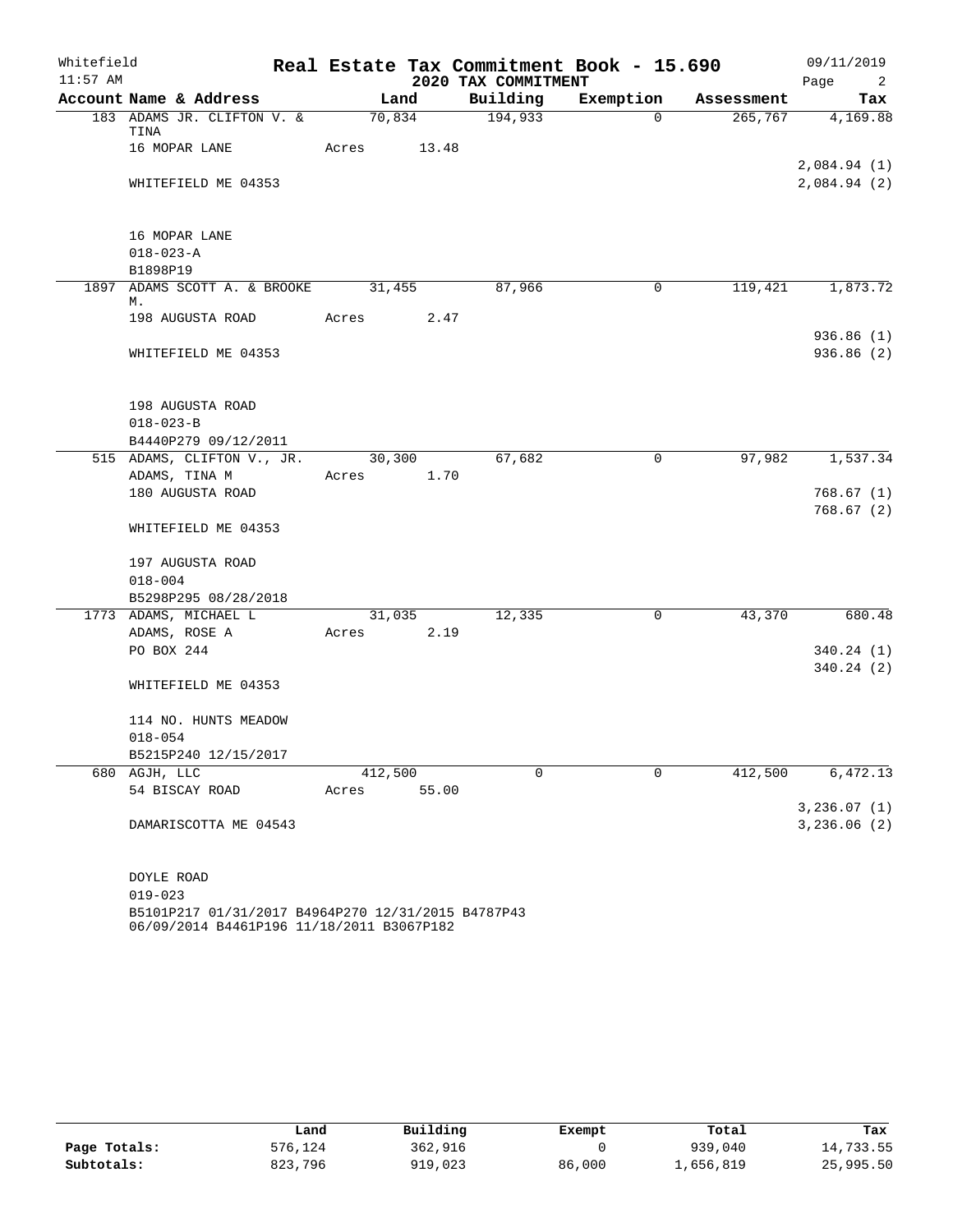| Whitefield<br>$11:57$ AM |                                                                                                                                                       |         |          |                                 | Real Estate Tax Commitment Book - 15.690 |            | 09/11/2019                 |
|--------------------------|-------------------------------------------------------------------------------------------------------------------------------------------------------|---------|----------|---------------------------------|------------------------------------------|------------|----------------------------|
|                          | Account Name & Address                                                                                                                                |         | Land     | 2020 TAX COMMITMENT<br>Building | Exemption                                | Assessment | Page<br>3<br>Tax           |
|                          | 1710 ALBEE AMANDA L. & ERIC                                                                                                                           |         | 39,730   | 142,442                         | $\Omega$                                 | 182,172    | 2,858.28                   |
|                          | M. II                                                                                                                                                 |         |          |                                 |                                          |            |                            |
|                          | 230 HUNTS MEADOW ROAD                                                                                                                                 | Acres   | 10.60    |                                 |                                          |            | 1,429.14(1)                |
|                          | WHITEFIELD ME 04353                                                                                                                                   |         |          |                                 |                                          |            | 1,429.14(2)                |
|                          |                                                                                                                                                       |         |          |                                 |                                          |            |                            |
|                          | 230 HUNTS MEADOW ROAD                                                                                                                                 |         |          |                                 |                                          |            |                            |
|                          | $012 - 023 - C$                                                                                                                                       |         |          |                                 |                                          |            |                            |
|                          | B4677P61 06/19/2013 B4677P59 06/19/2013 B4671P198<br>06/06/2013 B4664P229 05/21/2013 B4415P115 07/05/2011<br>B3213P203 12/29/2003 B3129P40 08/20/2003 |         |          |                                 |                                          |            |                            |
|                          | 174 ALBERT TINA                                                                                                                                       |         | 31,950   | 120,367                         | 20,000                                   | 132,317    | 2,076.05                   |
|                          | 344 NORTH HOWE ROAD                                                                                                                                   | Acres   | 2.80     |                                 | 01 HOMESTEAD                             |            |                            |
|                          | WHITEFIELD ME 04353                                                                                                                                   |         |          |                                 |                                          |            | 1,038.03(1)<br>1,038.02(2) |
|                          | 344 NORTH HOWE ROAD<br>$020 - 005 - B$                                                                                                                |         |          |                                 |                                          |            |                            |
|                          | B4154P275 06/10/2009 B4126P2 04/02/2009 B2579P235                                                                                                     |         |          |                                 |                                          |            |                            |
|                          | 1149 ALESSANDRO CORPORATION                                                                                                                           |         | 32,580   | 185,434                         | $\mathbf 0$                              | 218,014    | 3,420.64                   |
|                          | C/O- STEVE SMITH                                                                                                                                      | Acres   | 3.22     |                                 |                                          |            |                            |
|                          | PO BOX 38                                                                                                                                             |         |          |                                 |                                          |            | 1,710.32(1)                |
|                          | WHITEFIELD ME 04353                                                                                                                                   |         |          |                                 |                                          |            | 1,710.32(2)                |
|                          | 17 MILLS ROAD                                                                                                                                         |         |          |                                 |                                          |            |                            |
|                          | $026 - 028 - A$                                                                                                                                       |         |          |                                 |                                          |            |                            |
|                          | B4060P105 10/08/2008                                                                                                                                  |         |          |                                 |                                          |            |                            |
|                          | 1306 ALESSANDRO CORPORATION                                                                                                                           |         | 30,000   | 800                             | 0                                        | 30,800     | 483.25                     |
|                          | C/O- STEVE SMITH<br>PO BOX 38                                                                                                                         | Acres   | 0.91     |                                 |                                          |            | 241.63(1)                  |
|                          |                                                                                                                                                       |         |          |                                 |                                          |            | 241.62(2)                  |
|                          | WHITEFIELD ME 04353                                                                                                                                   |         |          |                                 |                                          |            |                            |
|                          | 9 MILLS ROAD                                                                                                                                          |         |          |                                 |                                          |            |                            |
|                          | $026 - 028 - C$                                                                                                                                       |         |          |                                 |                                          |            |                            |
|                          | B4060P105 10/08/2008                                                                                                                                  |         |          | $\Omega$                        |                                          |            |                            |
|                          | 1080 ALLEN GEORGE C.<br>PROPERTY                                                                                                                      |         | 37,900   |                                 | $\Omega$                                 | 37,900     | 594.65                     |
|                          | TRUST<br>$\star$                                                                                                                                      | Acres   | 21.00    |                                 |                                          |            |                            |
|                          | PO BOX 536                                                                                                                                            |         |          |                                 |                                          |            | 297.33(1)                  |
|                          | ELLSWORTH ME 04605                                                                                                                                    |         |          |                                 |                                          |            | 297.32 (2)                 |
|                          | HILTON ROAD                                                                                                                                           |         |          |                                 |                                          |            |                            |
|                          | $011 - 045$                                                                                                                                           |         |          |                                 |                                          |            |                            |
|                          | B2620P87                                                                                                                                              |         |          |                                 |                                          |            |                            |
|                          | 1143 ALLEN JON C. & LORI                                                                                                                              |         | 25,600   | 63,305                          | 20,000                                   | 68,905     | 1,081.12                   |
|                          | 45 COOKSON LANE                                                                                                                                       | Acres   | 1.90     |                                 | 01 HOMESTEAD                             |            | 540.56(1)                  |
|                          | WHITEFIELD ME 04353                                                                                                                                   |         |          |                                 |                                          |            | 540.56 (2)                 |
|                          | 45 COOKSON LANE                                                                                                                                       |         |          |                                 |                                          |            |                            |
|                          | $020 - 048 - 001$<br>B5322P111 10/23/2018 B4886P99 05/15/2015 B2053P299                                                                               |         |          |                                 |                                          |            |                            |
|                          |                                                                                                                                                       |         |          |                                 |                                          |            |                            |
|                          |                                                                                                                                                       | Land    | Building |                                 | Exempt                                   | Total      | Tax                        |
| Page Totals:             |                                                                                                                                                       | 197,760 | 512,348  |                                 | 40,000                                   | 670,108    | 10,513.99                  |

**Subtotals:** 1,021,556 1,431,371 126,000 2,326,927 36,509.49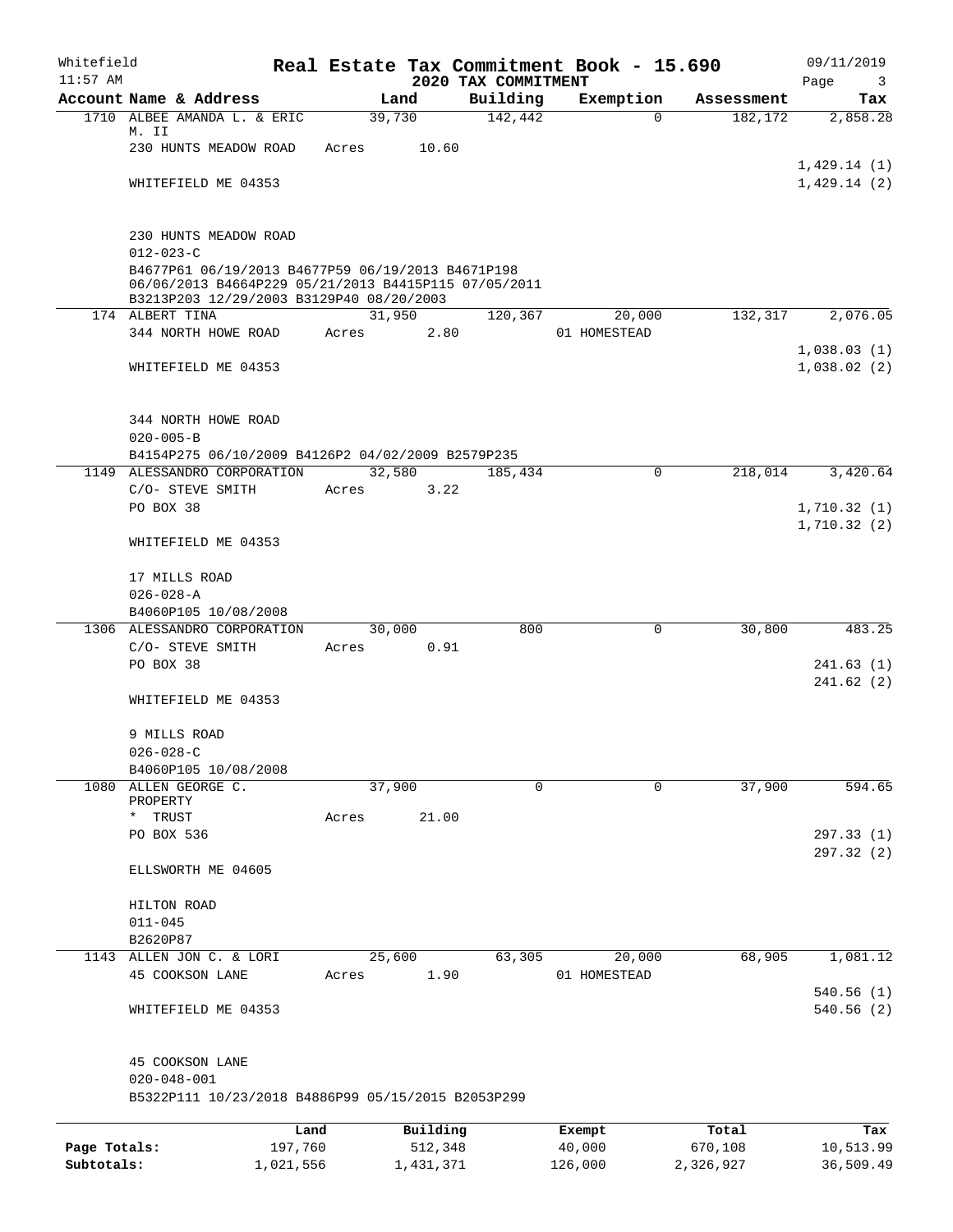| Whitefield<br>$11:57$ AM |                                                                   |           |       |           |      | Real Estate Tax Commitment Book - 15.690 |              |            | 09/11/2019                    |
|--------------------------|-------------------------------------------------------------------|-----------|-------|-----------|------|------------------------------------------|--------------|------------|-------------------------------|
|                          | Account Name & Address                                            |           |       | Land      |      | 2020 TAX COMMITMENT<br>Building          | Exemption    | Assessment | Page<br>$\overline{4}$<br>Tax |
|                          | 1155 ALLEN THOMAS                                                 |           |       | 29,170    |      | $\mathbf 0$                              | $\Omega$     | 29,170     | 457.68                        |
|                          | 759 COOPER ROAD                                                   |           | Acres |           | 9.90 |                                          |              |            |                               |
|                          |                                                                   |           |       |           |      |                                          |              |            | 228.84(1)                     |
|                          | CHELSEA ME 04330                                                  |           |       |           |      |                                          |              |            | 228.84(2)                     |
|                          |                                                                   |           |       |           |      |                                          |              |            |                               |
|                          | COOPER ROAD                                                       |           |       |           |      |                                          |              |            |                               |
|                          | $018 - 022$                                                       |           |       |           |      |                                          |              |            |                               |
|                          | B4853P217 01/09/2015 B4614P124 01/04/2013 B1060P39                |           |       |           |      |                                          |              |            |                               |
|                          | 745 ALLEN WAYNE S.                                                |           |       | 55,490    |      | 88,553                                   | 0            | 144,043    | 2,260.03                      |
|                          | 728 COOPER ROAD                                                   |           | Acres |           | 6.80 |                                          |              |            |                               |
|                          |                                                                   |           |       |           |      |                                          |              |            | 1, 130.02(1)                  |
|                          | WHITEFIELD ME 04353                                               |           |       |           |      |                                          |              |            | 1, 130.01(2)                  |
|                          |                                                                   |           |       |           |      |                                          |              |            |                               |
|                          | 728 COOPER ROAD                                                   |           |       |           |      |                                          |              |            |                               |
|                          | $018 - 002$                                                       |           |       |           |      |                                          |              |            |                               |
|                          | B2145P70                                                          |           |       |           |      |                                          |              |            |                               |
|                          | 1359 ALLENS BLUEBERRY<br>FREEZER, INC.                            |           |       | 91,205    |      | 0                                        | 0            | 91,205     | 1,431.01                      |
|                          | PO BOX 536                                                        |           | Acres | 118.91    |      |                                          |              |            |                               |
|                          |                                                                   |           |       |           |      |                                          |              |            | 715.51(1)                     |
|                          | ELLSWORTH ME 04605                                                |           |       |           |      |                                          |              |            | 715.50(2)                     |
|                          |                                                                   |           |       |           |      |                                          |              |            |                               |
|                          | CROCKER AVENUE SOUTH                                              |           |       |           |      |                                          |              |            |                               |
|                          | $001 - 027$                                                       |           |       |           |      |                                          |              |            |                               |
|                          | B2454P181                                                         |           |       |           |      |                                          |              |            |                               |
|                          | 1893 AMES, NICKOLAS B                                             |           |       | 30,645    |      | 32,061                                   | 0            | 62,706     | 983.86                        |
|                          | WITWICKI, LINDSAY M                                               |           | Acres |           | 1.93 |                                          |              |            |                               |
|                          | 54 GIBBS ROAD                                                     |           |       |           |      |                                          |              |            | 491.93 (1)<br>491.93 (2)      |
|                          | WISCASSETT ME 04578                                               |           |       |           |      |                                          |              |            |                               |
|                          |                                                                   |           |       |           |      |                                          |              |            |                               |
|                          | 464 NORTH HOWE ROAD                                               |           |       |           |      |                                          |              |            |                               |
|                          | $020 - 010 - C - 1$                                               |           |       |           |      |                                          |              |            |                               |
|                          | B5008P318 05/16/2016 B4843P260 12/04/2014 B4737P139<br>11/27/2013 |           |       |           |      |                                          |              |            |                               |
|                          | 16 ANDERSEN WILLIAM H.                                            |           |       | 35,000    |      | 21,535                                   | $\mathbf 0$  | 56,535     | 887.03                        |
|                          | ANDERSEN CHARLENE &<br>DUDLEY PENILYN                             |           |       |           | 0.61 |                                          |              |            |                               |
|                          | 19 PIMLICO POND ROAD                                              |           | Acres |           |      |                                          |              |            | 443.52 (1)                    |
|                          |                                                                   |           |       |           |      |                                          |              |            | 443.51 (2)                    |
|                          | FORESTDALE MA 02644                                               |           |       |           |      |                                          |              |            |                               |
|                          |                                                                   |           |       |           |      |                                          |              |            |                               |
|                          | HORNPOUT LANE                                                     |           |       |           |      |                                          |              |            |                               |
|                          | $028 - 003$<br>B4804P65 07/30/2014                                |           |       |           |      |                                          |              |            |                               |
|                          | 1207 ANDERSON ANTHONY J.                                          |           |       | 37,650    |      | 208,249                                  | 0            | 245,899    | 3,858.16                      |
|                          | ANDERSON KENDRA E.                                                |           | Acres |           | 8.00 |                                          |              |            |                               |
|                          | 442 HEATH ROAD                                                    |           |       |           |      |                                          |              |            | 1,929.08(1)                   |
|                          |                                                                   |           |       |           |      |                                          |              |            | 1,929.08(2)                   |
|                          | WHITEFIELD ME 04353                                               |           |       |           |      |                                          |              |            |                               |
|                          | 442 HEATH ROAD                                                    |           |       |           |      |                                          |              |            |                               |
|                          | $008 - 001 - A$                                                   |           |       |           |      |                                          |              |            |                               |
|                          | B5343P194 01/02/2019                                              |           |       |           |      |                                          |              |            |                               |
|                          |                                                                   |           |       |           |      |                                          |              |            |                               |
|                          |                                                                   | Land      |       | Building  |      |                                          | Exempt       | Total      | Tax                           |
| Page Totals:             |                                                                   | 279,160   |       | 350,398   |      |                                          | $\mathsf{O}$ | 629,558    | 9,877.77                      |
| Subtotals:               |                                                                   | 1,300,716 |       | 1,781,769 |      |                                          | 126,000      | 2,956,485  | 46, 387. 26                   |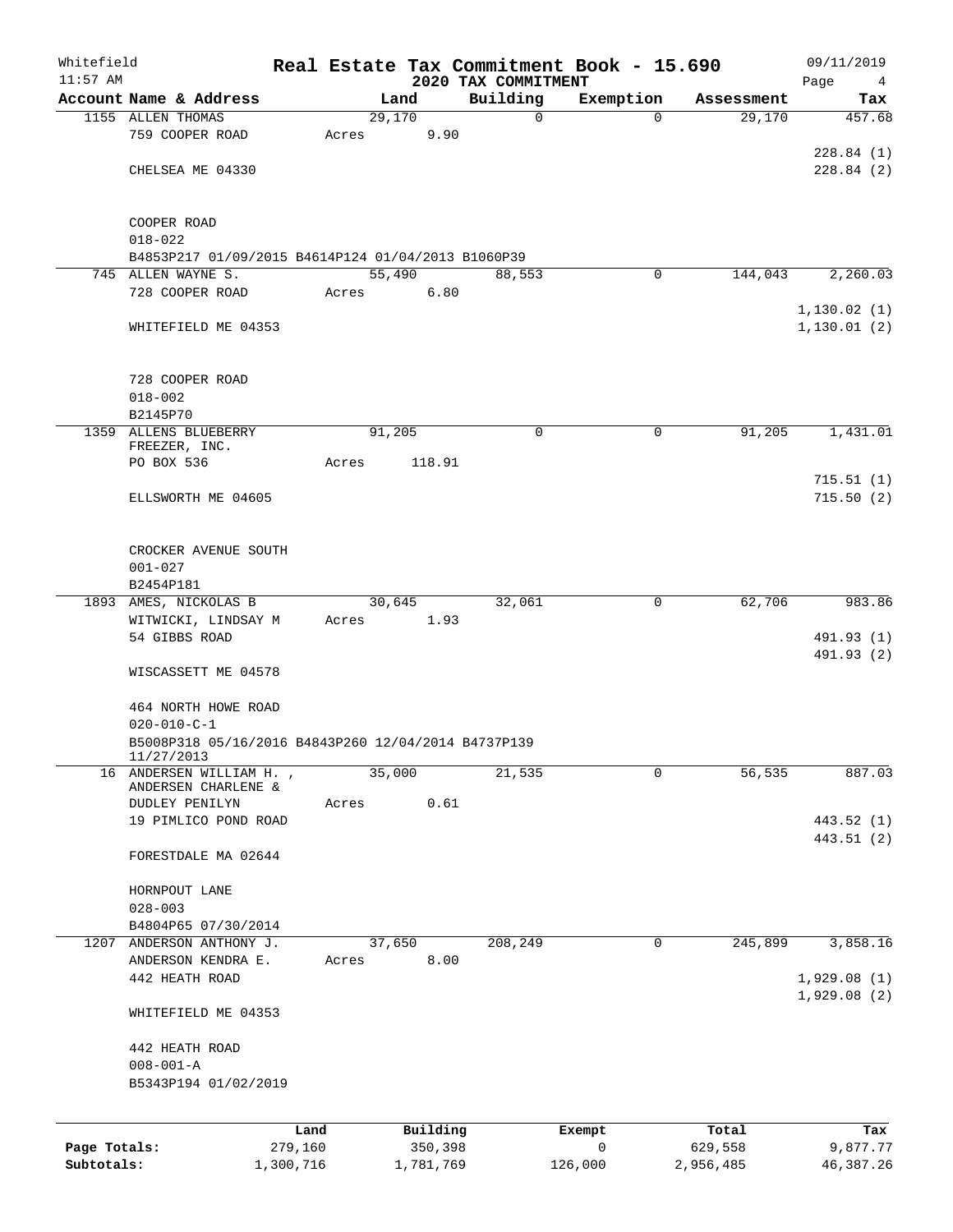| Whitefield |                                                                                                             |        |                |                     | Real Estate Tax Commitment Book - 15.690 |            | 09/11/2019              |
|------------|-------------------------------------------------------------------------------------------------------------|--------|----------------|---------------------|------------------------------------------|------------|-------------------------|
| $11:57$ AM |                                                                                                             |        |                | 2020 TAX COMMITMENT |                                          |            | Page<br>5               |
|            | Account Name & Address                                                                                      |        | Land           | Building            | Exemption                                | Assessment | Tax                     |
|            | 1532 ANDERSON CHARLENE                                                                                      |        | 35,000         | 39,781              | $\Omega$                                 | 74,781     | 1,173.31                |
|            | C/O WILLIAM ANDERSON                                                                                        | Acres  | 0.61           |                     |                                          |            |                         |
|            | 19 PIMILICO POND ROAD                                                                                       |        |                |                     |                                          |            | 586.66(1)<br>586.65 (2) |
|            | FORESTDALE MA 02641                                                                                         |        |                |                     |                                          |            |                         |
|            | HORNPOUT LANE                                                                                               |        |                |                     |                                          |            |                         |
|            | $028 - 004$                                                                                                 |        |                |                     |                                          |            |                         |
|            | B1565P240                                                                                                   |        |                |                     |                                          |            |                         |
|            | 318 ANDERSON ERIN E &<br>JOHNSON MICHAEL S 1/2<br><b>INT</b>                                                | 62,200 |                | 116,479             | 20,000                                   | 158,679    | 2,489.67                |
|            | ANDERSON PATRICIA S & H Acres<br>BRADFORD 1/2 INT                                                           |        | 43.00          |                     | 01 HOMESTEAD                             |            |                         |
|            | 67 SOUTH HUNTS MEADOW<br>ROAD                                                                               |        |                |                     |                                          |            | 1, 244.84 (1)           |
|            |                                                                                                             |        |                |                     |                                          |            | 1, 244.83(2)            |
|            | WHITEFIELD ME 04353                                                                                         |        |                |                     |                                          |            |                         |
|            | 67 SO. HUNTS MEADOW                                                                                         |        |                |                     |                                          |            |                         |
|            | $012 - 001$                                                                                                 |        |                |                     |                                          |            |                         |
|            | B4497P255 03/02/2012 B2659P243                                                                              |        |                |                     |                                          |            |                         |
|            | 1828 ANDERSON PATRICIA S.<br>ANDERSON ERIN E.                                                               | Acres  | 30,135<br>1.59 | 36,759              | $\mathbf 0$                              | 66,894     | 1,049.57                |
|            | 67 S. HUNTS MEADOW ROAD                                                                                     |        |                |                     |                                          |            | 524.79 (1)              |
|            |                                                                                                             |        |                |                     |                                          |            | 524.78 (2)              |
|            | WHITEFIELD ME 04353                                                                                         |        |                |                     |                                          |            |                         |
|            | <b>35 SOMERVILLE ROAD</b>                                                                                   |        |                |                     |                                          |            |                         |
|            | $025 - 006 - 1$                                                                                             |        |                |                     |                                          |            |                         |
|            | B5143P256 06/08/2017                                                                                        |        |                |                     |                                          |            |                         |
|            | 1088 ANDERSON, PATRICIA S                                                                                   |        | 41,450         | 133,965             | 0                                        |            | 175,415 2,752.26        |
|            | ANDERSON, ERIN E                                                                                            | Acres  | 6.50           |                     |                                          |            |                         |
|            | 919 DURHAM ROAD                                                                                             |        |                |                     |                                          |            | 1,376.13(1)             |
|            | MADISON CT 06443                                                                                            |        |                |                     |                                          |            | 1,376.13(2)             |
|            | 246 MILLS ROAD LOT 1                                                                                        |        |                |                     |                                          |            |                         |
|            | $017 - 008 - A$                                                                                             |        |                |                     |                                          |            |                         |
|            | B5104P157 02/01/2017 B5104P153 01/31/2017 B5052P308<br>06/29/2016 B4415P159 07/06/2011 B4306P139 08/10/2010 |        |                |                     |                                          |            |                         |
|            | B4284P47 03/26/2010 B2776P161<br>949 ANGELL GLENN B & ROSE                                                  | 52,385 |                | 178,507             | 20,000                                   | 210,892    | 3,308.90                |
|            | MARIE                                                                                                       |        |                |                     |                                          |            |                         |
|            | 380 NO. HUNTS MEADOW<br>ROAD                                                                                | Acres  | 27.90          |                     | 01 HOMESTEAD                             |            |                         |
|            |                                                                                                             |        |                |                     |                                          |            | 1,654.45(1)             |
|            | WHITEFIELD ME 04353                                                                                         |        |                |                     |                                          |            | 1,654.45(2)             |
|            | 380 NO. HUNTS MEADOW                                                                                        |        |                |                     |                                          |            |                         |
|            | $018 - 040$                                                                                                 |        |                |                     |                                          |            |                         |
|            | B1429P3                                                                                                     |        |                |                     |                                          |            |                         |

|              | Land      | Building  | Exempt  | Total     | Tax       |
|--------------|-----------|-----------|---------|-----------|-----------|
| Page Totals: | 221,170   | 505,491   | 40,000  | 686,661   | 10,773.71 |
| Subtotals:   | 1,521,886 | 2,287,260 | 166,000 | 3,643,146 | 57,160.97 |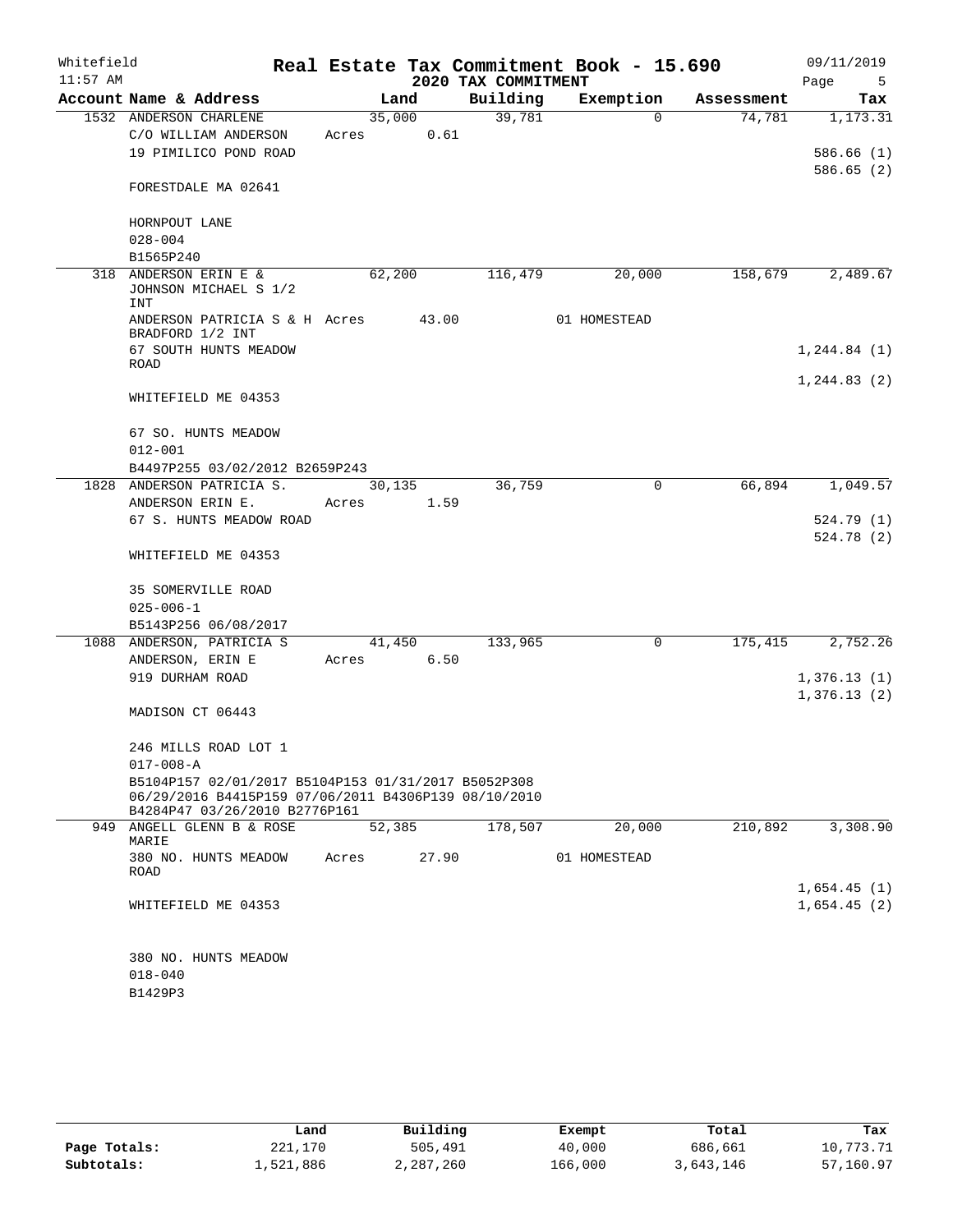| Whitefield<br>$11:57$ AM |                                                                                              |           |       |                |                                 | Real Estate Tax Commitment Book - 15.690 |            | 09/11/2019       |
|--------------------------|----------------------------------------------------------------------------------------------|-----------|-------|----------------|---------------------------------|------------------------------------------|------------|------------------|
|                          | Account Name & Address                                                                       |           |       | Land           | 2020 TAX COMMITMENT<br>Building | Exemption                                | Assessment | Page<br>6<br>Tax |
|                          | 976 AQUAFORTIS ASSOCIATES,                                                                   |           |       | 27,100         | 18,126                          | 0                                        | 45,226     | 709.60           |
|                          | <b>LLC</b>                                                                                   |           |       |                |                                 |                                          |            |                  |
|                          | PO BOX 1024                                                                                  |           | Acres | 2.90           |                                 |                                          |            | 354.80(1)        |
|                          | CAMDEN ME 04843                                                                              |           |       |                |                                 |                                          |            | 354.80(2)        |
|                          |                                                                                              |           |       |                |                                 |                                          |            |                  |
|                          | MILLS ROAD                                                                                   |           |       |                |                                 |                                          |            |                  |
|                          | $017 - 004 - A$<br>B4275P85 04/13/2010 B4275P82 04/13/2010 B4078P110                         |           |       |                |                                 |                                          |            |                  |
|                          | 12/08/2008                                                                                   |           |       |                |                                 |                                          |            |                  |
|                          | 520 AQUAFORTIS ASSOCIATES,<br><b>LLC</b>                                                     |           |       | 35,000         | 0                               | $\mathbf 0$                              | 35,000     | 549.15           |
|                          | PO BOX 1024                                                                                  |           | Acres | 1.05           |                                 |                                          |            |                  |
|                          |                                                                                              |           |       |                |                                 |                                          |            | 274.58(1)        |
|                          | CAMDEN ME 04843                                                                              |           |       |                |                                 |                                          |            | 274.57(2)        |
|                          | MILLS ROAD                                                                                   |           |       |                |                                 |                                          |            |                  |
|                          | $017 - 055 - B$                                                                              |           |       |                |                                 |                                          |            |                  |
|                          | B4275P85 05/07/2010 B4275P82 05/07/2010 B4084P318<br>01/06/2009 B4078P110 12/15/2008 B2616P3 |           |       |                |                                 |                                          |            |                  |
|                          | 1764 AQUAFORTIS ASSOCIATES,<br><b>LLC</b>                                                    |           |       | $\mathbf 0$    | 16,445                          | $\mathbf 0$                              | 16,445     | 258.02           |
|                          | PO BOX 1024                                                                                  |           |       |                |                                 |                                          |            |                  |
|                          |                                                                                              |           |       |                |                                 |                                          |            | 129.01(1)        |
|                          | CAMDEN ME 04843                                                                              |           |       |                |                                 |                                          |            | 129.01(2)        |
|                          | 103 MILLS ROAD                                                                               |           |       |                |                                 |                                          |            |                  |
|                          | $017 - 055 - B - ON$                                                                         |           |       |                |                                 |                                          |            |                  |
|                          | B4275P82 04/13/2010 B4078P110 12/08/2008                                                     |           |       |                |                                 |                                          |            |                  |
|                          | 28 ARBOUR FRANKLIN F. SR.<br>PO BOX 183                                                      |           | Acres | 30,750<br>2.00 | 3,819                           | 20,000<br>01 HOMESTEAD                   | 14,569     | 228.59           |
|                          |                                                                                              |           |       |                |                                 |                                          |            | 114.30(1)        |
|                          | COOPERS MILLS ME 04341                                                                       |           |       |                |                                 |                                          |            | 114.29(2)        |
|                          | 136 SOUTH HOWE ROAD                                                                          |           |       |                |                                 |                                          |            |                  |
|                          | $017 - 019$                                                                                  |           |       |                |                                 |                                          |            |                  |
|                          | B2430P170                                                                                    |           |       |                |                                 |                                          |            |                  |
|                          | 602 ARMSTRONG DONNA M.                                                                       |           |       | 30,300         | 95,630                          | 20,000                                   | 105,930    | 1,662.04         |
|                          | 340 COOPER ROAD                                                                              |           | Acres | 1.70           |                                 | 01 HOMESTEAD                             |            | 831.02 (1)       |
|                          | WHITEFIELD ME 04353                                                                          |           |       |                |                                 |                                          |            | 831.02 (2)       |
|                          |                                                                                              |           |       |                |                                 |                                          |            |                  |
|                          | 340 COOPER ROAD<br>$015 - 038 - A$                                                           |           |       |                |                                 |                                          |            |                  |
|                          | B4287P268 06/17/2010 B4287P268 06/18/2010 B2411P200                                          |           |       |                |                                 |                                          |            |                  |
|                          | 12/14/1998                                                                                   |           |       |                |                                 |                                          |            |                  |
|                          | 1659 ARW PROPERTIES<br>4955 DAVIS ROAD                                                       |           |       | 0              | 19,812                          | 0                                        | 19,812     | 310.85           |
|                          |                                                                                              |           |       |                |                                 |                                          |            | 155.43(1)        |
|                          | PERRY OH 44081                                                                               |           |       |                |                                 |                                          |            | 155.42(2)        |
|                          | 477 TOWNHOUSE ROAD                                                                           |           |       |                |                                 |                                          |            |                  |
|                          | $010 - 008 - A - ON$                                                                         |           |       |                |                                 |                                          |            |                  |
|                          |                                                                                              | Land      |       | Building       |                                 | Exempt                                   | Total      | Tax              |
| Page Totals:             |                                                                                              | 123,150   |       | 153,832        |                                 | 40,000                                   | 236,982    | 3,718.25         |
| Subtotals:               |                                                                                              | 1,645,036 |       | 2,441,092      |                                 | 206,000                                  | 3,880,128  | 60,879.22        |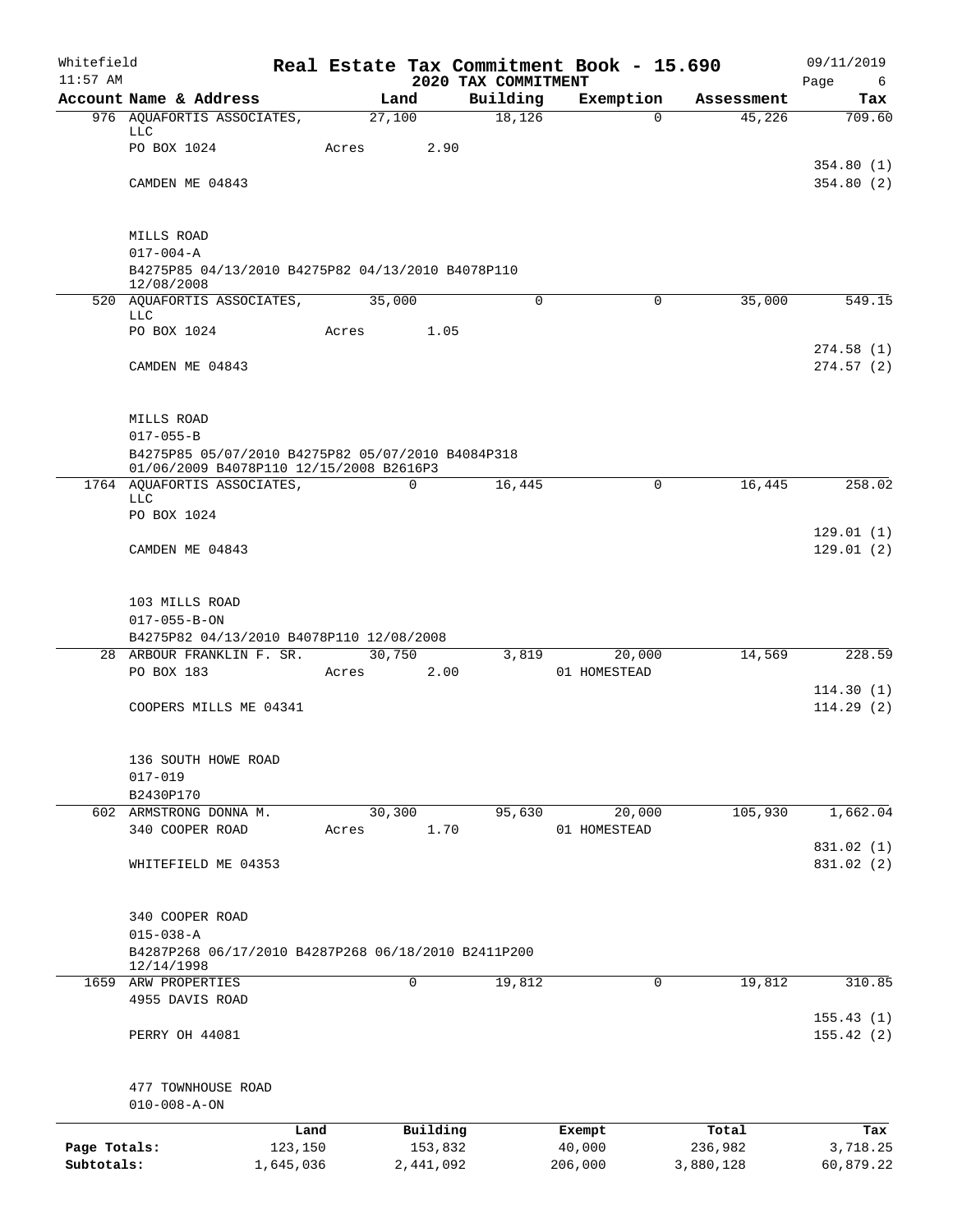| $11:57$ AM   |                                            |                 |       |         |                     | 2020 TAX COMMITMENT | Real Estate Tax Commitment Book - 15.690 |                  | 09/11/2019<br>Page<br>7    |
|--------------|--------------------------------------------|-----------------|-------|---------|---------------------|---------------------|------------------------------------------|------------------|----------------------------|
|              | Account Name & Address                     |                 |       | Land    |                     | Building            | Exemption                                | Assessment       | Tax                        |
|              | 1670 ASHLINE KEVIN                         |                 |       | 32, 265 |                     | 16,910              | $\mathbf 0$                              | 49,175           | 771.56                     |
|              | 344 HOWE ROAD                              |                 | Acres |         | 3.01                |                     |                                          |                  |                            |
|              |                                            |                 |       |         |                     |                     |                                          |                  | 385.78 (1)                 |
|              | WHITEFIELD ME 04353                        |                 |       |         |                     |                     |                                          |                  | 385.78 (2)                 |
|              | 68 CLOVER LANE                             |                 |       |         |                     |                     |                                          |                  |                            |
|              | $012 - 028 - H$                            |                 |       |         |                     |                     |                                          |                  |                            |
|              | B3081P206                                  |                 |       |         |                     |                     |                                          |                  |                            |
|              | 1354 ATWOOD RONALD O.                      |                 |       | 33,750  |                     | 143,347             | 26,000                                   | 151,097          | 2,370.71                   |
|              | PRISCILLA E.                               |                 |       |         |                     |                     |                                          |                  |                            |
|              | P.O. BOX 7                                 |                 | Acres |         | 4.00                |                     | 05 VET EXEMPTION                         |                  |                            |
|              |                                            |                 |       |         |                     |                     | 01 HOMESTEAD                             |                  | 1, 185.36(1)               |
|              | WHITEFIELD ME 04353                        |                 |       |         |                     |                     |                                          |                  | 1, 185.35(2)               |
|              | 35 OXBOW LANE                              |                 |       |         |                     |                     |                                          |                  |                            |
|              | $013 - 047 - A$                            |                 |       |         |                     |                     |                                          |                  |                            |
|              | B2840P197                                  |                 |       |         |                     |                     |                                          |                  |                            |
|              | 960 AUBEE PAULINE                          |                 |       | 42,714  |                     | 125, 376            | 20,000                                   | 148,090          | 2,323.53                   |
|              | P.O. BOX 135                               |                 | Acres |         | 14.33               |                     | 01 HOMESTEAD                             |                  |                            |
|              |                                            |                 |       |         |                     |                     |                                          |                  | 1,161.77(1)                |
|              | COOPERS MILLS ME 04341                     |                 |       |         |                     |                     |                                          |                  | 1,161.76(2)                |
|              | 318 NORTH HOWE ROAD                        |                 |       |         |                     |                     |                                          |                  |                            |
|              | $020 - 004 - A$                            |                 |       |         |                     |                     |                                          |                  |                            |
|              | B1740P189                                  |                 |       |         |                     |                     |                                          |                  |                            |
|              | 135 AUGUSTA ROAD, LLC                      |                 |       | 25,714  |                     | 8,428               | 0                                        | 34,142           | 535.69                     |
|              | 358 MILLAY ROAD                            |                 | Acres |         | 5.58                |                     |                                          |                  |                            |
|              | BOWDOINHAM ME 04008                        |                 |       |         |                     |                     |                                          |                  | 267.85(1)<br>267.84(2)     |
|              | 135 AUGUSTA ROAD<br>$018 - 011$            |                 |       |         |                     |                     |                                          |                  |                            |
|              | B4385P11 03/22/2011 B2613P248              |                 |       |         |                     |                     |                                          |                  |                            |
| 449          | BAILEY LYNDAL                              |                 |       | 37,250  |                     | 0                   | $\mathbf{0}$                             | 37,250           | 584.45                     |
|              | 237 NO. HUNTS MEADOW<br><b>ROAD</b>        |                 | Acres |         | 20.00               |                     |                                          |                  |                            |
|              | WHITEFIELD ME 04353                        |                 |       |         |                     |                     |                                          |                  | 292.23 (1)<br>292.22 (2)   |
|              |                                            |                 |       |         |                     |                     |                                          |                  |                            |
|              | CLARK LANE                                 |                 |       |         |                     |                     |                                          |                  |                            |
|              | $018 - 028$                                |                 |       |         |                     |                     |                                          |                  |                            |
|              | B1268P197                                  |                 |       |         |                     |                     |                                          |                  |                            |
|              | 965 BAILEY LYNDAL<br>237 N HUNTS MEADOW RD |                 |       | 69,750  |                     | 96,383              | 26,000                                   | 140,133          | 2,198.69                   |
|              |                                            |                 | Acres |         | 56.00               |                     | 01 HOMESTEAD                             |                  |                            |
|              | WHITEFIELD                                 |                 |       |         |                     |                     | 05 VET EXEMPTION                         |                  | 1,099.35(1)<br>1,099.34(2) |
|              | ME 04353                                   |                 |       |         |                     |                     |                                          |                  |                            |
|              | 237 NO. HUNTS MEADOW                       |                 |       |         |                     |                     |                                          |                  |                            |
|              | $018 - 050$                                |                 |       |         |                     |                     |                                          |                  |                            |
|              | B1268P197                                  |                 |       |         |                     |                     |                                          |                  |                            |
|              |                                            |                 |       |         |                     |                     |                                          |                  |                            |
| Page Totals: |                                            | Land<br>241,443 |       |         | Building<br>390,444 |                     | Exempt<br>72,000                         | Total<br>559,887 | Tax<br>8,784.63            |
| Subtotals:   |                                            | 1,886,479       |       |         | 2,831,536           |                     | 278,000                                  | 4,440,015        | 69,663.85                  |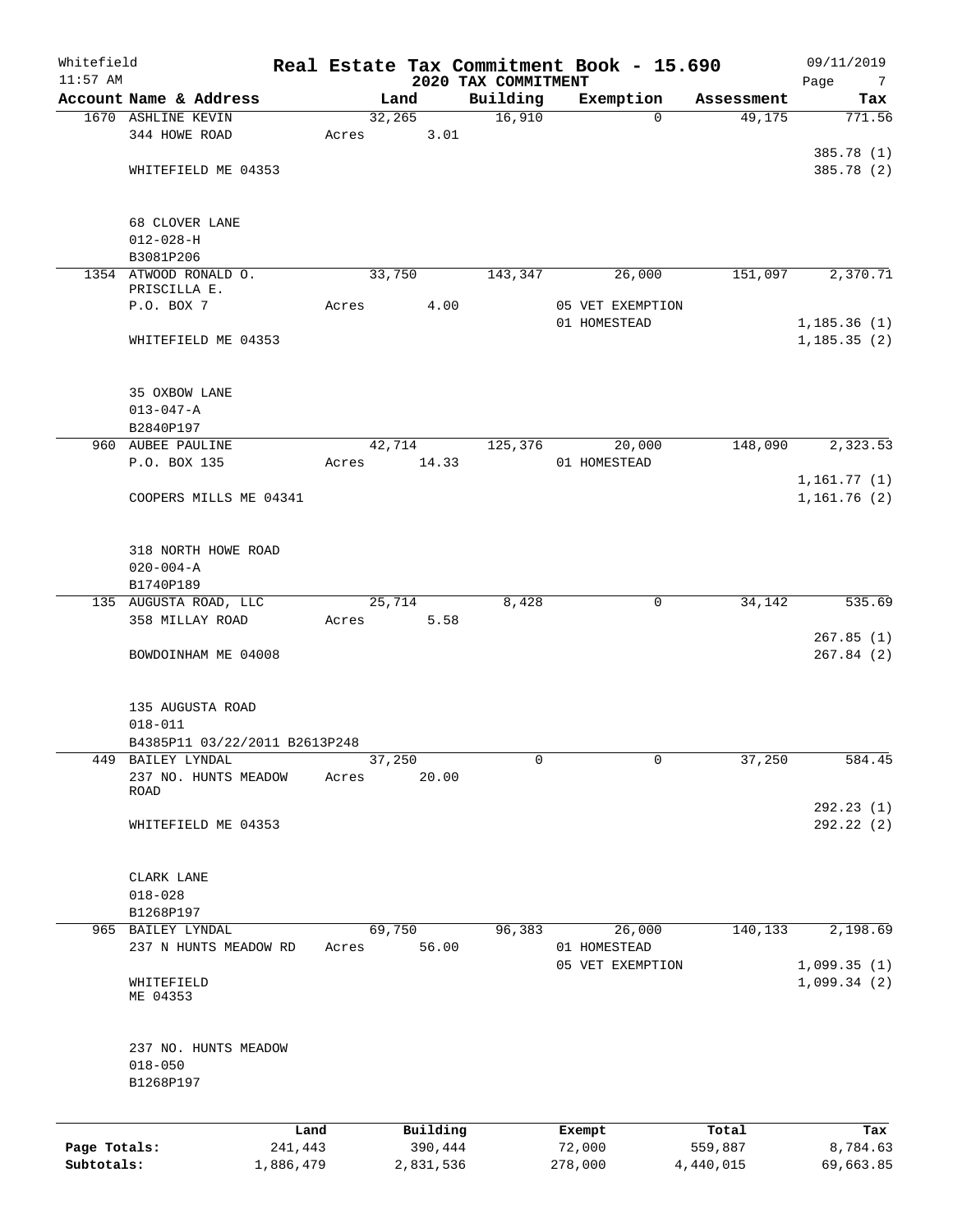| Whitefield |                                                                                                |       |        |                     | Real Estate Tax Commitment Book - 15.690 |            | 09/11/2019             |
|------------|------------------------------------------------------------------------------------------------|-------|--------|---------------------|------------------------------------------|------------|------------------------|
| $11:57$ AM |                                                                                                |       |        | 2020 TAX COMMITMENT |                                          |            | Page<br>8 <sup>8</sup> |
|            | Account Name & Address                                                                         |       | Land   | Building            | Exemption                                | Assessment | Tax                    |
|            | 18 BAILEY MARK R.                                                                              |       | 30,750 | 143,825             | 20,000                                   | 154,575    | 2,425.28               |
|            | 214 N. HUNTS MEADOW RD. Acres 2.00                                                             |       |        |                     | 01 HOMESTEAD                             |            | 1, 212.64(1)           |
|            | WHITEFIELD ME 04353                                                                            |       |        |                     |                                          |            | 1,212.64(2)            |
|            |                                                                                                |       |        |                     |                                          |            |                        |
|            |                                                                                                |       |        |                     |                                          |            |                        |
|            | 214 NO. HUNTS MEADOW                                                                           |       |        |                     |                                          |            |                        |
|            | $018 - 033 - A$                                                                                |       |        |                     |                                          |            |                        |
|            | B4791P217 06/23/2014 B4744P260 12/23/2013 B4733P20<br>11/15/2013 B4724P209 10/21/2013 B2143P96 |       |        |                     |                                          |            |                        |
|            | 1620 BAILEY RANDALL &                                                                          |       | 30,000 | 108,064             | 20,000                                   | 118,064    | 1,852.42               |
|            | KIMBERLY                                                                                       |       |        |                     |                                          |            |                        |
|            | 4 GRAND ARMY ROAD                                                                              | Acres | 0.77   |                     | 01 HOMESTEAD                             |            |                        |
|            |                                                                                                |       |        |                     |                                          |            | 926.21(1)              |
|            | WHITEFIELD ME 04353                                                                            |       |        |                     |                                          |            | 926.21(2)              |
|            |                                                                                                |       |        |                     |                                          |            |                        |
|            |                                                                                                |       |        |                     |                                          |            |                        |
|            | 4 GRAND ARMY ROAD                                                                              |       |        |                     |                                          |            |                        |
|            | $026 - 008$<br>B2389P162                                                                       |       |        |                     |                                          |            |                        |
|            | 1879 BAILEY RODNEY M.                                                                          |       | 32,055 | 91,354              | 20,000                                   | 103,409    | 1,622.49               |
|            | BAILEY MARGO J.                                                                                | Acres | 2.87   |                     | 01 HOMESTEAD                             |            |                        |
|            | 246 NO. HUNTS MEADOW                                                                           |       |        |                     |                                          |            | 811.25(1)              |
|            | ROAD                                                                                           |       |        |                     |                                          |            |                        |
|            |                                                                                                |       |        |                     |                                          |            | 811.24(2)              |
|            | WHITEFIELD ME 04353                                                                            |       |        |                     |                                          |            |                        |
|            | 246 NO. HUNTS MEADOW                                                                           |       |        |                     |                                          |            |                        |
|            | $018 - 033 - A$                                                                                |       |        |                     |                                          |            |                        |
|            | B4921P173 08/24/2015                                                                           |       |        |                     |                                          |            |                        |
|            | 1564 BAILEY RODNEY M. &                                                                        |       | 30,000 | 93,515              | 20,000                                   | 103,515    | 1,624.15               |
|            | CATHERINE J.                                                                                   |       |        |                     |                                          |            |                        |
|            | 255 NO. HUNTS MEADOW                                                                           | Acres | 0.52   |                     | 01 HOMESTEAD                             |            |                        |
|            | ROAD                                                                                           |       |        |                     |                                          |            | 812.08(1)              |
|            | WHITEFIELD ME 04353                                                                            |       |        |                     |                                          |            | 812.07(2)              |
|            |                                                                                                |       |        |                     |                                          |            |                        |
|            |                                                                                                |       |        |                     |                                          |            |                        |
|            | 255 NO. HUNTS MEADOW                                                                           |       |        |                     |                                          |            |                        |
|            | $018 - 049$                                                                                    |       |        |                     |                                          |            |                        |
|            | B4921P176 08/24/2015 B1450P166                                                                 |       |        |                     |                                          |            |                        |
|            | 1697 BAILEY RODNEY M. &                                                                        |       | 5,850  | $\Omega$            | $\Omega$                                 | 5,850      | 91.79                  |
|            | CATHERINE J.                                                                                   |       |        |                     |                                          |            |                        |
|            | 255 NO. HUNTS MEADOW<br><b>ROAD</b>                                                            | Acres | 3.90   |                     |                                          |            |                        |
|            |                                                                                                |       |        |                     |                                          |            | 45.90(1)               |
|            | WHITEFIELD ME 04353                                                                            |       |        |                     |                                          |            | 45.89 (2)              |
|            |                                                                                                |       |        |                     |                                          |            |                        |
|            |                                                                                                |       |        |                     |                                          |            |                        |
|            | NO. HUNTS MEADOW ROAD                                                                          |       |        |                     |                                          |            |                        |
|            | $018 - 050 - A$                                                                                |       |        |                     |                                          |            |                        |
|            | B4921P176 08/24/2015                                                                           |       |        |                     |                                          |            |                        |

|              | Land      | Building  | Exempt  | Total     | Tax       |
|--------------|-----------|-----------|---------|-----------|-----------|
| Page Totals: | 128,655   | 436,758   | 80,000  | 485,413   | 7,616.13  |
| Subtotals:   | 2,015,134 | 3,268,294 | 358,000 | 4,925,428 | 77,279.98 |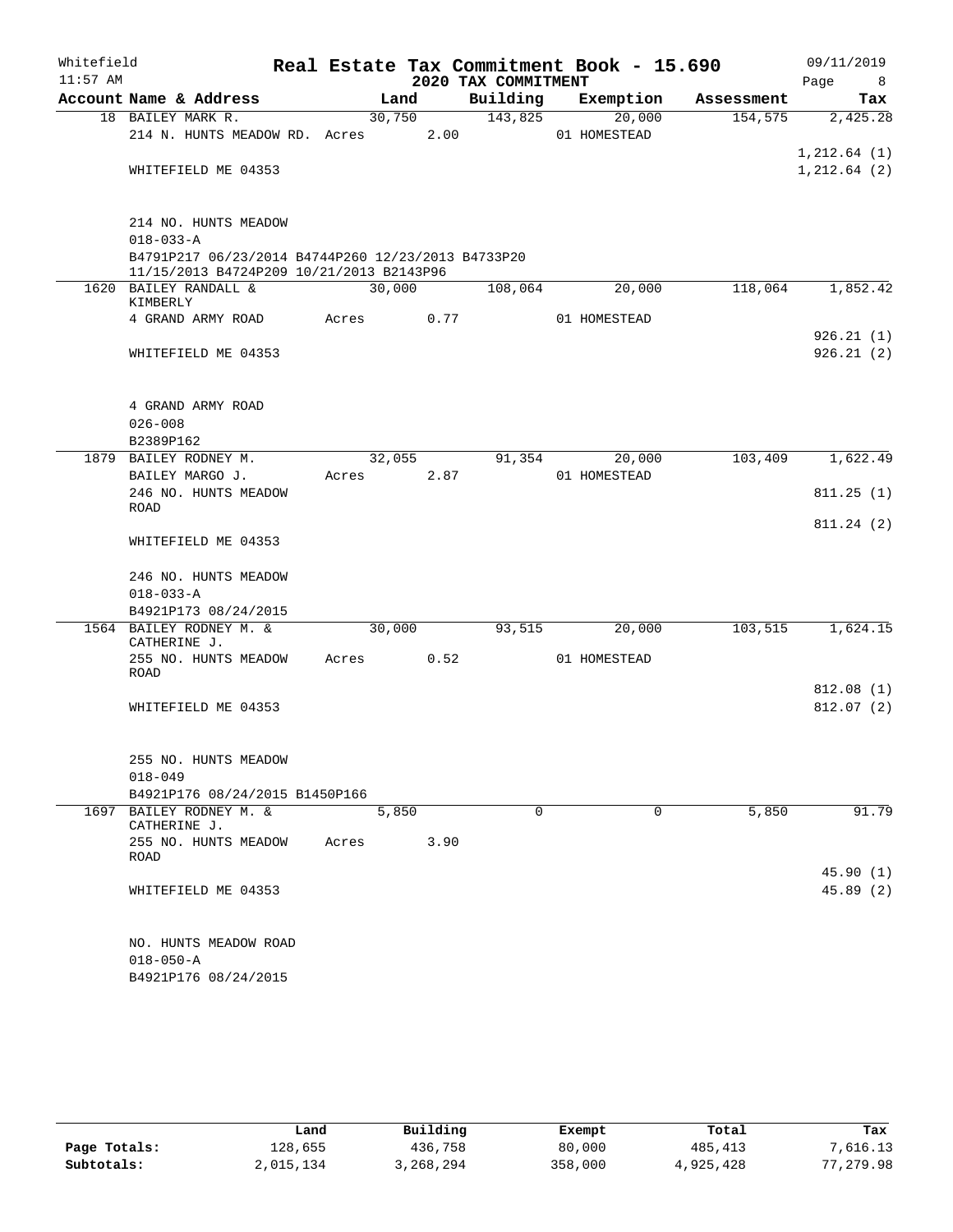| Whitefield |                                                             |                 |                |                     | Real Estate Tax Commitment Book - 15.690 |            | 09/11/2019  |
|------------|-------------------------------------------------------------|-----------------|----------------|---------------------|------------------------------------------|------------|-------------|
| $11:57$ AM |                                                             |                 |                | 2020 TAX COMMITMENT |                                          |            | Page<br>9   |
|            | Account Name & Address                                      |                 | Land           | Building            | Exemption                                | Assessment | Tax         |
|            | 863 BAILEY RODNEY M. &<br>CATHERINE J.<br>BAILEY MARGO J. & | 35,689<br>Acres | 101.13         | 0                   | $\Omega$                                 | 35,689     | 559.96      |
|            | BAILEY MARK R.<br>255 NO. HUNTS MEADOW<br>ROAD              |                 |                |                     |                                          |            | 279.98(1)   |
|            | WHITEFIELD ME 04353                                         |                 |                |                     |                                          |            | 279.98(2)   |
|            | 246 NO. HUNTS MEADOW                                        |                 |                |                     |                                          |            |             |
|            | $018 - 033$                                                 |                 |                |                     |                                          |            |             |
|            | B4921P178 08/24/2015 B1450P166<br>1735 BAILEY, REBECCA ANNE |                 | 30,300         | 97,943              | 0                                        | 128,243    | 2,012.13    |
|            | BAILEY, JOSHUA OTIS                                         | Acres           | 1.70           |                     |                                          |            |             |
|            | 15 WHITETAIL LANE                                           |                 |                |                     |                                          |            | 1,006.07(1) |
|            |                                                             |                 |                |                     |                                          |            | 1,006.06(2) |
|            | WHITEFIELD ME 04353                                         |                 |                |                     |                                          |            |             |
|            | 15 WHITE TAIL LANE                                          |                 |                |                     |                                          |            |             |
|            | $017 - 038 - D$                                             |                 |                |                     |                                          |            |             |
|            | B5355P191 01/28/2019 B5303P99 09/11/2018                    |                 |                |                     |                                          |            |             |
|            | 1144 BAIRD THOMAS HEIRS                                     |                 | 30,780         | 39,433              | 0                                        | 70, 213    | 1,101.64    |
|            | C/O WILLIAM R BAIRD,<br>PER. REP.                           | Acres           | 2.02           |                     |                                          |            |             |
|            | 16 WOOD LANE                                                |                 |                |                     |                                          |            | 550.82(1)   |
|            | WHITEFIELD ME 04353                                         |                 |                |                     |                                          |            | 550.82(2)   |
|            | 16 WOOD LANE                                                |                 |                |                     |                                          |            |             |
|            | $020 - 049 - F$<br>B4558P36 08/10/2012 B2193P198            |                 |                |                     |                                          |            |             |
|            |                                                             |                 |                | 70,797              | $\Omega$                                 | 103,272    |             |
|            | 536 BALDIGA, KIMBERLY R<br>19B ABBY LANE                    | Acres           | 32,475<br>3.15 |                     |                                          |            | 1,620.34    |
|            |                                                             |                 |                |                     |                                          |            | 810.17(1)   |
|            | WHITEFIELD ME 04353                                         |                 |                |                     |                                          |            | 810.17(2)   |
|            | 19 ABBY LANE                                                |                 |                |                     |                                          |            |             |
|            | $020 - 039 - B$                                             |                 |                |                     |                                          |            |             |
|            | B5215P48 12/19/2017 B3395P239 10/21/2003                    |                 |                |                     |                                          |            |             |
|            | 1320 BALL THOMAS P. & VIOLET<br>R.                          | 40,730          |                | 134,465             | 6,000                                    | 169,195    | 2,654.67    |
|            | 560 TOWNHOUSE ROAD                                          | Acres           | 5.60           |                     | 05 VET EXEMPTION                         |            | 1,327.34(1) |
|            | WHITEFIELD ME 04353                                         |                 |                |                     |                                          |            | 1,327.33(2) |
|            | 560 TOWNHOUSE ROAD<br>$010 - 028$                           |                 |                |                     |                                          |            |             |
|            | B2595P61                                                    |                 |                |                     |                                          |            |             |

|              | Land      | Building  | Exempt  | Total     | Tax       |
|--------------|-----------|-----------|---------|-----------|-----------|
| Page Totals: | 169,974   | 342,638   | 6,000   | 506,612   | 7,948.74  |
| Subtotals:   | 2,185,108 | 3,610,932 | 364,000 | 5,432,040 | 85,228.72 |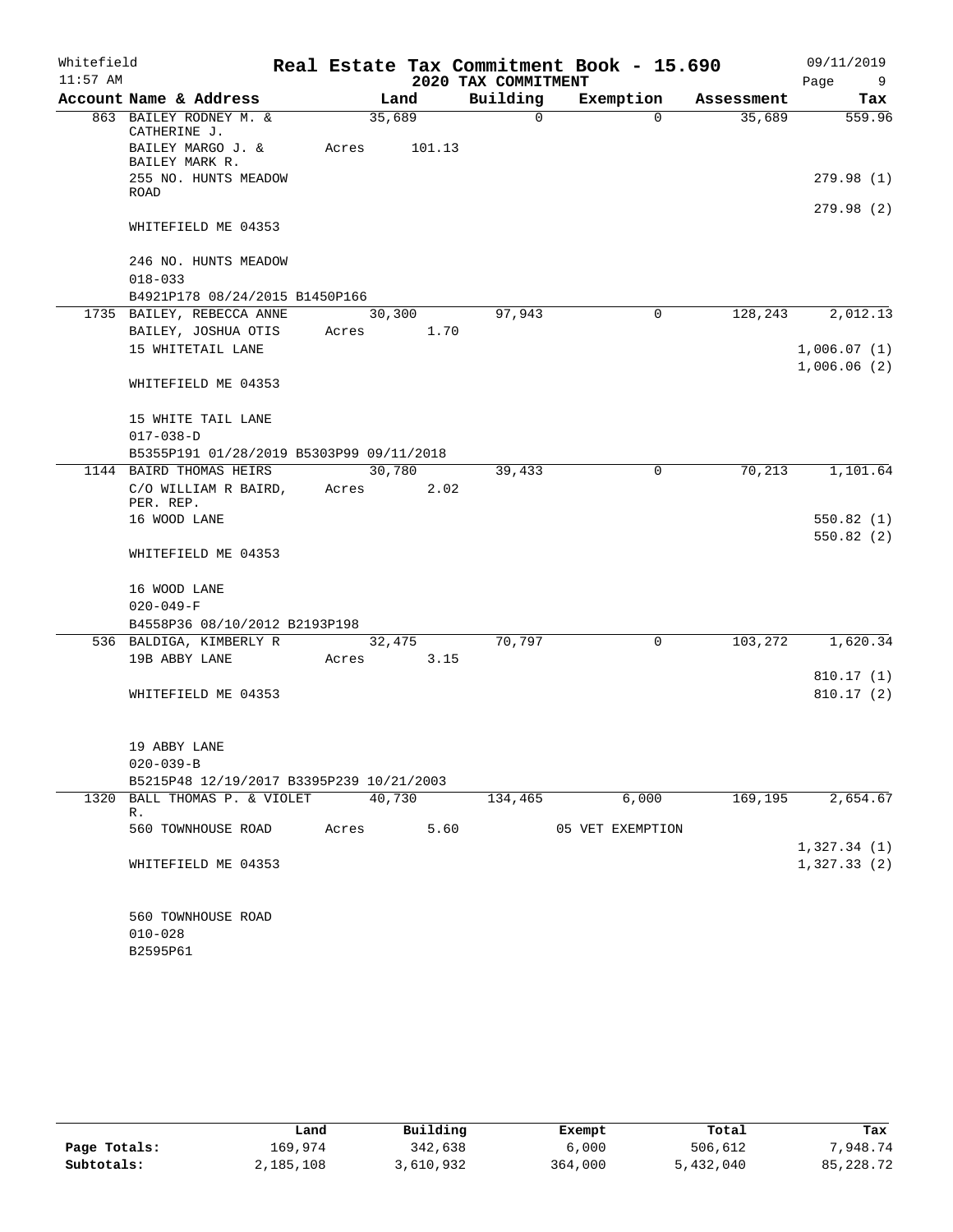| Whitefield<br>$11:57$ AM |                                                                                                 |       |        |             |                                 | Real Estate Tax Commitment Book - 15.690 |            | 09/11/2019             |
|--------------------------|-------------------------------------------------------------------------------------------------|-------|--------|-------------|---------------------------------|------------------------------------------|------------|------------------------|
|                          | Account Name & Address                                                                          |       | Land   |             | 2020 TAX COMMITMENT<br>Building | Exemption                                | Assessment | Page<br>10<br>Tax      |
|                          | 1639 BALMERT JAMES M. &                                                                         |       | 32,100 |             | 83,770                          | 20,000                                   | 95,870     | 1,504.20               |
|                          | WERBER TAMMY L.                                                                                 |       |        |             |                                 |                                          |            |                        |
|                          | 153 HUNTS MEDOW ROAD                                                                            | Acres |        | 2.90        |                                 | 01 HOMESTEAD                             |            |                        |
|                          | PITTSTON ME 04345                                                                               |       |        |             |                                 |                                          |            | 752.10(1)<br>752.10(2) |
|                          |                                                                                                 |       |        |             |                                 |                                          |            |                        |
|                          | 358 NORTH HOWE ROAD                                                                             |       |        |             |                                 |                                          |            |                        |
|                          | $020 - 005 - D$                                                                                 |       |        |             |                                 |                                          |            |                        |
|                          | B4959P302 12/17/2015 B4760P184 03/03/2014 B4759P149<br>02/26/2014 B4679P84 06/25/2013 B2116P347 |       |        |             |                                 |                                          |            |                        |
|                          | 315 BANKS, LAUREL D                                                                             |       | 98,750 |             | 278,005                         | $\mathbf 0$                              | 376,755    | 5,911.29               |
|                          | 95 TOWNHOUSE ROAD                                                                               | Acres |        | 114.00      |                                 |                                          |            |                        |
|                          |                                                                                                 |       |        |             |                                 |                                          |            | 2,955.65(1)            |
|                          | WHITEFIELD ME 04353                                                                             |       |        |             |                                 |                                          |            | 2,955.64(2)            |
|                          | 95 TOWNHOUSE ROAD                                                                               |       |        |             |                                 |                                          |            |                        |
|                          | $013 - 009 - A$                                                                                 |       |        |             |                                 |                                          |            |                        |
|                          | B5373P165 04/17/2019 B4837P295 11/17/2014 B2216P310                                             |       |        |             |                                 |                                          |            |                        |
|                          | 54 BARNARD JAMES R.                                                                             |       | 33,150 |             | 105,286                         | 20,000                                   | 118,436    | 1,858.26               |
|                          | P O BOX 18                                                                                      | Acres |        | 3.60        |                                 | 01 HOMESTEAD                             |            |                        |
|                          |                                                                                                 |       |        |             |                                 |                                          |            | 929.13(1)              |
|                          | WHITEFIELD ME 04353                                                                             |       |        |             |                                 |                                          |            | 929.13(2)              |
|                          | 109 GARDINER ROAD                                                                               |       |        |             |                                 |                                          |            |                        |
|                          | $012 - 047 - A$                                                                                 |       |        |             |                                 |                                          |            |                        |
|                          | B4813P53 08/28/2014 B1170P105 12/05/1983                                                        |       |        |             |                                 |                                          |            |                        |
|                          | 1219 BARNES ROBERT S. II                                                                        |       | 34,810 |             | 2,000                           | 0                                        | 36,810     | 577.55                 |
|                          | 868 EAST RIVER ROAD                                                                             |       |        | Acres 16.95 |                                 |                                          |            |                        |
|                          |                                                                                                 |       |        |             |                                 |                                          |            | 288.78 (1)             |
|                          | WHITEFIELD ME 04353                                                                             |       |        |             |                                 |                                          |            | 288.77 (2)             |
|                          | 868 EAST RIVER ROAD                                                                             |       |        |             |                                 |                                          |            |                        |
|                          | $007 - 064$                                                                                     |       |        |             |                                 |                                          |            |                        |
|                          | B4773P34 04/24/2014 B3983P271 03/31/2008                                                        |       |        |             |                                 |                                          |            |                        |
|                          | 1041 BARNSTEIN JOHN & SHEILA                                                                    |       | 35,000 |             | 13,965                          | 0                                        | 48,965     | 768.26                 |
|                          | P.O. BOX 5                                                                                      | Acres |        | 0.26        |                                 |                                          |            |                        |
|                          |                                                                                                 |       |        |             |                                 |                                          |            | 384.13 (1)             |
|                          | WARREN ME 04864                                                                                 |       |        |             |                                 |                                          |            | 384.13 (2)             |
|                          | 35 HORNPOUT LANE                                                                                |       |        |             |                                 |                                          |            |                        |
|                          | $028 - 008$                                                                                     |       |        |             |                                 |                                          |            |                        |
|                          | B2375P253                                                                                       |       |        |             |                                 |                                          |            |                        |
|                          | 343 BARON JR., ERNEST F                                                                         |       | 15,000 |             | 41,645                          | 0                                        | 56,645     | 888.76                 |
|                          | BARON JR., JENNIFER E                                                                           | Acres |        | 0.38        |                                 |                                          |            |                        |
|                          | 1307 EAST PITTSTON ROAD                                                                         |       |        |             |                                 |                                          |            | 444.38 (1)             |
|                          | PITTSTON ME 04345                                                                               |       |        |             |                                 |                                          |            | 444.38 (2)             |
|                          |                                                                                                 |       |        |             |                                 |                                          |            |                        |
|                          | 420 PITTSTON ROAD                                                                               |       |        |             |                                 |                                          |            |                        |
|                          | $003 - 008 - B$<br>B2096P131                                                                    |       |        |             |                                 |                                          |            |                        |
|                          |                                                                                                 |       |        |             |                                 |                                          |            |                        |
|                          |                                                                                                 |       |        |             |                                 |                                          |            |                        |
|                          | Land                                                                                            |       |        | Building    |                                 | Exempt                                   | Total      | Tax                    |
| Page Totals:             | 248,810                                                                                         |       |        | 524,671     |                                 | 40,000                                   | 733,481    | 11,508.32              |

**Subtotals:** 2,433,918 4,135,603 404,000 6,165,521 96,737.04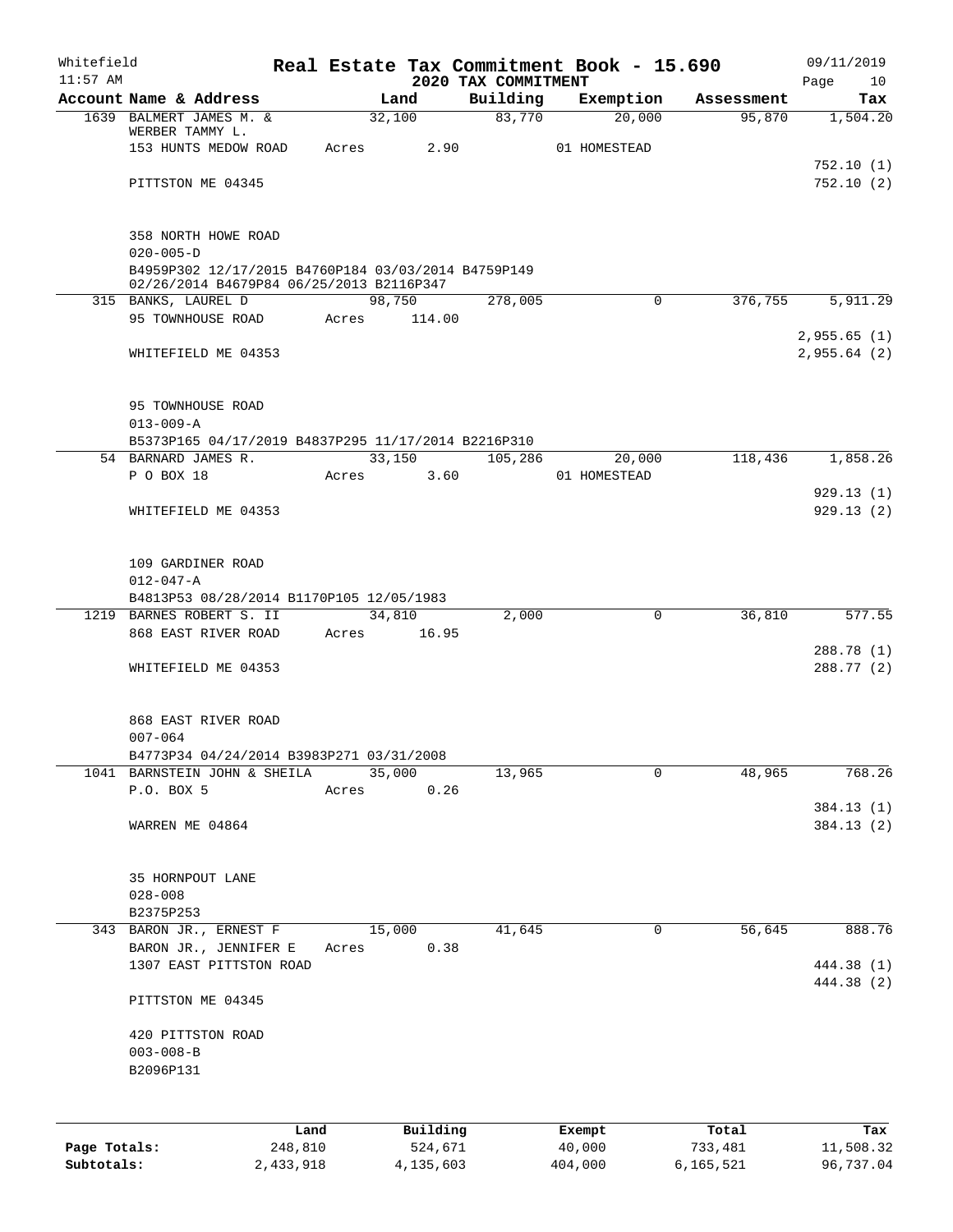| Whitefield<br>$11:57$ AM |                                                                                                            |        |      | 2020 TAX COMMITMENT | Real Estate Tax Commitment Book - 15.690 |            | 09/11/2019<br>Page<br>11 |
|--------------------------|------------------------------------------------------------------------------------------------------------|--------|------|---------------------|------------------------------------------|------------|--------------------------|
|                          | Account Name & Address                                                                                     | Land   |      | Building            | Exemption                                | Assessment | Tax                      |
|                          | 902 BARON SHANNON M.P.                                                                                     | 30,000 |      | 95,716              | $\Omega$                                 | 125,716    | 1,972.48                 |
|                          | 458 HOWE ROAD                                                                                              | Acres  | 0.98 |                     |                                          |            |                          |
|                          |                                                                                                            |        |      |                     |                                          |            | 986.24(1)                |
|                          | WHITEFIELD ME 04353                                                                                        |        |      |                     |                                          |            | 986.24(2)                |
|                          | 187 MAIN STREET                                                                                            |        |      |                     |                                          |            |                          |
|                          | $021 - 015$                                                                                                |        |      |                     |                                          |            |                          |
|                          | B3566P73 09/30/2005                                                                                        |        |      |                     |                                          |            |                          |
|                          | 1136 BARON, SHANNON MP                                                                                     | 30,285 |      | 99,028              | 20,000                                   | 109, 313   | 1,715.12                 |
|                          | MULLENS, WAYNE                                                                                             | Acres  | 1.69 |                     | 01 HOMESTEAD                             |            |                          |
|                          | 458 NORTH HOWE ROAD                                                                                        |        |      |                     |                                          |            | 857.56 (1)<br>857.56 (2) |
|                          | WHITEFIELD ME 04353                                                                                        |        |      |                     |                                          |            |                          |
|                          | 458 NORTH HOWE ROAD                                                                                        |        |      |                     |                                          |            |                          |
|                          | $020 - 009 - D$                                                                                            |        |      |                     |                                          |            |                          |
|                          | B5000P186 04/20/2016 B2853P77                                                                              |        |      |                     |                                          |            |                          |
|                          | 345 BARTER ERNEST & EILEEN                                                                                 | 30,750 |      | 68,080              | $\mathsf{O}$                             | 98,830     | 1,550.64                 |
|                          | 30 PITTSTON ROAD                                                                                           | Acres  | 2.00 |                     |                                          |            | 775.32(1)                |
|                          | WHITEFIELD ME 04353                                                                                        |        |      |                     |                                          |            | 775.32(2)                |
|                          |                                                                                                            |        |      |                     |                                          |            |                          |
|                          | 30 PITTSTON ROAD                                                                                           |        |      |                     |                                          |            |                          |
|                          | $031 - 005$                                                                                                |        |      |                     |                                          |            |                          |
|                          | B3325P144 07/02/2004                                                                                       |        |      |                     |                                          |            |                          |
|                          | 1489 BARTLETT CHERYL                                                                                       | 30,000 |      | 69,286              | $\mathbf 0$                              | 99,286     | 1,557.80                 |
|                          | P.O. BOX 107                                                                                               | Acres  | 0.69 |                     |                                          |            | 778.90(1)                |
|                          | WINDSOR ME 04363                                                                                           |        |      |                     |                                          |            | 778.90(2)                |
|                          |                                                                                                            |        |      |                     |                                          |            |                          |
|                          | 125 AUGUSTA ROAD                                                                                           |        |      |                     |                                          |            |                          |
|                          | $018 - 012$                                                                                                |        |      |                     |                                          |            |                          |
|                          | B2276P86                                                                                                   |        |      |                     |                                          |            |                          |
|                          | 366 BARTLETT KENNETH<br>287 HILTON ROAD                                                                    | 34,650 |      | 57,077              | 20,000                                   | 71,727     | 1,125.40                 |
|                          |                                                                                                            | Acres  | 4.60 |                     | 01 HOMESTEAD                             |            | 562.70(1)                |
|                          | Whitefield Maine 04353                                                                                     |        |      |                     |                                          |            | 562.70(2)                |
|                          |                                                                                                            |        |      |                     |                                          |            |                          |
|                          | 287 HILTON ROAD                                                                                            |        |      |                     |                                          |            |                          |
|                          | $014 - 002$                                                                                                |        |      |                     |                                          |            |                          |
|                          | B5353P313 02/06/2019<br>708 BARTLETT KENNETH A. &                                                          | 35,250 |      | 134,267             | 20,000                                   | 149,517    | 2,345.92                 |
|                          | KIMBERLY S.<br>104 PHILBRICK LANE                                                                          | Acres  | 5.00 |                     | 01 HOMESTEAD                             |            |                          |
|                          |                                                                                                            |        |      |                     |                                          |            | 1,172.96 (1)             |
|                          | WHITEFIELD ME 04353                                                                                        |        |      |                     |                                          |            | 1,172.96(2)              |
|                          | 104 PHILBRICK LANE                                                                                         |        |      |                     |                                          |            |                          |
|                          | $006 - 008 - A$                                                                                            |        |      |                     |                                          |            |                          |
|                          | B4904P174 06/23/2015 B4941P140 10/21/2015 B4761P299<br>03/07/2014 B4757P144 02/18/2014 B3796P64 01/04/2007 |        |      |                     |                                          |            |                          |
|                          |                                                                                                            |        |      |                     |                                          |            |                          |
|                          |                                                                                                            |        |      |                     |                                          |            |                          |

|              | Land      | Building  | Exempt  | Total     | Tax        |
|--------------|-----------|-----------|---------|-----------|------------|
| Page Totals: | 190,935   | 523,454   | 60,000  | 654,389   | 10,267.36  |
| Subtotals:   | 2,624,853 | 4,659,057 | 464,000 | 6,819,910 | 107,004.40 |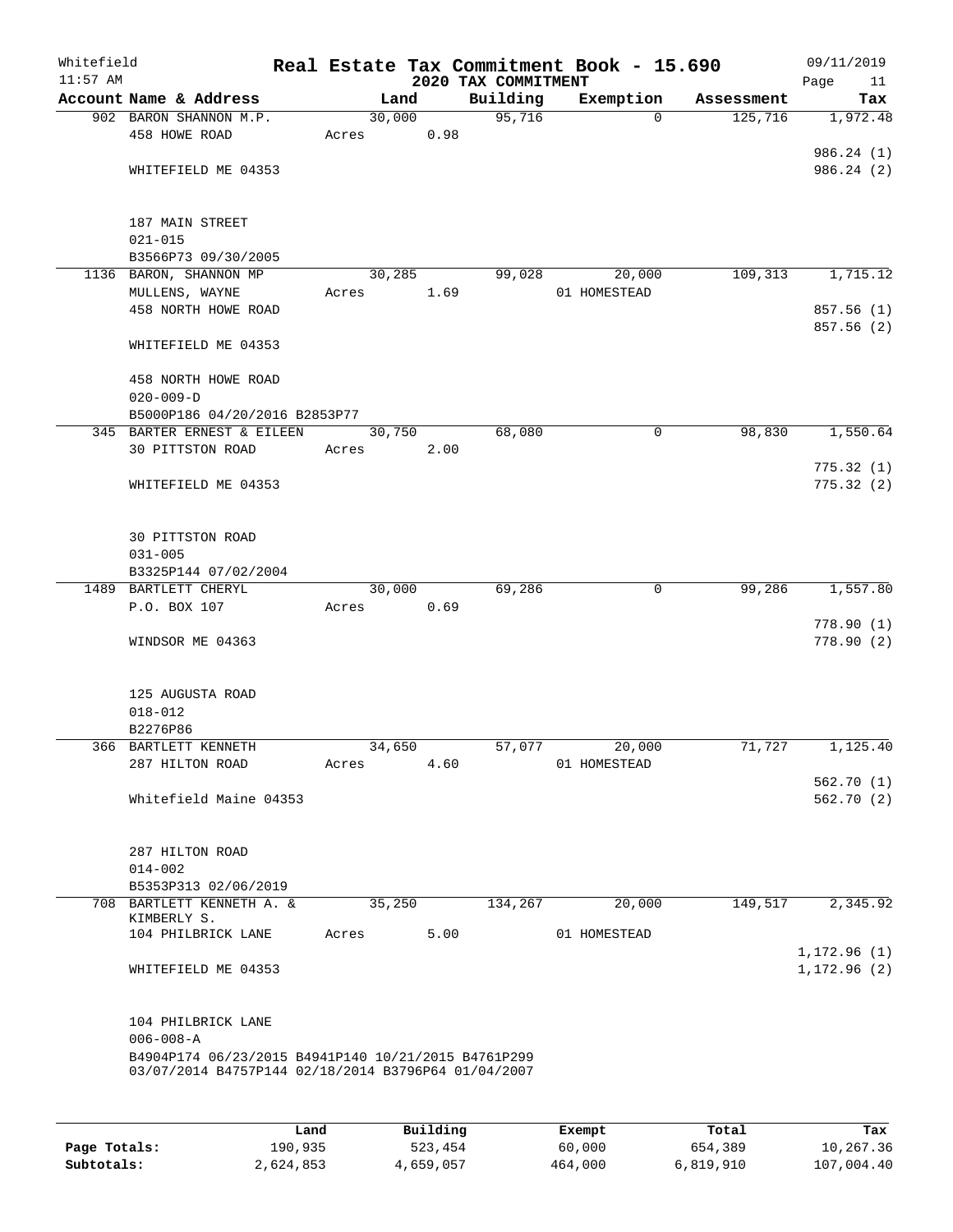| Whitefield<br>$11:57$ AM |                                                                            |        |                | 2020 TAX COMMITMENT | Real Estate Tax Commitment Book - 15.690 |            | 09/11/2019<br>Page<br>12   |
|--------------------------|----------------------------------------------------------------------------|--------|----------------|---------------------|------------------------------------------|------------|----------------------------|
|                          | Account Name & Address                                                     |        | Land           | Building            | Exemption                                | Assessment | Tax                        |
|                          | 1023 BARTLETT SAMUEL<br>387 MILLS ROAD                                     | Acres  | 30,150<br>1.60 | 157,559             | 20,000<br>01 HOMESTEAD                   | 167,709    | 2,631.35                   |
|                          | WHITEFIELD ME 04353                                                        |        |                |                     |                                          |            | 1,315.68(1)<br>1,315.67(2) |
|                          | 387 MILLS ROAD<br>$017 - 027$                                              |        |                |                     |                                          |            |                            |
|                          | B4824P174 10/03/2014 B4393P188 04/21/2011                                  |        |                |                     |                                          |            |                            |
|                          | 199 BARTLETT SAMUEL                                                        | 20,000 |                | 33,129              | 0                                        | 53,129     | 833.59                     |
|                          | 387 MILLS ROAD                                                             | Acres  | 1.30           |                     |                                          |            | 416.80(1)                  |
|                          | WHITEFIELD ME 04353                                                        |        |                |                     |                                          |            | 416.79 (2)                 |
|                          | 393 MILLS ROAD                                                             |        |                |                     |                                          |            |                            |
|                          | $017 - 025$                                                                |        |                |                     |                                          |            |                            |
|                          | B4393P188 04/21/2011                                                       |        |                |                     |                                          |            |                            |
|                          | 461 BARTLETT SAMUEL L<br>387 MILLS ROAD                                    | 62,590 | 97.18          | 0                   | 0                                        | 62,590     | 982.04                     |
|                          |                                                                            | Acres  |                |                     |                                          |            | 491.02 (1)                 |
|                          | WHITEFIELD ME 04353                                                        |        |                |                     |                                          |            | 491.02 (2)                 |
|                          | MILLS ROAD<br>$017 - 026$<br>B4393P188 04/21/2011 B2223P191                |        |                |                     |                                          |            |                            |
|                          | 1702 BARTON JESSE                                                          |        | 30,480         | 76,808              | 20,000                                   | 87,288     | 1,369.55                   |
|                          | 211 HUNTS MEADOW ROAD                                                      | Acres  | 1.82           |                     | 01 HOMESTEAD                             |            |                            |
|                          |                                                                            |        |                |                     |                                          |            | 684.78 (1)                 |
|                          | WHITEFIELD ME 04353                                                        |        |                |                     |                                          |            | 684.77 (2)                 |
|                          | 211 HUNTS MEADOW ROAD<br>$012 - 024 - D$                                   |        |                |                     |                                          |            |                            |
|                          | 70 BARTON STEPHEN M                                                        | 30,000 |                | 25,408              | 20,000                                   | 35,408     | 555.55                     |
|                          | 22 LILAC LANE                                                              | Acres  | 1.50           |                     | 01 HOMESTEAD                             |            | 277.78(1)                  |
|                          | WHITEFIELD ME 04353                                                        |        |                |                     |                                          |            | 277.77(2)                  |
|                          | 22 LILAC LANE<br>$018 - 020 - H$                                           |        |                |                     |                                          |            |                            |
|                          | B4538P162 06/22/2012 B3830P221 03/30/2007 B3830P218<br>03/30/2007 B2070P41 |        |                |                     |                                          |            |                            |
|                          | 1754 BASSETT JAMIE C. &<br>TERRI J.                                        | 36,050 |                | $\Omega$            | $\Omega$                                 | 36,050     | 565.62                     |
|                          | P.O. BOX 13                                                                | Acres  | 18.50          |                     |                                          |            |                            |
|                          | JEFFERSON ME 04348                                                         |        |                |                     |                                          |            | 282.81(1)<br>282.81(2)     |
|                          | STEARNS BROOK LANE<br>$011 - 032 - 4$                                      |        |                |                     |                                          |            |                            |
|                          | B3483P69 05/16/2005                                                        |        |                |                     |                                          |            |                            |

|              | Land      | Building  | Exempt  | Total     | Tax        |
|--------------|-----------|-----------|---------|-----------|------------|
| Page Totals: | 209,270   | 292,904   | 60,000  | 442,174   | 6,937.70   |
| Subtotals:   | 2,834,123 | 4,951,961 | 524,000 | 7,262,084 | 113,942.10 |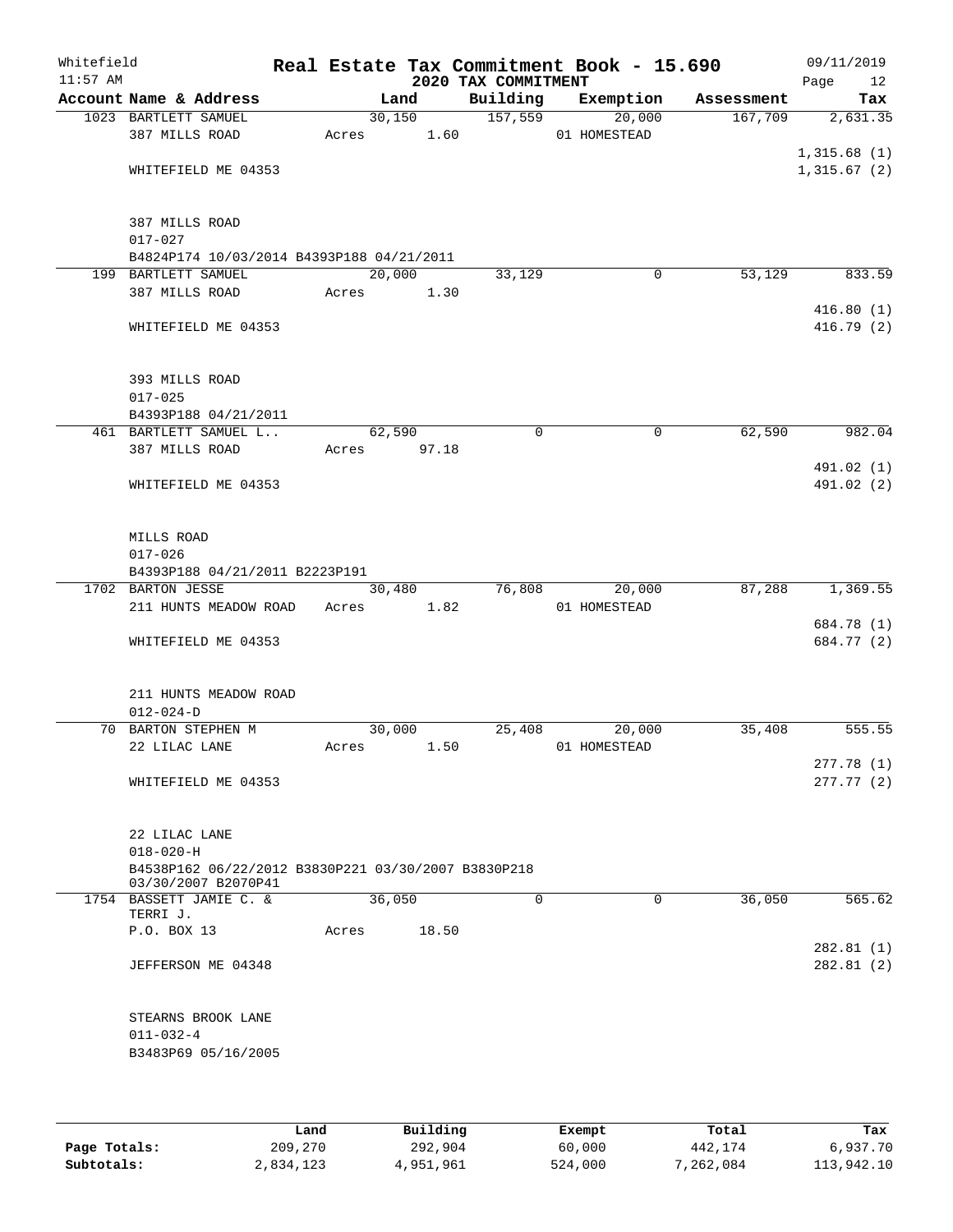| Whitefield<br>$11:57$ AM |                                                    |      |       |        |          | 2020 TAX COMMITMENT |             | Real Estate Tax Commitment Book - 15.690 |            | 09/11/2019        |
|--------------------------|----------------------------------------------------|------|-------|--------|----------|---------------------|-------------|------------------------------------------|------------|-------------------|
|                          | Account Name & Address                             |      |       | Land   |          | Building            |             | Exemption                                | Assessment | Page<br>13<br>Tax |
|                          | 58 BASTON DIANA & ROGER                            |      |       | 31,050 |          |                     | $\mathbf 0$ | $\Omega$                                 | 31,050     | 487.17            |
|                          | 287 MILLS ROAD                                     |      | Acres |        | 6.00     |                     |             |                                          |            |                   |
|                          |                                                    |      |       |        |          |                     |             |                                          |            | 243.59(1)         |
|                          | WHITEFIELD ME 04353                                |      |       |        |          |                     |             |                                          |            | 243.58(2)         |
|                          |                                                    |      |       |        |          |                     |             |                                          |            |                   |
|                          | MILLS ROAD                                         |      |       |        |          |                     |             |                                          |            |                   |
|                          | $017 - 009 - A$                                    |      |       |        |          |                     |             |                                          |            |                   |
|                          | B4068P128 11/04/2008 B2951P140 11/14/2002          |      |       |        |          |                     |             |                                          |            |                   |
|                          | 1203 BASTON DIANA & ROGER                          |      |       | 31,380 |          | 74,044              |             | 20,000                                   | 85,424     | 1,340.30          |
|                          | 287 MILLS ROAD                                     |      | Acres |        | 2.42     |                     |             | 01 HOMESTEAD                             |            |                   |
|                          |                                                    |      |       |        |          |                     |             |                                          |            | 670.15(1)         |
|                          | WHITEFIELD ME 04353                                |      |       |        |          |                     |             |                                          |            | 670.15(2)         |
|                          | 287 MILLS ROAD                                     |      |       |        |          |                     |             |                                          |            |                   |
|                          | $017 - 033$                                        |      |       |        |          |                     |             |                                          |            |                   |
|                          | B4068P128 11/04/2008 B3028P132                     |      |       |        |          |                     |             |                                          |            |                   |
|                          | 374 BATCHELDER PETER                               |      |       | 34,890 |          | 107,346             |             | 20,000                                   | 122,236    | 1,917.88          |
|                          | 48 MOPAR LANE                                      |      | Acres |        | 4.76     |                     |             | 01 HOMESTEAD                             |            |                   |
|                          |                                                    |      |       |        |          |                     |             |                                          |            | 958.94 (1)        |
|                          | WHITEFIELD ME 04353                                |      |       |        |          |                     |             |                                          |            | 958.94 (2)        |
|                          |                                                    |      |       |        |          |                     |             |                                          |            |                   |
|                          |                                                    |      |       |        |          |                     |             |                                          |            |                   |
|                          | 48 MOPAR LANE<br>$018 - 006$                       |      |       |        |          |                     |             |                                          |            |                   |
|                          |                                                    |      |       |        |          |                     |             |                                          |            |                   |
|                          | B4678P305 06/24/2013 B4277P76 05/18/2010 B2051P304 |      |       | 23,985 |          |                     | $\mathbf 0$ | $\mathbf 0$                              | 23,985     | 376.32            |
|                          | 281 BATCHELDER, PETER A.,<br>SR                    |      |       |        |          |                     |             |                                          |            |                   |
|                          | BATCHELDER, MURIEL A                               |      | Acres |        | 26.90    |                     |             |                                          |            |                   |
|                          | P.O. BOX 185                                       |      |       |        |          |                     |             |                                          |            | 188.16(1)         |
|                          |                                                    |      |       |        |          |                     |             |                                          |            | 188.16(2)         |
|                          | AUGUSTA ME 04330                                   |      |       |        |          |                     |             |                                          |            |                   |
|                          | AUGUSTA ROAD                                       |      |       |        |          |                     |             |                                          |            |                   |
|                          | $018 - 007$                                        |      |       |        |          |                     |             |                                          |            |                   |
|                          | B5230P108 02/16/2018                               |      |       |        |          |                     |             |                                          |            |                   |
| 1643                     | BATCHELDER, PETER A.,                              |      |       | 27,330 |          |                     | 0           | 0                                        | 27,330     | 428.81            |
|                          | SR                                                 |      |       |        |          |                     |             |                                          |            |                   |
|                          | BATCHELDER, MURIEL A                               |      | Acres |        | 7.60     |                     |             |                                          |            |                   |
|                          | P.O. BOX 185                                       |      |       |        |          |                     |             |                                          |            | 214.41(1)         |
|                          |                                                    |      |       |        |          |                     |             |                                          |            | 214.40(2)         |
|                          | AUGUSTA ME 04330                                   |      |       |        |          |                     |             |                                          |            |                   |
|                          | AUGUSTA ROAD                                       |      |       |        |          |                     |             |                                          |            |                   |
|                          | $018 - 008$                                        |      |       |        |          |                     |             |                                          |            |                   |
|                          | B5230P108 02/16/2018                               |      |       |        |          |                     |             |                                          |            |                   |
|                          | 545 BEACH JAMES A.                                 |      |       | 47,620 |          |                     | 0           | 0                                        | 47,620     | 747.16            |
|                          | 116 PURINGTON AVE.                                 |      | Acres |        | 83.00    |                     |             |                                          |            |                   |
|                          |                                                    |      |       |        |          |                     |             |                                          |            | 373.58(1)         |
|                          | AUGUSTA ME 04330                                   |      |       |        |          |                     |             |                                          |            | 373.58(2)         |
|                          | STERNS BROOK LANE                                  |      |       |        |          |                     |             |                                          |            |                   |
|                          | $011 - 030$                                        |      |       |        |          |                     |             |                                          |            |                   |
|                          | B4490P52 02/08/2012 B2101P225                      |      |       |        |          |                     |             |                                          |            |                   |
|                          |                                                    |      |       |        |          |                     |             |                                          |            |                   |
|                          |                                                    | Land |       |        | Building |                     |             | Exempt                                   | Total      | Tax               |
|                          |                                                    |      |       |        |          |                     |             |                                          |            |                   |

|              | -------   | $-$         | -------- | ------    | -------    |
|--------------|-----------|-------------|----------|-----------|------------|
| Page Totals: | 196,255   | 181,390     | 40,000   | 337,645   | 5,297.64   |
| Subtotals:   | 3,030,378 | 5, 133, 351 | 564,000  | 7,599,729 | 119,239.74 |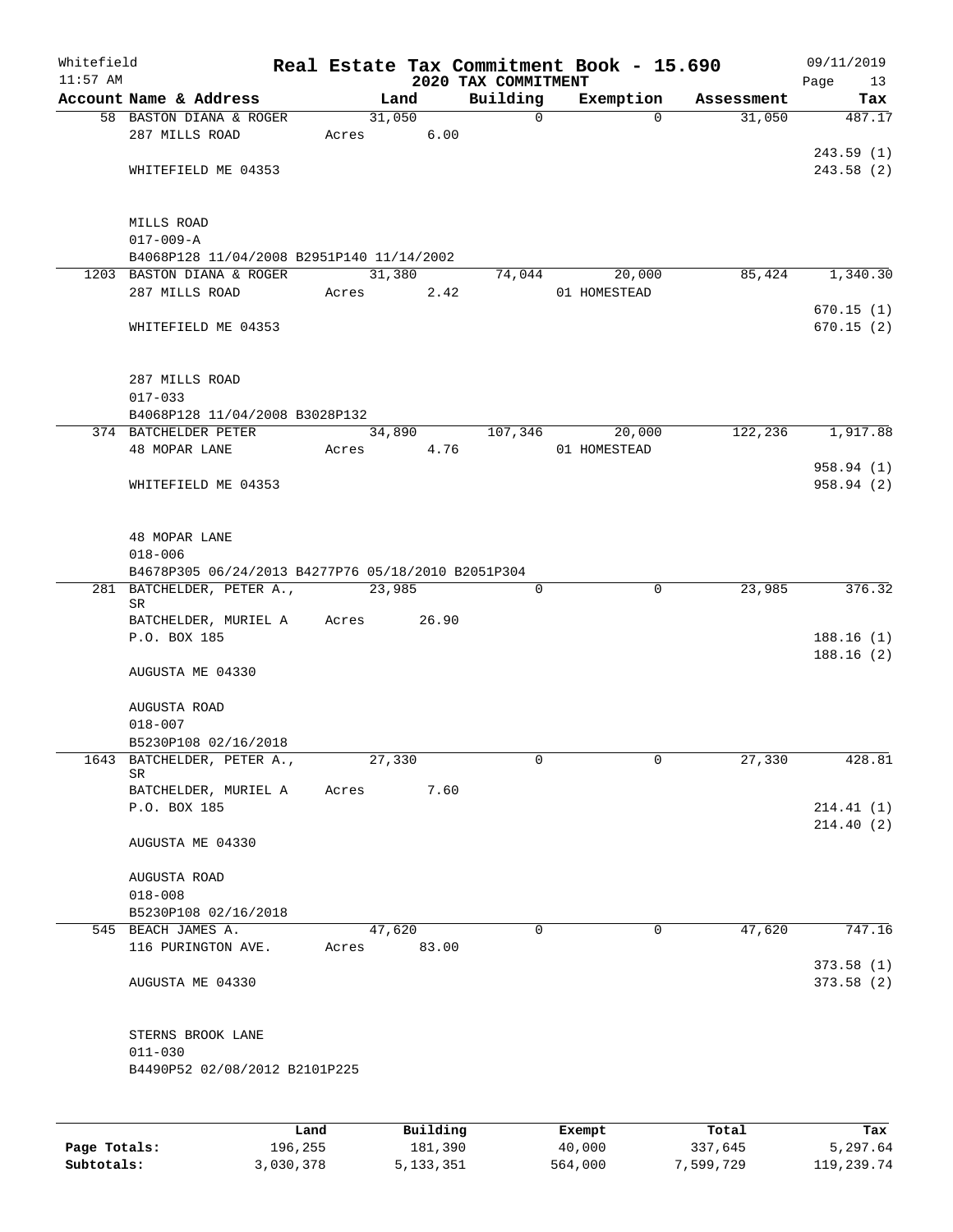| Whitefield<br>$11:57$ AM   |                                                                  |       |                      | Real Estate Tax Commitment Book - 15.690<br>2020 TAX COMMITMENT |                    |                  |                      | 09/11/2019                 |
|----------------------------|------------------------------------------------------------------|-------|----------------------|-----------------------------------------------------------------|--------------------|------------------|----------------------|----------------------------|
|                            | Account Name & Address                                           |       | Land                 | Building                                                        |                    | Exemption        | Assessment           | Page<br>14<br>Tax          |
|                            | 253 BEAULIEU BRIAN & ERICA                                       |       | 30,000               | 146,578                                                         |                    | 20,000           | 156, 578             | 2,456.71                   |
|                            | MERRELL<br>38 MOOSEHEAD LANE                                     |       | 1.50<br>Acres        |                                                                 | 01 HOMESTEAD       |                  |                      |                            |
|                            |                                                                  |       |                      |                                                                 |                    |                  |                      | 1,228.36(1)                |
|                            | WHITEFIELD ME 04353                                              |       |                      |                                                                 |                    |                  |                      | 1,228.35(2)                |
|                            | 38 MOOSEHEAD LANE<br>$012 - 029 - J$                             |       |                      |                                                                 |                    |                  |                      |                            |
|                            | B4547P88 07/19/2012 B4478P184 01/04/2012 B3966P279<br>01/02/2008 |       |                      |                                                                 |                    |                  |                      |                            |
|                            | 468 BEAULIEU DONNA B.                                            |       | 30, 375              | 126,659                                                         |                    | 20,000           | 137,034              | 2,150.06                   |
|                            | 43 HUNTS MEADOW ROAD                                             |       | Acres 1.75           |                                                                 | 01 HOMESTEAD       |                  |                      | 1,075.03(1)                |
|                            | WHITEFIELD ME 04353                                              |       |                      |                                                                 |                    |                  |                      | 1,075.03(2)                |
|                            | 43 HUNTS MEADOW ROAD                                             |       |                      |                                                                 |                    |                  |                      |                            |
|                            | $012 - 033 - C$<br>B1642P324                                     |       |                      |                                                                 |                    |                  |                      |                            |
|                            | 1330 BEAUMIER JAMES P.                                           |       | 41,378               | 148,469                                                         |                    | 20,000           | 169,847              | 2,664.90                   |
|                            | 98 HUNTS MEADOW ROAD                                             |       | Acres 12.66          |                                                                 | 01 HOMESTEAD       |                  |                      |                            |
|                            | WHITEFIELD ME 04353                                              |       |                      |                                                                 |                    |                  |                      | 1,332.45(1)<br>1,332.45(2) |
|                            | 98 HUNTS MEADOW ROAD                                             |       |                      |                                                                 |                    |                  |                      |                            |
|                            | $012 - 015 - D$<br>B4158P104 06/12/2009 B3976P198 03/07/2008     |       |                      |                                                                 |                    |                  |                      |                            |
|                            | 1085 BEAUSOLEIL RICHARD R. &<br>CYNTHIA J.                       |       | 31,065               | 83,653                                                          |                    | 26,000           | 88,718               | 1,391.99                   |
|                            | 292 NORTH HOWE ROAD                                              |       | Acres<br>2.21        |                                                                 |                    | 05 VET EXEMPTION |                      |                            |
|                            | WHITEFIELD ME 04353                                              |       |                      |                                                                 | 01 HOMESTEAD       |                  |                      | 696.00(1)<br>695.99 (2)    |
|                            | 292 NORTH HOWE ROAD                                              |       |                      |                                                                 |                    |                  |                      |                            |
|                            | $020 - 003 - A$                                                  |       |                      |                                                                 |                    |                  |                      |                            |
|                            | B2872P21                                                         |       |                      |                                                                 |                    |                  |                      |                            |
|                            | 1184 BEEDY STACIE A.<br>P.O. BOX 113                             | Acres | 35,322<br>5.09       | 135,479                                                         | 01 HOMESTEAD       | 20,000           | 150,801              | 2,366.07                   |
|                            |                                                                  |       |                      |                                                                 |                    |                  |                      | 1, 183.04(1)               |
|                            | ALNA ME 04535                                                    |       |                      |                                                                 |                    |                  |                      | 1, 183.03(2)               |
|                            | 414 HEAD TIDE ROAD                                               |       |                      |                                                                 |                    |                  |                      |                            |
|                            | $005 - 021 - A$<br>B4093P21 01/29/2009 B2593P1                   |       |                      |                                                                 |                    |                  |                      |                            |
| 1582                       | BELL JAMES N. & DARLENE                                          |       | 32,445               | 171,933                                                         |                    | 20,000           | 184,378              | 2,892.89                   |
|                            | D.                                                               |       |                      |                                                                 |                    |                  |                      |                            |
|                            | 467 GARDINER ROAD                                                | Acres | 3.13                 |                                                                 | 01 HOMESTEAD       |                  |                      | 1,446.45(1)                |
|                            | WHITEFIELD ME 04353                                              |       |                      |                                                                 |                    |                  |                      | 1,446.44(2)                |
|                            | 467 GARDINER ROAD<br>$012 - 038 - B$<br>B3495P86 06/06/2005      |       |                      |                                                                 |                    |                  |                      |                            |
|                            | Land                                                             |       | Building             |                                                                 | Exempt             |                  | Total                | Tax                        |
| Page Totals:<br>Subtotals: | 200,585<br>3,230,963                                             |       | 812,771<br>5,946,122 |                                                                 | 126,000<br>690,000 |                  | 887,356<br>8,487,085 | 13,922.62<br>133, 162.36   |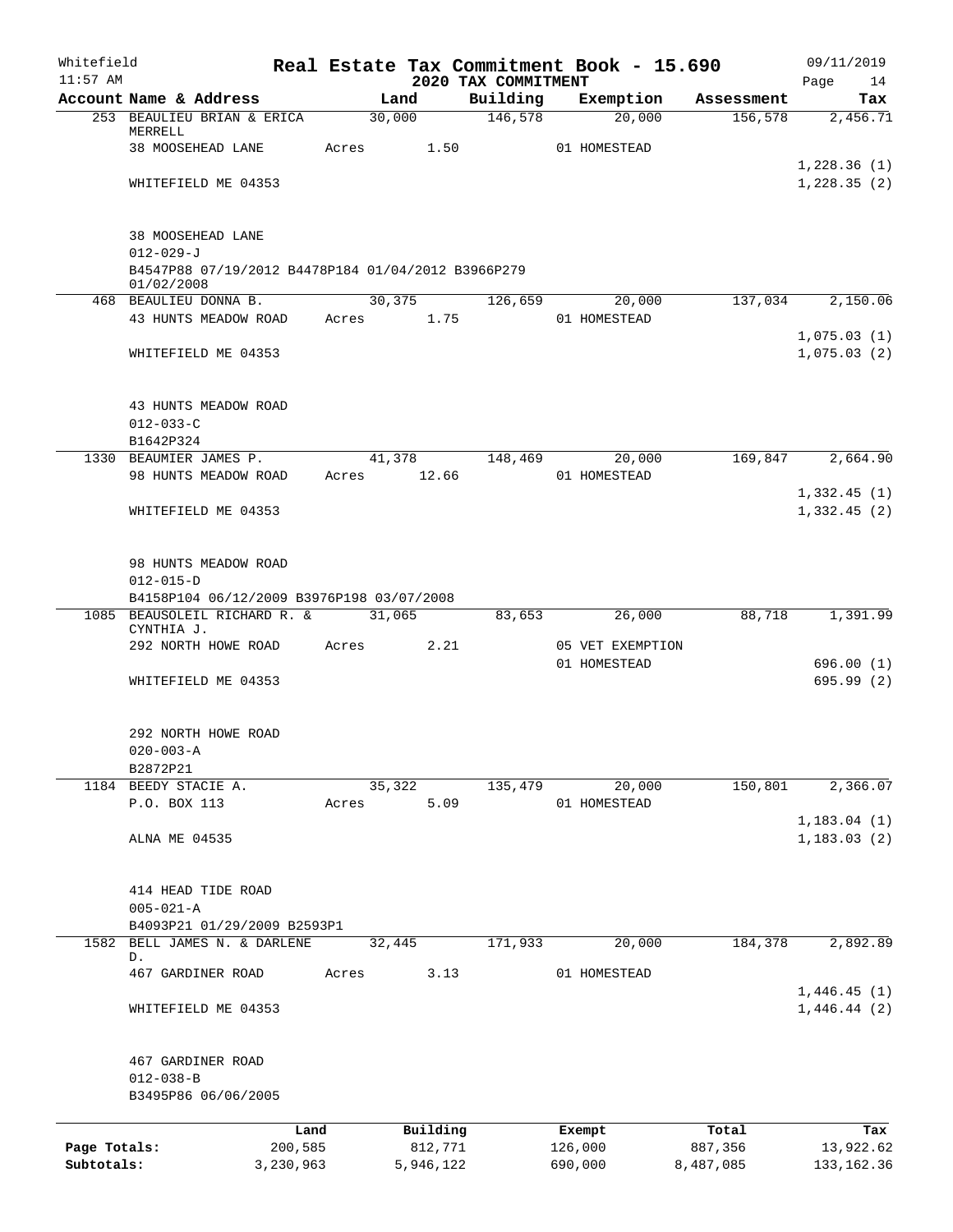| Whitefield<br>$11:57$ AM |                                                                                                 |           |           | 2020 TAX COMMITMENT | Real Estate Tax Commitment Book - 15.690 |            | 09/11/2019<br>Page<br>15   |
|--------------------------|-------------------------------------------------------------------------------------------------|-----------|-----------|---------------------|------------------------------------------|------------|----------------------------|
|                          | Account Name & Address                                                                          |           | Land      | Building            | Exemption                                | Assessment | Tax                        |
|                          | 79 BELLEFLEUR CARLINE A.                                                                        |           | 30,000    | 102, 132            | 20,000                                   | 112, 132   | 1,759.35                   |
|                          | PO BOX 163                                                                                      | Acres     | 0.61      |                     | 01 HOMESTEAD                             |            |                            |
|                          |                                                                                                 |           |           |                     |                                          |            | 879.68(1)                  |
|                          | WHITEFIELD ME 04353                                                                             |           |           |                     |                                          |            | 879.67(2)                  |
|                          |                                                                                                 |           |           |                     |                                          |            |                            |
|                          | 18 GRAND ARMY ROAD                                                                              |           |           |                     |                                          |            |                            |
|                          | $026 - 011$                                                                                     |           |           |                     |                                          |            |                            |
|                          | B1488P6                                                                                         |           |           |                     |                                          |            |                            |
|                          | 1627 BENEDICT JOSEPH W.                                                                         |           | 174,250   | 155,845             | 0                                        | 330,095    | 5,179.19                   |
|                          | KELLEY-BENEDICT,<br>PATRICIA                                                                    | Acres     | 265.00    |                     |                                          |            |                            |
|                          | 58 WHITNEY STREET                                                                               |           |           |                     |                                          |            | 2,589.60(1)                |
|                          | NORTHBOROUGH MA 01532                                                                           |           |           |                     |                                          |            | 2,589.59(2)                |
|                          | 242 DEVINE ROAD                                                                                 |           |           |                     |                                          |            |                            |
|                          | $019 - 006$                                                                                     |           |           |                     |                                          |            |                            |
|                          | B5007P310 05/23/2016 B4457P106 11/08/2011 B4339P144<br>11/10/2010 B2088P159 08/15/1995 B316P548 |           |           |                     |                                          |            |                            |
|                          | 1506 BENEDICT JOSEPH W.                                                                         |           | 32,370    | $\Omega$            | 0                                        | 32,370     | 507.89                     |
|                          | KELLEY-BENEDICT,                                                                                | Acres     | 13.90     |                     |                                          |            |                            |
|                          | PATRICIA<br>58 WHITNEY STREET                                                                   |           |           |                     |                                          |            | 253.95(1)                  |
|                          | NORTHBOROUGH MA 01532                                                                           |           |           |                     |                                          |            | 253.94(2)                  |
|                          | DEVINE ROAD                                                                                     |           |           |                     |                                          |            |                            |
|                          | $019 - 054$                                                                                     |           |           |                     |                                          |            |                            |
|                          | B5007P310 05/23/2016 B4457P106 10/27/2011 B4339P144<br>11/02/2010                               |           |           |                     |                                          |            |                            |
|                          | 549 BENN THOMAS J. &<br>DELORES                                                                 |           | 31,725    | 155,731             | 20,000                                   | 167,456    | 2,627.38                   |
|                          | 208 DEVINE ROAD                                                                                 | Acres     | 2.65      |                     | 01 HOMESTEAD                             |            |                            |
|                          | WHITEFIELD ME 04353                                                                             |           |           |                     |                                          |            | 1,313.69(1)<br>1,313.69(2) |
|                          |                                                                                                 |           |           |                     |                                          |            |                            |
|                          | 208 DEVINE ROAD                                                                                 |           |           |                     |                                          |            |                            |
|                          | $016 - 013 - C$                                                                                 |           |           |                     |                                          |            |                            |
|                          | B1664P222                                                                                       |           |           |                     |                                          |            |                            |
|                          | 886 BENNE STEPHEN III                                                                           |           | 137,086   | 144,726             | 0                                        | 281,812    | 4,421.63                   |
|                          | P O BOX 99                                                                                      | Acres     | 365.90    |                     |                                          |            |                            |
|                          |                                                                                                 |           |           |                     |                                          |            | 2, 210.82(1)               |
|                          | WHITEFIELD ME 04353                                                                             |           |           |                     |                                          |            | 2, 210.81(2)               |
|                          | 316 HUNTS MEADOW ROAD                                                                           |           |           |                     |                                          |            |                            |
|                          | $015 - 010$                                                                                     |           |           |                     |                                          |            |                            |
|                          | B1030P199                                                                                       |           |           |                     |                                          |            |                            |
|                          | 1521 BENNE THOMAS & PAULA                                                                       |           | 24,700    | $\Omega$            | $\Omega$                                 | 24,700     | 387.54                     |
|                          | 587 TOWNHOUSE ROAD                                                                              | Acres     | 28.00     |                     |                                          |            |                            |
|                          | WHITEFIELD ME 04353                                                                             |           |           |                     |                                          |            | 193.77(1)<br>193.77(2)     |
|                          |                                                                                                 |           |           |                     |                                          |            |                            |
|                          | TOWNHOUSE ROAD                                                                                  |           |           |                     |                                          |            |                            |
|                          | $009 - 030$                                                                                     |           |           |                     |                                          |            |                            |
|                          | B4347P146 12/01/2010                                                                            |           |           |                     |                                          |            |                            |
|                          |                                                                                                 | Land      | Building  |                     | Exempt                                   | Total      | Tax                        |
| Page Totals:             |                                                                                                 | 430,131   | 558,434   |                     | 40,000                                   | 948,565    | 14,882.98                  |
| Subtotals:               |                                                                                                 | 3,661,094 | 6,504,556 |                     | 730,000                                  | 9,435,650  | 148,045.34                 |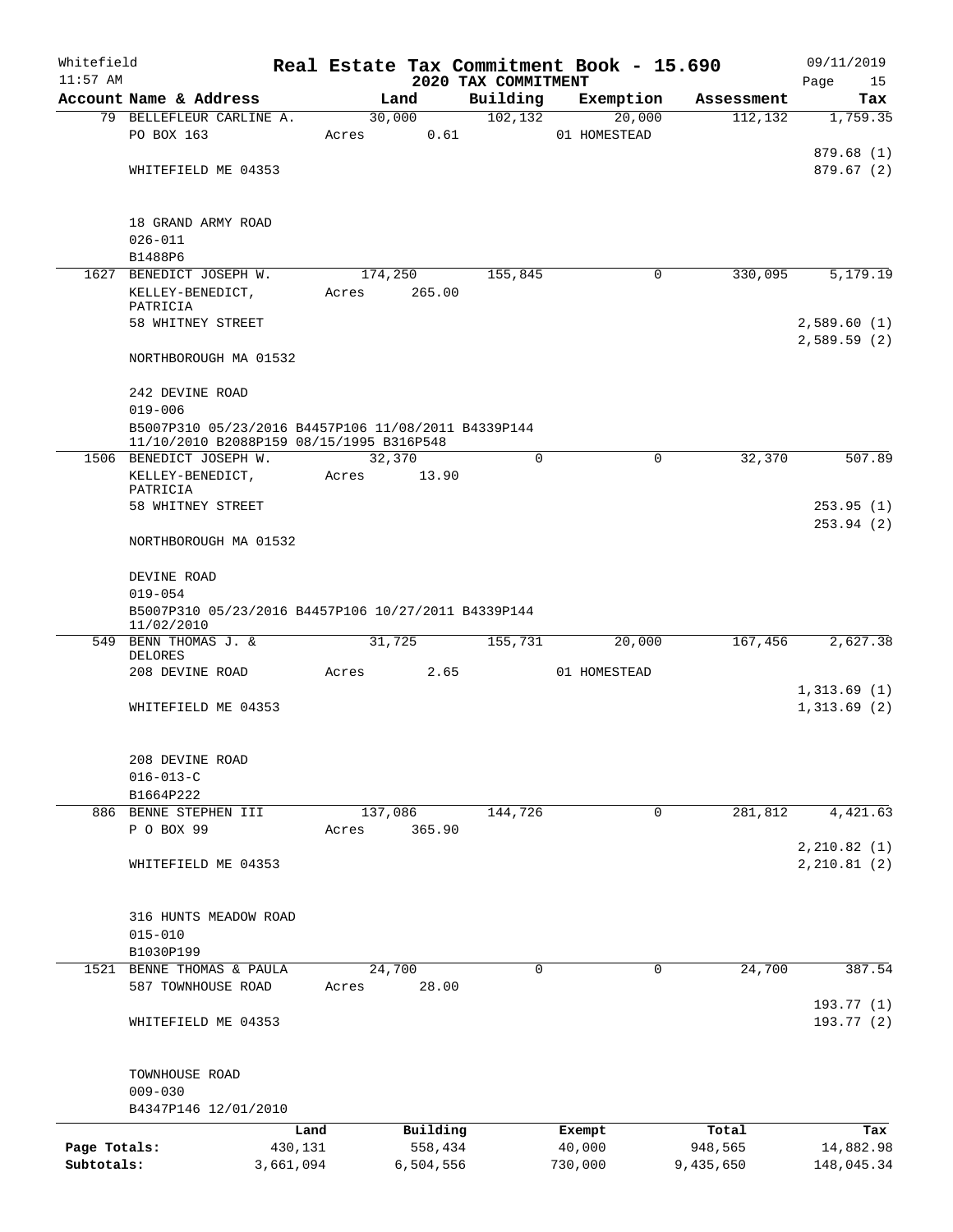| Whitefield   |                                                                                                |           |        |           |                                 | Real Estate Tax Commitment Book - 15.690 |            | 09/11/2019        |
|--------------|------------------------------------------------------------------------------------------------|-----------|--------|-----------|---------------------------------|------------------------------------------|------------|-------------------|
| $11:57$ AM   | Account Name & Address                                                                         |           |        | Land      | 2020 TAX COMMITMENT<br>Building | Exemption                                | Assessment | Page<br>16<br>Tax |
|              | 1648 BENNE THOMAS & PAULA                                                                      |           |        | 45,330    | 59,059                          | 20,000                                   | 84,389     | 1,324.06          |
|              | 587 TOWNHOUSE ROAD                                                                             |           | Acres  | 17.60     |                                 | 01 HOMESTEAD                             |            |                   |
|              |                                                                                                |           |        |           |                                 |                                          |            | 662.03(1)         |
|              | WHITEFIELD ME 04353                                                                            |           |        |           |                                 |                                          |            | 662.03(2)         |
|              | 587 TOWNHOUSE ROAD                                                                             |           |        |           |                                 |                                          |            |                   |
|              | $010 - 002$                                                                                    |           |        |           |                                 |                                          |            |                   |
|              | B4347P146 12/01/2010                                                                           |           |        |           |                                 |                                          |            |                   |
|              | 1224 BENNETT NANCY M.                                                                          |           |        | 22,250    | $\Omega$                        | 0                                        | 22,250     | 349.10            |
|              | 24 PLEASANT DRIVE                                                                              |           | Acres  | 3.00      |                                 |                                          |            | 174.55(1)         |
|              | BENTON STATION ME 04901                                                                        |           |        |           |                                 |                                          |            | 174.55(2)         |
|              | CROCKER AVENUE, NORTH                                                                          |           |        |           |                                 |                                          |            |                   |
|              | $007 - 010 - A$                                                                                |           |        |           |                                 |                                          |            |                   |
|              | B566P343<br>428 BENNETT NANCY M.                                                               |           | 30,850 |           | $\mathbf 0$                     | 0                                        | 30,850     | 484.04            |
|              | 24 PLEASANT DRIVE                                                                              |           | Acres  | 12.00     |                                 |                                          |            |                   |
|              |                                                                                                |           |        |           |                                 |                                          |            | 242.02 (1)        |
|              | BENTON STATION ME 04901                                                                        |           |        |           |                                 |                                          |            | 242.02(2)         |
|              | CROCKER AVENUE, NORTH                                                                          |           |        |           |                                 |                                          |            |                   |
|              | $007 - 010$                                                                                    |           |        |           |                                 |                                          |            |                   |
|              | B566P343<br>1215 BENT SUSAN Y.                                                                 |           |        | 30,300    | 74,581                          | 0                                        | 104,881    | 1,645.58          |
|              | PO BOX 63                                                                                      |           | Acres  | 1.70      |                                 |                                          |            |                   |
|              |                                                                                                |           |        |           |                                 |                                          |            | 822.79 (1)        |
|              | NOBLEBORO ME 04555                                                                             |           |        |           |                                 |                                          |            | 822.79 (2)        |
|              | 754 WISCASSET ROAD                                                                             |           |        |           |                                 |                                          |            |                   |
|              | $001 - 058 - D$<br>B4867P223 03/13/2015 B4657P160 05/03/2013 B4539P115<br>06/25/2012 B2516P286 |           |        |           |                                 |                                          |            |                   |
|              | 1882 BERGERON MARK D. &<br>MARIE A.                                                            |           | 22,250 |           | 0                               | 0                                        | 22,250     | 349.10            |
|              | 109 APPLE RIDGE ROAD                                                                           |           | Acres  | 2.50      |                                 |                                          |            |                   |
|              |                                                                                                |           |        |           |                                 |                                          |            | 174.55(1)         |
|              | WEST SPRINGFIELD MA<br>01089                                                                   |           |        |           |                                 |                                          |            | 174.55(2)         |
|              | HEAD TIDE ROAD                                                                                 |           |        |           |                                 |                                          |            |                   |
|              | $005 - 001 - A$                                                                                |           |        |           |                                 |                                          |            |                   |
|              | B5102P214 11/10/2016 B4971P100 01/22/2016                                                      |           |        |           |                                 |                                          |            |                   |
|              | 957 BERINSKY HELENE J.                                                                         |           | 51,096 |           | $\Omega$                        | 0                                        | 51,096     | 801.70            |
|              | 48 HILLCREST ROAD                                                                              |           | Acres  | 82.00     |                                 |                                          |            | 400.85(1)         |
|              | WAKEFIELD RI 02879                                                                             |           |        |           |                                 |                                          |            | 400.85(2)         |
|              | EAST RIVER ROAD                                                                                |           |        |           |                                 |                                          |            |                   |
|              | $010 - 056$                                                                                    |           |        |           |                                 |                                          |            |                   |
|              |                                                                                                | Land      |        | Building  |                                 | Exempt                                   | Total      | Tax               |
| Page Totals: |                                                                                                | 202,076   |        | 133,640   |                                 | 20,000                                   | 315,716    | 4,953.58          |
| Subtotals:   |                                                                                                | 3,863,170 |        | 6,638,196 |                                 | 750,000                                  | 9,751,366  | 152,998.92        |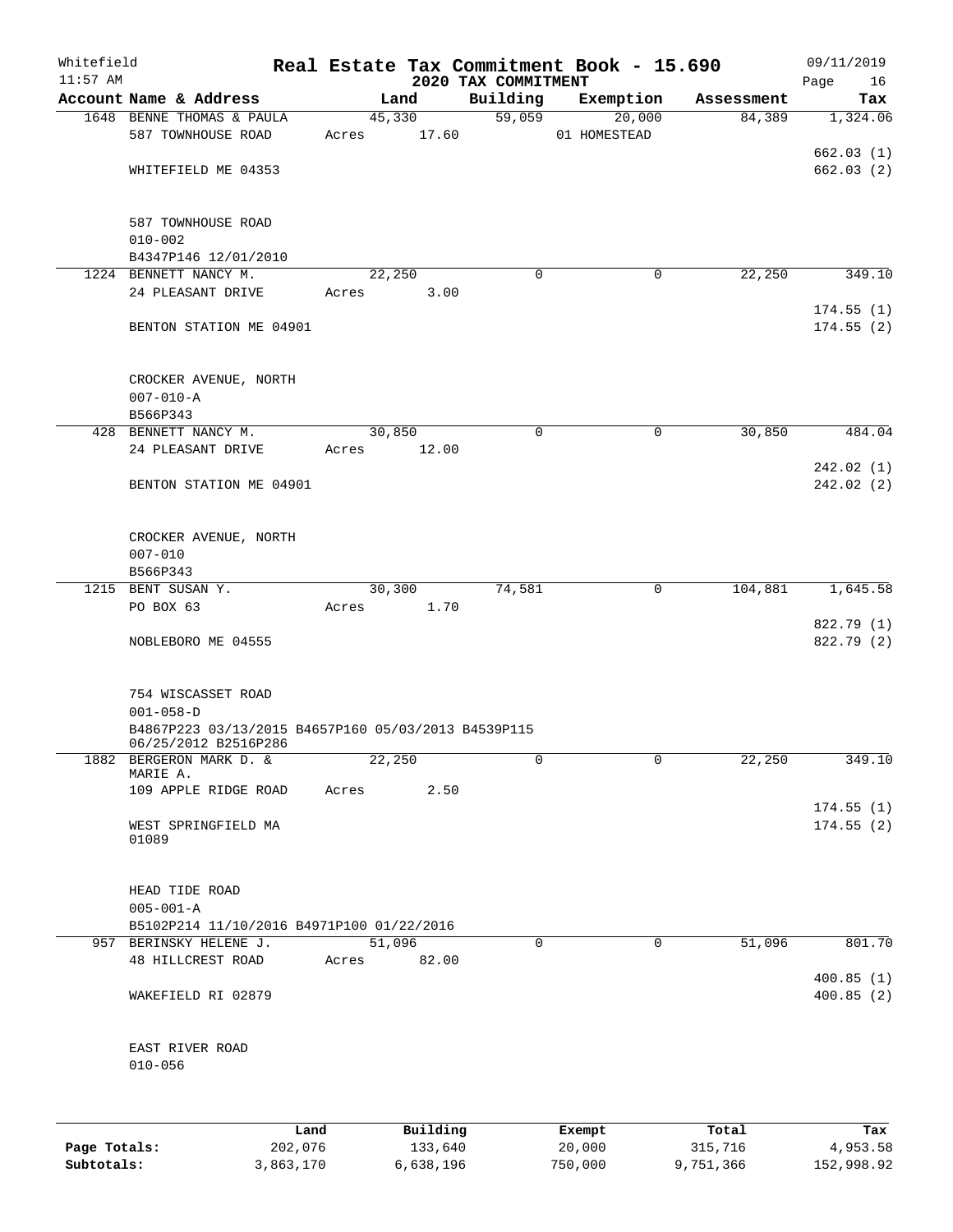| Whitefield   |                                                                                                                                                       |             |       |        |           |                                 | Real Estate Tax Commitment Book - 15.690 |              | 09/11/2019             |
|--------------|-------------------------------------------------------------------------------------------------------------------------------------------------------|-------------|-------|--------|-----------|---------------------------------|------------------------------------------|--------------|------------------------|
| $11:57$ AM   | Account Name & Address                                                                                                                                |             |       | Land   |           | 2020 TAX COMMITMENT<br>Building | Exemption                                | Assessment   | Page<br>17<br>Tax      |
|              | 638 BERRY ANDREW                                                                                                                                      |             |       | 55,825 |           | 165,028                         | 20,000                                   | 200, 853     | 3,151.38               |
|              | P. . O BOX 120                                                                                                                                        |             | Acres |        | 25.50     |                                 | 01 HOMESTEAD                             |              |                        |
|              |                                                                                                                                                       |             |       |        |           |                                 |                                          |              | 1,575.69(1)            |
|              | WHITEFIELD ME 04353                                                                                                                                   |             |       |        |           |                                 |                                          |              | 1,575.69(2)            |
|              |                                                                                                                                                       |             |       |        |           |                                 |                                          |              |                        |
|              | 399 EAST RIVER ROAD                                                                                                                                   |             |       |        |           |                                 |                                          |              |                        |
|              | $010 - 041$                                                                                                                                           |             |       |        |           |                                 |                                          |              |                        |
|              | B1298P71                                                                                                                                              |             |       |        |           |                                 |                                          |              |                        |
|              | 1523 BERRY ANDREW                                                                                                                                     |             |       | 74,250 |           | 144,968                         |                                          | 0<br>219,218 | 3,439.53               |
|              | P. . O BOX 120                                                                                                                                        |             | Acres |        | 65.00     |                                 |                                          |              | 1,719.77(1)            |
|              | WHITEFIELD ME 04353                                                                                                                                   |             |       |        |           |                                 |                                          |              | 1,719.76(2)            |
|              | 55 TOWN FARM LANE                                                                                                                                     |             |       |        |           |                                 |                                          |              |                        |
|              | $010 - 047$                                                                                                                                           |             |       |        |           |                                 |                                          |              |                        |
|              | B1298P71                                                                                                                                              |             |       |        |           |                                 |                                          |              |                        |
| 1660         | BERRY ANDREW B. &<br>ELIZABETH A. MCLEAN                                                                                                              |             |       | 37,550 |           | 113,719                         |                                          | 151,269<br>0 | 2,373.41               |
|              | 55 GRAND ARMY ROAD                                                                                                                                    |             | Acres |        | 3.20      |                                 |                                          |              |                        |
|              |                                                                                                                                                       |             |       |        |           |                                 |                                          |              | 1,186.71(1)            |
|              | WHITEFIELD ME 04353                                                                                                                                   |             |       |        |           |                                 |                                          |              | 1,186.70(2)            |
|              | 55 GRAND ARMY ROAD                                                                                                                                    |             |       |        |           |                                 |                                          |              |                        |
|              | $013 - 042$                                                                                                                                           |             |       |        |           |                                 |                                          |              |                        |
|              | 575 BERRY ANDREW B. &                                                                                                                                 |             |       | 10,750 |           | 0                               |                                          | 10,750<br>0  | 168.67                 |
|              | ELIZABETH MACKENNEY<br>55 GRAND ARMY ROAD                                                                                                             |             | Acres |        | 0.50      |                                 |                                          |              |                        |
|              |                                                                                                                                                       |             |       |        |           |                                 |                                          |              | 84.34 (1)              |
|              | WHITEFIELD ME 04353                                                                                                                                   |             |       |        |           |                                 |                                          |              | 84.33(2)               |
|              | GRAND ARMY ROAD                                                                                                                                       |             |       |        |           |                                 |                                          |              |                        |
|              | $026 - 014$                                                                                                                                           |             |       |        |           |                                 |                                          |              |                        |
|              | B3389P215 11/04/2004                                                                                                                                  |             |       |        |           |                                 |                                          |              |                        |
|              | 812 BERRY JONATHAN &<br>JESSICA                                                                                                                       |             |       | 42,266 |           | 87,177                          |                                          | 129,443<br>0 | 2,030.96               |
|              | 335 PITTSTON ROAD                                                                                                                                     |             | Acres |        | 13.77     |                                 |                                          |              |                        |
|              |                                                                                                                                                       |             |       |        |           |                                 |                                          |              | 1,015.48(1)            |
|              | WHITEFIELD ME 04353                                                                                                                                   |             |       |        |           |                                 |                                          |              | 1,015.48(2)            |
|              | 335 PITTSTON ROAD                                                                                                                                     |             |       |        |           |                                 |                                          |              |                        |
|              | $003 - 012$                                                                                                                                           |             |       |        |           |                                 |                                          |              |                        |
|              | B4285P252 06/14/2010 B1083P269 10/19/1981                                                                                                             |             |       |        |           |                                 |                                          |              |                        |
|              | 755 BERUBE, JAY R                                                                                                                                     |             |       | 30,030 |           | 86,950                          | 20,000                                   | 96,980       | 1,521.62               |
|              | 43 GARDINER ROAD                                                                                                                                      |             | Acres |        | 1.52      |                                 | 01 HOMESTEAD                             |              |                        |
|              | WHITEFIELD ME 04353                                                                                                                                   |             |       |        |           |                                 |                                          |              | 760.81(1)<br>760.81(2) |
|              | 43 GARDINER ROAD                                                                                                                                      |             |       |        |           |                                 |                                          |              |                        |
|              | $013 - 026$                                                                                                                                           |             |       |        |           |                                 |                                          |              |                        |
|              | B4992P156 04/04/2016 B4864P123 02/26/2015 B4853P184<br>01/09/2015 B4718P176 10/02/2013 B4517P53 B4241P75<br>01/13/2010 B4030P116 04/10/2008 B1775P274 |             |       |        |           |                                 |                                          |              |                        |
|              |                                                                                                                                                       | Land        |       |        | Building  |                                 | Exempt                                   | Total        | Tax                    |
| Page Totals: |                                                                                                                                                       | 250,671     |       |        | 597,842   |                                 | 40,000                                   | 808,513      | 12,685.57              |
| Subtotals:   |                                                                                                                                                       | 4, 113, 841 |       |        | 7,236,038 |                                 | 790,000                                  | 10,559,879   | 165,684.49             |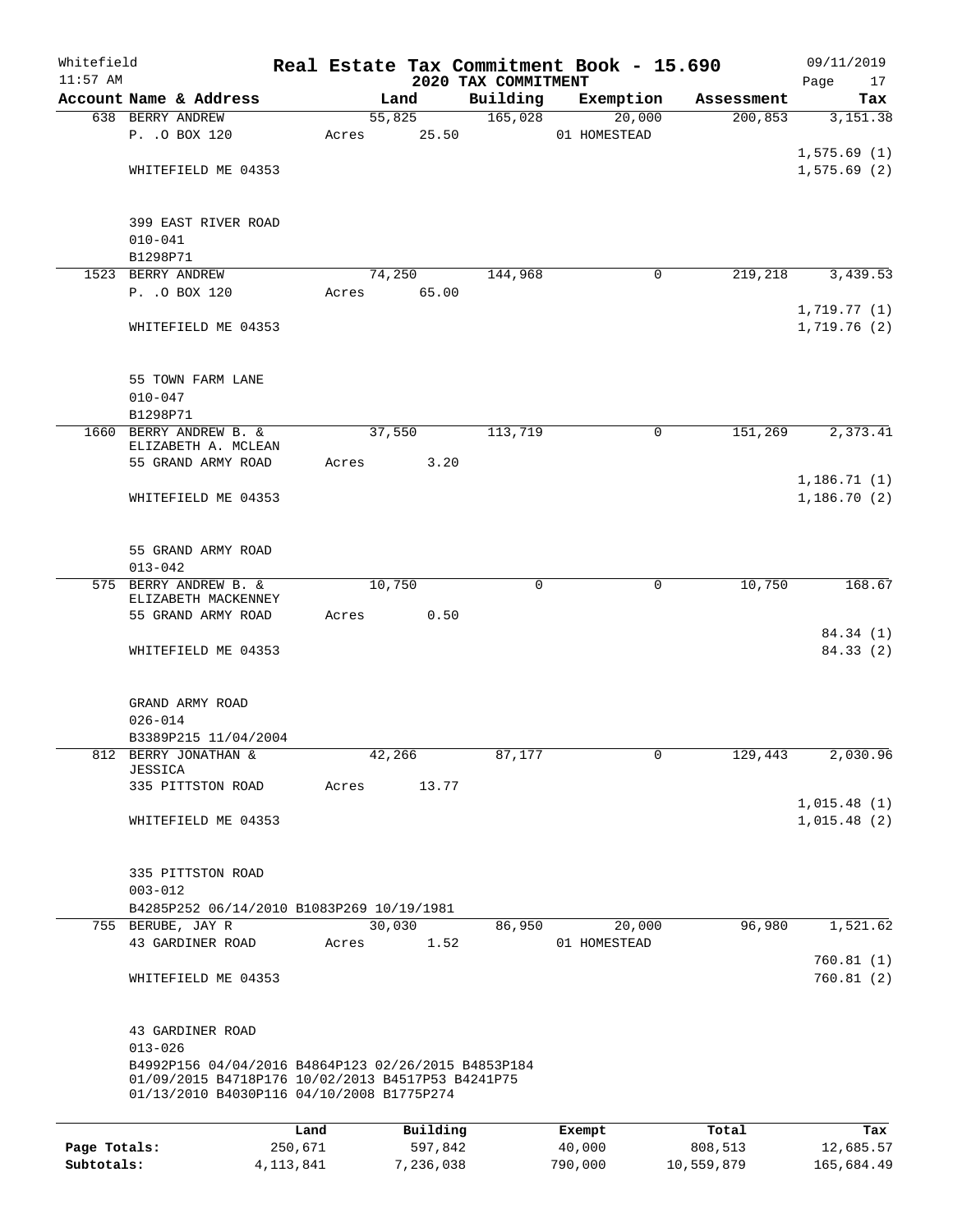| Whitefield<br>$11:57$ AM |                                                                    |                 |         |                     |                                 | Real Estate Tax Commitment Book - 15.690 |                  | 09/11/2019                   |
|--------------------------|--------------------------------------------------------------------|-----------------|---------|---------------------|---------------------------------|------------------------------------------|------------------|------------------------------|
|                          | Account Name & Address                                             |                 |         | Land                | 2020 TAX COMMITMENT<br>Building | Exemption                                | Assessment       | Page<br>18<br>Tax            |
|                          | 1061 BESSEY BROCK A. & ERIN                                        |                 |         | 42,690              | 212,604                         | 20,000                                   | 235,294          | 3,691.76                     |
|                          | Ε.<br>72 SO. HUNTS MEADOW<br><b>ROAD</b>                           |                 | Acres   | 14.30               |                                 | 01 HOMESTEAD                             |                  |                              |
|                          | WHITEFIELD ME 04353                                                |                 |         |                     |                                 |                                          |                  | 1,845.88(1)<br>1,845.88(2)   |
|                          | 72 SO. HUNTS MEADOW<br>$012 - 002$                                 |                 |         |                     |                                 |                                          |                  |                              |
|                          | B4283P82 06/08/2010 B2595P247 09/01/2000<br>1222 BEST GARY R. II & |                 |         | 48,250              | 141,331                         | 20,000                                   | 169,581          | 2,660.73                     |
|                          | CHRISTINE<br>* GARDNER-BEST<br>508 TOWNHOUSE ROAD                  |                 | Acres   | 15.00               |                                 | 01 HOMESTEAD                             |                  | 1,330.37(1)                  |
|                          | WHITEFIELD ME 04353                                                |                 |         |                     |                                 |                                          |                  | 1,330.36(2)                  |
|                          | 508 TOWNHOUSE ROAD<br>$010 - 024$                                  |                 |         |                     |                                 |                                          |                  |                              |
|                          | B3386P166 10/29/2004                                               |                 |         |                     |                                 |                                          |                  |                              |
|                          | 1435 BEST NORMAN<br>114 SOUTH HOWE ROAD                            |                 | Acres   | 30,000<br>1.50      | 33,024                          | 26,000<br>01 HOMESTEAD                   | 37,024           | 580.91                       |
|                          | WHITEFIELD ME 04353                                                |                 |         |                     |                                 | 05 VET EXEMPTION                         |                  | 290.46(1)<br>290.45(2)       |
|                          | 114 SOUTH HOWE ROAD<br>$017 - 018 - B$                             |                 |         |                     |                                 |                                          |                  |                              |
|                          | 710 BHS INC.                                                       |                 | 150,000 |                     | 0                               | 0                                        | 150,000          | 2,353.50                     |
|                          | 683 NORTHERN AVENUE                                                |                 | Acres   | 20.00               |                                 |                                          |                  |                              |
|                          | FARMINGDALE ME 04344                                               |                 |         |                     |                                 |                                          |                  | 1, 176.75(1)<br>1, 176.75(2) |
|                          | DOYLE ROAD<br>$019 - 021 - 002$<br>B5003P118 05/12/2016 B1448P82   |                 |         |                     |                                 |                                          |                  |                              |
|                          | 380 BICKFORD ARNOLD E., III                                        |                 |         | 36,634              | 66,006                          | 20,000                                   | 82,640           | 1,296.62                     |
|                          | 304 NO. HUNTS MEADOW<br>ROAD                                       |                 | Acres   | 6.73                |                                 | 01 HOMESTEAD                             |                  |                              |
|                          | WHITEFIELD ME 04353                                                |                 |         |                     |                                 |                                          |                  | 648.31(1)<br>648.31(2)       |
|                          | 304 NO. HUNTS MEADOW<br>$018 - 035$<br>B2470P53                    |                 |         |                     |                                 |                                          |                  |                              |
|                          | 681 BICKFORD JILL J.                                               |                 |         | 30,000              | 125,602                         | 20,000                                   | 135,602          | 2,127.60                     |
|                          | 11 GRAND ARMY ROAD                                                 |                 | Acres   | 0.80                |                                 | 01 HOMESTEAD                             |                  |                              |
|                          | WHITEFIELD ME 04353                                                |                 |         |                     |                                 |                                          |                  | 1,063.80(1)<br>1,063.80(2)   |
|                          | 11 GRAND ARMY ROAD<br>$026 - 018$<br>B1744P305                     |                 |         |                     |                                 |                                          |                  |                              |
| Page Totals:             |                                                                    | Land<br>337,574 |         | Building<br>578,567 |                                 | Exempt<br>106,000                        | Total<br>810,141 | Tax<br>12,711.12             |
| Subtotals:               |                                                                    | 4, 451, 415     |         | 7,814,605           |                                 | 896,000                                  | 11,370,020       | 178,395.61                   |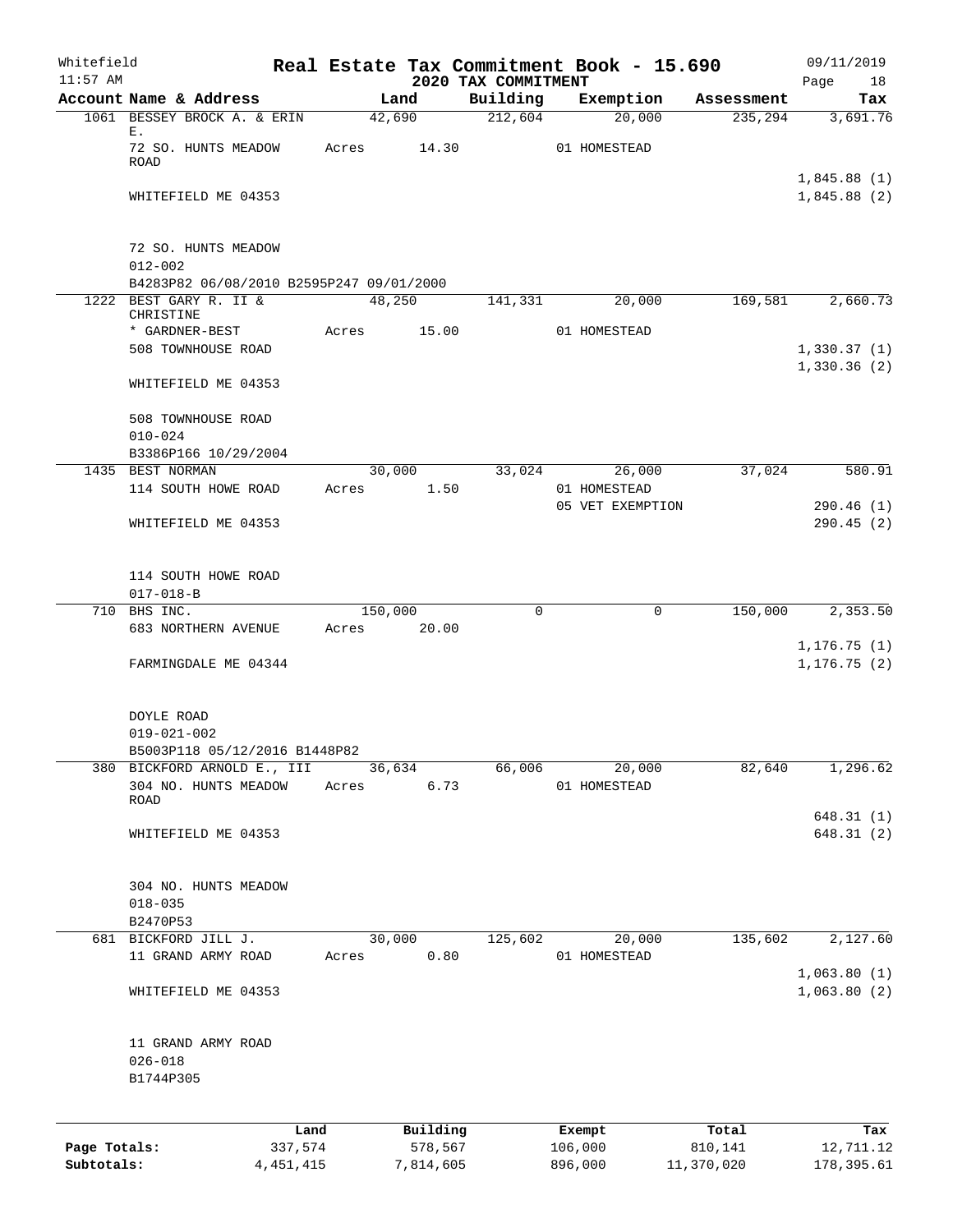| Whitefield<br>$11:57$ AM |                                                    | Real Estate Tax Commitment Book - 15.690 | 2020 TAX COMMITMENT |                               |          | 09/11/2019<br>Page<br>19 |
|--------------------------|----------------------------------------------------|------------------------------------------|---------------------|-------------------------------|----------|--------------------------|
|                          | Account Name & Address                             | Land                                     |                     | Building Exemption Assessment |          | Tax                      |
|                          | 1059 BILLS, ROBERT J                               | 49,450                                   | 54,408              | 20,000                        | 83,858   | 1,315.73                 |
|                          | BILLS, ANNE C                                      | Acres 20.00                              |                     | 01 HOMESTEAD                  |          |                          |
|                          | 158 SOUTH HOWE ROAD                                |                                          |                     |                               |          | 657.87(1)                |
|                          | WHITEFIELD ME 04353                                |                                          |                     |                               |          | 657.86 (2)               |
|                          | 158 SOUTH HOWE ROAD                                |                                          |                     |                               |          |                          |
|                          | $017 - 018$                                        |                                          |                     |                               |          |                          |
|                          | B4993P299 03/15/2016 B4805P31 08/01/2014 B1410P307 |                                          |                     |                               |          |                          |
|                          | 474 BINEAU MARJORIE O.<br>PO BOX 100               | 30,600<br>Acres 1.90                     | 109,511             | 20,000                        | 120, 111 | 1,884.54                 |
|                          |                                                    |                                          |                     | 01 HOMESTEAD                  |          | 942.27(1)                |
|                          | COOPERS MILLS ME 04341                             |                                          |                     |                               |          | 942.27(2)                |
|                          | 113 MAIN STREET                                    |                                          |                     |                               |          |                          |
|                          | $022 - 026$                                        |                                          |                     |                               |          |                          |
|                          | B1418P122                                          |                                          |                     |                               |          |                          |
|                          | 413 BINNS DENNIS & JANET<br>509 TOWNHOUSE ROAD     | 79,750                                   | 184,914             | 20,000                        | 244,664  | 3,838.78                 |
|                          |                                                    | Acres 70.00                              |                     | 01 HOMESTEAD                  |          | 1,919.39(1)              |
|                          | WHITEFIELD ME 04353                                |                                          |                     |                               |          | 1,919.39(2)              |
|                          | 509 TOWNHOUSE ROAD                                 |                                          |                     |                               |          |                          |
|                          | $010 - 005$                                        |                                          |                     |                               |          |                          |
|                          | B748P103<br>206 BINNS DENNIS R. & JANET            | 20,450                                   | 997                 | 0                             | 21,447   | 336.50                   |
|                          | 509 TOWNHOUSE ROAD                                 | Acres 1.80                               |                     |                               |          |                          |
|                          |                                                    |                                          |                     |                               |          | 168.25(1)                |
|                          | WHITEFIELD ME 04353                                |                                          |                     |                               |          | 168.25(2)                |
|                          | TOWNHOUSE ROAD                                     |                                          |                     |                               |          |                          |
|                          | $010 - 008 - C$                                    |                                          |                     |                               |          |                          |
|                          | B2484P233                                          |                                          |                     |                               |          |                          |
|                          | 1623 BINNS DENNIS R. & JANET                       | 13,740                                   | 0                   | $\mathbf 0$                   | 13,740   | 215.58                   |
|                          | 509 TOWNHOUSE ROAD                                 | 12.80<br>Acres                           |                     |                               |          |                          |
|                          | WHITEFIELD ME 04353                                |                                          |                     |                               |          | 107.79(1)<br>107.79(2)   |
|                          | TOWNHOUSE ROAD, BACK<br>$009 - 032$                |                                          |                     |                               |          |                          |
|                          | B2484P233                                          |                                          |                     |                               |          |                          |
|                          | 568 BINNS SUSAN ELAINE                             | 31,500                                   | 97,127              | 20,000                        | 108,627  | 1,704.36                 |
|                          | 334 NORTH HOWE ROAD                                | 2.50<br>Acres                            |                     | 01 HOMESTEAD                  |          |                          |
|                          | WHITEFIELD ME 04353                                |                                          |                     |                               |          | 852.18 (1)<br>852.18 (2) |
|                          | 334 NORTH HOWE ROAD<br>$020 - 005 - A$<br>B1725P79 |                                          |                     |                               |          |                          |
|                          |                                                    |                                          |                     |                               |          |                          |

|              | Land      | Building  | Exempt  | Total      | Tax        |
|--------------|-----------|-----------|---------|------------|------------|
| Page Totals: | 225,490   | 446,957   | 80,000  | 592,447    | 9,295.49   |
| Subtotals:   | 4,676,905 | 3,261,562 | 976,000 | 11,962,467 | 187,691.10 |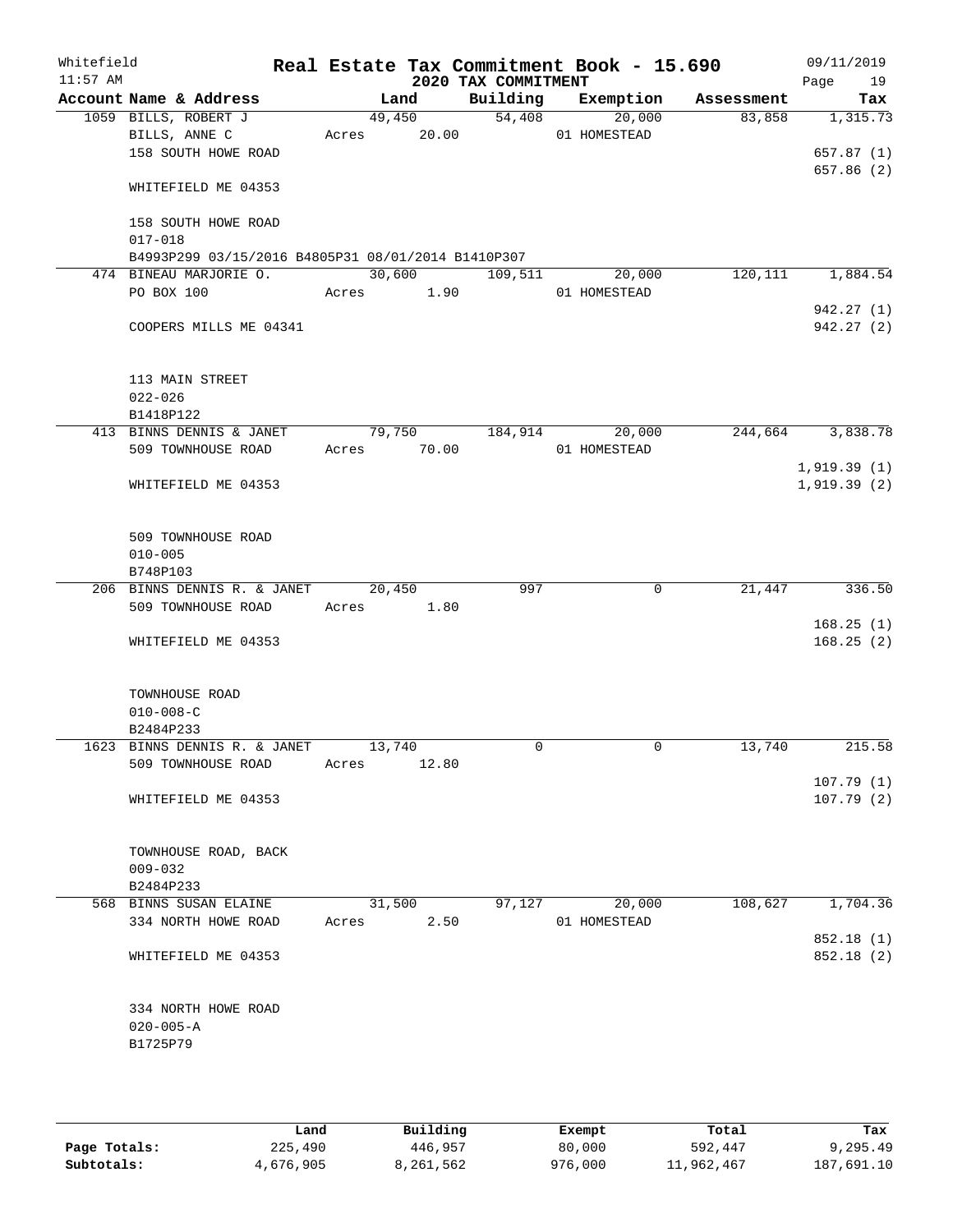| Whitefield<br>$11:57$ AM |                                                                          |       |           | 2020 TAX COMMITMENT | Real Estate Tax Commitment Book - 15.690 |            | 09/11/2019<br>Page<br>20   |
|--------------------------|--------------------------------------------------------------------------|-------|-----------|---------------------|------------------------------------------|------------|----------------------------|
|                          | Account Name & Address                                                   |       | Land      | Building            | Exemption                                | Assessment | Tax                        |
|                          | 1165 BIRCH, HERBERT WILLIAM                                              |       | 975       | $\mathbf 0$         | $\Omega$                                 | 975        | 15.30                      |
|                          | C/o CAROL ANNE BIRCH<br>(P.R.)                                           | Acres | 0.65      |                     |                                          |            |                            |
|                          | P.O. BOX 89                                                              |       |           |                     |                                          |            | 7.65(1)<br>7.65(2)         |
|                          | COOPERS MILLS ME 04341                                                   |       |           |                     |                                          |            |                            |
|                          | WINDSOR ROAD<br>$022 - 021$                                              |       |           |                     |                                          |            |                            |
|                          | B5187P216 08/17/2017                                                     |       |           |                     |                                          |            |                            |
|                          | 426 BIRCH, HERBERT WILLIAM<br>ESTATE OF                                  |       | 48,050    | 156,232             | 0                                        | 204,282    | 3,205.18                   |
|                          | C/o CAROL ANNE BIRCH<br>(P.R.)                                           | Acres | 21.00     |                     |                                          |            |                            |
|                          | PO BOX 89                                                                |       |           |                     |                                          |            | 1,602.59(1)<br>1,602.59(2) |
|                          | COOPERS MILLS ME 04341                                                   |       |           |                     |                                          |            |                            |
|                          | 125 MAIN STREET<br>$022 - 018$                                           |       |           |                     |                                          |            |                            |
|                          | B5187P216 08/17/2017                                                     |       |           |                     |                                          |            |                            |
|                          | 1587 BIRCH, HERBERT WILLIAM<br>ESTATE OF                                 |       | 20,000    | 15,054              | 0                                        | 35,054     | 550.00                     |
|                          | C/o CAROL ANNE BIRCH<br>(P.R.)                                           | Acres | 0.23      |                     |                                          |            |                            |
|                          | PO BOX 89                                                                |       |           |                     |                                          |            | 275.00(1)<br>275.00(2)     |
|                          | COOPERS MILLS ME 04341                                                   |       |           |                     |                                          |            |                            |
|                          | 139 MAIN STREET                                                          |       |           |                     |                                          |            |                            |
|                          | $022 - 015$                                                              |       |           |                     |                                          |            |                            |
|                          | B5308P263 09/19/2018 B5187P216 08/17/2017<br>110 BISHOP CHRISTOPHER S. & |       | 30,450    | 73,916              | 0                                        | 104,366    | 1,637.50                   |
|                          | ANNE-DORA T.                                                             | Acres | 1.80      |                     |                                          |            |                            |
|                          | 239 HILTON ROAD                                                          |       |           |                     |                                          |            | 818.75(1)                  |
|                          | WHITEFIELD ME 04353                                                      |       |           |                     |                                          |            | 818.75(2)                  |
|                          |                                                                          |       |           |                     |                                          |            |                            |
|                          | 239 HILTON ROAD                                                          |       |           |                     |                                          |            |                            |
|                          | $014 - 005 - B$<br>B3582P304 10/31/2005                                  |       |           |                     |                                          |            |                            |
|                          | 1908 BISHOP, CHRISTOPHER                                                 |       | 22,550    | 0                   | 0                                        | 22,550     | 353.81                     |
|                          | 239 HILTON ROAD                                                          | Acres | 3.20      |                     |                                          |            |                            |
|                          |                                                                          |       |           |                     |                                          |            | 176.91(1)                  |
|                          | WHITEFIELD ME 04353                                                      |       |           |                     |                                          |            | 176.90(2)                  |
|                          | MILLS ROAD                                                               |       |           |                     |                                          |            |                            |
|                          | $017 - 057 - 1$                                                          |       |           |                     |                                          |            |                            |
|                          | B5115P48 03/17/2017                                                      |       |           |                     |                                          |            |                            |
|                          | 1715 BLACK TREE REAL ESTATE                                              |       | 30,300    | 96,733              | $\mathbf 0$                              | 127,033    | 1,993.15                   |
|                          | 9072 SILVER LAKE DRIVE                                                   | Acres | 1.70      |                     |                                          |            | 996.58(1)                  |
|                          | CEDAR HILLS UT 84062                                                     |       |           |                     |                                          |            | 996.57(2)                  |
|                          | 94 MAIN STREET                                                           |       |           |                     |                                          |            |                            |
|                          | $022 - 004 - B$                                                          |       |           |                     |                                          |            |                            |
|                          | B4465P297 12/01/2011 B3914P273 09/13/2007 B3219P131                      |       |           |                     |                                          |            |                            |
|                          | Land                                                                     |       | Building  |                     | Exempt                                   | Total      | Tax                        |
| Page Totals:             | 152,325                                                                  |       | 341,935   |                     | $\mathbf 0$                              | 494,260    | 7,754.94                   |
| Subtotals:               | 4,829,230                                                                |       | 8,603,497 |                     | 976,000                                  | 12,456,727 | 195,446.04                 |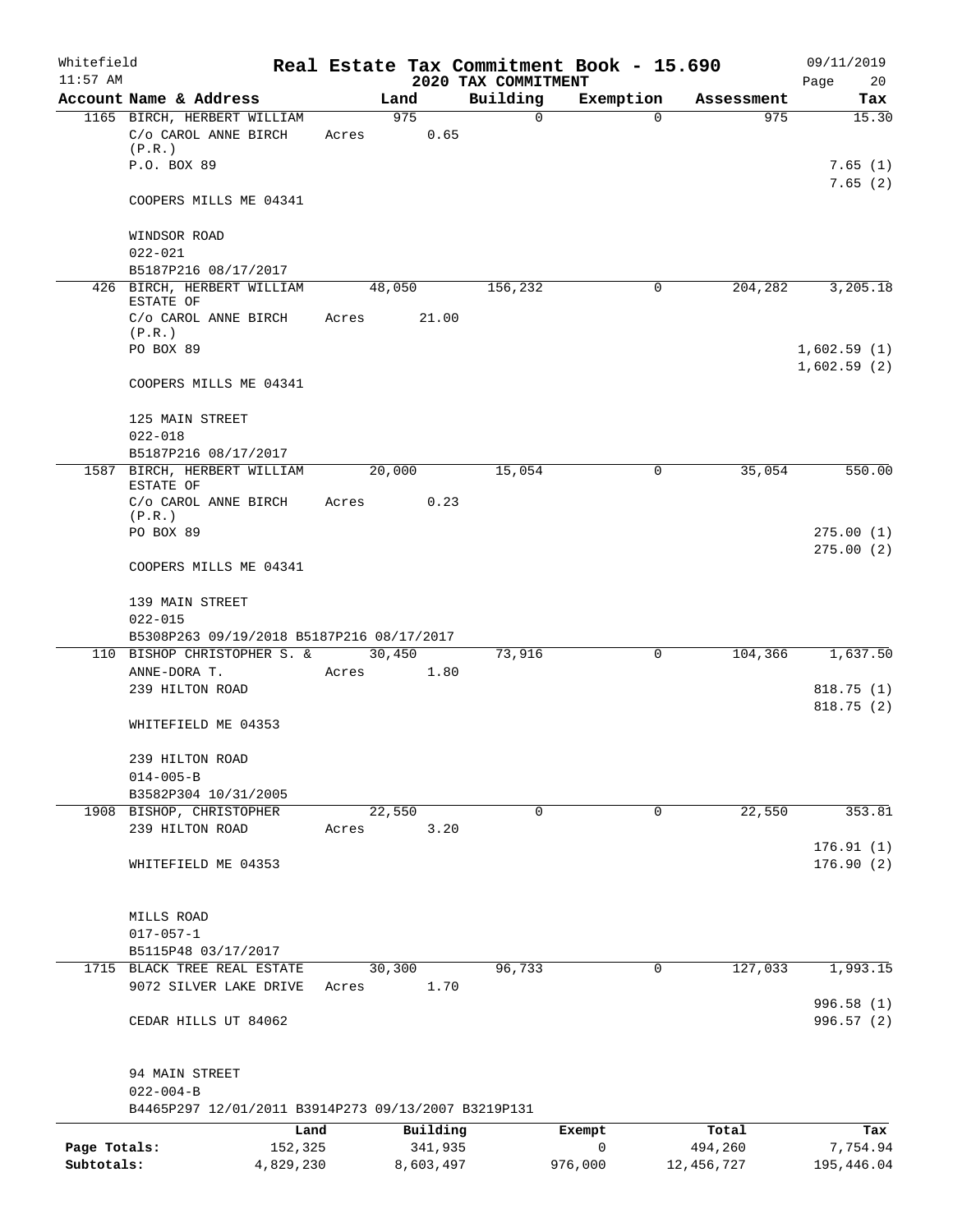| Whitefield   |                                                     |         |       |        |          |                                 | Real Estate Tax Commitment Book - 15.690 |             |            | 09/11/2019        |
|--------------|-----------------------------------------------------|---------|-------|--------|----------|---------------------------------|------------------------------------------|-------------|------------|-------------------|
| $11:57$ AM   | Account Name & Address                              |         |       | Land   |          | 2020 TAX COMMITMENT<br>Building | Exemption                                |             | Assessment | Page<br>21<br>Tax |
|              | 1245 BLAGDEN ROBERT L.                              |         |       | 42,125 |          | $\mathbf 0$                     |                                          | $\Omega$    | 42,125     | 660.94            |
|              | 842 GARDINER ROAD                                   |         | Acres |        | 27.50    |                                 |                                          |             |            |                   |
|              |                                                     |         |       |        |          |                                 |                                          |             |            | 330.47(1)         |
|              | WISCASSET ME 04578                                  |         |       |        |          |                                 |                                          |             |            | 330.47(2)         |
|              |                                                     |         |       |        |          |                                 |                                          |             |            |                   |
|              |                                                     |         |       |        |          |                                 |                                          |             |            |                   |
|              | THAYER ROAD                                         |         |       |        |          |                                 |                                          |             |            |                   |
|              | $001 - 021 - A$<br>B3891P59 08/07/2007              |         |       |        |          |                                 |                                          |             |            |                   |
|              | 1239 BLAIR SALLY A. & TERRY                         |         |       | 64,450 |          | 129,672                         |                                          | 20,000      | 174,122    | 2,731.97          |
|              | L.                                                  |         |       |        |          |                                 |                                          |             |            |                   |
|              | 47 HILTON ROAD                                      |         | Acres |        | 18.00    |                                 | 01 HOMESTEAD                             |             |            |                   |
|              |                                                     |         |       |        |          |                                 |                                          |             |            | 1,365.99(1)       |
|              | WHITEFIELD ME 04353                                 |         |       |        |          |                                 |                                          |             |            | 1,365.98(2)       |
|              |                                                     |         |       |        |          |                                 |                                          |             |            |                   |
|              | 47 HILTON ROAD                                      |         |       |        |          |                                 |                                          |             |            |                   |
|              | $027 - 004$                                         |         |       |        |          |                                 |                                          |             |            |                   |
|              | B1510P26                                            |         |       |        |          |                                 |                                          |             |            |                   |
|              | 1375 BLAIR TERRY L. & SALLY                         |         |       | 30,210 |          | 11,366                          |                                          | $\mathbf 0$ | 41,576     | 652.33            |
|              | Α.<br>47 HILTON ROAD                                |         | Acres |        | 1.64     |                                 |                                          |             |            |                   |
|              |                                                     |         |       |        |          |                                 |                                          |             |            | 326.17(1)         |
|              | WHITEFIELD ME 04353                                 |         |       |        |          |                                 |                                          |             |            | 326.16(2)         |
|              |                                                     |         |       |        |          |                                 |                                          |             |            |                   |
|              |                                                     |         |       |        |          |                                 |                                          |             |            |                   |
|              | 42 EAST RIVER ROAD                                  |         |       |        |          |                                 |                                          |             |            |                   |
|              | $027 - 008$<br>B3684P263 06/05/2006                 |         |       |        |          |                                 |                                          |             |            |                   |
|              | 1695 BLAIR TERRY L. JR                              |         |       | 30,075 |          | 96,819                          |                                          | 0           | 126,894    | 1,990.97          |
|              | 23 HILTON ROAD                                      |         | Acres |        | 1.55     |                                 |                                          |             |            |                   |
|              |                                                     |         |       |        |          |                                 |                                          |             |            | 995.49 (1)        |
|              | WHITEFIELD ME 04353                                 |         |       |        |          |                                 |                                          |             |            | 995.48 (2)        |
|              |                                                     |         |       |        |          |                                 |                                          |             |            |                   |
|              | 23 HILTON ROAD                                      |         |       |        |          |                                 |                                          |             |            |                   |
|              | $027 - 004 - A$                                     |         |       |        |          |                                 |                                          |             |            |                   |
|              | B4750P282 01/17/2014 B4623P272 01/30/2013 B3022P255 |         |       |        |          |                                 |                                          |             |            |                   |
|              | 1273 BLAKE EARL C. & GALE M.                        |         |       | 30,780 |          | 104,870                         |                                          | 0           | 135,650    | 2,128.35          |
|              | 256 HEATH ROAD                                      |         | Acres |        | 2.02     |                                 |                                          |             |            |                   |
|              |                                                     |         |       |        |          |                                 |                                          |             |            | 1,064.18(1)       |
|              | WHITEFIELD ME 04353                                 |         |       |        |          |                                 |                                          |             |            | 1,064.17(2)       |
|              |                                                     |         |       |        |          |                                 |                                          |             |            |                   |
|              | 256 HEATH ROAD                                      |         |       |        |          |                                 |                                          |             |            |                   |
|              | $011 - 014 - B$                                     |         |       |        |          |                                 |                                          |             |            |                   |
|              | B4560P116 08/16/2012 B1985P242                      |         |       |        |          |                                 |                                          |             |            |                   |
| 1541         | BOND AARON J. & STACEY                              |         |       | 30,150 |          | 90,891                          |                                          | 20,000      | 101,041    | 1,585.33          |
|              | М.                                                  |         |       |        |          |                                 |                                          |             |            |                   |
|              | 158 HEAD TIDE ROAD                                  |         | Acres |        | 1.60     |                                 | 01 HOMESTEAD                             |             |            | 792.67(1)         |
|              | WHITEFIELD ME 04353                                 |         |       |        |          |                                 |                                          |             |            | 792.66 (2)        |
|              |                                                     |         |       |        |          |                                 |                                          |             |            |                   |
|              |                                                     |         |       |        |          |                                 |                                          |             |            |                   |
|              | 158 HEAD TIDE ROAD                                  |         |       |        |          |                                 |                                          |             |            |                   |
|              | $008 - 011 - B$                                     |         |       |        |          |                                 |                                          |             |            |                   |
|              | B2707P116 07/13/2000 B2559P119 04/27/2000           |         |       |        |          |                                 |                                          |             |            |                   |
|              |                                                     |         |       |        |          |                                 |                                          |             |            |                   |
|              |                                                     | Land    |       |        | Building |                                 | Exempt                                   |             | Total      | Tax               |
| Page Totals: |                                                     | 227,790 |       |        | 433,618  |                                 | 40,000                                   |             | 621,408    | 9,749.89          |

**Subtotals:** 5,057,020 9,037,115 1,016,000 13,078,135 205,195.93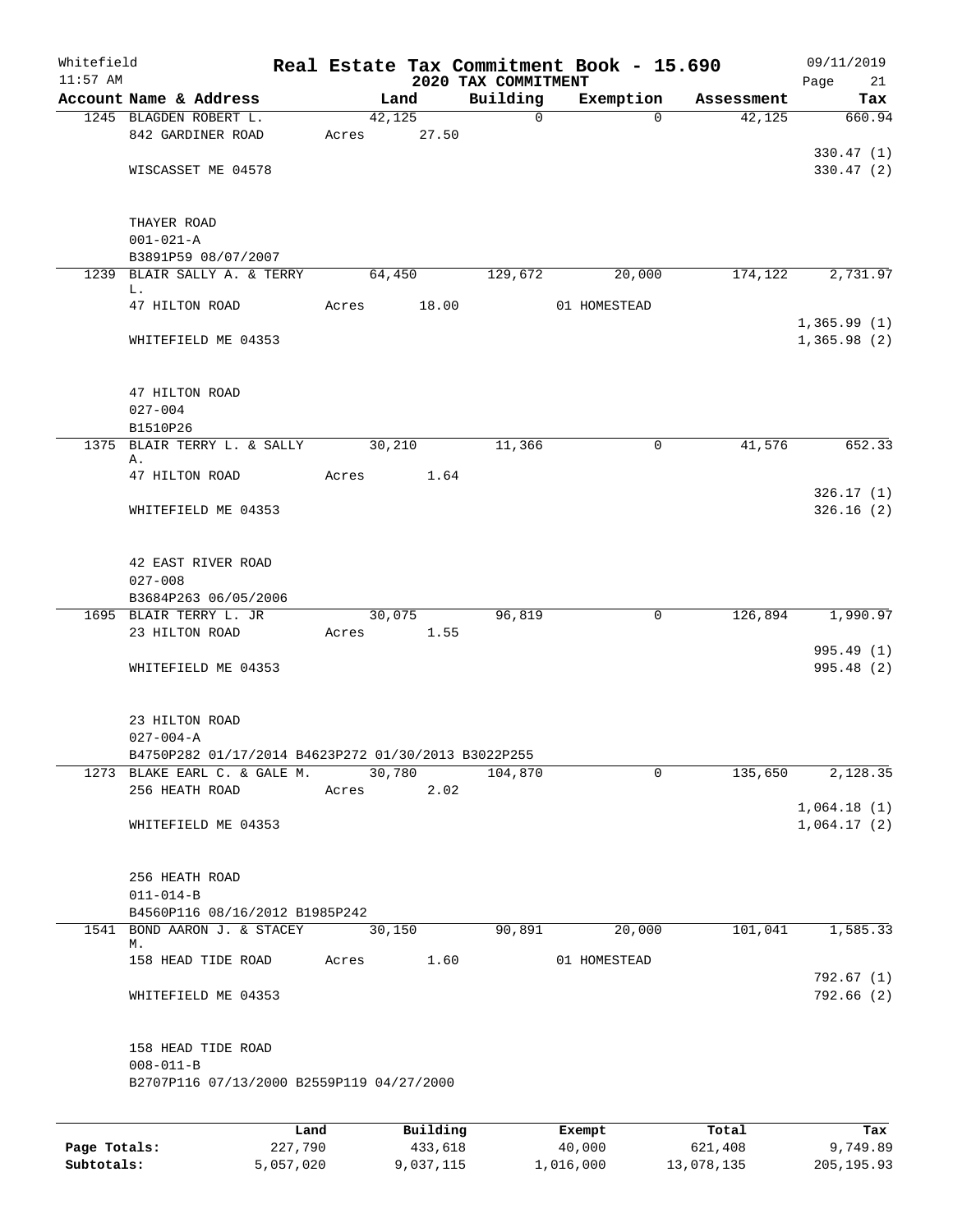| Whitefield |                                                                                               |            |       |                     | Real Estate Tax Commitment Book - 15.690 |            | 09/11/2019                 |
|------------|-----------------------------------------------------------------------------------------------|------------|-------|---------------------|------------------------------------------|------------|----------------------------|
| $11:57$ AM |                                                                                               |            |       | 2020 TAX COMMITMENT |                                          |            | Page 22                    |
|            | Account Name & Address                                                                        | Land       |       | Building            | Exemption                                | Assessment | Tax                        |
|            | 434 BONENFANT BARBARA A &<br>DANIEL                                                           | 24,500     |       | $\Omega$            | $\Omega$                                 | 24,500     | 384.41                     |
|            | 300 MILLS ROAD                                                                                | Acres      | 4.50  |                     |                                          |            | 192.21(1)                  |
|            | WHITEFIELD ME 04353                                                                           |            |       |                     |                                          |            | 192.20(2)                  |
|            | MILLS ROAD                                                                                    |            |       |                     |                                          |            |                            |
|            | $017 - 032 - A$                                                                               |            |       |                     |                                          |            |                            |
|            | B1898P185                                                                                     |            |       |                     |                                          |            |                            |
|            | 260 BONENFANT BARBARA A. &<br>DANIEL                                                          | 41,050     |       | 125,113             | $\mathbf 0$                              | 166,163    | 2,607.10                   |
|            | 300 MILLS ROAD                                                                                | Acres      | 6.00  |                     |                                          |            |                            |
|            | WHITEFIELD ME 04353                                                                           |            |       |                     |                                          |            | 1,303.55(1)<br>1,303.55(2) |
|            | 300 MILLS ROAD                                                                                |            |       |                     |                                          |            |                            |
|            | $017 - 009 - B$                                                                               |            |       |                     |                                          |            |                            |
|            | B1898P185                                                                                     |            |       |                     |                                          |            |                            |
|            | 465 BOSSIE MICHELLE &<br><b>KENNETH</b>                                                       | 35,970     |       | 20,111              | $\mathbf 0$                              | 56,081     | 879.91                     |
|            | 120 HUNTS MEADOW ROAD                                                                         | Acres      | 5.90  |                     |                                          |            |                            |
|            | WHITEFIELD ME 04353                                                                           |            |       |                     |                                          |            | 439.96 (1)<br>439.95 (2)   |
|            | 120 HUNTS MEADOW ROAD<br>$012 - 017 - A$<br>B5136P107 05/17/2017 B4403P2 05/31/2011 B2386P115 |            |       |                     |                                          |            |                            |
|            | 299 BOSSIE, RONALD S SR                                                                       | 30,000     |       | 6,777               | $\mathbf 0$                              | 36,777     | 577.03                     |
|            | 745 COOPER ROAD                                                                               | Acres 1.50 |       |                     |                                          |            |                            |
|            | WHITEFIELD ME 04353                                                                           |            |       |                     |                                          |            | 288.52(1)<br>288.51(2)     |
|            | 745 COOPER ROAD                                                                               |            |       |                     |                                          |            |                            |
|            | $018 - 022 - A$                                                                               |            |       |                     |                                          |            |                            |
|            | B5346P142 01/17/2019 B1337P54                                                                 |            |       |                     |                                          |            |                            |
|            | 1033 BOTHFIELD DAVID & KARIN<br>M. SEIDEL                                                     | 41,210     |       | $\Omega$            | $\Omega$                                 | 41,210     | 646.58                     |
|            | 253 JONES ROAD                                                                                | Acres      | 18.70 |                     |                                          |            |                            |
|            | HYDE PARK VT 05655                                                                            |            |       |                     |                                          |            | 323.29(1)<br>323.29(2)     |
|            | EAST RIVER ROAD<br>$013 - 061$                                                                |            |       |                     |                                          |            |                            |
|            | B4155P236 04/21/2009 B4134P263 04/21/2009 B3979P226                                           |            |       |                     |                                          |            |                            |

03/06/2008 B3221P150

|              | Land      | Building  | Exempt    | Total      | Tax        |
|--------------|-----------|-----------|-----------|------------|------------|
| Page Totals: | 172,730   | 152,001   |           | 324,731    | 5,095.03   |
| Subtotals:   | 5,229,750 | 1,189,116 | ⊥,016,000 | 13,402,866 | 210,290.96 |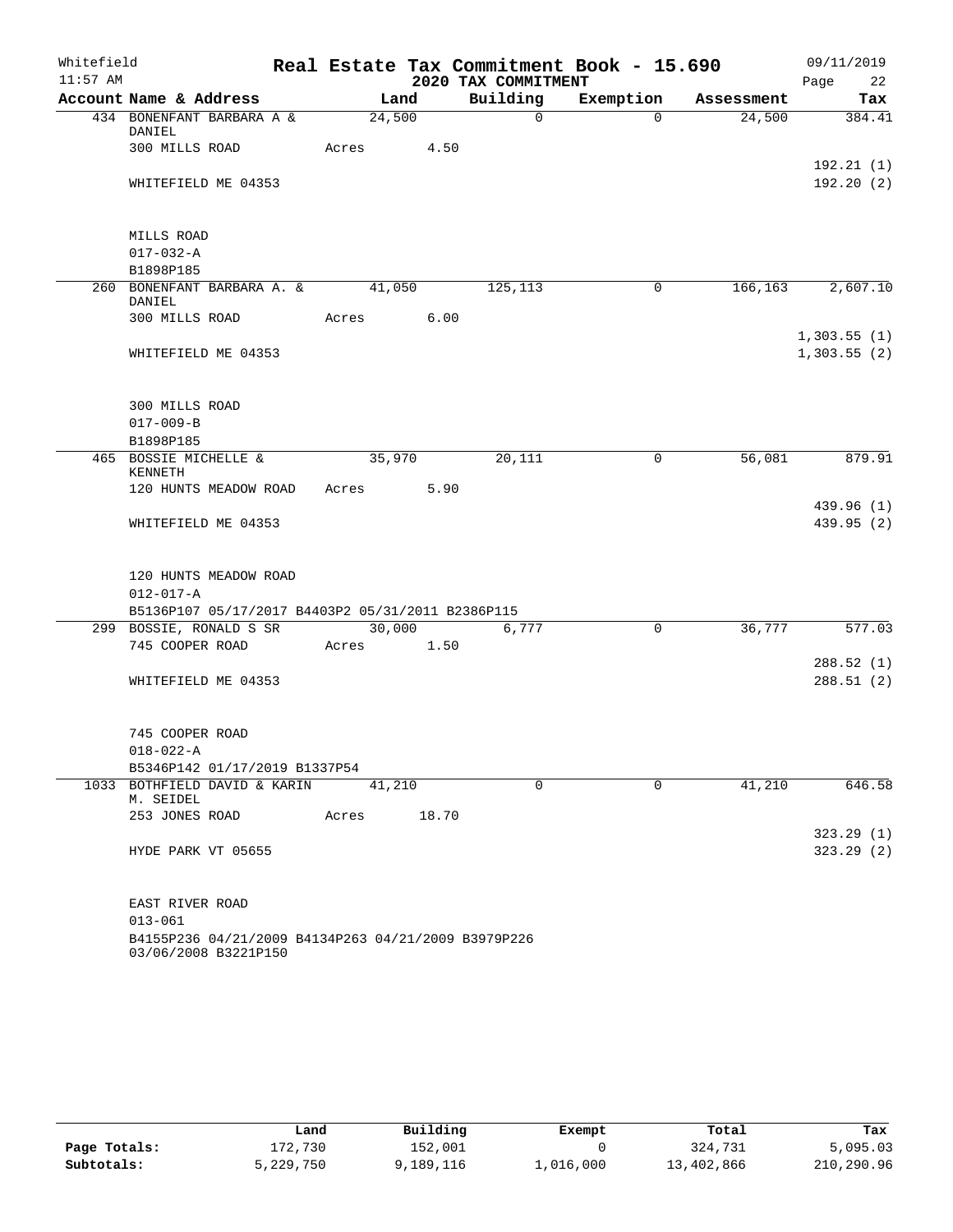| Whitefield<br>$11:57$ AM |                                                                                                       |       |        |          | 2020 TAX COMMITMENT | Real Estate Tax Commitment Book - 15.690 |            | 09/11/2019<br>Page<br>23 |
|--------------------------|-------------------------------------------------------------------------------------------------------|-------|--------|----------|---------------------|------------------------------------------|------------|--------------------------|
|                          | Account Name & Address                                                                                |       | Land   |          | Building            | Exemption                                | Assessment | Tax                      |
|                          | 1460 BOUCHER BRANDON                                                                                  |       | 33,150 |          | 25,118              | $\mathbf 0$                              | 58,268     | 914.22                   |
|                          | 221 GRAND ARMY ROAD                                                                                   | Acres |        | 3.60     |                     |                                          |            |                          |
|                          |                                                                                                       |       |        |          |                     |                                          |            | 457.11 (1)               |
|                          | WHITEFIELD ME 04353                                                                                   |       |        |          |                     |                                          |            | 457.11 (2)               |
|                          |                                                                                                       |       |        |          |                     |                                          |            |                          |
|                          |                                                                                                       |       |        |          |                     |                                          |            |                          |
|                          | 14 HILTON ROAD                                                                                        |       |        |          |                     |                                          |            |                          |
|                          | $026 - 004$                                                                                           |       |        |          |                     |                                          |            |                          |
|                          | B4775P1 04/30/2014 B4774P314 04/30/2014 B4769P188<br>04/08/2014 B4766P12 03/24/2014 B2182P59 B474P315 |       |        |          |                     |                                          |            |                          |
|                          | 04/30/2014                                                                                            |       |        |          |                     |                                          |            |                          |
|                          | 150 BOUDREAU SHERRY                                                                                   |       | 10,140 |          | 0                   | 0                                        | 10,140     | 159.10                   |
|                          | 214 HUNTS MEADOW ROAD                                                                                 | Acres |        | 8.30     |                     |                                          |            |                          |
|                          |                                                                                                       |       |        |          |                     |                                          |            | 79.55(1)                 |
|                          | PITTSTON ME 04345                                                                                     |       |        |          |                     |                                          |            | 79.55(2)                 |
|                          |                                                                                                       |       |        |          |                     |                                          |            |                          |
|                          | VIGUE ROAD REAR                                                                                       |       |        |          |                     |                                          |            |                          |
|                          | $019 - 037$                                                                                           |       |        |          |                     |                                          |            |                          |
|                          | B2933P238 05/12/1986                                                                                  |       |        |          |                     |                                          |            |                          |
|                          | 230 BOUDREAU SHERRY                                                                                   |       | 2,250  |          | $\Omega$            | 0                                        | 2,250      | 35.30                    |
|                          | 214 HUNTS MEADOW ROAD                                                                                 | Acres |        | 1.50     |                     |                                          |            |                          |
|                          |                                                                                                       |       |        |          |                     |                                          |            | 17.65(1)                 |
|                          | PITTSTON ME 04345                                                                                     |       |        |          |                     |                                          |            | 17.65(2)                 |
|                          |                                                                                                       |       |        |          |                     |                                          |            |                          |
|                          | VIGUE ROAD                                                                                            |       |        |          |                     |                                          |            |                          |
|                          | $019 - 036$                                                                                           |       |        |          |                     |                                          |            |                          |
|                          | B1302P59 05/12/1986                                                                                   |       |        |          |                     |                                          |            |                          |
|                          | 216 BOURGOIN MARC A.                                                                                  |       | 35,000 |          | 94,232              | 0                                        | 129,232    | 2,027.65                 |
|                          | C/O NEW ENGLAND CREDIT                                                                                | Acres |        | 0.64     |                     |                                          |            |                          |
|                          | SERV.<br>32 CHESTNUT STREET                                                                           |       |        |          |                     |                                          |            | 1,013.83(1)              |
|                          |                                                                                                       |       |        |          |                     |                                          |            | 1,013.82(2)              |
|                          | LEWISTON ME 04240                                                                                     |       |        |          |                     |                                          |            |                          |
|                          |                                                                                                       |       |        |          |                     |                                          |            |                          |
|                          | 10 WISCASSET ROAD                                                                                     |       |        |          |                     |                                          |            |                          |
|                          | $031 - 017$                                                                                           |       |        |          |                     |                                          |            |                          |
|                          | B2538P282                                                                                             |       |        |          |                     |                                          |            |                          |
|                          | 466 BOURQUE STEPHEN & LOIS                                                                            |       | 30,000 |          | 71,896              | 20,000                                   | 81,896     | 1,284.95                 |
|                          | P.O. BOX 57                                                                                           | Acres |        | 1.50     |                     | 01 HOMESTEAD                             |            |                          |
|                          |                                                                                                       |       |        |          |                     |                                          |            | 642.48(1)                |
|                          | WHITEFIELD ME 04353                                                                                   |       |        |          |                     |                                          |            | 642.47(2)                |
|                          |                                                                                                       |       |        |          |                     |                                          |            |                          |
|                          | 15 VILLAGE VIEW LANE                                                                                  |       |        |          |                     |                                          |            |                          |
|                          | $030 - 008$                                                                                           |       |        |          |                     |                                          |            |                          |
|                          | 1368 BOWDEN BRAD T.                                                                                   |       | 3,000  |          | 0                   | 0                                        | 3,000      | 47.07                    |
|                          | 369 MILLS ROAD                                                                                        | Acres |        | 2.00     |                     |                                          |            |                          |
|                          |                                                                                                       |       |        |          |                     |                                          |            | 23.54(1)                 |
|                          | WHITEFIELD ME 04353                                                                                   |       |        |          |                     |                                          |            | 23.53(2)                 |
|                          |                                                                                                       |       |        |          |                     |                                          |            |                          |
|                          |                                                                                                       |       |        |          |                     |                                          |            |                          |
|                          | COOKSON LANE, BACK<br>$017 - 023$                                                                     |       |        |          |                     |                                          |            |                          |
|                          | B4981P238 03/01/2016 B1119P132                                                                        |       |        |          |                     |                                          |            |                          |
|                          |                                                                                                       |       |        |          |                     |                                          |            |                          |
|                          |                                                                                                       |       |        |          |                     |                                          |            |                          |
|                          |                                                                                                       |       |        |          |                     |                                          |            |                          |
|                          |                                                                                                       | Land  |        | Building |                     | Exempt                                   | Total      | Tax                      |

|              | Land        | <b>Building</b> | Exempt    | тосат      | rax.       |
|--------------|-------------|-----------------|-----------|------------|------------|
| Page Totals: | 113,540     | 191,246         | 20,000    | 284,786    | 4,468.29   |
| Subtotals:   | 5, 343, 290 | 9,380,362       | 1,036,000 | 13,687,652 | 214,759.25 |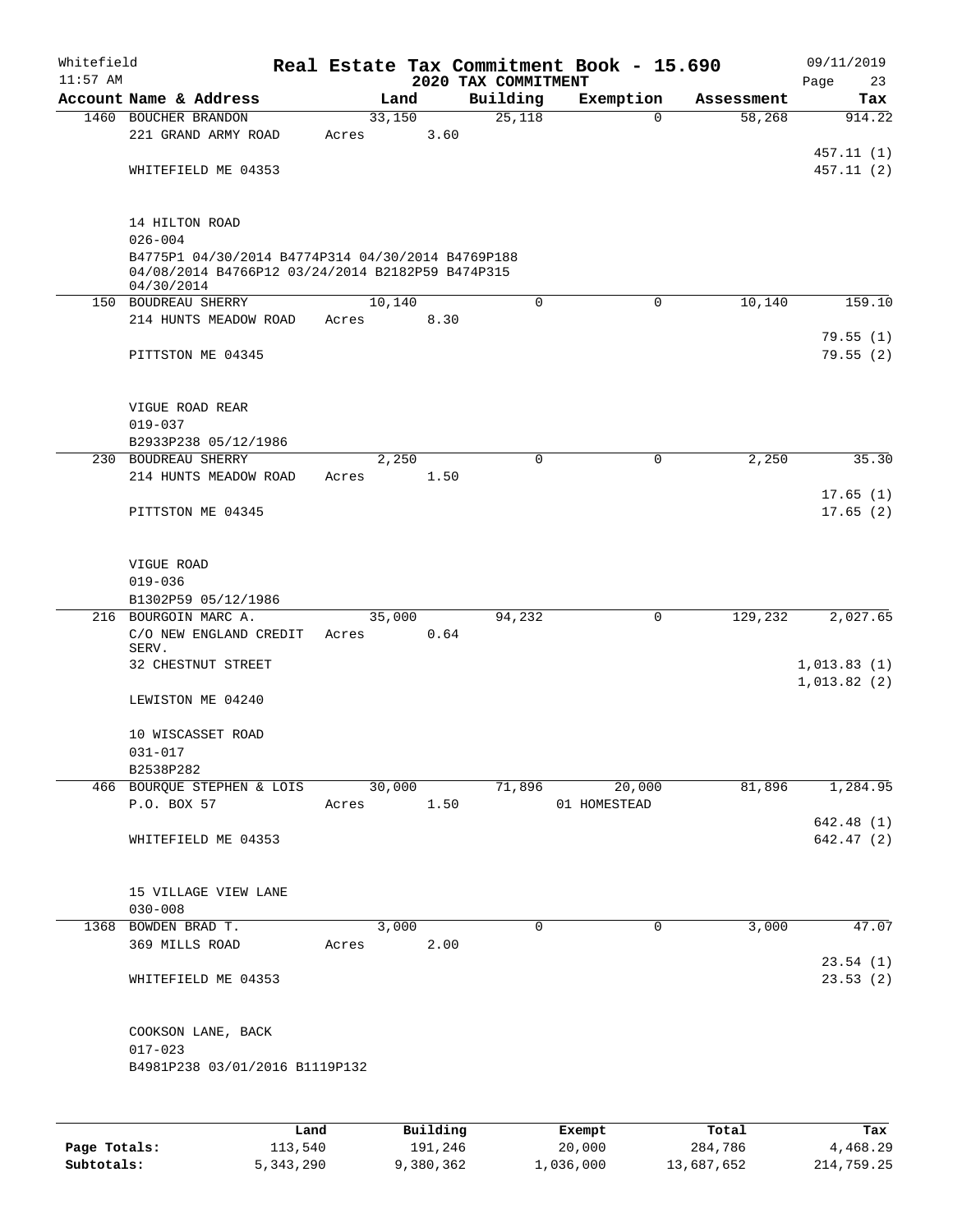| Whitefield<br>$11:57$ AM |                                                                  |       |        |                | 2020 TAX COMMITMENT | Real Estate Tax Commitment Book - 15.690 |            | 09/11/2019<br>24<br>Page |
|--------------------------|------------------------------------------------------------------|-------|--------|----------------|---------------------|------------------------------------------|------------|--------------------------|
|                          | Account Name & Address                                           |       | Land   |                | Building            | Exemption                                | Assessment | Tax                      |
|                          | 1733 BOWDEN BRAD TOBEY<br>369 MILLS ROAD                         | Acres |        | 35,100<br>4.90 | 88,563              | 20,000<br>01 HOMESTEAD                   | 103,663    | 1,626.47                 |
|                          | WHITEFIELD ME 04353                                              |       |        |                |                     |                                          |            | 813.24(1)<br>813.23(2)   |
|                          | 369 MILLS ROAD<br>$017 - 030 - B$                                |       |        |                |                     |                                          |            |                          |
|                          | B4646P307 04/01/2013 B3349P184 08/12/2004                        |       |        |                |                     |                                          |            |                          |
|                          | 817 BOWDEN BRADLEY L.                                            |       | 42,314 |                | $\Omega$            | 0                                        | 42,314     | 663.91                   |
|                          | PO BOX 91                                                        | Acres |        | 13.83          |                     |                                          |            |                          |
|                          | WHITEFIELD ME 04353                                              |       |        |                |                     |                                          |            | 331.96(1)<br>331.95(2)   |
|                          | TOWNHOUSE ROAD<br>$013 - 054 - A$                                |       |        |                |                     |                                          |            |                          |
|                          | B4646P309 04/01/2013 B4224P287 11/20/2009 B4084P30<br>01/02/2009 |       |        |                |                     |                                          |            |                          |
|                          | 440 BOWDEN BRADLEY L. &<br>SHARI                                 |       | 30,000 |                | 41,433              | 20,000                                   | 51,433     | 806.98                   |
|                          | PO BOX 91                                                        | Acres |        | 1.10           |                     | 01 HOMESTEAD                             |            | 403.49(1)                |
|                          | WHITEFIELD ME 04353                                              |       |        |                |                     |                                          |            | 403.49(2)                |
|                          | 28 HILTON ROAD                                                   |       |        |                |                     |                                          |            |                          |
|                          | $027 - 013$                                                      |       |        |                |                     |                                          |            |                          |
|                          | B3957P306 01/15/2008 B1548P63                                    |       |        |                |                     |                                          |            |                          |
|                          | 1454 BOWDEN GEORGE W., JR.<br>9 EAST RIVER ROAD                  | Acres | 41,770 | 19.40          | 5,337               | $\mathbf 0$                              | 47,107     | 739.11                   |
|                          |                                                                  |       |        |                |                     |                                          |            | 369.56(1)                |
|                          | WHITEFIELD ME 04353<br>3518                                      |       |        |                |                     |                                          |            | 369.55(2)                |
|                          | 45 TOWNHOUSE ROAD<br>013-012 A                                   |       |        |                |                     |                                          |            |                          |
|                          | B4084P35 12/12/2008 B3820P273 03/07/2007 B3748P198<br>10/04/2006 |       |        |                |                     |                                          |            |                          |
|                          | 1352 BOWDEN GEORGE W., JR.                                       |       | 30,000 |                | 54,558              | 20,000                                   | 64,558     | 1,012.92                 |
|                          | 9 EAST RIVER ROAD                                                | Acres |        | 1.00           |                     | 01 HOMESTEAD                             |            |                          |
|                          |                                                                  |       |        |                |                     |                                          |            | 506.46(1)                |
|                          | WHITEFIELD ME 04353<br>3518                                      |       |        |                |                     |                                          |            | 506.46(2)                |
|                          | 9 EAST RIVER ROAD<br>$026 - 006$<br>B3288P13 05/17/2004          |       |        |                |                     |                                          |            |                          |

|              | Land      | Building  | Exempt    | Total      | Tax        |
|--------------|-----------|-----------|-----------|------------|------------|
| Page Totals: | L79.184   | 189.891   | 60,000    | 309,075    | 4,849.39   |
| Subtotals:   | 5,522,474 | 9,570,253 | 1,096,000 | 13,996,727 | 219,608.64 |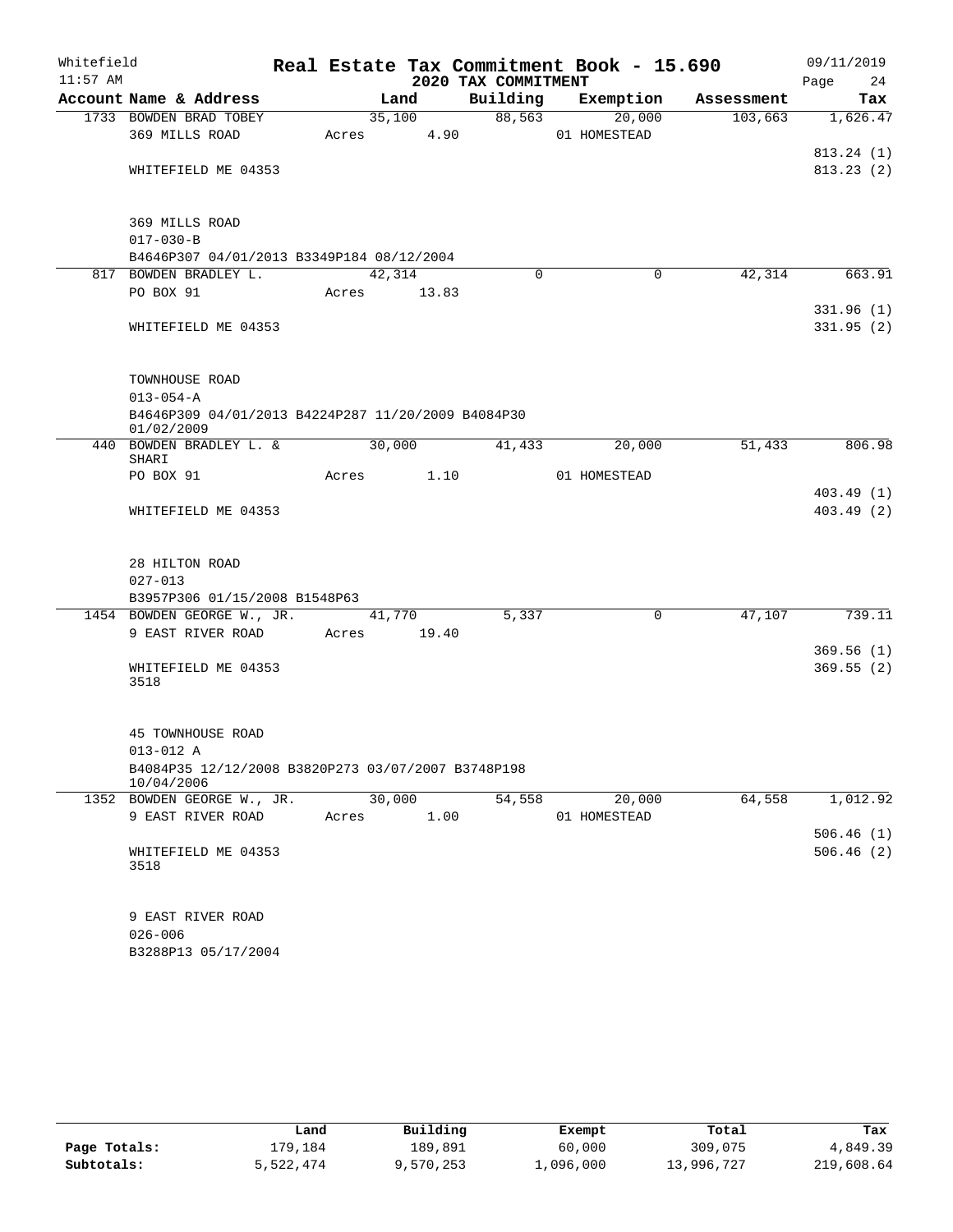| Whitefield<br>$11:57$ AM |                                                              |        |                 | 2020 TAX COMMITMENT | Real Estate Tax Commitment Book - 15.690 |            | 09/11/2019<br>Page<br>25   |
|--------------------------|--------------------------------------------------------------|--------|-----------------|---------------------|------------------------------------------|------------|----------------------------|
|                          | Account Name & Address                                       |        | Land            | Building            | Exemption                                | Assessment | Tax                        |
|                          | 682 BOYD FAMILY TRUST                                        |        | 31,210          | $\Omega$            | $\Omega$                                 | 31,210     | 489.68                     |
|                          | C/o RICHARD W & JOANNA<br>A BOYD (TRUSTEES)<br>PO BOX 460905 | Acres  | 6.20            |                     |                                          |            | 244.84 (1)                 |
|                          | LEEDS UT 84746 0905                                          |        |                 |                     |                                          |            | 244.84 (2)                 |
|                          | MILLS ROAD                                                   |        |                 |                     |                                          |            |                            |
|                          | $017 - 008 - B$                                              |        |                 |                     |                                          |            |                            |
|                          | B5208P174 11/22/2017 B1612P164                               |        |                 |                     |                                          |            |                            |
|                          | 234 BOYIAN JUDITH                                            |        | 38,970          | 152,007             | 0                                        | 190,977    | 2,996.43                   |
|                          | 420 VIGUE ROAD                                               | Acres  | 9.65            |                     |                                          |            |                            |
|                          | WHITEFIELD ME 04353                                          |        |                 |                     |                                          |            | 1,498.22(1)<br>1,498.21(2) |
|                          | 420 VIGUE ROAD                                               |        |                 |                     |                                          |            |                            |
|                          | $019 - 012 - A$                                              |        |                 |                     |                                          |            |                            |
|                          | B2431P293                                                    |        |                 |                     |                                          |            |                            |
|                          | 251 BOYNTON ALBERT                                           | 70,150 |                 | 0                   | 0                                        | 70,150     | 1,100.65                   |
|                          | 98 MILLS ROAD                                                | Acres  | 80.00           |                     |                                          |            |                            |
|                          |                                                              |        |                 |                     |                                          |            | 550.33(1)                  |
|                          | WHITEFIELD ME 04353                                          |        |                 |                     |                                          |            | 550.32(2)                  |
|                          | HILTON ROAD<br>$011 - 036$<br>B513P188 10/30/1953            |        |                 |                     |                                          |            |                            |
|                          | 296 BOYNTON ALBERT                                           |        | 44,005          | 0                   | $\mathbf 0$                              | 44,005     | 690.44                     |
|                          | 98 MILLS ROAD                                                | Acres  | 22.70           |                     |                                          |            |                            |
|                          | WHITEFIELD ME 04353                                          |        |                 |                     |                                          |            | 345.22(1)<br>345.22(2)     |
|                          | BENNER LANE                                                  |        |                 |                     |                                          |            |                            |
|                          | $016 - 051$                                                  |        |                 |                     |                                          |            |                            |
|                          | 325 BOYNTON ALBERT<br>98 MILLS ROAD                          |        | 34,746<br>16.87 | 0                   | 0                                        | 34,746     | 545.16                     |
|                          |                                                              | Acres  |                 |                     |                                          |            | 272.58(1)                  |
|                          | WHITEFIELD ME 04353                                          |        |                 |                     |                                          |            | 272.58(2)                  |
|                          | HILTON ROAD<br>$011 - 046$                                   |        |                 |                     |                                          |            |                            |
|                          | 890 BOYNTON ALBERT                                           |        | 41,610          | 123,757             | 26,000                                   | 139,367    | 2,186.67                   |
|                          | 98 MILLS ROAD                                                | Acres  | 6.70            |                     | 05 VET EXEMPTION                         |            |                            |
|                          |                                                              |        |                 |                     | 01 HOMESTEAD                             |            | 1,093.34(1)                |
|                          | WHITEFIELD ME 04353                                          |        |                 |                     |                                          |            | 1,093.33(2)                |
|                          | 98 MILLS ROAD<br>$017 - 003$                                 |        |                 |                     |                                          |            |                            |
|                          |                                                              |        |                 |                     |                                          |            |                            |

|              | Land      | Building  | Exempt    | Total      | Tax        |
|--------------|-----------|-----------|-----------|------------|------------|
| Page Totals: | 260,691   | 275,764   | 26,000    | 510,455    | 8,009.03   |
| Subtotals:   | 5,783,165 | 9,846,017 | 1,122,000 | 14,507,182 | 227,617.67 |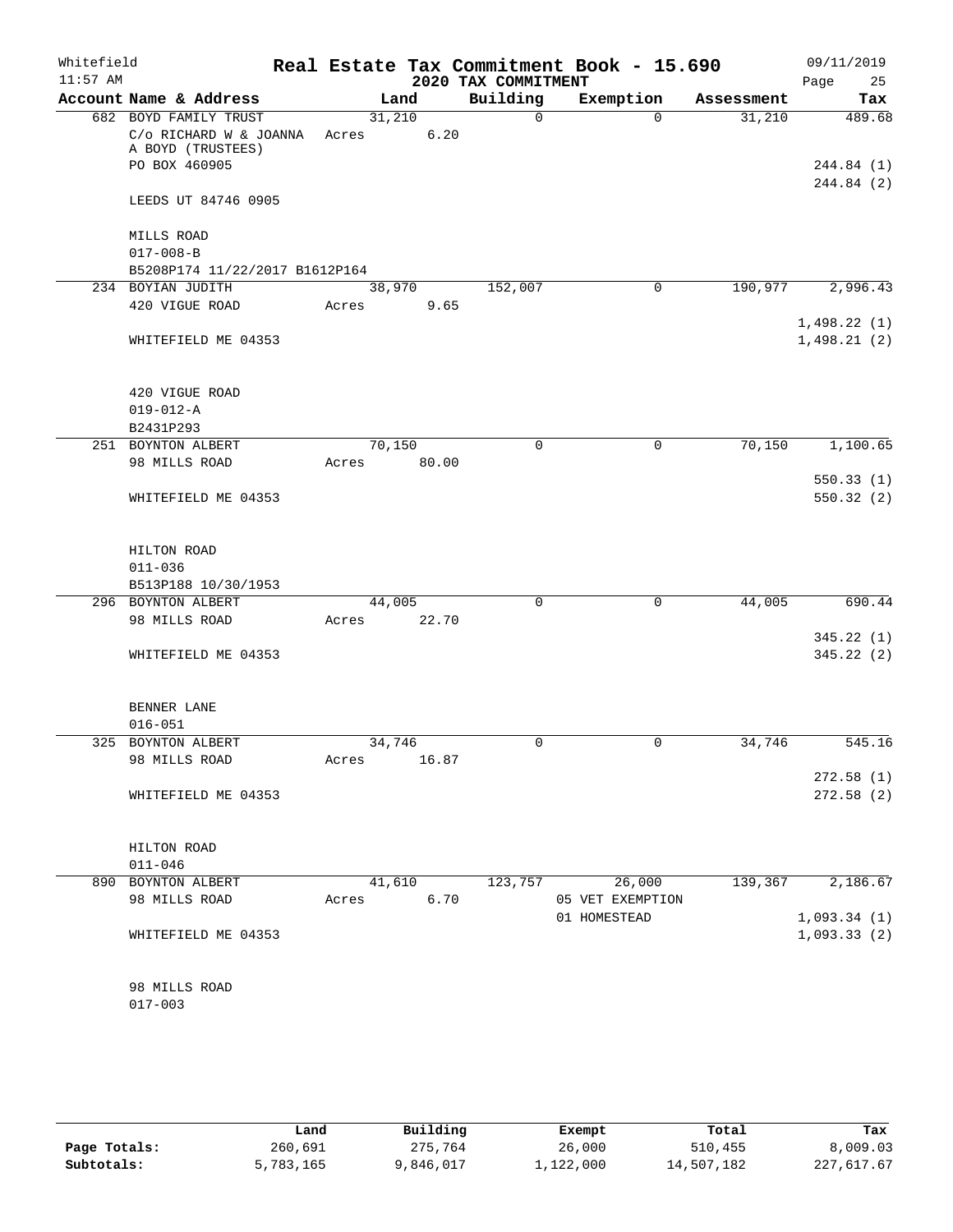| Whitefield |                                                                                                                                                         |  |        |       |                     | Real Estate Tax Commitment Book - 15.690 |            | 09/11/2019              |
|------------|---------------------------------------------------------------------------------------------------------------------------------------------------------|--|--------|-------|---------------------|------------------------------------------|------------|-------------------------|
| $11:57$ AM |                                                                                                                                                         |  |        |       | 2020 TAX COMMITMENT |                                          |            | Page<br>26              |
|            | Account Name & Address                                                                                                                                  |  |        | Land  | Building            | Exemption                                | Assessment | Tax                     |
|            | 1467 BOYNTON DAVID A. &<br>MELISSA D.                                                                                                                   |  | 34,980 |       | 57,661              | $\Omega$                                 | 92,641     | 1,453.54                |
|            | P.O. BOX 87                                                                                                                                             |  | Acres  | 4.82  |                     |                                          |            |                         |
|            | WHITEFIELD ME 04353                                                                                                                                     |  |        |       |                     |                                          |            | 726.77(1)<br>726.77 (2) |
|            |                                                                                                                                                         |  |        |       |                     |                                          |            |                         |
|            | 140 BENNER LANE                                                                                                                                         |  |        |       |                     |                                          |            |                         |
|            | $016 - 047 - C$                                                                                                                                         |  |        |       |                     |                                          |            |                         |
|            | B4964P25 10/30/2015 B4930P156 09/18/2015 B4754P178<br>02/03/2014 B4754P177 02/03/2014 B4538P160 06/22/2012<br>B4335P163 11/01/2010 B2401P268 08/27/1998 |  |        |       |                     |                                          |            |                         |
|            | 1494 BOYNTON DAVID A.<br>MELISSA D.                                                                                                                     |  | 48,250 |       | 129,564             | 20,000                                   | 157,814    | 2,476.10                |
|            | P.O. BOX 87                                                                                                                                             |  | Acres  | 15.00 |                     | 01 HOMESTEAD                             |            |                         |
|            |                                                                                                                                                         |  |        |       |                     |                                          |            | 1,238.05(1)             |
|            | WHITEFIELD ME 04353                                                                                                                                     |  |        |       |                     |                                          |            | 1,238.05(2)             |
|            | 251 BENNER LANE                                                                                                                                         |  |        |       |                     |                                          |            |                         |
|            | $016 - 049$                                                                                                                                             |  |        |       |                     |                                          |            |                         |
|            | B4777P15 05/07/2014 B4235P314 12/22/2009 B2364P162<br>07/22/1998                                                                                        |  |        |       |                     |                                          |            |                         |
|            | 577 BOYNTON MARY M. HEIRS                                                                                                                               |  | 30,000 |       | 600                 | 0                                        | 30,600     | 480.11                  |
|            | * ROGER BOYNTON, JR.,<br>PER. REP.                                                                                                                      |  | Acres  | 0.82  |                     |                                          |            |                         |
|            | 347 BOTTOM HILL ROAD                                                                                                                                    |  |        |       |                     |                                          |            | 240.06 (1)              |
|            | AUGUSTA ME 04330                                                                                                                                        |  |        |       |                     |                                          |            | 240.05(2)               |
|            | <b>638 TOWNHOUSE ROAD</b>                                                                                                                               |  |        |       |                     |                                          |            |                         |
|            | $007 - 030$                                                                                                                                             |  |        |       |                     |                                          |            |                         |
|            | B3932P234 11/13/2007                                                                                                                                    |  |        |       |                     |                                          |            |                         |
|            | 1340 BOYNTON, DAVID A                                                                                                                                   |  | 7,230  |       | 0                   | $\mathbf 0$                              | 7,230      | 113.44                  |
|            | BOYNTON, MELISSA D                                                                                                                                      |  | Acres  | 4.82  |                     |                                          |            |                         |
|            | 252 MILLS ROAD                                                                                                                                          |  |        |       |                     |                                          |            | 56.72(1)                |
|            | WHITEFIELD ME 04353                                                                                                                                     |  |        |       |                     |                                          |            | 56.72(2)                |
|            |                                                                                                                                                         |  |        |       |                     |                                          |            |                         |
|            | BENNER LANE<br>$016 - 047 - D$                                                                                                                          |  |        |       |                     |                                          |            |                         |
|            | B5307P288 09/24/2018 B4335P163 11/01/2010 B4295P317<br>07/15/2010 B2401P270 08/27/1998                                                                  |  |        |       |                     |                                          |            |                         |
|            | 907 BRADFORD, TAMMY I                                                                                                                                   |  | 40,802 |       | 15,732              | $\Omega$                                 | 56,534     | 887.02                  |
|            | 40 TRESTLE LANE                                                                                                                                         |  | Acres  | 5.69  |                     |                                          |            |                         |
|            |                                                                                                                                                         |  |        |       |                     |                                          |            | 443.51 (1)              |
|            | WHITEFIELD ME 04353                                                                                                                                     |  |        |       |                     |                                          |            | 443.51 (2)              |
|            | <b>40 TRESTLE LANE</b>                                                                                                                                  |  |        |       |                     |                                          |            |                         |
|            | $017 - 014$                                                                                                                                             |  |        |       |                     |                                          |            |                         |
|            | B5112P183 03/07/2017 B4663P63 05/16/2013 B4339P126<br>11/09/2010 B1059P222                                                                              |  |        |       |                     |                                          |            |                         |

|              | Land      | Building   | Exempt    | Total      | Tax        |
|--------------|-----------|------------|-----------|------------|------------|
| Page Totals: | 161,262   | 203,557    | 20,000    | 344,819    | 5,410.21   |
| Subtotals:   | 5,944,427 | 10,049,574 | 1,142,000 | 14,852,001 | 233,027.88 |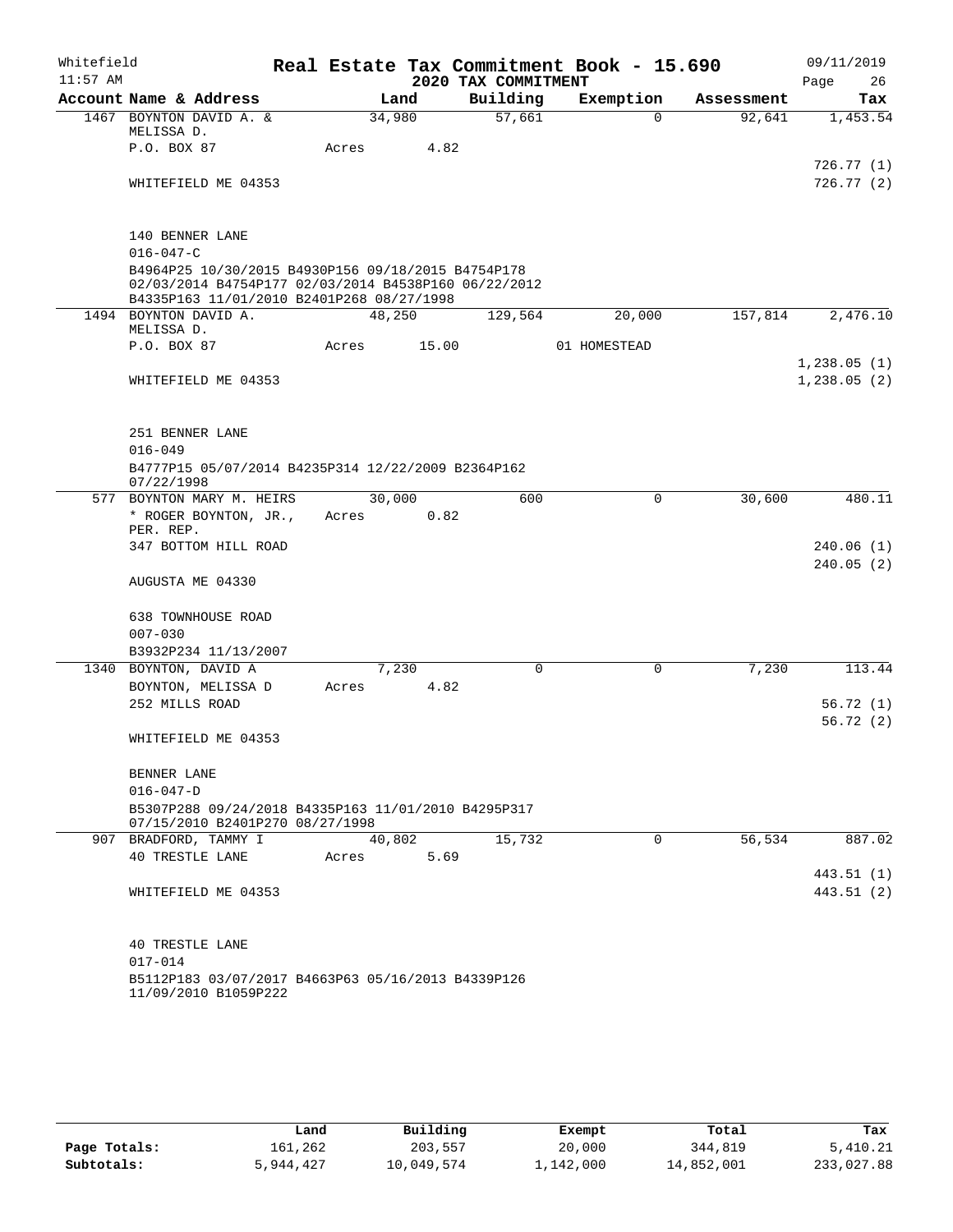| Whitefield<br>$11:57$ AM   |                                                                   |                      |            |         | 2020 TAX COMMITMENT | Real Estate Tax Commitment Book - 15.690 |                       | 09/11/2019<br>27<br>Page   |
|----------------------------|-------------------------------------------------------------------|----------------------|------------|---------|---------------------|------------------------------------------|-----------------------|----------------------------|
|                            | Account Name & Address                                            |                      | Land       |         | Building            | Exemption                                | Assessment            | Tax                        |
|                            | 1177 BRANN BENJAMIN R. &                                          |                      | 35,895     |         | 193,376             | 20,000                                   | 209,271               | 3,283.46                   |
|                            | INGRID PRIKRYL                                                    |                      |            |         |                     |                                          |                       |                            |
|                            | PO BOX 9                                                          | Acres                |            | 5.43    |                     | 01 HOMESTEAD                             |                       | 1,641.73(1)                |
|                            | WINDSOR ME 04363                                                  |                      |            |         |                     |                                          |                       | 1,641.73(2)                |
|                            |                                                                   |                      |            |         |                     |                                          |                       |                            |
|                            | 66 MARINE LANE                                                    |                      |            |         |                     |                                          |                       |                            |
|                            | $018 - 037 - F$                                                   |                      |            |         |                     |                                          |                       |                            |
|                            | B4659P287 05/10/2013 B4198P106 09/09/2009 B3650P298<br>03/21/2006 |                      |            |         |                     |                                          |                       |                            |
|                            | 198 BRANN BRUCE                                                   |                      | 31,500     |         | 20,313              | 20,000                                   | 31,813                | 499.15                     |
|                            | 132 SOUTH HOWE ROAD                                               | Acres                |            | 2.50    |                     | 01 HOMESTEAD                             |                       |                            |
|                            |                                                                   |                      |            |         |                     |                                          |                       | 249.58 (1)                 |
|                            | WHITEFIELD ME 04353                                               |                      |            |         |                     |                                          |                       | 249.57(2)                  |
|                            | 132 SOUTH HOWE ROAD                                               |                      |            |         |                     |                                          |                       |                            |
|                            | $017 - 018 - A$                                                   |                      |            |         |                     |                                          |                       |                            |
|                            | 1622 BRANN GERALD L. & TONI                                       |                      | 32,100     |         | 109,468             | 26,000                                   | 115,568               | 1,813.26                   |
|                            | 113 SOUTH HOWE ROAD                                               | Acres                |            | 2.90    |                     | 01 HOMESTEAD                             |                       |                            |
|                            |                                                                   |                      |            |         |                     | 05 VET EXEMPTION                         |                       | 906.63(1)                  |
|                            | WHITEFIELD ME 04353                                               |                      |            |         |                     |                                          |                       | 906.63(2)                  |
|                            |                                                                   |                      |            |         |                     |                                          |                       |                            |
|                            | 113 SOUTH HOWE ROAD                                               |                      |            |         |                     |                                          |                       |                            |
|                            | $017 - 017 - C$                                                   |                      |            |         |                     |                                          |                       |                            |
|                            | B1470P194                                                         |                      |            |         |                     |                                          |                       |                            |
| 1698                       | BRANN JAMES L. &<br>SHANNON F.                                    |                      | 30,675     |         | 189,672             | 20,000                                   | 200,347               | 3, 143. 44                 |
|                            | P.O. BOX 75                                                       | Acres                |            | 1.95    |                     | 01 HOMESTEAD                             |                       |                            |
|                            |                                                                   |                      |            |         |                     |                                          |                       | 1,571.72(1)                |
|                            | WHITEFIELD ME 04353                                               |                      |            |         |                     |                                          |                       | 1,571.72(2)                |
|                            | <b>30 BENNER LANE</b>                                             |                      |            |         |                     |                                          |                       |                            |
|                            | $013 - 038 - A$                                                   |                      |            |         |                     |                                          |                       |                            |
|                            | B2885P55                                                          |                      |            |         |                     |                                          |                       |                            |
| 59                         | BRANN JAMES M. & SYLVIA                                           |                      | 35,000     |         | 63,229              | 20,000                                   | 78,229                | 1,227.41                   |
|                            | М.                                                                |                      |            |         |                     |                                          |                       |                            |
|                            | 3 PITTSTON ROAD                                                   | Acres                |            | 0.62    |                     | 01 HOMESTEAD                             |                       | 613.71(1)                  |
|                            | WHITEFIELD ME 04353                                               |                      |            |         |                     |                                          |                       | 613.70(2)                  |
|                            |                                                                   |                      |            |         |                     |                                          |                       |                            |
|                            | 3 PITTSTON ROAD                                                   |                      |            |         |                     |                                          |                       |                            |
|                            | $031 - 012$                                                       |                      |            |         |                     |                                          |                       |                            |
| 1348                       | B1366P67<br>BRANN KEITH A. &                                      |                      | 30,660     |         | 170,860             | 20,000                                   | 181,520               | 2,848.05                   |
|                            | CYNTHIA                                                           |                      |            |         |                     |                                          |                       |                            |
|                            | 17 MARINE LANE                                                    | Acres                |            | 1.94    |                     | 01 HOMESTEAD                             |                       |                            |
|                            | WHITEFIELD ME 04353                                               |                      |            |         |                     |                                          |                       | 1,424.03(1)<br>1,424.02(2) |
|                            |                                                                   |                      |            |         |                     |                                          |                       |                            |
|                            | 17 MARINE LANE                                                    |                      |            |         |                     |                                          |                       |                            |
|                            | $018 - 037 - A$                                                   |                      |            |         |                     |                                          |                       |                            |
|                            | B5349P234 01/29/2019 B2135P66                                     |                      |            |         |                     |                                          |                       |                            |
|                            |                                                                   |                      |            |         |                     |                                          |                       |                            |
|                            |                                                                   | Land                 | Building   |         |                     | Exempt                                   | Total                 | Tax                        |
| Page Totals:<br>Subtotals: |                                                                   | 195,830<br>6,140,257 | 10,796,492 | 746,918 |                     | 126,000<br>1,268,000                     | 816,748<br>15,668,749 | 12,814.77<br>245,842.65    |
|                            |                                                                   |                      |            |         |                     |                                          |                       |                            |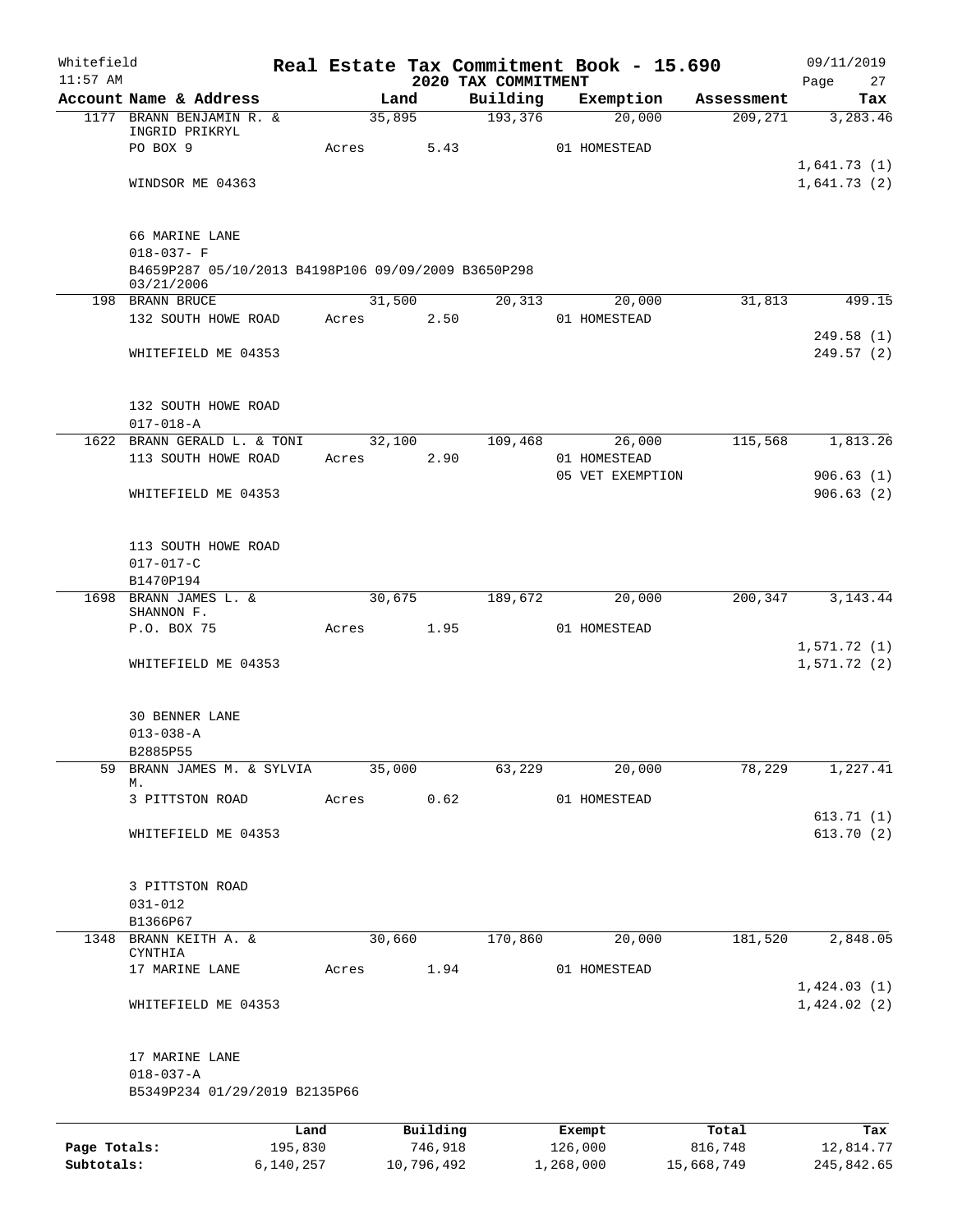| Whitefield<br>$11:57$ AM |                                |       |            | 2020 TAX COMMITMENT | Real Estate Tax Commitment Book - 15.690 |            | 09/11/2019<br>Page<br>28 |
|--------------------------|--------------------------------|-------|------------|---------------------|------------------------------------------|------------|--------------------------|
|                          | Account Name & Address         |       | Land       | Building            | Exemption                                | Assessment | Tax                      |
|                          | 603 BRANN LARRY & PAULINE      |       | 40,000     | 92,478              | 20,000                                   | 112,478    | 1,764.78                 |
|                          | 232 MILLS ROAD                 |       | Acres 0.99 |                     | 01 HOMESTEAD                             |            |                          |
|                          |                                |       |            |                     |                                          |            | 882.39 (1)               |
|                          | WHITEFIELD ME 04353            |       |            |                     |                                          |            | 882.39 (2)               |
|                          | 232 MILLS ROAD                 |       |            |                     |                                          |            |                          |
|                          | $017 - 007$                    |       |            |                     |                                          |            |                          |
|                          | B1086P27                       |       |            |                     |                                          |            |                          |
|                          | 1427 BRANN LINDA               |       | 43,890     | 6,097               | 0                                        | 49,987     | 784.30                   |
|                          | PO BOX 30                      | Acres | 15.80      |                     |                                          |            |                          |
|                          |                                |       |            |                     |                                          |            | 392.15(1)                |
|                          | COOPERS MILLS ME 04341         |       |            |                     |                                          |            | 392.15(2)                |
|                          | 636 MILLS ROAD                 |       |            |                     |                                          |            |                          |
|                          | $024 - 002$                    |       |            |                     |                                          |            |                          |
|                          | B860P145                       |       |            |                     |                                          |            |                          |
|                          | 1296 BRANN LINDA L.            |       | 30,000     |                     | 16,537<br>20,000                         | 26,537     | 416.37                   |
|                          | PO BOX 30                      | Acres | 1.50       |                     | 01 HOMESTEAD                             |            |                          |
|                          |                                |       |            |                     |                                          |            | 208.19(1)                |
|                          | COOPERS MILLS ME 04341         |       |            |                     |                                          |            | 208.18(2)                |
|                          | 638 MILLS ROAD                 |       |            |                     |                                          |            |                          |
|                          | $024 - 003$                    |       |            |                     |                                          |            |                          |
|                          | B2730P111 B2678P290 04/26/2001 |       |            |                     |                                          |            |                          |
|                          | 20 BRANN REGINALD              |       | 38,750     | 11,827              | $\mathbf 0$                              | 50,577     | 793.55                   |
|                          | 239 NECK ROAD                  | Acres | 4.00       |                     |                                          |            |                          |
|                          |                                |       |            |                     |                                          |            | 396.78 (1)               |
|                          | WEST GARDINER ME 04345         |       |            |                     |                                          |            | 396.77 (2)               |
|                          | 410 TOWNHOUSE ROAD             |       |            |                     |                                          |            |                          |
|                          | $010 - 018$                    |       |            |                     |                                          |            |                          |
|                          | B5126P127 04/20/2017           |       |            |                     |                                          |            |                          |
|                          | 540 BRANN RICHARD A.           |       | 20,840     | $\mathbf 0$         | 0                                        | 20,840     | 326.98                   |
|                          | 37 BRANN ROAD                  | Acres | 2.06       |                     |                                          |            |                          |
|                          |                                |       |            |                     |                                          |            | 163.49(1)                |
|                          | WINDSOR ME 04363               |       |            |                     |                                          |            | 163.49(2)                |
|                          |                                |       |            |                     |                                          |            |                          |
|                          | MARINE LANE                    |       |            |                     |                                          |            |                          |
|                          | $018 - 037$                    |       |            |                     |                                          |            |                          |
|                          | 1654 BRANN ROBERT & FAITH      |       | 47,210     | 61,930              | 20,000                                   | 89,140     | 1,398.61                 |
|                          | PO BOX 32                      | Acres | 19.95      |                     | 01 HOMESTEAD                             |            |                          |
|                          |                                |       |            |                     |                                          |            | 699.31(1)                |
|                          | COOPERS MILLS ME 04341         |       |            |                     |                                          |            | 699.30 (2)               |
|                          | 18 NORTHEAST LANE              |       |            |                     |                                          |            |                          |
|                          | $025 - 001$                    |       |            |                     |                                          |            |                          |
|                          | B868P270                       |       |            |                     |                                          |            |                          |
|                          |                                |       |            |                     |                                          |            |                          |
|                          |                                |       |            |                     |                                          |            |                          |
|                          |                                |       |            |                     |                                          |            |                          |

|              | Land      | Building   | Exempt    | Total      | Tax        |
|--------------|-----------|------------|-----------|------------|------------|
| Page Totals: | 220,690   | 188,869    | 60,000    | 349,559    | 5,484.59   |
| Subtotals:   | 6,360,947 | 10,985,361 | 1,328,000 | 16,018,308 | 251,327.24 |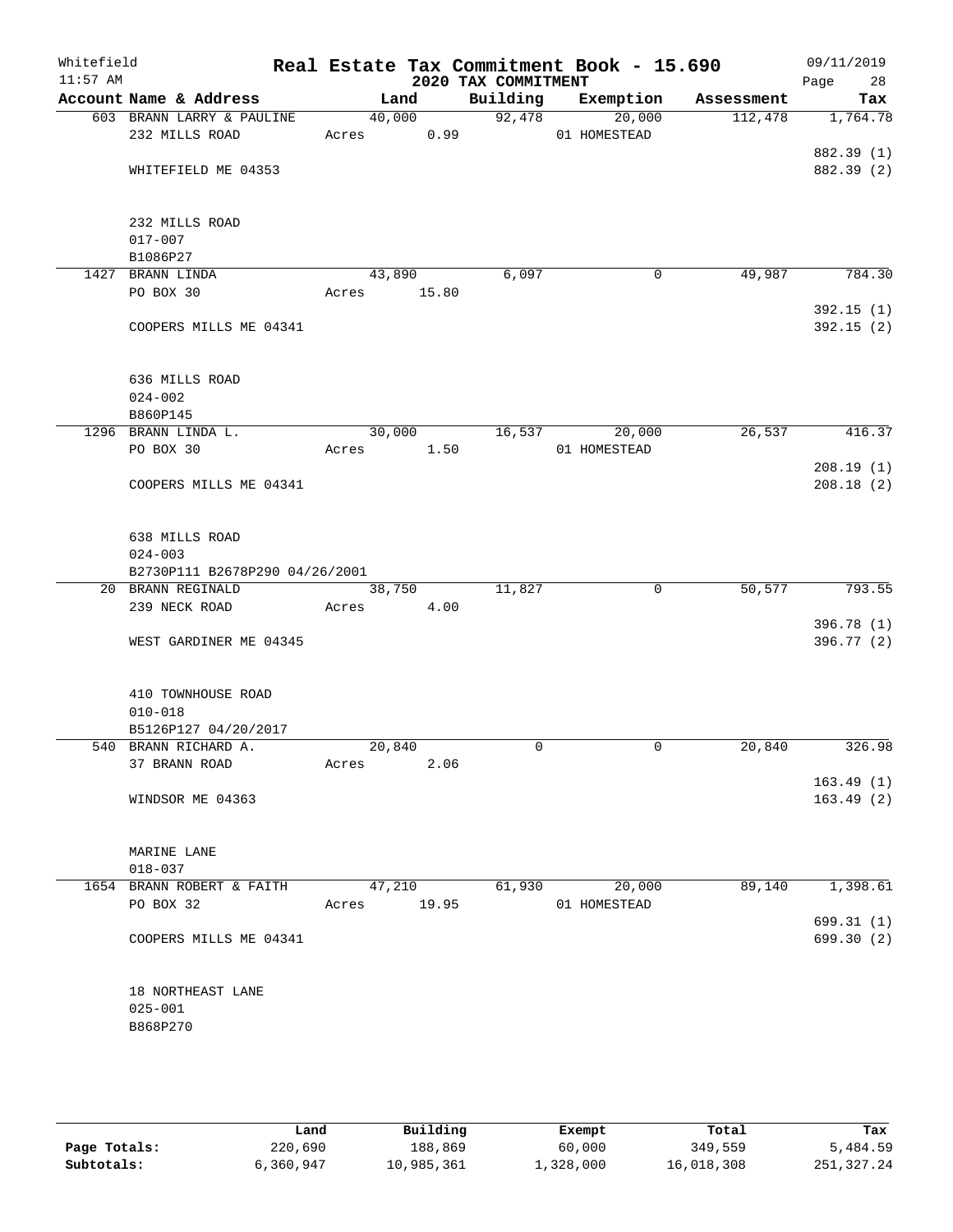| Whitefield   |                                          |           |       |              |                                 | Real Estate Tax Commitment Book - 15.690 |            | 09/11/2019              |
|--------------|------------------------------------------|-----------|-------|--------------|---------------------------------|------------------------------------------|------------|-------------------------|
| $11:57$ AM   | Account Name & Address                   |           |       | Land         | 2020 TAX COMMITMENT<br>Building | Exemption                                | Assessment | Page<br>29<br>Tax       |
|              | 1726 BRANN ROBERT A., JR.                |           |       | 40,890       | 23,382                          | 0                                        | 64,272     | 1,008.43                |
|              | BRANN ROBERT A., KRISTY Acres 12.05      |           |       |              |                                 |                                          |            |                         |
|              | J                                        |           |       |              |                                 |                                          |            |                         |
|              | PO BOX 32                                |           |       |              |                                 |                                          |            | 504.22(1)               |
|              | COOPERS MILLS ME 04341                   |           |       |              |                                 |                                          |            | 504.21(2)               |
|              | 13 NORTHEAST LANE                        |           |       |              |                                 |                                          |            |                         |
|              | $025 - 001 - A$                          |           |       |              |                                 |                                          |            |                         |
|              | B3272P199 04/16/2004                     |           |       |              |                                 |                                          |            |                         |
|              | 1768 BRANN SCOT M                        |           |       | 28,610       | 0                               | 0                                        | 28,610     | 448.89                  |
|              | 242 AUGUSTA-ROCKLAND<br>ROAD             |           | Acres | 9.20         |                                 |                                          |            |                         |
|              | WINDSOR ME 04363                         |           |       |              |                                 |                                          |            | 224.45(1)<br>224.44 (2) |
|              | ON WINDSOR LINE                          |           |       |              |                                 |                                          |            |                         |
|              | $018 - 038 - A$                          |           |       |              |                                 |                                          |            |                         |
|              | B4504P39 03/20/2012 B3743P21 09/13/2006  |           |       |              |                                 |                                          |            |                         |
|              | 1500 BRANN TERRIE                        |           |       | 20,291       | 400                             | 0                                        | 20,691     | 324.64                  |
|              | * BUCK AMY & CRAIG                       |           | Acres | 4.41         |                                 |                                          |            |                         |
|              | <b>BRANN</b><br>214 SENOTT ROAD          |           |       |              |                                 |                                          |            | 162.32(1)               |
|              | WHITEFIELD ME 04353                      |           |       |              |                                 |                                          |            | 162.32(2)               |
|              |                                          |           |       |              |                                 |                                          |            |                         |
|              | SENOTT ROAD                              |           |       |              |                                 |                                          |            |                         |
|              | $017 - 038 - C$                          |           |       |              |                                 |                                          |            |                         |
|              | B2582P69                                 |           |       |              |                                 |                                          |            |                         |
|              | 33 BRANN TERRIE J. PLUMMER<br>&          |           |       | 36,018       | 61,310                          | 20,000                                   | 77,328     | 1,213.28                |
|              | CRAIG WOODBURY BRANN &<br>AMY WYETH BUCK |           | Acres | 5.96         |                                 | 01 HOMESTEAD                             |            |                         |
|              | 214 SENOTT ROAD                          |           |       |              |                                 |                                          |            | 606.64(1)               |
|              | WHITEFIELD ME 04353                      |           |       |              |                                 |                                          |            | 606.64(2)               |
|              | 214 SENOTT ROAD                          |           |       |              |                                 |                                          |            |                         |
|              | $017 - 041$                              |           |       |              |                                 |                                          |            |                         |
|              | B4975P168 02/03/2016 B941P15             |           |       |              |                                 |                                          |            |                         |
|              | 71 BRANN WAYNE & CAROL                   |           |       | 34,500       | 93,575                          | 20,000                                   | 108,075    | 1,695.70                |
|              | 473 NORTH HOWE ROAD                      |           | Acres | 4.50         |                                 | 01 HOMESTEAD                             |            |                         |
|              |                                          |           |       |              |                                 |                                          |            | 847.85 (1)              |
|              | WHITEFIELD ME 04353                      |           |       |              |                                 |                                          |            | 847.85 (2)              |
|              | 473 NORTH HOWE ROAD                      |           |       |              |                                 |                                          |            |                         |
|              | $021 - 001$                              |           |       |              |                                 |                                          |            |                         |
|              | 1910 BRANN, DEAN                         |           |       | 31,950       | $\Omega$                        | 0                                        | 31,950     | 501.30                  |
|              | 45 WEEKS MILLS ROAD                      |           | Acres | 2.80         |                                 |                                          |            |                         |
|              | SOUTH CHINA ME 04358                     |           |       |              |                                 |                                          |            | 250.65(1)<br>250.65(2)  |
|              |                                          |           |       |              |                                 |                                          |            |                         |
|              | MARINE LANE                              |           |       |              |                                 |                                          |            |                         |
|              | $018 - 037 - 02$<br>B5100P229 01/20/2017 |           |       |              |                                 |                                          |            |                         |
|              |                                          | Land      |       | Building     |                                 | Exempt                                   | Total      | Tax                     |
| Page Totals: |                                          | 192,259   |       | 178,667      |                                 | 40,000                                   | 330,926    | 5,192.24                |
| Subtotals:   |                                          | 6,553,206 |       | 11, 164, 028 |                                 | 1,368,000                                | 16,349,234 | 256,519.48              |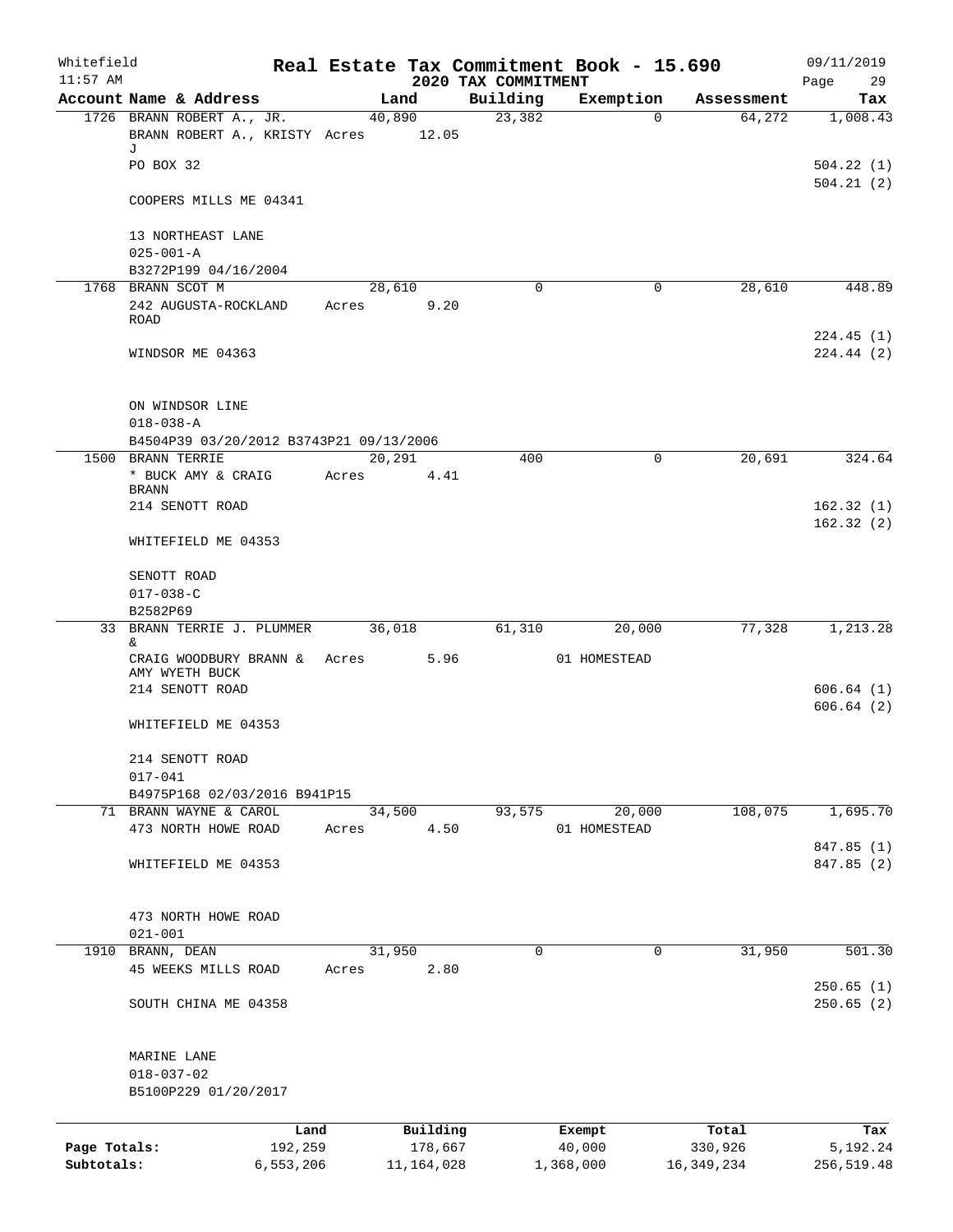| Whitefield<br>$11:57$ AM |                                           |       |        |       | 2020 TAX COMMITMENT | Real Estate Tax Commitment Book - 15.690 |            | 09/11/2019<br>Page<br>30 |
|--------------------------|-------------------------------------------|-------|--------|-------|---------------------|------------------------------------------|------------|--------------------------|
|                          | Account Name & Address                    |       | Land   |       | Building            | Exemption                                | Assessment | Tax                      |
|                          | 1747 BRANN, JESSE                         |       | 22,250 |       | $\mathbf 0$         | $\mathbf 0$                              | 22,250     | 349.10                   |
|                          | 132 MT VISTA DRIVE                        | Acres |        | 3.00  |                     |                                          |            |                          |
|                          |                                           |       |        |       |                     |                                          |            | 174.55(1)                |
|                          | SIDNEY ME 04330                           |       |        |       |                     |                                          |            | 174.55(2)                |
|                          |                                           |       |        |       |                     |                                          |            |                          |
|                          |                                           |       |        |       |                     |                                          |            |                          |
|                          | MARINE LANE                               |       |        |       |                     |                                          |            |                          |
|                          | $018 - 037 - E$                           |       |        |       |                     |                                          |            |                          |
|                          | B5011P296 05/18/2016 B3541P87 07/23/2005  |       |        |       |                     |                                          |            |                          |
|                          | 1912 BRANN, RONNIE<br>19 ERSKINE ROAD     |       | 33,900 |       | 0                   | 0                                        | 33,900     | 531.89                   |
|                          |                                           | Acres |        | 4.10  |                     |                                          |            | 265.95(1)                |
|                          | WINDSOR ME 04363                          |       |        |       |                     |                                          |            | 265.94(2)                |
|                          |                                           |       |        |       |                     |                                          |            |                          |
|                          |                                           |       |        |       |                     |                                          |            |                          |
|                          | MARINE LANE                               |       |        |       |                     |                                          |            |                          |
|                          | $018 - 037 - 04$                          |       |        |       |                     |                                          |            |                          |
|                          | B5100P221 01/20/2017                      |       |        |       |                     |                                          |            |                          |
|                          | 1911 BRANN, SCOT                          |       | 32,100 |       | 0                   | 0                                        | 32,100     | 503.65                   |
|                          | 242 AUGUSTA-ROCKLAND                      | Acres |        | 2.90  |                     |                                          |            |                          |
|                          | ROAD                                      |       |        |       |                     |                                          |            |                          |
|                          |                                           |       |        |       |                     |                                          |            | 251.83(1)                |
|                          | WINDSOR ME 04363                          |       |        |       |                     |                                          |            | 251.82(2)                |
|                          |                                           |       |        |       |                     |                                          |            |                          |
|                          | MARINE LANE                               |       |        |       |                     |                                          |            |                          |
|                          | $018 - 037 - 03$                          |       |        |       |                     |                                          |            |                          |
|                          | B5100P237 01/20/2017                      |       |        |       |                     |                                          |            |                          |
|                          | 320 BRANN-GUIMOND TINA                    |       | 51,170 |       | 19,992              | 20,000                                   | 51,162     | 802.73                   |
|                          | GUIMOND PATRICK                           | Acres |        | 3.78  |                     | 01 HOMESTEAD                             |            |                          |
|                          | 138 AUGUSTA ROAD                          |       |        |       |                     |                                          |            | 401.37(1)                |
|                          |                                           |       |        |       |                     |                                          |            | 401.36(2)                |
|                          | WHITEFIELD ME 04353                       |       |        |       |                     |                                          |            |                          |
|                          |                                           |       |        |       |                     |                                          |            |                          |
|                          | 138 AUGUSTA ROAD                          |       |        |       |                     |                                          |            |                          |
|                          | $018 - 020 - C$                           |       |        |       |                     |                                          |            |                          |
|                          | B4507P203 03/30/2012 B1977P77             |       |        |       |                     |                                          |            |                          |
|                          | 1561 BREMER BETSY E<br>316 MILLS ROAD     |       | 40,930 |       | 137,126             | 26,000<br>05 VET EXEMPTION               | 152,056    | 2,385.76                 |
|                          |                                           | Acres |        | 5.85  |                     | 01 HOMESTEAD                             |            | 1, 192.88(1)             |
|                          | WHITEFIELD ME 04353                       |       |        |       |                     |                                          |            | 1, 192.88(2)             |
|                          | 3127                                      |       |        |       |                     |                                          |            |                          |
|                          |                                           |       |        |       |                     |                                          |            |                          |
|                          |                                           |       |        |       |                     |                                          |            |                          |
|                          | 316 MILLS ROAD                            |       |        |       |                     |                                          |            |                          |
|                          | $017 - 009$                               |       |        |       |                     |                                          |            |                          |
|                          | B5225P217 01/26/2018                      |       |        |       |                     |                                          |            |                          |
|                          | 1279 BREMER, BETSY E                      |       | 38,420 |       | 11,205              | 0                                        | 49,625     | 778.62                   |
|                          | 316 MILLS ROAD                            | Acres |        | 21.80 |                     |                                          |            |                          |
|                          |                                           |       |        |       |                     |                                          |            | 389.31 (1)               |
|                          | WHITEFIELD ME 04353                       |       |        |       |                     |                                          |            | 389.31 (2)               |
|                          |                                           |       |        |       |                     |                                          |            |                          |
|                          | MILLS ROAD                                |       |        |       |                     |                                          |            |                          |
|                          | $017 - 032$                               |       |        |       |                     |                                          |            |                          |
|                          | B5225P217 01/26/2018 B5107P240 02/22/2017 |       |        |       |                     |                                          |            |                          |
|                          |                                           |       |        |       |                     |                                          |            |                          |
|                          |                                           |       |        |       |                     |                                          |            |                          |
|                          |                                           |       |        |       |                     |                                          |            |                          |

|              | Land      | Building   | Exempt    | Total      | Tax        |
|--------------|-----------|------------|-----------|------------|------------|
| Page Totals: | 218,770   | 168,323    | 46,000    | 341,093    | 5, 351. 75 |
| Subtotals:   | 6,771,976 | 11,332,351 | 1,414,000 | 16,690,327 | 261,871.23 |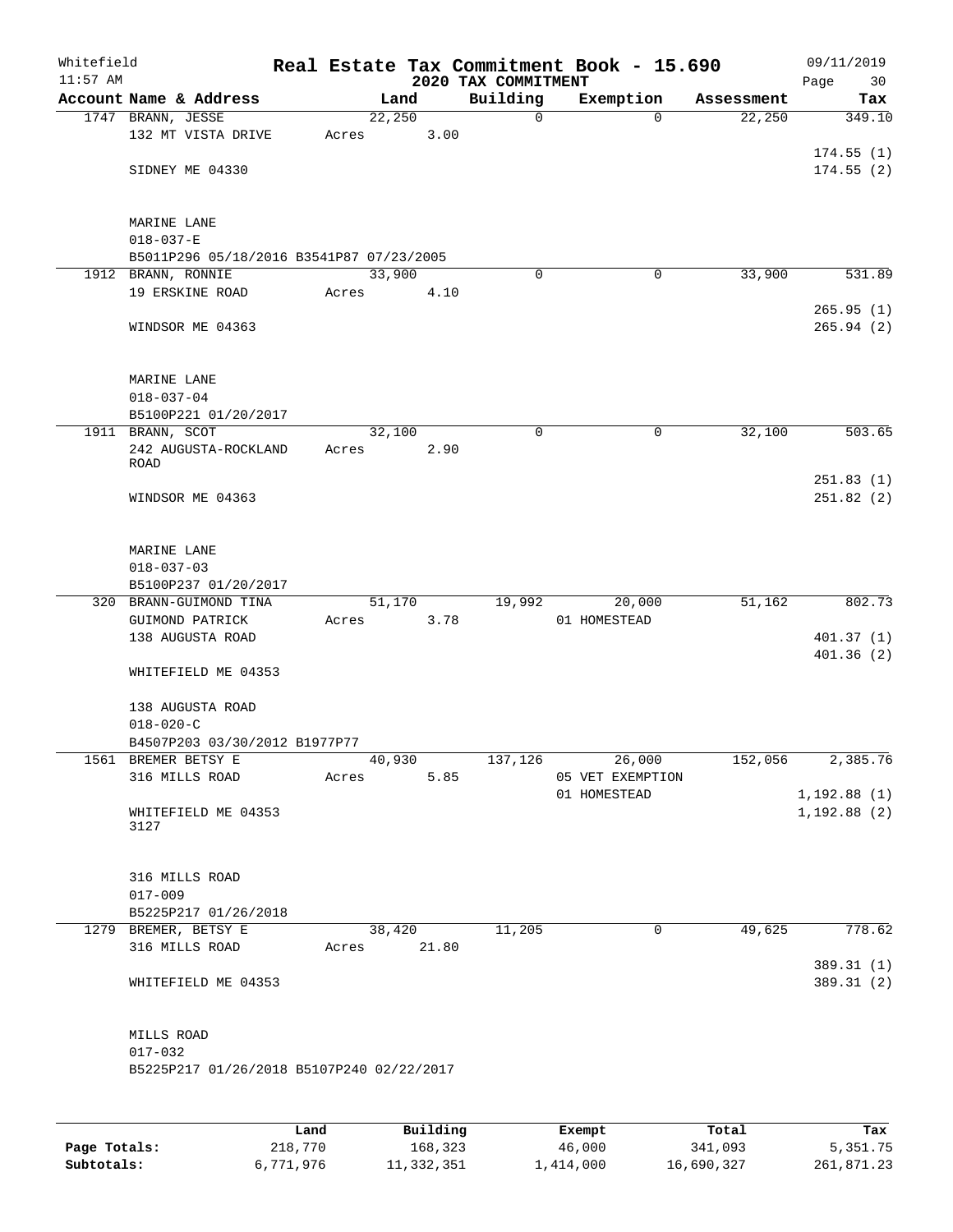| Whitefield |                                                                                                                         |                 |       |                                 | Real Estate Tax Commitment Book - 15.690 |                      | 09/11/2019              |
|------------|-------------------------------------------------------------------------------------------------------------------------|-----------------|-------|---------------------------------|------------------------------------------|----------------------|-------------------------|
| $11:57$ AM | Account Name & Address                                                                                                  |                 |       | 2020 TAX COMMITMENT<br>Building | Exemption                                |                      | Page<br>31              |
|            | 1156 BRETON ARTHUR A. &                                                                                                 | 30, 255         | Land  | 83,878                          | 20,000                                   | Assessment<br>94,133 | Tax<br>1,476.95         |
|            | APRIL A.                                                                                                                |                 |       |                                 |                                          |                      |                         |
|            | 122 NO. HUNTS MEADOW<br><b>ROAD</b>                                                                                     | Acres           | 1.67  |                                 | 01 HOMESTEAD                             |                      |                         |
|            | WHITEFIELD ME 04353                                                                                                     |                 |       |                                 |                                          |                      | 738.48 (1)<br>738.47(2) |
|            |                                                                                                                         |                 |       |                                 |                                          |                      |                         |
|            | 122 NO. HUNTS MEADOW<br>$018 - 030 - A - 1$                                                                             |                 |       |                                 |                                          |                      |                         |
|            | B1646P223                                                                                                               |                 |       |                                 |                                          |                      |                         |
|            | 804 BRETON GLEN P. & KAREN<br>L.                                                                                        | 25,882          |       | 18,322                          | 0                                        | 44,204               | 693.56                  |
|            | 375 NO. HUNTS MEADOW<br><b>ROAD</b>                                                                                     | Acres           | 5.79  |                                 |                                          |                      |                         |
|            |                                                                                                                         |                 |       |                                 |                                          |                      | 346.78 (1)              |
|            | WHITEFIELD ME 04353                                                                                                     |                 |       |                                 |                                          |                      | 346.78 (2)              |
|            | 375 NO. HUNTS MEADOW                                                                                                    |                 |       |                                 |                                          |                      |                         |
|            | $018 - 044$                                                                                                             |                 |       |                                 |                                          |                      |                         |
|            | B4829P133 10/20/2014 B4814P247 09/03/2014 B4812P168<br>08/26/2014 B4504P162 03/21/2012 B4456P145 11/04/2011<br>B1431P17 |                 |       |                                 |                                          |                      |                         |
|            | 1881 BRILLANT, JEAN L                                                                                                   | 25,072          |       | 61,034                          | 20,000                                   | 66,106               | 1,037.20                |
|            | 905 DEPOT ST                                                                                                            | Acres           | 1.59  |                                 | 01 HOMESTEAD                             |                      |                         |
|            | UNION ME 04862                                                                                                          |                 |       |                                 |                                          |                      | 518.60(1)<br>518.60(2)  |
|            |                                                                                                                         |                 |       |                                 |                                          |                      |                         |
|            | 7 IRISH LANE                                                                                                            |                 |       |                                 |                                          |                      |                         |
|            | $006 - 021 - C$<br>B5053P196 09/16/2016 B4843P77 12/02/2014 B4565P122                                                   |                 |       |                                 |                                          |                      |                         |
|            | 08/31/2012                                                                                                              |                 |       |                                 |                                          |                      |                         |
|            | 331 BRINZOW ALEXANDER                                                                                                   |                 | 600   | $\mathbf 0$                     | $\mathbf 0$                              | 600                  | 9.41                    |
|            | 136 SMITH ROAD                                                                                                          | Acres           | 0.40  |                                 |                                          |                      | 4.71(1)                 |
|            | FARMINGDALE ME 04344                                                                                                    |                 |       |                                 |                                          |                      | 4.70(2)                 |
|            | WEARY POND ROAD                                                                                                         |                 |       |                                 |                                          |                      |                         |
|            | $011 - 027$                                                                                                             |                 |       |                                 |                                          |                      |                         |
|            | B934P145                                                                                                                |                 |       |                                 |                                          |                      |                         |
|            | 1387 BROCHU DONALD<br>860 WHITEFIELD ROAD                                                                               | 57,600<br>Acres | 51.70 | 0                               | $\mathbf 0$                              | 57,600               | 903.74                  |
|            |                                                                                                                         |                 |       |                                 |                                          |                      | 451.87 (1)              |
|            | PITTSTON ME 04345                                                                                                       |                 |       |                                 |                                          |                      | 451.87(2)               |
|            | CLOVER LANE                                                                                                             |                 |       |                                 |                                          |                      |                         |
|            | $012 - 028$                                                                                                             |                 |       |                                 |                                          |                      |                         |
|            | B4473P292 12/23/2011 B1130P283                                                                                          |                 |       |                                 |                                          |                      |                         |

|              | Land      | Building   | Exempt    | Total      | Tax        |
|--------------|-----------|------------|-----------|------------|------------|
| Page Totals: | 139,409   | 163,234    | 40,000    | 262,643    | 4,120.86   |
| Subtotals:   | 6,911,385 | 11,495,585 | 1,454,000 | 16,952,970 | 265,992.09 |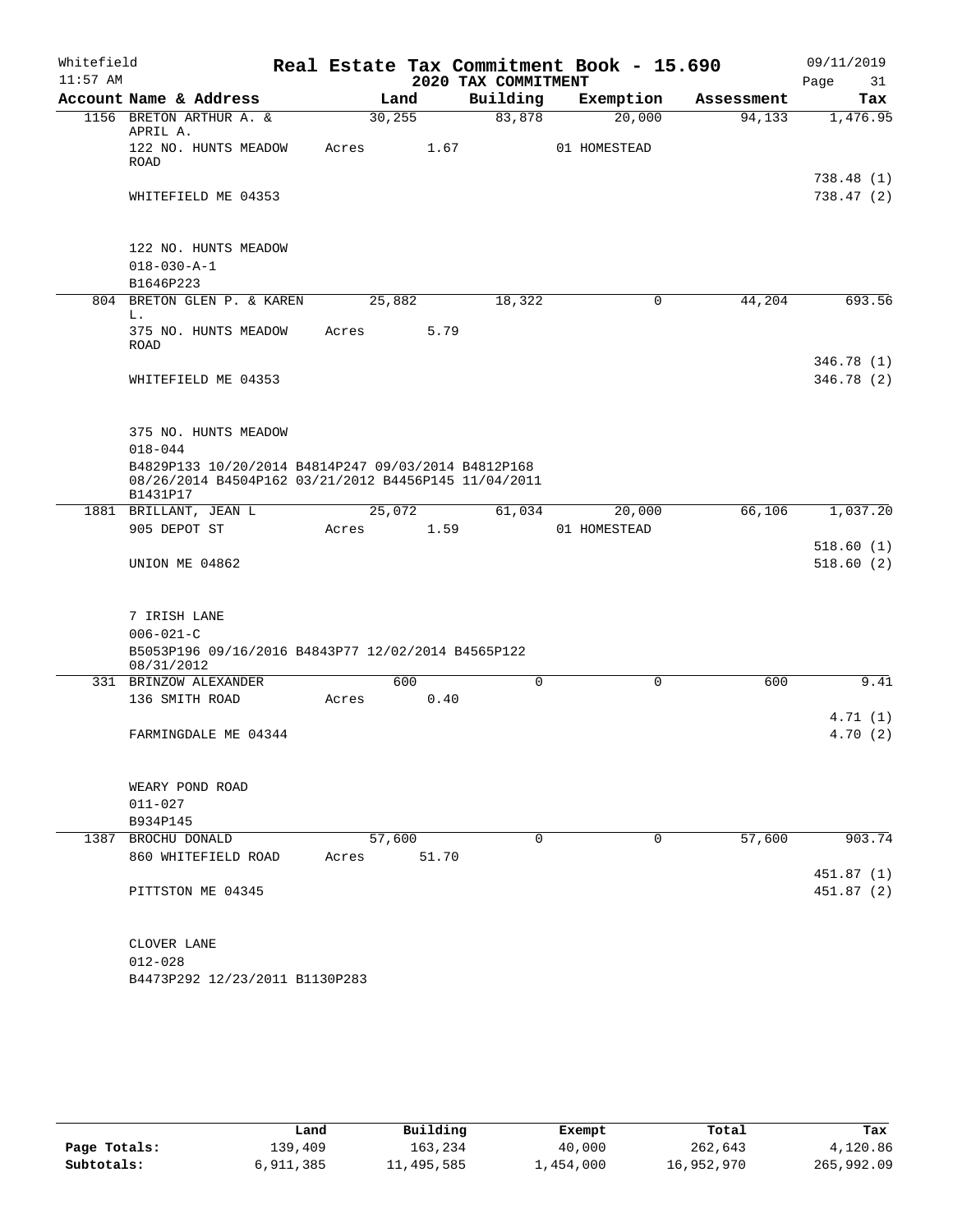| Whitefield<br>$11:57$ AM |                      |                                                   |       |          | 2020 TAX COMMITMENT | Real Estate Tax Commitment Book - 15.690 |            | 09/11/2019<br>Page<br>32 |
|--------------------------|----------------------|---------------------------------------------------|-------|----------|---------------------|------------------------------------------|------------|--------------------------|
|                          |                      | Account Name & Address                            |       | Land     | Building            | Exemption                                | Assessment | Tax                      |
|                          | 1146 BRONN CLIFTON   |                                                   |       | 41,570   | $\mathbf 0$         | $\Omega$                                 | 41,570     | 652.23                   |
|                          |                      | 176 HEAD TIDE ROAD                                | Acres | 12.90    |                     |                                          |            |                          |
|                          |                      |                                                   |       |          |                     |                                          |            | 326.12(1)                |
|                          |                      | WHITEFIELD ME 04353                               |       |          |                     |                                          |            | 326.11(2)                |
|                          |                      |                                                   |       |          |                     |                                          |            |                          |
|                          | HEAD TIDE ROAD       |                                                   |       |          |                     |                                          |            |                          |
|                          | $008 - 011$          |                                                   |       |          |                     |                                          |            |                          |
|                          |                      | B5117P227 03/01/2017 B5076P84 11/09/2016 B2197P74 |       |          |                     |                                          |            |                          |
|                          | 847 BRONN CLIFTON G. |                                                   |       | 33,300   | 131,075             | 20,000                                   | 144,375    | 2,265.24                 |
|                          |                      | 176 HEAD TIDE ROAD                                | Acres | 3.70     |                     | 01 HOMESTEAD                             |            |                          |
|                          |                      |                                                   |       |          |                     |                                          |            | 1, 132.62(1)             |
|                          |                      | WHITEFIELD ME 04353                               |       |          |                     |                                          |            | 1, 132.62(2)             |
|                          |                      | 176 HEAD TIDE ROAD                                |       |          |                     |                                          |            |                          |
|                          | $008 - 012$          |                                                   |       |          |                     |                                          |            |                          |
|                          | B957P80              |                                                   |       |          |                     |                                          |            |                          |
|                          | 1673 BRONN DONNA     |                                                   |       | 0        | 13,111              | 0                                        | 13,111     | 205.71                   |
|                          |                      | 43 ANGEL LINE LANE                                |       |          |                     |                                          |            |                          |
|                          |                      |                                                   |       |          |                     |                                          |            | 102.86(1)                |
|                          |                      | WHITEFIELD ME 04353                               |       |          |                     |                                          |            | 102.85(2)                |
|                          |                      |                                                   |       |          |                     |                                          |            |                          |
|                          |                      | 43 ANGEL LINE LANE                                |       |          |                     |                                          |            |                          |
|                          | $008 - 011 - C$      |                                                   |       |          |                     |                                          |            |                          |
|                          | B2410P136            |                                                   |       |          |                     |                                          |            |                          |
|                          |                      | 712 BROOKE WILLIAM & GAIL                         |       | 60,900   | 151,852             | 20,000                                   | 192,752    | 3,024.28                 |
|                          | 41 COOPER ROAD       |                                                   | Acres | 41.00    |                     | 01 HOMESTEAD                             |            |                          |
|                          |                      |                                                   |       |          |                     |                                          |            | 1, 512.14(1)             |
|                          |                      | WHITEFIELD ME 04353                               |       |          |                     |                                          |            | 1, 512.14 (2)            |
|                          |                      |                                                   |       |          |                     |                                          |            |                          |
|                          | 41 COOPER ROAD       |                                                   |       |          |                     |                                          |            |                          |
|                          | $016 - 026$          |                                                   |       |          |                     |                                          |            |                          |
|                          | B1429P298            |                                                   |       |          |                     |                                          |            |                          |
|                          | D.                   | 1606 BROOKE WILLIAM W & GAIL                      |       | 27,090   | 0                   | 0                                        | 27,090     | 425.04                   |
|                          | 41 COOPER ROAD       |                                                   | Acres | 7.30     |                     |                                          |            |                          |
|                          |                      |                                                   |       |          |                     |                                          |            | 212.52(1)                |
|                          |                      | WHITEFIELD ME 04353                               |       |          |                     |                                          |            | 212.52(2)                |
|                          |                      |                                                   |       |          |                     |                                          |            |                          |
|                          | COOPER ROAD          |                                                   |       |          |                     |                                          |            |                          |
|                          | $016 - 001$          |                                                   |       |          |                     |                                          |            |                          |
|                          | B1429P298            |                                                   |       |          |                     |                                          |            |                          |
|                          |                      | 462 BROOKE WILLIAM W. &                           |       | 13,980   | 0                   | $\mathbf 0$                              | 13,980     | 219.35                   |
|                          | GAIL                 |                                                   |       |          |                     |                                          |            |                          |
|                          | 41 COOPER ROAD       |                                                   | Acres | 13.10    |                     |                                          |            | 109.68(1)                |
|                          |                      | WHITEFIELD ME 04353                               |       |          |                     |                                          |            | 109.67(2)                |
|                          | COOPER ROAD          |                                                   |       |          |                     |                                          |            |                          |
|                          | $016 - 025$          |                                                   |       |          |                     |                                          |            |                          |
|                          | B1429P298            |                                                   |       |          |                     |                                          |            |                          |
|                          |                      |                                                   |       |          |                     |                                          |            |                          |
|                          |                      | Land                                              |       | Building |                     | Exempt                                   | Total      | Tax                      |
| Page Totals:             |                      | 176,840                                           |       | 296,038  |                     | 40,000                                   | 432,878    | 6,791.85                 |

**Subtotals:** 7,088,225 11,791,623 1,494,000 17,385,848 272,783.94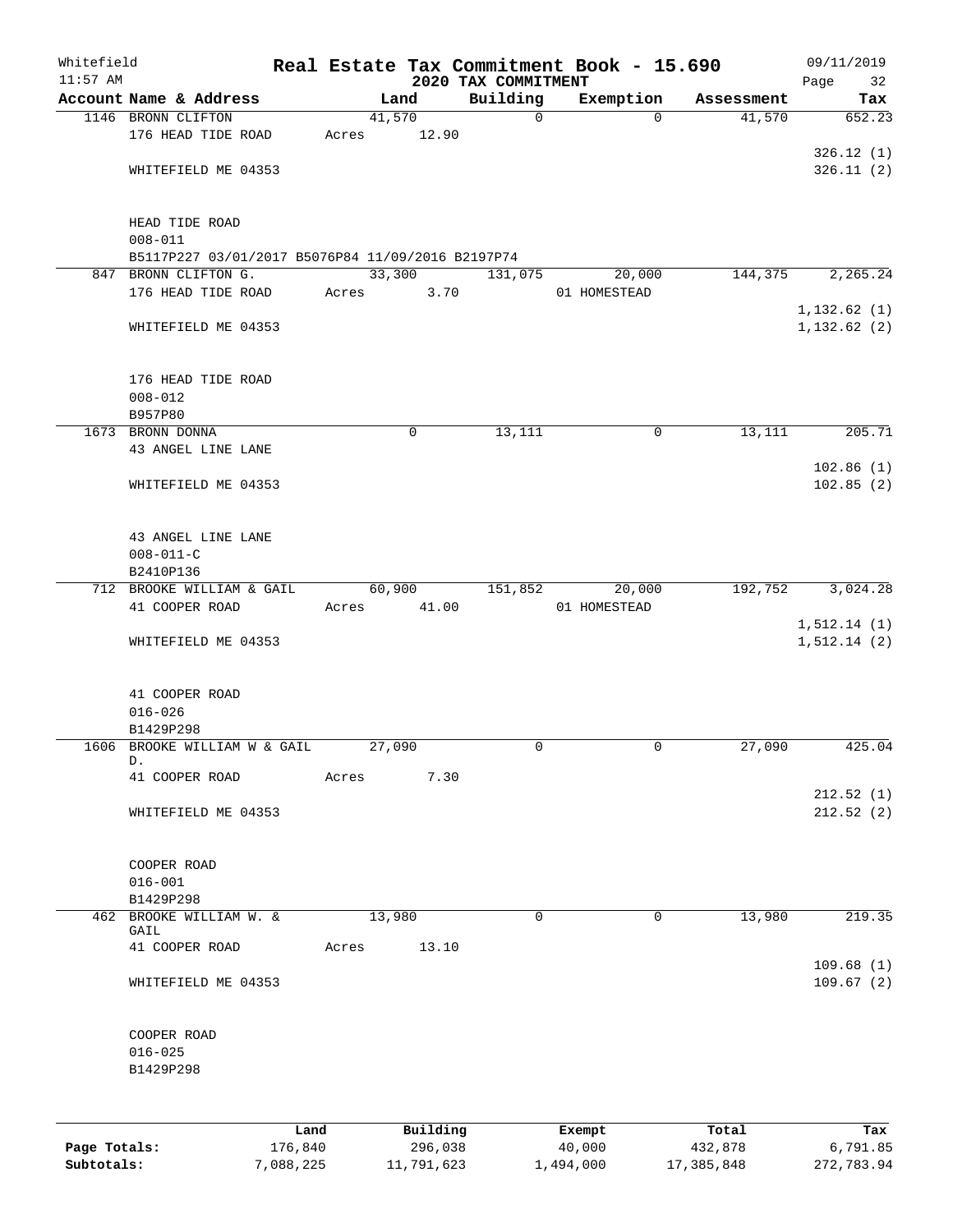| Whitefield<br>$11:57$ AM |                                                    |         |               | 2020 TAX COMMITMENT | Real Estate Tax Commitment Book - 15.690 |            | 09/11/2019<br>Page<br>33      |
|--------------------------|----------------------------------------------------|---------|---------------|---------------------|------------------------------------------|------------|-------------------------------|
|                          | Account Name & Address                             |         | Land          | Building            | Exemption                                | Assessment | Tax                           |
|                          | 1278 BROOKE WILLIAM W. &                           |         | 6,900         | $\mathbf 0$         | $\Omega$                                 | 6,900      | 108.26                        |
|                          | GAIL D.                                            |         |               |                     |                                          |            |                               |
|                          | 41 COOPER ROAD                                     | Acres   | 4.60          |                     |                                          |            |                               |
|                          | WHITEFIELD ME 04353                                |         |               |                     |                                          |            | 54.13(1)<br>54.13(2)          |
|                          |                                                    |         |               |                     |                                          |            |                               |
|                          | COOPER ROAD                                        |         |               |                     |                                          |            |                               |
|                          | $016 - 002$                                        |         |               |                     |                                          |            |                               |
|                          | B1429P298                                          |         |               |                     |                                          |            |                               |
|                          | 634 BROWN CAROLE A.                                |         | 42,400        | 133,802             | 20,000                                   | 156,202    | 2,450.81                      |
|                          | BROWN, TIMOTHY M                                   |         | 3.10<br>Acres |                     | 01 HOMESTEAD                             |            |                               |
|                          | 34 CLARK LANE                                      |         |               |                     |                                          |            | 1, 225.41(1)<br>1, 225.40 (2) |
|                          | WHITEFIELD ME 04353                                |         |               |                     |                                          |            |                               |
|                          | 34 CLARK LANE                                      |         |               |                     |                                          |            |                               |
|                          | $015 - 052$                                        |         |               |                     |                                          |            |                               |
|                          | B5032P18 07/14/2016                                |         |               |                     |                                          |            |                               |
|                          | 908 BROWN CAROLE A. &<br>TIMOTHY M.                |         | 52,580        | 19,378              | 0                                        | 71,958     | 1,129.02                      |
|                          | 34 CLARK LANE                                      | Acres   | 28.20         |                     |                                          |            |                               |
|                          |                                                    |         |               |                     |                                          |            | 564.51(1)                     |
|                          | WHITEFIELD ME 04353                                |         |               |                     |                                          |            | 564.51(2)                     |
|                          | 86 CLARK LANE                                      |         |               |                     |                                          |            |                               |
|                          | $018 - 024$                                        |         |               |                     |                                          |            |                               |
|                          | B3911P50 09/19/2007                                |         |               |                     |                                          |            |                               |
|                          | 339 BROWN DAVID R. & LOIS                          |         | 31,215        | 18,265              | 0                                        | 49,480     | 776.34                        |
|                          | C.<br>PO BOX 28                                    | Acres   | 2.31          |                     |                                          |            |                               |
|                          |                                                    |         |               |                     |                                          |            | 388.17 (1)                    |
|                          | WHITEFIELD ME 04353                                |         |               |                     |                                          |            | 388.17 (2)                    |
|                          | 64 EAST RIVER ROAD                                 |         |               |                     |                                          |            |                               |
|                          | $027 - 009$                                        |         |               |                     |                                          |            |                               |
|                          | B4858P75 02/03/2015 B3709P171 07/14/2006 B1039P152 |         |               |                     |                                          |            |                               |
| 179                      | BROWN DAVID R. & LOIS                              |         | 30,750        | 14,598              | 20,000                                   | 25,348     | 397.71                        |
|                          | C.                                                 |         |               |                     |                                          |            |                               |
|                          | P O BOX 28                                         | Acres   | 2.00          |                     | 01 HOMESTEAD                             |            | 198.86(1)                     |
|                          | WHITEFIELD ME 04353                                |         |               |                     |                                          |            | 198.85(2)                     |
|                          |                                                    |         |               |                     |                                          |            |                               |
|                          | 201 HILTON ROAD                                    |         |               |                     |                                          |            |                               |
|                          | $014 - 006 - A$                                    |         |               |                     |                                          |            |                               |
|                          | B1400P124                                          |         |               |                     |                                          |            |                               |
| 978                      | <b>BROWN FAMILY</b><br>IRREVOCABLE TRUST           |         | 7,580         | $\mathbf 0$         | 0                                        | 7,580      | 118.93                        |
|                          | BROWN, DAVID G &                                   | Acres   | 5.10          |                     |                                          |            |                               |
|                          | PRUDENCE J                                         |         |               |                     |                                          |            |                               |
|                          | 450 NASH ROAD                                      |         |               |                     |                                          |            | 59.47(1)<br>59.46(2)          |
|                          | PITTSTON ME 04345                                  |         |               |                     |                                          |            |                               |
|                          | PITTSTON TOWN LINE                                 |         |               |                     |                                          |            |                               |
|                          | $003 - 001$                                        |         |               |                     |                                          |            |                               |
|                          |                                                    | Land    | Building      |                     | Exempt                                   | Total      | Tax                           |
| Page Totals:             |                                                    | 171,425 | 186,043       |                     | 40,000                                   | 317,468    | 4,981.07                      |
| Subtotals:               | 7,259,650                                          |         | 11,977,666    |                     | 1,534,000                                | 17,703,316 | 277,765.01                    |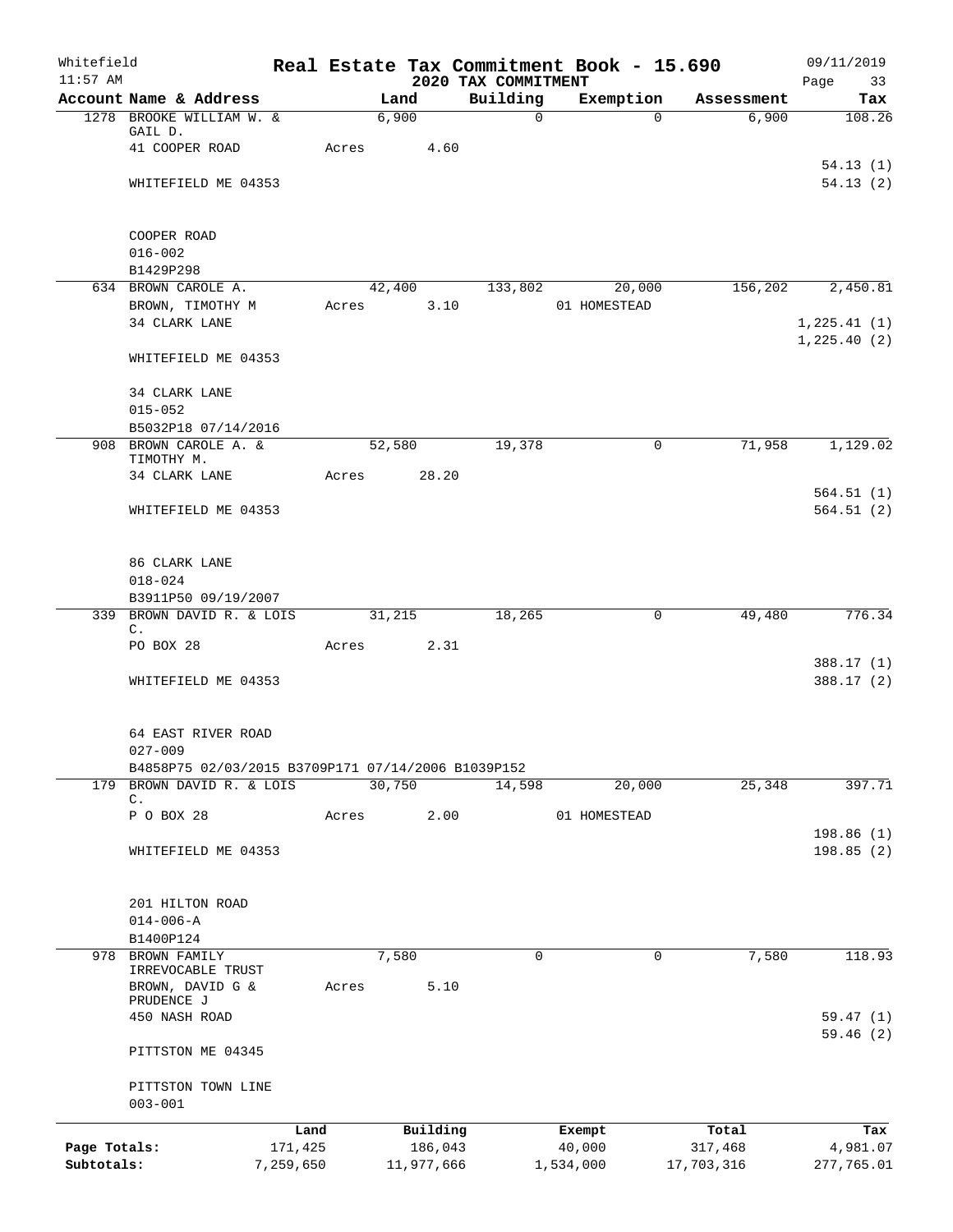| Whitefield<br>$11:57$ AM |                   |                                                    |       |        |       | Real Estate Tax Commitment Book - 15.690<br>2020 TAX COMMITMENT |           |              |            |      | 09/11/2019 |
|--------------------------|-------------------|----------------------------------------------------|-------|--------|-------|-----------------------------------------------------------------|-----------|--------------|------------|------|------------|
|                          |                   | Account Name & Address                             |       | Land   |       | Building                                                        | Exemption |              | Assessment | Page | 34<br>Tax  |
|                          |                   | 725 BROWN JOSEPH E.                                |       | 33,890 |       | $\Omega$                                                        |           | $\Omega$     | 33,890     |      | 531.73     |
|                          |                   | BROWN, MARILYN G                                   |       |        | 15.80 |                                                                 |           |              |            |      |            |
|                          |                   | 64 SOMERVILLE ROAD                                 | Acres |        |       |                                                                 |           |              |            |      | 265.87(1)  |
|                          |                   |                                                    |       |        |       |                                                                 |           |              |            |      | 265.86(2)  |
|                          |                   | JEFFERSON ME 04348                                 |       |        |       |                                                                 |           |              |            |      |            |
|                          |                   | SOMERVILLE ROAD                                    |       |        |       |                                                                 |           |              |            |      |            |
|                          | $023 - 002$       |                                                    |       |        |       |                                                                 |           |              |            |      |            |
|                          | 04/23/2014        | B5325P305 10/25/2018 B5282P34 10/27/2018 B4772P255 |       |        |       |                                                                 |           |              |            |      |            |
|                          | 1230 BROWN JULIE  |                                                    |       | 0      |       | 14,221                                                          |           | $\mathbf 0$  | 14,221     |      | 223.13     |
|                          |                   | 25 PINE RIDGE DRIVE                                |       |        |       |                                                                 |           |              |            |      |            |
|                          |                   |                                                    |       |        |       |                                                                 |           |              |            |      | 111.57(1)  |
|                          |                   | WINDSOR ME 04363                                   |       |        |       |                                                                 |           |              |            |      | 111.56(2)  |
|                          |                   | 25 PINE RIDGE TRAILER                              |       |        |       |                                                                 |           |              |            |      |            |
|                          | $019 - 033 - AON$ |                                                    |       |        |       |                                                                 |           |              |            |      |            |
|                          | 1314 BROWN LLOYD  |                                                    |       | 0      |       | 9,600                                                           |           | $\mathsf{O}$ | 9,600      |      | 150.62     |
|                          | PO BOX 72         |                                                    |       |        |       |                                                                 |           |              |            |      |            |
|                          |                   |                                                    |       |        |       |                                                                 |           |              |            |      | 75.31(1)   |
|                          |                   | WHITEFIELD ME 04353                                |       |        |       |                                                                 |           |              |            |      | 75.31(2)   |
|                          |                   | 295 PITTSTON ROAD                                  |       |        |       |                                                                 |           |              |            |      |            |
|                          | $003 - 014 - AON$ |                                                    |       |        |       |                                                                 |           |              |            |      |            |
|                          | 1838 BROWN LOIS   |                                                    |       | 27,330 |       | $\mathbf 0$                                                     |           | $\mathbf 0$  | 27,330     |      | 428.81     |
|                          | P O BOX 28        |                                                    | Acres |        | 7.60  |                                                                 |           |              |            |      |            |
|                          |                   |                                                    |       |        |       |                                                                 |           |              |            |      | 214.41(1)  |
|                          |                   | WHITEFIELD ME 04353                                |       |        |       |                                                                 |           |              |            |      | 214.40(2)  |
|                          |                   | TOWNHOUSE ROAD                                     |       |        |       |                                                                 |           |              |            |      |            |
|                          | $013 - 012 - D$   |                                                    |       |        |       |                                                                 |           |              |            |      |            |
|                          |                   | B4084P38 01/02/2009                                |       |        |       |                                                                 |           |              |            |      |            |
|                          |                   | 1370 BROWN TIMOTHY                                 |       | 0      |       | 8,743                                                           |           | 0            | 8,743      |      | 137.18     |
|                          |                   | 34 CLARK LANE                                      |       |        |       |                                                                 |           |              |            |      |            |
|                          |                   |                                                    |       |        |       |                                                                 |           |              |            |      | 68.59(1)   |
|                          |                   | WHITEFIELD ME 04353                                |       |        |       |                                                                 |           |              |            |      | 68.59(2)   |
|                          |                   |                                                    |       |        |       |                                                                 |           |              |            |      |            |
|                          |                   | 38 CLARK LANE                                      |       |        |       |                                                                 |           |              |            |      |            |
|                          | $015 - 052 - AON$ | 952 BROWN, DOUGLAS                                 |       | 23,000 |       | 0                                                               |           | $\mathbf 0$  | 23,000     |      | 360.87     |
|                          |                   |                                                    |       |        |       |                                                                 |           |              |            |      |            |
|                          |                   | BROWN, ELIZABETH                                   | Acres |        | 3.50  |                                                                 |           |              |            |      |            |
|                          |                   | 41 VILLAGE GREEN ROAD                              |       |        |       |                                                                 |           |              |            |      | 180.44(1)  |
|                          |                   | WATERVILLE ME 04901                                |       |        |       |                                                                 |           |              |            |      | 180.43(2)  |
|                          |                   |                                                    |       |        |       |                                                                 |           |              |            |      |            |
|                          | $030 - 016$       | PITTSTON ROAD                                      |       |        |       |                                                                 |           |              |            |      |            |
|                          |                   | B5309P303 09/28/2018 B2395P319                     |       |        |       |                                                                 |           |              |            |      |            |
|                          |                   |                                                    |       |        |       |                                                                 |           |              |            |      |            |

|              | Land     | Building   | Exempt    | Total      | Tax        |
|--------------|----------|------------|-----------|------------|------------|
| Page Totals: | 84,220   | 32,564     |           | 116,784    | 1,832.34   |
| Subtotals:   | ,343,870 | 12,010,230 | 1,534,000 | 17,820,100 | 279,597.35 |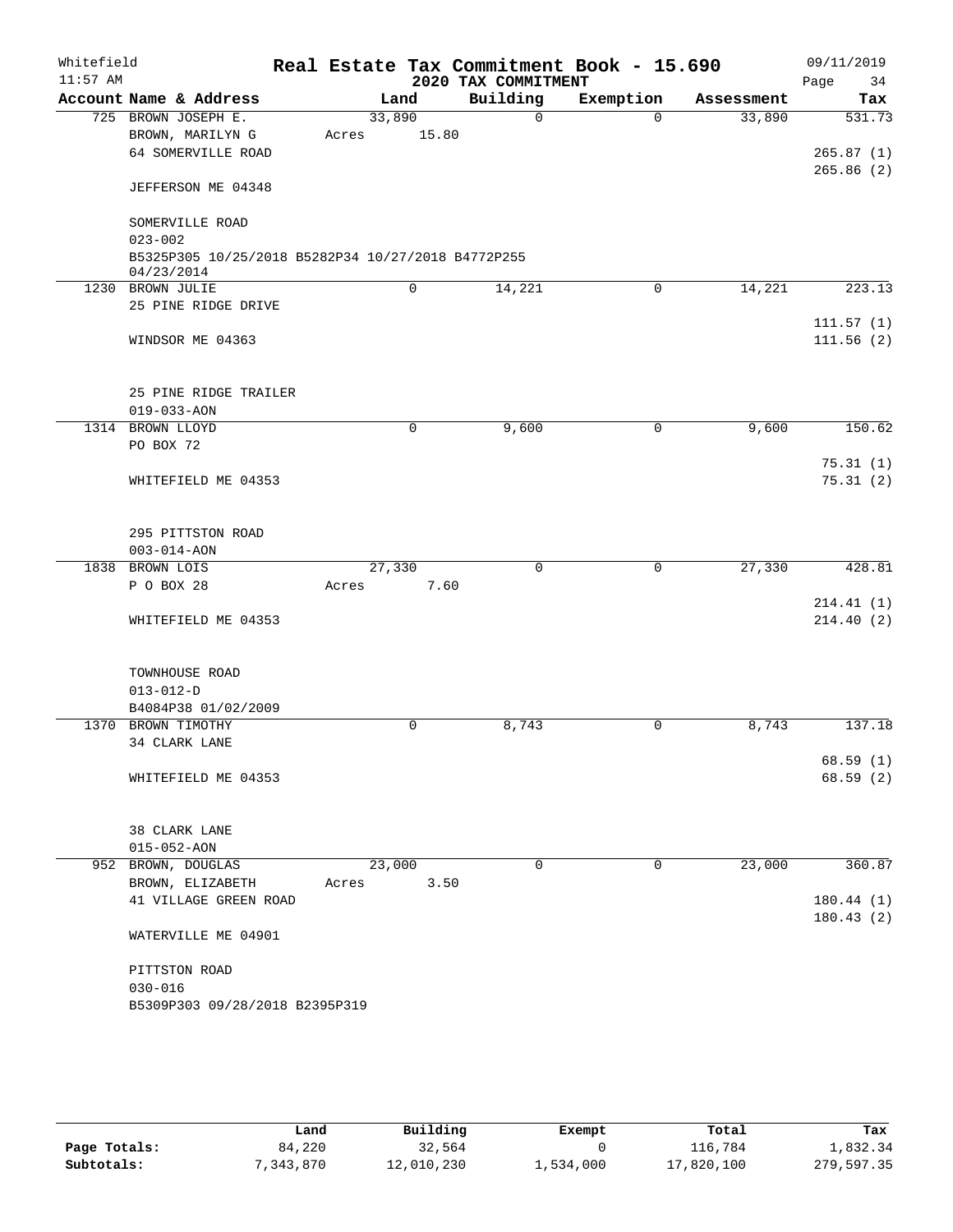| Whitefield   |                                                                              |                 |       |        |                     |  |                     | Real Estate Tax Commitment Book - 15.690 |                  | 09/11/2019                 |
|--------------|------------------------------------------------------------------------------|-----------------|-------|--------|---------------------|--|---------------------|------------------------------------------|------------------|----------------------------|
| $11:57$ AM   |                                                                              |                 |       |        |                     |  | 2020 TAX COMMITMENT |                                          |                  | Page<br>35                 |
|              | Account Name & Address                                                       |                 |       | Land   |                     |  | Building<br>145,968 | Exemption                                | Assessment       | Tax                        |
|              | 482 BROWN, DOUGLAS<br>BROWN, ELIZABETH                                       |                 |       | 32,250 | 3.00                |  |                     | 0                                        | 178,218          | 2,796.24                   |
|              | 41 VILLAGE GREEN ROAD                                                        |                 | Acres |        |                     |  |                     |                                          |                  | 1,398.12(1)                |
|              |                                                                              |                 |       |        |                     |  |                     |                                          |                  | 1,398.12(2)                |
|              | WATERVILLE ME 04901                                                          |                 |       |        |                     |  |                     |                                          |                  |                            |
|              | 63 PITTSTON ROAD                                                             |                 |       |        |                     |  |                     |                                          |                  |                            |
|              | $030 - 012 - A$                                                              |                 |       |        |                     |  |                     |                                          |                  |                            |
|              | B5309P303 09/28/2018 B2395P319                                               |                 |       |        |                     |  |                     |                                          |                  |                            |
|              | 821 BROWN, LUCILLE D                                                         |                 |       | 36,210 |                     |  | 73,558              | 0                                        | 109,768          | 1,722.26                   |
|              | BROWN, SCOTT W                                                               |                 | Acres |        | 6.20                |  |                     |                                          |                  |                            |
|              | 509 HEATH ROAD                                                               |                 |       |        |                     |  |                     |                                          |                  | 861.13(1)                  |
|              |                                                                              |                 |       |        |                     |  |                     |                                          |                  | 861.13 (2)                 |
|              | WHITEFIELD ME 04353                                                          |                 |       |        |                     |  |                     |                                          |                  |                            |
|              | 509 HEATH ROAD<br>$007 - 053 - A$                                            |                 |       |        |                     |  |                     |                                          |                  |                            |
|              |                                                                              |                 |       |        |                     |  |                     |                                          |                  |                            |
| 1217         | B5073P44 11/08/2016 B3642P131 03/03/2006 B2513P37<br>BRYANT DAVID S. & NANCY |                 |       | 30,000 |                     |  | 156,634             | 20,000                                   | 166,634          | 2,614.49                   |
|              | к.                                                                           |                 |       |        |                     |  |                     |                                          |                  |                            |
|              | 36 PITTSTON ROAD                                                             |                 | Acres |        | 0.75                |  |                     | 01 HOMESTEAD                             |                  |                            |
|              |                                                                              |                 |       |        |                     |  |                     |                                          |                  | 1,307.25(1)                |
|              | WHITEFIELD ME 04353                                                          |                 |       |        |                     |  |                     |                                          |                  | 1,307.24(2)                |
|              |                                                                              |                 |       |        |                     |  |                     |                                          |                  |                            |
|              |                                                                              |                 |       |        |                     |  |                     |                                          |                  |                            |
|              | 36 PITTSTON ROAD                                                             |                 |       |        |                     |  |                     |                                          |                  |                            |
|              | $031 - 006$                                                                  |                 |       |        |                     |  |                     |                                          |                  |                            |
|              | B1744P133                                                                    |                 |       |        |                     |  |                     |                                          |                  |                            |
| 1131         | BRYANT GLENICE F. &                                                          |                 |       | 35,100 |                     |  | 160,362             | 0                                        | 195,462          | 3,066.80                   |
|              | DAVID HEIRS                                                                  |                 |       |        |                     |  |                     |                                          |                  |                            |
|              | 35 PITTSTON ROAD                                                             |                 | Acres |        | 4.90                |  |                     |                                          |                  |                            |
|              | WHITEFIELD ME 04353                                                          |                 |       |        |                     |  |                     |                                          |                  | 1,533.40(1)<br>1,533.40(2) |
|              |                                                                              |                 |       |        |                     |  |                     |                                          |                  |                            |
|              |                                                                              |                 |       |        |                     |  |                     |                                          |                  |                            |
|              | 35 PITTSTON ROAD                                                             |                 |       |        |                     |  |                     |                                          |                  |                            |
|              | $031 - 007$                                                                  |                 |       |        |                     |  |                     |                                          |                  |                            |
|              | B1943P7                                                                      |                 |       |        |                     |  |                     |                                          |                  |                            |
|              | 541 BRYANT RANDALL B.                                                        |                 |       | 32,250 |                     |  | 122,560             | 20,000                                   | 134,810          | 2,115.17                   |
|              | 354 SO. HUNTS MEADOW<br>ROAD                                                 |                 | Acres |        | 3.00                |  |                     | 01 HOMESTEAD                             |                  |                            |
|              |                                                                              |                 |       |        |                     |  |                     |                                          |                  | 1,057.59(1)                |
|              | WHITEFIELD ME 04353                                                          |                 |       |        |                     |  |                     |                                          |                  | 1,057.58(2)                |
|              |                                                                              |                 |       |        |                     |  |                     |                                          |                  |                            |
|              |                                                                              |                 |       |        |                     |  |                     |                                          |                  |                            |
|              | 354 SO.<br>HUNTS MEADOW                                                      |                 |       |        |                     |  |                     |                                          |                  |                            |
|              | $009 - 025$                                                                  |                 |       |        |                     |  |                     |                                          |                  |                            |
|              | B5068P185 10/19/2016 B4729P176 11/04/2013 B4068P241                          |                 |       |        |                     |  |                     |                                          |                  |                            |
|              | 10/30/2008                                                                   |                 |       |        |                     |  |                     |                                          |                  |                            |
|              | 776 BUCKINGHAM, TERRI ANN                                                    |                 |       | 6,150  |                     |  | $\Omega$            | $\Omega$                                 | 6,150            | 96.49                      |
|              | P. O. BOX 592                                                                |                 | Acres |        | 4.10                |  |                     |                                          |                  |                            |
|              |                                                                              |                 |       |        |                     |  |                     |                                          |                  | 48.25 (1)                  |
|              | MANCHESTER ME 04351                                                          |                 |       |        |                     |  |                     |                                          |                  | 48.24 (2)                  |
|              |                                                                              |                 |       |        |                     |  |                     |                                          |                  |                            |
|              | PITTSTON ROAD<br>$004 - 044 - E$                                             |                 |       |        |                     |  |                     |                                          |                  |                            |
|              | B5058P210 08/23/2016 B5009P31 05/10/2016 B1932P6                             |                 |       |        |                     |  |                     |                                          |                  |                            |
|              |                                                                              |                 |       |        |                     |  |                     |                                          |                  |                            |
| Page Totals: |                                                                              | Land<br>171,960 |       |        | Building<br>659,082 |  |                     | Exempt<br>40,000                         | Total<br>791,042 | Tax<br>12, 411.45          |
| Subtotals:   |                                                                              | 7,515,830       |       |        | 12,669,312          |  |                     | 1,574,000                                | 18,611,142       | 292,008.80                 |
|              |                                                                              |                 |       |        |                     |  |                     |                                          |                  |                            |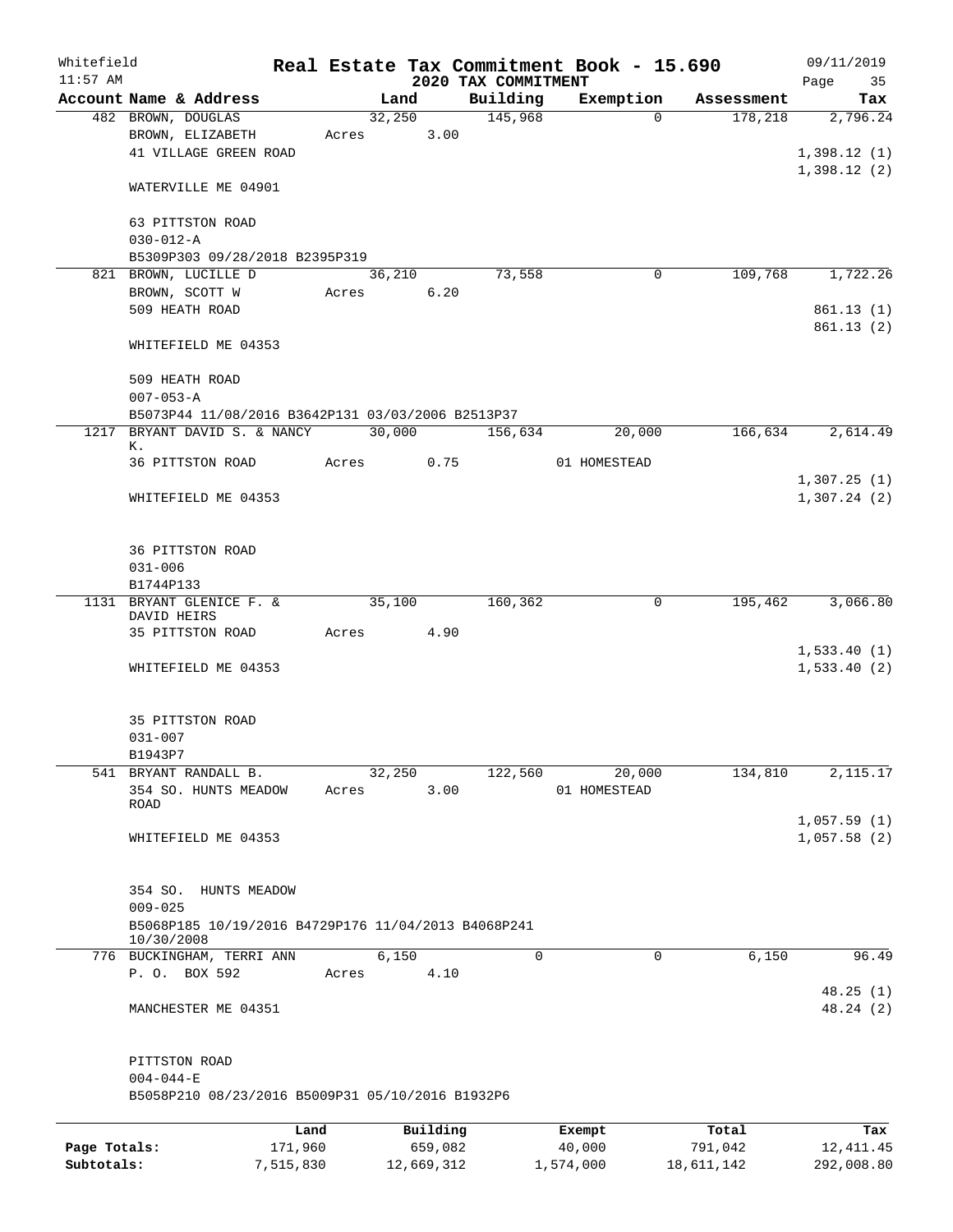| Whitefield<br>$11:57$ AM   |                                                    |                      |            |                       | 2020 TAX COMMITMENT | Real Estate Tax Commitment Book - 15.690 |                         | 09/11/2019<br>Page 36    |
|----------------------------|----------------------------------------------------|----------------------|------------|-----------------------|---------------------|------------------------------------------|-------------------------|--------------------------|
|                            | Account Name & Address                             |                      | Land       |                       | Building            | Exemption                                | Assessment              | Tax                      |
|                            | 1771 BUGGIA, LAWRENCE B.<br>(LIVING TRUST)         |                      | 22,385     |                       | $\Omega$            |                                          | $\Omega$<br>22,385      | 351.22                   |
|                            | P.O. BOX 123                                       |                      | Acres      | 3.09                  |                     |                                          |                         |                          |
|                            | MONMOUTH ME 04259                                  |                      |            |                       |                     |                                          |                         | 175.61(1)<br>175.61(2)   |
|                            | EAST RIVER ROAD                                    |                      |            |                       |                     |                                          |                         |                          |
|                            | $007 - 053 - C$                                    |                      |            |                       |                     |                                          |                         |                          |
|                            | B5303P284 09/11/2018<br>909 BUMFORD JASPER W.      |                      |            | 34,800                | 5,382               | 20,000                                   | 20,182                  | 316.66                   |
|                            | 251 SO. HUNTS MEADOW<br><b>ROAD</b>                |                      | Acres 4.70 |                       |                     | 01 HOMESTEAD                             |                         |                          |
|                            | WHITEFIELD ME 04353                                |                      |            |                       |                     |                                          |                         | 158.33(1)<br>158.33(2)   |
|                            | 251 SO. HUNTS MEADOW<br>$009 - 005 - A$            |                      |            |                       |                     |                                          |                         |                          |
|                            | B4162P262 05/18/2009 B3976P58 03/06/2008 B1400P313 |                      |            |                       |                     |                                          |                         |                          |
|                            | 926 BUMPS GLENN                                    |                      | 25,000     |                       | 453                 |                                          | 25,453<br>$\mathbf 0$   | 399.36                   |
|                            | 21 FERRY ROAD                                      |                      | Acres      | 1.50                  |                     |                                          |                         | 199.68(1)                |
|                            | SIDNEY ME 04330                                    |                      |            |                       |                     |                                          |                         | 199.68(2)                |
|                            | TOWNHOUSE ROAD                                     |                      |            |                       |                     |                                          |                         |                          |
|                            | $010 - 030 - A$<br>B4389P4 04/05/2011              |                      |            |                       |                     |                                          |                         |                          |
|                            | 1357 BUMPS SHELDON & DIANNE                        |                      |            | 35,842                | 89,822              |                                          | $\mathsf{O}$<br>125,664 | 1,971.67                 |
|                            | 1346 LAKEVIEW DRIVE                                |                      | Acres 5.74 |                       |                     |                                          |                         |                          |
|                            | CHINA ME 04358                                     |                      |            |                       |                     |                                          |                         | 985.84 (1)<br>985.83 (2) |
|                            | 769 TOWNHOUSE ROAD                                 |                      |            |                       |                     |                                          |                         |                          |
|                            | $007 - 018 - C$                                    |                      |            |                       |                     |                                          |                         |                          |
|                            | B5345P114 01/14/2019 B2439P160                     |                      |            |                       | 50,037              |                                          |                         | 847.84                   |
|                            | 342 BUNKER HILLBURN C. &<br>LENORA                 |                      | 30,000     |                       |                     | 26,000                                   | 54,037                  |                          |
|                            | 90 MAIN STREET                                     |                      | Acres      | 0.38                  |                     | 01 HOMESTEAD                             |                         |                          |
|                            | WHITEFIELD ME 04353                                |                      |            |                       |                     | 05 VET EXEMPTION                         |                         | 423.92 (1)<br>423.92 (2) |
|                            | 90 MAIN STREET                                     |                      |            |                       |                     |                                          |                         |                          |
|                            | $022 - 003$                                        |                      |            |                       |                     |                                          |                         |                          |
|                            | B1457P188<br>788 BUNTING WILLIAM H.                |                      | 6,362      |                       | 0                   |                                          | 6,362<br>0              | 99.82                    |
|                            | 305 GARDINER ROAD                                  |                      | Acres      | 16.61                 |                     |                                          |                         | 49.91 (1)                |
|                            | WHITEFIELD<br>ME 04353                             |                      |            |                       |                     |                                          |                         | 49.91 (2)                |
|                            | GARDINER ROAD<br>$012 - 055$                       |                      |            |                       |                     |                                          |                         |                          |
|                            | B1390P343                                          |                      |            |                       |                     |                                          |                         |                          |
|                            |                                                    | Land                 |            | Building              |                     | Exempt                                   | Total                   | Tax                      |
| Page Totals:<br>Subtotals: |                                                    | 154,389<br>7,670,219 |            | 145,694<br>12,815,006 |                     | 46,000<br>1,620,000                      | 254,083<br>18,865,225   | 3,986.57<br>295,995.37   |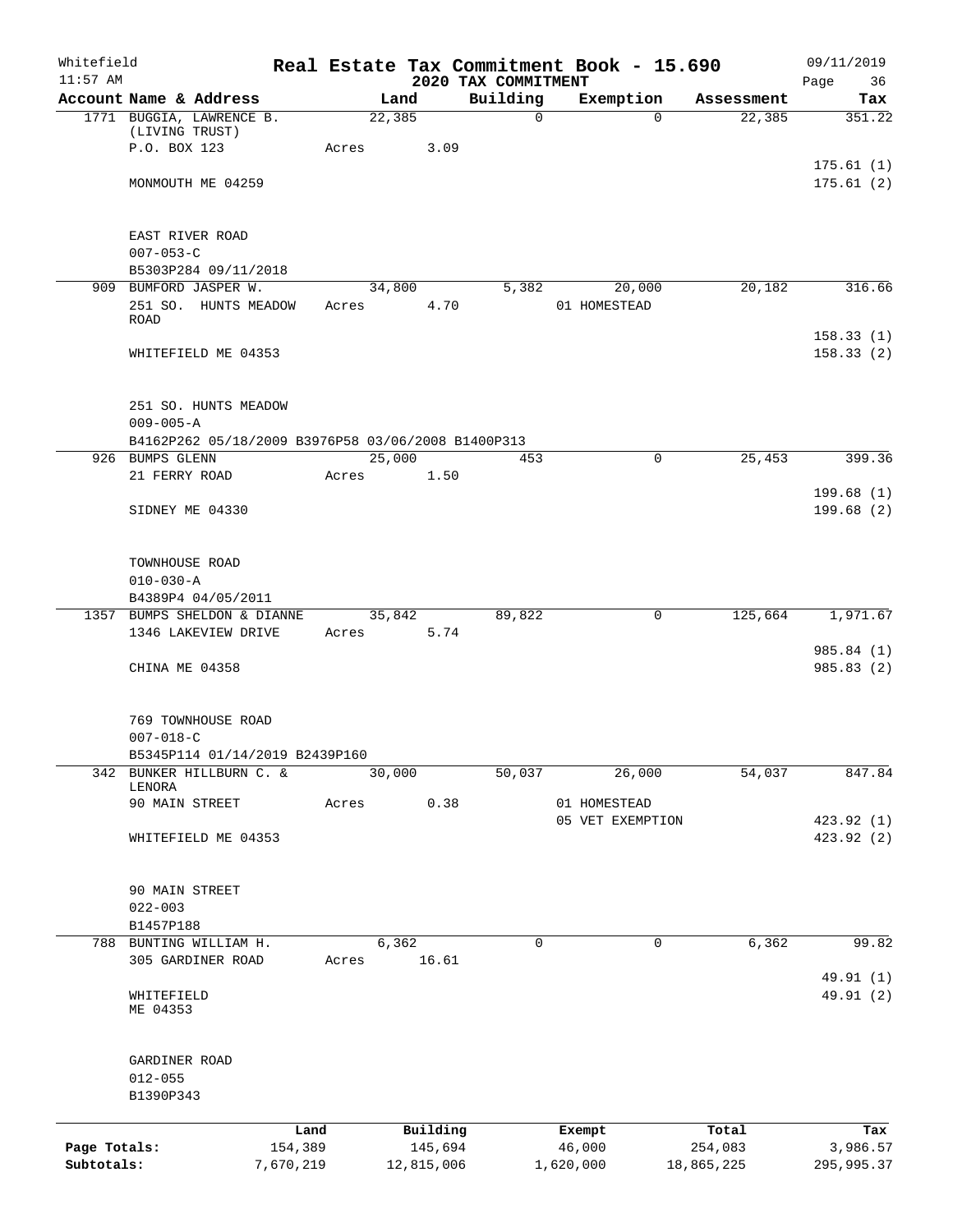| Whitefield<br>$11:57$ AM |                                                    |         |             | 2020 TAX COMMITMENT | Real Estate Tax Commitment Book - 15.690 |            | 09/11/2019<br>Page<br>37 |
|--------------------------|----------------------------------------------------|---------|-------------|---------------------|------------------------------------------|------------|--------------------------|
|                          | Account Name & Address                             |         | Land        | Building            | Exemption                                | Assessment | Tax                      |
|                          | 1284 BUNTING WILLIAM H.                            |         | 18,384      | $\mathbf 0$         | $\Omega$                                 | 18,384     | 288.44                   |
|                          | 305 GARDINER ROAD                                  | Acres   | 48.00       |                     |                                          |            |                          |
|                          |                                                    |         |             |                     |                                          |            | 144.22(1)                |
|                          | WHITEFIELD                                         |         |             |                     |                                          |            | 144.22(2)                |
|                          | ME 04353                                           |         |             |                     |                                          |            |                          |
|                          |                                                    |         |             |                     |                                          |            |                          |
|                          | GARDINER ROAD                                      |         |             |                     |                                          |            |                          |
|                          | $012 - 053$                                        |         |             |                     |                                          |            |                          |
|                          | B704P217                                           |         |             |                     |                                          |            |                          |
|                          | 1248 BUNTING WILLIAM H.                            |         | 73,595      | 44,050              | 20,000                                   | 97,645     | 1,532.05                 |
|                          | 305 GARDINER ROAD                                  | Acres   | 63.69       |                     | 01 HOMESTEAD                             |            |                          |
|                          |                                                    |         |             |                     |                                          |            | 766.03(1)                |
|                          | WHITEFIELD                                         |         |             |                     |                                          |            | 766.02(2)                |
|                          | ME 04353                                           |         |             |                     |                                          |            |                          |
|                          |                                                    |         |             |                     |                                          |            |                          |
|                          |                                                    |         |             |                     |                                          |            |                          |
|                          | 305 GARDINER ROAD                                  |         |             |                     |                                          |            |                          |
|                          | $012 - 040$                                        |         |             |                     |                                          |            |                          |
|                          | B2570P150 06/13/2000 B1022P285 01/01/1980          |         |             |                     |                                          |            |                          |
|                          | 1417 BUNTING WILLIAM H.                            |         | 16,400      | $\mathbf 0$         | $\mathbf 0$                              | 16,400     | 257.32                   |
|                          | 305 GARDINER ROAD                                  | Acres   | 41.00       |                     |                                          |            |                          |
|                          |                                                    |         |             |                     |                                          |            | 128.66(1)                |
|                          | WHITEFIELD<br>ME 04353                             |         |             |                     |                                          |            | 128.66(2)                |
|                          |                                                    |         |             |                     |                                          |            |                          |
|                          |                                                    |         |             |                     |                                          |            |                          |
|                          | GARDINER ROAD                                      |         |             |                     |                                          |            |                          |
|                          | $012 - 052$                                        |         |             |                     |                                          |            |                          |
|                          | B2570P150 06/13/2000                               |         |             |                     |                                          |            |                          |
|                          | 1916 BURDICK, ASHLEY                               |         | $\mathbf 0$ | 79,502              | $\mathbf 0$                              | 79,502     | 1,247.39                 |
|                          | 121 TOWN HOUSE ROAD                                |         |             |                     |                                          |            |                          |
|                          |                                                    |         |             |                     |                                          |            | 623.70(1)                |
|                          | WHITEFIELD ME 04353                                |         |             |                     |                                          |            | 623.69(2)                |
|                          |                                                    |         |             |                     |                                          |            |                          |
|                          |                                                    |         |             |                     |                                          |            |                          |
|                          | 121 TOWN HOUSE ROAD                                |         |             |                     |                                          |            |                          |
|                          | $013 - 056 - ON$                                   |         |             |                     |                                          |            |                          |
| 1568                     | BURGE ROBERT                                       |         | 9,108       | $\mathbf 0$         | $\mathbf 0$                              | 9,108      | 142.90                   |
|                          | 33 WYMAN ROAD                                      | Acres   | 23.00       |                     |                                          |            |                          |
|                          |                                                    |         |             |                     |                                          |            | 71.45(1)                 |
|                          | LEXINGTON MA 02420                                 |         |             |                     |                                          |            | 71.45(2)                 |
|                          |                                                    |         |             |                     |                                          |            |                          |
|                          |                                                    |         |             |                     |                                          |            |                          |
|                          | SO. WEARY POND ROAD                                |         |             |                     |                                          |            |                          |
|                          | $008 - 037$                                        |         |             |                     |                                          |            |                          |
|                          | B4723P302 10/18/2013 B4719P158 10/04/2013 B4613P51 |         |             |                     |                                          |            |                          |
|                          | 12/31/2012 B2418P234<br>1405 BURGE ROBERT          |         | 62,701      | 83,789              | 0                                        | 146,490    | 2,298.43                 |
|                          | 33 WYMAN ROAD                                      | Acres   | 73.00       |                     |                                          |            |                          |
|                          |                                                    |         |             |                     |                                          |            | 1, 149.22(1)             |
|                          | LEXINGTON MA 02420                                 |         |             |                     |                                          |            | 1, 149.21(2)             |
|                          |                                                    |         |             |                     |                                          |            |                          |
|                          |                                                    |         |             |                     |                                          |            |                          |
|                          | JEFFERSON TOWN LINE                                |         |             |                     |                                          |            |                          |
|                          | $008 - 035$                                        |         |             |                     |                                          |            |                          |
|                          | B4723P302 10/18/2013 B4719P158 10/04/2013 B4613P51 |         |             |                     |                                          |            |                          |
|                          | 12/31/2012 B2332P63                                |         |             |                     |                                          |            |                          |
|                          |                                                    |         |             |                     |                                          |            |                          |
|                          |                                                    | Land    | Building    |                     | Exempt                                   | Total      | Tax                      |
| Page Totals:             |                                                    | 180,188 | 207,341     |                     | 20,000                                   | 367,529    | 5,766.53                 |

**Subtotals:** 7,850,407 13,022,347 1,640,000 19,232,754 301,761.90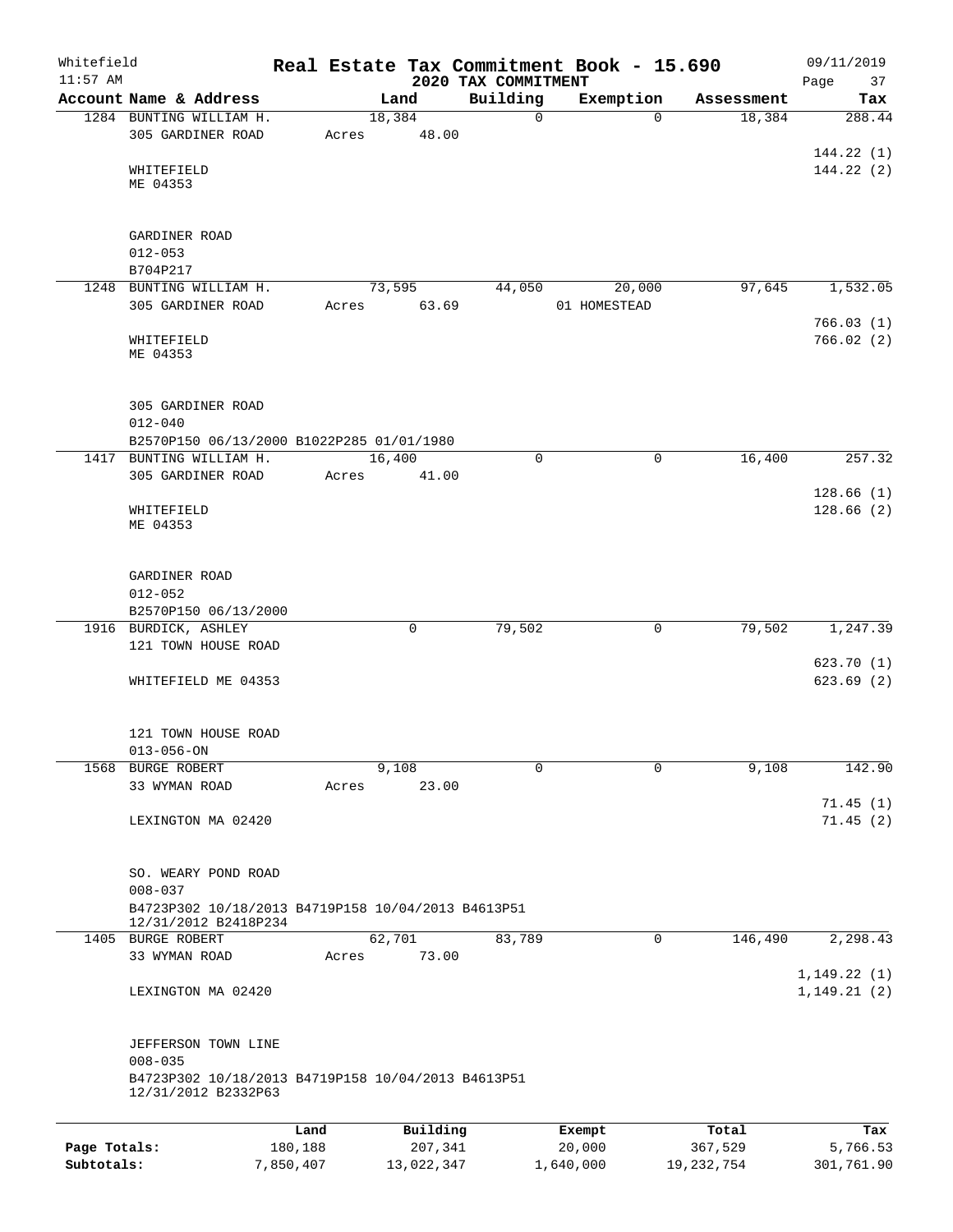| Whitefield<br>$11:57$ AM |                                                                            |       |        |        | 2020 TAX COMMITMENT |          | Real Estate Tax Commitment Book - 15.690 |            |        | 09/11/2019<br>Page<br>38 |
|--------------------------|----------------------------------------------------------------------------|-------|--------|--------|---------------------|----------|------------------------------------------|------------|--------|--------------------------|
|                          | Account Name & Address                                                     |       | Land   |        | Building            |          | Exemption                                | Assessment |        | Tax                      |
|                          | 653 BURGE ROBERT                                                           |       | 4,864  |        |                     | 0        | $\Omega$                                 |            | 4,864  | 76.32                    |
|                          | 33 WYMAN ROAD                                                              | Acres |        | 22.00  |                     |          |                                          |            |        |                          |
|                          |                                                                            |       |        |        |                     |          |                                          |            |        | 38.16(1)                 |
|                          | LEXINGTON MA 02420                                                         |       |        |        |                     |          |                                          |            |        | 38.16(2)                 |
|                          | STEARNS BROOK LANE                                                         |       |        |        |                     |          |                                          |            |        |                          |
|                          | $008 - 031$                                                                |       |        |        |                     |          |                                          |            |        |                          |
|                          | B4723P302 10/18/2013 B4719P158 10/04/2013 B4613P51<br>12/31/2012 B2573P267 |       |        |        |                     |          |                                          |            |        |                          |
|                          | 144 BURGE ROBERT                                                           |       | 4,656  |        |                     | 0        | $\mathbf 0$                              |            | 4,656  | 73.05                    |
|                          | 33 WYMAN ROAD                                                              | Acres |        | 14.00  |                     |          |                                          |            |        |                          |
|                          |                                                                            |       |        |        |                     |          |                                          |            |        | 36.53(1)                 |
|                          | LEXINGTON MA 02420                                                         |       |        |        |                     |          |                                          |            |        | 36.52(2)                 |
|                          | STEARNS BROOK LANE                                                         |       |        |        |                     |          |                                          |            |        |                          |
|                          | $008 - 034$                                                                |       |        |        |                     |          |                                          |            |        |                          |
|                          | B4723P302 10/18/2013 B4719P158 10/04/2013 B4613P51<br>12/31/2012 B2214P334 |       |        |        |                     |          |                                          |            |        |                          |
|                          | 371 BURGE ROBERT                                                           |       | 94,092 |        |                     | $\Omega$ | 0                                        |            | 94,092 | 1,476.30                 |
|                          | 33 WYMAN ROAD                                                              | Acres |        | 269.00 |                     |          |                                          |            |        |                          |
|                          | LEXINGTON MA 02420                                                         |       |        |        |                     |          |                                          |            |        | 738.15(1)<br>738.15(2)   |
|                          | STEARNS BROOK LANE<br>$008 - 032$                                          |       |        |        |                     |          |                                          |            |        |                          |
|                          | B4723P302 10/18/2013 B4719P158 10/04/2013 B4613P51<br>12/31/2012 B2215P307 |       |        |        |                     |          |                                          |            |        |                          |
|                          | 258 BURGE ROBERT                                                           |       | 4,672  |        |                     | $\Omega$ | 0                                        |            | 4,672  | 73.30                    |
|                          | 33 WYMAN ROAD                                                              | Acres |        | 26.00  |                     |          |                                          |            |        |                          |
|                          | LEXINGTON MA 02420                                                         |       |        |        |                     |          |                                          |            |        | 36.65(1)<br>36.65(2)     |
|                          |                                                                            |       |        |        |                     |          |                                          |            |        |                          |
|                          | STEARNS BROOK LANE<br>$008 - 030$                                          |       |        |        |                     |          |                                          |            |        |                          |
|                          | B4723P302 10/18/2013 B4719P158 10/04/2013 B4613P51<br>12/31/2012 B2573P267 |       |        |        |                     |          |                                          |            |        |                          |
|                          | 382 BURGESS JASON D. &<br>MICHELE A.                                       |       | 35,250 |        | 146,622             |          | 0                                        | 181,872    |        | 2,853.57                 |
|                          | 29 PHILBRICK LANE                                                          | Acres |        | 5.00   |                     |          |                                          |            |        | 1,426.79(1)              |
|                          | WHITEFIELD ME 04353                                                        |       |        |        |                     |          |                                          |            |        | 1,426.78(2)              |
|                          | 29 PHILBRICK LANE                                                          |       |        |        |                     |          |                                          |            |        |                          |
|                          | $007 - 025 - A$                                                            |       |        |        |                     |          |                                          |            |        |                          |
|                          | B3029P162 04/02/2003                                                       |       |        |        |                     |          |                                          |            |        |                          |

|              | Land      | Building   | Exempt    | Total      | Tax         |
|--------------|-----------|------------|-----------|------------|-------------|
| Page Totals: | 143,534   | 146.622    |           | 290,156    | 4,552.54    |
| Subtotals:   | 7,993,941 | 13,168,969 | 1,640,000 | 19,522,910 | 306, 314.44 |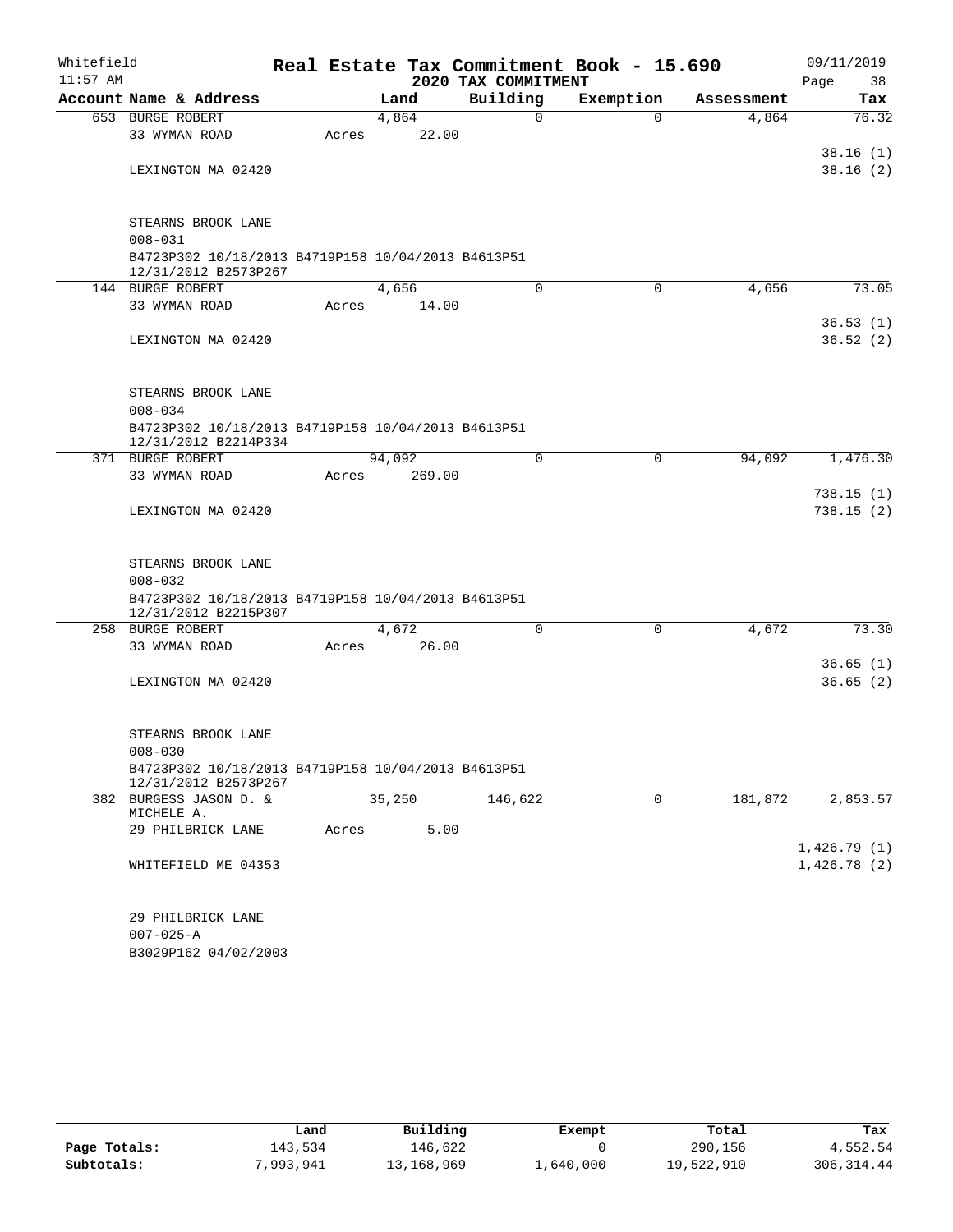| 2020 TAX COMMITMENT<br>Page<br>39<br>Building<br>Account Name & Address<br>Exemption<br>Land<br>Tax<br>Assessment<br>1554 BURHOE LESLIE & KOLLER<br>45,700<br>19,175<br>1,017.89<br>$\Omega$<br>64,875<br>BERTIE B.<br>164A HENRY LANE<br>Acres<br>33.00<br>508.94(2)<br>WHITEFIELD ME 04353<br>164 HENRY LANE<br>$015 - 035$<br>B4951P134 11/20/2015 B2890P307 07/26/2002 B2849P37<br>1007 BURMAN CHARLES H. &<br>30,978<br>$\overline{0}$<br>30,978<br>486.04<br>$\mathbf 0$<br>LORENE<br>P.O. BOX 232<br>5.91<br>Acres<br>243.02(1)<br>243.02(2)<br>ORRINGTON ME 04474<br>ROCKLAND ROAD<br>$024 - 006$<br>BURNS JOHN B. & MARTHA<br>60, 250<br>20,000<br>191,310<br>3,001.65<br>1418<br>151,060<br>92 DEVINE ROAD<br>40.00<br>01 HOMESTEAD<br>Acres<br>1,500.83(1)<br>1,500.82(2)<br>WHITEFIELD ME 04353<br>92 DEVINE ROAD<br>$016 - 012$<br>B1443P347<br>1364 BURNS, DANIEL T<br>75,673<br>135,073<br>2,119.30<br>59,400<br>0<br>(TRUSTEE)<br>BURNS, DOROTHY L<br>31.00<br>Acres<br>(TRUSTEE)<br>52 JEFFERSON ROAD<br>1,059.65(1)<br>1,059.65(2)<br>WHITEFIELD ME 04353<br>60 MILLS ROAD<br>$017 - 001$<br>B5028P189 02/11/2016<br>108 BURNS, DANIEL T<br>37,970<br>183,490<br>20,000<br>201,460<br>3,160.91<br>(TRUSTEE)<br>11.90<br>BURNS, DOROTHY L<br>01 HOMESTEAD<br>Acres<br>(TRUSTEE)<br>52 JEFFERSON ROAD<br>1,580.46(1)<br>1,580.45(2)<br>WHITEFIELD ME 04353<br>52 JEFFERSON ROAD | Whitefield |             |  | Real Estate Tax Commitment Book - 15.690 | 09/11/2019 |
|-------------------------------------------------------------------------------------------------------------------------------------------------------------------------------------------------------------------------------------------------------------------------------------------------------------------------------------------------------------------------------------------------------------------------------------------------------------------------------------------------------------------------------------------------------------------------------------------------------------------------------------------------------------------------------------------------------------------------------------------------------------------------------------------------------------------------------------------------------------------------------------------------------------------------------------------------------------------------------------------------------------------------------------------------------------------------------------------------------------------------------------------------------------------------------------------------------------------------------------------------------------------------------------------------------------------------------------------------------------------------------------------------|------------|-------------|--|------------------------------------------|------------|
|                                                                                                                                                                                                                                                                                                                                                                                                                                                                                                                                                                                                                                                                                                                                                                                                                                                                                                                                                                                                                                                                                                                                                                                                                                                                                                                                                                                                 | $11:57$ AM |             |  |                                          |            |
| 508.95(1)                                                                                                                                                                                                                                                                                                                                                                                                                                                                                                                                                                                                                                                                                                                                                                                                                                                                                                                                                                                                                                                                                                                                                                                                                                                                                                                                                                                       |            |             |  |                                          |            |
|                                                                                                                                                                                                                                                                                                                                                                                                                                                                                                                                                                                                                                                                                                                                                                                                                                                                                                                                                                                                                                                                                                                                                                                                                                                                                                                                                                                                 |            |             |  |                                          |            |
|                                                                                                                                                                                                                                                                                                                                                                                                                                                                                                                                                                                                                                                                                                                                                                                                                                                                                                                                                                                                                                                                                                                                                                                                                                                                                                                                                                                                 |            |             |  |                                          |            |
|                                                                                                                                                                                                                                                                                                                                                                                                                                                                                                                                                                                                                                                                                                                                                                                                                                                                                                                                                                                                                                                                                                                                                                                                                                                                                                                                                                                                 |            |             |  |                                          |            |
|                                                                                                                                                                                                                                                                                                                                                                                                                                                                                                                                                                                                                                                                                                                                                                                                                                                                                                                                                                                                                                                                                                                                                                                                                                                                                                                                                                                                 |            |             |  |                                          |            |
|                                                                                                                                                                                                                                                                                                                                                                                                                                                                                                                                                                                                                                                                                                                                                                                                                                                                                                                                                                                                                                                                                                                                                                                                                                                                                                                                                                                                 |            |             |  |                                          |            |
|                                                                                                                                                                                                                                                                                                                                                                                                                                                                                                                                                                                                                                                                                                                                                                                                                                                                                                                                                                                                                                                                                                                                                                                                                                                                                                                                                                                                 |            |             |  |                                          |            |
|                                                                                                                                                                                                                                                                                                                                                                                                                                                                                                                                                                                                                                                                                                                                                                                                                                                                                                                                                                                                                                                                                                                                                                                                                                                                                                                                                                                                 |            |             |  |                                          |            |
|                                                                                                                                                                                                                                                                                                                                                                                                                                                                                                                                                                                                                                                                                                                                                                                                                                                                                                                                                                                                                                                                                                                                                                                                                                                                                                                                                                                                 |            |             |  |                                          |            |
|                                                                                                                                                                                                                                                                                                                                                                                                                                                                                                                                                                                                                                                                                                                                                                                                                                                                                                                                                                                                                                                                                                                                                                                                                                                                                                                                                                                                 |            |             |  |                                          |            |
|                                                                                                                                                                                                                                                                                                                                                                                                                                                                                                                                                                                                                                                                                                                                                                                                                                                                                                                                                                                                                                                                                                                                                                                                                                                                                                                                                                                                 |            |             |  |                                          |            |
|                                                                                                                                                                                                                                                                                                                                                                                                                                                                                                                                                                                                                                                                                                                                                                                                                                                                                                                                                                                                                                                                                                                                                                                                                                                                                                                                                                                                 |            |             |  |                                          |            |
|                                                                                                                                                                                                                                                                                                                                                                                                                                                                                                                                                                                                                                                                                                                                                                                                                                                                                                                                                                                                                                                                                                                                                                                                                                                                                                                                                                                                 |            |             |  |                                          |            |
|                                                                                                                                                                                                                                                                                                                                                                                                                                                                                                                                                                                                                                                                                                                                                                                                                                                                                                                                                                                                                                                                                                                                                                                                                                                                                                                                                                                                 |            |             |  |                                          |            |
|                                                                                                                                                                                                                                                                                                                                                                                                                                                                                                                                                                                                                                                                                                                                                                                                                                                                                                                                                                                                                                                                                                                                                                                                                                                                                                                                                                                                 |            |             |  |                                          |            |
|                                                                                                                                                                                                                                                                                                                                                                                                                                                                                                                                                                                                                                                                                                                                                                                                                                                                                                                                                                                                                                                                                                                                                                                                                                                                                                                                                                                                 |            |             |  |                                          |            |
|                                                                                                                                                                                                                                                                                                                                                                                                                                                                                                                                                                                                                                                                                                                                                                                                                                                                                                                                                                                                                                                                                                                                                                                                                                                                                                                                                                                                 |            |             |  |                                          |            |
|                                                                                                                                                                                                                                                                                                                                                                                                                                                                                                                                                                                                                                                                                                                                                                                                                                                                                                                                                                                                                                                                                                                                                                                                                                                                                                                                                                                                 |            |             |  |                                          |            |
|                                                                                                                                                                                                                                                                                                                                                                                                                                                                                                                                                                                                                                                                                                                                                                                                                                                                                                                                                                                                                                                                                                                                                                                                                                                                                                                                                                                                 |            |             |  |                                          |            |
|                                                                                                                                                                                                                                                                                                                                                                                                                                                                                                                                                                                                                                                                                                                                                                                                                                                                                                                                                                                                                                                                                                                                                                                                                                                                                                                                                                                                 |            |             |  |                                          |            |
|                                                                                                                                                                                                                                                                                                                                                                                                                                                                                                                                                                                                                                                                                                                                                                                                                                                                                                                                                                                                                                                                                                                                                                                                                                                                                                                                                                                                 |            |             |  |                                          |            |
|                                                                                                                                                                                                                                                                                                                                                                                                                                                                                                                                                                                                                                                                                                                                                                                                                                                                                                                                                                                                                                                                                                                                                                                                                                                                                                                                                                                                 |            |             |  |                                          |            |
|                                                                                                                                                                                                                                                                                                                                                                                                                                                                                                                                                                                                                                                                                                                                                                                                                                                                                                                                                                                                                                                                                                                                                                                                                                                                                                                                                                                                 |            |             |  |                                          |            |
|                                                                                                                                                                                                                                                                                                                                                                                                                                                                                                                                                                                                                                                                                                                                                                                                                                                                                                                                                                                                                                                                                                                                                                                                                                                                                                                                                                                                 |            |             |  |                                          |            |
|                                                                                                                                                                                                                                                                                                                                                                                                                                                                                                                                                                                                                                                                                                                                                                                                                                                                                                                                                                                                                                                                                                                                                                                                                                                                                                                                                                                                 |            |             |  |                                          |            |
|                                                                                                                                                                                                                                                                                                                                                                                                                                                                                                                                                                                                                                                                                                                                                                                                                                                                                                                                                                                                                                                                                                                                                                                                                                                                                                                                                                                                 |            |             |  |                                          |            |
|                                                                                                                                                                                                                                                                                                                                                                                                                                                                                                                                                                                                                                                                                                                                                                                                                                                                                                                                                                                                                                                                                                                                                                                                                                                                                                                                                                                                 |            |             |  |                                          |            |
|                                                                                                                                                                                                                                                                                                                                                                                                                                                                                                                                                                                                                                                                                                                                                                                                                                                                                                                                                                                                                                                                                                                                                                                                                                                                                                                                                                                                 |            |             |  |                                          |            |
|                                                                                                                                                                                                                                                                                                                                                                                                                                                                                                                                                                                                                                                                                                                                                                                                                                                                                                                                                                                                                                                                                                                                                                                                                                                                                                                                                                                                 |            |             |  |                                          |            |
|                                                                                                                                                                                                                                                                                                                                                                                                                                                                                                                                                                                                                                                                                                                                                                                                                                                                                                                                                                                                                                                                                                                                                                                                                                                                                                                                                                                                 |            |             |  |                                          |            |
|                                                                                                                                                                                                                                                                                                                                                                                                                                                                                                                                                                                                                                                                                                                                                                                                                                                                                                                                                                                                                                                                                                                                                                                                                                                                                                                                                                                                 |            |             |  |                                          |            |
|                                                                                                                                                                                                                                                                                                                                                                                                                                                                                                                                                                                                                                                                                                                                                                                                                                                                                                                                                                                                                                                                                                                                                                                                                                                                                                                                                                                                 |            |             |  |                                          |            |
|                                                                                                                                                                                                                                                                                                                                                                                                                                                                                                                                                                                                                                                                                                                                                                                                                                                                                                                                                                                                                                                                                                                                                                                                                                                                                                                                                                                                 |            |             |  |                                          |            |
|                                                                                                                                                                                                                                                                                                                                                                                                                                                                                                                                                                                                                                                                                                                                                                                                                                                                                                                                                                                                                                                                                                                                                                                                                                                                                                                                                                                                 |            |             |  |                                          |            |
|                                                                                                                                                                                                                                                                                                                                                                                                                                                                                                                                                                                                                                                                                                                                                                                                                                                                                                                                                                                                                                                                                                                                                                                                                                                                                                                                                                                                 |            |             |  |                                          |            |
|                                                                                                                                                                                                                                                                                                                                                                                                                                                                                                                                                                                                                                                                                                                                                                                                                                                                                                                                                                                                                                                                                                                                                                                                                                                                                                                                                                                                 |            |             |  |                                          |            |
|                                                                                                                                                                                                                                                                                                                                                                                                                                                                                                                                                                                                                                                                                                                                                                                                                                                                                                                                                                                                                                                                                                                                                                                                                                                                                                                                                                                                 |            |             |  |                                          |            |
|                                                                                                                                                                                                                                                                                                                                                                                                                                                                                                                                                                                                                                                                                                                                                                                                                                                                                                                                                                                                                                                                                                                                                                                                                                                                                                                                                                                                 |            |             |  |                                          |            |
|                                                                                                                                                                                                                                                                                                                                                                                                                                                                                                                                                                                                                                                                                                                                                                                                                                                                                                                                                                                                                                                                                                                                                                                                                                                                                                                                                                                                 |            |             |  |                                          |            |
|                                                                                                                                                                                                                                                                                                                                                                                                                                                                                                                                                                                                                                                                                                                                                                                                                                                                                                                                                                                                                                                                                                                                                                                                                                                                                                                                                                                                 |            |             |  |                                          |            |
|                                                                                                                                                                                                                                                                                                                                                                                                                                                                                                                                                                                                                                                                                                                                                                                                                                                                                                                                                                                                                                                                                                                                                                                                                                                                                                                                                                                                 |            |             |  |                                          |            |
|                                                                                                                                                                                                                                                                                                                                                                                                                                                                                                                                                                                                                                                                                                                                                                                                                                                                                                                                                                                                                                                                                                                                                                                                                                                                                                                                                                                                 |            | $026 - 034$ |  |                                          |            |
| B5028P187 02/11/2016                                                                                                                                                                                                                                                                                                                                                                                                                                                                                                                                                                                                                                                                                                                                                                                                                                                                                                                                                                                                                                                                                                                                                                                                                                                                                                                                                                            |            |             |  |                                          |            |

|              | Land      | Building   | Exempt    | Total        | Tax        |
|--------------|-----------|------------|-----------|--------------|------------|
| Page Totals: | 234,298   | 429,398    | 40,000    | 623,696      | 9,785.79   |
| Subtotals:   | 8,228,239 | 13,598,367 | ⊥,680,000 | 20, 146, 606 | 316,100.23 |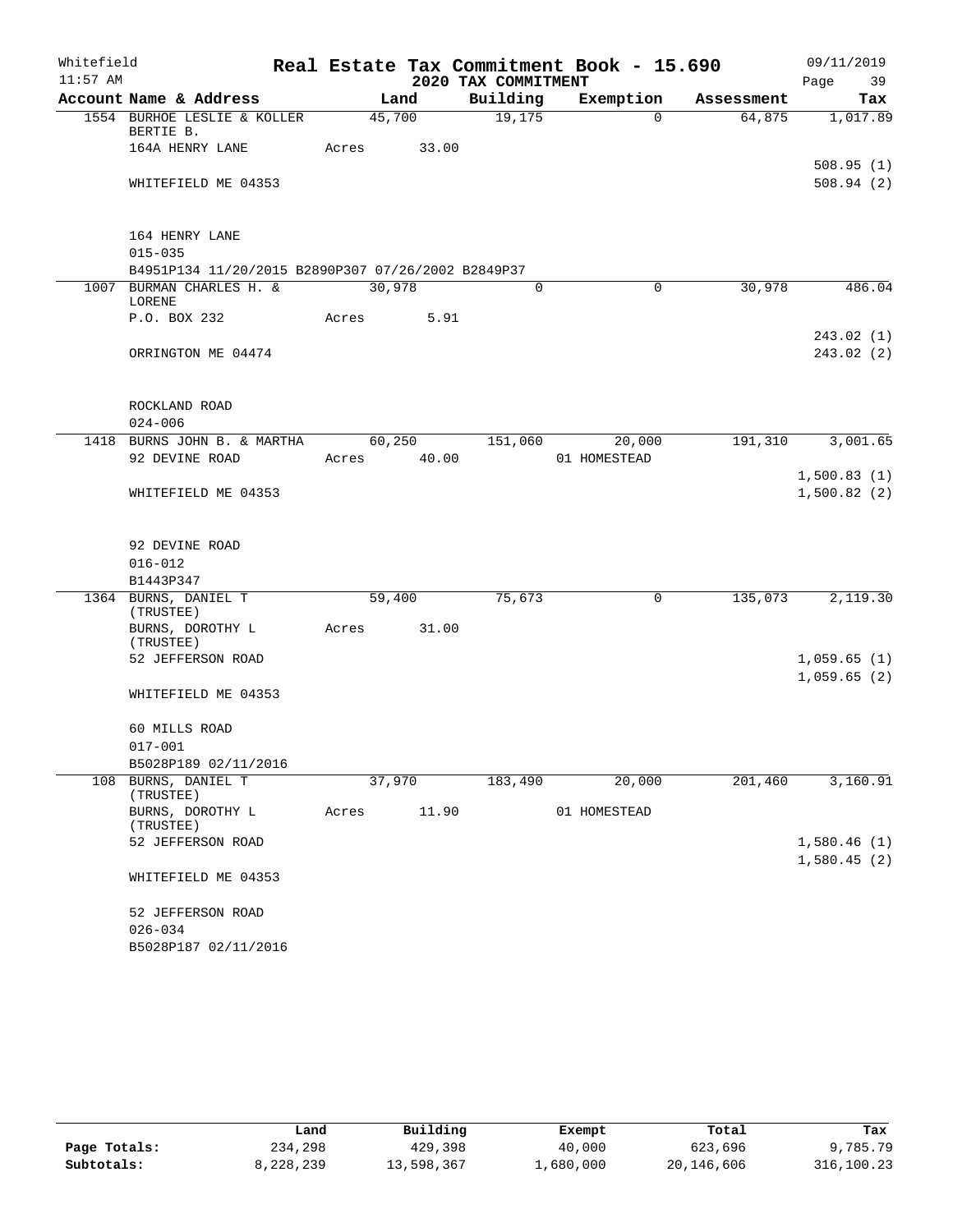| Whitefield<br>$11:57$ AM |                   |                                                     |       |        |       | Real Estate Tax Commitment Book - 15.690<br>2020 TAX COMMITMENT |             |            | 09/11/2019<br>Page<br>40 |
|--------------------------|-------------------|-----------------------------------------------------|-------|--------|-------|-----------------------------------------------------------------|-------------|------------|--------------------------|
|                          |                   | Account Name & Address                              |       | Land   |       | Building                                                        | Exemption   | Assessment | Tax                      |
|                          |                   | 567 BURRIS, SAMUEL T                                |       | 39,410 |       | 192,769                                                         | $\Omega$    | 232,179    | 3,642.89                 |
|                          |                   | BURRIS, MAGGIE E                                    | Acres |        | 10.20 |                                                                 |             |            |                          |
|                          |                   | 8 WHITE TAIL LANE                                   |       |        |       |                                                                 |             |            | 1,821.45(1)              |
|                          |                   |                                                     |       |        |       |                                                                 |             |            | 1,821.44(2)              |
|                          |                   | WHITEFIELD ME 04353                                 |       |        |       |                                                                 |             |            |                          |
|                          |                   |                                                     |       |        |       |                                                                 |             |            |                          |
|                          |                   | 8 WHITE TAIL LANE                                   |       |        |       |                                                                 |             |            |                          |
|                          | $017 - 038$       |                                                     |       |        |       |                                                                 |             |            |                          |
|                          |                   | B5309P117 09/12/2018 B5309P114 09/12/2018 B5294P116 |       |        |       |                                                                 |             |            |                          |
|                          | 08/17/2018        |                                                     |       |        |       |                                                                 |             |            |                          |
|                          |                   | 706 BURTNER JENNIFER CAROL                          |       | 18,380 |       | 0                                                               | $\Omega$    | 18,380     | 288.38                   |
|                          | PO BOX 461        |                                                     | Acres |        | 18.60 |                                                                 |             |            |                          |
|                          |                   |                                                     |       |        |       |                                                                 |             |            | 144.19(1)                |
|                          |                   | HINGHAM MA 02043                                    |       |        |       |                                                                 |             |            | 144.19(2)                |
|                          |                   |                                                     |       |        |       |                                                                 |             |            |                          |
|                          |                   |                                                     |       |        |       |                                                                 |             |            |                          |
|                          |                   | OFF NO. HUNTS MEADOW                                |       |        |       |                                                                 |             |            |                          |
|                          | $018 - 027$       |                                                     |       |        |       |                                                                 |             |            |                          |
|                          |                   | B4752P215 01/27/2014 B1614P122                      |       |        |       |                                                                 |             |            |                          |
|                          | 68 BURTON, ANDREW |                                                     |       | 30,840 |       | 91,469                                                          | $\mathbf 0$ | 122,309    | 1,919.03                 |
|                          |                   | BURTON, KIERSTEN                                    | Acres |        | 2.06  |                                                                 |             |            |                          |
|                          |                   | 42 EAST RIVER ROAD                                  |       |        |       |                                                                 |             |            | 959.52(1)                |
|                          |                   |                                                     |       |        |       |                                                                 |             |            | 959.51(2)                |
|                          |                   | WHITEFIELD ME 04353                                 |       |        |       |                                                                 |             |            |                          |
|                          |                   |                                                     |       |        |       |                                                                 |             |            |                          |
|                          |                   | 553 TOWNHOUSE ROAD                                  |       |        |       |                                                                 |             |            |                          |
|                          | $010 - 003 - A$   |                                                     |       |        |       |                                                                 |             |            |                          |
|                          |                   | B5181P229 09/15/2017                                |       |        |       |                                                                 |             |            |                          |
|                          |                   | 1434 BUSHNELL MICHAEL                               |       | 20,600 |       | $\mathbf 0$                                                     | 0           | 20,600     | 323.21                   |
|                          |                   | 16 SHERBROOKE DRIVE                                 | Acres |        | 1.90  |                                                                 |             |            |                          |
|                          |                   |                                                     |       |        |       |                                                                 |             |            | 161.61(1)                |
|                          |                   | PRINCETON JCT. NJ 08550                             |       |        |       |                                                                 |             |            | 161.60(2)                |
|                          |                   |                                                     |       |        |       |                                                                 |             |            |                          |
|                          | HEAD TIDE ROAD    |                                                     |       |        |       |                                                                 |             |            |                          |
|                          | $005 - 012$       |                                                     |       |        |       |                                                                 |             |            |                          |
|                          |                   | 760 CADWALLADER JOHN R. III                         |       | 32,040 |       | 83,259                                                          | 0           | 115,299    | 1,809.04                 |
|                          |                   |                                                     |       |        | 2.86  |                                                                 |             |            |                          |
|                          |                   | 203 MARSTON ROAD                                    | Acres |        |       |                                                                 |             |            |                          |
|                          |                   | RICHMOND ME 04357                                   |       |        |       |                                                                 |             |            | 904.52(1)<br>904.52(2)   |
|                          |                   |                                                     |       |        |       |                                                                 |             |            |                          |
|                          |                   |                                                     |       |        |       |                                                                 |             |            |                          |
|                          | 93 HILTON ROAD    |                                                     |       |        |       |                                                                 |             |            |                          |
|                          | $027 - 001$       |                                                     |       |        |       |                                                                 |             |            |                          |
|                          |                   | B4977P58 02/10/2016 B4226P291 10/25/2009 B3924P64   |       |        |       |                                                                 |             |            |                          |
|                          | 10/19/2007        |                                                     |       |        |       |                                                                 |             |            |                          |
|                          |                   | 695 CAMERON CHARLES E.                              |       | 30,000 |       | 146,981                                                         | $\Omega$    | 176,981    | 2,776.83                 |
|                          |                   | 9 SO. HUNTS MEADOW ROAD Acres                       |       |        | 0.86  |                                                                 |             |            |                          |
|                          |                   |                                                     |       |        |       |                                                                 |             |            | 1,388.42(1)              |
|                          |                   | WHITEFIELD ME 04353                                 |       |        |       |                                                                 |             |            | 1,388.41(2)              |
|                          |                   |                                                     |       |        |       |                                                                 |             |            |                          |
|                          |                   |                                                     |       |        |       |                                                                 |             |            |                          |
|                          |                   | 6 SO. HUNTS MEADOW ROAD                             |       |        |       |                                                                 |             |            |                          |
|                          | $012 - 006$       |                                                     |       |        |       |                                                                 |             |            |                          |
|                          |                   | B4756P144 02/11/2014 B4385P170 03/23/2011 B4243P114 |       |        |       |                                                                 |             |            |                          |
|                          |                   | 01/21/2010 B2042P246                                |       |        |       |                                                                 |             |            |                          |
|                          |                   |                                                     |       |        |       |                                                                 |             |            |                          |
|                          |                   |                                                     |       |        |       |                                                                 |             |            |                          |
|                          |                   |                                                     |       |        |       |                                                                 |             |            |                          |

|              | Land      | Building     | Exempt    | Total      | Tax        |
|--------------|-----------|--------------|-----------|------------|------------|
| Page Totals: | 171,270   | 514,478      |           | 685,748    | 10,759.38  |
| Subtotals:   | 8,399,509 | 14, 112, 845 | 1,680,000 | 20,832,354 | 326,859.61 |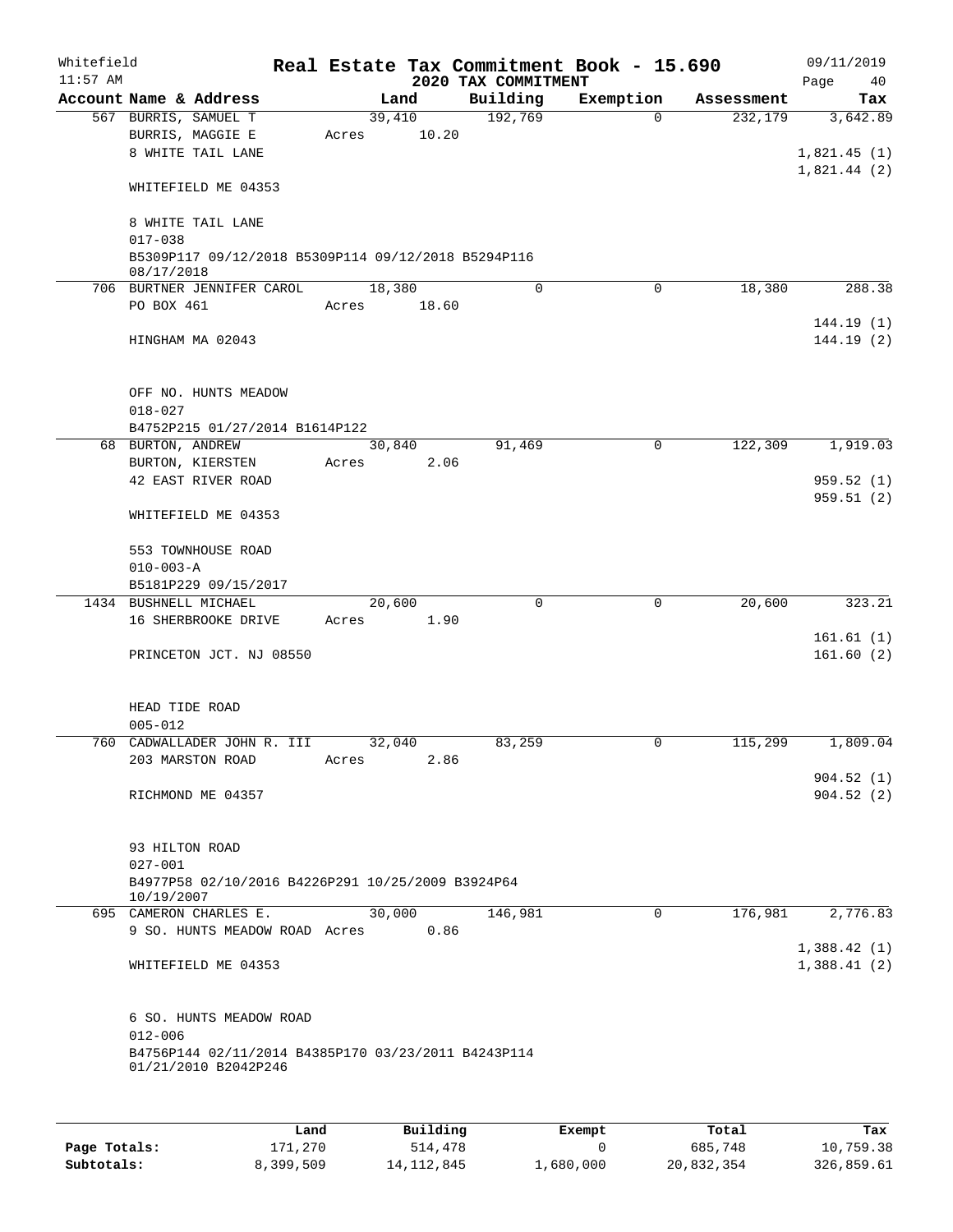| Whitefield<br>$11:57$ AM |                                                    |        |       | 2020 TAX COMMITMENT | Real Estate Tax Commitment Book - 15.690 |            | 09/11/2019<br>Page<br>41 |
|--------------------------|----------------------------------------------------|--------|-------|---------------------|------------------------------------------|------------|--------------------------|
|                          | Account Name & Address                             | Land   |       | Building            | Exemption                                | Assessment | Tax                      |
|                          | 1755 CAMPBELL DENNIST                              | 37,250 |       | 157,751             | $\Omega$                                 | 195,001    | 3,059.57                 |
|                          | 372 ATKINS ROAD                                    | Acres  | 7.50  |                     |                                          |            |                          |
|                          |                                                    |        |       |                     |                                          |            | 1,529.79(1)              |
|                          | JEFFERSON ME 04348                                 |        |       |                     |                                          |            | 1,529.78(2)              |
|                          | 372 STEARNS BROOK LANE                             |        |       |                     |                                          |            |                          |
|                          | $011 - 032 - 1$                                    |        |       |                     |                                          |            |                          |
|                          | B3504P35 06/23/2005                                |        |       |                     |                                          |            |                          |
|                          | 124 CAMPBELL JR. NEILAND N.                        | 41,210 |       | 180,419             | 20,000                                   | 201,629    | 3,163.56                 |
|                          | 286 WISCASSET ROAD                                 | Acres  | 6.20  |                     | 01 HOMESTEAD                             |            |                          |
|                          |                                                    |        |       |                     |                                          |            | 1,581.78(1)              |
|                          | WHITEFIELD ME 04353                                |        |       |                     |                                          |            | 1,581.78 (2)             |
|                          | 286 WISCASSET ROAD                                 |        |       |                     |                                          |            |                          |
|                          | $004 - 022$                                        |        |       |                     |                                          |            |                          |
|                          | B4689P317 07/23/2013 B2772P134                     |        |       |                     |                                          |            |                          |
|                          | 749 CAMPBELL RICHARD W.                            | 30,720 |       | 45,441              | 0                                        | 76,161     | 1,194.97                 |
|                          | 414 NORTH HOWE ROAD                                | Acres  | 1.98  |                     |                                          |            |                          |
|                          |                                                    |        |       |                     |                                          |            | 597.49(1)                |
|                          | WHITEFIELD ME 04353                                |        |       |                     |                                          |            | 597.48(2)                |
|                          | 414 NORTH HOWE ROAD                                |        |       |                     |                                          |            |                          |
|                          | $020 - 007 - A$                                    |        |       |                     |                                          |            |                          |
|                          | B7483P78                                           |        |       |                     |                                          |            |                          |
|                          | 1111 CAPEN GLENN A.                                | 30,000 |       | 68,344              | 20,000                                   | 78,344     | 1,229.22                 |
|                          | 910 EAST RIVER ROAD                                | Acres  | 1.00  |                     | 01 HOMESTEAD                             |            |                          |
|                          | WHITEFIELD ME 04353                                |        |       |                     |                                          |            | 614.61(1)<br>614.61(2)   |
|                          |                                                    |        |       |                     |                                          |            |                          |
|                          | 910 EAST RIVER ROAD                                |        |       |                     |                                          |            |                          |
|                          | $007 - 066$                                        |        |       |                     |                                          |            |                          |
|                          | B2707P193                                          |        |       |                     |                                          |            |                          |
|                          | 337 CAPPER APRIL MICHELLE                          | 30,000 |       | 95,616              | 0                                        | 125,616    | 1,970.92                 |
|                          | 221 GRAND ARMY ROAD                                | Acres  | 0.87  |                     |                                          |            |                          |
|                          |                                                    |        |       |                     |                                          |            | 985.46 (1)<br>985.46 (2) |
|                          | WHITEFIELD ME 04353                                |        |       |                     |                                          |            |                          |
|                          | 221 GRAND ARMY ROAD                                |        |       |                     |                                          |            |                          |
|                          | $013 - 035$                                        |        |       |                     |                                          |            |                          |
|                          | B4215P65 10/22/2009 B4209P314 10/08/2009 B2092P271 |        |       |                     |                                          |            |                          |
|                          | 528 CAPUTO CORY                                    | 33,650 |       | $\Omega$            | $\Omega$                                 | 33,650     | 527.97                   |
|                          | 576 COOPERS MILLS ROAD                             | Acres  | 15.50 |                     |                                          |            |                          |
|                          |                                                    |        |       |                     |                                          |            | 263.99(1)                |
|                          | WINDSOR ME 04363                                   |        |       |                     |                                          |            | 263.98(2)                |
|                          | SO. HUNTS MEADOW ROAD                              |        |       |                     |                                          |            |                          |
|                          | $009 - 004$                                        |        |       |                     |                                          |            |                          |
|                          | B4490P20 02/08/2012 B2570P9                        |        |       |                     |                                          |            |                          |
|                          |                                                    |        |       |                     |                                          |            |                          |

|              | Land      | Building   | Exempt    | Total      | Tax         |
|--------------|-----------|------------|-----------|------------|-------------|
| Page Totals: | 202,830   | 547,571    | 40,000    | 710,401    | 11, 146. 21 |
| Subtotals:   | 8,602,339 | 14,660,416 | ⊥,720,000 | 21,542,755 | 338,005.82  |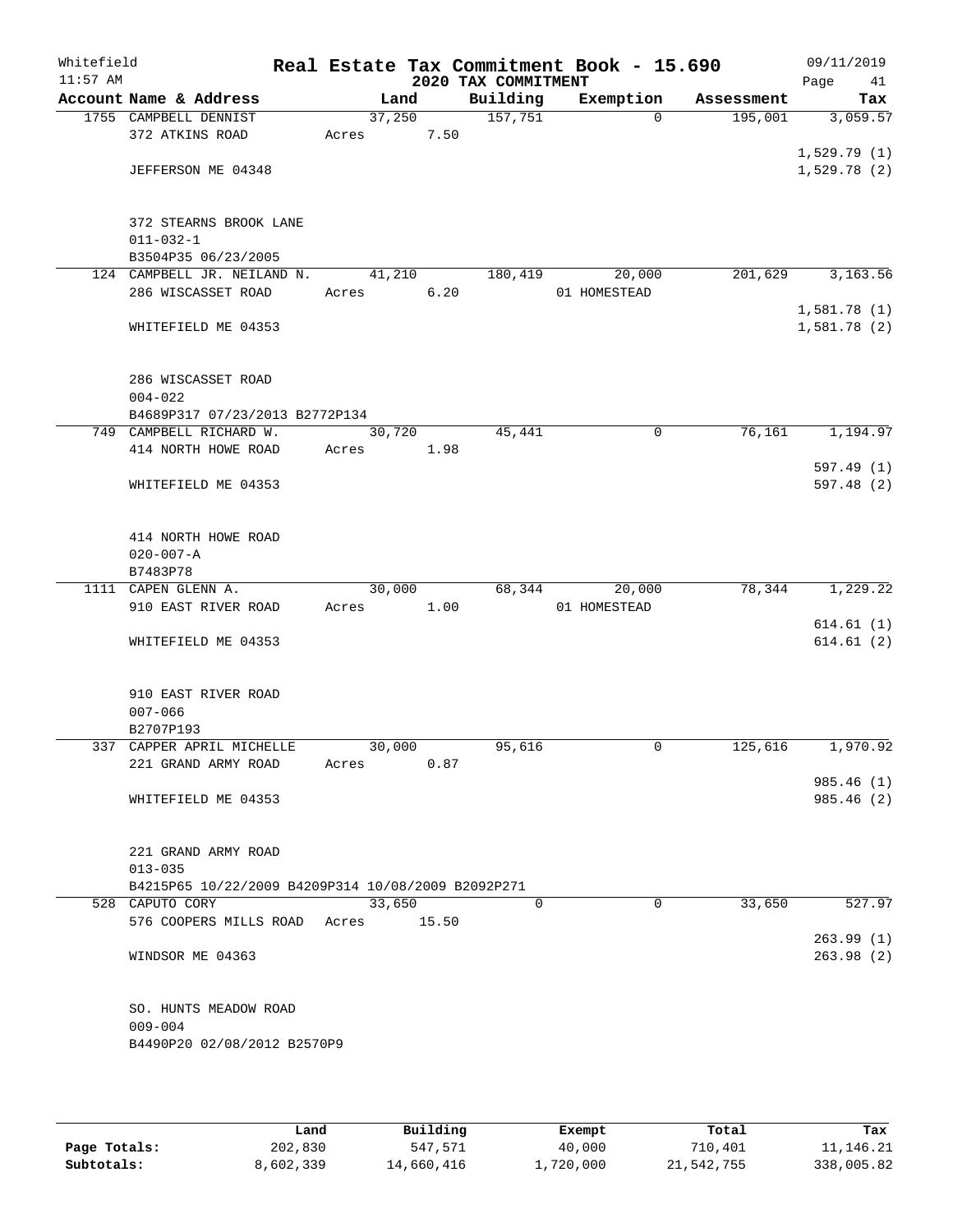| Whitefield<br>$11:57$ AM |                                                                            |         |             |                                 | Real Estate Tax Commitment Book - 15.690 |              | 09/11/2019             |
|--------------------------|----------------------------------------------------------------------------|---------|-------------|---------------------------------|------------------------------------------|--------------|------------------------|
|                          | Account Name & Address                                                     |         | Land        | 2020 TAX COMMITMENT<br>Building | Exemption                                | Assessment   | Page 42<br>Tax         |
|                          | 1553 CAPUTO CURRY T. &                                                     |         | 44,050      | 163,619                         | 20,000                                   | 187,669      | 2,944.53               |
|                          | ANDREA                                                                     |         |             |                                 |                                          |              |                        |
|                          | * E. LANI<br>317 SO. HUNTS MEADOW                                          |         | Acres 16.00 |                                 | 01 HOMESTEAD                             |              | 1,472.27(1)            |
|                          | <b>ROAD</b>                                                                |         |             |                                 |                                          |              |                        |
|                          | WHITEFIELD ME 04353                                                        |         |             |                                 |                                          |              | 1,472.26(2)            |
|                          | 317 SO. HUNTS MEADOW<br>$009 - 004 - B$                                    |         |             |                                 |                                          |              |                        |
|                          | B4492P252 02/16/2012 B2677P197                                             |         |             |                                 |                                          |              |                        |
|                          | 1527 CARLTON STEVEN F. &                                                   |         | 33,000      | 71,647                          | 20,000                                   | 84,647       | 1,328.11               |
|                          | DIANNE M.<br>144 HUNTS MEADOW ROAD Acres 3.50                              |         |             |                                 | 01 HOMESTEAD                             |              |                        |
|                          |                                                                            |         |             |                                 |                                          |              | 664.06(1)              |
|                          | WHITEFIELD ME 04353                                                        |         |             |                                 |                                          |              | 664.05(2)              |
|                          | 144 HUNTS MEADOW ROAD                                                      |         |             |                                 |                                          |              |                        |
|                          | $012 - 017 - D$                                                            |         |             |                                 |                                          |              |                        |
|                          | B4998P18 02/16/2016 B4403P1 05/31/2011 B2366P332                           |         |             |                                 |                                          |              |                        |
|                          | 1176 CARON RICHARD A. &<br>MALINDA J.                                      |         | 31,875      | 126,472                         | $\Omega$                                 | 158,347      | 2,484.46               |
|                          | 314 NO. HUNTS MEADOW Acres<br>ROAD                                         |         | 2.75        |                                 |                                          |              |                        |
|                          |                                                                            |         |             |                                 |                                          |              | 1, 242.23(1)           |
|                          | WHITEFIELD ME 04353                                                        |         |             |                                 |                                          |              | 1, 242.23(2)           |
|                          | 314 NO. HUNTS MEADOW                                                       |         |             |                                 |                                          |              |                        |
|                          | $018 - 035 - A$                                                            |         |             |                                 |                                          |              |                        |
|                          | B3988P74 03/13/2008 B3988P72 03/13/2008 B2574P136<br>233 CARTER SHANNON D. |         |             |                                 | 33,945 134,490 20,000                    |              | 148,435 2,328.95       |
|                          | 128 BENNER LANE                                                            |         | Acres 4.13  |                                 | 01 HOMESTEAD                             |              |                        |
|                          |                                                                            |         |             |                                 |                                          |              | 1, 164.48(1)           |
|                          | WHITEFIELD ME 04353                                                        |         |             |                                 |                                          |              | 1, 164, 47(2)          |
|                          | 128 BENNER LANE                                                            |         |             |                                 |                                          |              |                        |
|                          | $016 - 043 - B$                                                            |         |             |                                 |                                          |              |                        |
|                          | B3902P228 08/31/2007                                                       |         |             |                                 |                                          |              |                        |
|                          | 1716 CARTLIDGE JACQUELINE M.                                               |         | 32,595      | 63,587                          | 20,000                                   | 76,182       | 1,195.30               |
|                          | 12 ASHFORD LANE                                                            | Acres   | 3.23        |                                 | 01 HOMESTEAD                             |              |                        |
|                          | WHITEFIELD ME 04353                                                        |         |             |                                 |                                          |              | 597.65(1)<br>597.65(2) |
|                          |                                                                            |         |             |                                 |                                          |              |                        |
|                          | 12 ASHFORD LANE                                                            |         |             |                                 |                                          |              |                        |
|                          | $020 - 010 - A$                                                            |         |             |                                 |                                          |              |                        |
|                          | B3142P82 09/02/2003                                                        |         |             |                                 |                                          |              |                        |
|                          | 501 CARVER, JONATHAN P                                                     |         | 48,472      | 167,146                         | $\mathbf 0$                              | 215,618      | 3,383.05               |
|                          | 268 HILTON ROAD                                                            | Acres   | 16.59       |                                 |                                          |              | 1,691.53(1)            |
|                          | WHITEFIELD ME 04353                                                        |         |             |                                 |                                          |              | 1,691.52(2)            |
|                          | 268 HILTON ROAD                                                            |         |             |                                 |                                          |              |                        |
|                          | $014 - 033$                                                                |         |             |                                 |                                          |              |                        |
|                          | B5361P284 03/08/2019                                                       |         |             |                                 |                                          |              |                        |
|                          |                                                                            | Land    | Building    |                                 | Exempt                                   | Total        | Tax                    |
| Page Totals:             |                                                                            | 223,937 | 726,961     |                                 | 80,000                                   | 870,898      | 13,664.40              |
| Subtotals:               | 8,826,276                                                                  |         | 15,387,377  |                                 | 1,800,000                                | 22, 413, 653 | 351,670.22             |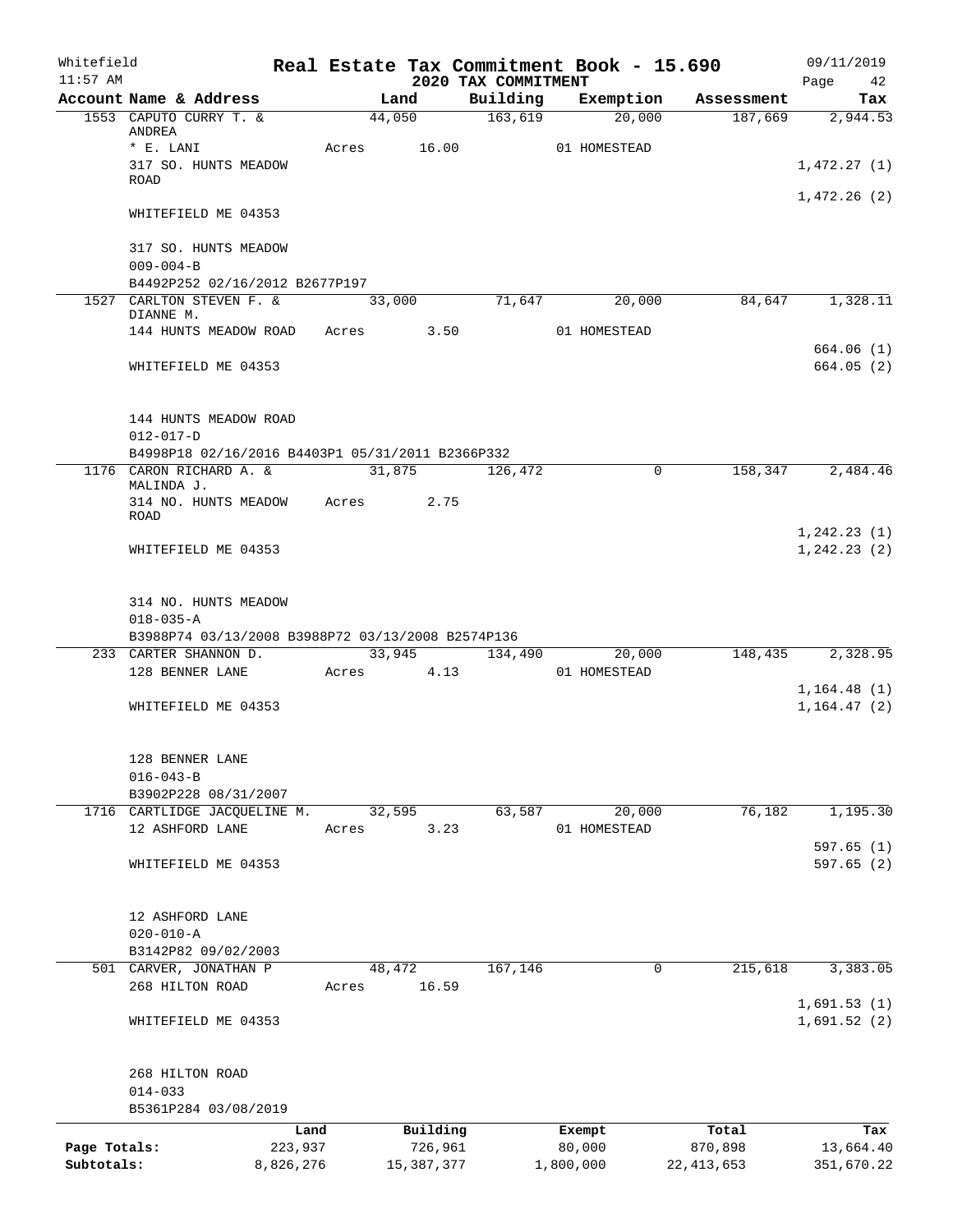| Whitefield<br>$11:57$ AM   |                                            |                                                           |         |                       |                                 | Real Estate Tax Commitment Book - 15.690 |                       | 09/11/2019                 |
|----------------------------|--------------------------------------------|-----------------------------------------------------------|---------|-----------------------|---------------------------------|------------------------------------------|-----------------------|----------------------------|
|                            |                                            | Account Name & Address                                    |         | Land                  | 2020 TAX COMMITMENT<br>Building | Exemption                                | Assessment            | Page<br>43<br>Tax          |
|                            | 508 CASWELL MARY E.                        | 392 NO. HUNTS MEADOW                                      | 20,000  | 1.50                  | $\mathbf 0$                     | $\Omega$                                 | 20,000                | 313.80                     |
|                            | ROAD                                       |                                                           | Acres   |                       |                                 |                                          |                       |                            |
|                            |                                            | WHITEFIELD ME 04353                                       |         |                       |                                 |                                          |                       | 156.90(1)<br>156.90(2)     |
|                            | $018 - 041 - A$<br>B1618P217               | NO. HUNTS MEADOW ROAD                                     |         |                       |                                 |                                          |                       |                            |
|                            | 1369 CASWELL MARY E.                       |                                                           | 37,170  |                       | 57,402                          | 20,000                                   | 74,572                | 1,170.03                   |
|                            | ROAD                                       | 392 NO. HUNTS MEADOW                                      | Acres   | 7.40                  |                                 | 01 HOMESTEAD                             |                       | 585.02(1)                  |
|                            |                                            | WHITEFIELD ME 04353                                       |         |                       |                                 |                                          |                       | 585.01(2)                  |
|                            | $018 - 041$                                | 392 NO. HUNTS MEADOW<br>B47788P319 06/13/2014 B1508P233   |         |                       |                                 |                                          |                       |                            |
|                            |                                            | 675 CAYER LIONEL J. & JILL                                | 30,645  |                       | 121,823                         | 20,000                                   | 132,468               | 2,078.42                   |
|                            | D.<br>229 DOYLE ROAD                       |                                                           | Acres   | 1.93                  |                                 | 01 HOMESTEAD                             |                       |                            |
|                            |                                            | WHITEFIELD ME 04353                                       |         |                       |                                 |                                          |                       | 1,039.21(1)<br>1,039.21(2) |
|                            | 229 DOYLE ROAD<br>$019 - 029$              |                                                           |         |                       |                                 |                                          |                       |                            |
|                            | 910 CEDERLUND GREG                         |                                                           | 31,650  |                       | $\Omega$                        | 0                                        | 31,650                | 496.59                     |
|                            | 28 TRAILS END                              |                                                           | Acres   | 13.00                 |                                 |                                          |                       |                            |
|                            |                                            | FREEPORT ME 04032                                         |         |                       |                                 |                                          |                       | 248.30(1)<br>248.29 (2)    |
|                            | CROCKER AVENUE<br>$004 - 038$<br>B1630P331 |                                                           |         |                       |                                 |                                          |                       |                            |
|                            | CO.- LOCAL TAX                             | 1112 CENTRAL MAINE POWER<br>C/O AVANGRID MANAGEMENT Acres | 153,000 | 51.00                 | 0                               | 0                                        | 153,000               | 2,400.57                   |
|                            |                                            | ONE CITY CENTER,<br>5TH                                   |         |                       |                                 |                                          |                       | 1,200.29(1)                |
|                            | FLOOR                                      | PORTLAND ME 04101                                         |         |                       |                                 |                                          |                       | 1,200.28(2)                |
|                            | WISCASSET ROAD                             |                                                           |         |                       |                                 |                                          |                       |                            |
|                            | $001 - 061$                                |                                                           |         |                       |                                 |                                          |                       |                            |
|                            | CO.- LOCAL TAX                             | 586 CENTRAL MAINE POWER<br>C/O AVANGRID MANAGEMENT Acres  | 73,200  | 24.40                 | $\Omega$                        | 0                                        | 73,200                | 1,148.51                   |
|                            | FLOOR                                      | ONE CITY CENTER,<br>5TH                                   |         |                       |                                 |                                          |                       | 574.26(1)                  |
|                            |                                            | PORTLAND ME 04101                                         |         |                       |                                 |                                          |                       | 574.25(2)                  |
|                            | DOYLE ROAD<br>$019 - 032$                  |                                                           |         |                       |                                 |                                          |                       |                            |
|                            |                                            | Land                                                      |         | Building              |                                 | Exempt                                   | Total                 | Tax                        |
| Page Totals:<br>Subtotals: |                                            | 345,665<br>9,171,941                                      |         | 179,225<br>15,566,602 |                                 | 40,000<br>1,840,000                      | 484,890<br>22,898,543 | 7,607.92<br>359, 278.14    |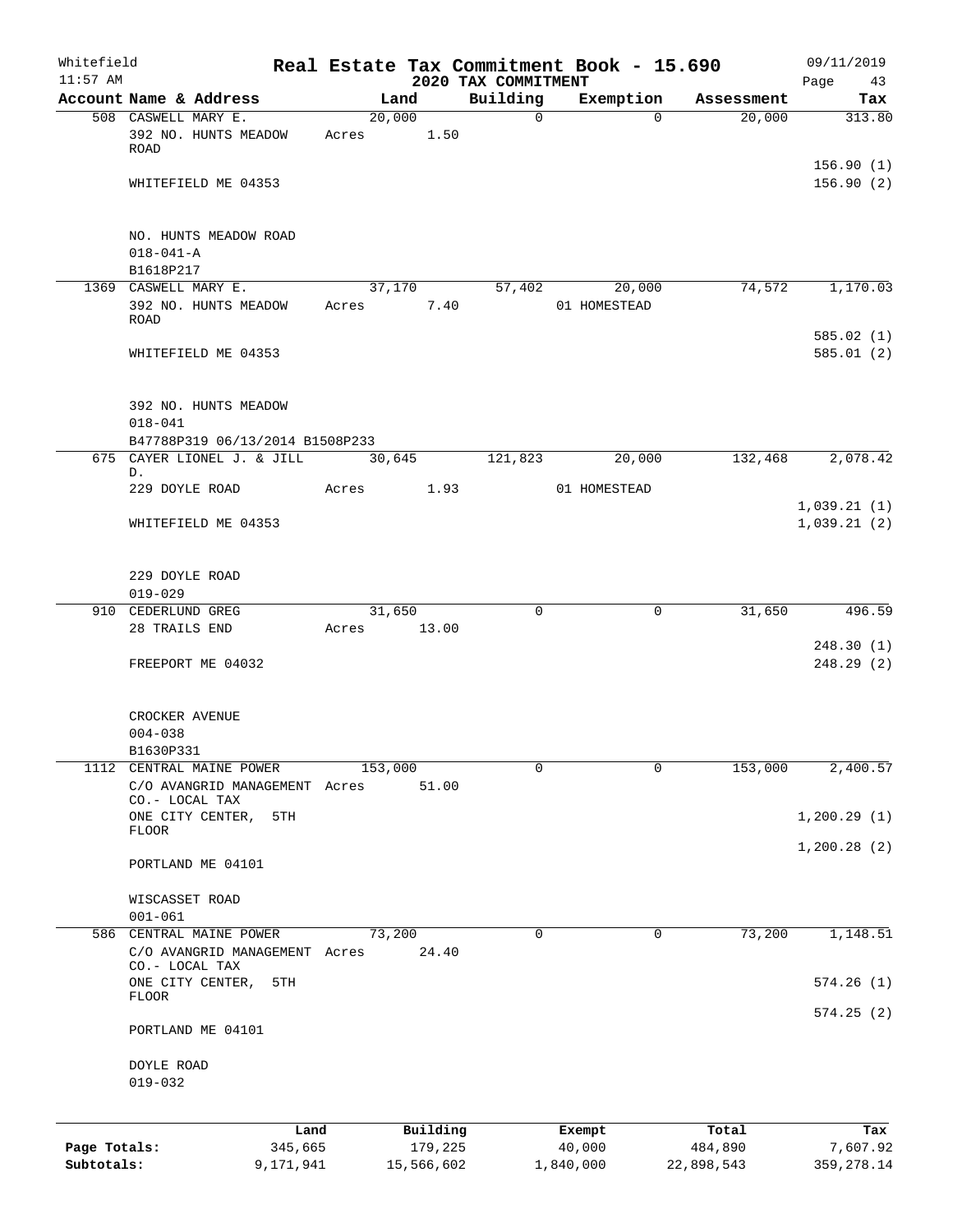| Whitefield |                                                                                  | Real Estate Tax Commitment Book - 15.690 |                     |             |            | 09/11/2019   |
|------------|----------------------------------------------------------------------------------|------------------------------------------|---------------------|-------------|------------|--------------|
| $11:57$ AM |                                                                                  |                                          | 2020 TAX COMMITMENT |             |            | Page<br>44   |
|            | Account Name & Address                                                           | Land                                     | Building            | Exemption   | Assessment | Tax          |
|            | 723 CENTRAL MAINE POWER<br>C/O AVANGRID MANAGEMENT Acres<br>CO.- LOCAL TAX       | 174,000<br>58.00                         | $\Omega$            | $\Omega$    | 174,000    | 2,730.06     |
|            | ONE CITY CENTER, 5TH<br><b>FLOOR</b>                                             |                                          |                     |             |            | 1,365.03(1)  |
|            |                                                                                  |                                          |                     |             |            | 1,365.03(2)  |
|            | PORTLAND ME 04101                                                                |                                          |                     |             |            |              |
|            | DEVINE ROAD<br>$019 - 052$                                                       |                                          |                     |             |            |              |
|            | 126 CENTRAL MAINE POWER                                                          | 147,000                                  | 0                   | $\mathbf 0$ | 147,000    | 2,306.43     |
|            | C/O AVANGRID MANAGEMENT Acres<br>CO.- LOCAL TAX                                  | 49.00                                    |                     |             |            |              |
|            | ONE CITY CENTER, 5TH<br><b>FLOOR</b>                                             |                                          |                     |             |            | 1, 153.22(1) |
|            | PORTLAND ME 04101                                                                |                                          |                     |             |            | 1, 153.21(2) |
|            | WISCASSET ROAD<br>$004 - 005$                                                    |                                          |                     |             |            |              |
|            | 102 CENTRAL MAINE POWER                                                          | 56,640                                   | 0                   | 0           | 56,640     | 888.68       |
|            | C/O AVANGRID MANAGEMENT Acres<br>CO.- LOCAL TAX                                  | 18.88                                    |                     |             |            |              |
|            | ONE CITY CENTER, 5TH<br><b>FLOOR</b>                                             |                                          |                     |             |            | 444.34 (1)   |
|            | PORTLAND ME 04101                                                                |                                          |                     |             |            | 444.34 (2)   |
|            | OFF ROCKLAND ROAD                                                                |                                          |                     |             |            |              |
|            | $018 - 005$                                                                      |                                          |                     |             |            |              |
|            | B4277P76 05/18/2010                                                              |                                          |                     |             |            |              |
|            | 103 CENTRAL MAINE POWER<br>C/O AVANGRID MANAGEMENT Acres 15.60<br>CO.- LOCAL TAX | 46,800                                   | $\Omega$            | $\mathbf 0$ | 46,800     | 734.29       |
|            | ONE CITY CENTER, 5TH<br><b>FLOOR</b>                                             |                                          |                     |             |            | 367.15(1)    |
|            | PORTLAND ME 04101                                                                |                                          |                     |             |            | 367.14 (2)   |
|            | GARDINER ROAD                                                                    |                                          |                     |             |            |              |
|            | $013 - 022$                                                                      |                                          |                     |             |            |              |
| 1517       | CENTRAL MAINE POWER<br>C/O AVANGRID MANAGEMENT<br>CO.- LOCAL TAX                 | 12,086,424                               | 0                   | $\mathbf 0$ | 12,086,424 | 189,635.99   |
|            | ONE CITY CENTER,<br>5TH                                                          |                                          |                     |             |            | 94,818.00    |
|            | <b>FLOOR</b>                                                                     |                                          |                     |             |            | 94,817.99    |
|            | PORTLAND ME 04101                                                                |                                          |                     |             |            |              |
|            | WISCASSET ROAD<br>$001 - 061 - ON$                                               |                                          |                     |             |            |              |

|              | Land       | Building   | Exempt    | Total      | Tax        |
|--------------|------------|------------|-----------|------------|------------|
| Page Totals: | 12,510,864 |            |           | 12,510,864 | 196,295.45 |
| Subtotals:   | 21,682,805 | 15,566,602 | 1,840,000 | 35,409,407 | 555,573.59 |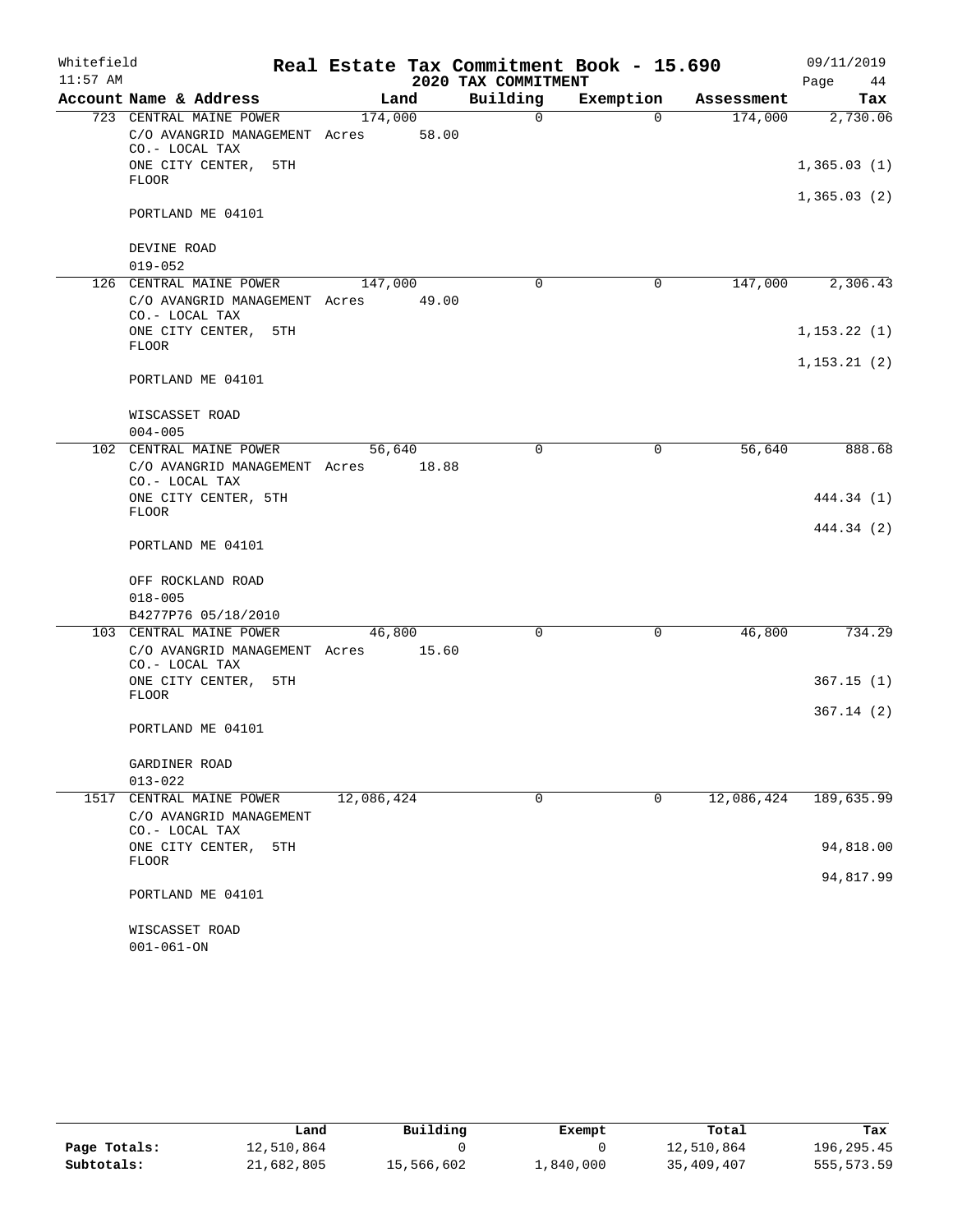| Whitefield |                                                                             |                  |        |                     | Real Estate Tax Commitment Book - 15.690 |            | 09/11/2019  |
|------------|-----------------------------------------------------------------------------|------------------|--------|---------------------|------------------------------------------|------------|-------------|
| $11:57$ AM |                                                                             |                  |        | 2020 TAX COMMITMENT |                                          |            | Page<br>45  |
|            | Account Name & Address                                                      | Land             |        | Building            | Exemption                                | Assessment | Tax         |
|            | 1256 CENTRAL MAINE POWER<br>C/O AVANGRID MANAGEMENT Acres<br>CO.- LOCAL TAX | 372,000          | 124.00 | $\Omega$            | $\Omega$                                 | 372,000    | 5,836.68    |
|            | ONE CITY CENTER, 5TH<br><b>FLOOR</b>                                        |                  |        |                     |                                          |            | 2,918.34(1) |
|            | PORTLAND ME 04101                                                           |                  |        |                     |                                          |            | 2,918.34(2) |
|            | GARDINER ROAD                                                               |                  |        |                     |                                          |            |             |
|            | $012 - 048$<br>B467P454                                                     |                  |        |                     |                                          |            |             |
|            | 1312 CENTRAL MAINE POWER                                                    | 5,400            |        | $\Omega$            | $\mathbf 0$                              | 5,400      | 84.73       |
|            | C/O AVANGRID MANAGEMENT Acres 1.80<br>CO.- LOCAL TAX                        |                  |        |                     |                                          |            |             |
|            | ONE CITY CENTER, 5TH<br><b>FLOOR</b>                                        |                  |        |                     |                                          |            | 42.37(1)    |
|            | PORTLAND ME 04101                                                           |                  |        |                     |                                          |            | 42.36(2)    |
|            | COOPER ROAD                                                                 |                  |        |                     |                                          |            |             |
|            | $016 - 018$                                                                 |                  |        |                     |                                          |            |             |
|            | 1283 CENTRAL MAINE POWER<br>C/O AVANGRID MANAGEMENT Acres<br>CO.- LOCAL TAX | 76,200           | 25.40  | 0                   | $\mathbf 0$                              | 76,200     | 1,195.58    |
|            | ONE CITY CENTER, 5TH<br><b>FLOOR</b>                                        |                  |        |                     |                                          |            | 597.79 (1)  |
|            | PORTLAND ME 04101                                                           |                  |        |                     |                                          |            | 597.79 (2)  |
|            | DOYLE ROAD                                                                  |                  |        |                     |                                          |            |             |
|            | $019 - 008$                                                                 |                  |        |                     |                                          |            |             |
|            | 1347 CENTRAL MAINE POWER<br>C/O UTILITY SHARED<br>SERVICES                  | 123,000<br>Acres | 41.00  | 0                   | $\mathbf 0$                              | 123,000    | 1,929.87    |
|            | 70 FARM VIEW DRIVE,<br>FREEPORT BLDG.                                       |                  |        |                     |                                          |            | 964.94(1)   |
|            | NEW GLOUCESTER ME 04260                                                     |                  |        |                     |                                          |            | 964.93(2)   |
|            | WEST PITTSTON ROAD<br>$007 - 008$                                           |                  |        |                     |                                          |            |             |
|            | 1602 CENTRAL MAINE POWER                                                    | 63,000           |        | $\Omega$            | 0                                        | 63,000     | 988.47      |
|            | C/O AVANGRID MANAGEMENT Acres<br>CO.- LOCAL TAX                             |                  | 21.00  |                     |                                          |            |             |
|            | ONE CITY CENTER,<br>5TH<br>FLOOR                                            |                  |        |                     |                                          |            | 494.24 (1)  |
|            | PORTLAND ME 04101                                                           |                  |        |                     |                                          |            | 494.23 (2)  |
|            | WEST PITTSTON ROAD<br>$007 - 007$                                           |                  |        |                     |                                          |            |             |

|              | Land       | Building   | Exempt    | Total      | Tax        |
|--------------|------------|------------|-----------|------------|------------|
| Page Totals: | 639,600    |            |           | 639,600    | 10,035.33  |
| Subtotals:   | 22,322,405 | 15,566,602 | 1,840,000 | 36,049,007 | 565,608.92 |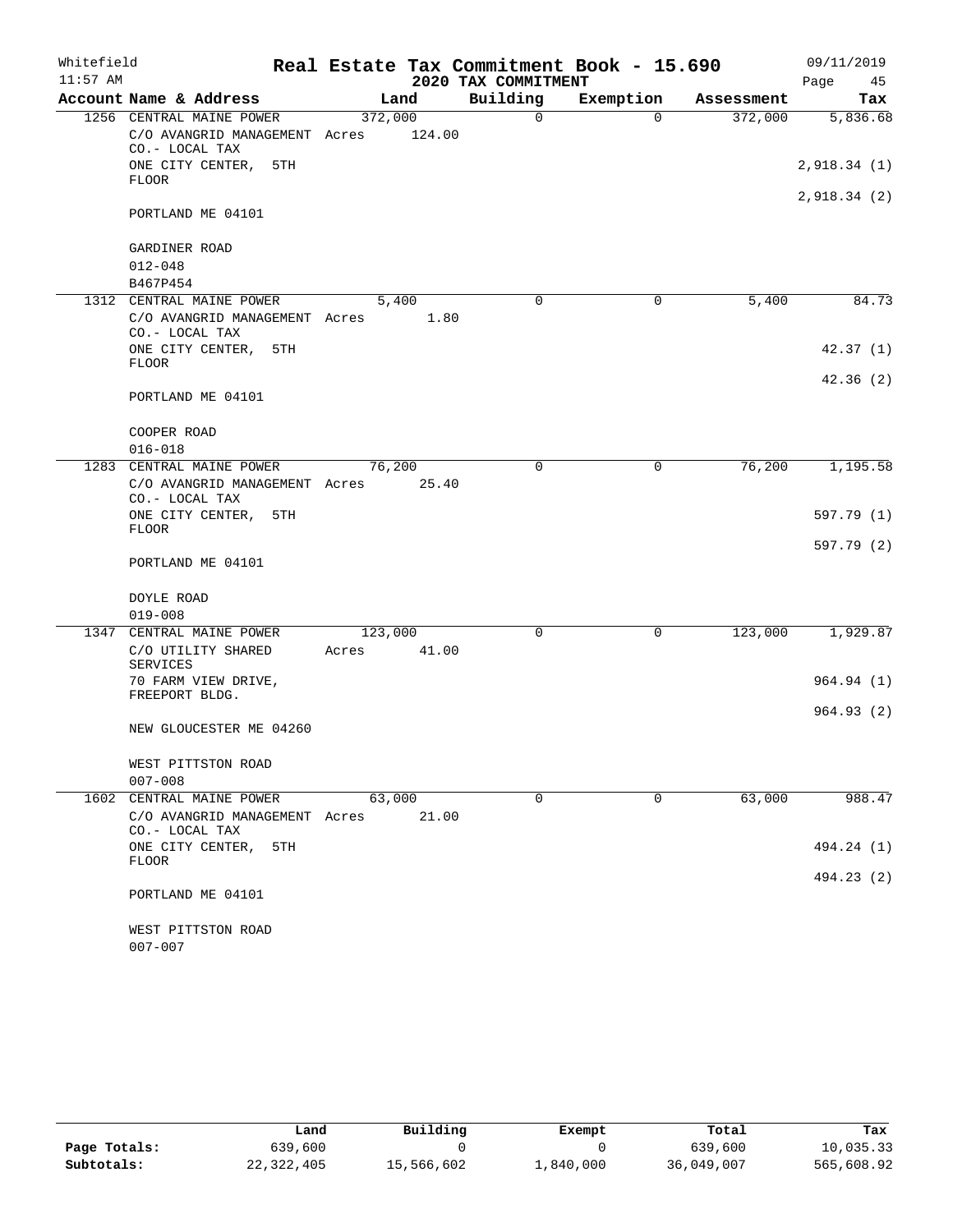| Whitefield<br>$11:57$ AM |                                                  |       |          | 2020 TAX COMMITMENT | Real Estate Tax Commitment Book - 15.690 |            | 09/11/2019<br>Page<br>46 |
|--------------------------|--------------------------------------------------|-------|----------|---------------------|------------------------------------------|------------|--------------------------|
|                          | Account Name & Address                           |       | Land     | Building            | Exemption                                | Assessment | Tax                      |
|                          | 241 CHADWICK JR. LAWRENCE<br>J., ROBERT          |       | 25,650   | $\mathsf{O}$        | $\Omega$                                 | 25,650     | 402.45                   |
|                          | * THERESA A. FOYE                                | Acres | 5.50     |                     |                                          |            |                          |
|                          | 34 CHADWICK LANE                                 |       |          |                     |                                          |            | 201.23(1)<br>201.22(2)   |
|                          | PITTSTON ME 04345                                |       |          |                     |                                          |            |                          |
|                          | RADDEN LANE<br>$003 - 007$                       |       |          |                     |                                          |            |                          |
|                          | B1709P294                                        |       |          |                     |                                          |            |                          |
|                          | 1790 CHADWICK LYNN                               |       | 26,450   | $\Omega$            | 0                                        | 26,450     | 415.00                   |
|                          | 491 NASH ROAD                                    | Acres | 6.50     |                     |                                          |            | 207.50(1)                |
|                          | PITTSTON ME 04345                                |       |          |                     |                                          |            | 207.50(2)                |
|                          | PITTSTON TOWN LINE                               |       |          |                     |                                          |            |                          |
|                          | $003 - 003$                                      |       |          |                     |                                          |            |                          |
|                          | B3766P306 10/04/2006<br>313 CHAPMAN KENNETH S. & |       | 30,540   | 101,819             | 26,000                                   | 106,359    | 1,668.77                 |
|                          | PATRICIA M.                                      |       |          |                     |                                          |            |                          |
|                          | 93 HEATH ROAD                                    | Acres | 1.86     |                     | 01 HOMESTEAD                             |            |                          |
|                          |                                                  |       |          |                     | 05 VET EXEMPTION                         |            | 834.39 (1)               |
|                          | WHITEFIELD ME 04353                              |       |          |                     |                                          |            | 834.38 (2)               |
|                          | 93 HEATH ROAD                                    |       |          |                     |                                          |            |                          |
|                          | $011 - 010 - C$                                  |       |          |                     |                                          |            |                          |
|                          | B2896P193                                        |       |          |                     |                                          |            |                          |
|                          | 1724 CHAREST LAURIER F.                          |       | 32,850   | 31,776              | 0                                        | 64,626     | 1,013.98                 |
|                          | 257 OAK HILL ROAD                                | Acres | 3.40     |                     |                                          |            |                          |
|                          | AUBURN ME 04210                                  |       |          |                     |                                          |            | 506.99(1)<br>506.99(2)   |
|                          |                                                  |       |          |                     |                                          |            |                          |
|                          | 21 ACORN LANE                                    |       |          |                     |                                          |            |                          |
|                          | $012 - 019 - B$                                  |       |          |                     |                                          |            |                          |
|                          | B3297P142 05/26/2004                             |       |          |                     |                                          |            |                          |
|                          | 1740 CHASE ABRAHAM D.                            |       | 1,305    | 0                   | $\Omega$                                 | 1,305      | 20.48                    |
|                          | 67 AUGUSTA ROAD                                  | Acres | 0.87     |                     |                                          |            | 10.24(1)                 |
|                          | JEFFERSON ME 04348 3896                          |       |          |                     |                                          |            | 10.24(2)                 |
|                          | GRAND ARMY ROAD                                  |       |          |                     |                                          |            |                          |
|                          | $013 - 015$                                      |       |          |                     |                                          |            |                          |
|                          | B5245P17 04/03/2018 B3391P203 02/01/2003         |       |          |                     |                                          |            |                          |
|                          | 1289 CHASE C. PATRICK                            |       | 11,030   | 0                   | $\mathbf 0$                              | 11,030     | 173.06                   |
|                          | P.O. BOX 142                                     | Acres | 28.80    |                     |                                          |            | 86.53(1)                 |
|                          | WHITEFIELD ME 04353                              |       |          |                     |                                          |            | 86.53(2)                 |
|                          | WEST DEXTER LANE                                 |       |          |                     |                                          |            |                          |
|                          | $013 - 002$                                      |       |          |                     |                                          |            |                          |
|                          | B3836P141 03/02/2007                             |       |          |                     |                                          |            |                          |
|                          |                                                  |       |          |                     |                                          |            |                          |
|                          | Land                                             |       | Building |                     | Exempt                                   | Total      | Tax                      |
| Page Totals:             | 127,825                                          |       | 133,595  |                     | 26,000                                   | 235,420    | 3,693.74                 |

**Subtotals:** 22,450,230 15,700,197 1,866,000 36,284,427 569,302.66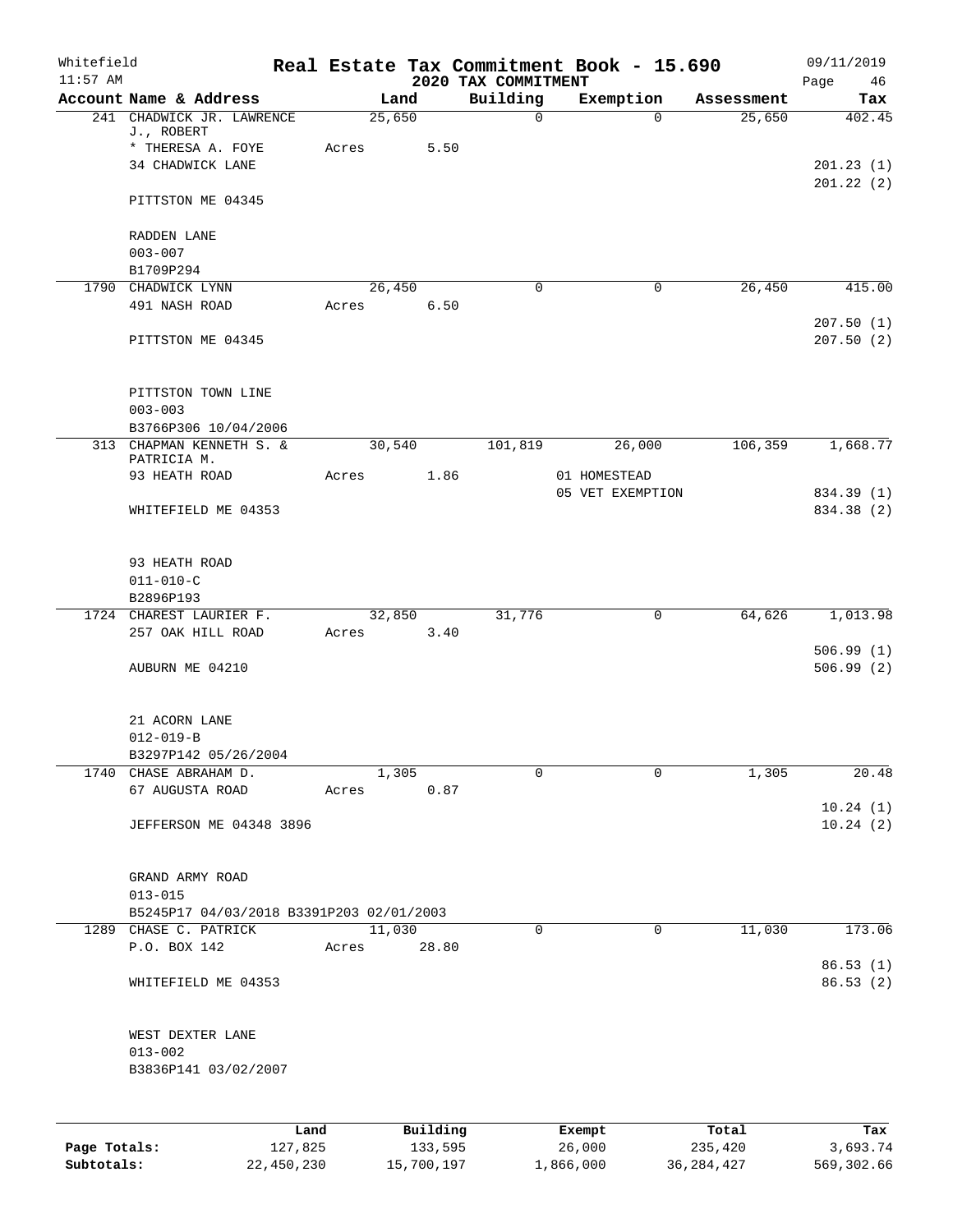| Whitefield<br>$11:57$ AM |                                                 |      |       |          | 2020 TAX COMMITMENT | Real Estate Tax Commitment Book - 15.690 |            | 09/11/2019<br>Page<br>47   |
|--------------------------|-------------------------------------------------|------|-------|----------|---------------------|------------------------------------------|------------|----------------------------|
|                          | Account Name & Address                          |      |       | Land     | Building            | Exemption                                | Assessment | Tax                        |
|                          | 727 CHASE C. PATRICK                            |      |       | 1,877    | $\mathbf 0$         | $\mathbf 0$                              | 1,877      | 29.45                      |
|                          | P.O. BOX 142                                    |      | Acres | 4.90     |                     |                                          |            |                            |
|                          |                                                 |      |       |          |                     |                                          |            | 14.73(1)                   |
|                          | WHITEFIELD ME 04353                             |      |       |          |                     |                                          |            | 14.72 (2)                  |
|                          | DEXTER LANE                                     |      |       |          |                     |                                          |            |                            |
|                          | $012 - 058$                                     |      |       |          |                     |                                          |            |                            |
|                          | B3863P141 03/02/2007                            |      |       |          |                     |                                          |            |                            |
|                          | 1546 CHASE C. PATRICK &<br>ROBIN                |      |       | 55,448   | 138,733             | 20,000                                   | 174,181    | 2,732.90                   |
|                          | PO BOX 142                                      |      | Acres | 66.50    |                     | 01 HOMESTEAD                             |            |                            |
|                          |                                                 |      |       |          |                     |                                          |            | 1,366.45(1)                |
|                          | WHITEFIELD<br>ME 04353                          |      |       |          |                     |                                          |            | 1,366.45(2)                |
|                          | 333 TOWNHOUSE ROAD                              |      |       |          |                     |                                          |            |                            |
|                          | $010 - 014$                                     |      |       |          |                     |                                          |            |                            |
|                          | 1137 CHASE CHARLES P.                           |      |       | 40,650   | 14,270              | 0                                        | 54,920     | 861.69                     |
|                          | P.O. BOX 142                                    |      | Acres | 11.75    |                     |                                          |            | 430.85 (1)                 |
|                          | WHITEFIELD ME 04353                             |      |       |          |                     |                                          |            | 430.84 (2)                 |
|                          | MILLS ROAD                                      |      |       |          |                     |                                          |            |                            |
|                          | $017 - 057 - A$                                 |      |       |          |                     |                                          |            |                            |
|                          | B2520P25                                        |      |       |          |                     |                                          |            |                            |
|                          | 1694 CHASE DAVID & BETTY                        |      |       | 51,956   | 129,077             | $\mathsf{O}$                             | 181,033    | 2,840.41                   |
|                          | 23 MERRYMEETING DRIVE                           |      | Acres | 34.00    |                     |                                          |            |                            |
|                          | PORTLAND<br>ME 04103                            |      |       |          |                     |                                          |            | 1,420.21(1)<br>1,420.20(2) |
|                          | 26 SALMON POOL LANE<br>$007 - 033$              |      |       |          |                     |                                          |            |                            |
|                          | B2934P231                                       |      |       |          |                     |                                          |            |                            |
|                          | 1402 CHASE FAYE P.                              |      |       | 10,250   | 0                   | 0                                        | 10,250     | 160.82                     |
|                          | 845 EAST RIVER ROAD                             |      | Acres | 3.50     |                     |                                          |            | 80.41(1)                   |
|                          | WHITEFIELD ME 04353                             |      |       |          |                     |                                          |            | 80.41(2)                   |
|                          | EAST RIVER ROAD<br>$007 - 046$                  |      |       |          |                     |                                          |            |                            |
|                          | B2522P144                                       |      |       |          |                     |                                          |            |                            |
|                          | 1121 CHASE FAYE P.                              |      |       | 34,200   | 100,501             | 26,000                                   | 108,701    | 1,705.52                   |
|                          | 845 EAST RIVER ROAD                             |      | Acres | 4.30     |                     | 05 VET EXEMPTION<br>01 HOMESTEAD         |            | 852.76 (1)                 |
|                          | WHITEFIELD ME 04353                             |      |       |          |                     |                                          |            | 852.76 (2)                 |
|                          | 845 EAST RIVER ROAD<br>$007 - 045$<br>B2522P144 |      |       |          |                     |                                          |            |                            |
|                          |                                                 | Land |       | Building |                     | Exempt                                   | Total      | Tax                        |

|              | Land       | Building   | Exempt    | Total      | Tax        |
|--------------|------------|------------|-----------|------------|------------|
| Page Totals: | 194,381    | 382,581    | 46,000    | 530,962    | 8,330.79   |
| Subtotals:   | 22,644,611 | 16,082,778 | 1,912,000 | 36,815,389 | 577,633.45 |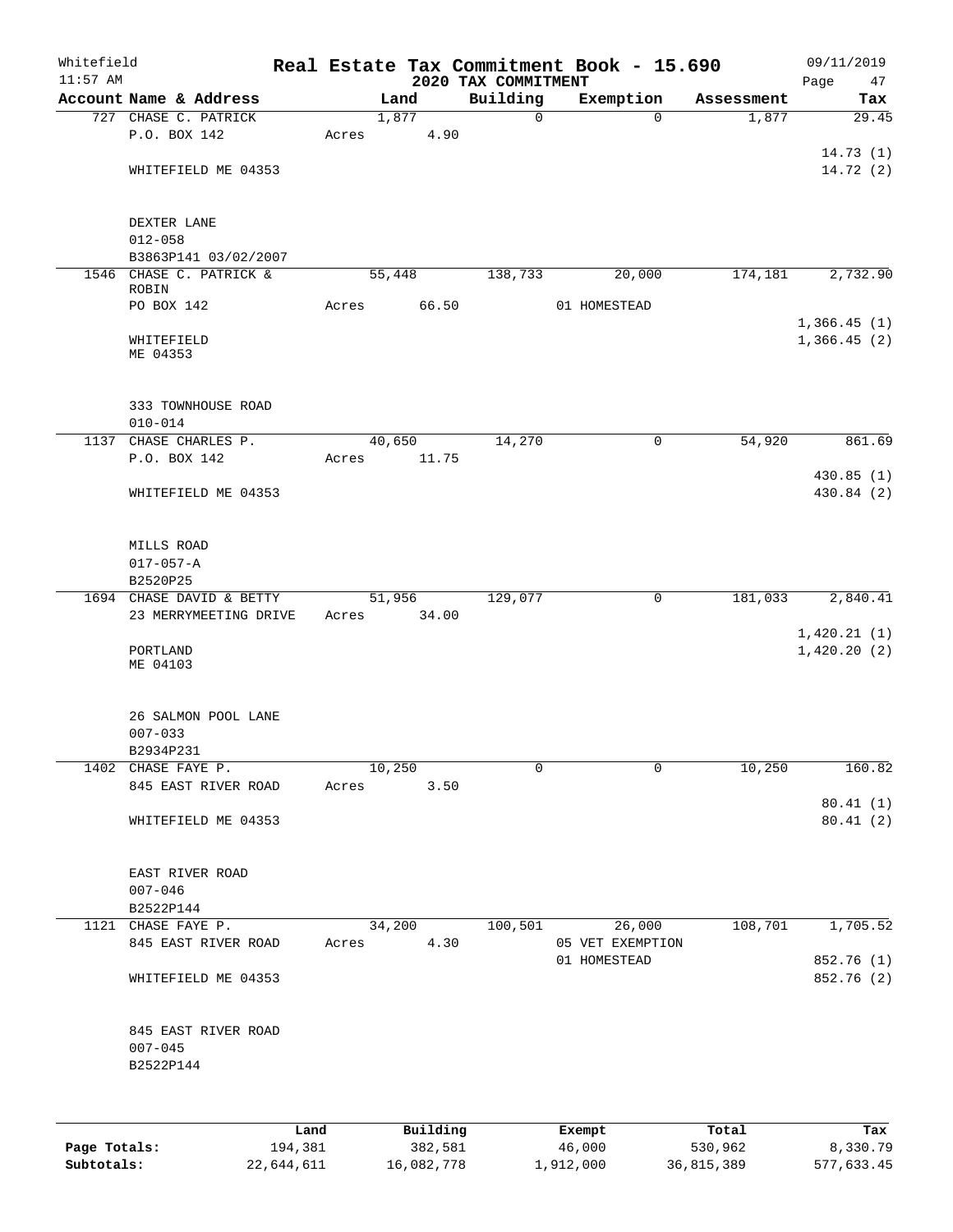| Whitefield<br>$11:57$ AM |                               |                                                                                                 |                 |                | 2020 TAX COMMITMENT | Real Estate Tax Commitment Book - 15.690 |            | 09/11/2019<br>Page<br>48     |
|--------------------------|-------------------------------|-------------------------------------------------------------------------------------------------|-----------------|----------------|---------------------|------------------------------------------|------------|------------------------------|
|                          |                               | Account Name & Address                                                                          |                 | Land           | Building            | Exemption                                | Assessment | Tax                          |
|                          | MARTHA                        | 666 CHASE KEITH F. JR. &                                                                        | 33,250          |                | $\Omega$            | $\Omega$                                 | 33,250     | 521.69                       |
|                          |                               | 21 ARBOR HILLS DRIVE                                                                            | Acres           | 15.00          |                     |                                          |            | 260.85(1)                    |
|                          |                               | KINGSTON MA 02364                                                                               |                 |                |                     |                                          |            | 260.84(2)                    |
|                          | CROCKER AVENUE                |                                                                                                 |                 |                |                     |                                          |            |                              |
|                          | $004 - 039 - A$               |                                                                                                 |                 |                |                     |                                          |            |                              |
|                          | P.O. BOX 181                  | 930 CHASE MATTHEW J.                                                                            | Acres           | 31,500<br>2.50 | 99,779              | 20,000<br>01 HOMESTEAD                   | 111,279    | 1,745.97                     |
|                          |                               | WHITEFIELD ME 04353                                                                             |                 |                |                     |                                          |            | 872.99 (1)<br>872.98 (2)     |
|                          | 11 PIPER ROAD                 |                                                                                                 |                 |                |                     |                                          |            |                              |
|                          | $026 - 015 - A$               |                                                                                                 |                 |                |                     |                                          |            |                              |
|                          |                               | B4815P172 09/05/2014 B4812P110 08/25/2014 B4720P75<br>10/07/2013 B4701P100 08/20/2013 B2354P318 |                 |                |                     |                                          |            |                              |
|                          |                               | 928 CHASE RICHARD R.                                                                            | 12,300          |                | $\mathbf 0$         | $\mathbf 0$                              | 12,300     | 192.99                       |
|                          |                               | 175 WISCASSET ROAD                                                                              | Acres           | 11.00          |                     |                                          |            |                              |
|                          |                               | WHITEFIELD ME 04353                                                                             |                 |                |                     |                                          |            | 96.50(1)<br>96.49(2)         |
|                          | CROCKER AVENUE<br>$004 - 043$ |                                                                                                 |                 |                |                     |                                          |            |                              |
|                          |                               | B5097P267 12/27/2016 B4295P320 07/15/2010 B1433P280                                             |                 |                |                     |                                          |            |                              |
|                          |                               | 518 CHASE RICHARD R.<br>175 WISCASSET ROAD                                                      | 37,562<br>Acres | 20.48          | 0                   | 0                                        | 37,562     | 589.35                       |
|                          |                               | WHITEFIELD ME 04353                                                                             |                 |                |                     |                                          |            | 294.68(1)<br>294.67(2)       |
|                          | CROCKER AVENUE                |                                                                                                 |                 |                |                     |                                          |            |                              |
|                          | $004 - 039$                   |                                                                                                 |                 |                |                     |                                          |            |                              |
|                          |                               | B5097P268 12/27/2016 B4296P2 07/15/2010 B1433P280                                               | 35,750          |                |                     |                                          |            |                              |
|                          |                               | 120 CHASE RICHARD R.<br>175 WISCASSET ROAD                                                      | Acres           | 45.00          | $\circ$             | $\overline{0}$                           | 35,750     | 560.92                       |
|                          |                               | WHITEFIELD ME 04353                                                                             |                 |                |                     |                                          |            | 280.46(1)<br>280.46(2)       |
|                          | CROCKER AVENUE                |                                                                                                 |                 |                |                     |                                          |            |                              |
|                          | $004 - 044 - C$               | B5097P266 12/27/2016 B4295P319 07/15/2010                                                       |                 |                |                     |                                          |            |                              |
|                          |                               | 274 CHASE RICHARD R.                                                                            |                 | 86,250         | 83,774              | 26,000                                   | 144,024    | 2,259.74                     |
|                          |                               | 175 WISCASSET ROAD                                                                              | Acres 89.00     |                |                     | 01 HOMESTEAD                             |            |                              |
|                          |                               | WHITEFIELD ME 04353                                                                             |                 |                |                     | 05 VET EXEMPTION                         |            | 1, 129.87(1)<br>1, 129.87(2) |
|                          | $004 - 031$<br>B1433P280      | 175 WISCASSET ROAD                                                                              |                 |                |                     |                                          |            |                              |
|                          |                               |                                                                                                 |                 |                |                     |                                          |            |                              |

|              | Land       | Building   | Exempt    | Total        | Tax        |
|--------------|------------|------------|-----------|--------------|------------|
| Page Totals: | 236,612    | 183,553    | 46,000    | 374,165      | 5,870.66   |
| Subtotals:   | 22,881,223 | 16,266,331 | 1,958,000 | 37, 189, 554 | 583,504.11 |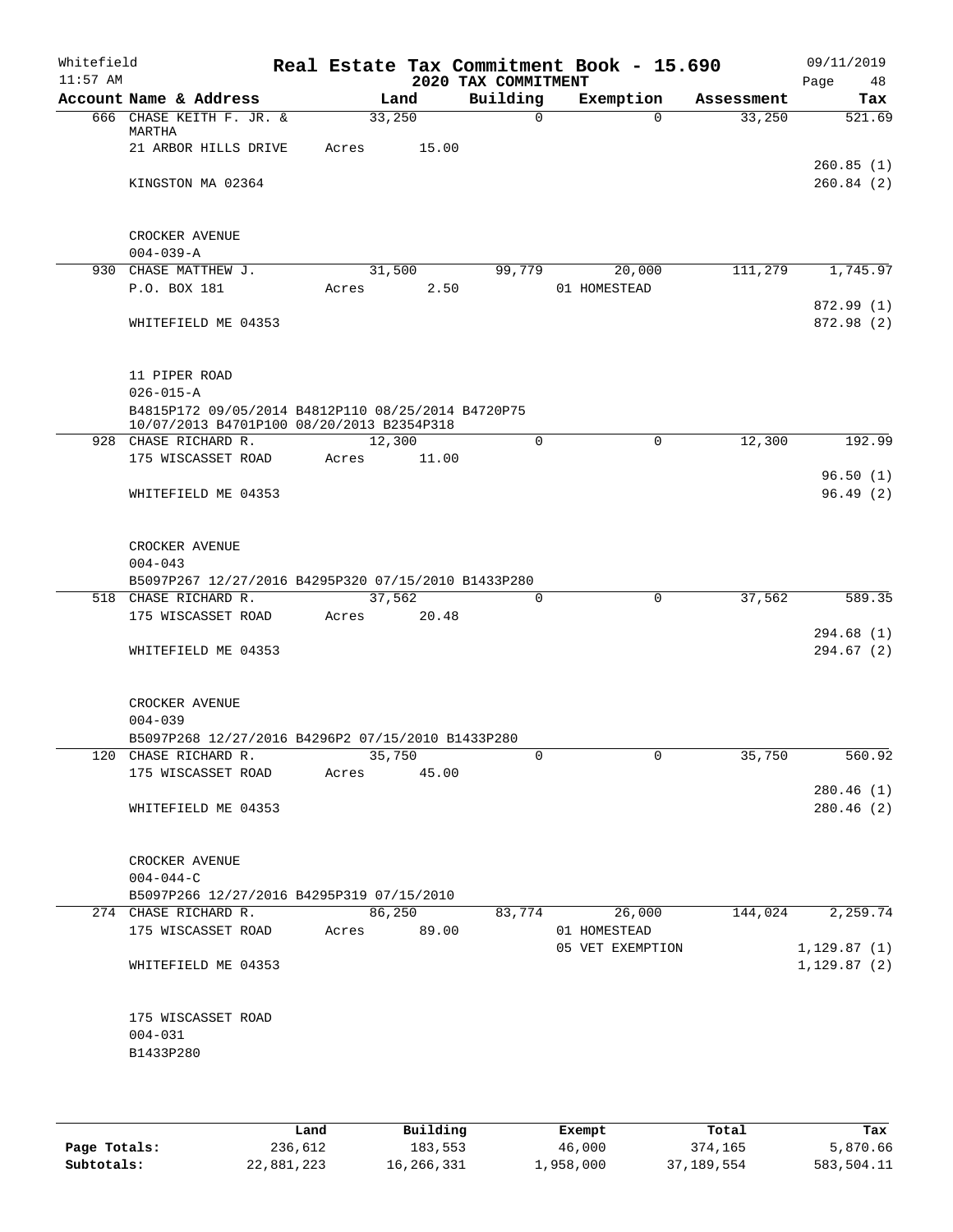| Building<br>Account Name & Address<br>Exemption<br>Land<br>Assessment<br>Tax<br>1,933<br>1537 CHASE RICHARD R.<br>42,650<br>44,583<br>0<br>175 WISCASSET ROAD<br>8.00<br>Acres<br>WHITEFIELD ME 04353<br>164 WISCASSET ROAD<br>$004 - 030$<br>B4296P1 07/15/2010 B1433P280<br>774 CHASE RICHARD R. &<br>30,000<br>5,644<br>35,644<br>0<br>MAUREEN<br>1.30<br>175 WISCASSET ROAD<br>Acres<br>WHITEFIELD ME 04353<br>543 TOWNHOUSE ROAD<br>$010 - 004$<br>B4295P318 07/15/2010<br>104,250<br>104,250<br>832 CHASE ROBERTA<br>0<br>0<br>79 WISCASSET ROAD<br>145.00<br>Acres<br>WHITEFIELD ME 04353<br>CROCKER AVENUE<br>$004 - 044$<br>B1517P146<br>393 CHASE ROBERTA<br>172,455<br>20,000<br>230,205<br>77,750<br>79 WISCASSET ROAD<br>72.00<br>01 HOMESTEAD<br>Acres<br>WHITEFIELD ME 04353<br>79 WISCASSET ROAD<br>$007 - 077$<br>B1517P144<br>407 CHASE ROBERTA<br>13,020<br>0<br>0<br>13,020<br>79 WISCASSET ROAD<br>Acres<br>11.90<br>WHITEFIELD ME 04353<br>CROCKER AVENUE<br>$004 - 035$<br>B1517P149<br>$\mathbf 0$<br>4,800<br>1390 CHASE ROBERTA<br>4,800<br>$\Omega$<br>79 WISCASSET ROAD<br>Acres<br>3.20<br>WHITEFIELD ME 04353<br>CROCKER AVENUE<br>$004 - 034$<br>B1517P149 | Whitefield<br>$11:57$ AM |  |  |  | 2020 TAX COMMITMENT | Real Estate Tax Commitment Book - 15.690 | 09/11/2019<br>Page<br>49 |
|-------------------------------------------------------------------------------------------------------------------------------------------------------------------------------------------------------------------------------------------------------------------------------------------------------------------------------------------------------------------------------------------------------------------------------------------------------------------------------------------------------------------------------------------------------------------------------------------------------------------------------------------------------------------------------------------------------------------------------------------------------------------------------------------------------------------------------------------------------------------------------------------------------------------------------------------------------------------------------------------------------------------------------------------------------------------------------------------------------------------------------------------------------------------------------------------|--------------------------|--|--|--|---------------------|------------------------------------------|--------------------------|
|                                                                                                                                                                                                                                                                                                                                                                                                                                                                                                                                                                                                                                                                                                                                                                                                                                                                                                                                                                                                                                                                                                                                                                                           |                          |  |  |  |                     |                                          |                          |
|                                                                                                                                                                                                                                                                                                                                                                                                                                                                                                                                                                                                                                                                                                                                                                                                                                                                                                                                                                                                                                                                                                                                                                                           |                          |  |  |  |                     |                                          | 699.51                   |
|                                                                                                                                                                                                                                                                                                                                                                                                                                                                                                                                                                                                                                                                                                                                                                                                                                                                                                                                                                                                                                                                                                                                                                                           |                          |  |  |  |                     |                                          |                          |
| 349.75 (2)                                                                                                                                                                                                                                                                                                                                                                                                                                                                                                                                                                                                                                                                                                                                                                                                                                                                                                                                                                                                                                                                                                                                                                                |                          |  |  |  |                     |                                          | 349.76 (1)               |
|                                                                                                                                                                                                                                                                                                                                                                                                                                                                                                                                                                                                                                                                                                                                                                                                                                                                                                                                                                                                                                                                                                                                                                                           |                          |  |  |  |                     |                                          |                          |
|                                                                                                                                                                                                                                                                                                                                                                                                                                                                                                                                                                                                                                                                                                                                                                                                                                                                                                                                                                                                                                                                                                                                                                                           |                          |  |  |  |                     |                                          |                          |
|                                                                                                                                                                                                                                                                                                                                                                                                                                                                                                                                                                                                                                                                                                                                                                                                                                                                                                                                                                                                                                                                                                                                                                                           |                          |  |  |  |                     |                                          |                          |
|                                                                                                                                                                                                                                                                                                                                                                                                                                                                                                                                                                                                                                                                                                                                                                                                                                                                                                                                                                                                                                                                                                                                                                                           |                          |  |  |  |                     |                                          |                          |
| 559.25<br>279.63(1)<br>279.62(2)<br>1,635.68<br>817.84 (1)<br>817.84 (2)<br>3,611.92                                                                                                                                                                                                                                                                                                                                                                                                                                                                                                                                                                                                                                                                                                                                                                                                                                                                                                                                                                                                                                                                                                      |                          |  |  |  |                     |                                          |                          |
|                                                                                                                                                                                                                                                                                                                                                                                                                                                                                                                                                                                                                                                                                                                                                                                                                                                                                                                                                                                                                                                                                                                                                                                           |                          |  |  |  |                     |                                          |                          |
|                                                                                                                                                                                                                                                                                                                                                                                                                                                                                                                                                                                                                                                                                                                                                                                                                                                                                                                                                                                                                                                                                                                                                                                           |                          |  |  |  |                     |                                          |                          |
|                                                                                                                                                                                                                                                                                                                                                                                                                                                                                                                                                                                                                                                                                                                                                                                                                                                                                                                                                                                                                                                                                                                                                                                           |                          |  |  |  |                     |                                          |                          |
|                                                                                                                                                                                                                                                                                                                                                                                                                                                                                                                                                                                                                                                                                                                                                                                                                                                                                                                                                                                                                                                                                                                                                                                           |                          |  |  |  |                     |                                          |                          |
|                                                                                                                                                                                                                                                                                                                                                                                                                                                                                                                                                                                                                                                                                                                                                                                                                                                                                                                                                                                                                                                                                                                                                                                           |                          |  |  |  |                     |                                          |                          |
|                                                                                                                                                                                                                                                                                                                                                                                                                                                                                                                                                                                                                                                                                                                                                                                                                                                                                                                                                                                                                                                                                                                                                                                           |                          |  |  |  |                     |                                          |                          |
|                                                                                                                                                                                                                                                                                                                                                                                                                                                                                                                                                                                                                                                                                                                                                                                                                                                                                                                                                                                                                                                                                                                                                                                           |                          |  |  |  |                     |                                          |                          |
|                                                                                                                                                                                                                                                                                                                                                                                                                                                                                                                                                                                                                                                                                                                                                                                                                                                                                                                                                                                                                                                                                                                                                                                           |                          |  |  |  |                     |                                          |                          |
|                                                                                                                                                                                                                                                                                                                                                                                                                                                                                                                                                                                                                                                                                                                                                                                                                                                                                                                                                                                                                                                                                                                                                                                           |                          |  |  |  |                     |                                          |                          |
|                                                                                                                                                                                                                                                                                                                                                                                                                                                                                                                                                                                                                                                                                                                                                                                                                                                                                                                                                                                                                                                                                                                                                                                           |                          |  |  |  |                     |                                          |                          |
|                                                                                                                                                                                                                                                                                                                                                                                                                                                                                                                                                                                                                                                                                                                                                                                                                                                                                                                                                                                                                                                                                                                                                                                           |                          |  |  |  |                     |                                          |                          |
|                                                                                                                                                                                                                                                                                                                                                                                                                                                                                                                                                                                                                                                                                                                                                                                                                                                                                                                                                                                                                                                                                                                                                                                           |                          |  |  |  |                     |                                          |                          |
|                                                                                                                                                                                                                                                                                                                                                                                                                                                                                                                                                                                                                                                                                                                                                                                                                                                                                                                                                                                                                                                                                                                                                                                           |                          |  |  |  |                     |                                          |                          |
|                                                                                                                                                                                                                                                                                                                                                                                                                                                                                                                                                                                                                                                                                                                                                                                                                                                                                                                                                                                                                                                                                                                                                                                           |                          |  |  |  |                     |                                          |                          |
|                                                                                                                                                                                                                                                                                                                                                                                                                                                                                                                                                                                                                                                                                                                                                                                                                                                                                                                                                                                                                                                                                                                                                                                           |                          |  |  |  |                     |                                          |                          |
|                                                                                                                                                                                                                                                                                                                                                                                                                                                                                                                                                                                                                                                                                                                                                                                                                                                                                                                                                                                                                                                                                                                                                                                           |                          |  |  |  |                     |                                          |                          |
|                                                                                                                                                                                                                                                                                                                                                                                                                                                                                                                                                                                                                                                                                                                                                                                                                                                                                                                                                                                                                                                                                                                                                                                           |                          |  |  |  |                     |                                          |                          |
| 1,805.96(1)<br>1,805.96(2)                                                                                                                                                                                                                                                                                                                                                                                                                                                                                                                                                                                                                                                                                                                                                                                                                                                                                                                                                                                                                                                                                                                                                                |                          |  |  |  |                     |                                          |                          |
|                                                                                                                                                                                                                                                                                                                                                                                                                                                                                                                                                                                                                                                                                                                                                                                                                                                                                                                                                                                                                                                                                                                                                                                           |                          |  |  |  |                     |                                          |                          |
|                                                                                                                                                                                                                                                                                                                                                                                                                                                                                                                                                                                                                                                                                                                                                                                                                                                                                                                                                                                                                                                                                                                                                                                           |                          |  |  |  |                     |                                          |                          |
|                                                                                                                                                                                                                                                                                                                                                                                                                                                                                                                                                                                                                                                                                                                                                                                                                                                                                                                                                                                                                                                                                                                                                                                           |                          |  |  |  |                     |                                          |                          |
|                                                                                                                                                                                                                                                                                                                                                                                                                                                                                                                                                                                                                                                                                                                                                                                                                                                                                                                                                                                                                                                                                                                                                                                           |                          |  |  |  |                     |                                          |                          |
|                                                                                                                                                                                                                                                                                                                                                                                                                                                                                                                                                                                                                                                                                                                                                                                                                                                                                                                                                                                                                                                                                                                                                                                           |                          |  |  |  |                     |                                          |                          |
|                                                                                                                                                                                                                                                                                                                                                                                                                                                                                                                                                                                                                                                                                                                                                                                                                                                                                                                                                                                                                                                                                                                                                                                           |                          |  |  |  |                     |                                          |                          |
| 204.28<br>102.14(1)<br>102.14(2)<br>75.31<br>37.66(1)<br>37.65(2)                                                                                                                                                                                                                                                                                                                                                                                                                                                                                                                                                                                                                                                                                                                                                                                                                                                                                                                                                                                                                                                                                                                         |                          |  |  |  |                     |                                          |                          |
|                                                                                                                                                                                                                                                                                                                                                                                                                                                                                                                                                                                                                                                                                                                                                                                                                                                                                                                                                                                                                                                                                                                                                                                           |                          |  |  |  |                     |                                          |                          |
|                                                                                                                                                                                                                                                                                                                                                                                                                                                                                                                                                                                                                                                                                                                                                                                                                                                                                                                                                                                                                                                                                                                                                                                           |                          |  |  |  |                     |                                          |                          |
|                                                                                                                                                                                                                                                                                                                                                                                                                                                                                                                                                                                                                                                                                                                                                                                                                                                                                                                                                                                                                                                                                                                                                                                           |                          |  |  |  |                     |                                          |                          |
|                                                                                                                                                                                                                                                                                                                                                                                                                                                                                                                                                                                                                                                                                                                                                                                                                                                                                                                                                                                                                                                                                                                                                                                           |                          |  |  |  |                     |                                          |                          |
|                                                                                                                                                                                                                                                                                                                                                                                                                                                                                                                                                                                                                                                                                                                                                                                                                                                                                                                                                                                                                                                                                                                                                                                           |                          |  |  |  |                     |                                          |                          |
|                                                                                                                                                                                                                                                                                                                                                                                                                                                                                                                                                                                                                                                                                                                                                                                                                                                                                                                                                                                                                                                                                                                                                                                           |                          |  |  |  |                     |                                          |                          |
|                                                                                                                                                                                                                                                                                                                                                                                                                                                                                                                                                                                                                                                                                                                                                                                                                                                                                                                                                                                                                                                                                                                                                                                           |                          |  |  |  |                     |                                          |                          |
|                                                                                                                                                                                                                                                                                                                                                                                                                                                                                                                                                                                                                                                                                                                                                                                                                                                                                                                                                                                                                                                                                                                                                                                           |                          |  |  |  |                     |                                          |                          |
|                                                                                                                                                                                                                                                                                                                                                                                                                                                                                                                                                                                                                                                                                                                                                                                                                                                                                                                                                                                                                                                                                                                                                                                           |                          |  |  |  |                     |                                          |                          |
|                                                                                                                                                                                                                                                                                                                                                                                                                                                                                                                                                                                                                                                                                                                                                                                                                                                                                                                                                                                                                                                                                                                                                                                           |                          |  |  |  |                     |                                          |                          |
|                                                                                                                                                                                                                                                                                                                                                                                                                                                                                                                                                                                                                                                                                                                                                                                                                                                                                                                                                                                                                                                                                                                                                                                           |                          |  |  |  |                     |                                          |                          |
|                                                                                                                                                                                                                                                                                                                                                                                                                                                                                                                                                                                                                                                                                                                                                                                                                                                                                                                                                                                                                                                                                                                                                                                           |                          |  |  |  |                     |                                          |                          |
|                                                                                                                                                                                                                                                                                                                                                                                                                                                                                                                                                                                                                                                                                                                                                                                                                                                                                                                                                                                                                                                                                                                                                                                           |                          |  |  |  |                     |                                          |                          |
|                                                                                                                                                                                                                                                                                                                                                                                                                                                                                                                                                                                                                                                                                                                                                                                                                                                                                                                                                                                                                                                                                                                                                                                           |                          |  |  |  |                     |                                          |                          |
|                                                                                                                                                                                                                                                                                                                                                                                                                                                                                                                                                                                                                                                                                                                                                                                                                                                                                                                                                                                                                                                                                                                                                                                           |                          |  |  |  |                     |                                          |                          |
|                                                                                                                                                                                                                                                                                                                                                                                                                                                                                                                                                                                                                                                                                                                                                                                                                                                                                                                                                                                                                                                                                                                                                                                           |                          |  |  |  |                     |                                          |                          |
|                                                                                                                                                                                                                                                                                                                                                                                                                                                                                                                                                                                                                                                                                                                                                                                                                                                                                                                                                                                                                                                                                                                                                                                           |                          |  |  |  |                     |                                          |                          |
|                                                                                                                                                                                                                                                                                                                                                                                                                                                                                                                                                                                                                                                                                                                                                                                                                                                                                                                                                                                                                                                                                                                                                                                           |                          |  |  |  |                     |                                          |                          |
|                                                                                                                                                                                                                                                                                                                                                                                                                                                                                                                                                                                                                                                                                                                                                                                                                                                                                                                                                                                                                                                                                                                                                                                           |                          |  |  |  |                     |                                          |                          |
|                                                                                                                                                                                                                                                                                                                                                                                                                                                                                                                                                                                                                                                                                                                                                                                                                                                                                                                                                                                                                                                                                                                                                                                           |                          |  |  |  |                     |                                          |                          |

|              | Land         | Building   | Exempt    | Total      | Tax        |
|--------------|--------------|------------|-----------|------------|------------|
| Page Totals: | 272,470      | 180,032    | 20,000    | 432,502    | 6,785.95   |
| Subtotals:   | 23, 153, 693 | 16,446,363 | 1,978,000 | 37,622,056 | 590,290.06 |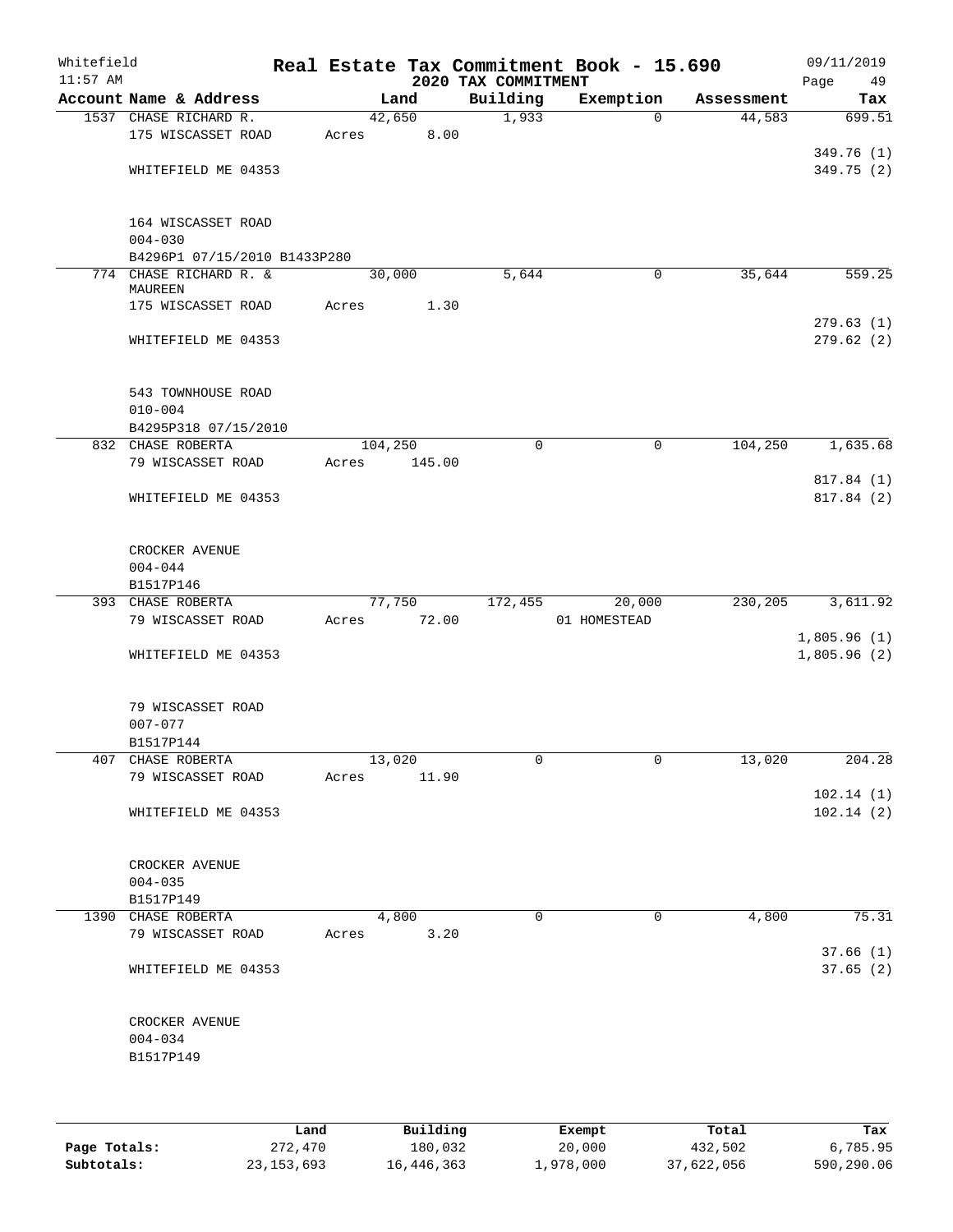| Whitefield<br>$11:57$ AM |                                           |       |        | 2020 TAX COMMITMENT | Real Estate Tax Commitment Book - 15.690 |            | 09/11/2019<br>Page<br>50 |
|--------------------------|-------------------------------------------|-------|--------|---------------------|------------------------------------------|------------|--------------------------|
|                          | Account Name & Address                    |       | Land   | Building            | Exemption                                | Assessment | Tax                      |
|                          | 1522 CHASE ROBERTA                        |       | 4,800  | 0                   | $\Omega$                                 | 4,800      | 75.31                    |
|                          | 79 WISCASSET ROAD                         | Acres | 3.20   |                     |                                          |            |                          |
|                          |                                           |       |        |                     |                                          |            | 37.66(1)                 |
|                          | WHITEFIELD ME 04353                       |       |        |                     |                                          |            | 37.65(2)                 |
|                          | CROCKER AVENUE                            |       |        |                     |                                          |            |                          |
|                          | $004 - 033$                               |       |        |                     |                                          |            |                          |
|                          | B2837P130                                 |       |        |                     |                                          |            |                          |
|                          | 1797 CHASE ROBIN L. &                     |       | 30,330 | 23,204              | 0                                        | 53,534     | 839.95                   |
|                          | PATRICK C.                                |       |        |                     |                                          |            |                          |
|                          | P.O. BOX 142                              | Acres | 5.10   |                     |                                          |            |                          |
|                          | WHITEFIELD ME 04353                       |       |        |                     |                                          |            | 419.98 (1)<br>419.97 (2) |
|                          |                                           |       |        |                     |                                          |            |                          |
|                          | 5 WEST DEXTER LANE                        |       |        |                     |                                          |            |                          |
|                          | $013 - 002 - A$                           |       |        |                     |                                          |            |                          |
|                          | B4512P153 04/18/2012 B3863P164 03/02/2007 |       |        |                     |                                          |            |                          |
|                          | 1573 CHASE TIMOTHY & MARTHA               |       | 480    | $\Omega$            | $\mathbf 0$                              | 480        | 7.53                     |
|                          | P O BOX 78                                | Acres | 0.32   |                     |                                          |            |                          |
|                          |                                           |       |        |                     |                                          |            | 3.77(1)                  |
|                          | WHITEFIELD ME 04353                       |       |        |                     |                                          |            | 3.76(2)                  |
|                          | GRAND ARMY ROAD                           |       |        |                     |                                          |            |                          |
|                          | $013 - 044 - A$                           |       |        |                     |                                          |            |                          |
|                          | 152 CHASE TIMOTHY & MARTHA                |       | 43,642 | 233,612             | 26,000                                   | 251,254    | 3,942.18                 |
|                          | P O BOX 78                                | Acres | 15.49  |                     | 01 HOMESTEAD                             |            |                          |
|                          |                                           |       |        |                     | 05 VET EXEMPTION                         |            | 1,971.09(1)              |
|                          | WHITEFIELD ME 04353                       |       |        |                     |                                          |            | 1,971.09(2)              |
|                          | 23 GRAND ARMY ROAD                        |       |        |                     |                                          |            |                          |
|                          | $026 - 015$                               |       |        |                     |                                          |            |                          |
|                          | B4650P310 04/11/2013                      |       |        |                     |                                          |            |                          |
|                          | 935 CHASE TIMOTHY L.                      |       | 32,310 | 75,950              | 0                                        | 108,260    | 1,698.60                 |
|                          | P.O. BOX 78                               | Acres | 3.04   |                     |                                          |            |                          |
|                          |                                           |       |        |                     |                                          |            | 849.30 (1)               |
|                          | WHITEFIELD ME 04353                       |       |        |                     |                                          |            | 849.30 (2)               |
|                          | 45 MILLS ROAD                             |       |        |                     |                                          |            |                          |
|                          | $017 - 057$                               |       |        |                     |                                          |            |                          |
|                          | B2125P162                                 |       |        |                     |                                          |            |                          |
|                          | 289 CHASE, PETER E                        |       | 1,500  | $\Omega$            | 0                                        | 1,500      | 23.54                    |
|                          | 1204 W. GAMBRELL STREET Acres             |       | 1.00   |                     |                                          |            |                          |
|                          |                                           |       |        |                     |                                          |            | 11.77(1)                 |
|                          | FORT WORTH TX 76115                       |       |        |                     |                                          |            | 11.77(2)                 |
|                          | GRAND ARMY ROAD                           |       |        |                     |                                          |            |                          |
|                          | $013 - 041$                               |       |        |                     |                                          |            |                          |
|                          | B5317P229 10/22/2018 B5302P020 09/05/2018 |       |        |                     |                                          |            |                          |
|                          |                                           |       |        |                     |                                          |            |                          |

|              | Land         | Building   | Exempt    | Total      | Tax        |
|--------------|--------------|------------|-----------|------------|------------|
| Page Totals: | 113,062      | 332,766    | 26,000    | 419,828    | 6,587.11   |
| Subtotals:   | 23, 266, 755 | 16,779,129 | 2,004,000 | 38,041,884 | 596,877.17 |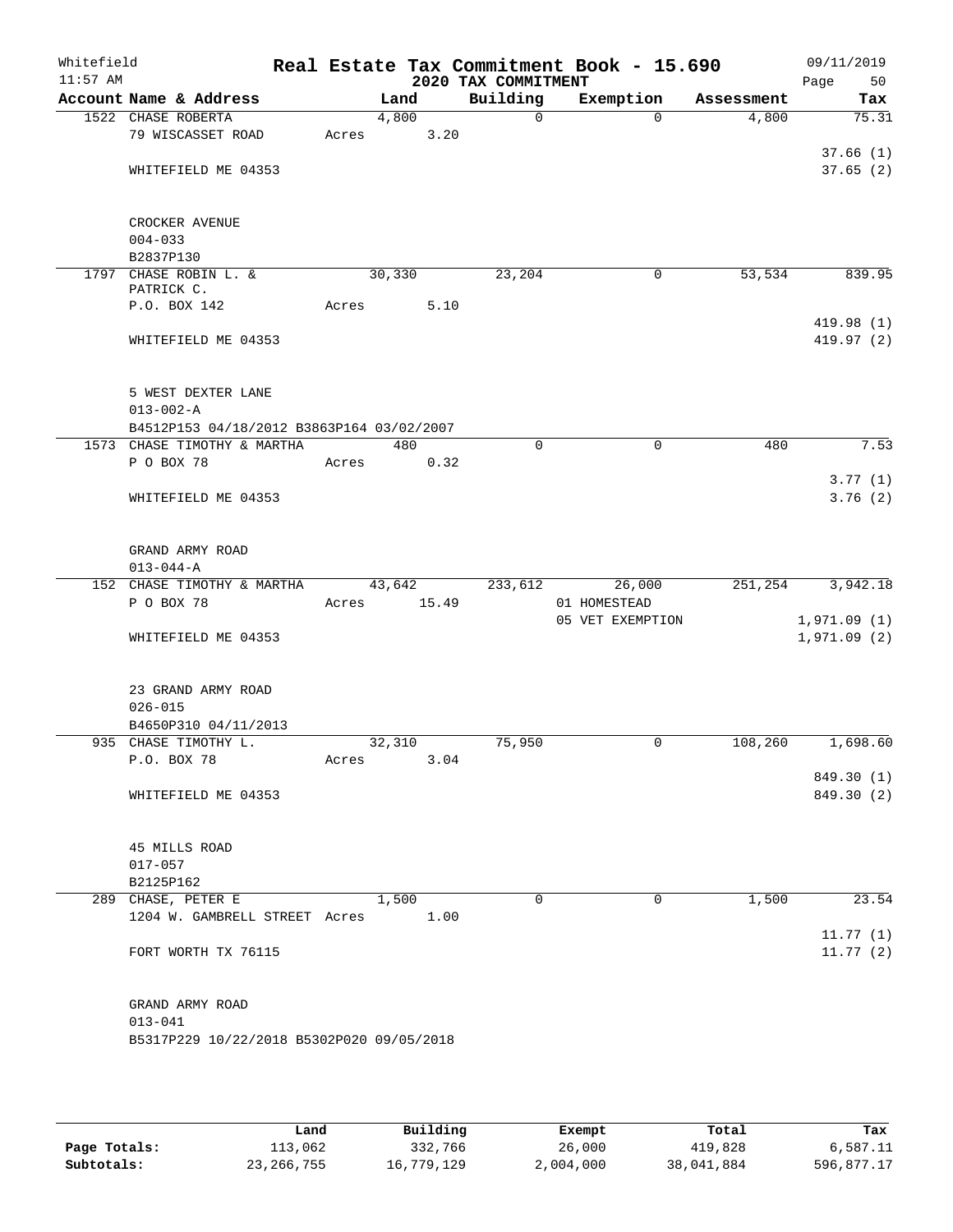| Whitefield<br>$11:57$ AM |                      |                                                                      |         |             | 2020 TAX COMMITMENT | Real Estate Tax Commitment Book - 15.690 |            | 09/11/2019<br>51<br>Page     |
|--------------------------|----------------------|----------------------------------------------------------------------|---------|-------------|---------------------|------------------------------------------|------------|------------------------------|
|                          |                      | Account Name & Address                                               |         | Land        | Building            | Exemption                                | Assessment | Tax                          |
|                          |                      | 1076 CHELLIS, JONATHAN W                                             | 39,818  |             | 178,910             | 20,000                                   | 198,728    | 3,118.04                     |
|                          |                      | CHELLIS, ELIZABETH F                                                 | Acres   | 10.71       |                     | 01 HOMESTEAD                             |            |                              |
|                          | 62 HEATH ROAD        |                                                                      |         |             |                     |                                          |            | 1,559.02(1)<br>1,559.02(2)   |
|                          |                      | WHITEFIELD ME 04353                                                  |         |             |                     |                                          |            |                              |
|                          | 62 HEATH ROAD        |                                                                      |         |             |                     |                                          |            |                              |
|                          | $011 - 020 - B$      |                                                                      |         |             |                     |                                          |            |                              |
|                          |                      | B5197P214 10/20/2017                                                 |         |             |                     |                                          |            |                              |
|                          |                      | 1723 CHIAPPINI WALTER R.                                             |         | $\mathbf 0$ | 169,560             | 20,000                                   | 149,560    | 2,346.60                     |
|                          |                      | 491 WISCASSET ROAD                                                   |         |             |                     | 01 HOMESTEAD                             |            |                              |
|                          |                      | WHITEFIELD ME 04353                                                  |         |             |                     |                                          |            | 1, 173.30(1)<br>1, 173.30(2) |
|                          |                      | 491 WISCASSET ROAD                                                   |         |             |                     |                                          |            |                              |
|                          | $004 - 006 - ON - 2$ |                                                                      |         |             |                     |                                          |            |                              |
|                          |                      | 1105 CHIAPPINI WALTER R. &                                           | 32,010  |             | 99,477              | $\mathbf 0$                              | 131,487    | 2,063.03                     |
|                          |                      | * STANLEY VIRGINIA                                                   | Acres   | 2.84        |                     |                                          |            |                              |
|                          |                      | 491 WISCASSET ROAD                                                   |         |             |                     |                                          |            | 1,031.52(1)                  |
|                          |                      | WHITEFIELD ME 04353                                                  |         |             |                     |                                          |            | 1,031.51(2)                  |
|                          | 414 COOPER ROAD      |                                                                      |         |             |                     |                                          |            |                              |
|                          | $015 - 018 - A$      |                                                                      |         |             |                     |                                          |            |                              |
|                          | B2804P137            |                                                                      |         |             |                     |                                          |            |                              |
|                          |                      | 372 CHIAPPINI WALTER R. &<br>VIRGINIA L. STANLEY                     | 157,571 |             | 104,019             | $\mathbf 0$                              | 261,590    | 4,104.35                     |
|                          |                      | 491 WISCASSET ROAD                                                   | Acres   | 229.50      |                     |                                          |            |                              |
|                          |                      |                                                                      |         |             |                     |                                          |            | 2,052.18(1)<br>2,052.17(2)   |
|                          |                      | WHITEFIELD ME 04353                                                  |         |             |                     |                                          |            |                              |
|                          |                      | 495 WISCASSET ROAD                                                   |         |             |                     |                                          |            |                              |
|                          | $004 - 006$          |                                                                      |         |             |                     |                                          |            |                              |
|                          |                      | B4721P124 10/09/2013 B3287P193 05/14/2004<br>1738 CHIARELL JERALD J. | 26,354  |             | 0                   | 0                                        | 26, 354    | 413.49                       |
|                          |                      | 490 GARDINER ROAD                                                    | Acres   | 6.38        |                     |                                          |            |                              |
|                          |                      |                                                                      |         |             |                     |                                          |            | 206.75(1)                    |
|                          |                      | WHITEFIELD ME 04353                                                  |         |             |                     |                                          |            | 206.74(2)                    |
|                          | GARDINER ROAD        |                                                                      |         |             |                     |                                          |            |                              |
|                          | $012 - 065 - B$      |                                                                      |         |             |                     |                                          |            |                              |
|                          |                      | B3394P110 11/12/2004                                                 |         |             |                     |                                          |            |                              |
|                          | JULIE O.             | 1737 CHIARELL JERALD J. &                                            | 36, 250 |             | 170,519             | 20,000                                   | 186,769    | 2,930.41                     |
|                          |                      | 490 GARDINER ROAD                                                    | Acres   | 6.25        |                     | 01 HOMESTEAD                             |            |                              |
|                          |                      | WHITEFIELD ME 04353                                                  |         |             |                     |                                          |            | 1,465.21(1)<br>1,465.20(2)   |
|                          |                      |                                                                      |         |             |                     |                                          |            |                              |
|                          |                      | 490 GARDINER ROAD                                                    |         |             |                     |                                          |            |                              |
|                          | $012 - 065 - A$      | B3394P107 11/12/2004                                                 |         |             |                     |                                          |            |                              |
|                          |                      |                                                                      |         |             |                     |                                          |            |                              |

|              | Land       | Building   | Exempt    | Total      | Tax        |
|--------------|------------|------------|-----------|------------|------------|
| Page Totals: | 292,003    | 722,485    | 60,000    | 954,488    | 14,975.92  |
| Subtotals:   | 23,558,758 | 17,501,614 | 2,064,000 | 38,996,372 | 611,853.09 |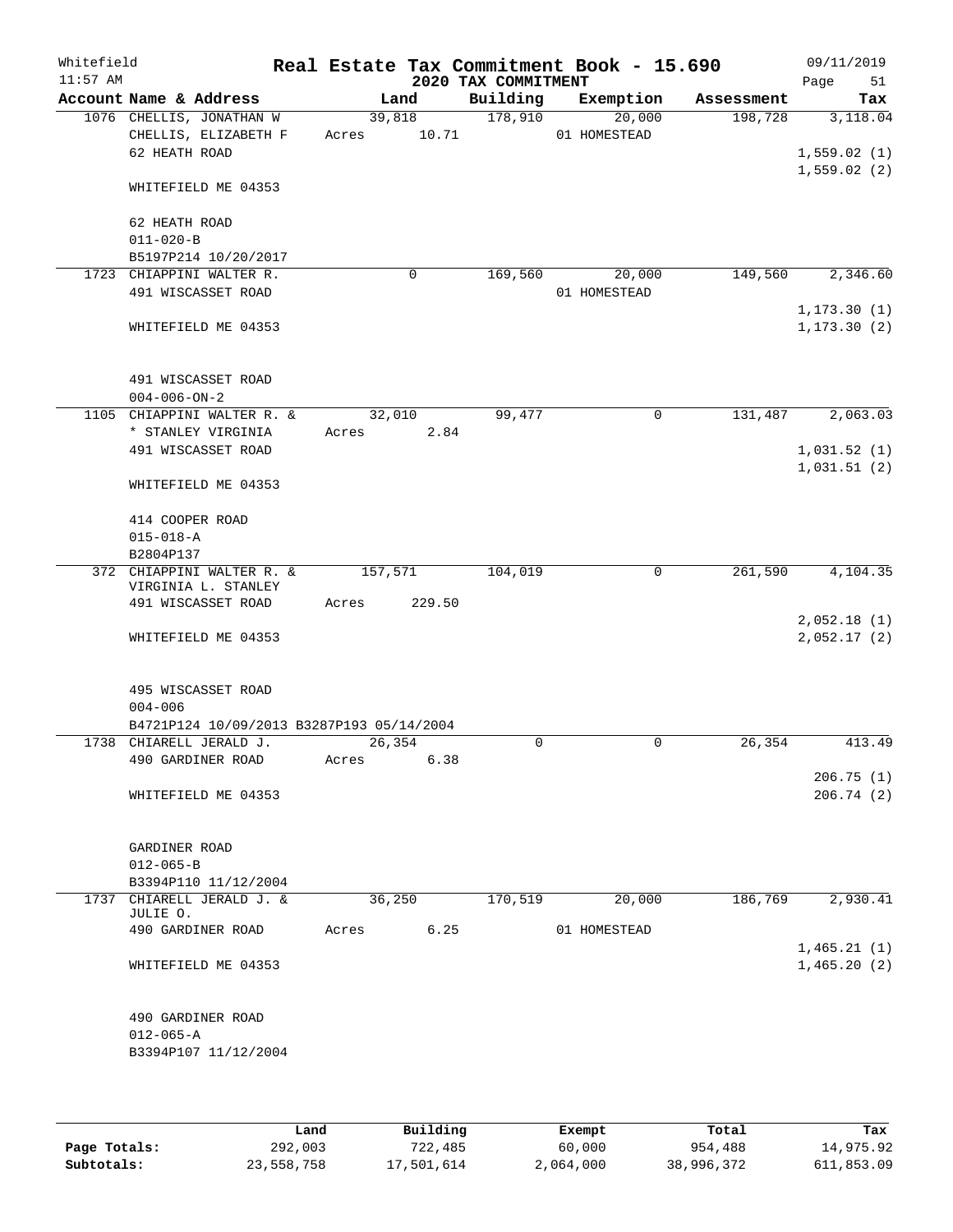| Whitefield<br>$11:57$ AM   |                                                                                                          |                       |       |                       |                                 | Real Estate Tax Commitment Book - 15.690 |          |                         | 09/11/2019                  |  |  |  |
|----------------------------|----------------------------------------------------------------------------------------------------------|-----------------------|-------|-----------------------|---------------------------------|------------------------------------------|----------|-------------------------|-----------------------------|--|--|--|
|                            | Account Name & Address                                                                                   |                       |       | Land                  | 2020 TAX COMMITMENT<br>Building | Exemption                                |          | Assessment              | Page<br>52<br>Tax           |  |  |  |
|                            | 1484 CHIARELL JULIE O.                                                                                   |                       |       | 24,500                |                                 | $\mathbf 0$                              | $\Omega$ | 24,500                  | 384.41                      |  |  |  |
|                            | 490 GARDINER ROAD                                                                                        |                       | Acres | 4.50                  |                                 |                                          |          |                         |                             |  |  |  |
|                            |                                                                                                          |                       |       |                       |                                 |                                          |          |                         | 192.21(1)                   |  |  |  |
|                            | WHITEFIELD ME 04353                                                                                      |                       |       |                       |                                 |                                          |          |                         | 192.20(2)                   |  |  |  |
|                            | GARDINER ROAD                                                                                            |                       |       |                       |                                 |                                          |          |                         |                             |  |  |  |
|                            | $012 - 065$                                                                                              |                       |       |                       |                                 |                                          |          |                         |                             |  |  |  |
|                            | B4277P90 05/18/2010 B3780P1 12/01/2006 B1626P325<br>759 CHOATE DIANA L.                                  |                       |       | 30,000                |                                 |                                          |          | 97,328                  |                             |  |  |  |
|                            | 31 WINDSOR ROAD                                                                                          |                       | Acres | 0.35                  | 87,328                          | 01 HOMESTEAD                             | 20,000   |                         | 1,527.08                    |  |  |  |
|                            |                                                                                                          |                       |       |                       |                                 |                                          |          |                         | 763.54(1)                   |  |  |  |
|                            | WHITEFIELD ME 04353                                                                                      |                       |       |                       |                                 |                                          |          |                         | 763.54(2)                   |  |  |  |
|                            | 31 WINDSOR ROAD                                                                                          |                       |       |                       |                                 |                                          |          |                         |                             |  |  |  |
|                            | $022 - 023$                                                                                              |                       |       |                       |                                 |                                          |          |                         |                             |  |  |  |
|                            | B2418P210                                                                                                |                       |       |                       |                                 |                                          |          |                         |                             |  |  |  |
|                            | 1783 CIFIRINO, CAROLE A                                                                                  |                       |       | 40,850                | 115,174                         |                                          | 20,000   | 136,024                 | 2,134.22                    |  |  |  |
|                            | WRIGHT, DAVID W<br>256 HOLLYWOOD BOULEVARD                                                               |                       | Acres | 12.00                 |                                 | 01 HOMESTEAD                             |          |                         | 1,067.11(1)                 |  |  |  |
|                            |                                                                                                          |                       |       |                       |                                 |                                          |          |                         | 1,067.11(2)                 |  |  |  |
|                            | WHITEFIELD ME 04353                                                                                      |                       |       |                       |                                 |                                          |          |                         |                             |  |  |  |
|                            | 256 HOLLYWOOD BOULEVARD<br>$002 - 022$<br>B5103P227 02/01/2017 B5092P94 12/29/2016 B5092P96              |                       |       |                       |                                 |                                          |          |                         |                             |  |  |  |
|                            | 12/29/2016                                                                                               |                       |       |                       |                                 |                                          |          |                         |                             |  |  |  |
|                            | 1682 CLARK ALAN GEORGE &<br>LINDA JANE CLARK LIV<br>TRUST                                                |                       |       | 30,030                | 110,644                         |                                          | 0        | 140,674                 | 2,207.18                    |  |  |  |
|                            | CLARK ALAN & LINDA<br>TRUSTEES                                                                           |                       | Acres | 1.52                  |                                 |                                          |          |                         |                             |  |  |  |
|                            | 358 EAST 30 NORTH                                                                                        |                       |       |                       |                                 |                                          |          |                         | 1,103.59(1)<br>1, 103.59(2) |  |  |  |
|                            | GRANTSVILLE UT 84029                                                                                     |                       |       |                       |                                 |                                          |          |                         |                             |  |  |  |
|                            | 392 DEVINE ROAD<br>$019 - 012 - C$                                                                       |                       |       |                       |                                 |                                          |          |                         |                             |  |  |  |
|                            | B4702P185 08/22/2013 B4664P77 05/20/2013 B4196P43<br>09/02/2009 B4099P224 02/12/2009 B3956P46 01/15/2008 |                       |       |                       |                                 |                                          | 0        |                         | 796.57                      |  |  |  |
|                            | 95 CLARK DANA E.<br>192 ATKINS ROAD                                                                      |                       | Acres | 31,500<br>2.50        | 19,269                          |                                          |          | 50,769                  |                             |  |  |  |
|                            | <b>JEFFERSON ME 04348 3249</b>                                                                           |                       |       |                       |                                 |                                          |          |                         | 398.29 (1)<br>398.28(2)     |  |  |  |
|                            |                                                                                                          |                       |       |                       |                                 |                                          |          |                         |                             |  |  |  |
|                            | 73 ROCKLAND ROAD                                                                                         |                       |       |                       |                                 |                                          |          |                         |                             |  |  |  |
|                            | $024 - 007 - A$                                                                                          |                       |       |                       |                                 |                                          |          |                         |                             |  |  |  |
|                            | B1890P11                                                                                                 |                       |       |                       |                                 |                                          |          |                         |                             |  |  |  |
|                            | 1835 CLARK DAVID S.                                                                                      |                       |       | 48,105                |                                 | $\Omega$                                 | 0        | 48,105                  | 754.77                      |  |  |  |
|                            | 151 MAIN STREET                                                                                          |                       | Acres | 36.70                 |                                 |                                          |          |                         |                             |  |  |  |
|                            | WHITEFIELD ME 04353                                                                                      |                       |       |                       |                                 |                                          |          |                         | 377.39(1)<br>377.38(2)      |  |  |  |
|                            | NORTH HOWE ROAD                                                                                          |                       |       |                       |                                 |                                          |          |                         |                             |  |  |  |
|                            | $020 - 010 - C$                                                                                          |                       |       |                       |                                 |                                          |          |                         |                             |  |  |  |
|                            | B4737P136 11/27/2013 B1677P229                                                                           |                       |       |                       |                                 |                                          |          |                         |                             |  |  |  |
|                            |                                                                                                          | Land                  |       | Building              |                                 | Exempt                                   |          | Total                   | Tax                         |  |  |  |
| Page Totals:<br>Subtotals: |                                                                                                          | 204,985<br>23,763,743 |       | 332,415<br>17,834,029 |                                 | 40,000<br>2,104,000                      |          | 497,400<br>39, 493, 772 | 7,804.23<br>619,657.32      |  |  |  |
|                            |                                                                                                          |                       |       |                       |                                 |                                          |          |                         |                             |  |  |  |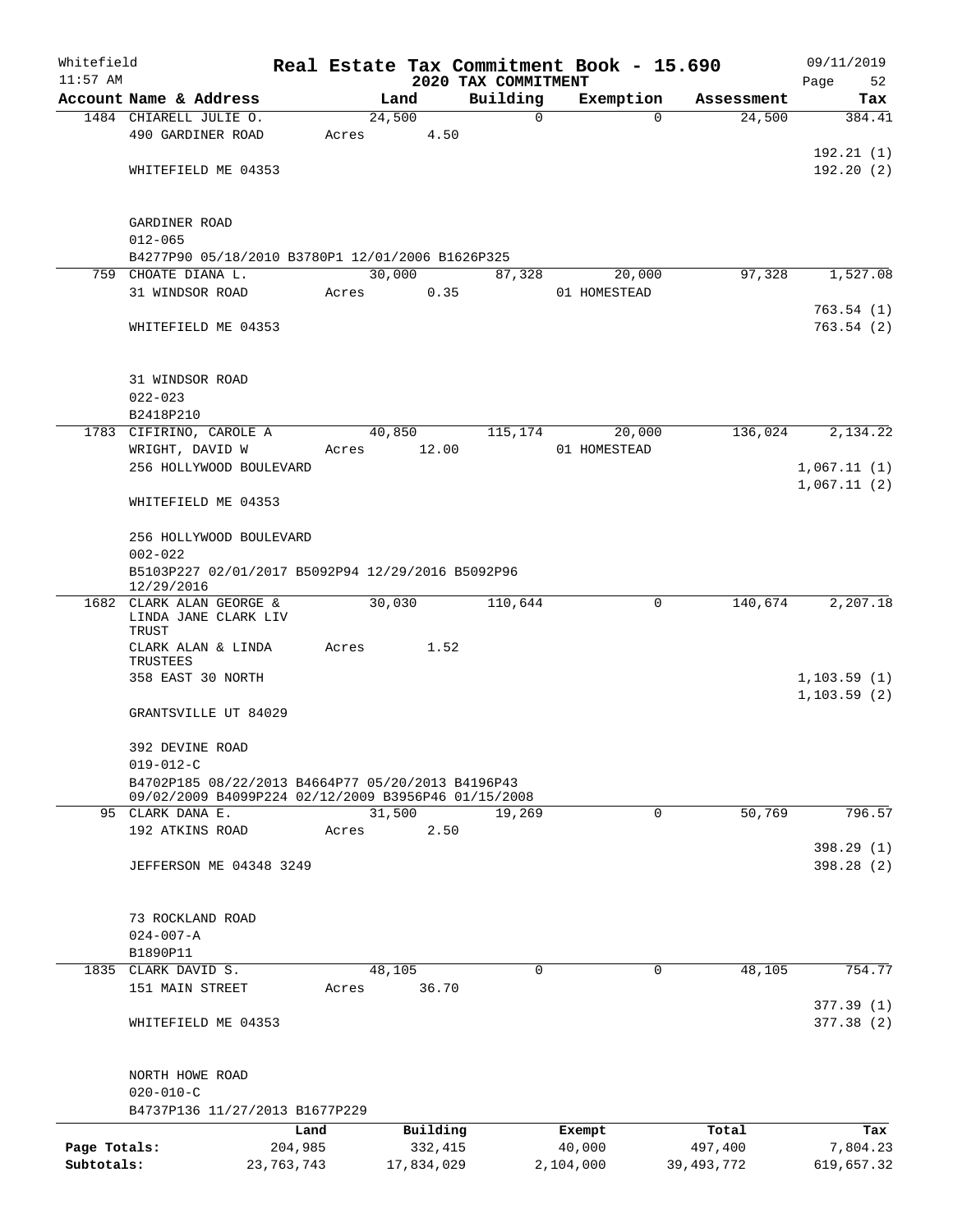| Whitefield<br>$11:57$ AM |                                                   |            |       |            |          | 2020 TAX COMMITMENT | Real Estate Tax Commitment Book - 15.690 |            | 09/11/2019              |
|--------------------------|---------------------------------------------------|------------|-------|------------|----------|---------------------|------------------------------------------|------------|-------------------------|
|                          | Account Name & Address                            |            |       | Land       |          | Building            | Exemption                                | Assessment | Page<br>53<br>Tax       |
|                          | 1528 CLARK DAVID S. & SHARON                      |            |       | 30,240     |          | 18,402              | $\Omega$                                 | 48,642     | 763.19                  |
|                          | L.                                                |            |       |            |          |                     |                                          |            |                         |
|                          | 151 MAIN STREET                                   |            |       | Acres      | 1.66     |                     |                                          |            |                         |
|                          |                                                   |            |       |            |          |                     |                                          |            | 381.60(1)<br>381.59 (2) |
|                          | WHITEFIELD ME 04353                               |            |       |            |          |                     |                                          |            |                         |
|                          | 139 HUNTS MEADOW ROAD                             |            |       |            |          |                     |                                          |            |                         |
|                          | $012 - 028 - A$                                   |            |       |            |          |                     |                                          |            |                         |
|                          | B3019P2                                           |            |       |            |          |                     |                                          |            |                         |
|                          | 1311 CLARK DAVID S. & SHARON                      |            |       | 59,750     |          | $\mathbf 0$         | $\mathbf 0$                              | 59,750     | 937.48                  |
|                          | L.<br>151 MAIN STREET                             |            | Acres |            | 56.00    |                     |                                          |            |                         |
|                          |                                                   |            |       |            |          |                     |                                          |            | 468.74 (1)              |
|                          | WHITEFIELD ME 04353                               |            |       |            |          |                     |                                          |            | 468.74 (2)              |
|                          | STEARNS BROOK ROAD                                |            |       |            |          |                     |                                          |            |                         |
|                          | $011 - 029$                                       |            |       |            |          |                     |                                          |            |                         |
|                          | B3260P211<br>388 CLARK DAVID S. & SHARON          |            |       | 30,000     |          | 133,990             | 20,000                                   | 143,990    | 2,259.20                |
|                          | L.                                                |            |       |            |          |                     |                                          |            |                         |
|                          | 151 MAIN STREET                                   |            |       | Acres      | 1.40     |                     | 01 HOMESTEAD                             |            | 1,129.60(1)             |
|                          | WHITEFIELD ME 04353                               |            |       |            |          |                     |                                          |            | 1, 129.60(2)            |
|                          |                                                   |            |       |            |          |                     |                                          |            |                         |
|                          | 151 MAIN STREET                                   |            |       |            |          |                     |                                          |            |                         |
|                          | $021 - 019$                                       |            |       |            |          |                     |                                          |            |                         |
|                          | B2108P180                                         |            |       |            |          |                     |                                          |            |                         |
|                          | 387 CLARK SHARON L                                |            |       | 46,050     |          | 105,469             | 0                                        | 151,519    | 2,377.33                |
|                          | 151 MAIN ST                                       |            | Acres |            | 6.00     |                     |                                          |            | 1,188.67(1)             |
|                          | WHITEFIELD ME 04353                               |            |       |            |          |                     |                                          |            | 1,188.66(2)             |
|                          |                                                   |            |       |            |          |                     |                                          |            |                         |
|                          | 87 MILLS ROAD                                     |            |       |            |          |                     |                                          |            |                         |
|                          | $017 - 056$                                       |            |       |            |          |                     |                                          |            |                         |
|                          | B4509P87 04/04/2012 B4466P137 12/01/2011          |            |       |            |          |                     |                                          |            |                         |
|                          | 1158 CLARK SHARON L                               |            |       | 56,760     |          | $\mathbf 0$         | $\mathbf 0$                              | 56,760     | 890.56                  |
|                          | 151 MAIN ST                                       |            | Acres |            | 50.02    |                     |                                          |            | 445.28 (1)              |
|                          | WHITEFIELD ME 04353                               |            |       |            |          |                     |                                          |            | 445.28 (2)              |
|                          |                                                   |            |       |            |          |                     |                                          |            |                         |
|                          | BENNER LANE                                       |            |       |            |          |                     |                                          |            |                         |
|                          | $016 - 047$                                       |            |       |            |          |                     |                                          |            |                         |
|                          | B4509P85 04/04/2012 B4466P137 12/01/2011 B1528P49 |            |       |            |          |                     |                                          |            |                         |
|                          | 217 CLARK SHARON L.                               |            |       | 33,255     |          | 68,283              | 0                                        | 101,538    | 1,593.13                |
|                          | 151 MAIN ST                                       |            | Acres |            | 3.67     |                     |                                          |            | 796.57 (1)              |
|                          | WHITEFIELD ME 04353                               |            |       |            |          |                     |                                          |            | 796.56 (2)              |
|                          |                                                   |            |       |            |          |                     |                                          |            |                         |
|                          | 36 MILLS ROAD                                     |            |       |            |          |                     |                                          |            |                         |
|                          | $026 - 024$                                       |            |       |            |          |                     |                                          |            |                         |
|                          | B1184P37                                          |            |       |            |          |                     |                                          |            |                         |
|                          |                                                   | Land       |       |            | Building |                     | Exempt                                   | Total      | Tax                     |
| Page Totals:             |                                                   | 256,055    |       |            | 326,144  |                     | 20,000                                   | 562,199    | 8,820.89                |
| Subtotals:               |                                                   | 24,019,798 |       | 18,160,173 |          |                     | 2,124,000                                | 40,055,971 | 628, 478.21             |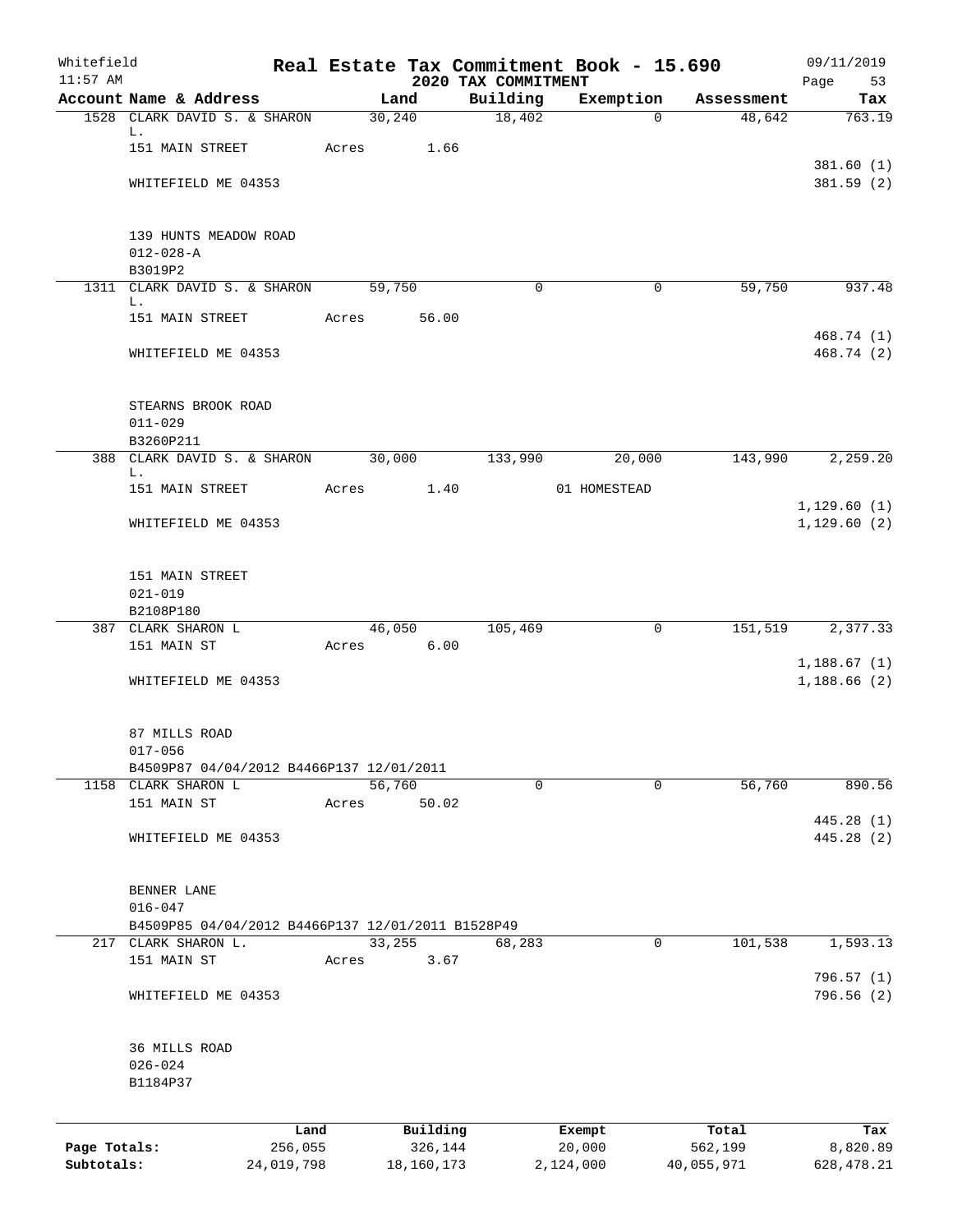| Whitefield<br>$11:57$ AM |                                                                                                                                     |                 |          | 2020 TAX COMMITMENT | Real Estate Tax Commitment Book - 15.690 |                  | 09/11/2019<br>Page<br>54     |
|--------------------------|-------------------------------------------------------------------------------------------------------------------------------------|-----------------|----------|---------------------|------------------------------------------|------------------|------------------------------|
|                          | Account Name & Address                                                                                                              |                 | Land     | Building            | Exemption                                | Assessment       | Tax                          |
|                          | 69 CLEAVES BRIAN G &                                                                                                                | 33,750          |          | 107,306             | 26,000                                   | 115,056          | 1,805.23                     |
|                          | RHONDA<br>PO BOX 46                                                                                                                 | Acres           | 4.00     |                     | 05 VET EXEMPTION                         |                  |                              |
|                          |                                                                                                                                     |                 |          |                     | 01 HOMESTEAD                             |                  | 902.62(1)                    |
|                          | COOPERS MILLS ME 04341                                                                                                              |                 |          |                     |                                          |                  | 902.61(2)                    |
|                          |                                                                                                                                     |                 |          |                     |                                          |                  |                              |
|                          | 681 VIGUE ROAD                                                                                                                      |                 |          |                     |                                          |                  |                              |
|                          | $020 - 014 - A$<br>B1233P283                                                                                                        |                 |          |                     |                                          |                  |                              |
|                          | 891 CLEAVES RHONDA R.                                                                                                               | 37,630          |          | 6,981               | 0                                        | 44,611           | 699.95                       |
|                          | P.O. BOX 46                                                                                                                         | Acres           | 40.20    |                     |                                          |                  |                              |
|                          | COOPERS MILLS ME 04341                                                                                                              |                 |          |                     |                                          |                  | 349.98 (1)<br>349.97 (2)     |
|                          |                                                                                                                                     |                 |          |                     |                                          |                  |                              |
|                          | VIGUE ROAD<br>$020 - 014$                                                                                                           |                 |          |                     |                                          |                  |                              |
|                          | B3128P15                                                                                                                            |                 |          |                     |                                          |                  |                              |
|                          | 578 CLEAVES RHONDA R.                                                                                                               | 50,500          |          | 59,004              | 0                                        | 109,504          | 1,718.12                     |
|                          | P.O. BOX 46                                                                                                                         | Acres           | 25.00    |                     |                                          |                  |                              |
|                          | COOPERS MILLS ME 04341                                                                                                              |                 |          |                     |                                          |                  | 859.06(1)<br>859.06 (2)      |
|                          | 668 VIGUE ROAD                                                                                                                      |                 |          |                     |                                          |                  |                              |
|                          | $019 - 043$                                                                                                                         |                 |          |                     |                                          |                  |                              |
|                          | B3128P15                                                                                                                            |                 |          |                     |                                          |                  |                              |
|                          | 42 CLIFFORD, BRIANA<br>12 HATHORN ST.                                                                                               | 31,500<br>Acres | 2.50     | 113,077             | 0                                        | 144,577          | 2,268.41                     |
|                          | RICHMOND ME 04357                                                                                                                   |                 |          |                     |                                          |                  | 1, 134.21(1)<br>1, 134.20(2) |
|                          |                                                                                                                                     |                 |          |                     |                                          |                  |                              |
|                          | 530 GARDINER ROAD<br>$012 - 066$                                                                                                    |                 |          |                     |                                          |                  |                              |
|                          | B5096P245 01/13/2017 B4815P4 09/04/2014 B1965P238<br>03/31/1994                                                                     |                 |          |                     |                                          |                  |                              |
|                          | 1482 CLOUTIER JR. ROSARIO G.<br>&                                                                                                   | 30,000          |          | 97,996              | 20,000                                   | 107,996          | 1,694.46                     |
|                          | * LINDA                                                                                                                             | Acres           | 0.88     |                     | 01 HOMESTEAD                             |                  |                              |
|                          | P O BOX 140                                                                                                                         |                 |          |                     |                                          |                  | 847.23 (1)                   |
|                          | WHITEFIELD ME 04353                                                                                                                 |                 |          |                     |                                          |                  | 847.23 (2)                   |
|                          |                                                                                                                                     |                 |          |                     |                                          |                  |                              |
|                          | 247 GRAND ARMY ROAD                                                                                                                 |                 |          |                     |                                          |                  |                              |
|                          | $013 - 030$<br>1616 CLOUTIER SHAWN S.                                                                                               | 30,000          |          | 70,293              | 0                                        | 100,293          | 1,573.60                     |
|                          | 255 GRAND ARMY ROAD                                                                                                                 | Acres           | 0.86     |                     |                                          |                  |                              |
|                          | WHITEFIELD ME 04353                                                                                                                 |                 |          |                     |                                          |                  | 786.80 (1)<br>786.80 (2)     |
|                          |                                                                                                                                     |                 |          |                     |                                          |                  |                              |
|                          | 255 GRAND ARMY ROAD<br>$013 - 029$                                                                                                  |                 |          |                     |                                          |                  |                              |
|                          | B4779P159 05/14/2014 B4775P121 05/01/2014 B4775P118<br>05/01/2014 B4775P115 05/01/2014 B4772P153 04/22/2014<br>B4752P248 01/27/2014 |                 |          |                     |                                          |                  |                              |
|                          |                                                                                                                                     |                 | Building |                     |                                          |                  |                              |
| Page Totals:             | 213,380                                                                                                                             | Land            | 454,657  |                     | Exempt<br>46,000                         | Total<br>622,037 | Tax<br>9,759.77              |

**Subtotals:** 24,233,178 18,614,830 2,170,000 40,678,008 638,237.98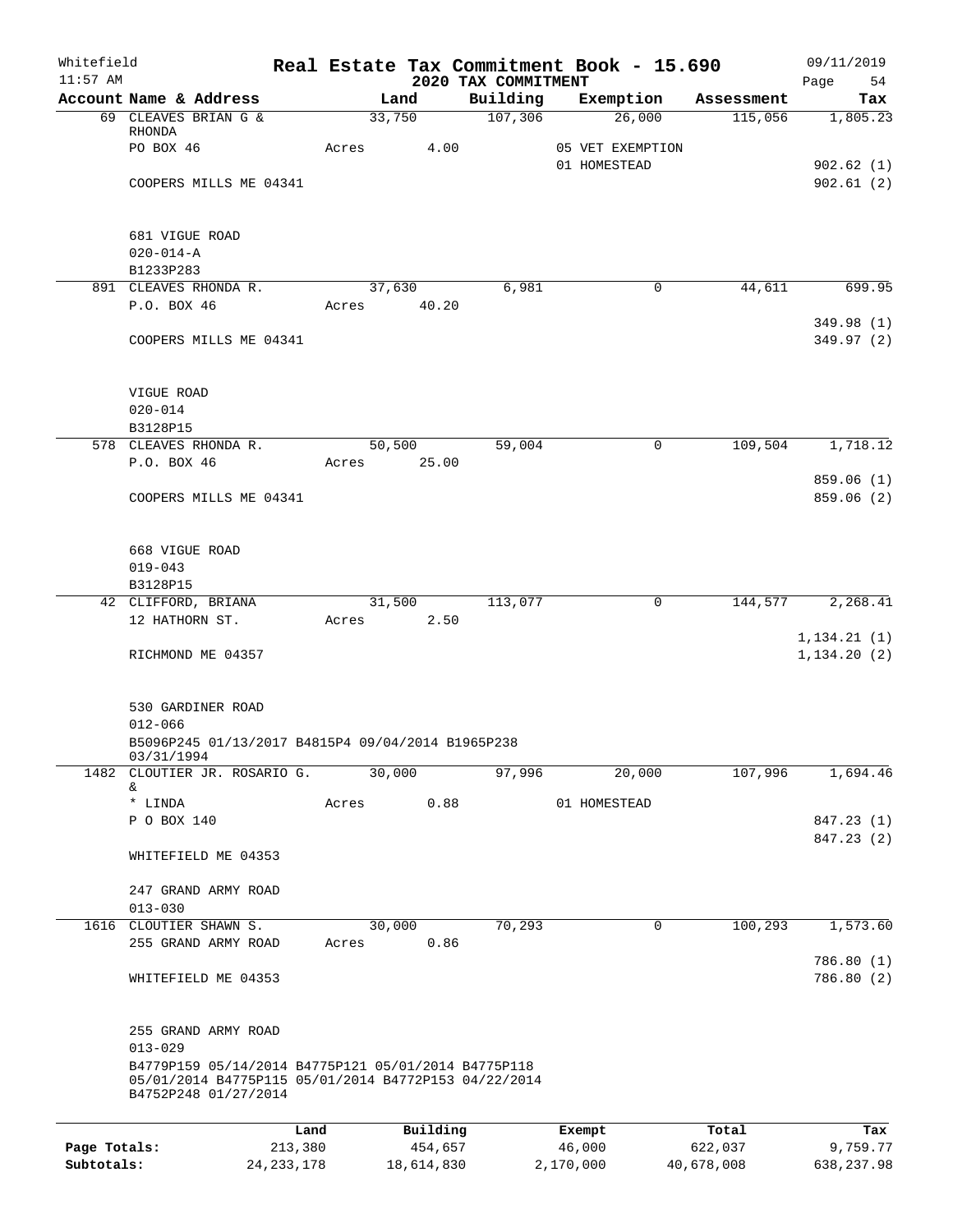| Whitefield<br>$11:57$ AM |                                                                                                      |                 |             | 2020 TAX COMMITMENT | Real Estate Tax Commitment Book - 15.690 |            | 09/11/2019<br>Page<br>55     |
|--------------------------|------------------------------------------------------------------------------------------------------|-----------------|-------------|---------------------|------------------------------------------|------------|------------------------------|
|                          | Account Name & Address                                                                               |                 | Land        | Building            | Exemption                                | Assessment | Tax                          |
|                          | 813 COATES KELLIE A. &<br>CHRISTOPHER A.<br>104 FOX FARM LANE                                        | 38,750<br>Acres | 4.00        | 142,441             | $\Omega$                                 | 181,191    | 2,842.89                     |
|                          | WHITEFIELD ME 04353                                                                                  |                 |             |                     |                                          |            | 1,421.45(1)<br>1,421.44(2)   |
|                          | 104 FOX FARM LANE<br>$020 - 011 - B$                                                                 |                 |             |                     |                                          |            |                              |
|                          | B4784P101 05/30/2014 B4784P99 05/30/2014 B2542P285<br>1294 COCO ANTHONY & SABRINA                    | 30,750          |             |                     | 0                                        | 188,206    | 2,952.95                     |
|                          | 487 TOWNHOUSE ROAD                                                                                   | Acres           | 2.00        | 157,456             |                                          |            | 1,476.48(1)                  |
|                          | WHITEFIELD ME 04353                                                                                  |                 |             |                     |                                          |            | 1,476.47(2)                  |
|                          | 487 TOWNHOUSE ROAD<br>$010 - 008 - B$                                                                |                 |             |                     |                                          |            |                              |
|                          | B1844P89<br>1199 COCO ANTHONY & SABRINA                                                              | 30,000          |             | 4,768               | $\mathsf{O}$                             |            |                              |
|                          | 487 TOWNHOUSE ROAD                                                                                   | Acres           | 1.00        |                     |                                          | 34,768     | 545.51                       |
|                          | WHITEFIELD ME 04353                                                                                  |                 |             |                     |                                          |            | 272.76(1)<br>272.75(2)       |
|                          | 493 TOWNHOUSE ROAD<br>$010 - 007$<br>B3768P161 11/08/2006                                            |                 |             |                     |                                          |            |                              |
| 1333                     | COCO ANTHONY F. &                                                                                    | 40,250          |             | 59,608              | 0                                        | 99,858     | 1,566.77                     |
|                          | SABRINA D.<br>487 TOWNHOUSE ROAD                                                                     | Acres           | 5.00        |                     |                                          |            |                              |
|                          | WHITEFIELD ME 04353                                                                                  |                 |             |                     |                                          |            | 783.39 (1)<br>783.38 (2)     |
|                          | 492 TOWNHOUSE ROAD<br>$010 - 023$<br>B4933P200 09/28/2016 B4212P85 10/15/2009 B2477P62<br>07/09/1999 |                 |             |                     |                                          |            |                              |
|                          | 769 COCO, ANTHONY F                                                                                  | 40,666          |             | 103,017             | 0                                        | 143,683    | 2,254.39                     |
|                          | COCO, SABRINA D                                                                                      | Acres           | 5.52        |                     |                                          |            |                              |
|                          | 487 TOWNHOUSE ROAD                                                                                   |                 |             |                     |                                          |            | 1, 127.20(1)<br>1, 127.19(2) |
|                          | WHITEFIELD ME 04353                                                                                  |                 |             |                     |                                          |            |                              |
|                          | 486 TOWNHOUSE ROAD<br>$010 - 022 - B$                                                                |                 |             |                     |                                          |            |                              |
|                          | B5344P77 01/10/2019                                                                                  |                 |             |                     |                                          |            |                              |
|                          | 391 COLBY JERRE<br>219 MAIN STREET                                                                   | Acres           | 375<br>0.25 | $\mathbf 0$         | $\mathbf 0$                              | 375        | 5.88                         |
|                          | WINDSOR ME 04363                                                                                     |                 |             |                     |                                          |            | 2.94(1)<br>2.94(2)           |
|                          | MAIN STREET<br>$021 - 013$                                                                           |                 |             |                     |                                          |            |                              |
|                          |                                                                                                      |                 |             |                     |                                          |            |                              |

|              | Land         | Building   | Exempt    | Total      | Tax        |
|--------------|--------------|------------|-----------|------------|------------|
| Page Totals: | 180,791      | 467,290    |           | 648,081    | 10,168.39  |
| Subtotals:   | 24, 413, 969 | 19,082,120 | 2,170,000 | 41,326,089 | 648,406.37 |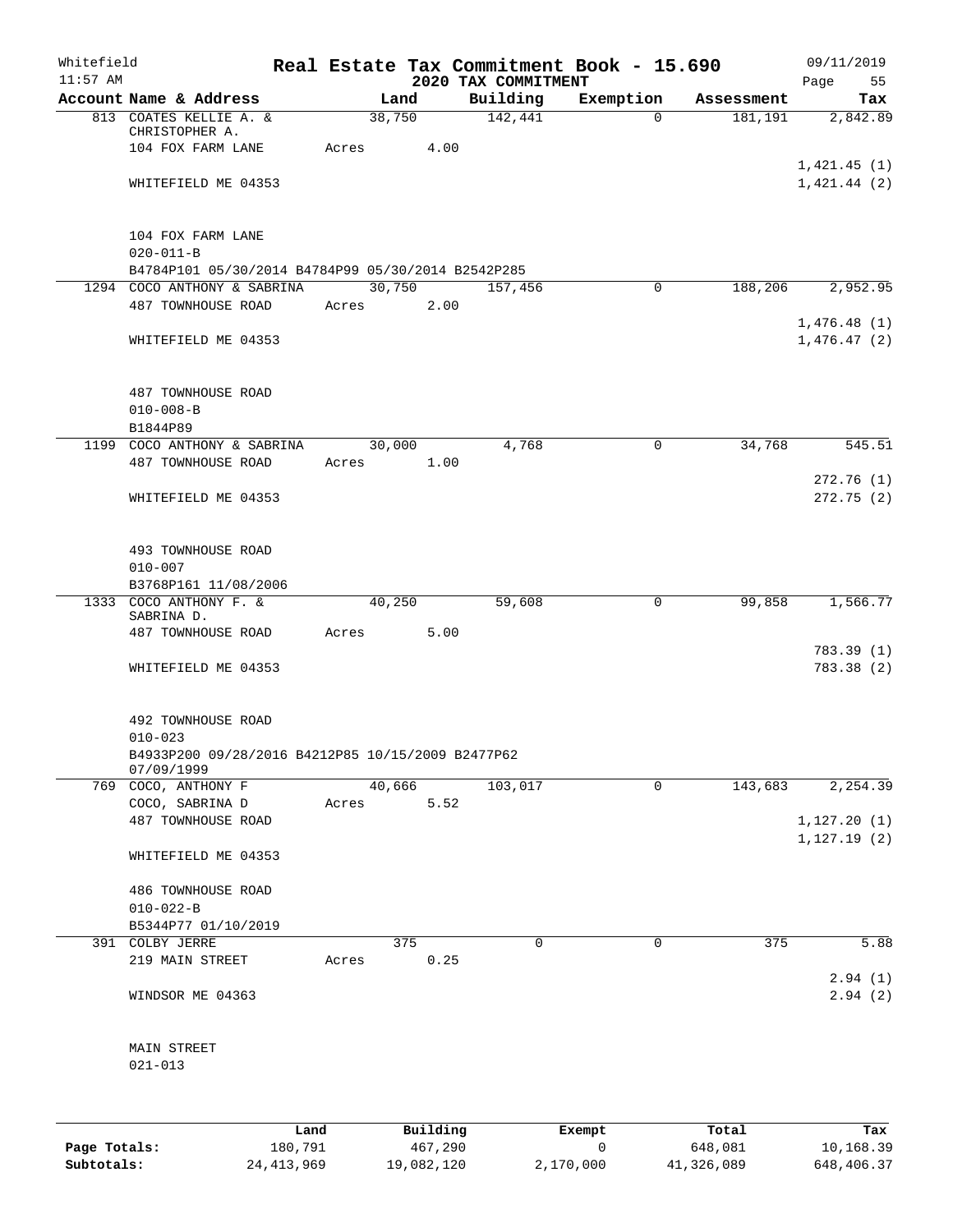| Whitefield<br>$11:57$ AM |                                                         | Real Estate Tax Commitment Book - 15.690 | 2020 TAX COMMITMENT |             |            | 09/11/2019<br>Page<br>56 |
|--------------------------|---------------------------------------------------------|------------------------------------------|---------------------|-------------|------------|--------------------------|
|                          | Account Name & Address                                  | Land                                     | Building            | Exemption   | Assessment | Tax                      |
|                          | 1875 COLBY MEAGAN M.                                    | $\mathbf 0$                              | 54,424              | $\Omega$    | 54,424     | 853.91                   |
|                          | 3 COOKSON LANE                                          |                                          |                     |             |            |                          |
|                          |                                                         |                                          |                     |             |            | 426.96(1)                |
|                          | WHITEFIELD ME 04353                                     |                                          |                     |             |            | 426.95(2)                |
|                          | 3 COOKSON LANE                                          |                                          |                     |             |            |                          |
|                          | $020 - 049 - A - ON$                                    |                                          |                     |             |            |                          |
|                          | 1051 COLE MARY & KEVAN A.                               | 960                                      | $\mathbf 0$         | 0           | 960        | 15.06                    |
|                          | 6420 SEVENTY SECOND<br><b>STREET</b>                    | 0.64<br>Acres                            |                     |             |            |                          |
|                          | APT. 104                                                |                                          |                     |             |            | 7.53(1)                  |
|                          | TULSA OK 74136                                          |                                          |                     |             |            | 7.53(2)                  |
|                          | VIGUE ROAD                                              |                                          |                     |             |            |                          |
|                          | $020 - 013$                                             |                                          |                     |             |            |                          |
|                          | B3894P208 08/09/2007                                    |                                          |                     |             |            |                          |
|                          | 1548 COLE, CHARLES DOUGLAS                              | 46,275                                   | 32,223              | 0           | 78,498     | 1,231.63                 |
|                          | 602 MIDDLE STREET                                       | 2.35<br>Acres                            |                     |             |            |                          |
|                          | <b>BATH ME 04530</b>                                    |                                          |                     |             |            | 615.82(1)<br>615.81(2)   |
|                          |                                                         |                                          |                     |             |            |                          |
|                          | 1 OTTER LANE                                            |                                          |                     |             |            |                          |
|                          | $024 - 004 - B$                                         |                                          |                     |             |            |                          |
|                          | B5173P101 08/23/2017<br>87 COLLADO ANTONIO & ANNA       |                                          | 64,281              | $\mathbf 0$ | 97,003     |                          |
|                          | 168 BEECH HILL ROAD                                     | 32,722<br>14.34<br>Acres                 |                     |             |            | 1,521.98                 |
|                          |                                                         |                                          |                     |             |            | 760.99(1)                |
|                          | ROCKPORT ME 04856                                       |                                          |                     |             |            | 760.99(2)                |
|                          | 300 THAYER ROAD                                         |                                          |                     |             |            |                          |
|                          | $001 - 023$                                             |                                          |                     |             |            |                          |
|                          | B4270P270 04/15/2010 B2538P51 02/01/2000                |                                          |                     |             |            |                          |
|                          | 601 COLLINS ROSE                                        | 0                                        | 15,552              | 0           | 15,552     | 244.01                   |
|                          | 23 MARINE LANE                                          |                                          |                     |             |            |                          |
|                          |                                                         |                                          |                     |             |            | 122.01(1)                |
|                          | WHITEFIELD ME 04353                                     |                                          |                     |             |            | 122.00(2)                |
|                          | 23 MARINE LANE                                          |                                          |                     |             |            |                          |
|                          | $018 - 037 - ON - 1$                                    |                                          |                     |             |            |                          |
|                          | 82 COLPITT CHRISTINE M.<br>104 SO. HUNTS MEADOW<br>ROAD | 37,250<br>20.00<br>Acres                 | $\mathbf 0$         | $\mathbf 0$ | 37,250     | 584.45                   |
|                          |                                                         |                                          |                     |             |            | 292.23(1)                |
|                          | WHITEFIELD ME 04353                                     |                                          |                     |             |            | 292.22 (2)               |
|                          | SO. HUNTS MEADOW ROAD                                   |                                          |                     |             |            |                          |
|                          | $009 - 007 - A$                                         |                                          |                     |             |            |                          |
|                          | B1682P39                                                |                                          |                     |             |            |                          |
|                          |                                                         |                                          |                     |             |            |                          |

|              | Land       | Building   | Exempt    | Total      | Tax        |
|--------------|------------|------------|-----------|------------|------------|
| Page Totals: | 117,207    | 166,480    |           | 283,687    | 4,451.04   |
| Subtotals:   | 24,531,176 | 19,248,600 | 2,170,000 | 41,609,776 | 652,857.41 |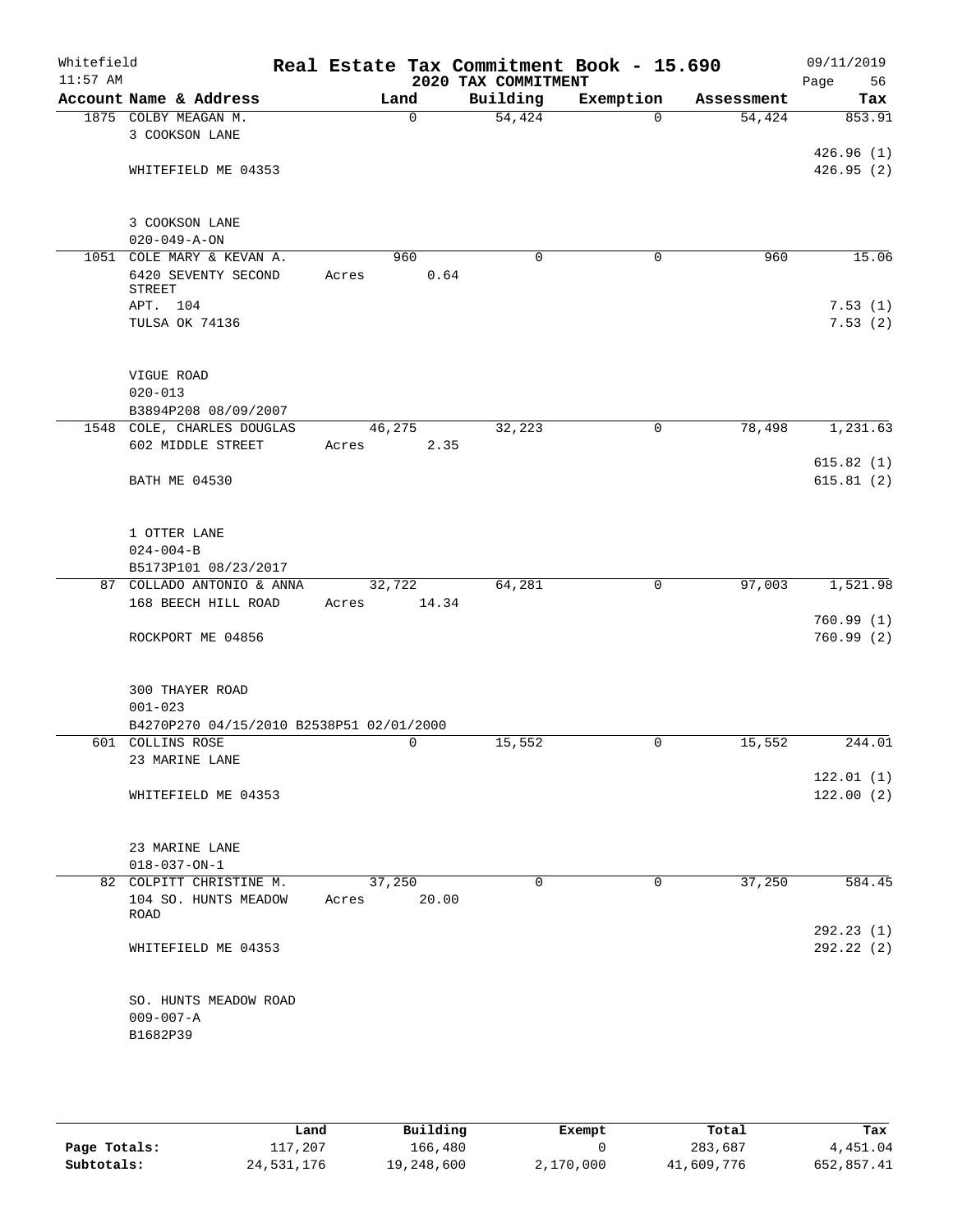| Whitefield<br>$11:57$ AM |                                                                                 |            |                 | 2020 TAX COMMITMENT | Real Estate Tax Commitment Book - 15.690 |            | 09/11/2019<br>57<br>Page |
|--------------------------|---------------------------------------------------------------------------------|------------|-----------------|---------------------|------------------------------------------|------------|--------------------------|
|                          | Account Name & Address                                                          |            | Land            | Building            | Exemption                                | Assessment | Tax                      |
|                          | 592 COLPITT CHRISTINE M.                                                        |            | 7,500           | 0                   | $\Omega$                                 | 7,500      | 117.68                   |
|                          | 104 SO. HUNTS MEADOW<br>ROAD                                                    | Acres      | 5.00            |                     |                                          |            |                          |
|                          | WHITEFIELD ME 04353                                                             |            |                 |                     |                                          |            | 58.84(1)<br>58.84(2)     |
|                          |                                                                                 |            |                 |                     |                                          |            |                          |
|                          | SO. HUNTS MEADOW ROAD<br>$009 - 009 - B$                                        |            |                 |                     |                                          |            |                          |
|                          | B1682P39                                                                        |            |                 |                     |                                          |            |                          |
|                          | 646 COLPITT JR. THOMAS &                                                        |            | 38,130          | 140,215             | 20,000                                   | 158,345    | 2,484.43                 |
|                          | CHRISTINE<br>104 SO. HUNTS MEADOW<br>ROAD                                       | Acres      | 8.60            |                     | 01 HOMESTEAD                             |            |                          |
|                          |                                                                                 |            |                 |                     |                                          |            | 1, 242.22(1)             |
|                          | WHITEFIELD ME 04353                                                             |            |                 |                     |                                          |            | 1, 242.21(2)             |
|                          | 104 SO. HUNTS MEADOW<br>$009 - 008$                                             |            |                 |                     |                                          |            |                          |
| 1852                     | COLPITT THOMAS JR                                                               |            | 22,100          | 0                   | $\mathbf 0$                              | 22,100     | 346.75                   |
|                          | COLPITT CHRISTINE M.                                                            | Acres      | 24.00           |                     |                                          |            |                          |
|                          | 104 SOUTH HUNTS MEADOW<br><b>ROAD</b>                                           |            |                 |                     |                                          |            | 173.38(1)                |
|                          | WHITEFIELD ME 04353                                                             |            |                 |                     |                                          |            | 173.37(2)                |
|                          | SO HUNTS MEADOW ROAD<br>$009 - 013 - A$                                         |            |                 |                     |                                          |            |                          |
|                          | B4563P137 08/27/2012                                                            |            |                 |                     |                                          |            |                          |
|                          | 423 CONDON JON M.                                                               |            | 30,000          | 181,870             | 20,000                                   | 191,870    | 3,010.44                 |
|                          | 466 EAST RIVER ROAD                                                             | Acres      | 1.50            |                     | 01 HOMESTEAD                             |            | 1,505.22(1)              |
|                          | WHITEFIELD ME 04353                                                             |            |                 |                     |                                          |            | 1,505.22(2)              |
|                          | 466 EAST RIVER ROAD                                                             |            |                 |                     |                                          |            |                          |
|                          | $010 - 050 - A$                                                                 |            |                 |                     |                                          |            |                          |
|                          | B4390P161 04/11/2011 B4383P169 03/15/2011 B2107P34                              |            |                 |                     |                                          |            |                          |
|                          | 218 CONLEY GAIL P.<br>CONLEY STEPHEN                                            | Acres      | 54,370<br>36.00 | 133,965             | 20,000<br>01 HOMESTEAD                   | 168,335    | 2,641.18                 |
|                          | PO BOX 22                                                                       |            |                 |                     |                                          |            | 1,320.59(1)              |
|                          | WHITEFIELD ME 04353                                                             |            |                 |                     |                                          |            | 1,320.59(2)              |
|                          | 433 EAST RIVER ROAD                                                             |            |                 |                     |                                          |            |                          |
|                          | $010 - 040$<br>B4734P253 11/21/2013 B4628P193 02/12/2013 B3589P82<br>11/01/2005 |            |                 |                     |                                          |            |                          |
|                          | 1259 CONLEY GAIL P.                                                             |            | 22,550          | $\Omega$            | $\Omega$                                 | 22,550     | 353.81                   |
|                          | CONLEY STEPHEN<br>PO BOX 22                                                     | Acres      | 54.00           |                     |                                          |            | 176.91(1)                |
|                          |                                                                                 |            |                 |                     |                                          |            | 176.90(2)                |
|                          | WHITEFIELD ME 04353                                                             |            |                 |                     |                                          |            |                          |
|                          | EAST RIVER ROAD                                                                 |            |                 |                     |                                          |            |                          |
|                          | $010 - 048$<br>B4628P193 02/12/2013 B3589P82                                    |            |                 |                     |                                          |            |                          |
|                          |                                                                                 | Land       | Building        |                     | Exempt                                   | Total      | Tax                      |
| Page Totals:             |                                                                                 | 174,650    | 456,050         |                     | 60,000                                   | 570,700    | 8,954.29                 |
| Subtotals:               |                                                                                 | 24,705,826 | 19,704,650      |                     | 2,230,000                                | 42,180,476 | 661,811.70               |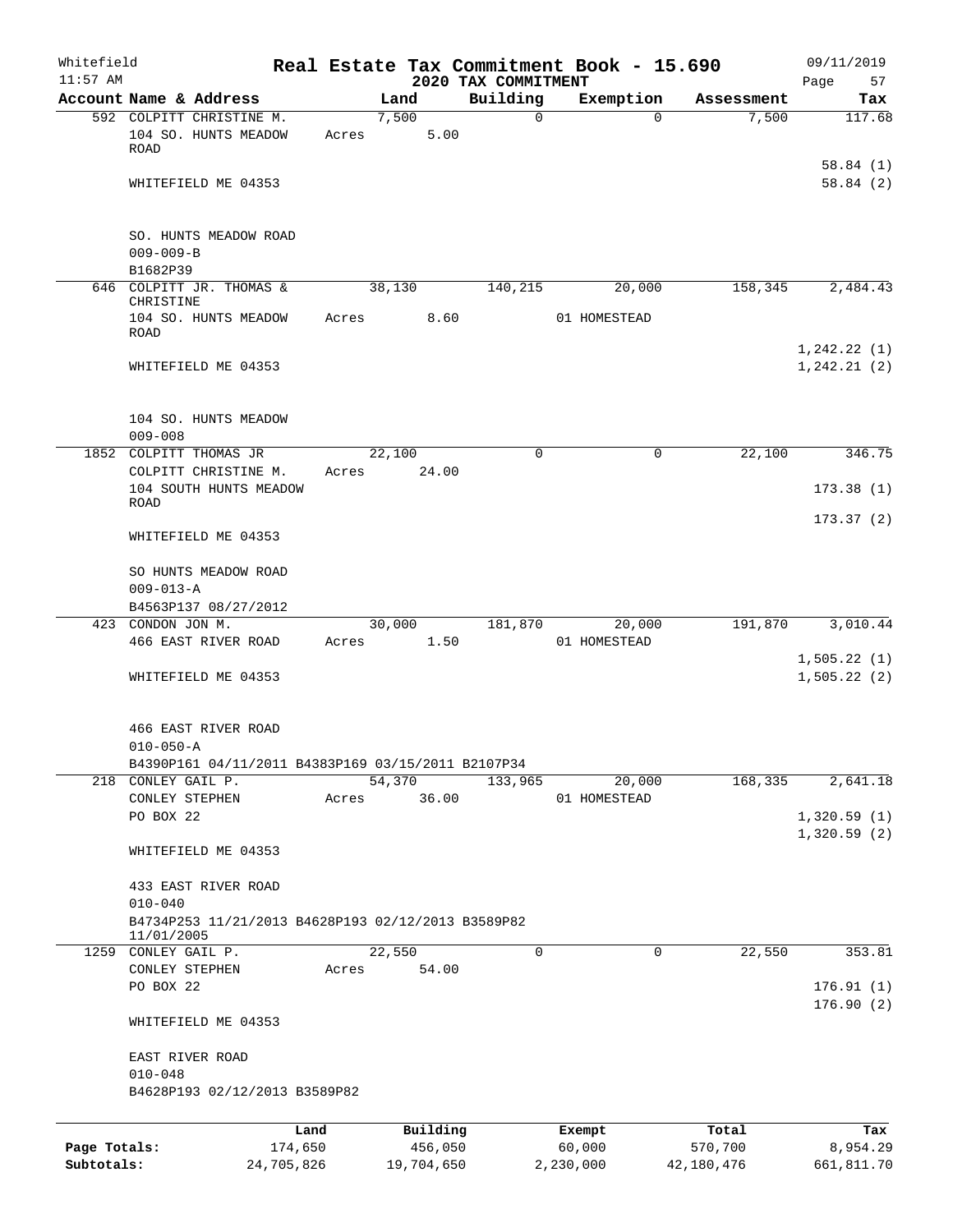| Whitefield<br>$11:57$ AM |                                          |            |       |        |            | 2020 TAX COMMITMENT | Real Estate Tax Commitment Book - 15.690 |              | 09/11/2019<br>Page<br>58 |
|--------------------------|------------------------------------------|------------|-------|--------|------------|---------------------|------------------------------------------|--------------|--------------------------|
|                          | Account Name & Address                   |            |       | Land   |            | Building            | Exemption                                | Assessment   | Tax                      |
|                          | 1403 CONLEY GAIL P.                      |            |       | 11,011 |            | $\mathsf{O}$        | $\Omega$                                 | 11,011       | 172.76                   |
|                          | CONLEY STEPHEN                           |            | Acres |        | 20.80      |                     |                                          |              |                          |
|                          | PO BOX 22                                |            |       |        |            |                     |                                          |              | 86.38(1)                 |
|                          |                                          |            |       |        |            |                     |                                          |              | 86.38 (2)                |
|                          | WHITEFIELD ME 04353                      |            |       |        |            |                     |                                          |              |                          |
|                          | EAST RIVER ROAD                          |            |       |        |            |                     |                                          |              |                          |
|                          | $013 - 076$                              |            |       |        |            |                     |                                          |              |                          |
|                          | B4628P193 02/12/2013 B3589P82 11/01/2005 |            |       |        |            |                     |                                          |              |                          |
|                          | 1407 CONLEY GAIL P.                      |            |       | 9,185  |            | $\Omega$            | $\Omega$                                 | 9,185        | 144.11                   |
|                          | CONLEY STEPHEN                           |            | Acres |        | 16.50      |                     |                                          |              |                          |
|                          | PO BOX 22                                |            |       |        |            |                     |                                          |              | 72.06(1)                 |
|                          | WHITEFIELD ME 04353                      |            |       |        |            |                     |                                          |              | 72.05(2)                 |
|                          | OFF HEATH ROAD                           |            |       |        |            |                     |                                          |              |                          |
|                          | $011 - 005$                              |            |       |        |            |                     |                                          |              |                          |
|                          | B4628P193 02/12/2013 B3589P86 11/01/2005 |            |       |        |            |                     |                                          |              |                          |
|                          | 729 CONRAD ELIZABETH &<br>RICHARD        |            |       | 66,750 |            | 97,350              | 0                                        | 164,100      | 2,574.73                 |
|                          | 3 WASHINGTON COURT                       |            | Acres |        | 50.00      |                     |                                          |              |                          |
|                          |                                          |            |       |        |            |                     |                                          |              | 1,287.37(1)              |
|                          | KENNEBUNKPORT ME 04046                   |            |       |        |            |                     |                                          |              | 1,287.36(2)              |
|                          | 26 BOYNTON LANE                          |            |       |        |            |                     |                                          |              |                          |
|                          | $007 - 068$                              |            |       |        |            |                     |                                          |              |                          |
|                          | B3865P259 06/15/2007                     |            |       |        |            |                     |                                          |              |                          |
|                          | 273 CONRAD RICHARD &                     |            |       | 30,150 |            | 0                   | 0                                        | 30,150       | 473.05                   |
|                          | ELIZABETH                                |            |       |        |            |                     |                                          |              |                          |
|                          | 3 WASHINGTON COURT                       |            | Acres |        | 1.60       |                     |                                          |              |                          |
|                          |                                          |            |       |        |            |                     |                                          |              | 236.53(1)                |
|                          | KENNEBUNKPORT ME 04046                   |            |       |        |            |                     |                                          |              | 236.52(2)                |
|                          |                                          |            |       |        |            |                     |                                          |              |                          |
|                          | 2 BOYNTON LANE                           |            |       |        |            |                     |                                          |              |                          |
|                          | $007 - 069$                              |            |       |        |            |                     |                                          |              |                          |
|                          | B3914P43 09/26/2007                      |            |       |        |            |                     |                                          |              |                          |
| 1676                     | CONSOLIDATED                             |            |       |        | 0          | 58,311              | $\mathbf 0$                              | 58,311       | 914.90                   |
|                          | COMMUNICATIONS                           |            |       |        |            |                     |                                          |              |                          |
|                          | NORTHERN NEW ENGLAND                     |            |       |        |            |                     |                                          |              |                          |
|                          | TELEPHONE OPERATIONS                     |            |       |        |            |                     |                                          |              |                          |
|                          | NORTHERN NEW ENGLAND                     |            |       |        |            |                     |                                          |              | 457.45 (1)               |
|                          | TELEPHONE OPERATIONS                     |            |       |        |            |                     |                                          |              |                          |
|                          | ATTN: TAX 2-4                            |            |       |        |            |                     |                                          |              | 457.45 (2)               |
|                          | 121 SOUTH 17TH STREET                    |            |       |        |            |                     |                                          |              |                          |
|                          | MATTOON IL 61938                         |            |       |        |            |                     |                                          |              |                          |
|                          | 40 MAIN STREET                           |            |       |        |            |                     |                                          |              |                          |
|                          | $024 - 007 - ON$                         |            |       |        |            |                     |                                          |              |                          |
|                          | 781 CONTRERAS MARIA                      |            |       | 25,250 |            | 0                   | $\mathbf 0$                              | 25, 250      | 396.17                   |
|                          | PO BOX 1028                              |            | Acres |        | 5.00       |                     |                                          |              |                          |
|                          | HILLSBOROUGH NC 27278                    |            |       |        |            |                     |                                          |              | 198.09(1)<br>198.08(2)   |
|                          |                                          |            |       |        |            |                     |                                          |              |                          |
|                          | WISCASSET ROAD                           |            |       |        |            |                     |                                          |              |                          |
|                          | $001 - 062$                              |            |       |        |            |                     |                                          |              |                          |
|                          | B2390P75                                 |            |       |        |            |                     |                                          |              |                          |
|                          |                                          |            |       |        |            |                     |                                          |              |                          |
|                          |                                          |            |       |        |            |                     |                                          |              |                          |
|                          |                                          | Land       |       |        | Building   |                     | Exempt                                   | Total        | Tax                      |
| Page Totals:             |                                          | 142,346    |       |        | 155,661    |                     | $\mathsf{O}$                             | 298,007      | 4,675.72                 |
| Subtotals:               |                                          | 24,848,172 |       |        | 19,860,311 |                     | 2,230,000                                | 42, 478, 483 | 666, 487.42              |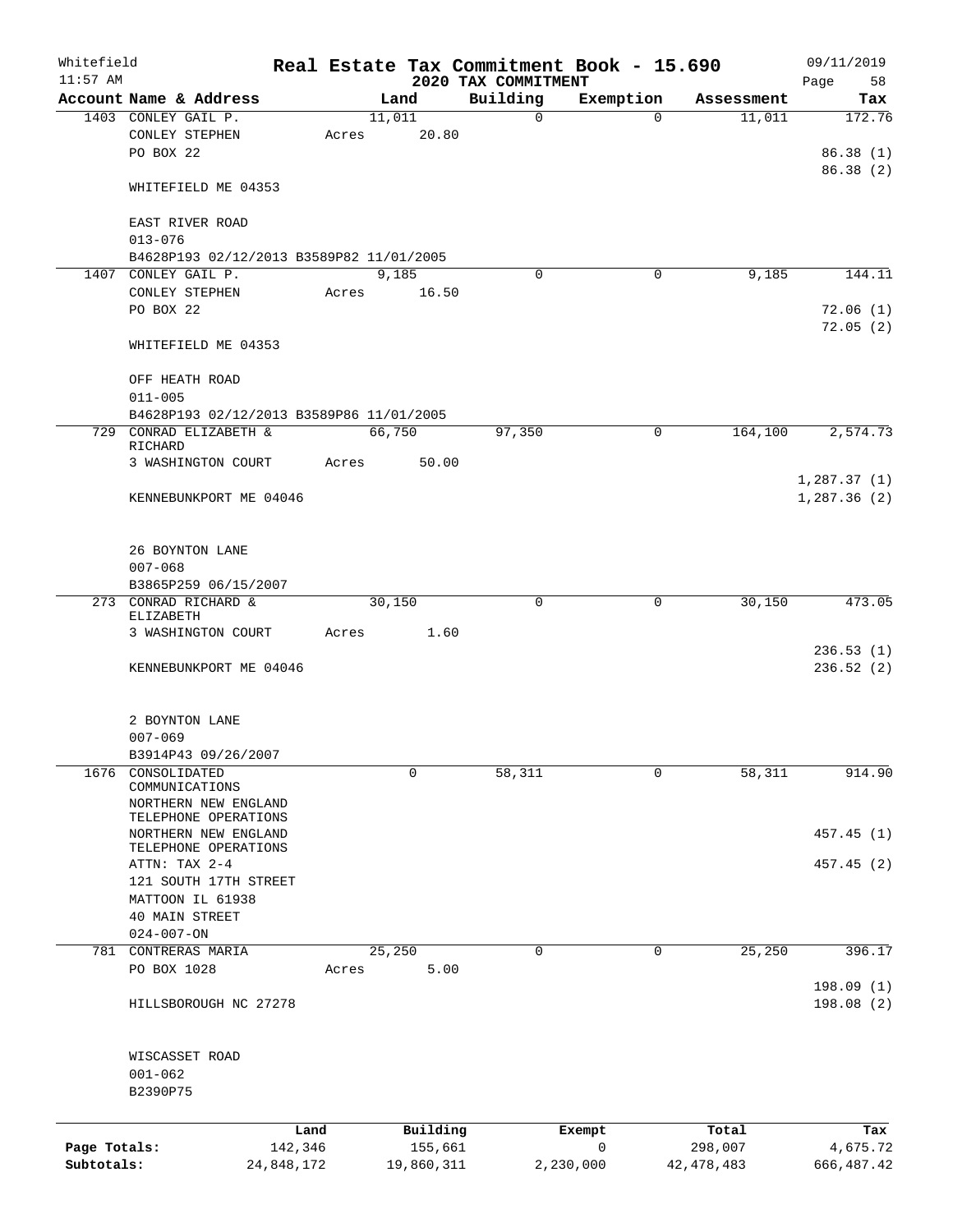| Whitefield<br>$11:57$ AM |                                                 |       |             | 2020 TAX COMMITMENT | Real Estate Tax Commitment Book - 15.690 |            | 09/11/2019<br>Page<br>59 |
|--------------------------|-------------------------------------------------|-------|-------------|---------------------|------------------------------------------|------------|--------------------------|
|                          | Account Name & Address                          |       | Land        | Building            | Exemption                                | Assessment | Tax                      |
|                          | 1234 COOLEY ARTHUR B. &<br>CAROL                |       | 30,000      | 93,241              | 26,000                                   | 97,241     | 1,525.71                 |
|                          | 18 ROCKLAND ROAD                                | Acres | 1.00        |                     | 01 HOMESTEAD<br>05 VET EXEMPTION         |            | 762.86(1)                |
|                          | WHITEFIELD ME 04353                             |       |             |                     |                                          |            | 762.85(2)                |
|                          | 18 ROCKLAND ROAD                                |       |             |                     |                                          |            |                          |
|                          | $025 - 003$<br>351 COOLEY ARTHUR B. &           |       |             | $\mathbf 0$         | $\mathbf 0$                              |            |                          |
|                          | CAROL B.                                        |       | 255         |                     |                                          | 255        | 4.00                     |
|                          | 18 ROCKLAND ROAD                                | Acres | 0.17        |                     |                                          |            | 2.00(1)                  |
|                          | WHITEFIELD ME 04353                             |       |             |                     |                                          |            | 2.00(2)                  |
|                          | ROCKLAND ROAD                                   |       |             |                     |                                          |            |                          |
|                          | $025 - 003 - A$                                 |       |             |                     |                                          |            |                          |
|                          | B2444P2                                         |       |             |                     |                                          |            |                          |
|                          | 552 COOMBS JAMES & HOLLY<br>HILL-COOMBS         |       | 480         | $\Omega$            | 0                                        | 480        | 7.53                     |
|                          | 131 HOLMES STREET                               | Acres | 0.32        |                     |                                          |            |                          |
|                          | ROCKLAND ME 04841                               |       |             |                     |                                          |            | 3.77(1)<br>3.76(2)       |
|                          | MEAHER LANE                                     |       |             |                     |                                          |            |                          |
|                          | $015 - 017$                                     |       |             |                     |                                          |            |                          |
|                          | B3224P46                                        |       |             |                     |                                          |            |                          |
|                          | 615 COONS JEFFERY L.                            |       | 32,290      | $\mathbf 0$         | $\mathsf{O}$                             | 32,290     | 506.63                   |
|                          | 830 CLIFTON HILLS<br>STREET                     |       | Acres 13.80 |                     |                                          |            |                          |
|                          | ORLANDO FL 32828                                |       |             |                     |                                          |            | 253.32(1)<br>253.31(2)   |
|                          | MARINE LANE<br>$018 - 036$                      |       |             |                     |                                          |            |                          |
|                          | B4796P22 07/03/2014 B671P122                    |       |             |                     |                                          |            |                          |
|                          | 187 COONS KERRY L. (ESTATE                      |       | 27,910      | $\Omega$            | $\Omega$                                 | 27,910     | 437.91                   |
|                          | OF)                                             |       |             |                     |                                          |            |                          |
|                          | C/O- DAVID W. COONS JR. Acres<br>51 SCOTTY ROAD |       | 3.44        |                     |                                          |            | 218.96(1)                |
|                          |                                                 |       |             |                     |                                          |            | 218.95(2)                |
|                          | SIDNEY ME 04330                                 |       |             |                     |                                          |            |                          |
|                          | NORTH HOWE ROAD                                 |       |             |                     |                                          |            |                          |
|                          | $020 - 025$                                     |       |             |                     |                                          |            |                          |
|                          | 444 COOPER MITCHELL<br>250 EAST RIVER ROAD      |       | 0           | 8,653               | 0                                        | 8,653      | 135.77                   |
|                          |                                                 |       |             |                     |                                          |            | 67.89(1)                 |
|                          | WHITEFIELD ME 04353                             |       |             |                     |                                          |            | 67.88(2)                 |
|                          | 250 EAST RIVER ROAD                             |       |             |                     |                                          |            |                          |
|                          | $013 - 073 - ON$                                |       |             |                     |                                          |            |                          |
|                          |                                                 |       |             |                     |                                          |            |                          |
|                          |                                                 |       |             |                     |                                          |            |                          |

|              | Land       | Building   | Exempt    | Total      | Tax        |
|--------------|------------|------------|-----------|------------|------------|
| Page Totals: | 90,935     | 101,894    | 26,000    | 166,829    | 2,617.55   |
| Subtotals:   | 24,939,107 | 19,962,205 | 2,256,000 | 42,645,312 | 669,104.97 |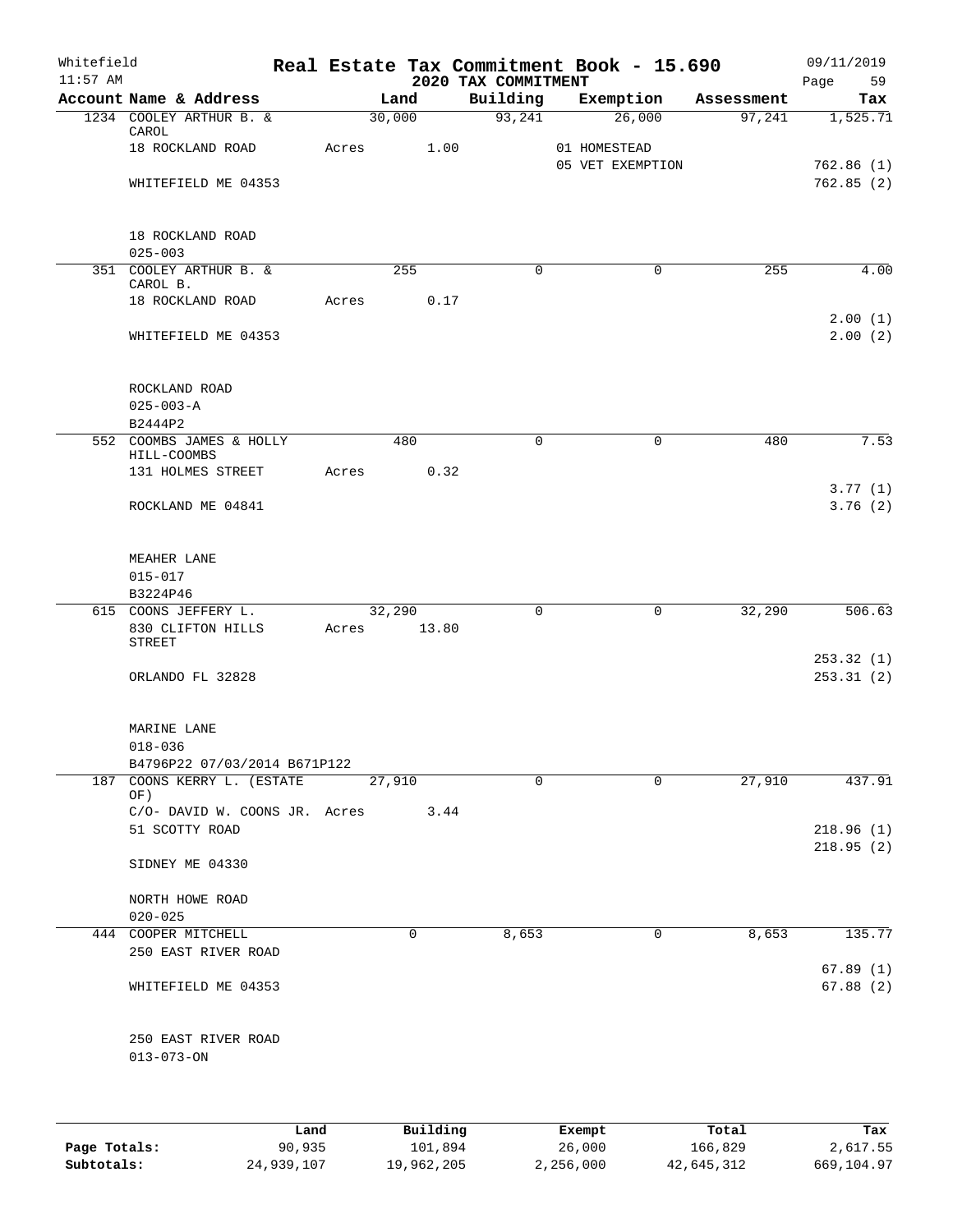| Whitefield<br>$11:57$ AM   |                                                      |              |            |          | 2020 TAX COMMITMENT | Real Estate Tax Commitment Book - 15.690 |             |            | 09/11/2019<br>Page<br>60   |
|----------------------------|------------------------------------------------------|--------------|------------|----------|---------------------|------------------------------------------|-------------|------------|----------------------------|
|                            | Account Name & Address                               |              | Land       |          | Building            | Exemption                                |             | Assessment | Tax                        |
|                            | 182 COOPER THURLOW & GARY<br>Ε.                      |              | 39,200     |          | $\mathbf 0$         |                                          | $\Omega$    | 39,200     | 615.05                     |
|                            | LINDA GAGNE, TRUSTEE                                 | Acres        |            | 23.00    |                     |                                          |             |            |                            |
|                            | 26 NORWAY DRIVE                                      |              |            |          |                     |                                          |             |            | 307.53(1)                  |
|                            | CHELSEA ME 04330                                     |              |            |          |                     |                                          |             |            | 307.52(2)                  |
|                            | COOPER ROAD                                          |              |            |          |                     |                                          |             |            |                            |
|                            | $018 - 001 - A$                                      |              |            |          |                     |                                          |             |            |                            |
|                            | B2371P232                                            |              |            |          |                     |                                          |             |            |                            |
|                            | 889 COOPER-HASKELL DAWNA                             |              | 57,007     |          | 112,085             | 20,000                                   |             | 149,092    | 2,339.25                   |
|                            | JEAN                                                 |              |            |          |                     |                                          |             |            |                            |
|                            | 71 SENOTT ROAD                                       | Acres        | 35.01      |          |                     | 01 HOMESTEAD                             |             |            |                            |
|                            | WHITEFIELD ME 04353                                  |              |            |          |                     |                                          |             |            | 1,169.63(1)<br>1,169.62(2) |
|                            |                                                      |              |            |          |                     |                                          |             |            |                            |
|                            | 71 SENOTT ROAD                                       |              |            |          |                     |                                          |             |            |                            |
|                            | $017 - 047$                                          |              |            |          |                     |                                          |             |            |                            |
|                            | B4562P2 08/23/2012 B2404P200<br>112 CORBIN BRADLEY & |              |            |          | $\Omega$            |                                          | 0           | 8,036      | 126.08                     |
|                            | ELIZABETH                                            |              | 8,036      |          |                     |                                          |             |            |                            |
|                            | 14 ELM LANE                                          | Acres        |            | 5.67     |                     |                                          |             |            |                            |
|                            | WINDSOR ME 04363                                     |              |            |          |                     |                                          |             |            | 63.04(1)<br>63.04(2)       |
|                            |                                                      |              |            |          |                     |                                          |             |            |                            |
|                            | AUGUSTA ROAD                                         |              |            |          |                     |                                          |             |            |                            |
|                            | $018 - 013 - B$                                      |              |            |          |                     |                                          |             |            |                            |
|                            | B2613P248                                            |              |            |          |                     |                                          |             |            |                            |
|                            | 1386 CORBIN BRADLEY &<br>ELIZABETH                   |              | 2,760      |          | $\Omega$            |                                          | $\mathbf 0$ | 2,760      | 43.30                      |
|                            | 14 ELM LANE                                          | Acres        |            | 1.84     |                     |                                          |             |            |                            |
|                            |                                                      |              |            |          |                     |                                          |             |            | 21.65(1)                   |
|                            | WINDSOR ME 04363                                     |              |            |          |                     |                                          |             |            | 21.65(2)                   |
|                            | AUGUSTA ROAD                                         |              |            |          |                     |                                          |             |            |                            |
|                            | $018 - 010$                                          |              |            |          |                     |                                          |             |            |                            |
|                            | B2613P248                                            |              |            |          |                     |                                          |             |            |                            |
|                            | 1371 CORBIN BRADLEY &<br>ELIZABETH                   |              | 31,858     |          | 0                   |                                          | $\mathbf 0$ | 31,858     | 499.85                     |
|                            | 14 ELM LANE                                          | Acres        |            | 13.26    |                     |                                          |             |            | 249.93 (1)                 |
|                            | WINDSOR ME 04363                                     |              |            |          |                     |                                          |             |            | 249.92 (2)                 |
|                            | AUGUSTA ROAD                                         |              |            |          |                     |                                          |             |            |                            |
|                            | $018 - 013$                                          |              |            |          |                     |                                          |             |            |                            |
|                            | B2613P248                                            |              |            |          |                     |                                          |             |            |                            |
|                            | 698 CORUM MICHAEL J., JR                             |              | 37,650     |          | 67,786              |                                          | 0           | 105,436    | 1,654.29                   |
|                            | 221 PITTSTON ROAD                                    | Acres        |            | 8.00     |                     |                                          |             |            |                            |
|                            | WHITEFIELD ME 04353                                  |              |            |          |                     |                                          |             |            | 827.15(1)<br>827.14 (2)    |
|                            |                                                      |              |            |          |                     |                                          |             |            |                            |
|                            | 221 PITTSTON ROAD                                    |              |            |          |                     |                                          |             |            |                            |
|                            | $007 - 001$                                          |              |            |          |                     |                                          |             |            |                            |
|                            | B5242P15 03/23/2018                                  |              |            |          |                     |                                          |             |            |                            |
|                            |                                                      | Land         |            | Building |                     | Exempt                                   |             | Total      | Tax                        |
| Page Totals:<br>Subtotals: |                                                      | 176,511      |            | 179,871  |                     | 20,000                                   |             | 336,382    | 5,277.82                   |
|                            |                                                      | 25, 115, 618 | 20,142,076 |          |                     | 2,276,000                                |             | 42,981,694 | 674, 382.79                |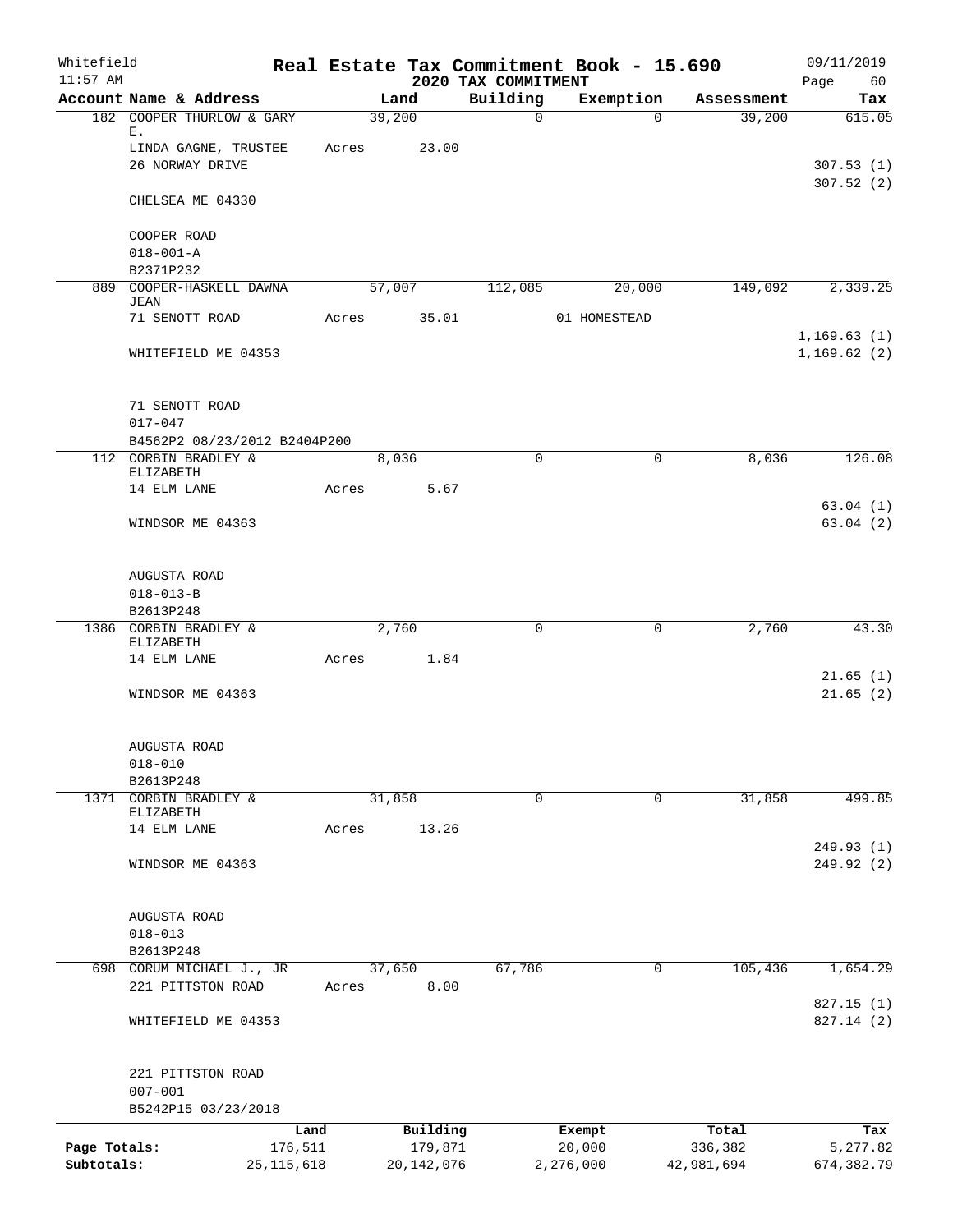| Whitefield<br>$11:57$ AM |                                                                                       |       |        |          | 2020 TAX COMMITMENT | Real Estate Tax Commitment Book - 15.690 |            | 09/11/2019<br>Page<br>61 |
|--------------------------|---------------------------------------------------------------------------------------|-------|--------|----------|---------------------|------------------------------------------|------------|--------------------------|
|                          | Account Name & Address                                                                |       | Land   |          | Building            | Exemption                                | Assessment | Tax                      |
|                          | 1663 COSTA, DANIEL A                                                                  |       | 25,740 |          | $\mathbf 0$         | $\Omega$                                 | 25,740     | 403.86                   |
|                          | 1110 CHEYENNE STREET                                                                  | Acres |        | 65.00    |                     |                                          |            |                          |
|                          |                                                                                       |       |        |          |                     |                                          |            | 201.93(1)                |
|                          | GOLDEN CO 80401 1126                                                                  |       |        |          |                     |                                          |            | 201.93(2)                |
|                          | COOPER ROAD                                                                           |       |        |          |                     |                                          |            |                          |
|                          | $015 - 034$                                                                           |       |        |          |                     |                                          |            |                          |
|                          | B5109P249 02/17/2017 B5095P303 09/29/2016 B5095P301<br>09/14/2016 B657P332 08/21/1969 |       |        |          |                     |                                          |            |                          |
|                          | 378 COTE DAVID & HOLLY                                                                |       | 36,370 |          | $\Omega$            | $\Omega$                                 | 36,370     | 570.65                   |
|                          | P.O. BOX 17                                                                           | Acres |        | 18.90    |                     |                                          |            |                          |
|                          | WHITEFIELD ME 04353                                                                   |       |        |          |                     |                                          |            | 285.33(1)<br>285.32(2)   |
|                          |                                                                                       |       |        |          |                     |                                          |            |                          |
|                          | PARTRIDGE LANE                                                                        |       |        |          |                     |                                          |            |                          |
|                          | $016 - 021$                                                                           |       |        |          |                     |                                          |            |                          |
|                          | B3443P212 02/10/2005                                                                  |       |        |          |                     |                                          |            |                          |
|                          | 1169 COTE DAVID & HOLLY A.<br>P.O. BOX 17                                             | Acres | 33,900 | 4.10     | 102,036             | 20,000<br>01 HOMESTEAD                   | 115,936    | 1,819.04                 |
|                          |                                                                                       |       |        |          |                     |                                          |            | 909.52(1)                |
|                          | WHITEFIELD ME 04353                                                                   |       |        |          |                     |                                          |            | 909.52(2)                |
|                          | 5 PARTRIDGE LANE                                                                      |       |        |          |                     |                                          |            |                          |
|                          | $016 - 021 - A$                                                                       |       |        |          |                     |                                          |            |                          |
|                          | B2992P138                                                                             |       |        |          |                     |                                          |            |                          |
|                          | 720 COTE, MICHAEL J                                                                   |       | 1,500  |          | $\mathbf 0$         | 0                                        | 1,500      | 23.54                    |
|                          | COTE, KYRSTIN M                                                                       | Acres |        | 1.00     |                     |                                          |            |                          |
|                          | 283 DOYLE ROAD                                                                        |       |        |          |                     |                                          |            | 11.77(1)                 |
|                          | WHITEFIELD ME 04353                                                                   |       |        |          |                     |                                          |            | 11.77(2)                 |
|                          |                                                                                       |       |        |          |                     |                                          |            |                          |
|                          | DOYLE ROAD                                                                            |       |        |          |                     |                                          |            |                          |
|                          | $019 - 024 - A$<br>B5209P114 11/28/2017                                               |       |        |          |                     |                                          |            |                          |
|                          | 341 COTE, MICHAEL J                                                                   |       | 36,050 |          | 111,791             | 20,000                                   | 127,841    | 2,005.83                 |
|                          | COTE, KYRSTIN M                                                                       | Acres |        | 6.00     |                     | 01 HOMESTEAD                             |            |                          |
|                          | 283 DOYLE ROAD                                                                        |       |        |          |                     |                                          |            | 1,002.92(1)              |
|                          |                                                                                       |       |        |          |                     |                                          |            | 1,002.91(2)              |
|                          | WHITEFIELD ME 04353                                                                   |       |        |          |                     |                                          |            |                          |
|                          | 283 DOYLE ROAD                                                                        |       |        |          |                     |                                          |            |                          |
|                          | $019 - 027$                                                                           |       |        |          |                     |                                          |            |                          |
|                          | B5209P114 11/28/2017                                                                  |       | 76,562 |          | 467,826             |                                          | 544,388    |                          |
|                          | 1045 COUNTRY MANOR<br>ASSOCIATES                                                      |       |        |          |                     | 0                                        |            | 8,541.45                 |
|                          | P.O. BOX 209                                                                          | Acres |        | 8.14     |                     |                                          |            |                          |
|                          |                                                                                       |       |        |          |                     |                                          |            | 4,270.73 (1)             |
|                          | COOPERS MILLS ME 04341                                                                |       |        |          |                     |                                          |            | 4,270.72 (2)             |
|                          | 132 MAIN STREET                                                                       |       |        |          |                     |                                          |            |                          |
|                          | $022 - 013$                                                                           |       |        |          |                     |                                          |            |                          |
|                          | B1540P85                                                                              |       |        |          |                     |                                          |            |                          |
|                          |                                                                                       |       |        |          |                     |                                          |            |                          |
|                          |                                                                                       | Land  |        | Building |                     | Exempt                                   | Total      | Tax                      |

|              | Land       | Building   | Exempt    | Total      | Tax        |
|--------------|------------|------------|-----------|------------|------------|
| Page Totals: | 210,122    | 681,653    | 40,000    | 851,775    | 13,364.37  |
| Subtotals:   | 25,325,740 | 20,823,729 | 2,316,000 | 43,833,469 | 687,747.16 |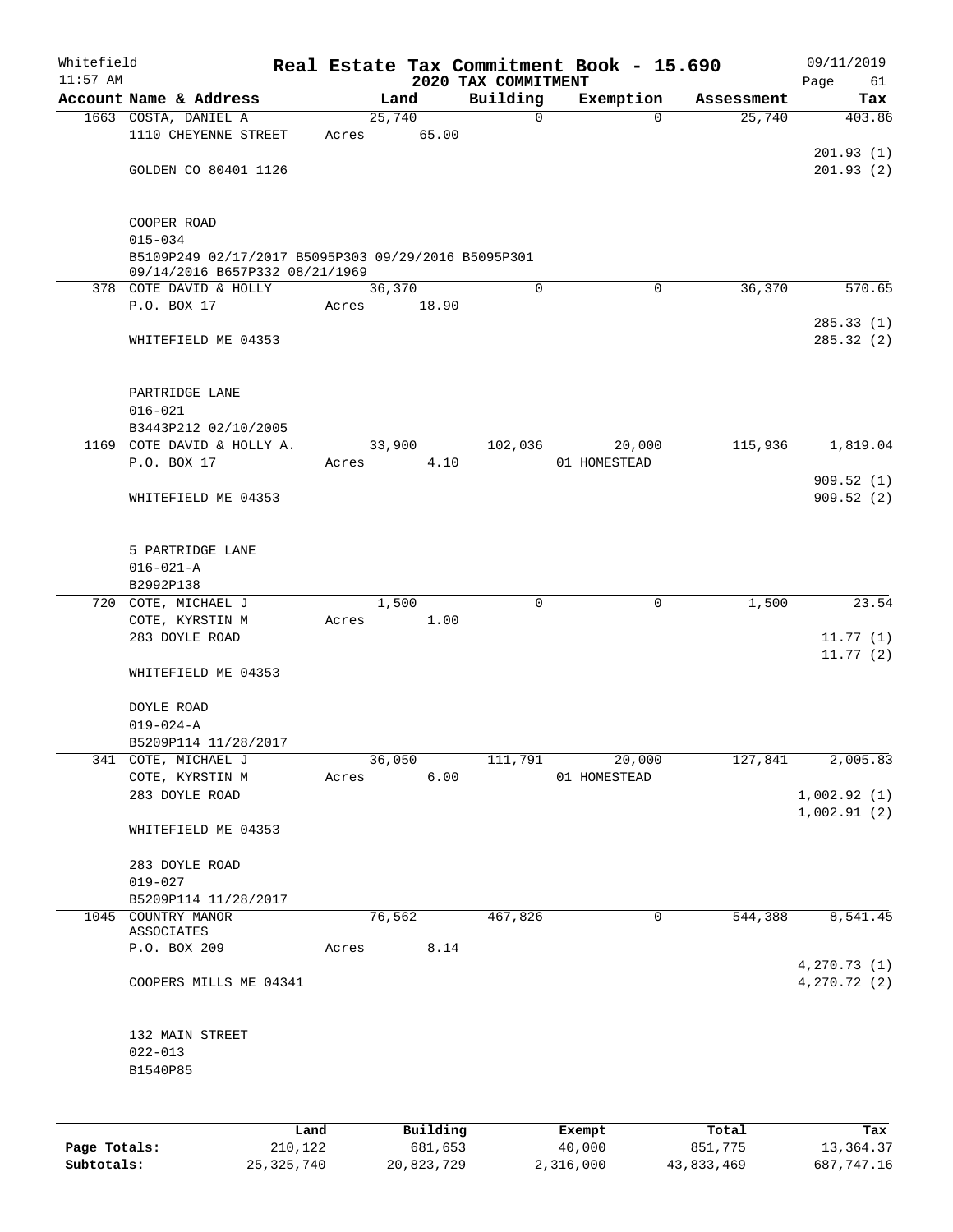| Whitefield<br>$11:57$ AM   |                                                                       |                       |       |                       |      |                                 | Real Estate Tax Commitment Book - 15.690 |                       | 09/11/2019                 |
|----------------------------|-----------------------------------------------------------------------|-----------------------|-------|-----------------------|------|---------------------------------|------------------------------------------|-----------------------|----------------------------|
|                            | Account Name & Address                                                |                       |       | Land                  |      | 2020 TAX COMMITMENT<br>Building | Exemption                                | Assessment            | Page<br>62<br>Tax          |
|                            | 673 COUTTS BROTHERS INC                                               |                       |       | 20, 300               |      | $\mathbf 0$                     | $\Omega$                                 | 20, 300               | 318.51                     |
|                            | PO BOX 58                                                             |                       | Acres |                       | 1.70 |                                 |                                          |                       |                            |
|                            |                                                                       |                       |       |                       |      |                                 |                                          |                       | 159.26(1)                  |
|                            | GARDINER ME 04345                                                     |                       |       |                       |      |                                 |                                          |                       | 159.25(2)                  |
|                            |                                                                       |                       |       |                       |      |                                 |                                          |                       |                            |
|                            | NO. HUNTS MEADOW ROAD                                                 |                       |       |                       |      |                                 |                                          |                       |                            |
|                            | $019 - 001$                                                           |                       |       |                       |      |                                 |                                          |                       |                            |
|                            | B1624P151                                                             |                       |       |                       |      |                                 |                                          |                       |                            |
|                            | 1705 COUTTS BROTHERS, INC.                                            |                       |       | 221,250               |      | $\Omega$                        | 0                                        | 221,250               | 3, 471.41                  |
|                            | P O BOX 58                                                            |                       | Acres | 29.50                 |      |                                 |                                          |                       |                            |
|                            | GARDINER ME 04345                                                     |                       |       |                       |      |                                 |                                          |                       | 1,735.71(1)<br>1,735.70(2) |
|                            |                                                                       |                       |       |                       |      |                                 |                                          |                       |                            |
|                            |                                                                       |                       |       |                       |      |                                 |                                          |                       |                            |
|                            | NO. HUNTS MEADOW ROAD                                                 |                       |       |                       |      |                                 |                                          |                       |                            |
|                            | $018 - 030$                                                           |                       |       |                       |      |                                 |                                          |                       |                            |
|                            | B4054P224 09/24/2008 B2884P194 07/18/2002<br>539 COUTTS CODY & PAMELA |                       |       | 30,750                |      | 15,308                          | $\mathbf 0$                              | 46,058                | 722.65                     |
|                            | 281 HUNTS MEADOW ROAD                                                 |                       | Acres |                       | 2.00 |                                 |                                          |                       |                            |
|                            |                                                                       |                       |       |                       |      |                                 |                                          |                       | 361.33(1)                  |
|                            | WHITEFIELD ME 04353                                                   |                       |       |                       |      |                                 |                                          |                       | 361.32(2)                  |
|                            |                                                                       |                       |       |                       |      |                                 |                                          |                       |                            |
|                            |                                                                       |                       |       |                       |      |                                 |                                          |                       |                            |
|                            | 281 HUNTS MEADOW ROAD<br>$015 - 050$                                  |                       |       |                       |      |                                 |                                          |                       |                            |
|                            | B4853P108 01/08/2015 B4458P170 11/14/2011 B4002P57                    |                       |       |                       |      |                                 |                                          |                       |                            |
|                            | 05/09/2008                                                            |                       |       |                       |      |                                 |                                          |                       |                            |
|                            | 913 COWLES STEVEN & JULIE                                             |                       |       | 91,750                |      | 151,116                         | 0                                        | 242,866               | 3,810.57                   |
|                            | 7272 ELM PL                                                           |                       | Acres | 80.00                 |      |                                 |                                          |                       | 1,905.29(1)                |
|                            | PEARL CITY HI 96782                                                   |                       |       |                       |      |                                 |                                          |                       | 1,905.28(2)                |
|                            | 2897                                                                  |                       |       |                       |      |                                 |                                          |                       |                            |
|                            |                                                                       |                       |       |                       |      |                                 |                                          |                       |                            |
|                            | 139 MILLS ROAD                                                        |                       |       |                       |      |                                 |                                          |                       |                            |
|                            | $017 - 055 - A$                                                       |                       |       |                       |      |                                 |                                          |                       |                            |
|                            | B4862P133 02/18/2015 B2209P87                                         |                       |       |                       |      |                                 |                                          |                       |                            |
| 221                        | CREAMER MARY (ESTATE<br>OF)                                           |                       |       | 26,850                |      | $\mathbf 0$                     | $\Omega$                                 | 26,850                | 421.28                     |
|                            | C/O- BETTY A. GRADY                                                   |                       | Acres |                       | 7.00 |                                 |                                          |                       |                            |
|                            | 130 HEAD TIDE ROAD                                                    |                       |       |                       |      |                                 |                                          |                       | 210.64(1)                  |
|                            |                                                                       |                       |       |                       |      |                                 |                                          |                       | 210.64(2)                  |
|                            | WHITEFIELD ME 04353                                                   |                       |       |                       |      |                                 |                                          |                       |                            |
|                            | HEAD TIDE ROAD                                                        |                       |       |                       |      |                                 |                                          |                       |                            |
|                            | $007 - 075$                                                           |                       |       |                       |      |                                 |                                          |                       |                            |
|                            | B5244P168 04/04/2018 B5235P098 03/06/2018                             |                       |       |                       |      |                                 |                                          |                       |                            |
|                            | 837 CREAMER MARY E. (ESTATE                                           |                       |       | 36,050                |      | 88,005                          | 0                                        | 124,055               | 1,946.42                   |
|                            | OF)<br>C/O- BETTY A. GRADY                                            |                       | Acres |                       | 6.00 |                                 |                                          |                       |                            |
|                            | 130 HEAD TIDE ROAD                                                    |                       |       |                       |      |                                 |                                          |                       | 973.21(1)                  |
|                            |                                                                       |                       |       |                       |      |                                 |                                          |                       | 973.21(2)                  |
|                            | WHITEFIELD ME 04353                                                   |                       |       |                       |      |                                 |                                          |                       |                            |
|                            |                                                                       |                       |       |                       |      |                                 |                                          |                       |                            |
|                            | 130 HEAD TIDE ROAD<br>$007 - 072$                                     |                       |       |                       |      |                                 |                                          |                       |                            |
|                            | B5244P168 04/04/2018                                                  |                       |       |                       |      |                                 |                                          |                       |                            |
|                            |                                                                       |                       |       |                       |      |                                 |                                          |                       |                            |
|                            |                                                                       | Land                  |       | Building              |      |                                 | Exempt<br>$\mathbf 0$                    | Total                 | Tax                        |
| Page Totals:<br>Subtotals: |                                                                       | 426,950<br>25,752,690 |       | 254,429<br>21,078,158 |      |                                 | 2,316,000                                | 681,379<br>44,514,848 | 10,690.84<br>698,438.00    |
|                            |                                                                       |                       |       |                       |      |                                 |                                          |                       |                            |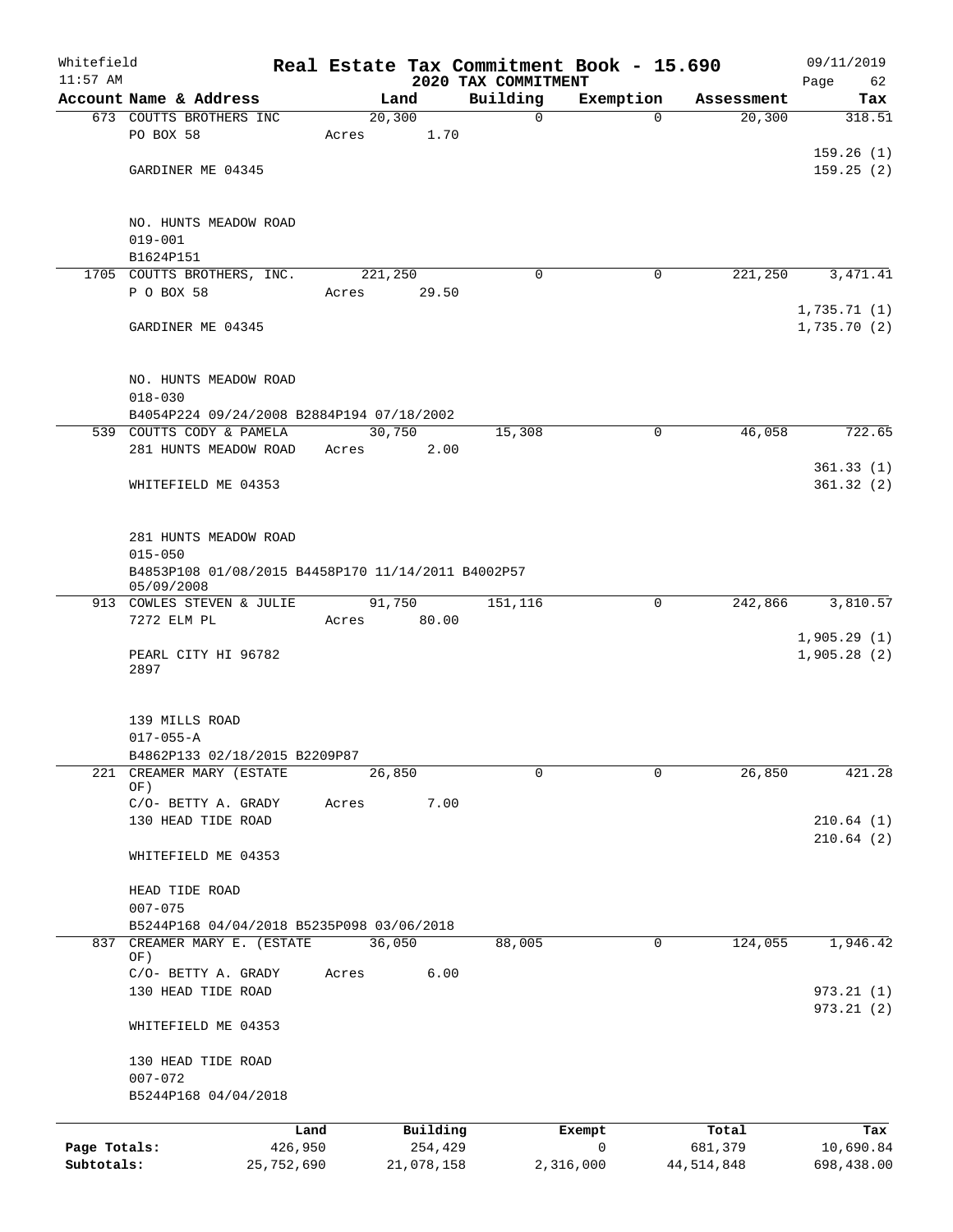| Account Name & Address<br>1679 CREAMER, MARK A<br>CREAMER, KIMBERLY L<br>768 TOWNHOUSE ROAD<br>WHITEFIELD ME 04353<br>768 TOWNHOUSE ROAD<br>$007 - 034 - A$<br>B5012P24 06/03/2016 B5004P166 05/05/2016 B5004P164<br>05/05/2016 B4767P96 03/28/2014 B2880P204<br>641 CRISSMAN JAMES & LOUISA<br>3 BRIGHAM STREET<br>WATERTOWN MA 02472<br>149 HEAD TIDE ROAD | Acres                                                      | Land<br>30,720<br>48,250<br>Acres 15.00 | 1.98 | Building<br>92,375<br>149,105 | Exemption<br>0                                    | Assessment<br>123,095<br>$\Omega$ | Tax<br>1,931.36<br>965.68(1)<br>965.68(2) |
|--------------------------------------------------------------------------------------------------------------------------------------------------------------------------------------------------------------------------------------------------------------------------------------------------------------------------------------------------------------|------------------------------------------------------------|-----------------------------------------|------|-------------------------------|---------------------------------------------------|-----------------------------------|-------------------------------------------|
|                                                                                                                                                                                                                                                                                                                                                              |                                                            |                                         |      |                               |                                                   |                                   |                                           |
|                                                                                                                                                                                                                                                                                                                                                              |                                                            |                                         |      |                               |                                                   |                                   |                                           |
|                                                                                                                                                                                                                                                                                                                                                              |                                                            |                                         |      |                               |                                                   |                                   |                                           |
|                                                                                                                                                                                                                                                                                                                                                              |                                                            |                                         |      |                               |                                                   |                                   |                                           |
|                                                                                                                                                                                                                                                                                                                                                              |                                                            |                                         |      |                               |                                                   |                                   |                                           |
|                                                                                                                                                                                                                                                                                                                                                              |                                                            |                                         |      |                               |                                                   |                                   |                                           |
|                                                                                                                                                                                                                                                                                                                                                              |                                                            |                                         |      |                               |                                                   |                                   |                                           |
|                                                                                                                                                                                                                                                                                                                                                              |                                                            |                                         |      |                               |                                                   |                                   |                                           |
|                                                                                                                                                                                                                                                                                                                                                              |                                                            |                                         |      |                               |                                                   |                                   | 197,355<br>3,096.50                       |
|                                                                                                                                                                                                                                                                                                                                                              |                                                            |                                         |      |                               |                                                   |                                   |                                           |
|                                                                                                                                                                                                                                                                                                                                                              |                                                            |                                         |      |                               |                                                   |                                   | 1,548.25(1)                               |
|                                                                                                                                                                                                                                                                                                                                                              |                                                            |                                         |      |                               |                                                   |                                   | 1,548.25(2)                               |
|                                                                                                                                                                                                                                                                                                                                                              |                                                            |                                         |      |                               |                                                   |                                   |                                           |
|                                                                                                                                                                                                                                                                                                                                                              |                                                            |                                         |      |                               |                                                   |                                   |                                           |
| 467 CROCKER DEANNE                                                                                                                                                                                                                                                                                                                                           |                                                            | 38,114                                  |      | 123,733                       | 20,000                                            |                                   | 141,847<br>2,225.58                       |
| P O BOX 98                                                                                                                                                                                                                                                                                                                                                   | Acres                                                      |                                         | 8.58 |                               | 01 HOMESTEAD                                      |                                   |                                           |
|                                                                                                                                                                                                                                                                                                                                                              |                                                            |                                         |      |                               |                                                   |                                   | 1, 112.79(1)                              |
| WHITEFIELD ME 04353                                                                                                                                                                                                                                                                                                                                          |                                                            |                                         |      |                               |                                                   |                                   | 1, 112.79(2)                              |
| 49 GARDINER ROAD                                                                                                                                                                                                                                                                                                                                             |                                                            |                                         |      |                               |                                                   |                                   |                                           |
| 219 CROCKER RICHARD A. SR.                                                                                                                                                                                                                                                                                                                                   |                                                            | 25,650                                  |      | $\Omega$                      |                                                   | $\mathbf 0$<br>25,650             | 402.45                                    |
|                                                                                                                                                                                                                                                                                                                                                              |                                                            |                                         |      |                               |                                                   |                                   |                                           |
| 34 CENTRAL STREET                                                                                                                                                                                                                                                                                                                                            | Acres                                                      |                                         | 5.50 |                               |                                                   |                                   |                                           |
|                                                                                                                                                                                                                                                                                                                                                              |                                                            |                                         |      |                               |                                                   |                                   | 201.23(1)                                 |
| RANDOLPH ME 04346                                                                                                                                                                                                                                                                                                                                            |                                                            |                                         |      |                               |                                                   |                                   | 201.22(2)                                 |
| GRAND ARMY ROAD                                                                                                                                                                                                                                                                                                                                              |                                                            |                                         |      |                               |                                                   |                                   |                                           |
|                                                                                                                                                                                                                                                                                                                                                              |                                                            |                                         |      |                               |                                                   |                                   |                                           |
| B3213P101                                                                                                                                                                                                                                                                                                                                                    |                                                            |                                         |      |                               |                                                   |                                   |                                           |
| 964 CROCKER STEVEN                                                                                                                                                                                                                                                                                                                                           |                                                            | 30,000                                  |      | 195,272                       |                                                   | $\mathbf 0$<br>225,272            | 3,534.52                                  |
| P.O. BOX 98                                                                                                                                                                                                                                                                                                                                                  | Acres                                                      |                                         | 0.27 |                               |                                                   |                                   | 1,767.26(1)                               |
| WHITEFIELD ME 04353                                                                                                                                                                                                                                                                                                                                          |                                                            |                                         |      |                               |                                                   |                                   | 1,767.26(2)                               |
|                                                                                                                                                                                                                                                                                                                                                              |                                                            |                                         |      |                               |                                                   |                                   |                                           |
|                                                                                                                                                                                                                                                                                                                                                              |                                                            |                                         |      |                               |                                                   |                                   |                                           |
|                                                                                                                                                                                                                                                                                                                                                              |                                                            |                                         |      |                               |                                                   |                                   |                                           |
| 1404 CROMWELL, RYAN                                                                                                                                                                                                                                                                                                                                          |                                                            |                                         |      | 153,849                       |                                                   |                                   | 3,005.59                                  |
| CHRISTOPER                                                                                                                                                                                                                                                                                                                                                   |                                                            |                                         |      |                               |                                                   |                                   |                                           |
|                                                                                                                                                                                                                                                                                                                                                              |                                                            |                                         |      |                               |                                                   |                                   |                                           |
|                                                                                                                                                                                                                                                                                                                                                              |                                                            |                                         |      |                               |                                                   |                                   | 1,502.80(1)                               |
|                                                                                                                                                                                                                                                                                                                                                              |                                                            |                                         |      |                               |                                                   |                                   | 1,502.79(2)                               |
| WHITEFIELD ME 04353                                                                                                                                                                                                                                                                                                                                          |                                                            |                                         |      |                               |                                                   |                                   |                                           |
|                                                                                                                                                                                                                                                                                                                                                              |                                                            |                                         |      |                               |                                                   |                                   |                                           |
| 400 SO. HUNTS MEADOW                                                                                                                                                                                                                                                                                                                                         |                                                            |                                         |      |                               |                                                   |                                   |                                           |
| $006 - 021 - A$                                                                                                                                                                                                                                                                                                                                              |                                                            |                                         |      |                               |                                                   |                                   |                                           |
|                                                                                                                                                                                                                                                                                                                                                              | 3 MILLS ROAD<br>BUMA, JAMIE MICHELA<br>400 S. HUNTS MEADOW | Acres                                   |      | 37,712<br>20.78               | B5023P83 06/30/2016 B4915P42 08/06/2015 B3207P120 |                                   | 191,561<br>0                              |

|              | Land       | Building   | Exempt    | Total        | Tax        |
|--------------|------------|------------|-----------|--------------|------------|
| Page Totals: | 210,446    | 714,334    | 20,000    | 904,780      | 14,196.00  |
| Subtotals:   | 25,963,136 | 21,792,492 | 2,336,000 | 45, 419, 628 | 712,634.00 |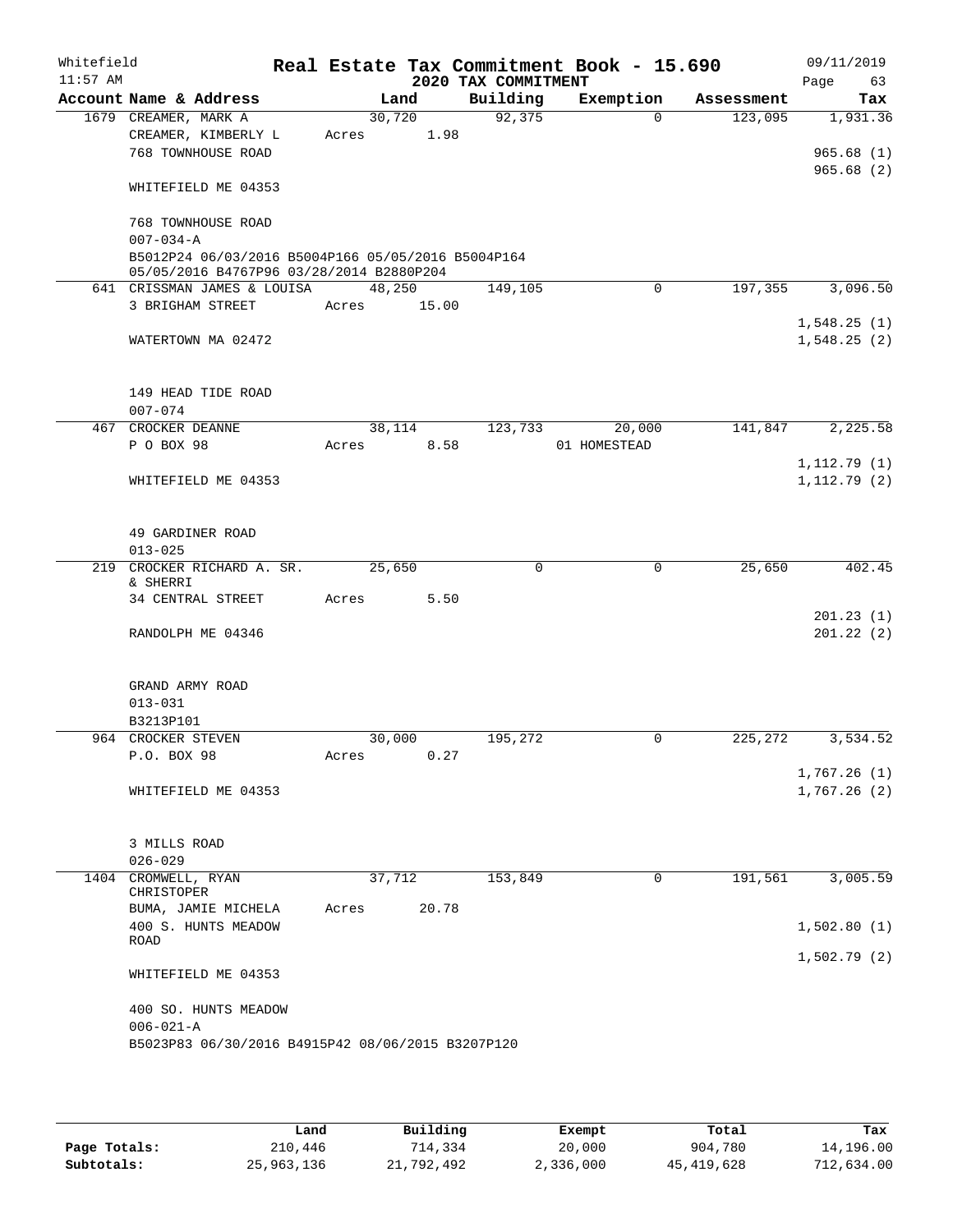| Whitefield |                                                                               |         |                 |                     | Real Estate Tax Commitment Book - 15.690 |            | 09/11/2019             |
|------------|-------------------------------------------------------------------------------|---------|-----------------|---------------------|------------------------------------------|------------|------------------------|
| $11:57$ AM |                                                                               |         |                 | 2020 TAX COMMITMENT |                                          |            | 64<br>Page             |
|            | Account Name & Address                                                        |         | Land            | Building            | Exemption                                | Assessment | Tax                    |
|            | 1436 CROOKER REALTY /<br>EQUIPMENT, LLC<br>P.O. BOX 5001<br>103 LEWISTON ROAD | Acres   | 87,750<br>11.70 | 0                   | $\Omega$                                 | 87,750     | 1,376.80<br>688.40 (1) |
|            | TOPSHAM ME 04086                                                              |         |                 |                     |                                          |            | 688.40 (2)             |
|            | THAYER ROAD                                                                   |         |                 |                     |                                          |            |                        |
|            | $001 - 034$                                                                   |         |                 |                     |                                          |            |                        |
|            | B4826P233 10/10/2014 B1382P2                                                  |         |                 |                     |                                          |            |                        |
|            | 1014 CROOKER REALTY /<br>EQUIPMENT, LLC                                       |         | 61,500          | $\Omega$            | $\mathbf 0$                              | 61,500     | 964.94                 |
|            | P.O. BOX 5001                                                                 | Acres   | 8.20            |                     |                                          |            |                        |
|            | 103 LEWISTON ROAD                                                             |         |                 |                     |                                          |            | 482.47 (1)             |
|            | TOPSHAM ME 04086                                                              |         |                 |                     |                                          |            | 482.47 (2)             |
|            |                                                                               |         |                 |                     |                                          |            |                        |
|            | BEN BAILEY ROAD                                                               |         |                 |                     |                                          |            |                        |
|            | $001 - 006$                                                                   |         |                 |                     |                                          |            |                        |
|            | B4826P233 10/10/2014 B1382P2                                                  |         |                 |                     |                                          |            |                        |
|            | 917 CROOKER REALTY /                                                          | 405,000 |                 | $\Omega$            | 0                                        | 405,000    | 6, 354.45              |
|            | EQUIPMENT, LLC<br>P.O. BOX 5001                                               | Acres   | 54.00           |                     |                                          |            |                        |
|            | 103 LEWISTON ROAD                                                             |         |                 |                     |                                          |            | 3, 177.23(1)           |
|            | TOPSHAM ME 04086                                                              |         |                 |                     |                                          |            | 3, 177.22(2)           |
|            | PALMER ROAD                                                                   |         |                 |                     |                                          |            |                        |
|            | $001 - 007$                                                                   |         |                 |                     |                                          |            |                        |
|            | B4826P233 10/10/2014 B1382P2                                                  |         |                 |                     |                                          |            |                        |
|            | 1163 CROOKER REALTY /                                                         |         | 6,600           | $\Omega$            | $\mathbf 0$                              | 6,600      | 103.55                 |
|            | EQUIPMENT, LLC<br>P.O. BOX 5001                                               | Acres   | 0.88            |                     |                                          |            |                        |
|            | 103 LEWISTON ROAD                                                             |         |                 |                     |                                          |            | 51.78(1)               |
|            | TOPSHAM ME 04086                                                              |         |                 |                     |                                          |            | 51.77(2)               |
|            |                                                                               |         |                 |                     |                                          |            |                        |
|            | BEN BAILEY ROAD                                                               |         |                 |                     |                                          |            |                        |
|            | $001 - 004$                                                                   |         |                 |                     |                                          |            |                        |
|            | B4826P233 10/10/2014 B1382P2                                                  |         |                 |                     |                                          |            |                        |
|            | 1020 CROOKER REALTY /<br>EQUIPMENT, LLC                                       | 532,500 |                 | 0                   | $\mathbf 0$                              | 532,500    | 8,354.92               |
|            | P.O. BOX 5001                                                                 | Acres   | 71.00           |                     |                                          |            |                        |
|            | 103 LEWISTON ROAD                                                             |         |                 |                     |                                          |            | 4, 177.46 (1)          |
|            | TOPSHAM ME 04086                                                              |         |                 |                     |                                          |            | 4, 177.46 (2)          |
|            | THAYER ROAD                                                                   |         |                 |                     |                                          |            |                        |
|            | $001 - 035$                                                                   |         |                 |                     |                                          |            |                        |
|            | B4826P233 10/10/2014 B1382P2                                                  |         |                 |                     |                                          |            |                        |

|              | Land       | Building   | Exempt    | Total      | Tax        |
|--------------|------------|------------|-----------|------------|------------|
| Page Totals: | ⊥,093,350  |            |           | 1,093,350  | 17,154.66  |
| Subtotals:   | 27,056,486 | 21,792,492 | 2,336,000 | 46,512,978 | 729,788.66 |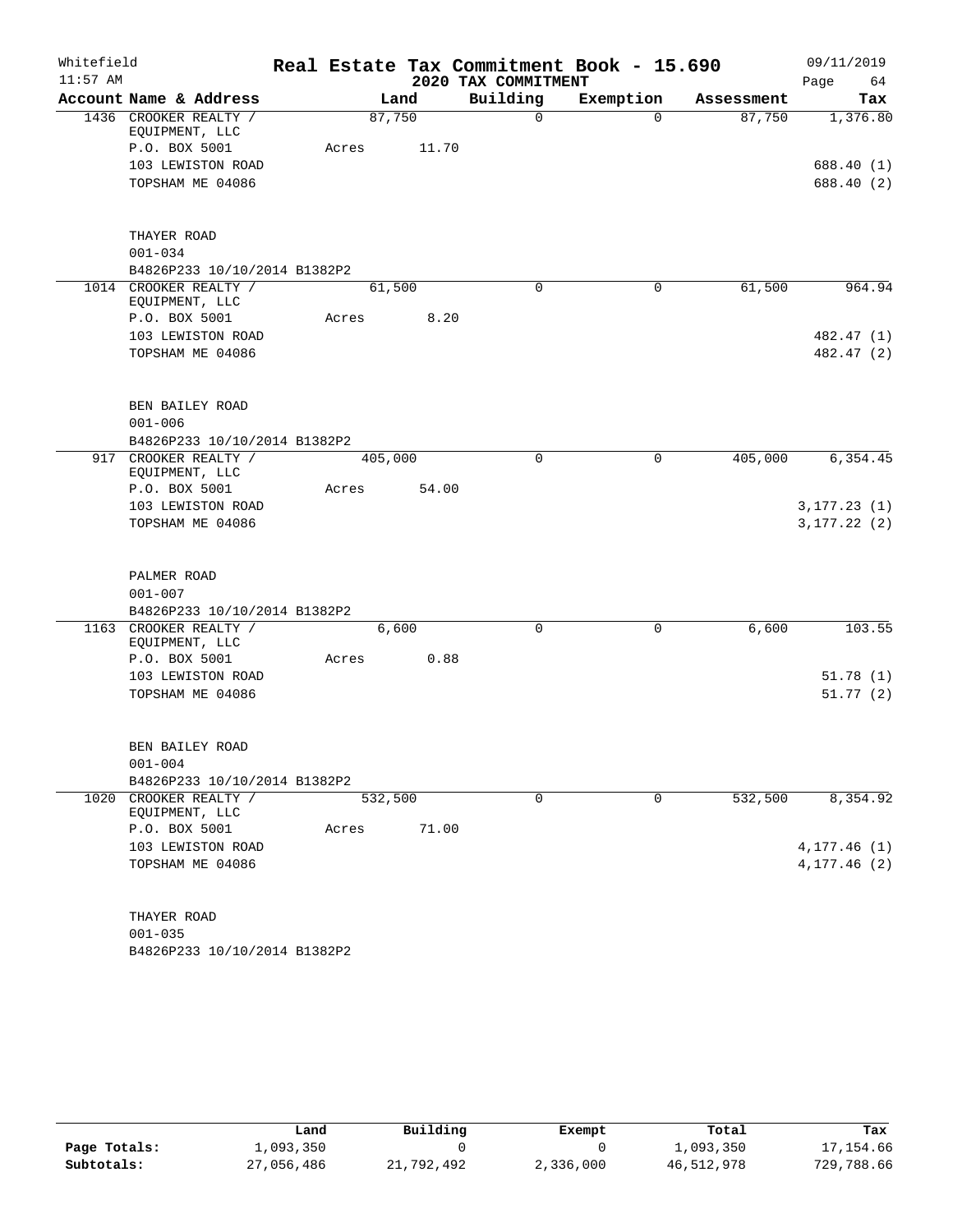| Whitefield<br>$11:57$ AM   |                                                                              |                       |       |                         | 2020 TAX COMMITMENT | Real Estate Tax Commitment Book - 15.690 |                         | 09/11/2019<br>Page<br>65   |
|----------------------------|------------------------------------------------------------------------------|-----------------------|-------|-------------------------|---------------------|------------------------------------------|-------------------------|----------------------------|
|                            | Account Name & Address                                                       |                       |       | Land                    | Building            | Exemption                                | Assessment              | Tax                        |
|                            | 177 CROOKER REALTY /<br>EQUIPMENT, LLC<br>P.O. BOX 5001<br>103 LEWISTON ROAD |                       | Acres | 171,000<br>22.80        | $\mathsf{O}$        | $\Omega$                                 | 171,000                 | 2,682.99<br>1,341.50(1)    |
|                            | TOPSHAM ME 04086                                                             |                       |       |                         |                     |                                          |                         | 1,341.49(2)                |
|                            | WISCASSET ROAD<br>$001 - 035 - A$                                            |                       |       |                         |                     |                                          |                         |                            |
|                            | B4826P233 10/10/2014 B1382P2                                                 |                       |       |                         |                     |                                          |                         |                            |
|                            | 359 CROOKER REALTY /<br>EQUIPMENT, LLC<br>P.O. BOX 5001                      |                       | Acres | 264,675<br>35.29        | $\Omega$            | 0                                        | 264,675                 | 4,152.75                   |
|                            | 103 LEWISTON ROAD<br>TOPSHAM ME 04086                                        |                       |       |                         |                     |                                          |                         | 2,076.38(1)<br>2,076.37(2) |
|                            | PALMER ROAD<br>$001 - 019$                                                   |                       |       |                         |                     |                                          |                         |                            |
|                            | B4826P233 10/10/2014 B2552P330                                               |                       |       |                         |                     |                                          |                         |                            |
|                            | 156 CROOKER REALTY /<br>EQUIPMENT, LLC                                       |                       |       | 72,750                  | 0                   | 0                                        | 72,750                  | 1,141.45                   |
|                            | P.O. BOX 5001                                                                |                       | Acres | 9.70                    |                     |                                          |                         |                            |
|                            | 103 LEWISTON ROAD<br>TOPSHAM ME 04086                                        |                       |       |                         |                     |                                          |                         | 570.73(1)<br>570.72(2)     |
|                            | BAILEY LANE<br>$001 - 005$<br>B4826P233 10/10/2014 B1382P2                   |                       |       |                         |                     |                                          |                         |                            |
|                            | 663 CROSBY, JOHN R                                                           |                       |       | 35,650                  | 131,077             | 0                                        | 166,727                 | 2,615.95                   |
|                            | 19 LINDEN STREET                                                             |                       | Acres | 5.50                    |                     |                                          |                         | 1,307.98(1)                |
|                            | MARBLEHEAD MA 01945                                                          |                       |       |                         |                     |                                          |                         | 1,307.97(2)                |
|                            | 52 SENOTT ROAD<br>$017 - 035$                                                |                       |       |                         |                     |                                          |                         |                            |
|                            | B5199P294 11/13/2017                                                         |                       |       |                         |                     |                                          |                         |                            |
|                            | 612 CROXFORD SHARON V. &<br>ROBERT ENOS                                      |                       |       | 31,950                  | 76,708              | 20,000                                   | 88,658                  | 1,391.04                   |
|                            | 301 NORTH HOWE ROAD                                                          |                       | Acres | 2.80                    |                     | 01 HOMESTEAD                             |                         | 695.52(1)                  |
|                            | WHITEFIELD ME 04353                                                          |                       |       |                         |                     |                                          |                         | 695.52(2)                  |
|                            | 301 NORTH HOWE ROAD<br>$020 - 024$                                           |                       |       |                         |                     |                                          |                         |                            |
|                            | B4415P253 07/06/2011 B1014P254 11/09/1979 B671P7<br>06/18/1970               |                       |       |                         |                     |                                          |                         |                            |
|                            | 1345 CRUMMETT THURLOW E                                                      |                       |       | 35,000                  | 115,500             | 0                                        | 150,500                 | 2,361.34                   |
|                            | STUTZER, KAREN                                                               |                       | Acres | 0.38                    |                     |                                          |                         |                            |
|                            | 5 VALLEY VIEW CT.                                                            |                       |       |                         |                     |                                          |                         | 1,180.67(1)<br>1,180.67(2) |
|                            | NEWTON NJ 07860                                                              |                       |       |                         |                     |                                          |                         |                            |
|                            | 21 HORNPOUT LANE<br>$028 - 007$                                              |                       |       |                         |                     |                                          |                         |                            |
|                            | B5188P270 09/18/2017                                                         |                       |       |                         |                     |                                          |                         |                            |
|                            |                                                                              | Land                  |       | Building                |                     | Exempt                                   | Total                   | Tax                        |
| Page Totals:<br>Subtotals: |                                                                              | 611,025<br>27,667,511 |       | 323,285<br>22, 115, 777 |                     | 20,000<br>2,356,000                      | 914,310<br>47, 427, 288 | 14, 345.52<br>744, 134. 18 |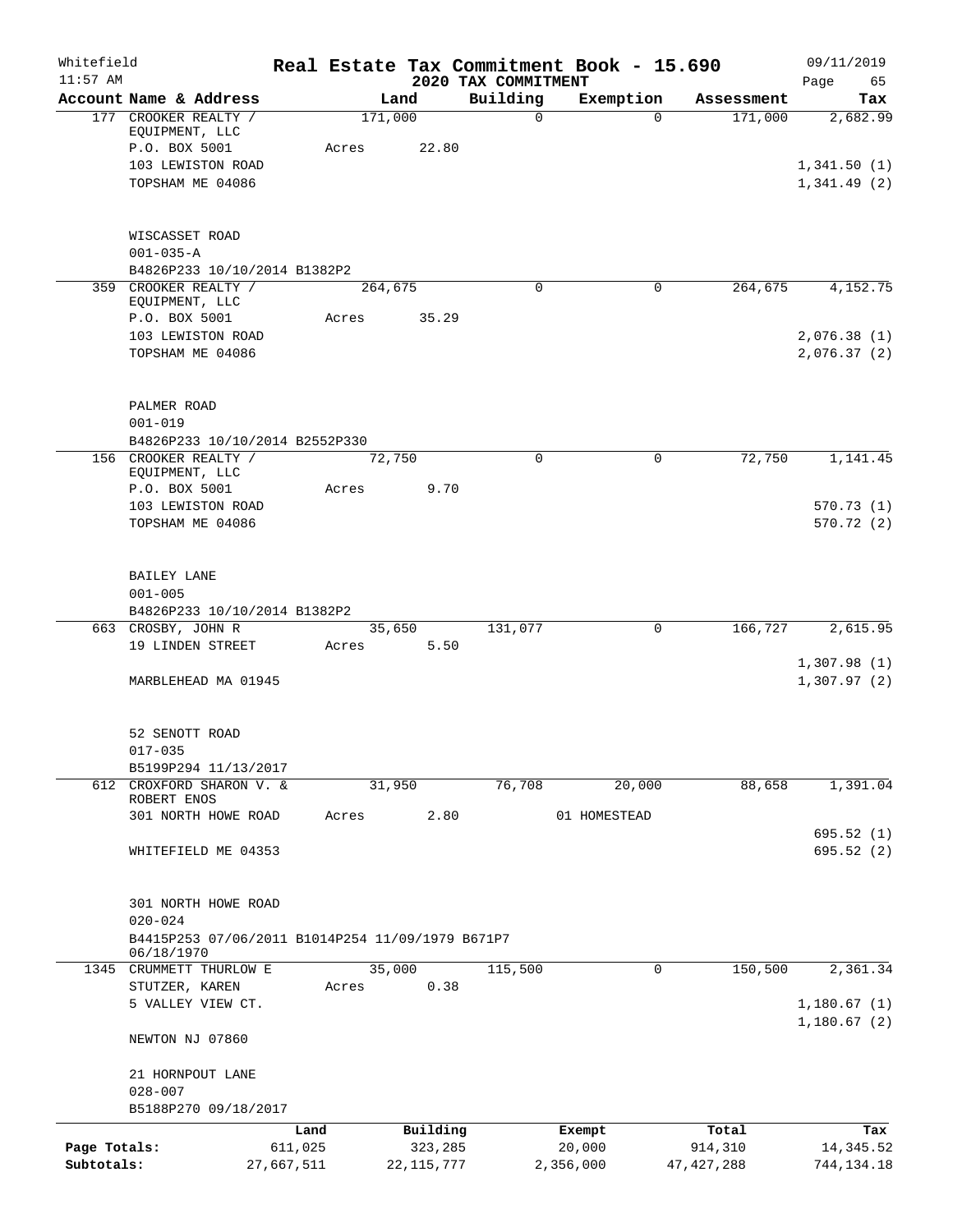| Whitefield                 |                                                                      |                       |       |                         |                                 | Real Estate Tax Commitment Book - 15.690 |                       | 09/11/2019              |
|----------------------------|----------------------------------------------------------------------|-----------------------|-------|-------------------------|---------------------------------|------------------------------------------|-----------------------|-------------------------|
| $11:57$ AM                 | Account Name & Address                                               |                       |       | Land                    | 2020 TAX COMMITMENT<br>Building | Exemption                                | Assessment            | 66<br>Page<br>Tax       |
|                            | 243 CUMMINGS RICHARD L. JR.                                          |                       |       | 68,680                  |                                 | 173,049<br>20,000                        | 221,729               | 3,478.93                |
|                            | P.O. BOX 142                                                         |                       | Acres | 53.86                   |                                 | 01 HOMESTEAD                             |                       |                         |
|                            |                                                                      |                       |       |                         |                                 |                                          |                       | 1,739.47(1)             |
|                            | WINDSOR ME 04363                                                     |                       |       |                         |                                 |                                          |                       | 1,739.46(2)             |
|                            |                                                                      |                       |       |                         |                                 |                                          |                       |                         |
|                            |                                                                      |                       |       |                         |                                 |                                          |                       |                         |
|                            | 4 DOYLE ROAD<br>$019 - 014$                                          |                       |       |                         |                                 |                                          |                       |                         |
|                            | B2147P251                                                            |                       |       |                         |                                 |                                          |                       |                         |
|                            | 795 CUMMINGS RICHARD L., JR                                          |                       |       | 44,794                  | 6,824                           | 0                                        | 51,618                | 809.89                  |
|                            | PO BOX 142                                                           |                       | Acres | 16.93                   |                                 |                                          |                       |                         |
|                            |                                                                      |                       |       |                         |                                 |                                          |                       | 404.95(1)               |
|                            | WINDSOR ME 04352                                                     |                       |       |                         |                                 |                                          |                       | 404.94(2)               |
|                            |                                                                      |                       |       |                         |                                 |                                          |                       |                         |
|                            |                                                                      |                       |       |                         |                                 |                                          |                       |                         |
|                            | 292 DOYLE ROAD                                                       |                       |       |                         |                                 |                                          |                       |                         |
|                            | $019 - 022$                                                          |                       |       |                         |                                 |                                          |                       |                         |
|                            | B4583P199 10/22/2012 B4015P203 06/11/2008 B3677P153<br>05/18/2006    |                       |       |                         |                                 |                                          |                       |                         |
|                            | 1153 CUMMINGS RICHARD L., JR                                         |                       |       | 10,039                  | 0                               | $\mathbf 0$                              | 10,039                | 157.51                  |
|                            | PO BOX 142                                                           |                       | Acres | 1.14                    |                                 |                                          |                       |                         |
|                            |                                                                      |                       |       |                         |                                 |                                          |                       | 78.76(1)                |
|                            | WINDSOR ME 04352                                                     |                       |       |                         |                                 |                                          |                       | 78.75(2)                |
|                            |                                                                      |                       |       |                         |                                 |                                          |                       |                         |
|                            |                                                                      |                       |       |                         |                                 |                                          |                       |                         |
|                            | DOYLE ROAD                                                           |                       |       |                         |                                 |                                          |                       |                         |
|                            | $019 - 022 - B$<br>B4583P199 10/22/2012 B4004P6 05/16/2008 B3677P153 |                       |       |                         |                                 |                                          |                       |                         |
|                            | 05/18/2006 B1861P8                                                   |                       |       |                         |                                 |                                          |                       |                         |
|                            | 1563 CUMMINGS RICHARD L., JR                                         |                       |       | 31,170                  | 6,553                           | $\mathbf 0$                              | 37,723                | 591.87                  |
|                            | PO BOX 142                                                           |                       | Acres | 2.28                    |                                 |                                          |                       |                         |
|                            |                                                                      |                       |       |                         |                                 |                                          |                       | 295.94(1)               |
|                            | WINDSOR ME 04352                                                     |                       |       |                         |                                 |                                          |                       | 295.93(2)               |
|                            |                                                                      |                       |       |                         |                                 |                                          |                       |                         |
|                            | 286 DOYLE ROAD                                                       |                       |       |                         |                                 |                                          |                       |                         |
|                            | $019 - 022 - A$                                                      |                       |       |                         |                                 |                                          |                       |                         |
|                            | B4583P199 10/22/2012 B4045P42 08/25/2008 B4004P6                     |                       |       |                         |                                 |                                          |                       |                         |
|                            | 05/16/2008 B1383P339                                                 |                       |       |                         |                                 |                                          |                       |                         |
|                            | 1632 CUMMINGS TODD                                                   |                       |       | 30,600                  | 156,473                         | 20,000                                   | 167,073               | 2,621.38                |
|                            | CUMMINGS, GRETA M                                                    |                       | Acres | 1.90                    |                                 | 01 HOMESTEAD                             |                       |                         |
|                            | 34 EAST RIVER ROAD                                                   |                       |       |                         |                                 |                                          |                       | 1,310.69(1)             |
|                            | WHITEFIELD ME 04353                                                  |                       |       |                         |                                 |                                          |                       | 1,310.69(2)             |
|                            |                                                                      |                       |       |                         |                                 |                                          |                       |                         |
|                            | 34 EAST RIVER ROAD                                                   |                       |       |                         |                                 |                                          |                       |                         |
|                            | $027 - 007$                                                          |                       |       |                         |                                 |                                          |                       |                         |
|                            | B5359P233 02/28/2019 B4405P146 06/06/2011 B1926P135                  |                       |       |                         |                                 |                                          |                       |                         |
|                            | 1380 CUNNINGHAM CHAD E.                                              |                       |       | 30,000                  | 13,037                          | 20,000                                   | 23,037                | 361.45                  |
|                            | 172 SENOTT ROAD                                                      |                       | Acres | 1.35                    |                                 | 01 HOMESTEAD                             |                       |                         |
|                            |                                                                      |                       |       |                         |                                 |                                          |                       | 180.73(1)               |
|                            | WHITEFIELD ME 04353                                                  |                       |       |                         |                                 |                                          |                       | 180.72(2)               |
|                            |                                                                      |                       |       |                         |                                 |                                          |                       |                         |
|                            | 172 SENOTT ROAD                                                      |                       |       |                         |                                 |                                          |                       |                         |
|                            | $017 - 038 - A$                                                      |                       |       |                         |                                 |                                          |                       |                         |
|                            | B3090P236                                                            |                       |       |                         |                                 |                                          |                       |                         |
|                            |                                                                      |                       |       |                         |                                 |                                          |                       |                         |
|                            |                                                                      |                       |       |                         |                                 |                                          |                       |                         |
|                            |                                                                      | Land                  |       | Building                |                                 | Exempt                                   | Total                 | Tax                     |
| Page Totals:<br>Subtotals: |                                                                      | 215,283<br>27,882,794 |       | 355,936<br>22, 471, 713 |                                 | 60,000<br>2,416,000                      | 511,219<br>47,938,507 | 8,021.03<br>752, 155.21 |
|                            |                                                                      |                       |       |                         |                                 |                                          |                       |                         |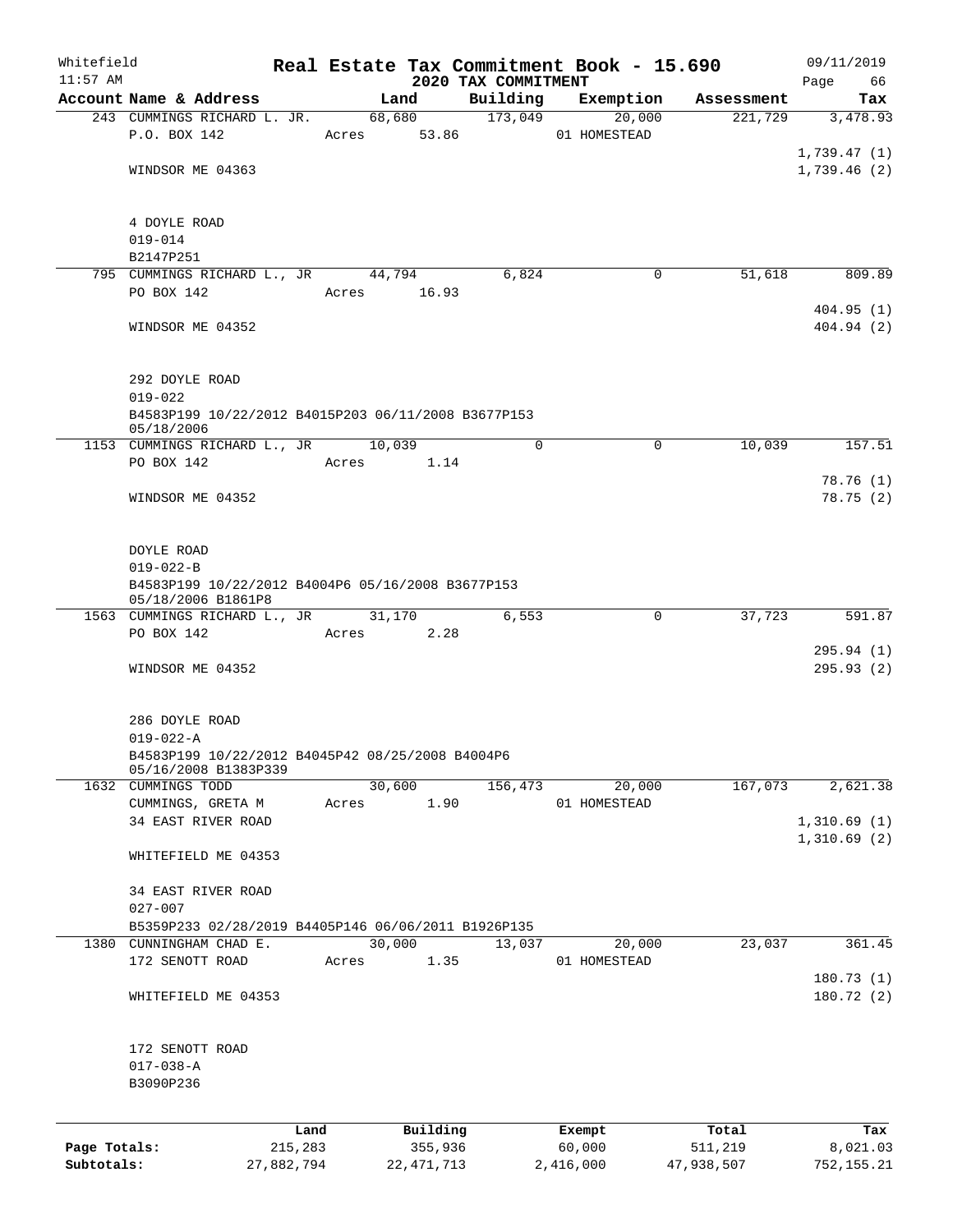| Whitefield |                                                     |        |       |                     | Real Estate Tax Commitment Book - 15.690 |            | 09/11/2019              |
|------------|-----------------------------------------------------|--------|-------|---------------------|------------------------------------------|------------|-------------------------|
| $11:57$ AM |                                                     |        |       | 2020 TAX COMMITMENT |                                          |            | 67<br>Page              |
|            | Account Name & Address                              |        | Land  | Building            | Exemption                                | Assessment | Tax                     |
|            | 1032 CUNNINGHAM CLIFTON JR.<br>HEIRS                | 11,500 |       | $\Omega$            | $\Omega$                                 | 11,500     | 180.44                  |
|            | C/O JOANNE N.<br>CUNNINGHAM                         | Acres  | 10.00 |                     |                                          |            |                         |
|            | 169A SOUTH STREET                                   |        |       |                     |                                          |            | 90.22(1)<br>90.22(2)    |
|            | MARLBOROUGH MA 01742                                |        |       |                     |                                          |            |                         |
|            | EAST RIVER ROAD                                     |        |       |                     |                                          |            |                         |
|            | $010 - 049 - A$                                     |        |       |                     |                                          |            |                         |
|            | B4419P224 07/19/2011                                |        |       |                     |                                          |            |                         |
|            | 1251 CUNNINGHAM LILLIAN M. &<br>PAUL A.             | 47,250 |       | 76,486              | 20,000                                   | 103,736    | 1,627.62                |
|            | 417 MILLS ROAD                                      | Acres  | 20.00 |                     | 01 HOMESTEAD                             |            | 813.81(1)               |
|            | WHITEFIELD ME 04353                                 |        |       |                     |                                          |            | 813.81(2)               |
|            | 417 MILLS ROAD                                      |        |       |                     |                                          |            |                         |
|            | $020 - 049$                                         |        |       |                     |                                          |            |                         |
|            | B4247P189 05/05/2010 B1744P186 B1483P118 06/30/1988 |        |       |                     |                                          |            |                         |
| 587        | CUNNINGHAM PERCY<br>JR.TRUSTEE                      | 49,990 |       | $\Omega$            | $\mathbf 0$                              | 49,990     | 784.34                  |
|            | 76 CREST DRIVE                                      | Acres  | 39.60 |                     |                                          |            |                         |
|            | SOMERSWORTH NH 03878                                |        |       |                     |                                          |            | 392.17 (1)<br>392.17(2) |
|            |                                                     |        |       |                     |                                          |            |                         |
|            | COOPER ROAD                                         |        |       |                     |                                          |            |                         |
|            | $015 - 023$                                         |        |       |                     |                                          |            |                         |
|            | B3331P221 07/27/2004<br>1501 CURRAN JOSEPH F. &     | 30,750 |       | 154,202             | 20,000                                   | 164,952    | 2,588.10                |
|            | STACIE M.                                           |        |       |                     |                                          |            |                         |
|            | 215 PITTSTON ROAD                                   | Acres  | 2.00  |                     | 01 HOMESTEAD                             |            | 1,294.05(1)             |
|            | WHITEFIELD ME 04353                                 |        |       |                     |                                          |            | 1, 294.05(2)            |
|            | 215 PITTSTON ROAD                                   |        |       |                     |                                          |            |                         |
|            | $007 - 001 - A$                                     |        |       |                     |                                          |            |                         |
|            | B2857P128                                           |        |       |                     |                                          |            |                         |
|            | 1732 CUSHING GEORGE D.                              | 34,560 |       | 202,033             | 20,000                                   | 216,593    | 3,398.34                |
|            | 545 HEATH ROAD                                      | Acres  | 4.54  |                     | 01 HOMESTEAD                             |            |                         |
|            |                                                     |        |       |                     |                                          |            | 1,699.17(1)             |
|            | WHITEFIELD ME 04353                                 |        |       |                     |                                          |            | 1,699.17(2)             |
|            | 545 HEATH ROAD                                      |        |       |                     |                                          |            |                         |
|            | $007 - 056 - A$                                     |        |       |                     |                                          |            |                         |
|            | B3345P205 08/19/2004                                |        |       |                     |                                          |            |                         |

|              | Land       | Building   | Exempt    | Total      | Tax        |
|--------------|------------|------------|-----------|------------|------------|
| Page Totals: | 174,050    | 432,721    | 60,000    | 546,771    | 8,578.84   |
| Subtotals:   | 28,056,844 | 22,904,434 | 2,476,000 | 48,485,278 | 760,734.05 |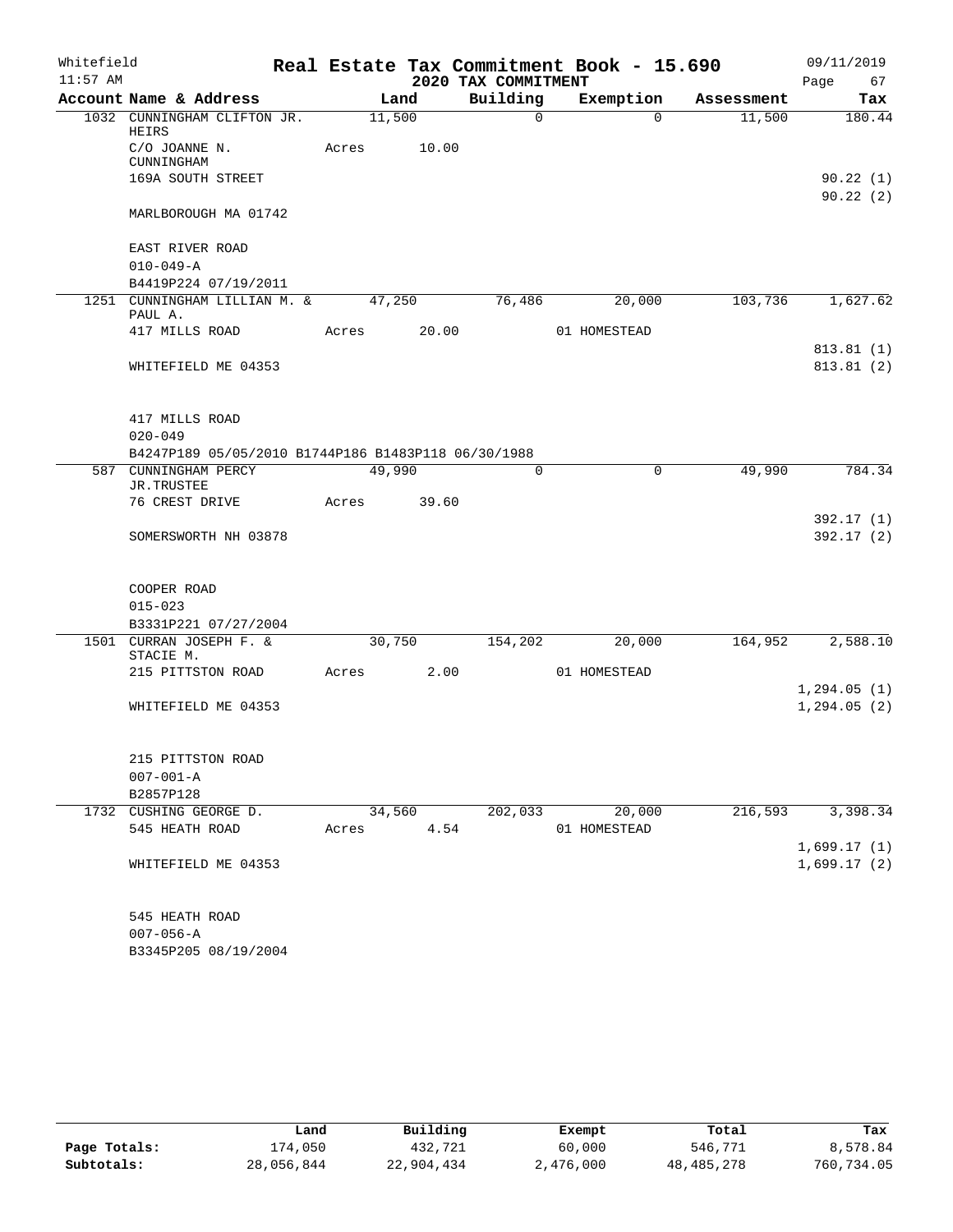| Whitefield                 |                                                                   |                         |       |                         |                     | Real Estate Tax Commitment Book - 15.690 |          |                       | 09/11/2019             |
|----------------------------|-------------------------------------------------------------------|-------------------------|-------|-------------------------|---------------------|------------------------------------------|----------|-----------------------|------------------------|
| $11:57$ AM                 | Account Name & Address                                            |                         |       |                         | 2020 TAX COMMITMENT |                                          |          |                       | Page<br>68             |
|                            | 1451 CUSHING JONATHAN J.                                          |                         |       | Land<br>46,474          | Building<br>139,143 | Exemption                                | 20,000   | Assessment<br>165,617 | Tax<br>2,598.53        |
|                            | 470 TOWNHOUSE ROAD                                                |                         | Acres | 12.78                   |                     | 01 HOMESTEAD                             |          |                       |                        |
|                            |                                                                   |                         |       |                         |                     |                                          |          |                       | 1, 299.27(1)           |
|                            | WHITEFIELD ME 04353                                               |                         |       |                         |                     |                                          |          |                       | 1,299.26(2)            |
|                            |                                                                   |                         |       |                         |                     |                                          |          |                       |                        |
|                            |                                                                   |                         |       |                         |                     |                                          |          |                       |                        |
|                            | 470 TOWNHOUSE ROAD                                                |                         |       |                         |                     |                                          |          |                       |                        |
|                            | $010 - 022$<br>B4890P249 06/01/2015 B4743P187 12/19/2014 B4230P19 |                         |       |                         |                     |                                          |          |                       |                        |
|                            | 12/01/2009 B2095P157 10/16/1995                                   |                         |       |                         |                     |                                          |          |                       |                        |
|                            | 1412 CUSHING RUTH                                                 |                         |       | 19,500                  |                     | $\Omega$                                 | $\Omega$ | 19,500                | 305.96                 |
|                            | 465 TOWNHOUSE ROAD                                                |                         | Acres | 20.00                   |                     |                                          |          |                       |                        |
|                            |                                                                   |                         |       |                         |                     |                                          |          |                       | 152.98(1)              |
|                            | WHITEFIELD ME 04353                                               |                         |       |                         |                     |                                          |          |                       | 152.98(2)              |
|                            |                                                                   |                         |       |                         |                     |                                          |          |                       |                        |
|                            | BEHIND ROONEY LANE                                                |                         |       |                         |                     |                                          |          |                       |                        |
|                            | $009 - 018$                                                       |                         |       |                         |                     |                                          |          |                       |                        |
|                            | B5320P110 09/28/2018 B5236P192 03/06/2018 B4538P158               |                         |       |                         |                     |                                          |          |                       |                        |
|                            | 06/22/2012 B2288P162                                              |                         |       |                         |                     |                                          |          |                       |                        |
|                            | 1303 CUSHING RUTH                                                 |                         |       | 44,500                  |                     | $\Omega$                                 | $\Omega$ | 44,500                | 698.21                 |
|                            | 465 TOWNHOUSE ROAD                                                |                         | Acres | 30.00                   |                     |                                          |          |                       |                        |
|                            | WHITEFIELD ME 04353                                               |                         |       |                         |                     |                                          |          |                       | 349.11(1)<br>349.10(2) |
|                            |                                                                   |                         |       |                         |                     |                                          |          |                       |                        |
|                            |                                                                   |                         |       |                         |                     |                                          |          |                       |                        |
|                            | 535 TOWNHOUSE ROAD                                                |                         |       |                         |                     |                                          |          |                       |                        |
|                            | $010 - 008 - G$                                                   |                         |       |                         |                     |                                          |          |                       |                        |
|                            | B5320P110 09/28/2018 B2288P162 11/14/1997                         |                         |       |                         |                     |                                          |          |                       |                        |
|                            | 51 CUSHING RUTH ELLEN                                             |                         |       | 33,315                  | 43,017              |                                          | 20,000   | 56,332                | 883.85                 |
|                            | 465 TOWNHOUSE ROAD                                                |                         | Acres | 3.71                    |                     | 01 HOMESTEAD                             |          |                       | 441.93 (1)             |
|                            | WHITEFIELD ME 04353                                               |                         |       |                         |                     |                                          |          |                       | 441.92 (2)             |
|                            |                                                                   |                         |       |                         |                     |                                          |          |                       |                        |
|                            |                                                                   |                         |       |                         |                     |                                          |          |                       |                        |
|                            | <b>465 TOWNHOUSE ROAD</b>                                         |                         |       |                         |                     |                                          |          |                       |                        |
|                            | $010 - 008 - A$                                                   |                         |       |                         |                     |                                          |          |                       |                        |
|                            | B5236P193 03/06/2018 B1548P22 04/22/1989                          |                         |       |                         |                     |                                          |          |                       |                        |
|                            | 728 CUTHBERTSON LEE                                               |                         |       | 40,250                  |                     | 0                                        | $\Omega$ | 40,250                | 631.52                 |
|                            | CUTHBERTSON VICTORIA R. Acres<br>88 OAK GROVE ROAD                |                         |       | 17.50                   |                     |                                          |          |                       | 315.76(1)              |
|                            |                                                                   |                         |       |                         |                     |                                          |          |                       | 315.76(2)              |
|                            | VASSALBORO ME 04989                                               |                         |       |                         |                     |                                          |          |                       |                        |
|                            |                                                                   |                         |       |                         |                     |                                          |          |                       |                        |
|                            | NORTH HOWE ROAD                                                   |                         |       |                         |                     |                                          |          |                       |                        |
|                            | $020 - 023$                                                       |                         |       |                         |                     |                                          |          |                       |                        |
|                            | B5218P21 12/05/2017 B2182P2<br>1197 CUTHBERTSON MICHAEL &         |                         |       |                         |                     |                                          |          | 204,499               |                        |
|                            | PAULA A.                                                          |                         |       | 30,750                  | 193,749             |                                          | 20,000   |                       | 3,208.59               |
|                            | 288 NORTH HOWE ROAD                                               |                         | Acres |                         | 2.00                | 01 HOMESTEAD                             |          |                       |                        |
|                            |                                                                   |                         |       |                         |                     |                                          |          |                       | 1,604.30(1)            |
|                            | WHITEFIELD ME 04353                                               |                         |       |                         |                     |                                          |          |                       | 1,604.29(2)            |
|                            |                                                                   |                         |       |                         |                     |                                          |          |                       |                        |
|                            |                                                                   |                         |       |                         |                     |                                          |          |                       |                        |
|                            | 288 NORTH HOWE ROAD<br>$020 - 002 - A$                            |                         |       |                         |                     |                                          |          |                       |                        |
|                            | B2084P96                                                          |                         |       |                         |                     |                                          |          |                       |                        |
|                            |                                                                   |                         |       |                         |                     |                                          |          |                       |                        |
|                            |                                                                   |                         |       |                         |                     |                                          |          |                       |                        |
|                            |                                                                   | Land                    |       | Building                |                     | Exempt                                   |          | Total                 | Tax                    |
| Page Totals:<br>Subtotals: |                                                                   | 214,789<br>28, 271, 633 |       | 375,909<br>23, 280, 343 |                     | 60,000<br>2,536,000                      |          | 530,698<br>49,015,976 | 8,326.66<br>769,060.71 |
|                            |                                                                   |                         |       |                         |                     |                                          |          |                       |                        |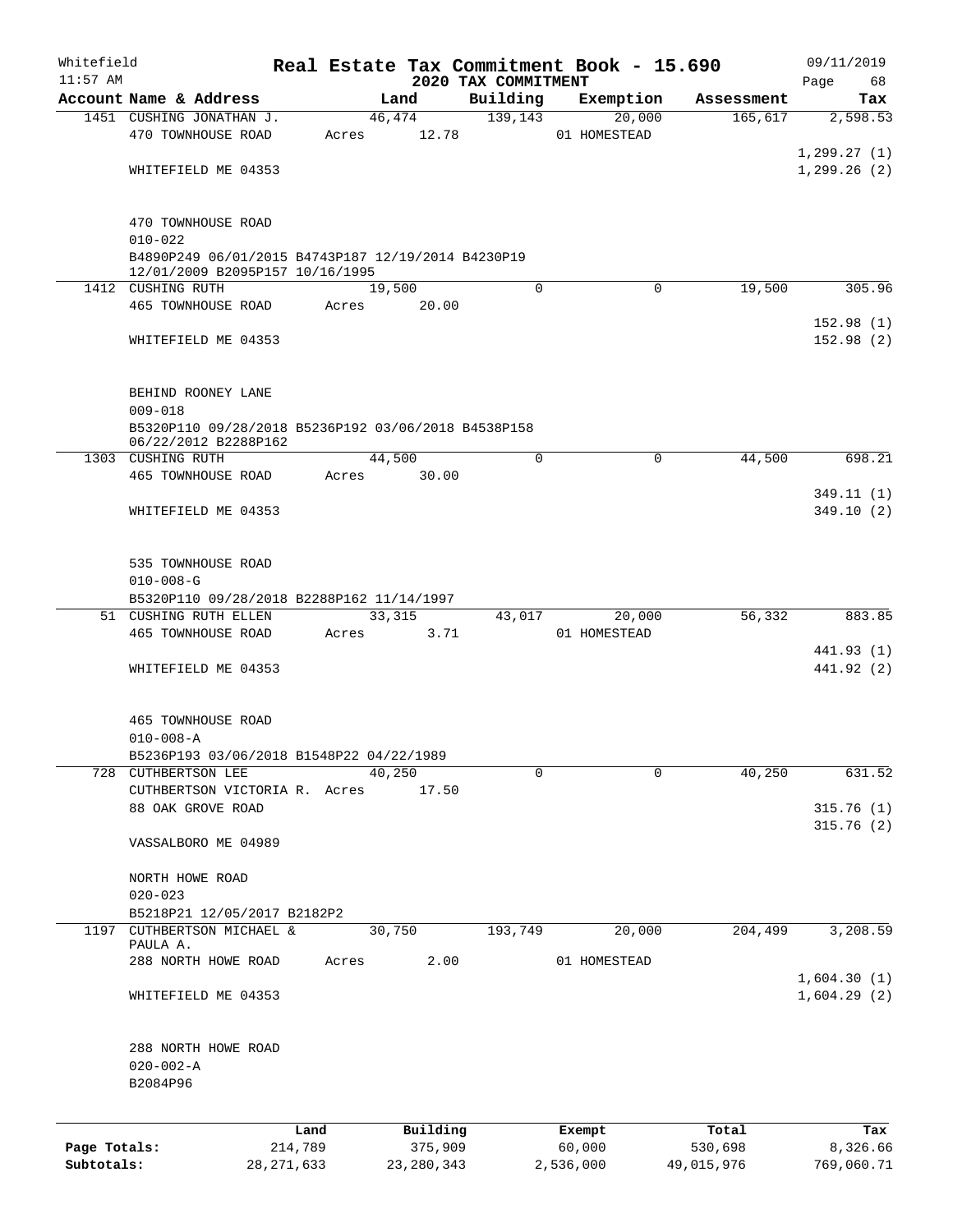| Whitefield<br>$11:57$ AM |                                                                            |       |            | 2020 TAX COMMITMENT | Real Estate Tax Commitment Book - 15.690 |            | 09/11/2019<br>Page<br>69   |
|--------------------------|----------------------------------------------------------------------------|-------|------------|---------------------|------------------------------------------|------------|----------------------------|
|                          | Account Name & Address                                                     |       | Land       | Building            | Exemption                                | Assessment | Tax                        |
|                          | 1044 CUTHBERTSON MICHAEL W.                                                |       | 34,125     | 261,646             | $\Omega$                                 | 295,771    | 4,640.65                   |
|                          | & PAULA A.                                                                 |       |            |                     |                                          |            |                            |
|                          | 288 HOWE ROAD                                                              | Acres | 4.25       |                     |                                          |            |                            |
|                          | WHITEFIELD ME 04353                                                        |       |            |                     |                                          |            | 2,320.33(1)<br>2,320.32(2) |
|                          |                                                                            |       |            |                     |                                          |            |                            |
|                          | 208 ROCKLAND ROAD                                                          |       |            |                     |                                          |            |                            |
|                          | $021 - 006$                                                                |       |            |                     |                                          |            |                            |
|                          | B3700P251 06/30/2006                                                       |       |            |                     |                                          |            |                            |
|                          | 97 CUTHBERTSON MICHAEL W.                                                  |       | 37,346     | 24,167              | $\mathbf 0$                              | 61,513     | 965.14                     |
|                          | & PAULA A.                                                                 |       |            |                     |                                          |            |                            |
|                          | 288 HOWE ROAD                                                              | Acres | 7.62       |                     |                                          |            | 482.57 (1)                 |
|                          | WHITEFIELD ME 04353                                                        |       |            |                     |                                          |            | 482.57 (2)                 |
|                          | 224 ROCKLAND ROAD                                                          |       |            |                     |                                          |            |                            |
|                          | $021 - 007 - A$                                                            |       |            |                     |                                          |            |                            |
|                          | B4289P203 06/23/2010 B4251P174 02/17/2010 B1496P106                        |       |            |                     |                                          |            |                            |
|                          | 1042 CUTHBERTSON TIMOTHY &                                                 |       | 48,410     | 131,536             | 20,000                                   | 159,946    | 2,509.55                   |
|                          | JO.                                                                        |       |            |                     |                                          |            |                            |
|                          | 278 NORTH HOWE ROAD                                                        | Acres | 15.20      |                     | 01 HOMESTEAD                             |            | 1,254.78(1)                |
|                          | WHITEFIELD ME 04353                                                        |       |            |                     |                                          |            | 1, 254.77(2)               |
|                          |                                                                            |       |            |                     |                                          |            |                            |
|                          | 278 NORTH HOWE ROAD                                                        |       |            |                     |                                          |            |                            |
|                          | $020 - 002$                                                                |       |            |                     |                                          |            |                            |
|                          | B1030P181 05/20/1980                                                       |       |            |                     |                                          |            |                            |
|                          | 308 CUTHBERTSON TIMOTHY W.                                                 |       | 22,132     | $\Omega$            | $\mathbf 0$                              | 22,132     | 347.25                     |
|                          | * JO A. (JOINT TENANTS) Acres                                              |       | 17.04      |                     |                                          |            |                            |
|                          | 278 NORTH HOWE ROAD                                                        |       |            |                     |                                          |            | 173.63(1)<br>173.62(2)     |
|                          | WHITEFIELD ME 04353                                                        |       |            |                     |                                          |            |                            |
|                          | NORTH HOWE ROAD                                                            |       |            |                     |                                          |            |                            |
|                          | $020 - 003$                                                                |       |            |                     |                                          |            |                            |
|                          | B2664P4 04/13/2001 B1129P101 01/21/1983                                    |       |            |                     |                                          |            |                            |
|                          | 1316 CYRUS CATHERINE & ZEEB                                                |       | 56,800     | 78,813              | 0                                        | 135,613    | 2,127.77                   |
|                          | * HOLLY C, TRUSTEE * & Acres<br>ROBERT C (TENANTS/COMM                     |       | 27.00      |                     |                                          |            |                            |
|                          | <b>36 LONGFELLOW AVENUE</b>                                                |       |            |                     |                                          |            | 1,063.89(1)                |
|                          |                                                                            |       |            |                     |                                          |            | 1,063.88(2)                |
|                          | BRUNSWICK ME 04011                                                         |       |            |                     |                                          |            |                            |
|                          | 96 SWEET FERN LANE                                                         |       |            |                     |                                          |            |                            |
|                          | $001 - 046$                                                                |       |            |                     |                                          |            |                            |
|                          | B2593P17                                                                   |       |            |                     |                                          |            |                            |
|                          | 588 D.F. PARTNERSHIP                                                       |       | 27,690     | $\Omega$            | 0                                        | 27,690     | 434.46                     |
|                          | PO BOX 2683                                                                | Acres | 32.60      |                     |                                          |            |                            |
|                          |                                                                            |       |            |                     |                                          |            | 217.23(1)                  |
|                          | BELLAIRE TX 77402                                                          |       |            |                     |                                          |            | 217.23(2)                  |
|                          | JEFFERSON TOWN LINE                                                        |       |            |                     |                                          |            |                            |
|                          | $017 - 024$                                                                |       |            |                     |                                          |            |                            |
|                          | B5086P271 12/12/2016 B5049P78 08/29/2016 B5025P287<br>07/07/2016 B2261P350 |       |            |                     |                                          |            |                            |
|                          |                                                                            | Land  | Building   |                     | Exempt                                   | Total      | Tax                        |
| Page Totals:             | 226,503                                                                    |       | 496,162    |                     | 20,000                                   | 702,665    | 11,024.82                  |
| Subtotals:               | 28, 498, 136                                                               |       | 23,776,505 |                     | 2,556,000                                | 49,718,641 | 780,085.53                 |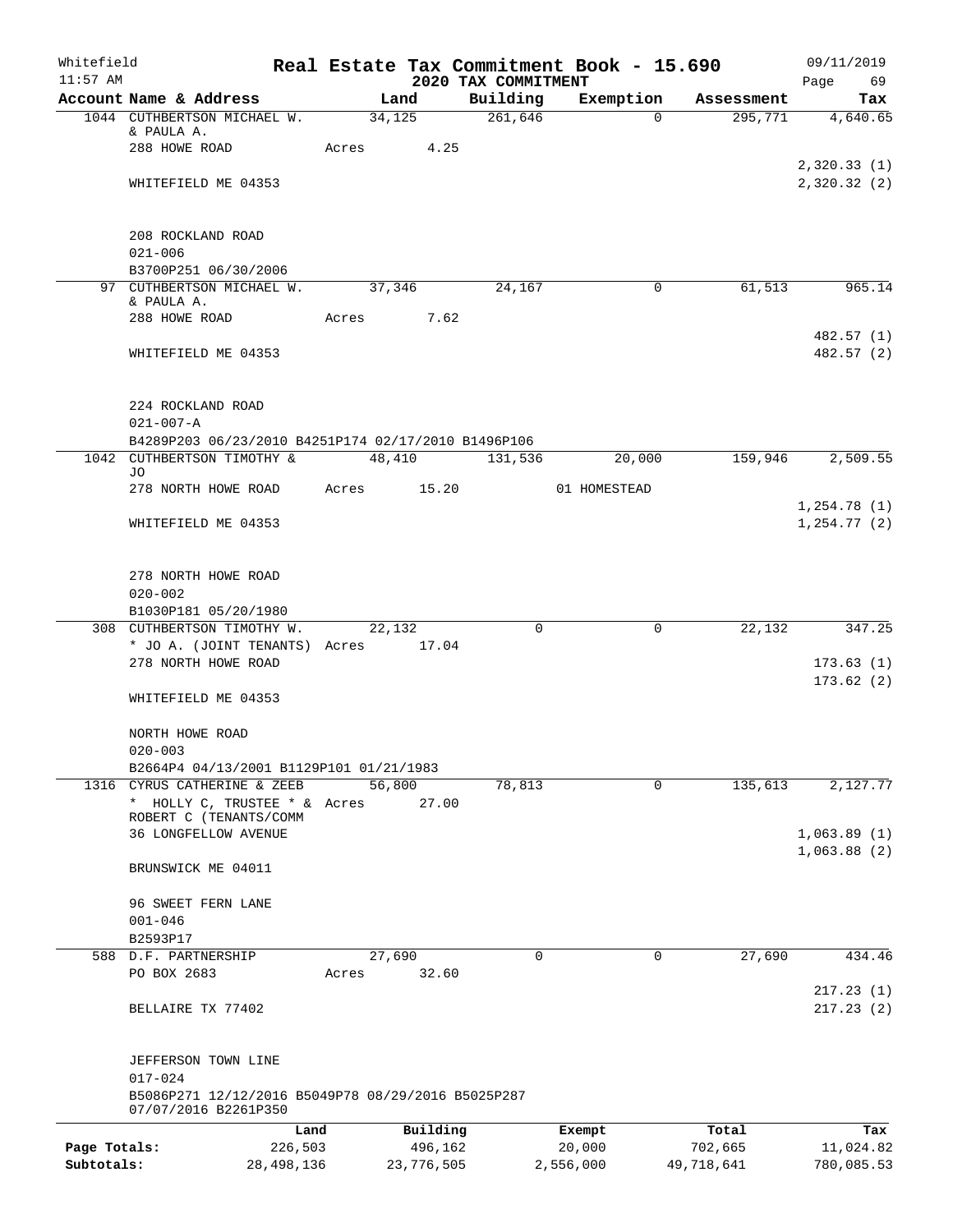| Whitefield<br>$11:57$ AM |                                                    |       |        |          | 2020 TAX COMMITMENT | Real Estate Tax Commitment Book - 15.690 |            | 09/11/2019<br>Page<br>70      |
|--------------------------|----------------------------------------------------|-------|--------|----------|---------------------|------------------------------------------|------------|-------------------------------|
|                          | Account Name & Address                             |       | Land   |          | Building            | Exemption                                | Assessment | Tax                           |
|                          | 1362 D.F. PARTNERSHIP                              |       | 61,750 |          | $\mathbf 0$         | $\Omega$                                 | 61,750     | 968.86                        |
|                          | P.O. BOX 2683                                      | Acres |        | 60.00    |                     |                                          |            |                               |
|                          |                                                    |       |        |          |                     |                                          |            | 484.43 (1)                    |
|                          | BELLAIRE TX 77402                                  |       |        |          |                     |                                          |            | 484.43 (2)                    |
|                          | SENOTT ROAD                                        |       |        |          |                     |                                          |            |                               |
|                          | $017 - 042$                                        |       |        |          |                     |                                          |            |                               |
|                          | B5086P271 12/12/2016 B5049P78 08/29/2016 B2261P350 |       |        |          |                     |                                          |            |                               |
|                          | 921 DALEY PHYLLIS                                  |       | 87,250 |          | 92,488              | 20,000                                   | 159,738    | 2,506.29                      |
|                          | 342 SO. HUNTS MEADOW                               | Acres |        | 91.00    |                     | 01 HOMESTEAD                             |            |                               |
|                          | <b>ROAD</b>                                        |       |        |          |                     |                                          |            |                               |
|                          | WHITEFIELD ME 04353                                |       |        |          |                     |                                          |            | 1, 253.15(1)<br>1, 253.14 (2) |
|                          |                                                    |       |        |          |                     |                                          |            |                               |
|                          | 342 SO. HUNTS MEADOW                               |       |        |          |                     |                                          |            |                               |
|                          | $009 - 024$                                        |       |        |          |                     |                                          |            |                               |
|                          | B1405P305                                          |       |        |          |                     |                                          |            |                               |
|                          | 283 DALKE WILLIAM & SYLVIA                         |       | 35,330 |          | 104,204             | 20,000                                   | 119,534    | 1,875.49                      |
|                          | 238 HOLLYWOOD BOULEVARD Acres                      |       |        | 5.10     |                     | 01 HOMESTEAD                             |            |                               |
|                          |                                                    |       |        |          |                     |                                          |            | 937.75 (1)                    |
|                          | WHITEFIELD ME 04353                                |       |        |          |                     |                                          |            | 937.74 (2)                    |
|                          | 238 HOLLYWOOD BOULEVARD                            |       |        |          |                     |                                          |            |                               |
|                          | $002 - 021 - A$                                    |       |        |          |                     |                                          |            |                               |
|                          | B1951P232                                          |       |        |          |                     |                                          |            |                               |
| 1811                     | DALKE WILLIAM F. III &<br>SYLVIA S.                |       | 20,150 |          | 0                   | 0                                        | 20,150     | 316.15                        |
|                          | 238 HOLLYWOOD BOULEVARD Acres 21.00                |       |        |          |                     |                                          |            |                               |
|                          |                                                    |       |        |          |                     |                                          |            | 158.08(1)                     |
|                          | WHITEFIELD ME 04353                                |       |        |          |                     |                                          |            | 158.07(2)                     |
|                          | HEAD TIDE ROAD                                     |       |        |          |                     |                                          |            |                               |
|                          | $002 - 011 - B$                                    |       |        |          |                     |                                          |            |                               |
|                          | B3898P274 08/10/2007                               |       |        |          |                     |                                          |            |                               |
|                          | 1629 DANCER HELLEN                                 |       | 26,690 |          | 0                   | 0                                        | 26,690     | 418.77                        |
|                          | P.O. BOX 234                                       | Acres |        | 6.80     |                     |                                          |            |                               |
|                          |                                                    |       |        |          |                     |                                          |            | 209.39(1)                     |
|                          | WHITEFIELD ME 04353                                |       |        |          |                     |                                          |            | 209.38 (2)                    |
|                          | PITTSTON ROAD                                      |       |        |          |                     |                                          |            |                               |
|                          | $030 - 011$                                        |       |        |          |                     |                                          |            |                               |
|                          | B465P579 05/02/1946                                |       |        |          |                     |                                          |            |                               |
|                          | 298 DANCER HELLEN                                  |       | 56,090 |          | 117,901             | 26,000                                   | 147,991    | 2,321.98                      |
|                          | P.O. BOX 234                                       | Acres |        | 33.60    |                     | 05 VET EXEMPTION                         |            |                               |
|                          |                                                    |       |        |          |                     | 01 HOMESTEAD                             |            | 1,160.99(1)                   |
|                          | WHITEFIELD ME 04353                                |       |        |          |                     |                                          |            | 1,160.99(2)                   |
|                          | 21 VILLAGE VIEW LANE                               |       |        |          |                     |                                          |            |                               |
|                          | $007 - 014$                                        |       |        |          |                     |                                          |            |                               |
|                          | B465P579 05/02/1946                                |       |        |          |                     |                                          |            |                               |
|                          |                                                    |       |        |          |                     |                                          |            |                               |
|                          |                                                    | Land  |        | Building |                     | Exempt                                   | Total      | Tax                           |

**Page Totals:** 287,260 314,593 66,000 535,853 8,407.54 **Subtotals:** 28,785,396 24,091,098 2,622,000 50,254,494 788,493.07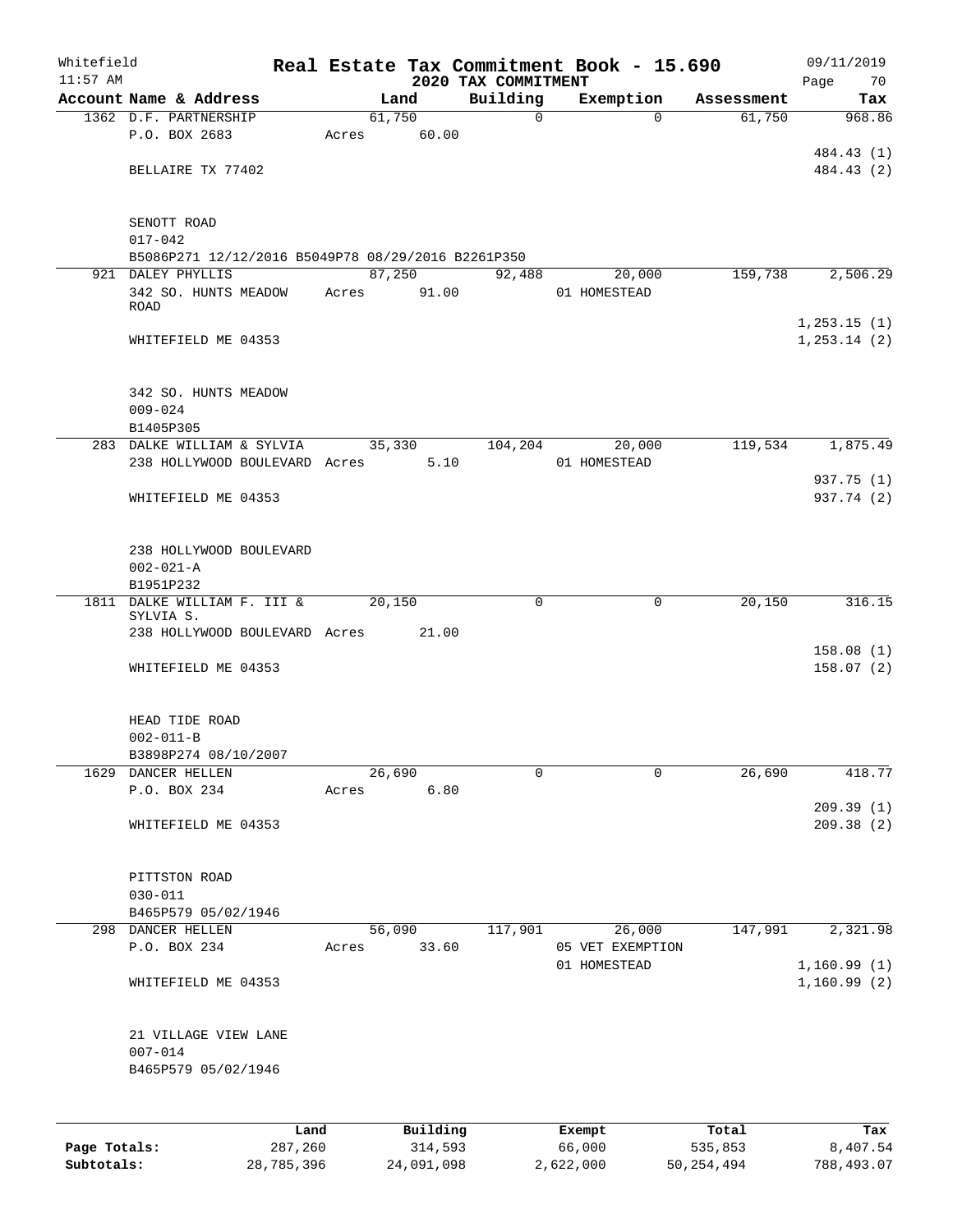| Whitefield<br>$11:57$ AM |                                                                     |            |                 | 2020 TAX COMMITMENT | Real Estate Tax Commitment Book - 15.690 |            | 09/11/2019<br>Page<br>71 |
|--------------------------|---------------------------------------------------------------------|------------|-----------------|---------------------|------------------------------------------|------------|--------------------------|
|                          | Account Name & Address                                              |            | Land            | Building            | Exemption                                | Assessment | Tax                      |
|                          | 1594 DANCER JOHN & FRED<br>SCOTT                                    |            | $\frac{270}{ }$ | $\Omega$            | $\Omega$                                 | 270        | 4.24                     |
|                          | C/O FRED SCOTT                                                      | Acres      | 0.18            |                     |                                          |            |                          |
|                          | 22 VILLAGE VIEW LANE                                                |            |                 |                     |                                          |            | 2.12(1)                  |
|                          | WHITEFIELD ME 04353                                                 |            |                 |                     |                                          |            | 2.12(2)                  |
|                          | PITTSTON ROAD                                                       |            |                 |                     |                                          |            |                          |
|                          | $030 - 005$                                                         |            |                 |                     |                                          |            |                          |
|                          | 373 DANCER LOUISE P.<br>9 TROTTER LANE                              |            | 42,210<br>13.70 |                     | 19,104 26,000<br>05 VET EXEMPTION        | 35,314     | 554.08                   |
|                          |                                                                     | Acres      |                 |                     | 01 HOMESTEAD                             |            | 277.04(1)                |
|                          | WHITEFIELD ME 04353                                                 |            |                 |                     |                                          |            | 277.04(2)                |
|                          | 9 TROTTER LANE                                                      |            |                 |                     |                                          |            |                          |
|                          | $003 - 017$                                                         |            |                 |                     |                                          |            |                          |
|                          | B1718P149 05/21/1970                                                |            | 30,000          | 22,731              |                                          | 32,731     | 513.55                   |
|                          | 726 DANCER, BETHANY A<br>3 TROTTER LANE                             | Acres      | 1.20            |                     | 20,000<br>01 HOMESTEAD                   |            |                          |
|                          |                                                                     |            |                 |                     |                                          |            | 256.78(1)                |
|                          | WHITEFIELD ME 04353                                                 |            |                 |                     |                                          |            | 256.77(2)                |
|                          | 3 TROTTER LANE<br>$003 - 018$                                       |            |                 |                     |                                          |            |                          |
|                          | B5320P76 10/26/2018 B3418P99 12/20/2004                             |            |                 |                     |                                          |            |                          |
|                          | 1140 DANIELS DALE                                                   |            | $\Omega$        | 8,722               | 8,722                                    | $\Omega$   | 0.00                     |
|                          | 210 PITTSTON ROAD                                                   |            |                 |                     | 01 HOMESTEAD                             |            |                          |
|                          | WHITEFIELD ME 04353                                                 |            |                 |                     |                                          |            |                          |
|                          | 210 PITTSTON ROAD<br>$004 - 046 - ON$                               |            |                 |                     |                                          |            |                          |
|                          | 699 DANIELS VIVIAN S. &                                             | 51,500     |                 | 32,595              | 20,000                                   | 64,095     | 1,005.65                 |
|                          | <b>GRACE</b>                                                        |            |                 |                     |                                          |            |                          |
|                          | 204 PITTSTON ROAD                                                   | Acres 4.00 |                 |                     | 01 HOMESTEAD                             |            |                          |
|                          | WHITEFIELD ME 04353                                                 |            |                 |                     |                                          |            | 502.83(1)<br>502.82(2)   |
|                          | 204 PITTSTON ROAD<br>$004 - 046$                                    |            |                 |                     |                                          |            |                          |
|                          | 916 DARVEAU, DARLIN M                                               |            | 30,000          | 129,866             | $\mathbf 0$                              | 159,866    | 2,508.30                 |
|                          | DARVEAU, RITA                                                       | Acres      | 1.50            |                     |                                          |            |                          |
|                          | 8 LILAC LANE                                                        |            |                 |                     |                                          |            | 1, 254.15(1)             |
|                          | WHITEFIELD ME 04353                                                 |            |                 |                     |                                          |            | 1, 254.15(2)             |
|                          | 8 LILAC LANE                                                        |            |                 |                     |                                          |            |                          |
|                          | $018 - 020 - F$<br>B4996P21 04/15/2016 B4927P34 09/10/2015 B2068P61 |            |                 |                     |                                          |            |                          |
|                          |                                                                     |            |                 |                     |                                          |            |                          |

|              | Land       | Building   | Exempt    | Total      | Tax        |
|--------------|------------|------------|-----------|------------|------------|
| Page Totals: | 153,980    | 213,018    | 74,722    | 292,276    | 4,585.82   |
| Subtotals:   | 28,939,376 | 24,304,116 | 2,696,722 | 50,546,770 | 793,078.89 |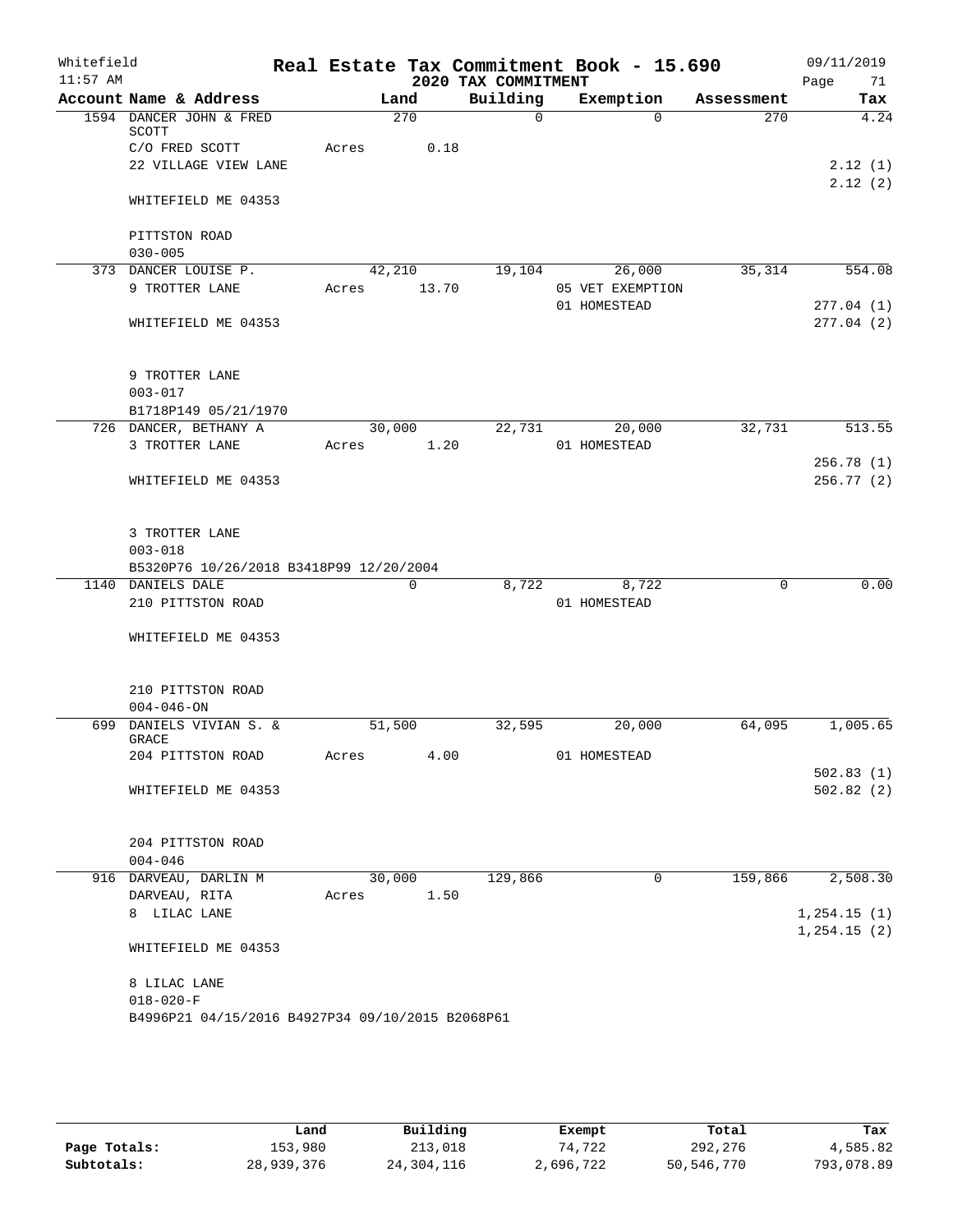| Whitefield |                          |                                                                           |       |                |       | Real Estate Tax Commitment Book - 15.690 |              |                       |            | 09/11/2019   |                        |
|------------|--------------------------|---------------------------------------------------------------------------|-------|----------------|-------|------------------------------------------|--------------|-----------------------|------------|--------------|------------------------|
| $11:57$ AM |                          | Account Name & Address                                                    |       |                |       | 2020 TAX COMMITMENT                      |              |                       | Assessment | Page         | 72                     |
|            |                          | 1012 DAUPHIN DONALD E.                                                    |       | Land<br>49,200 |       | Building<br>15,065                       |              | Exemption<br>$\Omega$ | 64,265     |              | Tax<br>1,008.32        |
|            | TRUSTEE                  |                                                                           |       |                |       |                                          |              |                       |            |              |                        |
|            | TRUST                    | * OF DAUPHIN FAMILY                                                       | Acres |                | 23.00 |                                          |              |                       |            |              |                        |
|            |                          | 14 SPRUCE STREET                                                          |       |                |       |                                          |              |                       |            |              | 504.16(1)<br>504.16(2) |
|            | <b>BATH ME 04530</b>     |                                                                           |       |                |       |                                          |              |                       |            |              |                        |
|            | 39 JEWETT LANE           |                                                                           |       |                |       |                                          |              |                       |            |              |                        |
|            | $008 - 008$<br>B2453P151 |                                                                           |       |                |       |                                          |              |                       |            |              |                        |
|            |                          | 415 DAUPHIN HAROLD E. &                                                   |       | 26,130         |       | $\mathbf 0$                              |              | $\mathbf 0$           | 26,130     |              | 409.98                 |
|            | KATHY                    | 183 EAST RIVER ROAD                                                       | Acres |                | 6.10  |                                          |              |                       |            |              |                        |
|            |                          |                                                                           |       |                |       |                                          |              |                       |            |              | 204.99(1)              |
|            | 3537                     | WHITEFIELD ME 04353                                                       |       |                |       |                                          |              |                       |            |              | 204.99(2)              |
|            | $011 - 026$              | NO. WEARY POND ROAD                                                       |       |                |       |                                          |              |                       |            |              |                        |
|            |                          | B4680P52 06/27/2013 B4680P51 06/27/2013 B4664P208<br>05/21/2013 B3201P285 |       |                |       |                                          |              |                       |            |              |                        |
|            | KATHY                    | 397 DAUPHIN HAROLD E. &                                                   |       | 31,570         |       | $\Omega$                                 |              | $\mathbf 0$           | 31,570     |              | 495.33                 |
|            |                          | 183 EAST RIVER ROAD                                                       | Acres |                | 12.90 |                                          |              |                       |            |              |                        |
|            |                          |                                                                           |       |                |       |                                          |              |                       |            |              | 247.67(1)              |
|            | 3537                     | WHITEFIELD ME 04353                                                       |       |                |       |                                          |              |                       |            |              | 247.66(2)              |
|            |                          | NO. WEARY POND ROAD                                                       |       |                |       |                                          |              |                       |            |              |                        |
|            | $011 - 018$              |                                                                           |       |                |       |                                          |              |                       |            |              |                        |
|            |                          | B4680P52 06/27/2013 B4680P51 06/27/2013 B4664P208<br>05/21/2013 B3201P285 |       |                |       |                                          |              |                       |            |              |                        |
|            | HAROLD E.                | 811 DAUPHIN KATHY ELLEN &                                                 |       | 62,980         |       | 31,989                                   |              | 0                     | 94,969     |              | 1,490.06               |
|            |                          | 5 NICHOLS STREET                                                          | Acres |                | 52.46 |                                          |              |                       |            |              |                        |
|            | BATH ME 04530            |                                                                           |       |                |       |                                          |              |                       |            |              | 745.03(1)<br>745.03(2) |
|            |                          |                                                                           |       |                |       |                                          |              |                       |            |              |                        |
|            | $008 - 020$              | SO. WEARY POND LANE                                                       |       |                |       |                                          |              |                       |            |              |                        |
|            |                          | B3914P199 09/26/2007                                                      |       |                |       |                                          |              |                       |            |              |                        |
|            |                          | 336 DAUPHIN, HAROLD E                                                     |       | 42,410         |       | 139,558                                  |              | 26,000                | 155,968    |              | 2,447.14               |
|            |                          | DAUPHIN, KATHY E<br>183 EAST RIVER ROAD                                   | Acres |                | 7.70  |                                          | 01 HOMESTEAD | 05 VET EXEMPTION      |            | 1, 223.57(1) |                        |
|            |                          |                                                                           |       |                |       |                                          |              |                       |            | 1,223.57(2)  |                        |
|            |                          | WHITEFIELD ME 04353                                                       |       |                |       |                                          |              |                       |            |              |                        |
|            | $013 - 066$              | 183 EAST RIVER ROAD                                                       |       |                |       |                                          |              |                       |            |              |                        |
|            |                          | B5080P284 11/08/2016 B5034P166 07/27/2016                                 |       |                |       |                                          |              |                       |            |              |                        |

|              | Land         | Building   | Exempt    | Total      | Tax        |
|--------------|--------------|------------|-----------|------------|------------|
| Page Totals: | 212,290      | 186.612    | 26,000    | 372,902    | 5,850.83   |
| Subtotals:   | 29, 151, 666 | 24,490,728 | 2,722,722 | 50,919,672 | 798,929.72 |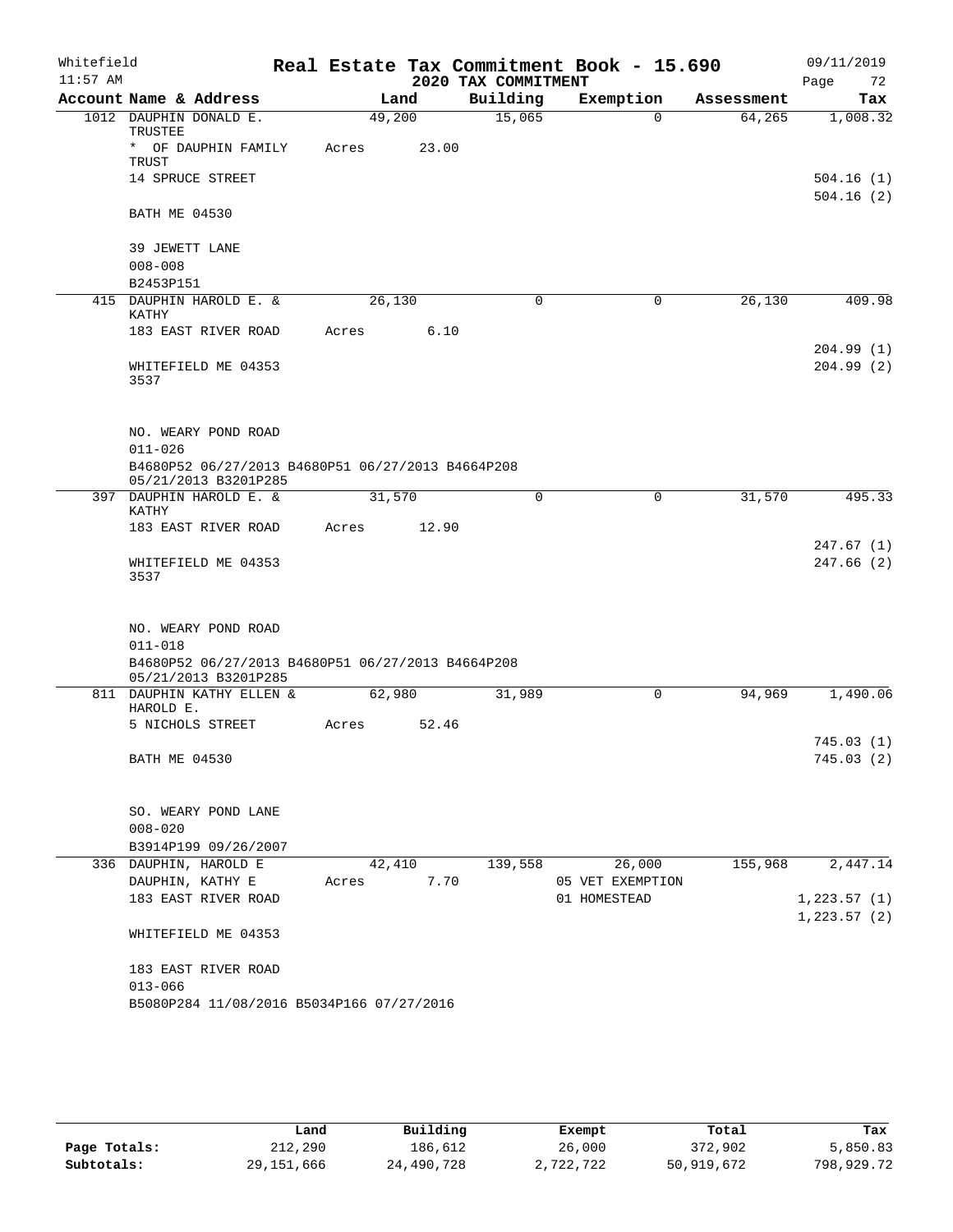| Whitefield<br>$11:57$ AM |                                                       |       |                 | 2020 TAX COMMITMENT | Real Estate Tax Commitment Book - 15.690 |            | 09/11/2019<br>Page<br>73   |
|--------------------------|-------------------------------------------------------|-------|-----------------|---------------------|------------------------------------------|------------|----------------------------|
|                          | Account Name & Address                                |       | Land            | Building            | Exemption                                | Assessment | Tax                        |
|                          | 771 DAVEY REGINA A.<br>89 SHAMROCK AVENUE             | Acres | 38,848<br>14.00 | 136,301             | $\Omega$                                 | 175,149    | 2,748.09                   |
|                          | DAMARISCOTTA ME 04543                                 |       |                 |                     |                                          |            | 1,374.05(1)<br>1,374.04(2) |
|                          |                                                       |       |                 |                     |                                          |            |                            |
|                          | 381 WISCASSET ROAD                                    |       |                 |                     |                                          |            |                            |
|                          | $004 - 011$                                           |       |                 |                     |                                          |            |                            |
|                          | B4306P89 08/17/2010 B2206P300<br>1514 DAVEY REGINA A. |       | 17,528          | $\Omega$            | 0                                        | 17,528     | 275.01                     |
|                          | 89 SHAMROCK LANE                                      | Acres | 48.00           |                     |                                          |            |                            |
|                          |                                                       |       |                 |                     |                                          |            | 137.51(1)                  |
|                          | DAMARISCOTTA ME 04543                                 |       |                 |                     |                                          |            | 137.50 (2)                 |
|                          | CROCKER AVENUE                                        |       |                 |                     |                                          |            |                            |
|                          | $004 - 012$                                           |       |                 |                     |                                          |            |                            |
|                          | B2206P300                                             |       |                 |                     |                                          |            |                            |
|                          | 662 DAVEY REGINA ANN                                  |       | 41,150          | 0                   | 0                                        | 41,150     | 645.64                     |
|                          | * NELSON ADAM RUSSELL                                 | Acres | 26.00           |                     |                                          |            |                            |
|                          | 159 QUAIL ROAD                                        |       |                 |                     |                                          |            | 322.82(1)                  |
|                          | BRISTOL ME 04539                                      |       |                 |                     |                                          |            | 322.82(2)                  |
|                          | NO. WEARY POND ROAD<br>$011 - 023$                    |       |                 |                     |                                          |            |                            |
|                          | B5141P158 05/30/2017 B1332P108                        |       |                 |                     |                                          |            |                            |
|                          | 1534 DAVIDSON MAY B.                                  |       | 36,098          | 130,308             | 20,000                                   | 146,406    | 2,297.11                   |
|                          | 88 BENNER LANE                                        | Acres | 6.06            |                     | 01 HOMESTEAD                             |            |                            |
|                          |                                                       |       |                 |                     |                                          |            | 1,148.56(1)                |
|                          | WHITEFIELD ME 04353                                   |       |                 |                     |                                          |            | 1, 148.55(2)               |
|                          | 88 BENNER LANE                                        |       |                 |                     |                                          |            |                            |
|                          | $016 - 044 - A$                                       |       |                 |                     |                                          |            |                            |
|                          | B4569P307 09/14/2012 B3358P28 09/09/2004              |       |                 |                     |                                          |            |                            |
|                          | 690 DAVIS ARTHUR K. &                                 |       | 8,380           | 0                   | 0                                        | 8,380      | 131.48                     |
|                          | SHIRLEY M.                                            |       |                 |                     |                                          |            |                            |
|                          | 87 HUNTS MEADOW ROAD                                  | Acres | 6.10            |                     |                                          |            |                            |
|                          |                                                       |       |                 |                     |                                          |            | 65.74(1)                   |
|                          | PITTSTON ME 04345                                     |       |                 |                     |                                          |            | 65.74(2)                   |
|                          | HUNTS MEADOW ROAD                                     |       |                 |                     |                                          |            |                            |
|                          | $006 - 018$                                           |       |                 |                     |                                          |            |                            |
|                          | B4729P244 11/05/2013 B1595P90                         |       |                 |                     |                                          |            |                            |
|                          | 637 DAVIS MATTHEW A.                                  |       | 30,630          | 15,314              | 0                                        | 45,944     | 720.86                     |
|                          | 428 TOWNHOUSE ROAD                                    | Acres | 1.92            |                     |                                          |            |                            |
|                          |                                                       |       |                 |                     |                                          |            | 360.43(1)                  |
|                          | WHITEFIELD ME 04353                                   |       |                 |                     |                                          |            | 360.43(2)                  |
|                          | 428 TOWNHOUSE ROAD                                    |       |                 |                     |                                          |            |                            |
|                          | $010 - 019$                                           |       |                 |                     |                                          |            |                            |
|                          | B4769P89 04/04/2014 B4726P192 10/25/2013 B2240P318    |       |                 |                     |                                          |            |                            |
|                          |                                                       |       |                 |                     |                                          |            |                            |
|                          |                                                       |       |                 |                     |                                          |            |                            |

|              | Land         | Building   | Exempt    | Total      | Tax        |
|--------------|--------------|------------|-----------|------------|------------|
| Page Totals: | 172.634      | 281,923    | 20,000    | 434,557    | 6,818.19   |
| Subtotals:   | 29, 324, 300 | 24,772,651 | 2,742,722 | 51,354,229 | 805,747.91 |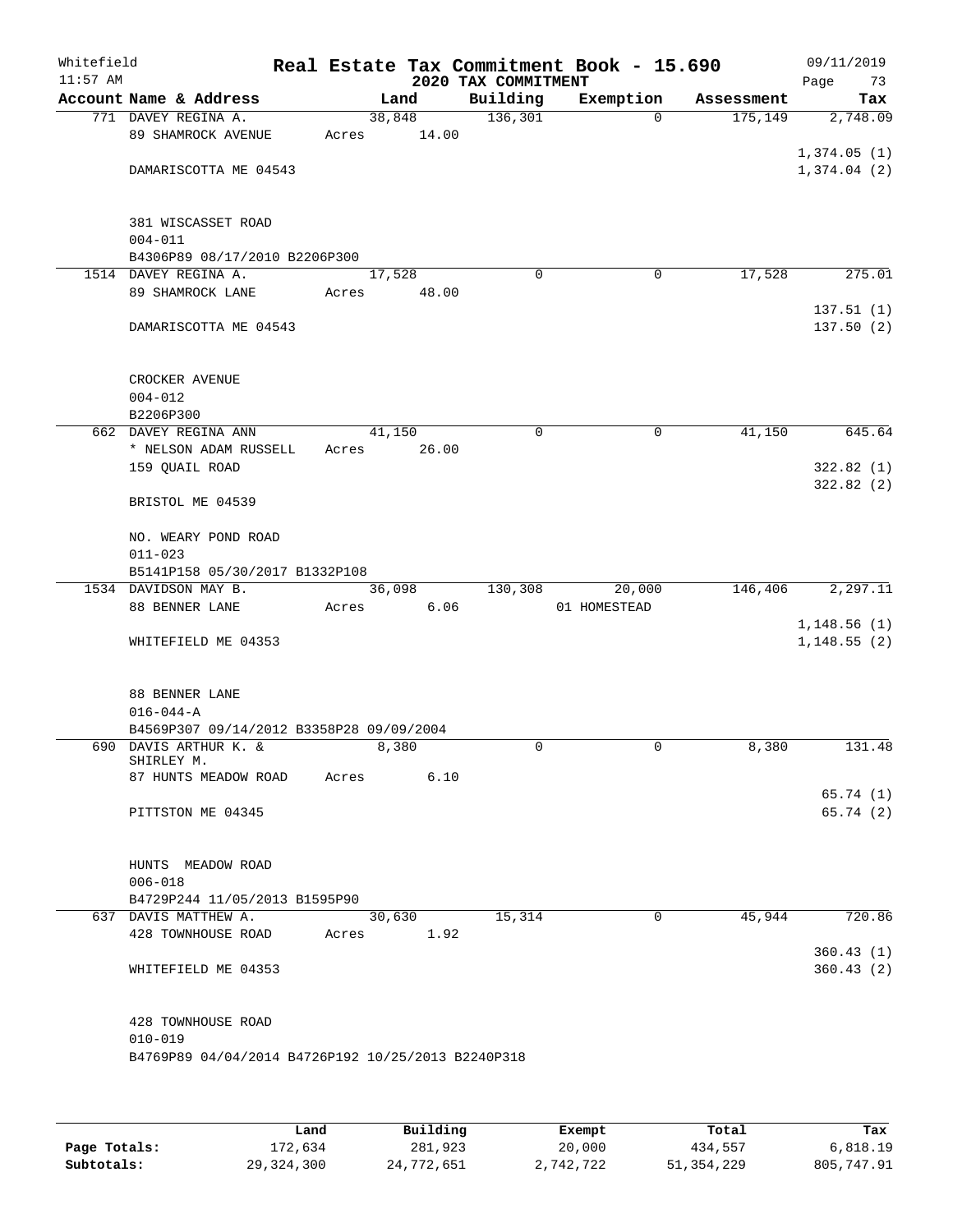| Whitefield<br>$11:57$ AM |                                                     |         |              | 2020 TAX COMMITMENT | Real Estate Tax Commitment Book - 15.690 |              | 09/11/2019<br>Page<br>74 |
|--------------------------|-----------------------------------------------------|---------|--------------|---------------------|------------------------------------------|--------------|--------------------------|
|                          | Account Name & Address                              |         | Land         | Building            | Exemption                                | Assessment   | Tax                      |
|                          | 880 DAVIS, NICHOLAS R                               |         | 44,658       | 246,030             | $\Omega$                                 | 290,688      | 4,560.89                 |
|                          | DAVIS, MEAGAN E                                     | Acres   | 16.76        |                     |                                          |              |                          |
|                          | P.O. BOX 290461                                     |         |              |                     |                                          |              | 2,280.45(1)              |
|                          |                                                     |         |              |                     |                                          |              | 2,280.44(2)              |
|                          | YIGO, GUAM 96929                                    |         |              |                     |                                          |              |                          |
|                          | 167 GARDINER ROAD                                   |         |              |                     |                                          |              |                          |
|                          | $012 - 047$                                         |         |              |                     |                                          |              |                          |
|                          | B5106P105 02/09/2017 B5106P103 02/01/2017 B4054P133 |         |              |                     |                                          |              |                          |
|                          | 09/24/2008                                          |         |              |                     |                                          |              |                          |
|                          | 1618 DAXLAND-DRIFT ROAD<br>REALTY TRUST             |         | 59,565       | 202,040             | $\Omega$                                 | 261,605      | 4,104.58                 |
|                          | KARL & MARY LOU DAXLAND Acres                       |         | 25.10        |                     |                                          |              |                          |
|                          | TRUSTEES                                            |         |              |                     |                                          |              |                          |
|                          | P. O. BOX 3420                                      |         |              |                     |                                          |              | 2,052.29(1)              |
|                          | 922 DRIFT ROAD                                      |         |              |                     |                                          |              | 2,052.29(2)              |
|                          | WESTPORT MA 02790                                   |         |              |                     |                                          |              |                          |
|                          |                                                     |         |              |                     |                                          |              |                          |
|                          | 527 HEAD TIDE ROAD                                  |         |              |                     |                                          |              |                          |
|                          | $005 - 001$                                         |         |              |                     |                                          |              |                          |
|                          | B5102P209 11/03/2016 B4586P40 10/29/2012 B1296P52   |         |              |                     |                                          |              |                          |
|                          | 1148 DEATON HERBERT                                 |         | 32,250       | 160,084             | 20,000                                   | 172,334      | 2,703.92                 |
|                          | 199 SO. HUNTS MEADOW                                | Acres   | 3.00         |                     | 01 HOMESTEAD                             |              |                          |
|                          | ROAD                                                |         |              |                     |                                          |              |                          |
|                          |                                                     |         |              |                     |                                          |              | 1,351.96(1)              |
|                          | WHITEFIELD ME 04353                                 |         |              |                     |                                          |              | 1,351.96(2)              |
|                          |                                                     |         |              |                     |                                          |              |                          |
|                          |                                                     |         |              |                     |                                          |              |                          |
|                          | 199 SO. HUNTS MEADOW                                |         |              |                     |                                          |              |                          |
|                          | $009 - 006 - A$                                     |         |              |                     |                                          |              |                          |
|                          | B4613P19 12/31/2012 B4465P273 12/01/2011 B4426P141  |         |              |                     |                                          |              |                          |
|                          | 08/08/2011 B4426P140 08/08/2011 B4159P88 06/17/2009 |         |              |                     |                                          |              |                          |
|                          | B1567P121<br>1021 DEBLOIS, MARIAH                   |         | 31,620       | 101,902             | 0                                        | 133,522      | 2,094.96                 |
|                          |                                                     | Acres   | 2.58         |                     |                                          |              |                          |
|                          | MORIN, JOSHUA<br>177 HUNTS MEADOW ROAD              |         |              |                     |                                          |              |                          |
|                          |                                                     |         |              |                     |                                          |              | 1,047.48(1)              |
|                          |                                                     |         |              |                     |                                          |              | 1,047.48(2)              |
|                          | Whitefield Maine 04353                              |         |              |                     |                                          |              |                          |
|                          |                                                     |         |              |                     |                                          |              |                          |
|                          | 177 HUNTS MEADOW ROAD                               |         |              |                     |                                          |              |                          |
|                          | $012 - 027 - B$                                     |         |              |                     |                                          |              |                          |
|                          | B5180P318 09/14/2017                                |         |              |                     |                                          | 5,197        |                          |
|                          | 239 DELANO LUKE A.                                  |         | 0            | 5,197               | 0                                        |              | 81.54                    |
|                          | 301 DEVINE ROAD                                     |         |              |                     |                                          |              |                          |
|                          |                                                     |         |              |                     |                                          |              | 40.77(1)                 |
|                          | WHITEFIELD ME 04353                                 |         |              |                     |                                          |              | 40.77 (2)                |
|                          |                                                     |         |              |                     |                                          |              |                          |
|                          | 4 FINN BROOK LANE                                   |         |              |                     |                                          |              |                          |
|                          | $016 - 039 - ON$                                    |         |              |                     |                                          |              |                          |
|                          |                                                     |         |              | $\mathbf 0$         | $\mathbf 0$                              |              |                          |
|                          | 590 DELANO LUKE A.                                  |         | 41,150       |                     |                                          | 41,150       | 645.64                   |
|                          | 19 FINN BROOK LANE                                  | Acres   | 26.00        |                     |                                          |              |                          |
|                          |                                                     |         |              |                     |                                          |              | 322.82(1)                |
|                          | WHITEFIELD ME 04353                                 |         |              |                     |                                          |              | 322.82(2)                |
|                          |                                                     |         |              |                     |                                          |              |                          |
|                          | FINN BROOK LANE                                     |         |              |                     |                                          |              |                          |
|                          | $019 - 053$                                         |         |              |                     |                                          |              |                          |
|                          | B3530P36 08/05/2005                                 |         |              |                     |                                          |              |                          |
|                          |                                                     |         |              |                     |                                          |              |                          |
|                          |                                                     | Land    | Building     |                     | Exempt                                   | Total        | Tax                      |
| Page Totals:             |                                                     | 209,243 | 715,253      |                     | 20,000                                   | 904,496      | 14, 191.53               |
| Subtotals:               | 29,533,543                                          |         | 25, 487, 904 |                     | 2,762,722                                | 52, 258, 725 | 819,939.44               |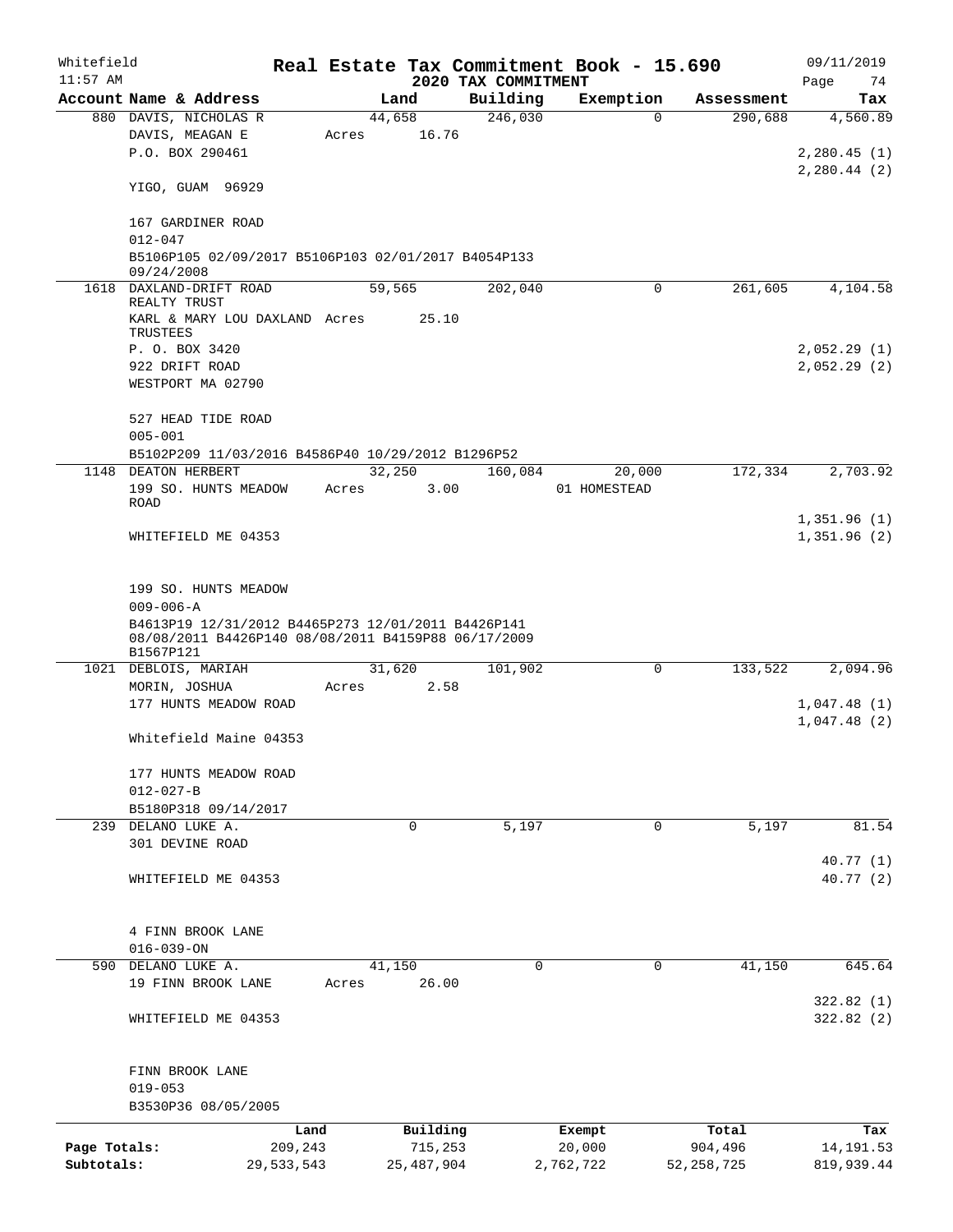| Whitefield<br>$11:57$ AM |                                                    |            |       |                 | 2020 TAX COMMITMENT | Real Estate Tax Commitment Book - 15.690 |            | 09/11/2019<br>Page<br>75 |
|--------------------------|----------------------------------------------------|------------|-------|-----------------|---------------------|------------------------------------------|------------|--------------------------|
|                          | Account Name & Address                             |            |       | Land            | Building            | Exemption                                | Assessment | Tax                      |
|                          | 793 DELANO LUKE A.                                 |            |       | 52,290          | 89,523              | 0                                        | 141,813    | 2,225.05                 |
|                          | 301 DEVINE ROAD                                    |            | Acres | 13.80           |                     |                                          |            |                          |
|                          |                                                    |            |       |                 |                     |                                          |            | 1, 112.53(1)             |
|                          | WHITEFIELD ME 04353                                |            |       |                 |                     |                                          |            | 1, 112.52(2)             |
|                          |                                                    |            |       |                 |                     |                                          |            |                          |
|                          |                                                    |            |       |                 |                     |                                          |            |                          |
|                          | 301 DEVINE ROAD                                    |            |       |                 |                     |                                          |            |                          |
|                          | $019 - 053 - A$                                    |            |       |                 |                     |                                          |            |                          |
|                          | B2425P130                                          |            |       |                 | 0                   | 0                                        | 9,820      | 154.08                   |
|                          | 1011 DELANO OSBORN M. HEIRS<br>19 FINN BROOK LANE  |            | Acres | 9,820<br>7.90   |                     |                                          |            |                          |
|                          |                                                    |            |       |                 |                     |                                          |            | 77.04(1)                 |
|                          | WHITEFIELD ME 04353                                |            |       |                 |                     |                                          |            | 77.04(2)                 |
|                          |                                                    |            |       |                 |                     |                                          |            |                          |
|                          |                                                    |            |       |                 |                     |                                          |            |                          |
|                          | DEVINE ROAD                                        |            |       |                 |                     |                                          |            |                          |
|                          | $019 - 051$                                        |            |       |                 |                     |                                          |            |                          |
|                          | B3659P45 04/10/2006 B453P414                       |            |       |                 |                     |                                          |            |                          |
|                          | 416 DELANO OSBORN M. LIFE<br><b>ESTATE</b>         |            |       | 113,050         | 75,079              | 0                                        | 188,129    | 2,951.74                 |
|                          | DELANO, LUKE                                       |            | Acres | 18.50           |                     |                                          |            |                          |
|                          | 19 FINN BROOK LANE                                 |            |       |                 |                     |                                          |            | 1,475.87(1)              |
|                          |                                                    |            |       |                 |                     |                                          |            | 1,475.87(2)              |
|                          | WHITEFIELD ME 04353                                |            |       |                 |                     |                                          |            |                          |
|                          |                                                    |            |       |                 |                     |                                          |            |                          |
|                          | 19 FINN BROOK LANE                                 |            |       |                 |                     |                                          |            |                          |
|                          | $016 - 039$                                        |            |       |                 |                     |                                          |            |                          |
|                          | B4196P299 09/03/2009 B3659P45 04/10/2006 B453P414  |            |       |                 |                     |                                          |            |                          |
|                          | 556 DELISLE CHRISTOPHER M.<br>& TARA R.            |            |       | 31,875          | 185,670             | 0                                        | 217,545    | 3, 413.28                |
|                          | 377 HEATH ROAD                                     |            | Acres | 2.75            |                     |                                          |            |                          |
|                          |                                                    |            |       |                 |                     |                                          |            | 1,706.64(1)              |
|                          | WHITEFIELD ME 04353                                |            |       |                 |                     |                                          |            | 1,706.64(2)              |
|                          |                                                    |            |       |                 |                     |                                          |            |                          |
|                          |                                                    |            |       |                 |                     |                                          |            |                          |
|                          | 377 HEATH ROAD                                     |            |       |                 |                     |                                          |            |                          |
|                          | $010 - 065 - A$                                    |            |       |                 |                     |                                          |            |                          |
|                          | B3355P23 08/25/2004                                |            |       |                 |                     |                                          |            |                          |
|                          | 574 DELISLE ROBERT, TRUSTEE<br>337 HEAD TIDE ROAD  |            |       | 45,850<br>12.00 | 113,502             | 20,000                                   | 139,352    | 2,186.43                 |
|                          |                                                    |            | Acres |                 |                     | 01 HOMESTEAD                             |            | 1,093.22(1)              |
|                          | WHITEFIELD ME 04353                                |            |       |                 |                     |                                          |            | 1,093.21(2)              |
|                          | 3701                                               |            |       |                 |                     |                                          |            |                          |
|                          |                                                    |            |       |                 |                     |                                          |            |                          |
|                          |                                                    |            |       |                 |                     |                                          |            |                          |
|                          | 337 HEAD TIDE ROAD                                 |            |       |                 |                     |                                          |            |                          |
|                          | $005 - 008$                                        |            |       |                 |                     |                                          |            |                          |
|                          | B4941P121 10/21/2015 B2306P329                     |            |       |                 |                     |                                          |            |                          |
|                          | 472 DELISLE ROBERT,<br>TRUSTEES                    |            |       | 20,300          | 0                   | 0                                        | 20,300     | 318.51                   |
|                          | 337 HEAD TIDE ROAD                                 |            | Acres | 1.70            |                     |                                          |            |                          |
|                          |                                                    |            |       |                 |                     |                                          |            | 159.26(1)                |
|                          | WHITEFIELD ME 04353                                |            |       |                 |                     |                                          |            | 159.25(2)                |
|                          | 3701                                               |            |       |                 |                     |                                          |            |                          |
|                          |                                                    |            |       |                 |                     |                                          |            |                          |
|                          | HEAD TIDE ROAD                                     |            |       |                 |                     |                                          |            |                          |
|                          | $005 - 018 - A$                                    |            |       |                 |                     |                                          |            |                          |
|                          | B4941P121 10/21/2015 B4028P94 05/22/2008 B2306P329 |            |       |                 |                     |                                          |            |                          |
|                          |                                                    | Land       |       | Building        |                     | Exempt                                   | Total      | Tax                      |
| Page Totals:             |                                                    | 273,185    |       | 463,774         |                     | 20,000                                   | 716,959    | 11,249.09                |
| Subtotals:               |                                                    | 29,806,728 |       | 25,951,678      |                     | 2,782,722                                | 52,975,684 | 831,188.53               |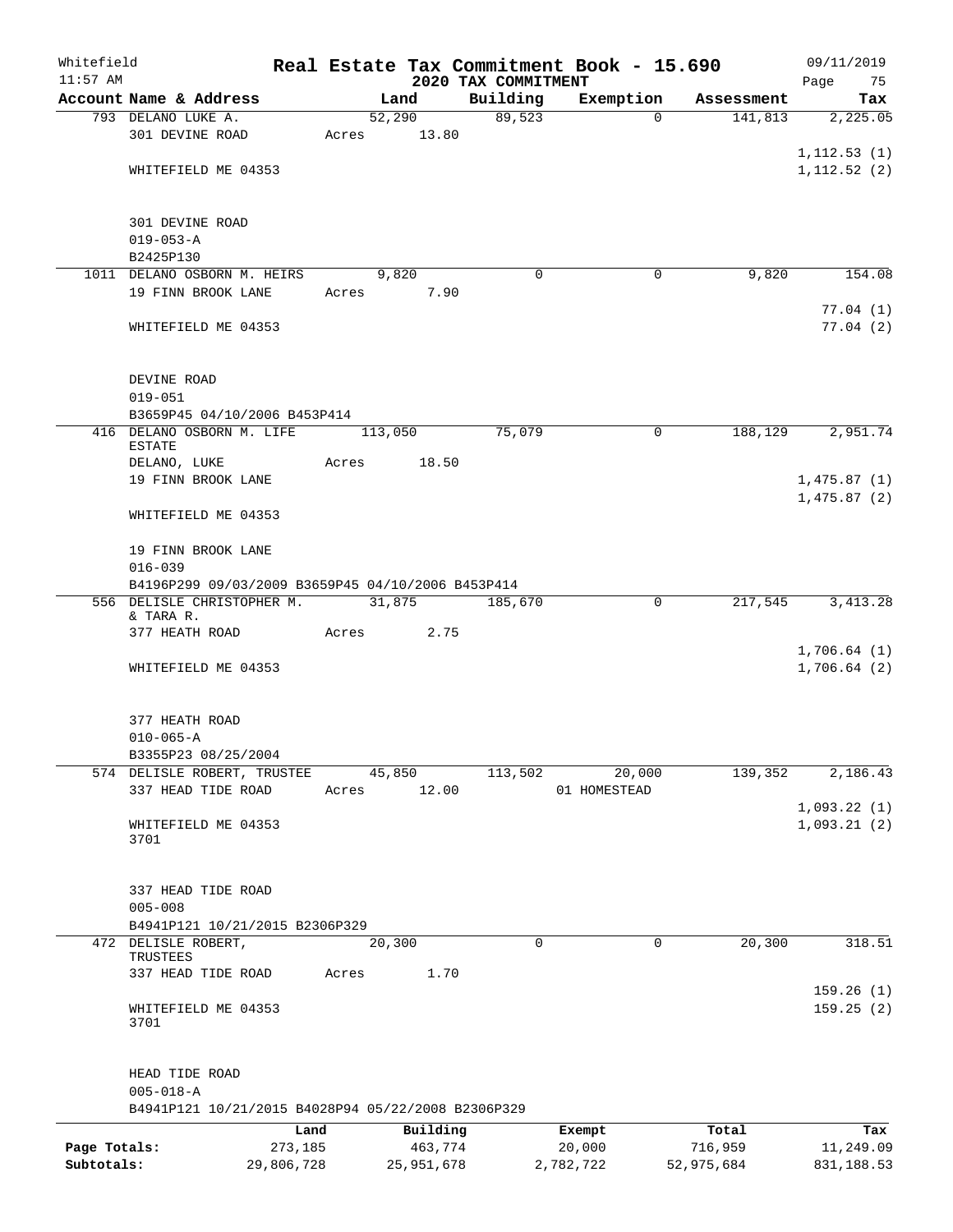| Whitefield<br>$11:57$ AM |                           |                                           |        |       | Real Estate Tax Commitment Book - 15.690<br>2020 TAX COMMITMENT |              |                           | 09/11/2019<br>Page<br>76 |
|--------------------------|---------------------------|-------------------------------------------|--------|-------|-----------------------------------------------------------------|--------------|---------------------------|--------------------------|
|                          | Account Name & Address    |                                           |        | Land  | Building                                                        | Exemption    | Assessment                | Tax                      |
|                          |                           | 649 DELISLE, CHRISTOPHER                  | 43,750 |       | $\Omega$                                                        | $\Omega$     | 43,750                    | 686.44                   |
|                          | DELISLE, TARA             |                                           | Acres  | 30.00 |                                                                 |              |                           |                          |
|                          | 377 HEATH ROAD            |                                           |        |       |                                                                 |              |                           | 343.22(1)                |
|                          |                           |                                           |        |       |                                                                 |              |                           | 343.22(2)                |
|                          |                           | WHITEFIELD ME 04353                       |        |       |                                                                 |              |                           |                          |
|                          |                           |                                           |        |       |                                                                 |              |                           |                          |
|                          | HEATH ROAD<br>$011 - 001$ |                                           |        |       |                                                                 |              |                           |                          |
|                          |                           | B5179P58 09/05/2017                       |        |       |                                                                 |              |                           |                          |
|                          |                           | 744 DELISLE, CHRISTOPHER                  | 15,500 |       | $\mathbf 0$                                                     | $\mathbf 0$  | 15,500                    | 243.20                   |
|                          | DELISLE, TARA             |                                           | Acres  | 15.00 |                                                                 |              |                           |                          |
|                          | 377 HEATH ROAD            |                                           |        |       |                                                                 |              |                           | 121.60(1)                |
|                          |                           |                                           |        |       |                                                                 |              |                           | 121.60(2)                |
|                          |                           | WHITEFIELD ME 04353                       |        |       |                                                                 |              |                           |                          |
|                          |                           |                                           |        |       |                                                                 |              |                           |                          |
|                          | HEATH ROAD                |                                           |        |       |                                                                 |              |                           |                          |
|                          | $011 - 016$               |                                           |        |       |                                                                 |              |                           |                          |
|                          |                           | B5179P60 09/05/2017                       |        |       |                                                                 |              |                           |                          |
|                          | 1672 DELOREY DAVID R.     |                                           | 32,670 |       | 83,426                                                          | 26,000       | 90,096                    | 1,413.61                 |
|                          | 16 COWBOY LANE            |                                           | Acres  | 3.28  |                                                                 | 01 HOMESTEAD |                           |                          |
|                          |                           |                                           |        |       |                                                                 |              | 12 VET $2-27-61 = 8-5-64$ | 706.81(1)                |
|                          |                           | WHITEFIELD ME 04353                       |        |       |                                                                 |              |                           | 706.80(2)                |
|                          |                           |                                           |        |       |                                                                 |              |                           |                          |
|                          | 16 COWBOY LANE            |                                           |        |       |                                                                 |              |                           |                          |
|                          | $020 - 005 - E$           |                                           |        |       |                                                                 |              |                           |                          |
|                          |                           | B4936P280 10/07/2015 B3336P154 08/04/2004 |        |       |                                                                 |              |                           |                          |
|                          |                           | 1119 DELVECCHIO JOHN R. &                 | 52,900 |       | 152,301                                                         | 20,000       | 185,201                   | 2,905.80                 |
|                          | * BARBARA W.              |                                           | Acres  | 21.00 |                                                                 | 01 HOMESTEAD |                           |                          |
|                          |                           | 358 WISCASSET ROAD                        |        |       |                                                                 |              |                           | 1,452.90(1)              |
|                          |                           |                                           |        |       |                                                                 |              |                           | 1,452.90(2)              |
|                          |                           | WHITEFIELD ME 04353                       |        |       |                                                                 |              |                           |                          |
|                          |                           |                                           |        |       |                                                                 |              |                           |                          |
|                          |                           | 358 WISCASSET ROAD                        |        |       |                                                                 |              |                           |                          |
|                          | $004 - 016$               |                                           |        |       |                                                                 |              |                           |                          |
|                          | B1450P171                 |                                           |        |       |                                                                 |              |                           |                          |
|                          | KATHLEEN E.               | 458 DEMERCHANT (GRANDSOULT)               | 23,825 |       | 0                                                               | $\mathbf 0$  | 23,825                    | 373.81                   |
|                          |                           | 113 PINECREST ROAD                        | Acres  | 4.05  |                                                                 |              |                           |                          |
|                          |                           |                                           |        |       |                                                                 |              |                           | 186.91(1)                |
|                          |                           | PORTLAND ME 04102                         |        |       |                                                                 |              |                           | 186.90(2)                |
|                          |                           |                                           |        |       |                                                                 |              |                           |                          |
|                          |                           |                                           |        |       |                                                                 |              |                           |                          |
|                          | GARDINER ROAD             |                                           |        |       |                                                                 |              |                           |                          |
|                          | $012 - 038 - C$           |                                           |        |       |                                                                 |              |                           |                          |
|                          |                           | B4129P2 04/16/2009 B2186P338              |        |       |                                                                 |              |                           |                          |
|                          | 333 DEMERCHANT JEAN       |                                           | 34,800 |       | 104,874                                                         | 20,000       | 119,674                   | 1,877.69                 |
|                          |                           | 493 GARDINER ROAD                         | Acres  | 4.70  |                                                                 | 01 HOMESTEAD |                           |                          |
|                          |                           | WHITEFIELD ME 04353                       |        |       |                                                                 |              |                           | 938.85(1)<br>938.84 (2)  |
|                          |                           |                                           |        |       |                                                                 |              |                           |                          |
|                          |                           |                                           |        |       |                                                                 |              |                           |                          |
|                          |                           | 493 GARDINER ROAD                         |        |       |                                                                 |              |                           |                          |
|                          | $012 - 038 - A$           |                                           |        |       |                                                                 |              |                           |                          |
|                          | B940P30                   |                                           |        |       |                                                                 |              |                           |                          |
|                          |                           |                                           |        |       |                                                                 |              |                           |                          |
|                          |                           |                                           |        |       |                                                                 |              |                           |                          |
|                          |                           |                                           |        |       |                                                                 |              |                           |                          |

|              | Land       | Building     | Exempt    | Total        | Tax        |
|--------------|------------|--------------|-----------|--------------|------------|
| Page Totals: | 203,445    | 340,601      | 66,000    | 478,046      | 7,500.55   |
| Subtotals:   | 30,010,173 | 26, 292, 279 | 2,848,722 | 53, 453, 730 | 838,689.08 |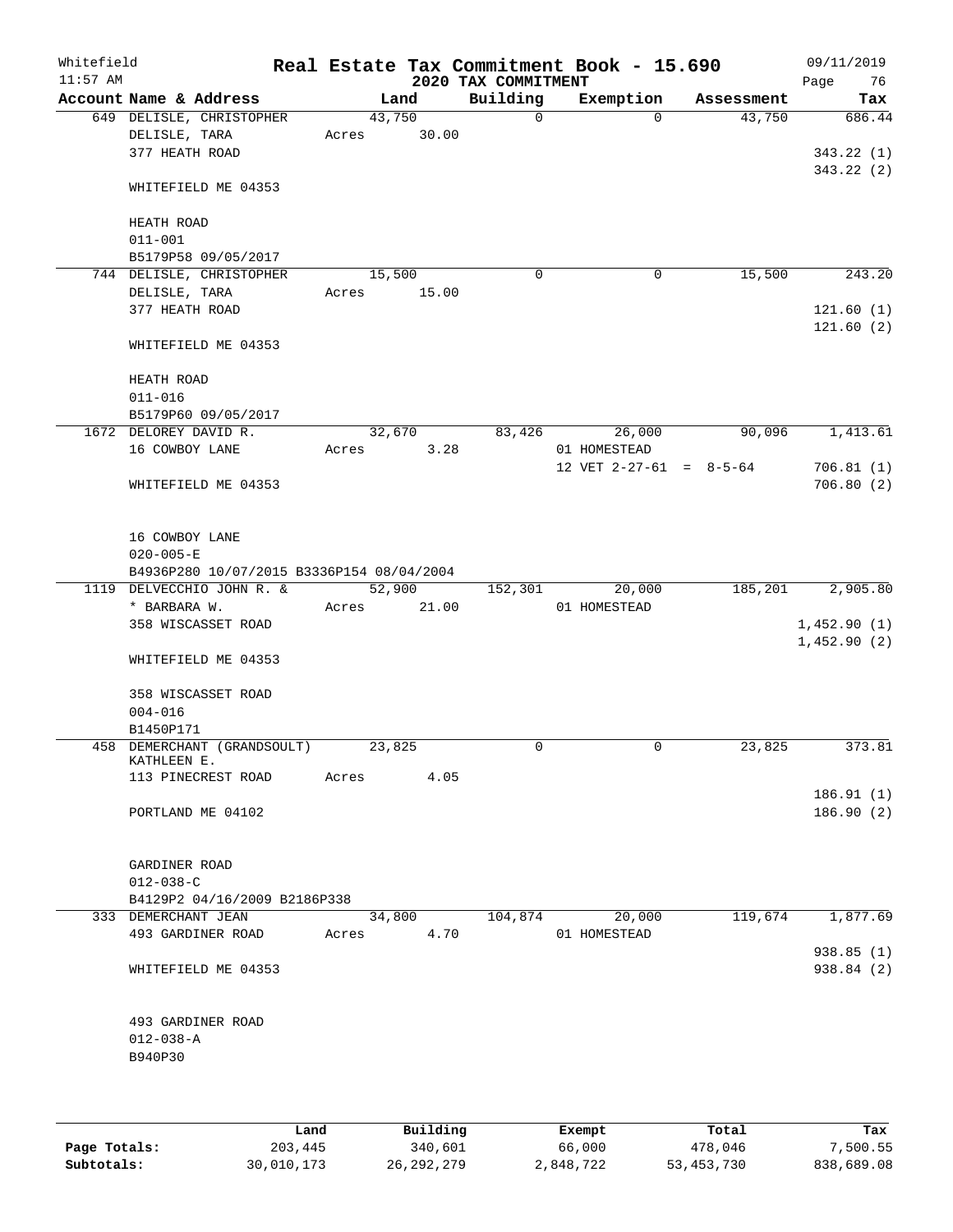| Whitefield<br>$11:57$ AM |                                                              |       |                                     | 2020 TAX COMMITMENT | Real Estate Tax Commitment Book - 15.690       |              | 09/11/2019<br>Page<br>77     |
|--------------------------|--------------------------------------------------------------|-------|-------------------------------------|---------------------|------------------------------------------------|--------------|------------------------------|
|                          | Account Name & Address                                       |       | Land                                | Building            | Exemption                                      | Assessment   | Tax                          |
|                          | 148 DEMERS FAMILY TRUST<br>JOSHUA, SUSAN, RONALD<br>TRUSTEES | Acres | 31,970<br>13.40                     | 0                   | $\Omega$                                       | 31,970       | 501.61                       |
|                          | 141 MAIN STREET                                              |       |                                     |                     |                                                |              | 250.81(1)<br>250.80(2)       |
|                          | WHITEFIELD ME 04353                                          |       |                                     |                     |                                                |              |                              |
|                          | HUNTS MEADOW ROAD<br>$015 - 047$                             |       |                                     |                     |                                                |              |                              |
|                          | 920 DEMERS RONALD J. &<br>SUSAN                              |       | 30,000                              | 25, 283             | 20,000                                         | 35,283       | 553.59                       |
|                          | 141 MAIN STREET                                              | Acres | 0.19                                |                     | 01 HOMESTEAD                                   |              | 276.80(1)                    |
|                          | WHITEFIELD ME 04353                                          |       |                                     |                     |                                                |              | 276.79 (2)                   |
|                          | 141 MAIN STREET                                              |       |                                     |                     |                                                |              |                              |
|                          | $022 - 014$                                                  |       |                                     |                     |                                                |              |                              |
|                          | B1686P139                                                    |       |                                     |                     |                                                |              |                              |
|                          | 958 DENHAM ARTHUR & ELAINE                                   |       | 32,550                              | 58,336              | 26,000                                         | 64,886       | 1,018.06                     |
|                          | 230 PITTSTON ROAD                                            | Acres | 3.20                                |                     | 05 VET EXEMPTION                               |              |                              |
|                          | WHITEFIELD ME 04353                                          |       |                                     |                     | 01 HOMESTEAD                                   |              | 509.03(1)<br>509.03(2)       |
|                          | 230 PITTSTON ROAD                                            |       |                                     |                     |                                                |              |                              |
|                          | $004 - 048$                                                  |       |                                     |                     |                                                |              |                              |
|                          | 1391 DENHAM ROY                                              |       | 54,842                              | 116,888             | 20,000                                         | 151,730      | 2,380.64                     |
|                          | 309 WISCASSET ROAD                                           | Acres | 31.68                               |                     | 01 HOMESTEAD                                   |              |                              |
|                          | WHITEFIELD ME 04353                                          |       |                                     |                     |                                                |              | 1, 190.32(1)<br>1, 190.32(2) |
|                          | 309 WISCASSET ROAD<br>$004 - 018$                            |       |                                     |                     |                                                |              |                              |
|                          | B3150P60                                                     |       |                                     |                     |                                                |              |                              |
|                          | 78 DERECKTOR ELIZABETH &                                     |       | 47,633                              | 76,222              | 0                                              | 123,855      | 1,943.28                     |
|                          | PETER BROWN<br>557 HEAD TIDE ROAD                            | Acres | 25.70                               |                     |                                                |              |                              |
|                          | WHITEFIELD ME 04353                                          |       |                                     |                     |                                                |              | 971.64 (1)<br>971.64(2)      |
|                          |                                                              |       |                                     |                     |                                                |              |                              |
|                          | 557 HEAD TIDE ROAD<br>$002 - 006$                            |       |                                     |                     |                                                |              |                              |
|                          | B4024P194 07/02/2008 B1554P273                               |       |                                     |                     |                                                |              |                              |
|                          | 1475 DERECKTOR ELIZABETH &<br>PETER BROWN                    |       | 14,411                              | 0                   | $\Omega$                                       | 14,411       | 226.11                       |
|                          | 557 HEAD TIDE ROAD                                           | Acres | 42.80                               |                     |                                                |              |                              |
|                          | WHITEFIELD ME 04353                                          |       |                                     |                     |                                                |              | 113.06(1)<br>113.05(2)       |
|                          | HEAD TIDE ROAD<br>$002 - 011$                                |       |                                     |                     |                                                |              |                              |
|                          | B4024P194 07/02/2008                                         |       |                                     |                     |                                                |              |                              |
|                          | المصدر                                                       |       | $P_{\text{eff}}$ is a set of $\sim$ |                     | $P$ <sub>rr</sub> $\sim$ m $\sim$ <sup>+</sup> | <b>Total</b> | ш.,                          |

|              | Land         | Building   | Exempt    | Total      | Tax          |
|--------------|--------------|------------|-----------|------------|--------------|
| Page Totals: | 211,406      | 276,729    | 66,000    | 422,135    | 6.623.29     |
| Subtotals:   | 30, 221, 579 | 26,569,008 | 2,914,722 | 53,875,865 | 845, 312, 37 |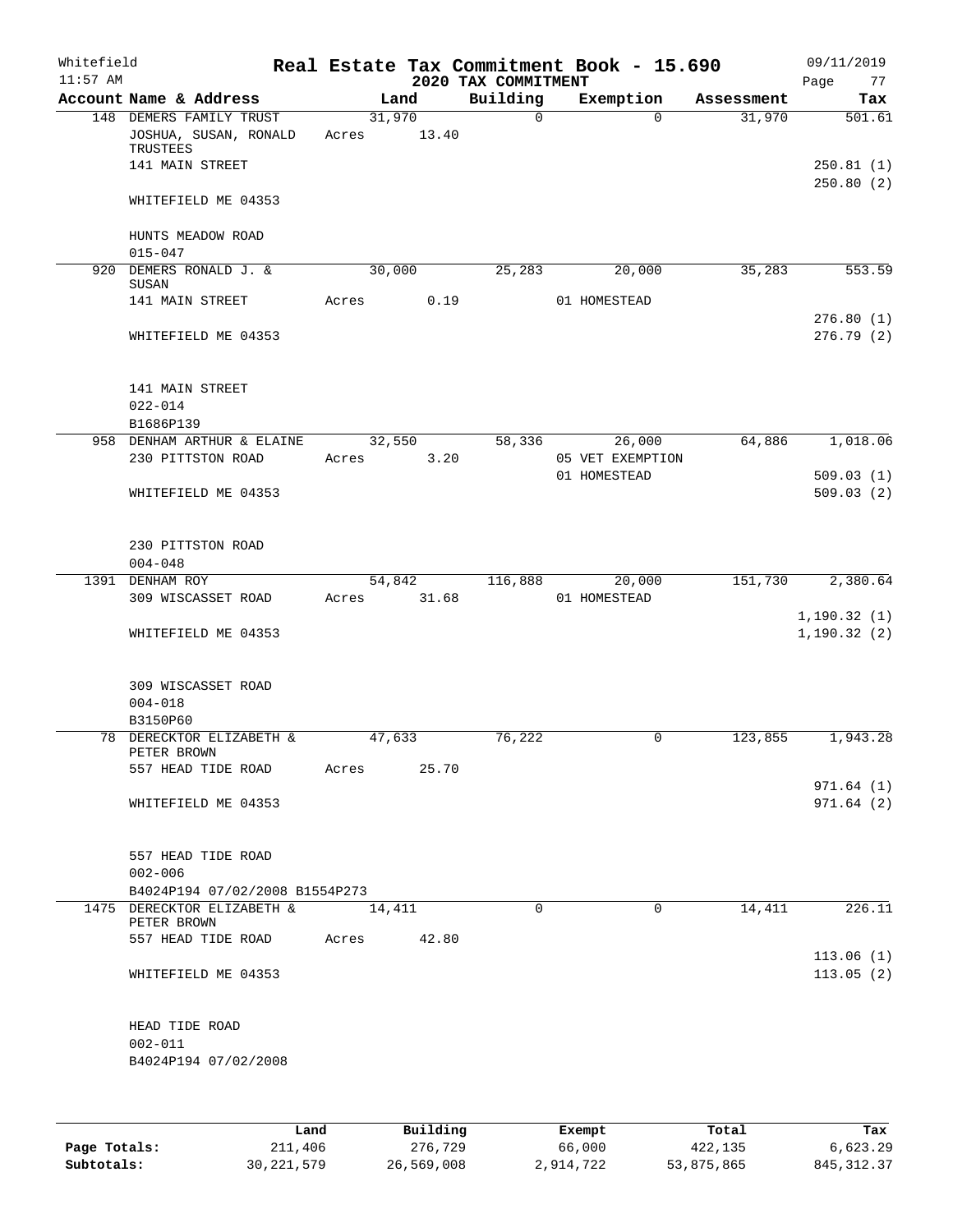| Whitefield<br>$11:57$ AM |                                                                                                        |                 |                     | 2020 TAX COMMITMENT | Real Estate Tax Commitment Book - 15.690 |                  | 09/11/2019<br>Page<br>78 |
|--------------------------|--------------------------------------------------------------------------------------------------------|-----------------|---------------------|---------------------|------------------------------------------|------------------|--------------------------|
|                          | Account Name & Address                                                                                 |                 | Land                | Building            | Exemption                                | Assessment       | Tax                      |
|                          | 1377 DETRAGLIA KATEY FORD<br>FAMILY TRUST<br>DETRAGLIA FRANK A.                                        | Acres           | 58,504<br>84.00     | $\mathsf{O}$        | $\Omega$                                 | 58,504           | 917.93                   |
|                          | 17 PINE HILL LANE<br>SUDBURY MA 01776                                                                  |                 |                     |                     |                                          |                  | 458.97 (1)<br>458.96 (2) |
|                          | HEATH ROAD<br>$007 - 060$<br>B4739P38 12/04/2013 B4739P37 12/04/2013 B1346P330                         |                 |                     |                     |                                          |                  |                          |
|                          | 1240 DIKET LINWOOD T.<br>372 TOWNHOUSE ROAD                                                            | Acres           | 44,762<br>10.64     | 81,216              | 20,000<br>01 HOMESTEAD                   | 105,978          | 1,662.79                 |
|                          | WHITEFIELD ME 04353                                                                                    |                 |                     |                     |                                          |                  | 831.40 (1)<br>831.39 (2) |
|                          | 372 TOWNHOUSE ROAD<br>$010 - 017 - F$<br>B4096P73 02/05/2009 B2384P228                                 |                 |                     |                     |                                          |                  |                          |
|                          | 1127 DINSMORE RAYMOND, JR.                                                                             |                 | 26,426              | 0                   | 0                                        | 26,426           | 414.62                   |
|                          | 25 ELEANOR DRIVE                                                                                       | Acres           | 6.47                |                     |                                          |                  | 207.31(1)                |
|                          | SEEKONK MA 02771                                                                                       |                 |                     |                     |                                          |                  | 207.31(2)                |
|                          | NORTH HOWE ROAD<br>$020 - 004 - C$<br>B3069P118                                                        |                 |                     |                     |                                          |                  |                          |
|                          | 533 DIXON GWYN B.                                                                                      |                 | 77,950              | 146,348             | 26,000                                   | 198,298          | 3,111.30                 |
|                          | 151 SOUTH HOWE ROAD                                                                                    | Acres           | 84.00               |                     | 01 HOMESTEAD<br>05 VET EXEMPTION         |                  | 1,555.65(1)              |
|                          | WHITEFIELD ME 04353                                                                                    |                 |                     |                     |                                          |                  | 1,555.65(2)              |
|                          | 151 SOUTH HOWE ROAD<br>$017 - 015$                                                                     |                 |                     |                     |                                          |                  |                          |
|                          | B919P27<br>1095 DMITRIEFF JASON                                                                        |                 | 46,650              | 75,517              | 0                                        | 122,167          | 1,916.80                 |
|                          | 479 VIGUE ROAD                                                                                         | Acres           | 13.00               |                     |                                          |                  |                          |
|                          | WHITEFIELD ME 04353                                                                                    |                 |                     |                     |                                          |                  | 958.40 (1)<br>958.40(2)  |
|                          | 479 VIGUE ROAD<br>$019 - 045$                                                                          |                 |                     |                     |                                          |                  |                          |
|                          | B4556P22 08/07/2012 B4556P19 08/07/2012 B4213P202<br>10/19/2009 B1414P226                              |                 |                     |                     |                                          |                  |                          |
|                          | 300 DMITRIEFF JASON<br>479 VIGUE ROAD                                                                  | Acres           | 30, 250<br>5.00     | $\Omega$            | $\Omega$                                 | 30,250           | 474.62                   |
|                          | WHITEFIELD ME 04353                                                                                    |                 |                     |                     |                                          |                  | 237.31(1)<br>237.31 (2)  |
|                          | VIGUE ROAD<br>$019 - 046$<br>B4556P22 08/07/2012 B4556P19 08/07/2012 B4213P202<br>10/19/2009 B1414P228 |                 |                     |                     |                                          |                  |                          |
|                          |                                                                                                        |                 |                     |                     |                                          |                  |                          |
| Page Totals:             |                                                                                                        | Land<br>284,542 | Building<br>303,081 |                     | Exempt<br>46,000                         | Total<br>541,623 | Tax<br>8,498.06          |

**Subtotals:** 30,506,121 26,872,089 2,960,722 54,417,488 853,810.43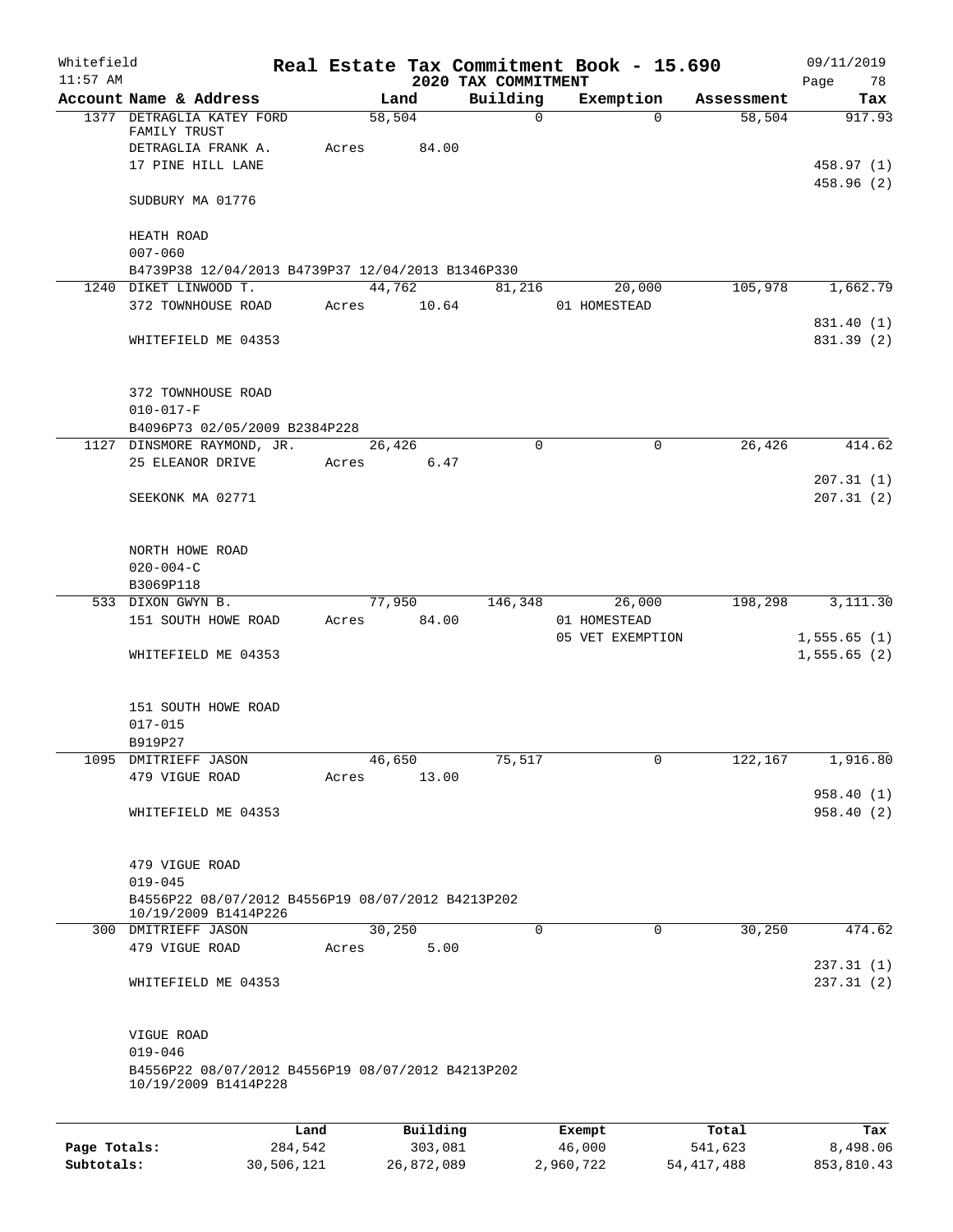| Whitefield   |                                                 |       |              |                                 | Real Estate Tax Commitment Book - 15.690 |            | 09/11/2019        |
|--------------|-------------------------------------------------|-------|--------------|---------------------------------|------------------------------------------|------------|-------------------|
| $11:57$ AM   | Account Name & Address                          |       | Land         | 2020 TAX COMMITMENT<br>Building | Exemption                                | Assessment | Page<br>79<br>Tax |
|              | 970 DOAK DAWN M. & TOBY A.                      |       | 30,750       | 56,820                          | $\Omega$                                 | 87,570     | 1,373.97          |
|              | 156 AUGUSTA ROAD                                | Acres | 2.00         |                                 |                                          |            |                   |
|              |                                                 |       |              |                                 |                                          |            | 686.99 (1)        |
|              | WHITEFIELD ME 04353                             |       |              |                                 |                                          |            | 686.98 (2)        |
|              |                                                 |       |              |                                 |                                          |            |                   |
|              |                                                 |       |              |                                 |                                          |            |                   |
|              | 156 AUGUSTA ROAD<br>$018 - 020 - E$             |       |              |                                 |                                          |            |                   |
|              | B3300P270 05/25/2004                            |       |              |                                 |                                          |            |                   |
|              | 500 DONAHUE, CHARLENE P                         |       | 28,450       | $\Omega$                        | 0                                        | 28,450     | 446.38            |
|              | MASON, BRIAN S                                  | Acres | 9.00         |                                 |                                          |            |                   |
|              | 460 MILLS ROAD                                  |       |              |                                 |                                          |            | 223.19(1)         |
|              |                                                 |       |              |                                 |                                          |            | 223.19(2)         |
|              | WHITEFIELD ME 04353                             |       |              |                                 |                                          |            |                   |
|              |                                                 |       |              |                                 |                                          |            |                   |
|              | MILLS ROAD                                      |       |              |                                 |                                          |            |                   |
|              | $020 - 044$                                     |       |              |                                 |                                          |            |                   |
|              | B5175P21 08/23/2017<br>1201 DONAHUE, CHARLENE P |       | 45,970       | 114,482                         | 20,000                                   | 140,452    | 2,203.69          |
|              | MASON, BRIAN S                                  | Acres | 18.40        |                                 | 01 HOMESTEAD                             |            |                   |
|              | 460 MILLS ROAD                                  |       |              |                                 |                                          |            | 1, 101.85(1)      |
|              |                                                 |       |              |                                 |                                          |            | 1, 101.84(2)      |
|              | WHITEFIELD ME 04353                             |       |              |                                 |                                          |            |                   |
|              |                                                 |       |              |                                 |                                          |            |                   |
|              | 460 MILLS ROAD                                  |       |              |                                 |                                          |            |                   |
|              | $020 - 030$                                     |       |              |                                 |                                          |            |                   |
|              | B5175P21 08/23/2017                             |       |              |                                 |                                          |            |                   |
|              | 1166 DONOVAN WILLIAM J. II &<br>JANET           |       | 35,000       | 40,885                          | $\mathbf 0$                              | 75,885     | 1,190.64          |
|              | PO BOX 821                                      | Acres | 0.41         |                                 |                                          |            |                   |
|              |                                                 |       |              |                                 |                                          |            | 595.32(1)         |
|              | GARDINER ME 04345                               |       |              |                                 |                                          |            | 595.32 (2)        |
|              |                                                 |       |              |                                 |                                          |            |                   |
|              |                                                 |       |              |                                 |                                          |            |                   |
|              | 13 HORNPOUT LANE<br>$028 - 005$                 |       |              |                                 |                                          |            |                   |
|              | B1255P50                                        |       |              |                                 |                                          |            |                   |
|              | 522 DONOVAN WILLIAM J. II &                     |       | 37,570       | 137,560                         | 20,000                                   | 155,130    | 2,433.99          |
|              | JANET                                           |       |              |                                 |                                          |            |                   |
|              | PO BOX 821                                      | Acres | 7.90         |                                 | 01 HOMESTEAD                             |            |                   |
|              |                                                 |       |              |                                 |                                          |            | 1, 217.00(1)      |
|              | GARDINER ME 04345                               |       |              |                                 |                                          |            | 1,216.99(2)       |
|              |                                                 |       |              |                                 |                                          |            |                   |
|              | 25 NO. HUNTS MEADOW                             |       |              |                                 |                                          |            |                   |
|              | $015 - 032$                                     |       |              |                                 |                                          |            |                   |
|              | 1844 DOOLEY EDWARD A. &                         |       | 22,085       | $\mathbf 0$                     | $\Omega$                                 | 22,085     | 346.51            |
|              | VICTORIA A.                                     |       |              |                                 |                                          |            |                   |
|              | * TRUMAN-DOOLEY                                 | Acres | 2.89         |                                 |                                          |            |                   |
|              | 811 EIGHTH TERRACE                              |       |              |                                 |                                          |            | 173.26(1)         |
|              | PALM BEACH GARDENS FL                           |       |              |                                 |                                          |            | 173.25(2)         |
|              | 33418                                           |       |              |                                 |                                          |            |                   |
|              |                                                 |       |              |                                 |                                          |            |                   |
|              | JOYS POND LANE                                  |       |              |                                 |                                          |            |                   |
|              | $012 - 009 - A$                                 |       |              |                                 |                                          |            |                   |
|              | B4157P2 06/12/2009                              |       |              |                                 |                                          |            |                   |
|              |                                                 |       |              |                                 |                                          |            |                   |
|              |                                                 | Land  | Building     |                                 | Exempt                                   | Total      | Tax               |
| Page Totals: | 199,825                                         |       | 349,747      |                                 | 40,000                                   | 509,572    | 7,995.18          |
| Subtotals:   | 30,705,946                                      |       | 27, 221, 836 |                                 | 3,000,722                                | 54,927,060 | 861,805.61        |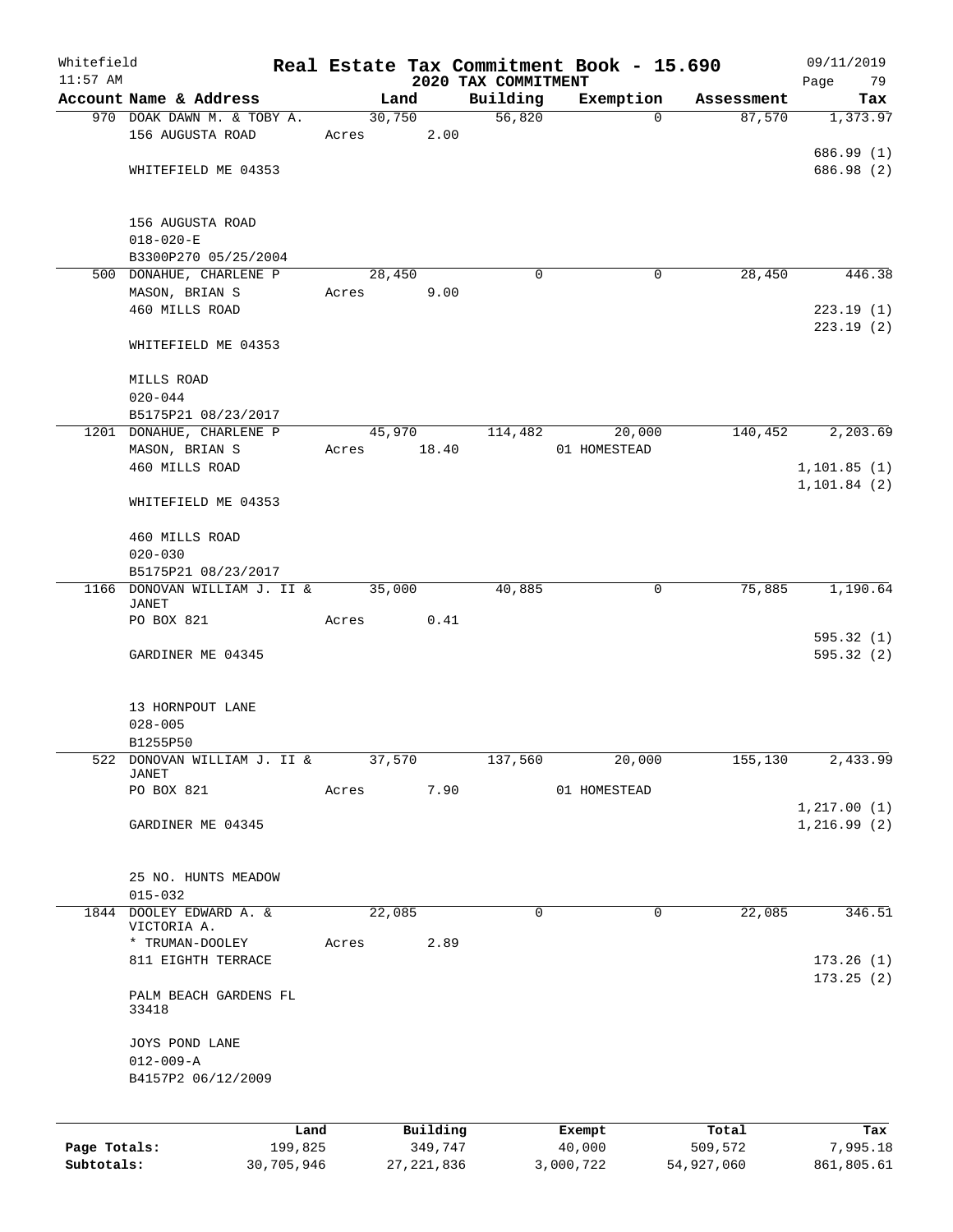| Whitefield<br>$11:57$ AM |                                                                  |       |                | 2020 TAX COMMITMENT | Real Estate Tax Commitment Book - 15.690 |            | 09/11/2019                  |
|--------------------------|------------------------------------------------------------------|-------|----------------|---------------------|------------------------------------------|------------|-----------------------------|
|                          | Account Name & Address                                           |       | Land           | Building            | Exemption                                | Assessment | Page<br>80<br>Tax           |
|                          | 761 DOWDY PHILLIP J. &                                           |       | 36,530         | 138,218             | 20,000                                   | 154,748    | 2,428.00                    |
|                          | JENNIFER L.                                                      |       |                |                     |                                          |            |                             |
|                          | 489 MILLS ROAD                                                   | Acres | 6.60           |                     | 01 HOMESTEAD                             |            |                             |
|                          | WHITEFIELD ME 04353                                              |       |                |                     |                                          |            | 1,214.00(1)<br>1, 214.00(2) |
|                          |                                                                  |       |                |                     |                                          |            |                             |
|                          | 489 MILLS ROAD                                                   |       |                |                     |                                          |            |                             |
|                          | $020 - 042$                                                      |       |                |                     |                                          |            |                             |
|                          | B4104P11 02/24/2009 B3560P88 09/25/2005                          |       |                |                     |                                          |            |                             |
|                          | 620 DOWLING JAMES &<br>FLORENCE                                  |       | 30,150         | 62,672              | 20,000                                   | 72,822     | 1,142.58                    |
|                          | 47 COOKSON LANE                                                  | Acres | 1.60           |                     | 01 HOMESTEAD                             |            |                             |
|                          |                                                                  |       |                |                     |                                          |            | 571.29(1)                   |
|                          | WHITEFIELD ME 04353                                              |       |                |                     |                                          |            | 571.29(2)                   |
|                          | 47 COOKSON LANE                                                  |       |                |                     |                                          |            |                             |
|                          | $020 - 048$                                                      |       |                |                     |                                          |            |                             |
|                          | B1290P354                                                        |       |                |                     |                                          |            |                             |
|                          | 1338 DOWLING JESSICA                                             |       | 33,420         | 115,207             | 0                                        | 148,627    | 2,331.96                    |
|                          | <b>35 TOWNHOUSE ROAD</b>                                         | Acres | 3.78           |                     |                                          |            |                             |
|                          |                                                                  |       |                |                     |                                          |            | 1,165.98(1)                 |
|                          | WHITEFIELD ME 04353                                              |       |                |                     |                                          |            | 1, 165.98(2)                |
|                          | 35 TOWNHOUSE ROAD<br>$013 - 013$                                 |       |                |                     |                                          |            |                             |
|                          | B4768P233 04/02/2014 B4750P148 01/16/2014 B3407P81<br>12/09/2004 |       |                |                     |                                          |            |                             |
|                          | 511 DOWNS ROGER                                                  |       | 95,250         | 233,665             | 20,000                                   | 308,915    | 4,846.88                    |
|                          | 327 HUNTS MEADOW RD                                              | Acres | 107.00         |                     | 01 HOMESTEAD                             |            |                             |
|                          |                                                                  |       |                |                     |                                          |            | 2,423.44(1)                 |
|                          | WHITEFIELD<br>ME 04353                                           |       |                |                     |                                          |            | 2,423.44(2)                 |
|                          | 327 HUNTS MEADOW ROAD                                            |       |                |                     |                                          |            |                             |
|                          | $015 - 049$                                                      |       |                |                     |                                          |            |                             |
| 1867                     | DOWNS ROGER C., SR.                                              |       | 21,500         | $\mathbf 0$         | $\mathbf 0$                              | 21,500     | 337.34                      |
|                          | 327 HUNTS MEADOW ROAD                                            | Acres | 2.50           |                     |                                          |            |                             |
|                          | WHITEFIELD ME 04341                                              |       |                |                     |                                          |            | 168.67(1)<br>168.67(2)      |
|                          |                                                                  |       |                |                     |                                          |            |                             |
|                          | HUNTS MEADOW ROAD                                                |       |                |                     |                                          |            |                             |
|                          | $012 - 024 - E$                                                  |       |                |                     |                                          |            |                             |
|                          | B5148P42 06/16/2017                                              |       |                |                     |                                          |            |                             |
|                          | 780 DOYON MARC<br>16 STONE HOUSE COURT                           | Acres | 33,660<br>3.94 | 157,970             | 20,000<br>01 HOMESTEAD                   | 171,630    | 2,692.87                    |
|                          |                                                                  |       |                |                     |                                          |            | 1,346.44(1)                 |
|                          | WHITEFIELD ME 04353                                              |       |                |                     |                                          |            | 1,346.43(2)                 |
|                          | 16 STONE HOUSE COURT                                             |       |                |                     |                                          |            |                             |
|                          | $016 - 040 - F$                                                  |       |                |                     |                                          |            |                             |
|                          | B3929P140 10/31/2007                                             |       |                |                     |                                          |            |                             |
|                          |                                                                  | Land  | Building       |                     | Exempt                                   | Total      | Tax                         |
| Page Totals:             | 250,510                                                          |       | 707,732        |                     | 80,000                                   | 878,242    | 13,779.63                   |

**Subtotals:** 30,956,456 27,929,568 3,080,722 55,805,302 875,585.24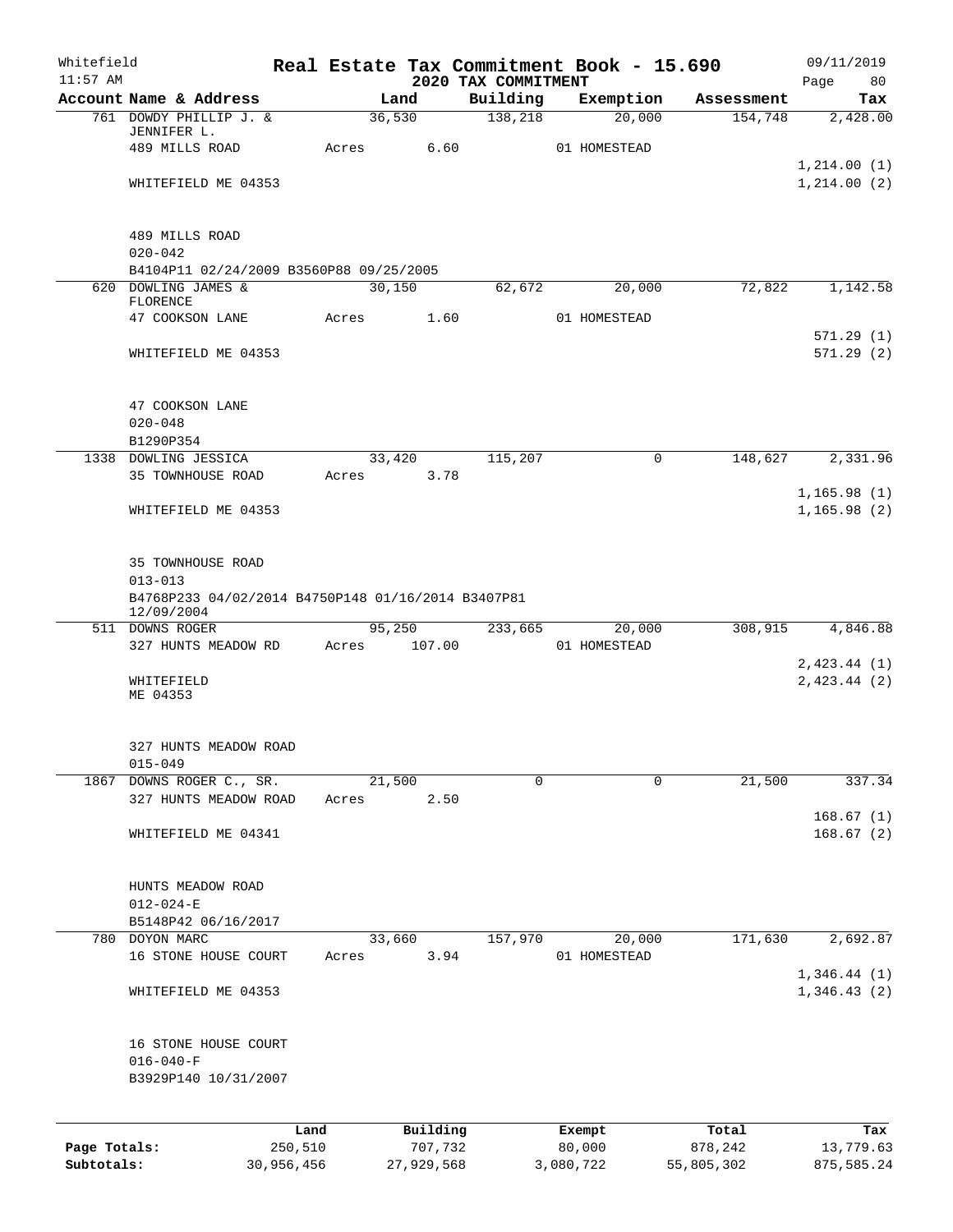| Whitefield<br>$11:57$ AM |                                           |      |       |        |            | 2020 TAX COMMITMENT | Real Estate Tax Commitment Book - 15.690 |            | 09/11/2019<br>Page<br>81     |
|--------------------------|-------------------------------------------|------|-------|--------|------------|---------------------|------------------------------------------|------------|------------------------------|
|                          | Account Name & Address                    |      |       | Land   |            | Building            | Exemption                                | Assessment | Tax                          |
|                          | 849 DOYON MARC & BABY GLEN                |      |       | 20,720 |            | $\mathbf 0$         | $\Omega$                                 | 20,720     | 325.10                       |
|                          | 16 STONE HOUSE COURT                      |      |       |        | Acres 1.98 |                     |                                          |            |                              |
|                          |                                           |      |       |        |            |                     |                                          |            | 162.55(1)                    |
|                          | WHITEFIELD ME 04353                       |      |       |        |            |                     |                                          |            | 162.55(2)                    |
|                          | STONE HOUSE COURT                         |      |       |        |            |                     |                                          |            |                              |
|                          | $016 - 040 - E$                           |      |       |        |            |                     |                                          |            |                              |
|                          | B4711P273 09/17/2013 B3550P125 08/29/2005 |      |       |        |            |                     |                                          |            |                              |
|                          | 955 DROLET BETHANY & ROGER<br>М.          |      |       | 49,317 |            | 170,956             | 20,000                                   | 200,273    | 3, 142. 28                   |
|                          | 230 ROCKLAND ROAD                         |      | Acres |        | 23.18      |                     | 01 HOMESTEAD                             |            |                              |
|                          |                                           |      |       |        |            |                     |                                          |            | 1,571.14(1)                  |
|                          | WHITEFIELD ME 04353                       |      |       |        |            |                     |                                          |            | 1,571.14(2)                  |
|                          | 230 ROCKLAND ROAD<br>$021 - 007$          |      |       |        |            |                     |                                          |            |                              |
|                          | B4412P23 06/24/2011 B2884P82              |      |       |        |            |                     |                                          |            |                              |
| 659                      | DUBE GERARD M. & SANDRA                   |      |       | 49,980 |            | 116,137             | 20,000                                   | 146, 117   | 2,292.58                     |
|                          | Α.                                        |      |       |        |            |                     |                                          |            |                              |
|                          | 116 DEVINE ROAD                           |      | Acres |        | 24.20      |                     | 01 HOMESTEAD                             |            |                              |
|                          | WHITEFIELD ME 04353                       |      |       |        |            |                     |                                          |            | 1, 146.29(1)<br>1, 146.29(2) |
|                          |                                           |      |       |        |            |                     |                                          |            |                              |
|                          | 116 DEVINE ROAD                           |      |       |        |            |                     |                                          |            |                              |
|                          | $016 - 011$                               |      |       |        |            |                     |                                          |            |                              |
|                          | B1418P167                                 |      |       |        |            |                     |                                          |            |                              |
| 1416                     | DUBE KAREN M. & MICHAEL<br>R.             |      |       | 31,200 |            | 17,006              | 0                                        | 48,206     | 756.35                       |
|                          | 94 AUGUSTA ROAD                           |      | Acres |        | 2.30       |                     |                                          |            |                              |
|                          |                                           |      |       |        |            |                     |                                          |            | 378.18(1)                    |
|                          | WHITEFIELD ME 04353                       |      |       |        |            |                     |                                          |            | 378.17(2)                    |
|                          | 94 AUGUSTA ROAD                           |      |       |        |            |                     |                                          |            |                              |
|                          | $018 - 014 - A$                           |      |       |        |            |                     |                                          |            |                              |
|                          | B2256P94                                  |      |       |        |            |                     |                                          |            |                              |
|                          | 743 DUBORD, NICHOLAS H                    |      |       | 30,000 |            | 86,195              | 0                                        | 116,195    | 1,823.10                     |
|                          | DUBORD, HEATHER A                         |      | Acres |        | 1.50       |                     |                                          |            |                              |
|                          | 1 GREELEY ROAD                            |      |       |        |            |                     |                                          |            | 911.55(1)<br>911.55(2)       |
|                          | WINDSOR ME 04363                          |      |       |        |            |                     |                                          |            |                              |
|                          | 10 BIRCH LANE                             |      |       |        |            |                     |                                          |            |                              |
|                          | $022 - 020$                               |      |       |        |            |                     |                                          |            |                              |
|                          | B5265P231 05/24/2018                      |      |       |        |            |                     |                                          |            |                              |
|                          | 1729 DULAC DAWN & GILLES                  |      |       | 43,466 |            | 189,257             | 20,000                                   | 212,723    | 3,337.62                     |
|                          | 188 DEVINE ROAD                           |      | Acres |        | 15.27      |                     | 01 HOMESTEAD                             |            |                              |
|                          | WHITEFIELD ME 04353                       |      |       |        |            |                     |                                          |            | 1,668.81(1)<br>1,668.81(2)   |
|                          | 188 DEVINE ROAD                           |      |       |        |            |                     |                                          |            |                              |
|                          | $016 - 013 - H$                           |      |       |        |            |                     |                                          |            |                              |
|                          | B3317P26 06/25/2004 B3317P22 06/25/2004   |      |       |        |            |                     |                                          |            |                              |
|                          |                                           |      |       |        |            |                     |                                          |            |                              |
|                          |                                           | Land |       |        | Building   |                     | Exempt                                   | Total      | Tax                          |

|              | nana         | <b>DUITOTII</b> d | LACINUL   | TOLAT      | ias.         |
|--------------|--------------|-------------------|-----------|------------|--------------|
| Page Totals: | 224,683      | 579,551           | 60,000    | 744,234    | 11,677.03    |
| Subtotals:   | 31, 181, 139 | 28,509,119        | 3,140,722 | 56,549,536 | 887, 262, 27 |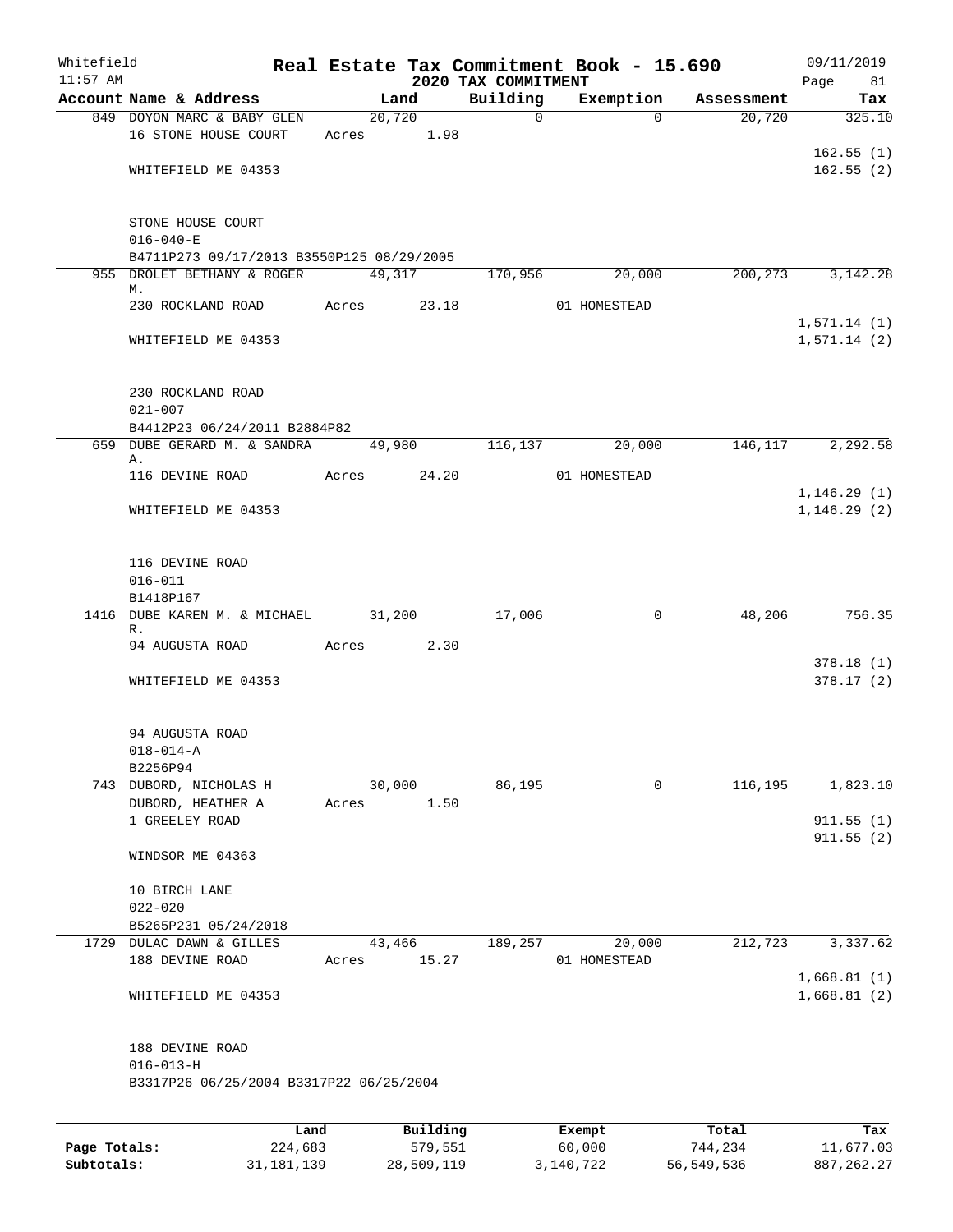| Whitefield<br>$11:57$ AM |                                                                 |       |         |      | 2020 TAX COMMITMENT | Real Estate Tax Commitment Book - 15.690 |            | 09/11/2019<br>Page<br>82 |
|--------------------------|-----------------------------------------------------------------|-------|---------|------|---------------------|------------------------------------------|------------|--------------------------|
|                          | Account Name & Address                                          |       | Land    |      | Building            | Exemption                                | Assessment | Tax                      |
|                          | 593 DUMAS RONALD                                                |       | 0       |      | 14,058              | $\Omega$                                 | 14,058     | 220.57                   |
|                          | 50 JUNIPER LANE                                                 |       |         |      |                     |                                          |            |                          |
|                          |                                                                 |       |         |      |                     |                                          |            | 110.29(1)                |
|                          | WHITEFIELD ME 04353                                             |       |         |      |                     |                                          |            | 110.28(2)                |
|                          |                                                                 |       |         |      |                     |                                          |            |                          |
|                          |                                                                 |       |         |      |                     |                                          |            |                          |
|                          | 50 JUNIPER LANE                                                 |       |         |      |                     |                                          |            |                          |
|                          | $018 - 030 - A - 30N$                                           |       |         |      |                     |                                          |            |                          |
|                          | 227 DUMAS STEVEN                                                |       | 20,780  |      | $\mathbf 0$         | 0                                        | 20,780     | 326.04                   |
|                          | 64 JUNIPER LAND                                                 | Acres |         | 2.02 |                     |                                          |            |                          |
|                          |                                                                 |       |         |      |                     |                                          |            | 163.02(1)                |
|                          | WHITEFIELD ME 04353                                             |       |         |      |                     |                                          |            | 163.02(2)                |
|                          |                                                                 |       |         |      |                     |                                          |            |                          |
|                          |                                                                 |       |         |      |                     |                                          |            |                          |
|                          | 64 JUNIPER LANE                                                 |       |         |      |                     |                                          |            |                          |
|                          | $018 - 030 - A - 4$                                             |       |         |      |                     |                                          |            |                          |
|                          | B3641P146 03/01/2006                                            |       |         |      |                     |                                          |            |                          |
|                          | 38 DUMAS STEVEN A.                                              |       | 53,165  |      | 133,836             | 0                                        | 187,001    | 2,934.05                 |
|                          | 34 JUNIPER LANE                                                 | Acres |         | 5.11 |                     |                                          |            |                          |
|                          |                                                                 |       |         |      |                     |                                          |            | 1,467.03(1)              |
|                          | WHITEFIELD ME 04353                                             |       |         |      |                     |                                          |            | 1,467.02(2)              |
|                          |                                                                 |       |         |      |                     |                                          |            |                          |
|                          |                                                                 |       |         |      |                     |                                          |            |                          |
|                          | 34 JUNIPER LANE                                                 |       |         |      |                     |                                          |            |                          |
|                          | $018 - 030 - A - 3$                                             |       |         |      |                     |                                          |            |                          |
|                          |                                                                 |       |         |      |                     |                                          |            |                          |
|                          | B6942P308 03/01/2006 B3641P146 03/01/2006<br>1692 DUMAS WILLIAM |       | 30,750  |      | 16,631              | 0                                        | 47,381     | 743.41                   |
|                          | 58 JUNIPER LANE                                                 |       |         | 2.00 |                     |                                          |            |                          |
|                          |                                                                 | Acres |         |      |                     |                                          |            |                          |
|                          |                                                                 |       |         |      |                     |                                          |            | 371.71(1)<br>371.70 (2)  |
|                          | WHITEFIELD ME 04353                                             |       |         |      |                     |                                          |            |                          |
|                          |                                                                 |       |         |      |                     |                                          |            |                          |
|                          | 58 JUNIPER LANE                                                 |       |         |      |                     |                                          |            |                          |
|                          | $018 - 030 - A - 2$                                             |       |         |      |                     |                                          |            |                          |
|                          | B3541P99 08/24/2005                                             |       |         |      |                     |                                          |            |                          |
|                          | 1221 DUMONT SHAWN W.                                            |       | 30,345  |      | 25,172              | 0                                        | 55,517     | 871.06                   |
|                          | 41 PITTSTON ROAD                                                | Acres |         | 1.73 |                     |                                          |            |                          |
|                          |                                                                 |       |         |      |                     |                                          |            | 435.53 (1)               |
|                          | WHITEFIELD ME 04353                                             |       |         |      |                     |                                          |            | 435.53(2)                |
|                          |                                                                 |       |         |      |                     |                                          |            |                          |
|                          |                                                                 |       |         |      |                     |                                          |            |                          |
|                          | 41 PITTSTON ROAD                                                |       |         |      |                     |                                          |            |                          |
|                          | $030 - 013$                                                     |       |         |      |                     |                                          |            |                          |
|                          | B4233P268 12/16/2009 B1768P104                                  |       |         |      |                     |                                          |            |                          |
|                          | 1272 DUNCAN FREDERICK &                                         |       |         |      | $\mathbf 0$         | $\mathbf 0$                              | 100,010    |                          |
|                          | NANCY                                                           |       | 100,010 |      |                     |                                          |            | 1,569.16                 |
|                          | * DUNCAN RONALD &                                               | Acres | 201.00  |      |                     |                                          |            |                          |
|                          | HELENE                                                          |       |         |      |                     |                                          |            |                          |
|                          | 10 VATERS HIDEAWAY                                              |       |         |      |                     |                                          |            | 784.58 (1)               |
|                          |                                                                 |       |         |      |                     |                                          |            | 784.58 (2)               |
|                          | JEFFERSON ME 04348                                              |       |         |      |                     |                                          |            |                          |
|                          |                                                                 |       |         |      |                     |                                          |            |                          |
|                          | SENOTT ROAD                                                     |       |         |      |                     |                                          |            |                          |
|                          | $017 - 043$                                                     |       |         |      |                     |                                          |            |                          |
|                          | B848P245                                                        |       |         |      |                     |                                          |            |                          |
|                          |                                                                 |       |         |      |                     |                                          |            |                          |
|                          |                                                                 |       |         |      |                     |                                          |            |                          |

|              | Land         | Building   | Exempt    | Total      | Tax        |
|--------------|--------------|------------|-----------|------------|------------|
| Page Totals: | 235,050      | 189,697    |           | 424,747    | 6,664.29   |
| Subtotals:   | 31, 416, 189 | 28,698,816 | 3,140,722 | 56,974,283 | 893,926.56 |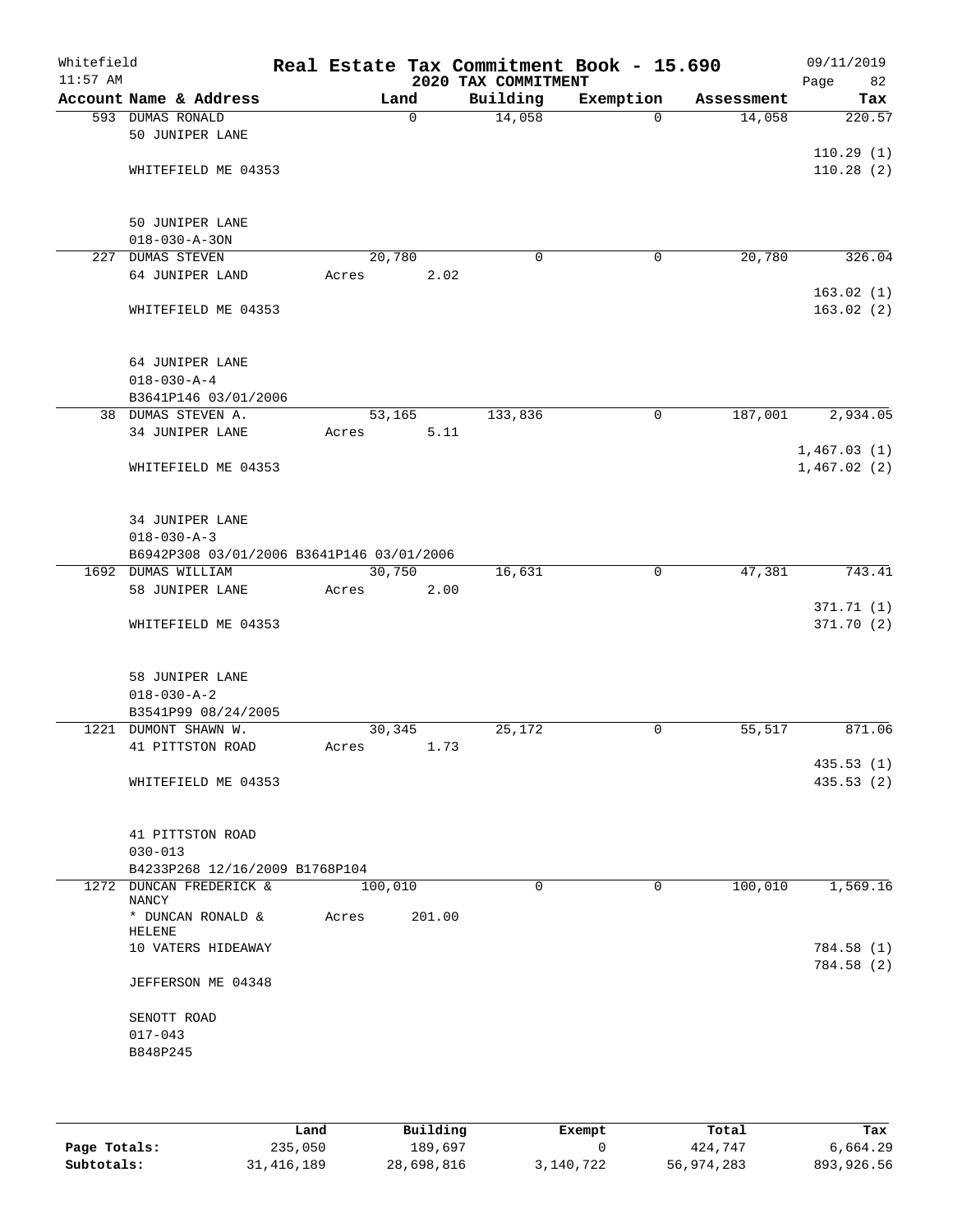| Whitefield<br>$11:57$ AM |                                                                          |            |       |              | Real Estate Tax Commitment Book - 15.690<br>2020 TAX COMMITMENT |                  |             |            | 09/11/2019<br>Page<br>83 |
|--------------------------|--------------------------------------------------------------------------|------------|-------|--------------|-----------------------------------------------------------------|------------------|-------------|------------|--------------------------|
|                          | Account Name & Address                                                   |            |       | Land         | Building                                                        | Exemption        |             | Assessment | Tax                      |
|                          | 389 DUNCAN FREDERICK &                                                   |            |       | 18,570       | 22,090                                                          |                  | $\Omega$    | 40,660     | 637.96                   |
|                          | NANCY                                                                    |            |       |              |                                                                 |                  |             |            |                          |
|                          | 10 VATERS HIDEAWAY                                                       |            | Acres | 1.88         |                                                                 |                  |             |            | 318.98(1)                |
|                          | JEFFERSON ME 04348                                                       |            |       |              |                                                                 |                  |             |            | 318.98(2)                |
|                          |                                                                          |            |       |              |                                                                 |                  |             |            |                          |
|                          | 255 SENOTT ROAD                                                          |            |       |              |                                                                 |                  |             |            |                          |
|                          | $017 - 043 - A$                                                          |            |       |              |                                                                 |                  |             |            |                          |
|                          | B848P245 07/22/1975                                                      |            |       |              |                                                                 |                  |             |            |                          |
|                          | 433 DUNCAN HELENE                                                        |            |       | 36,154       | 109,176                                                         |                  | 26,000      | 119,330    | 1,872.29                 |
|                          | 67 HILTON ROAD                                                           |            | Acres | 6.13         |                                                                 | 01 HOMESTEAD     |             |            |                          |
|                          |                                                                          |            |       |              |                                                                 | 05 VET EXEMPTION |             |            | 936.15(1)                |
|                          | WHITEFIELD ME 04353                                                      |            |       |              |                                                                 |                  |             |            | 936.14(2)                |
|                          | 67 HILTON ROAD                                                           |            |       |              |                                                                 |                  |             |            |                          |
|                          | $027 - 002$                                                              |            |       |              |                                                                 |                  |             |            |                          |
|                          | B760P27                                                                  |            |       |              |                                                                 |                  |             |            |                          |
|                          | 249 DUNN AVERY                                                           |            |       | 130,010      | 179,988                                                         |                  | 26,000      | 283,998    | 4,455.93                 |
|                          | 333 VIGUE ROAD                                                           |            | Acres | 154.26       |                                                                 | 05 VET EXEMPTION |             |            |                          |
|                          |                                                                          |            |       |              |                                                                 | 01 HOMESTEAD     |             |            | 2, 227.97(1)             |
|                          | WHITEFIELD ME 04353                                                      |            |       |              |                                                                 |                  |             |            | 2,227.96 (2)             |
|                          |                                                                          |            |       |              |                                                                 |                  |             |            |                          |
|                          |                                                                          |            |       |              |                                                                 |                  |             |            |                          |
|                          | 333 VIGUE ROAD                                                           |            |       |              |                                                                 |                  |             |            |                          |
|                          | $016 - 041$                                                              |            |       |              |                                                                 |                  |             |            |                          |
| 213                      | B3879P25 07/12/2007 B3469P55 04/21/2005 B2450P157<br><b>DURRELL GENE</b> |            |       | 13,100       | 0                                                               |                  | $\mathbf 0$ | 13,100     | 205.54                   |
|                          | DURRELL TRACY                                                            |            | Acres | 12.00        |                                                                 |                  |             |            |                          |
|                          | 213 HUNTS MEADOW ROAD                                                    |            |       |              |                                                                 |                  |             |            | 102.77(1)                |
|                          |                                                                          |            |       |              |                                                                 |                  |             |            | 102.77(2)                |
|                          | PITTSTON ME 04345                                                        |            |       |              |                                                                 |                  |             |            |                          |
|                          | PHILBRICK LANE                                                           |            |       |              |                                                                 |                  |             |            |                          |
|                          | $006 - 011 - A$                                                          |            |       |              |                                                                 |                  |             |            |                          |
|                          | B5248P146 04/06/2018                                                     |            |       |              |                                                                 |                  |             |            |                          |
|                          | 1684 DURRELL GENE A. & TRACY                                             |            |       | 35,490       | 198,906                                                         |                  | 0           | 234,396    | 3,677.67                 |
|                          | 213 HUNTS MEADOW ROAD                                                    |            | Acres | 5.30         |                                                                 |                  |             |            |                          |
|                          |                                                                          |            |       |              |                                                                 |                  |             |            | 1,838.84(1)              |
|                          | PITTSTON ME 04345                                                        |            |       |              |                                                                 |                  |             |            | 1,838.83(2)              |
|                          |                                                                          |            |       |              |                                                                 |                  |             |            |                          |
|                          | 213 SO. HUNTS MEADOW                                                     |            |       |              |                                                                 |                  |             |            |                          |
|                          | $006 - 021 - 2$<br>B4704P209 08/28/2013 B4704P207 08/28/2013 B4298P304   |            |       |              |                                                                 |                  |             |            |                          |
|                          | 07/26/2010 B2869P184                                                     |            |       |              |                                                                 |                  |             |            |                          |
|                          | 1232 DYER III ISAAC W.,                                                  |            |       | 76,750       | 0                                                               |                  | $\Omega$    | 76,750     | 1,204.21                 |
|                          | ISAAC C<br>DYER III ISAAC W., ERIC Acres                                 |            |       | 90.00        |                                                                 |                  |             |            |                          |
|                          | W                                                                        |            |       |              |                                                                 |                  |             |            |                          |
|                          | 20 UPPER NARROWS LANE                                                    |            |       |              |                                                                 |                  |             |            | 602.11(1)                |
|                          | WINTHROP ME 04364                                                        |            |       |              |                                                                 |                  |             |            | 602.10(2)                |
|                          | HEMLOCK LANE                                                             |            |       |              |                                                                 |                  |             |            |                          |
|                          | $004 - 044 - B$                                                          |            |       |              |                                                                 |                  |             |            |                          |
|                          | B2972P13                                                                 |            |       |              |                                                                 |                  |             |            |                          |
|                          |                                                                          | Land       |       | Building     |                                                                 | Exempt           |             | Total      | Tax                      |
| Page Totals:             |                                                                          | 310,074    |       | 510,160      |                                                                 | 52,000           |             | 768,234    | 12,053.60                |
| Subtotals:               |                                                                          | 31,726,263 |       | 29, 208, 976 |                                                                 | 3, 192, 722      |             | 57,742,517 | 905,980.16               |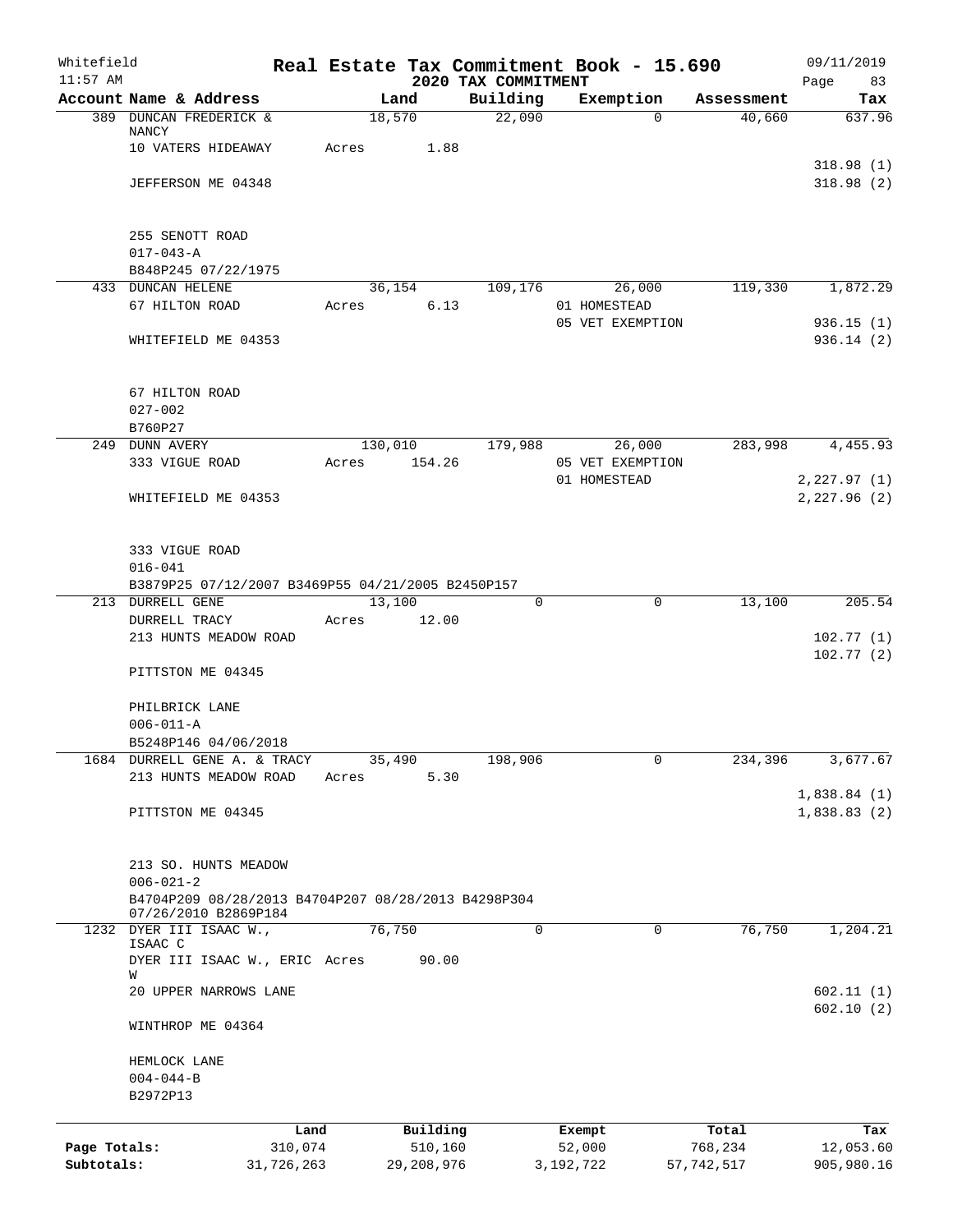| Whitefield |                                          |             |      |                     | Real Estate Tax Commitment Book - 15.690 |            | 09/11/2019  |
|------------|------------------------------------------|-------------|------|---------------------|------------------------------------------|------------|-------------|
| $11:57$ AM |                                          |             |      | 2020 TAX COMMITMENT |                                          |            | 84<br>Page  |
|            | Account Name & Address                   | Land        |      | Building            | Exemption                                | Assessment | Tax         |
|            | 665 DYER III ISAAC W.,<br>ISAAC C        | 67,725      |      | $\overline{0}$      | $\Omega$                                 | 67,725     | 1,062.61    |
|            | DYER III ISAAC W., ERIC Acres 71.95      |             |      |                     |                                          |            |             |
|            | W<br>20 UPPER NARROWS LANE               |             |      |                     |                                          |            | 531.31(1)   |
|            |                                          |             |      |                     |                                          |            | 531.30(2)   |
|            | WINTHROP ME 04364                        |             |      |                     |                                          |            |             |
|            | HEMLOCK LANE                             |             |      |                     |                                          |            |             |
|            | $003 - 013$                              |             |      |                     |                                          |            |             |
|            | B2972P13                                 |             |      |                     |                                          |            |             |
|            | 1124 DYER III ISAAC W.,<br>ISAAC C       | 72,850      |      | 178,062             | 0                                        | 250,912    | 3,936.81    |
|            | DYER III ISAAC W., ERIC Acres 62.20<br>W |             |      |                     |                                          |            |             |
|            | 20 UPPER NARROWS LANE                    |             |      |                     |                                          |            | 1,968.41(1) |
|            |                                          |             |      |                     |                                          |            | 1,968.40(2) |
|            | WINTHROP ME 04364                        |             |      |                     |                                          |            |             |
|            | 338 PITTSTON ROAD                        |             |      |                     |                                          |            |             |
|            | $003 - 011$                              |             |      |                     |                                          |            |             |
|            | B2972P13                                 |             |      |                     |                                          |            |             |
|            | 657 EASTMAN JR. GEORGE M.                | 13,100      |      | $\Omega$            | $\mathbf 0$                              | 13,100     | 205.54      |
|            | 468 NASH ROAD                            | Acres 12.00 |      |                     |                                          |            |             |
|            |                                          |             |      |                     |                                          |            | 102.77(1)   |
|            | PITTSTON ME 04345                        |             |      |                     |                                          |            | 102.77(2)   |
|            | PITTSTON TOWN LINE                       |             |      |                     |                                          |            |             |
|            | $003 - 002$                              |             |      |                     |                                          |            |             |
|            | 1100 EDGAR-LARRABEE MARY L.<br>&.        | 33,750      |      | 94,055              | 20,000                                   | 107,805    | 1,691.46    |
|            | * WARREN H. LARRABEE                     | Acres 4.00  |      |                     | 01 HOMESTEAD                             |            |             |
|            | 176 COOPER ROAD                          |             |      |                     |                                          |            | 845.73 (1)  |
|            |                                          |             |      |                     |                                          |            | 845.73 (2)  |
|            | WHITEFIELD ME 04353                      |             |      |                     |                                          |            |             |
|            | 176 COOPER ROAD                          |             |      |                     |                                          |            |             |
|            | $016 - 006 - A$                          |             |      |                     |                                          |            |             |
|            | B2980P299                                |             |      |                     |                                          |            |             |
| 1361       | EDGECOMB VICTOR B. &<br>ANN D.           | 30,000      |      | 46,985              | 0                                        | 76,985     | 1,207.89    |
|            | 130 BAILEY ROAD                          | Acres       | 0.70 |                     |                                          |            |             |
|            |                                          |             |      |                     |                                          |            | 603.95(1)   |
|            | ALNA ME 04535                            |             |      |                     |                                          |            | 603.94(2)   |
|            | 363 MILLS ROAD                           |             |      |                     |                                          |            |             |
|            | $017 - 029$                              |             |      |                     |                                          |            |             |
|            |                                          |             |      |                     |                                          |            |             |

B4037P209 08/06/2008

|              | Land       | Building   | Exempt      | Total      | Tax        |
|--------------|------------|------------|-------------|------------|------------|
| Page Totals: | 217,425    | 319,102    | 20,000      | 516,527    | 8,104.31   |
| Subtotals:   | 31,943,688 | 29,528,078 | 3, 212, 722 | 58,259,044 | 914,084.47 |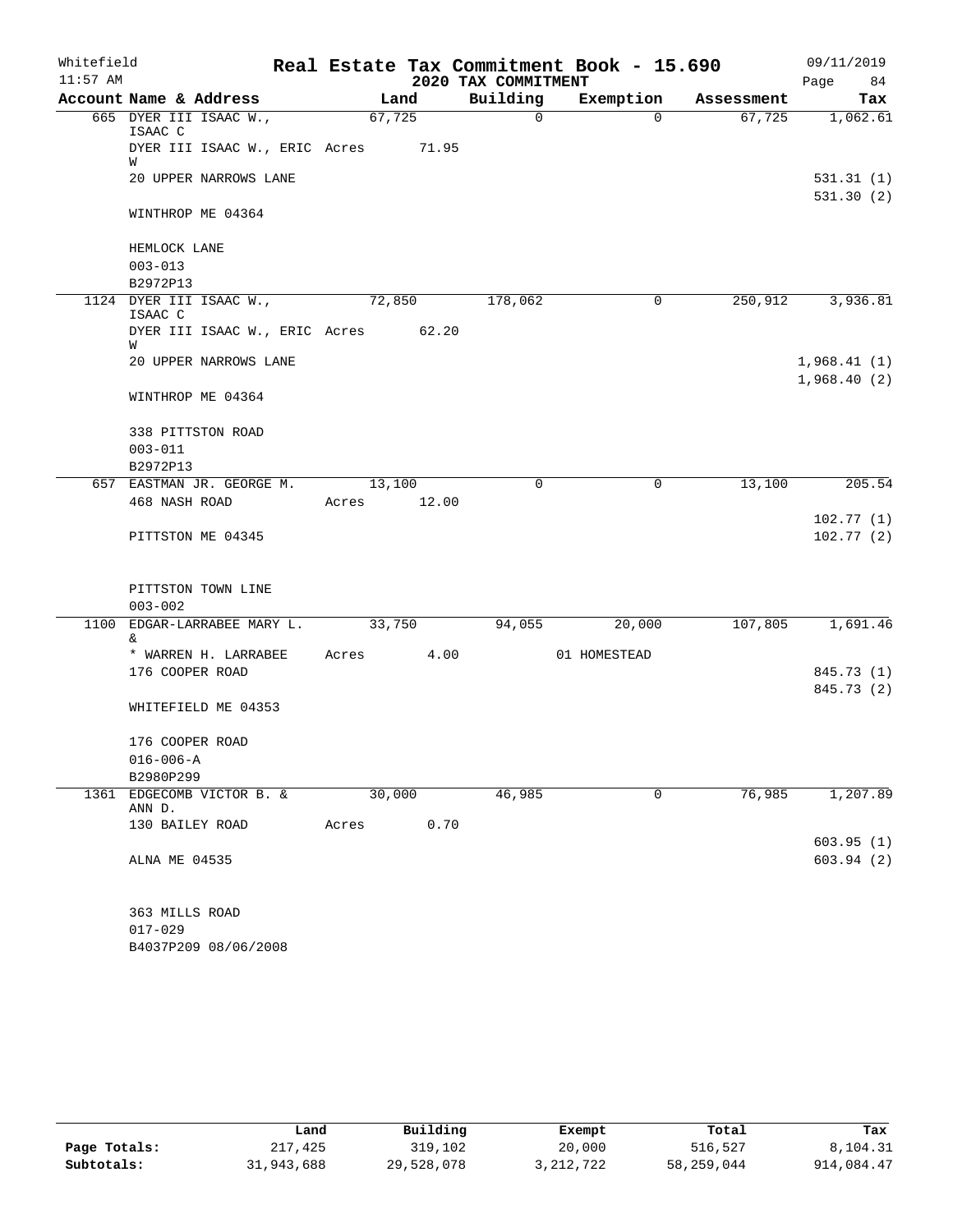| Whitefield<br>$11:57$ AM |                                                               |       |                      |                                 | Real Estate Tax Commitment Book - 15.690 |            | 09/11/2019                 |
|--------------------------|---------------------------------------------------------------|-------|----------------------|---------------------------------|------------------------------------------|------------|----------------------------|
|                          | Account Name & Address                                        |       | Land                 | 2020 TAX COMMITMENT<br>Building | Exemption                                | Assessment | 85<br>Page<br>Tax          |
|                          | 1073 EDWARDS MICHAEL P. &                                     |       | 30, 315              | 107,871                         | $\Omega$                                 | 138,186    | 2,168.14                   |
|                          | CARMEN C.                                                     |       |                      |                                 |                                          |            |                            |
|                          | P. O. BOX 228                                                 | Acres | 1.71                 |                                 |                                          |            |                            |
|                          | COOPERS MILLS ME 04341                                        |       |                      |                                 |                                          |            | 1,084.07(1)<br>1,084.07(2) |
|                          |                                                               |       |                      |                                 |                                          |            |                            |
|                          |                                                               |       |                      |                                 |                                          |            |                            |
|                          | 17 ASHFORD LANE                                               |       |                      |                                 |                                          |            |                            |
|                          | $020 - 010$<br>B4085P229 01/06/2009                           |       |                      |                                 |                                          |            |                            |
|                          | 282 EKHOLM ERIK & JUDITH                                      |       | 48,130               | 140,763                         | 20,000                                   | 168,893    | 2,649.93                   |
|                          | 44 MERIGOLD FARM LANE                                         | Acres | 14.85                |                                 | 01 HOMESTEAD                             |            |                            |
|                          |                                                               |       |                      |                                 |                                          |            | 1,324.97(1)                |
|                          | WHITEFIELD ME 04353                                           |       |                      |                                 |                                          |            | 1,324.96(2)                |
|                          |                                                               |       |                      |                                 |                                          |            |                            |
|                          | 44 MERIGOLD FARM LANE                                         |       |                      |                                 |                                          |            |                            |
|                          | $010 - 029$                                                   |       |                      |                                 |                                          |            |                            |
|                          | 1096 EKHOLM SUSANNA M.                                        |       | 41,450               | 1,412                           | 0                                        | 42,862     | 672.50                     |
|                          | C/O ERIK EKHOLM                                               | Acres | 6.50                 |                                 |                                          |            |                            |
|                          | 44 MERIGOLD FARM LANE                                         |       |                      |                                 |                                          |            | 336.25(1)                  |
|                          | WHITEFIELD ME 04353                                           |       |                      |                                 |                                          |            | 336.25(2)                  |
|                          |                                                               |       |                      |                                 |                                          |            |                            |
|                          | 30 MERIGOLD FARM LANE                                         |       |                      |                                 |                                          |            |                            |
|                          | $010 - 029 - A$                                               |       |                      |                                 |                                          |            |                            |
|                          | B1828P108                                                     |       |                      |                                 |                                          |            |                            |
|                          | 1581 ELDER JEROD M. &<br>JULIANNA L.                          |       | 32,100               | 94,494                          | 20,000                                   | 106,594    | 1,672.46                   |
|                          | 8 VIGUE ROAD                                                  | Acres | 2.90                 |                                 | 01 HOMESTEAD                             |            |                            |
|                          |                                                               |       |                      |                                 |                                          |            | 836.23(1)                  |
|                          | WHITEFIELD ME 04353                                           |       |                      |                                 |                                          |            | 836.23(2)                  |
|                          |                                                               |       |                      |                                 |                                          |            |                            |
|                          | 8 VIGUE ROAD                                                  |       |                      |                                 |                                          |            |                            |
|                          | $013 - 032$                                                   |       |                      |                                 |                                          |            |                            |
|                          | B4874P189 04/08/2015 B4711P108 09/16/2013 B4711P88            |       |                      |                                 |                                          |            |                            |
|                          | 09/16/2013 B4010P284 05/30/2008<br>257 ELLIOTT CARROLL MARSON |       | 30,855               | 11,021                          | 26,000                                   | 15,876     | 249.09                     |
|                          | ELLIOTT JUDITH                                                | Acres | 2.07                 |                                 | 12 VET $2-27-61 = 8-5-64$                |            |                            |
|                          | 28 MAPLE LANE                                                 |       |                      |                                 | 01 HOMESTEAD                             |            | 124.55(1)                  |
|                          |                                                               |       |                      |                                 |                                          |            | 124.54(2)                  |
|                          | WHITEFIELD ME 04353                                           |       |                      |                                 |                                          |            |                            |
|                          | 28 MAPLE LANE                                                 |       |                      |                                 |                                          |            |                            |
|                          | $014 - 006 - C$                                               |       |                      |                                 |                                          |            |                            |
|                          | B4605P256 12/14/2012 B2879P148                                |       |                      |                                 |                                          |            |                            |
|                          | 904 ELLIOTT DAVID C.<br>85 BENNER LANE                        |       | 43,690<br>Acres 9.30 | 181,471                         | 20,000<br>01 HOMESTEAD                   | 205,161    | 3,218.98                   |
|                          |                                                               |       |                      |                                 |                                          |            | 1,609.49(1)                |
|                          | WHITEFIELD ME 04353                                           |       |                      |                                 |                                          |            | 1,609.49(2)                |
|                          |                                                               |       |                      |                                 |                                          |            |                            |
|                          |                                                               |       |                      |                                 |                                          |            |                            |
|                          | 85 BENNER LANE<br>$016 - 053$                                 |       |                      |                                 |                                          |            |                            |
|                          | B1283P106                                                     |       |                      |                                 |                                          |            |                            |
|                          |                                                               |       |                      |                                 |                                          |            |                            |
|                          |                                                               |       |                      |                                 |                                          |            |                            |
|                          | Land                                                          |       | Building             |                                 | Exempt                                   | Total      | Tax                        |
| Page Totals:             | 226,540                                                       |       | 537,032              |                                 | 86,000                                   | 677,572    | 10,631.10                  |

**Page Totals:** 226,540 537,032 86,000 677,572 10,631.10 **Subtotals:** 32,170,228 30,065,110 3,298,722 58,936,616 924,715.57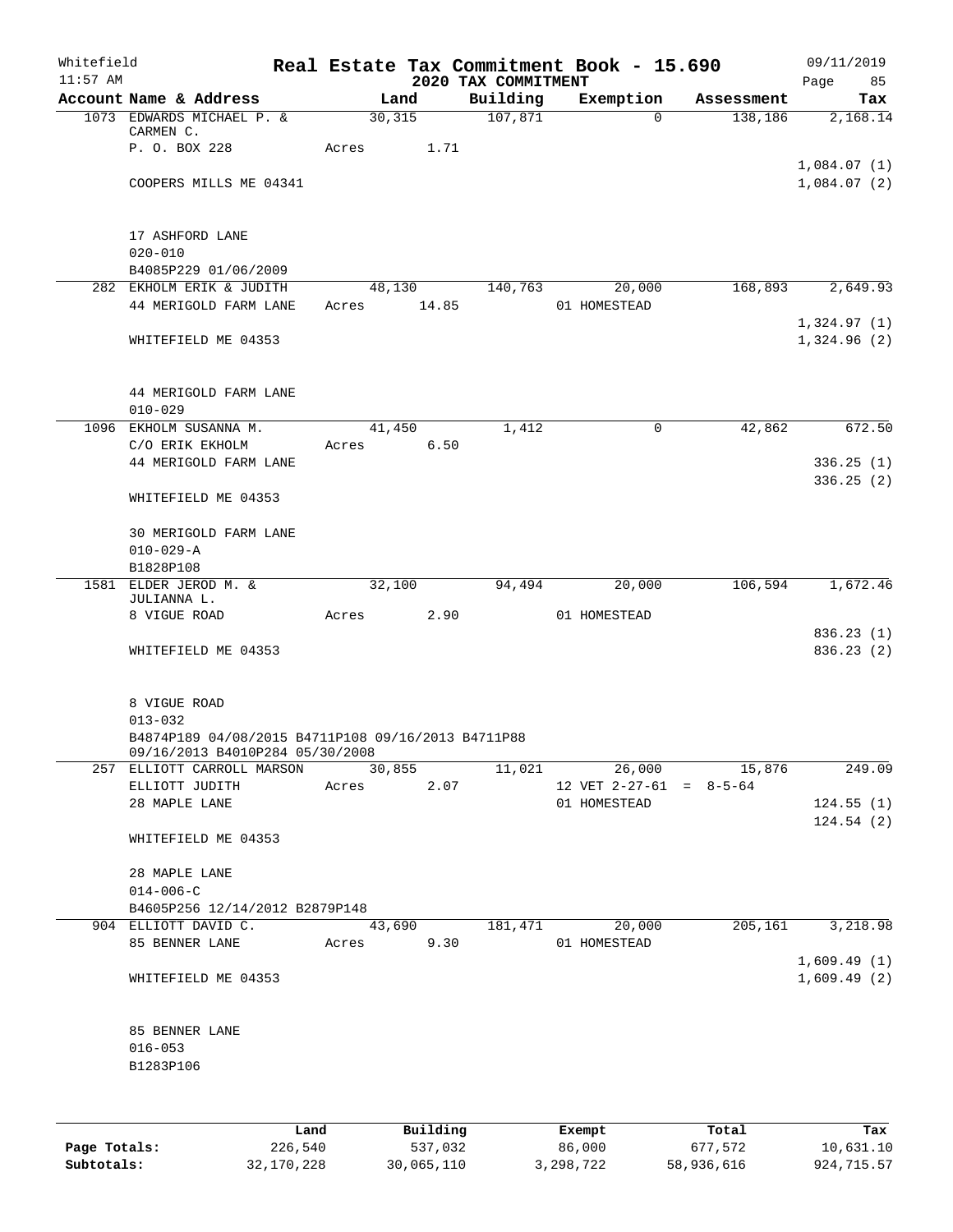| Whitefield   |                                                     |            |       |            |                                 | Real Estate Tax Commitment Book - 15.690 |            | 09/11/2019                 |
|--------------|-----------------------------------------------------|------------|-------|------------|---------------------------------|------------------------------------------|------------|----------------------------|
| $11:57$ AM   | Account Name & Address                              |            |       | Land       | 2020 TAX COMMITMENT<br>Building | Exemption                                | Assessment | Page<br>86<br>Tax          |
|              | 824 ELLIOTT DAVID C.                                |            |       | 60, 525    | $\mathbf 0$                     | $\Omega$                                 | 60, 525    | 949.64                     |
|              | 85 BENNER ROAD                                      |            | Acres | 57.55      |                                 |                                          |            |                            |
|              |                                                     |            |       |            |                                 |                                          |            | 474.82(1)                  |
|              | WHITEFIELD ME 04353                                 |            |       |            |                                 |                                          |            | 474.82(2)                  |
|              |                                                     |            |       |            |                                 |                                          |            |                            |
|              | BENNER LANE                                         |            |       |            |                                 |                                          |            |                            |
|              | $013 - 038$                                         |            |       |            |                                 |                                          |            |                            |
|              | B4819P192 09/18/2014 B4510P113 04/05/2012 B1334P57  |            |       |            |                                 |                                          |            |                            |
|              | 702 ELLIS JOHN J. JR.                               |            |       | 22,250     | 0                               | $\mathbf 0$                              | 22,250     | 349.10                     |
|              | 341 WEBBER POND ROAD                                |            | Acres | 3.00       |                                 |                                          |            |                            |
|              |                                                     |            |       |            |                                 |                                          |            | 174.55(1)                  |
|              | VASSALBORO ME 04989                                 |            |       |            |                                 |                                          |            | 174.55(2)                  |
|              | NORTH HOWE ROAD                                     |            |       |            |                                 |                                          |            |                            |
|              | $020 - 005 - C$                                     |            |       |            |                                 |                                          |            |                            |
|              | B4945P142 11/02/2015 B3795P179 11/30/2006           |            |       |            |                                 |                                          |            |                            |
|              | 550 ELLIS TRACY A                                   |            |       | 32,970     | $\mathbf 0$                     | $\mathbf 0$                              | 32,970     | 517.30                     |
|              | 27 MUNSEY AVENUE                                    |            | Acres | 8.40       |                                 |                                          |            |                            |
|              |                                                     |            |       |            |                                 |                                          |            | 258.65(1)                  |
|              | LIVERMORE FALLS ME                                  |            |       |            |                                 |                                          |            | 258.65(2)                  |
|              | 04254                                               |            |       |            |                                 |                                          |            |                            |
|              | EAST RIVER ROAD                                     |            |       |            |                                 |                                          |            |                            |
|              | $013 - 063$                                         |            |       |            |                                 |                                          |            |                            |
|              | B4586P114 10/29/2012 B2162P14                       |            |       |            |                                 |                                          |            |                            |
|              | 1651 ELLIS TRACY A.                                 |            |       | 94,241     | 71,886                          | 0                                        | 166,127    | 2,606.53                   |
|              | 27 MUNSEY AVENUE                                    |            | Acres | 47.64      |                                 |                                          |            |                            |
|              | LIVERMORE FALLS ME<br>04254                         |            |       |            |                                 |                                          |            | 1,303.27(1)<br>1,303.26(2) |
|              | 250 EAST RIVER ROAD<br>$013 - 073$                  |            |       |            |                                 |                                          |            |                            |
|              | B4696P174 08/06/2013 B4686P182 08/06/2013 B4586P114 |            |       |            |                                 |                                          |            |                            |
|              | 10/29/2012 B2162P14                                 |            |       |            |                                 |                                          |            |                            |
|              | 1515 ELVIN CHARLES W. &                             |            |       | 37,042     | $\Omega$                        | 0                                        | 37,042     | 581.19                     |
|              | CHARLENE M.                                         |            |       |            |                                 |                                          |            |                            |
|              | 371 HILTON ROAD                                     |            | Acres | 19.74      |                                 |                                          |            |                            |
|              | WHITEFIELD ME 04353                                 |            |       |            |                                 |                                          |            | 290.60(1)<br>290.59(2)     |
|              |                                                     |            |       |            |                                 |                                          |            |                            |
|              | HILTON ROAD                                         |            |       |            |                                 |                                          |            |                            |
|              | $011 - 020 - A$                                     |            |       |            |                                 |                                          |            |                            |
|              | B1254P213                                           |            |       |            |                                 |                                          |            |                            |
| 1049         | ELVIN CHARLES W. &<br>CHARLENE M.                   |            |       | 31,626     | 0                               | $\mathbf 0$                              | 31,626     | 496.21                     |
|              | 371 HILTON ROAD                                     |            | Acres | 12.97      |                                 |                                          |            |                            |
|              |                                                     |            |       |            |                                 |                                          |            | 248.11(1)                  |
|              | WHITEFIELD ME 04353                                 |            |       |            |                                 |                                          |            | 248.10(2)                  |
|              | HILTON ROAD                                         |            |       |            |                                 |                                          |            |                            |
|              | $011 - 042$                                         |            |       |            |                                 |                                          |            |                            |
|              | B1254P213                                           |            |       |            |                                 |                                          |            |                            |
|              |                                                     | Land       |       | Building   |                                 | Exempt                                   | Total      | Tax                        |
| Page Totals: |                                                     | 278,654    |       | 71,886     |                                 | 0                                        | 350,540    | 5,499.97                   |
| Subtotals:   |                                                     | 32,448,882 |       | 30,136,996 |                                 | 3,298,722                                | 59,287,156 | 930,215.54                 |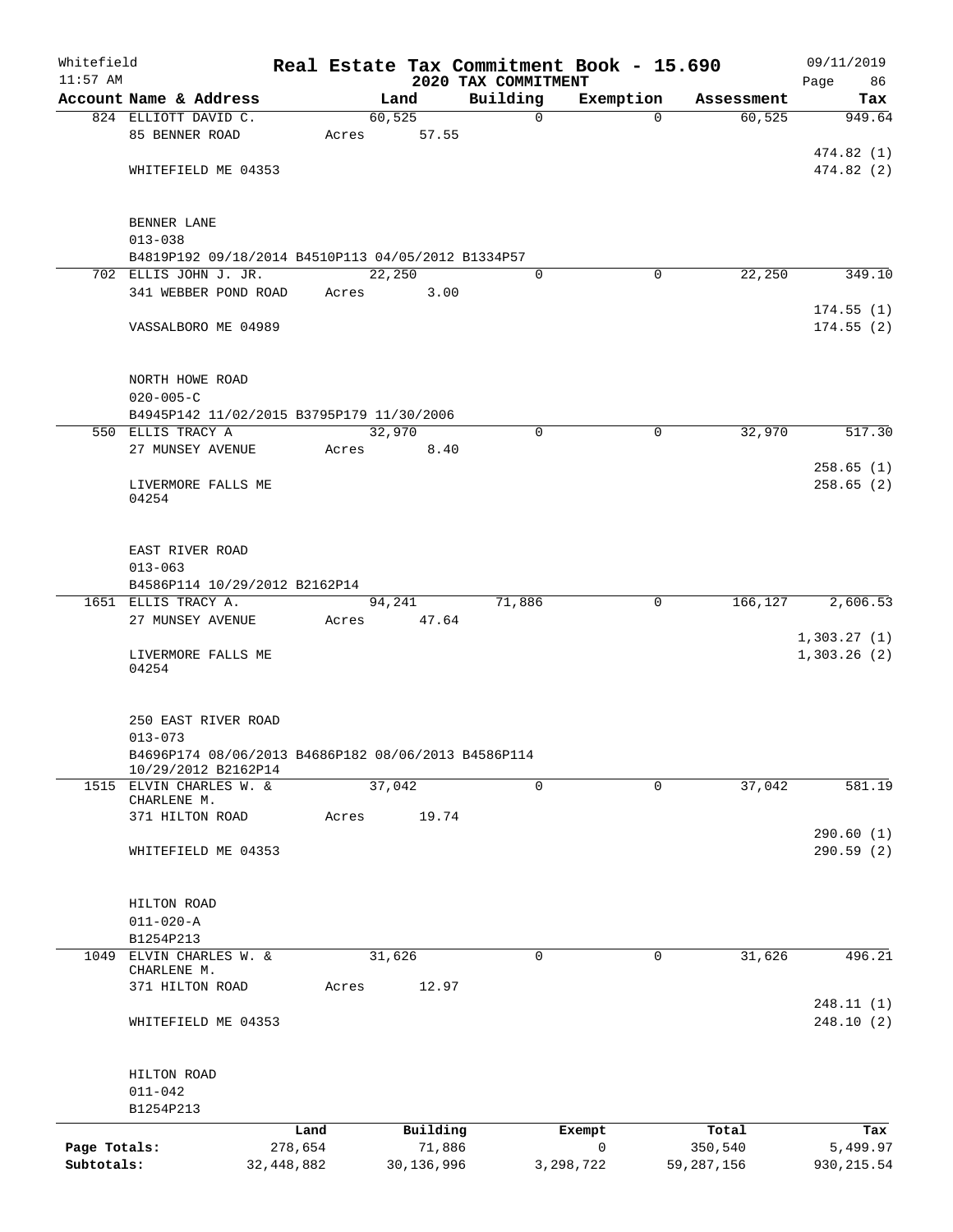| Whitefield<br>$11:57$ AM |                                |       |            | 2020 TAX COMMITMENT | Real Estate Tax Commitment Book - 15.690 |            | 09/11/2019             |
|--------------------------|--------------------------------|-------|------------|---------------------|------------------------------------------|------------|------------------------|
|                          | Account Name & Address         |       | Land       | Building            | Exemption                                | Assessment | Page<br>87<br>Tax      |
|                          | 1017 ELVIN CHARLES W. &        |       | 46,450     | 125,057             | 20,000                                   | 151,507    | 2,377.14               |
|                          | CHARLENE M.                    |       |            |                     |                                          |            |                        |
|                          | 371 HILTON ROAD                | Acres | 19.00      |                     | 01 HOMESTEAD                             |            | 1,188.57(1)            |
|                          | WHITEFIELD ME 04353            |       |            |                     |                                          |            | 1,188.57(2)            |
|                          |                                |       |            |                     |                                          |            |                        |
|                          |                                |       |            |                     |                                          |            |                        |
|                          | 371 HILTON ROAD<br>$011 - 041$ |       |            |                     |                                          |            |                        |
|                          | B874P117                       |       |            |                     |                                          |            |                        |
|                          | 801 ELWELL MICHAEL H.          |       | 30,900     | 146,502             | 20,000                                   | 157,402    | 2,469.64               |
|                          | P.O. BOX 681                   | Acres | 2.10       |                     | 01 HOMESTEAD                             |            |                        |
|                          |                                |       |            |                     |                                          |            | 1,234.82(1)            |
|                          | NEWCASTLE ME 04553             |       |            |                     |                                          |            | 1,234.82(2)            |
|                          | 44 BRIGID LANE                 |       |            |                     |                                          |            |                        |
|                          | $006 - 002 - A$                |       |            |                     |                                          |            |                        |
|                          | B4772P154 04/22/2014 B3128P164 |       |            |                     |                                          |            |                        |
|                          | 1718 ELWELL MICHAEL H.         |       | 23,915     | $\mathbf 0$         | $\mathbf 0$                              | 23,915     | 375.23                 |
|                          | P.O. BOX 681                   | Acres | 4.11       |                     |                                          |            |                        |
|                          |                                |       |            |                     |                                          |            | 187.62(1)              |
|                          | NEWCASTLE ME 04553             |       |            |                     |                                          |            | 187.61(2)              |
|                          | BRIGID LANE                    |       |            |                     |                                          |            |                        |
|                          | $006 - 002 - D$                |       |            |                     |                                          |            |                        |
|                          | B4772P154 04/22/2014           |       |            |                     |                                          |            |                        |
| 104                      | ELWELL STEVEN C. & JOY         |       | 37,354     | 183,642             | 20,000                                   | 200,996    | 3,153.63               |
|                          | Η.<br>119 HUNTS MEADOW ROAD    | Acres | 7.63       |                     | 01 HOMESTEAD                             |            |                        |
|                          |                                |       |            |                     |                                          |            | 1,576.82(1)            |
|                          | WHITEFIELD ME 04353            |       |            |                     |                                          |            | 1,576.81(2)            |
|                          |                                |       |            |                     |                                          |            |                        |
|                          | 119 HUNTS MEADOW ROAD          |       |            |                     |                                          |            |                        |
|                          | $012 - 028 - B$                |       |            |                     |                                          |            |                        |
| 292                      | B1306P130<br>EMERY MICHAEL &   |       | 30,750     | 137,934             | 20,000                                   | 148,684    | 2,332.85               |
|                          | JEANNINE                       |       |            |                     |                                          |            |                        |
|                          | 42 HILTON ROAD                 | Acres | 2.00       |                     | 01 HOMESTEAD                             |            |                        |
|                          |                                |       |            |                     |                                          |            | 1, 166.43(1)           |
|                          | WHITEFIELD ME 04353            |       |            |                     |                                          |            | 1,166.42(2)            |
|                          | 42 HILTON ROAD                 |       |            |                     |                                          |            |                        |
|                          | $027 - 014$                    |       |            |                     |                                          |            |                        |
|                          | B4315P68 09/10/2010 B2921P229  |       |            |                     |                                          |            |                        |
|                          | 1756 ENGSTROM KRAIG JR.        |       | 26, 370    | 0                   | 0                                        | 26,370     | 413.75                 |
|                          | 39 COOKSON LANE                | Acres | 6.40       |                     |                                          |            |                        |
|                          | WHITEFIELD ME 04353            |       |            |                     |                                          |            | 206.88(1)<br>206.87(2) |
|                          |                                |       |            |                     |                                          |            |                        |
|                          | STEARNS BROOK LANE             |       |            |                     |                                          |            |                        |
|                          | $011 - 032 - 3$                |       |            |                     |                                          |            |                        |
|                          | B3534P295 08/16/2005           |       |            |                     |                                          |            |                        |
|                          |                                | Land  | Building   |                     |                                          | Total      | Tax                    |
| Page Totals:             | 195,739                        |       | 593,135    |                     | Exempt<br>80,000                         | 708,874    | 11, 122. 24            |
| Subtotals:               | 32,644,621                     |       | 30,730,131 |                     | 3,378,722                                | 59,996,030 | 941, 337.78            |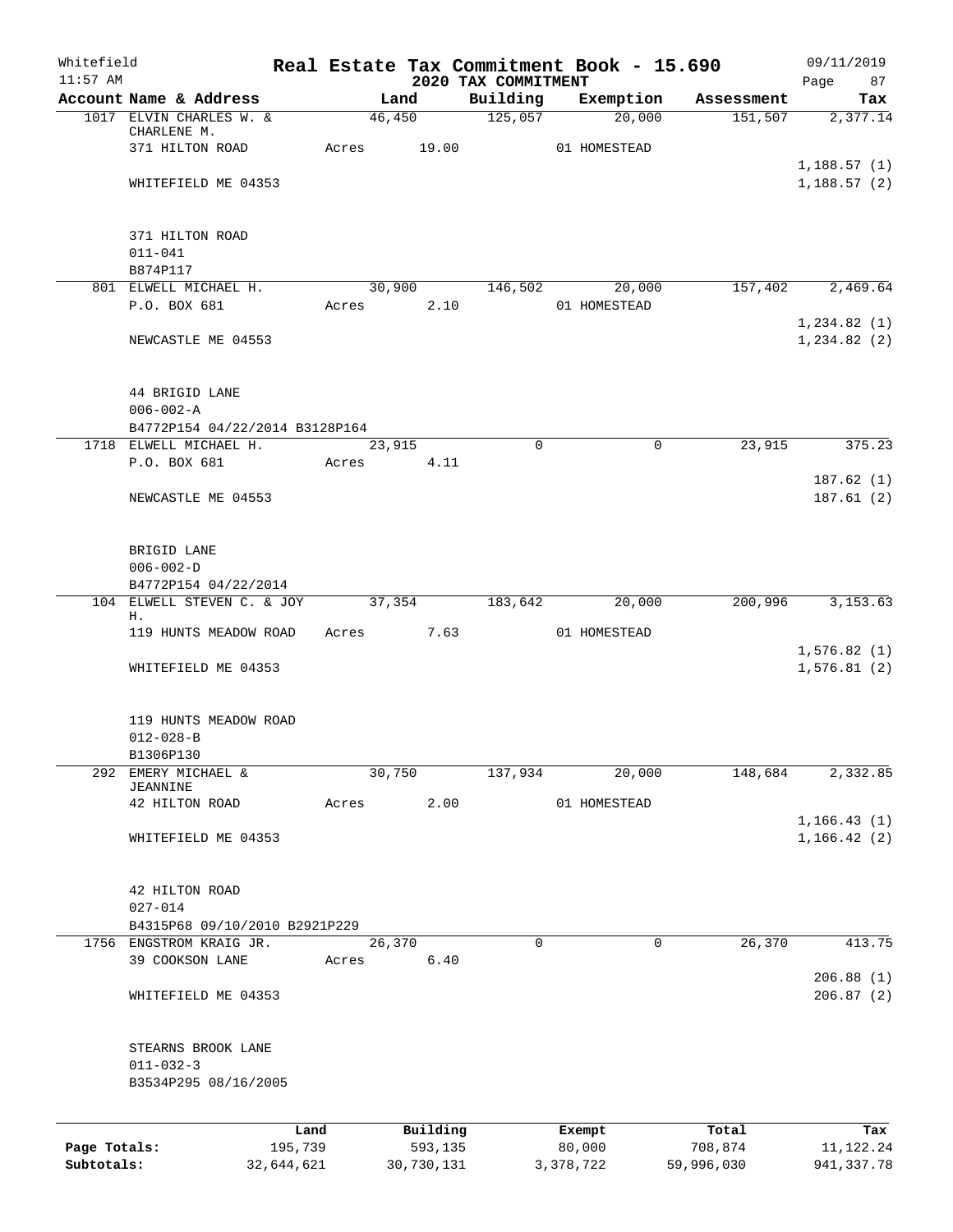| Whitefield |                                                                  |       |        |       |                     | Real Estate Tax Commitment Book - 15.690 |            |      | 09/11/2019               |
|------------|------------------------------------------------------------------|-------|--------|-------|---------------------|------------------------------------------|------------|------|--------------------------|
| $11:57$ AM |                                                                  |       |        |       | 2020 TAX COMMITMENT |                                          |            | Page | 88                       |
|            | Account Name & Address                                           |       | Land   |       | Building            | Exemption                                | Assessment |      | Tax                      |
|            | 1441 ENGSTROM KRAIG SR.<br>PAULA &                               |       | 30,000 |       | 53,551              | 20,000                                   | 63,551     |      | 997.12                   |
|            | * KRAIG JR.                                                      | Acres |        | 1.50  |                     | 01 HOMESTEAD                             |            |      |                          |
|            | 39 COOKSON LANE                                                  |       |        |       |                     |                                          |            |      | 498.56 (1)<br>498.56 (2) |
|            | WHITEFIELD ME 04353                                              |       |        |       |                     |                                          |            |      |                          |
|            | 39 COOKSON LANE                                                  |       |        |       |                     |                                          |            |      |                          |
|            | $020 - 048 - A$                                                  |       |        |       |                     |                                          |            |      |                          |
|            | B3528P43 07/29/2005                                              |       |        |       |                     |                                          |            |      |                          |
|            | 86 ERICKSON CASSANDRA &<br><b>JANE BARRETT</b>                   |       | 30,000 |       | 26,202              | 20,000                                   | 36,202     |      | 568.01                   |
|            | 169 THAYER ROAD                                                  | Acres |        | 0.67  |                     | 01 HOMESTEAD                             |            |      |                          |
|            | WHITEFIELD ME 04353                                              |       |        |       |                     |                                          |            |      | 284.01 (1)<br>284.00 (2) |
|            | 169 THAYER ROAD                                                  |       |        |       |                     |                                          |            |      |                          |
|            | $001 - 029$                                                      |       |        |       |                     |                                          |            |      |                          |
|            | B2600P211 09/05/2000                                             |       |        |       |                     |                                          |            |      |                          |
|            | 639 EUGLEY JILL                                                  |       | 32,160 |       | 97,675              | $\mathbf 0$                              | 129,835    |      | 2,037.11                 |
|            | 18 MEAHER LANE                                                   | Acres |        | 2.94  |                     |                                          |            |      | 1,018.56(1)              |
|            | WHITEFIELD ME 04353                                              |       |        |       |                     |                                          |            |      | 1,018.55(2)              |
|            | 18 MEAHER LANE                                                   |       |        |       |                     |                                          |            |      |                          |
|            | $015 - 007 - A$                                                  |       |        |       |                     |                                          |            |      |                          |
|            | B4341P177 11/15/2010 B4141P246 05/18/2009 B3598P85<br>11/04/2005 |       |        |       |                     |                                          |            |      |                          |
| 927        | FAIRSERVICE MICHAEL O.                                           |       | 70,250 |       | 7,076               | $\mathbf 0$                              | 77,326     |      | 1,213.24                 |
|            | &.<br>* CAROLYN                                                  | Acres |        | 57.00 |                     |                                          |            |      |                          |
|            | 17 HEMLOCK LANE                                                  |       |        |       |                     |                                          |            |      | 606.62(1)                |
|            |                                                                  |       |        |       |                     |                                          |            |      | 606.62(2)                |
|            | WHITEFIELD ME 04353                                              |       |        |       |                     |                                          |            |      |                          |
|            | 17 HEMLOCK LANE                                                  |       |        |       |                     |                                          |            |      |                          |
|            | $006 - 001$                                                      |       |        |       |                     |                                          |            |      |                          |
|            | B4538P159 06/22/2012 B1767P352                                   |       |        |       |                     |                                          |            |      |                          |
|            | 1321 FAIRSERVICE MICHAEL O.<br>JR.                               |       | 30,840 |       | 167,160             | $\mathbf 0$                              | 198,000    |      | 3,106.62                 |
|            | 25 HEMLOCK LANE                                                  | Acres |        | 2.06  |                     |                                          |            |      |                          |
|            |                                                                  |       |        |       |                     |                                          |            |      | 1,553.31(1)              |
|            | WHITEFIELD ME 04353                                              |       |        |       |                     |                                          |            |      | 1, 553.31(2)             |
|            | 25 HEMLOCK LANE                                                  |       |        |       |                     |                                          |            |      |                          |
|            | $003 - 019$                                                      |       |        |       |                     |                                          |            |      |                          |
|            | B4790P120 06/17/2014 B2410P136                                   |       |        |       |                     |                                          |            |      |                          |

|              | Land       | Building   | Exempt    | Total      | Tax         |
|--------------|------------|------------|-----------|------------|-------------|
| Page Totals: | 193,250    | 351,664    | 40,000    | 504,914    | 7,922.10    |
| Subtotals:   | 32,837,871 | 31,081,795 | 3,418,722 | 60,500,944 | 949, 259.88 |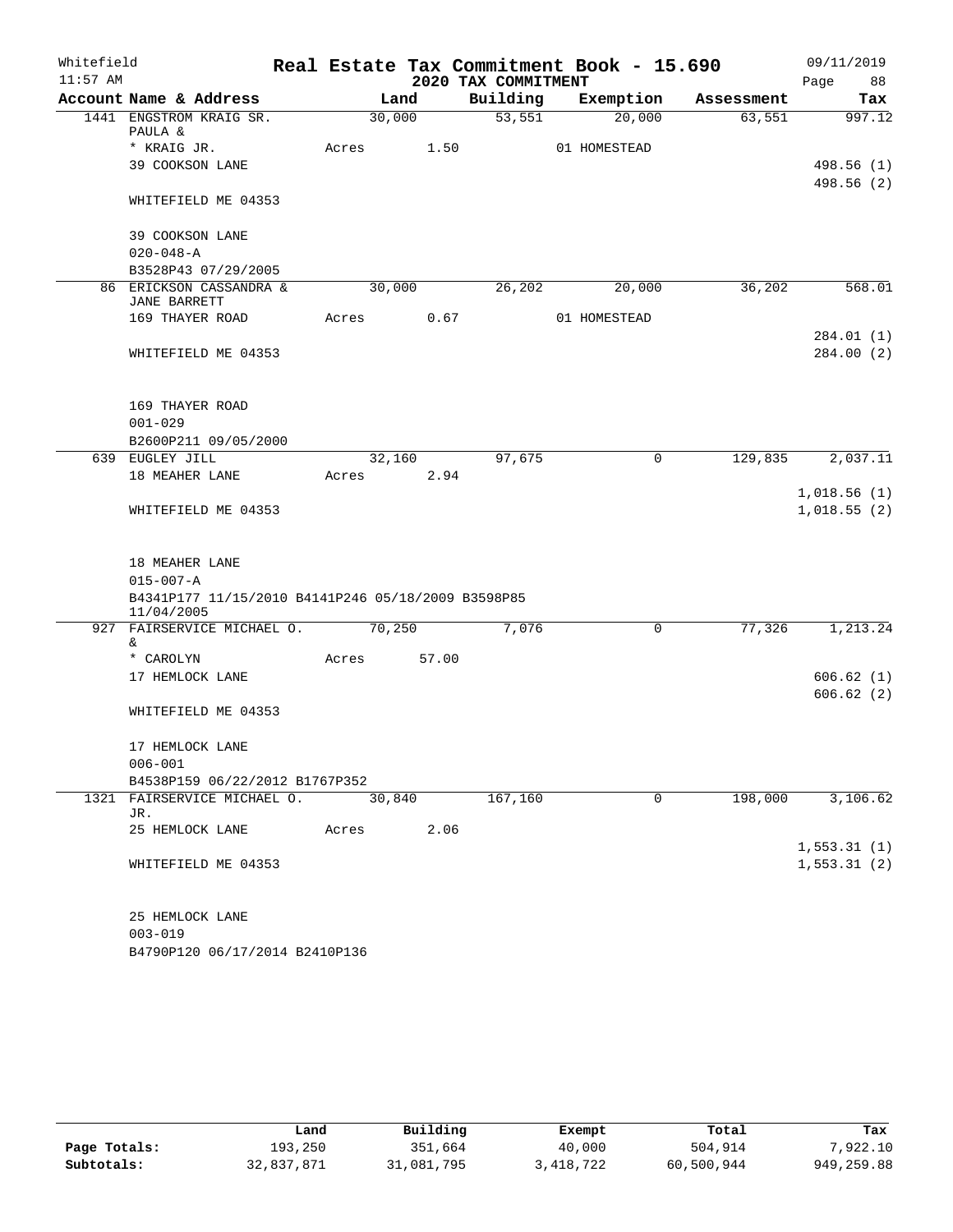| Whitefield |                                                          |         |        |                     | Real Estate Tax Commitment Book - 15.690 |            | 09/11/2019             |
|------------|----------------------------------------------------------|---------|--------|---------------------|------------------------------------------|------------|------------------------|
| $11:57$ AM |                                                          |         |        | 2020 TAX COMMITMENT |                                          |            | 89<br>Page             |
|            | Account Name & Address                                   |         | Land   | Building            | Exemption                                | Assessment | Tax                    |
|            | 1323 FARLEY LAWRENCE P., SR<br>(ESTATE OF)               | 32,770  |        | $\mathsf{O}$        | $\Omega$                                 | 32,770     | 514.16                 |
|            | C/O- FARLEY LAWRENCE<br>$P.$ , JR                        | Acres   | 14.40  |                     |                                          |            |                        |
|            | 629 MARSTON ROAD                                         |         |        |                     |                                          |            | 257.08(1)<br>257.08(2) |
|            | GARDINER ME 04345                                        |         |        |                     |                                          |            |                        |
|            | GARDINER ROAD                                            |         |        |                     |                                          |            |                        |
|            | $013 - 018$<br>B5230P134 02/05/2018                      |         |        |                     |                                          |            |                        |
|            | 1003 FARMER KAREN S. TRUST,                              | 43,850  |        | 185,343             | 0                                        | 229,193    | 3,596.04               |
|            | KAREN & CARROL TRUSTEES<br>FARMER CARROL D. TRUST, Acres |         | 9.50   |                     |                                          |            |                        |
|            | CARROL & KAREN TRUSTEES                                  |         |        |                     |                                          |            |                        |
|            | 521 FENTON AVE. N.W.                                     |         |        |                     |                                          |            | 1,798.02(1)            |
|            | PORT CHARLOTTE FL 33952                                  |         |        |                     |                                          |            | 1,798.02(2)            |
|            | 129 BENNER LANE                                          |         |        |                     |                                          |            |                        |
|            | $016 - 052$                                              |         |        |                     |                                          |            |                        |
|            | B4772P136 04/22/2014                                     |         |        |                     |                                          |            |                        |
|            | 1717 FARRELL JOHN J.                                     | 31,245  |        | 57,525              | $\mathbf 0$                              | 88,770     | 1,392.80               |
|            | 442 MILLS ROAD                                           | Acres   | 2.33   |                     |                                          |            |                        |
|            |                                                          |         |        |                     |                                          |            | 696.40 (1)             |
|            | WHITEFIELD ME 04353                                      |         |        |                     |                                          |            | 696.40(2)              |
|            | 442 MILLS ROAD                                           |         |        |                     |                                          |            |                        |
|            | $020 - 029 - A$                                          |         |        |                     |                                          |            |                        |
|            | B4560P311 08/16/2012 B3077P15 06/09/2003                 |         |        |                     |                                          |            |                        |
|            | 1324 FARRIS GREGORY                                      | 33,600  |        | 188,446             | 20,000                                   | 202,046    | 3,170.10               |
|            | 15 VIGUE ROAD                                            | Acres   | 3.90   |                     | 01 HOMESTEAD                             |            |                        |
|            |                                                          |         |        |                     |                                          |            | 1,585.05(1)            |
|            | WHITEFIELD ME 04353                                      |         |        |                     |                                          |            | 1,585.05(2)            |
|            | 15 VIGUE ROAD                                            |         |        |                     |                                          |            |                        |
|            | $013 - 034$                                              |         |        |                     |                                          |            |                        |
| 131        | FECAROTTA JOSEPH M. &<br>PATRICIA E.                     | 108,750 |        | 98,136              | 0                                        | 206,886    | 3,246.04               |
|            | 10 LAKEVIEW DRIVE                                        | Acres   | 134.00 |                     |                                          |            |                        |
|            |                                                          |         |        |                     |                                          |            | 1,623.02(1)            |
|            | DANBURY CT 06811                                         |         |        |                     |                                          |            | 1,623.02(2)            |
|            | 393 NO. HUNTS MEADOW                                     |         |        |                     |                                          |            |                        |
|            | $019 - 004$                                              |         |        |                     |                                          |            |                        |
|            |                                                          |         |        |                     |                                          |            |                        |

B2256P232

|              | Land       | Building   | Exempt    | Total      | Tax        |
|--------------|------------|------------|-----------|------------|------------|
| Page Totals: | 250,215    | 529,450    | 20,000    | 759,665    | 11,919.14  |
| Subtotals:   | 33,088,086 | 31,611,245 | 3,438,722 | 61,260,609 | 961,179.02 |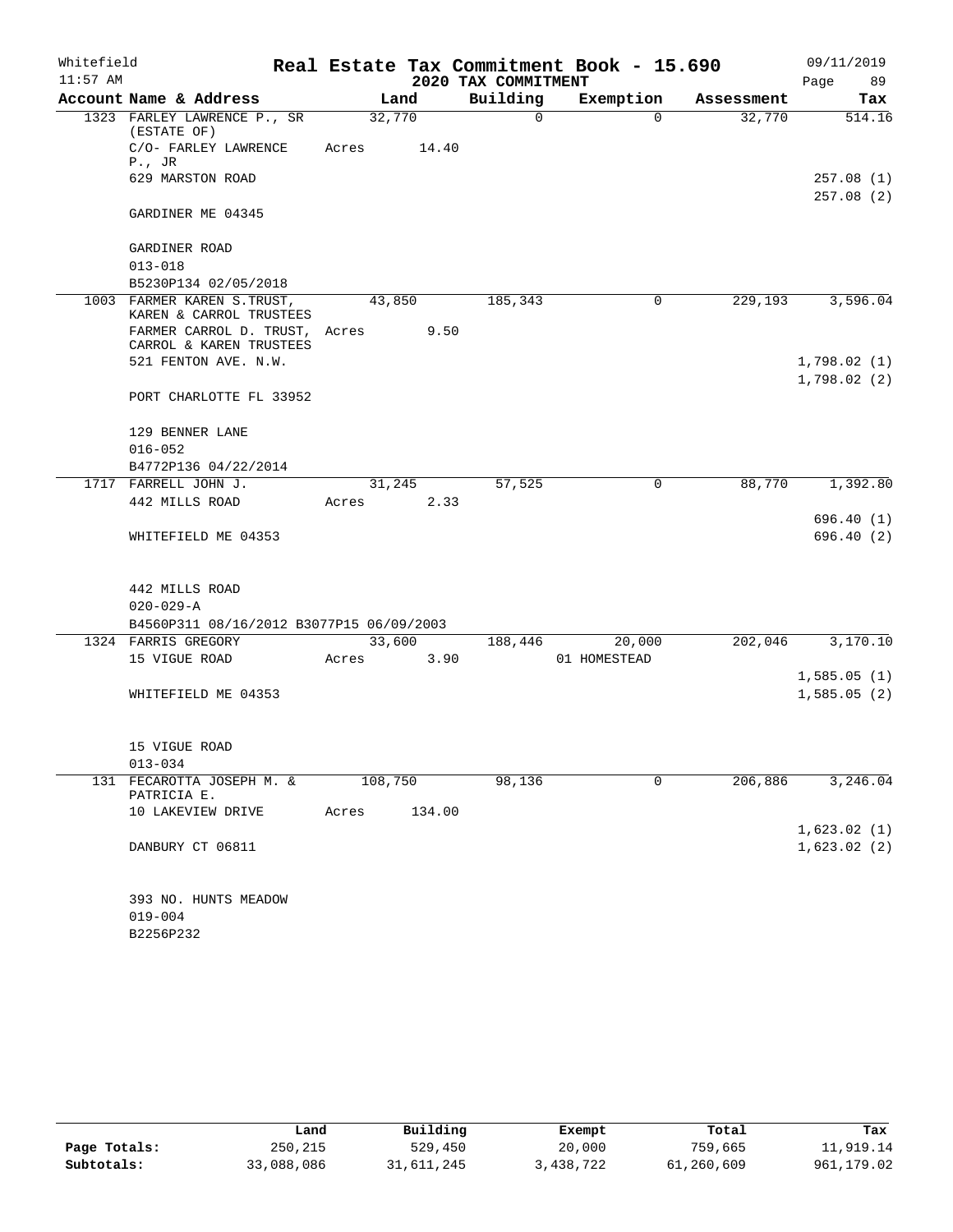| Whitefield<br>$11:57$ AM |                                                                                |                 |       | 2020 TAX COMMITMENT | Real Estate Tax Commitment Book - 15.690 |            | 09/11/2019<br>Page<br>90    |
|--------------------------|--------------------------------------------------------------------------------|-----------------|-------|---------------------|------------------------------------------|------------|-----------------------------|
|                          | Account Name & Address                                                         |                 | Land  | Building            | Exemption                                | Assessment | Tax                         |
|                          | 1448 FEDERAL NATIONAL<br>MORTGAGE ASSN.<br>14221 DALLAS PARKWAY,<br>SUITE 1000 | 30,000<br>Acres | 0.69  | 132, 105            | $\Omega$                                 | 162, 105   | 2,543.43                    |
|                          | DALLAS TX 75254                                                                |                 |       |                     |                                          |            | 1,271.72(1)<br>1, 271.71(2) |
|                          | 91 JEFFERSON ROAD<br>$014 - 026$                                               |                 |       |                     |                                          |            |                             |
|                          | B5235P229 03/06/2018                                                           |                 |       |                     |                                          |            |                             |
|                          | 496 FEENEY THOMAS M.<br>81 HUNTS MEADOW ROAD                                   | 20,615<br>Acres | 1.91  | $\mathbf 0$         | $\mathbf 0$                              | 20,615     | 323.45<br>161.73(1)         |
|                          | WHITEFIELD ME 04353                                                            |                 |       |                     |                                          |            | 161.72(2)                   |
|                          | HUNTS MEADOW ROAD<br>$012 - 029 - D$<br>B4073P294 11/21/2008                   |                 |       |                     |                                          |            |                             |
|                          | 1125 FEENEY THOMAS M.                                                          | 30,000          |       | 148,289             | $\mathbf 0$                              | 178,289    | 2,797.35                    |
|                          | 81 HUNTS MEADOW ROAD                                                           | Acres           | 1.50  |                     |                                          |            | 1,398.68(1)                 |
|                          | WHITEFIELD ME 04353                                                            |                 |       |                     |                                          |            | 1,398.67(2)                 |
|                          | 81 HUNTS MEADOW ROAD<br>$012 - 029 - A$<br>B4073P294 11/21/2008                |                 |       |                     |                                          |            |                             |
|                          | 1103 FENDERSON MARK                                                            | 31,040          |       | 200                 | 0                                        | 31,240     | 490.16                      |
|                          | P.O BOX 39                                                                     | Acres           | 2.80  |                     |                                          |            |                             |
|                          | WHITEFIELD ME 04353                                                            |                 |       |                     |                                          |            | 245.08(1)<br>245.08(2)      |
|                          | 5 HILTON ROAD<br>$026 - 005$<br>B2220P110                                      |                 |       |                     |                                          |            |                             |
|                          | 733 FENDERSON MARK                                                             | 45,201          |       | 20,220              | 0                                        | 65,421     | 1,026.46                    |
|                          | P.O BOX 39                                                                     | Acres 24.54     |       |                     |                                          |            | 513.23(1)                   |
|                          | WHITEFIELD ME 04353                                                            |                 |       |                     |                                          |            | 513.23(2)                   |
|                          | EAST RIVER ROAD<br>$007 - 042$                                                 |                 |       |                     |                                          |            |                             |
|                          | B4538P161 06/22/2012 B1110P94                                                  |                 |       |                     |                                          |            |                             |
|                          | 65 FENDERSON MARK                                                              |                 | 2,100 | $\mathbf 0$         | 0                                        | 2,100      | 32.95                       |
|                          | P.O BOX 39                                                                     | Acres 1.40      |       |                     |                                          |            | 16.48(1)                    |
|                          | WHITEFIELD ME 04353                                                            |                 |       |                     |                                          |            | 16.47(2)                    |
|                          | HILTON ROAD<br>$027 - 006$<br>B4813P152 08/29/2014 B3734P276 04/06/2005        |                 |       |                     |                                          |            |                             |
|                          |                                                                                |                 |       |                     |                                          |            |                             |

|              | Land       | Building   | Exempt    | Total      | Tax        |
|--------------|------------|------------|-----------|------------|------------|
| Page Totals: | 158,956    | 300,814    |           | 459,770    | 7,213.80   |
| Subtotals:   | 33,247,042 | 31,912,059 | 3,438,722 | 61,720,379 | 968,392.82 |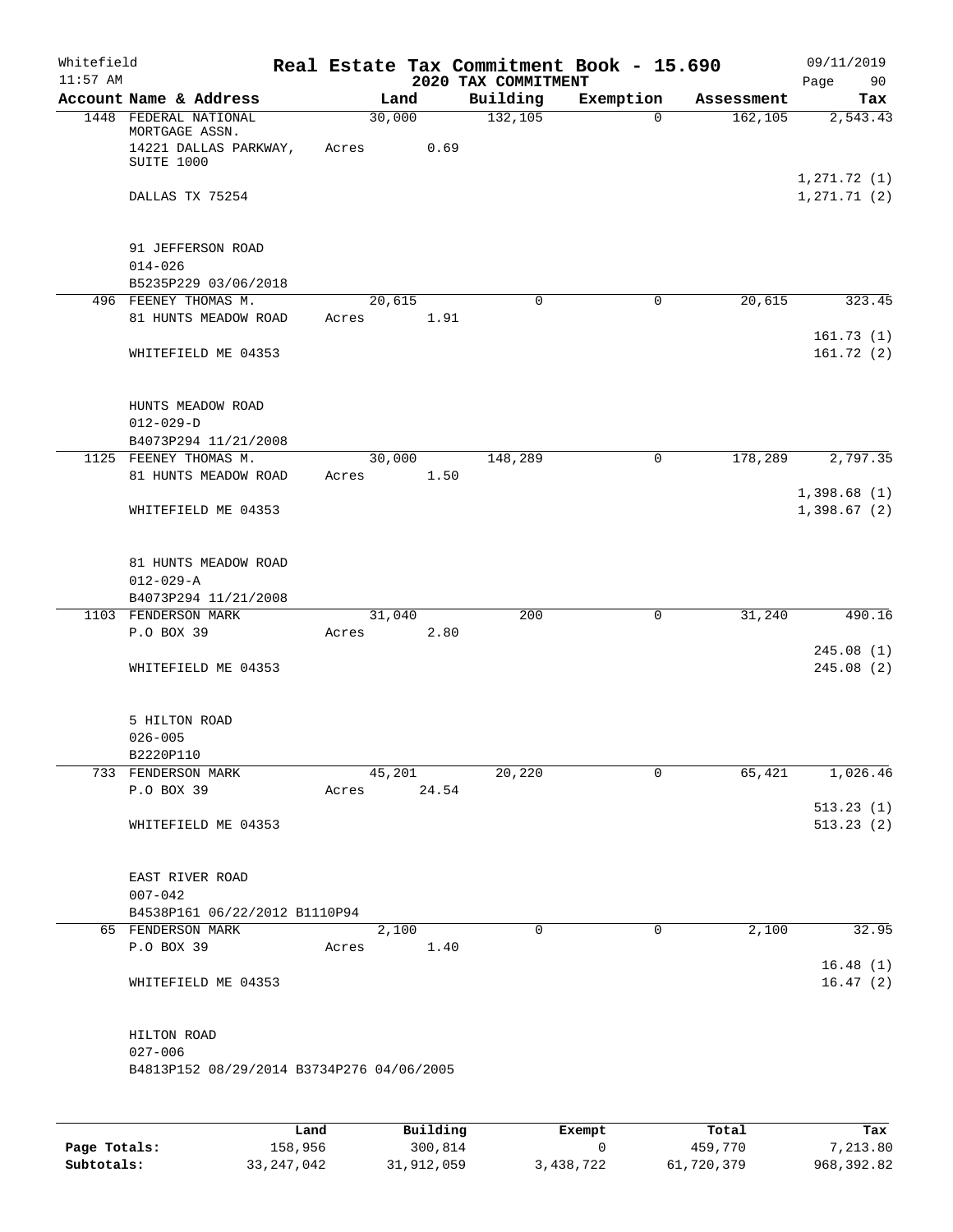| Whitefield   |                                                   |            |       |        |              |                                 | Real Estate Tax Commitment Book - 15.690 |              |              | 09/11/2019                 |
|--------------|---------------------------------------------------|------------|-------|--------|--------------|---------------------------------|------------------------------------------|--------------|--------------|----------------------------|
| $11:57$ AM   | Account Name & Address                            |            |       | Land   |              | 2020 TAX COMMITMENT<br>Building | Exemption                                |              | Assessment   | Page<br>91<br>Tax          |
|              | 1571 FERGUSON ELAINE                              |            |       | 40,610 |              | 61,892                          |                                          | 20,000       | 82,502       | 1,294.46                   |
|              | 289 DOYLE ROAD                                    |            | Acres |        | 11.70        |                                 | 01 HOMESTEAD                             |              |              |                            |
|              |                                                   |            |       |        |              |                                 |                                          |              |              | 647.23(1)                  |
|              | WHITEFIELD ME 04353                               |            |       |        |              |                                 |                                          |              |              | 647.23(2)                  |
|              |                                                   |            |       |        |              |                                 |                                          |              |              |                            |
|              | 289 DOYLE ROAD                                    |            |       |        |              |                                 |                                          |              |              |                            |
|              | $019 - 024$                                       |            |       |        |              |                                 |                                          |              |              |                            |
|              | B4768P141 04/01/2014 B4004P6 05/16/2008 B2016P267 |            |       |        |              |                                 |                                          |              |              |                            |
|              | 831 FERGUSSON GEORGE S &<br>MARGARET ANNE         |            |       | 40,000 |              | 98,728                          |                                          | 20,000       | 118,728      | 1,862.84                   |
|              | 326 JEFFERSON ROAD                                |            | Acres |        | 0.86         |                                 | 01 HOMESTEAD                             |              |              |                            |
|              |                                                   |            |       |        |              |                                 |                                          |              |              | 931.42 (1)                 |
|              | WHITEFIELD ME 04353                               |            |       |        |              |                                 |                                          |              |              | 931.42 (2)                 |
|              | 326 JEFFERSON ROAD                                |            |       |        |              |                                 |                                          |              |              |                            |
|              | $029 - 001 - A$                                   |            |       |        |              |                                 |                                          |              |              |                            |
|              | B4989P255 03/25/2016 B1573P330                    |            |       |        |              |                                 |                                          |              |              |                            |
|              | 115 FERGUSSON SARA J.                             |            |       | 43,000 |              | 12,838                          |                                          | 0            | 55,838       | 876.10                     |
|              | * FERGUSSON GEORGE                                |            | Acres |        | 3.50         |                                 |                                          |              |              |                            |
|              | 341 JEFFERSON ROAD                                |            |       |        |              |                                 |                                          |              |              | 438.05 (1)                 |
|              |                                                   |            |       |        |              |                                 |                                          |              |              | 438.05 (2)                 |
|              | WHITEFIELD ME 04353                               |            |       |        |              |                                 |                                          |              |              |                            |
|              | 342 JEFFERSON ROAD                                |            |       |        |              |                                 |                                          |              |              |                            |
|              | $029 - 001$                                       |            |       |        |              |                                 |                                          |              |              |                            |
|              | B1462P23                                          |            |       |        |              |                                 |                                          |              |              |                            |
|              | 1574 FERGUSSON SARA J.                            |            |       | 31,650 |              | 151,615                         |                                          | 20,000       | 163,265      | 2,561.63                   |
|              | 341 JEFFERSON ROAD                                |            | Acres |        | 2.60         |                                 | 01 HOMESTEAD                             |              |              |                            |
|              | WHITEFIELD ME 04353                               |            |       |        |              |                                 |                                          |              |              | 1,280.82(1)<br>1,280.81(2) |
|              | 341 JEFFERSON ROAD                                |            |       |        |              |                                 |                                          |              |              |                            |
|              | $014 - 022 - A$                                   |            |       |        |              |                                 |                                          |              |              |                            |
|              | B4906P293 07/13/2015 B1322P63                     |            |       |        |              |                                 |                                          |              |              |                            |
|              | 782 FERGUSSON SARA J. &<br>GEORGE                 |            |       | 35,630 |              | 0                               |                                          | $\mathbf{0}$ | 35,630       | 559.03                     |
|              | * ELIZABETH & COLIN                               |            | Acres |        | 82.00        |                                 |                                          |              |              |                            |
|              | FERGUSSON                                         |            |       |        |              |                                 |                                          |              |              |                            |
|              | 341 JEFFERSON ROAD                                |            |       |        |              |                                 |                                          |              |              | 279.52(1)                  |
|              | WHITEFIELD ME 04353                               |            |       |        |              |                                 |                                          |              |              | 279.51(2)                  |
|              |                                                   |            |       |        |              |                                 |                                          |              |              |                            |
|              | JEFFERSON ROAD<br>$014 - 022$                     |            |       |        |              |                                 |                                          |              |              |                            |
|              | B1462P23                                          |            |       |        |              |                                 |                                          |              |              |                            |
|              | 855 FEYLER DWAYNE &                               |            |       | 30,900 |              | 62,355                          |                                          | 20,000       | 73,255       | 1,149.37                   |
|              | LORRAINE                                          |            |       |        |              |                                 |                                          |              |              |                            |
|              | P. O. BOX 6                                       |            | Acres |        | 2.10         |                                 | 01 HOMESTEAD                             |              |              |                            |
|              |                                                   |            |       |        |              |                                 |                                          |              |              | 574.69(1)                  |
|              | WHITEFIELD ME 04353                               |            |       |        |              |                                 |                                          |              |              | 574.68(2)                  |
|              | 33 JEFFERSON ROAD                                 |            |       |        |              |                                 |                                          |              |              |                            |
|              | $026 - 002 - A$                                   |            |       |        |              |                                 |                                          |              |              |                            |
|              | B1254P56                                          |            |       |        |              |                                 |                                          |              |              |                            |
|              |                                                   | Land       |       |        | Building     |                                 | Exempt                                   |              | Total        | Tax                        |
| Page Totals: |                                                   | 221,790    |       |        | 387,428      |                                 | 80,000                                   |              | 529,218      | 8,303.43                   |
| Subtotals:   |                                                   | 33,468,832 |       |        | 32, 299, 487 |                                 | 3,518,722                                |              | 62, 249, 597 | 976,696.25                 |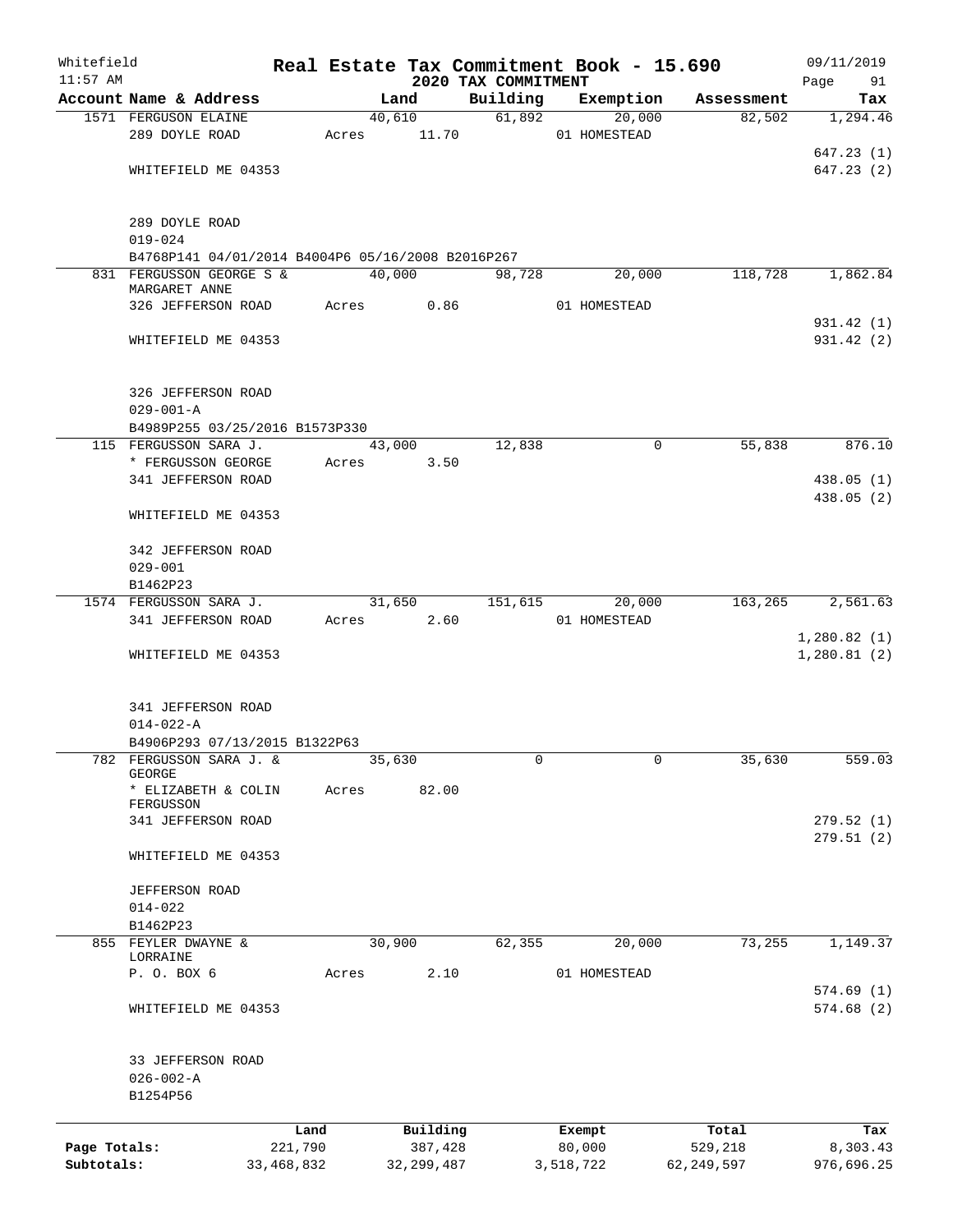| Whitefield<br>$11:57$ AM |                                                         |                 |       | 2020 TAX COMMITMENT | Real Estate Tax Commitment Book - 15.690   |            | 09/11/2019<br>Page<br>92   |
|--------------------------|---------------------------------------------------------|-----------------|-------|---------------------|--------------------------------------------|------------|----------------------------|
|                          | Account Name & Address                                  |                 | Land  | Building            | Exemption                                  | Assessment | Tax                        |
|                          | 686 FEYLER JENNIE<br>PO BOX 6                           | 33,750<br>Acres | 4.00  | 18,237              | 26,000<br>05 VET EXEMPTION<br>01 HOMESTEAD | 25,987     | 407.74<br>203.87(1)        |
|                          | WHITEFIELD ME 04353                                     |                 |       |                     |                                            |            | 203.87(2)                  |
|                          | 43 JEFFERSON ROAD<br>$026 - 002$                        |                 |       |                     |                                            |            |                            |
|                          | 1813 FIELDINGS OIL AND<br>PROPANE, INC<br>P. O. BOX 364 |                 | 0     | 137,118             | 0                                          | 137,118    | 2,151.38                   |
|                          |                                                         |                 |       |                     |                                            |            | 1,075.69(1)                |
|                          | SCARBOROUGH ME 04070<br>0364                            |                 |       |                     |                                            |            | 1,075.69(2)                |
|                          | 6 EAST RIVER ROAD<br>$026 - 003 - ON$                   |                 |       |                     |                                            |            |                            |
|                          | 558 FIELDINGS OIL CO., INC                              | 30,000          |       | 178,138             | $\mathbf 0$                                | 208,138    | 3,265.69                   |
|                          | 420 US ROUTE 1                                          | Acres           | 1.40  |                     |                                            |            |                            |
|                          | SCARBOROUGH ME 04070                                    |                 |       |                     |                                            |            | 1,632.85(1)<br>1,632.84(2) |
|                          | 6 EAST RIVER ROAD<br>$026 - 003$                        |                 |       |                     |                                            |            |                            |
|                          | B4518P80 05/01/2012 B2264P49                            |                 |       |                     |                                            |            |                            |
|                          | 30 FITZPATRICK JAMES E. &<br>CAROLYN M                  | 38,460          |       | 125,452             | 20,000                                     | 143,912    | 2,257.98                   |
|                          | 56 HUNTS MEADOW ROAD                                    | Acres           | 32.00 |                     | 01 HOMESTEAD                               |            |                            |
|                          | WHITEFIELD ME 04353                                     |                 |       |                     |                                            |            | 1,128.99(1)<br>1,128.99(2) |
|                          | 56 HUNTS MEADOW ROAD<br>$012 - 013$                     |                 |       |                     |                                            |            |                            |
|                          | B4097P4 02/09/2009 B1596P245                            |                 |       |                     |                                            |            |                            |
|                          | 305 FLANAGAN MARGARET A.<br>FLANAGAN MICHAEL E.         | 39,090<br>Acres | 9.80  | 119,575             | 20,000<br>01 HOMESTEAD                     | 138,665    | 2,175.65                   |
|                          | P.O. BOX 9                                              |                 |       |                     |                                            |            | 1,087.83(1)<br>1,087.82(2) |
|                          | WHITEFIELD ME 04353                                     |                 |       |                     |                                            |            |                            |
|                          | 87 COOKSON LANE<br>$020 - 047$                          |                 |       |                     |                                            |            |                            |
|                          | B5169P225 08/11/2017 B2771P278                          |                 |       |                     |                                            |            |                            |
|                          | 1035 FLANNERY, CHAD L                                   | 31,200          |       | 186,395             | $\mathbf 0$                                | 217,595    | 3, 414.07                  |
|                          | FLANNERY, LOREAL<br>26 HEATH ROAD                       | Acres           | 2.30  |                     |                                            |            | 1,707.04(1)                |
|                          | WHITEFIELD ME 04353                                     |                 |       |                     |                                            |            | 1,707.03(2)                |
|                          | 26 HEATH ROAD<br>$014 - 003 - A$                        |                 |       |                     |                                            |            |                            |
|                          | B5337P248 12/14/2018                                    |                 |       |                     |                                            |            |                            |
|                          |                                                         |                 |       |                     |                                            |            |                            |

|              | Land       | Building   | Exempt    | Total      | Tax        |
|--------------|------------|------------|-----------|------------|------------|
| Page Totals: | 172,500    | 764,915    | 66,000    | 871,415    | 13,672.51  |
| Subtotals:   | 33,641,332 | 33,064,402 | 3,584,722 | 63,121,012 | 990,368.76 |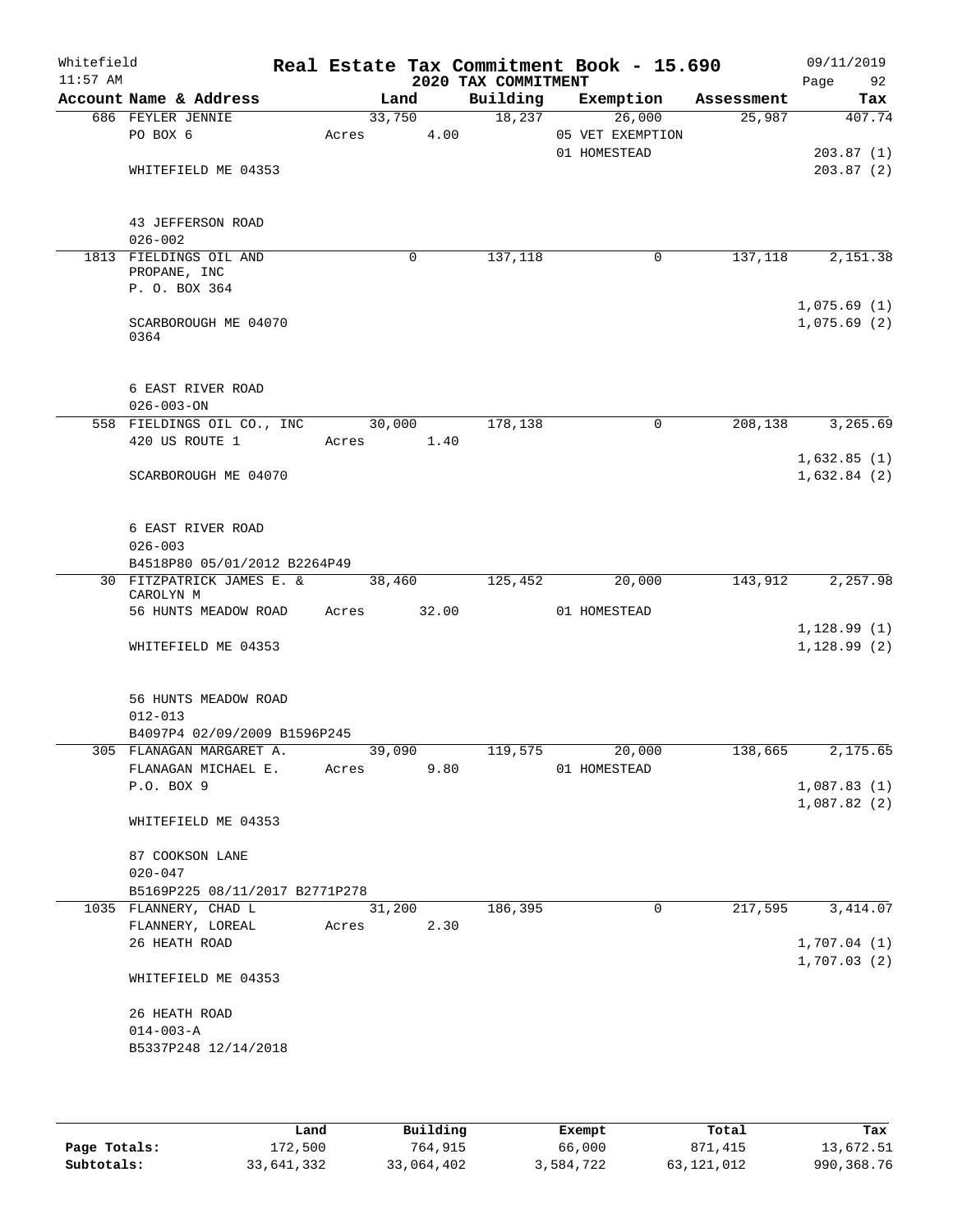| Whitefield<br>$11:57$ AM |                                                                                      |            |            | 2020 TAX COMMITMENT | Real Estate Tax Commitment Book - 15.690 |            | 09/11/2019<br>Page<br>93    |
|--------------------------|--------------------------------------------------------------------------------------|------------|------------|---------------------|------------------------------------------|------------|-----------------------------|
|                          | Account Name & Address                                                               |            | Land       | Building            | Exemption                                | Assessment | Tax                         |
|                          | 648 FLOGE MATTHEW C. &                                                               |            | 64,140     | 85,005              | 20,000                                   | 129, 145   | 2,026.29                    |
|                          | SHERI A.<br>54 JEFFERSON ROAD                                                        | Acres      | 30.60      |                     | 01 HOMESTEAD                             |            |                             |
|                          |                                                                                      |            |            |                     |                                          |            | 1,013.15(1)                 |
|                          | WHITEFIELD ME 04353                                                                  |            |            |                     |                                          |            | 1,013.14(2)                 |
|                          | 54 JEFFERSON ROAD                                                                    |            |            |                     |                                          |            |                             |
|                          | $014 - 015$                                                                          |            |            |                     |                                          |            |                             |
|                          | B2826P221                                                                            |            |            |                     |                                          |            |                             |
|                          | 630 FORD LORE H. IV & MEGAN                                                          |            | 30,000     | 121,949             | 0                                        | 151,949    | 2,384.08                    |
|                          | М.<br>FORD JOSEPH K. & PAMELA Acres                                                  |            | 0.87       |                     |                                          |            |                             |
|                          | 795 BUNKER HILL ROAD                                                                 |            |            |                     |                                          |            | 1,192.04(1)<br>1, 192.04(2) |
|                          | JEFFERSON ME 04348                                                                   |            |            |                     |                                          |            |                             |
|                          | 755 EAST RIVER ROAD<br>$007 - 049$                                                   |            |            |                     |                                          |            |                             |
|                          | B5241P221 03/28/2018 B5241P218 03/28/2018                                            |            |            |                     |                                          |            |                             |
|                          | 613 FORD MARY LOUISE                                                                 |            | 31,050     | 66,414              | 20,000                                   | 77,464     | 1,215.41                    |
|                          | 18 SO. HUNTS MEADOW RD. Acres                                                        |            | 1.95       |                     | 01 HOMESTEAD                             |            |                             |
|                          | WHITEFIELD ME 04353                                                                  |            |            |                     |                                          |            | 607.71(1)<br>607.70(2)      |
|                          | 18 S. HUNTS MEADOW ROAD<br>$012 - 004$                                               |            |            |                     |                                          |            |                             |
|                          | B4743P292 12/19/2013 B4728P82 10/31/2013 B4306P81<br>08/17/2010 B1365P282 01/08/1987 |            |            |                     |                                          |            |                             |
|                          | 306 FORD, JOSEPH K                                                                   |            | 22,100     | $\Omega$            | 0                                        | 22,100     | 346.75                      |
|                          | 795 BUNKER HILL ROAD                                                                 | Acres      | 2.90       |                     |                                          |            |                             |
|                          | JEFFERSON ME 04348                                                                   |            |            |                     |                                          |            | 173.38(1)<br>173.37(2)      |
|                          |                                                                                      |            |            |                     |                                          |            |                             |
|                          | EAST RIVER ROAD<br>$007 - 047$                                                       |            |            |                     |                                          |            |                             |
|                          | B5280P293 06/23/2018 B4966P273 01/07/2016                                            |            |            |                     |                                          |            |                             |
| 445                      | FOSTER JR. HARTFORD L.                                                               |            | 27,050     | $\Omega$            | 0                                        | 27,050     | 424.41                      |
|                          | & SUSAN                                                                              |            |            |                     |                                          |            |                             |
|                          | 211 EAST RIVER ROAD                                                                  | Acres      | 63.00      |                     |                                          |            | 212.21(1)                   |
|                          | WHITEFIELD ME 04353                                                                  |            |            |                     |                                          |            | 212.20(2)                   |
|                          | EAST RIVER ROAD                                                                      |            |            |                     |                                          |            |                             |
|                          | $013 - 071$                                                                          |            |            |                     |                                          |            |                             |
|                          | B1308P99                                                                             |            |            |                     |                                          |            |                             |
| 1097                     | FOSTER JR. HARTFORD L.                                                               |            | 51,770     | 220,375             | 20,000                                   | 252, 145   | 3,956.16                    |
|                          | & SUSAN<br>211 EAST RIVER ROAD                                                       | Acres      | 19.40      |                     | 01 HOMESTEAD                             |            |                             |
|                          | WHITEFIELD ME 04353                                                                  |            |            |                     |                                          |            | 1,978.08(1)<br>1,978.08(2)  |
|                          | 211 EAST RIVER ROAD                                                                  |            |            |                     |                                          |            |                             |
|                          | $013 - 065$                                                                          |            |            |                     |                                          |            |                             |
|                          | B1308P99                                                                             |            |            |                     |                                          |            |                             |
|                          |                                                                                      | Land       | Building   |                     | Exempt                                   | Total      | Tax                         |
| Page Totals:             |                                                                                      | 226,110    | 493,743    |                     | 60,000                                   | 659,853    | 10,353.10                   |
| Subtotals:               |                                                                                      | 33,867,442 | 33,558,145 |                     | 3,644,722                                | 63,780,865 | 1,000,721.86                |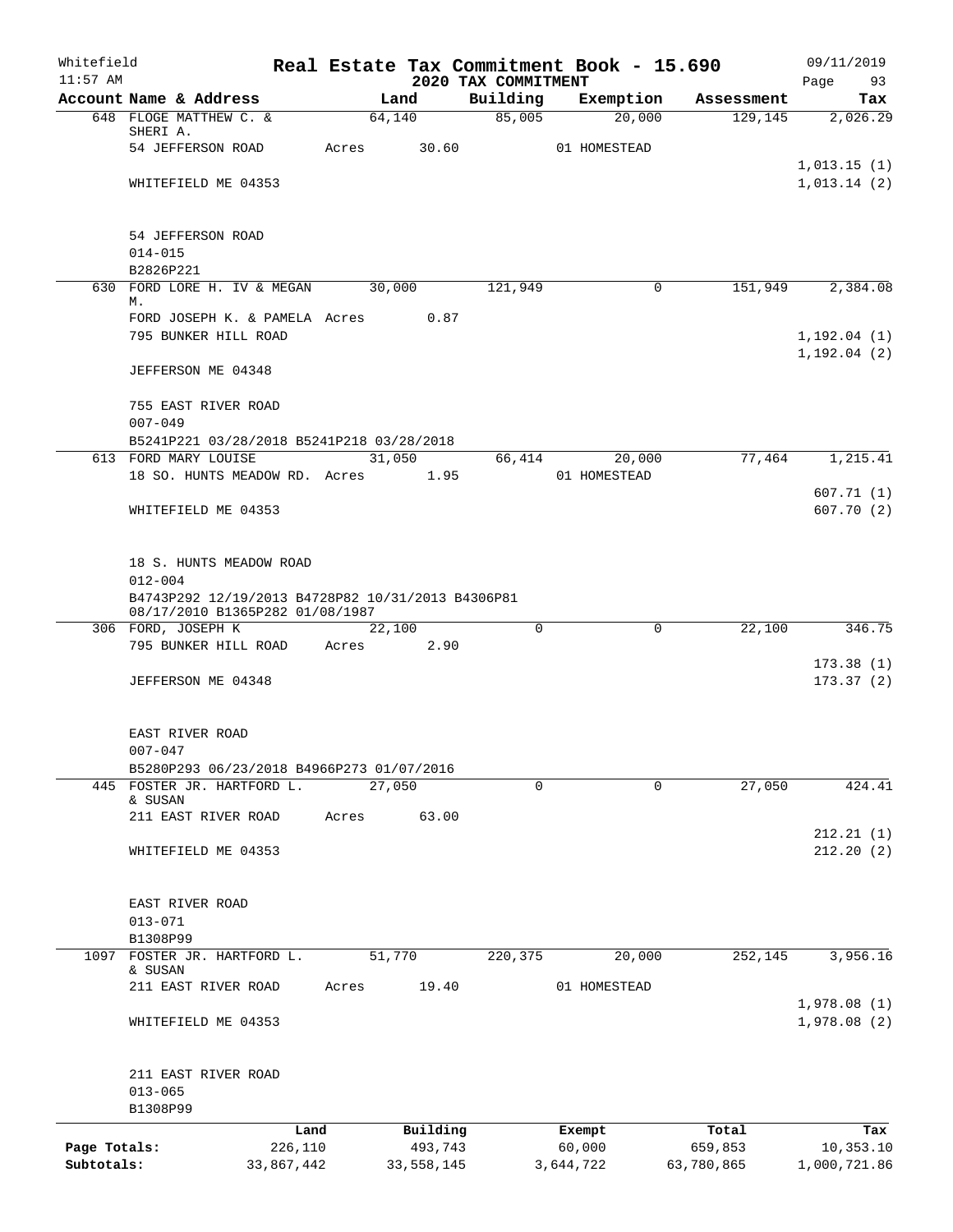| Whitefield<br>$11:57$ AM |                                                                                 |       |               | 2020 TAX COMMITMENT | Real Estate Tax Commitment Book - 15.690 |            | 09/11/2019<br>Page<br>94   |
|--------------------------|---------------------------------------------------------------------------------|-------|---------------|---------------------|------------------------------------------|------------|----------------------------|
|                          | Account Name & Address                                                          |       | Land          | Building            | Exemption                                | Assessment | Tax                        |
|                          | 1060 FOSTER ROBERT F &                                                          |       | 31,450        | $\Omega$            | $\Omega$                                 | 31,450     | 493.45                     |
|                          | ALBERTA<br>P O BOX 31                                                           | Acres | 6.50          |                     |                                          |            |                            |
|                          |                                                                                 |       |               |                     |                                          |            | 246.73(1)                  |
|                          | SOUTHPORT ME 04576                                                              |       |               |                     |                                          |            | 246.72 (2)                 |
|                          |                                                                                 |       |               |                     |                                          |            |                            |
|                          | WISCASSET ROAD                                                                  |       |               |                     |                                          |            |                            |
|                          | $004 - 017$<br>1824 FOURNIER ROBERT &                                           |       | 27,826        | 37,449              | 0                                        | 65,275     | 1,024.16                   |
|                          | SHARON                                                                          |       |               |                     |                                          |            |                            |
|                          | 143 HAYDEN ROWE STREET                                                          | Acres | 8.22          |                     |                                          |            |                            |
|                          |                                                                                 |       |               |                     |                                          |            | 512.08(1)                  |
|                          | HOPKINGON MA 01748                                                              |       |               |                     |                                          |            | 512.08(2)                  |
|                          | 47 MISTY MOUNTAIN LANE                                                          |       |               |                     |                                          |            |                            |
|                          | $004 - 018 - C$                                                                 |       |               |                     |                                          |            |                            |
|                          | B4076P177 11/21/2008                                                            |       |               |                     |                                          |            |                            |
|                          | 204 FOX TORRANCE                                                                |       | 30,975        | 99,794              | $\mathbf 0$                              | 130,769    | 2,051.77                   |
|                          | 152 VIGUE ROAD                                                                  | Acres | 2.15          |                     |                                          |            | 1,025.89(1)                |
|                          | WHITEFIELD ME 04353                                                             |       |               |                     |                                          |            | 1,025.88(2)                |
|                          |                                                                                 |       |               |                     |                                          |            |                            |
|                          | 152 VIGUE ROAD                                                                  |       |               |                     |                                          |            |                            |
|                          | $016 - 031$                                                                     |       |               |                     |                                          |            |                            |
|                          | B5234P187 03/02/2018                                                            |       |               |                     |                                          |            |                            |
|                          | 1612 FOYE THERESA<br>126 OLD COUNTY ROAD                                        | Acres | 8,860<br>6.70 | $\mathbf 0$         | $\mathsf{O}$                             | 8,860      | 139.01                     |
|                          |                                                                                 |       |               |                     |                                          |            | 69.51(1)                   |
|                          | PITTSTON ME 04345                                                               |       |               |                     |                                          |            | 69.50(2)                   |
|                          |                                                                                 |       |               |                     |                                          |            |                            |
|                          | PITTSTON TOWN LINE                                                              |       |               |                     |                                          |            |                            |
|                          | $003 - 003 - A$                                                                 |       |               |                     |                                          |            |                            |
|                          | B3766P106 10/20/2006 B3748P164 09/28/2006 B1709P296<br>1477 FRANDSEN DOROTHY M. |       | 44,850        | 82,819              | 0                                        | 127,669    | 2,003.13                   |
|                          | 14 PITTSTON ROAD                                                                | Acres | 17.00         |                     |                                          |            |                            |
|                          |                                                                                 |       |               |                     |                                          |            | 1,001.57(1)                |
|                          | WHITEFIELD ME 04353                                                             |       |               |                     |                                          |            | 1,001.56(2)                |
|                          | 14 PITTSTON ROAD                                                                |       |               |                     |                                          |            |                            |
|                          | $007 - 011$                                                                     |       |               |                     |                                          |            |                            |
|                          | B4178P55 07/22/2009 B2556P143                                                   |       |               |                     |                                          |            |                            |
|                          | 584 FRANDSEN, BRUCE M                                                           |       | 30,300        | 107,673             | 0                                        | 137,973    | 2,164.80                   |
|                          | RATCLIFF, HEATHER                                                               | Acres | 1.70          |                     |                                          |            |                            |
|                          | 14 PITTSTON ROAD                                                                |       |               |                     |                                          |            | 1,082.40(1)<br>1,082.40(2) |
|                          | WHITEFIELD ME 04353                                                             |       |               |                     |                                          |            |                            |
|                          | 386 COOPER ROAD                                                                 |       |               |                     |                                          |            |                            |
|                          | $015 - 042$<br>B5100P149 10/19/2016 B3556P229 09/19/2005                        |       |               |                     |                                          |            |                            |
|                          |                                                                                 |       |               |                     |                                          |            |                            |
|                          |                                                                                 |       |               |                     |                                          |            |                            |

|              | Land       | Building   | Exempt    | Total      | Tax          |
|--------------|------------|------------|-----------|------------|--------------|
| Page Totals: | 174,261    | 327,735    |           | 501,996    | 7,876.32     |
| Subtotals:   | 34,041,703 | 33,885,880 | 3,644,722 | 64,282,861 | 1,008,598.18 |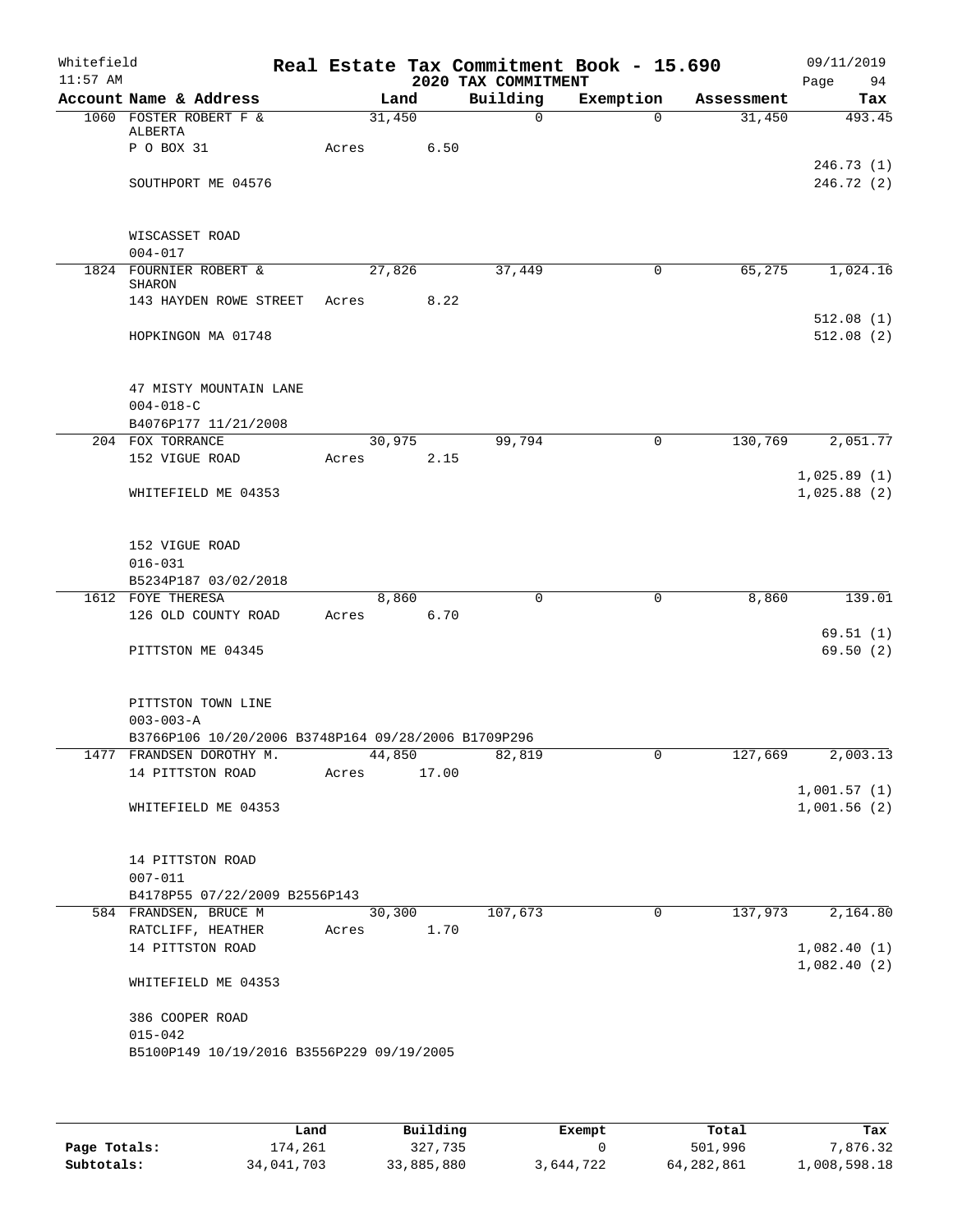| Whitefield<br>$11:57$ AM |                                                                                               |             |        | 2020 TAX COMMITMENT | Real Estate Tax Commitment Book - 15.690 |            | 09/11/2019<br>Page<br>95     |
|--------------------------|-----------------------------------------------------------------------------------------------|-------------|--------|---------------------|------------------------------------------|------------|------------------------------|
|                          | Account Name & Address                                                                        |             | Land   | Building            | Exemption                                | Assessment | Tax                          |
|                          | 617 FRANKLIN ROGER M. &<br>CAROL A.                                                           | 33,000      |        | 94,979              | 20,000                                   | 107,979    | 1,694.19                     |
|                          | 160 GARDINER ROAD                                                                             | Acres       | 3.50   |                     | 01 HOMESTEAD                             |            |                              |
|                          | WHITEFIELD ME 04353                                                                           |             |        |                     |                                          |            | 847.10 (1)<br>847.09 (2)     |
|                          | 160 GARDINER ROAD<br>$012 - 049 - B$<br>B2641P279                                             |             |        |                     |                                          |            |                              |
|                          | 1683 FRASCONE, TERRI A                                                                        |             | 35,650 | 72,276              | 20,000                                   | 87,926     | 1,379.56                     |
|                          | 221 HUNTS MEADOW ROAD                                                                         | Acres       | 5.50   |                     | 01 HOMESTEAD                             |            | 689.78 (1)                   |
|                          | PITTSTON ME 04345                                                                             |             |        |                     |                                          |            | 689.78 (2)                   |
|                          | 221 SO. HUNTS MEADOW<br>$006 - 021 - 1$<br>B5074P101 11/10/2016 B4696P23 08/05/2013 B2869P184 |             |        |                     |                                          |            |                              |
|                          | 973 FREEMAN CATHY N.                                                                          |             |        | 41,410 215,698      | 20,000                                   | 237,108    | 3,720.22                     |
|                          | P O BOX 781                                                                                   | Acres 12.70 |        |                     | 01 HOMESTEAD                             |            |                              |
|                          | GARDINER ME 04345                                                                             |             |        |                     |                                          |            | 1,860.11(1)<br>1,860.11(2)   |
|                          | 440 GARDINER ROAD<br>$012 - 064 - A$<br>B2244P58 06/04/1997                                   |             |        |                     |                                          |            |                              |
|                          | 938 FREEMAN EDWARD & JOYCE                                                                    | 29,410      |        | $\Omega$            | $\mathbf 0$                              | 29,410     | 461.44                       |
|                          | P O BOX 535                                                                                   | Acres       | 10.20  |                     |                                          |            | 230.72(1)                    |
|                          | GARDINER ME 04345                                                                             |             |        |                     |                                          |            | 230.72(2)                    |
|                          | GARDINER ROAD<br>$012 - 039 - A$                                                              |             |        |                     |                                          |            |                              |
|                          | 1559 FREEMAN EDWARD & JOYCE                                                                   | 71,750      |        | 116,796             | 26,000                                   | 162,546    | 2,550.35                     |
|                          | P O BOX 535                                                                                   | Acres       | 60.00  |                     | 05 VET EXEMPTION                         |            |                              |
|                          | GARDINER ME 04345                                                                             |             |        |                     | 01 HOMESTEAD                             |            | 1, 275.18(1)<br>1, 275.17(2) |
|                          |                                                                                               |             |        |                     |                                          |            |                              |
|                          | 577 GARDINER ROAD                                                                             |             |        |                     |                                          |            |                              |
|                          | $012 - 009$                                                                                   |             |        |                     |                                          |            |                              |
|                          | 48 FREEMAN KENNETH &<br>DOROTHY                                                               | 31,260      |        | 75,475              | 20,000                                   | 86,735     | 1,360.87                     |
|                          | 18 HUNTS MEADOW ROAD                                                                          | Acres       | 2.34   |                     | 01 HOMESTEAD                             |            |                              |
|                          |                                                                                               |             |        |                     |                                          |            | 680.44 (1)                   |
|                          | WHITEFIELD ME 04353                                                                           |             |        |                     |                                          |            | 680.43 (2)                   |
|                          | 18 HUNTS MEADOW ROAD<br>$012 - 010$                                                           |             |        |                     |                                          |            |                              |
|                          |                                                                                               |             |        |                     |                                          |            |                              |

|              | Land         | Building   | Exempt    | Total      | Tax          |
|--------------|--------------|------------|-----------|------------|--------------|
| Page Totals: | 242,480      | 575,224    | 106,000   | 711,704    | 11,166.63    |
| Subtotals:   | 34, 284, 183 | 34,461,104 | 3,750,722 | 64,994,565 | 1,019,764.81 |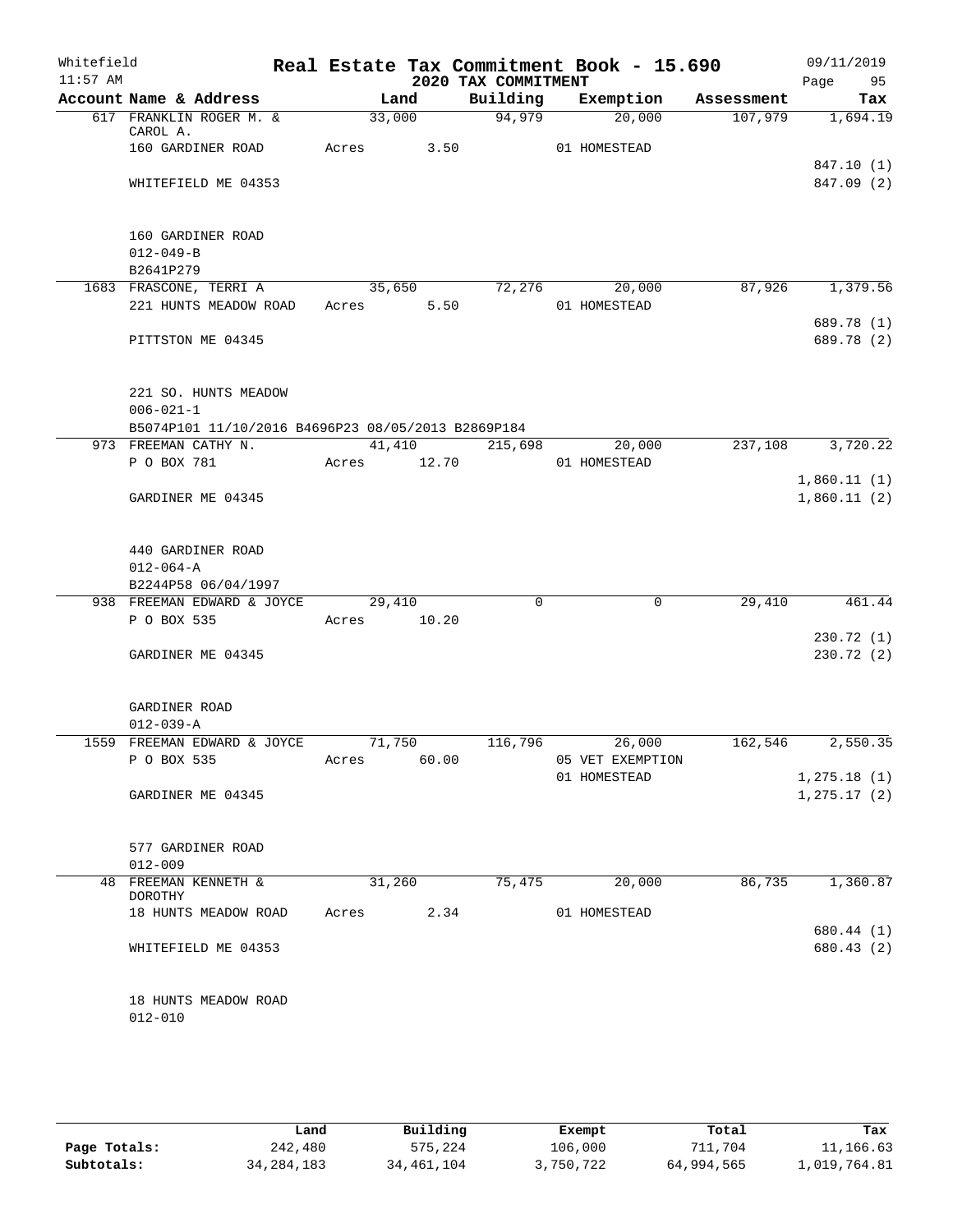| Whitefield<br>$11:57$ AM |                                                                                     |       |               | 2020 TAX COMMITMENT | Real Estate Tax Commitment Book - 15.690 |            | 09/11/2019<br>Page<br>96   |
|--------------------------|-------------------------------------------------------------------------------------|-------|---------------|---------------------|------------------------------------------|------------|----------------------------|
|                          | Account Name & Address                                                              |       | Land          | Building            | Exemption                                | Assessment | Tax                        |
|                          | 1850 FREEMAN STEVE A.                                                               |       | 30,765        | 71,876              | 20,000                                   | 82,641     | 1,296.64                   |
|                          | 10 HUNTS MEADOW                                                                     | Acres |               | 2.01                | 01 HOMESTEAD                             |            |                            |
|                          |                                                                                     |       |               |                     |                                          |            | 648.32(1)                  |
|                          | WHITEFIELD ME 04353                                                                 |       |               |                     |                                          |            | 648.32(2)                  |
|                          | 10 HUNTS MEADOW ROAD<br>$012 - 009 - B$                                             |       |               |                     |                                          |            |                            |
|                          | B4251P93 02/17/2010                                                                 |       |               |                     |                                          |            |                            |
|                          | 1909 FRENCH, JANE                                                                   |       | 32,850        | 0                   | 0                                        | 32,850     | 515.42                     |
|                          | 150 KINGSLEYS CROSSING                                                              | Acres |               | 3.40                |                                          |            | 257.71 (1)                 |
|                          | PALERMO ME 04354                                                                    |       |               |                     |                                          |            | 257.71(2)                  |
|                          | MARINE LANE<br>$018 - 037 - 01$                                                     |       |               |                     |                                          |            |                            |
|                          | B5100P240 01/20/2017                                                                |       |               |                     |                                          |            |                            |
|                          | 61 FRIEL DENNIS E.,<br>CHARLOTTE J                                                  |       | 45,000        | 99,022              | 20,000                                   | 124,022    | 1,945.91                   |
|                          | IAM E.                                                                              | Acres |               | 1.50                | 01 HOMESTEAD                             |            |                            |
|                          | 171 MAIN STREET                                                                     |       |               |                     |                                          |            | 972.96(1)                  |
|                          |                                                                                     |       |               |                     |                                          |            | 972.95(2)                  |
|                          | WHITEFIELD ME 04353                                                                 |       |               |                     |                                          |            |                            |
|                          | 171 MAIN STREET                                                                     |       |               |                     |                                          |            |                            |
|                          | $021 - 017$                                                                         |       |               |                     |                                          |            |                            |
|                          | B2733P89 09/18/2001                                                                 |       |               |                     |                                          |            |                            |
|                          | 1069 FROEHLICH PETER E.                                                             |       | 59,600        | 158,525             | 20,000                                   | 198,125    | 3,108.58                   |
|                          | 230 PHILBRICK LANE                                                                  | Acres | 39.00         |                     | 01 HOMESTEAD                             |            |                            |
|                          | WHITEFIELD ME 04353                                                                 |       |               |                     |                                          |            | 1,554.29(1)<br>1,554.29(2) |
|                          | 230 PHILBRICK LANE                                                                  |       |               |                     |                                          |            |                            |
|                          | $006 - 005$                                                                         |       |               |                     |                                          |            |                            |
|                          | B4389P293 04/06/2011 B1935P117 11/26/1993                                           |       |               |                     |                                          |            |                            |
|                          | 1425 FURROW JOSEPH & ANGELA                                                         |       | 30,000        | 35,130              | 0                                        | 65,130     | 1,021.89                   |
|                          | 408 DEVINE ROAD                                                                     | Acres |               | 1.37                |                                          |            |                            |
|                          | WHITEFIELD ME 04353                                                                 |       |               |                     |                                          |            | 510.95(1)<br>510.94(2)     |
|                          |                                                                                     |       |               |                     |                                          |            |                            |
|                          | 408 DEVINE ROAD                                                                     |       |               |                     |                                          |            |                            |
|                          | $019 - 011 - A$                                                                     |       |               |                     |                                          |            |                            |
|                          | B4788P42 06/11/2014 B4784P36 05/30/2014 B3741P77<br>09/12/2006 B3389P107 10/25/2004 |       |               |                     |                                          |            |                            |
|                          | 1607 G & D GRAVEL, LLC                                                              |       | 36,930        | 84,183              | $\mathbf 0$                              | 121,113    | 1,900.26                   |
|                          | 488 AUGUSTA ROAD                                                                    | Acres |               | 7.10                |                                          |            |                            |
|                          |                                                                                     |       |               |                     |                                          |            | 950.13(1)                  |
|                          | JEFFERSON ME 04348                                                                  |       |               |                     |                                          |            | 950.13(2)                  |
|                          | 116 VIGUE ROAD                                                                      |       |               |                     |                                          |            |                            |
|                          | $016 - 029$                                                                         |       |               |                     |                                          |            |                            |
|                          | B4859P237 02/06/2015 B3291P143                                                      |       |               |                     |                                          |            |                            |
|                          |                                                                                     |       |               |                     |                                          |            |                            |
|                          |                                                                                     |       | Land Building |                     | Exempt                                   | Total      | Tax                        |

|              | Land       | Building   | Exempt    | Total      | Tax          |
|--------------|------------|------------|-----------|------------|--------------|
| Page Totals: | 235,145    | 448,736    | 60,000    | 623,881    | 9,788.70     |
| Subtotals:   | 34,519,328 | 34,909,840 | 3,810,722 | 65,618,446 | 1,029,553.51 |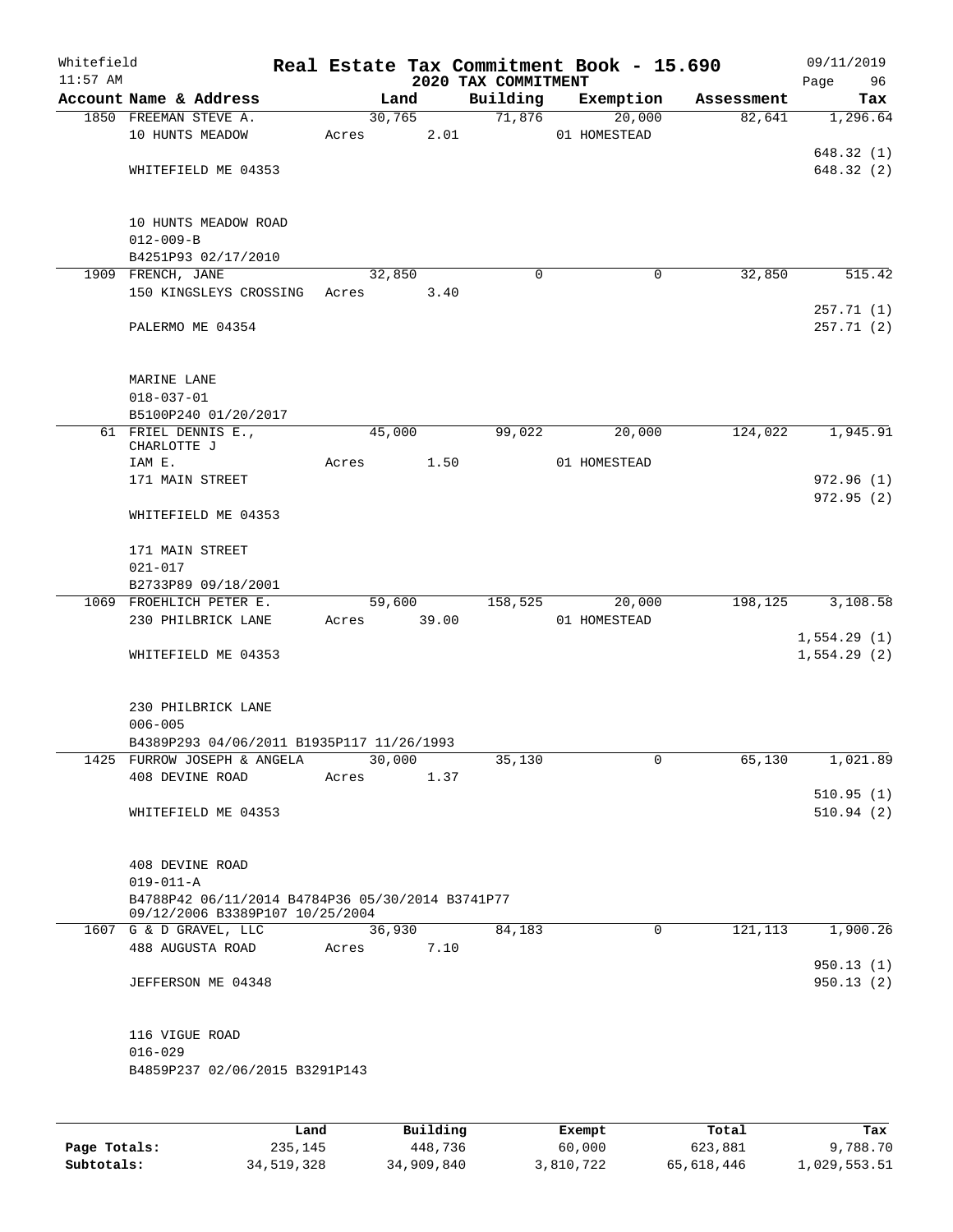| 2020 TAX COMMITMENT<br>Account Name & Address<br>Building<br>Exemption<br>Land<br>Assessment<br>43,124<br>757 G & D GRAVEL, LLC<br>31,650<br>74,774<br>1,173.20<br>$\Omega$<br>488 AUGUSTA ROAD<br>2.60<br>Acres<br>586.60(1)<br>586.60(2)<br>JEFFERSON ME 04348<br>VIGUE ROAD<br>$016 - 029 - A$<br>B4859P287 02/06/2015 B3291P143<br>1615 GAGE DAVID R. & JUDITH<br>53,424<br>105,674<br>1,658.03<br>52,250<br>$\mathbf 0$<br>L. EPSTEIN<br>20.00<br>95 READE STREET<br>Acres<br>829.02(1)<br>NEW YORK NY 10013<br>81 EAST RIVER ROAD<br>$013 - 068$<br>B3284P91 05/15/2001<br>170,718<br>2,678.57<br>457 GAGNE CHRISTINE J.<br>30,750<br>159,968<br>20,000<br>532 MILLS ROAD<br>2.00<br>Acres<br>01 HOMESTEAD<br>1,339.29(1)<br>1,339.28(2)<br>WHITEFIELD ME 04353<br>532 MILLS ROAD<br>$020 - 033 - C$<br>B2419P155<br>GAGNON ROLAND J &<br>97,806<br>20,000<br>113,256<br>1,776.99<br>897<br>35,450<br>THERESA<br>163 SENOTT ROAD<br>5.25<br>01 HOMESTEAD<br>Acres<br>WHITEFIELD ME 04353<br>163 SENOTT ROAD<br>$017 - 045 - A$<br>B1616P257<br>61,090<br>92,065<br>GALLAGHER DAVID<br>30,975<br>$\mathbf 0$<br>1188<br>59 COOKSON LANE<br>2.15<br>Acres<br>722.25(1)<br>WHITEFIELD ME 04353<br>59 COOKSON LANE<br>$020 - 049 - E$<br>B1291P1<br><b>GALLAGHER EARL</b><br>23,420<br>0<br>$\mathbf 0$<br>23,420<br>259<br>410 SOMERVILLE ROAD<br>3.78<br>Acres<br>183.73(1)<br>SOMERVILLE ME 04348<br>WOOD LANE<br>$020 - 049 - H$<br>B2180P316<br>Building<br>Land<br>Total<br>Exempt<br>Page Totals:<br>204,495<br>415,412<br>40,000<br>579,907<br>9,098.75 | Whitefield<br>$11:57$ AM |  |  | Real Estate Tax Commitment Book - 15.690 | 09/11/2019<br>Page<br>97 |
|-------------------------------------------------------------------------------------------------------------------------------------------------------------------------------------------------------------------------------------------------------------------------------------------------------------------------------------------------------------------------------------------------------------------------------------------------------------------------------------------------------------------------------------------------------------------------------------------------------------------------------------------------------------------------------------------------------------------------------------------------------------------------------------------------------------------------------------------------------------------------------------------------------------------------------------------------------------------------------------------------------------------------------------------------------------------------------------------------------------------------------------------------------------------------------------------------------------------------------------------------------------------------------------------------------------------------------------------------------------------------------------------------------------------------------------------------------------------------------------------------------------------------------------------------------------------|--------------------------|--|--|------------------------------------------|--------------------------|
|                                                                                                                                                                                                                                                                                                                                                                                                                                                                                                                                                                                                                                                                                                                                                                                                                                                                                                                                                                                                                                                                                                                                                                                                                                                                                                                                                                                                                                                                                                                                                                   |                          |  |  |                                          | Tax                      |
|                                                                                                                                                                                                                                                                                                                                                                                                                                                                                                                                                                                                                                                                                                                                                                                                                                                                                                                                                                                                                                                                                                                                                                                                                                                                                                                                                                                                                                                                                                                                                                   |                          |  |  |                                          |                          |
|                                                                                                                                                                                                                                                                                                                                                                                                                                                                                                                                                                                                                                                                                                                                                                                                                                                                                                                                                                                                                                                                                                                                                                                                                                                                                                                                                                                                                                                                                                                                                                   |                          |  |  |                                          |                          |
|                                                                                                                                                                                                                                                                                                                                                                                                                                                                                                                                                                                                                                                                                                                                                                                                                                                                                                                                                                                                                                                                                                                                                                                                                                                                                                                                                                                                                                                                                                                                                                   |                          |  |  |                                          |                          |
|                                                                                                                                                                                                                                                                                                                                                                                                                                                                                                                                                                                                                                                                                                                                                                                                                                                                                                                                                                                                                                                                                                                                                                                                                                                                                                                                                                                                                                                                                                                                                                   |                          |  |  |                                          |                          |
|                                                                                                                                                                                                                                                                                                                                                                                                                                                                                                                                                                                                                                                                                                                                                                                                                                                                                                                                                                                                                                                                                                                                                                                                                                                                                                                                                                                                                                                                                                                                                                   |                          |  |  |                                          |                          |
|                                                                                                                                                                                                                                                                                                                                                                                                                                                                                                                                                                                                                                                                                                                                                                                                                                                                                                                                                                                                                                                                                                                                                                                                                                                                                                                                                                                                                                                                                                                                                                   |                          |  |  |                                          |                          |
|                                                                                                                                                                                                                                                                                                                                                                                                                                                                                                                                                                                                                                                                                                                                                                                                                                                                                                                                                                                                                                                                                                                                                                                                                                                                                                                                                                                                                                                                                                                                                                   |                          |  |  |                                          |                          |
|                                                                                                                                                                                                                                                                                                                                                                                                                                                                                                                                                                                                                                                                                                                                                                                                                                                                                                                                                                                                                                                                                                                                                                                                                                                                                                                                                                                                                                                                                                                                                                   |                          |  |  |                                          |                          |
|                                                                                                                                                                                                                                                                                                                                                                                                                                                                                                                                                                                                                                                                                                                                                                                                                                                                                                                                                                                                                                                                                                                                                                                                                                                                                                                                                                                                                                                                                                                                                                   |                          |  |  |                                          |                          |
|                                                                                                                                                                                                                                                                                                                                                                                                                                                                                                                                                                                                                                                                                                                                                                                                                                                                                                                                                                                                                                                                                                                                                                                                                                                                                                                                                                                                                                                                                                                                                                   |                          |  |  |                                          |                          |
|                                                                                                                                                                                                                                                                                                                                                                                                                                                                                                                                                                                                                                                                                                                                                                                                                                                                                                                                                                                                                                                                                                                                                                                                                                                                                                                                                                                                                                                                                                                                                                   |                          |  |  |                                          | 829.01 (2)               |
|                                                                                                                                                                                                                                                                                                                                                                                                                                                                                                                                                                                                                                                                                                                                                                                                                                                                                                                                                                                                                                                                                                                                                                                                                                                                                                                                                                                                                                                                                                                                                                   |                          |  |  |                                          |                          |
|                                                                                                                                                                                                                                                                                                                                                                                                                                                                                                                                                                                                                                                                                                                                                                                                                                                                                                                                                                                                                                                                                                                                                                                                                                                                                                                                                                                                                                                                                                                                                                   |                          |  |  |                                          |                          |
|                                                                                                                                                                                                                                                                                                                                                                                                                                                                                                                                                                                                                                                                                                                                                                                                                                                                                                                                                                                                                                                                                                                                                                                                                                                                                                                                                                                                                                                                                                                                                                   |                          |  |  |                                          |                          |
|                                                                                                                                                                                                                                                                                                                                                                                                                                                                                                                                                                                                                                                                                                                                                                                                                                                                                                                                                                                                                                                                                                                                                                                                                                                                                                                                                                                                                                                                                                                                                                   |                          |  |  |                                          |                          |
|                                                                                                                                                                                                                                                                                                                                                                                                                                                                                                                                                                                                                                                                                                                                                                                                                                                                                                                                                                                                                                                                                                                                                                                                                                                                                                                                                                                                                                                                                                                                                                   |                          |  |  |                                          |                          |
|                                                                                                                                                                                                                                                                                                                                                                                                                                                                                                                                                                                                                                                                                                                                                                                                                                                                                                                                                                                                                                                                                                                                                                                                                                                                                                                                                                                                                                                                                                                                                                   |                          |  |  |                                          |                          |
|                                                                                                                                                                                                                                                                                                                                                                                                                                                                                                                                                                                                                                                                                                                                                                                                                                                                                                                                                                                                                                                                                                                                                                                                                                                                                                                                                                                                                                                                                                                                                                   |                          |  |  |                                          |                          |
|                                                                                                                                                                                                                                                                                                                                                                                                                                                                                                                                                                                                                                                                                                                                                                                                                                                                                                                                                                                                                                                                                                                                                                                                                                                                                                                                                                                                                                                                                                                                                                   |                          |  |  |                                          |                          |
|                                                                                                                                                                                                                                                                                                                                                                                                                                                                                                                                                                                                                                                                                                                                                                                                                                                                                                                                                                                                                                                                                                                                                                                                                                                                                                                                                                                                                                                                                                                                                                   |                          |  |  |                                          |                          |
|                                                                                                                                                                                                                                                                                                                                                                                                                                                                                                                                                                                                                                                                                                                                                                                                                                                                                                                                                                                                                                                                                                                                                                                                                                                                                                                                                                                                                                                                                                                                                                   |                          |  |  |                                          |                          |
|                                                                                                                                                                                                                                                                                                                                                                                                                                                                                                                                                                                                                                                                                                                                                                                                                                                                                                                                                                                                                                                                                                                                                                                                                                                                                                                                                                                                                                                                                                                                                                   |                          |  |  |                                          |                          |
|                                                                                                                                                                                                                                                                                                                                                                                                                                                                                                                                                                                                                                                                                                                                                                                                                                                                                                                                                                                                                                                                                                                                                                                                                                                                                                                                                                                                                                                                                                                                                                   |                          |  |  |                                          |                          |
|                                                                                                                                                                                                                                                                                                                                                                                                                                                                                                                                                                                                                                                                                                                                                                                                                                                                                                                                                                                                                                                                                                                                                                                                                                                                                                                                                                                                                                                                                                                                                                   |                          |  |  |                                          | 888.50 (1)               |
|                                                                                                                                                                                                                                                                                                                                                                                                                                                                                                                                                                                                                                                                                                                                                                                                                                                                                                                                                                                                                                                                                                                                                                                                                                                                                                                                                                                                                                                                                                                                                                   |                          |  |  |                                          | 888.49 (2)               |
|                                                                                                                                                                                                                                                                                                                                                                                                                                                                                                                                                                                                                                                                                                                                                                                                                                                                                                                                                                                                                                                                                                                                                                                                                                                                                                                                                                                                                                                                                                                                                                   |                          |  |  |                                          |                          |
|                                                                                                                                                                                                                                                                                                                                                                                                                                                                                                                                                                                                                                                                                                                                                                                                                                                                                                                                                                                                                                                                                                                                                                                                                                                                                                                                                                                                                                                                                                                                                                   |                          |  |  |                                          |                          |
|                                                                                                                                                                                                                                                                                                                                                                                                                                                                                                                                                                                                                                                                                                                                                                                                                                                                                                                                                                                                                                                                                                                                                                                                                                                                                                                                                                                                                                                                                                                                                                   |                          |  |  |                                          |                          |
|                                                                                                                                                                                                                                                                                                                                                                                                                                                                                                                                                                                                                                                                                                                                                                                                                                                                                                                                                                                                                                                                                                                                                                                                                                                                                                                                                                                                                                                                                                                                                                   |                          |  |  |                                          | 1,444.50                 |
|                                                                                                                                                                                                                                                                                                                                                                                                                                                                                                                                                                                                                                                                                                                                                                                                                                                                                                                                                                                                                                                                                                                                                                                                                                                                                                                                                                                                                                                                                                                                                                   |                          |  |  |                                          |                          |
|                                                                                                                                                                                                                                                                                                                                                                                                                                                                                                                                                                                                                                                                                                                                                                                                                                                                                                                                                                                                                                                                                                                                                                                                                                                                                                                                                                                                                                                                                                                                                                   |                          |  |  |                                          | 722.25(2)                |
|                                                                                                                                                                                                                                                                                                                                                                                                                                                                                                                                                                                                                                                                                                                                                                                                                                                                                                                                                                                                                                                                                                                                                                                                                                                                                                                                                                                                                                                                                                                                                                   |                          |  |  |                                          |                          |
|                                                                                                                                                                                                                                                                                                                                                                                                                                                                                                                                                                                                                                                                                                                                                                                                                                                                                                                                                                                                                                                                                                                                                                                                                                                                                                                                                                                                                                                                                                                                                                   |                          |  |  |                                          |                          |
|                                                                                                                                                                                                                                                                                                                                                                                                                                                                                                                                                                                                                                                                                                                                                                                                                                                                                                                                                                                                                                                                                                                                                                                                                                                                                                                                                                                                                                                                                                                                                                   |                          |  |  |                                          |                          |
|                                                                                                                                                                                                                                                                                                                                                                                                                                                                                                                                                                                                                                                                                                                                                                                                                                                                                                                                                                                                                                                                                                                                                                                                                                                                                                                                                                                                                                                                                                                                                                   |                          |  |  |                                          | 367.46                   |
|                                                                                                                                                                                                                                                                                                                                                                                                                                                                                                                                                                                                                                                                                                                                                                                                                                                                                                                                                                                                                                                                                                                                                                                                                                                                                                                                                                                                                                                                                                                                                                   |                          |  |  |                                          |                          |
|                                                                                                                                                                                                                                                                                                                                                                                                                                                                                                                                                                                                                                                                                                                                                                                                                                                                                                                                                                                                                                                                                                                                                                                                                                                                                                                                                                                                                                                                                                                                                                   |                          |  |  |                                          | 183.73(2)                |
|                                                                                                                                                                                                                                                                                                                                                                                                                                                                                                                                                                                                                                                                                                                                                                                                                                                                                                                                                                                                                                                                                                                                                                                                                                                                                                                                                                                                                                                                                                                                                                   |                          |  |  |                                          |                          |
|                                                                                                                                                                                                                                                                                                                                                                                                                                                                                                                                                                                                                                                                                                                                                                                                                                                                                                                                                                                                                                                                                                                                                                                                                                                                                                                                                                                                                                                                                                                                                                   |                          |  |  |                                          |                          |
|                                                                                                                                                                                                                                                                                                                                                                                                                                                                                                                                                                                                                                                                                                                                                                                                                                                                                                                                                                                                                                                                                                                                                                                                                                                                                                                                                                                                                                                                                                                                                                   |                          |  |  |                                          |                          |
|                                                                                                                                                                                                                                                                                                                                                                                                                                                                                                                                                                                                                                                                                                                                                                                                                                                                                                                                                                                                                                                                                                                                                                                                                                                                                                                                                                                                                                                                                                                                                                   |                          |  |  |                                          |                          |
|                                                                                                                                                                                                                                                                                                                                                                                                                                                                                                                                                                                                                                                                                                                                                                                                                                                                                                                                                                                                                                                                                                                                                                                                                                                                                                                                                                                                                                                                                                                                                                   |                          |  |  |                                          |                          |
|                                                                                                                                                                                                                                                                                                                                                                                                                                                                                                                                                                                                                                                                                                                                                                                                                                                                                                                                                                                                                                                                                                                                                                                                                                                                                                                                                                                                                                                                                                                                                                   |                          |  |  |                                          | Tax                      |

**Subtotals:** 34,723,823 35,325,252 3,850,722 66,198,353 1,038,652.26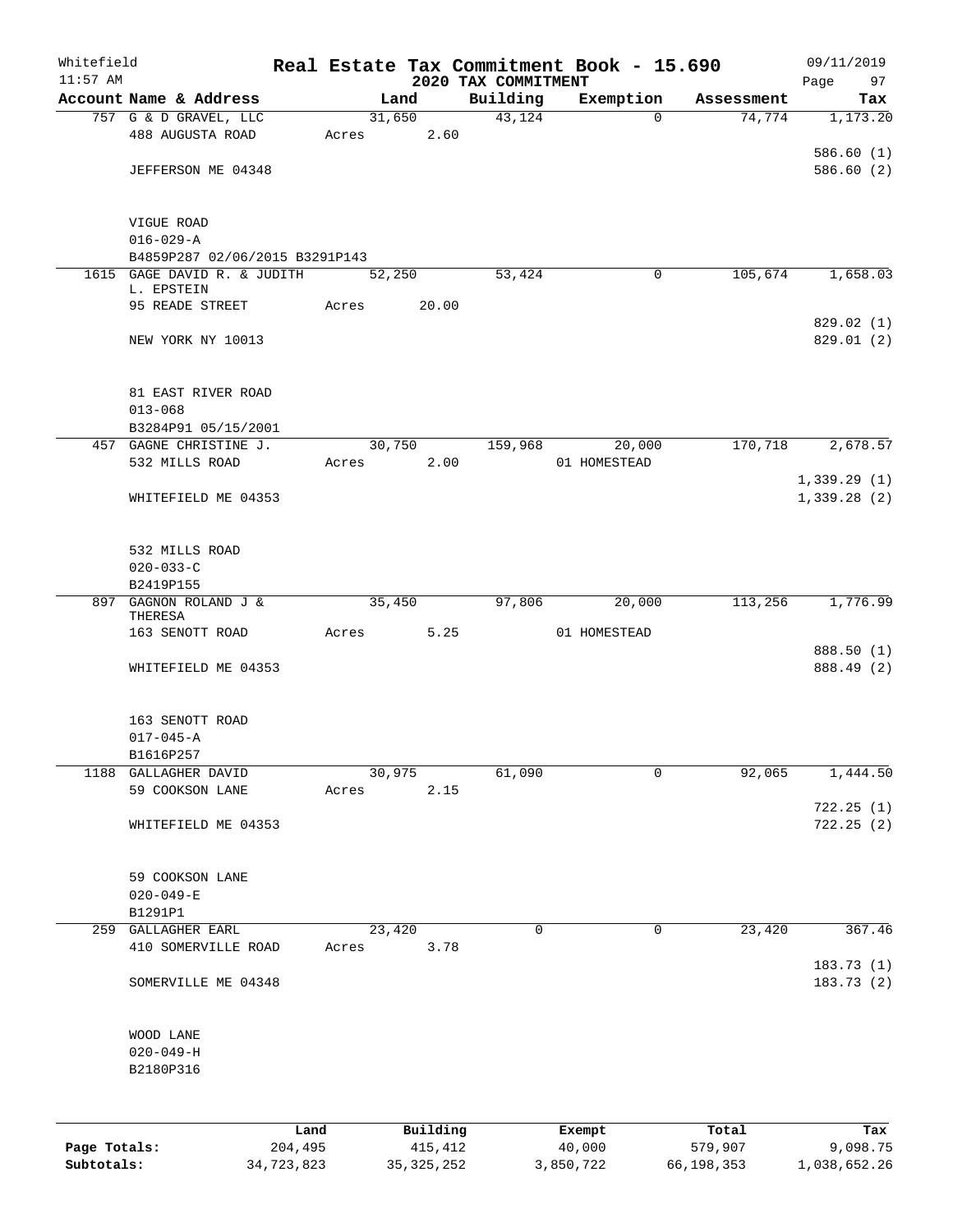| Whitefield |                                                                   |             |                |                     | Real Estate Tax Commitment Book - 15.690 |            | 09/11/2019              |
|------------|-------------------------------------------------------------------|-------------|----------------|---------------------|------------------------------------------|------------|-------------------------|
| $11:57$ AM |                                                                   |             |                | 2020 TAX COMMITMENT |                                          |            | 98<br>Page              |
|            | Account Name & Address                                            |             | Land           | Building            | Exemption                                | Assessment | Tax                     |
|            | 822 GALLAGHER, SHAWN R<br>BANCROFT, BANCROFT,<br>ELIZABETH        | Acres       | 37,625<br>3.25 | 131,002             | $\Omega$                                 | 168,627    | 2,645.76                |
|            | 729 EAST RIVER ROAD                                               |             |                |                     |                                          |            | 1,322.88(1)             |
|            | WHITEFIELD ME 04353                                               |             |                |                     |                                          |            | 1,322.88(2)             |
|            | 729 EAST RIVER ROAD                                               |             |                |                     |                                          |            |                         |
|            | $007 - 050 - B$                                                   |             |                |                     |                                          |            |                         |
|            | B4887P167 05/19/2015 B4523P270 05/16/2012 B3383P239<br>10/26/2004 |             |                |                     |                                          |            |                         |
|            | 555 GALLANT DENNIS A.                                             |             | 30,000         | 81,775              | 20,000                                   | 91,775     | 1,439.95                |
|            | P.O. BOX 232                                                      | Acres       | 0.29           |                     | 01 HOMESTEAD                             |            |                         |
|            |                                                                   |             |                |                     |                                          |            | 719.98(1)               |
|            | WHITEFIELD ME 04353                                               |             |                |                     |                                          |            | 719.97(2)               |
|            | 12 GRAND ARMY ROAD                                                |             |                |                     |                                          |            |                         |
|            | $026 - 009$                                                       |             |                |                     |                                          |            |                         |
|            | B2607P173                                                         |             |                |                     |                                          |            |                         |
|            | 1018 GALLUP C. WESTCOTT, III                                      | 37,370      |                | $\Omega$            | 0                                        | 37,370     | 586.34                  |
|            | GALLUP C. WESTCOTT,<br>SUSAN M                                    | Acres       | 13.90          |                     |                                          |            |                         |
|            | 714 WISCASSET ROAD                                                |             |                |                     |                                          |            | 293.17(1)               |
|            | WHITEFIELD ME 04353                                               |             |                |                     |                                          |            | 293.17(2)               |
|            | WISCASSET ROAD                                                    |             |                |                     |                                          |            |                         |
|            | $001 - 058$                                                       |             |                |                     |                                          |            |                         |
|            | B3754P267 10/12/2006                                              |             |                |                     |                                          |            |                         |
|            | 231 GALLUP C.WESTCOTT, III                                        |             | 42,370         | 206,733             | $\mathbf 0$                              | 249,103    | 3,908.43                |
|            | GALLUP C.WESTCOTT,<br>SUSAN M                                     | Acres 13.90 |                |                     |                                          |            |                         |
|            | 714 WISCASSET ROAD                                                |             |                |                     |                                          |            | 1,954.22(1)             |
|            | WHITEFIELD ME 04353                                               |             |                |                     |                                          |            | 1,954.21(2)             |
|            |                                                                   |             |                |                     |                                          |            |                         |
|            | 714 WISCASSET ROAD                                                |             |                |                     |                                          |            |                         |
|            | $001 - 057 - 004$<br>B3754P267 10/12/2006                         |             |                |                     |                                          |            |                         |
| 1396       | GALVANI THOMAS &                                                  |             | 30,000         | 48,807              | 26,000                                   | 52,807     | 828.54                  |
|            | FRANCES/                                                          |             |                |                     |                                          |            |                         |
|            | * JULIKAY G. DECARVALHO Acres                                     |             | 0.40           |                     | 01 HOMESTEAD                             |            |                         |
|            | 20 MILLS ROAD                                                     |             |                |                     | 07 NMR VET & WIDOW                       |            | 414.27 (1)<br>414.27(2) |
|            | WHITEFIELD ME 04353                                               |             |                |                     |                                          |            |                         |
|            | 20 MILLS ROAD                                                     |             |                |                     |                                          |            |                         |
|            | $026 - 021$<br>B4414P57 06/30/2011 B981P52 11/30/1978             |             |                |                     |                                          |            |                         |
|            |                                                                   |             |                |                     |                                          |            |                         |

|              | Land       | Building   | Exempt    | Total      | Tax          |
|--------------|------------|------------|-----------|------------|--------------|
| Page Totals: | 177.365    | 468,317    | 46,000    | 599,682    | 9,409.02     |
| Subtotals:   | 34,901,188 | 35,793,569 | 3,896,722 | 66,798,035 | l,048,061.28 |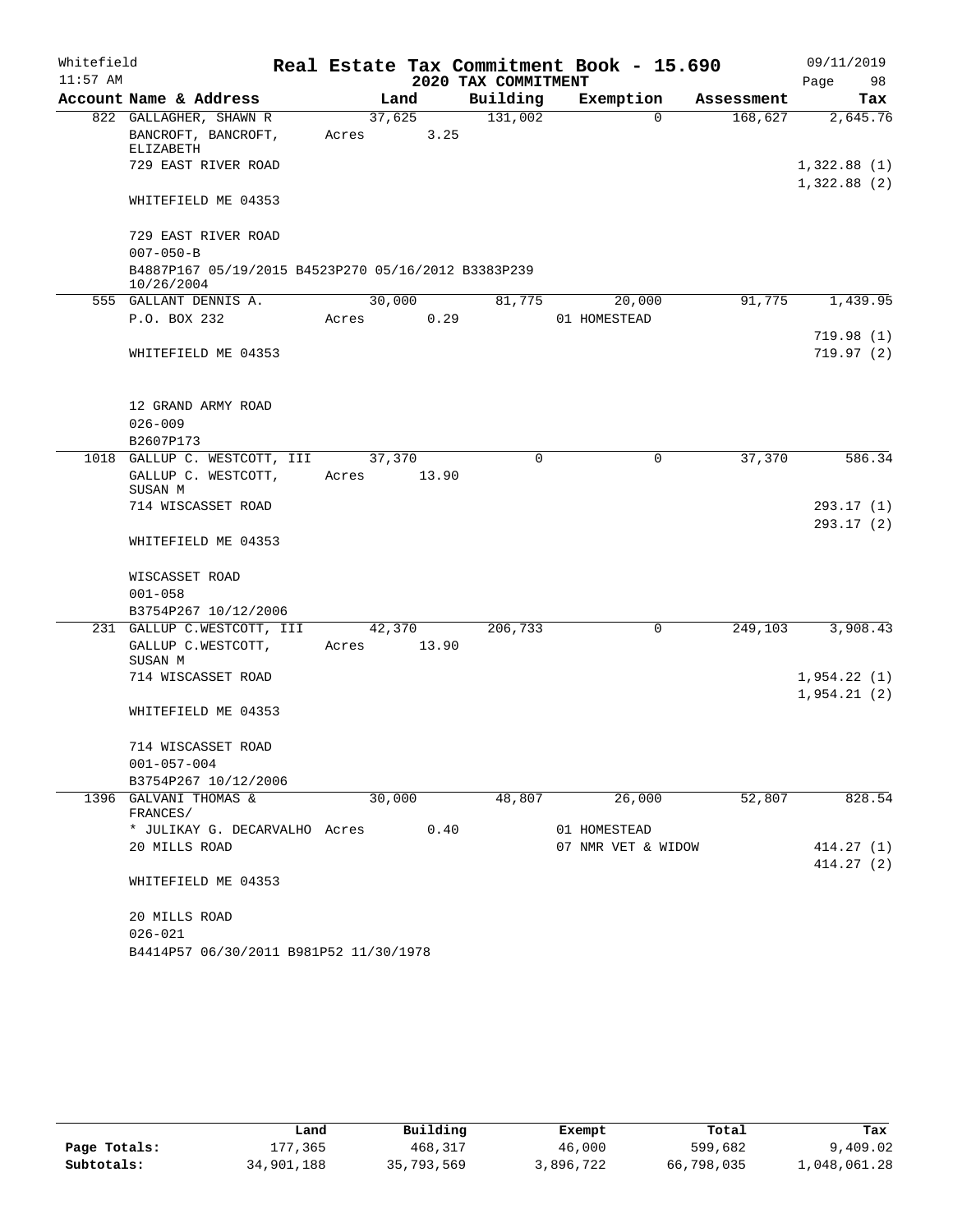| Whitefield<br>$11:57$ AM   |                                                                   |                         |       |        |                       | Real Estate Tax Commitment Book - 15.690 |                     |              |                         | 09/11/2019                 |
|----------------------------|-------------------------------------------------------------------|-------------------------|-------|--------|-----------------------|------------------------------------------|---------------------|--------------|-------------------------|----------------------------|
|                            | Account Name & Address                                            |                         |       | Land   |                       | 2020 TAX COMMITMENT<br>Building          |                     | Exemption    | Assessment              | Page<br>99<br>Tax          |
|                            | 479 GALVANI THOMAS J. &                                           |                         |       | 20,000 |                       | $\mathbf 0$                              |                     | $\Omega$     | 20,000                  | 313.80                     |
|                            | FRANCES H./<br>* JULIKAY G. DECARVALHO Acres                      |                         |       |        | 0.52                  |                                          |                     |              |                         |                            |
|                            | 20 MILLS ROAD                                                     |                         |       |        |                       |                                          |                     |              |                         | 156.90(1)                  |
|                            |                                                                   |                         |       |        |                       |                                          |                     |              |                         | 156.90(2)                  |
|                            | WHITEFIELD ME 04353                                               |                         |       |        |                       |                                          |                     |              |                         |                            |
|                            | MILLS ROAD                                                        |                         |       |        |                       |                                          |                     |              |                         |                            |
|                            | $026 - 022$                                                       |                         |       |        |                       |                                          |                     |              |                         |                            |
|                            | B4414P57 06/30/2011 B3277P49 04/29/2004<br>1757 GALVIN EDWARD D., |                         |       | 65,240 |                       | $\mathbf 0$                              |                     | $\Omega$     | 65,240                  | 1,023.62                   |
|                            | TRUSTEE                                                           |                         |       |        |                       |                                          |                     |              |                         |                            |
|                            | * REVOCABLE TRUST                                                 |                         | Acres |        | 66.98                 |                                          |                     |              |                         |                            |
|                            | 52 OCEAN DRIVE                                                    |                         |       |        |                       |                                          |                     |              |                         | 511.81(1)                  |
|                            | BRUNSWICK ME 04011                                                |                         |       |        |                       |                                          |                     |              |                         | 511.81(2)                  |
|                            | WISCASSET ROAD                                                    |                         |       |        |                       |                                          |                     |              |                         |                            |
|                            | $001 - 040 - D$                                                   |                         |       |        |                       |                                          |                     |              |                         |                            |
|                            | B3968P79 07/23/2008 B3507P110 06/28/2005                          |                         |       |        |                       |                                          |                     |              |                         |                            |
|                            | 435 GARCIA SUZANNE H.                                             |                         |       | 39,506 |                       | 91,278                                   |                     | 20,000       | 110,784                 | 1,738.20                   |
|                            | 754 TOWNHOUSE ROAD                                                |                         | Acres |        | 10.32                 |                                          |                     | 01 HOMESTEAD |                         |                            |
|                            | WHITEFIELD ME 04353                                               |                         |       |        |                       |                                          |                     |              |                         | 869.10(1)<br>869.10(2)     |
|                            |                                                                   |                         |       |        |                       |                                          |                     |              |                         |                            |
|                            | 754 TOWNHOUSE ROAD                                                |                         |       |        |                       |                                          |                     |              |                         |                            |
|                            | $007 - 034$                                                       |                         |       |        |                       |                                          |                     |              |                         |                            |
|                            | B1387P226                                                         |                         |       |        |                       |                                          |                     |              |                         |                            |
|                            | 988 GARDINER ROAD REALTY<br>TRUST (18)                            |                         |       | 30,000 |                       | 8,415                                    |                     | 0            | 38,415                  | 602.73                     |
|                            | C/O DAN BRINKLER                                                  |                         | Acres |        | 1.10                  |                                          |                     |              |                         |                            |
|                            | P.O. BOX 394                                                      |                         |       |        |                       |                                          |                     |              |                         | 301.37(1)                  |
|                            | NEWCASTLE ME 04553                                                |                         |       |        |                       |                                          |                     |              |                         | 301.36(2)                  |
|                            | 18 GARDINER ROAD                                                  |                         |       |        |                       |                                          |                     |              |                         |                            |
|                            | $013 - 017$                                                       |                         |       |        |                       |                                          |                     |              |                         |                            |
|                            | B3974P218 03/05/2008                                              |                         |       |        |                       |                                          |                     |              |                         |                            |
|                            | 1706 GARTHOFF JERRY & KELLEY                                      |                         |       | 31,200 |                       | 171,458                                  |                     | 20,000       | 182,658                 | 2,865.90                   |
|                            | 8 HICKORY LANE                                                    |                         | Acres |        | 2.30                  |                                          |                     | 01 HOMESTEAD |                         |                            |
|                            | WHITEFIELD ME 04353                                               |                         |       |        |                       |                                          |                     |              |                         | 1,432.95(1)<br>1,432.95(2) |
|                            |                                                                   |                         |       |        |                       |                                          |                     |              |                         |                            |
|                            | 8 HICKORY LANE<br>$012 - 026 - B$                                 |                         |       |        |                       |                                          |                     |              |                         |                            |
|                            | B3069P31                                                          |                         |       |        |                       |                                          |                     |              |                         |                            |
|                            | 509 GAUVIN WILLIAM R &                                            |                         |       | 30,000 |                       | 0                                        |                     | 0            | 30,000                  | 470.70                     |
|                            | FRANCES A                                                         |                         |       |        |                       |                                          |                     |              |                         |                            |
|                            | 29 MAIN STREET                                                    |                         | Acres |        | 1.20                  |                                          |                     |              |                         | 235.35(1)                  |
|                            | WHITEFIELD ME 04353                                               |                         |       |        |                       |                                          |                     |              |                         | 235.35 (2)                 |
|                            | 168 MAIN STREET                                                   |                         |       |        |                       |                                          |                     |              |                         |                            |
|                            | $021 - 012$                                                       |                         |       |        |                       |                                          |                     |              |                         |                            |
|                            | B2669P252 04/18/2001                                              |                         |       |        |                       |                                          |                     |              |                         |                            |
|                            |                                                                   | Land                    |       |        | Building              |                                          | Exempt              |              | Total                   | Tax                        |
| Page Totals:<br>Subtotals: |                                                                   | 215,946<br>35, 117, 134 |       |        | 271,151<br>36,064,720 |                                          | 40,000<br>3,936,722 |              | 447,097<br>67, 245, 132 | 7,014.95<br>1,055,076.23   |
|                            |                                                                   |                         |       |        |                       |                                          |                     |              |                         |                            |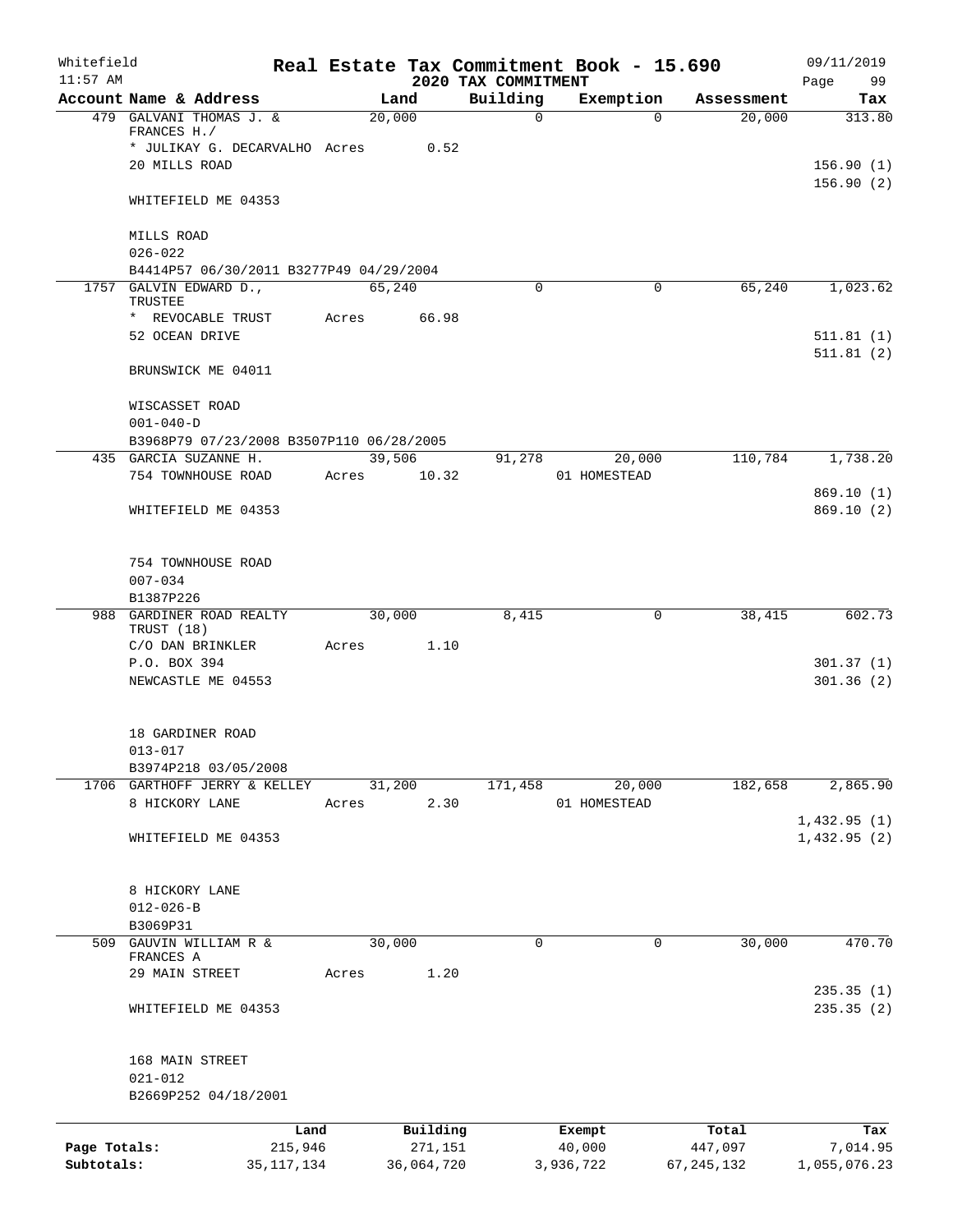| Whitefield   |                                                                                                           |              |       |              |                                 | Real Estate Tax Commitment Book - 15.690 |                       | 09/11/2019             |
|--------------|-----------------------------------------------------------------------------------------------------------|--------------|-------|--------------|---------------------------------|------------------------------------------|-----------------------|------------------------|
| $11:57$ AM   | Account Name & Address                                                                                    |              |       | Land         | 2020 TAX COMMITMENT<br>Building | Exemption                                | Assessment            | 100<br>Page<br>Tax     |
|              | 402 GAUVIN WILLIAM R. &                                                                                   |              |       | 36,290       | 46,804                          |                                          | 83,094<br>0           | 1,303.74               |
|              | FRANCES A.                                                                                                |              |       |              |                                 |                                          |                       |                        |
|              | 29 MAIN STREET                                                                                            |              | Acres | 6.30         |                                 |                                          |                       |                        |
|              |                                                                                                           |              |       |              |                                 |                                          |                       | 651.87 (1)             |
|              | WHITEFIELD ME 04353                                                                                       |              |       |              |                                 |                                          |                       | 651.87(2)              |
|              | 29 MAIN STREET                                                                                            |              |       |              |                                 |                                          |                       |                        |
|              | $024 - 010$                                                                                               |              |       |              |                                 |                                          |                       |                        |
|              | B3614P99 12/30/2005 B1504P1                                                                               |              |       |              |                                 |                                          |                       |                        |
|              | 1141 GEORGES PHILIP                                                                                       |              |       | 30,675       | 8,130                           | 20,000                                   | 18,805                | 295.05                 |
|              | 27 WOOD LANE                                                                                              |              | Acres | 1.95         |                                 | 01 HOMESTEAD                             |                       |                        |
|              | WHITEFIELD ME 04353                                                                                       |              |       |              |                                 |                                          |                       | 147.53(1)<br>147.52(2) |
|              |                                                                                                           |              |       |              |                                 |                                          |                       |                        |
|              | 27 WOOD LANE                                                                                              |              |       |              |                                 |                                          |                       |                        |
|              | $020 - 049 - I$                                                                                           |              |       |              |                                 |                                          |                       |                        |
|              | B4756P317 02/13/2014 B4307P210 05/17/2010 B4161P79<br>06/18/2009 B4154P254 06/09/2009 B3670P60 12/16/2005 |              |       |              |                                 |                                          |                       |                        |
|              | B3415P273 12/20/2004                                                                                      |              |       |              |                                 |                                          |                       |                        |
|              | 290 GERARDI CHRISTOPHER R.                                                                                |              |       | 79,750       | 66,234                          | 20,000                                   | 125,984               | 1,976.69               |
|              | & VICKIE<br>358 HEADTIDE ROAD                                                                             |              | Acres | 76.00        |                                 | 01 HOMESTEAD                             |                       |                        |
|              |                                                                                                           |              |       |              |                                 |                                          |                       | 988.35(1)              |
|              | WHITEFIELD ME 04353                                                                                       |              |       |              |                                 |                                          |                       | 988.34 (2)             |
|              |                                                                                                           |              |       |              |                                 |                                          |                       |                        |
|              | 358 HEAD TIDE ROAD                                                                                        |              |       |              |                                 |                                          |                       |                        |
|              | $005 - 019$                                                                                               |              |       |              |                                 |                                          |                       |                        |
|              | B1705P75                                                                                                  |              |       |              |                                 |                                          |                       |                        |
|              | 1637 GERARDI, CHRISTOPHER R                                                                               |              |       | 34,050       | 47,657                          |                                          | 81,707<br>0           | 1,281.98               |
|              | GERARDI, VICKIE A                                                                                         |              | Acres | 4.20         |                                 |                                          |                       |                        |
|              | 358 HEAD TIDE ROAD                                                                                        |              |       |              |                                 |                                          |                       | 640.99(1)              |
|              |                                                                                                           |              |       |              |                                 |                                          |                       | 640.99 (2)             |
|              | WHITEFIELD ME 04353                                                                                       |              |       |              |                                 |                                          |                       |                        |
|              | 378 HEAD TIDE ROAD                                                                                        |              |       |              |                                 |                                          |                       |                        |
|              | $005 - 020$                                                                                               |              |       |              |                                 |                                          |                       |                        |
|              | B5130P268 05/08/2017                                                                                      |              |       |              |                                 |                                          |                       |                        |
|              | 1193 GERRARD DANAL & ROBIN                                                                                |              |       | 30,900       | 61,187                          |                                          | $\mathbf 0$<br>92,087 | 1,444.85               |
|              | 78 DEVINE ROAD                                                                                            |              | Acres | 2.10         |                                 |                                          |                       |                        |
|              |                                                                                                           |              |       |              |                                 |                                          |                       | 722.43(1)              |
|              | WHITEFIELD ME 04353                                                                                       |              |       |              |                                 |                                          |                       | 722.42(2)              |
|              | 78 DEVINE ROAD                                                                                            |              |       |              |                                 |                                          |                       |                        |
|              | $016 - 009$                                                                                               |              |       |              |                                 |                                          |                       |                        |
|              | B2877P264                                                                                                 |              |       |              |                                 |                                          |                       |                        |
| 1342         | GETCHELL DANA                                                                                             |              |       | 23,400       | 0                               |                                          | 23,400<br>0           | 367.15                 |
|              | P O BOX 185                                                                                               |              | Acres | 26.00        |                                 |                                          |                       |                        |
|              |                                                                                                           |              |       |              |                                 |                                          |                       | 183.58(1)              |
|              | WHITEFIELD ME 04353                                                                                       |              |       |              |                                 |                                          |                       | 183.57(2)              |
|              | SO. WEARY POND LANE<br>$008 - 024$                                                                        |              |       |              |                                 |                                          |                       |                        |
|              |                                                                                                           | Land         |       | Building     |                                 |                                          | Total                 |                        |
| Page Totals: |                                                                                                           | 235,065      |       | 230,012      |                                 | Exempt<br>40,000                         | 425,077               | Tax<br>6,669.46        |
| Subtotals:   |                                                                                                           | 35, 352, 199 |       | 36, 294, 732 |                                 | 3,976,722                                | 67,670,209            | 1,061,745.69           |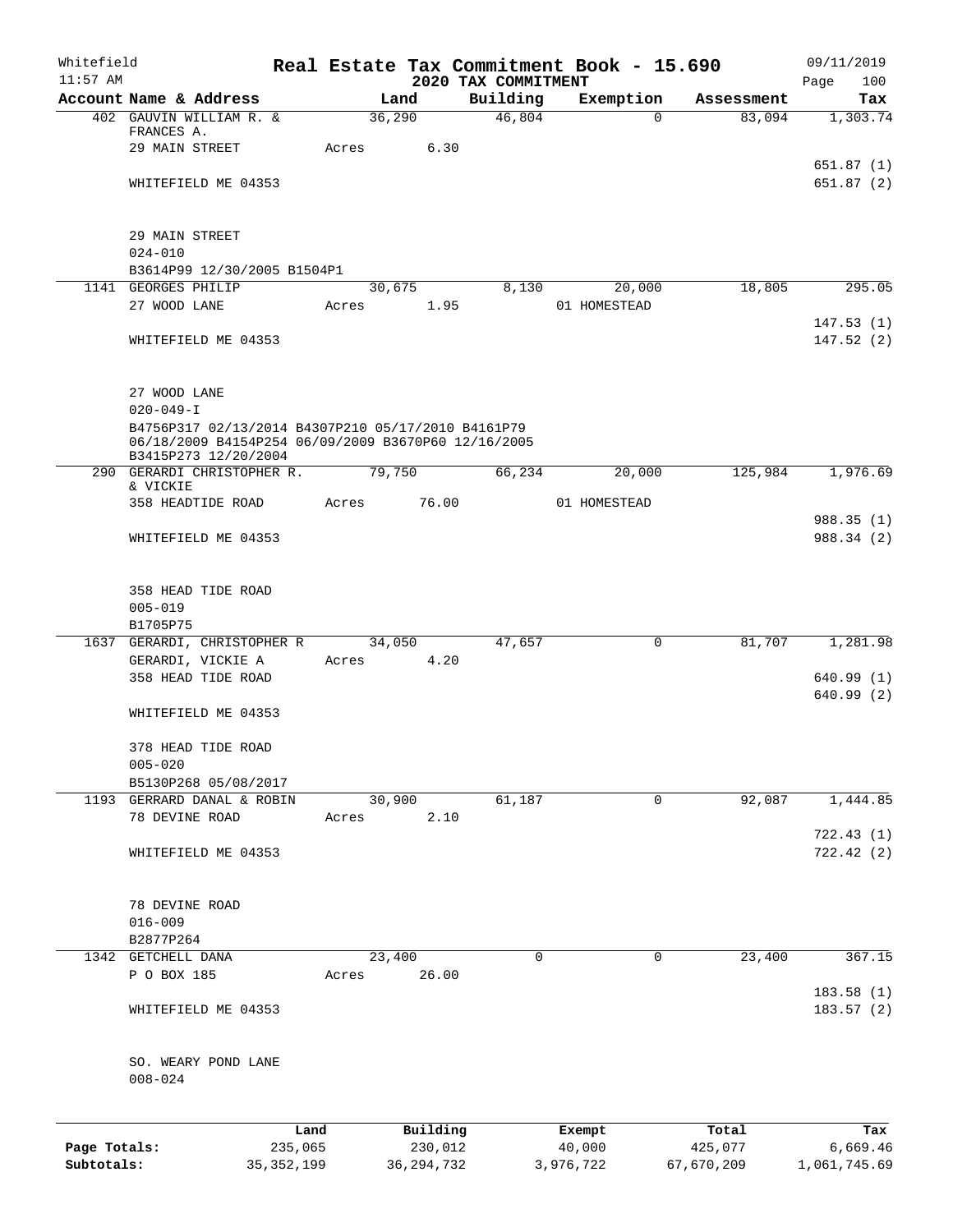| Whitefield<br>$11:57$ AM |                         |        |       | 2020 TAX COMMITMENT | Real Estate Tax Commitment Book - 15.690 |            | 09/11/2019<br>Page<br>101 |
|--------------------------|-------------------------|--------|-------|---------------------|------------------------------------------|------------|---------------------------|
|                          | Account Name & Address  |        | Land  | Building            | Exemption                                | Assessment | Tax                       |
|                          | 248 GETCHELL DANA       | 25,250 |       | $\mathbf 0$         | $\Omega$                                 | 25, 250    | 396.17                    |
|                          | P O BOX 185             | Acres  | 5.00  |                     |                                          |            |                           |
|                          |                         |        |       |                     |                                          |            | 198.09(1)                 |
|                          | WHITEFIELD ME 04353     |        |       |                     |                                          |            | 198.08(2)                 |
|                          |                         |        |       |                     |                                          |            |                           |
|                          | STEARNS BROOK LANE      |        |       |                     |                                          |            |                           |
|                          | $008 - 033$             |        |       |                     |                                          |            |                           |
| 409                      | GETCHELL DANA           | 46,350 |       | $\mathbf 0$         | $\mathbf 0$                              | 46,350     | 727.23                    |
|                          | P O BOX 185             | Acres  | 34.00 |                     |                                          |            |                           |
|                          |                         |        |       |                     |                                          |            | 363.62(1)                 |
|                          | WHITEFIELD ME 04353     |        |       |                     |                                          |            | 363.61(2)                 |
|                          | SO. WEARY POND LANE     |        |       |                     |                                          |            |                           |
|                          | $008 - 023$             |        |       |                     |                                          |            |                           |
|                          | 885 GETCHELL DANA       | 55,500 |       | 27,226              | 26,000                                   | 56,726     | 890.03                    |
|                          | P O BOX 185             | Acres  | 25.00 |                     | 07 NMR VET & WIDOW                       |            |                           |
|                          |                         |        |       |                     | 01 HOMESTEAD                             |            | 445.02 (1)                |
|                          | WHITEFIELD ME 04353     |        |       |                     |                                          |            | 445.01(2)                 |
|                          |                         |        |       |                     |                                          |            |                           |
|                          | 173 SO. WEARY POND LANE |        |       |                     |                                          |            |                           |
|                          | $008 - 025$             |        |       |                     |                                          |            |                           |
| 735                      | GETCHELL DANA           | 48,300 |       | $\mathbf 0$         | 0                                        | 48,300     | 757.83                    |
|                          | PO BOX 185              | Acres  | 37.00 |                     |                                          |            |                           |
|                          |                         |        |       |                     |                                          |            | 378.92(1)                 |
|                          | WHITEFIELD ME 04353     |        |       |                     |                                          |            | 378.91 (2)                |
|                          | SO. WEARY POND LANE     |        |       |                     |                                          |            |                           |
|                          | $008 - 019$             |        |       |                     |                                          |            |                           |
|                          | B2351P184               |        |       |                     |                                          |            |                           |
|                          | 786 GETCHELL DANA H.    | 45,050 |       | 0                   | 0                                        | 45,050     | 706.83                    |
|                          | P.O. BOX 185            | Acres  | 32.00 |                     |                                          |            |                           |
|                          |                         |        |       |                     |                                          |            | 353.42(1)                 |
|                          | WHITEFIELD ME 04353     |        |       |                     |                                          |            | 353.41(2)                 |
|                          |                         |        |       |                     |                                          |            |                           |
|                          | SO. WEARY POND LANE     |        |       |                     |                                          |            |                           |
|                          | $011 - 022$             |        |       |                     |                                          |            |                           |
|                          | B2701P64                |        |       |                     |                                          |            |                           |
|                          | 4 GIBSON ROBERT III     | 32,250 |       | 93,342              | 0                                        | 125,592    | 1,970.54                  |
|                          | 1746 HARPSWELL ISLANDS  | Acres  | 3.00  |                     |                                          |            |                           |
|                          | ROAD                    |        |       |                     |                                          |            |                           |
|                          |                         |        |       |                     |                                          |            | 985.27 (1)                |
|                          | ORRS ISLAND ME 04066    |        |       |                     |                                          |            | 985.27 (2)                |
|                          | 180 EAST RIVER ROAD     |        |       |                     |                                          |            |                           |
|                          | $013 - 070$             |        |       |                     |                                          |            |                           |
|                          |                         |        |       |                     |                                          |            |                           |

|              | Land       | Building     | Exempt    | Total      | Tax          |
|--------------|------------|--------------|-----------|------------|--------------|
| Page Totals: | 252,700    | 120,568      | 26,000    | 347,268    | 5,448.63     |
| Subtotals:   | 35,604,899 | 36, 415, 300 | 4,002,722 | 68,017,477 | 1,067,194.32 |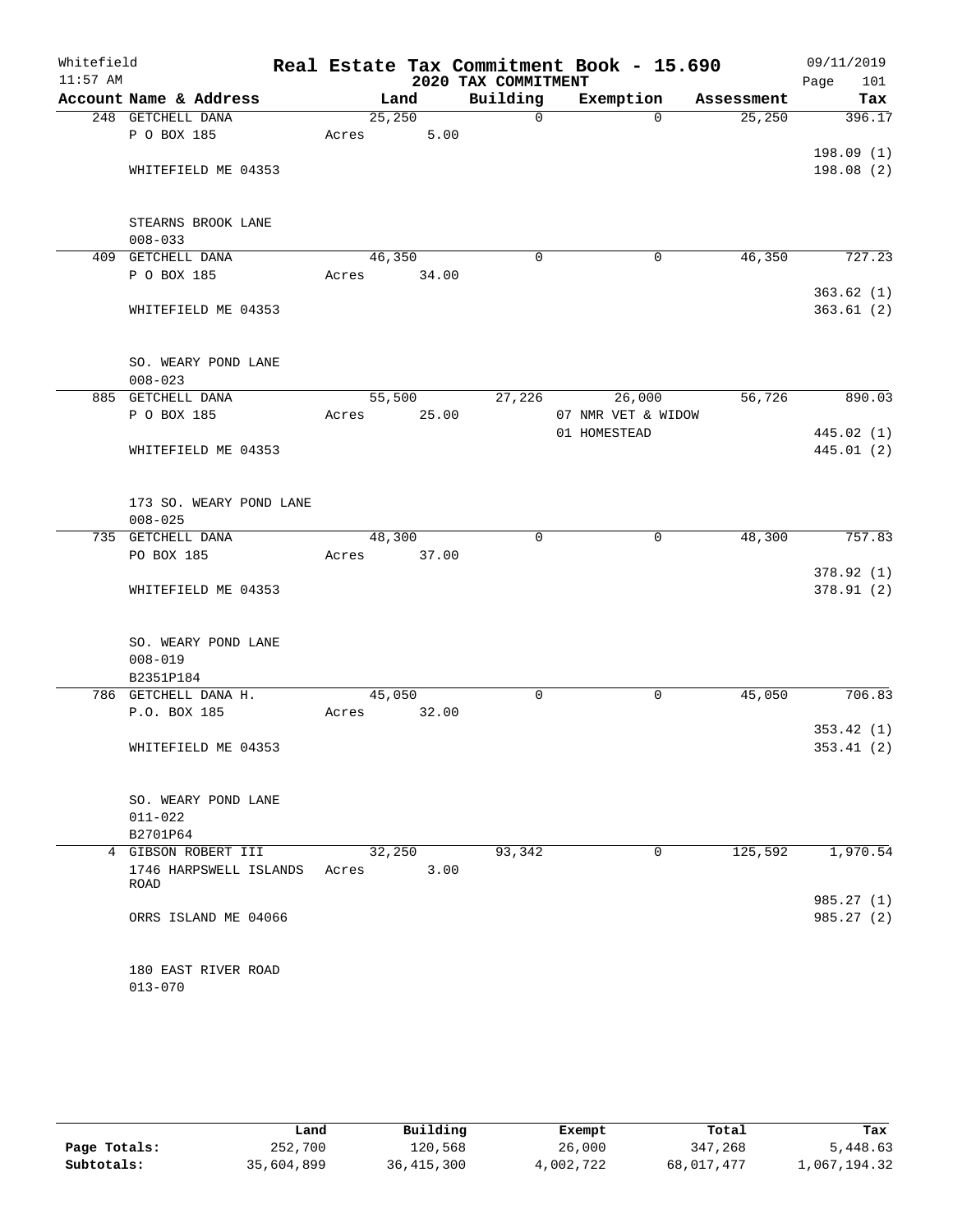| Whitefield   |                                                                                                                                             |                 |                     |                                 | Real Estate Tax Commitment Book - 15.690 |                  | 09/11/2019         |
|--------------|---------------------------------------------------------------------------------------------------------------------------------------------|-----------------|---------------------|---------------------------------|------------------------------------------|------------------|--------------------|
| $11:57$ AM   | Account Name & Address                                                                                                                      |                 | Land                | 2020 TAX COMMITMENT<br>Building | Exemption                                | Assessment       | 102<br>Page<br>Tax |
|              | 1628 GIBSON-GRIFFIN BRIGID                                                                                                                  |                 | 30,000              | 146,452                         | 20,000                                   | 156, 452         | 2,454.73           |
|              | 34 PHILBRICK LANE                                                                                                                           | Acres           | 1.30                |                                 | 01 HOMESTEAD                             |                  |                    |
|              |                                                                                                                                             |                 |                     |                                 |                                          |                  | 1,227.37(1)        |
|              | WHITEFIELD ME 04353                                                                                                                         |                 |                     |                                 |                                          |                  | 1,227.36(2)        |
|              | 34 PHILBRICK LANE                                                                                                                           |                 |                     |                                 |                                          |                  |                    |
|              | $007 - 024$                                                                                                                                 |                 |                     |                                 |                                          |                  |                    |
|              | B4017P260 06/19/2008                                                                                                                        |                 |                     |                                 |                                          |                  |                    |
|              | 1595 GILBERT CHAD E.                                                                                                                        |                 | 30,120              | 75,224                          | 20,000                                   | 85,344           | 1,339.05           |
|              | 81 DEVINE ROAD                                                                                                                              | Acres           | 1.58                |                                 | 01 HOMESTEAD                             |                  |                    |
|              |                                                                                                                                             |                 |                     |                                 |                                          |                  | 669.53(1)          |
|              | WHITEFIELD ME 04353                                                                                                                         |                 |                     |                                 |                                          |                  | 669.52(2)          |
|              | 81 DEVINE ROAD                                                                                                                              |                 |                     |                                 |                                          |                  |                    |
|              | $016 - 020$                                                                                                                                 |                 |                     |                                 |                                          |                  |                    |
|              | B4515P260 04/25/2012 B2652P165                                                                                                              |                 |                     |                                 |                                          |                  |                    |
|              | 1575 GILBERT-BRUNELLE DIANN                                                                                                                 |                 | 33,000              | 54,528                          | 20,000                                   | 67,528           | 1,059.51           |
|              | 64 HUNTS MEADOW ROAD                                                                                                                        | Acres           | 3.50                |                                 | 01 HOMESTEAD                             |                  | 529.76(1)          |
|              | WHITEFIELD ME 04353                                                                                                                         |                 |                     |                                 |                                          |                  | 529.75(2)          |
|              |                                                                                                                                             |                 |                     |                                 |                                          |                  |                    |
|              | 64 HUNTS MEADOW ROAD                                                                                                                        |                 |                     |                                 |                                          |                  |                    |
|              | $012 - 014$                                                                                                                                 |                 |                     |                                 |                                          |                  |                    |
|              | B4315P248 09/13/2010 B2195P128                                                                                                              |                 |                     |                                 |                                          |                  |                    |
|              | 1708 GILHOOLEY EDWARD G.                                                                                                                    |                 | 51,618              | 164,466                         | $\overline{0}$                           | 216,084          | 3,390.36           |
|              | 187 SEVILLE BOULEVARD                                                                                                                       | Acres           | 26.72               |                                 |                                          |                  | 1,695.18(1)        |
|              | SAYVILLE NY 11782                                                                                                                           |                 |                     |                                 |                                          |                  | 1,695.18(2)        |
|              | 444 HEATH ROAD                                                                                                                              |                 |                     |                                 |                                          |                  |                    |
|              | $008 - 002 - A$                                                                                                                             |                 |                     |                                 |                                          |                  |                    |
|              | B4288P41 06/18/2010 B3819P59 03/01/2007 B3156P48<br>08/22/2003                                                                              |                 |                     |                                 |                                          |                  |                    |
|              | 275 GILMAN ROBERT F., JR. &<br>MARY, TRUSTEES                                                                                               |                 | 32,250              | 26,283                          | 0                                        | 58,533           | 918.38             |
|              | GILMAN LIVING TRUST<br>171 A PITTSTON ROAD                                                                                                  | Acres           | 3.00                |                                 |                                          |                  | 459.19 (1)         |
|              |                                                                                                                                             |                 |                     |                                 |                                          |                  | 459.19(2)          |
|              | WHITEFIELD ME 04353                                                                                                                         |                 |                     |                                 |                                          |                  |                    |
|              | 171 PITTSTON ROAD<br>$007 - 003$                                                                                                            |                 |                     |                                 |                                          |                  |                    |
|              | B4065P148 10/21/2008                                                                                                                        |                 |                     |                                 |                                          |                  |                    |
|              | 303 GILMAN, TERRI A                                                                                                                         |                 | 53,000              | 23,740                          | 20,000                                   | 56,740           | 890.25             |
|              | GILMAN, SARAH M                                                                                                                             | Acres           | 5.00                |                                 | 01 HOMESTEAD                             |                  |                    |
|              | 97 JEFFERSON ROAD                                                                                                                           |                 |                     |                                 |                                          |                  | 445.13 (1)         |
|              |                                                                                                                                             |                 |                     |                                 |                                          |                  | 445.12 (2)         |
|              | WHITEFIELD ME 04353                                                                                                                         |                 |                     |                                 |                                          |                  |                    |
|              | 97 JEFFERSON ROAD                                                                                                                           |                 |                     |                                 |                                          |                  |                    |
|              | $014 - 025 - A$                                                                                                                             |                 |                     |                                 |                                          |                  |                    |
|              | B4994P270 04/13/2016 B4974P45 01/27/2016 B4867P149<br>03/11/2015 B4844P276 12/05/2014 B4823P256 10/01/2014<br>B4441P60 09/21/2011 B1764P279 |                 |                     |                                 |                                          |                  |                    |
|              |                                                                                                                                             |                 |                     |                                 |                                          |                  |                    |
| Page Totals: |                                                                                                                                             | Land<br>229,988 | Building<br>490,693 |                                 | Exempt<br>80,000                         | Total<br>640,681 | Tax<br>10,052.28   |
|              |                                                                                                                                             |                 |                     |                                 |                                          |                  |                    |

**Subtotals:** 35,834,887 36,905,993 4,082,722 68,658,158 1,077,246.60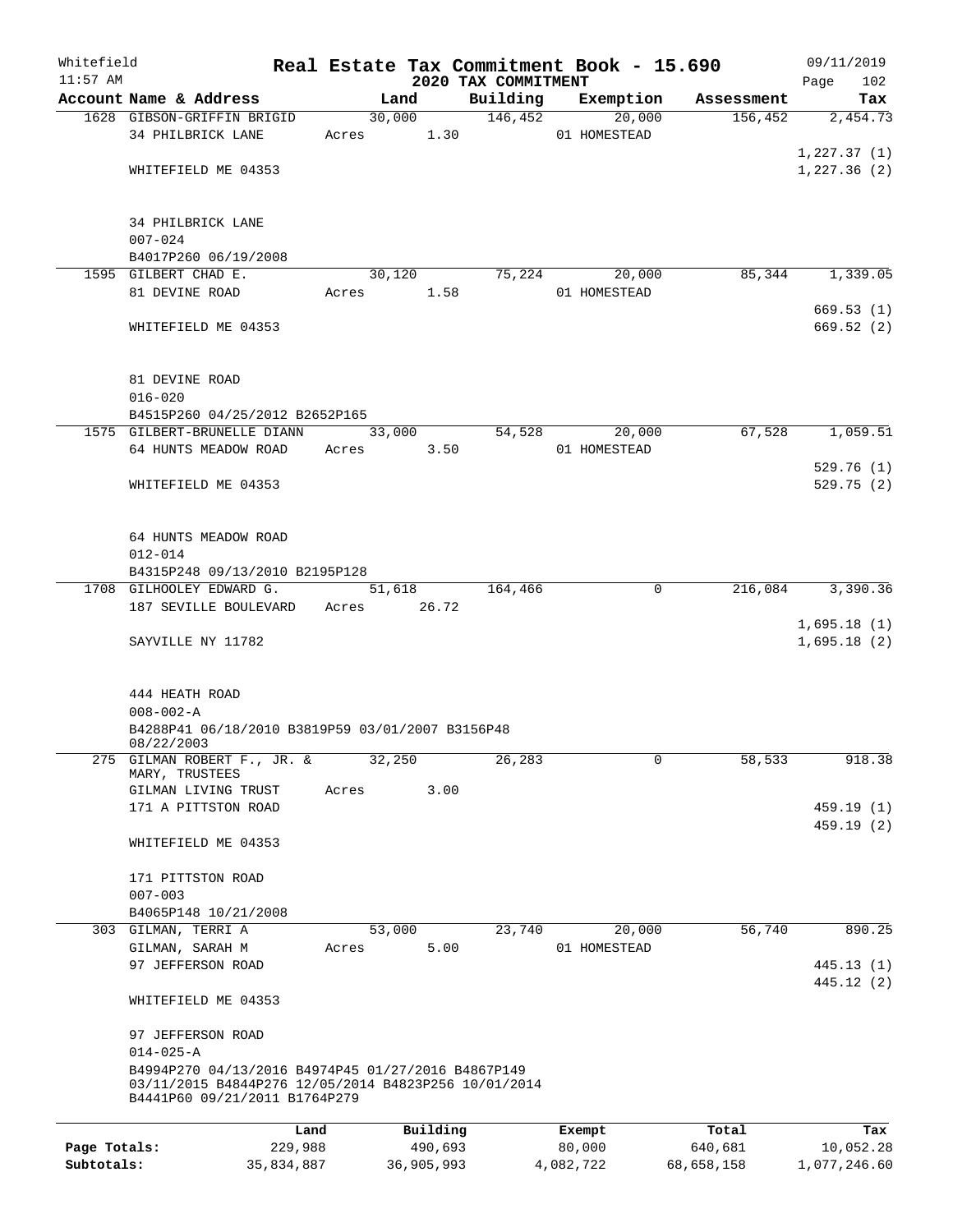| Whitefield<br>$11:57$ AM |                                                   |       |         |      |                                 | Real Estate Tax Commitment Book - 15.690 |            | 09/11/2019           |
|--------------------------|---------------------------------------------------|-------|---------|------|---------------------------------|------------------------------------------|------------|----------------------|
|                          | Account Name & Address                            |       | Land    |      | 2020 TAX COMMITMENT<br>Building | Exemption                                | Assessment | Page<br>103<br>Tax   |
|                          | 66 GIOIA, JAMES                                   |       | 27, 385 |      | 0                               | $\Omega$                                 | 27,385     | 429.67               |
|                          | 278 MAINE AVE.                                    | Acres |         | 3.09 |                                 |                                          |            |                      |
|                          |                                                   |       |         |      |                                 |                                          |            | 214.84(1)            |
|                          | FARMINGDALE ME 04344                              |       |         |      |                                 |                                          |            | 214.83(2)            |
|                          |                                                   |       |         |      |                                 |                                          |            |                      |
|                          |                                                   |       |         |      |                                 |                                          |            |                      |
|                          | EAST RIVER ROAD                                   |       |         |      |                                 |                                          |            |                      |
|                          | $007 - 050$                                       |       |         |      |                                 |                                          |            |                      |
|                          | B5128P177 04/26/2017<br>1539 GIUFFRIDA STEPHEN    |       | 33,450  |      | 56,495                          | 20,000                                   | 69,945     | 1,097.44             |
|                          | 112 PITTSTON ROAD                                 | Acres |         | 3.80 |                                 | 01 HOMESTEAD                             |            |                      |
|                          |                                                   |       |         |      |                                 |                                          |            | 548.72 (1)           |
|                          | WHITEFIELD ME 04353                               |       |         |      |                                 |                                          |            | 548.72 (2)           |
|                          |                                                   |       |         |      |                                 |                                          |            |                      |
|                          | 112 PITTSTON ROAD                                 |       |         |      |                                 |                                          |            |                      |
|                          | $030 - 001$                                       |       |         |      |                                 |                                          |            |                      |
|                          | 671 GLEASON, TUCKER J                             |       | 31,875  |      | 82,950                          | 0                                        | 114,825    | 1,801.60             |
|                          | GLEASON, KELLY J                                  | Acres |         | 2.75 |                                 |                                          |            |                      |
|                          | 431 TOWNHOUSE ROAD                                |       |         |      |                                 |                                          |            | 900.80(1)            |
|                          |                                                   |       |         |      |                                 |                                          |            | 900.80(2)            |
|                          | WHITEFIELD ME 04353<br>3409                       |       |         |      |                                 |                                          |            |                      |
|                          | 431 TOWNHOUSE ROAD                                |       |         |      |                                 |                                          |            |                      |
|                          | $010 - 009 - A$                                   |       |         |      |                                 |                                          |            |                      |
|                          | B5169P071 08/15/2017                              |       |         |      |                                 |                                          |            |                      |
|                          | 865 GLIDDEN GEORGIA E. &                          |       | 30,345  |      | 105,529                         | 6,000                                    | 129,874    | 2,037.72             |
|                          | NEWELL R.E.                                       |       |         |      |                                 |                                          |            |                      |
|                          | P.O. BOX 37                                       | Acres |         | 1.73 |                                 | 05 VET EXEMPTION                         |            |                      |
|                          |                                                   |       |         |      |                                 |                                          |            | 1,018.86(1)          |
|                          | COOPERS MILLS ME 04341                            |       |         |      |                                 |                                          |            | 1,018.86(2)          |
|                          | 75 MAIN STREET                                    |       |         |      |                                 |                                          |            |                      |
|                          | $022 - 037$                                       |       |         |      |                                 |                                          |            |                      |
|                          | B4446P166 10/07/2011 B2657P151                    |       |         |      |                                 |                                          |            |                      |
|                          | 859 GLIDDEN KERMIT D. &                           |       | 30,000  |      | 55,107                          | 20,000                                   | 65,107     | 1,021.53             |
|                          | LAURIE A.                                         |       |         |      |                                 |                                          |            |                      |
|                          |                                                   |       |         |      |                                 |                                          |            |                      |
|                          |                                                   |       |         |      |                                 |                                          |            | 510.77(1)            |
|                          | COOPERS MILLS ME 04341                            |       |         |      |                                 |                                          |            | 510.76(2)            |
|                          | 14 SOMERVILLE ROAD                                |       |         |      |                                 |                                          |            |                      |
|                          | $025 - 007$                                       |       |         |      |                                 |                                          |            |                      |
|                          | B4110P242 03/10/2009 B1987P74                     |       |         |      |                                 |                                          |            |                      |
|                          | 1305 GLIDDEN LYNN ELEANOR                         |       |         |      |                                 | 31,950 118,726 20,000                    |            | $130,676$ $2,050.31$ |
|                          | 645 VIGUE ROAD Acres 2.80                         |       |         |      |                                 | 01 HOMESTEAD                             |            |                      |
|                          |                                                   |       |         |      |                                 |                                          |            | 1,025.16(1)          |
|                          | WHITEFIELD ME 04353                               |       |         |      |                                 |                                          |            | 1,025.15(2)          |
|                          |                                                   |       |         |      |                                 |                                          |            |                      |
|                          | 645 VIGUE ROAD<br>$020 - 014 - B$                 |       |         |      |                                 |                                          |            |                      |
|                          | B4696P1 08/05/2013 B4695P311 08/05/2013 B2327P340 |       |         |      |                                 |                                          |            |                      |
|                          |                                                   |       |         |      |                                 |                                          |            |                      |
|                          |                                                   |       |         |      |                                 |                                          |            |                      |
|                          |                                                   |       |         |      |                                 |                                          |            |                      |

|              | Land       | Building     | Exempt    | Total      | Tax          |
|--------------|------------|--------------|-----------|------------|--------------|
| Page Totals: | 185,005    | 418,807      | 66,000    | 537,812    | 8,438.27     |
| Subtotals:   | 36,019,892 | 37, 324, 800 | 4,148,722 | 69,195,970 | 1,085,684.87 |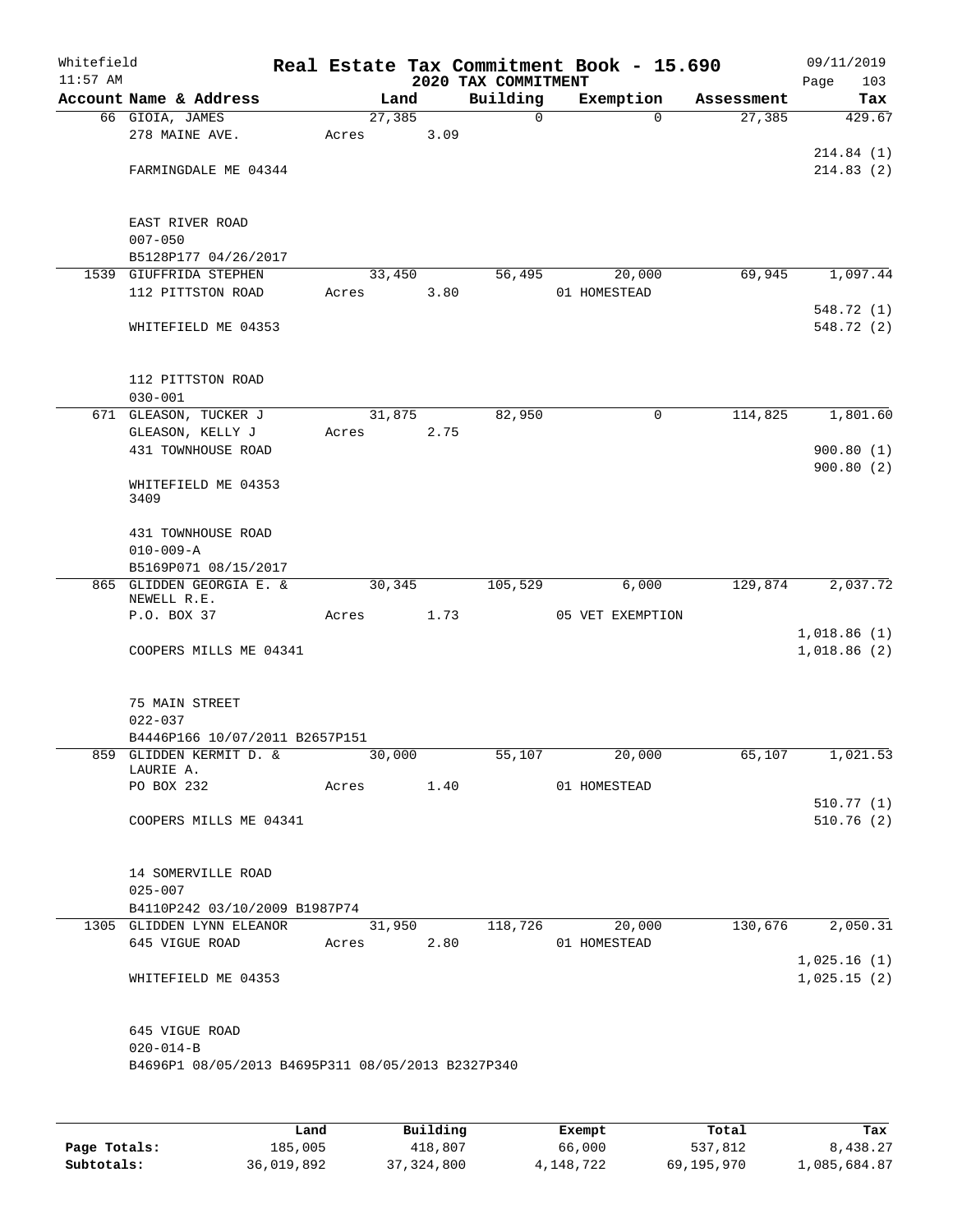| Whitefield<br>$11:57$ AM |                                          |       |            | 2020 TAX COMMITMENT | Real Estate Tax Commitment Book - 15.690 |            | 09/11/2019<br>Page<br>104 |
|--------------------------|------------------------------------------|-------|------------|---------------------|------------------------------------------|------------|---------------------------|
|                          | Account Name & Address                   |       | Land       | Building            | Exemption                                | Assessment | Tax                       |
|                          | 101 GLIDDEN NEWELL R.E.                  |       | 615        | $\mathbf 0$         | $\Omega$                                 | 615        | 9.65                      |
|                          | PO BOX 37                                | Acres | 0.41       |                     |                                          |            |                           |
|                          |                                          |       |            |                     |                                          |            | 4.83(1)                   |
|                          | COOPERS MILLS ME 04341                   |       |            |                     |                                          |            | 4.82(2)                   |
|                          |                                          |       |            |                     |                                          |            |                           |
|                          |                                          |       |            |                     |                                          |            |                           |
|                          | <b>MAIN STREET</b>                       |       |            |                     |                                          |            |                           |
|                          | $025 - 005$                              |       |            |                     |                                          |            |                           |
|                          | 477 GLIDDEN NEWELL R.E.                  |       | 210        | $\mathbf 0$         | 0                                        | 210        | 3.29                      |
|                          | PO BOX 37                                | Acres | 0.14       |                     |                                          |            |                           |
|                          |                                          |       |            |                     |                                          |            | 1.65(1)                   |
|                          | COOPERS MILLS ME 04341                   |       |            |                     |                                          |            | 1.64(2)                   |
|                          |                                          |       |            |                     |                                          |            |                           |
|                          |                                          |       |            |                     |                                          |            |                           |
|                          | <b>MAIN STREET</b>                       |       |            |                     |                                          |            |                           |
|                          | $025 - 004$                              |       |            |                     |                                          |            |                           |
|                          | 650 GLOVER GEORGE JR.,                   |       | 40,850     | 37,021              | 0                                        | 77,871     | 1,221.80                  |
|                          | DENISE M                                 |       |            |                     |                                          |            |                           |
|                          | 13230 S.E. 256th STREET Acres 12.00      |       |            |                     |                                          |            |                           |
|                          |                                          |       |            |                     |                                          |            | 610.90(1)                 |
|                          | KENT WA 98042                            |       |            |                     |                                          |            | 610.90(2)                 |
|                          |                                          |       |            |                     |                                          |            |                           |
|                          |                                          |       |            |                     |                                          |            |                           |
|                          | 189 PHILBRICK LANE                       |       |            |                     |                                          |            |                           |
|                          | $006 - 013$                              |       |            |                     |                                          |            |                           |
|                          | B4767P34 03/28/2014 B3347P284 08/17/2004 |       |            |                     |                                          |            |                           |
|                          | 429 GOGGIN, WILLIAM F                    |       | 37,330     | 125,400             | $\mathbf 0$                              | 162,730    | 2,553.23                  |
|                          | 586 MILLS ROAD                           | Acres | 7.60       |                     |                                          |            |                           |
|                          |                                          |       |            |                     |                                          |            | 1, 276.62(1)              |
|                          | WHITEFIELD ME 04353                      |       |            |                     |                                          |            | 1,276.61(2)               |
|                          |                                          |       |            |                     |                                          |            |                           |
|                          | 586 MILLS ROAD                           |       |            |                     |                                          |            |                           |
|                          | $020 - 034$                              |       |            |                     |                                          |            |                           |
|                          | B5303P008 09/07/2018                     |       |            |                     |                                          |            |                           |
|                          | 625 GOLDBERG ELEANOR J.                  |       | 43,345     | 95,244              | 0                                        | 138,589    | 2,174.46                  |
|                          | 146 WHITNEY AVENUE                       |       | Acres 3.73 |                     |                                          |            |                           |
|                          |                                          |       |            |                     |                                          |            | 1,087.23(1)               |
|                          | PORTLAND ME 04102                        |       |            |                     |                                          |            | 1,087.23(2)               |
|                          |                                          |       |            |                     |                                          |            |                           |
|                          |                                          |       |            |                     |                                          |            |                           |
|                          | 39 HORNPOUT LANE                         |       |            |                     |                                          |            |                           |
|                          | $028 - 009$                              |       |            |                     |                                          |            |                           |
|                          | 1252 GOLDEN LINDA F.                     |       | 30,825     | 80,075              | 20,000                                   | 90,900     | 1,426.22                  |
|                          | 184 SENOTT ROAD                          | Acres | 2.05       |                     | 01 HOMESTEAD                             |            |                           |
|                          |                                          |       |            |                     |                                          |            | 713.11(1)                 |
|                          | WHITEFIELD ME 04353                      |       |            |                     |                                          |            | 713.11(2)                 |
|                          |                                          |       |            |                     |                                          |            |                           |
|                          |                                          |       |            |                     |                                          |            |                           |
|                          | 184 SENOTT ROAD                          |       |            |                     |                                          |            |                           |
|                          | $017 - 040$                              |       |            |                     |                                          |            |                           |
|                          | B1421P151                                |       |            |                     |                                          |            |                           |
|                          |                                          |       |            |                     |                                          |            |                           |
|                          |                                          |       |            |                     |                                          |            |                           |
|                          |                                          |       |            |                     |                                          |            |                           |

|              | Land         | Building   | Exempt    | Total      | Tax          |
|--------------|--------------|------------|-----------|------------|--------------|
| Page Totals: | 153,175      | 337,740    | 20,000    | 470,915    | , 388.65     |
| Subtotals:   | 36, 173, 067 | 37,662,540 | 4,168,722 | 69,666,885 | 1,093,073.52 |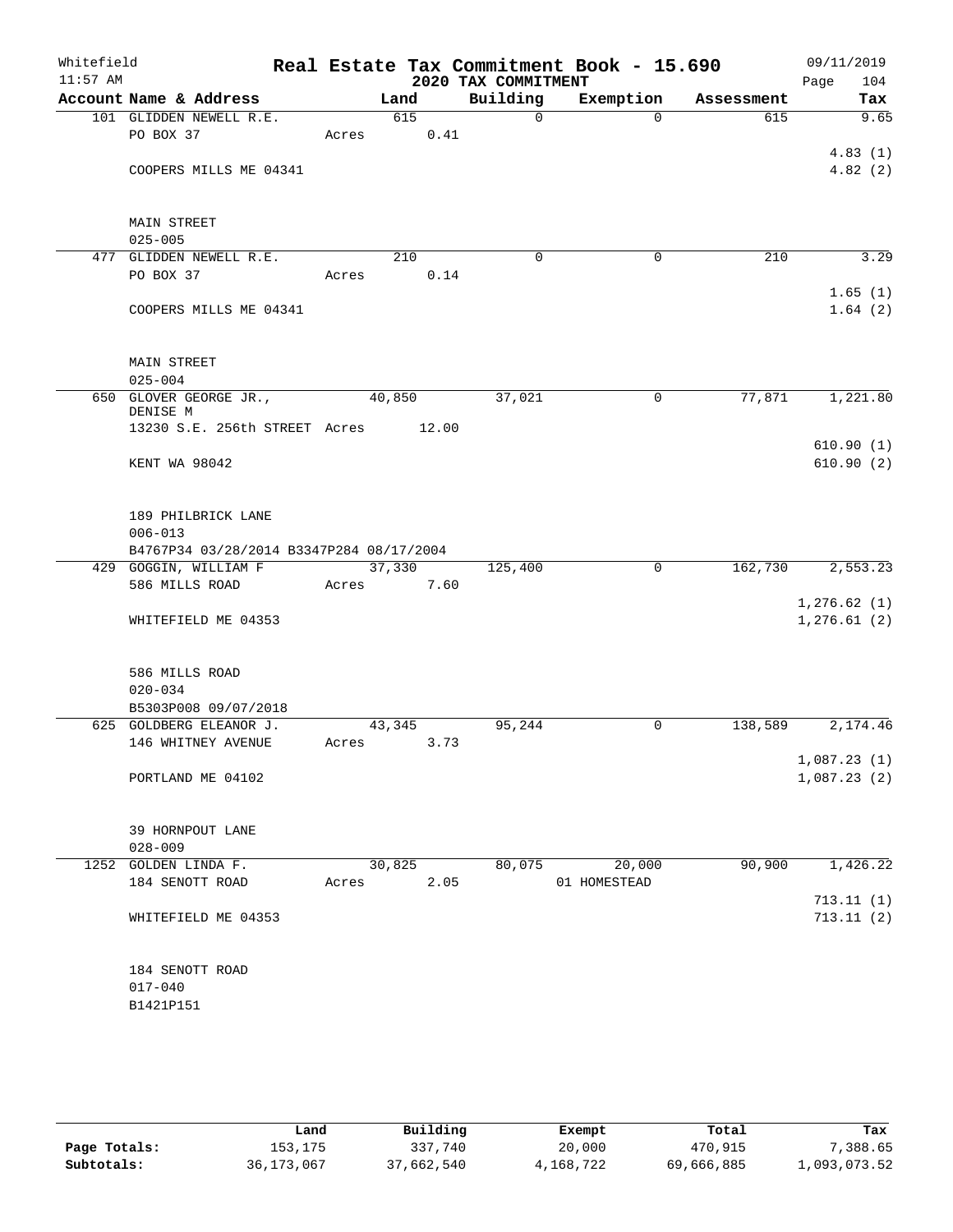| 2020 TAX COMMITMENT<br>Account Name & Address<br>Building<br>Exemption<br>Land<br>Assessment<br>$\overline{150,569}$<br>498 GOMES MATTHEW D. &<br>33,000<br>20,000<br>163,569<br>LESLIE<br>453 MILLS ROAD<br>Acres<br>3.50<br>01 HOMESTEAD<br>1,283.20(1)<br>1,283.20(2)<br>WHITEFIELD ME 04353<br>453 MILLS ROAD<br>$020 - 045 - B$<br>B2168P220<br>311 GOMEZ HOLLY E.<br>30,000<br>77,324<br>$\mathbf 0$<br>107,324<br>1,683.91<br>51 HUNTS MEADOW ROAD<br>Acres 0.93<br>841.96 (1)<br>841.95 (2)<br>WHITEFIELD ME 04353<br>51 HUNTS MEADOW ROAD<br>$012 - 032$<br>30,000<br>1173 GOODRIDGE MARK R. &<br>117,217<br>26,000<br>121,217<br>SUSAN<br>0.25<br>PO BOX 117<br>Acres<br>01 HOMESTEAD<br>05 VET EXEMPTION<br>950.95 (1)<br>COOPERS MILLS ME 04341<br>177 MAIN STREET<br>$021 - 016$<br><b>GORRILL STEPHEN W. &amp;</b><br>1690<br>36,850<br>123,268<br>20,000<br>140,118<br>LOUISA R.<br>74 HOLLYWOOD BOULEVARD Acres<br>7.00<br>01 HOMESTEAD<br>1,099.22(2)<br>WHITEFIELD ME 04353<br>74 HOLLYWOOD BOULEVARD<br>$005 - 032 - D$<br>B2911P1<br>507 GOTTLIEB MARTHA J.<br>41,370<br>73,318<br>20,000<br>94,688<br>1,485.65<br>93 HEAD TIDE ROAD<br>Acres 6.40<br>01 HOMESTEAD<br>742.83(1)<br>742.82(2)<br>WHITEFIELD ME 04353<br>93 HEAD TIDE ROAD<br>$007 - 076$<br>B1915P47<br>1,552<br>20,750<br>$\mathsf{O}$<br>22,302<br>778 GOTTLIEB NOAH D. &<br>ELIZABETH R.<br>94 HEAD TIDE ROAD<br>Acres<br>2.00<br>174.96(1)<br>WHITEFIELD ME 04353<br>94 HEAD TIDE ROAD<br>$007 - 070$<br>B3476P23 05/05/2005 | Whitefield<br>$11:57$ AM |  |  |  | Real Estate Tax Commitment Book - 15.690 | 09/11/2019<br>Page<br>105 |
|---------------------------------------------------------------------------------------------------------------------------------------------------------------------------------------------------------------------------------------------------------------------------------------------------------------------------------------------------------------------------------------------------------------------------------------------------------------------------------------------------------------------------------------------------------------------------------------------------------------------------------------------------------------------------------------------------------------------------------------------------------------------------------------------------------------------------------------------------------------------------------------------------------------------------------------------------------------------------------------------------------------------------------------------------------------------------------------------------------------------------------------------------------------------------------------------------------------------------------------------------------------------------------------------------------------------------------------------------------------------------------------------------------------------------------------------------------------------------------------------------------------------|--------------------------|--|--|--|------------------------------------------|---------------------------|
|                                                                                                                                                                                                                                                                                                                                                                                                                                                                                                                                                                                                                                                                                                                                                                                                                                                                                                                                                                                                                                                                                                                                                                                                                                                                                                                                                                                                                                                                                                                     |                          |  |  |  |                                          | Tax                       |
|                                                                                                                                                                                                                                                                                                                                                                                                                                                                                                                                                                                                                                                                                                                                                                                                                                                                                                                                                                                                                                                                                                                                                                                                                                                                                                                                                                                                                                                                                                                     |                          |  |  |  |                                          | 2,566.40                  |
|                                                                                                                                                                                                                                                                                                                                                                                                                                                                                                                                                                                                                                                                                                                                                                                                                                                                                                                                                                                                                                                                                                                                                                                                                                                                                                                                                                                                                                                                                                                     |                          |  |  |  |                                          |                           |
|                                                                                                                                                                                                                                                                                                                                                                                                                                                                                                                                                                                                                                                                                                                                                                                                                                                                                                                                                                                                                                                                                                                                                                                                                                                                                                                                                                                                                                                                                                                     |                          |  |  |  |                                          |                           |
|                                                                                                                                                                                                                                                                                                                                                                                                                                                                                                                                                                                                                                                                                                                                                                                                                                                                                                                                                                                                                                                                                                                                                                                                                                                                                                                                                                                                                                                                                                                     |                          |  |  |  |                                          |                           |
|                                                                                                                                                                                                                                                                                                                                                                                                                                                                                                                                                                                                                                                                                                                                                                                                                                                                                                                                                                                                                                                                                                                                                                                                                                                                                                                                                                                                                                                                                                                     |                          |  |  |  |                                          |                           |
|                                                                                                                                                                                                                                                                                                                                                                                                                                                                                                                                                                                                                                                                                                                                                                                                                                                                                                                                                                                                                                                                                                                                                                                                                                                                                                                                                                                                                                                                                                                     |                          |  |  |  |                                          |                           |
|                                                                                                                                                                                                                                                                                                                                                                                                                                                                                                                                                                                                                                                                                                                                                                                                                                                                                                                                                                                                                                                                                                                                                                                                                                                                                                                                                                                                                                                                                                                     |                          |  |  |  |                                          |                           |
|                                                                                                                                                                                                                                                                                                                                                                                                                                                                                                                                                                                                                                                                                                                                                                                                                                                                                                                                                                                                                                                                                                                                                                                                                                                                                                                                                                                                                                                                                                                     |                          |  |  |  |                                          |                           |
|                                                                                                                                                                                                                                                                                                                                                                                                                                                                                                                                                                                                                                                                                                                                                                                                                                                                                                                                                                                                                                                                                                                                                                                                                                                                                                                                                                                                                                                                                                                     |                          |  |  |  |                                          |                           |
|                                                                                                                                                                                                                                                                                                                                                                                                                                                                                                                                                                                                                                                                                                                                                                                                                                                                                                                                                                                                                                                                                                                                                                                                                                                                                                                                                                                                                                                                                                                     |                          |  |  |  |                                          |                           |
|                                                                                                                                                                                                                                                                                                                                                                                                                                                                                                                                                                                                                                                                                                                                                                                                                                                                                                                                                                                                                                                                                                                                                                                                                                                                                                                                                                                                                                                                                                                     |                          |  |  |  |                                          |                           |
|                                                                                                                                                                                                                                                                                                                                                                                                                                                                                                                                                                                                                                                                                                                                                                                                                                                                                                                                                                                                                                                                                                                                                                                                                                                                                                                                                                                                                                                                                                                     |                          |  |  |  |                                          |                           |
|                                                                                                                                                                                                                                                                                                                                                                                                                                                                                                                                                                                                                                                                                                                                                                                                                                                                                                                                                                                                                                                                                                                                                                                                                                                                                                                                                                                                                                                                                                                     |                          |  |  |  |                                          |                           |
|                                                                                                                                                                                                                                                                                                                                                                                                                                                                                                                                                                                                                                                                                                                                                                                                                                                                                                                                                                                                                                                                                                                                                                                                                                                                                                                                                                                                                                                                                                                     |                          |  |  |  |                                          |                           |
|                                                                                                                                                                                                                                                                                                                                                                                                                                                                                                                                                                                                                                                                                                                                                                                                                                                                                                                                                                                                                                                                                                                                                                                                                                                                                                                                                                                                                                                                                                                     |                          |  |  |  |                                          |                           |
|                                                                                                                                                                                                                                                                                                                                                                                                                                                                                                                                                                                                                                                                                                                                                                                                                                                                                                                                                                                                                                                                                                                                                                                                                                                                                                                                                                                                                                                                                                                     |                          |  |  |  |                                          | 1,901.89                  |
|                                                                                                                                                                                                                                                                                                                                                                                                                                                                                                                                                                                                                                                                                                                                                                                                                                                                                                                                                                                                                                                                                                                                                                                                                                                                                                                                                                                                                                                                                                                     |                          |  |  |  |                                          |                           |
|                                                                                                                                                                                                                                                                                                                                                                                                                                                                                                                                                                                                                                                                                                                                                                                                                                                                                                                                                                                                                                                                                                                                                                                                                                                                                                                                                                                                                                                                                                                     |                          |  |  |  |                                          |                           |
|                                                                                                                                                                                                                                                                                                                                                                                                                                                                                                                                                                                                                                                                                                                                                                                                                                                                                                                                                                                                                                                                                                                                                                                                                                                                                                                                                                                                                                                                                                                     |                          |  |  |  |                                          | 950.94 (2)                |
|                                                                                                                                                                                                                                                                                                                                                                                                                                                                                                                                                                                                                                                                                                                                                                                                                                                                                                                                                                                                                                                                                                                                                                                                                                                                                                                                                                                                                                                                                                                     |                          |  |  |  |                                          |                           |
|                                                                                                                                                                                                                                                                                                                                                                                                                                                                                                                                                                                                                                                                                                                                                                                                                                                                                                                                                                                                                                                                                                                                                                                                                                                                                                                                                                                                                                                                                                                     |                          |  |  |  |                                          |                           |
|                                                                                                                                                                                                                                                                                                                                                                                                                                                                                                                                                                                                                                                                                                                                                                                                                                                                                                                                                                                                                                                                                                                                                                                                                                                                                                                                                                                                                                                                                                                     |                          |  |  |  |                                          |                           |
|                                                                                                                                                                                                                                                                                                                                                                                                                                                                                                                                                                                                                                                                                                                                                                                                                                                                                                                                                                                                                                                                                                                                                                                                                                                                                                                                                                                                                                                                                                                     |                          |  |  |  |                                          | 2,198.45                  |
|                                                                                                                                                                                                                                                                                                                                                                                                                                                                                                                                                                                                                                                                                                                                                                                                                                                                                                                                                                                                                                                                                                                                                                                                                                                                                                                                                                                                                                                                                                                     |                          |  |  |  |                                          |                           |
|                                                                                                                                                                                                                                                                                                                                                                                                                                                                                                                                                                                                                                                                                                                                                                                                                                                                                                                                                                                                                                                                                                                                                                                                                                                                                                                                                                                                                                                                                                                     |                          |  |  |  |                                          |                           |
|                                                                                                                                                                                                                                                                                                                                                                                                                                                                                                                                                                                                                                                                                                                                                                                                                                                                                                                                                                                                                                                                                                                                                                                                                                                                                                                                                                                                                                                                                                                     |                          |  |  |  |                                          | 1,099.23(1)               |
|                                                                                                                                                                                                                                                                                                                                                                                                                                                                                                                                                                                                                                                                                                                                                                                                                                                                                                                                                                                                                                                                                                                                                                                                                                                                                                                                                                                                                                                                                                                     |                          |  |  |  |                                          |                           |
|                                                                                                                                                                                                                                                                                                                                                                                                                                                                                                                                                                                                                                                                                                                                                                                                                                                                                                                                                                                                                                                                                                                                                                                                                                                                                                                                                                                                                                                                                                                     |                          |  |  |  |                                          |                           |
|                                                                                                                                                                                                                                                                                                                                                                                                                                                                                                                                                                                                                                                                                                                                                                                                                                                                                                                                                                                                                                                                                                                                                                                                                                                                                                                                                                                                                                                                                                                     |                          |  |  |  |                                          |                           |
|                                                                                                                                                                                                                                                                                                                                                                                                                                                                                                                                                                                                                                                                                                                                                                                                                                                                                                                                                                                                                                                                                                                                                                                                                                                                                                                                                                                                                                                                                                                     |                          |  |  |  |                                          |                           |
|                                                                                                                                                                                                                                                                                                                                                                                                                                                                                                                                                                                                                                                                                                                                                                                                                                                                                                                                                                                                                                                                                                                                                                                                                                                                                                                                                                                                                                                                                                                     |                          |  |  |  |                                          |                           |
|                                                                                                                                                                                                                                                                                                                                                                                                                                                                                                                                                                                                                                                                                                                                                                                                                                                                                                                                                                                                                                                                                                                                                                                                                                                                                                                                                                                                                                                                                                                     |                          |  |  |  |                                          |                           |
|                                                                                                                                                                                                                                                                                                                                                                                                                                                                                                                                                                                                                                                                                                                                                                                                                                                                                                                                                                                                                                                                                                                                                                                                                                                                                                                                                                                                                                                                                                                     |                          |  |  |  |                                          |                           |
|                                                                                                                                                                                                                                                                                                                                                                                                                                                                                                                                                                                                                                                                                                                                                                                                                                                                                                                                                                                                                                                                                                                                                                                                                                                                                                                                                                                                                                                                                                                     |                          |  |  |  |                                          |                           |
|                                                                                                                                                                                                                                                                                                                                                                                                                                                                                                                                                                                                                                                                                                                                                                                                                                                                                                                                                                                                                                                                                                                                                                                                                                                                                                                                                                                                                                                                                                                     |                          |  |  |  |                                          |                           |
|                                                                                                                                                                                                                                                                                                                                                                                                                                                                                                                                                                                                                                                                                                                                                                                                                                                                                                                                                                                                                                                                                                                                                                                                                                                                                                                                                                                                                                                                                                                     |                          |  |  |  |                                          |                           |
|                                                                                                                                                                                                                                                                                                                                                                                                                                                                                                                                                                                                                                                                                                                                                                                                                                                                                                                                                                                                                                                                                                                                                                                                                                                                                                                                                                                                                                                                                                                     |                          |  |  |  |                                          |                           |
|                                                                                                                                                                                                                                                                                                                                                                                                                                                                                                                                                                                                                                                                                                                                                                                                                                                                                                                                                                                                                                                                                                                                                                                                                                                                                                                                                                                                                                                                                                                     |                          |  |  |  |                                          |                           |
|                                                                                                                                                                                                                                                                                                                                                                                                                                                                                                                                                                                                                                                                                                                                                                                                                                                                                                                                                                                                                                                                                                                                                                                                                                                                                                                                                                                                                                                                                                                     |                          |  |  |  |                                          | 349.92                    |
|                                                                                                                                                                                                                                                                                                                                                                                                                                                                                                                                                                                                                                                                                                                                                                                                                                                                                                                                                                                                                                                                                                                                                                                                                                                                                                                                                                                                                                                                                                                     |                          |  |  |  |                                          |                           |
|                                                                                                                                                                                                                                                                                                                                                                                                                                                                                                                                                                                                                                                                                                                                                                                                                                                                                                                                                                                                                                                                                                                                                                                                                                                                                                                                                                                                                                                                                                                     |                          |  |  |  |                                          |                           |
|                                                                                                                                                                                                                                                                                                                                                                                                                                                                                                                                                                                                                                                                                                                                                                                                                                                                                                                                                                                                                                                                                                                                                                                                                                                                                                                                                                                                                                                                                                                     |                          |  |  |  |                                          | 174.96(2)                 |
|                                                                                                                                                                                                                                                                                                                                                                                                                                                                                                                                                                                                                                                                                                                                                                                                                                                                                                                                                                                                                                                                                                                                                                                                                                                                                                                                                                                                                                                                                                                     |                          |  |  |  |                                          |                           |
|                                                                                                                                                                                                                                                                                                                                                                                                                                                                                                                                                                                                                                                                                                                                                                                                                                                                                                                                                                                                                                                                                                                                                                                                                                                                                                                                                                                                                                                                                                                     |                          |  |  |  |                                          |                           |
|                                                                                                                                                                                                                                                                                                                                                                                                                                                                                                                                                                                                                                                                                                                                                                                                                                                                                                                                                                                                                                                                                                                                                                                                                                                                                                                                                                                                                                                                                                                     |                          |  |  |  |                                          |                           |
|                                                                                                                                                                                                                                                                                                                                                                                                                                                                                                                                                                                                                                                                                                                                                                                                                                                                                                                                                                                                                                                                                                                                                                                                                                                                                                                                                                                                                                                                                                                     |                          |  |  |  |                                          |                           |
|                                                                                                                                                                                                                                                                                                                                                                                                                                                                                                                                                                                                                                                                                                                                                                                                                                                                                                                                                                                                                                                                                                                                                                                                                                                                                                                                                                                                                                                                                                                     |                          |  |  |  |                                          |                           |
|                                                                                                                                                                                                                                                                                                                                                                                                                                                                                                                                                                                                                                                                                                                                                                                                                                                                                                                                                                                                                                                                                                                                                                                                                                                                                                                                                                                                                                                                                                                     |                          |  |  |  |                                          |                           |

|              | Land         | Building     | Exempt      | Total        | Tax          |
|--------------|--------------|--------------|-------------|--------------|--------------|
| Page Totals: | 191,970      | 543,248      | 86,000      | 649,218      | 10,186.22    |
| Subtotals:   | 36, 365, 037 | 38, 205, 788 | 4, 254, 722 | 70, 316, 103 | 1,103,259.74 |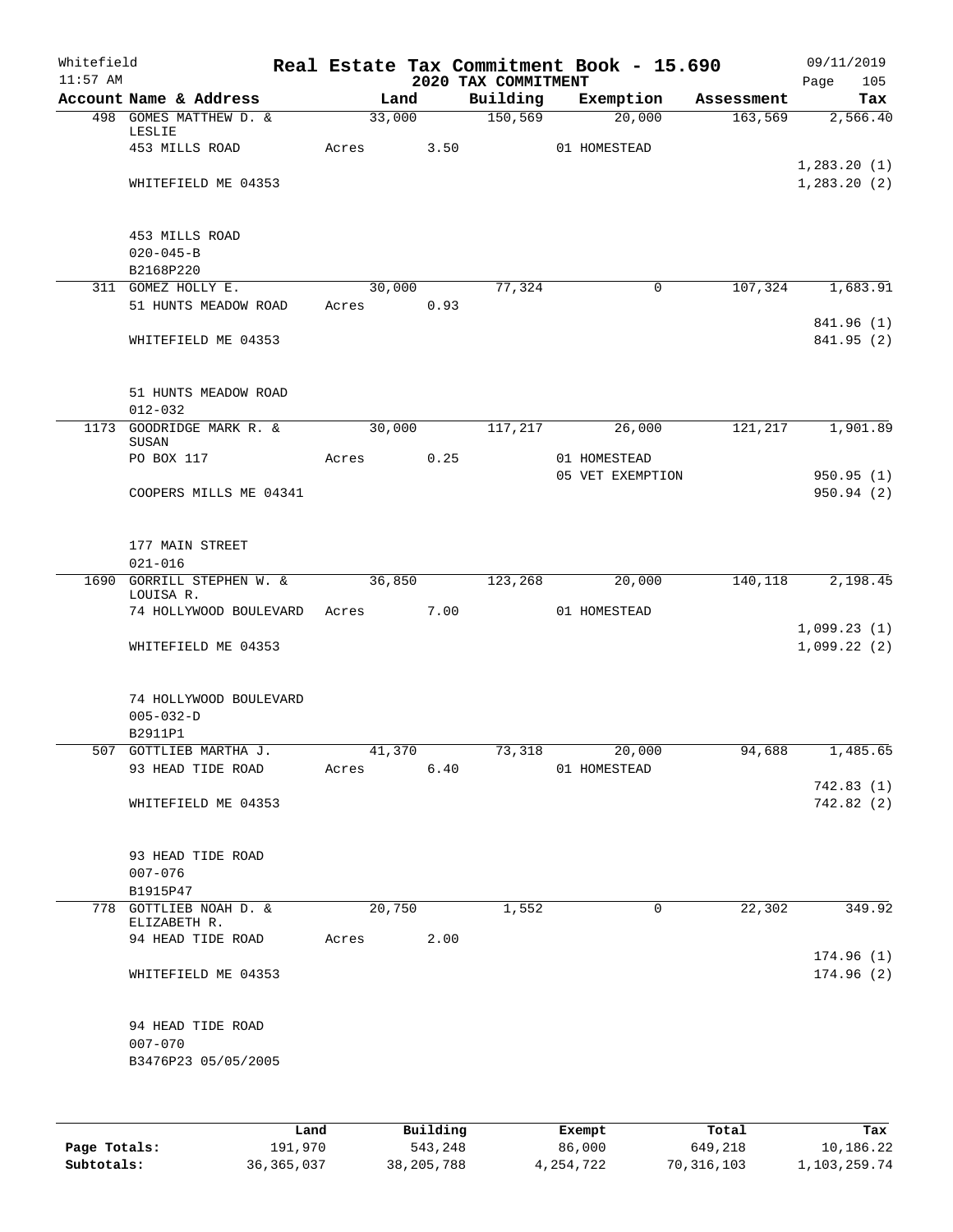| Whitefield<br>$11:57$ AM |                                                                 |       |            |      | 2020 TAX COMMITMENT | Real Estate Tax Commitment Book - 15.690 |            | Page | 09/11/2019<br>106        |
|--------------------------|-----------------------------------------------------------------|-------|------------|------|---------------------|------------------------------------------|------------|------|--------------------------|
|                          | Account Name & Address                                          |       | Land       |      | Building            | Exemption                                | Assessment |      | Tax                      |
|                          | 825 GOULD ARTHUR SR., CLARA                                     |       | 30,000     |      | 61,092              | 20,000                                   | 71,092     |      | 1,115.43                 |
|                          | &                                                               |       |            |      |                     |                                          |            |      |                          |
|                          | * ARTHUR J. JR.                                                 |       | Acres 1.40 |      |                     | 01 HOMESTEAD                             |            |      |                          |
|                          | PO BOX 54                                                       |       |            |      |                     |                                          |            |      | 557.72 (1)               |
|                          |                                                                 |       |            |      |                     |                                          |            |      | 557.71 (2)               |
|                          | WHITEFIELD ME 04353                                             |       |            |      |                     |                                          |            |      |                          |
|                          |                                                                 |       |            |      |                     |                                          |            |      |                          |
|                          | 6 JEFFERSON ROAD                                                |       |            |      |                     |                                          |            |      |                          |
|                          | $026 - 030$                                                     |       |            |      |                     |                                          |            |      |                          |
|                          | B1661P326                                                       |       |            |      |                     |                                          |            |      |                          |
|                          | 645 GOULD DENNIS                                                |       | 30,300     |      | 170,380             | 20,000                                   | 180,680    |      | 2,834.87                 |
|                          | 471 HEATH ROAD                                                  |       | Acres 1.70 |      |                     | 01 HOMESTEAD                             |            |      |                          |
|                          |                                                                 |       |            |      |                     |                                          |            |      | 1,417.44(1)              |
|                          | WHITEFIELD ME 04353                                             |       |            |      |                     |                                          |            |      | 1,417.43(2)              |
|                          |                                                                 |       |            |      |                     |                                          |            |      |                          |
|                          |                                                                 |       |            |      |                     |                                          |            |      |                          |
|                          | 471 HEATH ROAD                                                  |       |            |      |                     |                                          |            |      |                          |
|                          | $007 - 059$                                                     |       |            |      |                     |                                          |            |      |                          |
|                          | 49 GOULD DONALD & FRANCES                                       |       | 32,700     |      | 86,761              | 30,000                                   | 89,461     |      | 1,403.64                 |
|                          | 233 MILLS ROAD                                                  | Acres |            | 3.30 |                     | 05 VET EXEMPTION                         |            |      |                          |
|                          |                                                                 |       |            |      |                     | 01 HOMESTEAD                             |            |      | 701.82(1)                |
|                          | WHITEFIELD ME 04353                                             |       |            |      |                     | 04 BLIND                                 |            |      | 701.82(2)                |
|                          |                                                                 |       |            |      |                     |                                          |            |      |                          |
|                          |                                                                 |       |            |      |                     |                                          |            |      |                          |
|                          | 233 MILLS ROAD                                                  |       |            |      |                     |                                          |            |      |                          |
|                          | $017 - 051$                                                     |       |            |      |                     |                                          |            |      |                          |
|                          | 1154 GOULD LUCAS D.                                             |       | 30,150     |      | 104,274             | $\mathbf 0$                              | 134,424    |      | 2,109.11                 |
|                          | 575 WISCASSET ROAD                                              |       | Acres 1.60 |      |                     |                                          |            |      |                          |
|                          |                                                                 |       |            |      |                     |                                          |            |      | 1,054.56(1)              |
|                          | WHITEFIELD ME 04353                                             |       |            |      |                     |                                          |            |      | 1,054.55(2)              |
|                          |                                                                 |       |            |      |                     |                                          |            |      |                          |
|                          |                                                                 |       |            |      |                     |                                          |            |      |                          |
|                          | 575 WISCASSET ROAD                                              |       |            |      |                     |                                          |            |      |                          |
|                          | $001 - 040 - B$                                                 |       |            |      |                     |                                          |            |      |                          |
|                          | B4715P132 09/25/2013 B4337P91 10/29/2010 B4275P168              |       |            |      |                     |                                          |            |      |                          |
|                          | 05/11/2010 B4007P173 05/23/2008 B3236P69<br>1218 GOVE SHEILA I. |       | 30,000     |      | 26,989              | 0                                        | 56,989     |      | 894.16                   |
|                          | GOVE ROBERT L.                                                  |       |            | 1.50 |                     |                                          |            |      |                          |
|                          |                                                                 | Acres |            |      |                     |                                          |            |      |                          |
|                          | 27 BAKER ROAD                                                   |       |            |      |                     |                                          |            |      | 447.08 (1)<br>447.08 (2) |
|                          | WINDSOR ME 04363                                                |       |            |      |                     |                                          |            |      |                          |
|                          |                                                                 |       |            |      |                     |                                          |            |      |                          |
|                          | 353 TOWNHOUSE ROAD                                              |       |            |      |                     |                                          |            |      |                          |
|                          | $010 - 011 - A$                                                 |       |            |      |                     |                                          |            |      |                          |
|                          | B5134P86 05/10/2017 B4305P287 08/10/2010 B4038P77               |       |            |      |                     |                                          |            |      |                          |
|                          | 08/07/2008                                                      |       |            |      |                     |                                          |            |      |                          |
|                          | 1346 GRADY DANIEL                                               |       | 32,550     |      | 73,309              | 20,000                                   | 85,859     |      | 1,347.13                 |
|                          | 158 BENNER LANE                                                 | Acres |            | 3.20 |                     | 01 HOMESTEAD                             |            |      |                          |
|                          |                                                                 |       |            |      |                     |                                          |            |      | 673.57(1)                |
|                          | WHITEFIELD ME 04353                                             |       |            |      |                     |                                          |            |      | 673.56(2)                |
|                          |                                                                 |       |            |      |                     |                                          |            |      |                          |
|                          |                                                                 |       |            |      |                     |                                          |            |      |                          |
|                          | 158 BENNER LANE                                                 |       |            |      |                     |                                          |            |      |                          |
|                          | $016 - 047 - A$                                                 |       |            |      |                     |                                          |            |      |                          |
|                          | B2183P311                                                       |       |            |      |                     |                                          |            |      |                          |
|                          |                                                                 |       |            |      |                     |                                          |            |      |                          |
|                          |                                                                 |       |            |      |                     |                                          |            |      |                          |
|                          |                                                                 |       |            |      |                     |                                          |            |      |                          |

|              | Land       | Building   | Exempt    | Total      | Tax          |
|--------------|------------|------------|-----------|------------|--------------|
| Page Totals: | 185,700    | 522,805    | 90,000    | 618,505    | 9,704.34     |
| Subtotals:   | 36,550,737 | 38,728,593 | 4,344,722 | 70,934,608 | 1,112,964.08 |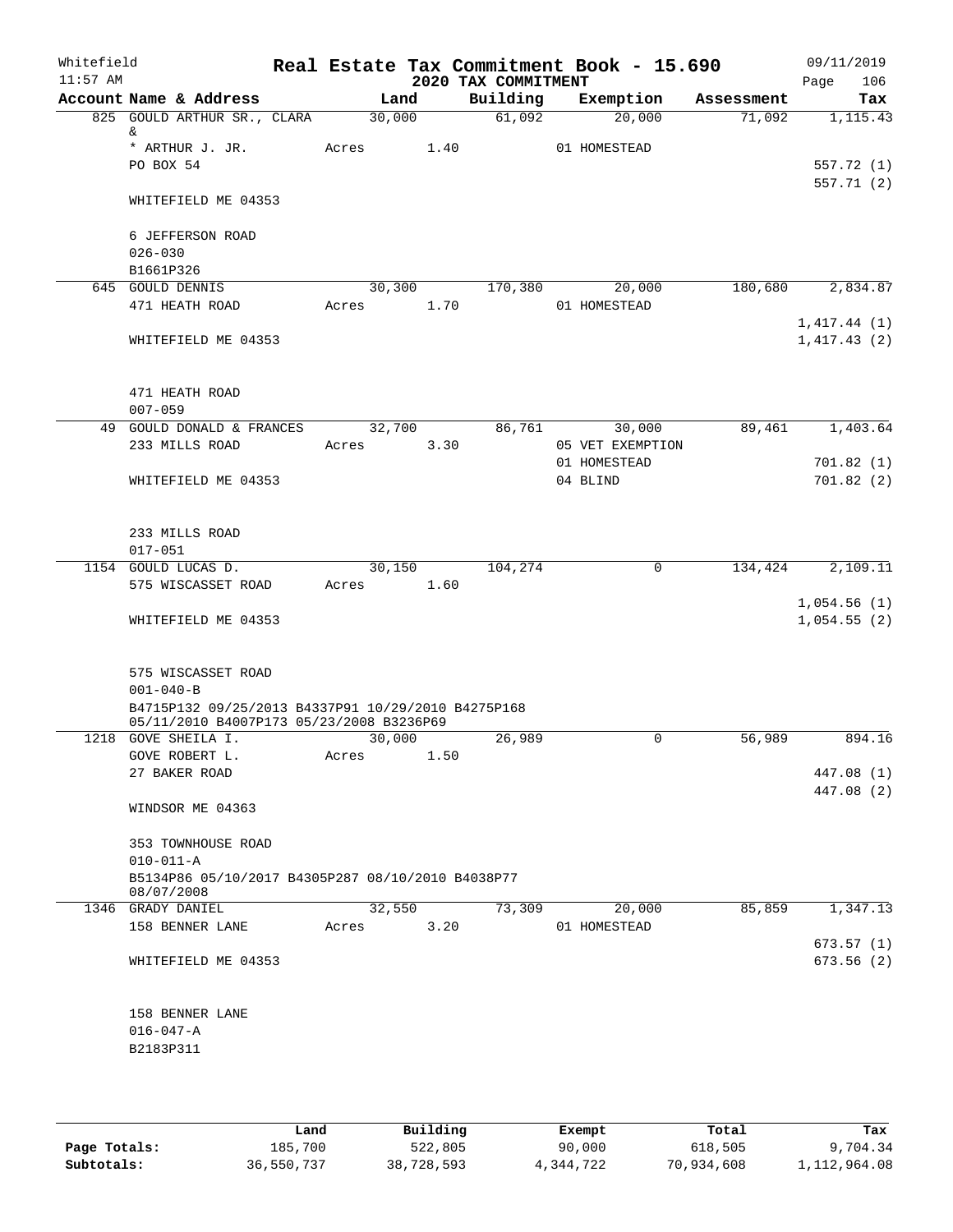| Whitefield<br>$11:57$ AM |                                                    |       |          | 2020 TAX COMMITMENT | Real Estate Tax Commitment Book - 15.690 |            | 09/11/2019<br>107<br>Page |
|--------------------------|----------------------------------------------------|-------|----------|---------------------|------------------------------------------|------------|---------------------------|
|                          | Account Name & Address                             |       | Land     | Building            | Exemption                                | Assessment | Tax                       |
|                          | 1549 GRADY DANIEL M.                               |       | 9,004    | $\mathbf 0$         | $\Omega$                                 | 9,004      | 141.27                    |
|                          | 158 BENNER LANE                                    | Acres | 6.88     |                     |                                          |            |                           |
|                          |                                                    |       |          |                     |                                          |            | 70.64(1)                  |
|                          | WHITEFIELD ME 04353                                |       |          |                     |                                          |            | 70.63(2)                  |
|                          |                                                    |       |          |                     |                                          |            |                           |
|                          |                                                    |       |          |                     |                                          |            |                           |
|                          | BENNER LANE                                        |       |          |                     |                                          |            |                           |
|                          | $016 - 047 - B$<br>B2183P310                       |       |          |                     |                                          |            |                           |
|                          | 90 GRADY DANIEL M.                                 |       | 20,450   | 3,988               | 0                                        | 24,438     | 383.43                    |
|                          | 158 BENNER LANE                                    | Acres | 1.80     |                     |                                          |            |                           |
|                          |                                                    |       |          |                     |                                          |            | 191.72 (1)                |
|                          | WHITEFIELD ME 04353                                |       |          |                     |                                          |            | 191.71 (2)                |
|                          |                                                    |       |          |                     |                                          |            |                           |
|                          |                                                    |       |          |                     |                                          |            |                           |
|                          | 65 PIPER ROAD                                      |       |          |                     |                                          |            |                           |
|                          | $026 - 026$                                        |       |          |                     |                                          |            |                           |
|                          | B4727P313 10/30/2013 B4509P86 04/04/2012 B4466P137 |       |          |                     |                                          |            |                           |
|                          | 12/01/2011<br>1366 GRADY DARRYL & JEANNE           |       | 35,258   | 10,634              | 0                                        | 45,892     | 720.05                    |
|                          | 181 HILTON ROAD-                                   | Acres | 5.01     |                     |                                          |            |                           |
|                          |                                                    |       |          |                     |                                          |            | 360.03(1)                 |
|                          | WHITEFIELD ME 04353                                |       |          |                     |                                          |            | 360.02(2)                 |
|                          |                                                    |       |          |                     |                                          |            |                           |
|                          |                                                    |       |          |                     |                                          |            |                           |
|                          | 181 HILTON ROAD                                    |       |          |                     |                                          |            |                           |
|                          | $014 - 007 - A$                                    |       |          |                     |                                          |            |                           |
|                          | B3974P207 03/06/2008                               |       |          |                     |                                          |            |                           |
|                          | 594 GRADY DARRYL C. &                              |       | 39,850   | $\mathbf 0$         | 0                                        | 39,850     | 625.25                    |
|                          | JEANNE L.                                          |       | 24.00    |                     |                                          |            |                           |
|                          | 181 HILTON ROAD                                    | Acres |          |                     |                                          |            | 312.63(1)                 |
|                          | WHITEFIELD ME 04353                                |       |          |                     |                                          |            | 312.62(2)                 |
|                          |                                                    |       |          |                     |                                          |            |                           |
|                          |                                                    |       |          |                     |                                          |            |                           |
|                          | JEWETT LANE                                        |       |          |                     |                                          |            |                           |
|                          | $008 - 009$                                        |       |          |                     |                                          |            |                           |
|                          | B2524P7                                            |       |          |                     |                                          |            |                           |
|                          | 492 GRADY JAMISON A.                               |       | 37,250   | 131,173             | 20,000                                   | 148,423    | 2,328.76                  |
|                          | 8 JEWETT LANE                                      | Acres | 20.00    |                     | 01 HOMESTEAD                             |            |                           |
|                          |                                                    |       |          |                     |                                          |            | 1, 164.38(1)              |
|                          | WHITEFIELD ME 04353                                |       |          |                     |                                          |            | 1, 164.38(2)              |
|                          |                                                    |       |          |                     |                                          |            |                           |
|                          | 64 JEWETT LANE                                     |       |          |                     |                                          |            |                           |
|                          | $008 - 005$                                        |       |          |                     |                                          |            |                           |
|                          | B4402P285 05/27/2011 B1531P268 02/09/1989          |       |          |                     |                                          |            |                           |
|                          | 169 GRADY JENNIFER H.                              |       | 31,500   | 45,290              | $\mathbf 0$                              | 76,790     | 1,204.84                  |
|                          | GRADY STEVEN J.                                    | Acres | 2.50     |                     |                                          |            |                           |
|                          | 8 JEWETT LANE                                      |       |          |                     |                                          |            | 602.42(1)                 |
|                          |                                                    |       |          |                     |                                          |            | 602.42(2)                 |
|                          | WHITEFIELD ME 04353                                |       |          |                     |                                          |            |                           |
|                          |                                                    |       |          |                     |                                          |            |                           |
|                          | 39 JEWETT LANE                                     |       |          |                     |                                          |            |                           |
|                          | $008 - 008 - A$                                    |       |          |                     |                                          |            |                           |
|                          | B5157P24 06/21/2017                                |       |          |                     |                                          |            |                           |
|                          |                                                    |       |          |                     |                                          |            |                           |
|                          |                                                    |       |          |                     |                                          |            |                           |
|                          |                                                    | Land  | Building |                     | Exempt                                   | Total      | Tax                       |
| Page Totals:             | 173,312                                            |       | 191,085  |                     | 20,000                                   | 344,397    | 5,403.60                  |

**Subtotals:** 36,724,049 38,919,678 4,364,722 71,279,005 1,118,367.68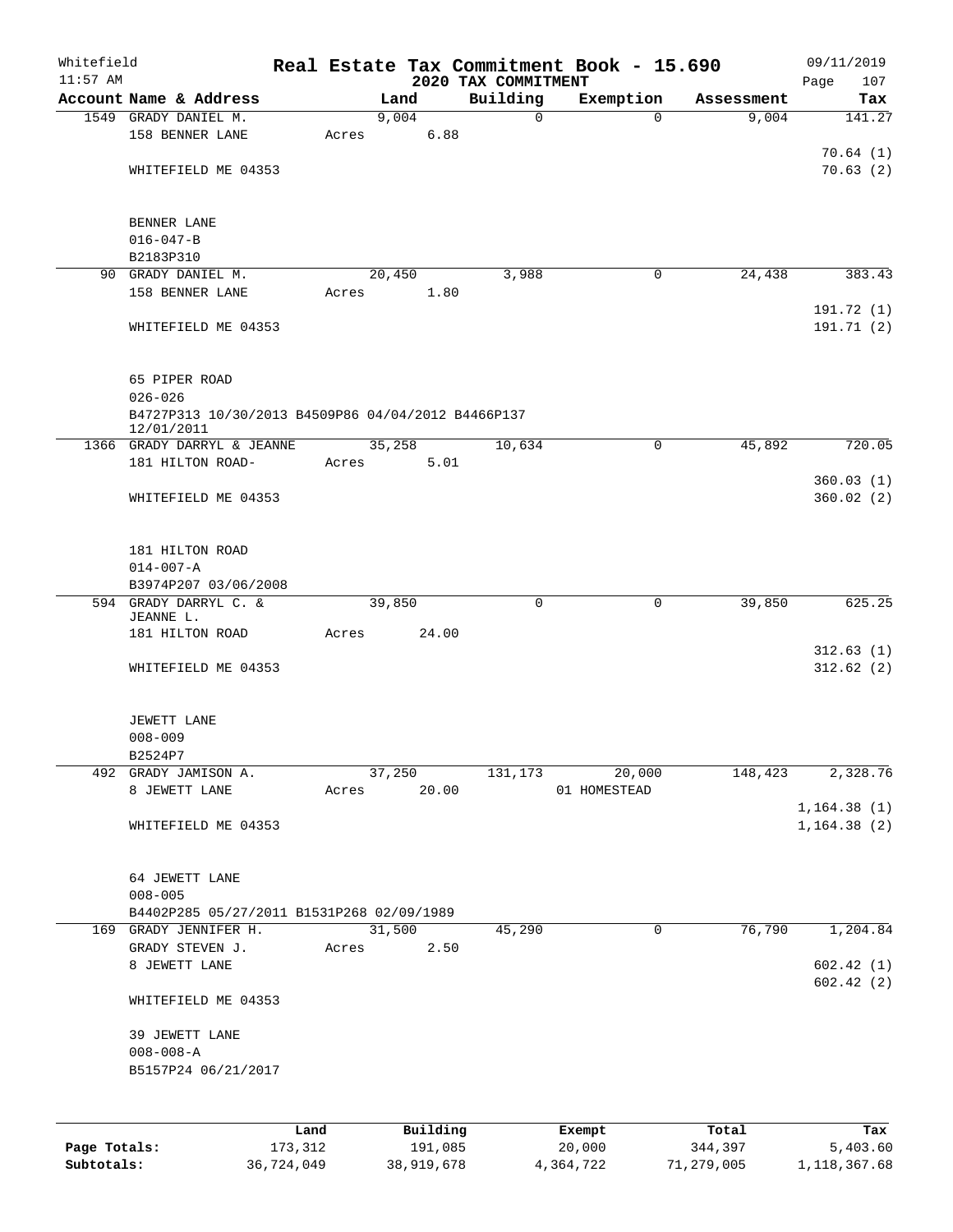| Whitefield<br>$11:57$ AM |                                                                  |             |        |       | 2020 TAX COMMITMENT | Real Estate Tax Commitment Book - 15.690 |            | 09/11/2019<br>108<br>Page |
|--------------------------|------------------------------------------------------------------|-------------|--------|-------|---------------------|------------------------------------------|------------|---------------------------|
|                          | Account Name & Address                                           |             | Land   |       | Building            | Exemption                                | Assessment | Tax                       |
|                          | 751 GRADY JORDAN                                                 |             | 32,250 |       | 138,939             | $\Omega$                                 | 171,189    | 2,685.96                  |
|                          | GRADY, MERYL A                                                   | Acres       |        | 3.00  |                     |                                          |            |                           |
|                          | 9 JEWETT LANE                                                    |             |        |       |                     |                                          |            | 1,342.98(1)               |
|                          |                                                                  |             |        |       |                     |                                          |            | 1,342.98(2)               |
|                          | WHITEFIELD ME 04353                                              |             |        |       |                     |                                          |            |                           |
|                          |                                                                  |             |        |       |                     |                                          |            |                           |
|                          | 9 JEWETT LANE                                                    |             |        |       |                     |                                          |            |                           |
|                          |                                                                  |             |        |       |                     |                                          |            |                           |
|                          | $008 - 010$                                                      |             |        |       |                     |                                          |            |                           |
|                          | B5360P173 03/01/2019 B4770P51 04/11/2014 B3884P238<br>07/26/2007 |             |        |       |                     |                                          |            |                           |
|                          | 164 GRADY STEVEN & JENNIFER                                      |             | 36,754 |       | $\Omega$            | 0                                        | 36,754     | 576.67                    |
|                          | 8 JEWETT LANE                                                    | Acres       | 45.89  |       |                     |                                          |            |                           |
|                          |                                                                  |             |        |       |                     |                                          |            | 288.34(1)                 |
|                          | WHITEFIELD ME 04353                                              |             |        |       |                     |                                          |            | 288.33 (2)                |
|                          |                                                                  |             |        |       |                     |                                          |            |                           |
|                          |                                                                  |             |        |       |                     |                                          |            |                           |
|                          |                                                                  |             |        |       |                     |                                          |            |                           |
|                          | JEWETT LANE                                                      |             |        |       |                     |                                          |            |                           |
|                          | $008 - 005$                                                      |             |        |       |                     |                                          |            |                           |
|                          | 1640 GRADY STEVEN & JENNIFER                                     |             | 75,195 |       | 185,081             | 20,000                                   | 240,276    | 3,769.93                  |
|                          | 8 JEWETT LANE                                                    | Acres       |        | 66.89 |                     | 01 HOMESTEAD                             |            |                           |
|                          |                                                                  |             |        |       |                     |                                          |            | 1,884.97(1)               |
|                          | WHITEFIELD ME 04353                                              |             |        |       |                     |                                          |            | 1,884.96(2)               |
|                          |                                                                  |             |        |       |                     |                                          |            |                           |
|                          |                                                                  |             |        |       |                     |                                          |            |                           |
|                          | 8 JEWETT LANE                                                    |             |        |       |                     |                                          |            |                           |
|                          | $007 - 072 - A$                                                  |             |        |       |                     |                                          |            |                           |
|                          | B1220P152 12/05/1984                                             |             |        |       |                     |                                          |            |                           |
|                          | 1641 GRADY STEVEN J.                                             |             | 33,170 |       | $\Omega$            | $\Omega$                                 | 33,170     | 520.44                    |
|                          | 8 JEWETT LANE                                                    | Acres       |        | 14.90 |                     |                                          |            |                           |
|                          |                                                                  |             |        |       |                     |                                          |            | 260.22(1)                 |
|                          | WHITEFIELD ME 04353                                              |             |        |       |                     |                                          |            | 260.22(2)                 |
|                          |                                                                  |             |        |       |                     |                                          |            |                           |
|                          |                                                                  |             |        |       |                     |                                          |            |                           |
|                          | CROCKER AVENUE                                                   |             |        |       |                     |                                          |            |                           |
|                          | $004 - 032$                                                      |             |        |       |                     |                                          |            |                           |
|                          | B4826P78 10/08/2014 B4620P10 01/22/2013 B3465P137                |             |        |       |                     |                                          |            |                           |
|                          | 04/14/2005                                                       |             |        |       |                     |                                          |            |                           |
|                          | 1190 GRADY STEVEN J.                                             |             | 16,250 |       | 0                   | U                                        | 16,250     | 254.96                    |
|                          | 8 JEWETT LANE                                                    | Acres       |        | 15.00 |                     |                                          |            |                           |
|                          |                                                                  |             |        |       |                     |                                          |            | 127.48(1)                 |
|                          | WHITEFIELD ME 04353                                              |             |        |       |                     |                                          |            | 127.48(2)                 |
|                          |                                                                  |             |        |       |                     |                                          |            |                           |
|                          |                                                                  |             |        |       |                     |                                          |            |                           |
|                          | CROCKER AVENUE                                                   |             |        |       |                     |                                          |            |                           |
|                          | $004 - 037$                                                      |             |        |       |                     |                                          |            |                           |
|                          | B4882P226 05/04/2015 B2540P325 02/14/2000                        |             |        |       |                     |                                          |            |                           |
|                          | 1114 GRADY STEVEN J.                                             |             | 74,500 |       | $\Omega$            | $\Omega$                                 | 74,500     | 1,168.91                  |
|                          | 8 JEWETT LANE                                                    | Acres 85.50 |        |       |                     |                                          |            |                           |
|                          |                                                                  |             |        |       |                     |                                          |            | 584.46(1)                 |
|                          | WHITEFIELD ME 04353                                              |             |        |       |                     |                                          |            | 584.45(2)                 |
|                          |                                                                  |             |        |       |                     |                                          |            |                           |
|                          |                                                                  |             |        |       |                     |                                          |            |                           |
|                          |                                                                  |             |        |       |                     |                                          |            |                           |
|                          | PHILBRICK LANE                                                   |             |        |       |                     |                                          |            |                           |
|                          | $006 - 011$                                                      |             |        |       |                     |                                          |            |                           |
|                          | B4951P237 11/20/2015 B2009P78                                    |             |        |       |                     |                                          |            |                           |
|                          |                                                                  |             |        |       |                     |                                          |            |                           |
|                          |                                                                  |             |        |       |                     |                                          |            |                           |
|                          |                                                                  |             |        |       |                     |                                          |            |                           |

|              | Land       | Building     | Exempt    | Total      | Tax          |
|--------------|------------|--------------|-----------|------------|--------------|
| Page Totals: | 268,119    | 324,020      | 20,000    | 572,139    | 8,976.87     |
| Subtotals:   | 36,992,168 | 39, 243, 698 | 4,384,722 | 71,851,144 | 1,127,344.55 |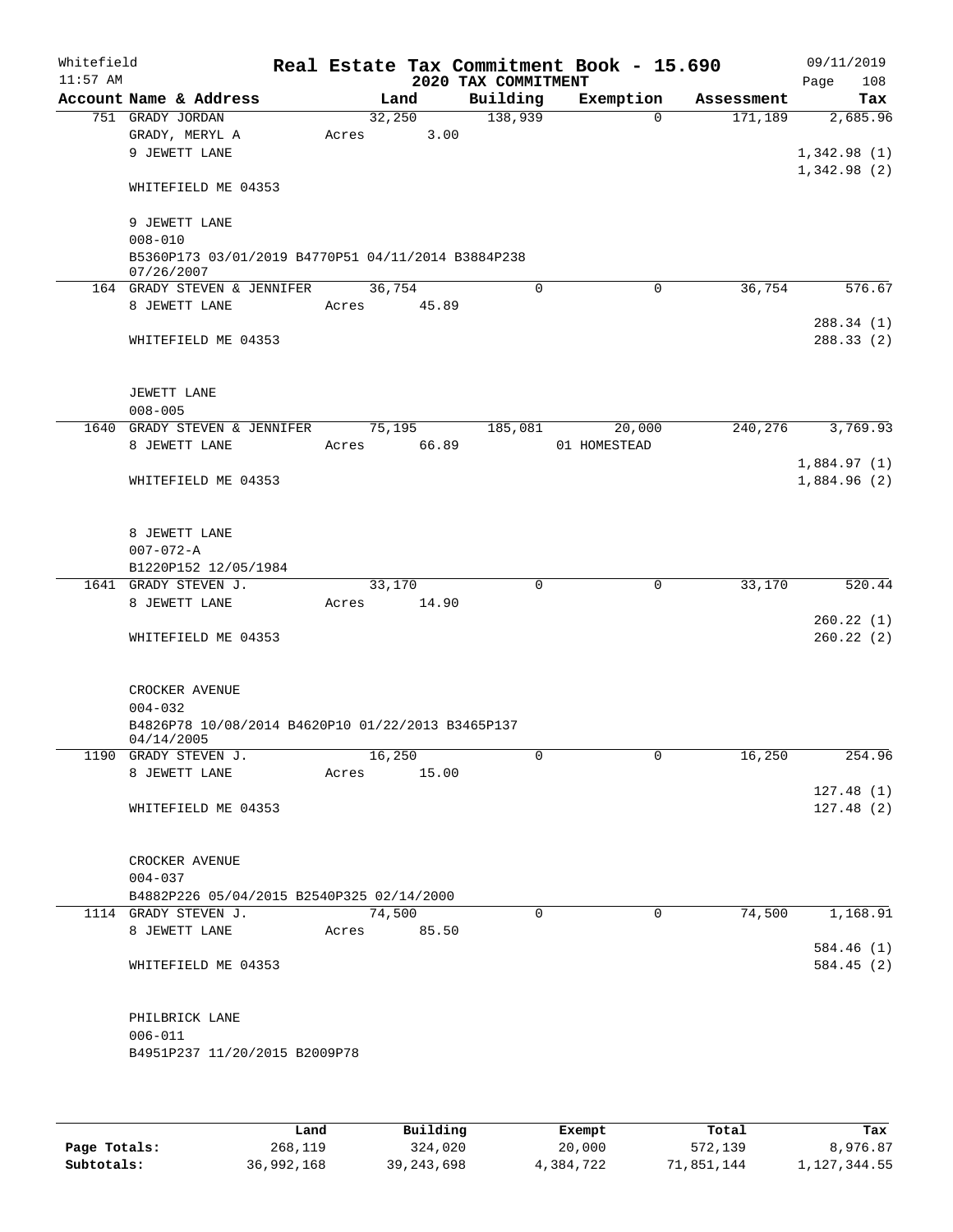| Whitefield<br>$11:57$ AM |                                                                                      |         |             | 2020 TAX COMMITMENT | Real Estate Tax Commitment Book - 15.690 |            | 09/11/2019<br>109<br>Page |
|--------------------------|--------------------------------------------------------------------------------------|---------|-------------|---------------------|------------------------------------------|------------|---------------------------|
|                          | Account Name & Address                                                               |         | Land        | Building            | Exemption                                | Assessment | Tax                       |
|                          | 1520 GRADY, STEVEN                                                                   | 104,750 |             | $\mathbf 0$         | $\Omega$                                 | 104,750    | 1,643.53                  |
|                          | 8 JEWETT LANE                                                                        | Acres   | 146.00      |                     |                                          |            |                           |
|                          |                                                                                      |         |             |                     |                                          |            | 821.77 (1)                |
|                          | WHITEFIELD ME 04353                                                                  |         |             |                     |                                          |            | 821.76(2)                 |
|                          | SO. WEARY POND LANE<br>$008 - 016$                                                   |         |             |                     |                                          |            |                           |
|                          | B5213P10 12/14/2017                                                                  |         |             |                     |                                          |            |                           |
|                          | 1904 GRADY, STEVEN J                                                                 |         | 33,250      | 0                   | 0                                        | 33,250     | 521.69                    |
|                          | 8 JEWITT LANE                                                                        | Acres   | 15.00       |                     |                                          |            |                           |
|                          |                                                                                      |         |             |                     |                                          |            | 260.85(1)                 |
|                          | WHITEFIELD ME 04353                                                                  |         |             |                     |                                          |            | 260.84(2)                 |
|                          | CROCKER AVENUE<br>$004 - 044 - F$                                                    |         |             |                     |                                          |            |                           |
|                          | B5086P284 12/10/2016 B296P337 03/25/1895                                             |         |             |                     |                                          |            |                           |
|                          | 88 GRADY, STEVEN J                                                                   |         | 45,050      | 5,868               | $\mathbf 0$                              | 50,918     | 798.90                    |
|                          | 8 JEWETT LANE                                                                        | Acres   | 32.00       |                     |                                          |            |                           |
|                          |                                                                                      |         |             |                     |                                          |            | 399.45(1)                 |
|                          | WHITEFIELD ME 04353                                                                  |         |             |                     |                                          |            | 399.45(2)                 |
|                          | WEARY POND LANE - SOUTH<br>$011 - 028$                                               |         |             |                     |                                          |            |                           |
|                          | B5073P226 11/08/2016 B3361P65 09/14/2004                                             |         |             |                     |                                          |            |                           |
|                          | 83 GRASS JOSHUA A.                                                                   |         | 30,975      | 146,002             | $\mathbf 0$                              | 176,977    | 2,776.77                  |
|                          | BLOOD, KASEY E                                                                       | Acres   | 2.15        |                     |                                          |            |                           |
|                          | 24 STONE HOUSE COURT                                                                 |         |             |                     |                                          |            | 1,388.39(1)               |
|                          | WHITEFIELD ME 04353                                                                  |         |             |                     |                                          |            | 1,388.38(2)               |
|                          | 24 STONE HOUSE COURT                                                                 |         |             |                     |                                          |            |                           |
|                          | $016 - 040 - D$                                                                      |         |             |                     |                                          |            |                           |
|                          | B5168P32 08/07/2017 B5148P101 06/19/2017 B4207P116<br>10/05/2009 B3916P46 10/01/2007 |         |             |                     |                                          |            |                           |
|                          | 1242 GRAZIOSO ABBY L.                                                                |         | 35,266      | 79,598              | 20,000                                   | 94,864     | 1,488.42                  |
|                          | GRAZIOSO, GREG E                                                                     | Acres   | 5.02        |                     | 01 HOMESTEAD                             |            |                           |
|                          | 454 COOPER ROAD                                                                      |         |             |                     |                                          |            | 744.21(1)                 |
|                          | WHITEFIELD ME 04353                                                                  |         |             |                     |                                          |            | 744.21(2)                 |
|                          | 454 COOPER ROAD                                                                      |         |             |                     |                                          |            |                           |
|                          | $015 - 018 - C$                                                                      |         |             |                     |                                          |            |                           |
|                          | B5104P258 02/02/2017 B4787P8 06/09/2014 B4787P6<br>06/09/2014 B2551P85               |         |             |                     |                                          |            |                           |
|                          | 1505 GRAZIOSO GLENN & SUSAN                                                          |         | $\mathbf 0$ | 10,823              | 0                                        | 10,823     | 169.81                    |
|                          | 258 DOYLE ROAD                                                                       |         |             |                     |                                          |            |                           |
|                          | WHITEFIELD ME 04353                                                                  |         |             |                     |                                          |            | 84.91 (1)<br>84.90 (2)    |
|                          | 258 DOYLE ROAD                                                                       |         |             |                     |                                          |            |                           |
|                          | $019 - 021 - ON$                                                                     |         |             |                     |                                          |            |                           |
|                          |                                                                                      |         |             |                     |                                          |            |                           |
|                          |                                                                                      |         |             |                     |                                          |            |                           |
|                          |                                                                                      |         |             |                     |                                          |            |                           |
|                          |                                                                                      |         |             |                     |                                          |            |                           |

|              | Land         | Building   | Exempt    | Total      | Tax          |
|--------------|--------------|------------|-----------|------------|--------------|
| Page Totals: | 249,291      | 242,291    | 20,000    | 471,582    | 7,399.12     |
| Subtotals:   | 37, 241, 459 | 39,485,989 | 4,404,722 | 72,322,726 | 1,134,743.67 |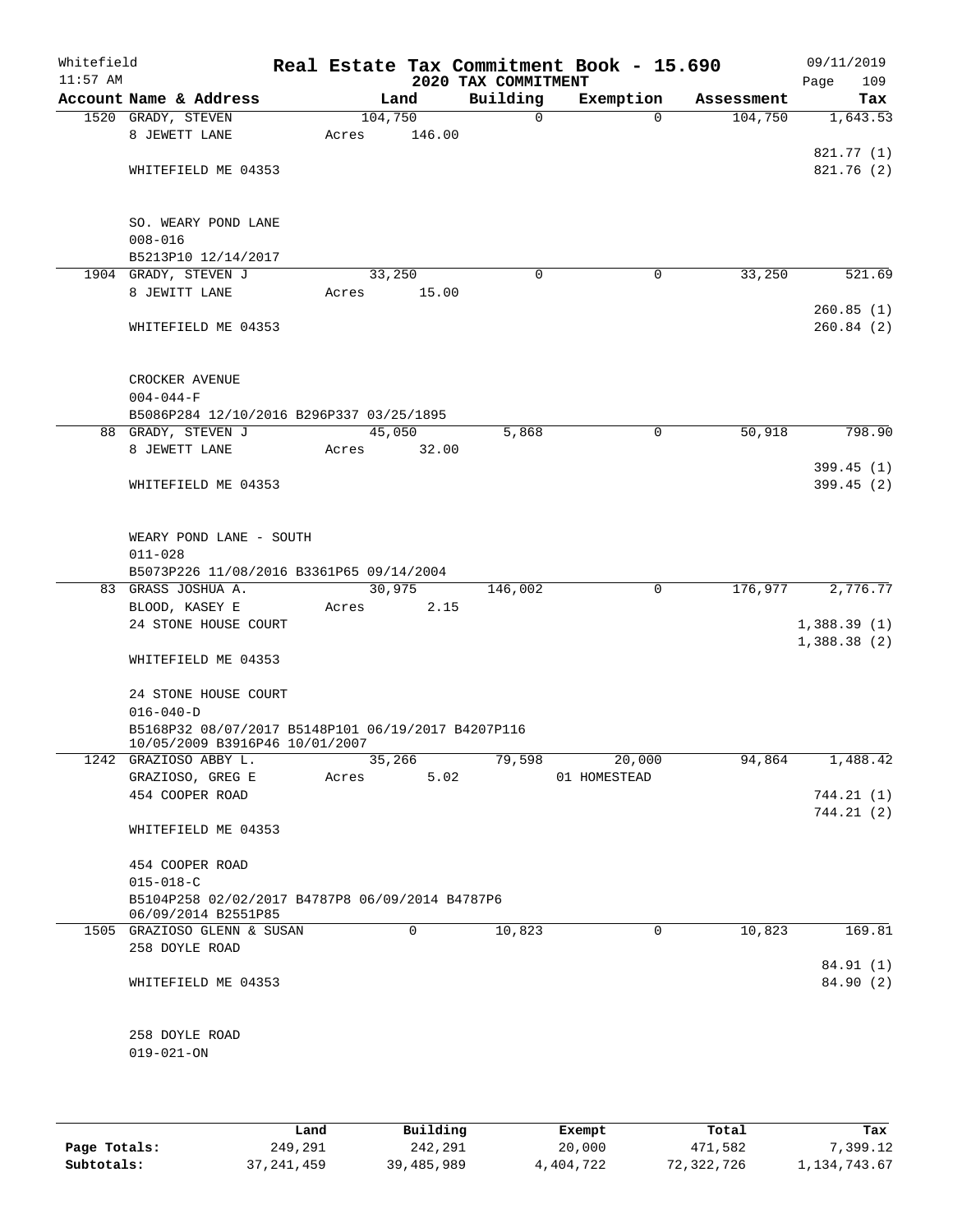| Whitefield |                                                                           |       |                |                                 | Real Estate Tax Commitment Book - 15.690 |            | 09/11/2019         |
|------------|---------------------------------------------------------------------------|-------|----------------|---------------------------------|------------------------------------------|------------|--------------------|
| $11:57$ AM | Account Name & Address                                                    |       | Land           | 2020 TAX COMMITMENT<br>Building | Exemption                                | Assessment | Page<br>110<br>Tax |
|            | 1315 GRAZIOSO, DEE A                                                      |       | 33,150         | $\mathsf{O}$                    | $\Omega$                                 | 33,150     | 520.12             |
|            | 37 SHELDON STREET                                                         | Acres | 3.60           |                                 |                                          |            |                    |
|            |                                                                           |       |                |                                 |                                          |            | 260.06(1)          |
|            | FARMINGDALE ME 04344                                                      |       |                |                                 |                                          |            | 260.06(2)          |
|            |                                                                           |       |                |                                 |                                          |            |                    |
|            |                                                                           |       |                |                                 |                                          |            |                    |
|            | SENOTT ROAD                                                               |       |                |                                 |                                          |            |                    |
|            | $017 - 044 - A$                                                           |       |                |                                 |                                          |            |                    |
|            | B5019P24 06/17/2016 B2787P89<br>1271 GREEN DAVID W.                       |       |                | 163,172                         | 0                                        | 193,172    | 3,030.87           |
|            | 97 HUNTS MEADOW ROAD                                                      | Acres | 30,000<br>1.50 |                                 |                                          |            |                    |
|            |                                                                           |       |                |                                 |                                          |            | 1, 515.44 (1)      |
|            | WHITEFIELD ME 04353                                                       |       |                |                                 |                                          |            | 1, 515.43(2)       |
|            |                                                                           |       |                |                                 |                                          |            |                    |
|            |                                                                           |       |                |                                 |                                          |            |                    |
|            | 97 HUNTS MEADOW ROAD,                                                     |       |                |                                 |                                          |            |                    |
|            | $012 - 029 - C$                                                           |       |                |                                 |                                          |            |                    |
|            | B4251P288 02/18/2010 B2714P230 08/21/2001                                 |       |                |                                 |                                          |            |                    |
|            | 368 GREGOIRE BETH M.<br>47 PITTSTON ROAD                                  | Acres | 31,815<br>2.71 | 48,912                          | 20,000<br>01 HOMESTEAD                   | 60,727     | 952.81             |
|            |                                                                           |       |                |                                 |                                          |            | 476.41(1)          |
|            | WHITEFIELD ME 04353                                                       |       |                |                                 |                                          |            | 476.40(2)          |
|            |                                                                           |       |                |                                 |                                          |            |                    |
|            |                                                                           |       |                |                                 |                                          |            |                    |
|            | 47 PITTSTON ROAD                                                          |       |                |                                 |                                          |            |                    |
|            | $030 - 013 - A$                                                           |       |                |                                 |                                          |            |                    |
|            | B5235P255 02/07/2018 B1915P169                                            |       |                |                                 |                                          |            |                    |
|            | 1083 GREGOIRE BETH M.                                                     |       | 30,000         | 25,916                          | $\mathbf 0$                              | 55,916     | 877.32             |
|            | 47 PITTSTON ROAD                                                          | Acres | 1.37           |                                 |                                          |            | 438.66 (1)         |
|            | WHITEFIELD ME 04353                                                       |       |                |                                 |                                          |            | 438.66 (2)         |
|            |                                                                           |       |                |                                 |                                          |            |                    |
|            |                                                                           |       |                |                                 |                                          |            |                    |
|            | 50 PITTSTON ROAD                                                          |       |                |                                 |                                          |            |                    |
|            | $030 - 014$                                                               |       |                |                                 |                                          |            |                    |
|            | B5284P104 07/22/2018 B4479P15 01/05/2012 B4472P191<br>12/20/2011 B2611P10 |       |                |                                 |                                          |            |                    |
| 1010       | GREGORY ALAN                                                              |       | 36,690         | 78,293                          | 0                                        | 114,983    | 1,804.08           |
|            | GREGORY WENDY L                                                           | Acres | 6.80           |                                 |                                          |            |                    |
|            | 238 PITTSTON ROAD                                                         |       |                |                                 |                                          |            | 902.04(1)          |
|            |                                                                           |       |                |                                 |                                          |            | 902.04(2)          |
|            | WHITEFIELD ME 04353                                                       |       |                |                                 |                                          |            |                    |
|            |                                                                           |       |                |                                 |                                          |            |                    |
|            | 238 PITTSTON ROAD                                                         |       |                |                                 |                                          |            |                    |
|            | $004 - 044 - D$<br>B4894P25 06/09/2015 B2941P179                          |       |                |                                 |                                          |            |                    |
|            | 1028 GREINER, JEFFREY S                                                   |       | 30,120         | 146,578                         | 0                                        | 176,698    | 2,772.39           |
|            | GREINER, KRISTA LEA                                                       | Acres | 1.58           |                                 |                                          |            |                    |
|            | 98 LOBSTER COVE ROAD                                                      |       |                |                                 |                                          |            | 1,386.20(1)        |
|            |                                                                           |       |                |                                 |                                          |            | 1,386.19(2)        |
|            | BOOTHBAY HARBOR ME                                                        |       |                |                                 |                                          |            |                    |
|            | 04838                                                                     |       |                |                                 |                                          |            |                    |
|            | 28 MOOSEHEAD LANE                                                         |       |                |                                 |                                          |            |                    |
|            | $012 - 029 - I$                                                           |       |                |                                 |                                          |            |                    |
|            | B5145P237 06/16/2017 B4612P125 01/04/2013 B3966P279                       |       |                |                                 |                                          |            |                    |
|            | 01/02/2008                                                                |       |                |                                 |                                          |            |                    |
|            |                                                                           |       |                |                                 |                                          |            |                    |
|            |                                                                           | Land  | Building       |                                 | Exempt                                   | Total      | Tax                |

**Page Totals:** 191,775 462,871 20,000 634,646 9,957.59 **Subtotals:** 37,433,234 39,948,860 4,424,722 72,957,372 1,144,701.26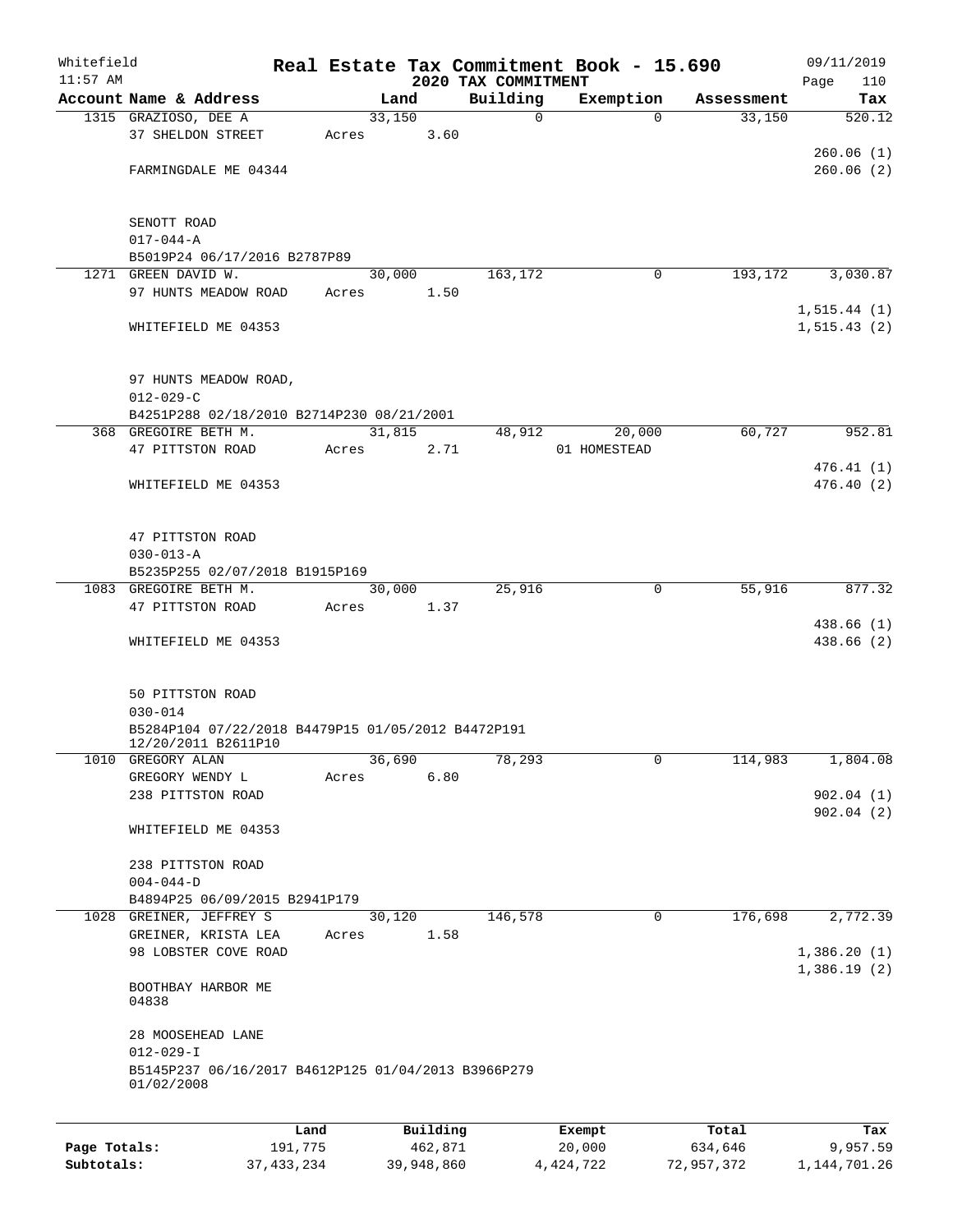| Whitefield<br>$11:57$ AM |                                          |       |            |                                 | Real Estate Tax Commitment Book - 15.690 |            | 09/11/2019             |
|--------------------------|------------------------------------------|-------|------------|---------------------------------|------------------------------------------|------------|------------------------|
|                          | Account Name & Address                   |       | Land       | 2020 TAX COMMITMENT<br>Building | Exemption                                | Assessment | Page<br>111<br>Tax     |
|                          | 1851 GRIFFIN BRYAN & HOLLY               |       | 25,750     | 1,926                           | $\mathbf 0$                              | 27,676     | 434.24                 |
|                          | 184 NO. HUNTS MEADOW RD Acres            |       | 2.00       |                                 |                                          |            |                        |
|                          |                                          |       |            |                                 |                                          |            | 217.12(1)              |
|                          | WHITEFIELD ME 04353                      |       |            |                                 |                                          |            | 217.12(2)              |
|                          |                                          |       |            |                                 |                                          |            |                        |
|                          | NORTH HUNTS MEADOW ROAD                  |       |            |                                 |                                          |            |                        |
|                          | $018 - 032 - A$<br>B4558P186 08/13/2012  |       |            |                                 |                                          |            |                        |
|                          | 252 GRIFFIN HOLLY D. &                   |       | 47,770     | 166,910                         | 0                                        | 214,680    | 3,368.33               |
|                          | BRYAN J.                                 |       |            |                                 |                                          |            |                        |
|                          | 184 NO. HUNTS MEADOW<br>ROAD             | Acres | 20.80      |                                 |                                          |            |                        |
|                          |                                          |       |            |                                 |                                          |            | 1,684.17(1)            |
|                          | WHITEFIELD ME 04353                      |       |            |                                 |                                          |            | 1,684.16(2)            |
|                          | 184 NO. HUNTS MEADOW                     |       |            |                                 |                                          |            |                        |
|                          | $018 - 031$                              |       |            |                                 |                                          |            |                        |
|                          | B3908P175 09/13/2007 B3908P77 09/13/2007 |       |            |                                 |                                          |            |                        |
|                          | 936 GRIFFIN JAMES L.                     |       | 35,000     | 55,846                          | 0                                        | 90,846     | 1,425.37               |
|                          | 460 COOPERS MILLS ROAD Acres             |       | 0.71       |                                 |                                          |            |                        |
|                          | WINSOR ME 04363                          |       |            |                                 |                                          |            | 712.69(1)<br>712.68(2) |
|                          |                                          |       |            |                                 |                                          |            |                        |
|                          | 114 MAIN STREET                          |       |            |                                 |                                          |            |                        |
|                          | $022 - 009$                              |       |            |                                 |                                          |            |                        |
|                          | B5242P133 03/28/2018                     |       |            |                                 |                                          |            |                        |
|                          | 835 GROTTON EVELINA J. &<br>MICHAEL S.   |       | 37,775     | 14,302                          | 0                                        | 52,077     | 817.09                 |
|                          | P.O. BOX 186                             | Acres | 3.35       |                                 |                                          |            |                        |
|                          |                                          |       |            |                                 |                                          |            | 408.55(1)              |
|                          | COOPERS MILLS ME 04341                   |       |            |                                 |                                          |            | 408.54(2)              |
|                          | 37 WINDSOR ROAD                          |       |            |                                 |                                          |            |                        |
|                          | $022 - 022$                              |       |            |                                 |                                          |            |                        |
|                          | B2508P89                                 |       |            |                                 |                                          |            |                        |
| 599                      | GROVER BRADFORD, ESTATE<br>ΟF            |       | 1,035      | 0                               | 0                                        | 1,035      | 16.24                  |
|                          | C/O- NANCY GROVER                        | Acres | 0.69       |                                 |                                          |            |                        |
|                          | 16846 ONWARD DRIVE                       |       |            |                                 |                                          |            | 8.12(1)                |
|                          | WESTFIELD IN 46074                       |       |            |                                 |                                          |            | 8.12(2)                |
|                          |                                          |       |            |                                 |                                          |            |                        |
|                          | GARDINER ROAD<br>$012 - 007$             |       |            |                                 |                                          |            |                        |
|                          | B578P366                                 |       |            |                                 |                                          |            |                        |
| 953                      | GROVER BRADFORD, ESTATE                  |       | 660        | 0                               | $\mathbf 0$                              | 660        | 10.36                  |
|                          | ΟF<br>C/O- NANCY GROVER                  | Acres | 0.44       |                                 |                                          |            |                        |
|                          | 16846 ONWARD DRIVE                       |       |            |                                 |                                          |            | 5.18(1)                |
|                          |                                          |       |            |                                 |                                          |            | 5.18(2)                |
|                          | WESTFIELD IN 46074                       |       |            |                                 |                                          |            |                        |
|                          | GARDINER ROAD                            |       |            |                                 |                                          |            |                        |
|                          | $012 - 008$                              |       |            |                                 |                                          |            |                        |
|                          | B578P366                                 |       |            |                                 |                                          |            |                        |
|                          | Land                                     |       | Building   |                                 | Exempt                                   | Total      | Tax                    |
| Page Totals:             | 147,990                                  |       | 238,984    |                                 | 0                                        | 386,974    | 6,071.63               |
| Subtotals:               | 37,581,224                               |       | 40,187,844 |                                 | 4, 424, 722                              | 73,344,346 | 1,150,772.89           |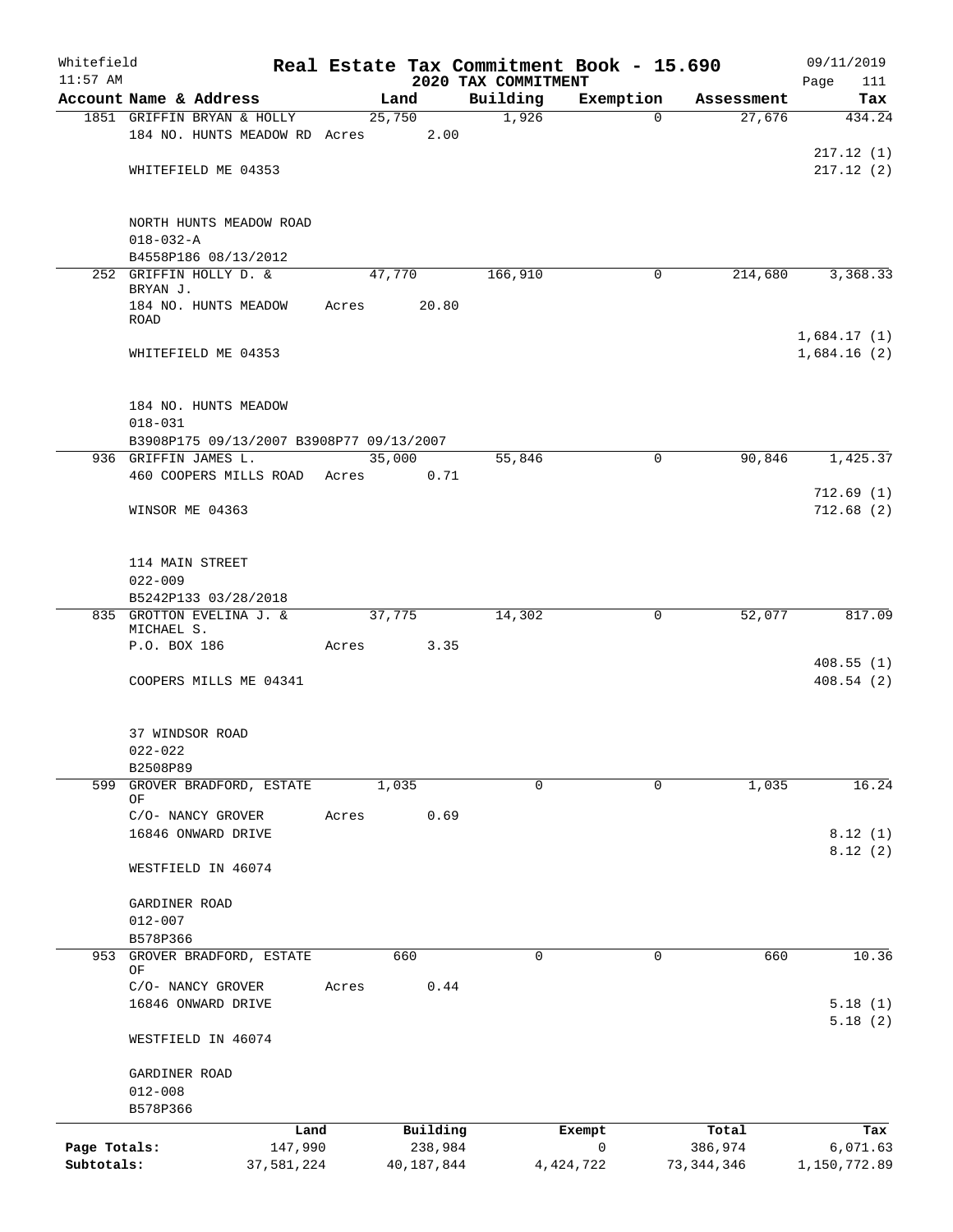| Whitefield<br>$11:57$ AM |                                                              |       |       |                 | Real Estate Tax Commitment Book - 15.690<br>2020 TAX COMMITMENT |              |                  |            | 09/11/2019<br>Page<br>112    |
|--------------------------|--------------------------------------------------------------|-------|-------|-----------------|-----------------------------------------------------------------|--------------|------------------|------------|------------------------------|
|                          | Account Name & Address                                       |       |       | Land            | Building                                                        |              | Exemption        | Assessment | Tax                          |
|                          | 1576 GURNEY, JEFFREY T<br>GURNEY, LAURA M<br>159 THAYER ROAD |       | Acres | 42,370<br>13.90 | 92,120                                                          |              | $\Omega$         | 134,490    | 2,110.15<br>1,055.08(1)      |
|                          | WHITEFIELD ME 04353                                          |       |       |                 |                                                                 |              |                  |            | 1,055.07(2)                  |
|                          | 159 THAYER ROAD<br>$001 - 030$                               |       |       |                 |                                                                 |              |                  |            |                              |
|                          | B5201P83 11/09/2017                                          |       |       |                 |                                                                 |              |                  |            |                              |
|                          | 683 HADDAD THOMAS & LEILA                                    |       |       | 41,450          | 20,507                                                          |              | 26,000           | 35,957     | 564.17                       |
|                          | 354 TOWNHOUSE ROAD                                           |       | Acres | 6.50            |                                                                 | 01 HOMESTEAD | 05 VET EXEMPTION |            | 282.09(1)                    |
|                          | WHITEFIELD ME 04353                                          |       |       |                 |                                                                 |              |                  |            | 282.08(2)                    |
|                          | 354 TOWNHOUSE ROAD<br>$010 - 017 - B$                        |       |       |                 |                                                                 |              |                  |            |                              |
|                          | B2151P75                                                     |       |       |                 |                                                                 |              |                  |            |                              |
|                          | 661 HAGEN TINA E.<br>36 CLOVER LANE                          |       | Acres | 30,000<br>1.50  | 82,646                                                          | 01 HOMESTEAD | 20,000           | 92,646     | 1,453.62                     |
|                          |                                                              |       |       |                 |                                                                 |              |                  |            | 726.81(1)                    |
|                          | WHITEFIELD ME 04353                                          |       |       |                 |                                                                 |              |                  |            | 726.81(2)                    |
|                          | 36 CLOVER LANE<br>$012 - 028 - E$                            |       |       |                 |                                                                 |              |                  |            |                              |
|                          | B5236P191 03/03/2018 B4062P65 10/15/2008                     |       |       |                 |                                                                 |              |                  |            |                              |
|                          | 1134 HAINKE JR. HAROLD &<br>SHERRY TASH                      |       |       | 34,500          | 126,399                                                         |              | 20,000           | 140,899    | 2,210.71                     |
|                          | P.O. BOX 208                                                 |       | Acres | 4.50            |                                                                 | 01 HOMESTEAD |                  |            |                              |
|                          | WHITEFIELD ME 04353                                          |       |       |                 |                                                                 |              |                  |            | 1, 105.36(1)<br>1, 105.35(2) |
|                          | 18 WILD WEST LANE<br>$013 - 069 - 001$                       |       |       |                 |                                                                 |              |                  |            |                              |
|                          | B1735P118 B1734P212 12/09/1991                               |       |       |                 |                                                                 |              |                  |            |                              |
|                          | 228 HAINKE, HAROLD J                                         |       |       | 33,250          | 0                                                               |              | 0                | 33,250     | 521.69                       |
|                          | TASH, SHERRY<br>PO BOX 208                                   | Acres |       | 15.00           |                                                                 |              |                  |            | 260.85(1)                    |
|                          |                                                              |       |       |                 |                                                                 |              |                  |            | 260.84(2)                    |
|                          | WHITEFIELD ME 04353                                          |       |       |                 |                                                                 |              |                  |            |                              |
|                          | EAST RIVER ROAD<br>$014 - 014$                               |       |       |                 |                                                                 |              |                  |            |                              |
|                          | B5070P237 11/01/2016                                         |       |       |                 |                                                                 |              |                  |            |                              |
|                          | 1565 HAINKE, HAROLD J JR                                     |       |       | 25,538          | $\Omega$                                                        |              | 0                | 25,538     | 400.69                       |
|                          | TASH, SHERRY<br>PO BOX 208                                   | Acres |       | 5.36            |                                                                 |              |                  |            | 200.35(1)                    |
|                          | WHITEFIELD ME 04353                                          |       |       |                 |                                                                 |              |                  |            | 200.34(2)                    |
|                          | EAST RIVER ROAD<br>$013 - 069 - B$<br>B5035P118 07/28/2016   |       |       |                 |                                                                 |              |                  |            |                              |
|                          |                                                              |       |       |                 |                                                                 |              |                  |            |                              |
|                          |                                                              |       |       |                 |                                                                 |              |                  |            |                              |

|              | Land       | Building   | Exempt    | Total      | Tax          |
|--------------|------------|------------|-----------|------------|--------------|
| Page Totals: | 207,108    | 321,672    | 66,000    | 462,780    | 7,261.03     |
| Subtotals:   | 37,788,332 | 40,509,516 | 4,490,722 | 73,807,126 | 1,158,033.92 |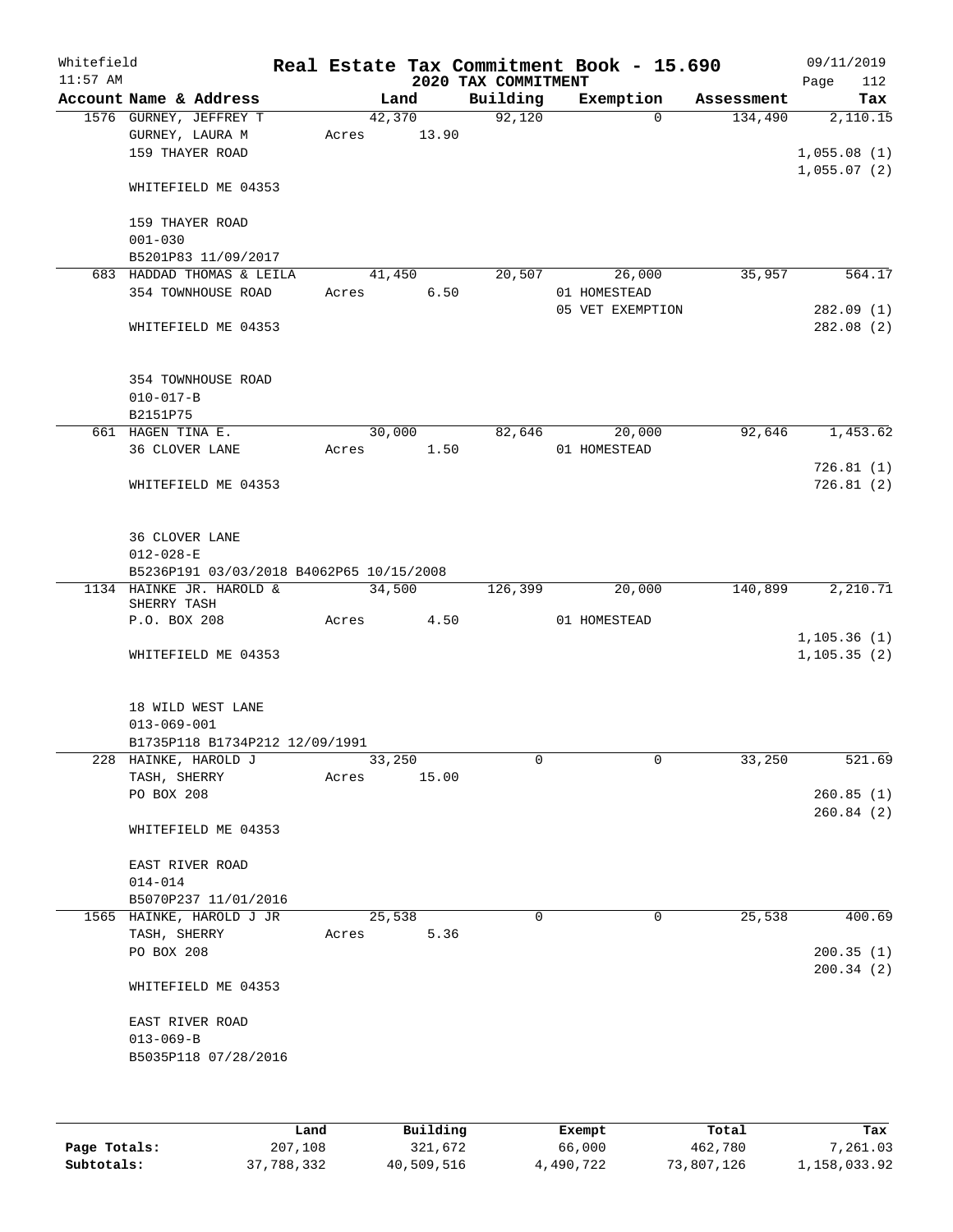| Whitefield<br>$11:57$ AM |                                           |        |       | 2020 TAX COMMITMENT | Real Estate Tax Commitment Book - 15.690 |            | 09/11/2019<br>Page<br>113 |
|--------------------------|-------------------------------------------|--------|-------|---------------------|------------------------------------------|------------|---------------------------|
|                          | Account Name & Address                    |        | Land  | Building            | Exemption                                | Assessment | Tax                       |
|                          | 763 HALL HEIRS ANDREW                     | 10,700 |       | $\Omega$            | $\Omega$                                 | 10,700     | 167.88                    |
|                          | C/O NANCY DUNCAN                          | Acres  | 9.00  |                     |                                          |            |                           |
|                          | 10 VATERS HIDEAWAY                        |        |       |                     |                                          |            | 83.94 (1)                 |
|                          | JEFFERSON ME 04348                        |        |       |                     |                                          |            | 83.94 (2)                 |
|                          | OFF DOYLE ROAD                            |        |       |                     |                                          |            |                           |
|                          | $019 - 005$                               |        |       |                     |                                          |            |                           |
|                          | B1655P1                                   |        |       |                     |                                          |            |                           |
|                          | 693 HALL IV GEORGE W.                     | 41,370 |       | 26,126              | 0                                        | 67,496     | 1,059.01                  |
|                          | 822 TOWNHOUSE ROAD                        | Acres  | 6.40  |                     |                                          |            |                           |
|                          |                                           |        |       |                     |                                          |            | 529.51(1)                 |
|                          | WHITEFIELD ME 04353                       |        |       |                     |                                          |            | 529.50(2)                 |
|                          | 678 TOWNHOUSE ROAD                        |        |       |                     |                                          |            |                           |
|                          | $007 - 032$                               |        |       |                     |                                          |            |                           |
|                          | B4814P220 09/03/2014 B3395P125 11/17/2004 |        |       |                     |                                          |            |                           |
|                          | 160 HALL IV GEORGE W.                     | 30,290 |       | $\mathbf 0$         | 0                                        | 30,290     | 475.25                    |
|                          | 822 TOWNHOUSE ROAD                        | Acres  | 11.30 |                     |                                          |            |                           |
|                          |                                           |        |       |                     |                                          |            | 237.63(1)                 |
|                          | WHITEFIELD ME 04353                       |        |       |                     |                                          |            | 237.62 (2)                |
|                          | PHILBRICK LANE                            |        |       |                     |                                          |            |                           |
|                          | $006 - 015$                               |        |       |                     |                                          |            |                           |
|                          | B1635P29                                  |        |       |                     |                                          |            |                           |
|                          | 432 HALL JR. GEORGE                       | 35,650 |       | $\mathbf 0$         | 0                                        | 35,650     | 559.35                    |
|                          | 822 TOWNHOUSE ROAD                        | Acres  | 18.00 |                     |                                          |            |                           |
|                          |                                           |        |       |                     |                                          |            | 279.68(1)                 |
|                          | WHITEFIELD ME 04353                       |        |       |                     |                                          |            | 279.67(2)                 |
|                          | PHILBRICK LANE                            |        |       |                     |                                          |            |                           |
|                          | $006 - 011 - B$                           |        |       |                     |                                          |            |                           |
|                          | B1417P148                                 |        |       |                     |                                          |            |                           |
|                          | 717 HALL JR. GEORGE W. &                  |        | 120   | 0                   | 0                                        | 120        | 1.88                      |
|                          | HAROLD PIACOPOLOS                         | Acres  | 0.08  |                     |                                          |            |                           |
|                          | 822 TOWNHOUSE ROAD                        |        |       |                     |                                          |            | 0.94(1)                   |
|                          | WHITEFIELD ME 04353                       |        |       |                     |                                          |            | 0.94(2)                   |
|                          | PITTSTON ROAD                             |        |       |                     |                                          |            |                           |
|                          | $030 - 015$                               |        |       |                     |                                          |            |                           |
|                          | B1572P148                                 |        |       |                     |                                          |            |                           |
|                          | 525 HALL JR. GEORGE W. &                  | 64,750 |       | 0                   | 0                                        | 64,750     | 1,015.93                  |
|                          | * PIACOPOLOS HAROLD                       | Acres  | 66.00 |                     |                                          |            |                           |
|                          | 822 TOWNHOUSE ROAD                        |        |       |                     |                                          |            | 507.97(1)                 |
|                          | WHITEFIELD ME 04353                       |        |       |                     |                                          |            | 507.96(2)                 |
|                          |                                           |        |       |                     |                                          |            |                           |
|                          | 48 PINE CREST LANE                        |        |       |                     |                                          |            |                           |
|                          | $007 - 012$                               |        |       |                     |                                          |            |                           |
|                          | B1572P147                                 |        |       |                     |                                          |            |                           |
|                          |                                           |        |       |                     |                                          |            |                           |
|                          |                                           |        |       |                     |                                          |            |                           |

|              | Land       | Building   | Exempt    | Total      | Tax             |
|--------------|------------|------------|-----------|------------|-----------------|
| Page Totals: | 182,880    | 26,126     |           | 209,006    | 3,279.30        |
| Subtotals:   | 37,971,212 | 40,535,642 | 4,490,722 | 74,016,132 | 1, 161, 313. 22 |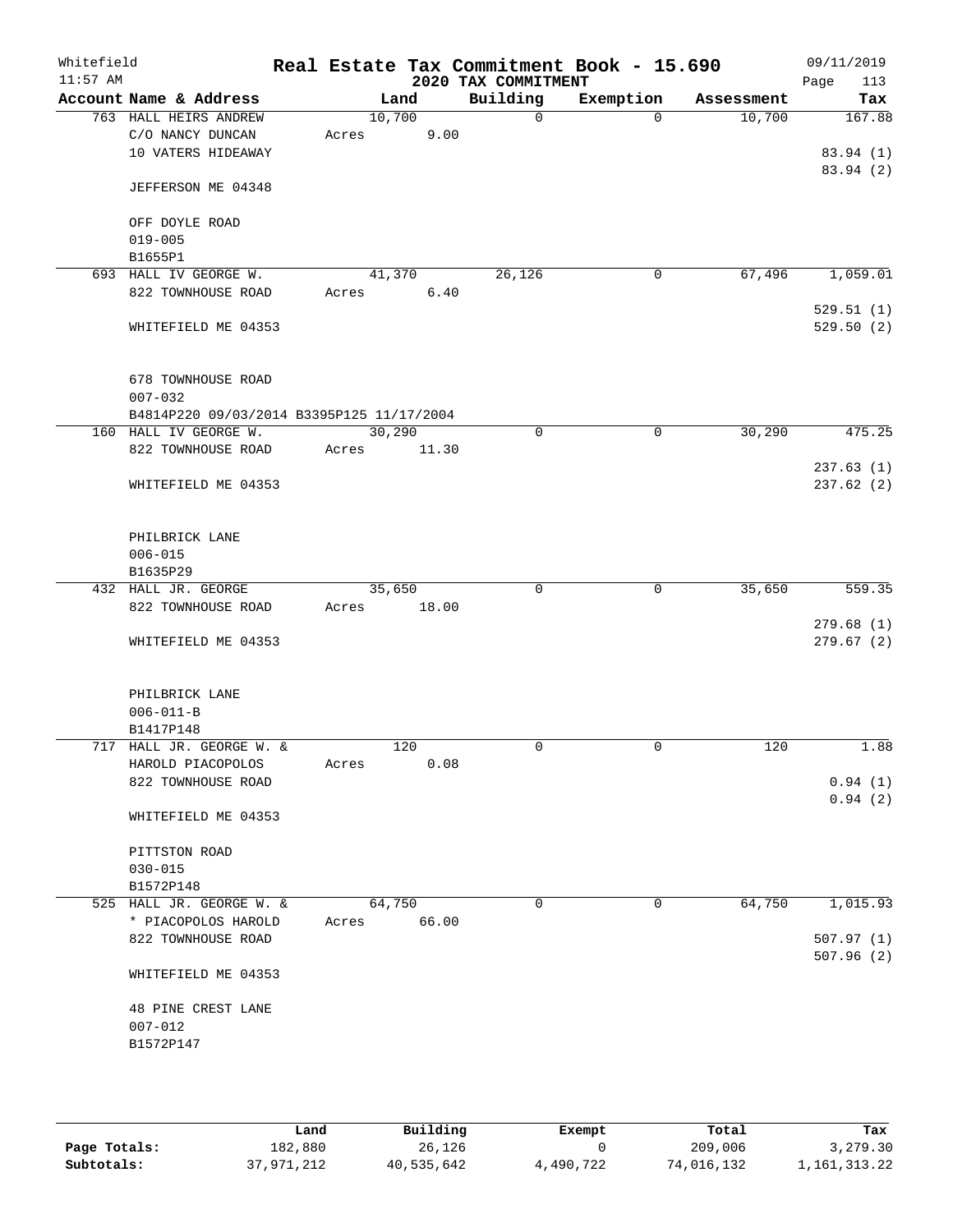| Whitefield<br>$11:57$ AM |                                           |       |                | 2020 TAX COMMITMENT | Real Estate Tax Commitment Book - 15.690 |            | 09/11/2019<br>Page<br>114 |
|--------------------------|-------------------------------------------|-------|----------------|---------------------|------------------------------------------|------------|---------------------------|
|                          | Account Name & Address                    |       | Land           | Building            | Exemption                                | Assessment | Tax                       |
|                          | 1562 HALL JR. GEORGE W. &                 |       | 35,394         | $\mathbf 0$         | $\Omega$                                 | 35,394     | 555.33                    |
|                          | GEORGE W.<br>822 TOWNHOUSE ROAD           | Acres | 17.68          |                     |                                          |            |                           |
|                          | WHITEFIELD ME 04353                       |       |                |                     |                                          |            | 277.67(1)<br>277.66(2)    |
|                          | PHILBRICK LANE<br>$006 - 008$             |       |                |                     |                                          |            |                           |
|                          | 999 HALL JR. GEORGE W. &<br>MARYANN       |       | 39,335         | 169,478             | 20,000                                   |            | 188,813 2,962.48          |
|                          | 822 TOWNHOUSE ROAD                        | Acres | 4.39           |                     | 01 HOMESTEAD                             |            | 1,481.24(1)               |
|                          | WHITEFIELD ME 04353                       |       |                |                     |                                          |            | 1,481.24(2)               |
|                          | 822 TOWNHOUSE ROAD<br>$007 - 037 - A$     |       |                |                     |                                          |            |                           |
|                          | B5345P111 01/14/2019 B5345P106 01/14/2019 |       |                |                     |                                          |            |                           |
|                          | 1921 HALL, GEORGE W IV                    |       | 34,106         | $\Omega$            | 0                                        | 34,106     | 535.12                    |
|                          | HALL, MARY ANN                            | Acres | 16.07          |                     |                                          |            |                           |
|                          | 822 TOWNHOUSE ROAD                        |       |                |                     |                                          |            | 267.56(1)<br>267.56(2)    |
|                          | WHITEFIELD ME 04353                       |       |                |                     |                                          |            |                           |
|                          | TOWNHOUSE ROAD<br>$007 - 018 - F$         |       |                |                     |                                          |            |                           |
|                          | B5345P129 01/14/2019                      |       |                |                     |                                          |            |                           |
|                          | 1923 HALL, GEORGE W IV                    |       | 34,250         | $\mathbf 0$         | $\mathbf 0$                              | 34,250     | 537.38                    |
|                          | HALL, MARY ANN                            | Acres | 10.00          |                     |                                          |            |                           |
|                          | 822 TOWNHOUSE ROAD                        |       |                |                     |                                          |            | 268.69(1)                 |
|                          | WHITEFIELD ME 04353                       |       |                |                     |                                          |            | 268.69(2)                 |
|                          | TOWNHOUSE ROAD                            |       |                |                     |                                          |            |                           |
|                          | $007 - 036 - 1$                           |       |                |                     |                                          |            |                           |
|                          | B5345P125 01/14/2019                      |       |                |                     |                                          |            |                           |
|                          | 1924 HALL, GEORGE W IV<br>BUMPS, DIANNE & | Acres | 27,762<br>8.14 | 0                   | $\overline{0}$                           | 27,762     | 435.59                    |
|                          | HALL-KARASS, SUSAN                        |       |                |                     |                                          |            | 217.80(1)                 |
|                          | 822 TOWNHOUSE ROAD                        |       |                |                     |                                          |            | 217.79(2)                 |
|                          | WHITEFIELD ME 04353                       |       |                |                     |                                          |            |                           |
|                          | TOWNHOUSE ROAD                            |       |                |                     |                                          |            |                           |
|                          | $007 - 018 - G$                           |       |                |                     |                                          |            |                           |
|                          | B5345P118 01/14/2019 B2439P156 03/11/1999 |       |                |                     |                                          |            |                           |
|                          | 1328 HALL, MICHAEL S                      |       | 37,978         | 37,023              | 0                                        | 75,001     | 1,176.77                  |
|                          | HALL, TINA M                              | Acres | 8.41           |                     |                                          |            |                           |
|                          | 65 W. WASHINGTON ROAD                     |       |                |                     |                                          |            | 588.39(1)<br>588.38 (2)   |
|                          | WASHINGTON ME 04574                       |       |                |                     |                                          |            |                           |
|                          | 848 EAST RIVER ROAD<br>$007 - 063$        |       |                |                     |                                          |            |                           |
|                          | B5322P110 10/23/2018 B5300P268 09/04/2018 |       |                |                     |                                          |            |                           |
|                          |                                           |       |                |                     |                                          |            |                           |

|              | Land       | Building   | Exempt    | Total      | Tax          |
|--------------|------------|------------|-----------|------------|--------------|
| Page Totals: | 208,825    | 206,501    | 20,000    | 395,326    | 6,202.67     |
| Subtotals:   | 38,180,037 | 40,742,143 | 4,510,722 | 74,411,458 | 1,167,515.89 |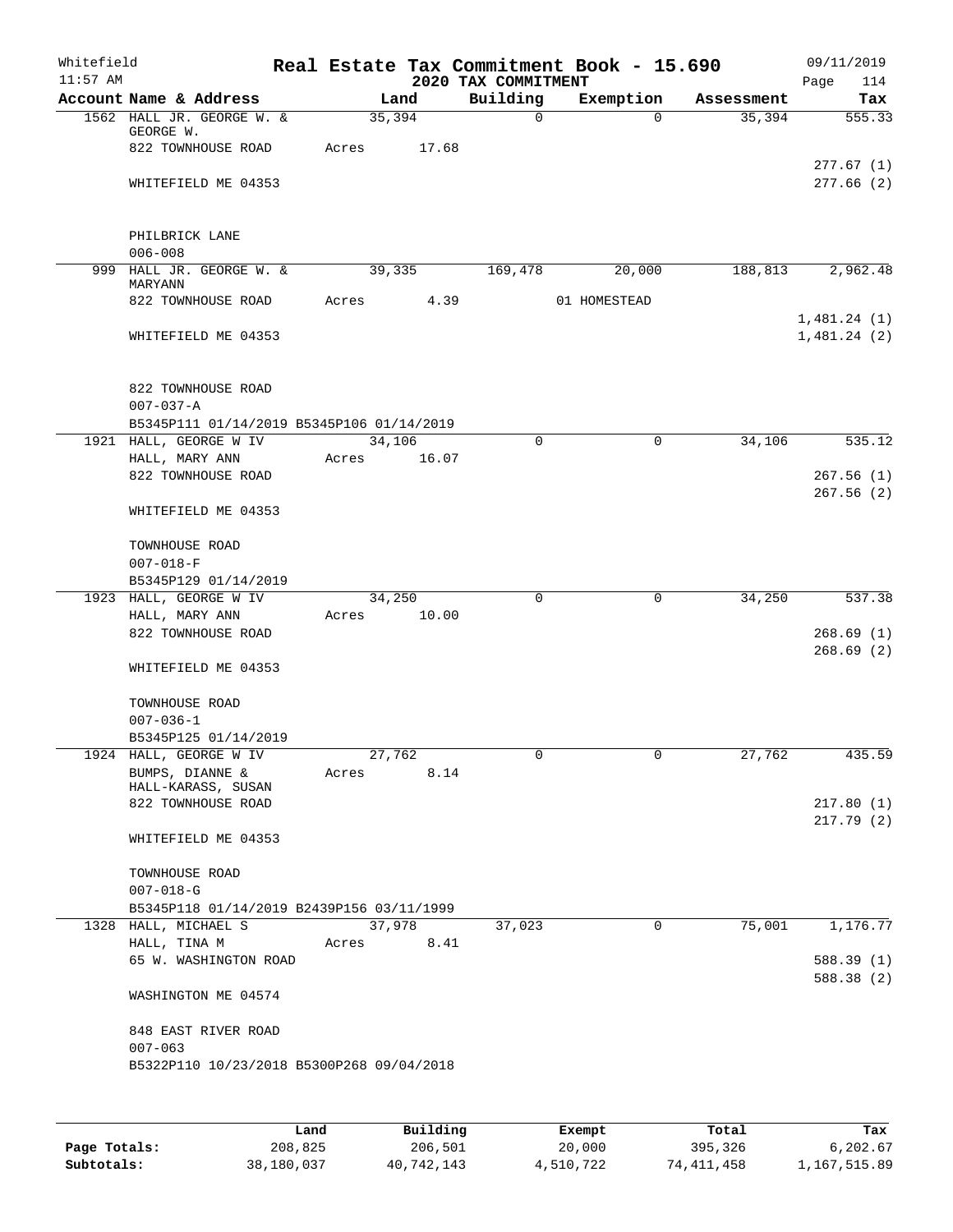| Whitefield<br>$11:57$ AM |                                                             |                 |              |                                 | Real Estate Tax Commitment Book - 15.690 |            | 09/11/2019                 |
|--------------------------|-------------------------------------------------------------|-----------------|--------------|---------------------------------|------------------------------------------|------------|----------------------------|
|                          | Account Name & Address                                      |                 | Land         | 2020 TAX COMMITMENT<br>Building | Exemption                                | Assessment | 115<br>Page<br>Tax         |
|                          | 73 HALLOWELL ROPER BECKY                                    | 30,795          |              | 123,412                         | 20,000                                   | 134,207    | 2,105.71                   |
|                          | S. & DAVID T. & KAREN<br>15 HALLOWELL LANE                  | Acres           | 2.03         |                                 | 01 HOMESTEAD                             |            |                            |
|                          | DAMARISCOTTA ME 04543                                       |                 |              |                                 |                                          |            | 1,052.86(1)<br>1,052.85(2) |
|                          | 68 NO. HUNTS MEADOW                                         |                 |              |                                 |                                          |            |                            |
|                          | $015 - 027 - A$<br>B4340P244 11/12/2010                     |                 |              |                                 |                                          |            |                            |
|                          | 473 HAMILTON CHRISTOPHER C.                                 | 52,125          |              | 87,929                          | 20,000                                   | 120,054    | 1,883.65                   |
|                          | & PATRICIA M.                                               |                 |              |                                 |                                          |            |                            |
|                          | 6 SOUTH FOWLES LANE                                         | Acres           | 27.50        |                                 | 01 HOMESTEAD                             |            | 941.83 (1)                 |
|                          | WHITEFIELD ME 04353                                         |                 |              |                                 |                                          |            | 941.82(2)                  |
|                          | 6 SOUTH FOWLES LANE                                         |                 |              |                                 |                                          |            |                            |
|                          | $005 - 025$                                                 |                 |              |                                 |                                          |            |                            |
|                          | B2576P328<br>858 HAMILTON CHRISTOPHER C.                    | 24,650          |              | 3,595                           | 0                                        | 28,245     | 443.16                     |
|                          | & PATRICIA M.                                               |                 |              |                                 |                                          |            |                            |
|                          | 6 SOUTH FOWLES LANE                                         | Acres           | 4.60         |                                 |                                          |            | 221.58(1)                  |
|                          | WHITEFIELD ME 04353                                         |                 |              |                                 |                                          |            | 221.58(2)                  |
|                          | HOLLYWOOD BOUELVARD<br>$005 - 024$                          |                 |              |                                 |                                          |            |                            |
|                          | B2576P328                                                   |                 |              |                                 |                                          |            |                            |
|                          | 684 HANLEY MARK S. (75%)                                    | 92,250          |              | $\Omega$                        | 0                                        | 92,250     | 1,447.40                   |
|                          | HANLEY JEWEL R. (25%)<br>1829 BRISTOL ROAD                  | Acres           | 12.30        |                                 |                                          |            | 723.70(1)<br>723.70(2)     |
|                          | BRISTOL ME 04539                                            |                 |              |                                 |                                          |            |                            |
|                          | PALMER ROAD<br>$001 - 008$                                  |                 |              |                                 |                                          |            |                            |
|                          | B4616P149 01/11/2013 B1615P215                              |                 |              |                                 |                                          |            |                            |
|                          | 1479 HANNA LAURA VERONICA<br>C/O BEVERLY J CHARLES          | 41,150<br>Acres | 26.00        | $\Omega$                        | 0                                        | 41,150     | 645.64                     |
|                          | 135 COUNTY LINE ROAD                                        |                 |              |                                 |                                          |            | 322.82(1)                  |
|                          | REIGELSVILLE PA 18077                                       |                 |              |                                 |                                          |            | 322.82(2)                  |
|                          | PITTSTON TOWN LINE                                          |                 |              |                                 |                                          |            |                            |
|                          | $003 - 004$<br>B4976P222 02/08/2016 B4976P219 02/08/2016    |                 |              |                                 |                                          |            |                            |
|                          | 1099 HANSEN, CLAY W                                         | 32,085          |              | 167,780                         | 0                                        | 199,865    | 3,135.88                   |
|                          | SCHWARZ, SHEILA R<br>17 HUNTS MEADOW ROAD                   | Acres           | 2.89         |                                 |                                          |            | 1,567.94(1)                |
|                          | WHITEFIELD ME 04353                                         |                 |              |                                 |                                          |            | 1,567.94(2)                |
|                          | 17 HUNTS MEADOW ROAD<br>$012 - 034$<br>B5280P107 07/13/2018 |                 |              |                                 |                                          |            |                            |
|                          | Land                                                        |                 | Building     |                                 | Exempt                                   | Total      | Tax                        |
| Page Totals:             | 273,055                                                     |                 | 382,716      |                                 | 40,000                                   | 615,771    | 9,661.44                   |
| Subtotals:               | 38, 453, 092                                                |                 | 41, 124, 859 |                                 | 4,550,722                                | 75,027,229 | 1,177,177.33               |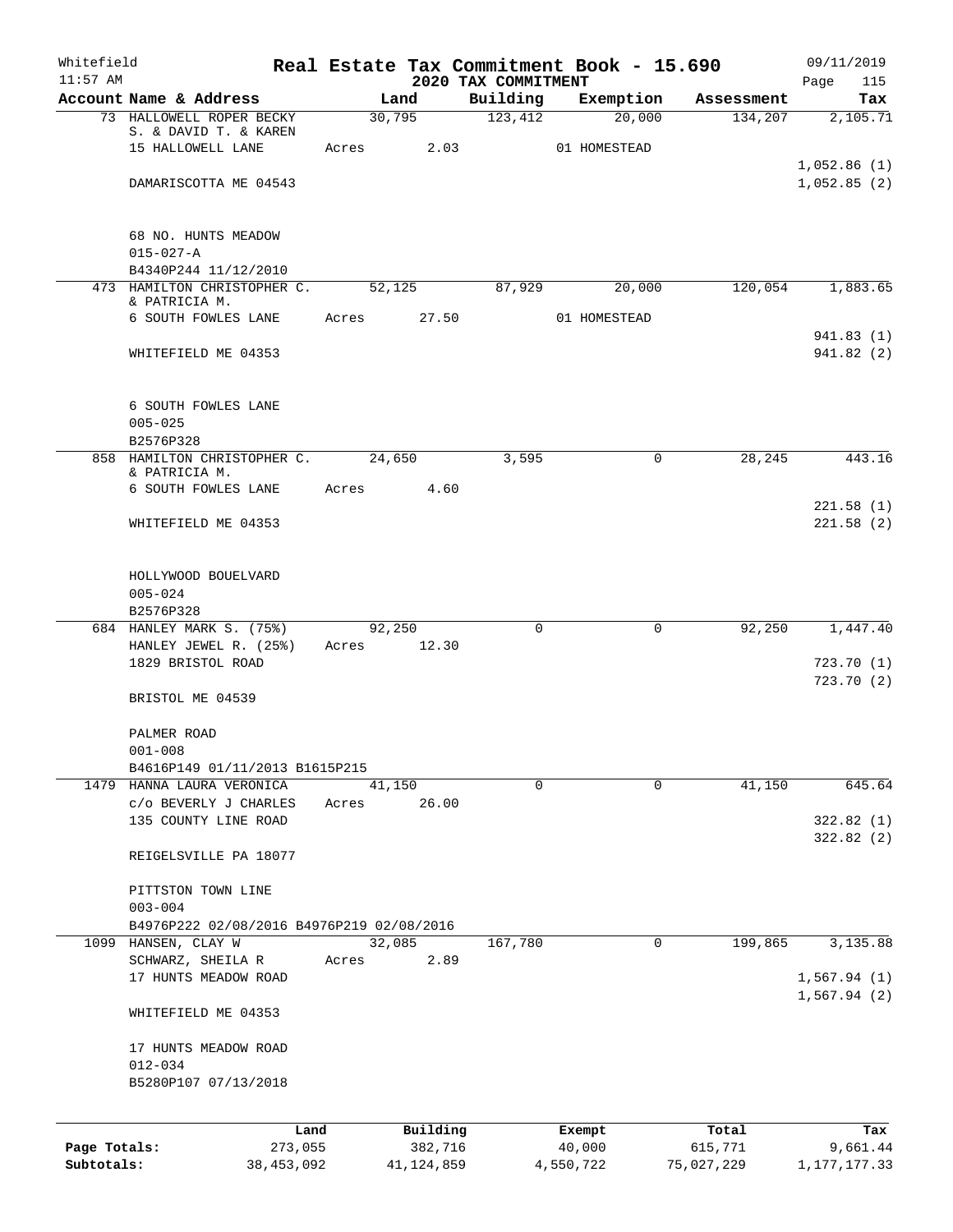| Whitefield<br>$11:57$ AM |                                                     |       |            | 2020 TAX COMMITMENT | Real Estate Tax Commitment Book - 15.690 |            | 09/11/2019<br>Page<br>116 |
|--------------------------|-----------------------------------------------------|-------|------------|---------------------|------------------------------------------|------------|---------------------------|
|                          | Account Name & Address                              |       | Land       | Building            | Exemption                                | Assessment | Tax                       |
|                          | 853 HANSON WALTER K.                                |       | 31,230     | 70, 235             | 20,000                                   | 81,465     | 1,278.19                  |
|                          | 600 MILLS ROAD                                      | Acres | 2.32       |                     | 01 HOMESTEAD                             |            |                           |
|                          |                                                     |       |            |                     |                                          |            | 639.10(1)                 |
|                          | WHITEFIELD ME 04353                                 |       |            |                     |                                          |            | 639.09(2)                 |
|                          |                                                     |       |            |                     |                                          |            |                           |
|                          |                                                     |       |            |                     |                                          |            |                           |
|                          | 600 MILLS ROAD                                      |       |            |                     |                                          |            |                           |
|                          | $020 - 035 - A$                                     |       | 22,850     | 1,257               | 0                                        | 24,107     | 378.24                    |
|                          | 912 HANSON, WALTER K<br>600 MILLS ROAD              | Acres | 3.40       |                     |                                          |            |                           |
|                          |                                                     |       |            |                     |                                          |            | 189.12(1)                 |
|                          | WHITEFIELD ME 04353                                 |       |            |                     |                                          |            | 189.12(2)                 |
|                          |                                                     |       |            |                     |                                          |            |                           |
|                          |                                                     |       |            |                     |                                          |            |                           |
|                          | MILLS ROAD                                          |       |            |                     |                                          |            |                           |
|                          | $020 - 036$                                         |       |            |                     |                                          |            |                           |
|                          | B4465P90 11/30/2011 B862P67                         |       |            |                     |                                          |            |                           |
|                          | 818 HARDMAN DAVID                                   |       | 30,195     | 143,588             | 20,000                                   | 153,783    | 2,412.86                  |
|                          | 10 NILSEN LANE                                      |       | Acres 1.63 |                     | 01 HOMESTEAD                             |            |                           |
|                          |                                                     |       |            |                     |                                          |            | 1, 206.43(1)              |
|                          | WHITEFIELD ME 04353                                 |       |            |                     |                                          |            | 1, 206.43(2)              |
|                          |                                                     |       |            |                     |                                          |            |                           |
|                          |                                                     |       |            |                     |                                          |            |                           |
|                          | 10 NILSEN LANE                                      |       |            |                     |                                          |            |                           |
|                          | $004 - 001 - A$                                     |       |            |                     |                                          |            |                           |
|                          | B4781P203 05/22/2014 B2008P249<br>502 HARDMAN DAVID |       | 20,000     | 29,622              | $\mathbf 0$                              | 49,622     | 778.57                    |
|                          | 10 NILSEN LANE                                      | Acres | 1.10       |                     |                                          |            |                           |
|                          |                                                     |       |            |                     |                                          |            | 389.29 (1)                |
|                          | WHITEFIELD ME 04353                                 |       |            |                     |                                          |            | 389.28 (2)                |
|                          |                                                     |       |            |                     |                                          |            |                           |
|                          |                                                     |       |            |                     |                                          |            |                           |
|                          | 444 WISCASSET ROAD                                  |       |            |                     |                                          |            |                           |
|                          | $004 - 002 - A$                                     |       |            |                     |                                          |            |                           |
|                          | B4512P237 04/13/2012 B2008P249                      |       |            |                     |                                          |            |                           |
|                          | 884 HARKINS TIMOTHY II                              |       | 30,000     | 52,263              | 20,000                                   | 62,263     | 976.91                    |
|                          | P. O. BOX 93                                        | Acres | 0.92       |                     | 01 HOMESTEAD                             |            |                           |
|                          |                                                     |       |            |                     |                                          |            | 488.46 (1)                |
|                          | WHITEFIELD ME 04353                                 |       |            |                     |                                          |            | 488.45 (2)                |
|                          |                                                     |       |            |                     |                                          |            |                           |
|                          | 104 CLARY LAKE LANE                                 |       |            |                     |                                          |            |                           |
|                          | $028 - 002 - A$                                     |       |            |                     |                                          |            |                           |
|                          | B4716P38 09/26/2013 B1632P126                       |       |            |                     |                                          |            |                           |
|                          | 1237 HARMON BENJAMIN T.                             |       | 45,554     | 42,983              | $\mathbf{0}$                             | 88,537     | 1,389.15                  |
|                          | 52 WILD WEST LANE                                   | Acres | 17.88      |                     |                                          |            |                           |
|                          |                                                     |       |            |                     |                                          |            | 694.58 (1)                |
|                          | WHITEFIELD ME 04353                                 |       |            |                     |                                          |            | 694.57 (2)                |
|                          |                                                     |       |            |                     |                                          |            |                           |
|                          |                                                     |       |            |                     |                                          |            |                           |
|                          | 52 WILD WEST LANE                                   |       |            |                     |                                          |            |                           |
|                          | $013 - 069$                                         |       |            |                     |                                          |            |                           |
|                          | B4844P3 12/04/2014 B4764P102 03/14/2014 B4696P278   |       |            |                     |                                          |            |                           |
|                          | 08/06/2013 B2233P123                                |       |            |                     |                                          |            |                           |
|                          |                                                     |       |            |                     |                                          |            |                           |
|                          |                                                     |       |            |                     |                                          |            |                           |

|              | Land       | Building   | Exempt    | Total      | Tax          |
|--------------|------------|------------|-----------|------------|--------------|
| Page Totals: | L79,829    | 339,948    | 60,000    | 459,777    | 7,213.92     |
| Subtotals:   | 38,632,921 | 41,464,807 | 4,610,722 | 75,487,006 | 1,184,391.25 |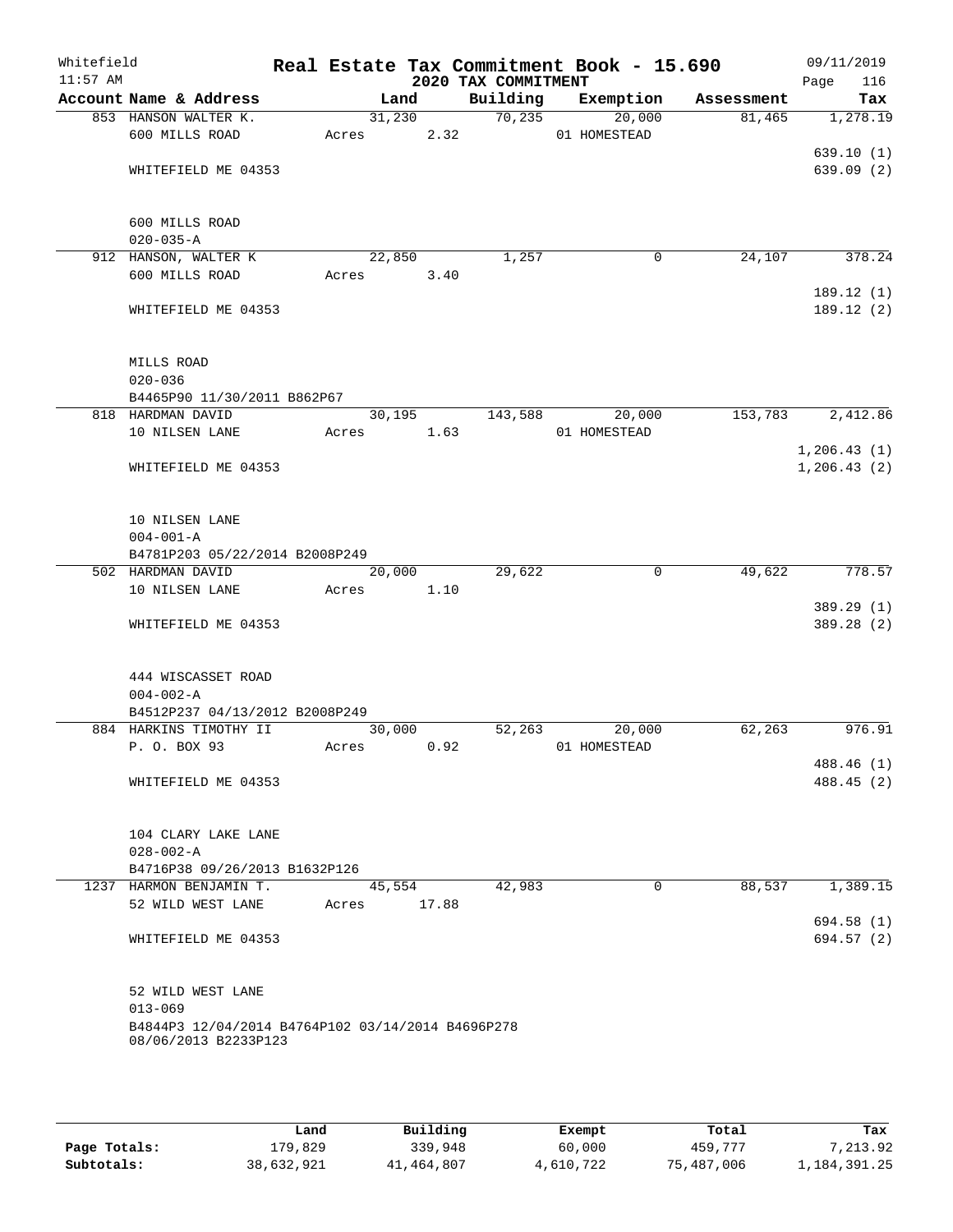| Whitefield<br>$11:57$ AM |                                                     |       |          | 2020 TAX COMMITMENT | Real Estate Tax Commitment Book - 15.690 |            | 09/11/2019<br>Page<br>117 |
|--------------------------|-----------------------------------------------------|-------|----------|---------------------|------------------------------------------|------------|---------------------------|
|                          | Account Name & Address                              |       | Land     | Building            | Exemption                                | Assessment | Tax                       |
|                          | 193 HARMON ELIZABETH CHASE                          |       | 43,490   | 114,181             | 20,000                                   | 137,671    | 2,160.06                  |
|                          | 892 EAST RIVER ROAD                                 | Acres | 15.30    |                     | 01 HOMESTEAD                             |            |                           |
|                          |                                                     |       |          |                     |                                          |            | 1,080.03(1)               |
|                          | WHITEFIELD ME 04353                                 |       |          |                     |                                          |            | 1,080.03(2)               |
|                          |                                                     |       |          |                     |                                          |            |                           |
|                          |                                                     |       |          |                     |                                          |            |                           |
|                          | 892 EAST RIVER ROAD                                 |       |          |                     |                                          |            |                           |
|                          | $007 - 065$                                         |       |          |                     |                                          |            |                           |
|                          | B1637P32                                            |       |          |                     |                                          |            |                           |
|                          | 1583 HARRINGTON PHIL                                |       | 34,050   | $\Omega$            | 0                                        | 34,050     | 534.24                    |
|                          | 145 FOWLE HILL ROAD                                 | Acres | 16.00    |                     |                                          |            |                           |
|                          |                                                     |       |          |                     |                                          |            | 267.12(1)                 |
|                          | WISCASSET ME 04578                                  |       |          |                     |                                          |            | 267.12(2)                 |
|                          |                                                     |       |          |                     |                                          |            |                           |
|                          |                                                     |       |          |                     |                                          |            |                           |
|                          | DEVINE ROAD                                         |       |          |                     |                                          |            |                           |
|                          | $019 - 007$                                         |       |          |                     |                                          |            |                           |
|                          | B4883P119 05/06/2015 B4758P95 02/19/2014 B4399P246  |       |          |                     |                                          |            |                           |
|                          | 05/18/2011 B513P46<br>207 HARRISON, CASEY M         |       | 35,810   | 71,110              | 0                                        | 106,920    | 1,677.57                  |
|                          | 605 WISCASSET ROAD                                  | Acres | 5.70     |                     |                                          |            |                           |
|                          |                                                     |       |          |                     |                                          |            | 838.79 (1)                |
|                          | Whitefield Maine 04353                              |       |          |                     |                                          |            | 838.78 (2)                |
|                          |                                                     |       |          |                     |                                          |            |                           |
|                          |                                                     |       |          |                     |                                          |            |                           |
|                          | 605 WISCASSET ROAD                                  |       |          |                     |                                          |            |                           |
|                          | $001 - 038 - C$                                     |       |          |                     |                                          |            |                           |
|                          | B5143P299 06/09/2017                                |       |          |                     |                                          |            |                           |
| 310                      | HART GREGORY M. & LISA                              |       | 37,962   | 268,305             | 26,000                                   | 280,267    | 4,397.39                  |
|                          | J.                                                  |       |          |                     |                                          |            |                           |
|                          | 11 CROCKER AVENUE NORTH Acres                       |       | 8.39     |                     | 01 HOMESTEAD                             |            |                           |
|                          |                                                     |       |          |                     | 05 VET EXEMPTION                         |            | 2,198.70(1)               |
|                          | WHITEFIELD ME 04353                                 |       |          |                     |                                          |            | 2,198.69(2)               |
|                          |                                                     |       |          |                     |                                          |            |                           |
|                          |                                                     |       |          |                     |                                          |            |                           |
|                          | 11 CROCKER AVENUE NORTH                             |       |          |                     |                                          |            |                           |
|                          | $007 - 009$                                         |       |          |                     |                                          |            |                           |
|                          | B2857P269                                           |       |          |                     |                                          |            |                           |
|                          | 178 HART, LISA M., TRUSTEE<br>OF PUFFER LINCOLN     |       | 39,970   | 102,304             | 20,000                                   | 122,274    | 1,918.48                  |
|                          | REALTY TR                                           |       |          |                     |                                          |            |                           |
|                          | 145 HEALEY TERRACE                                  | Acres | 10.90    |                     | 01 HOMESTEAD                             |            |                           |
|                          |                                                     |       |          |                     |                                          |            | 959.24(1)                 |
|                          | BROCKTON MA 02301                                   |       |          |                     |                                          |            | 959.24(2)                 |
|                          |                                                     |       |          |                     |                                          |            |                           |
|                          |                                                     |       |          |                     |                                          |            |                           |
|                          | 161 HUNTS MEADOW ROAD                               |       |          |                     |                                          |            |                           |
|                          | $012 - 027 - A$                                     |       |          |                     |                                          |            |                           |
|                          | B5323P202 11/01/2018 B4100P1 02/13/2009             |       |          |                     |                                          |            |                           |
|                          | 485 HARTLEY STEVEN J.                               |       | 34,080   | 221,203             | 20,000                                   | 235,283    | 3,691.59                  |
|                          | 23 ABBY LANE                                        | Acres | 4.22     |                     | 01 HOMESTEAD                             |            |                           |
|                          |                                                     |       |          |                     |                                          |            | 1,845.80(1)               |
|                          | WHITEFIELD ME 04353                                 |       |          |                     |                                          |            | 1,845.79(2)               |
|                          |                                                     |       |          |                     |                                          |            |                           |
|                          |                                                     |       |          |                     |                                          |            |                           |
|                          | 23 ABBY LANE                                        |       |          |                     |                                          |            |                           |
|                          | $020 - 039 - C$                                     |       |          |                     |                                          |            |                           |
|                          | B4698P263 08/13/2013 B4669P103 05/31/2013 B2559P318 |       |          |                     |                                          |            |                           |
|                          |                                                     |       |          |                     |                                          |            |                           |
|                          | Land                                                |       | Building |                     | Exempt                                   | Total      | Tax                       |
| Page Totals:             | 225,362                                             |       | 777,103  |                     | 86,000                                   | 916,465    | 14, 379. 33               |

**Subtotals:** 38,858,283 42,241,910 4,696,722 76,403,471 1,198,770.58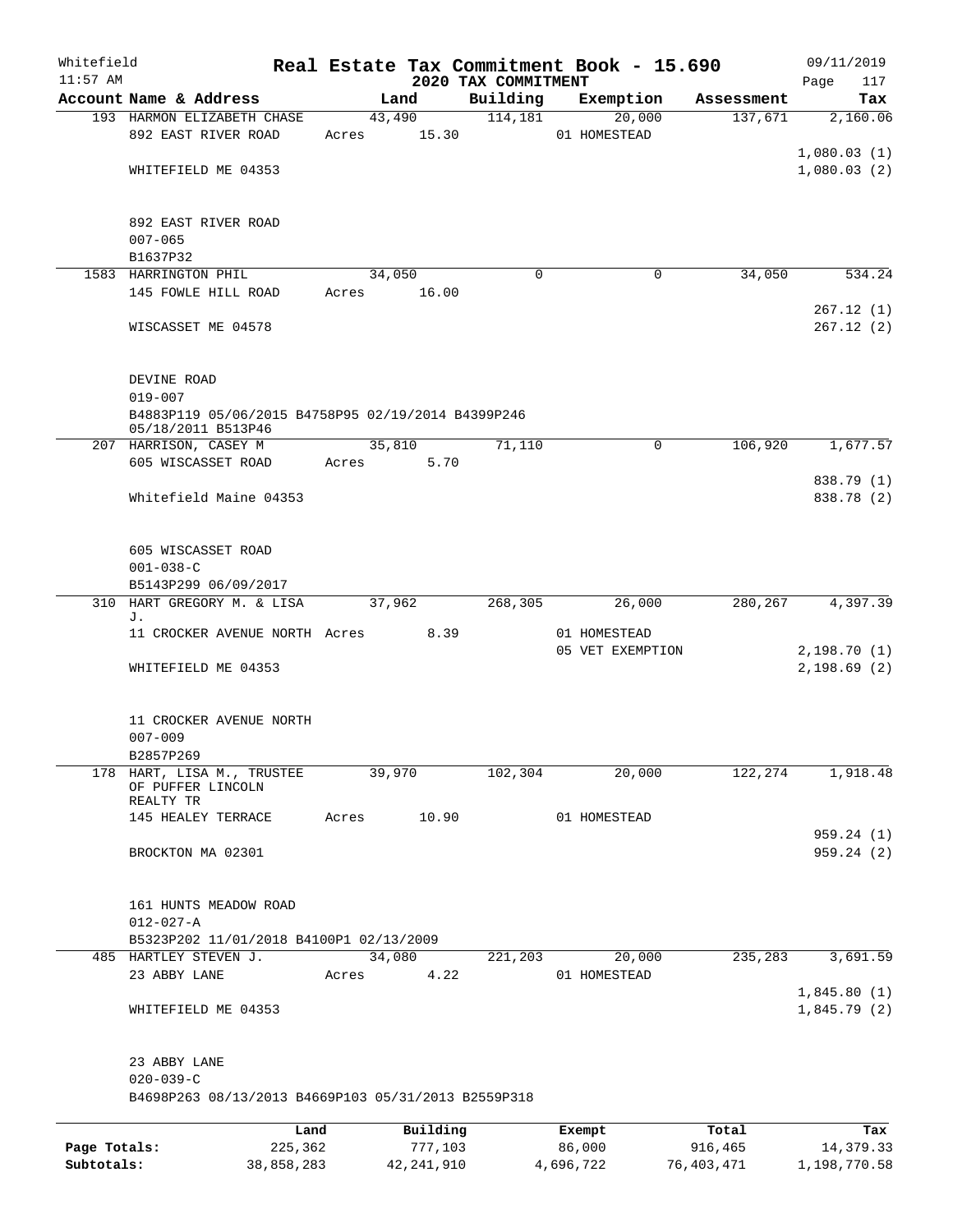| Whitefield   |                                                                                                                          |            |        |            |                                 | Real Estate Tax Commitment Book - 15.690 |            | 09/11/2019                 |
|--------------|--------------------------------------------------------------------------------------------------------------------------|------------|--------|------------|---------------------------------|------------------------------------------|------------|----------------------------|
| $11:57$ AM   | Account Name & Address                                                                                                   |            | Land   |            | 2020 TAX COMMITMENT<br>Building | Exemption                                | Assessment | Page<br>118<br>Tax         |
|              | 1186 HARTMAN HERBERT & LUCY                                                                                              |            | 35,600 |            | 92,081                          | 20,000                                   | 107,681    | 1,689.51                   |
|              | 872 TOWNHOUSE ROAD                                                                                                       | Acres      |        | 1.90       |                                 | 01 HOMESTEAD                             |            |                            |
|              |                                                                                                                          |            |        |            |                                 |                                          |            | 844.76 (1)                 |
|              | WHITEFIELD ME 04353                                                                                                      |            |        |            |                                 |                                          |            | 844.75 (2)                 |
|              | 872 TOWNHOUSE ROAD<br>$007 - 039$                                                                                        |            |        |            |                                 |                                          |            |                            |
|              | 513 HARTNETT, LISA L                                                                                                     |            | 30,600 |            | 93,759                          | 0                                        | 124,359    | 1,951.19                   |
|              | 1406 NORTH ROAD                                                                                                          | Acres      |        | 1.90       |                                 |                                          |            |                            |
|              | MT. VERNON ME 04352                                                                                                      |            |        |            |                                 |                                          |            | 975.60(1)<br>975.59(2)     |
|              | 487 HUNTS MEADOW ROAD                                                                                                    |            |        |            |                                 |                                          |            |                            |
|              | $015 - 043$<br>B4056P32 08/29/2016 B4958P47 12/14/2015 B4951P123<br>11/19/2015 B4914P282 08/05/2015 B4772P314 04/23/2014 |            |        |            |                                 |                                          |            |                            |
|              | B4764P215 03/18/2014 B2837P217<br>510 HARVEY ROBERT C.                                                                   |            | 31,500 |            | 18,206                          | 20,000                                   | 29,706     | 466.09                     |
|              | 95 AUGUSTA ROAD                                                                                                          | Acres      |        | 2.50       |                                 | 01 HOMESTEAD                             |            |                            |
|              | WHITEFIELD ME 04353                                                                                                      |            |        |            |                                 |                                          |            | 233.05(1)<br>233.04(2)     |
|              | 95 AUGUSTA ROAD<br>$018 - 013 - A$                                                                                       |            |        |            |                                 |                                          |            |                            |
|              | B3398P101 11/19/2004 B2895P105                                                                                           |            |        |            |                                 |                                          |            |                            |
|              | 1745 HATCH JAMES<br>JENNINGS PATRICIA                                                                                    | Acres      | 27,010 | 7.20       | $\mathbf 0$                     | 0                                        | 27,010     | 423.79                     |
|              | 248 LOWER ROUND POND<br><b>ROAD</b>                                                                                      |            |        |            |                                 |                                          |            | 211.90(1)                  |
|              |                                                                                                                          |            |        |            |                                 |                                          |            | 211.89(2)                  |
|              | BRISTOL ME 04539                                                                                                         |            |        |            |                                 |                                          |            |                            |
|              | ROONEY ROAD                                                                                                              |            |        |            |                                 |                                          |            |                            |
|              | $009 - 017 - B$                                                                                                          |            |        |            |                                 |                                          |            |                            |
| 1429         | HATCH JAMES B.<br>* JENNINGS PATRICIA B.                                                                                 | Acres      | 1,575  | 1.05       | $\Omega$                        | $\Omega$                                 | 1,575      | 24.71                      |
|              | 248 LOWER ROUND POND                                                                                                     |            |        |            |                                 |                                          |            | 12.36(1)                   |
|              | ROAD                                                                                                                     |            |        |            |                                 |                                          |            | 12.35(2)                   |
|              | BRISTOL ME 04539 3214                                                                                                    |            |        |            |                                 |                                          |            |                            |
|              | ROONEY LANE                                                                                                              |            |        |            |                                 |                                          |            |                            |
|              | $009 - 034$                                                                                                              |            |        |            |                                 |                                          |            |                            |
|              | B2497P302<br>1341 HATCH KENNETH L. III                                                                                   |            | 40,490 |            | 139,386                         | 0                                        | 179,876    | 2,822.25                   |
|              | 44 CHAMBERLAIN BROOK<br>LANE                                                                                             | Acres      |        | 11.55      |                                 |                                          |            |                            |
|              | WHITEFIELD ME 04353                                                                                                      |            |        |            |                                 |                                          |            | 1,411.13(1)<br>1,411.12(2) |
|              | 44 CHAMBERLAIN BROOK<br>$030 - 012$                                                                                      |            |        |            |                                 |                                          |            |                            |
|              | B3475P306 05/02/2005                                                                                                     |            |        |            |                                 |                                          |            |                            |
|              |                                                                                                                          | Land       |        | Building   |                                 | Exempt                                   | Total      | Tax                        |
| Page Totals: |                                                                                                                          | 166,775    |        | 343,432    |                                 | 40,000                                   | 470,207    | 7,377.54                   |
| Subtotals:   |                                                                                                                          | 39,025,058 |        | 42,585,342 |                                 | 4,736,722                                | 76,873,678 | 1,206,148.12               |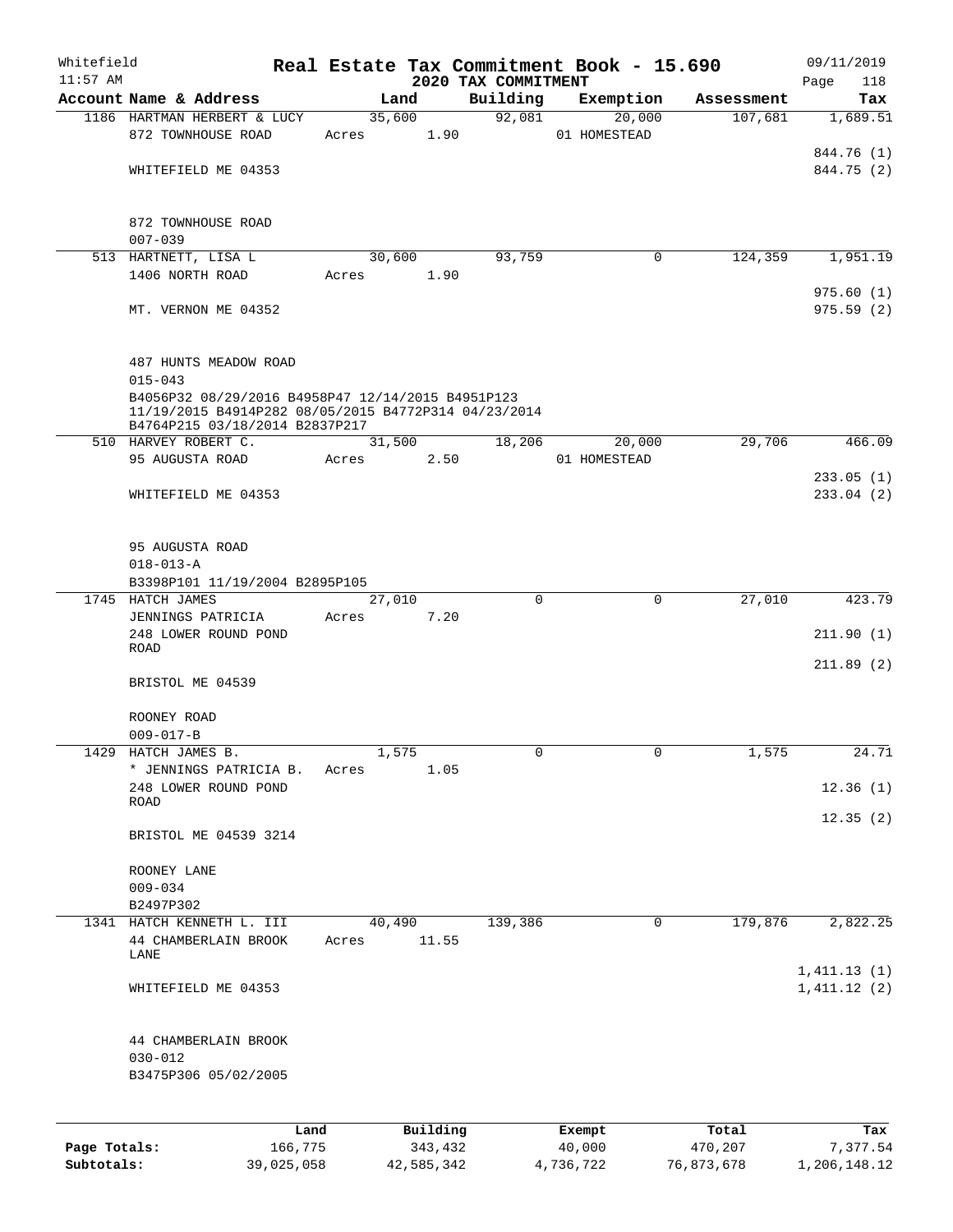| Whitefield   |                                                                                               |        |                     |                                 | Real Estate Tax Commitment Book - 15.690 |                  | 09/11/2019                 |
|--------------|-----------------------------------------------------------------------------------------------|--------|---------------------|---------------------------------|------------------------------------------|------------------|----------------------------|
| $11:57$ AM   | Account Name & Address                                                                        |        | Land                | 2020 TAX COMMITMENT<br>Building | Exemption                                | Assessment       | 119<br>Page<br>Tax         |
|              | 41 HATCH KENNETH L. III                                                                       |        | 31,875              | 143,602                         | 0                                        | 175,477          | 2,753.23                   |
|              | 44 CHAMBERLAIN BROOK<br>LANE                                                                  | Acres  | 2.75                |                                 |                                          |                  |                            |
|              | WHITEFIELD ME 04353                                                                           |        |                     |                                 |                                          |                  | 1,376.62(1)<br>1,376.61(2) |
|              |                                                                                               |        |                     |                                 |                                          |                  |                            |
|              | 22 CHAMBERLAIN BROOK                                                                          |        |                     |                                 |                                          |                  |                            |
|              | $030 - 012 - B$<br>B4767P135 03/28/2014 B3495P130 B2994P231 01/02/2003<br>B1857P29 03/04/1993 |        |                     |                                 |                                          |                  |                            |
|              | 834 HAVEN GREGORY W.                                                                          |        | 30,000              | 122,636                         | 0                                        | 152,636          | 2,394.86                   |
|              | 373 HEAD TIDE ROAD                                                                            | Acres  | 0.55                |                                 |                                          |                  | 1, 197.43(1)               |
|              | WHITEFIELD ME 04353                                                                           |        |                     |                                 |                                          |                  | 1, 197.43(2)               |
|              | 373 HEAD TIDE ROAD                                                                            |        |                     |                                 |                                          |                  |                            |
|              | $005 - 007$<br>B3760P153 10/19/2006                                                           |        |                     |                                 |                                          |                  |                            |
|              | 245 HAY LISA M. & CHRISTINE                                                                   | 37,900 |                     | 0                               | 0                                        | 37,900           | 594.65                     |
|              | K. CARTER<br>906 RECREATION DRIVE                                                             | Acres  | 21.00               |                                 |                                          |                  |                            |
|              | CORPUS CHRISTI TX 78418                                                                       |        |                     |                                 |                                          |                  | 297.33(1)<br>297.32(2)     |
|              | DEXTER LANE<br>$012 - 059$                                                                    |        |                     |                                 |                                          |                  |                            |
|              | B4337P25 B3137P89 08/29/2003                                                                  |        |                     |                                 |                                          |                  |                            |
|              | 340 HAYDEN DAVID & BARBARA<br>192 GRAND ARMY ROAD                                             | Acres  | 33,450<br>3.80      | 111,532                         | 20,000<br>01 HOMESTEAD                   | 124,982          | 1,960.97                   |
|              | WHITEFIELD ME 04353                                                                           |        |                     |                                 |                                          |                  | 980.49 (1)<br>980.48 (2)   |
|              |                                                                                               |        |                     |                                 |                                          |                  |                            |
|              | 192 GRAND ARMY ROAD                                                                           |        |                     |                                 |                                          |                  |                            |
|              | $013 - 051$<br>B689P287                                                                       |        |                     |                                 |                                          |                  |                            |
|              | 696 HAYDEN, SCOTT D                                                                           |        | 34,800              | 265,657                         | 0                                        | 300,457          | 4,714.17                   |
|              | 26 HEATH ROAD                                                                                 | Acres  | 4.70                |                                 |                                          |                  |                            |
|              | WHITEFIELD ME 04353                                                                           |        |                     |                                 |                                          |                  | 2,357.09(1)<br>2,357.08(2) |
|              | 388 HEATH ROAD                                                                                |        |                     |                                 |                                          |                  |                            |
|              | $011 - 017$                                                                                   |        |                     |                                 |                                          |                  |                            |
|              | B5338P27 12/14/2018                                                                           |        |                     |                                 |                                          |                  |                            |
|              | 1459 HAYDEN, SCOTT D                                                                          | 52,629 |                     | 0                               | 0                                        | 52,629           | 825.75                     |
|              | 26 HEATH ROAD                                                                                 | Acres  | 43.66               |                                 |                                          |                  | 412.88(1)                  |
|              | WHITEFIELD ME 04353                                                                           |        |                     |                                 |                                          |                  | 412.87 (2)                 |
|              | HEATH ROAD                                                                                    |        |                     |                                 |                                          |                  |                            |
|              | $011 - 017 - A$<br>B5338P27 12/14/2018                                                        |        |                     |                                 |                                          |                  |                            |
|              |                                                                                               |        |                     |                                 |                                          |                  |                            |
| Page Totals: | Land<br>220,654                                                                               |        | Building<br>643,427 |                                 | Exempt<br>20,000                         | Total<br>844,081 | Tax<br>13, 243.63          |

**Subtotals:** 39,245,712 43,228,769 4,756,722 77,717,759 1,219,391.75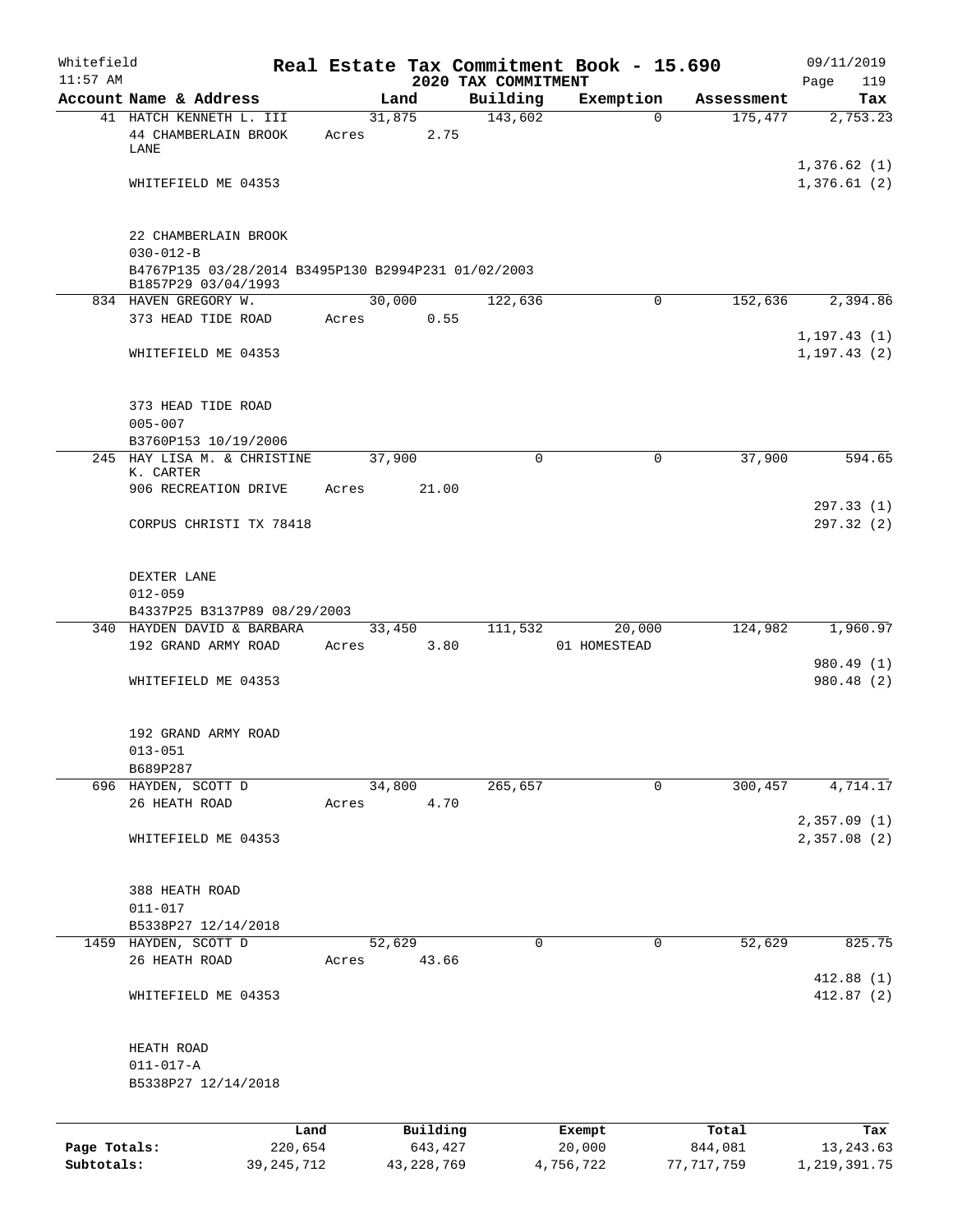| Whitefield<br>$11:57$ AM |                                                             |       |        |          | 2020 TAX COMMITMENT | Real Estate Tax Commitment Book - 15.690 |            | 09/11/2019<br>Page<br>120 |
|--------------------------|-------------------------------------------------------------|-------|--------|----------|---------------------|------------------------------------------|------------|---------------------------|
|                          | Account Name & Address                                      |       | Land   |          | Building            | Exemption                                | Assessment | Tax                       |
|                          | 903 HAYWARD, RICHARD S                                      |       | 30,570 |          | 48,374              | $\overline{0}$                           | 78,944     | 1,238.63                  |
|                          | HAYWARD, DARLENE A<br>46 APPLE FARM                         | Acres |        | 1.88     |                     |                                          |            | 619.32(1)                 |
|                          | CROSSINGP.O. BOX 10078                                      |       |        |          |                     |                                          |            | 619.31(2)                 |
|                          | WINTHROP ME 04364                                           |       |        |          |                     |                                          |            |                           |
|                          | 382 COOPER ROAD<br>$015 - 041$                              |       |        |          |                     |                                          |            |                           |
|                          | B5293P250 08/15/2018                                        |       |        |          |                     |                                          |            |                           |
|                          | 1845 HEATH JOSEPH R. &<br>ELIZABETH B.                      |       | 22,190 |          | $\Omega$            | 0                                        | 22,190     | 348.16                    |
|                          | 17 VILLAGE VIEW LANE                                        | Acres |        | 2.96     |                     |                                          |            |                           |
|                          | WHITEFIELD ME 04353                                         |       |        |          |                     |                                          |            | 174.08(1)<br>174.08(2)    |
|                          | VILLAGE VIEW LANE                                           |       |        |          |                     |                                          |            |                           |
|                          | $007 - 014 - A$                                             |       |        |          |                     |                                          |            |                           |
|                          | B4134P50 05/01/2009<br>1846 HEATH JOSEPH R. &               |       | 35,410 |          | 67,996              | $\mathbf 0$                              | 103,406    | 1,622.44                  |
|                          | ELIZABETH B.<br>17 VILLAGE VIEW LANE                        | Acres |        | 5.20     |                     |                                          |            |                           |
|                          |                                                             |       |        |          |                     |                                          |            | 811.22(1)                 |
|                          | WHITEFIELD ME 04353                                         |       |        |          |                     |                                          |            | 811.22(2)                 |
|                          | 17 VILLAGE VIEW LANE                                        |       |        |          |                     |                                          |            |                           |
|                          | $007 - 014 - B$                                             |       |        |          |                     |                                          |            |                           |
|                          | B4185P149 08/05/2009<br>246 HEATH JOSEPH R. HEIRS           |       | 43,100 |          | 0                   | 0                                        | 43,100     | 676.24                    |
|                          | C/O CHERYL HEATH                                            | Acres |        | 29.00    |                     |                                          |            |                           |
|                          | 42 HEATH ROAD                                               |       |        |          |                     |                                          |            | 338.12(1)<br>338.12(2)    |
|                          | PITTSTON ME 04345                                           |       |        |          |                     |                                          |            |                           |
|                          | HEATH ROAD                                                  |       |        |          |                     |                                          |            |                           |
|                          | $011 - 003$<br>995 HEATH JR. HAROLD R. &                    |       | 30,000 |          | 63,674              | 20,000                                   | 73,674     | 1,155.95                  |
|                          | * CYNTHIA MARIE                                             | Acres |        | 1.14     |                     | 01 HOMESTEAD                             |            |                           |
|                          | PO BOX 132                                                  |       |        |          |                     |                                          |            | 577.98(1)                 |
|                          | WHITEFIELD ME 04353                                         |       |        |          |                     |                                          |            | 577.97(2)                 |
|                          | 111 HILTON ROAD                                             |       |        |          |                     |                                          |            |                           |
|                          | $014 - 010$                                                 |       |        |          |                     |                                          |            |                           |
|                          | B2124P40                                                    |       |        |          |                     |                                          |            |                           |
|                          | 448 HELM, GREG A<br>29 FREEMONT STREET, APT Acres 7.47<br>2 |       | 37,226 |          | 117,585             | 0                                        | 154,811    | 2,428.98                  |
|                          |                                                             |       |        |          |                     |                                          |            | 1, 214.49(1)              |
|                          | GARDINER ME 04345                                           |       |        |          |                     |                                          |            | 1, 214.49(2)              |
|                          | 184 PITTSTON ROAD                                           |       |        |          |                     |                                          |            |                           |
|                          | $004 - 045$<br>B5078P267 11/22/2016 B5005P316 05/20/2016    |       |        |          |                     |                                          |            |                           |
|                          |                                                             |       |        |          |                     |                                          |            |                           |
|                          |                                                             | Land  |        | Building |                     | Exempt                                   | Total      | Tax                       |

|              | Land.        | Building   | Exempt    | тосат      | тах          |
|--------------|--------------|------------|-----------|------------|--------------|
| Page Totals: | 198,496      | 297,629    | 20,000    | 476,125    | 7,470.40     |
| Subtotals:   | 39, 444, 208 | 43,526,398 | 4,776,722 | 78,193,884 | 1,226,862.15 |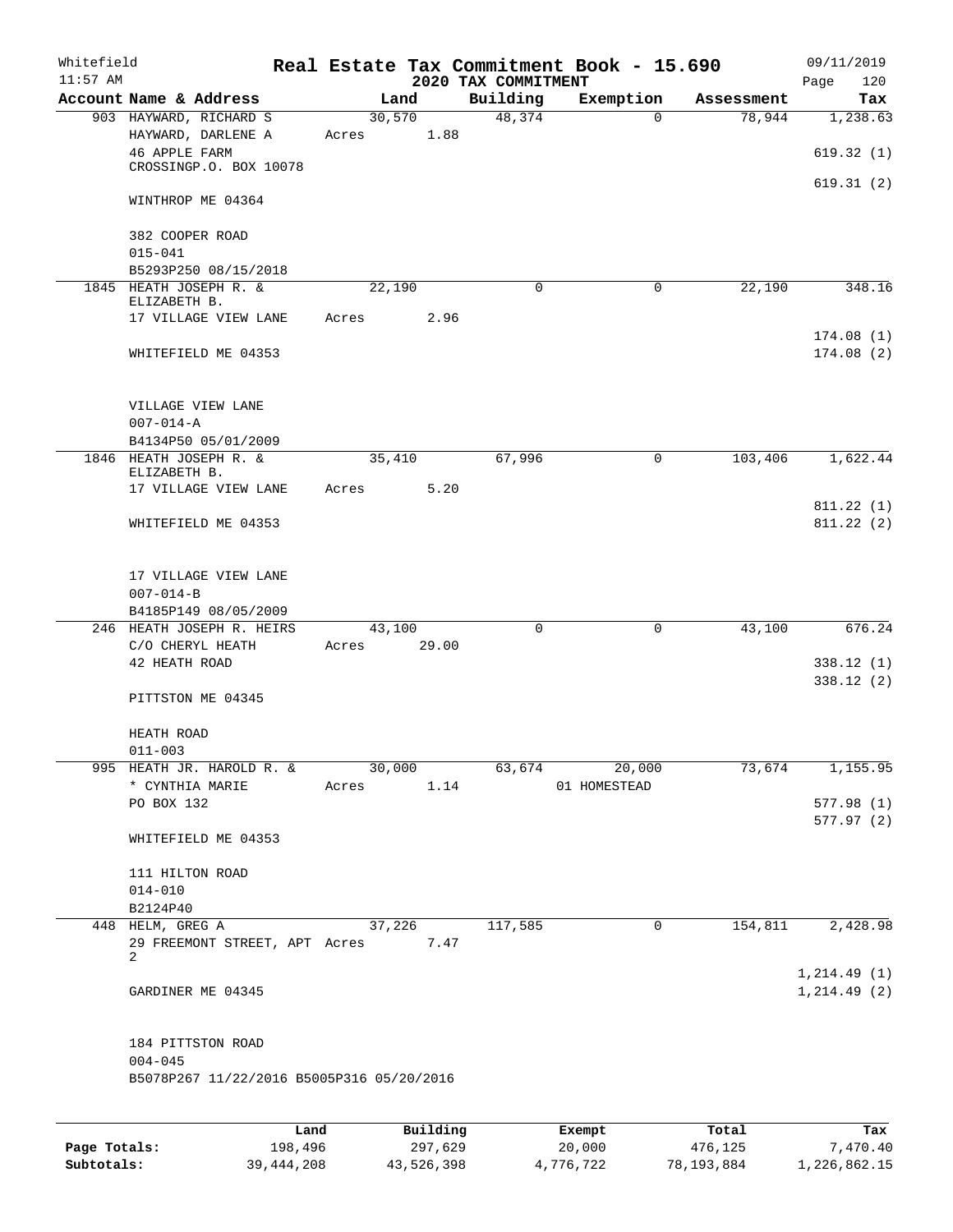| Whitefield |                                                                                    |        |       |                     | Real Estate Tax Commitment Book - 15.690 |            | 09/11/2019               |
|------------|------------------------------------------------------------------------------------|--------|-------|---------------------|------------------------------------------|------------|--------------------------|
| $11:57$ AM |                                                                                    |        |       | 2020 TAX COMMITMENT |                                          |            | Page<br>121              |
|            | Account Name & Address                                                             | Land   |       | Building            | Exemption                                | Assessment | Tax                      |
|            | 1447 HENDERSON KRISTIAN P<br>MACOMBER GRACE P                                      | 31,005 | 2.17  | 87,938              | $\Omega$                                 | 118,943    | 1,866.22                 |
|            | 160 MILLS ROAD                                                                     | Acres  |       |                     |                                          |            | 933.11(1)                |
|            |                                                                                    |        |       |                     |                                          |            | 933.11(2)                |
|            | WHITEFIELD ME 04353                                                                |        |       |                     |                                          |            |                          |
|            | 160 MILLS ROAD                                                                     |        |       |                     |                                          |            |                          |
|            | $017 - 005$                                                                        |        |       |                     |                                          |            |                          |
|            | B4916P223 08/12/2015 B4253P4 02/25/2010 B4011P41<br>06/03/2008 B3198P97 11/26/2003 |        |       |                     |                                          |            |                          |
|            | 1444 HENDRIX HENRY J. II &                                                         | 43,336 |       | $\Omega$            | 0                                        | 43,336     | 679.94                   |
|            | PENNY K.                                                                           |        |       |                     |                                          |            |                          |
|            | 7417 WILLOWBROOK ROAD                                                              | Acres  | 21.67 |                     |                                          |            |                          |
|            | FAIRFAX STATION VA                                                                 |        |       |                     |                                          |            | 339.97 (1)<br>339.97 (2) |
|            | 22039                                                                              |        |       |                     |                                          |            |                          |
|            | STEARNS BROOK ROAD                                                                 |        |       |                     |                                          |            |                          |
|            | $008 - 028$                                                                        |        |       |                     |                                          |            |                          |
|            | B3867P84 06/19/2007                                                                |        |       |                     |                                          |            |                          |
|            | 1015 HENDRIX II HENRY J. &<br>PENNY                                                | 37,250 |       | 18,224              | 0                                        | 55,474     | 870.39                   |
|            | 7417 WILLOWBROOK ROAD                                                              | Acres  | 20.00 |                     |                                          |            |                          |
|            |                                                                                    |        |       |                     |                                          |            | 435.20(1)                |
|            | FAIRFAX STATION VA<br>22039                                                        |        |       |                     |                                          |            | 435.19(2)                |
|            | STEARNS BROOK ROAD                                                                 |        |       |                     |                                          |            |                          |
|            | $008 - 029$                                                                        |        |       |                     |                                          |            |                          |
|            | B2554P111 04/13/2000                                                               |        |       |                     |                                          |            |                          |
|            | 159 HENDRIX PENNY & HENRY                                                          | 22,750 |       | 0                   | $\mathsf{O}$                             | 22,750     | 356.95                   |
|            | 7417 WILLOWBROOK ROAD                                                              | Acres  | 25.00 |                     |                                          |            | 178.48(1)                |
|            | FAIRFAX STATION VA                                                                 |        |       |                     |                                          |            | 178.47(2)                |
|            | 22039                                                                              |        |       |                     |                                          |            |                          |
|            | STEARNS BROOK LANE                                                                 |        |       |                     |                                          |            |                          |
|            | $008 - 026$                                                                        |        |       |                     |                                          |            |                          |
|            | B2344P29                                                                           |        |       |                     |                                          |            |                          |
|            | 40 HENDRIX PENNY K. &<br>HENRY J. II                                               | 29,250 |       | $\Omega$            | 0                                        | 29,250     | 458.93                   |
|            | 7417 WILLOWBROOK ROAD                                                              | Acres  | 10.00 |                     |                                          |            |                          |
|            |                                                                                    |        |       |                     |                                          |            | 229.47(1)                |
|            | FAIRFAX STATION VA<br>22039                                                        |        |       |                     |                                          |            | 229.46(2)                |
|            | STEARNS BROOK LANE                                                                 |        |       |                     |                                          |            |                          |
|            | $008 - 027$                                                                        |        |       |                     |                                          |            |                          |
|            | B2332P62                                                                           |        |       |                     |                                          |            |                          |

|              | Land       | Building   | Exempt    | Total      | Tax          |
|--------------|------------|------------|-----------|------------|--------------|
| Page Totals: | 163,591    | 106,162    |           | 269,753    | 4,232.43     |
| Subtotals:   | 39,607,799 | 43,632,560 | 4,776,722 | 78,463,637 | l,231,094.58 |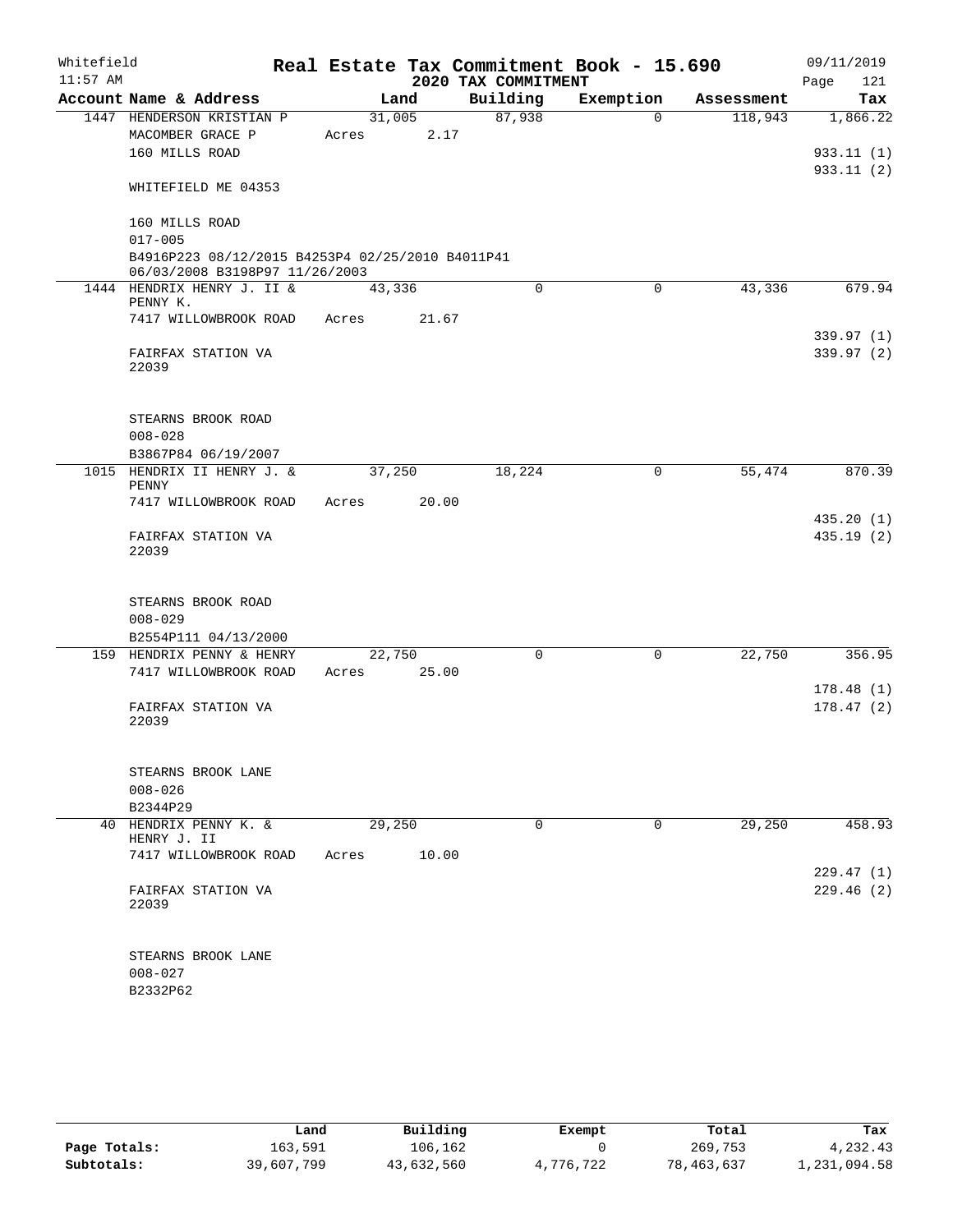| Whitefield<br>$11:57$ AM |                                    |       |                | 2020 TAX COMMITMENT | Real Estate Tax Commitment Book - 15.690 |            | 09/11/2019<br>Page<br>122 |
|--------------------------|------------------------------------|-------|----------------|---------------------|------------------------------------------|------------|---------------------------|
|                          | Account Name & Address             |       | Land           | Building            | Exemption                                | Assessment | Tax                       |
|                          | 13 HENDSBEE JR. GEORGE             |       | 68,840         | 13,741              | $\Omega$                                 | 82,581     | 1,295.70                  |
|                          | 516 MILLS ROAD                     | Acres | 74.18          |                     |                                          |            |                           |
|                          |                                    |       |                |                     |                                          |            | 647.85(1)                 |
|                          | WHITEFIELD ME 04353                |       |                |                     |                                          |            | 647.85(2)                 |
|                          |                                    |       |                |                     |                                          |            |                           |
|                          | 515 MILLS ROAD                     |       |                |                     |                                          |            |                           |
|                          | $020 - 041$                        |       |                |                     |                                          |            |                           |
|                          | B1119P132                          |       |                |                     |                                          |            |                           |
|                          | 1185 HENDSBEE JR. GEORGE           |       | 62,741         | 119,781             | 20,000                                   | 162,522    | 2,549.97                  |
|                          | 516 MILLS ROAD                     | Acres | 36.14          |                     | 01 HOMESTEAD                             |            |                           |
|                          |                                    |       |                |                     |                                          |            | 1, 274.99(1)              |
|                          | WHITEFIELD ME 04353                |       |                |                     |                                          |            | 1, 274.98(2)              |
|                          |                                    |       |                |                     |                                          |            |                           |
|                          |                                    |       |                |                     |                                          |            |                           |
|                          | 516 MILLS ROAD                     |       |                |                     |                                          |            |                           |
|                          | $020 - 033$<br>B1119P132           |       |                |                     |                                          |            |                           |
|                          | 180 HENLEY JAMES E.                |       | 33,945         | 66,414              | 0                                        | 100,359    | 1,574.63                  |
|                          | 106 BENNER LANE                    | Acres | 4.13           |                     |                                          |            |                           |
|                          |                                    |       |                |                     |                                          |            | 787.32 (1)                |
|                          | WHITEFIELD ME 04353                |       |                |                     |                                          |            | 787.31(2)                 |
|                          |                                    |       |                |                     |                                          |            |                           |
|                          |                                    |       |                |                     |                                          |            |                           |
|                          | 106 BENNER LANE                    |       |                |                     |                                          |            |                           |
|                          | $016 - 043 - C$                    |       |                |                     |                                          |            |                           |
|                          | B3073P47                           |       |                |                     |                                          |            |                           |
|                          | 635 HENRY, REMEMBERANCE            |       | 31,950         | 139,442             | $\mathbf 0$                              | 171,392    | 2,689.14                  |
|                          | DOYLE, ELIZABETH<br>175 RIDGE ROAD | Acres | 2.80           |                     |                                          |            | 1,344.57(1)               |
|                          |                                    |       |                |                     |                                          |            | 1,344.57(2)               |
|                          | WINDSOR ME 04363                   |       |                |                     |                                          |            |                           |
|                          |                                    |       |                |                     |                                          |            |                           |
|                          | 51 SENOTT ROAD                     |       |                |                     |                                          |            |                           |
|                          | $017 - 048$                        |       |                |                     |                                          |            |                           |
|                          | B5029P179 07/11/2016               |       |                |                     |                                          |            |                           |
|                          | 1544 HICKEY CAROLE                 |       | 30,750         | 109,558             | 20,000                                   | 120,308    | 1,887.63                  |
|                          | 100 MARINE LANE                    | Acres | 2.00           |                     | 01 HOMESTEAD                             |            |                           |
|                          | WHITEFIELD ME 04353                |       |                |                     |                                          |            | 943.82 (1)<br>943.81(2)   |
|                          |                                    |       |                |                     |                                          |            |                           |
|                          |                                    |       |                |                     |                                          |            |                           |
|                          | 100 MARINE LANE                    |       |                |                     |                                          |            |                           |
|                          | $018 - 036 - C$                    |       |                |                     |                                          |            |                           |
|                          | B1748P90                           |       |                |                     |                                          |            |                           |
|                          | 1866 HICKEY GARY, TAMMY,           |       | 53,500         | $\Omega$            | 0                                        | 53,500     | 839.42                    |
|                          | MERTON L. & JULIA<br>16 WEST ROAD  |       | 45.00<br>Acres |                     |                                          |            |                           |
|                          |                                    |       |                |                     |                                          |            | 419.71 (1)                |
|                          | WEST GARDINER ME 04345             |       |                |                     |                                          |            | 419.71 (2)                |
|                          |                                    |       |                |                     |                                          |            |                           |
|                          |                                    |       |                |                     |                                          |            |                           |
|                          | MEAHER LANE                        |       |                |                     |                                          |            |                           |
|                          | $015 - 015 - A$                    |       |                |                     |                                          |            |                           |
|                          | B4368P146 01/27/2011               |       |                |                     |                                          |            |                           |
|                          |                                    |       |                |                     |                                          |            |                           |
|                          |                                    |       |                |                     |                                          |            |                           |
|                          |                                    |       |                |                     |                                          |            |                           |

|              | Land       | Building   | Exempt    | Total      | Tax          |
|--------------|------------|------------|-----------|------------|--------------|
| Page Totals: | 281,726    | 448,936    | 40,000    | 690,662    | 10,836.49    |
| Subtotals:   | 39,889,525 | 44,081,496 | 4,816,722 | 79,154,299 | 1,241,931.07 |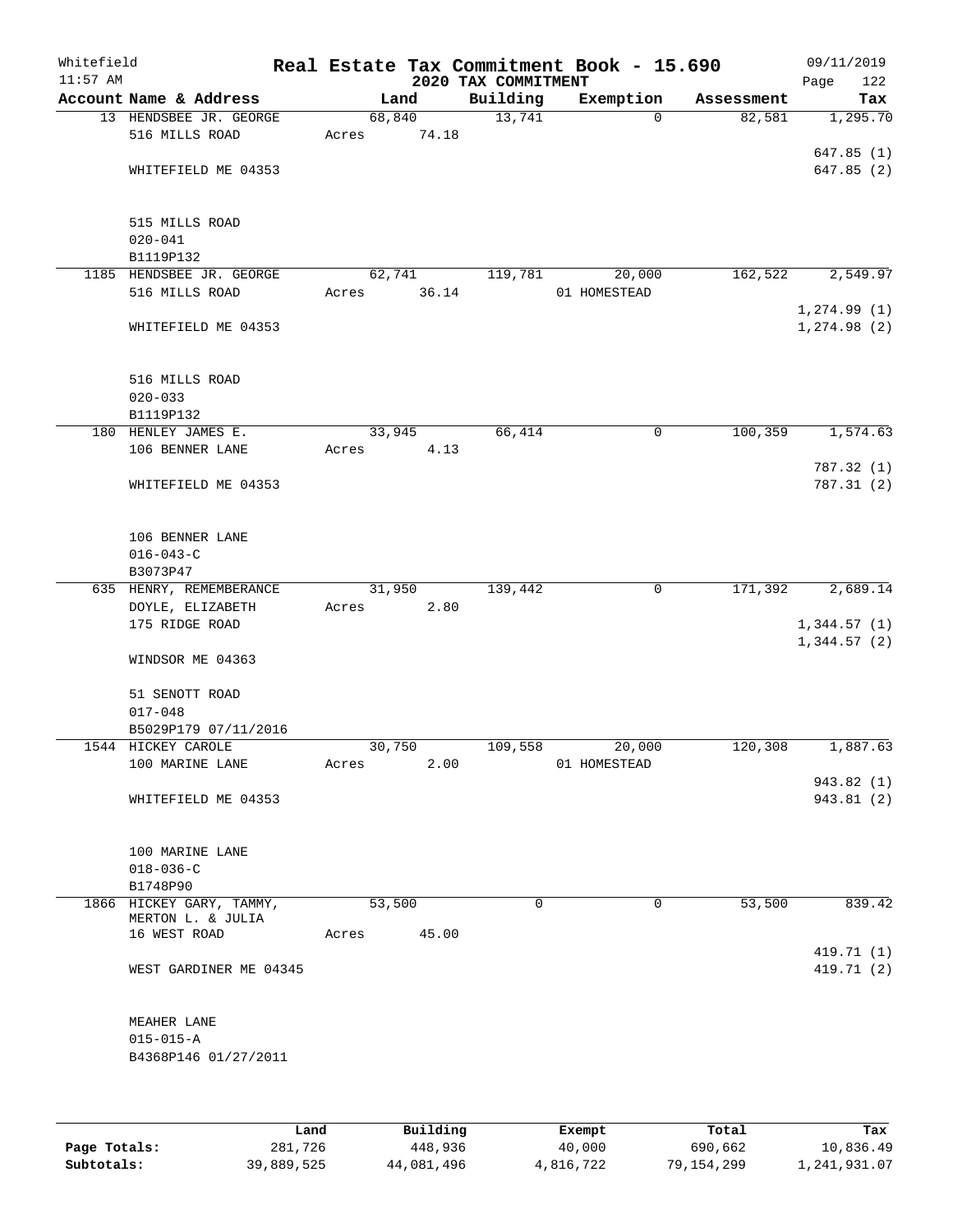| Whitefield |                                                                  |       |        |                     | Real Estate Tax Commitment Book - 15.690 |            | 09/11/2019             |
|------------|------------------------------------------------------------------|-------|--------|---------------------|------------------------------------------|------------|------------------------|
| $11:57$ AM |                                                                  |       |        | 2020 TAX COMMITMENT |                                          |            | 123<br>Page            |
|            | Account Name & Address                                           |       | Land   | Building            | Exemption                                | Assessment | Tax                    |
|            | 571 HILLMAN CHERYL A. &<br>JEFFREY A.                            |       | 30,750 | 117,545             | 20,000                                   | 128,295    | 2,012.95               |
|            | 591 HEAD TIDE ROAD                                               | Acres | 2.00   |                     | 01 HOMESTEAD                             |            |                        |
|            |                                                                  |       |        |                     |                                          |            | 1,006.48(1)            |
|            | WHITEFIELD ME 04353                                              |       |        |                     |                                          |            | 1,006.47(2)            |
|            |                                                                  |       |        |                     |                                          |            |                        |
|            |                                                                  |       |        |                     |                                          |            |                        |
|            | 591 HEAD TIDE ROAD                                               |       |        |                     |                                          |            |                        |
|            | $002 - 005 - A$                                                  |       |        |                     |                                          |            |                        |
|            | B2124P196                                                        |       |        |                     |                                          |            |                        |
|            | 142 HILLSTROM DAVID S. &<br>GAIL A.                              |       | 35,000 | 53,355              | 0                                        | 88,355     | 1,386.29               |
|            | 81 NORTHERN AVENUE                                               | Acres | 0.90   |                     |                                          |            |                        |
|            |                                                                  |       |        |                     |                                          |            | 693.15(1)              |
|            | FARMINGDALE ME 04344                                             |       |        |                     |                                          |            | 693.14 (2)             |
|            |                                                                  |       |        |                     |                                          |            |                        |
|            |                                                                  |       |        |                     |                                          |            |                        |
|            | 110 CLARY LAKE LANE                                              |       |        |                     |                                          |            |                        |
|            | $028 - 002$                                                      |       |        |                     |                                          |            |                        |
|            | B4902P144 06/30/2015 B4837P205 11/14/2014 B610P460<br>06/21/1965 |       |        |                     |                                          |            |                        |
|            | 742 HINES JAMES W. &                                             |       | 36,200 | 236,589             | 20,000                                   | 252,789    | 3,966.26               |
|            | GRETCHEN L. MORROW                                               |       |        |                     |                                          |            |                        |
|            | 71 FOX FARM LANE                                                 | Acres | 2.30   |                     | 01 HOMESTEAD                             |            |                        |
|            |                                                                  |       |        |                     |                                          |            | 1,983.13(1)            |
|            | WHITEFIELD ME 04353                                              |       |        |                     |                                          |            | 1,983.13(2)            |
|            |                                                                  |       |        |                     |                                          |            |                        |
|            |                                                                  |       |        |                     |                                          |            |                        |
|            | 71 FOX FARM LANE<br>$020 - 011 - C$                              |       |        |                     |                                          |            |                        |
|            | B4264P127 03/31/2010 B3807P170 01/31/2007 B2424P334              |       |        |                     |                                          |            |                        |
|            | 01/14/1999                                                       |       |        |                     |                                          |            |                        |
|            | 1247 HITZ KYLEE L. & VANESSA                                     |       | 38,298 | 0                   | 0                                        | 38,298     | 600.90                 |
|            | Α.                                                               |       |        |                     |                                          |            |                        |
|            | * HUNNIBELL                                                      | Acres | 15.06  |                     |                                          |            |                        |
|            | 95 CHESTNUT STREET                                               |       |        |                     |                                          |            | 300.45(1)<br>300.45(2) |
|            | REHOBOTH MA 02769                                                |       |        |                     |                                          |            |                        |
|            |                                                                  |       |        |                     |                                          |            |                        |
|            | HEAD TIDE ROAD                                                   |       |        |                     |                                          |            |                        |
|            | $005 - 004 - A$                                                  |       |        |                     |                                          |            |                        |
|            | B3179P2                                                          |       |        |                     |                                          |            |                        |
| 348        | HOAR GARY L.                                                     |       | 42,370 | 166,892             | 20,000                                   | 189,262    | 2,969.52               |
|            | JELLISON, ELANA                                                  | Acres | 13.90  |                     | 01 HOMESTEAD                             |            |                        |
|            | 46 NO. HUNTS MEADOW                                              |       |        |                     |                                          |            | 1,484.76(1)            |
|            | <b>ROAD</b>                                                      |       |        |                     |                                          |            | 1,484.76(2)            |
|            | WHITEFIELD ME 04353                                              |       |        |                     |                                          |            |                        |
|            |                                                                  |       |        |                     |                                          |            |                        |
|            | 46 NO. HUNTS MEADOW                                              |       |        |                     |                                          |            |                        |
|            | $015 - 026$                                                      |       |        |                     |                                          |            |                        |
|            | B5039P166 08/04/2016                                             |       |        |                     |                                          |            |                        |
|            |                                                                  |       |        |                     |                                          |            |                        |

|              | Land       | Building   | Exempt    | Total      | Tax          |
|--------------|------------|------------|-----------|------------|--------------|
| Page Totals: | 182,618    | 574,381    | 60,000    | 696,999    | 10,935.92    |
| Subtotals:   | 40,072,143 | 44,655,877 | 4,876,722 | 79,851,298 | 1,252,866.99 |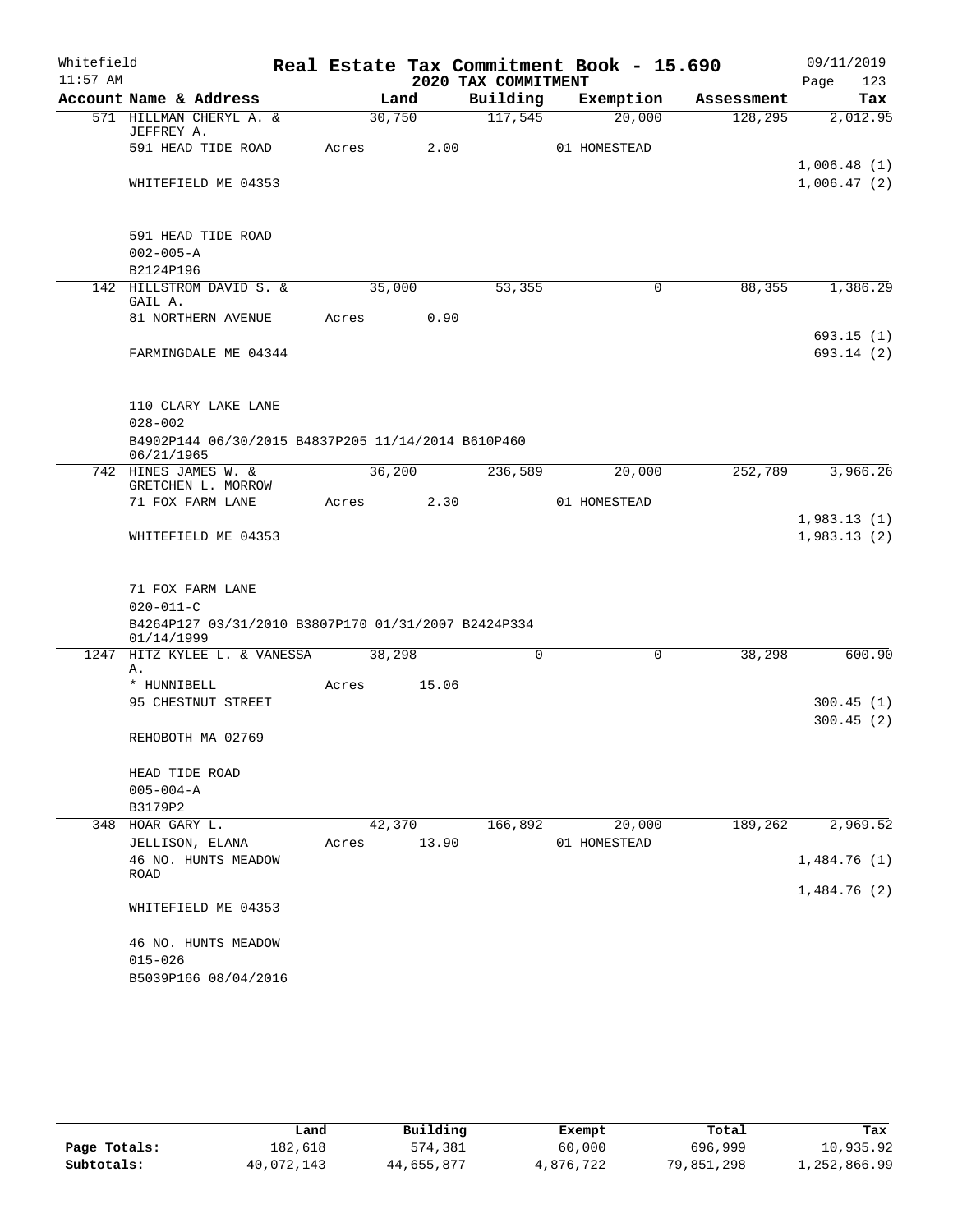| Whitefield |                                                                            |       |        |          |                     |          | Real Estate Tax Commitment Book - 15.690 |            | 09/11/2019  |
|------------|----------------------------------------------------------------------------|-------|--------|----------|---------------------|----------|------------------------------------------|------------|-------------|
| $11:57$ AM |                                                                            |       |        |          | 2020 TAX COMMITMENT |          |                                          |            | 124<br>Page |
|            | Account Name & Address                                                     |       | Land   |          | Building            |          | Exemption                                | Assessment | Tax         |
|            | 1133 HOAR GARY L.                                                          |       | 43,170 |          | 37,476              |          | $\Omega$                                 | 80,646     | 1, 265.34   |
|            | JELLISON, ELANA                                                            | Acres |        | 14.90    |                     |          |                                          |            |             |
|            | 46 NO. HUNTS MEADOW                                                        |       |        |          |                     |          |                                          |            | 632.67 (1)  |
|            | ROAD                                                                       |       |        |          |                     |          |                                          |            | 632.67 (2)  |
|            | WHITEFIELD ME 04353                                                        |       |        |          |                     |          |                                          |            |             |
|            | 46 NO. HUNTS MEADOW                                                        |       |        |          |                     |          |                                          |            |             |
|            | $015 - 025$                                                                |       |        |          |                     |          |                                          |            |             |
|            | B5039P168 08/04/2016                                                       |       |        |          |                     |          |                                          |            |             |
|            | 1113 HODGKINS DOREEN                                                       |       |        | $\Omega$ | 8,799               |          | 0                                        | 8,799      | 138.06      |
|            | C/O GREGORY HODGKINS                                                       |       |        |          |                     |          |                                          |            |             |
|            | 645 WISCASSET ROAD                                                         |       |        |          |                     |          |                                          |            | 69.03(1)    |
|            | WHITEFIELD ME 04353                                                        |       |        |          |                     |          |                                          |            | 69.03(2)    |
|            |                                                                            |       |        |          |                     |          |                                          |            |             |
|            | 645 WISCASSET ROAD                                                         |       |        |          |                     |          |                                          |            |             |
|            | $001 - 036 - ON$<br>1310 HODGKINS GREGORY D.                               |       | 30,450 |          |                     | $\Omega$ | 0                                        | 30,450     | 477.76      |
|            | 645 WISCASSET ROAD                                                         | Acres |        | 1.80     |                     |          |                                          |            |             |
|            |                                                                            |       |        |          |                     |          |                                          |            | 238.88(1)   |
|            | WHITEFIELD ME 04353                                                        |       |        |          |                     |          |                                          |            | 238.88(2)   |
|            |                                                                            |       |        |          |                     |          |                                          |            |             |
|            |                                                                            |       |        |          |                     |          |                                          |            |             |
|            | 645 WISCASSET ROAD                                                         |       |        |          |                     |          |                                          |            |             |
|            | $001 - 036$                                                                |       |        |          |                     |          |                                          |            |             |
|            | B4769P78 04/04/2014 B613P290                                               |       |        |          |                     |          |                                          |            |             |
|            | 1656 HODGKINS, GREGORY D.,<br>DARYL L., DOREEN L.                          |       | 15,020 |          |                     | $\Omega$ | 0                                        | 15,020     | 235.66      |
|            | SAWYER, CHERYL H                                                           | Acres |        | 14.40    |                     |          |                                          |            |             |
|            | 645 WISCASSET ROAD                                                         |       |        |          |                     |          |                                          |            | 117.83(1)   |
|            |                                                                            |       |        |          |                     |          |                                          |            | 117.83(2)   |
|            | WHITEFIELD ME 04353                                                        |       |        |          |                     |          |                                          |            |             |
|            |                                                                            |       |        |          |                     |          |                                          |            |             |
|            | WISCASSET ROAD                                                             |       |        |          |                     |          |                                          |            |             |
|            | $001 - 053$                                                                |       |        |          |                     |          |                                          |            |             |
|            | B5005P114 05/17/2016 B4856P109 01/22/2015 B4810P50<br>08/19/2014 B2169P162 |       |        |          |                     |          |                                          |            |             |
|            | 870 HODGKINS, GREGORY D.,<br>DARYL L., DOREEN L.                           |       | 14,468 |          |                     | 0        | $\Omega$                                 | 14,468     | 227.00      |
|            | SAWYER, CHERYL H                                                           | Acres |        | 7.46     |                     |          |                                          |            |             |
|            | 645 WISCASSET ROAD                                                         |       |        |          |                     |          |                                          |            | 113.50(1)   |
|            |                                                                            |       |        |          |                     |          |                                          |            | 113.50(2)   |
|            | WHITEFIELD ME 04353                                                        |       |        |          |                     |          |                                          |            |             |
|            | WISCASSET ROAD                                                             |       |        |          |                     |          |                                          |            |             |
|            | $001 - 054$                                                                |       |        |          |                     |          |                                          |            |             |
|            | B5005P114 05/17/2016 B4856P109 01/22/2015 B4810P50                         |       |        |          |                     |          |                                          |            |             |
|            | 08/19/2014 B2169P162                                                       |       |        |          |                     |          |                                          |            |             |

|              | Land       | Building   | Exempt    | Total      | Tax          |
|--------------|------------|------------|-----------|------------|--------------|
| Page Totals: | 103,108    | 46,275     |           | 149,383    | 2,343.82     |
| Subtotals:   | 40,175,251 | 44,702,152 | 4,876,722 | 80,000,681 | 1,255,210.81 |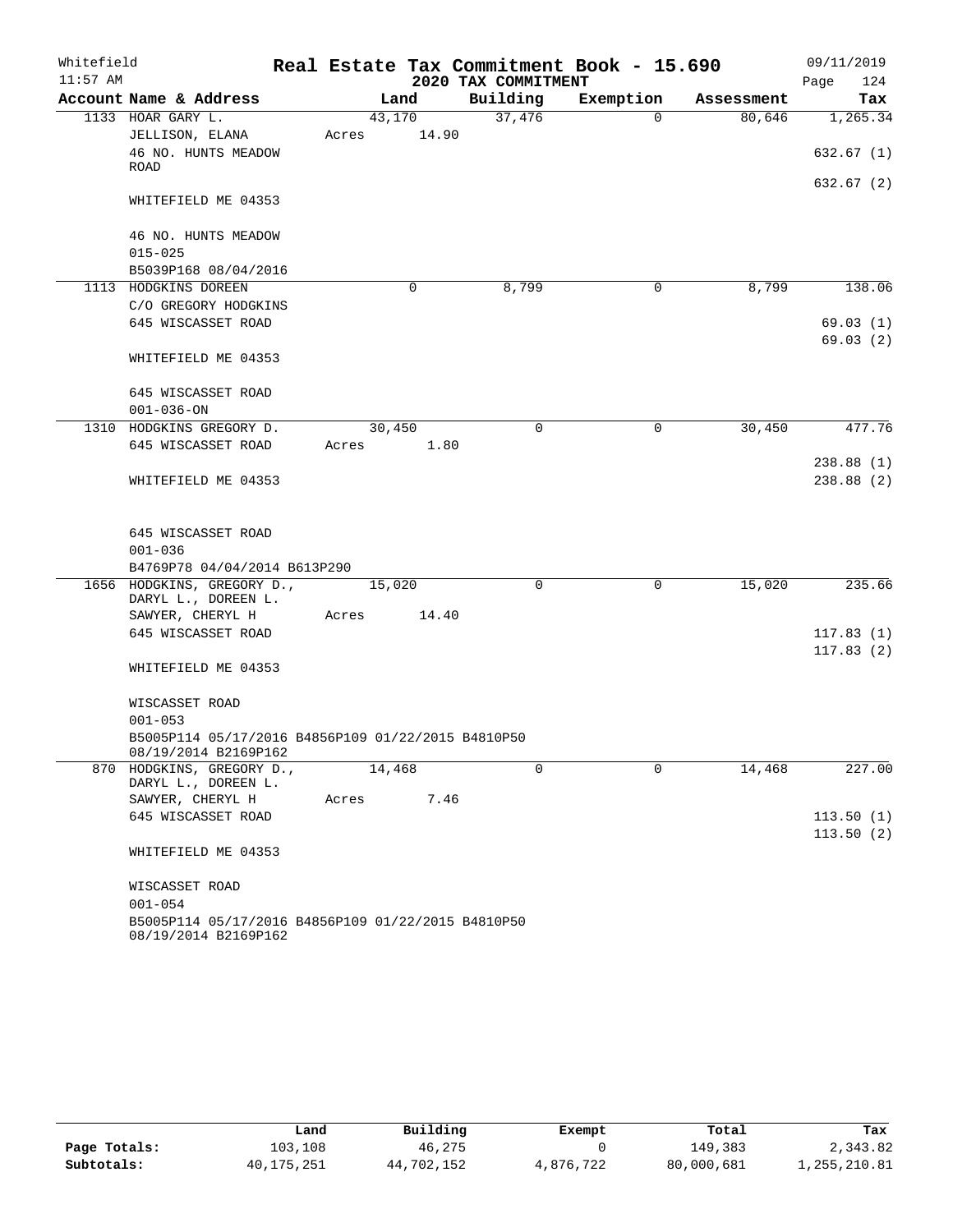| Whitefield<br>$11:57$ AM |                                                                            |            |         |            | 2020 TAX COMMITMENT | Real Estate Tax Commitment Book - 15.690 |            | 09/11/2019<br>125            |
|--------------------------|----------------------------------------------------------------------------|------------|---------|------------|---------------------|------------------------------------------|------------|------------------------------|
|                          | Account Name & Address                                                     |            | Land    |            | Building            | Exemption                                | Assessment | Page<br>Tax                  |
|                          | 497 HODGKINS, GREGORY D.,                                                  |            | 22,550  |            | $\mathbf 0$         | $\Omega$                                 | 22,550     | 353.81                       |
|                          | DARYL L., DOREEN L.                                                        |            |         |            |                     |                                          |            |                              |
|                          | SAWYER, CHERYL H                                                           | Acres      |         | 3.20       |                     |                                          |            |                              |
|                          | 645 WISCASSET ROAD                                                         |            |         |            |                     |                                          |            | 176.91(1)                    |
|                          | WHITEFIELD ME 04353                                                        |            |         |            |                     |                                          |            | 176.90(2)                    |
|                          | WISCASSET ROAD                                                             |            |         |            |                     |                                          |            |                              |
|                          | $001 - 055$                                                                |            |         |            |                     |                                          |            |                              |
|                          | B5005P114 05/17/2016 B4856P109 01/22/2015 B4810P50<br>08/19/2014 B2169P162 |            |         |            |                     |                                          |            |                              |
|                          | 99 HODGKINS, GREGORY D.,                                                   |            | 33,450  |            | 132,099             | 20,000                                   | 145,549    | 2,283.66                     |
|                          | DARYL L., DOREEN L.                                                        |            |         |            |                     |                                          |            |                              |
|                          | SAWYER, CHERYL H                                                           | Acres      |         | 3.80       |                     | 01 HOMESTEAD                             |            |                              |
|                          | 645 WISCASSET ROAD                                                         |            |         |            |                     |                                          |            | 1, 141.83(1)<br>1, 141.83(2) |
|                          | WHITEFIELD ME 04353                                                        |            |         |            |                     |                                          |            |                              |
|                          | 652 WISCASSET ROAD                                                         |            |         |            |                     |                                          |            |                              |
|                          | $001 - 052$                                                                |            |         |            |                     |                                          |            |                              |
|                          | B5005P114 05/17/2016 B4856P109 01/22/2015 B4810P50<br>08/19/2014 B1434P199 |            |         |            |                     |                                          |            |                              |
|                          | 1577 HOLM HILARY H. TRUSTEE                                                |            | 23,750  |            | $\mathbf 0$         | $\mathbf 0$                              | 23,750     | 372.64                       |
|                          | * HILARY HOLM TRUST                                                        | Acres      |         | 4.00       |                     |                                          |            |                              |
|                          | 118 PHILBRICK LANE                                                         |            |         |            |                     |                                          |            | 186.32(1)                    |
|                          |                                                                            |            |         |            |                     |                                          |            | 186.32(2)                    |
|                          | WHITEFIELD ME 04353                                                        |            |         |            |                     |                                          |            |                              |
|                          | PHILBRICK LANE                                                             |            |         |            |                     |                                          |            |                              |
|                          | $006 - 012 - A$                                                            |            |         |            |                     |                                          |            |                              |
|                          | B3383P297 10/19/2004                                                       |            |         |            |                     |                                          |            |                              |
|                          | 1614 HOLM KENNETH & HILARY                                                 |            | 65,000  |            | $\Omega$            | $\Omega$                                 | 65,000     | 1,019.85                     |
|                          | 118 PHILBRICK LANE                                                         | Acres      |         | 102.00     |                     |                                          |            | 509.93(1)                    |
|                          | WHITEFIELD ME 04353                                                        |            |         |            |                     |                                          |            | 509.92(2)                    |
|                          |                                                                            |            |         |            |                     |                                          |            |                              |
|                          | PITTSTON ROAD                                                              |            |         |            |                     |                                          |            |                              |
|                          | $007 - 005$                                                                |            |         |            |                     |                                          |            |                              |
| 194                      | B1958P248<br>HOLM KENNETH D. &                                             |            | 90, 185 |            | 216,708             | 20,000                                   | 286,893    | 4,501.35                     |
|                          | HILARY                                                                     |            |         |            |                     |                                          |            |                              |
|                          | 118 PHILBRICK LANE                                                         | Acres      |         | 96.87      |                     | 01 HOMESTEAD                             |            |                              |
|                          |                                                                            |            |         |            |                     |                                          |            | 2,250.68(1)                  |
|                          | WHITEFIELD ME 04353                                                        |            |         |            |                     |                                          |            | 2, 250.67(2)                 |
|                          | 118 PHILBRICK LANE                                                         |            |         |            |                     |                                          |            |                              |
|                          | $006 - 007$                                                                |            |         |            |                     |                                          |            |                              |
|                          | B1766P85 04/09/1992                                                        |            |         |            |                     |                                          |            |                              |
|                          | 330 HOLMES DIANNA M.                                                       |            | 30,780  |            | 79,722              | 20,000                                   | 90,502     | 1,419.98                     |
|                          | 106 SOUTH HOWE ROAD                                                        | Acres      |         | 2.02       |                     | 01 HOMESTEAD                             |            |                              |
|                          |                                                                            |            |         |            |                     |                                          |            | 709.99(1)                    |
|                          | WHITEFIELD ME 04353                                                        |            |         |            |                     |                                          |            | 709.99(2)                    |
|                          | 106 SOUTH HOWE ROAD                                                        |            |         |            |                     |                                          |            |                              |
|                          | $017 - 018 - C$                                                            |            |         |            |                     |                                          |            |                              |
|                          | B4399P245 05/17/2011 B2464P228                                             |            |         |            |                     |                                          |            |                              |
|                          |                                                                            | Land       |         | Building   |                     | Exempt                                   | Total      | Tax                          |
| Page Totals:             |                                                                            | 265,715    |         | 428,529    |                     | 60,000                                   | 634,244    | 9,951.29                     |
| Subtotals:               |                                                                            | 40,440,966 |         | 45,130,681 |                     | 4,936,722                                | 80,634,925 | 1,265,162.10                 |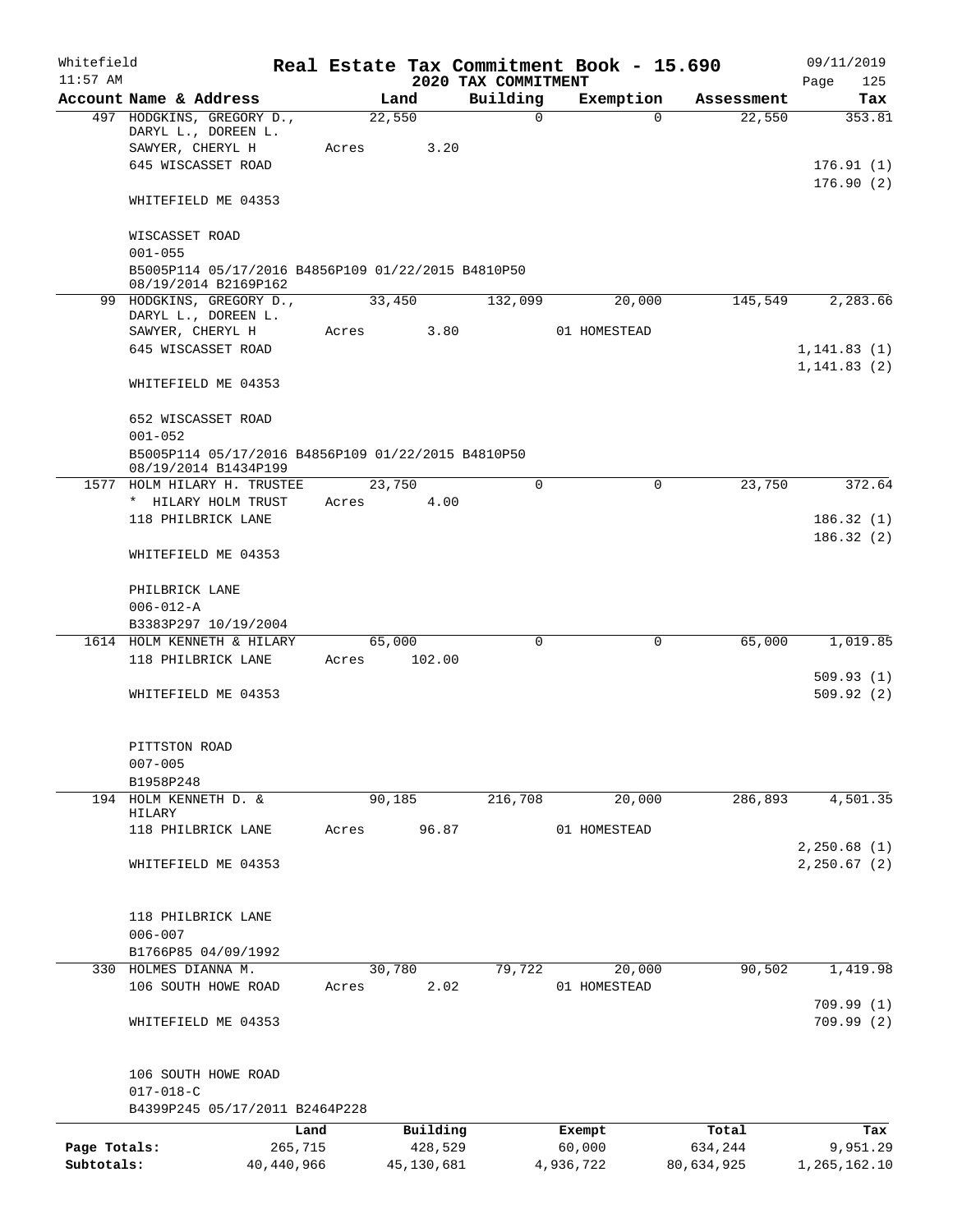| Whitefield<br>$11:57$ AM |                                                                   |        |          | 2020 TAX COMMITMENT | Real Estate Tax Commitment Book - 15.690 |            | 09/11/2019<br>126<br>Page   |
|--------------------------|-------------------------------------------------------------------|--------|----------|---------------------|------------------------------------------|------------|-----------------------------|
|                          | Account Name & Address                                            |        | Land     | Building            | Exemption                                | Assessment | Tax                         |
|                          | 644 HOMES IN DIFFERENT AREA<br>CODES, LLC                         | 30,705 |          | 112,493             | $\mathbf 0$                              | 143,198    | 2,246.78                    |
|                          | 52 WHITE BIRCHES ROAD                                             | Acres  | 1.97     |                     |                                          |            | 1, 123.39(1)                |
|                          | STANDISH ME 04084                                                 |        |          |                     |                                          |            | 1, 123.39(2)                |
|                          | 420 MILLS ROAD                                                    |        |          |                     |                                          |            |                             |
|                          | $020 - 027 - A - 1$<br>B5355P95 02/12/2019                        |        |          |                     |                                          |            |                             |
|                          | 583 HOPKINS CLIFTON                                               |        | 49,600   | $\Omega$            | 0                                        | 49,600     | 778.22                      |
|                          | 377 WINDSOR NECK ROAD                                             | Acres  | 39.00    |                     |                                          |            | 389.11(1)                   |
|                          | WINDSOR ME 04363                                                  |        |          |                     |                                          |            | 389.11(2)                   |
|                          | NO. HUNTS MEADOW ROAD                                             |        |          |                     |                                          |            |                             |
|                          | $015 - 029$<br>B4599P81 11/29/2012 B4459P255 11/15/2011 B2522P241 |        |          |                     |                                          |            |                             |
|                          | 606 HOPKINS CLIFTON E. &                                          | 30,000 |          | 17,839              | 0                                        | 47,839     | 750.59                      |
|                          | JULIE L.<br>377 WINDSOR NECK ROAD                                 | Acres  | 1.50     |                     |                                          |            |                             |
|                          | WINDSOR ME 04363                                                  |        |          |                     |                                          |            | 375.30(1)<br>375.29(2)      |
|                          | 269 NO. HUNTS MEADOW<br>$018 - 047$<br>B2628P297                  |        |          |                     |                                          |            |                             |
|                          | 464 HOPPE DIANE B.                                                |        | 44,250   | 109,955             | 0                                        | 154,205    | 2,419.48                    |
|                          | 572 TOWNHOUSE ROAD                                                | Acres  | 10.00    |                     |                                          |            |                             |
|                          | WHITEFIELD ME 04353                                               |        |          |                     |                                          |            | 1,209.74(1)<br>1, 209.74(2) |
|                          | 572 TOWNHOUSE ROAD<br>$010 - 028 - A$<br>B2469P127                |        |          |                     |                                          |            |                             |
|                          | 212 HOSTETLER, DENNIS N                                           | 48,690 |          | 0                   | 0                                        | 48,690     | 763.95                      |
|                          | HOSTETLER, AMELIA L                                               | Acres  | 37.60    |                     |                                          |            |                             |
|                          | 599 EAST RIVER ROAD                                               |        |          |                     |                                          |            | 381.98 (1)<br>381.97 (2)    |
|                          | WHITEFIELD ME 04353                                               |        |          |                     |                                          |            |                             |
|                          | EAST RIVER ROAD                                                   |        |          |                     |                                          |            |                             |
|                          | $010 - 059$<br>B5088P30 12/16/2016 B2374P201                      |        |          |                     |                                          |            |                             |
|                          | 250 HOSTETLER, DENNIS N                                           |        | 70,450   | 237,803             | $\mathbf 0$                              | 308,253    | 4,836.49                    |
|                          | HOSTETLER, AMELIA L                                               | Acres  | 48.00    |                     |                                          |            |                             |
|                          | 599 EAST RIVER ROAD                                               |        |          |                     |                                          |            | 2,418.25(1)<br>2,418.24(2)  |
|                          | WHITEFIELD ME 04353                                               |        |          |                     |                                          |            |                             |
|                          | 599 EAST RIVER ROAD                                               |        |          |                     |                                          |            |                             |
|                          | $010 - 032$<br>B5088P30 12/16/2016 B2374P201                      |        |          |                     |                                          |            |                             |
|                          |                                                                   |        |          |                     |                                          |            |                             |
|                          | Land                                                              |        | Building |                     | Exempt                                   | Total      | Tax                         |

|              | Lanu       | <b>BUILQING</b> | LXCMDL    | TOLAT      | rax.         |
|--------------|------------|-----------------|-----------|------------|--------------|
| Page Totals: | 273,695    | 478,090         |           | 751,785    | 11,795.51    |
| Subtotals:   | 40,714,661 | 45,608,771      | 4,936,722 | 81,386,710 | 1,276,957.61 |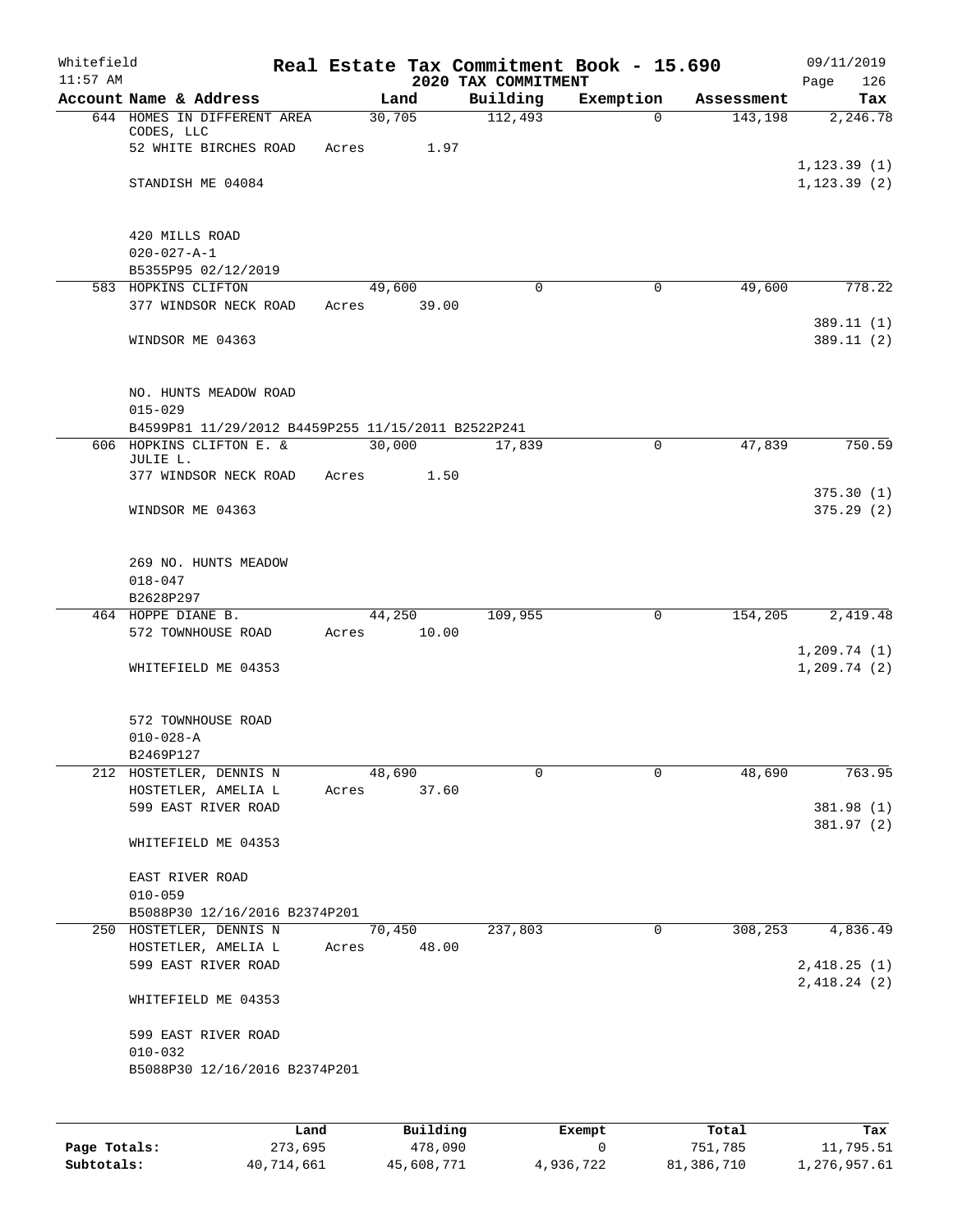| Whitefield   |                                                 |            |       |                 |                         | Real Estate Tax Commitment Book - 15.690 |            | 09/11/2019   |
|--------------|-------------------------------------------------|------------|-------|-----------------|-------------------------|------------------------------------------|------------|--------------|
| $11:57$ AM   |                                                 |            |       |                 | 2020 TAX COMMITMENT     |                                          |            | 127<br>Page  |
|              | Account Name & Address                          |            |       | Land            | Building<br>$\mathbf 0$ | Exemption<br>$\Omega$                    | Assessment | Tax          |
|              | 1244 HOSTETLER, DENNIS N<br>HOSTETLER, AMELIA L |            | Acres | 28,600<br>34.00 |                         |                                          | 28,600     | 448.73       |
|              | 599 EAST RIVER ROAD                             |            |       |                 |                         |                                          |            | 224.37(1)    |
|              |                                                 |            |       |                 |                         |                                          |            | 224.36(2)    |
|              | WHITEFIELD ME 04353                             |            |       |                 |                         |                                          |            |              |
|              | EAST RIVER ROAD                                 |            |       |                 |                         |                                          |            |              |
|              | $010 - 058$                                     |            |       |                 |                         |                                          |            |              |
|              | B5088P30 12/16/2016 B2374P201                   |            |       |                 |                         |                                          |            |              |
|              | 946 HOUGHTON GEOFFREY                           |            |       | 37,906          | $\Omega$                | 0                                        | 37,906     | 594.75       |
|              | 522 HEAD TIDE ROAD                              |            | Acres | 30.92           |                         |                                          |            |              |
|              |                                                 |            |       |                 |                         |                                          |            | 297.38 (1)   |
|              | WHITEFIELD ME 04353                             |            |       |                 |                         |                                          |            | 297.37(2)    |
|              | HEAD TIDE ROAD                                  |            |       |                 |                         |                                          |            |              |
|              | $002 - 009$                                     |            |       |                 |                         |                                          |            |              |
|              | B3837P173 04/13/2007 B2626P251                  |            |       |                 |                         |                                          |            |              |
|              | 92 HOUGHTON GEOFFREY P                          |            |       | 53,600          | 95,245                  | 20,000                                   | 128,845    | 2,021.58     |
|              | HOUGHTON, JAMIE                                 |            | Acres | 5.40            |                         | 01 HOMESTEAD                             |            |              |
|              | 522 HEAD TIDE ROAD                              |            |       |                 |                         |                                          |            | 1,010.79(1)  |
|              |                                                 |            |       |                 |                         |                                          |            | 1,010.79(2)  |
|              | WHITEFIELD ME 04353                             |            |       |                 |                         |                                          |            |              |
|              | 522 HEAD RIDE ROAD                              |            |       |                 |                         |                                          |            |              |
|              | $002 - 009 - A$                                 |            |       |                 |                         |                                          |            |              |
|              | B5189P177 10/12/2017                            |            |       |                 |                         |                                          |            |              |
|              | 1398 HOWARD MURRAY A. &                         |            |       | 30,330          | 262,229                 | 20,000                                   | 272,559    | 4, 276.45    |
|              | CLARISSA R                                      |            |       |                 |                         |                                          |            |              |
|              | 41 MOOSEHEAD LANE                               |            | Acres | 1.72            |                         | 01 HOMESTEAD                             |            |              |
|              |                                                 |            |       |                 |                         |                                          |            | 2,138.23(1)  |
|              | WHITEFIELD ME 04353                             |            |       |                 |                         |                                          |            | 2,138.22(2)  |
|              | 41 MOOSEHEAD LANE                               |            |       |                 |                         |                                          |            |              |
|              | $012 - 029 - G$                                 |            |       |                 |                         |                                          |            |              |
|              | B2619P39                                        |            |       |                 |                         |                                          |            |              |
|              | 236 HOWARD MURRAY A. &                          |            |       | 20,045          | 0                       | 0                                        | 20,045     | 314.51       |
|              | CLARISSA R.                                     |            |       |                 |                         |                                          |            |              |
|              | 41 MOOSHEAD LANE                                |            | Acres | 1.53            |                         |                                          |            |              |
|              |                                                 |            |       |                 |                         |                                          |            | 157.26(1)    |
|              | WHITEFIELD ME 04353                             |            |       |                 |                         |                                          |            | 157.25(2)    |
|              |                                                 |            |       |                 |                         |                                          |            |              |
|              |                                                 |            |       |                 |                         |                                          |            |              |
|              | MOOSEHEAD LANE                                  |            |       |                 |                         |                                          |            |              |
|              | $012 - 029 - F$                                 |            |       |                 |                         |                                          |            |              |
|              | B2619P39                                        |            |       |                 |                         |                                          |            |              |
| 319          | HOWARD MURRAY A. &                              |            |       | 32,410          | $\mathbf 0$             | $\mathbf 0$                              | 32,410     | 508.51       |
|              | CLARISSA R.                                     |            |       |                 |                         |                                          |            |              |
|              | 41 MOOSEHEAD LANE                               |            | Acres | 13.95           |                         |                                          |            |              |
|              |                                                 |            |       |                 |                         |                                          |            | 254.26(1)    |
|              | WHITEFIELD ME 04353                             |            |       |                 |                         |                                          |            | 254.25(2)    |
|              | MOOSEHEAD LANE                                  |            |       |                 |                         |                                          |            |              |
|              | $012 - 029$                                     |            |       |                 |                         |                                          |            |              |
|              | B2619P41                                        |            |       |                 |                         |                                          |            |              |
|              |                                                 |            |       |                 |                         |                                          |            |              |
|              |                                                 | Land       |       | Building        |                         | Exempt                                   | Total      | Tax          |
| Page Totals: |                                                 | 202,891    |       | 357,474         |                         | 40,000                                   | 520,365    | 8,164.53     |
| Subtotals:   |                                                 | 40,917,552 |       | 45,966,245      |                         | 4,976,722                                | 81,907,075 | 1,285,122.14 |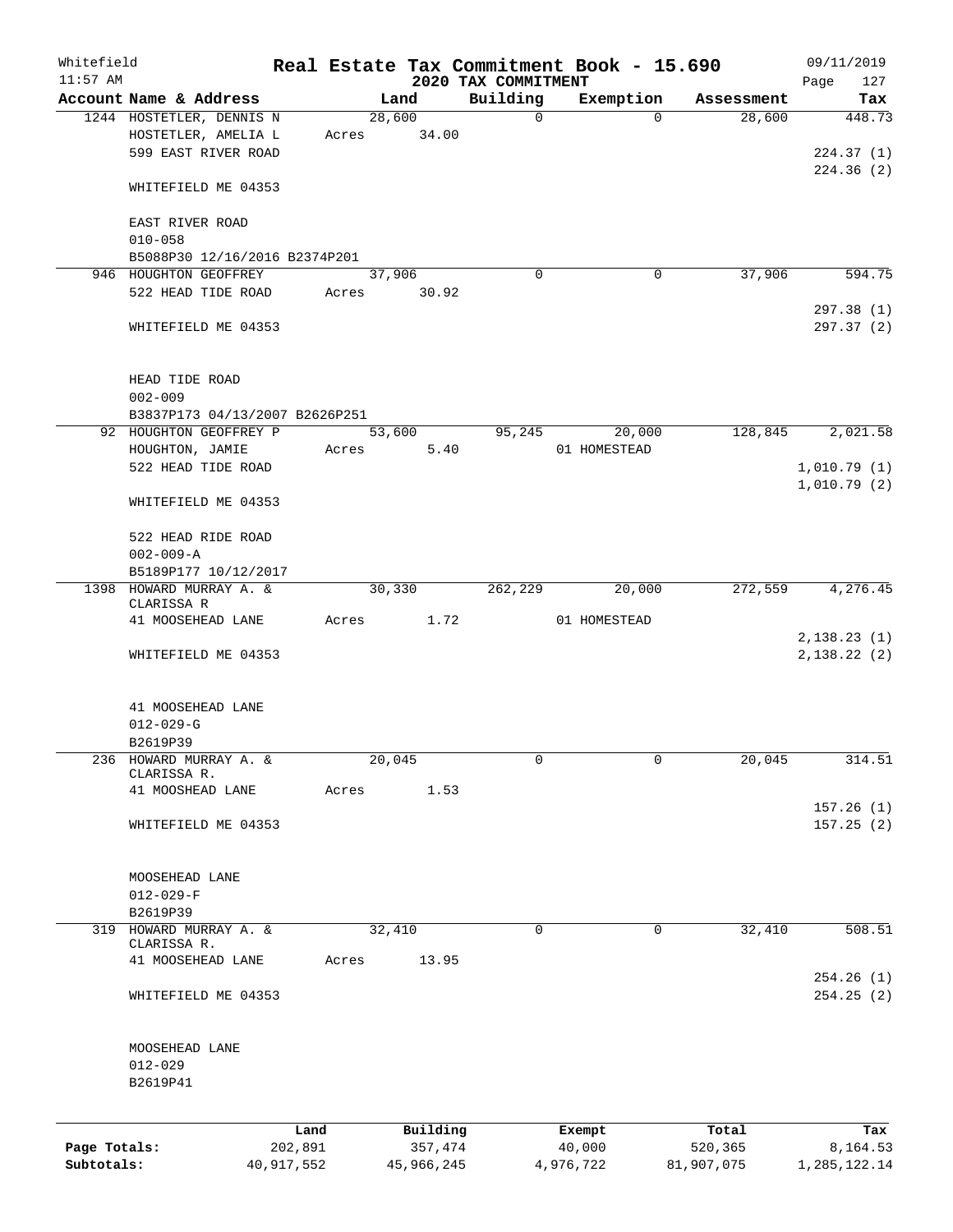| Whitefield   |                                             |                 |       |                     |                     | Real Estate Tax Commitment Book - 15.690 |                       | 09/11/2019                 |
|--------------|---------------------------------------------|-----------------|-------|---------------------|---------------------|------------------------------------------|-----------------------|----------------------------|
| $11:57$ AM   | Account Name & Address                      |                 |       |                     | 2020 TAX COMMITMENT |                                          |                       | 128<br>Page                |
|              | 229 HOWARD-WAGNER, LORI                     |                 |       | Land<br>30,000      | Building<br>58,338  | Exemption<br>$\Omega$                    | Assessment<br>88,338  | Tax<br>1,386.02            |
|              | HOWARD, ANDREA                              |                 | Acres | 0.65                |                     |                                          |                       |                            |
|              | 2 GRAND ARMY ROAD                           |                 |       |                     |                     |                                          |                       | 693.01(1)                  |
|              |                                             |                 |       |                     |                     |                                          |                       | 693.01 (2)                 |
|              | WHITEFIELD ME 04353                         |                 |       |                     |                     |                                          |                       |                            |
|              | 2 GRAND ARMY ROAD                           |                 |       |                     |                     |                                          |                       |                            |
|              | $026 - 007$                                 |                 |       |                     |                     |                                          |                       |                            |
|              | B5321P245 10/29/2018                        |                 |       |                     |                     |                                          |                       |                            |
|              | 85 HOWE EDWARD & JESSE MAE                  |                 |       | 52,450              | 106, 251            | 0                                        | 158,701               | 2,490.02                   |
|              | * MACDOUGALL                                |                 | Acres | 28.00               |                     |                                          |                       |                            |
|              | 122 HILTON ROAD                             |                 |       |                     |                     |                                          |                       | 1, 245.01(1)               |
|              |                                             |                 |       |                     |                     |                                          |                       | 1, 245.01(2)               |
|              | WHITEFIELD ME 04353                         |                 |       |                     |                     |                                          |                       |                            |
|              | 122 HILTON ROAD                             |                 |       |                     |                     |                                          |                       |                            |
|              | $014 - 028$                                 |                 |       |                     |                     |                                          |                       |                            |
|              | B3707P165 07/19/2006                        |                 |       |                     |                     |                                          |                       |                            |
|              | 1488 HOWELL RICHARD & SHARI                 |                 |       | 30,000              | 102,001             | 20,000                                   | 112,001               | 1,757.30                   |
|              | 114 TOWNHOUSE ROAD                          |                 | Acres | 1.40                |                     | 01 HOMESTEAD                             |                       |                            |
|              |                                             |                 |       |                     |                     |                                          |                       | 878.65(1)                  |
|              | WHITEFIELD ME 04353                         |                 |       |                     |                     |                                          |                       | 878.65(2)                  |
|              |                                             |                 |       |                     |                     |                                          |                       |                            |
|              | 114 TOWNHOUSE ROAD                          |                 |       |                     |                     |                                          |                       |                            |
|              | $013 - 056 - A$                             |                 |       |                     |                     |                                          |                       |                            |
|              | B1874P300                                   |                 |       |                     |                     |                                          |                       |                            |
|              | 685 HOWELL RICHARD W. &                     |                 |       | 96,100              | 123,917             | $\mathbf 0$                              | 220,017               | 3,452.07                   |
|              | 114 TOWN HOUSE ROAD                         |                 | Acres | 60.20               |                     |                                          |                       |                            |
|              | WHITEFIELD ME 04353                         |                 |       |                     |                     |                                          |                       | 1,726.04(1)<br>1,726.03(2) |
|              |                                             |                 |       |                     |                     |                                          |                       |                            |
|              |                                             |                 |       |                     |                     |                                          |                       |                            |
|              | 110 TOWNHOUSE ROAD                          |                 |       |                     |                     |                                          |                       |                            |
|              | $013 - 056$<br>B5049P283 09/06/2016         |                 |       |                     |                     |                                          |                       |                            |
|              | 1212 HOWELL, BRYAN KEITH                    |                 |       | 32,770              | 0                   | 0                                        | 32,770                | 514.16                     |
|              | 2260 BOGARD LANE                            |                 | Acres | 14.40               |                     |                                          |                       |                            |
|              |                                             |                 |       |                     |                     |                                          |                       | 257.08(1)                  |
|              | MOUNT WASHINGTON KY                         |                 |       |                     |                     |                                          |                       | 257.08(2)                  |
|              | 40047                                       |                 |       |                     |                     |                                          |                       |                            |
|              |                                             |                 |       |                     |                     |                                          |                       |                            |
|              | DOYLE ROAD                                  |                 |       |                     |                     |                                          |                       |                            |
|              | $019 - 025$                                 |                 |       |                     |                     |                                          |                       |                            |
|              | B5080P239 10/27/2016 B5036P27 08/02/2016    |                 |       |                     |                     |                                          |                       |                            |
|              | 1068 HOWES, MARK                            |                 |       | 34,516              | 96,132              | 0                                        | 130,648               | 2,049.87                   |
|              | HOWES, KATRIN & ACOSTA, Acres<br>MARIA D.C. |                 |       | 13.60               |                     |                                          |                       |                            |
|              | 404 N. HUNTS MEADOW                         |                 |       |                     |                     |                                          |                       | 1,024.94(1)                |
|              | ROAD                                        |                 |       |                     |                     |                                          |                       |                            |
|              | WHITEFIELD ME 04353                         |                 |       |                     |                     |                                          |                       | 1,024.93(2)                |
|              |                                             |                 |       |                     |                     |                                          |                       |                            |
|              | 404 NO. HUNTS MEADOW                        |                 |       |                     |                     |                                          |                       |                            |
|              | $018 - 042$                                 |                 |       |                     |                     |                                          |                       |                            |
|              | B5041P31 08/12/2016                         |                 |       |                     |                     |                                          |                       |                            |
|              |                                             |                 |       |                     |                     |                                          |                       |                            |
| Page Totals: |                                             | Land<br>275,836 |       | Building<br>486,639 |                     | Exempt                                   | Total                 | Tax<br>11,649.44           |
| Subtotals:   |                                             | 41, 193, 388    |       | 46, 452, 884        |                     | 20,000<br>4,996,722                      | 742,475<br>82,649,550 | 1,296,771.58               |
|              |                                             |                 |       |                     |                     |                                          |                       |                            |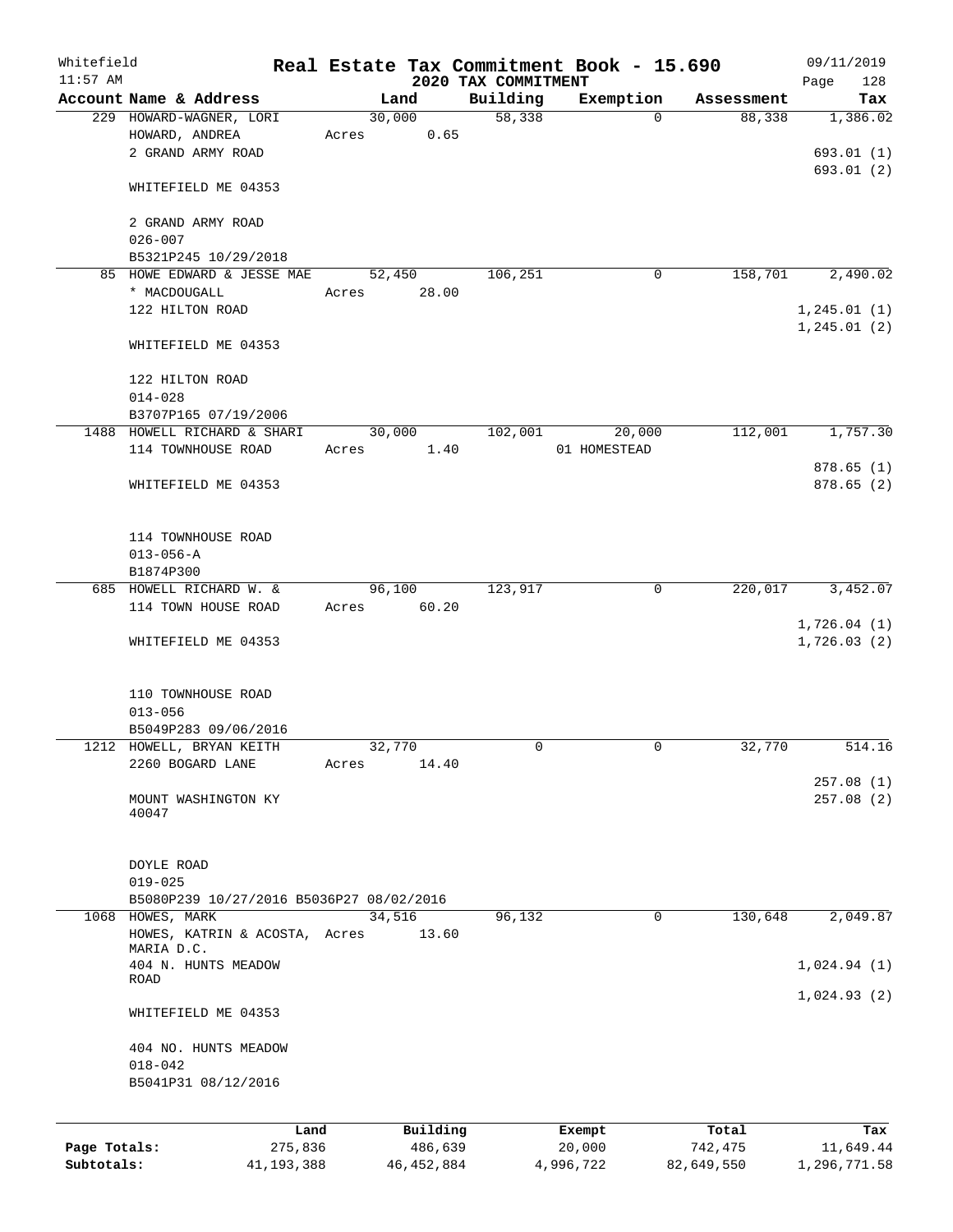| Whitefield<br>$11:57$ AM |                                                                     |             |        | 2020 TAX COMMITMENT | Real Estate Tax Commitment Book - 15.690 |            | 09/11/2019<br>Page<br>129 |
|--------------------------|---------------------------------------------------------------------|-------------|--------|---------------------|------------------------------------------|------------|---------------------------|
|                          | Account Name & Address                                              |             | Land   | Building            | Exemption                                | Assessment | Tax                       |
|                          | 1905 HUBER, WILBUR ROSS, II.                                        |             | 28,450 | $\mathbf 0$         | $\Omega$                                 | 28,450     | 446.38                    |
|                          | 34 CHEWONKI NECK ROAD                                               | Acres 9.00  |        |                     |                                          |            | 223.19(1)                 |
|                          | WISCASSET ME 04578                                                  |             |        |                     |                                          |            | 223.19(2)                 |
|                          | CROCKER AVENUE                                                      |             |        |                     |                                          |            |                           |
|                          | $004 - 036 - 001$                                                   |             |        |                     |                                          |            |                           |
|                          | B5001P40 05/05/2016<br>951 HUBERT WILLIAM E. &                      |             | 840    | $\mathbf 0$         | $\mathbf 0$                              | 840        | 13.18                     |
|                          | JANE                                                                |             |        |                     |                                          |            |                           |
|                          | 364 NASH ROAD                                                       | Acres       | 0.56   |                     |                                          |            |                           |
|                          | PITTSTON ME 04345                                                   |             |        |                     |                                          |            | 6.59(1)<br>6.59(2)        |
|                          | THAYER ROAD                                                         |             |        |                     |                                          |            |                           |
|                          | $001 - 024$                                                         |             |        |                     |                                          |            |                           |
|                          | 561 HUBERT WILLIAM E. &<br>JANE H.                                  |             | 13,900 | $\mathbf 0$         | $\mathbf 0$                              | 13,900     | 218.09                    |
|                          | 364 NASH ROAD                                                       | Acres       | 13.00  |                     |                                          |            |                           |
|                          | PITTSTON ME 04345                                                   |             |        |                     |                                          |            | 109.05(1)<br>109.04(2)    |
|                          |                                                                     |             |        |                     |                                          |            |                           |
|                          | THAYER ROAD<br>$001 - 025$                                          |             |        |                     |                                          |            |                           |
|                          | B3052P117                                                           |             |        |                     |                                          |            |                           |
|                          | 1486 HUFF ALICIA & TIMOTHY                                          |             | 41,010 | 194,554             | 0                                        | 235,564    | 3,696.00                  |
|                          | 366 DEVINE ROAD                                                     | Acres 12.20 |        |                     |                                          |            |                           |
|                          |                                                                     |             |        |                     |                                          |            | 1,848.00(1)               |
|                          | WHITEFIELD ME 04353                                                 |             |        |                     |                                          |            | 1,848.00(2)               |
|                          | 366 DEVINE ROAD                                                     |             |        |                     |                                          |            |                           |
|                          | $019 - 012 - B$                                                     |             |        |                     |                                          |            |                           |
|                          | B3671P20 05/05/2006 B3592P188 11/18/2005<br>1211 HUNNIBELL SHERRILL |             | 49,050 | 79,318              |                                          | 128,368    | 2,014.09                  |
|                          | 95 CHESTNUT STREET                                                  | Acres       | 16.00  |                     |                                          |            |                           |
|                          |                                                                     |             |        |                     |                                          |            | 1,007.05(1)               |
|                          | REHOBOTH MA 02769                                                   |             |        |                     |                                          |            | 1,007.04(2)               |
|                          | 461 HEAD TIDE ROAD                                                  |             |        |                     |                                          |            |                           |
|                          | $005 - 003$                                                         |             |        |                     |                                          |            |                           |
|                          | B2164P257<br>610 HUNTLEY BRIAN D.                                   |             | 46,130 | 112,788             | 20,000                                   | 138,918    | 2,179.62                  |
|                          | P.O. BOX 145                                                        | Acres 18.60 |        |                     | 01 HOMESTEAD                             |            |                           |
|                          |                                                                     |             |        |                     |                                          |            | 1,089.81(1)               |
|                          | COOPERS MILLS ME 04341                                              |             |        |                     |                                          |            | 1,089.81(2)               |
|                          | 63 MAIN STREET                                                      |             |        |                     |                                          |            |                           |
|                          | $022 - 038$                                                         |             |        |                     |                                          |            |                           |
|                          | B4352P58 12/14/2010 B1295P334                                       |             |        |                     |                                          |            |                           |
|                          |                                                                     |             |        |                     |                                          |            |                           |
|                          |                                                                     |             |        |                     |                                          |            |                           |

|              | Land       | Building   | Exempt    | Total      | Tax          |
|--------------|------------|------------|-----------|------------|--------------|
| Page Totals: | L79,380    | 386,660    | 20,000    | 546,040    | 8,567.36     |
| Subtotals:   | 41,372,768 | 46,839,544 | 5,016,722 | 83,195,590 | 1,305,338.94 |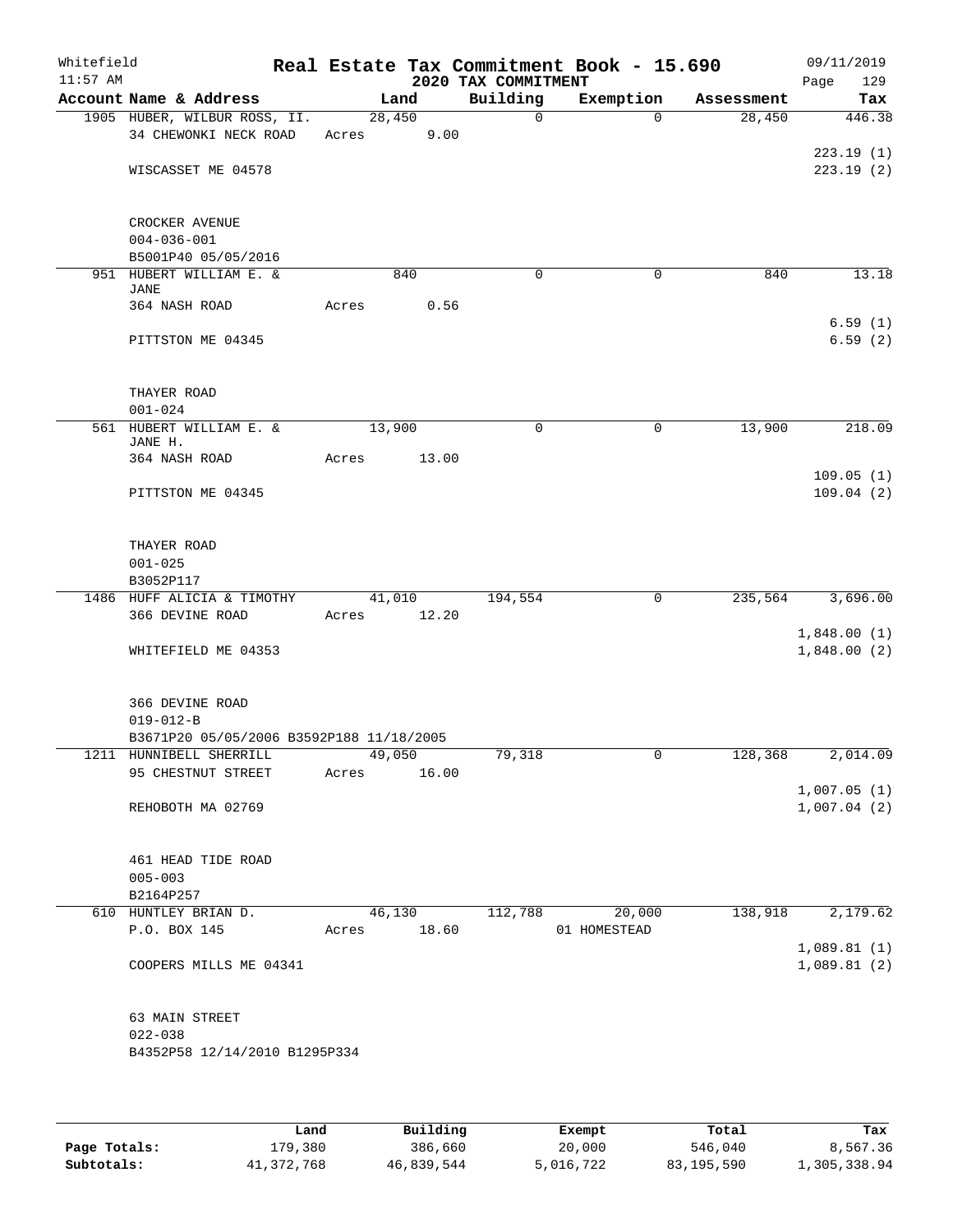| Whitefield<br>$11:57$ AM |                                                     |             |             |        | 2020 TAX COMMITMENT |   | Real Estate Tax Commitment Book - 15.690 |            | 09/11/2019<br>130<br>Page |
|--------------------------|-----------------------------------------------------|-------------|-------------|--------|---------------------|---|------------------------------------------|------------|---------------------------|
|                          | Account Name & Address                              |             | Land        |        | Building            |   | Exemption                                | Assessment | Tax                       |
|                          | 667 HUNTLEY BRIAN D.                                |             | 20,000      |        | $\overline{2,324}$  |   | $\Omega$                                 | 22,324     | 350.26                    |
|                          | P.O. BOX 145                                        | Acres       |             | 1.50   |                     |   |                                          |            |                           |
|                          |                                                     |             |             |        |                     |   |                                          |            | 175.13(1)                 |
|                          | COOPERS MILLS ME 04341                              |             |             |        |                     |   |                                          |            | 175.13(2)                 |
|                          |                                                     |             |             |        |                     |   |                                          |            |                           |
|                          |                                                     |             |             |        |                     |   |                                          |            |                           |
|                          | 72 MAIN STREET                                      |             |             |        |                     |   |                                          |            |                           |
|                          | $024 - 008$                                         |             |             |        |                     |   |                                          |            |                           |
|                          | B4352P58 12/14/2010 B1726P170                       |             |             |        |                     |   |                                          |            |                           |
|                          | 691 HUNTLEY BRIAN D.<br>P.O. BOX 145                |             | 21,450      | 23.00  | $\Omega$            |   | 0                                        | 21,450     | 336.55                    |
|                          |                                                     | Acres       |             |        |                     |   |                                          |            | 168.28(1)                 |
|                          | COOPERS MILLS ME 04341                              |             |             |        |                     |   |                                          |            | 168.27(2)                 |
|                          |                                                     |             |             |        |                     |   |                                          |            |                           |
|                          |                                                     |             |             |        |                     |   |                                          |            |                           |
|                          | <b>BASIN LANE</b>                                   |             |             |        |                     |   |                                          |            |                           |
|                          | $022 - 040$                                         |             |             |        |                     |   |                                          |            |                           |
|                          | B4352P58 12/14/2010 B1380P138                       |             |             |        |                     |   |                                          |            |                           |
|                          | 718 HUNTLEY BRIAN D.                                |             | 7,600       |        |                     | 0 | $\mathbf 0$                              | 7,600      | 119.24                    |
|                          | P.O. BOX 145                                        | Acres       |             | 1.90   |                     |   |                                          |            |                           |
|                          |                                                     |             |             |        |                     |   |                                          |            | 59.62(1)                  |
|                          | COOPERS MILLS ME 04341                              |             |             |        |                     |   |                                          |            | 59.62(2)                  |
|                          |                                                     |             |             |        |                     |   |                                          |            |                           |
|                          |                                                     |             |             |        |                     |   |                                          |            |                           |
|                          | <b>BASIN LANE</b>                                   |             |             |        |                     |   |                                          |            |                           |
|                          | $022 - 032$                                         |             |             |        |                     |   |                                          |            |                           |
|                          | B4352P58 12/14/2010 B1399P342                       |             |             |        |                     |   |                                          |            |                           |
|                          | 1161 HUTCHINS DONALD E. II &<br>LEONETTE            |             | 32,280      |        | 113,790             |   | 20,000                                   | 126,070    | 1,978.04                  |
|                          | 770 EAST RIVER ROAD                                 | Acres       |             | 3.02   |                     |   | 01 HOMESTEAD                             |            |                           |
|                          |                                                     |             |             |        |                     |   |                                          |            | 989.02 (1)                |
|                          | WHITEFIELD ME 04353                                 |             |             |        |                     |   |                                          |            | 989.02 (2)                |
|                          |                                                     |             |             |        |                     |   |                                          |            |                           |
|                          |                                                     |             |             |        |                     |   |                                          |            |                           |
|                          | 770 EAST RIVER ROAD                                 |             |             |        |                     |   |                                          |            |                           |
|                          | $007 - 055$                                         |             |             |        |                     |   |                                          |            |                           |
|                          | B1592P74                                            |             |             |        |                     |   |                                          |            |                           |
|                          | 425 HUTCHINSON SANFORD L. & 56,800                  |             |             |        | 88,883              |   | 20,000                                   | 125,683    | 1,971.97                  |
|                          | ALICE<br>P O BOX 90                                 | Acres 27.00 |             |        |                     |   | 01 HOMESTEAD                             |            |                           |
|                          |                                                     |             |             |        |                     |   |                                          |            | 985.99 (1)                |
|                          | WHITEFIELD ME 04353                                 |             |             |        |                     |   |                                          |            | 985.98 (2)                |
|                          |                                                     |             |             |        |                     |   |                                          |            |                           |
|                          |                                                     |             |             |        |                     |   |                                          |            |                           |
|                          | 63 BENNER LANE                                      |             |             |        |                     |   |                                          |            |                           |
|                          | $013 - 039$                                         |             |             |        |                     |   |                                          |            |                           |
|                          | B4749P158 01/13/2014 B4749P149 01/13/2014 B1334P57  |             |             |        |                     |   |                                          |            |                           |
|                          | 1265 HUTTER FRANCIS W.                              |             |             | 51,605 | 16,984              |   | 20,000                                   | 48,589     | 762.36                    |
|                          | PO BOX 46                                           |             | Acres 26.70 |        |                     |   | 01 HOMESTEAD                             |            |                           |
|                          |                                                     |             |             |        |                     |   |                                          |            | 381.18(1)                 |
|                          | WHITEFIELD ME 04353                                 |             |             |        |                     |   |                                          |            | 381.18(2)                 |
|                          |                                                     |             |             |        |                     |   |                                          |            |                           |
|                          |                                                     |             |             |        |                     |   |                                          |            |                           |
|                          | 147 HILTON ROAD                                     |             |             |        |                     |   |                                          |            |                           |
|                          | $014 - 008$                                         |             |             |        |                     |   |                                          |            |                           |
|                          | B4119P171 03/27/2009 B4057P256 10/03/2008 B1806P145 |             |             |        |                     |   |                                          |            |                           |
|                          |                                                     |             |             |        |                     |   |                                          |            |                           |
|                          |                                                     |             |             |        |                     |   |                                          |            |                           |

|              | Land       | Building   | Exempt    | Total      | Tax          |
|--------------|------------|------------|-----------|------------|--------------|
| Page Totals: | 189,735    | 221,981    | 60,000    | 351,716    | 5,518.42     |
| Subtotals:   | 41,562,503 | 47,061,525 | 5,076,722 | 83,547,306 | 1,310,857.36 |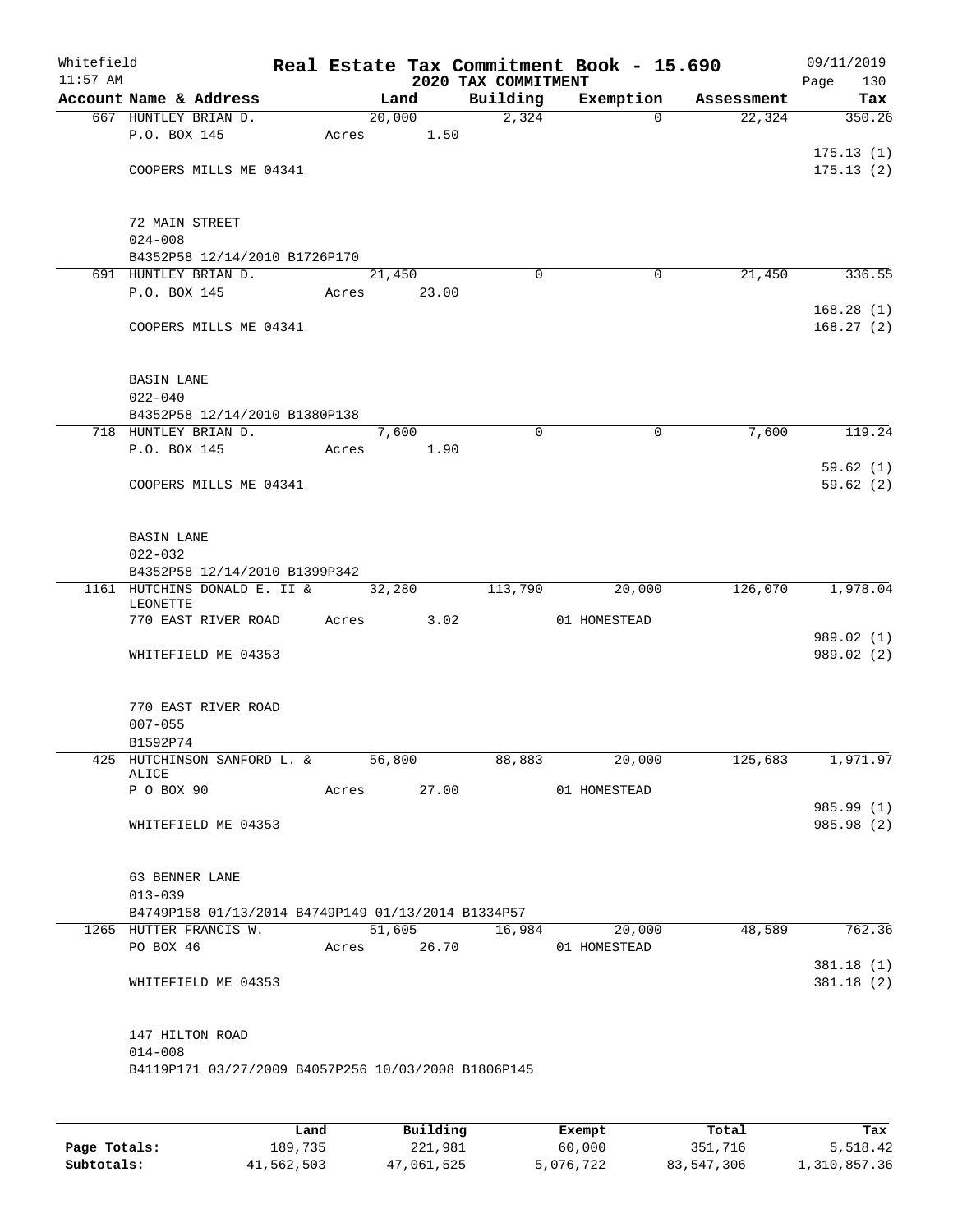| Whitefield<br>$11:57$ AM |                                                   |             |         | 2020 TAX COMMITMENT | Real Estate Tax Commitment Book - 15.690 |            | 09/11/2019<br>131<br>Page |
|--------------------------|---------------------------------------------------|-------------|---------|---------------------|------------------------------------------|------------|---------------------------|
|                          | Account Name & Address                            |             | Land    | Building            | Exemption                                | Assessment | Tax                       |
|                          | 195 IHW REAL ESTATE, LLC                          |             | 30, 105 | 27,045              | $\Omega$                                 | 57,150     | 896.68                    |
|                          | 184 COOPERS MILLS ROAD                            | Acres       | 1.57    |                     |                                          |            |                           |
|                          |                                                   |             |         |                     |                                          |            | 448.34 (1)                |
|                          | WINDSOR ME 04363                                  |             |         |                     |                                          |            | 448.34 (2)                |
|                          | 107 ROCKLAND ROAD                                 |             |         |                     |                                          |            |                           |
|                          | $022 - 004$                                       |             |         |                     |                                          |            |                           |
|                          | B5158P161 07/20/2017 B4611P174 12/28/2012 B85P200 |             |         |                     |                                          |            |                           |
|                          | 997 JACKSON DANIEL R.                             |             | 30,840  | 151,684             | 20,000                                   | 162,524    | 2,550.00                  |
|                          | 419 HEATH ROAD                                    | Acres       | 2.06    |                     | 01 HOMESTEAD                             |            |                           |
|                          |                                                   |             |         |                     |                                          |            | 1, 275.00(1)              |
|                          | WHITEFIELD ME 04353<br>3527                       |             |         |                     |                                          |            | 1, 275.00(2)              |
|                          | 400 HEATH ROAD                                    |             |         |                     |                                          |            |                           |
|                          | $010 - 064 - A$                                   |             |         |                     |                                          |            |                           |
|                          | B4417P132 07/13/2011 B2568P245 06/15/2005         |             |         |                     |                                          |            |                           |
|                          | 1332 JACKSON DAVID & ROSE                         |             | 78,250  | 127,000             | 26,000                                   | 179,250    | 2,812.43                  |
|                          | 670 EAST RIVER ROAD                               | Acres 73.00 |         |                     | 01 HOMESTEAD                             |            |                           |
|                          |                                                   |             |         |                     | 05 VET EXEMPTION                         |            | 1,406.22(1)               |
|                          | WHITEFIELD ME 04353                               |             |         |                     |                                          |            | 1,406.21(2)               |
|                          | 670 EAST RIVER ROAD                               |             |         |                     |                                          |            |                           |
|                          | $010 - 061$                                       |             |         |                     |                                          |            |                           |
|                          | 1452 JACKSON DAVID W.                             | 56,263      |         | $\Omega$            | $\Omega$                                 | 56,263     | 882.77                    |
|                          | 670 EAST RIVER ROAD                               | Acres       | 49.25   |                     |                                          |            |                           |
|                          |                                                   |             |         |                     |                                          |            | 441.39 (1)                |
|                          | WHITEFIELD ME 04353                               |             |         |                     |                                          |            | 441.38 (2)                |
|                          |                                                   |             |         |                     |                                          |            |                           |
|                          | HEATH ROAD                                        |             |         |                     |                                          |            |                           |
|                          | $010 - 065$                                       |             |         |                     |                                          |            |                           |
|                          | 892 JACKSON DAVID W.                              |             | 9,900   | 0                   | 0                                        | 9,900      | 155.33                    |
|                          | 670 EAST RIVER ROAD                               | Acres 8.00  |         |                     |                                          |            |                           |
|                          | WHITEFIELD ME 04353                               |             |         |                     |                                          |            | 77.67(1)<br>77.66(2)      |
|                          |                                                   |             |         |                     |                                          |            |                           |
|                          | EAST RIVER ROAD                                   |             |         |                     |                                          |            |                           |
|                          | $010 - 063$                                       |             |         |                     |                                          |            |                           |
|                          | B2445P19                                          |             |         |                     |                                          |            |                           |
|                          | 805 JACKSON DAVID W.                              | 44,411      |         | 13,855              | 0                                        | 58,266     | 914.19                    |
|                          | 670 EAST RIVER ROAD                               | Acres       | 42.94   |                     |                                          |            |                           |
|                          |                                                   |             |         |                     |                                          |            | 457.10(1)                 |
|                          | WHITEFIELD ME 04353                               |             |         |                     |                                          |            | 457.09 (2)                |
|                          | HEATH ROAD                                        |             |         |                     |                                          |            |                           |
|                          | $010 - 064$                                       |             |         |                     |                                          |            |                           |
|                          |                                                   |             |         |                     |                                          |            |                           |

|              | Land       | Building   | Exempt    | Total      | Tax          |
|--------------|------------|------------|-----------|------------|--------------|
| Page Totals: | 249,769    | 319,584    | 46,000    | 523,353    | 8,211.40     |
| Subtotals:   | 41,812,272 | 47,381,109 | 5,122,722 | 84,070,659 | 1,319,068.76 |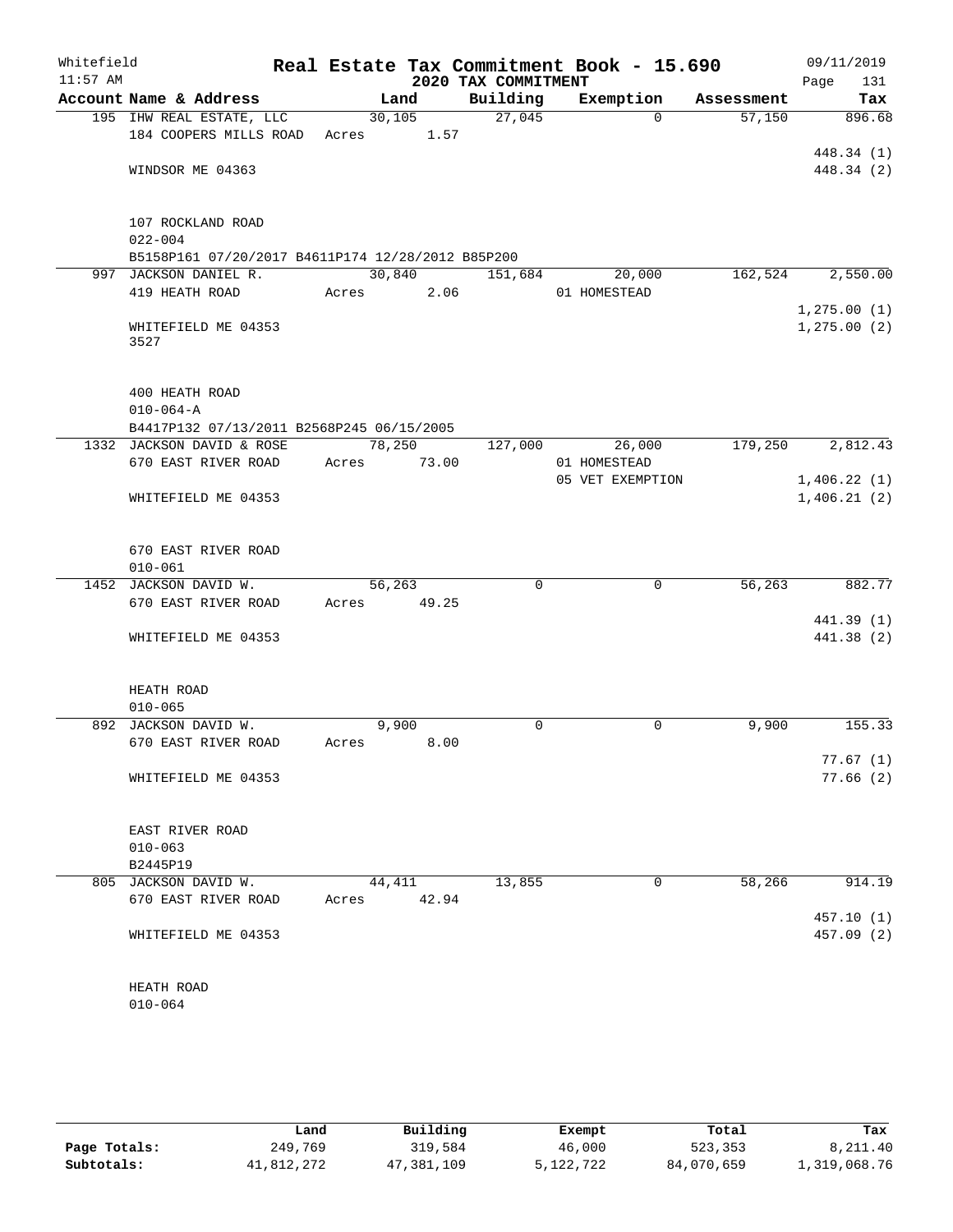| Whitefield   |                                                                    |       |          |                                 | Real Estate Tax Commitment Book - 15.690 |            | 09/11/2019         |
|--------------|--------------------------------------------------------------------|-------|----------|---------------------------------|------------------------------------------|------------|--------------------|
| $11:57$ AM   | Account Name & Address                                             |       | Land     | 2020 TAX COMMITMENT<br>Building | Exemption                                | Assessment | Page<br>132<br>Tax |
|              | 475 JACKSON DAVID W.                                               |       | 30,000   | 10,550                          | $\Omega$                                 | 40,550     | 636.23             |
|              | 147 PITTSTON ROAD                                                  | Acres | 0.74     |                                 |                                          |            |                    |
|              |                                                                    |       |          |                                 |                                          |            | 318.12(1)          |
|              | WHITEFIELD ME 04353                                                |       |          |                                 |                                          |            | 318.11(2)          |
|              |                                                                    |       |          |                                 |                                          |            |                    |
|              |                                                                    |       |          |                                 |                                          |            |                    |
|              | 147 PITTSTON ROAD                                                  |       |          |                                 |                                          |            |                    |
|              | $030 - 003$<br>B4690P118 07/24/2013 B4686P288 07/16/2013 B4039P162 |       |          |                                 |                                          |            |                    |
|              | 08/09/2008                                                         |       |          |                                 |                                          |            |                    |
|              | 950 JACKSON GLENDON                                                |       | 36,290   | 13,845                          | $\Omega$                                 | 50,135     | 786.62             |
|              | 9 HAIG PLACE, APT. #406 Acres                                      |       | 6.30     |                                 |                                          |            |                    |
|              |                                                                    |       |          |                                 |                                          |            | 393.31(1)          |
|              | DUNEDIN FL 34698                                                   |       |          |                                 |                                          |            | 393.31(2)          |
|              |                                                                    |       |          |                                 |                                          |            |                    |
|              | 652 EAST RIVER ROAD                                                |       |          |                                 |                                          |            |                    |
|              | $010 - 060$                                                        |       |          |                                 |                                          |            |                    |
|              | B4146P58 05/26/2009 B4083P60 12/31/2008                            |       |          |                                 |                                          |            |                    |
| 1027         | <b>JACKSON GLENDON</b>                                             |       | 32,930   | $\mathbf 0$                     | 0                                        | 32,930     | 516.67             |
|              | 9 HAIG PLACE, APT. #406 Acres                                      |       | 14.60    |                                 |                                          |            |                    |
|              |                                                                    |       |          |                                 |                                          |            | 258.34(1)          |
|              | DUNEDIN FL 34698                                                   |       |          |                                 |                                          |            | 258.33(2)          |
|              |                                                                    |       |          |                                 |                                          |            |                    |
|              | EAST RIVER ROAD                                                    |       |          |                                 |                                          |            |                    |
|              | $010 - 062$                                                        |       |          |                                 |                                          |            |                    |
|              | B4146P58 05/26/2009 B4083P60 12/31/2008                            |       |          |                                 |                                          |            |                    |
|              | 1781 JACKSON JOHN H. III &                                         |       | 35,250   | 85,152                          | $\mathbf 0$                              | 120,402    | 1,889.11           |
|              | KATHLEEN C.<br>336 NO. HUNTS MEADOW                                | Acres | 5.00     |                                 |                                          |            |                    |
|              | ROAD                                                               |       |          |                                 |                                          |            |                    |
|              |                                                                    |       |          |                                 |                                          |            | 944.56 (1)         |
|              | WHITEFIELD ME 04353                                                |       |          |                                 |                                          |            | 944.55(2)          |
|              |                                                                    |       |          |                                 |                                          |            |                    |
|              | 336 NO.HUNTS MEADOW                                                |       |          |                                 |                                          |            |                    |
|              | $018 - 038$                                                        |       |          |                                 |                                          |            |                    |
|              | B3781P87 12/01/2006                                                |       |          |                                 |                                          |            |                    |
|              | 809 JACKSON, CARLA M                                               |       | 30,600   | 71,211                          | 0                                        | 101,811    | 1,597.41           |
|              | 34 HENRY LANE                                                      | Acres | 1.90     |                                 |                                          |            |                    |
|              |                                                                    |       |          |                                 |                                          |            | 798.71 (1)         |
|              | WHITEFIELD ME 04353                                                |       |          |                                 |                                          |            | 798.70 (2)         |
|              |                                                                    |       |          |                                 |                                          |            |                    |
|              | 42 JEFFERSON ROAD                                                  |       |          |                                 |                                          |            |                    |
|              | $026 - 033$                                                        |       |          |                                 |                                          |            |                    |
|              | B5172P100 08/22/2017                                               |       |          |                                 |                                          |            |                    |
|              | 542 JACQUES JOHN P. JR                                             |       | 34,800   | 18,342                          | 26,000                                   | 27,142     | 425.86             |
|              | 322 TOWNHOUSE ROAD                                                 | Acres | 4.70     |                                 | 05 VET EXEMPTION                         |            |                    |
|              |                                                                    |       |          |                                 | 01 HOMESTEAD                             |            | 212.93(1)          |
|              | WHITEFIELD ME 04353                                                |       |          |                                 |                                          |            | 212.93(2)          |
|              |                                                                    |       |          |                                 |                                          |            |                    |
|              | 322 TOWNHOUSE ROAD                                                 |       |          |                                 |                                          |            |                    |
|              | $010 - 016 - A$                                                    |       |          |                                 |                                          |            |                    |
|              | B4313P151 09/08/2010 B1877P83                                      |       |          |                                 |                                          |            |                    |
|              |                                                                    |       |          |                                 |                                          |            |                    |
|              |                                                                    | Land  | Building |                                 | Exempt                                   | Total      | Tax                |
| Page Totals: | 199,870                                                            |       | 199,100  |                                 | 26,000                                   | 372,970    | 5,851.90           |

**Subtotals:** 42,012,142 47,580,209 5,148,722 84,443,629 1,324,920.66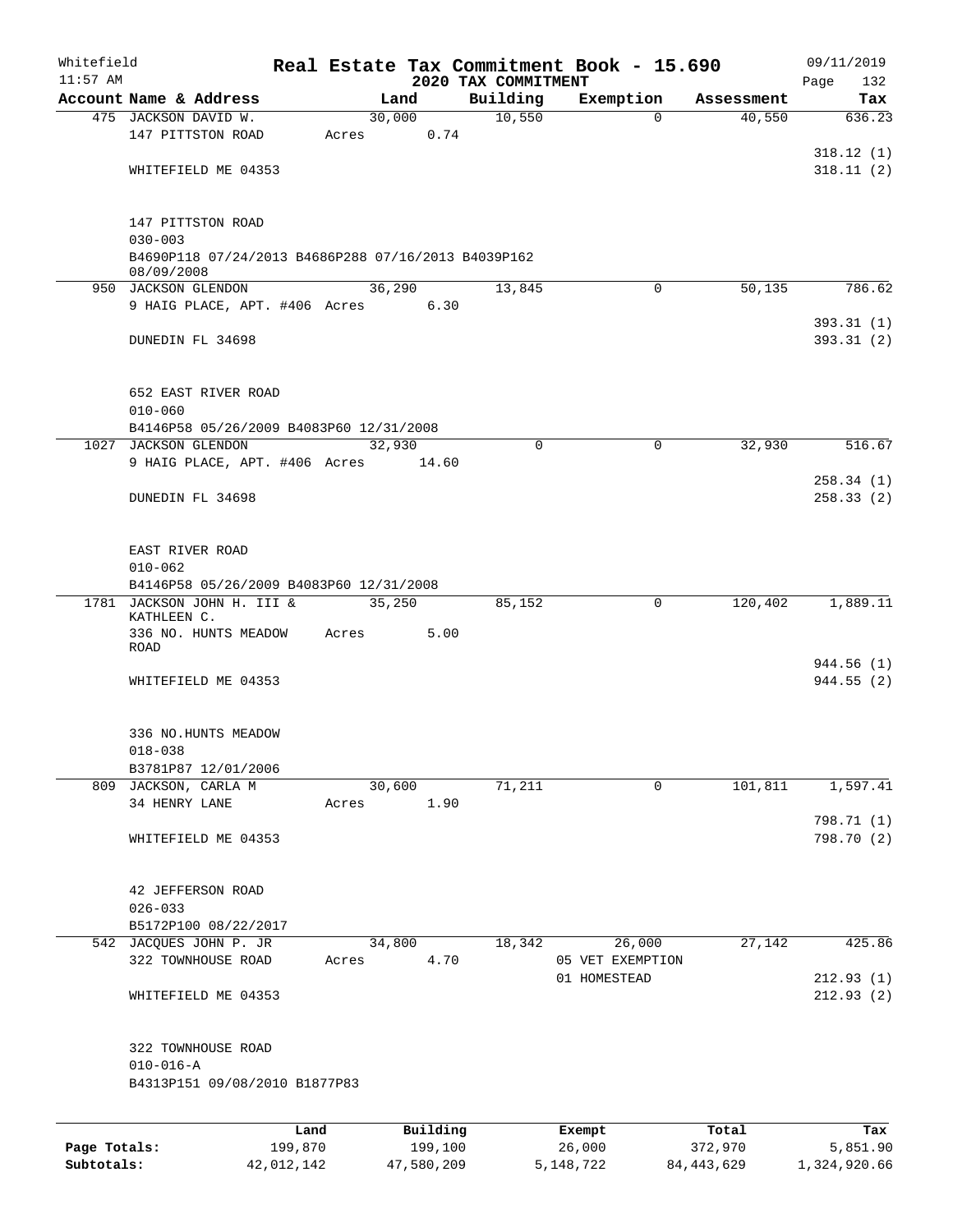| Whitefield   |                                                                          |            |            |         |                                 | Real Estate Tax Commitment Book - 15.690 |            | 09/11/2019              |
|--------------|--------------------------------------------------------------------------|------------|------------|---------|---------------------------------|------------------------------------------|------------|-------------------------|
| $11:57$ AM   | Account Name & Address                                                   |            | Land       |         | 2020 TAX COMMITMENT<br>Building | Exemption                                | Assessment | 133<br>Page<br>Tax      |
|              | 255 JAMES DAVID C.                                                       |            | 33,300     |         | 97,988                          | 20,000                                   | 111,288    | 1,746.11                |
|              | 403 NO. HUNTS MEADOW<br>ROAD                                             | Acres      |            | 3.70    |                                 | 01 HOMESTEAD                             |            |                         |
|              | WHITEFIELD ME 04353                                                      |            |            |         |                                 |                                          |            | 873.06(1)<br>873.05 (2) |
|              | 403 NO. HUNTS MEADOW                                                     |            |            |         |                                 |                                          |            |                         |
|              | $019 - 003$<br>B1968P332                                                 |            |            |         |                                 |                                          |            |                         |
|              | 1759 JAMES GAIL                                                          |            | 30,870     |         | 5,606                           | 20,000                                   | 16,476     | 258.51                  |
|              | 274 HEATH ROAD                                                           | Acres      |            | 2.08    |                                 | 01 HOMESTEAD                             |            |                         |
|              | WHITEFIELD ME 04353                                                      |            |            |         |                                 |                                          |            | 129.26(1)<br>129.25(2)  |
|              | 274 HEATH ROAD<br>$011 - 014 - C$                                        |            |            |         |                                 |                                          |            |                         |
|              | B3599P178 09/19/2005                                                     |            |            |         |                                 |                                          |            |                         |
|              | 1047 JAMES PAULA J.                                                      |            | 30,300     |         | 83,264                          | 20,000                                   | 93,564     | 1,468.02                |
|              | JAMES, KARL I                                                            | Acres      |            | 1.70    |                                 | 01 HOMESTEAD                             |            |                         |
|              | 150 AUGUSTA ROAD                                                         |            |            |         |                                 |                                          |            | 734.01(1)<br>734.01(2)  |
|              | WHITEFIELD ME 04353                                                      |            |            |         |                                 |                                          |            |                         |
|              | 150 AUGUSTA ROAD, LOT 1<br>$018 - 020$                                   |            |            |         |                                 |                                          |            |                         |
|              | B5327P166 11/15/2018 B4068P68 10/31/2008                                 |            |            |         |                                 |                                          |            |                         |
|              | 1067 JAMES, GAIL<br>274 HEATH ROAD                                       | Acres      | 20,945     | 2.13    | 0                               | 0                                        | 20,945     | 328.63                  |
|              | Whitefield Maine 04353                                                   |            |            |         |                                 |                                          |            | 164.32(1)<br>164.31(2)  |
|              |                                                                          |            |            |         |                                 |                                          |            |                         |
|              | HEATH ROAD                                                               |            |            |         |                                 |                                          |            |                         |
|              | $011 - 014 - A$                                                          |            |            |         |                                 |                                          |            |                         |
|              | B5336P262 12/11/2018 B5308P245 08/31/2018 B4673P8<br>06/10/2013 B1694P56 |            |            |         |                                 |                                          |            |                         |
|              | 1295 JAMISON ROBERTA C. &<br>THOMAS A.                                   |            | 35,842     |         | 110,858                         | 26,000                                   | 120,700    | 1,893.78                |
|              | 143 GARDINER ROAD                                                        | Acres      |            | 5.74    |                                 | 01 HOMESTEAD                             |            |                         |
|              |                                                                          |            |            |         |                                 | 05 VET EXEMPTION                         |            | 946.89 (1)              |
|              | WHITEFIELD ME 04353                                                      |            |            |         |                                 |                                          |            | 946.89(2)               |
|              | 143 GARDINER ROAD                                                        |            |            |         |                                 |                                          |            |                         |
|              | $012 - 047 - B$                                                          |            |            |         |                                 |                                          |            |                         |
|              | B4601P247 12/04/2012 B3793P310 12/21/2006 B1451P85                       |            |            |         |                                 |                                          |            |                         |
|              | 1524 JELLISON JESSE E. JR.<br>452 WINDSOR ROAD                           | Acres      | 31,800     | 2.70    | 44,765                          | 0                                        | 76,565     | 1,201.30                |
|              |                                                                          |            |            |         |                                 |                                          |            | 600.65(1)               |
|              | CHELSEA ME 04330                                                         |            |            |         |                                 |                                          |            | 600.65(2)               |
|              | 74 AUGUSTA ROAD                                                          |            |            |         |                                 |                                          |            |                         |
|              | $018 - 014 - C$                                                          |            |            |         |                                 |                                          |            |                         |
|              | B2597P143 04/09/2004                                                     |            |            |         |                                 |                                          |            |                         |
|              |                                                                          | Land       | Building   |         |                                 | Exempt                                   | Total      | Tax                     |
| Page Totals: |                                                                          | 183,057    |            | 342,481 |                                 | 86,000                                   | 439,538    | 6,896.35                |
| Subtotals:   |                                                                          | 42,195,199 | 47,922,690 |         |                                 | 5, 234, 722                              | 84,883,167 | 1,331,817.01            |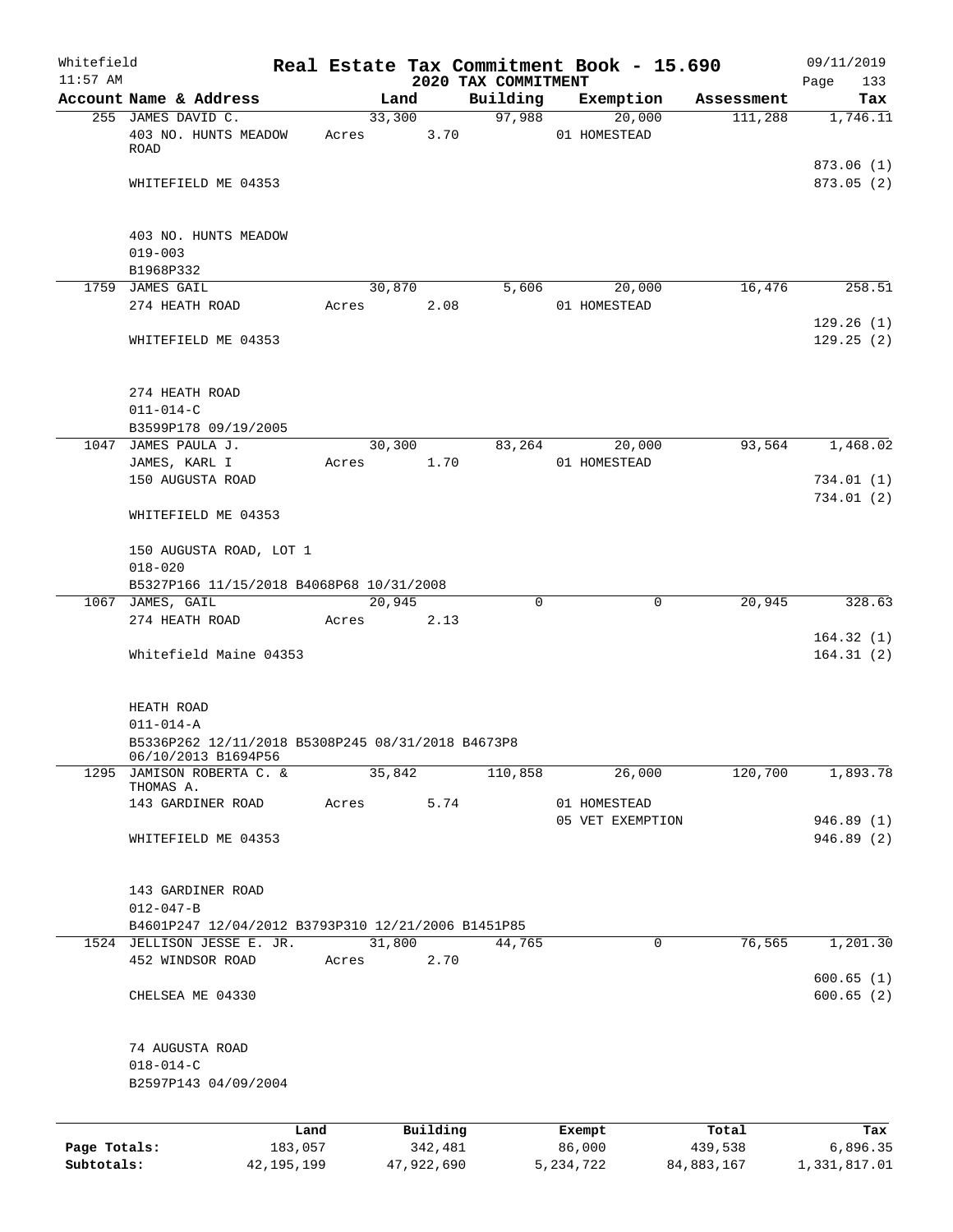| Whitefield<br>$11:57$ AM |                                                                   |       |        |      |                                 | Real Estate Tax Commitment Book - 15.690 |            | 09/11/2019             |
|--------------------------|-------------------------------------------------------------------|-------|--------|------|---------------------------------|------------------------------------------|------------|------------------------|
|                          | Account Name & Address                                            |       | Land   |      | 2020 TAX COMMITMENT<br>Building | Exemption                                | Assessment | Page<br>134<br>Tax     |
|                          | 1719 JEWETT BENJAMIN M.                                           |       | 26,130 |      | $\mathbf 0$                     | $\Omega$                                 | 26,130     | 409.98                 |
|                          | 573 WISCASSET ROAD                                                | Acres |        | 6.10 |                                 |                                          |            |                        |
|                          |                                                                   |       |        |      |                                 |                                          |            | 204.99 (1)             |
|                          | WHITEFIELD ME 04353                                               |       |        |      |                                 |                                          |            | 204.99(2)              |
|                          | WISCASSET ROAD                                                    |       |        |      |                                 |                                          |            |                        |
|                          | $001 - 040 - C$                                                   |       |        |      |                                 |                                          |            |                        |
|                          | B5236P190 02/27/2018 B3442P41                                     |       |        |      |                                 |                                          |            |                        |
|                          | 766 JEWETT BENJAMIN M.                                            |       | 32,250 |      | 254,059                         | 20,000                                   | 266,309    | 4,178.39               |
|                          | 573 WISCASSET ROAD                                                | Acres |        | 3.00 |                                 | 01 HOMESTEAD                             |            |                        |
|                          |                                                                   |       |        |      |                                 |                                          |            | 2,089.20(1)            |
|                          | WHITEFIELD ME 04353                                               |       |        |      |                                 |                                          |            | 2,089.19(2)            |
|                          | 573 WISCASSET ROAD                                                |       |        |      |                                 |                                          |            |                        |
|                          | $001 - 040 - A$                                                   |       |        |      |                                 |                                          |            |                        |
|                          | B3446P273 02/28/2005 B3442P41                                     |       |        |      |                                 |                                          |            |                        |
|                          | 523 JEWETT MICHAEL                                                |       | 30,750 |      | 258,679                         | 20,000                                   | 269,429    | 4,227.34               |
|                          | 571 WISCASSET ROAD                                                | Acres |        | 2.00 |                                 | 01 HOMESTEAD                             |            |                        |
|                          |                                                                   |       |        |      |                                 |                                          |            | 2, 113.67(1)           |
|                          | WHITEFIELD ME 04353                                               |       |        |      |                                 |                                          |            | 2, 113.67 (2)          |
|                          | 571 WISCASSET ROAD                                                |       |        |      |                                 |                                          |            |                        |
|                          | $001 - 039$                                                       |       |        |      |                                 |                                          |            |                        |
|                          | 843 JEWETT MICHAEL D. &<br>REGINA L.                              |       | 32,250 |      | $\Omega$                        | $\mathbf 0$                              | 32,250     | 506.00                 |
|                          | 571 WISCASSET ROAD                                                | Acres |        | 3.00 |                                 |                                          |            |                        |
|                          | WHITEFIELD ME 04353                                               |       |        |      |                                 |                                          |            | 253.00(1)<br>253.00(2) |
|                          | 158 THAYER ROAD                                                   |       |        |      |                                 |                                          |            |                        |
|                          | $001 - 020 - A$                                                   |       |        |      |                                 |                                          |            |                        |
|                          | B4511P106 04/09/2012 B2311P73                                     |       |        |      |                                 |                                          |            |                        |
|                          | 1373 JOHNSON ROBERT                                               |       | 20,450 |      | 0                               | 0                                        | 20,450     | 320.86                 |
|                          | <b>484 MAIN STREET</b>                                            | Acres |        | 1.80 |                                 |                                          |            |                        |
|                          | #16701                                                            |       |        |      |                                 |                                          |            | 160.43(1)              |
|                          | WORCESTER MA 01601                                                |       |        |      |                                 |                                          |            | 160.43(2)              |
|                          | TOWNHOUSE ROAD                                                    |       |        |      |                                 |                                          |            |                        |
|                          | $010 - 011 - C$                                                   |       |        |      |                                 |                                          |            |                        |
|                          | B4823P277 10/02/2014 B4542P124 07/03/2012 B3346P200<br>08/20/2004 |       |        |      |                                 |                                          |            |                        |
|                          | 1917 JOHNSON, DANNY J                                             |       | 25,250 |      | 0                               | $\Omega$                                 | 25,250     | 396.17                 |
|                          | HERNANDEZ-JOHNSON,<br>STEPHANIE A                                 | Acres |        | 5.00 |                                 |                                          |            |                        |
|                          | 544 COOPER ROAD                                                   |       |        |      |                                 |                                          |            | 198.09(1)              |
|                          | WHITEFIELD ME 04353                                               |       |        |      |                                 |                                          |            | 198.08(2)              |
|                          | COOPER ROAD                                                       |       |        |      |                                 |                                          |            |                        |
|                          | $018 - 021 - B$                                                   |       |        |      |                                 |                                          |            |                        |
|                          | B4461P318                                                         |       |        |      |                                 |                                          |            |                        |
|                          |                                                                   |       |        |      |                                 |                                          |            |                        |
|                          |                                                                   |       |        |      |                                 |                                          |            |                        |
|                          |                                                                   |       |        |      |                                 |                                          |            |                        |

|              | Land         | Building     | Exempt    | Total      | Tax          |
|--------------|--------------|--------------|-----------|------------|--------------|
| Page Totals: | 167.080      | 512,738      | 40,000    | 639,818    | 10,038.74    |
| Subtotals:   | 42, 362, 279 | 48, 435, 428 | 5,274,722 | 85,522,985 | 1,341,855.75 |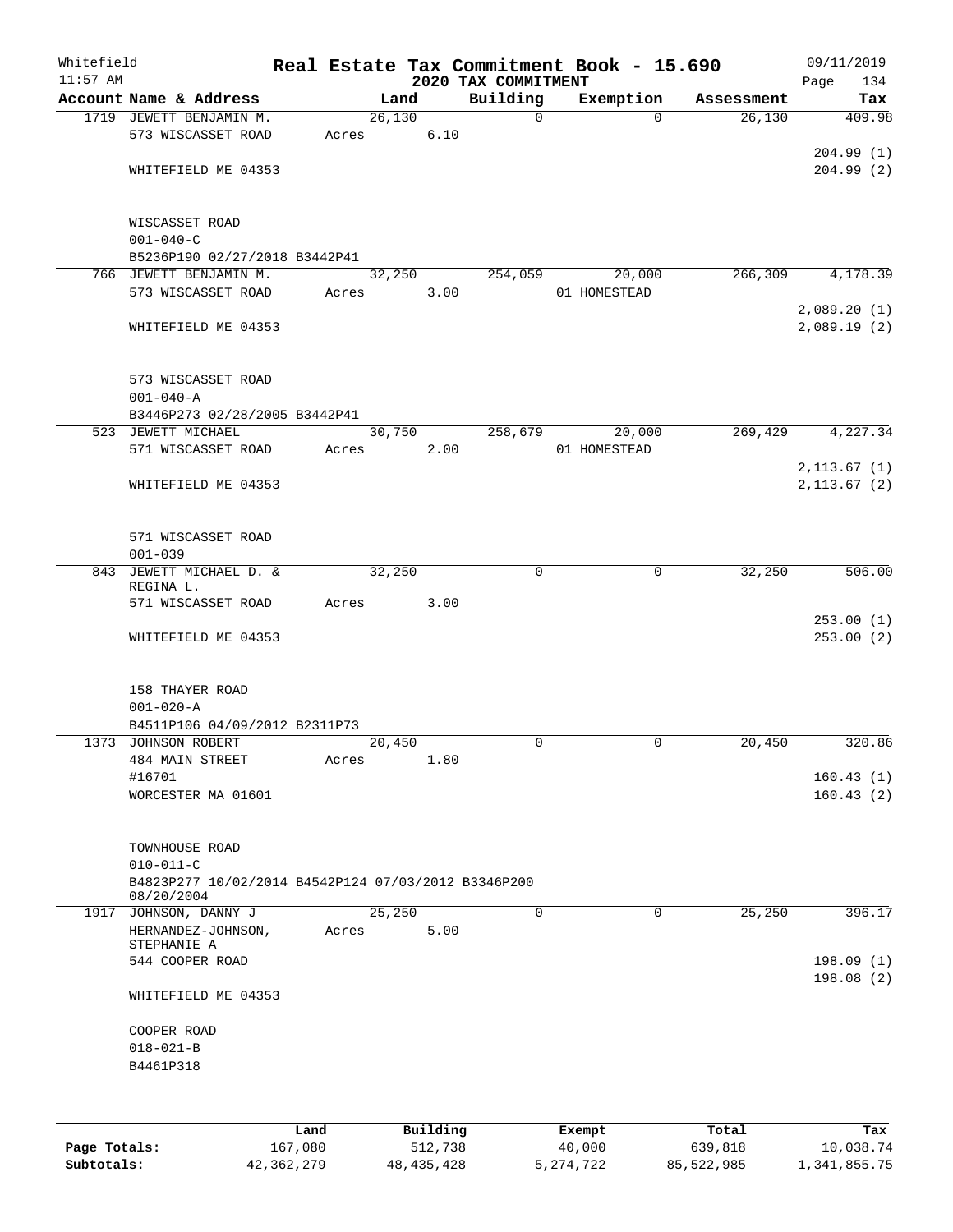| Whitefield<br>$11:57$ AM |                                                 |         |        |          | Real Estate Tax Commitment Book - 15.690<br>2020 TAX COMMITMENT |                     |            | 09/11/2019<br>Page<br>135 |
|--------------------------|-------------------------------------------------|---------|--------|----------|-----------------------------------------------------------------|---------------------|------------|---------------------------|
|                          | Account Name & Address                          |         |        | Land     | Building                                                        | Exemption           | Assessment | Tax                       |
|                          | 280 JONES BAMBI A. &                            |         | 59,808 |          | $\mathbf 0$                                                     | $\Omega$            | 59,808     | 938.39                    |
|                          | * MOSKOVITZ DAVID H.<br>204 HOLLYWOOD BOULEVARD | Acres   |        | 160.00   |                                                                 |                     |            | 469.20(1)<br>469.19(2)    |
|                          | WHITEFIELD ME 04353                             |         |        |          |                                                                 |                     |            |                           |
|                          | HOLLYWOOD BOULEVARD<br>$005 - 032 - B$          |         |        |          |                                                                 |                     |            |                           |
|                          | B2040P29                                        |         |        |          |                                                                 |                     |            |                           |
|                          | 1132 JONES BAMBI A. &                           |         | 10,400 |          | $\Omega$                                                        | 0                   | 10,400     | 163.18                    |
|                          | * MOSKOVITZ DAVID H.<br>204 HOLLYWOOD BOULEVARD | Acres   |        | 30.00    |                                                                 |                     |            | 81.59(1)<br>81.59(2)      |
|                          | WHITEFIELD ME 04353                             |         |        |          |                                                                 |                     |            |                           |
|                          | HOLLYWOOD BLVD<br>$005 - 037$                   |         |        |          |                                                                 |                     |            |                           |
|                          | B2040P33                                        |         |        |          |                                                                 |                     |            |                           |
|                          | 894 JONES BAMBI A. &                            |         | 64,750 |          | $\mathbf 0$                                                     | $\mathbf 0$         | 64,750     | 1,015.93                  |
|                          | * DAVID H. MOSKOVITZ<br>204 HOLLYWOOD BOULEVARD | Acres   |        | 66.00    |                                                                 |                     |            | 507.97(1)                 |
|                          | WHITEFIELD ME 04353                             |         |        |          |                                                                 |                     |            | 507.96(2)                 |
|                          | HOLLYWOOD BOULEVARD<br>$002 - 014$              |         |        |          |                                                                 |                     |            |                           |
|                          | B4386P113 03/25/2011 B2775P225                  |         |        |          |                                                                 |                     |            |                           |
|                          | 1619 JONES BAMBI A. & DAVID<br>* MOSKOVITZ      | Acres   | 28,040 | 88.00    | $\mathbf 0$                                                     | $\overline{0}$      | 28,040     | 439.95                    |
|                          | 204 HOLLYWOOD BOULEVARD                         |         |        |          |                                                                 |                     |            | 219.98(1)<br>219.97(2)    |
|                          | WHITEFIELD ME 04353                             |         |        |          |                                                                 |                     |            |                           |
|                          | SO. FOWLES LANE<br>$005 - 029$<br>B2632P212     |         |        |          |                                                                 |                     |            |                           |
|                          | 943 JONES BAMBI A. & DAVID                      |         | 32,008 |          | 0                                                               | 0                   | 32,008     | 502.21                    |
|                          | н.                                              |         |        |          |                                                                 |                     |            |                           |
|                          | * MOSKOVITZ<br>204 HOLLYWOOD BOULEVARD          | Acres   |        | 76.00    |                                                                 |                     |            | 251.11(1)                 |
|                          | WHITEFIELD ME 04353                             |         |        |          |                                                                 |                     |            | 251.10(2)                 |
|                          | HOLLYWOOD BOULEVARD<br>$005 - 035$              |         |        |          |                                                                 |                     |            |                           |
|                          | B2608P129                                       |         |        |          |                                                                 |                     |            |                           |
|                          | 544 JONES DONNA HAINES &                        |         | 68,750 |          | 3,771                                                           | $\mathbf 0$         | 72,521     | 1,137.85                  |
|                          | PHILIP                                          |         |        |          |                                                                 |                     |            |                           |
|                          | P O BOX 481                                     | Acres   |        | 54.00    |                                                                 |                     |            | 568.93(1)                 |
|                          | BREWSTER MA 02631                               |         |        |          |                                                                 |                     |            | 568.92(2)                 |
|                          | PHILBRICK LANE                                  |         |        |          |                                                                 |                     |            |                           |
|                          | $006 - 014$<br>B1759P125                        |         |        |          |                                                                 |                     |            |                           |
|                          |                                                 |         |        |          |                                                                 |                     |            |                           |
|                          |                                                 | Land    |        | Building |                                                                 | Exempt              | Total      | Tax                       |
| Page Totals:             |                                                 | 263,756 |        | 3,771    |                                                                 | $\mathsf{O}\xspace$ | 267,527    | 4,197.51                  |

**Subtotals:** 42,626,035 48,439,199 5,274,722 85,790,512 1,346,053.26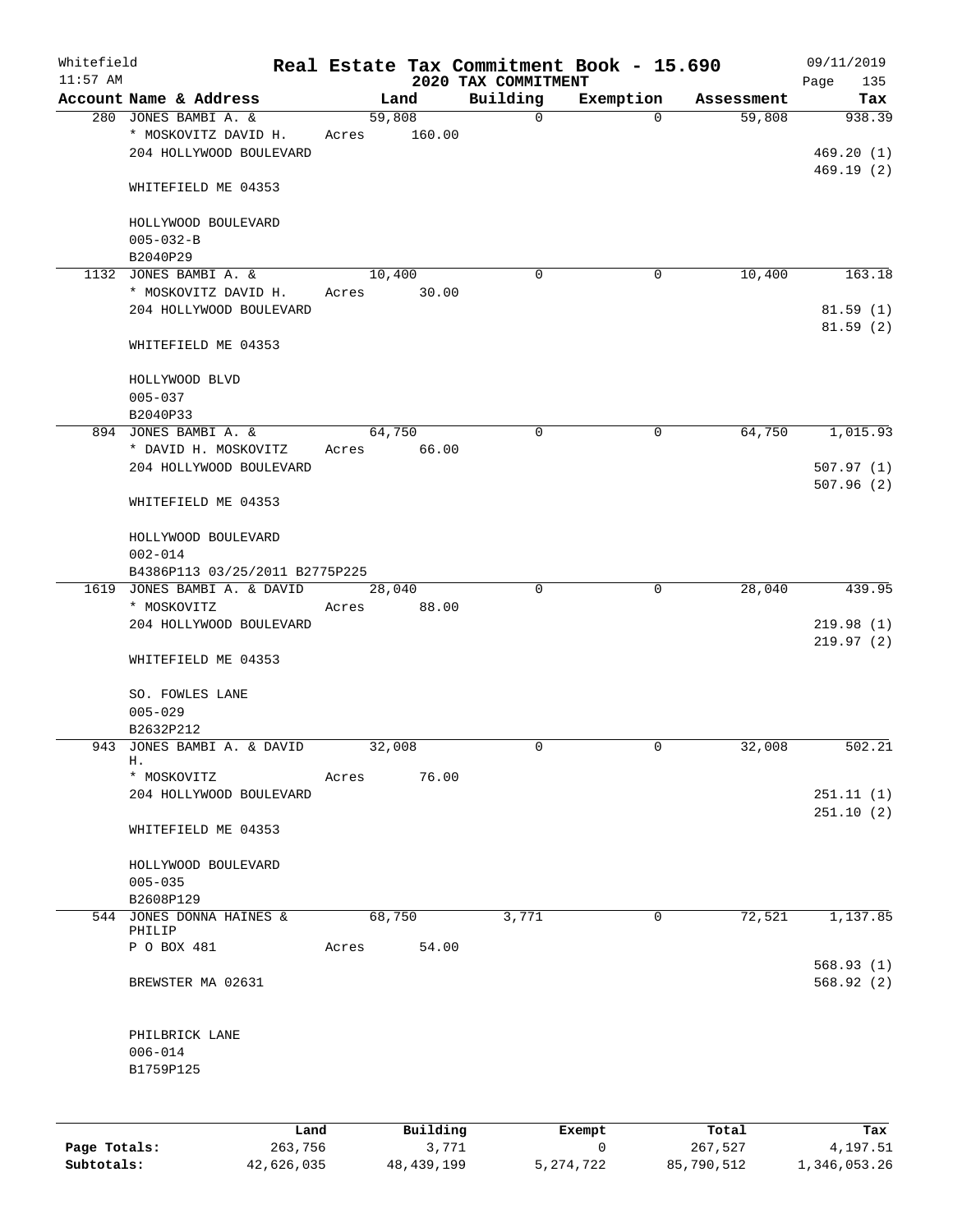| Whitefield<br>$11:57$ AM |                                 |       |        | 2020 TAX COMMITMENT | Real Estate Tax Commitment Book - 15.690 |            | 09/11/2019<br>Page<br>136 |
|--------------------------|---------------------------------|-------|--------|---------------------|------------------------------------------|------------|---------------------------|
|                          | Account Name & Address          |       | Land   | Building            | Exemption                                | Assessment | Tax                       |
|                          | 557 JONES EMILY                 |       | 40,750 | 21,526              | 26,000                                   | 36,276     | 569.17                    |
|                          | 295 PITTSTON ROAD               | Acres | 2.00   |                     | 05 VET EXEMPTION                         |            |                           |
|                          |                                 |       |        |                     | 01 HOMESTEAD                             |            | 284.59 (1)                |
|                          | WHITEFIELD ME 04353             |       |        |                     |                                          |            | 284.58(2)                 |
|                          | 295 PITTSTON ROAD               |       |        |                     |                                          |            |                           |
|                          | $003 - 014$                     |       |        |                     |                                          |            |                           |
|                          | 705 JONES JONI S.               |       | 30,000 | 80,637              | 20,000                                   | 90,637     | 1,422.09                  |
|                          | P.O. BOX 19                     | Acres | 0.29   |                     | 01 HOMESTEAD                             |            |                           |
|                          |                                 |       |        |                     |                                          |            | 711.05(1)                 |
|                          | WHITEFIELD ME 04353             |       |        |                     |                                          |            | 711.04(2)                 |
|                          | 14 GRAND ARMY ROAD              |       |        |                     |                                          |            |                           |
|                          | $026 - 010$                     |       |        |                     |                                          |            |                           |
|                          | B2897P1                         |       |        |                     |                                          |            |                           |
|                          | 1630 JONES SCOTT V              |       | 22,385 | $\mathbf 0$         | 0                                        | 22,385     | 351.22                    |
|                          | 194 HEAD TIDE ROAD              | Acres | 3.09   |                     |                                          |            |                           |
|                          |                                 |       |        |                     |                                          |            | 175.61(1)                 |
|                          | WHITEFIELD ME 04353             |       |        |                     |                                          |            | 175.61(2)                 |
|                          | HEAD TIDE ROAD                  |       |        |                     |                                          |            |                           |
|                          | $008 - 014$                     |       |        |                     |                                          |            |                           |
|                          | B3415P62 12/15/2004 B1907P272   |       |        |                     |                                          |            |                           |
|                          | 739 JONES SCOTT V.              |       | 76,000 | 60,734              | 20,000                                   | 116,734    | 1,831.56                  |
|                          | 194 HEAD TIDE ROAD              | Acres | 68.50  |                     | 01 HOMESTEAD                             |            |                           |
|                          |                                 |       |        |                     |                                          |            | 915.78 (1)                |
|                          | WHITEFIELD ME 04353             |       |        |                     |                                          |            | 915.78(2)                 |
|                          | 194 HEAD TIDE ROAD              |       |        |                     |                                          |            |                           |
|                          | $008 - 013$                     |       |        |                     |                                          |            |                           |
|                          | B3415P62 12/15/2004             |       |        |                     |                                          |            |                           |
|                          | 589 JORDAN CLAYTON & MARY       |       | 0      | 21,844              | 20,000                                   | 1,844      | 28.93                     |
|                          | Ε.<br>8 BLUEBERRY LANE          |       |        |                     |                                          |            |                           |
|                          |                                 |       |        |                     | 01 HOMESTEAD                             |            | 14.47(1)                  |
|                          | WHITEFIELD ME 04353             |       |        |                     |                                          |            | 14.46(2)                  |
|                          |                                 |       |        |                     |                                          |            |                           |
|                          | 8 BLUEBERRY LANE                |       |        |                     |                                          |            |                           |
|                          | $001 - 011 - ON$                |       |        |                     |                                          |            |                           |
|                          | 777 JORDAN CLAYTON & MARY       |       | 79,194 | 72,200              | $\mathbf{0}$                             | 151,394    | 2,375.37                  |
|                          | ELIZABETH                       |       |        |                     |                                          |            |                           |
|                          | 8 BLUEBERRY LANE                | Acres | 24.49  |                     |                                          |            | 1,187.69(1)               |
|                          | WHITEFIELD ME 04353             |       |        |                     |                                          |            | 1,187.68(2)               |
|                          | 3 BLUEBERRY LANE<br>$001 - 011$ |       |        |                     |                                          |            |                           |
|                          | B4345P126 11/24/2010 B1323P230  |       |        |                     |                                          |            |                           |

|              | Land       | Building   | Exempt    | Total      | Tax          |
|--------------|------------|------------|-----------|------------|--------------|
| Page Totals: | 248,329    | 256,941    | 86,000    | 419,270    | 6,578.34     |
| Subtotals:   | 42,874,364 | 48,696,140 | 5,360,722 | 86,209,782 | 1,352,631.60 |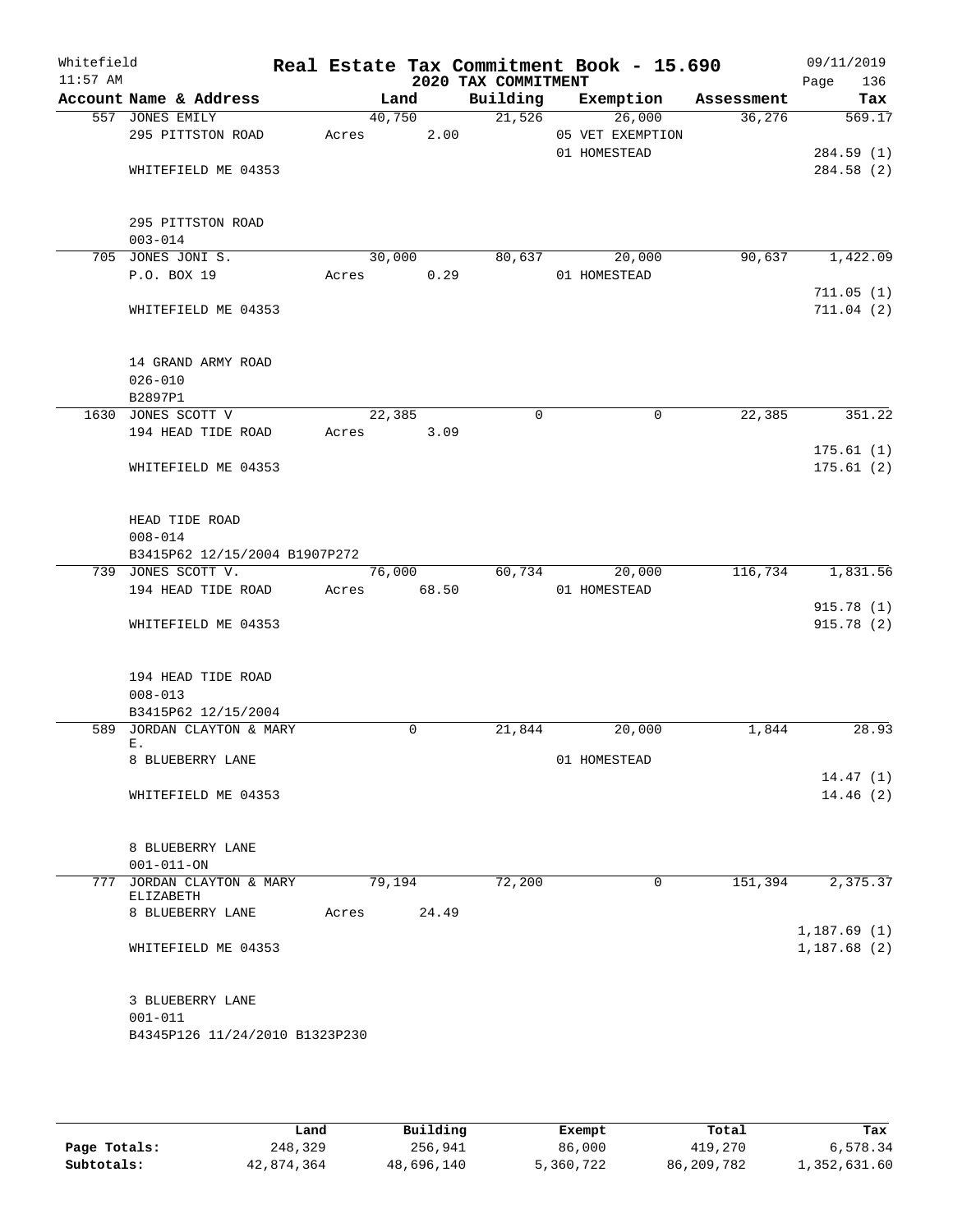| Whitefield |                                                     |       |        |       |                     | Real Estate Tax Commitment Book - 15.690 |             |            |      | 09/11/2019    |
|------------|-----------------------------------------------------|-------|--------|-------|---------------------|------------------------------------------|-------------|------------|------|---------------|
| $11:57$ AM |                                                     |       |        |       | 2020 TAX COMMITMENT |                                          |             |            | Page | 137           |
|            | Account Name & Address                              |       | Land   |       | Building            | Exemption                                |             | Assessment |      | Tax           |
|            | 265 JORDAN CLAYTON S. &<br>MARY E.                  |       | 5,850  |       | $\Omega$            |                                          | $\Omega$    | 5,850      |      | 91.79         |
|            | 8 BLUEBERRY LANE                                    | Acres |        | 3.90  |                     |                                          |             |            |      |               |
|            |                                                     |       |        |       |                     |                                          |             |            |      | 45.90(1)      |
|            | WHITEFIELD ME 04353                                 |       |        |       |                     |                                          |             |            |      | 45.89(2)      |
|            |                                                     |       |        |       |                     |                                          |             |            |      |               |
|            |                                                     |       |        |       |                     |                                          |             |            |      |               |
|            | BLUEBERRY LANE<br>$001 - 009$                       |       |        |       |                     |                                          |             |            |      |               |
|            | B4953P302 12/01/2015 B4953P299 12/01/2015 B4326P267 |       |        |       |                     |                                          |             |            |      |               |
|            | 09/21/2010 B1524P153 12/28/1998                     |       |        |       |                     |                                          |             |            |      |               |
|            | 414 JORDAN CLAYTON S. &                             |       | 2,250  |       | 0                   |                                          | $\mathbf 0$ | 2,250      |      | 35.30         |
|            | MARY E.<br>8 BLUEBERRY LANE                         | Acres |        | 1.50  |                     |                                          |             |            |      |               |
|            |                                                     |       |        |       |                     |                                          |             |            |      | 17.65(1)      |
|            | WHITEFIELD ME 04353                                 |       |        |       |                     |                                          |             |            |      | 17.65(2)      |
|            |                                                     |       |        |       |                     |                                          |             |            |      |               |
|            |                                                     |       |        |       |                     |                                          |             |            |      |               |
|            | BLUEBERRY LANE<br>$001 - 010$                       |       |        |       |                     |                                          |             |            |      |               |
|            | B4953P302 12/01/2015 B4953P299 12/01/2015 B4326P267 |       |        |       |                     |                                          |             |            |      |               |
|            | 10/08/2010 B1524P153                                |       |        |       |                     |                                          |             |            |      |               |
|            | 654 JORDAN DOUGLAS J. &<br>JULIA A.                 |       | 73,255 |       | 100,787             | 20,000                                   |             | 154,042    |      | 2,416.92      |
|            | PO BOX 223                                          | Acres |        | 63.01 |                     | 01 HOMESTEAD                             |             |            |      |               |
|            |                                                     |       |        |       |                     |                                          |             |            |      | 1,208.46(1)   |
|            | WHITEFIELD ME 04353                                 |       |        |       |                     |                                          |             |            |      | 1,208.46(2)   |
|            |                                                     |       |        |       |                     |                                          |             |            |      |               |
|            | 243 JEFFERSON ROAD                                  |       |        |       |                     |                                          |             |            |      |               |
|            | $014 - 023$                                         |       |        |       |                     |                                          |             |            |      |               |
|            | B2512P183                                           |       |        |       |                     |                                          |             |            |      |               |
|            | 1276 JORDAN DOUGLAS J. &                            |       | 44,986 |       | 2,236               |                                          | 0           | 47,222     |      | 740.91        |
|            | JULIA A.                                            |       |        |       |                     |                                          |             |            |      |               |
|            | PO BOX 223                                          | Acres |        | 17.17 |                     |                                          |             |            |      | 370.46 (1)    |
|            | WHITEFIELD ME 04353                                 |       |        |       |                     |                                          |             |            |      | 370.45(2)     |
|            |                                                     |       |        |       |                     |                                          |             |            |      |               |
|            |                                                     |       |        |       |                     |                                          |             |            |      |               |
|            | <b>JEFFERSON ROAD</b>                               |       |        |       |                     |                                          |             |            |      |               |
|            | $029 - 003$                                         |       |        |       |                     |                                          |             |            |      |               |
|            | B2512P103 10/28/1999<br>585 JOSLYN BROOKE A.        |       | 30,000 |       | 130,210             |                                          | 0           | 160, 210   |      | 2,513.69      |
|            | 236 WEST 24TH STREET,                               | Acres |        | 0.66  |                     |                                          |             |            |      |               |
|            | APT 5                                               |       |        |       |                     |                                          |             |            |      |               |
|            |                                                     |       |        |       |                     |                                          |             |            |      | 1, 256.85(1)  |
|            | NEW YORK NY 10011                                   |       |        |       |                     |                                          |             |            |      | 1, 256.84 (2) |
|            | 97 MAIN STREET                                      |       |        |       |                     |                                          |             |            |      |               |
|            | $022 - 033$                                         |       |        |       |                     |                                          |             |            |      |               |
|            | B5158P286 07/20/2017                                |       |        |       |                     |                                          |             |            |      |               |

|              | Land       | Building   | Exempt    | Total      | Tax          |
|--------------|------------|------------|-----------|------------|--------------|
| Page Totals: | 156,341    | 233, 233   | 20,000    | 369,574    | 5,798.61     |
| Subtotals:   | 43,030,705 | 48,929,373 | 5,380,722 | 86,579,356 | 1,358,430.21 |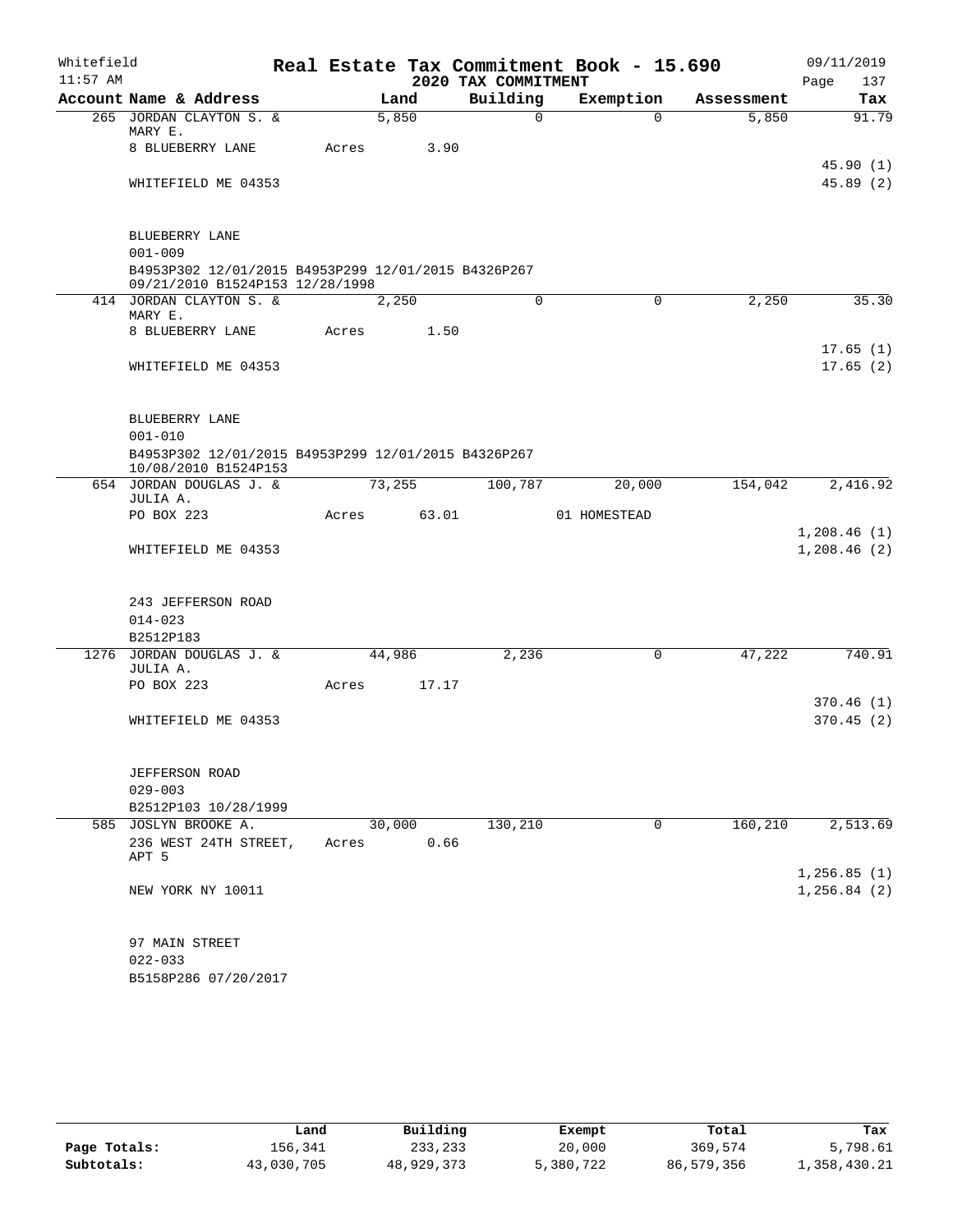| Whitefield<br>$11:57$ AM |                               |             |             | Real Estate Tax Commitment Book - 15.690<br>2020 TAX COMMITMENT |              |            | 09/11/2019<br>138<br>Page |
|--------------------------|-------------------------------|-------------|-------------|-----------------------------------------------------------------|--------------|------------|---------------------------|
|                          | Account Name & Address        |             | Land        | Building Exemption                                              |              | Assessment | Tax                       |
|                          | 993 JOSLYN DANIEL & CHERYLE   |             |             | 33,750 133,597                                                  | 20,000       | 147,347    | 2,311.87                  |
|                          | 280 HEAD TIDE ROAD            | Acres 4.00  |             |                                                                 | 01 HOMESTEAD |            |                           |
|                          |                               |             |             |                                                                 |              |            | 1, 155.94(1)              |
|                          | WHITEFIELD ME 04353           |             |             |                                                                 |              |            | 1, 155.93(2)              |
|                          |                               |             |             |                                                                 |              |            |                           |
|                          |                               |             |             |                                                                 |              |            |                           |
|                          | 280 HEAD TIDE ROAD            |             |             |                                                                 |              |            |                           |
|                          | $005 - 017$                   |             |             |                                                                 |              |            |                           |
|                          | 1043 JOSLYN EVELYN & RODNEY   |             | 53,100      | 75,078                                                          | 20,000       |            | 108,178 1,697.31          |
|                          | 266 HEAD TIDE ROAD            | Acres 29.00 |             |                                                                 | 01 HOMESTEAD |            |                           |
|                          |                               |             |             |                                                                 |              |            | 848.66(1)                 |
|                          | WHITEFIELD ME 04353           |             |             |                                                                 |              |            | 848.65 (2)                |
|                          |                               |             |             |                                                                 |              |            |                           |
|                          | 266 HEAD TIDE ROAD            |             |             |                                                                 |              |            |                           |
|                          | $005 - 016$                   |             |             |                                                                 |              |            |                           |
|                          | B2185P334                     |             |             |                                                                 |              |            |                           |
|                          | 1854 JOSLYN LYMAN GARRETT     |             | $\mathbf 0$ | 7,159                                                           | $\mathbf 0$  | 7,159      | 112.32                    |
|                          | 113 DOYLE ROAD                |             |             |                                                                 |              |            |                           |
|                          |                               |             |             |                                                                 |              |            | 56.16(1)                  |
|                          | WHITEFIELD ME 04353           |             |             |                                                                 |              |            | 56.16(2)                  |
|                          |                               |             |             |                                                                 |              |            |                           |
|                          |                               |             |             |                                                                 |              |            |                           |
|                          | 113 DOYLE ROAD                |             |             |                                                                 |              |            |                           |
|                          | $019 - 031 - ON$              |             |             |                                                                 |              |            |                           |
|                          | 1194 JOSLYN RAYMOND E &       | 30,000      |             | 21,913                                                          | $\mathsf{O}$ | 51,913     | 814.51                    |
|                          | JUDITH                        |             |             |                                                                 |              |            |                           |
|                          | 43 JOSLYN ROAD                | Acres       | 0.16        |                                                                 |              |            |                           |
|                          |                               |             |             |                                                                 |              |            | 407.26(1)                 |
|                          | WINDSOR ME 04363              |             |             |                                                                 |              |            | 407.25(2)                 |
|                          |                               |             |             |                                                                 |              |            |                           |
|                          | 190 ROCKLAND ROAD             |             |             |                                                                 |              |            |                           |
|                          | $021 - 004$                   |             |             |                                                                 |              |            |                           |
|                          | B1385P205                     |             |             |                                                                 |              |            |                           |
|                          | 1432 JOSLYN WENDY             |             | 30,000      | 15, 111                                                         | 20,000       | 25,111     | 393.99                    |
|                          | 416 WISCASSET ROAD            | Acres 1.30  |             |                                                                 | 01 HOMESTEAD |            |                           |
|                          |                               |             |             |                                                                 |              |            | 197.00 (1)                |
|                          | WHITEFIELD ME 04353           |             |             |                                                                 |              |            | 196.99(2)                 |
|                          |                               |             |             |                                                                 |              |            |                           |
|                          |                               |             |             |                                                                 |              |            |                           |
|                          | 416 WISCASSET ROAD            |             |             |                                                                 |              |            |                           |
|                          | $004 - 003 - A$               |             |             |                                                                 |              |            |                           |
|                          | 719 KAKASENKO LYDIA           | 40,500      |             | $\Omega$                                                        | $\mathbf 0$  | 40,500     | 635.44                    |
|                          | 189 CAMDEN HILL ROAD #2 Acres |             | 25.00       |                                                                 |              |            |                           |
|                          |                               |             |             |                                                                 |              |            | 317.72(1)                 |
|                          | NEW MILFORD CT 06776          |             |             |                                                                 |              |            | 317.72(2)                 |
|                          |                               |             |             |                                                                 |              |            |                           |
|                          |                               |             |             |                                                                 |              |            |                           |
|                          | PITTSTON ROAD                 |             |             |                                                                 |              |            |                           |
|                          | $003 - 010$                   |             |             |                                                                 |              |            |                           |
|                          | B4927P50 09/10/2015 B2311P335 |             |             |                                                                 |              |            |                           |
|                          |                               |             |             |                                                                 |              |            |                           |

|              | Land         | Building   | Exempt    | Total      | Tax          |
|--------------|--------------|------------|-----------|------------|--------------|
| Page Totals: | 187,350      | 252,858    | 60,000    | 380,208    | 5,965.44     |
| Subtotals:   | 43, 218, 055 | 49,182,231 | 5,440,722 | 86,959,564 | 1,364,395.65 |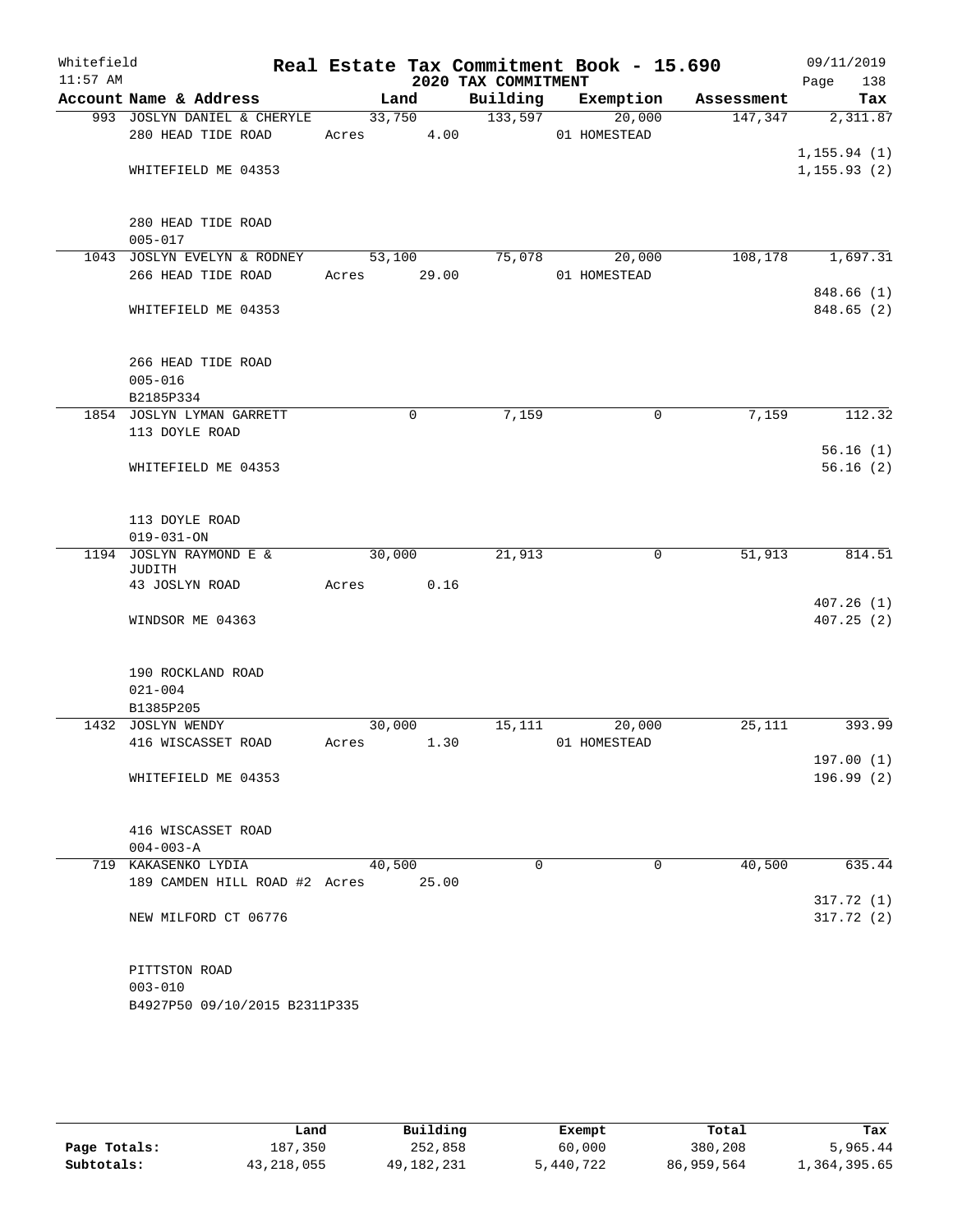| Whitefield                 |                                                              |       |                |                       |                                 | Real Estate Tax Commitment Book - 15.690 |                       | 09/11/2019                  |
|----------------------------|--------------------------------------------------------------|-------|----------------|-----------------------|---------------------------------|------------------------------------------|-----------------------|-----------------------------|
| $11:57$ AM                 | Account Name & Address                                       |       |                |                       | 2020 TAX COMMITMENT<br>Building |                                          |                       | Page<br>139<br>Tax          |
|                            | 1382 KALCENKO ALEX & GLADYS                                  |       | Land<br>33,900 |                       | 87,727                          | Exemption<br>$\Omega$                    | Assessment<br>121,627 | 1,908.33                    |
|                            | 1652 PUTNAM AVENUE<br>apt. 3R                                | Acres |                | 4.10                  |                                 |                                          |                       | 954.17 (1)                  |
|                            | FLUSHING NY 11385                                            |       |                |                       |                                 |                                          |                       | 954.16(2)                   |
|                            | 380 PITTSTON ROAD<br>$003 - 009 - A$                         |       |                |                       |                                 |                                          |                       |                             |
|                            | 569 KALCENKO ALEXANDER                                       |       | 36,450         |                       | 2,871                           | 0                                        | 39,321                | 616.95                      |
|                            | 1652 PUTNAM AVENUE<br>Apt. 3R                                | Acres |                | 6.50                  |                                 |                                          |                       | 308.48(1)                   |
|                            | FLUSHING NY 11385                                            |       |                |                       |                                 |                                          |                       | 308.47(2)                   |
|                            | PITTSTON ROAD                                                |       |                |                       |                                 |                                          |                       |                             |
|                            | $003 - 009$                                                  |       |                |                       |                                 |                                          |                       |                             |
|                            | B2942P221<br>1282 KALLOCH JEREMY S. &                        |       | 35,970         |                       | 96,753                          | 20,000                                   | 112,723               | 1,768.62                    |
|                            | LISA WEBB-KALLOCH                                            |       |                |                       |                                 |                                          |                       |                             |
|                            | 110 HUNTS MEADOW ROAD                                        |       | Acres          | 5.90                  |                                 | 01 HOMESTEAD                             |                       | 884.31 (1)                  |
|                            | WHITEFIELD ME 04353                                          |       |                |                       |                                 |                                          |                       | 884.31 (2)                  |
|                            | 110 HUNTS MEADOW ROAD                                        |       |                |                       |                                 |                                          |                       |                             |
|                            | $012 - 017 - E$<br>B4498P252 03/06/2012 B2603P299 09/28/2000 |       |                |                       |                                 |                                          |                       |                             |
|                            | 27 KAMINSKY CHRISTOPER J.                                    |       | 66,100         |                       | 106,706                         | 20,000                                   | 152,806               | 2,397.53                    |
|                            | & MARY C.<br>18 LIBBY LANE                                   | Acres |                | 49.00                 |                                 | 01 HOMESTEAD                             |                       |                             |
|                            | WHITEFIELD ME 04353                                          |       |                |                       |                                 |                                          |                       | 1, 198.77(1)<br>1,198.76(2) |
|                            | 18 LIBBY LANE                                                |       |                |                       |                                 |                                          |                       |                             |
|                            | $012 - 041$                                                  |       |                |                       |                                 |                                          |                       |                             |
|                            | B2536P275                                                    |       |                |                       |                                 |                                          |                       |                             |
|                            | 833 KANAVICH BONNIE PROE &<br>PAUL A.                        |       | 30,630         |                       | 145,852                         | 20,000                                   | 156,482               | 2,455.20                    |
|                            | PO BOX 271                                                   | Acres |                | 1.92                  |                                 | 01 HOMESTEAD                             |                       |                             |
|                            | ALNA ME 04535                                                |       |                |                       |                                 |                                          |                       | 1,227.60(1)<br>1,227.60(2)  |
|                            |                                                              |       |                |                       |                                 |                                          |                       |                             |
|                            | 170 THAYER ROAD                                              |       |                |                       |                                 |                                          |                       |                             |
|                            | $001 - 021 - B$                                              |       |                |                       |                                 |                                          |                       |                             |
|                            | B2410P7<br>531 KARASS EDWARD A. &<br>SUSAN                   |       | 12,236         |                       | $\mathbf 0$                     | 0                                        | 12,236                | 191.98                      |
|                            | 10797 NORTH BLAZING<br>STAR LANE                             | Acres |                | 10.92                 |                                 |                                          |                       |                             |
|                            | BOISE ID 83714                                               |       |                |                       |                                 |                                          |                       | 95.99(1)<br>95.99 (2)       |
|                            | PHILBRICK LANE                                               |       |                |                       |                                 |                                          |                       |                             |
|                            | $006 - 009$<br>B1446P250                                     |       |                |                       |                                 |                                          |                       |                             |
|                            |                                                              |       |                |                       |                                 |                                          |                       |                             |
|                            |                                                              | Land  |                | Building              |                                 | Exempt                                   | Total                 | Tax                         |
| Page Totals:<br>Subtotals: | 215,286<br>43, 433, 341                                      |       |                | 439,909<br>49,622,140 |                                 | 60,000<br>5,500,722                      | 595,195<br>87,554,759 | 9,338.61<br>1,373,734.26    |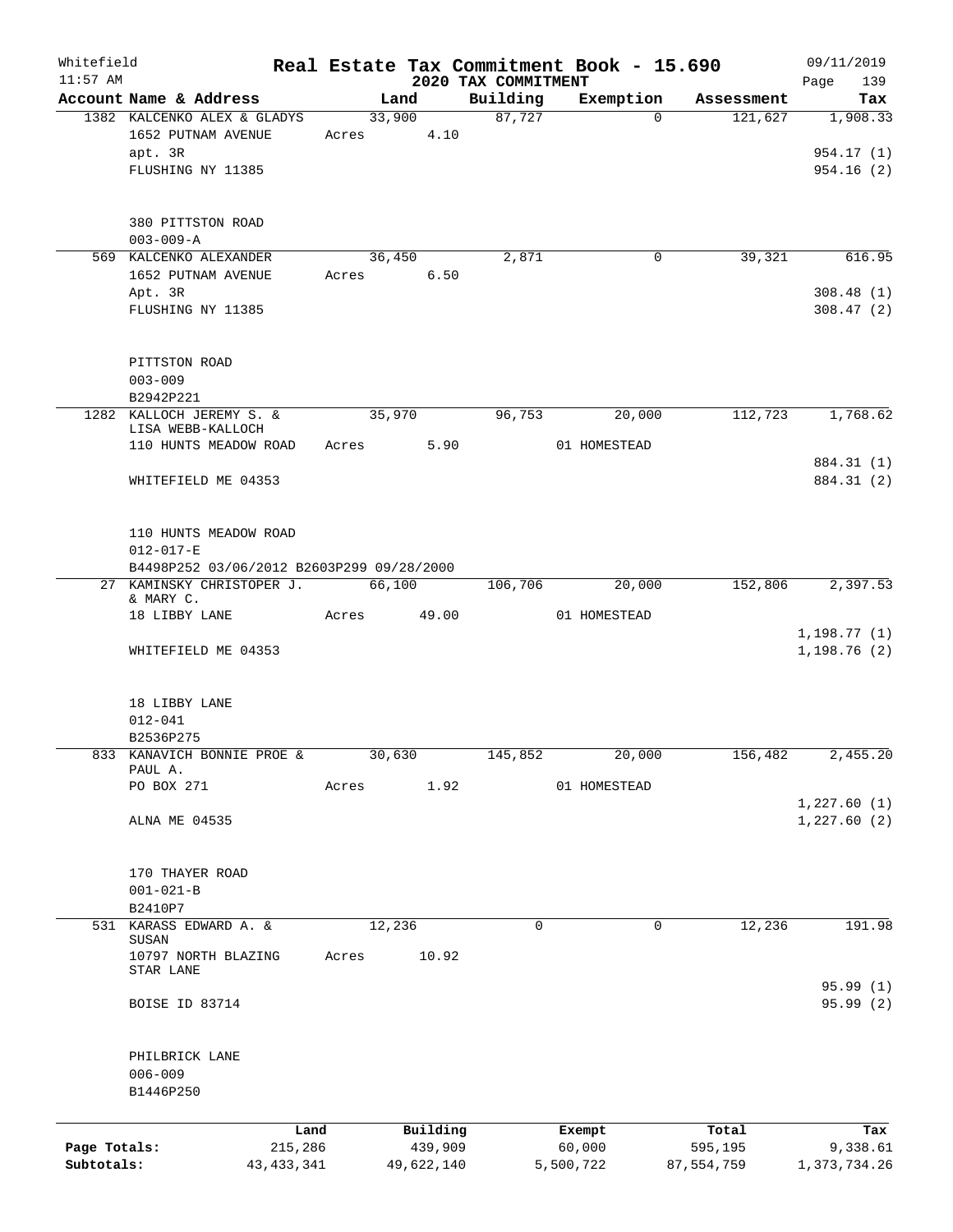| Whitefield |                                                                                      | Real Estate Tax Commitment Book - 15.690 | 09/11/2019 |                     |              |            |                             |
|------------|--------------------------------------------------------------------------------------|------------------------------------------|------------|---------------------|--------------|------------|-----------------------------|
| $11:57$ AM |                                                                                      |                                          |            | 2020 TAX COMMITMENT |              |            | Page<br>140                 |
|            | Account Name & Address                                                               | Land                                     |            | Building            | Exemption    | Assessment | Tax                         |
|            | 1053 KARASS EDWARD A. &<br>SUSAN<br>10797 NORTH BLAZING<br>STAR LANE                 | 1,950<br>Acres 1.30                      |            | $\Omega$            | $\Omega$     | 1,950      | 30.60                       |
|            | <b>BOISE ID 83714</b>                                                                |                                          |            |                     |              |            | 15.30(1)<br>15.30(2)        |
|            | TOWNHOUSE ROAD<br>$007 - 019$<br>B1446P250                                           |                                          |            |                     |              |            |                             |
|            | 127 KASELIS RICHARD M.                                                               | 44,090                                   |            | 121,323             | 20,000       | 145,413    | 2,281.53                    |
|            | 208 HUNTS MEADOW ROAD                                                                | Acres 16.05                              |            |                     | 01 HOMESTEAD |            |                             |
|            | WHITEFIELD ME 04353                                                                  |                                          |            |                     |              |            | 1, 140.77(1)<br>1,140.76(2) |
|            | 208 HUNTS MEADOW ROAD<br>$012 - 021$<br>B2854P82                                     |                                          |            |                     |              |            |                             |
|            | 422 KATHY HOWARD SPROUL GST<br>TRUST                                                 | 46,370                                   |            | 145,464             | 20,000       |            | 171,834 2,696.08            |
|            | SPROUL KATHY H. TRUSTEE Acres 18.90<br>398 HEAD TIDE ROAD                            |                                          |            |                     | 01 HOMESTEAD |            | 1,348.04(1)<br>1,348.04(2)  |
|            | WHITEFIELD ME 04353                                                                  |                                          |            |                     |              |            |                             |
|            | 398 HEAD TIDE ROAD<br>$005 - 021$                                                    |                                          |            |                     |              |            |                             |
|            | B4593P255 11/15/2012 B4431P232 08/23/2011 B1686P284<br>1063 KATLER MAX R. & THERESA  | 61,680                                   |            | 143,369             | 20,000       | 185,049    | 2,903.42                    |
|            | L.                                                                                   |                                          |            |                     |              |            |                             |
|            | 45 ROONEY LANE                                                                       | Acres 42.20                              |            |                     | 01 HOMESTEAD |            |                             |
|            |                                                                                      |                                          |            |                     |              |            | 1,451.71(1)                 |
|            | WHITEFIELD ME 04353                                                                  |                                          |            |                     |              |            | 1,451.71(2)                 |
|            | 45 ROONEY LANE<br>$012 - 062$                                                        |                                          |            |                     |              |            |                             |
|            | B4076P7 12/01/2008                                                                   |                                          |            |                     |              |            |                             |
|            | 1399 KEENAN DAVID P. & MARY<br>C.                                                    | 30,300                                   |            | 125,726             | $\mathbf 0$  | 156,026    | 2,448.05                    |
|            | 743 WISCASSET ROAD                                                                   | Acres                                    | 1.70       |                     |              |            |                             |
|            | WHITEFIELD ME 04353                                                                  |                                          |            |                     |              |            | 1, 224.03(1)<br>1,224.02(2) |
|            | 743 WISCASSET ROAD<br>$001 - 002$                                                    |                                          |            |                     |              |            |                             |
|            | B4794P116 07/01/2014 B4424P166 08/03/2011 B4424P164<br>08/03/2011 B3068P7 05/21/2003 |                                          |            |                     |              |            |                             |

|              | Land       | Building     | Exempt    | Total      | Tax          |
|--------------|------------|--------------|-----------|------------|--------------|
| Page Totals: | 184,390    | 535,882      | 60,000    | 660,272    | 10,359.68    |
| Subtotals:   | 43,617,731 | 50, 158, 022 | 5,560,722 | 88,215,031 | 1,384,093.94 |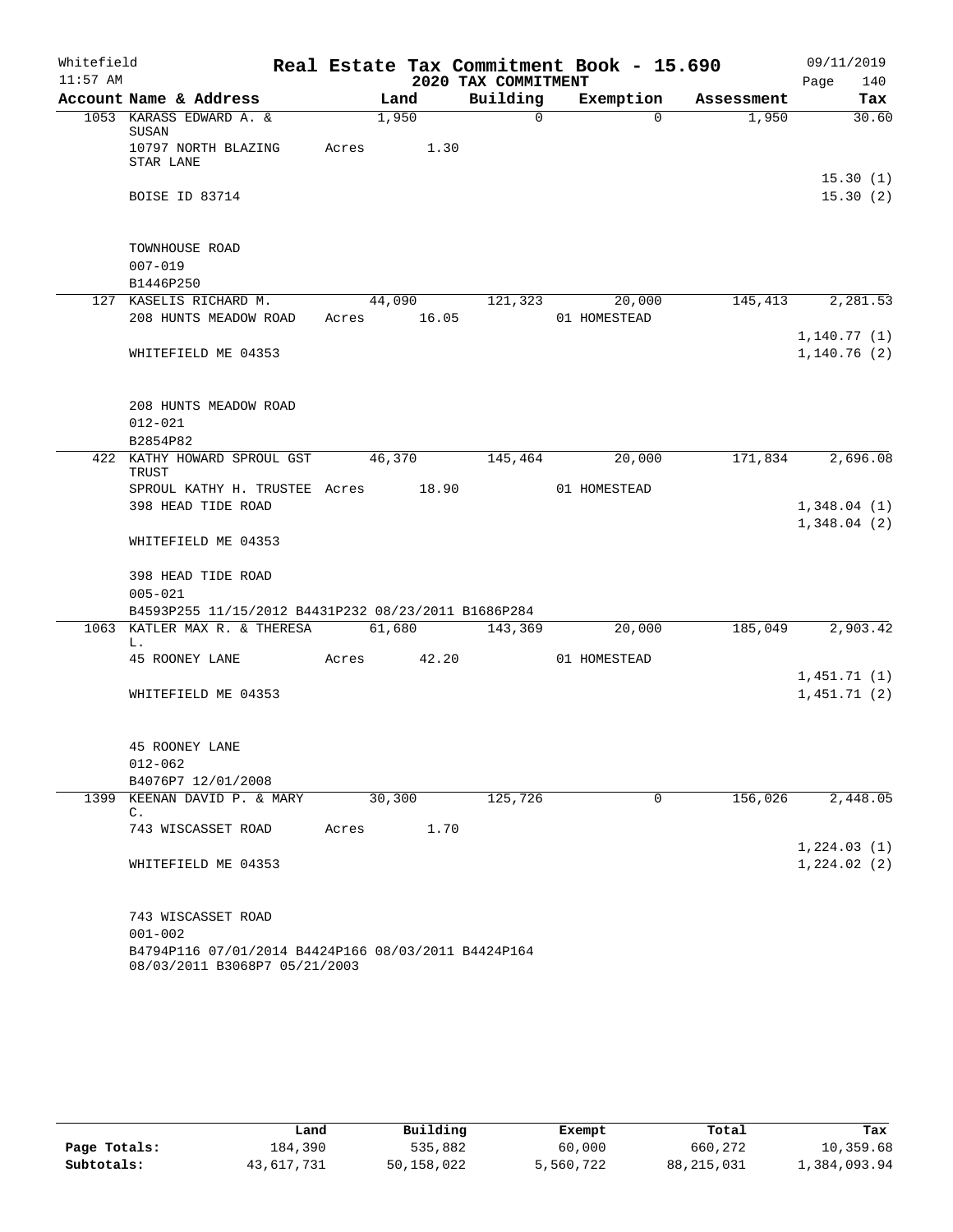| Whitefield<br>$11:57$ AM |                                           |       |            | 2020 TAX COMMITMENT | Real Estate Tax Commitment Book - 15.690 |                       | 09/11/2019<br>141<br>Page |
|--------------------------|-------------------------------------------|-------|------------|---------------------|------------------------------------------|-----------------------|---------------------------|
|                          | Account Name & Address                    |       | Land       | Building            | Exemption                                | Assessment            | Tax                       |
|                          | 714 KEENEY TIMOTHY S. &                   |       | 30,000     | 168,735             | 20,000                                   | 178,735               | 2,804.35                  |
|                          | KATHY JACOBS                              |       |            |                     |                                          |                       |                           |
|                          | 91 HUNTS MEADOW ROAD                      | Acres | 1.50       |                     | 01 HOMESTEAD                             |                       | 1,402.18(1)               |
|                          | WHITEFIELD ME 04353                       |       |            |                     |                                          |                       | 1,402.17(2)               |
|                          |                                           |       |            |                     |                                          |                       |                           |
|                          | 91 HUNTS MEADOW ROAD                      |       |            |                     |                                          |                       |                           |
|                          | $012 - 029 - B$                           |       |            |                     |                                          |                       |                           |
|                          | B2640P217 01/31/2001                      |       |            |                     |                                          |                       |                           |
|                          | 1638 KEEP WESLEY R. &<br>CONSTANCE L.     |       | 36,050     | 98,496              | 20,000                                   | 114,546               | 1,797.23                  |
|                          | 276 PITTSTON ROAD                         | Acres | 6.00       |                     | 01 HOMESTEAD                             |                       |                           |
|                          | WHITEFIELD ME 04353                       |       |            |                     |                                          |                       | 898.62 (1)<br>898.61 (2)  |
|                          |                                           |       |            |                     |                                          |                       |                           |
|                          | 276 PITTSTON ROAD                         |       |            |                     |                                          |                       |                           |
|                          | $004 - 044 - A$                           |       |            |                     |                                          |                       |                           |
|                          | B3313P238 06/22/2004                      |       |            |                     |                                          |                       |                           |
|                          | 6 KELCH BYRON & KATHLEEN                  |       | 26,000     | $\Omega$            |                                          | $\mathbf 0$<br>26,000 | 407.94                    |
|                          | 493 WEST RIVER ROAD                       | Acres | 30.00      |                     |                                          |                       | 203.97(1)                 |
|                          | PALATKA FL 32177                          |       |            |                     |                                          |                       | 203.97(2)                 |
|                          | SOUTH HUNTS MEADOW ROAD                   |       |            |                     |                                          |                       |                           |
|                          | $009 - 029$                               |       |            |                     |                                          |                       |                           |
|                          | B1729P195                                 |       |            |                     |                                          |                       |                           |
|                          | 284 KELCH BYRON & KATHLEEN                |       | 43,090     | 25,029              |                                          | 68,119<br>0           | 1,068.79                  |
|                          | 493 WEST RIVER ROAD                       | Acres | 14.80      |                     |                                          |                       |                           |
|                          | PALATKA FL 32177                          |       |            |                     |                                          |                       | 534.40(1)<br>534.39(2)    |
|                          |                                           |       |            |                     |                                          |                       |                           |
|                          | 611 TOWNHOUSE ROAD                        |       |            |                     |                                          |                       |                           |
|                          | $010 - 001$                               |       |            |                     |                                          |                       |                           |
|                          | B1729P195                                 |       |            |                     |                                          |                       |                           |
| 1181                     | KELLER GORDON R. &<br>GENEVIEVE M.        |       | 855        | 0                   |                                          | $\mathbf 0$<br>855    | 13.41                     |
|                          | 76 GRAND ARMY ROAD                        | Acres | 0.57       |                     |                                          |                       |                           |
|                          |                                           |       |            |                     |                                          |                       | 6.71(1)                   |
|                          | WHITEFIELD ME 04353                       |       |            |                     |                                          |                       | 6.70(2)                   |
|                          | GRAND ARMY ROAD                           |       |            |                     |                                          |                       |                           |
|                          | $013 - 045 - A$                           |       |            |                     |                                          |                       |                           |
|                          | B1630P160                                 |       |            |                     |                                          |                       |                           |
| 623                      | KELLER GORDON R. &                        |       | 20,900     | 0                   |                                          | 20,900<br>0           | 327.92                    |
|                          | GENEVIEVE M. (TRUSTEES)                   |       |            |                     |                                          |                       |                           |
|                          | KELLER FAMILY TRUST<br>76 GRAND ARMY ROAD | Acres | 2.10       |                     |                                          |                       | 163.96(1)                 |
|                          |                                           |       |            |                     |                                          |                       | 163.96(2)                 |
|                          | WHITEFIELD ME 04353                       |       |            |                     |                                          |                       |                           |
|                          | 78 GRAND ARMY ROAD<br>$013 - 046$         |       |            |                     |                                          |                       |                           |
|                          | B5146P226 06/08/2017 B4764P91 03/14/2014  |       |            |                     |                                          |                       |                           |
|                          |                                           | Land  | Building   |                     | Exempt                                   | Total                 | Tax                       |
| Page Totals:             | 156,895                                   |       | 292,260    |                     | 40,000                                   | 409,155               | 6,419.64                  |
| Subtotals:               | 43,774,626                                |       | 50,450,282 |                     | 5,600,722                                | 88,624,186            | 1,390,513.58              |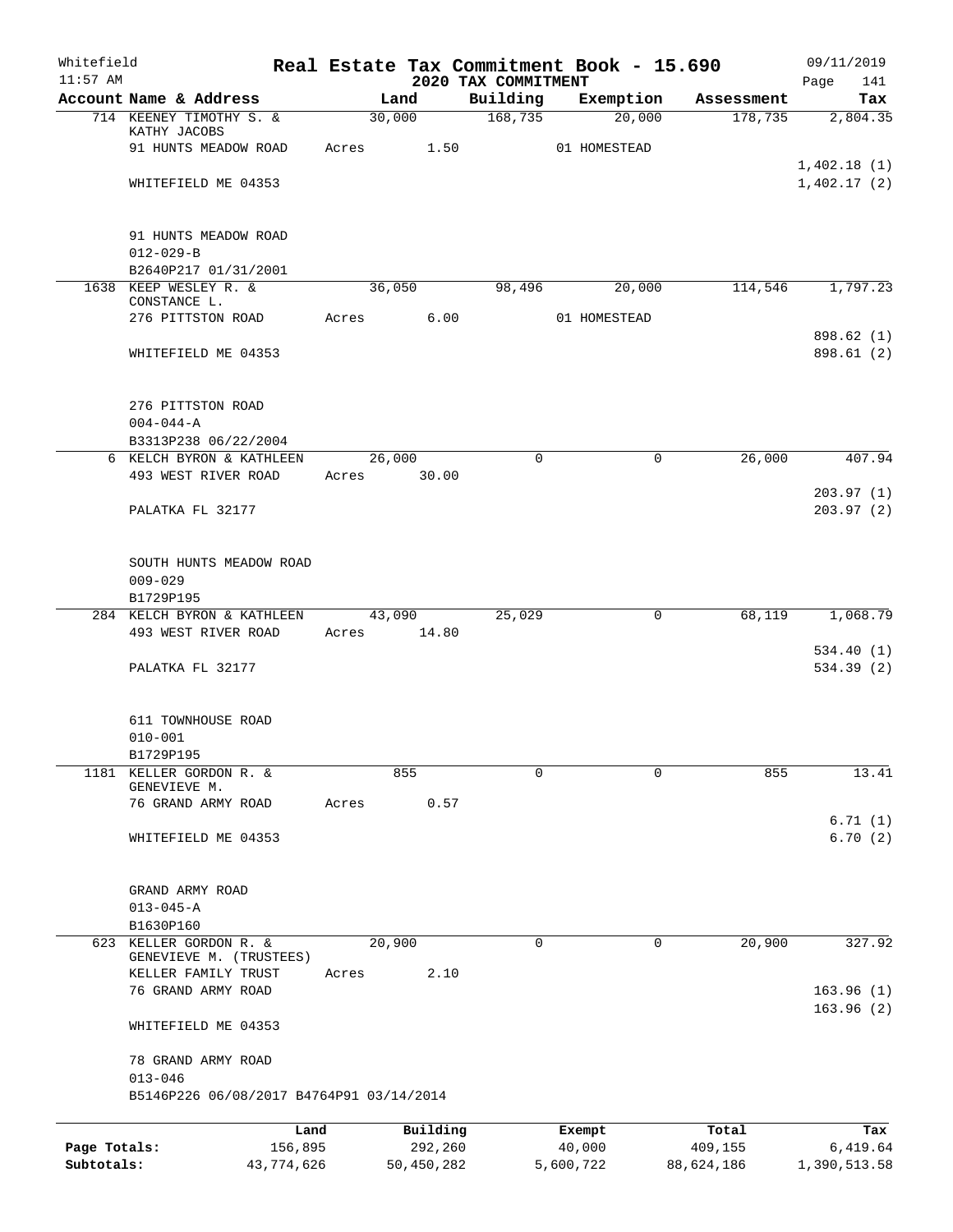| Whitefield<br>$11:57$ AM |                                                     |        |        | 2020 TAX COMMITMENT | Real Estate Tax Commitment Book - 15.690 |            | 09/11/2019<br>Page<br>142  |
|--------------------------|-----------------------------------------------------|--------|--------|---------------------|------------------------------------------|------------|----------------------------|
|                          | Account Name & Address                              |        | Land   | Building            | Exemption                                | Assessment | Tax                        |
|                          | 417 KELLER GORDON R. &<br>GENEVIEVE M. (TRUSTEES)   | 40,330 |        | 119,043             | 20,000                                   | 139,373    | 2,186.76                   |
|                          | KELLER FAMILY TRUST                                 | Acres  | 5.10   |                     | 01 HOMESTEAD                             |            |                            |
|                          | 76 GRAND ARMY ROAD                                  |        |        |                     |                                          |            | 1,093.38(1)<br>1,093.38(2) |
|                          | WHITEFIELD ME 04353                                 |        |        |                     |                                          |            |                            |
|                          | 76 GRAND ARMY ROAD<br>$013 - 045$                   |        |        |                     |                                          |            |                            |
|                          | B5163P101 07/20/2017 B5146P228 06/08/2017 B4757P5   |        |        |                     |                                          |            |                            |
|                          | 02/13/2014 B1630P160<br>358 KELLEY EUGENE W & JAMES | 56,935 |        | 0                   | 0                                        | 56,935     | 893.31                     |
|                          | W.                                                  |        |        |                     |                                          |            |                            |
|                          | 226 ATLANTIC AVENUE                                 | Acres  | 50.37  |                     |                                          |            |                            |
|                          | BOOTHBAY HARBOR ME<br>04538                         |        |        |                     |                                          |            | 446.66(1)<br>446.65(2)     |
|                          | CROCKER AVENUE NORTH<br>$004 - 041$                 |        |        |                     |                                          |            |                            |
|                          | B4295P316 07/15/2010 B4278P252 05/21/2010 B2229P13  |        |        |                     |                                          |            |                            |
|                          | 77 KELLEY EUGENE W. &<br>JAMES W.                   | 97,250 |        | 0                   | $\mathbf 0$                              | 97,250     | 1,525.85                   |
|                          | 226 ATLANTIC AVENUE                                 | Acres  | 131.00 |                     |                                          |            |                            |
|                          | BOOTHBAY HARBOR ME<br>04538                         |        |        |                     |                                          |            | 762.93(1)<br>762.92(2)     |
|                          | CROCKER AVENUE                                      |        |        |                     |                                          |            |                            |
|                          | $004 - 042$                                         |        |        |                     |                                          |            |                            |
|                          | B4884P290 05/12/2015                                |        |        |                     |                                          |            |                            |
|                          | 1379 KELLEY JAMES HEIRS                             | 27,300 |        | $\mathbf 0$         | 0                                        | 27,300     | 428.34                     |
|                          | C/O ADAM KELLEY,<br>PERSONAL REP.<br>129 LYONS ROAD | Acres  | 32.00  |                     |                                          |            | 214.17(1)                  |
|                          | MANCHESTER ME 04351<br>3116                         |        |        |                     |                                          |            | 214.17(2)                  |
|                          | HUNTS MEADOW ROAD<br>$012 - 020$                    |        |        |                     |                                          |            |                            |
|                          | B2304P128 01/26/1998                                |        |        |                     |                                          |            |                            |
|                          | 704 KENNALLY JAMES M. &<br>CAROLE B.                | 35,330 |        | 162,125             | 26,000                                   | 171,455    | 2,690.13                   |
|                          | 176 HENRY LANE                                      | Acres  | 5.10   |                     | 01 HOMESTEAD                             |            |                            |
|                          | WHITEFIELD ME 04353                                 |        |        |                     | 07 NMR VET & WIDOW                       |            | 1,345.07(1)<br>1,345.06(2) |
|                          | 176 HENRY LANE                                      |        |        |                     |                                          |            |                            |
|                          | $015 - 035 - A$                                     |        |        |                     |                                          |            |                            |
|                          | B3508P27 06/29/2005                                 |        |        |                     |                                          |            |                            |

|              | Land       | Building   | Exempt    | Total      | Tax          |
|--------------|------------|------------|-----------|------------|--------------|
| Page Totals: | 257,145    | 281,168    | 46,000    | 492,313    | .724.39      |
| Subtotals:   | 44,031,771 | 50,731,450 | 5,646,722 | 89,116,499 | 1,398,237.97 |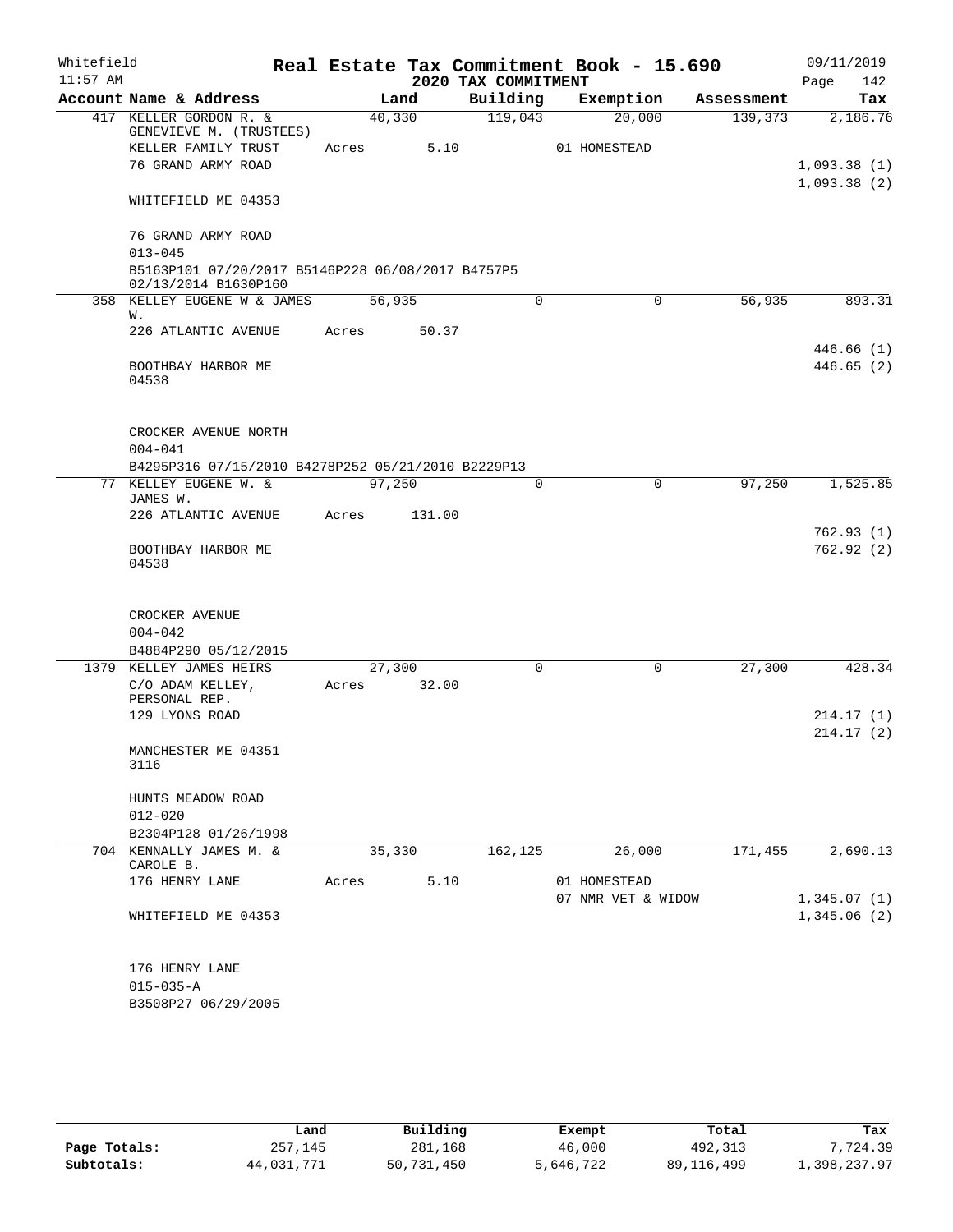| Whitefield<br>$11:57$ AM |                              |        |             | 2020 TAX COMMITMENT | Real Estate Tax Commitment Book - 15.690 |            | 09/11/2019<br>143<br>Page |
|--------------------------|------------------------------|--------|-------------|---------------------|------------------------------------------|------------|---------------------------|
|                          | Account Name & Address       |        | Land        | Building            | Exemption                                | Assessment | Tax                       |
|                          | 329 KENNEDY PETER J.         | 30,690 |             | 81,220              | $\Omega$                                 | 111,910    | 1,755.87                  |
|                          | BOLDUC ANITA M.              | Acres  | 1.96        |                     |                                          |            |                           |
|                          | 15 VALLEY ROAD               |        |             |                     |                                          |            | 877.94 (1)                |
|                          |                              |        |             |                     |                                          |            | 877.93 (2)                |
|                          | <b>BATH ME 04530</b>         |        |             |                     |                                          |            |                           |
|                          |                              |        |             |                     |                                          |            |                           |
|                          | 577 MILLS ROAD               |        |             |                     |                                          |            |                           |
|                          | $020 - 039 - A$              |        |             |                     |                                          |            |                           |
|                          | B5245P56 03/30/2018          |        |             |                     |                                          |            |                           |
|                          | 277 KENOYER RONALD & PAMELA  | 20,600 |             | 0                   | $\mathbf 0$                              | 20,600     | 323.21                    |
|                          | 268 HILTON ROAD              | Acres  | 1.90        |                     |                                          |            |                           |
|                          |                              |        |             |                     |                                          |            | 161.61(1)                 |
|                          | WHITEFIELD ME 04353          |        |             |                     |                                          |            | 161.60(2)                 |
|                          |                              |        |             |                     |                                          |            |                           |
|                          |                              |        |             |                     |                                          |            |                           |
|                          | HILTON ROAD                  |        |             |                     |                                          |            |                           |
|                          | $014 - 004 - A$              |        |             |                     |                                          |            |                           |
|                          | 1814 KENOYER RONALD & PAMELA |        | $\mathbf 0$ | 95,402              | 20,000                                   | 75,402     | 1,183.06                  |
|                          | 268 HILTON ROAD              |        |             |                     | 01 HOMESTEAD                             |            |                           |
|                          |                              |        |             |                     |                                          |            | 591.53(1)                 |
|                          | WHITEFIELD ME 04353          |        |             |                     |                                          |            | 591.53(2)                 |
|                          |                              |        |             |                     |                                          |            |                           |
|                          |                              |        |             |                     |                                          |            |                           |
|                          | 254 HILTON ROAD              |        |             |                     |                                          |            |                           |
|                          | $014 - 033 - ON$             |        |             |                     |                                          |            |                           |
|                          | 1920 KENOYER RONALD & PAMELA | 30,157 |             | 0                   | 0                                        | 30, 157    | 473.16                    |
|                          | 268 HILTON ROAD              | Acres  | 11.79       |                     |                                          |            |                           |
|                          |                              |        |             |                     |                                          |            | 236.58(1)                 |
|                          | WHITEFIELD ME 04353          |        |             |                     |                                          |            | 236.58(2)                 |
|                          |                              |        |             |                     |                                          |            |                           |
|                          |                              |        |             |                     |                                          |            |                           |
|                          | HILTON ROAD                  |        |             |                     |                                          |            |                           |
|                          | $014 - 033 - 1$              |        |             |                     |                                          |            |                           |
|                          | B5361P284 03/08/2019         |        |             |                     |                                          |            |                           |
|                          | 844 KEYES JR. LESTER J.      | 61,250 |             | 0                   | 0                                        | 61,250     | 961.01                    |
|                          | C/O PATRICK BOHMER           | Acres  | 59.00       |                     |                                          |            |                           |
|                          | 26010 BURBAGE CIRCLE         |        |             |                     |                                          |            | 480.51 (1)                |
|                          |                              |        |             |                     |                                          |            | 480.50 (2)                |
|                          | CARY NC 27519 7045           |        |             |                     |                                          |            |                           |
|                          |                              |        |             |                     |                                          |            |                           |
|                          | NO. HUNTS MEADOW ROAD        |        |             |                     |                                          |            |                           |
|                          | $015 - 031$                  |        |             |                     |                                          |            |                           |
|                          | B757P185                     |        |             |                     |                                          |            |                           |
|                          | 321 KIERSTEAD JOHN T. &      | 30,000 |             | 123,010             | 0                                        | 153,010    | 2,400.73                  |
|                          | JOAN                         |        |             |                     |                                          |            |                           |
|                          | P.O. BOX 171                 | Acres  | 0.30        |                     |                                          |            |                           |
|                          |                              |        |             |                     |                                          |            | 1, 200.37(1)              |
|                          | WHITEFIELD ME 04353          |        |             |                     |                                          |            | 1,200.36(2)               |
|                          |                              |        |             |                     |                                          |            |                           |
|                          |                              |        |             |                     |                                          |            |                           |
|                          | 15 GRAND ARMY ROAD           |        |             |                     |                                          |            |                           |
|                          | $026 - 017$                  |        |             |                     |                                          |            |                           |
|                          |                              |        |             |                     |                                          |            |                           |

|              | Land         | Building   | Exempt    | Total      | Tax          |
|--------------|--------------|------------|-----------|------------|--------------|
| Page Totals: | 172,697      | 299,632    | 20,000    | 452,329    | 7,097.04     |
| Subtotals:   | 44, 204, 468 | 51,031,082 | 5,666,722 | 89,568,828 | 1,405,335.01 |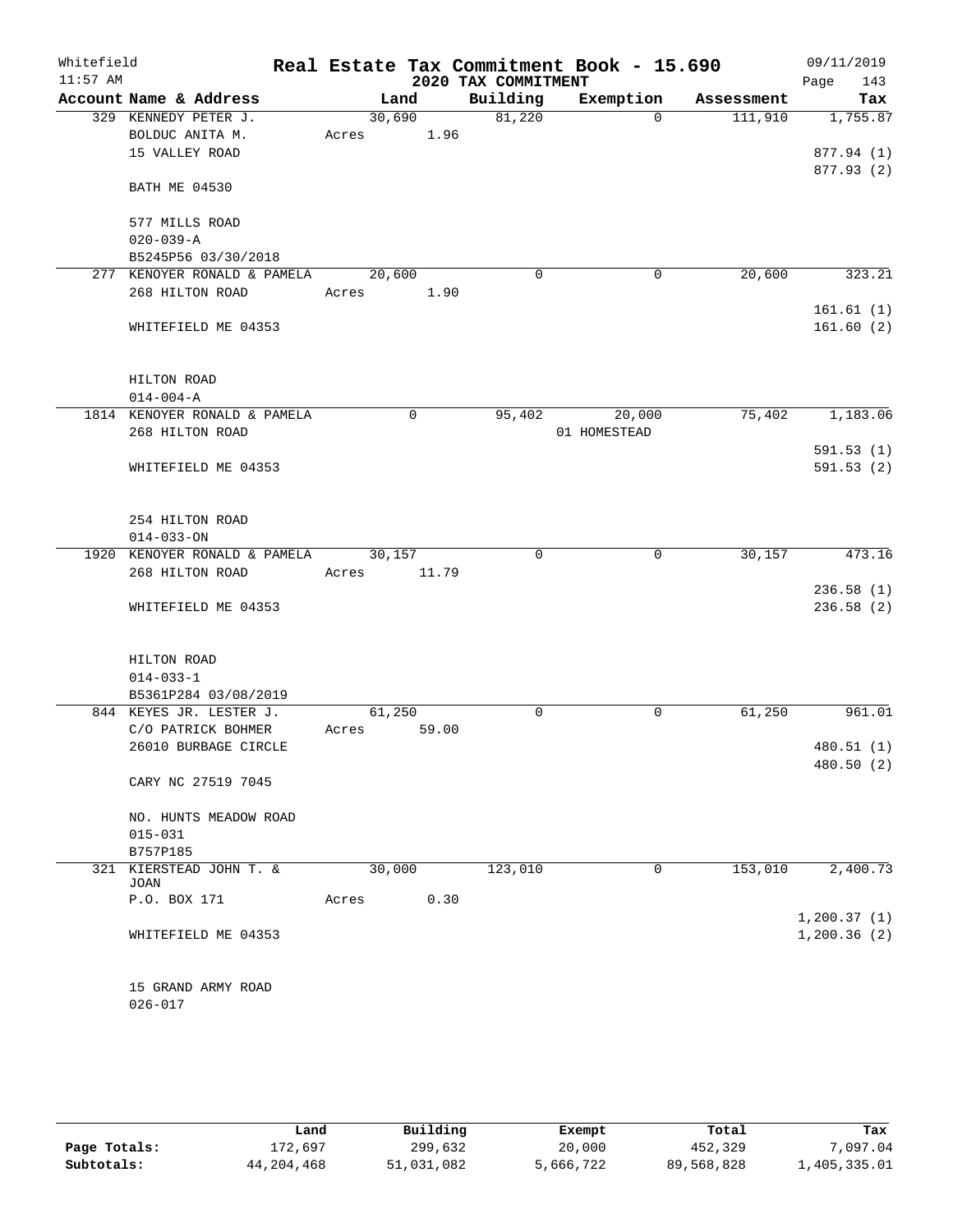| Whitefield<br>$11:57$ AM |                                              |              |       |        |              | 2020 TAX COMMITMENT | Real Estate Tax Commitment Book - 15.690 |            | 09/11/2019<br>Page<br>144 |
|--------------------------|----------------------------------------------|--------------|-------|--------|--------------|---------------------|------------------------------------------|------------|---------------------------|
|                          | Account Name & Address                       |              |       | Land   |              | Building            | Exemption                                | Assessment | Tax                       |
|                          | 404 KIERSTEAD JOHN T. &                      |              |       | 390    |              | $\mathsf{O}$        | $\Omega$                                 | 390        | 6.12                      |
|                          | JOAN<br>P.O. BOX 171                         |              | Acres |        | 0.26         |                     |                                          |            |                           |
|                          | WHITEFIELD ME 04353                          |              |       |        |              |                     |                                          |            | 3.06(1)<br>3.06(2)        |
|                          |                                              |              |       |        |              |                     |                                          |            |                           |
|                          | GRAND ARMY ROAD                              |              |       |        |              |                     |                                          |            |                           |
|                          | $026 - 016$<br>1264 KILEY ELLEN & REIDY      |              |       | 23,000 |              | $\mathbf 0$         | $\mathbf 0$                              | 23,000     | 360.87                    |
|                          | CHARLES<br>PO BOX 693                        |              | Acres |        | 3.50         |                     |                                          |            |                           |
|                          | OLD GREENWICH CT<br>06870-0693               |              |       |        |              |                     |                                          |            | 180.44(1)<br>180.43(2)    |
|                          | HOLLYWOOD BOULEVARD<br>$005 - 025 - A$       |              |       |        |              |                     |                                          |            |                           |
|                          | B5263P132 06/01/2019<br>758 KILEY ELLEN F.   |              |       |        |              |                     |                                          |            |                           |
|                          | PO BOX 693                                   |              | Acres | 34,050 | 4.20         | 64,274              | $\mathbf 0$                              | 98,324     | 1,542.70                  |
|                          |                                              |              |       |        |              |                     |                                          |            | 771.35(1)                 |
|                          | OLD GREENWICH CT<br>06870-0693               |              |       |        |              |                     |                                          |            | 771.35(2)                 |
|                          | 36 SOUTH FOWLES LANE<br>$005 - 026$          |              |       |        |              |                     |                                          |            |                           |
|                          | B5263P132 06/01/2019                         |              |       |        |              |                     |                                          |            |                           |
|                          | 1019 KILEY ELLEN F.<br>PO BOX 693            |              | Acres | 7,500  | 5.00         | $\Omega$            | $\mathbf 0$                              | 7,500      | 117.68                    |
|                          |                                              |              |       |        |              |                     |                                          |            | 58.84(1)                  |
|                          | OLD GREENWICH CT<br>06870-0693               |              |       |        |              |                     |                                          |            | 58.84(2)                  |
|                          | SO. FOWLES LANE<br>$005 - 031 - A$           |              |       |        |              |                     |                                          |            |                           |
|                          | B5263P132 06/01/2019<br>1101 KILEY MICHAEL   |              |       | 38,850 |              | 79,607              | 0                                        | 118,457    | 1,858.59                  |
|                          | 189 THAYER ROAD                              |              | Acres |        | 9.50         |                     |                                          |            |                           |
|                          |                                              |              |       |        |              |                     |                                          |            | 929.30(1)                 |
|                          | WHITEFIELD ME 04353                          |              |       |        |              |                     |                                          |            | 929.29 (2)                |
|                          | 189 THAYER ROAD<br>$001 - 028$               |              |       |        |              |                     |                                          |            |                           |
|                          | B2209P91                                     |              |       |        |              |                     |                                          |            |                           |
|                          | 480 KILEY MICHAEL P.                         |              |       | 30,114 |              | $\Omega$            | $\mathbf 0$                              | 30,114     | 472.49                    |
|                          | 33 WATER STREET                              |              | Acres |        | 11.08        |                     |                                          |            | 236.25(1)                 |
|                          | DAMARISCOTTA ME 04543                        |              |       |        |              |                     |                                          |            | 236.24 (2)                |
|                          | THAYER ROAD                                  |              |       |        |              |                     |                                          |            |                           |
|                          | $001 - 021$<br>B4770P277 04/15/2014 B2209P91 |              |       |        |              |                     |                                          |            |                           |
|                          |                                              | Land         |       |        | Building     |                     | Exempt                                   | Total      | Tax                       |
| Page Totals:             |                                              | 133,904      |       |        | 143,881      |                     | 0                                        | 277,785    | 4,358.45                  |
| Subtotals:               |                                              | 44, 338, 372 |       |        | 51, 174, 963 |                     | 5,666,722                                | 89,846,613 | 1,409,693.46              |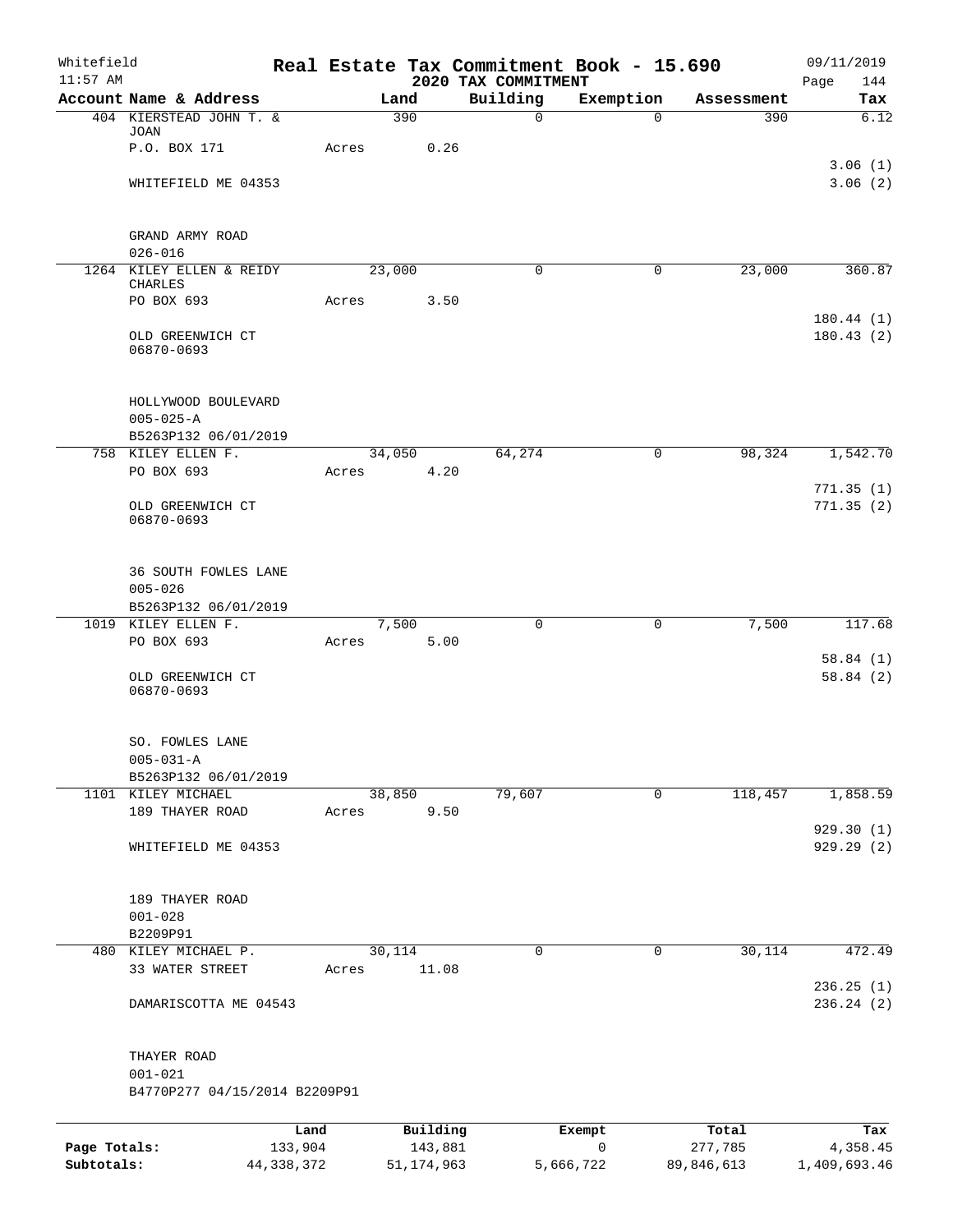| Whitefield<br>$11:57$ AM |                                                  |        |          |      | 2020 TAX COMMITMENT | Real Estate Tax Commitment Book - 15.690 |            | 09/11/2019<br>Page<br>145  |
|--------------------------|--------------------------------------------------|--------|----------|------|---------------------|------------------------------------------|------------|----------------------------|
|                          | Account Name & Address                           |        | Land     |      | Building            | Exemption                                | Assessment | Tax                        |
|                          | 1280 KIMBALL CHRISTINE<br>172 PHILBRICK LANE     | Acres  | 38,450   | 9.00 | 52,915              | 20,000<br>01 HOMESTEAD                   | 71,365     | 1,119.72<br>559.86(1)      |
|                          | WHITEFIELD ME 04353                              |        |          |      |                     |                                          |            | 559.86(2)                  |
|                          | 172 PHILBRICK LANE<br>$006 - 006$                |        |          |      |                     |                                          |            |                            |
|                          | B1293P169<br>747 KIMBALL MICHAEL A. &            |        | 1,305    |      | $\Omega$            | 0                                        | 1,305      | 20.48                      |
|                          | GLENNA                                           |        |          |      |                     |                                          |            |                            |
|                          | P.O. BOX 356                                     | Acres  |          | 0.87 |                     |                                          |            | 10.24(1)                   |
|                          | CAPE NEDDICK ME 03902                            |        |          |      |                     |                                          |            | 10.24(2)                   |
|                          | NORTH HOWE ROAD                                  |        |          |      |                     |                                          |            |                            |
|                          | $020 - 020$<br>1077 KING EILEEN E.               |        |          |      |                     |                                          |            |                            |
|                          | P.O. BOX 26                                      | Acres  | 2,100    | 1.40 | 0                   | 0                                        | 2,100      | 32.95                      |
|                          |                                                  |        |          |      |                     |                                          |            | 16.48(1)                   |
|                          | WEST BOOTHBAY HARBOR ME<br>04575                 |        |          |      |                     |                                          |            | 16.47(2)                   |
|                          | HEAD TIDE ROAD                                   |        |          |      |                     |                                          |            |                            |
|                          | $002 - 010$                                      |        |          |      |                     |                                          |            |                            |
|                          | B4140P70 05/12/2009 B2078P336                    |        | 600      |      | $\mathbf 0$         | 0                                        | 600        | 9.41                       |
|                          | 406 KING ERIN<br>502 HOWE ROAD                   | Acres  |          | 0.40 |                     |                                          |            |                            |
|                          | WHITEFIELD ME 04353                              |        |          |      |                     |                                          |            | 4.71(1)<br>4.70(2)         |
|                          | 124 MAIN STREET<br>$021 - 010$                   |        |          |      |                     |                                          |            |                            |
|                          | B5120P147 04/04/2017                             |        |          |      |                     |                                          |            |                            |
|                          | 802 KING ERIN                                    |        | 60,000   |      | 269,375             |                                          | 329,375    | 5,167.89                   |
|                          | 502 HOWE ROAD                                    | Acres  |          | 1.50 |                     |                                          |            |                            |
|                          | WHITEFIELD ME 04353                              |        |          |      |                     |                                          |            | 2,583.95(1)<br>2,583.94(2) |
|                          | 184 MAIN STREET                                  |        |          |      |                     |                                          |            |                            |
|                          | $021 - 011$                                      |        |          |      |                     |                                          |            |                            |
|                          | B5120P147 04/04/2017<br>63 KING GAIL R. & ROBERT |        | 65,890   |      | 86,369              | 20,000                                   | 132,259    | 2,075.14                   |
|                          | D.                                               |        |          |      |                     |                                          |            |                            |
|                          | 624 MILLS ROAD, FRONT                            | Acres  |          | 7.30 |                     | 01 HOMESTEAD                             |            | 1,037.57(1)                |
|                          | WHITEFIELD ME 04353                              |        |          |      |                     |                                          |            | 1,037.57(2)                |
|                          | 624 MILLS ROAD, FRONT<br>$024 - 001$             |        |          |      |                     |                                          |            |                            |
|                          | B4710P261 09/13/2013 B1579P204                   |        |          |      |                     |                                          |            |                            |
|                          |                                                  |        |          |      |                     |                                          |            |                            |
|                          |                                                  | Land L | Building |      |                     | Exempt                                   | Total      | Tax                        |

|              | Land       | Building   | Exempt    | Total      | Tax          |
|--------------|------------|------------|-----------|------------|--------------|
| Page Totals: | 168,345    | 408,659    | 40,000    | 537,004    | 8,425.59     |
| Subtotals:   | 44,506,717 | 51,583,622 | 5,706,722 | 90,383,617 | 1,418,119.05 |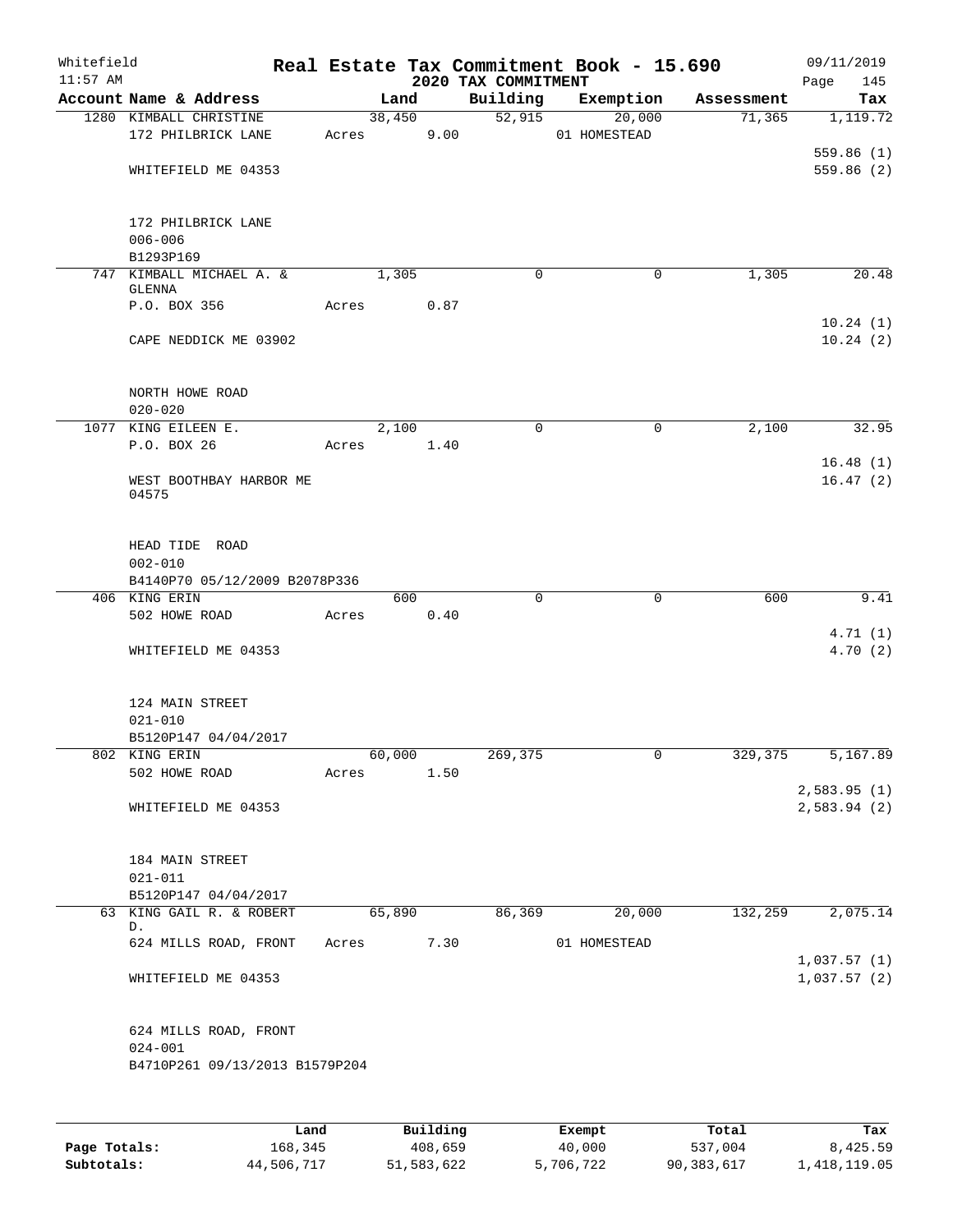| Whitefield<br>$11:57$ AM |                                                    |       |        |       | 2020 TAX COMMITMENT  | Real Estate Tax Commitment Book - 15.690 |            | 09/11/2019<br>Page<br>146 |
|--------------------------|----------------------------------------------------|-------|--------|-------|----------------------|------------------------------------------|------------|---------------------------|
|                          | Account Name & Address                             |       | Land   |       | Building             | Exemption                                | Assessment | Tax                       |
|                          | 276 KING JERRY                                     |       | 40,410 |       | 168,340              | 20,000                                   | 188,750    | 2,961.49                  |
|                          | 272 MILLS ROAD                                     | Acres |        | 5.20  |                      | 01 HOMESTEAD                             |            |                           |
|                          |                                                    |       |        |       |                      |                                          |            | 1,480.75(1)               |
|                          | WHITEFIELD ME 04353                                |       |        |       |                      |                                          |            | 1,480.74(2)               |
|                          |                                                    |       |        |       |                      |                                          |            |                           |
|                          | 272 MILLS ROAD                                     |       |        |       |                      |                                          |            |                           |
|                          | $017 - 008$                                        |       |        |       |                      |                                          |            |                           |
|                          | B4753P102 01/28/2014 B4753P96 01/28/2014 B2614P117 |       |        |       |                      |                                          |            |                           |
|                          | 369 KING, GEORGE L                                 |       | 27,500 |       | 10,199               | 0                                        | 37,699     | 591.50                    |
|                          | 657 TOWNHOUSE ROAD                                 | Acres |        | 0.53  |                      |                                          |            |                           |
|                          |                                                    |       |        |       |                      |                                          |            | 295.75(1)                 |
|                          | WHITEFIELD ME 04353                                |       |        |       |                      |                                          |            | 295.75(2)                 |
|                          |                                                    |       |        |       |                      |                                          |            |                           |
|                          | <b>657 TOWNHOUSE ROAD</b>                          |       |        |       |                      |                                          |            |                           |
|                          | $007 - 027$                                        |       |        |       |                      |                                          |            |                           |
|                          | B5206P135 03/21/2017<br>1026 KINNEY DOUGLAS A. &   |       | 40,050 |       | 131,429              | 26,000                                   | 145,479    | 2,282.57                  |
|                          | EVELYN A.                                          |       |        |       |                      |                                          |            |                           |
|                          | 102 DUNCAN ROAD                                    | Acres |        | 11.00 |                      | 01 HOMESTEAD                             |            |                           |
|                          |                                                    |       |        |       |                      | 05 VET EXEMPTION                         |            | 1, 141.29(1)              |
|                          | JEFFERSON ME 04348                                 |       |        |       |                      |                                          |            | 1, 141.28(2)              |
|                          |                                                    |       |        |       |                      |                                          |            |                           |
|                          | 116 GARDINER ROAD                                  |       |        |       |                      |                                          |            |                           |
|                          | $012 - 049 - A$                                    |       |        |       |                      |                                          |            |                           |
|                          | B2388P94                                           |       |        |       |                      |                                          |            |                           |
| 1592                     | KIRKPATRICK GWENDOLYN                              |       |        | 0     | 69,999               | 0                                        | 69,999     | 1,098.28                  |
|                          | Α.                                                 |       |        |       |                      |                                          |            |                           |
|                          | 113 COOKSON LANE                                   |       |        |       |                      |                                          |            |                           |
|                          |                                                    |       |        |       |                      |                                          |            | 549.14 (1)                |
|                          | WHITEFIELD ME 04353                                |       |        |       |                      |                                          |            | 549.14(2)                 |
|                          |                                                    |       |        |       |                      |                                          |            |                           |
|                          | 113 COOKSON LANE                                   |       |        |       |                      |                                          |            |                           |
|                          | $017 - 021 - ON$                                   |       |        |       |                      |                                          |            |                           |
|                          | 132 KIRKPATRICK MICHAEL E.<br>& ANITA              |       | 73,650 |       | 139,577              | 20,000                                   | 193,227    | 3,031.73                  |
|                          | 103 COOKSON LANE Acres 17.00 01 HOMESTEAD          |       |        |       |                      |                                          |            |                           |
|                          |                                                    |       |        |       |                      |                                          |            | 1, 515.87(1)              |
|                          | WHITEFIELD ME 04353                                |       |        |       |                      |                                          |            | 1, 515.86(2)              |
|                          |                                                    |       |        |       |                      |                                          |            |                           |
|                          |                                                    |       |        |       |                      |                                          |            |                           |
|                          | 103 COOKSON LANE<br>$017 - 021$                    |       |        |       |                      |                                          |            |                           |
|                          | B2073P316                                          |       |        |       |                      |                                          |            |                           |
|                          | 898 KIRKPATRICK SHAWN A. 44,050 198,914 20,000     |       |        |       |                      |                                          |            | 222,964 3,498.31          |
|                          | 123 COOKSON LANE Acres 16.00                       |       |        |       |                      | 01 HOMESTEAD                             |            |                           |
|                          |                                                    |       |        |       |                      |                                          |            | 1,749.16(1)               |
|                          | WHITEFIELD ME 04353                                |       |        |       |                      |                                          |            | 1,749.15(2)               |
|                          |                                                    |       |        |       |                      |                                          |            |                           |
|                          | 123 COOKSON LANE                                   |       |        |       |                      |                                          |            |                           |
|                          | $017 - 021 - A$                                    |       |        |       |                      |                                          |            |                           |
|                          | B4262P271 03/26/2010 B2073P314                     |       |        |       |                      |                                          |            |                           |
|                          |                                                    |       |        |       |                      |                                          |            |                           |
|                          |                                                    |       |        |       |                      |                                          |            |                           |
|                          |                                                    |       |        |       | Land Building Exempt |                                          | Total      | Tax                       |

|              | Land       | Building   | Exempt    | Total      | Tax          |
|--------------|------------|------------|-----------|------------|--------------|
| Page Totals: | 225,660    | 718,458    | 86,000    | 858,118    | 13,463.88    |
| Subtotals:   | 44,732,377 | 52,302,080 | 5,792,722 | 91,241,735 | 1,431,582.93 |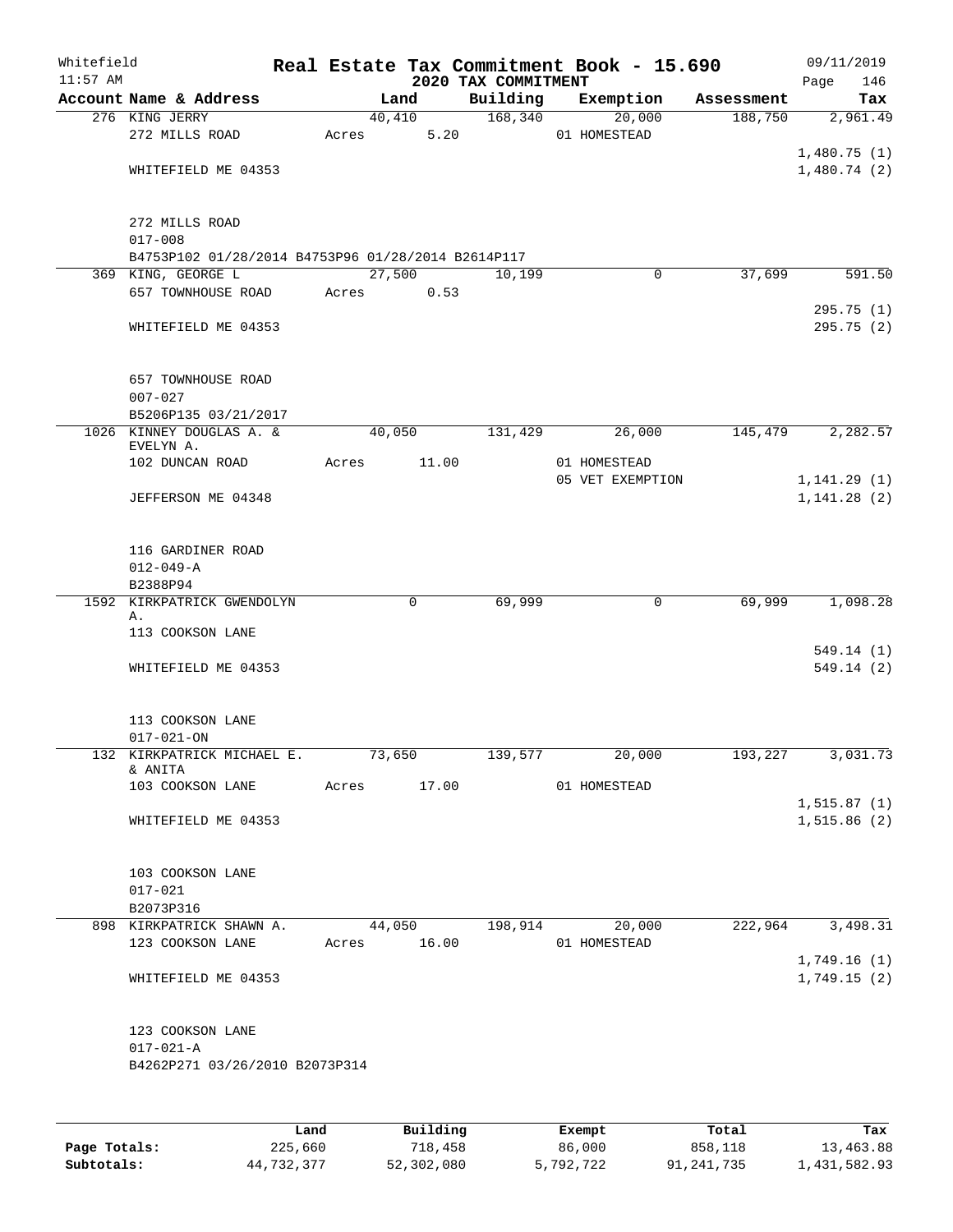| Whitefield<br>$11:57$ AM |                                                    |       |        |          | 2020 TAX COMMITMENT | Real Estate Tax Commitment Book - 15.690 |            | 09/11/2019<br>Page<br>147  |
|--------------------------|----------------------------------------------------|-------|--------|----------|---------------------|------------------------------------------|------------|----------------------------|
|                          | Account Name & Address                             |       | Land   |          | Building            | Exemption                                | Assessment | Tax                        |
|                          | 1318 KITTREDGE JOEL &                              |       | 37,650 |          | 131,268             | 20,000                                   | 148,918    | 2,336.52                   |
|                          | NICOLETTE                                          |       |        |          |                     |                                          |            |                            |
|                          | P O BOX 123                                        | Acres |        | 8.00     |                     | 01 HOMESTEAD                             |            |                            |
|                          | WHITEFIELD ME 04353                                |       |        |          |                     |                                          |            | 1,168.26(1)<br>1,168.26(2) |
|                          |                                                    |       |        |          |                     |                                          |            |                            |
|                          |                                                    |       |        |          |                     |                                          |            |                            |
|                          | 7 SPRUCE LANE                                      |       |        |          |                     |                                          |            |                            |
|                          | $004 - 027$                                        |       |        |          |                     |                                          |            |                            |
|                          | B4759P305 02/27/2014 B2208P84                      |       |        |          |                     |                                          |            |                            |
|                          | 62 KITTREDGE JOEL C. &<br>NICOLETTE ANNE           |       | 35,900 |          | 110,861             | 0                                        | 146,761    | 2,302.68                   |
|                          | P.O. BOX 123                                       | Acres |        | 2.10     |                     |                                          |            |                            |
|                          |                                                    |       |        |          |                     |                                          |            | 1, 151.34(1)               |
|                          | WHITEFIELD ME 04353                                |       |        |          |                     |                                          |            | 1, 151.34(2)               |
|                          |                                                    |       |        |          |                     |                                          |            |                            |
|                          | 9 SPRUCE LANE                                      |       |        |          |                     |                                          |            |                            |
|                          | $004 - 027 - B$                                    |       |        |          |                     |                                          |            |                            |
|                          | B4898P290 06/22/2015 B2480P97 06/29/1999           |       |        |          |                     |                                          |            |                            |
|                          | 1395 KITTREDGE RIE                                 |       | 40,250 |          | 130,689             | 20,000                                   | 150,939    | 2,368.23                   |
|                          | 367 HEAD TIDE ROAD                                 |       | Acres  | 5.00     |                     | 01 HOMESTEAD                             |            |                            |
|                          |                                                    |       |        |          |                     |                                          |            | 1,184.12(1)                |
|                          | WHITEFIELD ME 04353                                |       |        |          |                     |                                          |            | 1,184.11(2)                |
|                          |                                                    |       |        |          |                     |                                          |            |                            |
|                          | 367 HEAD TIDE ROAD                                 |       |        |          |                     |                                          |            |                            |
|                          | $005 - 007 - 001$                                  |       |        |          |                     |                                          |            |                            |
|                          | 155 KNOWLES DANIEL F. &                            |       | 50,500 |          | 62,695              | 20,000                                   | 93,195     | 1,462.23                   |
|                          | SHEILA A.<br>228 THAYER ROAD                       | Acres |        | 25.00    |                     | 01 HOMESTEAD                             |            |                            |
|                          |                                                    |       |        |          |                     |                                          |            | 731.12(1)                  |
|                          | WHITEFIELD ME 04353                                |       |        |          |                     |                                          |            | 731.11(2)                  |
|                          |                                                    |       |        |          |                     |                                          |            |                            |
|                          |                                                    |       |        |          |                     |                                          |            |                            |
|                          | 228 THAYER ROAD<br>$001 - 022$                     |       |        |          |                     |                                          |            |                            |
|                          | B2170P59 07/31/1996                                |       |        |          |                     |                                          |            |                            |
|                          | 651 KNOX BOBBYJO L.                                |       | 25,000 |          | 13,165              | 0                                        | 38,165     | 598.81                     |
|                          | 527 GARDINER ROAD                                  | Acres |        | 0.74     |                     |                                          |            |                            |
|                          |                                                    |       |        |          |                     |                                          |            | 299.41(1)                  |
|                          | WHITEFIELD ME 04353                                |       |        |          |                     |                                          |            | 299.40 (2)                 |
|                          |                                                    |       |        |          |                     |                                          |            |                            |
|                          | 527 GARDINER ROAD                                  |       |        |          |                     |                                          |            |                            |
|                          | $012 - 035$                                        |       |        |          |                     |                                          |            |                            |
|                          | B4615P246 01/09/2013 B4407P68 06/13/2011 B1533P164 |       |        |          |                     |                                          |            |                            |
|                          | 1902 KNOX, VIOLET                                  |       | 35,250 |          | 5,823               | 0                                        | 41,073     | 644.44                     |
|                          | P.O. BOX 114                                       | Acres |        | 5.00     |                     |                                          |            |                            |
|                          |                                                    |       |        |          |                     |                                          |            | 322.22(1)                  |
|                          | COOPERS MILLS ME 04341                             |       |        |          |                     |                                          |            | 322.22(2)                  |
|                          |                                                    |       |        |          |                     |                                          |            |                            |
|                          | 41 NOYES LANE                                      |       |        |          |                     |                                          |            |                            |
|                          | $020 - 037 - 1$                                    |       |        |          |                     |                                          |            |                            |
|                          | B5065P299 10/15/2016                               |       |        |          |                     |                                          |            |                            |
|                          |                                                    |       |        |          |                     |                                          |            |                            |
|                          |                                                    |       |        |          |                     |                                          |            |                            |
|                          |                                                    | Land  |        | Building |                     | Exempt                                   | Total      | Tax                        |

|              | Land       | Building   | Exempt    | Total      | Tax          |
|--------------|------------|------------|-----------|------------|--------------|
| Page Totals: | 224,550    | 454,501    | 60,000    | 619,051    | 9,712.91     |
| Subtotals:   | 44,956,927 | 52,756,581 | 5,852,722 | 91,860,786 | 1,441,295.84 |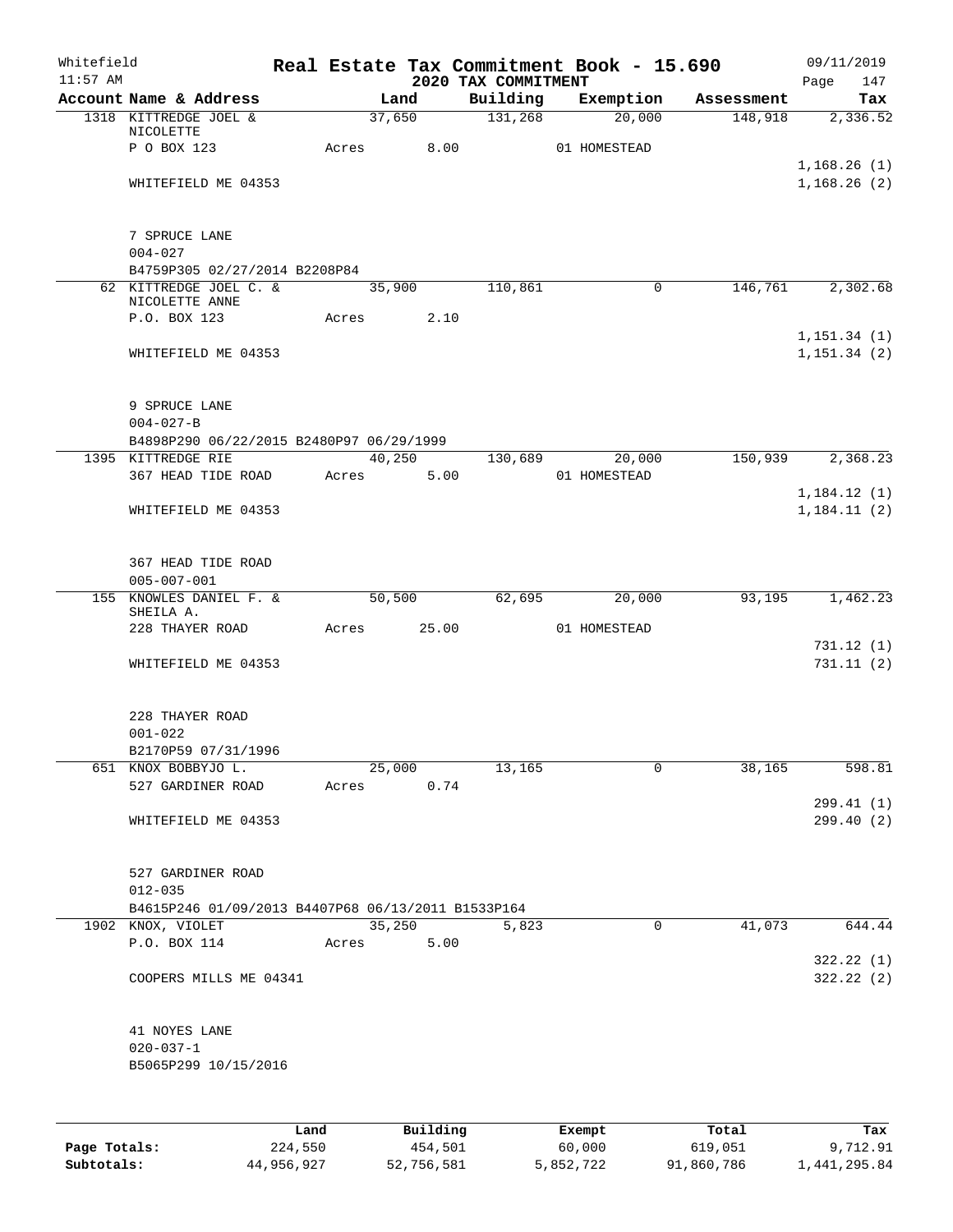| Whitefield<br>$11:57$ AM |                                                         |      |       |        |             | 2020 TAX COMMITMENT | Real Estate Tax Commitment Book - 15.690 |          | 09/11/2019<br>148<br>Page |
|--------------------------|---------------------------------------------------------|------|-------|--------|-------------|---------------------|------------------------------------------|----------|---------------------------|
|                          | Account Name & Address                                  |      |       | Land   |             |                     | Building Exemption Assessment            |          | Tax                       |
|                          | 317 KOLLER, BERTIE<br>KOLLER, REBECCA<br>137 HENRY LANE |      | Acres | 35,378 | 5.16        | 108,725             | 20,000<br>01 HOMESTEAD                   | 124, 103 | 1,947.18<br>973.59(1)     |
|                          | WHITEFIELD ME 04353                                     |      |       |        |             |                     |                                          |          | 973.59(2)                 |
|                          | 137 HENRY LANE<br>$012 - 068$                           |      |       |        |             |                     |                                          |          |                           |
|                          | B5192P204 10/21/2017                                    |      |       |        |             |                     |                                          |          |                           |
|                          | 367 KOOTZ JOHN P. & HEDEVIG                             |      |       | 83,000 |             | 201,885             | 0                                        | 284,885  | 4,469.85                  |
|                          | R.<br>233 HUNTS MEADOW ROAD                             |      |       |        | Acres 40.00 |                     |                                          |          | 2, 234.93(1)              |
|                          | WHITEFIELD ME 04353                                     |      |       |        |             |                     |                                          |          | 2, 234.92 (2)             |
|                          | 233 HUNTS MEADOW ROAD                                   |      |       |        |             |                     |                                          |          |                           |
|                          | $012 - 024 - A$                                         |      |       |        |             |                     |                                          |          |                           |
|                          | B3856P265 05/25/2007<br>643 KOPP FRANKLIN H. &          |      |       |        | 33,000      | 107,818             | 26,000                                   | 114,818  | 1,801.49                  |
|                          | ALICE                                                   |      |       |        |             |                     |                                          |          |                           |
|                          | 543 MILLS ROAD                                          |      |       |        | Acres 3.50  |                     | 01 HOMESTEAD                             |          |                           |
|                          | WHITEFIELD ME 04353                                     |      |       |        |             |                     | 07 NMR VET & WIDOW                       |          | 900.75(1)<br>900.74(2)    |
|                          | 543 MILLS ROAD<br>$020 - 040$                           |      |       |        |             |                     |                                          |          |                           |
|                          | B1023P277<br>1907 KROMHOUT, PETER N                     |      |       | 10,060 |             | $\mathbf 0$         | 0                                        | 10,060   | 157.84                    |
|                          | KROMHOUT, MARY A                                        |      |       |        | Acres 1.58  |                     |                                          |          |                           |
|                          | 2282 ALNA ROAD                                          |      |       |        |             |                     |                                          |          | 78.92(1)                  |
|                          | ALNA ME 04535                                           |      |       |        |             |                     |                                          |          | 78.92(2)                  |
|                          | WISCASSET ROAD                                          |      |       |        |             |                     |                                          |          |                           |
|                          | $001 - 001 - A$                                         |      |       |        |             |                     |                                          |          |                           |
|                          | B5080P89 12/01/2016                                     |      |       |        |             |                     |                                          |          |                           |
|                          | 442 KROOK PETER E. & GAIL<br>112 COOPER ROAD            |      | Acres | 39,250 | 10.00       | 109,289             | 20,000<br>01 HOMESTEAD                   | 128,539  | 2,016.78                  |
|                          |                                                         |      |       |        |             |                     |                                          |          | 1,008.39(1)               |
|                          | WHITEFIELD ME 04353                                     |      |       |        |             |                     |                                          |          | 1,008.39(2)               |
|                          | 112 COOPER ROAD                                         |      |       |        |             |                     |                                          |          |                           |
|                          | $016 - 004$                                             |      |       |        |             |                     |                                          |          |                           |
|                          | B1698P332                                               |      |       |        |             |                     |                                          |          |                           |
|                          | 1657 KYPRAGORAS ANDROS D.<br>541 WISCASSET ROAD         |      | Acres | 34,260 | 4.34        | 91,304              | 20,000<br>01 HOMESTEAD                   | 105,564  | 1,656.30                  |
|                          | WHITEFIELD ME 04353                                     |      |       |        |             |                     |                                          |          | 828.15(1)<br>828.15(2)    |
|                          | 541 WISCASSET ROAD<br>$001 - 040$<br>B3728P8 08/23/2006 |      |       |        |             |                     |                                          |          |                           |
|                          |                                                         |      |       |        |             |                     |                                          |          |                           |
|                          |                                                         | Land |       |        | Building    |                     | Exempt                                   | Total    | Tax                       |

|              | -----      | --------   | -------   | -----      | .            |
|--------------|------------|------------|-----------|------------|--------------|
| Page Totals: | 234,948    | 619,021    | 86,000    | 767,969    | 12,049.44    |
| Subtotals:   | 45,191,875 | 53,375,602 | 5,938,722 | 92,628,755 | 1,453,345.28 |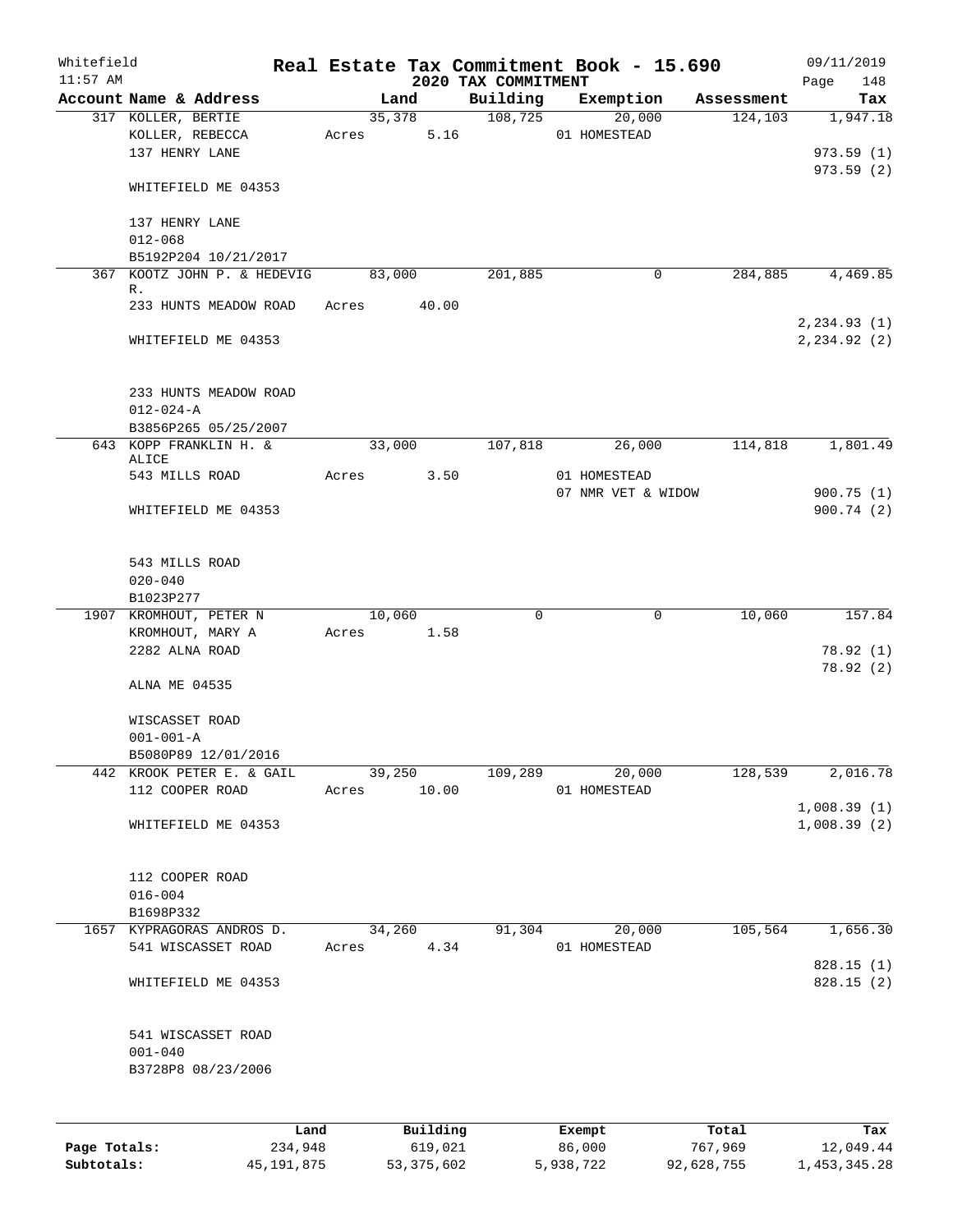| Whitefield<br>$11:57$ AM |                                                                                      |            |        |       | 2020 TAX COMMITMENT | Real Estate Tax Commitment Book - 15.690 |            | 09/11/2019<br>Page<br>149 |
|--------------------------|--------------------------------------------------------------------------------------|------------|--------|-------|---------------------|------------------------------------------|------------|---------------------------|
|                          | Account Name & Address                                                               |            | Land   |       | Building            | Exemption                                | Assessment | Tax                       |
|                          | 1681 LABELLE KELLIE-JO                                                               |            | 37,970 |       | 113,812             | $\Omega$                                 | 151,782    | 2,381.46                  |
|                          | C/O ME STATE CREDIT                                                                  | Acres      |        | 8.40  |                     |                                          |            |                           |
|                          | UNION                                                                                |            |        |       |                     |                                          |            |                           |
|                          | P.O. BOX 5659                                                                        |            |        |       |                     |                                          |            | 1, 190.73(1)              |
|                          | AUGUSTA ME 04332 5659                                                                |            |        |       |                     |                                          |            | 1, 190.73(2)              |
|                          |                                                                                      |            |        |       |                     |                                          |            |                           |
|                          | 382 DEVINE ROAD                                                                      |            |        |       |                     |                                          |            |                           |
|                          | $019 - 012$                                                                          |            |        |       |                     |                                          |            |                           |
|                          | B4818P216 09/16/2014 B2682P57                                                        |            |        |       |                     |                                          |            |                           |
|                          | 1091 LABELLE MARK                                                                    |            | 0      |       | 28,985              | $\mathbf 0$                              | 28,985     | 454.77                    |
|                          | 189 MILLS ROAD                                                                       |            |        |       |                     |                                          |            |                           |
|                          |                                                                                      |            |        |       |                     |                                          |            | 227.39(1)                 |
|                          | WHITEFIELD ME 04353                                                                  |            |        |       |                     |                                          |            | 227.38(2)                 |
|                          | 189 MILLS ROAD                                                                       |            |        |       |                     |                                          |            |                           |
|                          | $017 - 053 - ON$                                                                     |            |        |       |                     |                                          |            |                           |
|                          | 293 LABELLE MARK A.                                                                  |            | 47,991 |       | 12,250              | 0                                        | 60,241     | 945.18                    |
|                          | 189 MILLS ROAD                                                                       | Acres      |        | 21.14 |                     |                                          |            |                           |
|                          |                                                                                      |            |        |       |                     |                                          |            | 472.59(1)                 |
|                          | WHITEFIELD ME 04353                                                                  |            |        |       |                     |                                          |            | 472.59(2)                 |
|                          | VIGUE ROAD                                                                           |            |        |       |                     |                                          |            |                           |
|                          | $016 - 035$                                                                          |            |        |       |                     |                                          |            |                           |
|                          | B4261P174 03/23/2010 B4152P17 06/04/2009                                             |            |        |       |                     |                                          |            |                           |
|                          | 626 LABELLE, MARK                                                                    |            | 94,075 |       | 115,839             | 20,000                                   | 189,914    | 2,979.75                  |
|                          | 189 MILLS ROAD                                                                       | Acres      |        | 32.00 |                     | 01 HOMESTEAD                             |            |                           |
|                          |                                                                                      |            |        |       |                     |                                          |            | 1,489.88(1)               |
|                          | WHITEFIELD ME 04353                                                                  |            |        |       |                     |                                          |            | 1,489.87(2)               |
|                          | 179 MILLS ROAD                                                                       |            |        |       |                     |                                          |            |                           |
|                          | $017 - 053$                                                                          |            |        |       |                     |                                          |            |                           |
|                          | B5115P136 03/20/2017 B4261P172 03/23/2010 B4152P17<br>06/04/2009 B3348P91 08/12/2004 |            |        |       |                     |                                          |            |                           |
|                          | 215 LACASSE ROBERT V. &                                                              |            | 30,000 |       | 93,951              | 20,000                                   | 103,951    | 1,630.99                  |
|                          | NANCY<br>17 WINDSOR ROAD Acres 1.00                                                  |            |        |       |                     | 01 HOMESTEAD                             |            |                           |
|                          |                                                                                      |            |        |       |                     |                                          |            | 815.50(1)                 |
|                          | WHITEFIELD ME 04353                                                                  |            |        |       |                     |                                          |            | 815.49 (2)                |
|                          |                                                                                      |            |        |       |                     |                                          |            |                           |
|                          |                                                                                      |            |        |       |                     |                                          |            |                           |
|                          | 17 WINDSOR ROAD                                                                      |            |        |       |                     |                                          |            |                           |
|                          | $022 - 025$                                                                          |            |        |       |                     |                                          |            |                           |
|                          | 1691 LACKEY REBECCA WRIGHT                                                           |            | 32,250 |       |                     | 78,885<br>20,000                         | 91,135     | 1,429.91                  |
|                          | * & FRANK W.                                                                         | Acres 3.00 |        |       |                     | 01 HOMESTEAD                             |            |                           |
|                          | 603 HEAD TIDE ROAD                                                                   |            |        |       |                     |                                          |            | 714.96(1)                 |
|                          | WHITEFIELD ME 04353                                                                  |            |        |       |                     |                                          |            | 714.95(2)                 |
|                          |                                                                                      |            |        |       |                     |                                          |            |                           |
|                          | 603 HEAD TIDE ROAD                                                                   |            |        |       |                     |                                          |            |                           |
|                          | $002 - 005 - B$                                                                      |            |        |       |                     |                                          |            |                           |
|                          | B3023P250                                                                            |            |        |       |                     |                                          |            |                           |
|                          |                                                                                      |            |        |       |                     |                                          |            |                           |
|                          |                                                                                      |            |        |       |                     |                                          |            |                           |

|              | Land       | Building   | Exempt    | Total        | Tax          |
|--------------|------------|------------|-----------|--------------|--------------|
| Page Totals: | 242,286    | 443,722    | 60,000    | 626,008      | 9,822.06     |
| Subtotals:   | 45,434,161 | 53,819,324 | 5,998,722 | 93, 254, 763 | 1,463,167.34 |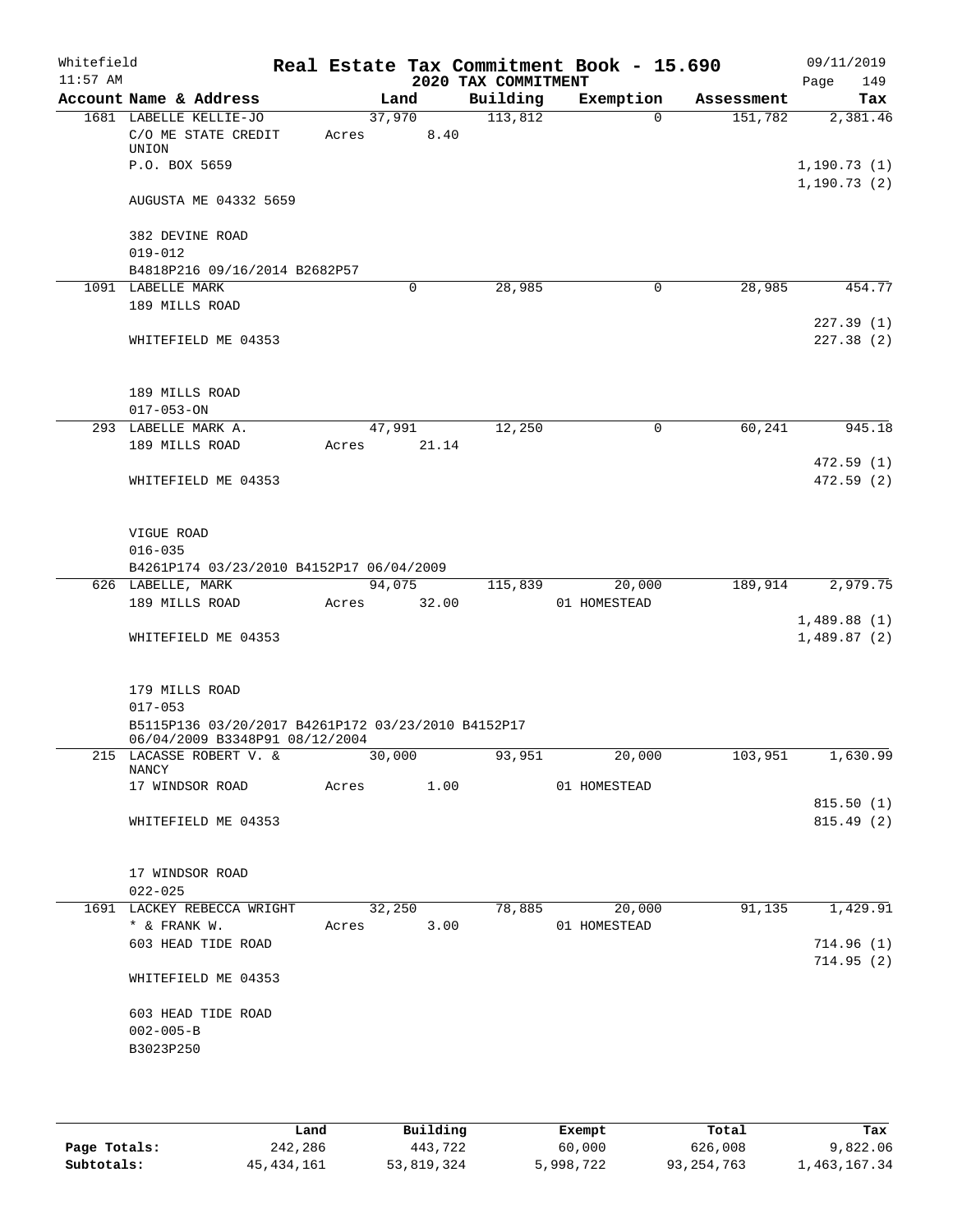| Whitefield<br>$11:57$ AM |                                                    |       |             |       | 2020 TAX COMMITMENT | Real Estate Tax Commitment Book - 15.690 |            | 09/11/2019<br>150<br>Page |
|--------------------------|----------------------------------------------------|-------|-------------|-------|---------------------|------------------------------------------|------------|---------------------------|
|                          | Account Name & Address                             |       | Land        |       | Building            | Exemption                                | Assessment | Tax                       |
|                          | 356 LACKEY TIMOTHY C. &                            |       | 42,386      |       | 200, 384            | 20,000                                   | 222,770    | 3,495.26                  |
|                          | HEIDI E.                                           |       |             |       |                     |                                          |            |                           |
|                          | 110 COOKSON LANE                                   | Acres |             | 13.92 |                     | 01 HOMESTEAD                             |            | 1,747.63(1)               |
|                          | WHITEFIELD ME 04353                                |       |             |       |                     |                                          |            | 1,747.63(2)               |
|                          |                                                    |       |             |       |                     |                                          |            |                           |
|                          |                                                    |       |             |       |                     |                                          |            |                           |
|                          | 110 COOKSON LANE                                   |       |             |       |                     |                                          |            |                           |
|                          | $020 - 046$                                        |       |             |       |                     |                                          |            |                           |
|                          | B3461P207 04/05/2005                               |       |             |       |                     |                                          |            |                           |
|                          | 390 LADD LEON E., SR                               |       | 30,000      |       | 33,837              | 0                                        | 63,837     | 1,001.60                  |
|                          | LADD LEON E., LORI<br>BATCHELDER                   |       | Acres       | 1.10  |                     |                                          |            |                           |
|                          | 241 DOYLE ROAD                                     |       |             |       |                     |                                          |            | 500.80(1)                 |
|                          |                                                    |       |             |       |                     |                                          |            | 500.80(2)                 |
|                          | WHITEFIELD ME 04353                                |       |             |       |                     |                                          |            |                           |
|                          |                                                    |       |             |       |                     |                                          |            |                           |
|                          | 241 DOYLE ROAD<br>$019 - 026$                      |       |             |       |                     |                                          |            |                           |
|                          | B4426P158 08/08/2011 B3762P4 08/19/2006 B3157P130  |       |             |       |                     |                                          |            |                           |
|                          | 611 LAMONTAGNE MAXINE E.                           |       | 150         |       | 0                   | 0                                        | 150        | 2.35                      |
|                          | 754 COOPER ROAD                                    | Acres |             | 0.10  |                     |                                          |            |                           |
|                          |                                                    |       |             |       |                     |                                          |            | 1.18(1)                   |
|                          | CHELSEA ME 04330                                   |       |             |       |                     |                                          |            | 1.17(2)                   |
|                          |                                                    |       |             |       |                     |                                          |            |                           |
|                          |                                                    |       |             |       |                     |                                          |            |                           |
|                          | COOPER ROAD                                        |       |             |       |                     |                                          |            |                           |
|                          | $018 - 003$<br>B2258P286                           |       |             |       |                     |                                          |            |                           |
|                          | 519 LANDMANN, SELBY W                              |       | 41,554      |       | 7,596               | $\mathbf 0$                              | 49,150     | 771.16                    |
|                          | 221 HUNTS MEADOW ROAD                              |       | Acres 12.88 |       |                     |                                          |            |                           |
|                          |                                                    |       |             |       |                     |                                          |            | 385.58(1)                 |
|                          | WHITEFIELD ME 04353                                |       |             |       |                     |                                          |            | 385.58 (2)                |
|                          |                                                    |       |             |       |                     |                                          |            |                           |
|                          |                                                    |       |             |       |                     |                                          |            |                           |
|                          | 221 HUNTS MEADOW ROAD                              |       |             |       |                     |                                          |            |                           |
|                          | $012 - 024 - C$<br>B5010P243 05/31/2016 B2926P240  |       |             |       |                     |                                          |            |                           |
|                          | 166 LANDRY MARK E. &                               |       | 31,815      |       | 0                   | 0                                        | 31,815     | 499.18                    |
|                          | * WILLIAM E. ACKERSON                              |       | Acres 15.10 |       |                     |                                          |            |                           |
|                          | 4 BOUCHER AVENUE                                   |       |             |       |                     |                                          |            | 249.59(1)                 |
|                          |                                                    |       |             |       |                     |                                          |            | 249.59(2)                 |
|                          | AUGUSTA ME 04330                                   |       |             |       |                     |                                          |            |                           |
|                          |                                                    |       |             |       |                     |                                          |            |                           |
|                          | HUNTS MEADOW ROAD                                  |       |             |       |                     |                                          |            |                           |
|                          | $012 - 033$                                        |       |             |       |                     |                                          |            |                           |
|                          | B2058P146<br>117 LANE, BONNIE E                    |       | 32,850      |       | 70,072              | $\overline{0}$                           | 102,922    | 1,614.85                  |
|                          | P.O. BOX 51                                        |       | Acres       | 3.40  |                     |                                          |            |                           |
|                          |                                                    |       |             |       |                     |                                          |            | 807.43(1)                 |
|                          | EDGECOMB ME 04556 0051                             |       |             |       |                     |                                          |            | 807.42(2)                 |
|                          |                                                    |       |             |       |                     |                                          |            |                           |
|                          |                                                    |       |             |       |                     |                                          |            |                           |
|                          | 625 WISCASSET ROAD                                 |       |             |       |                     |                                          |            |                           |
|                          | $001 - 038 - A$                                    |       |             |       |                     |                                          |            |                           |
|                          | B4980P60 02/22/2016 B4512P236 04/13/2012 B2574P160 |       |             |       |                     |                                          |            |                           |
|                          |                                                    |       |             |       |                     |                                          |            |                           |
|                          |                                                    |       |             |       |                     |                                          |            |                           |

|              | Land       | Building   | Exempt    | Total      | Tax          |
|--------------|------------|------------|-----------|------------|--------------|
| Page Totals: | 178,755    | 311,889    | 20,000    | 470,644    | 7,384.40     |
| Subtotals:   | 45,612,916 | 54,131,213 | 6,018,722 | 93,725,407 | 1,470,551.74 |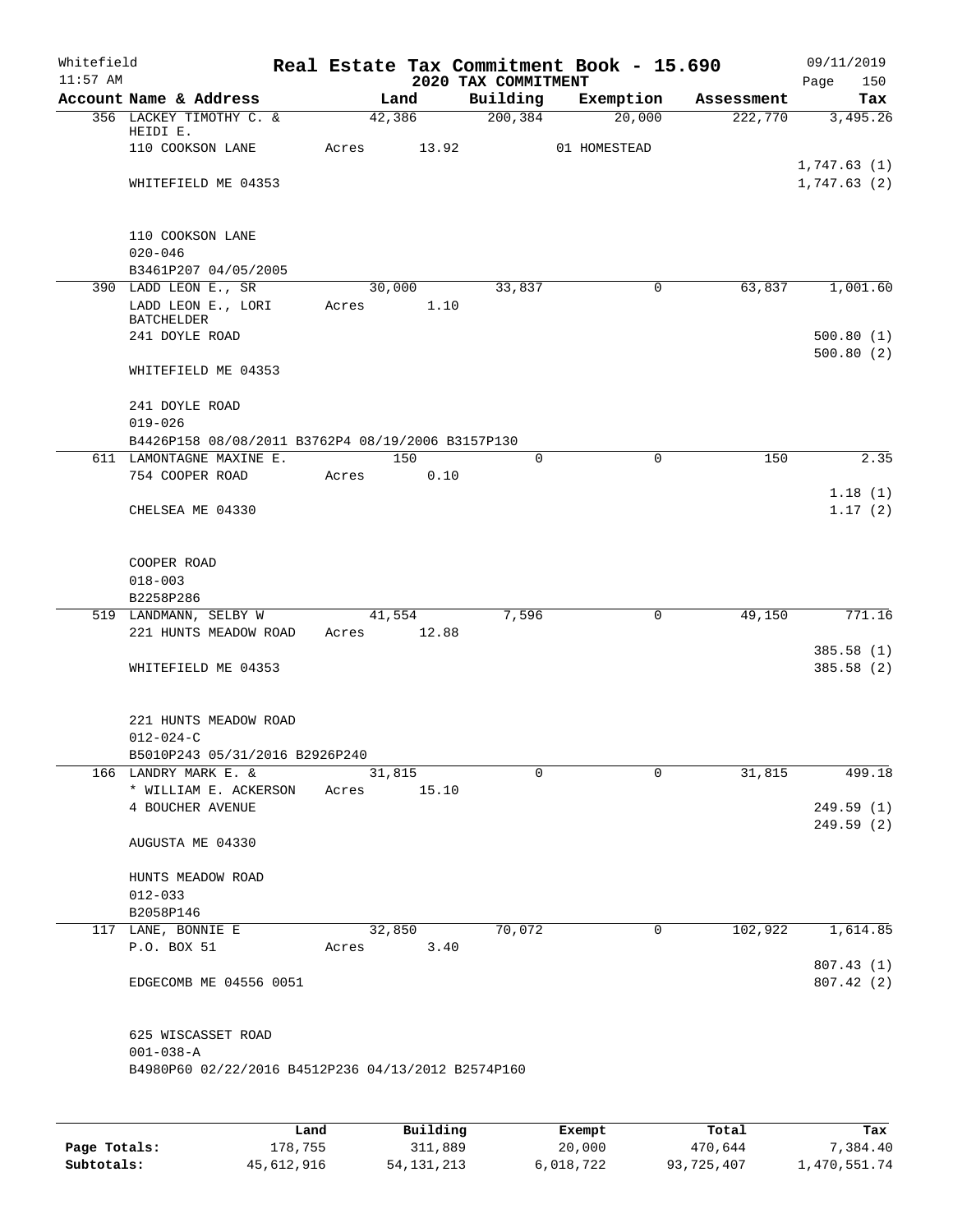| Whitefield<br>$11:57$ AM |                                                                  |            |        |              |                                 | Real Estate Tax Commitment Book - 15.690 |                  | 09/11/2019                  |
|--------------------------|------------------------------------------------------------------|------------|--------|--------------|---------------------------------|------------------------------------------|------------------|-----------------------------|
|                          | Account Name & Address                                           |            | Land   |              | 2020 TAX COMMITMENT<br>Building | Exemption                                | Assessment       | Page<br>151<br>Tax          |
|                          | 670 LANK LINDA                                                   |            | 20,000 |              | $\mathbf 0$                     | $\Omega$                                 | 20,000           | 313.80                      |
|                          | 41 FOURTH STREET                                                 | Acres      |        | 1.50         |                                 |                                          |                  |                             |
|                          |                                                                  |            |        |              |                                 |                                          |                  | 156.90(1)                   |
|                          | BRISTOL CT 06010                                                 |            |        |              |                                 |                                          |                  | 156.90(2)                   |
|                          |                                                                  |            |        |              |                                 |                                          |                  |                             |
|                          |                                                                  |            |        |              |                                 |                                          |                  |                             |
|                          | WISCASSET ROAD<br>$001 - 060$                                    |            |        |              |                                 |                                          |                  |                             |
|                          | 29 LAROCHELLE-LALLEMAND                                          |            | 44,690 |              | 27,278                          | $\mathbf 0$                              | 71,968           | 1,129.18                    |
|                          | CONSTANCE M.                                                     |            |        |              |                                 |                                          |                  |                             |
|                          | 7 DEAN COURT                                                     | Acres      |        | 16.80        |                                 |                                          |                  |                             |
|                          |                                                                  |            |        |              |                                 |                                          |                  | 564.59(1)                   |
|                          | AUGUSTA ME 04330                                                 |            |        |              |                                 |                                          |                  | 564.59(2)                   |
|                          |                                                                  |            |        |              |                                 |                                          |                  |                             |
|                          | 103 CLARK LANE                                                   |            |        |              |                                 |                                          |                  |                             |
|                          | $018 - 029$                                                      |            |        |              |                                 |                                          |                  |                             |
|                          | B2579P203 07/07/2000                                             |            |        |              |                                 |                                          |                  |                             |
|                          | 1796 LASKEY STEPHEN E. &                                         |            | 43,730 |              | 123,341                         | 0                                        | 167,071          | 2,621.34                    |
|                          | TINA J.                                                          |            |        | 15.60        |                                 |                                          |                  |                             |
|                          | 212 JEFFERSON ROAD                                               | Acres      |        |              |                                 |                                          |                  | 1,310.67(1)                 |
|                          | WHITEFIELD ME 04353                                              |            |        |              |                                 |                                          |                  | 1,310.67(2)                 |
|                          |                                                                  |            |        |              |                                 |                                          |                  |                             |
|                          |                                                                  |            |        |              |                                 |                                          |                  |                             |
|                          | 212 JEFFERSON ROAD                                               |            |        |              |                                 |                                          |                  |                             |
|                          | $014 - 019 - A$                                                  |            |        |              |                                 |                                          |                  |                             |
|                          | B4382P131 03/11/2011 B3887P1 07/30/2007                          |            |        |              |                                 |                                          |                  |                             |
|                          | 5 LAVERDIERE, ANDREW J                                           |            | 20,300 |              | 0                               | $\mathbf 0$                              | 20,300           | 318.51                      |
|                          | LAVERDIERE, CHRISTINE R Acres<br>246 HUNTS MEADOW ROAD           |            |        | 1.70         |                                 |                                          |                  | 159.26(1)                   |
|                          |                                                                  |            |        |              |                                 |                                          |                  | 159.25(2)                   |
|                          | PITTSTON ME 04345                                                |            |        |              |                                 |                                          |                  |                             |
|                          |                                                                  |            |        |              |                                 |                                          |                  |                             |
|                          | SO. HUNTS MEADOW ROAD                                            |            |        |              |                                 |                                          |                  |                             |
|                          | $009 - 001$                                                      |            |        |              |                                 |                                          |                  |                             |
|                          | B4993P105 03/31/2016 B4993P103 03/31/2016 B3619P30<br>01/12/2006 |            |        |              |                                 |                                          |                  |                             |
|                          | 116 LEACH JEFFREY S. &                                           |            | 30,000 |              | 160,456                         | 26,000                                   | 164,456          | 2,580.31                    |
|                          | JACQUELINE M.                                                    |            |        |              |                                 |                                          |                  |                             |
|                          | 361 NORTH HOWE ROAD                                              | Acres      |        | 1.50         |                                 | 01 HOMESTEAD                             |                  |                             |
|                          | WHITEFIELD ME 04353                                              |            |        |              |                                 | 05 VET EXEMPTION                         |                  | 1,290.16(1)<br>1, 290.15(2) |
|                          |                                                                  |            |        |              |                                 |                                          |                  |                             |
|                          |                                                                  |            |        |              |                                 |                                          |                  |                             |
|                          | 361 NORTH HOWE ROAD                                              |            |        |              |                                 |                                          |                  |                             |
|                          | $020 - 022 - C$                                                  |            |        |              |                                 |                                          |                  |                             |
|                          | B3333P45 07/15/2004                                              |            |        |              |                                 |                                          |                  |                             |
|                          | 8 LEAR ROBERT A. &<br>CHRISTINE M.                               |            | 31,650 |              | 129,634                         | 20,000                                   | 141,284          | 2,216.75                    |
|                          | 40 HOLLYWOOD BOULEVARD                                           | Acres      |        | 2.60         |                                 | 01 HOMESTEAD                             |                  |                             |
|                          |                                                                  |            |        |              |                                 |                                          |                  | 1,108.38(1)                 |
|                          | WHITEFIELD ME 04353                                              |            |        |              |                                 |                                          |                  | 1,108.37(2)                 |
|                          |                                                                  |            |        |              |                                 |                                          |                  |                             |
|                          |                                                                  |            |        |              |                                 |                                          |                  |                             |
|                          | 40 HOLLYWOOD BOULEVARD                                           |            |        |              |                                 |                                          |                  |                             |
|                          | $005 - 024 - A$                                                  |            |        |              |                                 |                                          |                  |                             |
|                          | B1519P108                                                        |            |        |              |                                 |                                          |                  |                             |
|                          |                                                                  | Land       |        | Building     |                                 |                                          |                  | Tax                         |
| Page Totals:             |                                                                  | 190,370    |        | 440,709      |                                 | Exempt<br>46,000                         | Total<br>585,079 | 9,179.89                    |
| Subtotals:               |                                                                  | 45,803,286 |        | 54, 571, 922 |                                 | 6,064,722                                | 94,310,486       | 1,479,731.63                |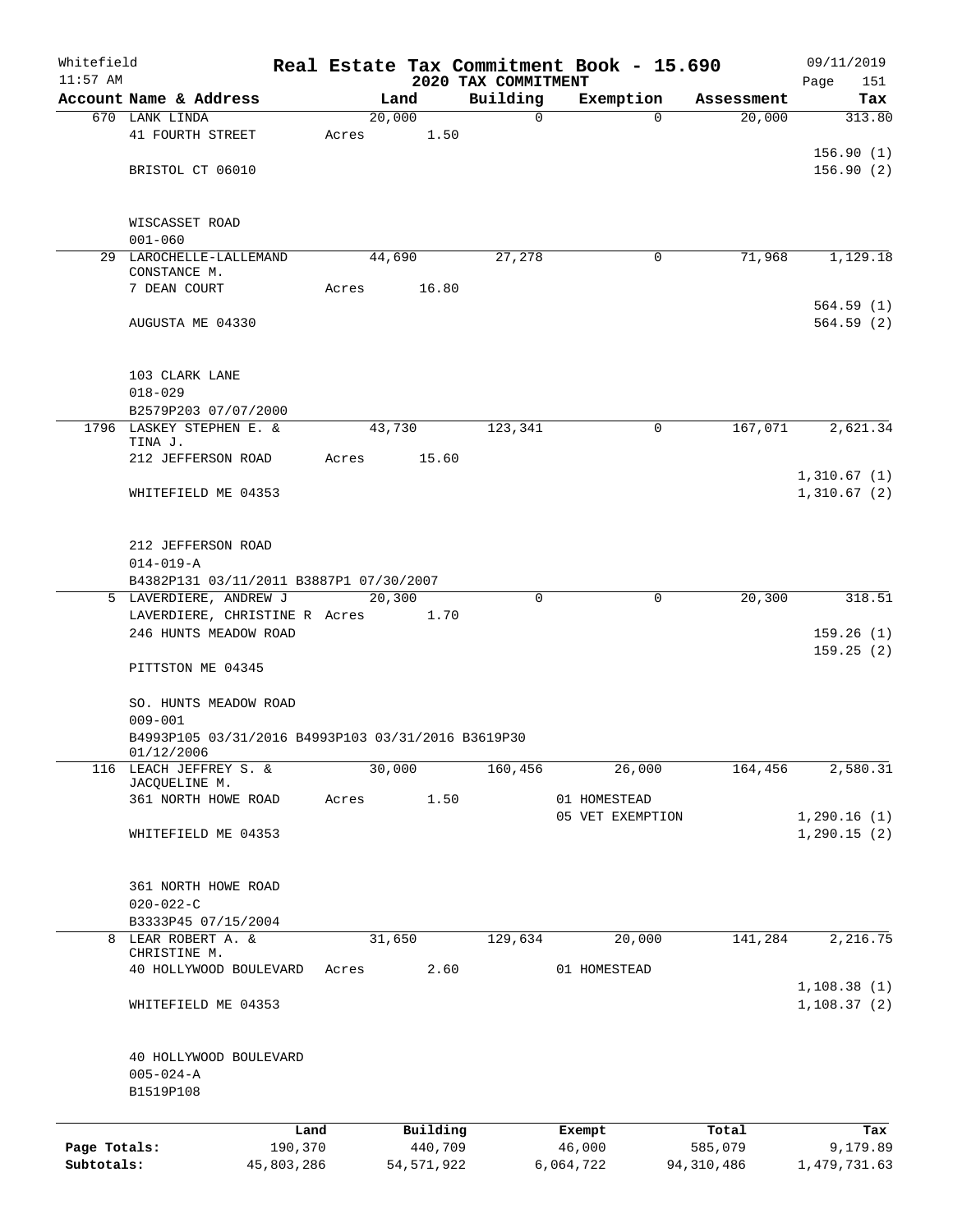| Whitefield<br>$11:57$ AM |                 |                                                                           |             |       | 2020 TAX COMMITMENT | Real Estate Tax Commitment Book - 15.690 |            | 09/11/2019<br>152<br>Page |
|--------------------------|-----------------|---------------------------------------------------------------------------|-------------|-------|---------------------|------------------------------------------|------------|---------------------------|
|                          |                 | Account Name & Address                                                    | Land        |       | Building            | Exemption                                | Assessment | Tax                       |
|                          |                 | 111 LEASK PAUL & ALICE                                                    | 22,700      |       | $\Omega$            | $\Omega$                                 | 22,700     | 356.16                    |
|                          |                 | 122 DOYLE ROAD                                                            | Acres       | 3.30  |                     |                                          |            |                           |
|                          |                 |                                                                           |             |       |                     |                                          |            | 178.08(1)                 |
|                          |                 | WHITEFIELD ME 04353                                                       |             |       |                     |                                          |            | 178.08(2)                 |
|                          |                 |                                                                           |             |       |                     |                                          |            |                           |
|                          | DOYLE ROAD      |                                                                           |             |       |                     |                                          |            |                           |
|                          | $019 - 016$     |                                                                           |             |       |                     |                                          |            |                           |
|                          |                 | 624 LEASK PAUL L & ALICE                                                  | 34,950      |       | 39,540              | 20,000                                   | 54,490     | 854.95                    |
|                          |                 | 122 DOYLE ROAD                                                            | Acres       | 4.80  |                     | 01 HOMESTEAD                             |            |                           |
|                          |                 |                                                                           |             |       |                     |                                          |            | 427.48(1)                 |
|                          |                 | WHITEFIELD ME 04353                                                       |             |       |                     |                                          |            | 427.47(2)                 |
|                          |                 |                                                                           |             |       |                     |                                          |            |                           |
|                          |                 |                                                                           |             |       |                     |                                          |            |                           |
|                          |                 | 122 DOYLE ROAD                                                            |             |       |                     |                                          |            |                           |
|                          | $019 - 017$     |                                                                           |             |       |                     |                                          |            |                           |
|                          | B1169P23        |                                                                           |             |       |                     |                                          |            |                           |
|                          |                 | 1507 LEASK PAUL L. & ALICE                                                | 24,505      |       | $\Omega$            | $\mathbf 0$                              | 24,505     | 384.48                    |
|                          |                 | 122 DOYLE ROAD                                                            | Acres       | 27.70 |                     |                                          |            |                           |
|                          |                 |                                                                           |             |       |                     |                                          |            | 192.24(1)                 |
|                          |                 | WHITEFIELD ME 04353                                                       |             |       |                     |                                          |            | 192.24(2)                 |
|                          |                 |                                                                           |             |       |                     |                                          |            |                           |
|                          | DOYLE ROAD      |                                                                           |             |       |                     |                                          |            |                           |
|                          | $019 - 015$     |                                                                           |             |       |                     |                                          |            |                           |
|                          | B2109P362       |                                                                           |             |       |                     |                                          |            |                           |
|                          |                 | 396 LEDOGAR KATE                                                          | 35,645      |       | $\mathbf 0$         | 0                                        | 35,645     | 559.27                    |
|                          |                 | 33 TRULL STREET                                                           | Acres       | 13.30 |                     |                                          |            |                           |
|                          |                 |                                                                           |             |       |                     |                                          |            | 279.64(1)                 |
|                          |                 | SOMERVILLE MA 02145                                                       |             |       |                     |                                          |            | 279.63(2)                 |
|                          |                 |                                                                           |             |       |                     |                                          |            |                           |
|                          |                 |                                                                           |             |       |                     |                                          |            |                           |
|                          | $020 - 027$     | 428 MILLS ROAD                                                            |             |       |                     |                                          |            |                           |
|                          |                 | B3945P262 12/10/2007                                                      |             |       |                     |                                          |            |                           |
|                          | 52 LEE DONNA    |                                                                           | 49,186      |       | 83,620              | 20,000                                   | 112,806    | 1,769.93                  |
|                          |                 | 311 NORTH HOWE ROAD                                                       | Acres 16.17 |       |                     | 01 HOMESTEAD                             |            |                           |
|                          |                 |                                                                           |             |       |                     |                                          |            | 884.97 (1)                |
|                          |                 | WHITEFIELD ME 04353                                                       |             |       |                     |                                          |            | 884.96 (2)                |
|                          |                 |                                                                           |             |       |                     |                                          |            |                           |
|                          |                 |                                                                           |             |       |                     |                                          |            |                           |
|                          |                 | 311 NORTH HOWE ROAD                                                       |             |       |                     |                                          |            |                           |
|                          | $020 - 023 - B$ |                                                                           |             |       |                     |                                          |            |                           |
|                          |                 | B5004P51 05/10/2016 B4457P148 11/08/2011 B4056P68<br>08/30/2008 B2186P301 |             |       |                     |                                          |            |                           |
|                          |                 | 1678 LEE NATHAN T. &                                                      | 30,750      |       | 58,341              | $\mathbf 0$                              | 89,091     | 1,397.84                  |
|                          |                 | * LUCINDA M. PERFETTO                                                     | Acres       | 2.00  |                     |                                          |            |                           |
|                          |                 | 121 HILTON ROAD                                                           |             |       |                     |                                          |            | 698.92(1)                 |
|                          |                 |                                                                           |             |       |                     |                                          |            | 698.92 (2)                |
|                          |                 | WHITEFIELD ME 04353                                                       |             |       |                     |                                          |            |                           |
|                          |                 |                                                                           |             |       |                     |                                          |            |                           |
|                          |                 | 121 HILTON ROAD                                                           |             |       |                     |                                          |            |                           |
|                          | $014 - 009 - B$ |                                                                           |             |       |                     |                                          |            |                           |
|                          |                 | B4738P1 12/02/2013 B2842P29 04/19/2002                                    |             |       |                     |                                          |            |                           |
|                          |                 |                                                                           |             |       |                     |                                          |            |                           |

|              | Land       | Building   | Exempt    | Total      | Tax          |
|--------------|------------|------------|-----------|------------|--------------|
| Page Totals: | 197,736    | 181,501    | 40,000    | 339,237    | 5,322.63     |
| Subtotals:   | 46,001,022 | 54,753,423 | 6,104,722 | 94,649,723 | l,485,054.26 |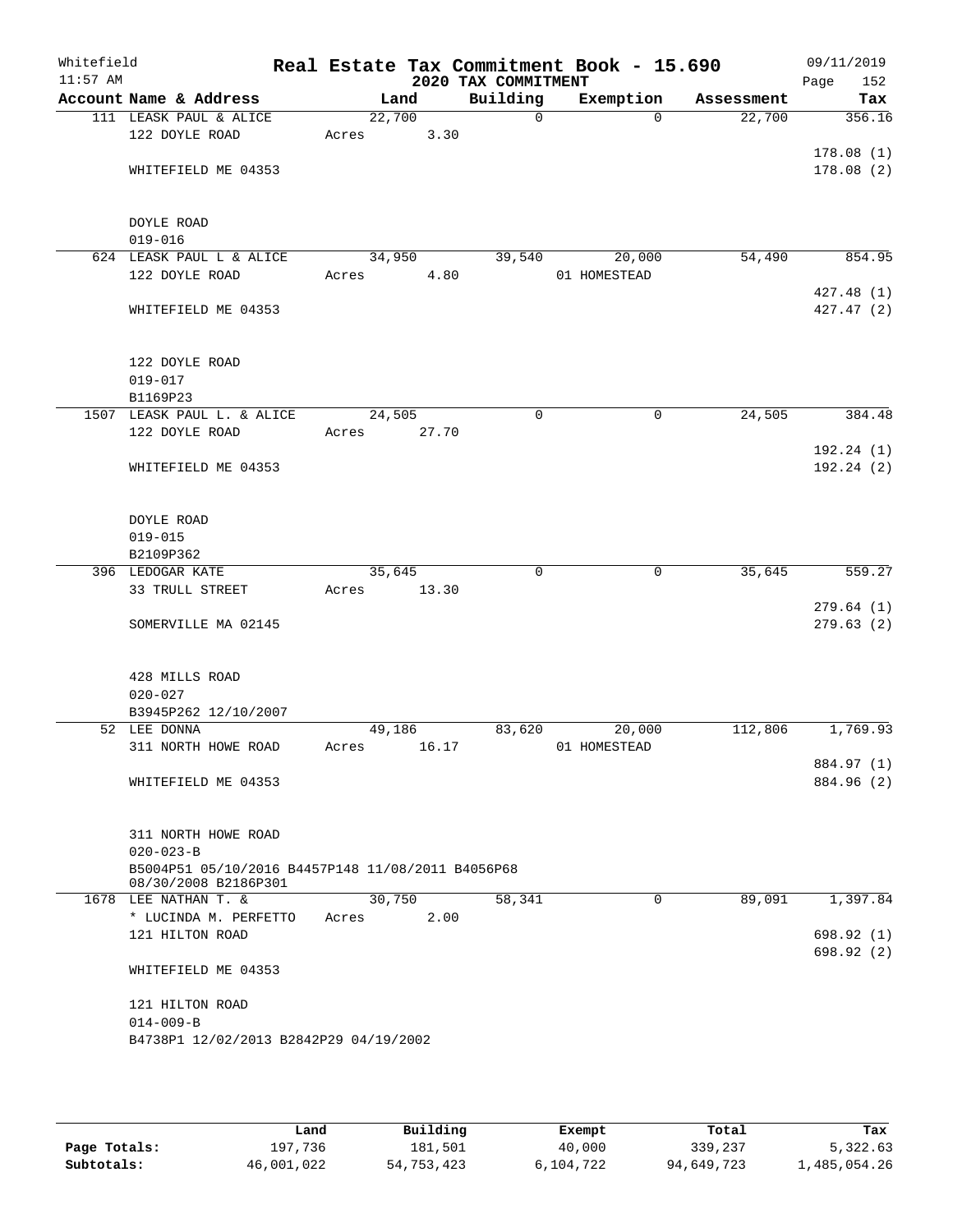| Whitefield   |                                                                                        |         |       |                |                     | Real Estate Tax Commitment Book - 15.690 |                      | 09/11/2019      |
|--------------|----------------------------------------------------------------------------------------|---------|-------|----------------|---------------------|------------------------------------------|----------------------|-----------------|
| $11:57$ AM   | Account Name & Address                                                                 |         |       |                | 2020 TAX COMMITMENT |                                          |                      | 153<br>Page     |
|              | 1062 LEMAR JOHN F.                                                                     |         |       | Land<br>30,000 | Building<br>58,000  | Exemption<br>$\Omega$                    | Assessment<br>88,000 | Tax<br>1,380.72 |
|              | C/O- MELODY CROCKER                                                                    |         | Acres | 0.70           |                     |                                          |                      |                 |
|              | P.O. BOX 61                                                                            |         |       |                |                     |                                          |                      | 690.36(1)       |
|              | NORTH MONMOTH ME 04265                                                                 |         |       |                |                     |                                          |                      | 690.36(2)       |
|              |                                                                                        |         |       |                |                     |                                          |                      |                 |
|              | 549 EAST RIVER ROAD                                                                    |         |       |                |                     |                                          |                      |                 |
|              | $010 - 034$                                                                            |         |       |                |                     |                                          |                      |                 |
|              | B5362P309 03/13/2019 B4649P274 04/09/2013 B4649P273<br>04/09/2013 B4649P272 04/09/2013 |         |       |                |                     |                                          |                      |                 |
|              | 326 LEMAR REALTY, LLC                                                                  |         |       | 26,210         | $\Omega$            | $\Omega$                                 | 26,210               | 411.23          |
|              | P.O. BOX 598                                                                           |         | Acres | 6.20           |                     |                                          |                      |                 |
|              |                                                                                        |         |       |                |                     |                                          |                      | 205.62(1)       |
|              | WISCASSET ME 04578                                                                     |         |       |                |                     |                                          |                      | 205.61(2)       |
|              | JEFFERSON ROAD<br>$014 - 027$                                                          |         |       |                |                     |                                          |                      |                 |
|              | B5291P066 08/30/2018 B5019P81 06/21/2016 B4772P104                                     |         |       |                |                     |                                          |                      |                 |
|              | 04/22/2014 B4012P90 06/04/2008                                                         |         |       |                |                     |                                          |                      |                 |
|              | 1374 LEMIEUX, EARL R.                                                                  |         |       | 31,500         | 102,260             | 20,000                                   | 113,760              | 1,784.89        |
|              | LEMIEUX, ROBERT E. JR                                                                  |         | Acres | 2.50           |                     | 01 HOMESTEAD                             |                      |                 |
|              | 377 SOUTH HUNTS MEADOW<br>ROAD                                                         |         |       |                |                     |                                          |                      | 892.45 (1)      |
|              |                                                                                        |         |       |                |                     |                                          |                      | 892.44 (2)      |
|              | WHITEFIELD ME 04353                                                                    |         |       |                |                     |                                          |                      |                 |
|              | 377 SO. HUNTS MEADOW                                                                   |         |       |                |                     |                                          |                      |                 |
|              | $009 - 002$                                                                            |         |       |                |                     |                                          |                      |                 |
|              | B5335P142 12/22/2018 B2371P137                                                         |         |       |                |                     |                                          |                      |                 |
|              | 355 LEVER LEO                                                                          |         |       | 37,650         | 53,573              | 26,000                                   | 65,223               | 1,023.35        |
|              | 200 SO. HUNTS MEADOW                                                                   |         | Acres | 8.00           |                     | 08 NON WD VET & WID                      |                      |                 |
|              | <b>ROAD</b>                                                                            |         |       |                |                     |                                          |                      |                 |
|              |                                                                                        |         |       |                |                     | 01 HOMESTEAD                             |                      | 511.68(1)       |
|              | WHITEFIELD ME 04353                                                                    |         |       |                |                     |                                          |                      | 511.67(2)       |
|              | 200 SO. HUNTS MEADOW                                                                   |         |       |                |                     |                                          |                      |                 |
|              | $009 - 010$                                                                            |         |       |                |                     |                                          |                      |                 |
| 537          | LEWIS BRENDA J.                                                                        |         |       | 31,485         | 91,433              | 20,000                                   | 102,918              | 1,614.78        |
|              | 253 MILLS ROAD                                                                         |         | Acres | 2.49           |                     | 01 HOMESTEAD                             |                      |                 |
|              |                                                                                        |         |       |                |                     |                                          |                      | 807.39 (1)      |
|              | WHITEFIELD ME 04353                                                                    |         |       |                |                     |                                          |                      | 807.39(2)       |
|              | 253 MILLS ROAD                                                                         |         |       |                |                     |                                          |                      |                 |
|              | $017 - 049 - C$                                                                        |         |       |                |                     |                                          |                      |                 |
|              | B4826P65 10/08/2014 B2445P100                                                          |         |       |                |                     |                                          |                      |                 |
|              | 1263 LEWIS BRYANT & CANDACE                                                            |         |       | 30,000         | 65,437              | 20,000                                   | 75,437               | 1,183.61        |
|              | 420 WISCASSET ROAD                                                                     |         | Acres | 1.10           |                     | 01 HOMESTEAD                             |                      |                 |
|              |                                                                                        |         |       |                |                     |                                          |                      | 591.81(1)       |
|              | WHITEFIELD ME 04353                                                                    |         |       |                |                     |                                          |                      | 591.80(2)       |
|              | 420 WISCASSET ROAD                                                                     |         |       |                |                     |                                          |                      |                 |
|              | $004 - 003$                                                                            |         |       |                |                     |                                          |                      |                 |
|              | B4827P181 10/14/2014 B4819P306 09/19/2014 B4740P162<br>12/10/2013 B4091P101 01/26/2009 |         |       |                |                     |                                          |                      |                 |
|              |                                                                                        |         |       |                |                     |                                          |                      |                 |
|              |                                                                                        | Land    |       | Building       |                     | Exempt                                   | Total                | Tax             |
| Page Totals: |                                                                                        | 186,845 |       | 370,703        |                     | 86,000                                   | 471,548              | 7,398.58        |

**Subtotals:** 46,187,867 55,124,126 6,190,722 95,121,271 1,492,452.84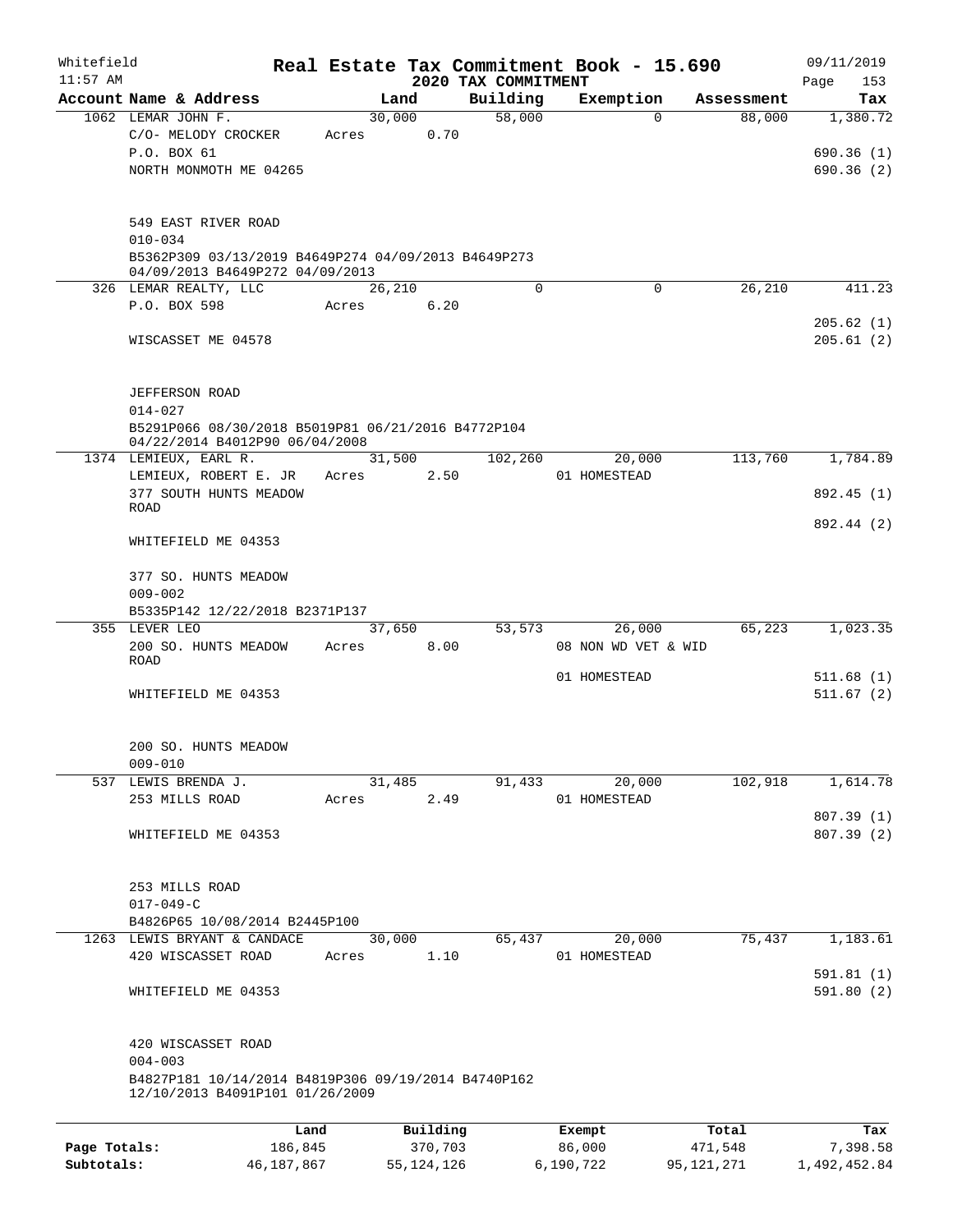| Whitefield<br>$11:57$ AM |                                           |       |        |       | 2020 TAX COMMITMENT | Real Estate Tax Commitment Book - 15.690 |              | 09/11/2019<br>Page<br>154 |
|--------------------------|-------------------------------------------|-------|--------|-------|---------------------|------------------------------------------|--------------|---------------------------|
|                          | Account Name & Address                    |       | Land   |       | Building            | Exemption                                | Assessment   | Tax                       |
|                          | 60 LEWIS MARY G.                          |       | 34,350 |       | 4,201               | 20,000                                   | 18,551       | 291.07                    |
|                          | 130 HUNTS MEADOW ROAD                     | Acres |        | 4.40  |                     | 01 HOMESTEAD                             |              |                           |
|                          |                                           |       |        |       |                     |                                          |              | 145.54(1)                 |
|                          | WHITEFIELD ME 04353                       |       |        |       |                     |                                          |              | 145.53(2)                 |
|                          |                                           |       |        |       |                     |                                          |              |                           |
|                          |                                           |       |        |       |                     |                                          |              |                           |
|                          | 130 HUNTS MEADOW ROAD                     |       |        |       |                     |                                          |              |                           |
|                          | $012 - 017 - B$<br>B2046P272              |       |        |       |                     |                                          |              |                           |
|                          | 1503 LI, ZI WEN                           |       | 35,000 |       | 112,026             |                                          | 147,026<br>0 | 2,306.84                  |
|                          | 7108 8TH AVENUE                           | Acres |        | 1.10  |                     |                                          |              |                           |
|                          |                                           |       |        |       |                     |                                          |              | 1, 153.42(1)              |
|                          | BROOKLYN NY 11228                         |       |        |       |                     |                                          |              | 1, 153.42(2)              |
|                          |                                           |       |        |       |                     |                                          |              |                           |
|                          |                                           |       |        |       |                     |                                          |              |                           |
|                          | 124 MAIN STREET                           |       |        |       |                     |                                          |              |                           |
|                          | $022 - 011$                               |       |        |       |                     |                                          |              |                           |
|                          | B5263P107 05/31/2018                      |       |        |       |                     |                                          |              |                           |
|                          | 614 LIBBY DWAYNE P. &<br>SHERRY L.        |       | 31,665 |       | 8,772               | 20,000                                   | 20,437       | 320.66                    |
|                          | 29 BLUE GOOSE LANE                        | Acres |        | 2.61  |                     | 01 HOMESTEAD                             |              |                           |
|                          |                                           |       |        |       |                     |                                          |              | 160.33(1)                 |
|                          | WHITEFIELD ME 04353                       |       |        |       |                     |                                          |              | 160.33(2)                 |
|                          |                                           |       |        |       |                     |                                          |              |                           |
|                          |                                           |       |        |       |                     |                                          |              |                           |
|                          | 29 BLUE GOOSE LANE                        |       |        |       |                     |                                          |              |                           |
|                          | $010 - 011 - D$                           |       |        |       |                     |                                          |              |                           |
|                          | B3288P4 05/13/2004<br>948 LIBBY L. JON    |       |        |       | 53,020              |                                          | 83,770       | 1,314.35                  |
|                          | 32 MAIN STREET                            | Acres | 30,750 | 2.00  |                     |                                          | 0            |                           |
|                          |                                           |       |        |       |                     |                                          |              | 657.18(1)                 |
|                          | WHITEFIELD ME 04353                       |       |        |       |                     |                                          |              | 657.17(2)                 |
|                          |                                           |       |        |       |                     |                                          |              |                           |
|                          |                                           |       |        |       |                     |                                          |              |                           |
|                          | 32 MAIN STREET                            |       |        |       |                     |                                          |              |                           |
|                          | $024 - 007$                               |       |        |       |                     |                                          |              |                           |
|                          | B2292P140                                 |       |        |       |                     |                                          |              |                           |
|                          | 107 LIBBY, JERRY                          |       | 48,095 |       | 45,800              |                                          | 0<br>93,895  | 1,473.21                  |
|                          | LIBBY, MARY                               | Acres |        | 21.30 |                     |                                          |              | 736.61(1)                 |
|                          | 89 MAIN STREET                            |       |        |       |                     |                                          |              | 736.60(2)                 |
|                          | WHITEFIELD ME 04353                       |       |        |       |                     |                                          |              |                           |
|                          |                                           |       |        |       |                     |                                          |              |                           |
|                          | 89 MAIN STREET                            |       |        |       |                     |                                          |              |                           |
|                          | $022 - 035$                               |       |        |       |                     |                                          |              |                           |
|                          | B4927P45 09/10/2015 B4033P93 07/29/2008   |       |        |       |                     |                                          |              |                           |
|                          | 1635 LIGHTFOOT ROBERT B. &                |       | 54,200 |       | 120,995             | 20,000                                   | 155,195      | 2,435.01                  |
|                          | SUSAN WALKER<br>547 HEAD TIDE ROAD        | Acres |        | 23.00 |                     | 01 HOMESTEAD                             |              |                           |
|                          |                                           |       |        |       |                     |                                          |              | 1, 217.51(1)              |
|                          | WHITEFIELD ME 04353                       |       |        |       |                     |                                          |              | 1, 217.50(2)              |
|                          |                                           |       |        |       |                     |                                          |              |                           |
|                          |                                           |       |        |       |                     |                                          |              |                           |
|                          | 547 HEAD TIDE ROAD                        |       |        |       |                     |                                          |              |                           |
|                          | $002 - 007$                               |       |        |       |                     |                                          |              |                           |
|                          | B4346P273 11/30/2010 B2078P336 08/03/1995 |       |        |       |                     |                                          |              |                           |
|                          |                                           |       |        |       |                     |                                          |              |                           |
|                          |                                           |       |        |       |                     |                                          |              |                           |

|              | Land       | Building   | Exempt    | Total      | Tax          |
|--------------|------------|------------|-----------|------------|--------------|
| Page Totals: | 234,060    | 344,814    | 60,000    | 518,874    | 8,141.14     |
| Subtotals:   | 46,421,927 | 55,468,940 | 6,250,722 | 95,640,145 | 1,500,593.98 |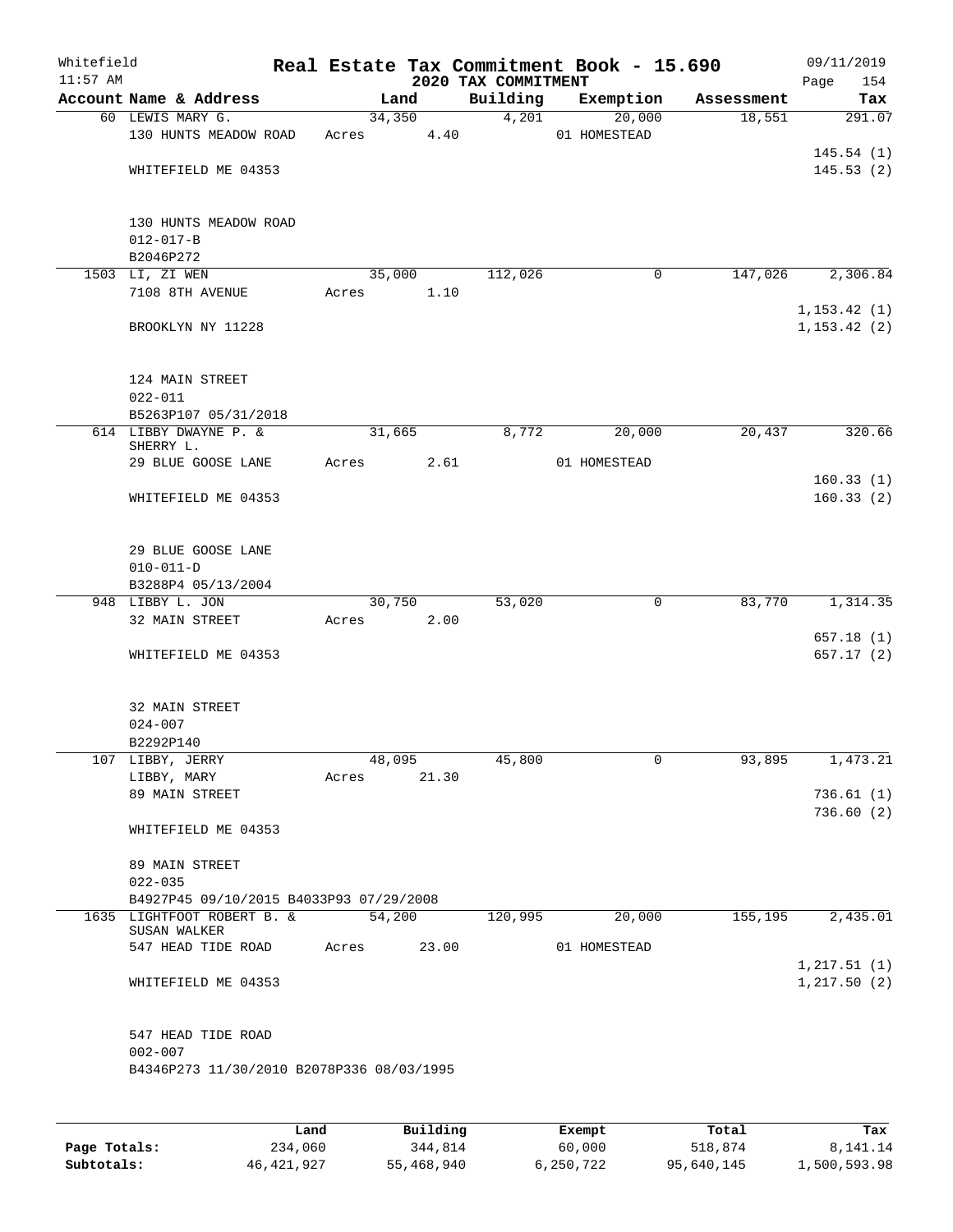| Whitefield<br>$11:57$ AM |                                                                   |                 |      | 2020 TAX COMMITMENT | Real Estate Tax Commitment Book - 15.690                                                        |            | 09/11/2019<br>Page<br>155  |
|--------------------------|-------------------------------------------------------------------|-----------------|------|---------------------|-------------------------------------------------------------------------------------------------|------------|----------------------------|
|                          | Account Name & Address                                            |                 | Land | Building            | Exemption                                                                                       | Assessment | Tax                        |
|                          | 994 LILLY HAROLD W. JR.<br>C/O SAVINGS BANK OF ME<br>P.O. BOX 190 | 51,200<br>Acres | 2.30 | 19,308              | $\Omega$                                                                                        | 70,508     | 1,106.27<br>553.14(1)      |
|                          | GARDINER ME 04345 0190                                            |                 |      |                     |                                                                                                 |            | 553.13(2)                  |
|                          | 480 VIGUE ROAD<br>$019 - 041$                                     |                 |      |                     |                                                                                                 |            |                            |
|                          | B2785P320                                                         |                 |      |                     |                                                                                                 |            |                            |
|                          | 736 LINCOLN AMY<br>BISHOP JARED                                   | 31,200<br>Acres | 2.30 | 103,749             | $\mathbf 0$                                                                                     | 134,949    | 2,117.35                   |
|                          | 379 MILLS ROAD                                                    |                 |      |                     |                                                                                                 |            | 1,058.68(1)<br>1,058.67(2) |
|                          | WHITEFIELD ME 04353<br>3128                                       |                 |      |                     |                                                                                                 |            |                            |
|                          | 379 MILLS ROAD<br>$017 - 028$                                     |                 |      |                     |                                                                                                 |            |                            |
|                          | B4924P284 09/02/2015 B3660P169 04/14/2006 B2709P1<br>07/20/2001   |                 |      |                     |                                                                                                 |            |                            |
|                          | 1339 LINCOLN CARROLL &<br>KATHLEEN                                | 30,000          |      | 65,173              | 20,000                                                                                          | 75, 173    | 1,179.46                   |
|                          | 230 HEAD TIDE ROAD                                                | Acres           | 1.20 |                     | 01 HOMESTEAD                                                                                    |            |                            |
|                          | WHITEFIELD ME 04353                                               |                 |      |                     |                                                                                                 |            | 589.73 (1)<br>589.73 (2)   |
|                          | 230 HEAD TIDE ROAD<br>$005 - 013$                                 |                 |      |                     |                                                                                                 |            |                            |
| 597                      | LINCOLN CHAD                                                      | 30,900          |      | 79,359              | $\mathbf 0$                                                                                     | 110,259    | 1,729.96                   |
|                          | 57 HUNTS MEADOW ROAD                                              | Acres           | 2.10 |                     |                                                                                                 |            |                            |
|                          | WHITEFIELD ME 04353                                               |                 |      |                     |                                                                                                 |            | 864.98 (1)<br>864.98 (2)   |
|                          | 57 HUNTS MEADOW ROAD<br>$012 - 031$                               |                 |      |                     |                                                                                                 |            |                            |
|                          | B4258P122 03/15/2010 B3502P212 06/17/2005                         |                 |      |                     |                                                                                                 |            |                            |
|                          | 750 LINCOLN ERNESTINE B.<br>692 WISCASSET ROAD Acres 1.00         |                 |      |                     | $\overline{30,000}$ $\overline{79,220}$ $\overline{26,000}$ $\overline{83,220}$<br>01 HOMESTEAD |            | 1,305.72                   |
|                          |                                                                   |                 |      |                     | 05 VET EXEMPTION                                                                                |            | 652.86(1)                  |
|                          | WHITEFIELD ME 04353                                               |                 |      |                     |                                                                                                 |            | 652.86 (2)                 |
|                          | 692 WISCASSET ROAD<br>$001 - 056$                                 |                 |      |                     |                                                                                                 |            |                            |
|                          | 1335 LINCOLN GARY J.                                              |                 |      |                     | 30,150 44,584 20,000                                                                            |            | 54,734 858.78              |
|                          | 525 HEATH ROAD                                                    |                 |      |                     | Acres 1.60 01 HOMESTEAD                                                                         |            |                            |
|                          | WHITEFIELD ME 04353                                               |                 |      |                     |                                                                                                 |            | 429.39(1)<br>429.39 (2)    |
|                          | 525 HEATH ROAD<br>$007 - 057$                                     |                 |      |                     |                                                                                                 |            |                            |
|                          | B1141P168                                                         |                 |      |                     |                                                                                                 |            |                            |

|              | Land       | Building   | Exempt    | Total      | Tax          |
|--------------|------------|------------|-----------|------------|--------------|
| Page Totals: | 203,450    | 391,393    | 66,000    | 528,843    | 8,297.54     |
| Subtotals:   | 46,625,377 | 55,860,333 | 6,316,722 | 96,168,988 | 1,508,891.52 |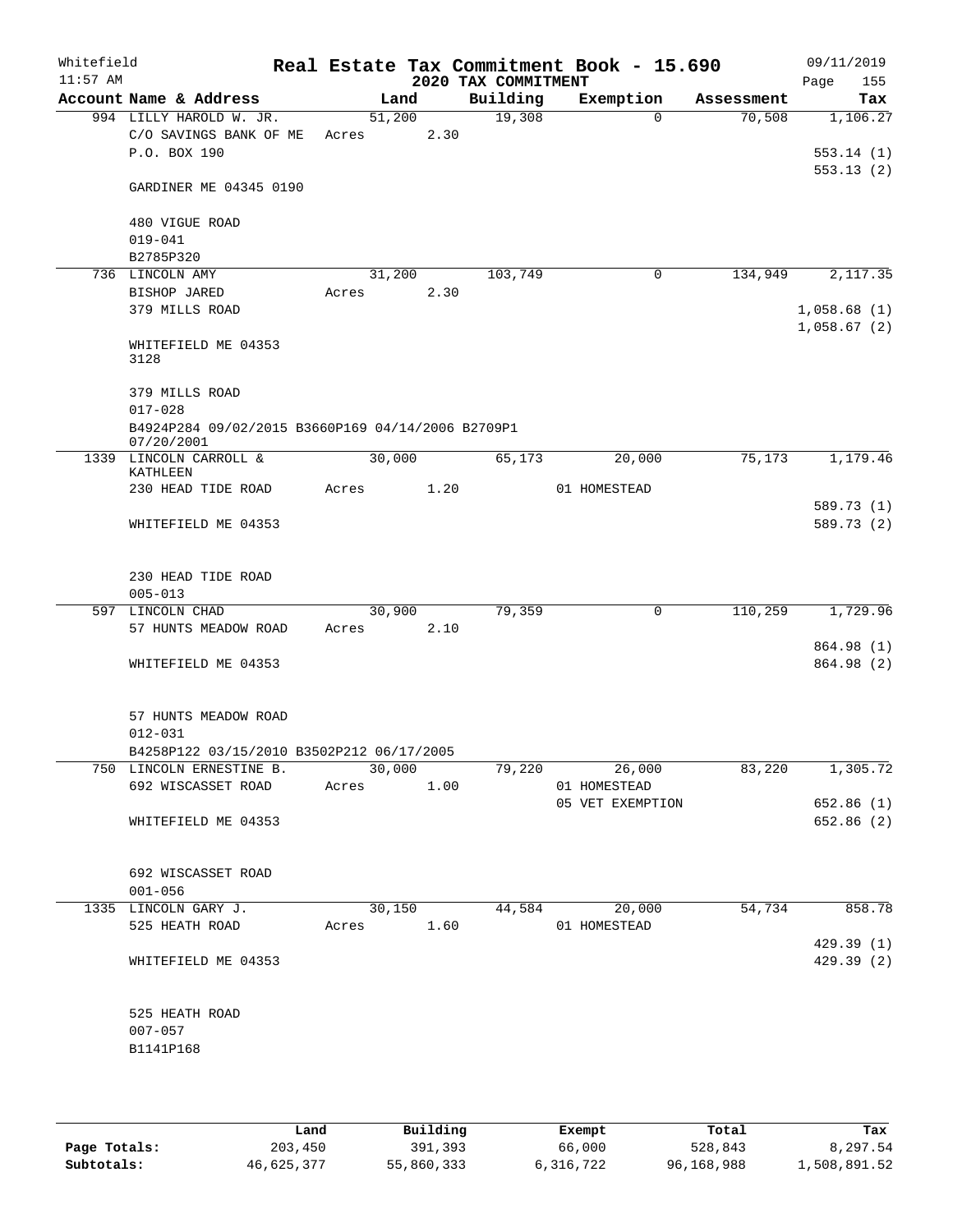| Whitefield |                                        |       |          |                                 | Real Estate Tax Commitment Book - 15.690 |            | 09/11/2019             |
|------------|----------------------------------------|-------|----------|---------------------------------|------------------------------------------|------------|------------------------|
| $11:57$ AM | Account Name & Address                 |       | Land     | 2020 TAX COMMITMENT<br>Building | Exemption                                | Assessment | 156<br>Page<br>Tax     |
|            | 979 LINCOLN JR. MAHLON                 |       | 30, 300  | 76,454                          | 26,000                                   | 80,754     | 1,267.03               |
|            | 394 EAST RIVER ROAD                    | Acres | 1.70     |                                 | 01 HOMESTEAD                             |            |                        |
|            |                                        |       |          |                                 | 05 VET EXEMPTION                         |            | 633.52(1)              |
|            | WHITEFIELD ME 04353                    |       |          |                                 |                                          |            | 633.51(2)              |
|            |                                        |       |          |                                 |                                          |            |                        |
|            | 394 EAST RIVER ROAD                    |       |          |                                 |                                          |            |                        |
|            | $010 - 046$                            |       |          |                                 |                                          |            |                        |
|            | B1169P291                              |       |          |                                 |                                          |            |                        |
|            | 1227 LINCOLN LEROY & ROXANNE           |       | 30,000   | 59,365                          | 20,000                                   | 69,365     | 1,088.34               |
|            | 635 WISCASSET ROAD                     | Acres | 0.91     |                                 | 01 HOMESTEAD                             |            |                        |
|            |                                        |       |          |                                 |                                          |            | 544.17(1)              |
|            | WHITEFIELD ME 04353                    |       |          |                                 |                                          |            | 544.17 (2)             |
|            | 635 WISCASSET ROAD                     |       |          |                                 |                                          |            |                        |
|            | $001 - 037$                            |       |          |                                 |                                          |            |                        |
|            | B1336P347                              |       |          |                                 |                                          |            |                        |
|            | 1491 LINCOLN, DIANE M.,                |       | 35,000   | 66,950                          | 0                                        | 101,950    | 1,599.60               |
|            | LINCOLN, GARY J.                       |       |          |                                 |                                          |            |                        |
|            | LINCOLN, JERRY A                       | Acres | 0.56     |                                 |                                          |            |                        |
|            | 525 HEATH ROAD                         |       |          |                                 |                                          |            | 799.80 (1)             |
|            |                                        |       |          |                                 |                                          |            | 799.80 (2)             |
|            | WHITEFIELD ME 04353                    |       |          |                                 |                                          |            |                        |
|            | 921 EAST RIVER ROAD                    |       |          |                                 |                                          |            |                        |
|            | $031 - 014$                            |       |          |                                 |                                          |            |                        |
|            | B5061P112 09/26/2016                   |       |          |                                 |                                          |            |                        |
|            | 1160 LINSCOTT HOLDINGS LLC             |       | 16,472   | 0                               | 0                                        | 16,472     | 258.45                 |
|            | 92 FARM POND LANE                      | Acres | 42.00    |                                 |                                          |            |                        |
|            | JEFFERSON ME 04348                     |       |          |                                 |                                          |            | 129.23(1)<br>129.22(2) |
|            |                                        |       |          |                                 |                                          |            |                        |
|            | JEFFERSON ROAD                         |       |          |                                 |                                          |            |                        |
|            | $014 - 025$                            |       |          |                                 |                                          |            |                        |
|            | B3932P11 11/05/2007 B1463P224          |       |          |                                 |                                          |            |                        |
|            | 361 LINSCOTT HOLDINGS LLC              |       | 18,216   | 0                               | 0                                        | 18,216     | 285.81                 |
|            | 92 FARM POND LANE                      | Acres | 46.00    |                                 |                                          |            |                        |
|            |                                        |       |          |                                 |                                          |            | 142.91(1)              |
|            | JEFFERSON ME 04348                     |       |          |                                 |                                          |            | 142.90(2)              |
|            |                                        |       |          |                                 |                                          |            |                        |
|            | 172 JEFFERSON ROAD<br>$014 - 018$      |       |          |                                 |                                          |            |                        |
|            | B3932P11 11/05/2007 B1463P224          |       |          |                                 |                                          |            |                        |
|            | 1798 LIPP KIMBERLY A &<br>FREDERICK L. |       | 35,210   | $\Omega$                        | $\Omega$                                 | 35,210     | 552.44                 |
|            | 5 GLOUCESTER HILL ROAD Acres           |       | 11.20    |                                 |                                          |            |                        |
|            |                                        |       |          |                                 |                                          |            | 276.22(1)              |
|            | NEW GLOUCESTER ME 04260                |       |          |                                 |                                          |            | 276.22(2)              |
|            | HEAD TIDE ROAD                         |       |          |                                 |                                          |            |                        |
|            | $002 - 006 - A$                        |       |          |                                 |                                          |            |                        |
|            | B3887P124 07/31/2007                   |       |          |                                 |                                          |            |                        |
|            |                                        |       |          |                                 |                                          |            |                        |
|            | Land                                   |       | Building |                                 | Exempt                                   | Total      | Tax                    |

**Page Totals:** 165,198 202,769 46,000 321,967 5,051.67 **Subtotals:** 46,790,575 56,063,102 6,362,722 96,490,955 1,513,943.19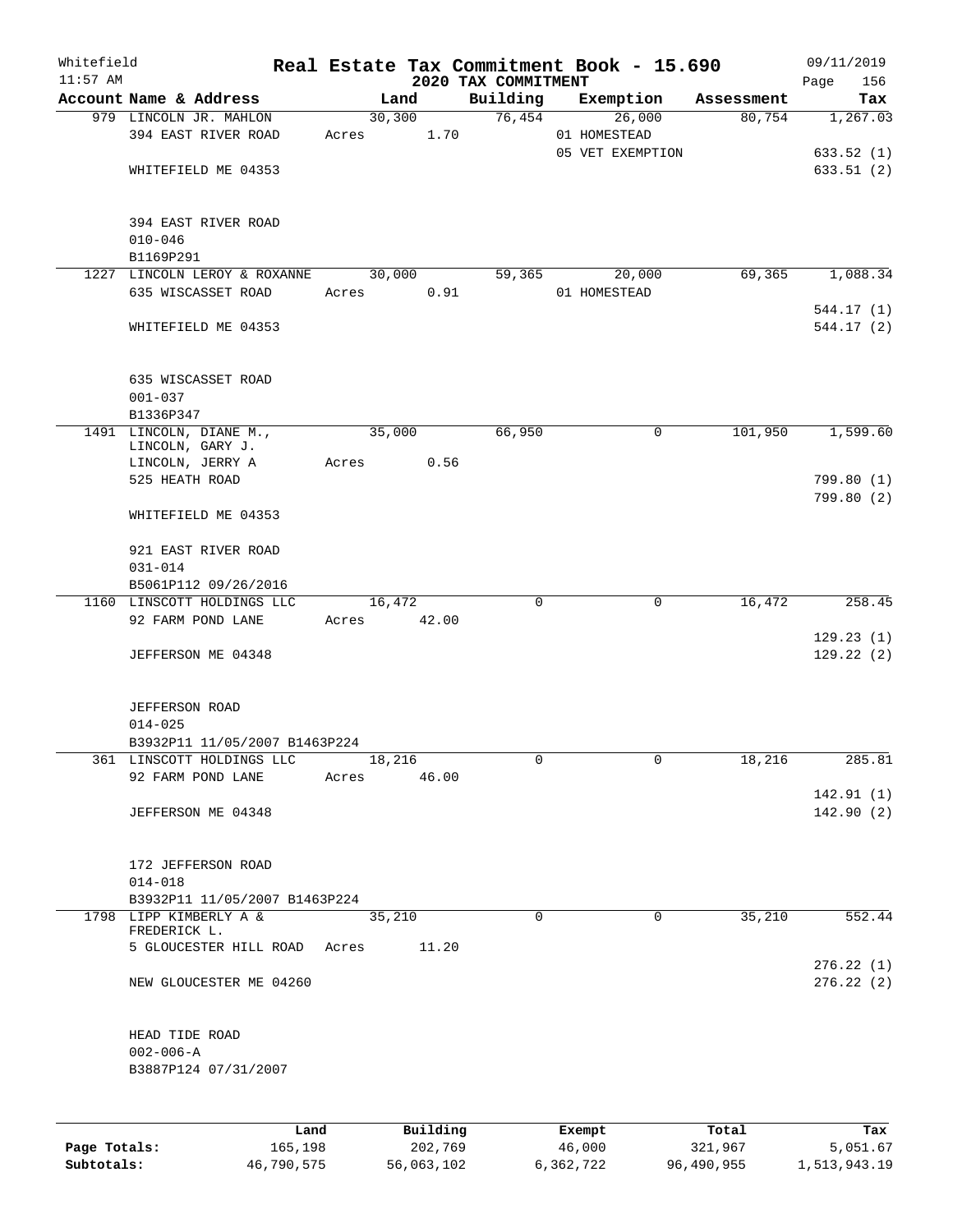| Whitefield<br>$11:57$ AM |                                                           |        |        | 2020 TAX COMMITMENT | Real Estate Tax Commitment Book - 15.690 |            | 09/11/2019<br>Page<br>157 |
|--------------------------|-----------------------------------------------------------|--------|--------|---------------------|------------------------------------------|------------|---------------------------|
|                          | Account Name & Address                                    |        | Land   | Building            | Exemption                                | Assessment | Tax                       |
|                          | 1800 LIPP KIMBERLY A. &<br>FREDERICK L.                   | 41,280 |        | $\mathbf 0$         | $\Omega$                                 | 41,280     | 647.68                    |
|                          | 5 GLOUCESTER HILL ROAD                                    | Acres  | 26.20  |                     |                                          |            |                           |
|                          | NEW GLOUCESTER ME 04260                                   |        |        |                     |                                          |            | 323.84(1)<br>323.84 (2)   |
|                          | HEAD TIDE ROAD<br>$002 - 011 - A$<br>B3887P124 07/31/2007 |        |        |                     |                                          |            |                           |
|                          | 438 LIPP REV. FREDRICK                                    |        | 11,420 | 0                   | $\mathbf 0$                              | 11,420     | 179.18                    |
|                          | 643 HEAD TIDE ROAD                                        | Acres  | 9.90   |                     |                                          |            | 89.59 (1)                 |
|                          | WHITEFIELD ME 04353                                       |        |        |                     |                                          |            | 89.59(2)                  |
|                          | HEAD TIDE ROAD<br>$002 - 002$                             |        |        |                     |                                          |            |                           |
|                          | B1554P269<br>309 LIPP REV. FREDRICK                       |        | 3,150  | $\mathbf 0$         | 0                                        | 3,150      | 49.42                     |
|                          | 643 HEAD TIDE ROAD                                        | Acres  | 2.10   |                     |                                          |            |                           |
|                          | WHITEFIELD ME 04353                                       |        |        |                     |                                          |            | 24.71(1)<br>24.71(2)      |
|                          | HEAD TIDE ROAD<br>$002 - 003$<br>B1554P267                |        |        |                     |                                          |            |                           |
|                          | 1055 LIPP REV. FREDRICK                                   |        | 36,690 | 41,063              | $\mathbf 0$                              | 77,753     | 1,219.94                  |
|                          | 643 HEAD TIDE ROAD                                        | Acres  | 6.80   |                     |                                          |            | 609.97(1)                 |
|                          | WHITEFIELD ME 04353                                       |        |        |                     |                                          |            | 609.97(2)                 |
|                          | 640 HEAD TIDE ROAD<br>$002 - 013$<br>B1554P271            |        |        |                     |                                          |            |                           |
|                          | 1087 LIPP REV. FREDRICK                                   |        | 8,300  | 0                   | 0                                        | 8,300      | 130.23                    |
|                          | 643 HEAD TIDE ROAD                                        | Acres  | 2.20   |                     |                                          |            |                           |
|                          | WHITEFIELD ME 04353                                       |        |        |                     |                                          |            | 65.12(1)<br>65.11(2)      |
|                          | HEAD TIDE ROAD<br>$002 - 003 - A$<br>B1554P267            |        |        |                     |                                          |            |                           |
|                          | 764 LIPP REV. FREDRICK                                    |        | 30,000 | 67,048              | 0                                        | 97,048     | 1,522.68                  |
|                          | 643 HEAD TIDE ROAD                                        | Acres  | 0.69   |                     |                                          |            |                           |
|                          | WHITEFIELD ME 04353                                       |        |        |                     |                                          |            | 761.34(1)<br>761.34(2)    |
|                          | 643 HEAD TIDE ROAD<br>$002 - 001$<br>B1554P269            |        |        |                     |                                          |            |                           |
|                          |                                                           |        |        |                     |                                          |            |                           |

|              | Land       | Building   | Exempt    | Total      | Tax          |
|--------------|------------|------------|-----------|------------|--------------|
| Page Totals: | 130,840    | 108,111    |           | 238,951    | 3,749.13     |
| Subtotals:   | 46,921,415 | 56,171,213 | 6,362,722 | 96,729,906 | 1,517,692.32 |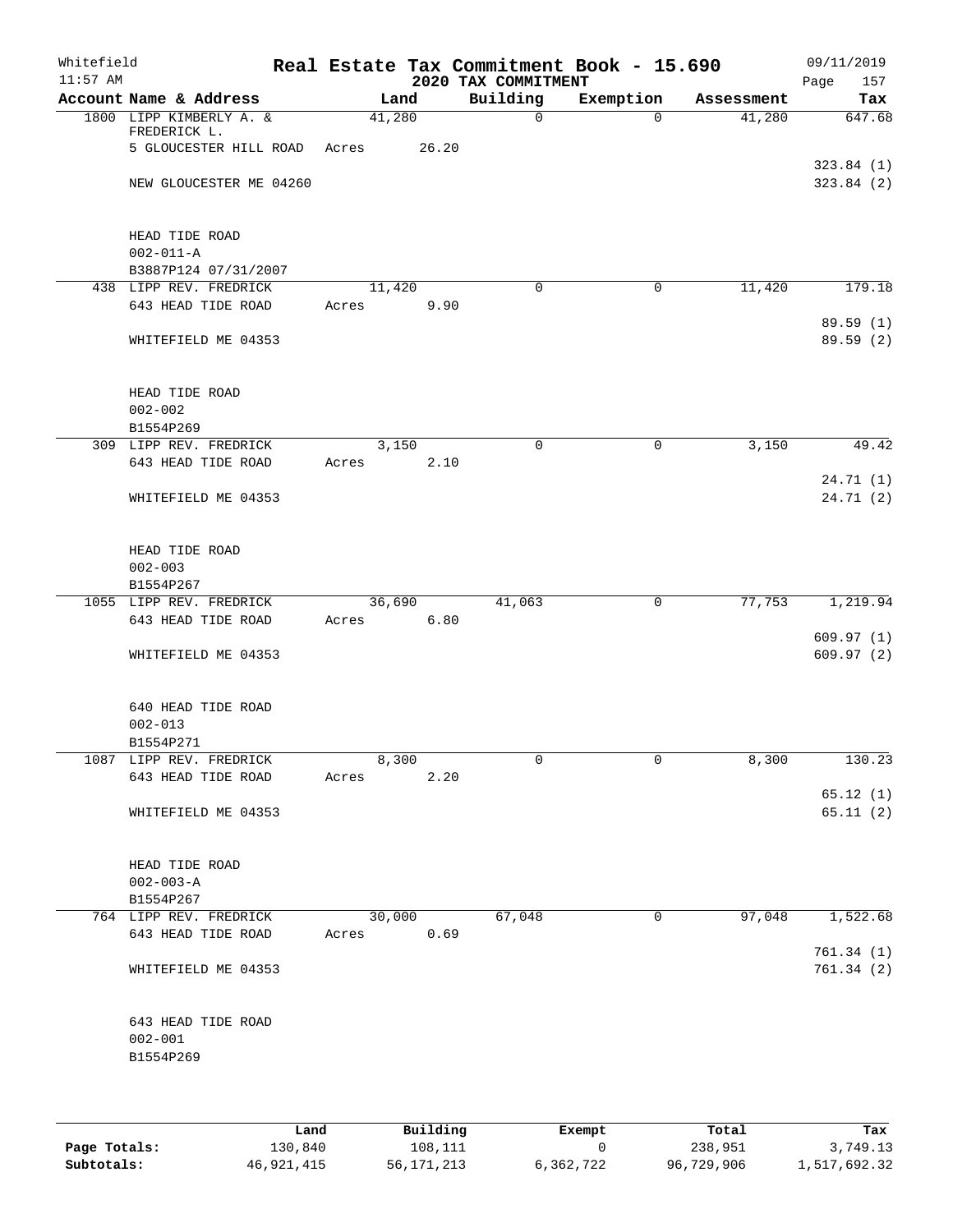| Whitefield<br>$11:57$ AM |                                                     |       |                | 2020 TAX COMMITMENT | Real Estate Tax Commitment Book - 15.690 |            | 09/11/2019<br>158<br>Page |
|--------------------------|-----------------------------------------------------|-------|----------------|---------------------|------------------------------------------|------------|---------------------------|
|                          | Account Name & Address                              |       | Land           | Building            | Exemption                                | Assessment | Tax                       |
|                          | 1741 LIPSKY BRIAN & RENEE                           |       | 30,090         | 29,132              | 20,000                                   | 39,222     | 615.39                    |
|                          | 29 WOOD LANE                                        | Acres | 1.56           |                     | 01 HOMESTEAD                             |            |                           |
|                          |                                                     |       |                |                     |                                          |            | 307.70(1)                 |
|                          | WHITEFIELD ME 04353                                 |       |                |                     |                                          |            | 307.69(2)                 |
|                          | 29 WOOD LANE                                        |       |                |                     |                                          |            |                           |
|                          | $020 - 049 - J$                                     |       |                |                     |                                          |            |                           |
|                          | B4652P120 04/19/2013 B3415P273 12/20/2004           |       |                |                     |                                          |            |                           |
|                          | 1326 LOMBARDI, CELINE                               |       | 47,194         | 403                 | 0                                        | 47,597     | 746.80                    |
|                          | AMBRIZ, JOSE                                        | Acres | 13.68          |                     |                                          |            |                           |
|                          | 275 CLASSON AVENUE #103                             |       |                |                     |                                          |            | 373.40(1)                 |
|                          |                                                     |       |                |                     |                                          |            | 373.40(2)                 |
|                          | BROOKLYN NY 11238                                   |       |                |                     |                                          |            |                           |
|                          | 396 TOWNHOUSE ROAD                                  |       |                |                     |                                          |            |                           |
|                          | $010 - 017$                                         |       |                |                     |                                          |            |                           |
|                          | B5069P159 10/31/2016 B4828P232 10/16/2014 B1103P131 |       |                |                     |                                          | 85,703     |                           |
|                          | 697 LONG, BRANDON<br>321 HILTON ROAD                | Acres | 27,250<br>3.00 | 64,453              | 6,000<br>05 VET EXEMPTION                |            | 1,344.68                  |
|                          |                                                     |       |                |                     |                                          |            | 672.34(1)                 |
|                          | WHITEFIELD ME 04353                                 |       |                |                     |                                          |            | 672.34(2)                 |
|                          |                                                     |       |                |                     |                                          |            |                           |
|                          | 321 HILTON ROAD                                     |       |                |                     |                                          |            |                           |
|                          | $014 - 001$                                         |       |                |                     |                                          |            |                           |
|                          | B5090P158 12/27/2016                                |       |                |                     |                                          |            |                           |
|                          | 1394 LORDI, JUNE                                    |       | 40,000         | 33,457              | $\mathbf 0$                              | 73,457     | 1,152.54                  |
|                          | P.O. BOX 55                                         | Acres | 0.34           |                     |                                          |            |                           |
|                          | WHITEFIELD ME 04353                                 |       |                |                     |                                          |            | 576.27(1)<br>576.27(2)    |
|                          |                                                     |       |                |                     |                                          |            |                           |
|                          | 26 HORNPOUT LANE                                    |       |                |                     |                                          |            |                           |
|                          | $028 - 006$                                         |       |                |                     |                                          |            |                           |
|                          | B5281P216 07/18/2018                                |       |                |                     |                                          |            |                           |
|                          | 1287 LOTHROP BERNAL &<br>DELORES                    |       | 31,050         | 60,456              | 20,000                                   | 71,506     | 1,121.93                  |
|                          | P.O. BOX 129                                        | Acres | 2.20           |                     | 01 HOMESTEAD                             |            |                           |
|                          |                                                     |       |                |                     |                                          |            | 560.97(1)                 |
|                          | WHITEFIELD ME 04353                                 |       |                |                     |                                          |            | 560.96(2)                 |
|                          |                                                     |       |                |                     |                                          |            |                           |
|                          | 17 GARDINER ROAD                                    |       |                |                     |                                          |            |                           |
|                          | $013 - 027$                                         |       |                |                     |                                          |            |                           |
|                          | 1621 LUFKIN LESLIE C.                               |       | 101,500        | 36,252              | 20,000                                   | 117,752    | 1,847.53                  |
|                          | 127 NO. HUNTS MEADOW<br>ROAD                        | Acres | 119.50         |                     | 01 HOMESTEAD                             |            |                           |
|                          |                                                     |       |                |                     |                                          |            | 923.77 (1)                |
|                          | WHITEFIELD ME 04353                                 |       |                |                     |                                          |            | 923.76(2)                 |
|                          | 127 NO. HUNTS MEADOW                                |       |                |                     |                                          |            |                           |
|                          | $015 - 028$                                         |       |                |                     |                                          |            |                           |
|                          | B2762P96                                            |       |                |                     |                                          |            |                           |
|                          |                                                     |       |                |                     |                                          |            |                           |
|                          |                                                     |       |                |                     |                                          |            |                           |

|              | Land       | Building   | Exempt    | Total      | Tax          |
|--------------|------------|------------|-----------|------------|--------------|
| Page Totals: | 277,084    | 224,153    | 66,000    | 435,237    | 6,828.87     |
| Subtotals:   | 47,198,499 | 56,395,366 | 6,428,722 | 97,165,143 | 1,524,521.19 |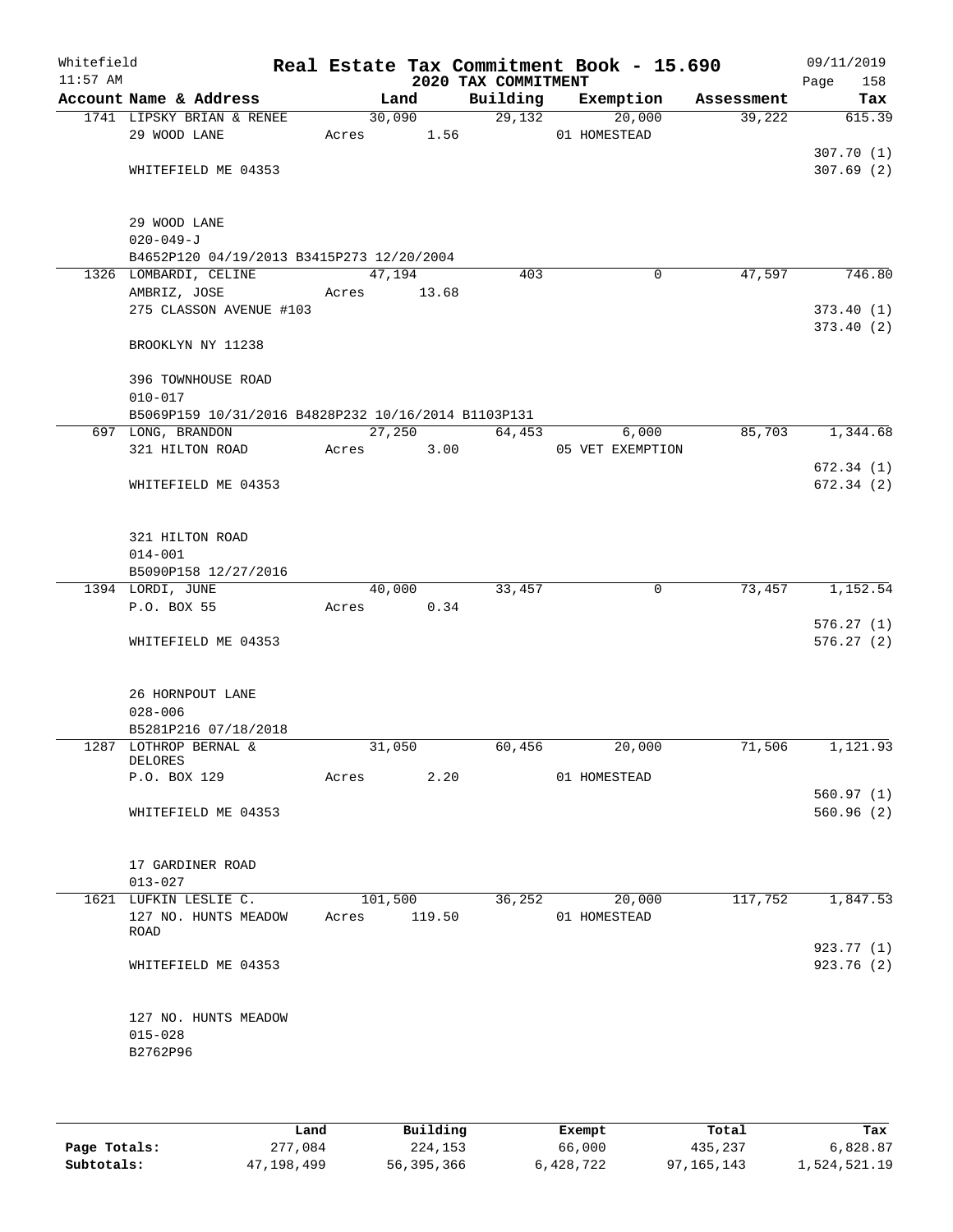| Whitefield<br>$11:57$ AM |                                                      |                 |        | 2020 TAX COMMITMENT | Real Estate Tax Commitment Book - 15.690 |            | 09/11/2019<br>Page<br>159 |
|--------------------------|------------------------------------------------------|-----------------|--------|---------------------|------------------------------------------|------------|---------------------------|
|                          | Account Name & Address                               | Land            |        | Building            | Exemption                                | Assessment | Tax                       |
|                          | 772 LUFKIN LESLIE C.<br>127 NO. HUNTS MEADOW<br>ROAD | 20,000<br>Acres | 1.50   | $\mathsf{O}$        | $\Omega$                                 | 20,000     | 313.80                    |
|                          | WHITEFIELD ME 04353                                  |                 |        |                     |                                          |            | 156.90(1)<br>156.90(2)    |
|                          | NO. HUNTS MEADOW ROAD<br>$015 - 028 - A$             |                 |        |                     |                                          |            |                           |
|                          | B3086P233<br>450 LYSOBEY JEANNE                      | 30,000          |        | 92,338              | 20,000                                   | 102,338    | 1,605.68                  |
|                          | 30 HUNTS MEADOW ROAD                                 | Acres           | 1.37   |                     | 01 HOMESTEAD                             |            | 802.84 (1)                |
|                          | WHITEFIELD ME 04353                                  |                 |        |                     |                                          |            | 802.84(2)                 |
|                          | <b>30 HUNTS MEADOW ROAD</b><br>$012 - 011$           |                 |        |                     |                                          |            |                           |
|                          | B3873P41 06/21/2007<br>121 MACFARLAND, BRIAN         | 38,750          |        | 17,048              | 0                                        | 55,798     | 875.47                    |
|                          | MACFARLAND, CHRISTINA                                | Acres           | 4.00   |                     |                                          |            |                           |
|                          | 32 PENSION RIDGE ROAD                                |                 |        |                     |                                          |            | 437.74 (1)<br>437.73 (2)  |
|                          | BOOTHBAY ME 04537                                    |                 |        |                     |                                          |            |                           |
|                          | 330 TOWNHOUSE ROAD                                   |                 |        |                     |                                          |            |                           |
|                          | $010 - 016 - B$                                      |                 |        |                     |                                          |            |                           |
|                          | B5186P168 09/29/2017                                 |                 |        |                     |                                          |            |                           |
| $162^{-}$                | MAGNUSEN DAVID M. &<br>THERESA                       | 32,450          |        | $\mathbf 0$         | 0                                        | 32,450     | 509.14                    |
|                          | 23 ROONEY LANE                                       | Acres           | 14.00  |                     |                                          |            |                           |
|                          | WHITEFIELD ME 04353                                  |                 |        |                     |                                          |            | 254.57(1)<br>254.57(2)    |
|                          |                                                      |                 |        |                     |                                          |            |                           |
|                          | GARDINER ROAD                                        |                 |        |                     |                                          |            |                           |
|                          | $012 - 039$                                          | 750             |        |                     |                                          | 750        |                           |
|                          | 185 MAGNUSEN DAVID M. &<br>THERESA                   |                 |        |                     |                                          |            | 11.77                     |
|                          | 23 ROONEY LANE Acres 0.50                            |                 |        |                     |                                          |            |                           |
|                          | WHITEFIELD ME 04353                                  |                 |        |                     |                                          |            | 5.89(1)<br>5.88(2)        |
|                          | GARDINER ROAD                                        |                 |        |                     |                                          |            |                           |
|                          | $012 - 064$                                          |                 |        |                     |                                          |            |                           |
|                          | 939 MAGNUSEN DAVID M. &<br>THERESA                   | 93,525          |        | 0                   | 0                                        | 93,525     | 1,467.41                  |
|                          | 23 ROONEY LANE                                       | Acres           | 123.55 |                     |                                          |            |                           |
|                          | WHITEFIELD ME 04353                                  |                 |        |                     |                                          |            | 733.71(1)<br>733.70 (2)   |
|                          | ROONEY LANE                                          |                 |        |                     |                                          |            |                           |
|                          | $012 - 060$                                          |                 |        |                     |                                          |            |                           |
|                          |                                                      |                 |        |                     |                                          |            |                           |

|              | Land       | Building   | Exempt    | Total      | Tax          |
|--------------|------------|------------|-----------|------------|--------------|
| Page Totals: | 215,475    | 109,386    | 20,000    | 304,861    | 4,783.27     |
| Subtotals:   | 47,413,974 | 56,504,752 | 6,448,722 | 97,470,004 | 1,529,304.46 |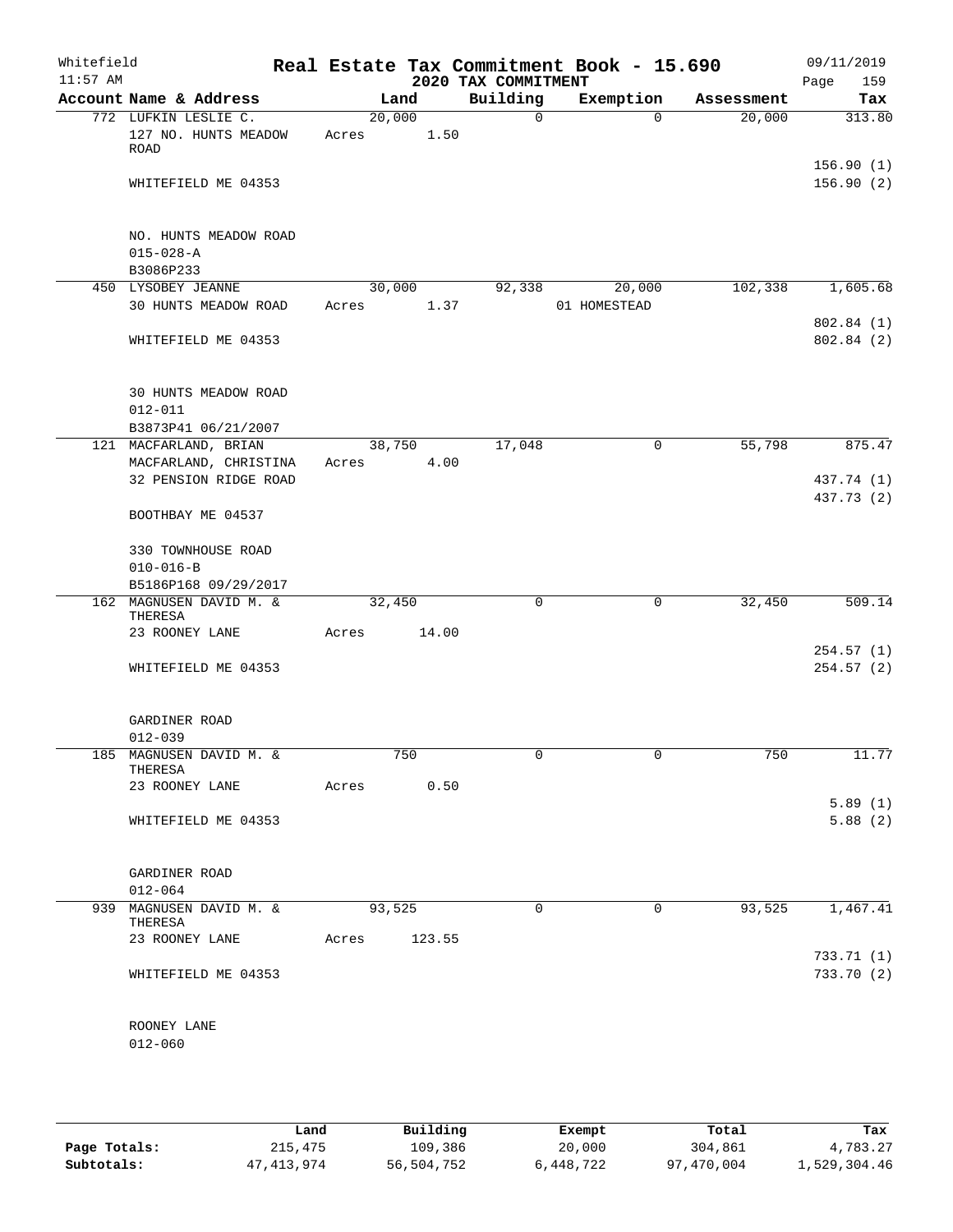| Whitefield<br>$11:57$ AM |                               |       |             | 2020 TAX COMMITMENT | Real Estate Tax Commitment Book - 15.690 |            | 09/11/2019<br>Page<br>160 |
|--------------------------|-------------------------------|-------|-------------|---------------------|------------------------------------------|------------|---------------------------|
|                          | Account Name & Address        |       | Land        | Building            | Exemption                                | Assessment | Tax                       |
|                          | 922 MAGNUSEN DAVID M. &       |       | 38,050      | 97,649              | 20,000                                   | 115,699    | 1,815.32                  |
|                          | THERESA                       |       |             |                     |                                          |            |                           |
|                          | 23 ROONEY LANE                | Acres | 8.50        |                     | 01 HOMESTEAD                             |            |                           |
|                          |                               |       |             |                     |                                          |            | 907.66(1)                 |
|                          | WHITEFIELD ME 04353           |       |             |                     |                                          |            | 907.66(2)                 |
|                          |                               |       |             |                     |                                          |            |                           |
|                          | 23 ROONEY LANE                |       |             |                     |                                          |            |                           |
|                          | $012 - 063$                   |       |             |                     |                                          |            |                           |
|                          | 1022 MAGUIRE ANN MARIE        |       | 62,795      | $\Omega$            | $\mathbf 0$                              | 62,795     | 985.25                    |
|                          | P. O. BOX 364                 |       | Acres 62.09 |                     |                                          |            |                           |
|                          |                               |       |             |                     |                                          |            | 492.63 (1)                |
|                          | SWANS ISLAND ME 04685         |       |             |                     |                                          |            | 492.62 (2)                |
|                          |                               |       |             |                     |                                          |            |                           |
|                          |                               |       |             |                     |                                          |            |                           |
|                          | HEATH ROAD                    |       |             |                     |                                          |            |                           |
|                          | $011 - 013$                   |       |             |                     |                                          |            |                           |
|                          | 476 MAGUIRE MARIE E. &        |       | 62,050      | 270,607             | 0                                        | 332,657    | 5,219.39                  |
|                          | PHILIP G.                     |       |             |                     |                                          |            |                           |
|                          | 11 MAYFLOWER DRIVE            | Acres | 15.00       |                     |                                          |            |                           |
|                          |                               |       |             |                     |                                          |            | 2,609.70(1)               |
|                          | MANSFIELD MA 02048            |       |             |                     |                                          |            | 2,609.69(2)               |
|                          |                               |       |             |                     |                                          |            |                           |
|                          | 237 NORTH HOWE ROAD           |       |             |                     |                                          |            |                           |
|                          | $020 - 026$                   |       |             |                     |                                          |            |                           |
|                          | B2664P235                     |       |             |                     |                                          |            |                           |
|                          | 145 MAGUIRE, ANN TRUST        |       | 58,690      | 81,467              | 0                                        | 140,157    | 2,199.06                  |
|                          | DATED FEB. 16,2018            |       |             |                     |                                          |            |                           |
|                          | C/O- ANN MARIE MAGUIRE, Acres |       | 37.60       |                     |                                          |            |                           |
|                          | TRUSTEE                       |       |             |                     |                                          |            |                           |
|                          | P.O. BOX 364                  |       |             |                     |                                          |            | 1,099.53(1)               |
|                          |                               |       |             |                     |                                          |            | 1,099.53(2)               |
|                          | SWANS ISLAND ME 04685         |       |             |                     |                                          |            |                           |
|                          | 235 HEATH ROAD                |       |             |                     |                                          |            |                           |
|                          | $011 - 004$                   |       |             |                     |                                          |            |                           |
|                          | B5252P047 04/24/2018          |       |             |                     |                                          |            |                           |
|                          | 381 MAHONEY MICHAEL A.        |       | 33,000      | 24,446              | 20,000                                   | 37,446     | 587.53                    |
|                          | 148 DOYLE ROAD                | Acres | 3.50        |                     | 01 HOMESTEAD                             |            |                           |
|                          |                               |       |             |                     |                                          |            | 293.77 (1)                |
|                          | WHITEFIELD ME 04353           |       |             |                     |                                          |            | 293.76 (2)                |
|                          |                               |       |             |                     |                                          |            |                           |
|                          |                               |       |             |                     |                                          |            |                           |
|                          | 148 DOYLE ROAD                |       |             |                     |                                          |            |                           |
|                          | $019 - 018$                   |       |             |                     |                                          |            |                           |
|                          | B2537P245                     |       |             |                     |                                          |            |                           |
|                          | 1082 MAINE ELECTRIC POWER     |       | 6,384,000   | 0                   | $\mathbf 0$                              | 6,384,000  | 100,164.96                |
|                          | CO.<br>C/O UTILITY SHARED     |       |             |                     |                                          |            |                           |
|                          | SERVICES                      |       |             |                     |                                          |            |                           |
|                          | 162 CANCO ROAD                |       |             |                     |                                          |            | 50,082.48                 |
|                          |                               |       |             |                     |                                          |            | 50,082.48                 |
|                          | PORTLAND ME 04103 4219        |       |             |                     |                                          |            |                           |
|                          |                               |       |             |                     |                                          |            |                           |
|                          | CMP LINES                     |       |             |                     |                                          |            |                           |
|                          | $099 - 000$                   |       |             |                     |                                          |            |                           |
|                          |                               |       |             |                     |                                          |            |                           |
|                          |                               |       |             |                     |                                          |            |                           |
|                          | Land                          |       | Building    |                     | Exempt                                   | Total      | Tax                       |

**Page Totals:** 6,638,585 474,169 40,000 7,072,754 110,971.51 **Subtotals:** 54,052,559 56,978,921 6,488,722 104,542,758 1,640,275.97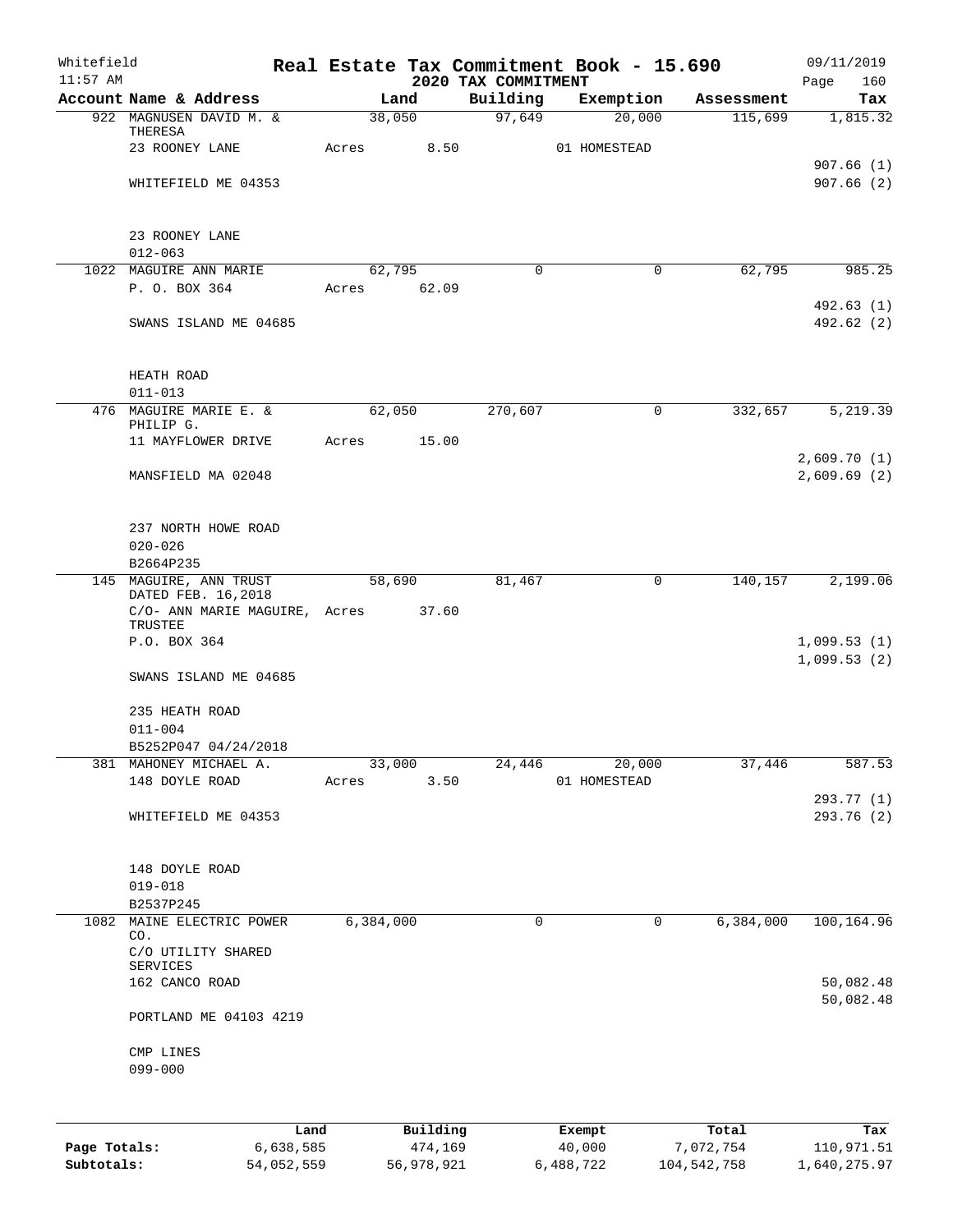| Whitefield<br>$11:57$ AM |                                                      |              |       |            | 2020 TAX COMMITMENT | Real Estate Tax Commitment Book - 15.690 |             | Page          | 09/11/2019<br>161      |
|--------------------------|------------------------------------------------------|--------------|-------|------------|---------------------|------------------------------------------|-------------|---------------|------------------------|
|                          | Account Name & Address                               |              |       | Land       | Building            | Exemption                                | Assessment  |               | Tax                    |
|                          | 732 MAINE NATURAL GAS<br>C/O AVANGRID MANAGEMENT     |              |       | $\Omega$   | 918,220             | $\Omega$                                 | 918,220     |               | 14,406.87              |
|                          | CO.- LOCAL TAX<br>ONE CITY CENTER, 5TH               |              |       |            |                     |                                          |             | 7, 203.44 (1) |                        |
|                          | FLOOR                                                |              |       |            |                     |                                          |             | 7, 203.43(2)  |                        |
|                          | PORTLAND ME 04101                                    |              |       |            |                     |                                          |             |               |                        |
|                          | AUGUSTA ROAD<br>018-RT 17                            |              |       |            |                     |                                          |             |               |                        |
| 810                      | MAINEVIEW PROPERTIES,                                |              |       | 60,900     | 95,979              | 0                                        | 156,879     |               | 2,461.43               |
|                          | LLC                                                  |              |       |            |                     |                                          |             |               |                        |
|                          | 940 WEST SANTA INEZ<br>AVENUE                        |              | Acres | 41.00      |                     |                                          |             | 1,230.72(1)   |                        |
|                          | HILLSBOROUGH CA 94010                                |              |       |            |                     |                                          |             | 1, 230.71(2)  |                        |
|                          | 249 THAYER ROAD                                      |              |       |            |                     |                                          |             |               |                        |
|                          | $001 - 026$<br>B4040P238 06/30/2008                  |              |       |            |                     |                                          |             |               |                        |
|                          | 256 MAINVILLE SIDNEY &                               |              |       | 30,000     | 79,957              | 20,000                                   | 89,957      |               | 1,411.43               |
|                          | <b>BONNIE</b>                                        |              |       |            |                     |                                          |             |               |                        |
|                          | PO BOX 235                                           |              | Acres | 0.80       |                     | 01 HOMESTEAD                             |             |               |                        |
|                          | COOPERS MILLS ME 04341                               |              |       |            |                     |                                          |             |               | 705.72(1)<br>705.71(2) |
|                          | 192 MAIN STREET                                      |              |       |            |                     |                                          |             |               |                        |
|                          | $021 - 009$                                          |              |       |            |                     |                                          |             |               |                        |
|                          | B1487P307                                            |              |       |            |                     |                                          |             |               |                        |
| 803                      | MALDOVAN GERALD R. &<br>JUDITH A.                    |              |       | 37,650     | 105,431             | 26,000                                   | 117,081     |               | 1,837.00               |
|                          | P.O. BOX 35                                          |              | Acres | 8.00       |                     | 01 HOMESTEAD                             |             |               |                        |
|                          | WHITEFIELD ME 04353                                  |              |       |            |                     | 05 VET EXEMPTION                         |             |               | 918.50(1)<br>918.50(2) |
|                          | 27 EAST RIVER ROAD                                   |              |       |            |                     |                                          |             |               |                        |
|                          | $013 - 043 - F$                                      |              |       |            |                     |                                          |             |               |                        |
|                          | B4746P95 12/27/2013 B3184P94<br>MANCHESTER MARTHA J. |              |       | 5,700      | $\mathbf 0$         | 0                                        | 5,700       |               | 89.43                  |
| 529                      | 77 MILL ROAD                                         |              | Acres | 3.80       |                     |                                          |             |               |                        |
|                          |                                                      |              |       |            |                     |                                          |             |               | 44.72 (1)              |
|                          | EDGECOMB ME 04556                                    |              |       |            |                     |                                          |             |               | 44.71 (2)              |
|                          | WISCASSET ROAD                                       |              |       |            |                     |                                          |             |               |                        |
|                          | $004 - 025$                                          |              |       |            |                     |                                          |             |               |                        |
|                          | B2063P211                                            |              |       |            |                     |                                          |             |               |                        |
| 942                      | MANCHESTER MARTHA J.                                 |              |       | 51,550     | $\mathbf 0$         | $\mathbf 0$                              | 51,550      |               | 808.82                 |
|                          | 77 MILL ROAD                                         |              | Acres | 42.00      |                     |                                          |             |               | 404.41 (1)             |
|                          | EDGECOMB ME 04556                                    |              |       |            |                     |                                          |             |               | 404.41(2)              |
|                          | WISCASSET ROAD                                       |              |       |            |                     |                                          |             |               |                        |
|                          | $004 - 024$<br>B2063P211                             |              |       |            |                     |                                          |             |               |                        |
|                          |                                                      | Land         |       | Building   |                     | Exempt                                   | Total       |               | Tax                    |
| Page Totals:             |                                                      | 185,800      |       | 1,199,587  |                     | 46,000                                   | 1,339,387   |               | 21,014.98              |
| Subtotals:               |                                                      | 54, 238, 359 |       | 58,178,508 |                     | 6,534,722                                | 105,882,145 | 1,661,290.95  |                        |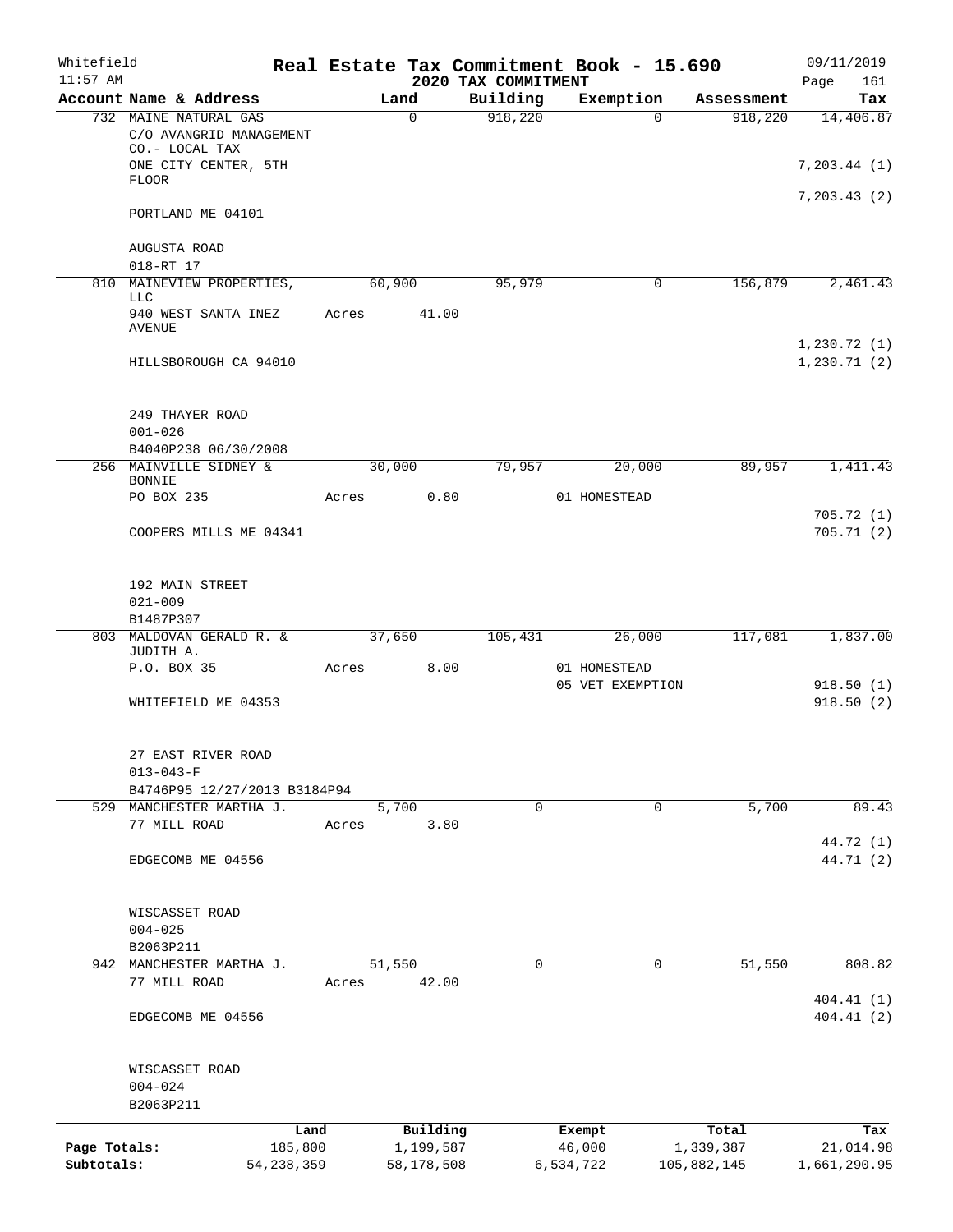| Whitefield<br>$11:57$ AM |                                                                                                                                  |              |         |            | 2020 TAX COMMITMENT | Real Estate Tax Commitment Book - 15.690 |                           | 09/11/2019<br>162<br>Page  |
|--------------------------|----------------------------------------------------------------------------------------------------------------------------------|--------------|---------|------------|---------------------|------------------------------------------|---------------------------|----------------------------|
|                          | Account Name & Address                                                                                                           |              |         | Land       | Building            | Exemption                                | Assessment                | Tax                        |
|                          | 1081 MANCHESTER ROBERT S. &                                                                                                      |              | 50, 175 |            | 131,689             | 6,000                                    | 175,864                   | 2,759.31                   |
|                          | LINDA K.                                                                                                                         |              |         |            |                     |                                          |                           |                            |
|                          | PO BOX 4                                                                                                                         | Acres        |         | 24.50      |                     |                                          | 12 VET $2-27-61 = 8-5-64$ |                            |
|                          |                                                                                                                                  |              |         |            |                     |                                          |                           | 1,379.66(1)                |
|                          | WHITEFIELD ME 04353                                                                                                              |              |         |            |                     |                                          |                           | 1,379.65(2)                |
|                          | 100 NO. WEARY POND ROAD                                                                                                          |              |         |            |                     |                                          |                           |                            |
|                          | $011 - 021$                                                                                                                      |              |         |            |                     |                                          |                           |                            |
|                          | B4906P320 07/13/2015 B4871P42 03/25/2015 B4763P290<br>03/13/2014 B4656P69 04/30/2013 B4290P143 06/25/2010<br>B4279P61 05/24/2010 |              |         |            |                     |                                          |                           |                            |
|                          | 1437 MANSFIELD BURTON H. &                                                                                                       |              | 30,885  |            | 34,974              | 20,000                                   | 45,859                    | 719.53                     |
|                          | KATHY<br>373 TOWNHOUSE ROAD                                                                                                      | Acres        |         | 2.09       |                     | 01 HOMESTEAD                             |                           |                            |
|                          |                                                                                                                                  |              |         |            |                     |                                          |                           | 359.77 (1)                 |
|                          | WHITEFIELD ME 04353                                                                                                              |              |         |            |                     |                                          |                           | 359.76(2)                  |
|                          | 373 TOWNHOUSE ROAD                                                                                                               |              |         |            |                     |                                          |                           |                            |
|                          | $010 - 011 - B$                                                                                                                  |              |         |            |                     |                                          |                           |                            |
|                          | B1803P112                                                                                                                        |              |         |            |                     |                                          |                           |                            |
|                          | 1268 MANSIR JR. PAUL A.                                                                                                          |              | 30,000  |            | 78,228              |                                          | 0<br>108,228              | 1,698.10                   |
|                          | 49 HENRY LANE                                                                                                                    | Acres        |         | 1.32       |                     |                                          |                           |                            |
|                          |                                                                                                                                  |              |         |            |                     |                                          |                           | 849.05(1)                  |
|                          | WHITEFIELD ME 04353                                                                                                              |              |         |            |                     |                                          |                           | 849.05 (2)                 |
|                          | 13 HENRY LANE                                                                                                                    |              |         |            |                     |                                          |                           |                            |
|                          | $012 - 043$                                                                                                                      |              |         |            |                     |                                          |                           |                            |
|                          | B4559P198 08/14/2012 B4345P197 11/24/2010 B4300P78                                                                               |              |         |            |                     |                                          |                           |                            |
|                          | 07/29/2010 B1992P85<br>580 MANSIR PAUL                                                                                           |              | 30,150  |            | 24,486              |                                          | 0<br>54,636               | 857.24                     |
|                          | 581 EAST PITTSTON ROAD                                                                                                           | Acres        |         | 1.60       |                     |                                          |                           |                            |
|                          |                                                                                                                                  |              |         |            |                     |                                          |                           | 428.62(1)                  |
|                          | PITTSTON ME 04345                                                                                                                |              |         |            |                     |                                          |                           | 428.62(2)                  |
|                          | 9 SENOTT ROAD                                                                                                                    |              |         |            |                     |                                          |                           |                            |
|                          | $017 - 049 - B$                                                                                                                  |              |         |            |                     |                                          |                           |                            |
|                          | B4681P71 06/28/2013 B4077P38 12/09/2008 B1993P321                                                                                |              |         |            |                     |                                          |                           |                            |
|                          | 1647 MARCACCIO MARY-ANN                                                                                                          |              | 30,825  |            | 23,051              | 20,000                                   | 33,876                    | 531.51                     |
|                          | 65 COOKSON LANE                                                                                                                  | Acres        |         | 2.05       |                     | 01 HOMESTEAD                             |                           |                            |
|                          |                                                                                                                                  |              |         |            |                     |                                          |                           | 265.76(1)                  |
|                          | WHITEFIELD ME 04353                                                                                                              |              |         |            |                     |                                          |                           | 265.75(2)                  |
|                          | 65 COOKSON LANE                                                                                                                  |              |         |            |                     |                                          |                           |                            |
|                          | $020 - 049 - B$                                                                                                                  |              |         |            |                     |                                          |                           |                            |
|                          | B3717P285 08/07/2006 B2766P175 11/04/2004                                                                                        |              |         |            |                     |                                          |                           |                            |
|                          | 403 MARCUS PAUL                                                                                                                  |              | 41,250  |            | 166,339             | 20,000                                   | 187,589                   | 2,943.27                   |
|                          | 185 PITTSTON ROAD                                                                                                                | Acres        |         | 12.50      |                     | 01 HOMESTEAD                             |                           |                            |
|                          | WHITEFIELD ME 04353                                                                                                              |              |         |            |                     |                                          |                           | 1,471.64(1)<br>1,471.63(2) |
|                          | 185 PITTSTON ROAD                                                                                                                |              |         |            |                     |                                          |                           |                            |
|                          | $007 - 002$                                                                                                                      |              |         |            |                     |                                          |                           |                            |
|                          | B3781P167 12/05/2006 B3698P93 06/29/2006                                                                                         |              |         |            |                     |                                          |                           |                            |
|                          |                                                                                                                                  | Land         |         | Building   |                     | Exempt                                   | Total                     | Tax                        |
| Page Totals:             |                                                                                                                                  | 213,285      |         | 458,767    |                     | 66,000                                   | 606,052                   | 9,508.96                   |
| Subtotals:               |                                                                                                                                  | 54, 451, 644 |         | 58,637,275 |                     | 6,600,722                                | 106,488,197               | 1,670,799.91               |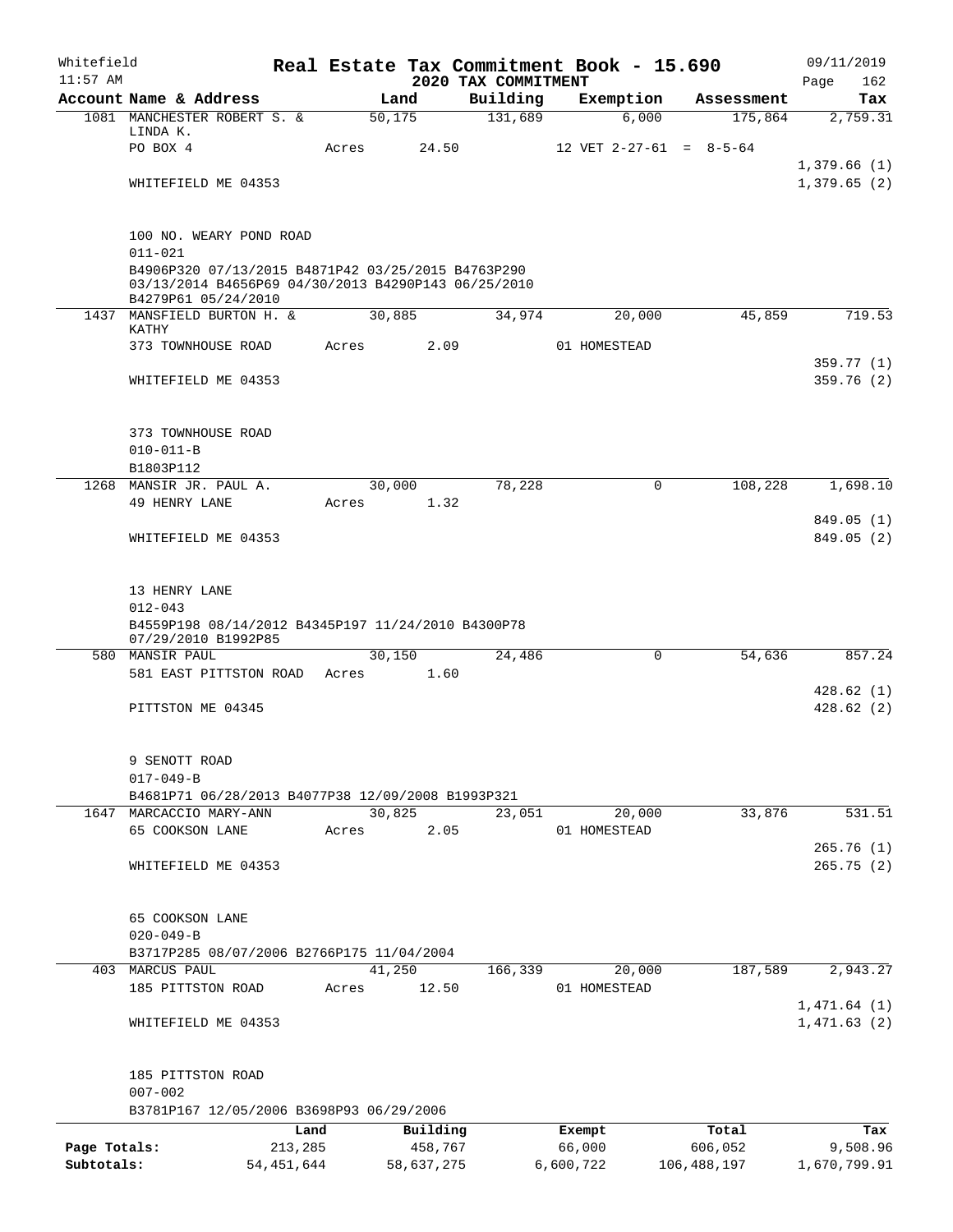| Whitefield<br>$11:57$ AM |                                                                                                                                  |         |           | 2020 TAX COMMITMENT | Real Estate Tax Commitment Book - 15.690 |            | 09/11/2019<br>163<br>Page             |
|--------------------------|----------------------------------------------------------------------------------------------------------------------------------|---------|-----------|---------------------|------------------------------------------|------------|---------------------------------------|
|                          | Account Name & Address                                                                                                           |         | Land      | Building            | Exemption                                | Assessment | Tax                                   |
|                          | 1871 MARITIMES & NORTHEAST<br>PIPELINE<br>C/O SPECTRA ENERGY<br>P.O. BOX 1642<br>HOUSTON TX 77251 1642                           | 328,000 |           | 6,962,204           | $\Omega$                                 | 7,290,204  | 114, 383.30<br>57,191.65<br>57,191.65 |
|                          | CMP CORRIDOR                                                                                                                     |         |           |                     |                                          |            |                                       |
| 1499                     | CMP CORR<br>MARPLE ANTHONY F. &<br>MARIANNE                                                                                      | 109,409 |           | 166,189             | 20,000                                   | 255,598    | 4,010.33                              |
|                          | 340 HILTON ROAD                                                                                                                  | Acres   | 204.00    |                     | 01 HOMESTEAD                             |            |                                       |
|                          | WHITEFIELD ME 04353                                                                                                              |         |           |                     |                                          |            | 2,005.17(1)<br>2,005.16(2)            |
|                          | 340 HILTON ROAD<br>$011 - 042 - A$<br>B1221P226                                                                                  |         |           |                     |                                          |            |                                       |
|                          | 716 MARPLE ANTHONY F. &<br>MARIANNE                                                                                              |         | 6,832     | 0                   | 0                                        | 6,832      | 107.19                                |
|                          | 340 HILTON ROAD                                                                                                                  | Acres   | 18.00     |                     |                                          |            | 53.60(1)                              |
|                          | WHITEFIELD ME 04353                                                                                                              |         |           |                     |                                          |            | 53.59(2)                              |
|                          | HILTON ROAD<br>$011 - 020$                                                                                                       |         |           |                     |                                          |            |                                       |
|                          | B1254P209<br>1761 MARPLE KEITH                                                                                                   |         | 36,034    | 142,813             | 20,000                                   | 158,847    | 2,492.31                              |
|                          | MARPLE YINTUNG                                                                                                                   | Acres   | 5.98      |                     | 01 HOMESTEAD                             |            |                                       |
|                          | 55 MISTY MOUNTAIN LANE<br>WHITEFIELD ME 04353                                                                                    |         |           |                     |                                          |            | 1,246.16(1)<br>1, 246.15(2)           |
|                          | 55 MISTY MOUNTAIN LANE<br>$004 - 018 - B$<br>B4891P28 06/02/2015 B4258P35 06/15/2010 B4197P118<br>08/25/2009 B3660P29 03/11/2006 |         |           |                     |                                          |            |                                       |
|                          | 1688 MARSTON ROBERT & MARY                                                                                                       |         | 6,450     | $\Omega$            | $\Omega$                                 | 6,450      | 101.20                                |
|                          | 183 HUNTS MEADOW ROAD                                                                                                            | Acres   | 4.30      |                     |                                          |            | 50.60(1)                              |
|                          | PITTSTON ME 04345                                                                                                                |         |           |                     |                                          |            | 50.60(2)                              |
|                          | SO. HUNTS MEADOW ROAD<br>$006 - 021 - 6$<br>B5312P100 09/25/2018 B2869P179                                                       |         |           |                     |                                          |            |                                       |
|                          | 1687 MARSTON, KALEB                                                                                                              |         | 6,900     | $\Omega$            | 0                                        | 6,900      | 108.26                                |
|                          | 190 HUNTS MEADOW ROAD                                                                                                            | Acres   | 4.60      |                     |                                          |            | 54.13(1)                              |
|                          | PITTSTON ME 04345                                                                                                                |         |           |                     |                                          |            | 54.13(2)                              |
|                          | SO. HUNTS MEADOW ROAD<br>$006 - 021 - 5$                                                                                         |         |           |                     |                                          |            |                                       |
|                          | B5143P27 05/30/2017 B4786P8 06/04/2014 B3917P267<br>08/27/2007                                                                   |         |           |                     |                                          |            |                                       |
|                          |                                                                                                                                  | Land    | Building  |                     | Exempt                                   | Total      | Tax                                   |
| Page Totals:             | 493,625                                                                                                                          |         | 7,271,206 |                     | 40,000                                   | 7,724,831  | 121,202.59                            |

**Subtotals:** 54,945,269 65,908,481 6,640,722 114,213,028 1,792,002.50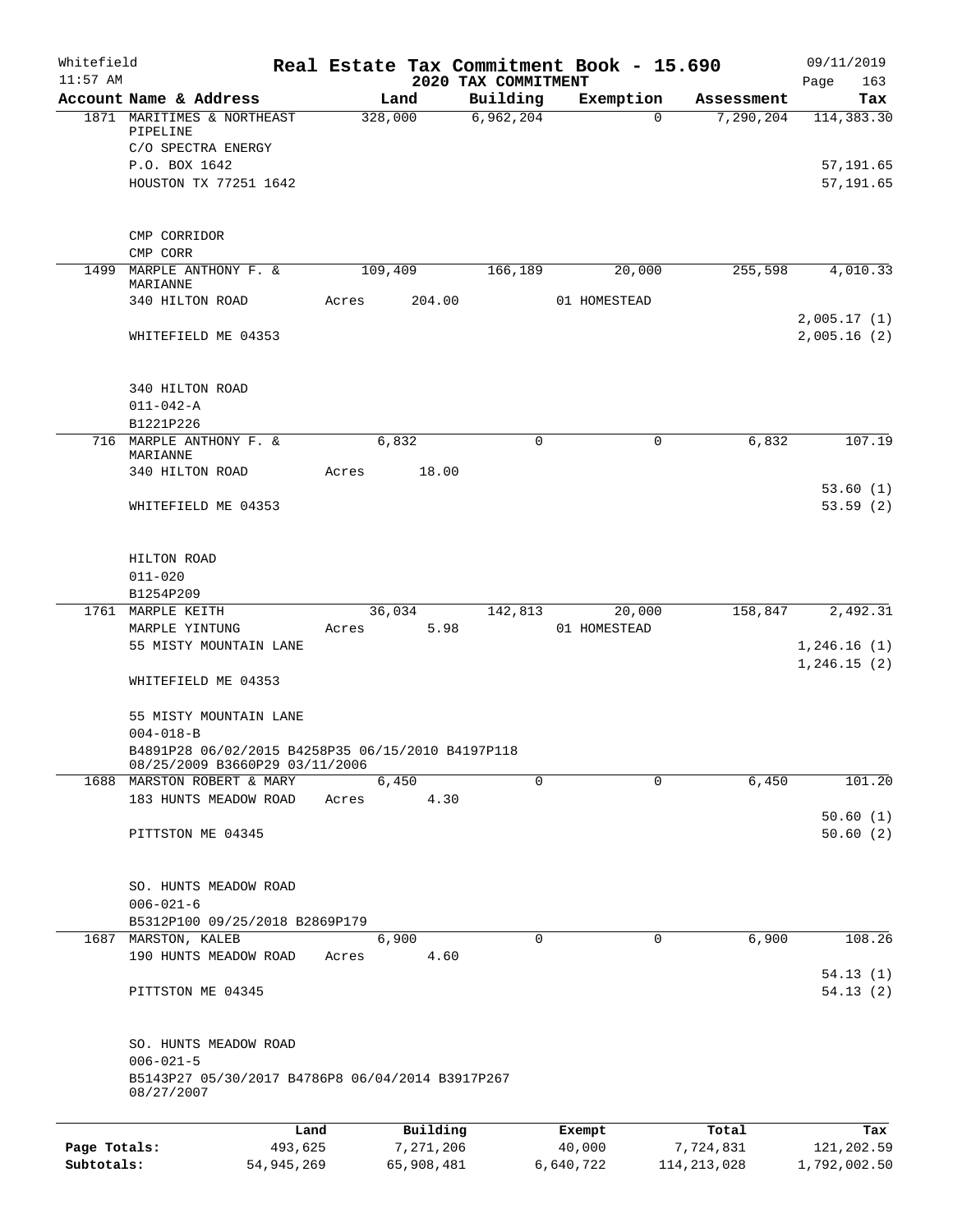| Whitefield<br>$11:57$ AM |                                                                 |            |                         | 2020 TAX COMMITMENT | Real Estate Tax Commitment Book - 15.690 |             | 09/11/2019                   |
|--------------------------|-----------------------------------------------------------------|------------|-------------------------|---------------------|------------------------------------------|-------------|------------------------------|
|                          | Account Name & Address                                          |            | Land                    | Building            | Exemption                                | Assessment  | 164<br>Page<br>Tax           |
|                          | 1301 MARTIN MICHAEL & TONYA                                     |            | 30,300                  | 75,692              | 20,000                                   | 85,992      | 1,349.21                     |
|                          | 86 DEVINE ROAD                                                  |            | Acres 1.70              |                     | 01 HOMESTEAD                             |             |                              |
|                          |                                                                 |            |                         |                     |                                          |             | 674.61(1)                    |
|                          | WHITEFIELD ME 04353                                             |            |                         |                     |                                          |             | 674.60(2)                    |
|                          | 86 DEVINE ROAD<br>$016 - 010$                                   |            |                         |                     |                                          |             |                              |
|                          | B4200P222 09/15/2009 B2375P179 08/28/1998                       |            |                         |                     |                                          |             |                              |
|                          | 332 MARTIN RYAN F.                                              |            | 35,000                  | 128,357             | 0                                        | 163, 357    | 2,563.07                     |
|                          | 236 WEST 24TH STREET,<br>APT 5                                  | Acres      | 1.50                    |                     |                                          |             |                              |
|                          | NEW YORK NY 10011                                               |            |                         |                     |                                          |             | 1,281.54(1)<br>1,281.53(2)   |
|                          |                                                                 |            |                         |                     |                                          |             |                              |
|                          | 110 MAIN STREET<br>$022 - 008$                                  |            |                         |                     |                                          |             |                              |
|                          | B4911P230 07/28/2015 B4720P32 10/07/2013 B4040P80<br>08/08/2008 |            |                         |                     |                                          |             |                              |
|                          | 460 MARTINELLI, BENJAMIN C<br>81 FOX FARM ROAD                  |            | 30,000<br>0.25<br>Acres | 127,500             | $\Omega$                                 | 157,500     | 2,471.17                     |
|                          |                                                                 |            |                         |                     |                                          |             | 1,235.59(1)                  |
|                          | WHITEFIELD ME 04343                                             |            |                         |                     |                                          |             | 1, 235.58(2)                 |
|                          | 95 MAIN STREET                                                  |            |                         |                     |                                          |             |                              |
|                          | $022 - 034$                                                     |            |                         |                     |                                          |             |                              |
|                          | B5208P6 11/30/2017                                              |            |                         |                     |                                          |             |                              |
|                          | 604 MARTINELLI, BENJAMIN C<br>81 FOX FARM LANE                  |            | 36,575<br>Acres 2.55    | 156,176             | $\mathbf 0$                              | 192,751     | 3,024.26                     |
|                          | WHITEFIELD ME 04353<br>3001                                     |            |                         |                     |                                          |             | 1, 512.13(1)<br>1, 512.13(2) |
|                          |                                                                 |            |                         |                     |                                          |             |                              |
|                          | 81 FOX FARM LANE<br>$020 - 011 - A$                             |            |                         |                     |                                          |             |                              |
|                          | B5115P218 03/20/2017 B5115P216 03/09/2017 B4414P12              |            |                         |                     |                                          |             |                              |
|                          | 06/29/2011 B2424P128                                            |            |                         |                     |                                          |             |                              |
|                          | 713 MASON CEDRIC L. &<br>BEVERLY                                |            | 63,300                  | 95,323              | 20,000                                   | 138,623     | 2,174.99                     |
|                          | 241 HEAD TIDE ROAD                                              | Acres      | 37.00                   |                     | 01 HOMESTEAD                             |             |                              |
|                          | WHITEFIELD ME 04353                                             |            |                         |                     |                                          |             | 1,087.50(1)<br>1,087.49(2)   |
|                          |                                                                 |            |                         |                     |                                          |             |                              |
|                          | 241 HEAD TIDE ROAD<br>$005 - 011$                               |            |                         |                     |                                          |             |                              |
|                          | 346 MASON DAVID J. & SARAH                                      |            | 30,000                  | 53,837              | $\mathbf 0$                              | 83,837      | 1,315.40                     |
|                          | M. KRAMER<br>79 MAIN STREET                                     | Acres      | 0.98                    |                     |                                          |             |                              |
|                          |                                                                 |            |                         |                     |                                          |             | 657.70 (1)                   |
|                          | WHITEFIELD ME 04353                                             |            |                         |                     |                                          |             | 657.70 (2)                   |
|                          | 79 MAIN STREET                                                  |            |                         |                     |                                          |             |                              |
|                          | $022 - 036$<br>B4334P214 11/23/2010 B3999P301 05/05/2008        |            |                         |                     |                                          |             |                              |
|                          |                                                                 | Land       | Building                |                     | Exempt                                   | Total       | Tax                          |
| Page Totals:             |                                                                 | 225,175    | 636,885                 |                     | 40,000                                   | 822,060     | 12,898.10                    |
| Subtotals:               |                                                                 | 55,170,444 | 66,545,366              |                     | 6,680,722                                | 115,035,088 | 1,804,900.60                 |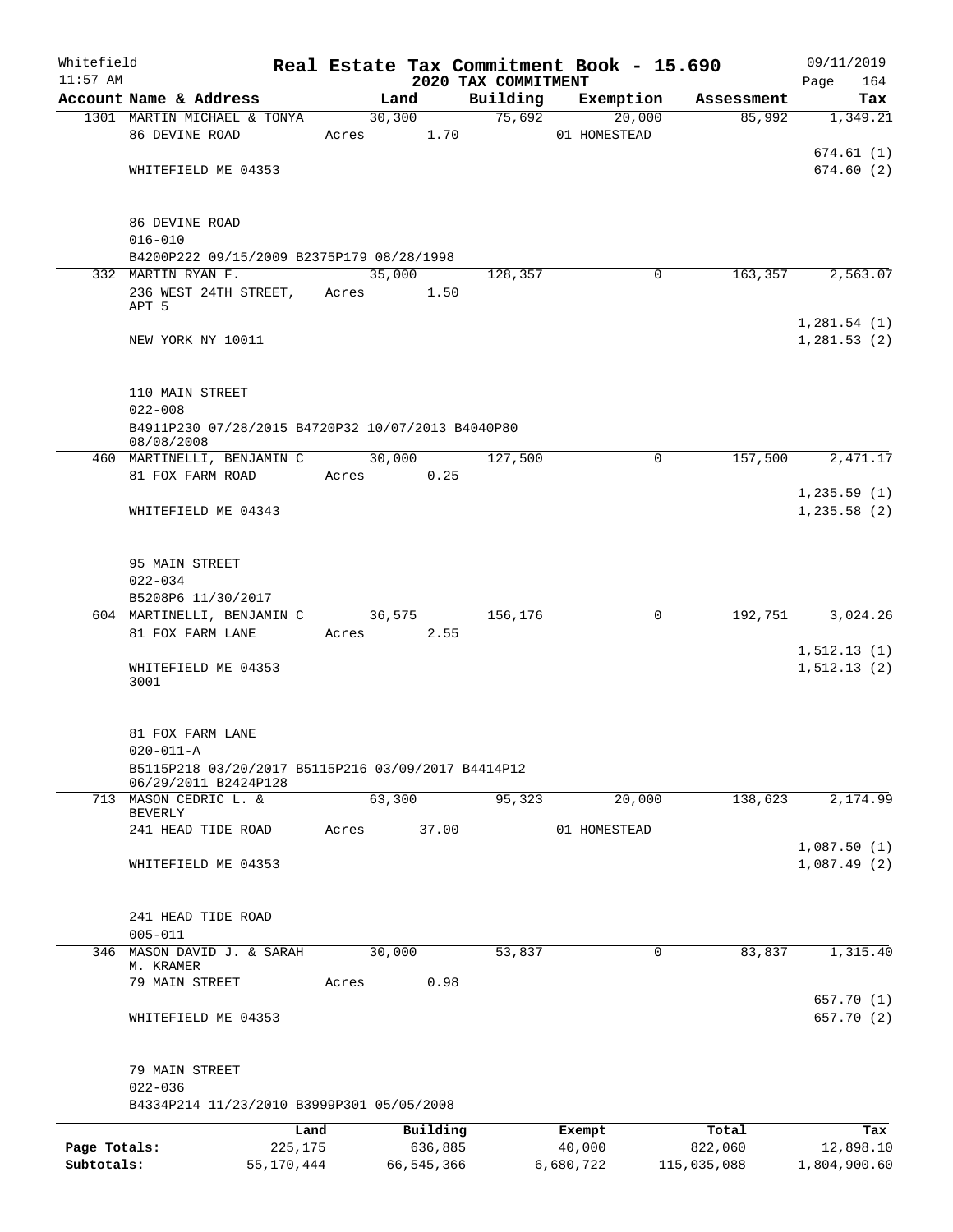| Whitefield<br>$11:57$ AM |                                                                                                          |              |       |                     |            | 2020 TAX COMMITMENT | Real Estate Tax Commitment Book - 15.690 |                        | 09/11/2019<br>Page<br>165 |
|--------------------------|----------------------------------------------------------------------------------------------------------|--------------|-------|---------------------|------------|---------------------|------------------------------------------|------------------------|---------------------------|
|                          | Account Name & Address                                                                                   |              |       | Land                |            | Building            | Exemption                                | Assessment             | Tax                       |
|                          | 1298 MASON JEFFREY J. &                                                                                  |              |       | $\overline{21,200}$ |            | $\mathbf 0$         |                                          | 21,200<br>$\Omega$     | 332.63                    |
|                          | KRISTIN M.                                                                                               |              |       |                     |            |                     |                                          |                        |                           |
|                          | 235 EAST RIVER ROAD                                                                                      |              | Acres |                     | 2.30       |                     |                                          |                        |                           |
|                          | WHITEFIELD ME 04353                                                                                      |              |       |                     |            |                     |                                          |                        | 166.32(1)<br>166.31(2)    |
|                          |                                                                                                          |              |       |                     |            |                     |                                          |                        |                           |
|                          | AUGUSTA ROAD                                                                                             |              |       |                     |            |                     |                                          |                        |                           |
|                          | $018 - 014 - H$                                                                                          |              |       |                     |            |                     |                                          |                        |                           |
|                          | B3446P215 08/03/2005                                                                                     |              |       |                     |            |                     |                                          |                        |                           |
|                          | 484 MASON KRISTIN M. &<br>JEFFERY J.                                                                     |              |       | 40,035              |            | 173,946             | 20,000                                   | 193,981                | 3,043.56                  |
|                          | 235 EAST RIVER ROAD                                                                                      |              | Acres |                     | 9.00       |                     | 01 HOMESTEAD                             |                        |                           |
|                          |                                                                                                          |              |       |                     |            |                     |                                          |                        | 1,521.78(1)               |
|                          | WHITEFIELD ME 04353                                                                                      |              |       |                     |            |                     |                                          |                        | 1,521.78(2)               |
|                          | 235 EAST RIVER ROAD                                                                                      |              |       |                     |            |                     |                                          |                        |                           |
|                          | $013 - 064$                                                                                              |              |       |                     |            |                     |                                          |                        |                           |
|                          | B3589P232 11/14/2005                                                                                     |              |       |                     |            |                     |                                          |                        |                           |
|                          | 122 MASON KRISTIN M. &<br>JEFFREY J.                                                                     |              |       | 17,876              |            | $\Omega$            |                                          | $\Omega$<br>17,876     | 280.47                    |
|                          | 235 EAST RIVER ROAD                                                                                      |              | Acres |                     | 37.00      |                     |                                          |                        |                           |
|                          | WHITEFIELD ME 04353                                                                                      |              |       |                     |            |                     |                                          |                        | 140.24(1)<br>140.23(2)    |
|                          |                                                                                                          |              |       |                     |            |                     |                                          |                        |                           |
|                          | EAST RIVER ROAD                                                                                          |              |       |                     |            |                     |                                          |                        |                           |
|                          | $013 - 072$<br>B3614P34 12/29/2005 B3291P34 05/17/2004                                                   |              |       |                     |            |                     |                                          |                        |                           |
|                          | 563 MASON, KEVIN M                                                                                       |              |       | 30,000              |            | 101,944             |                                          | $\mathbf 0$<br>131,944 | 2,070.20                  |
|                          | 6B S. HUNTS MEADOW ROAD Acres                                                                            |              |       |                     | 1.10       |                     |                                          |                        |                           |
|                          |                                                                                                          |              |       |                     |            |                     |                                          |                        | 1,035.10(1)               |
|                          | WHITEFIELD ME 04353                                                                                      |              |       |                     |            |                     |                                          |                        | 1,035.10(2)               |
|                          | 468 VIGUE ROAD                                                                                           |              |       |                     |            |                     |                                          |                        |                           |
|                          | $019 - 040$                                                                                              |              |       |                     |            |                     |                                          |                        |                           |
|                          | B5193P233 10/20/2017                                                                                     |              |       |                     |            |                     |                                          |                        |                           |
|                          | 1725 MASSEY CHRISTOPHER P.                                                                               |              |       | 31,590              |            | 81,334              |                                          | 0<br>112,924           | 1,771.78                  |
|                          | 84 MARINE LANE                                                                                           |              | Acres |                     | 2.56       |                     |                                          |                        |                           |
|                          | WHITEFIELD ME 04353                                                                                      |              |       |                     |            |                     |                                          |                        | 885.89 (1)<br>885.89 (2)  |
|                          |                                                                                                          |              |       |                     |            |                     |                                          |                        |                           |
|                          | 84 MARINE LANE                                                                                           |              |       |                     |            |                     |                                          |                        |                           |
|                          | $018 - 037 - D$<br>B4690P114 07/24/2013 B4612P85 12/28/2012 B4202P176<br>09/21/2009 B3297P174 05/07/2004 |              |       |                     |            |                     |                                          |                        |                           |
|                          | 1450 MATCH MOTORS, INC.                                                                                  |              |       | 30,750              |            | 86,478              |                                          | 117,228<br>0           | 1,839.31                  |
|                          | C/O DEBORAH COTE                                                                                         |              | Acres |                     | 2.00       |                     |                                          |                        |                           |
|                          | 327 HUNTS MEADOW ROAD                                                                                    |              |       |                     |            |                     |                                          |                        | 919.66(1)                 |
|                          | WHITEFIELD ME 04353                                                                                      |              |       |                     |            |                     |                                          |                        | 919.65(2)                 |
|                          | 178 AUGUSTA ROAD                                                                                         |              |       |                     |            |                     |                                          |                        |                           |
|                          | $018 - 020 - B$                                                                                          |              |       |                     |            |                     |                                          |                        |                           |
|                          | B4419P159 07/19/2011 B4288P112 06/18/2010 B4288P112<br>06/18/2010 B1491P324                              |              |       |                     |            |                     |                                          |                        |                           |
|                          |                                                                                                          | Land         |       |                     | Building   |                     | Exempt                                   | Total                  | Tax                       |
| Page Totals:             |                                                                                                          | 171,451      |       |                     | 443,702    |                     | 20,000                                   | 595,153                | 9,337.95                  |
| Subtotals:               |                                                                                                          | 55, 341, 895 |       |                     | 66,989,068 |                     | 6,700,722                                | 115,630,241            | 1,814,238.55              |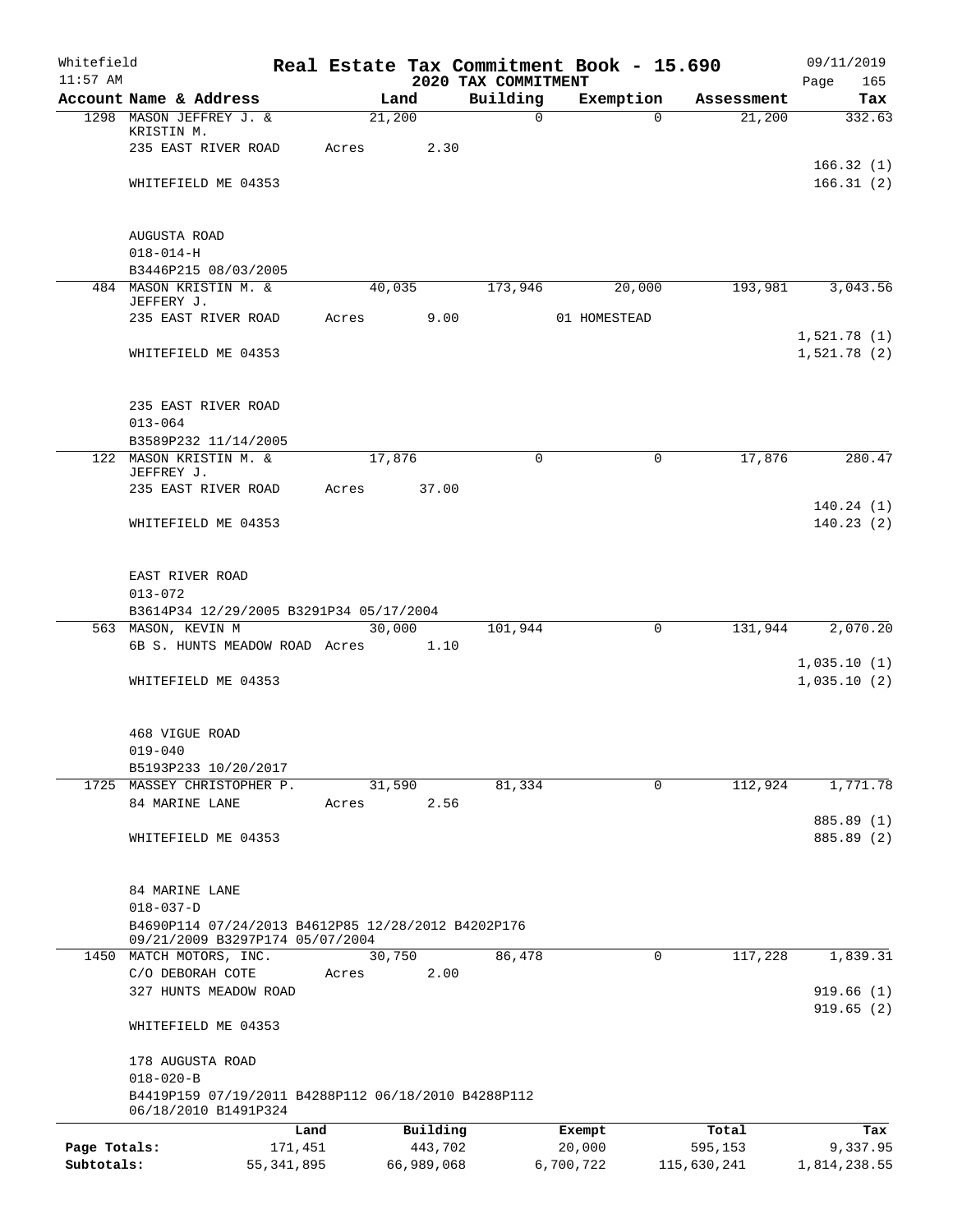| Account Name & Address<br>753 MATHEWS JACOB N. &<br>JESSICA J.<br>434 MILLS ROAD<br>WHITEFIELD ME 04353<br>434 MILLS ROAD<br>$020 - 028$<br>B5325P227 11/13/2018 B4824P34 10/02/2014 B3590P1<br>11/14/2005<br>1914 MATHEWS NICOLE<br>67 SENOTT ROAD<br>WHITEFIELD ME 04353 | Acres                                                                                                       | Land<br>31,065<br>20,735 | 2.21<br>Acres 1.99      | 2020 TAX COMMITMENT<br>Building<br>97,909<br>114,135                                                                                             | Exemption<br>20,000<br>01 HOMESTEAD<br>$\mathbf 0$ | Assessment<br>108,974           | 166<br>Page<br>Tax                                         |
|----------------------------------------------------------------------------------------------------------------------------------------------------------------------------------------------------------------------------------------------------------------------------|-------------------------------------------------------------------------------------------------------------|--------------------------|-------------------------|--------------------------------------------------------------------------------------------------------------------------------------------------|----------------------------------------------------|---------------------------------|------------------------------------------------------------|
|                                                                                                                                                                                                                                                                            |                                                                                                             |                          |                         |                                                                                                                                                  |                                                    |                                 | 1,709.80                                                   |
|                                                                                                                                                                                                                                                                            |                                                                                                             |                          |                         |                                                                                                                                                  |                                                    |                                 | 854.90 (1)<br>854.90 (2)                                   |
|                                                                                                                                                                                                                                                                            |                                                                                                             |                          |                         |                                                                                                                                                  |                                                    |                                 |                                                            |
|                                                                                                                                                                                                                                                                            |                                                                                                             |                          |                         |                                                                                                                                                  |                                                    |                                 |                                                            |
|                                                                                                                                                                                                                                                                            |                                                                                                             |                          |                         |                                                                                                                                                  |                                                    |                                 |                                                            |
|                                                                                                                                                                                                                                                                            |                                                                                                             |                          |                         |                                                                                                                                                  |                                                    |                                 |                                                            |
|                                                                                                                                                                                                                                                                            |                                                                                                             |                          |                         |                                                                                                                                                  |                                                    | 134,870                         | 2,116.11                                                   |
|                                                                                                                                                                                                                                                                            |                                                                                                             |                          |                         |                                                                                                                                                  |                                                    |                                 |                                                            |
|                                                                                                                                                                                                                                                                            |                                                                                                             |                          |                         |                                                                                                                                                  |                                                    |                                 | 1,058.06(1)<br>1,058.05(2)                                 |
| 67 SENOTT ROAD                                                                                                                                                                                                                                                             |                                                                                                             |                          |                         |                                                                                                                                                  |                                                    |                                 |                                                            |
|                                                                                                                                                                                                                                                                            |                                                                                                             |                          |                         |                                                                                                                                                  |                                                    |                                 | 1,630.79                                                   |
| 75 SENOTT ROAD                                                                                                                                                                                                                                                             |                                                                                                             |                          | 2.00                    |                                                                                                                                                  | 01 HOMESTEAD                                       |                                 |                                                            |
| WHITEFIELD ME 04353                                                                                                                                                                                                                                                        |                                                                                                             |                          |                         |                                                                                                                                                  |                                                    |                                 | 815.40 (1)<br>815.39 (2)                                   |
| 75 SENOTT ROAD<br>$017 - 047 - A$                                                                                                                                                                                                                                          |                                                                                                             |                          |                         |                                                                                                                                                  |                                                    |                                 |                                                            |
|                                                                                                                                                                                                                                                                            |                                                                                                             |                          |                         |                                                                                                                                                  |                                                    |                                 | 387.54                                                     |
| SANDRA BROWN                                                                                                                                                                                                                                                               |                                                                                                             |                          |                         |                                                                                                                                                  |                                                    |                                 |                                                            |
| 373 WISCASSET ROAD                                                                                                                                                                                                                                                         |                                                                                                             |                          |                         |                                                                                                                                                  |                                                    |                                 | 193.77(1)                                                  |
| WHITEFIELD ME 04353                                                                                                                                                                                                                                                        |                                                                                                             |                          |                         |                                                                                                                                                  |                                                    |                                 | 193.77(2)                                                  |
| WISCASSET ROAD                                                                                                                                                                                                                                                             |                                                                                                             |                          |                         |                                                                                                                                                  |                                                    |                                 |                                                            |
|                                                                                                                                                                                                                                                                            |                                                                                                             |                          |                         |                                                                                                                                                  |                                                    |                                 | 2,097.11                                                   |
| SANDRA BROWN                                                                                                                                                                                                                                                               |                                                                                                             |                          |                         |                                                                                                                                                  |                                                    |                                 |                                                            |
| 373 WISCASSET ROAD                                                                                                                                                                                                                                                         |                                                                                                             |                          |                         |                                                                                                                                                  | 01 HOMESTEAD                                       |                                 |                                                            |
|                                                                                                                                                                                                                                                                            |                                                                                                             |                          |                         |                                                                                                                                                  |                                                    |                                 | 1,048.56(1)                                                |
| WHITEFIELD ME 04353                                                                                                                                                                                                                                                        |                                                                                                             |                          |                         |                                                                                                                                                  |                                                    |                                 | 1,048.55(2)                                                |
| 373 WISCASSET ROAD                                                                                                                                                                                                                                                         |                                                                                                             |                          |                         |                                                                                                                                                  |                                                    |                                 |                                                            |
| $004 - 014$                                                                                                                                                                                                                                                                |                                                                                                             |                          |                         |                                                                                                                                                  |                                                    |                                 |                                                            |
| 1438 MAXELL. JOHN E.                                                                                                                                                                                                                                                       |                                                                                                             |                          |                         | 0                                                                                                                                                | $\overline{0}$                                     |                                 | 1,439.56                                                   |
| MAXELL, ALISON L                                                                                                                                                                                                                                                           |                                                                                                             |                          |                         |                                                                                                                                                  |                                                    |                                 |                                                            |
| 262 NELSON ROAD                                                                                                                                                                                                                                                            |                                                                                                             |                          |                         |                                                                                                                                                  |                                                    |                                 | 719.78(1)<br>719.78(2)                                     |
| CHELSEA ME 04330                                                                                                                                                                                                                                                           |                                                                                                             |                          |                         |                                                                                                                                                  |                                                    |                                 |                                                            |
| MEAHER LANE<br>$015 - 015$                                                                                                                                                                                                                                                 |                                                                                                             |                          |                         |                                                                                                                                                  |                                                    |                                 |                                                            |
|                                                                                                                                                                                                                                                                            | $017 - 047 - B$<br>703 MATHEWS, BRUCE M<br>867 MATTUCCI RICHARD &<br>$004 - 015$<br>1250 MATTUCCI RICHARD & |                          | Acres<br>Acres<br>Acres | 30,750<br>B4970P94 01/19/2016 B4863P105 02/23/2015<br>24,700<br>28.00<br>60,250<br>91,750<br>120.00<br>B5190P155 10/13/2017 B5190P152 10/13/2017 | 0<br>93,409<br>Acres 40.00                         | 99,188<br>26,000<br>0<br>20,000 | 103,938<br>05 VET EXEMPTION<br>24,700<br>133,659<br>91,750 |

|              | Land       | Building     | Exempt    | Total       | Tax          |
|--------------|------------|--------------|-----------|-------------|--------------|
| Page Totals: | 259,250    | 404,641      | 66,000    | 597,891     | 9,380.91     |
| Subtotals:   | 55,601,145 | 67, 393, 709 | 6,766,722 | 116,228,132 | 1,823,619.46 |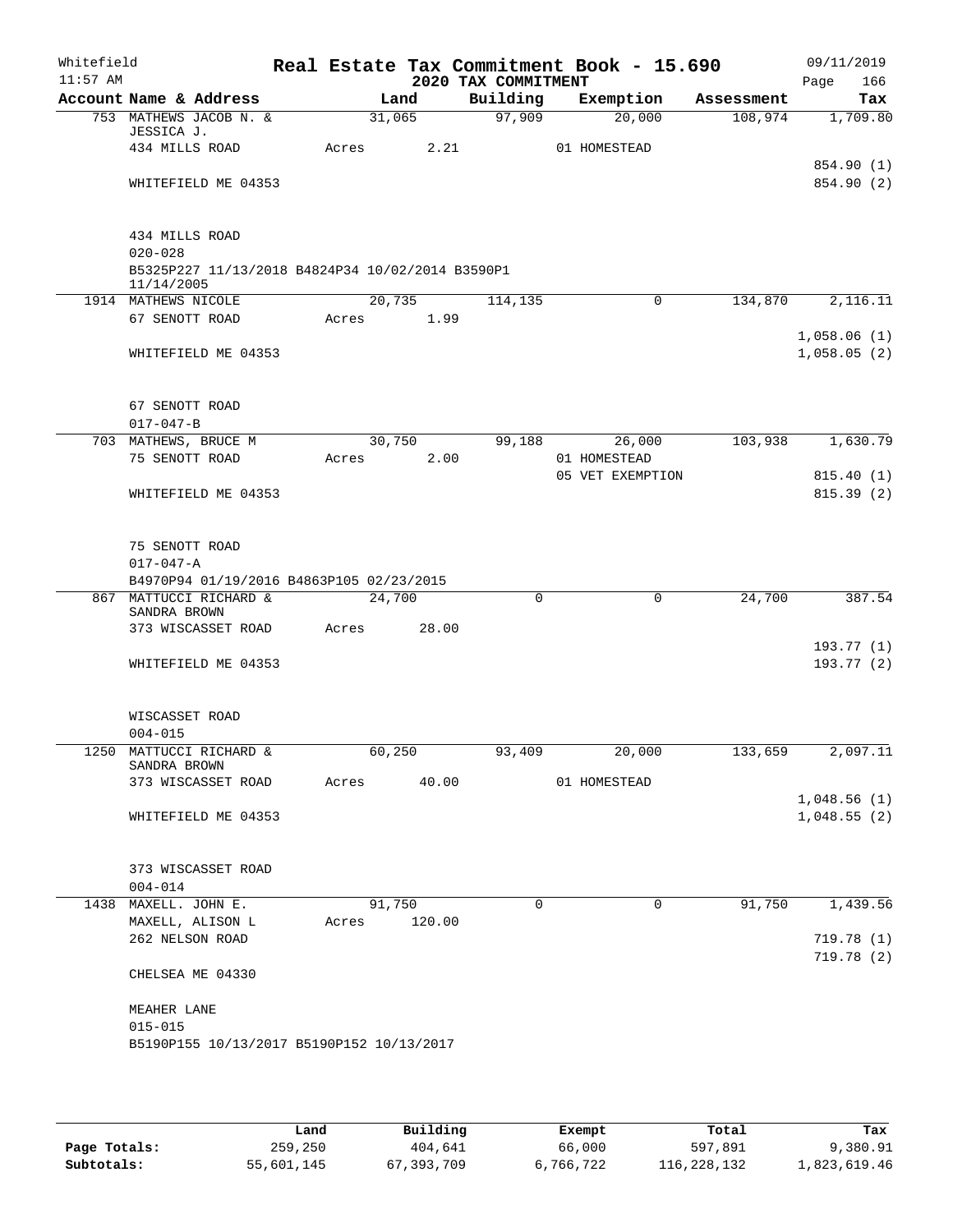| Whitefield<br>$11:57$ AM |                                                                                       |            |        | 2020 TAX COMMITMENT | Real Estate Tax Commitment Book - 15.690 |            | 09/11/2019<br>167<br>Page   |
|--------------------------|---------------------------------------------------------------------------------------|------------|--------|---------------------|------------------------------------------|------------|-----------------------------|
|                          | Account Name & Address                                                                |            | Land   | Building            | Exemption                                | Assessment | Tax                         |
|                          | 1038 MAYERS NATASHA                                                                   |            | 87,900 | 46,753              | 20,000                                   | 114,653    | 1,798.91                    |
|                          | 538 TOWNHOUSE ROAD                                                                    | Acres      | 22.50  |                     | 01 HOMESTEAD                             |            |                             |
|                          | WHITEFIELD ME 04353                                                                   |            |        |                     |                                          |            | 899.46 (1)<br>899.45 (2)    |
|                          |                                                                                       |            |        |                     |                                          |            |                             |
|                          | 538 TOWNHOUSE ROAD                                                                    |            |        |                     |                                          |            |                             |
|                          | $010 - 026$                                                                           |            |        |                     |                                          |            |                             |
|                          | B2541P119                                                                             |            |        |                     |                                          |            |                             |
|                          | 1483 MAYO MAE BELLE                                                                   |            | 36,290 | 93,235              | 20,000                                   | 109,525    | 1,718.45                    |
|                          | 222 HUNTS MEADOW ROAD                                                                 | Acres      | 6.30   |                     | 01 HOMESTEAD                             |            | 859.23 (1)                  |
|                          | WHITEFIELD ME 04353                                                                   |            |        |                     |                                          |            | 859.22 (2)                  |
|                          | 222 HUNTS MEADOW ROAD                                                                 |            |        |                     |                                          |            |                             |
|                          | $012 - 022$                                                                           |            |        |                     |                                          |            |                             |
|                          | B2861P4 05/24/2002                                                                    |            |        |                     |                                          |            |                             |
|                          | 779 MAZEIKA, AUDREY L                                                                 |            | 6,500  | 0                   | 0                                        | 6,500      | 101.99                      |
|                          | MAZEIKA, DAVID M                                                                      | Acres      | 1.00   |                     |                                          |            |                             |
|                          | <b>30 SOUTH MAIN STREET</b>                                                           |            |        |                     |                                          |            | 51.00(1)<br>50.99(2)        |
|                          | PETERSHAM MA 01366                                                                    |            |        |                     |                                          |            |                             |
|                          | GRAND ARMY ROAD                                                                       |            |        |                     |                                          |            |                             |
|                          | $013 - 044$                                                                           |            |        |                     |                                          |            |                             |
|                          | B5270P45 04/20/2018                                                                   |            |        |                     |                                          |            |                             |
|                          | 354 MCCORMICK JEFFREY T.                                                              | 10,828     |        | 0                   | $\mathbf 0$                              | 10,828     | 169.89                      |
|                          | KNOWLTON BOBBI-LYNN                                                                   | Acres      | 9.16   |                     |                                          |            |                             |
|                          | 10 MISTY MOUNTAIN LANE                                                                |            |        |                     |                                          |            | 84.95(1)<br>84.94 (2)       |
|                          | WHITEFIELD ME 04353                                                                   |            |        |                     |                                          |            |                             |
|                          | WISCASSET ROAD                                                                        |            |        |                     |                                          |            |                             |
|                          | $004 - 019$                                                                           |            |        |                     |                                          |            |                             |
|                          | B5321P312 10/31/2018 B4505P135 03/23/2012 B4412P35<br>06/23/2011 B3583P134 11/03/2005 |            |        |                     |                                          |            |                             |
|                          | 1128 MCCORMICK KAREN E.                                                               |            | 30,750 | 83,538              | $\mathsf{O}$                             | 114,288    | 1,793.18                    |
|                          | P O BOX 164                                                                           | Acres      | 2.00   |                     |                                          |            |                             |
|                          | WHITEFIELD ME 04353                                                                   |            |        |                     |                                          |            | 896.59 (1)<br>896.59 (2)    |
|                          |                                                                                       |            |        |                     |                                          |            |                             |
|                          | 20 BENNER LANE                                                                        |            |        |                     |                                          |            |                             |
|                          | $013 - 037$                                                                           |            |        |                     |                                          |            |                             |
|                          | B4795P131 07/02/2014 B4771P73 04/16/2014 B2383P5                                      |            |        |                     |                                          |            |                             |
|                          | 1108 MCCORMICK SEAN & LESLIE                                                          |            | 30,600 | 136,183             | 20,000                                   | 146,783    | 2,303.03                    |
|                          | 80 EAST RIVER ROAD                                                                    | Acres 1.90 |        |                     | 01 HOMESTEAD                             |            |                             |
|                          | WHITEFIELD ME 04353                                                                   |            |        |                     |                                          |            | 1,151.52(1)<br>1, 151.51(2) |
|                          |                                                                                       |            |        |                     |                                          |            |                             |
|                          | 80 EAST RIVER ROAD                                                                    |            |        |                     |                                          |            |                             |
|                          | $027 - 010$                                                                           |            |        |                     |                                          |            |                             |
|                          | B2362P176                                                                             |            |        |                     |                                          |            |                             |
|                          |                                                                                       |            |        |                     |                                          |            |                             |
|                          |                                                                                       |            |        |                     |                                          |            |                             |

|              | Land       | Building   | Exempt    | Total       | Tax          |
|--------------|------------|------------|-----------|-------------|--------------|
| Page Totals: | 202,868    | 359,709    | 60,000    | 502,577     | 7,885.45     |
| Subtotals:   | 55,804,013 | 67,753,418 | 6,826,722 | 116,730,709 | 1,831,504.91 |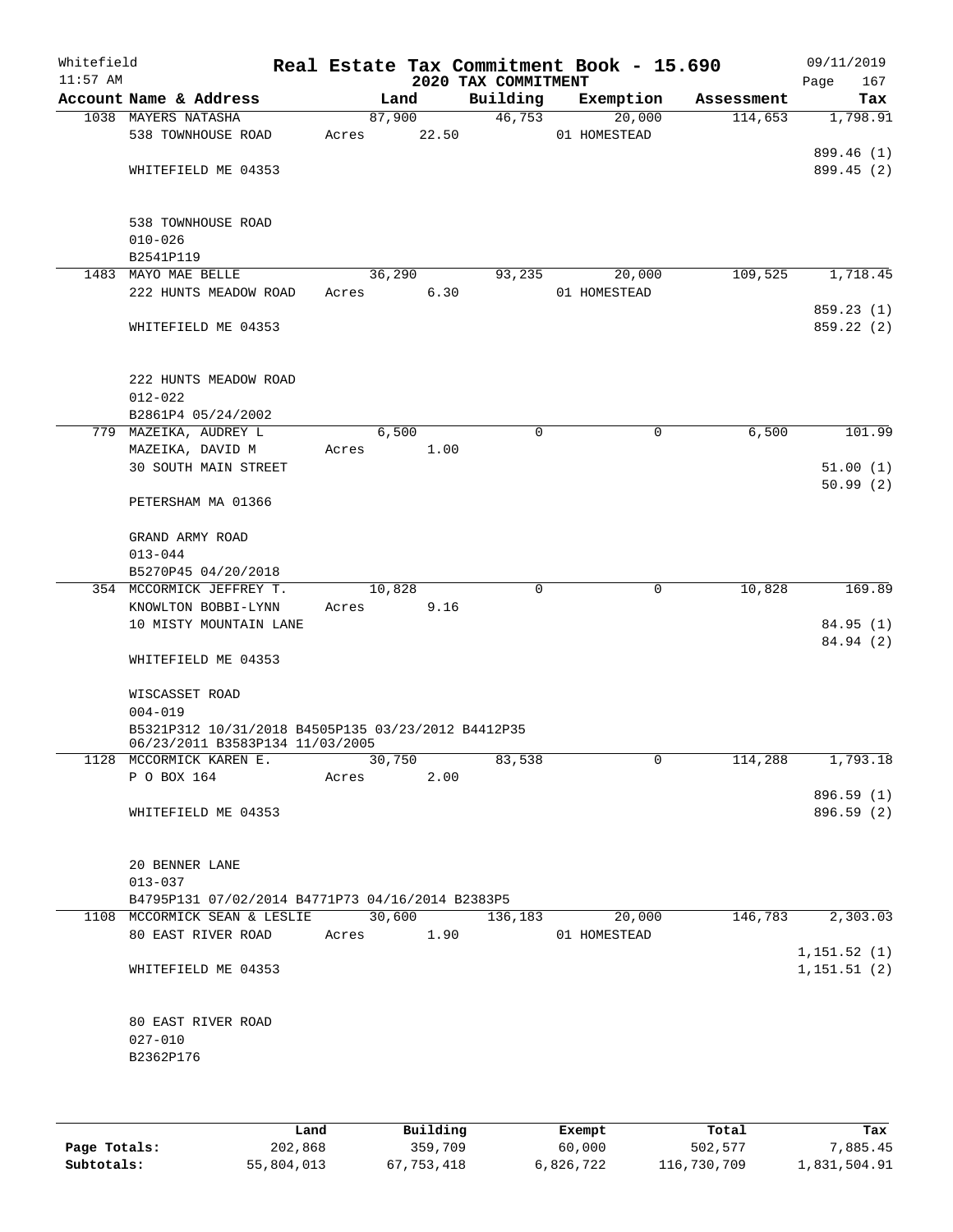| Whitefield<br>$11:57$ AM |                                                                                  |         |        |              |                                 | Real Estate Tax Commitment Book - 15.690 |              | 09/11/2019               |
|--------------------------|----------------------------------------------------------------------------------|---------|--------|--------------|---------------------------------|------------------------------------------|--------------|--------------------------|
|                          | Account Name & Address                                                           |         | Land   |              | 2020 TAX COMMITMENT<br>Building | Exemption                                | Assessment   | Page<br>168<br>Tax       |
|                          | 268 MCCORMICK STEVEN C. &                                                        |         | 33,675 |              | 138,996                         | 20,000                                   | 152,671      | 2,395.41                 |
|                          | LANA<br>39 EAST RIVER ROAD                                                       | Acres   |        | 3.95         |                                 | 01 HOMESTEAD                             |              |                          |
|                          |                                                                                  |         |        |              |                                 |                                          |              | 1,197.71 (1)             |
|                          | WHITEFIELD ME 04353                                                              |         |        |              |                                 |                                          |              | 1, 197.70(2)             |
|                          | 39 EAST RIVER ROAD                                                               |         |        |              |                                 |                                          |              |                          |
|                          | $013 - 043 - B$                                                                  |         |        |              |                                 |                                          |              |                          |
|                          | B1686P302                                                                        |         |        |              |                                 |                                          |              |                          |
|                          | 689 MCCRAY MICHAEL C. &<br>TONIA                                                 |         | 30,000 |              | 97,538                          | 20,000                                   | 107,538      | 1,687.27                 |
|                          | 162 VIGUE ROAD                                                                   | Acres   |        | 1.50         |                                 | 01 HOMESTEAD                             |              |                          |
|                          | WHITEFIELD ME 04353                                                              |         |        |              |                                 |                                          |              | 843.64 (1)<br>843.63 (2) |
|                          | 162 VIGUE ROAD                                                                   |         |        |              |                                 |                                          |              |                          |
|                          | $016 - 032 - A$                                                                  |         |        |              |                                 |                                          |              |                          |
|                          | B1426P351                                                                        |         |        |              |                                 |                                          |              |                          |
|                          | 1535 MCCRAY MICHAEL C. &<br>TONIA J.                                             |         | 20,000 |              | 0                               |                                          | 20,000<br>0  | 313.80                   |
|                          | 162 VIGUE ROAD                                                                   | Acres   |        | 1.00         |                                 |                                          |              | 156.90(1)                |
|                          | WHITEFIELD ME 04353                                                              |         |        |              |                                 |                                          |              | 156.90(2)                |
|                          |                                                                                  |         |        |              |                                 |                                          |              |                          |
|                          | VIGUE ROAD<br>$016 - 032$                                                        |         |        |              |                                 |                                          |              |                          |
|                          | B2546P235                                                                        |         |        |              |                                 |                                          |              |                          |
|                          | 190 MCCRIMMON MACK A.                                                            |         | 32,700 |              | 17,222                          | 20,000                                   | 29,922       | 469.48                   |
|                          | 130 AUGUSTA ROAD                                                                 | Acres   |        | 3.30         |                                 | 01 HOMESTEAD                             |              |                          |
|                          | WHITEFIELD ME 04353                                                              |         |        |              |                                 |                                          |              | 234.74 (1)<br>234.74 (2) |
|                          |                                                                                  |         |        |              |                                 |                                          |              |                          |
|                          | 130 AUGUSTA ROAD                                                                 |         |        |              |                                 |                                          |              |                          |
|                          | $018 - 020 - A$<br>B1277P177                                                     |         |        |              |                                 |                                          |              |                          |
|                          | 1476 MCCRIMMON, CHRISTOPER M                                                     |         | 30,975 |              | 102,960                         |                                          | 133,935<br>0 | 2,101.44                 |
|                          | MCCRIMMON, SARAH A                                                               | Acres   |        | 2.15         |                                 |                                          |              |                          |
|                          | 132 VIGUE ROAD                                                                   |         |        |              |                                 |                                          |              | 1,050.72(1)              |
|                          | WHITEFIELD ME 04353                                                              |         |        |              |                                 |                                          |              | 1,050.72(2)              |
|                          | 132 VIGUE ROAD                                                                   |         |        |              |                                 |                                          |              |                          |
|                          | $016 - 030$<br>B5027P307 07/13/2016 B4946P141 11/04/2015 B2408P111<br>12/07/1998 |         |        |              |                                 |                                          |              |                          |
|                          | 581 MCDONALD RICHARD &                                                           |         | 30,030 |              | 73,522                          | 20,000                                   | 83,552       | 1,310.93                 |
|                          | DEBORAH<br>P.O. BOX 146                                                          | Acres   |        | 1.52         |                                 | 01 HOMESTEAD                             |              |                          |
|                          |                                                                                  |         |        |              |                                 |                                          |              | 655.47(1)                |
|                          | COOPERS MILLS ME 04341                                                           |         |        |              |                                 |                                          |              | 655.46(2)                |
|                          | 400 NORTH HOWE ROAD                                                              |         |        |              |                                 |                                          |              |                          |
|                          | $020 - 007$<br>B4809P138 08/18/2014 B2577P18                                     |         |        |              |                                 |                                          |              |                          |
|                          |                                                                                  | Land    |        | Building     |                                 | Exempt                                   | Total        | Tax                      |
| Page Totals:             |                                                                                  | 177,380 |        | 430,238      |                                 | 80,000                                   | 527,618      | 8,278.33                 |
| Subtotals:               | 55,981,393                                                                       |         |        | 68, 183, 656 |                                 | 6,906,722                                | 117,258,327  | 1,839,783.24             |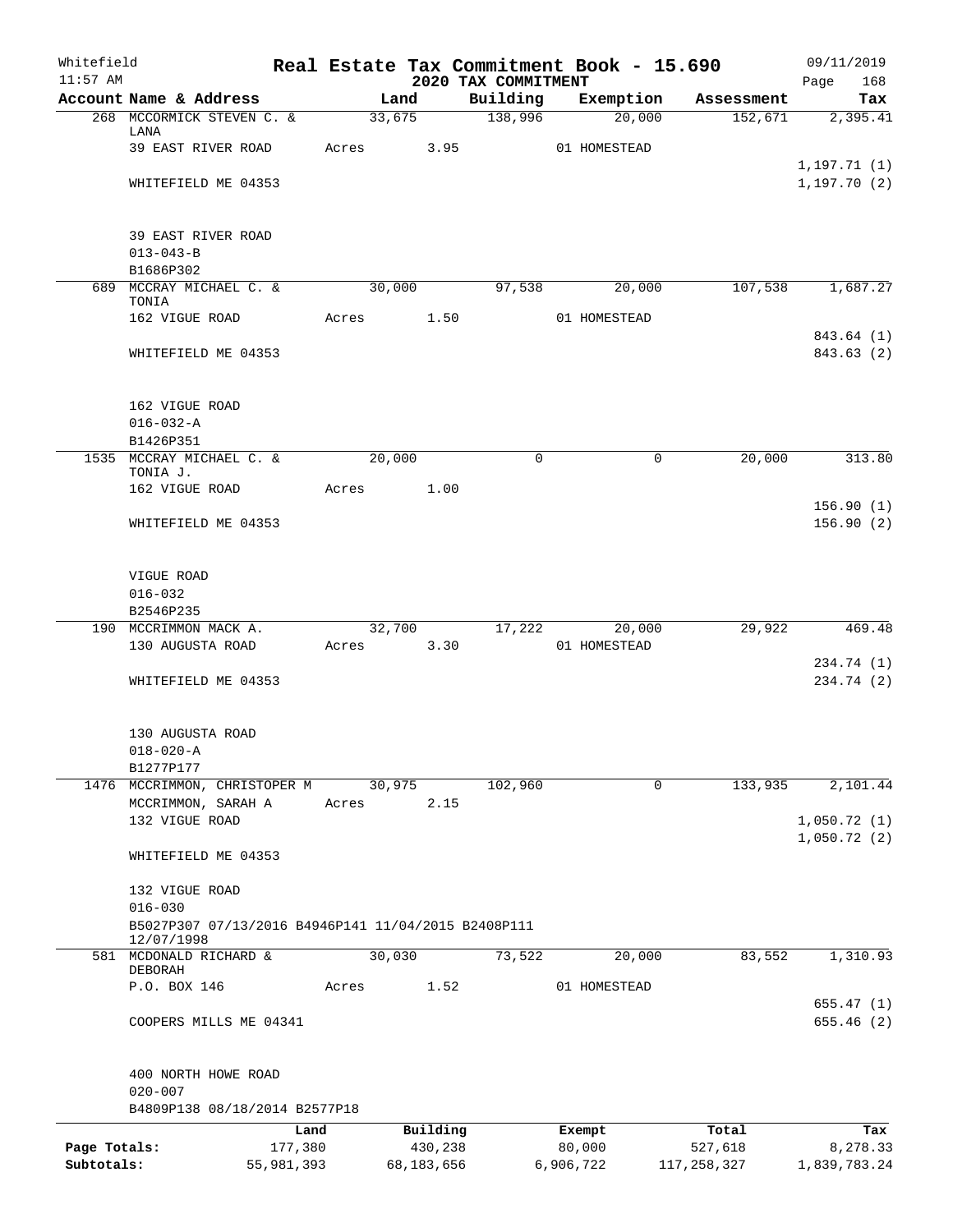| Whitefield<br>$11:57$ AM |                                |        |       | 2020 TAX COMMITMENT | Real Estate Tax Commitment Book - 15.690 |            | 09/11/2019<br>169<br>Page |
|--------------------------|--------------------------------|--------|-------|---------------------|------------------------------------------|------------|---------------------------|
|                          | Account Name & Address         |        | Land  | Building            | Exemption                                | Assessment | Tax                       |
|                          | 914 MCDONALD STEVEN P.         | 64,995 |       | 83,040              | $\Omega$                                 | 148,035    | 2,322.67                  |
|                          | 581 WISCASSET ROAD             | Acres  | 47.30 |                     |                                          |            |                           |
|                          |                                |        |       |                     |                                          |            | 1, 161.34(1)              |
|                          | WHITEFIELD ME 04353            |        |       |                     |                                          |            | 1, 161.33(2)              |
|                          |                                |        |       |                     |                                          |            |                           |
|                          |                                |        |       |                     |                                          |            |                           |
|                          | 581 WISCASSET ROAD             |        |       |                     |                                          |            |                           |
|                          | $001 - 038$                    |        |       |                     |                                          |            |                           |
|                          | B2617P266                      |        |       |                     |                                          |            |                           |
|                          | 34 MCDONOUGH MARY LEE          | 32,450 |       | $\mathbf 0$         | 0                                        | 32,450     | 509.14                    |
|                          | 4010 GRADY SMITH ROAD          | Acres  | 14.00 |                     |                                          |            |                           |
|                          |                                |        |       |                     |                                          |            | 254.57(1)                 |
|                          | LOGANVILLE GA 30052            |        |       |                     |                                          |            | 254.57(2)                 |
|                          |                                |        |       |                     |                                          |            |                           |
|                          |                                |        |       |                     |                                          |            |                           |
|                          | HILTON ROAD                    |        |       |                     |                                          |            |                           |
|                          | $011 - 035$                    |        |       |                     |                                          |            |                           |
|                          | 36 MCEVOY PAUL                 | 77,645 |       | $\mathbf 0$         | $\mathbf 0$                              | 77,645     | 1,218.25                  |
|                          | 12 E CRISMAN ROAD              | Acres  | 91.79 |                     |                                          |            |                           |
|                          |                                |        |       |                     |                                          |            | 609.13(1)                 |
|                          | HARDWICK NJ 07825 9696         |        |       |                     |                                          |            | 609.12(2)                 |
|                          |                                |        |       |                     |                                          |            |                           |
|                          | BRIGID LANE                    |        |       |                     |                                          |            |                           |
|                          | $006 - 002$                    |        |       |                     |                                          |            |                           |
|                          | B2616P40                       |        |       |                     |                                          |            |                           |
|                          | 1006 MCEVOY PAUL               | 20,750 |       | $\mathbf 0$         | 0                                        | 20,750     | 325.57                    |
|                          | 12 E CRISMAN ROAD              | Acres  | 2.00  |                     |                                          |            |                           |
|                          |                                |        |       |                     |                                          |            | 162.79(1)                 |
|                          | HARDWICK NJ 07825 9696         |        |       |                     |                                          |            | 162.78(2)                 |
|                          |                                |        |       |                     |                                          |            |                           |
|                          |                                |        |       |                     |                                          |            |                           |
|                          | BRIGID LANE                    |        |       |                     |                                          |            |                           |
|                          | $006 - 002 - B$                |        |       |                     |                                          |            |                           |
|                          | B2616P40                       |        |       |                     |                                          |            |                           |
|                          | 974 MCGEE PROPERTIES, LLC      | 45,000 |       | 0                   | 0                                        | 45,000     | 706.05                    |
|                          | 537 HIGH STREET                | Acres  | 6.00  |                     |                                          |            |                           |
|                          |                                |        |       |                     |                                          |            | 353.03 (1)                |
|                          | WEST GARDINER ME 04345         |        |       |                     |                                          |            | 353.02 (2)                |
|                          |                                |        |       |                     |                                          |            |                           |
|                          | 36 HEAD TIDE ROAD              |        |       |                     |                                          |            |                           |
|                          | $007 - 067$                    |        |       |                     |                                          |            |                           |
|                          | B5237P115 03/09/2018           |        |       |                     |                                          |            |                           |
|                          | 247 MCGEE STEVEN A             | 11,820 |       | 0                   | 0                                        | 11,820     | 185.46                    |
|                          | 537 HIGH STREET                | Acres  | 10.40 |                     |                                          |            |                           |
|                          |                                |        |       |                     |                                          |            | 92.73 (1)                 |
|                          | GARDINER ME 04345              |        |       |                     |                                          |            | 92.73(2)                  |
|                          |                                |        |       |                     |                                          |            |                           |
|                          |                                |        |       |                     |                                          |            |                           |
|                          | OFF DEVINE ROAD                |        |       |                     |                                          |            |                           |
|                          | $016 - 019$                    |        |       |                     |                                          |            |                           |
|                          | B4766P265 03/26/2014 B2761P216 |        |       |                     |                                          |            |                           |
|                          |                                |        |       |                     |                                          |            |                           |
|                          |                                |        |       |                     |                                          |            |                           |
|                          |                                |        |       |                     |                                          |            |                           |

|              | Land       | Building   | Exempt    | Total       | Tax          |
|--------------|------------|------------|-----------|-------------|--------------|
| Page Totals: | 252,660    | 83,040     |           | 335,700     | 5,267.14     |
| Subtotals:   | 56,234,053 | 68,266,696 | 6,906,722 | 117,594,027 | 1,845,050.38 |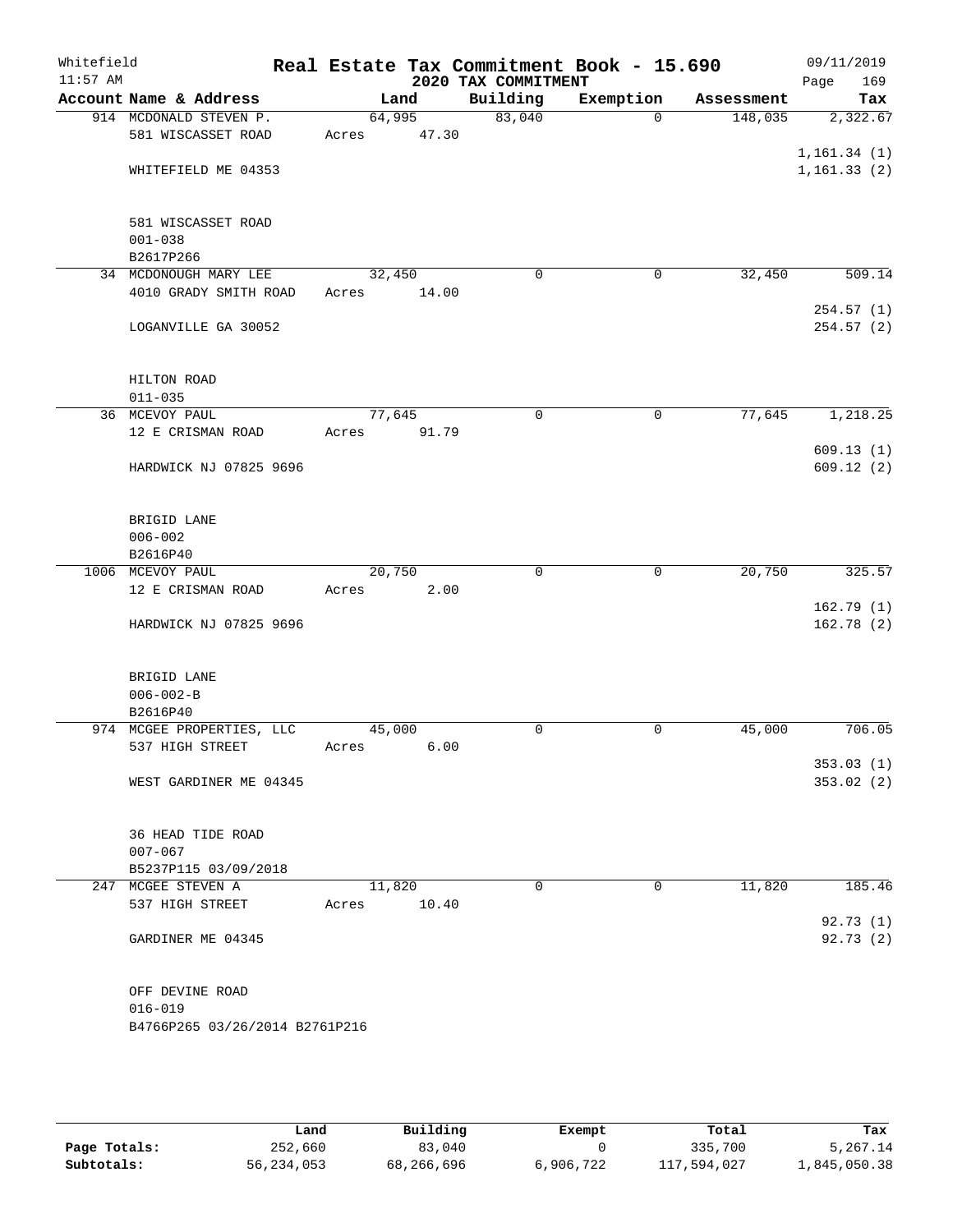| Whitefield<br>$11:57$ AM |                                                                                  |                 |                 |                     | 2020 TAX COMMITMENT | Real Estate Tax Commitment Book - 15.690 |                  | 09/11/2019<br>Page<br>170    |
|--------------------------|----------------------------------------------------------------------------------|-----------------|-----------------|---------------------|---------------------|------------------------------------------|------------------|------------------------------|
|                          | Account Name & Address                                                           |                 |                 | Land                | Building            | Exemption                                | Assessment       | Tax                          |
|                          | 791 MCGEE STEVEN A.<br>D/B/A STEVEN MCGEE<br>CONSTR.                             |                 | 94,500<br>Acres | 12.60               | $\mathbf 0$         | $\Omega$                                 | 94,500           | 1,482.71                     |
|                          | 537 HIGH STREET                                                                  |                 |                 |                     |                     |                                          |                  | 741.36(1)<br>741.35(2)       |
|                          | W. GARDINER ME 04345                                                             |                 |                 |                     |                     |                                          |                  |                              |
|                          | BACK OF DEVINE ROAD<br>$016 - 015$                                               |                 |                 |                     |                     |                                          |                  |                              |
|                          | B2317P54                                                                         |                 |                 |                     |                     |                                          |                  |                              |
|                          | 815 MCGEE STEVEN A.                                                              |                 | 269,925         |                     | $\Omega$            | $\mathbf 0$                              | 269,925          | 4,235.12                     |
|                          | DBA MCGEE CONSTRUCTION<br>537 HIGH STREET                                        |                 | Acres           | 35.99               |                     |                                          |                  | 2,117.56(1)<br>2, 117.56 (2) |
|                          | W. GARDINER ME 04345                                                             |                 |                 |                     |                     |                                          |                  |                              |
|                          | 256 VIGUE ROAD                                                                   |                 |                 |                     |                     |                                          |                  |                              |
|                          | $016 - 038$                                                                      |                 |                 |                     |                     |                                          |                  |                              |
|                          | B2317P54<br>487 MCGRATH THOMAS E. &                                              |                 | 30,750          |                     | 182,161             | $\mathsf{O}$                             | 212,911          | 3,340.57                     |
|                          | PATRICIA J.                                                                      |                 |                 |                     |                     |                                          |                  |                              |
|                          | 15 HOLLYWOOD BOULEVARD                                                           |                 | Acres           | 2.00                |                     |                                          |                  |                              |
|                          | WHITEFIELD ME 04353                                                              |                 |                 |                     |                     |                                          |                  | 1,670.29(1)<br>1,670.28(2)   |
|                          | 15 HOLLYWOOD BOULEVARD                                                           |                 |                 |                     |                     |                                          |                  |                              |
|                          | $002 - 008 - A$                                                                  |                 |                 |                     |                     |                                          |                  |                              |
|                          | B3010P201<br>133 MCGUIRE, CALEB                                                  |                 | 30,165          |                     | 95,656              | 0                                        | 125,821          | 1,974.13                     |
|                          | 153 SENOTT ROAD                                                                  |                 | Acres           | 1.61                |                     |                                          |                  |                              |
|                          | WHITEFIELD ME 04353                                                              |                 |                 |                     |                     |                                          |                  | 987.07 (1)<br>987.06 (2)     |
|                          |                                                                                  |                 |                 |                     |                     |                                          |                  |                              |
|                          | 153 SENOTT ROAD                                                                  |                 |                 |                     |                     |                                          |                  |                              |
|                          | $017 - 045$                                                                      |                 |                 |                     |                     |                                          |                  |                              |
|                          | B5314P212 10/11/2018 B4777P48 05/07/2014 B2580P286<br>410 MCKEE-JENEC JACALYN A. |                 | 21,500          |                     | 0                   | 0                                        | 21,500           | 337.34                       |
|                          | 42 HANLEY ROAD                                                                   |                 | Acres           | 2.50                |                     |                                          |                  |                              |
|                          | PITTSTON ME 04345                                                                |                 |                 |                     |                     |                                          |                  | 168.67(1)<br>168.67(2)       |
|                          | PHILBRICK LANE                                                                   |                 |                 |                     |                     |                                          |                  |                              |
|                          | $006 - 016$                                                                      |                 |                 |                     |                     |                                          |                  |                              |
|                          | B2390P103 10/15/1998                                                             |                 |                 |                     |                     |                                          |                  |                              |
| 1168                     | MCKEEN WILLIAM C. &<br>SUSAN                                                     |                 | 58,940          |                     | 130,303             | 20,000                                   | 169,243          | 2,655.42                     |
|                          | P.O. BOX 148                                                                     |                 | Acres           | 22.60               |                     | 01 HOMESTEAD                             |                  |                              |
|                          | WHITEFIELD ME 04353                                                              |                 |                 |                     |                     |                                          |                  | 1,327.71(1)<br>1,327.71(2)   |
|                          | 32 MOSQUITO LANE<br>$017 - 046 - A$                                              |                 |                 |                     |                     |                                          |                  |                              |
|                          | B1375P247 03/04/1987                                                             |                 |                 |                     |                     |                                          |                  |                              |
|                          |                                                                                  |                 |                 |                     |                     |                                          |                  |                              |
| Page Totals:             |                                                                                  | Land<br>505,780 |                 | Building<br>408,120 |                     | Exempt<br>20,000                         | Total<br>893,900 | Tax<br>14,025.29             |
|                          |                                                                                  |                 |                 |                     |                     |                                          |                  |                              |

**Subtotals:** 56,739,833 68,674,816 6,926,722 118,487,927 1,859,075.67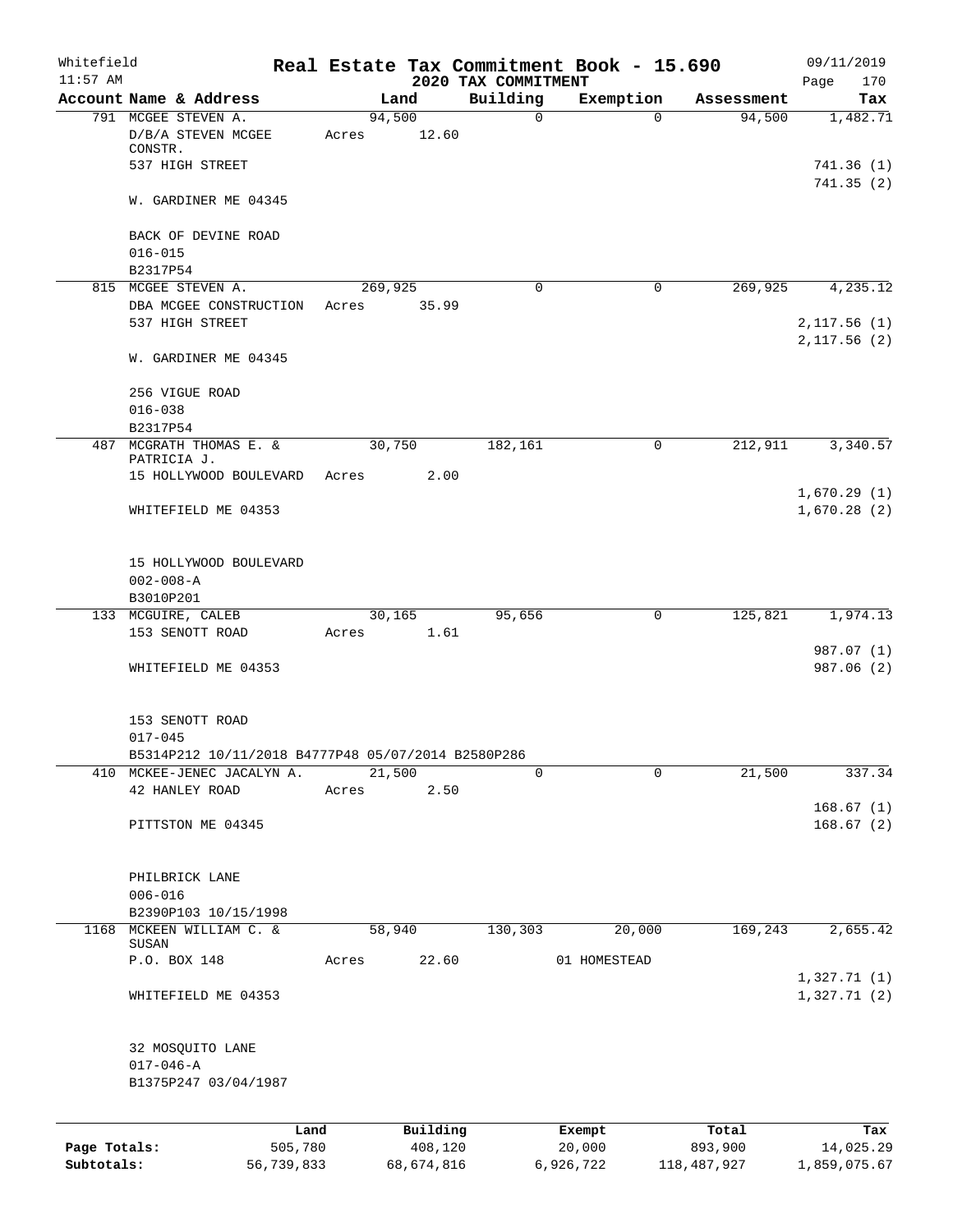| Whitefield<br>$11:57$ AM |                                                                                 |       |               | 2020 TAX COMMITMENT | Real Estate Tax Commitment Book - 15.690 |            | 09/11/2019<br>171<br>Page |
|--------------------------|---------------------------------------------------------------------------------|-------|---------------|---------------------|------------------------------------------|------------|---------------------------|
|                          | Account Name & Address                                                          |       | Land          | Building            | Exemption                                | Assessment | Tax                       |
|                          | 1727 MCKEEN, SUSAN B<br>MCKEEN, WILLIAM C<br>PO BOX 148                         | Acres | 3,600<br>2.40 | $\mathbf 0$         | $\Omega$                                 | 3,600      | 56.48<br>28.24(1)         |
|                          | WHITEFIELD ME 04353                                                             |       |               |                     |                                          |            | 28.24(2)                  |
|                          | MOSQUITO LANE<br>$017 - 046 - B$                                                |       |               |                     |                                          |            |                           |
|                          | B5301P291 06/28/2018                                                            |       |               |                     |                                          |            |                           |
|                          | 471 MCKENNA KIMBERLY A.                                                         |       | 30,150        | 16,073              | 20,000                                   | 26, 223    | 411.44                    |
|                          | 17 LILAC LANE                                                                   | Acres | 1.60          |                     | 01 HOMESTEAD                             |            |                           |
|                          | WHITEFIELD ME 04353                                                             |       |               |                     |                                          |            | 205.72(1)<br>205.72(2)    |
|                          | 17 LILAC LANE<br>$018 - 020 - G$                                                |       |               |                     |                                          |            |                           |
|                          | B4063P140 10/21/2008 B2314P17                                                   |       |               |                     |                                          |            |                           |
|                          | 192 MCLAUGHLIN FRANCIS L.<br>IV & KIM M.                                        |       | 35,100        | 77,750              | 26,000<br>01 HOMESTEAD                   | 86,850     | 1,362.68                  |
|                          | 348 COOPER ROAD                                                                 | Acres | 4.90          |                     | 10 VET $8-24-1982 = 7-31-1984$           |            | 681.34 (1)                |
|                          | WHITEFIELD ME 04353                                                             |       |               |                     |                                          |            | 681.34 (2)                |
|                          | 348 COOPER ROAD<br>$015 - 039 - A$<br>B4464P210 11/29/2011 B3538P144 08/12/2006 |       |               |                     |                                          |            |                           |
| 1457                     | MCLAUGHLIN ROBERT V. &                                                          |       | 30,750        | 162,202             | 20,000                                   | 172,952    | 2,713.62                  |
|                          | TERRIE<br>96 HUNTS MEADOW ROAD                                                  | Acres | 2.00          |                     | 01 HOMESTEAD                             |            |                           |
|                          |                                                                                 |       |               |                     |                                          |            | 1,356.81(1)               |
|                          | WHITEFIELD ME 04353                                                             |       |               |                     |                                          |            | 1,356.81(2)               |
|                          | 96 HUNTS MEADOW ROAD<br>$012 - 015 - C$                                         |       |               |                     |                                          |            |                           |
|                          | B1762P239<br>287 MCLEAN JAMES A.                                                |       | 35,570        | 125,803             | 20,000                                   | 141,373    | 2,218.14                  |
|                          | 11 GEOBE LANE                                                                   | Acres | 5.40          |                     | 01 HOMESTEAD                             |            |                           |
|                          |                                                                                 |       |               |                     |                                          |            | 1,109.07(1)               |
|                          | WEST BATH ME 04530                                                              |       |               |                     |                                          |            | 1,109.07(2)               |
|                          | 168 HEAD TIDE ROAD                                                              |       |               |                     |                                          |            |                           |
|                          | $008 - 011 - A$                                                                 |       |               |                     |                                          |            |                           |
|                          | B5245P223 04/09/2018                                                            |       |               |                     |                                          |            |                           |
|                          | 1801 MCLEEN GEORGE                                                              |       | 0             | 23,842              | 0                                        | 23,842     | 374.08                    |
|                          | 51 MARINE LANE                                                                  |       |               |                     |                                          |            | 187.04(1)                 |
|                          | WHITEFIELD ME 04353                                                             |       |               |                     |                                          |            | 187.04 (2)                |
|                          | 51 MARINE LANE<br>$018 - 037 - ON - 3$                                          |       |               |                     |                                          |            |                           |
|                          |                                                                                 | Land. | $P1$ ilding   |                     | $F$ vomnt                                | $T$ otal   | m.                        |

|              | Land       | Building   | Exempt    | Total       | Tax          |
|--------------|------------|------------|-----------|-------------|--------------|
| Page Totals: | 135,170    | 405,670    | 86,000    | 454,840     | 7.136.44     |
| Subtotals:   | 56,875,003 | 69,080,486 | 7,012,722 | 118,942,767 | 1,866,212.11 |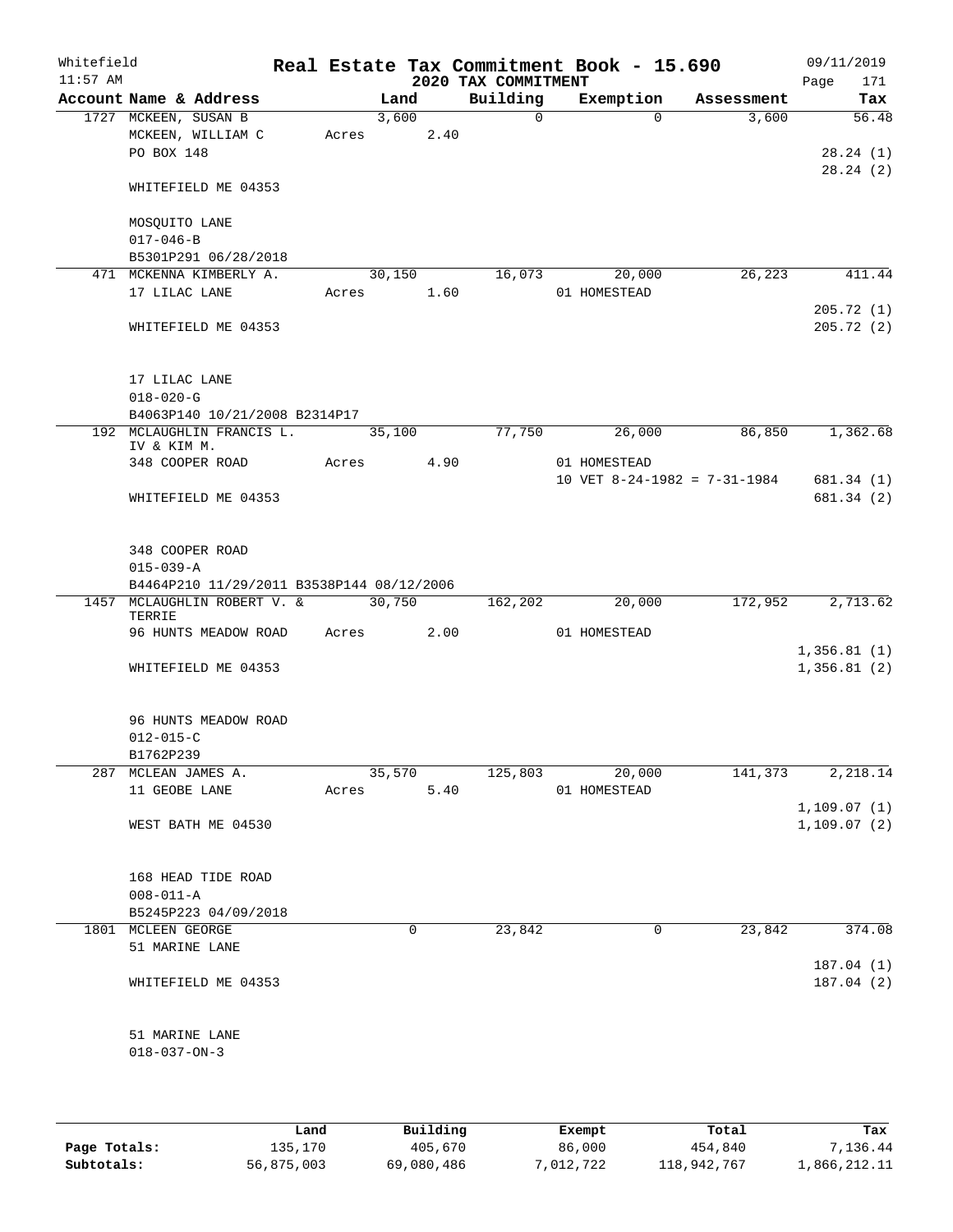| Whitefield   |                        |                                                                                                 |       |                |                     | Real Estate Tax Commitment Book - 15.690 |                       | 09/11/2019   |
|--------------|------------------------|-------------------------------------------------------------------------------------------------|-------|----------------|---------------------|------------------------------------------|-----------------------|--------------|
| $11:57$ AM   |                        |                                                                                                 |       |                | 2020 TAX COMMITMENT |                                          |                       | 172<br>Page  |
|              | Account Name & Address |                                                                                                 |       | Land           | Building<br>104,512 | Exemption<br>$\mathbf 0$                 | Assessment<br>134,662 | Tax          |
|              | 925 MCLELLAN, SHAWN    |                                                                                                 |       | 30,150<br>1.60 |                     |                                          |                       | 2,112.85     |
|              |                        | 474 NORTH HOWE ROAD                                                                             | Acres |                |                     |                                          |                       | 1,056.43(1)  |
|              |                        |                                                                                                 |       |                |                     |                                          |                       |              |
|              |                        | WHITEFIELD ME 04353                                                                             |       |                |                     |                                          |                       | 1,056.42(2)  |
|              |                        | 474 NORTH HOWE ROAD                                                                             |       |                |                     |                                          |                       |              |
|              | $021 - 005 - A$        |                                                                                                 |       |                |                     |                                          |                       |              |
|              |                        | B5128P46 03/31/2017 B4028P297 07/15/2008                                                        |       |                |                     |                                          |                       |              |
|              |                        | 1590 MCLENNAN ERICA S. &                                                                        |       | 40,850         | 10,801              | 0                                        | 51,651                | 810.40       |
|              | ADAM P.                |                                                                                                 |       |                |                     |                                          |                       |              |
|              |                        | 3915 SOLDIERFISH STREET Acres                                                                   |       | 12.00          |                     |                                          |                       |              |
|              |                        |                                                                                                 |       |                |                     |                                          |                       | 405.20(1)    |
|              | WALDORF MD 20605       |                                                                                                 |       |                |                     |                                          |                       | 405.20(2)    |
|              | 62 HILTON ROAD         |                                                                                                 |       |                |                     |                                          |                       |              |
|              | $027 - 015$            |                                                                                                 |       |                |                     |                                          |                       |              |
|              |                        | B4814P222 09/03/2014 B4693P212 07/31/2013 B4693P201<br>07/31/2013 B4685P96 07/10/2013 B2707P139 |       |                |                     |                                          |                       |              |
|              |                        | 1302 MCLEOD PRESTON R. &                                                                        |       | 30,000         | 64,899              | $\mathbf 0$                              | 94,899                | 1,488.97     |
|              | RAINA E. COLE          |                                                                                                 |       |                |                     |                                          |                       |              |
|              | 241 MILLS ROAD         |                                                                                                 | Acres | 1.00           |                     |                                          |                       |              |
|              |                        |                                                                                                 |       |                |                     |                                          |                       | 744.49 (1)   |
|              |                        | WHITEFIELD ME 04353                                                                             |       |                |                     |                                          |                       | 744.48 (2)   |
|              | 241 MILLS ROAD         |                                                                                                 |       |                |                     |                                          |                       |              |
|              | $017 - 050$            |                                                                                                 |       |                |                     |                                          |                       |              |
|              |                        | B5369P105 03/26/2019 B3683P25 05/26/2006                                                        |       |                |                     |                                          |                       |              |
|              | 1859 MCMORROW MICHAEL  |                                                                                                 |       | 51,800         | 137,507             | 26,000                                   | 163,307               | 2,562.29     |
|              |                        | MCMORROW DORIS JANE                                                                             | Acres | 27.00          |                     | 05 VET EXEMPTION                         |                       |              |
|              | 139 ROONEY LANE        |                                                                                                 |       |                |                     | 01 HOMESTEAD                             |                       | 1,281.15(1)  |
|              |                        |                                                                                                 |       |                |                     |                                          |                       | 1,281.14(2)  |
|              |                        | WHITEFIELD ME 04353                                                                             |       |                |                     |                                          |                       |              |
|              | 139 ROONEY LANE        |                                                                                                 |       |                |                     |                                          |                       |              |
|              | $009 - 013 - B$        |                                                                                                 |       |                |                     |                                          |                       |              |
|              |                        | B4582P86 10/18/2012                                                                             |       |                |                     |                                          |                       |              |
|              |                        | 554 MECK W. LAWRENCE &                                                                          |       | 20,000         | 0                   | 0                                        | 20,000                | 313.80       |
|              | EDITH M.               |                                                                                                 |       |                |                     |                                          |                       |              |
|              | 980 MANOR LANE         |                                                                                                 | Acres | 0.53           |                     |                                          |                       |              |
|              |                        |                                                                                                 |       |                |                     |                                          |                       | 156.90(1)    |
|              |                        | SOUTHAMPTON PA 18966                                                                            |       |                |                     |                                          |                       | 156.90(2)    |
|              |                        |                                                                                                 |       |                |                     |                                          |                       |              |
|              | 152 PITTSTON ROAD      |                                                                                                 |       |                |                     |                                          |                       |              |
|              | $030 - 002$            |                                                                                                 |       |                |                     |                                          |                       |              |
|              | B2088P276              |                                                                                                 |       |                |                     |                                          |                       |              |
| 1072         |                        | MECK WATSON L & EDITH M                                                                         |       | 105,750        | 137,010             | 0                                        | 242,760               | 3,808.90     |
|              | 980 MANOR LANE         |                                                                                                 | Acres | 128.00         |                     |                                          |                       |              |
|              |                        |                                                                                                 |       |                |                     |                                          |                       | 1,904.45(1)  |
|              |                        | SOUTHHAMPTON PA 18966                                                                           |       |                |                     |                                          |                       | 1,904.45(2)  |
|              | 136 PITTSTON ROAD      |                                                                                                 |       |                |                     |                                          |                       |              |
|              | $007 - 006$            |                                                                                                 |       |                |                     |                                          |                       |              |
|              | B1893P284              |                                                                                                 |       |                |                     |                                          |                       |              |
|              |                        | Land                                                                                            |       | Building       |                     | Exempt                                   | Total                 | Tax          |
| Page Totals: |                        | 278,550                                                                                         |       | 454,729        |                     | 26,000                                   | 707,279               | 11,097.21    |
| Subtotals:   |                        | 57, 153, 553                                                                                    |       | 69, 535, 215   |                     | 7,038,722                                | 119,650,046           | 1,877,309.32 |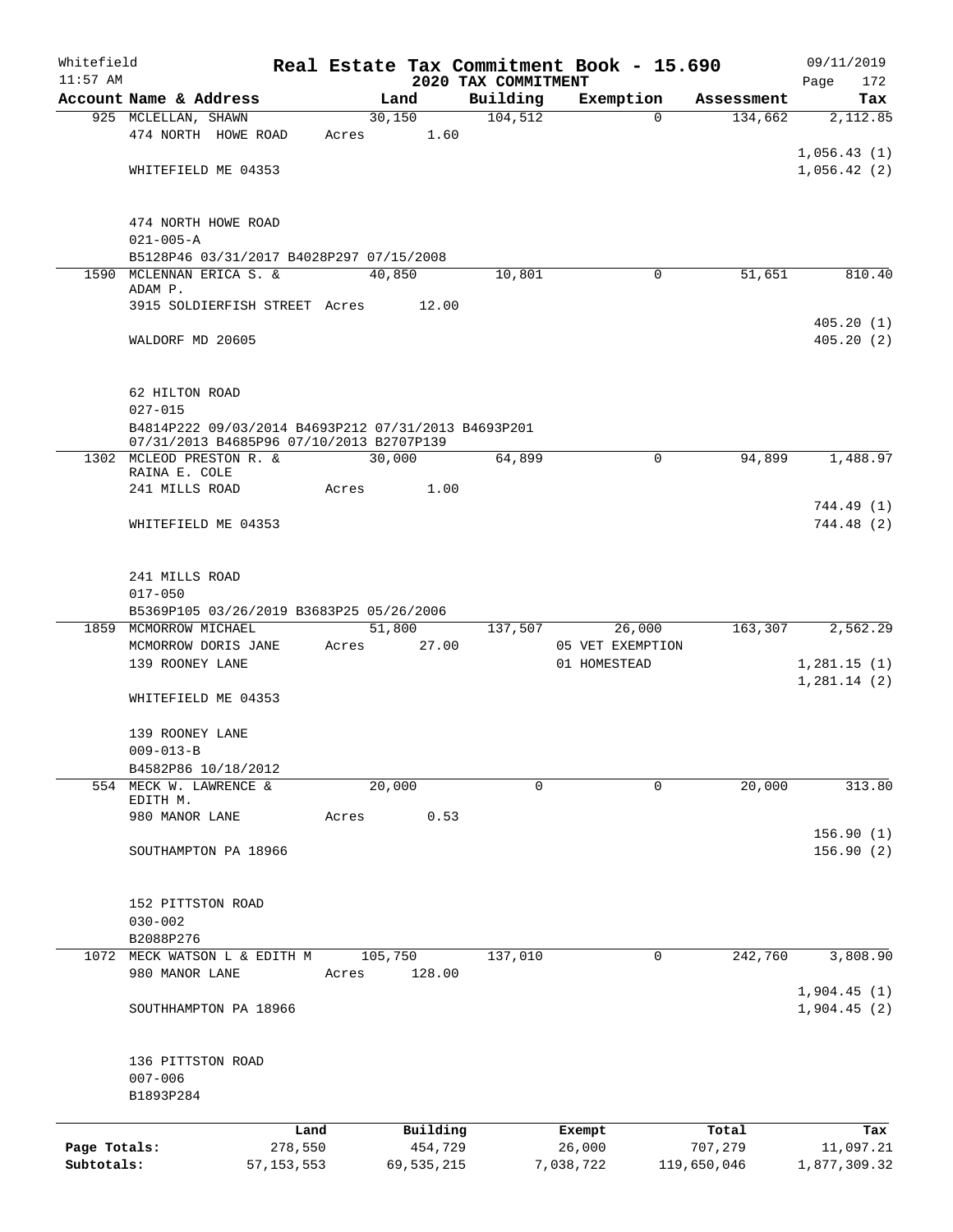| Whitefield<br>$11:57$ AM |                                                         |             |       |                   | 2020 TAX COMMITMENT | Real Estate Tax Commitment Book - 15.690 |            | 09/11/2019<br>Page<br>173 |
|--------------------------|---------------------------------------------------------|-------------|-------|-------------------|---------------------|------------------------------------------|------------|---------------------------|
|                          | Account Name & Address                                  |             |       | Land              | Building            | Exemption                                | Assessment | Tax                       |
|                          | 1075 MEHUREN JOHN G.<br>681 COOPER ROAD                 |             | Acres | 208,700<br>275.40 | 163,387             | 20,000<br>01 HOMESTEAD                   | 352,087    | 5,524.25<br>2,762.13(1)   |
|                          | WHITEFIELD ME 04353                                     |             |       |                   |                     |                                          |            | 2,762.12(2)               |
|                          | 681 COOPER ROAD<br>$018 - 023$<br>B4332P182 10/22/2010  |             |       |                   |                     |                                          |            |                           |
|                          | 1070 MEHUREN JOHN G.                                    |             |       | 54,475            | $\mathbf 0$         | 0                                        | 54,475     | 854.71                    |
|                          | 681 COOPER ROAD                                         |             | Acres | 46.50             |                     |                                          |            | 427.36(1)                 |
|                          | WHITEFIELD ME 04353                                     |             |       |                   |                     |                                          |            | 427.35(2)                 |
|                          | COOPER ROAD<br>$018 - 001$                              |             |       |                   |                     |                                          |            |                           |
|                          | B4332P182 10/22/2010                                    |             |       |                   |                     |                                          |            |                           |
|                          | 823 MEHUREN JOHN G.<br>681 COOPER ROAD                  |             |       | 0                 | 10,456              | 0                                        | 10,456     | 164.05                    |
|                          | WHITEFIELD ME 04353                                     |             |       |                   |                     |                                          |            | 82.03(1)<br>82.02(2)      |
|                          | 681 COOPER ROAD<br>$018 - 023 - ON$                     |             |       |                   |                     |                                          |            |                           |
|                          | B4332P182 10/22/2010                                    |             |       |                   |                     |                                          |            |                           |
|                          | 1420 MELLOR DANIEL J. &<br>ANNIE LOUISE                 |             |       | 31,050            | 11,074              | 0                                        | 42,124     | 660.93                    |
|                          | 477 HUNTS MEADOW ROAD                                   |             | Acres | 2.20              |                     |                                          |            | 330.47(1)                 |
|                          | WHITEFIELD ME 04353                                     |             |       |                   |                     |                                          |            | 330.46(2)                 |
|                          | 477 HUNTS MEADOW ROAD<br>$015 - 044$                    |             |       |                   |                     |                                          |            |                           |
|                          | B4663P71 05/16/2013 B2899P82<br>1005 MELLOR JOHN H.     |             |       | 31,500            | 107,363             | 20,000                                   | 118,863    | 1,864.96                  |
|                          | PO BOX 48                                               |             | Acres | 2.50              |                     | 01 HOMESTEAD                             |            |                           |
|                          | WHITEFIELD ME 04353                                     |             |       |                   |                     |                                          |            | 932.48 (1)<br>932.48(2)   |
|                          | 471 HUNTS MEADOW ROAD<br>$015 - 045$                    |             |       |                   |                     |                                          |            |                           |
|                          | B4468P144 12/07/2011 B1688P287                          |             |       |                   |                     |                                          |            |                           |
|                          | 353 MELVILLE EDWARD C. &<br>MEGAN I.<br>207 HILTON ROAD |             | Acres | 30,375<br>1.75    | $\Omega$            | $\Omega$                                 | 30,375     | 476.58                    |
|                          | WHITEFIELD ME 04353                                     |             |       |                   |                     |                                          |            | 238.29(1)<br>238.29(2)    |
|                          |                                                         |             |       |                   |                     |                                          |            |                           |
|                          | HILTON ROAD<br>$014 - 006 - B$                          |             |       |                   |                     |                                          |            |                           |
|                          | B4201P100 09/16/2009 B2447P236 04/08/1999               |             |       |                   |                     |                                          |            |                           |
|                          |                                                         |             |       |                   |                     |                                          |            |                           |
|                          |                                                         | <b>Tond</b> |       | $P_{11}$ ilding   |                     | $F$ vomnt                                | $T0+0T$    | ma.                       |

|              | Land       | Building   | Exempt    | Total         | Tax          |
|--------------|------------|------------|-----------|---------------|--------------|
| Page Totals: | 356,100    | 292,280    | 40,000    | 608,380       | 9,545.48     |
| Subtotals:   | 57,509,653 | 69,827,495 | 7,078,722 | 120, 258, 426 | 1,886,854.80 |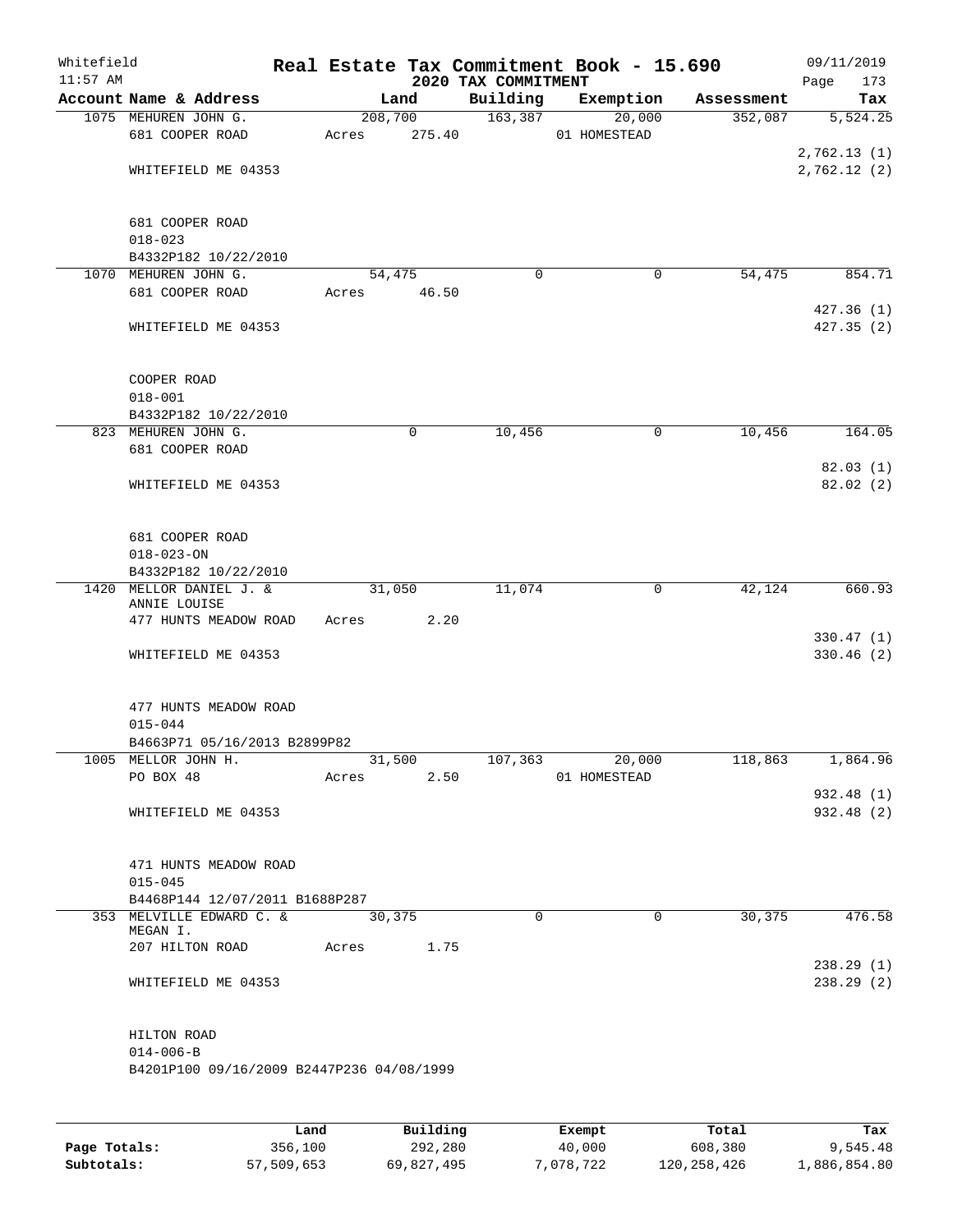| Whitefield   |                                                     |            |       |                      |                     | Real Estate Tax Commitment Book - 15.690 |                       | 09/11/2019                    |
|--------------|-----------------------------------------------------|------------|-------|----------------------|---------------------|------------------------------------------|-----------------------|-------------------------------|
| $11:57$ AM   |                                                     |            |       |                      | 2020 TAX COMMITMENT |                                          |                       | Page<br>174                   |
|              | Account Name & Address<br>627 MELVILLE EDWARD C. II |            |       | Land<br>31,125       | Building<br>71,321  | Exemption<br>$\Omega$                    | Assessment<br>102,446 | Tax<br>1,607.38               |
|              | MELVILLE MEGAN I<br>207 HILTON ROAD                 |            | Acres | 2.25                 |                     |                                          |                       | 803.69(1)                     |
|              | WHITEFIELD ME 04353                                 |            |       |                      |                     |                                          |                       | 803.69(2)                     |
|              | 207 HILTON ROAD<br>$014 - 006 - I$                  |            |       |                      |                     |                                          |                       |                               |
|              | B4611P23 12/28/2012 B3317P81 06/15/2004             |            |       |                      |                     |                                          |                       |                               |
|              | 871 MERRILL DENNIS L. &<br>NANCY                    |            |       | 34,200               | 132,151             | 26,000                                   | 140, 351              | 2,202.11                      |
|              | 125 PALMER ROAD                                     |            | Acres | 4.30                 |                     | 01 HOMESTEAD<br>05 VET EXEMPTION         |                       | 1,101.06(1)                   |
|              | WHITEFIELD ME 04353                                 |            |       |                      |                     |                                          |                       | 1, 101.05(2)                  |
|              | 125 PALMER ROAD<br>$001 - 015$                      |            |       |                      |                     |                                          |                       |                               |
|              | B1442P116                                           |            |       |                      |                     |                                          |                       |                               |
|              | 21 MERRILL DENNIS L. &<br>NANCY A.                  |            |       | 23,300               | $\mathbf 0$         | 0                                        | 23,300                | 365.58                        |
|              | 125 PALMER ROAD                                     |            | Acres | 3.70                 |                     |                                          |                       | 182.79(1)                     |
|              | WHITEFIELD ME 04353                                 |            |       |                      |                     |                                          |                       | 182.79(2)                     |
|              | 107 PALMER ROAD<br>$001 - 017$                      |            |       |                      |                     |                                          |                       |                               |
|              | B4031P7 07/23/2008                                  |            |       |                      |                     |                                          |                       |                               |
|              | 971 MERRILL OWEN B. & MONA<br>1773 APPLE COURT      |            |       | 35,890<br>Acres 5.80 | 29,355              | 0                                        | 65,245                | 1,023.69                      |
|              | HARLINGEN TX 78550                                  |            |       |                      |                     |                                          |                       | 511.85(1)<br>511.84(2)        |
|              | 648 TOWNHOUSE ROAD<br>$007 - 031$                   |            |       |                      |                     |                                          |                       |                               |
|              | B1535P74                                            |            |       |                      |                     |                                          |                       |                               |
| 1246         | MEYER ERIC & PATRICIA<br>MCKENZIE                   |            |       | 37,000               | 144,483             | 20,000                                   | 161,483               | 2,533.67                      |
|              | 154 SO. HUNTS MEADOW<br><b>ROAD</b>                 |            | Acres | 19.00                |                     | 01 HOMESTEAD                             |                       |                               |
|              | WHITEFIELD ME 04353                                 |            |       |                      |                     |                                          |                       | 1, 266.84 (1)<br>1, 266.83(2) |
|              | 154 SO. HUNTS MEADOW<br>$009 - 009$                 |            |       |                      |                     |                                          |                       |                               |
|              | B4602P288 12/07/2012 B4529P179 05/31/2012 B211P419  |            |       |                      |                     |                                          |                       |                               |
|              | 895 MEYER ERIC L.                                   |            |       | 4,549                | 0                   | 0                                        | 4,549                 | 71.37                         |
|              | 154 SOUTH HUNTS MEADOW<br>ROAD                      |            | Acres | 21.66                |                     |                                          |                       |                               |
|              | WHITEFIELD ME 04353                                 |            |       |                      |                     |                                          |                       | 35.69(1)<br>35.68(2)          |
|              | SO. HUNTS MEADOW ROAD<br>$009 - 007$                |            |       |                      |                     |                                          |                       |                               |
|              | B4906P83 07/10/2015 B1682P35                        |            |       |                      |                     |                                          |                       |                               |
|              |                                                     | Land       |       | Building             |                     | Exempt                                   | Total                 | Tax                           |
| Page Totals: |                                                     | 166,064    |       | 377,310              |                     | 46,000                                   | 497,374               | 7,803.80                      |
| Subtotals:   |                                                     | 57,675,717 |       | 70, 204, 805         |                     | 7,124,722                                | 120,755,800           | 1,894,658.60                  |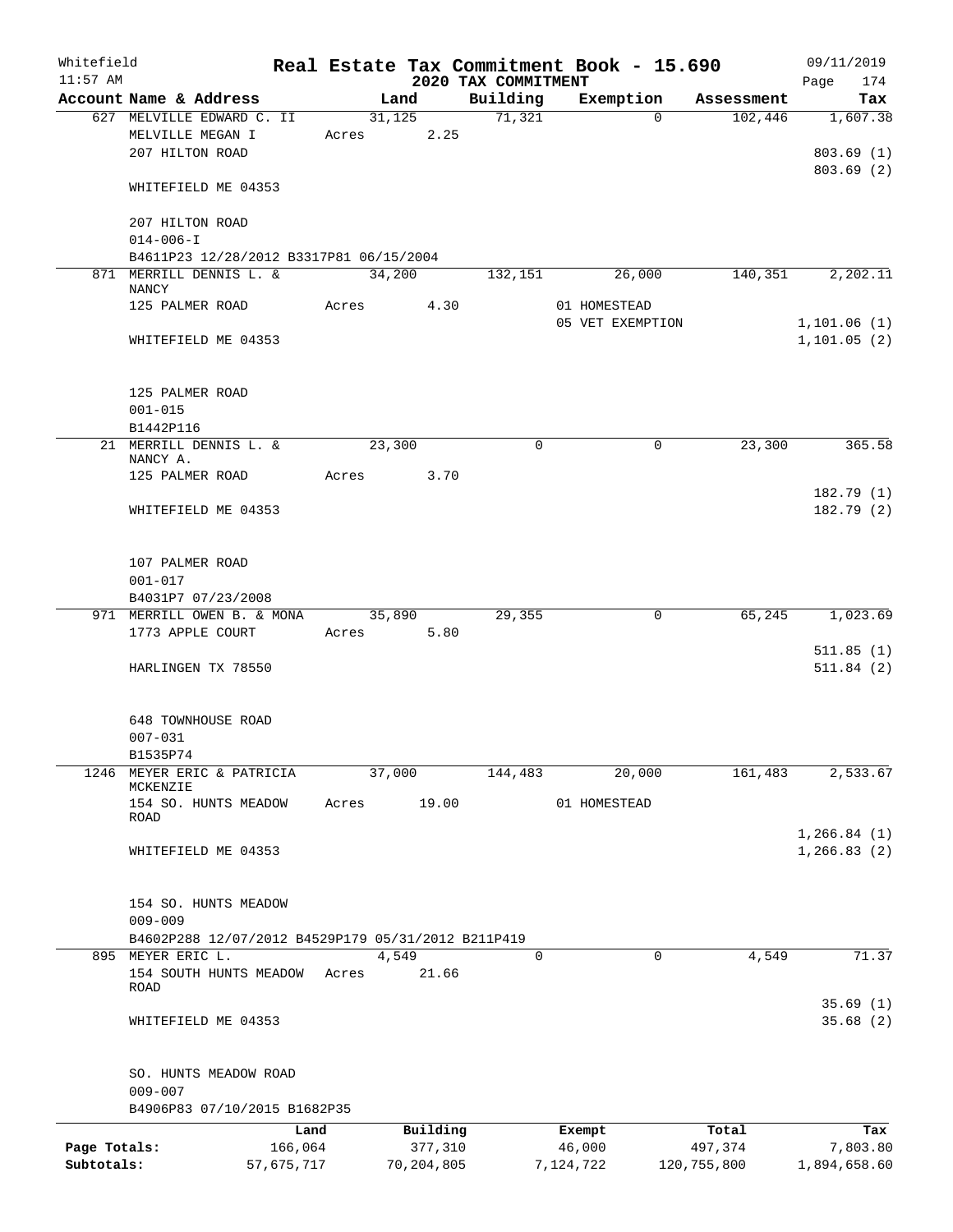| Whitefield<br>$11:57$ AM |                                                                       |       |             | 2020 TAX COMMITMENT | Real Estate Tax Commitment Book - 15.690 |            | 09/11/2019<br>Page<br>175  |
|--------------------------|-----------------------------------------------------------------------|-------|-------------|---------------------|------------------------------------------|------------|----------------------------|
|                          | Account Name & Address                                                |       | Land        | Building            | Exemption                                | Assessment | Tax                        |
|                          | 395 MEYER, ERIC                                                       |       | 47,900      | 130,607             | $\Omega$                                 | 178,507    | 2,800.77                   |
|                          | 154 SOUTH HUNTS MEADOW<br>ROAD                                        | Acres | 21.00       |                     |                                          |            |                            |
|                          | WHITEFIELD ME 04353                                                   |       |             |                     |                                          |            | 1,400.39(1)<br>1,400.38(2) |
|                          | SO. HUNTS MEADOW ROAD                                                 |       |             |                     |                                          |            |                            |
|                          | $009 - 009 - A$                                                       |       |             |                     |                                          |            |                            |
|                          | B5284P286 07/25/2018<br>1157 MICHAUD GARY R.                          |       | 30,000      | 65,224              | 20,000                                   | 75,224     | 1,180.26                   |
|                          | 480 NORTH HOWE ROAD                                                   | Acres | 1.50        |                     | 01 HOMESTEAD                             |            | 590.13(1)                  |
|                          | WHITEFIELD ME 04353                                                   |       |             |                     |                                          |            | 590.13(2)                  |
|                          | 480 NORTH HOWE ROAD                                                   |       |             |                     |                                          |            |                            |
|                          | $021 - 005 - B$                                                       |       |             |                     |                                          |            |                            |
| 385                      | B3157P171<br>MICHAUD SHANE B. &                                       |       | 36,290      | 86,004              | 20,000                                   | 102,294    | 1,604.99                   |
|                          | RIPLEY, IVA                                                           |       |             |                     |                                          |            |                            |
|                          | 371 TOWNHOUSE ROAD                                                    | Acres | 6.30        |                     | 01 HOMESTEAD                             |            |                            |
|                          | WHITEFIELD ME 04353                                                   |       |             |                     |                                          |            | 802.50(1)<br>802.49 (2)    |
|                          | 371 TOWNHOUSE ROAD<br>$010 - 011 - E$                                 |       |             |                     |                                          |            |                            |
|                          | B2259P62                                                              |       |             |                     |                                          |            |                            |
|                          | 963 MICHAUD, GERALD                                                   |       | 30,750      | 60,596              | 0                                        | 91,346     | 1,433.22                   |
|                          | MICHAUD, AMBER<br>61 JEFFERSON ROAD                                   | Acres | 2.00        |                     |                                          |            | 716.61(1)<br>716.61(2)     |
|                          | WHITEFIELD ME 04353                                                   |       |             |                     |                                          |            |                            |
|                          | 61 JEFFERSON ROAD<br>$026 - 001$                                      |       |             |                     |                                          |            |                            |
|                          | B5067P139 10/19/2016 B3910P50 08/08/2007<br>1130 MIDCOAST CONSERVANCY |       | 47,780      | $\mathbf 0$         | $\mathbf 0$                              | 47,780     | 749.67                     |
|                          | PO BOX 289                                                            | Acres | 36.20       |                     |                                          |            |                            |
|                          |                                                                       |       |             |                     |                                          |            | 374.84(1)                  |
|                          | WISCASSET ME 04578                                                    |       |             |                     |                                          |            | 374.83(2)                  |
|                          | VIGUE ROAD                                                            |       |             |                     |                                          |            |                            |
|                          | $019 - 039$<br>B4219P169 11/04/2009 B2968P246                         |       |             |                     |                                          |            |                            |
|                          | 770 MIDCOAST CONSERVANCY                                              |       | 66,750      | $\mathbf 0$         | 0                                        | 66,750     | 1,047.31                   |
|                          | PO BOX 289                                                            |       | Acres 60.00 |                     |                                          |            |                            |
|                          |                                                                       |       |             |                     |                                          |            | 523.66(1)                  |
|                          | WISCASSET ME 04578                                                    |       |             |                     |                                          |            | 523.65(2)                  |
|                          | VIGUE ROAD                                                            |       |             |                     |                                          |            |                            |
|                          | $020 - 016$<br>B4219P169 11/04/2009 B2968P246                         |       |             |                     |                                          |            |                            |
|                          |                                                                       | Land  | Building    |                     | Exempt                                   | Total      | Tax                        |
|                          |                                                                       |       |             |                     |                                          |            |                            |

|              | Lanu       | <b>Building</b> | вхещрс    | TOLAT       | rax.         |
|--------------|------------|-----------------|-----------|-------------|--------------|
| Page Totals: | 259,470    | 342,431         | 40,000    | 561,901     | 8,816.22     |
| Subtotals:   | 57,935,187 | 70,547,236      | 7,164,722 | 121,317,701 | 1,903,474.82 |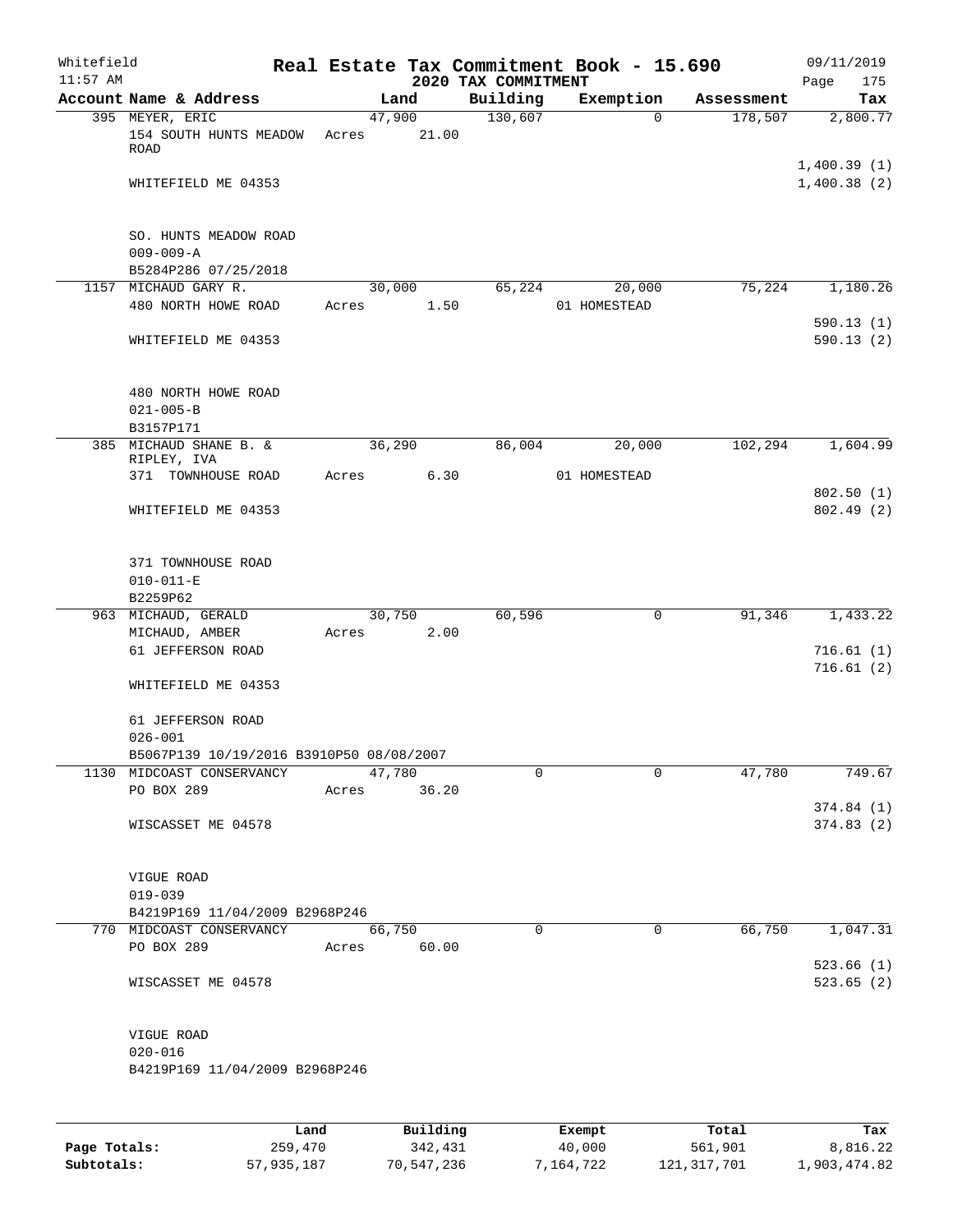| Whitefield                 |                                                                       |                       |       |                         |                                 | Real Estate Tax Commitment Book - 15.690 |                        | 09/11/2019               |
|----------------------------|-----------------------------------------------------------------------|-----------------------|-------|-------------------------|---------------------------------|------------------------------------------|------------------------|--------------------------|
| $11:57$ AM                 | Account Name & Address                                                |                       |       | Land                    | 2020 TAX COMMITMENT<br>Building | Exemption                                | Assessment             | 176<br>Page              |
|                            | 1195 MIETE JON A.                                                     |                       |       | 31,575                  | 44,920                          | 6,000                                    | 70,495                 | Tax<br>1,106.07          |
|                            | 428 MILLS ROAD                                                        |                       | Acres | 2.55                    |                                 | 05 VET EXEMPTION                         |                        |                          |
|                            |                                                                       |                       |       |                         |                                 |                                          |                        | 553.04(1)                |
|                            | WHITEFIELD ME 04353                                                   |                       |       |                         |                                 |                                          |                        | 553.03(2)                |
|                            |                                                                       |                       |       |                         |                                 |                                          |                        |                          |
|                            | 428 MILLS ROAD                                                        |                       |       |                         |                                 |                                          |                        |                          |
|                            | $020 - 027 - A$                                                       |                       |       |                         |                                 |                                          |                        |                          |
|                            | B5140P287 05/09/2017 B4421P26 07/19/2011 B4034P99<br>07/13/2008       |                       |       |                         |                                 |                                          |                        |                          |
|                            | 1649 MIETE JR., PAUL H                                                |                       |       | 14,700                  | $\Omega$                        | $\mathbf 0$                              | 14,700                 | 230.64                   |
|                            | MIETE JR., SHIRLEY E                                                  |                       | Acres | 14.00                   |                                 |                                          |                        |                          |
|                            | 328 W. ALNA ROAD                                                      |                       |       |                         |                                 |                                          |                        | 115.32(1)                |
|                            | WISCASSET ME 04578                                                    |                       |       |                         |                                 |                                          |                        | 115.32(2)                |
|                            |                                                                       |                       |       |                         |                                 |                                          |                        |                          |
|                            | HOLLYWOOD BOULEVARD                                                   |                       |       |                         |                                 |                                          |                        |                          |
|                            | $002 - 022 - A$<br>B2032P252                                          |                       |       |                         |                                 |                                          |                        |                          |
|                            | 721 MILLER AARON, KURT &                                              |                       |       | 52,288                  | 85,932                          | 0                                        | 138,220                | 2,168.67                 |
|                            | <b>SCOTT</b>                                                          |                       |       |                         |                                 |                                          |                        |                          |
|                            | <b>JACKSON TRUDY</b><br>505 COOPER ROAD                               |                       | Acres | 27.75                   |                                 |                                          |                        | 1,084.34(1)              |
|                            |                                                                       |                       |       |                         |                                 |                                          |                        | 1,084.33(2)              |
|                            | WHITEFIELD ME 04353                                                   |                       |       |                         |                                 |                                          |                        |                          |
|                            | 505 COOPER ROAD                                                       |                       |       |                         |                                 |                                          |                        |                          |
|                            | $015 - 022$                                                           |                       |       |                         |                                 |                                          |                        |                          |
|                            | B5356P257 02/05/2019<br>961 MILLER AARON, KURT, &                     |                       |       |                         | 21,923                          |                                          | 67,949                 | 1,066.12                 |
|                            | <b>SCOTT</b>                                                          |                       |       | 46,026                  |                                 | 0                                        |                        |                          |
|                            | <b>JACKSON TRUDY</b>                                                  |                       | Acres | 18.47                   |                                 |                                          |                        |                          |
|                            | 505 COOPER ROAD                                                       |                       |       |                         |                                 |                                          |                        | 533.06(1)                |
|                            | WHITEFIELD ME 04353                                                   |                       |       |                         |                                 |                                          |                        | 533.06(2)                |
|                            |                                                                       |                       |       |                         |                                 |                                          |                        |                          |
|                            | 516 COOPER ROAD<br>$015 - 020 - B$                                    |                       |       |                         |                                 |                                          |                        |                          |
|                            | B5356P257 02/05/2019                                                  |                       |       |                         |                                 |                                          |                        |                          |
|                            | 203 MILLER ALTA                                                       |                       |       | 34,680                  | 45,461                          | 0                                        | 80,141                 | 1,257.41                 |
|                            | 475 COMMON ROAD                                                       |                       | Acres | 4.62                    |                                 |                                          |                        |                          |
|                            |                                                                       |                       |       |                         |                                 |                                          |                        | 628.71(1)                |
|                            | DIXFIELD ME 04224                                                     |                       |       |                         |                                 |                                          |                        | 628.70(2)                |
|                            | 225 HILTON ROAD                                                       |                       |       |                         |                                 |                                          |                        |                          |
|                            | $014 - 006 - F - B$                                                   |                       |       |                         |                                 |                                          |                        |                          |
|                            | B4787P51 06/09/2014 B2072P295                                         |                       |       |                         |                                 |                                          |                        |                          |
|                            | 1802 MILLER FRANCES G. &                                              |                       |       | 38,018                  | 2,093                           | 0                                        | 40,111                 | 629.34                   |
|                            | ROBERTA C. WHITNEY &<br>* WILLIAM E. BLUEHER                          |                       |       | 8.46                    |                                 |                                          |                        |                          |
|                            | P.O. BOX 4603                                                         |                       | Acres |                         |                                 |                                          |                        | 314.67(1)                |
|                            |                                                                       |                       |       |                         |                                 |                                          |                        | 314.67(2)                |
|                            | AUGUSTA ME 04330                                                      |                       |       |                         |                                 |                                          |                        |                          |
|                            | 514 COOPER ROAD                                                       |                       |       |                         |                                 |                                          |                        |                          |
|                            | $015 - 020 - C$<br>B4205P311 09/30/2009 B4003P91 05/13/2008 B3894P128 |                       |       |                         |                                 |                                          |                        |                          |
|                            | 08/16/2007                                                            |                       |       |                         |                                 |                                          |                        |                          |
|                            |                                                                       | Land                  |       | Building                |                                 | Exempt                                   | Total                  | Tax                      |
| Page Totals:<br>Subtotals: |                                                                       | 217,287<br>58,152,474 |       | 200,329<br>70, 747, 565 |                                 | 6,000<br>7,170,722                       | 411,616<br>121,729,317 | 6,458.25<br>1,909,933.07 |
|                            |                                                                       |                       |       |                         |                                 |                                          |                        |                          |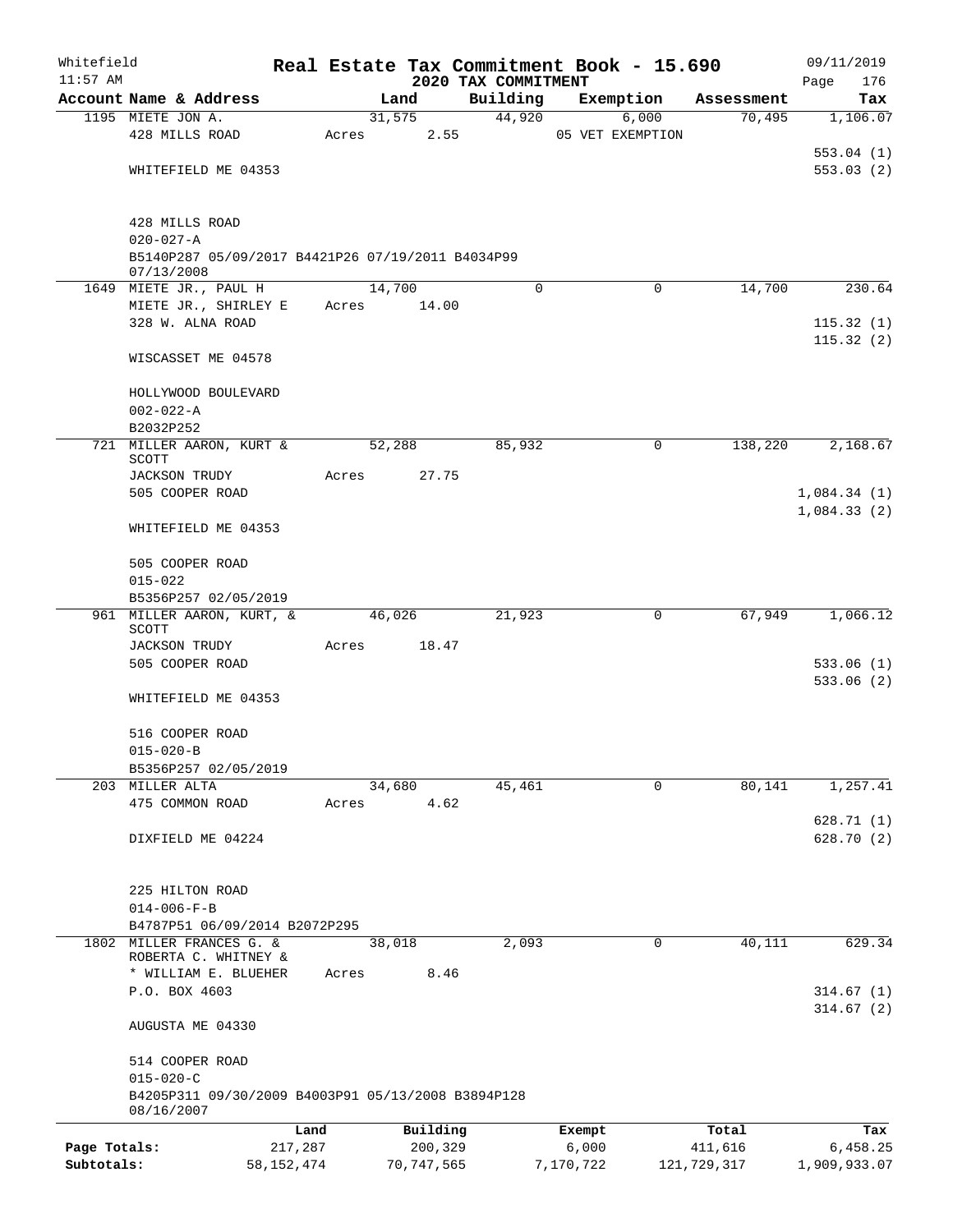| Whitefield<br>$11:57$ AM |                                                                                      |             |                 | 2020 TAX COMMITMENT | Real Estate Tax Commitment Book - 15.690 |            | 09/11/2019<br>Page<br>177 |
|--------------------------|--------------------------------------------------------------------------------------|-------------|-----------------|---------------------|------------------------------------------|------------|---------------------------|
|                          | Account Name & Address                                                               |             | Land            | Building            | Exemption                                | Assessment | Tax                       |
|                          | 1874 MILLER JUSTIN A.<br>533 COOPER ROAD                                             | Acres       | 30,750<br>2.00  | 9,068               | $\Omega$                                 | 39,818     | 624.74                    |
|                          | WHITEFIELD ME 04353                                                                  |             |                 |                     |                                          |            | 312.37(1)<br>312.37(2)    |
|                          | 533 COOPER ROAD<br>$015 - 022 - 1$<br>B4807P1 08/11/2014 B4777P10 05/07/2014 B4777P8 |             |                 |                     |                                          |            |                           |
|                          | 05/07/2014                                                                           |             |                 |                     |                                          |            |                           |
|                          | 605 MILLER KURT & LINDA<br>478 COOPER ROAD                                           | Acres       | 31,850<br>39.00 | $\Omega$            | $\mathbf 0$                              | 31,850     | 499.73                    |
|                          | WHITEFIELD ME 04353                                                                  |             |                 |                     |                                          |            | 249.87(1)<br>249.86(2)    |
|                          | COOPER ROAD<br>$015 - 020$                                                           |             |                 |                     |                                          |            |                           |
|                          | B1538P19                                                                             |             |                 |                     |                                          |            |                           |
|                          | 900 MILLER KURT A.<br>478 COOPER ROAD                                                | Acres       | 30,300<br>1.70  | 39,861              | 20,000<br>01 HOMESTEAD                   | 50,161     | 787.03                    |
|                          | WHITEFIELD ME 04353                                                                  |             |                 |                     |                                          |            | 393.52(1)<br>393.51 (2)   |
|                          | 478 COOPER ROAD<br>$015 - 019$                                                       |             |                 |                     |                                          |            |                           |
|                          | 731 MILLER KURT A. & LINDA                                                           |             | 1,500           | $\mathbf 0$         | $\mathbf 0$                              | 1,500      | 23.54                     |
|                          | L.<br>478 COOPER ROAD                                                                | Acres       | 1.00            |                     |                                          |            |                           |
|                          | WHITEFIELD ME 04353                                                                  |             |                 |                     |                                          |            | 11.77(1)<br>11.77(2)      |
|                          | COOPER ROAD<br>$015 - 018 - B$<br>B2513P165                                          |             |                 |                     |                                          |            |                           |
|                          | 1518 MILLER KURT E.                                                                  |             | 30,000          | 64,795              | 0                                        | 94,795     | 1,487.33                  |
|                          | 6 CLARK LANE                                                                         | Acres       | 1.50            |                     |                                          |            | 743.67(1)                 |
|                          | WHITEFIELD ME 04353                                                                  |             |                 |                     |                                          |            | 743.66 (2)                |
|                          | 6 CLARK LANE<br>$015 - 022 - A$<br>B2629P152                                         |             |                 |                     |                                          |            |                           |
|                          | 1299 MILLER SAM & CAROLINA                                                           |             | 54,800          | $\Omega$            | $\Omega$                                 | 54,800     | 859.81                    |
|                          | 205 GARDINER ROAD                                                                    | Acres 47.00 |                 |                     |                                          |            | 429.91 (1)                |
|                          | WHITEFIELD ME 04353                                                                  |             |                 |                     |                                          |            | 429.90 (2)                |
|                          | GARDINER ROAD<br>$012 - 050$<br>B5220P039 01/05/2018                                 |             |                 |                     |                                          |            |                           |
|                          |                                                                                      |             |                 |                     |                                          |            |                           |

|              | Land       | Building   | Exempt    | Total       | Tax          |
|--------------|------------|------------|-----------|-------------|--------------|
| Page Totals: | 179,200    | 113,724    | 20,000    | 272,924     | 4,282.18     |
| Subtotals:   | 58,331,674 | 70,861,289 | 7,190,722 | 122,002,241 | 1,914,215.25 |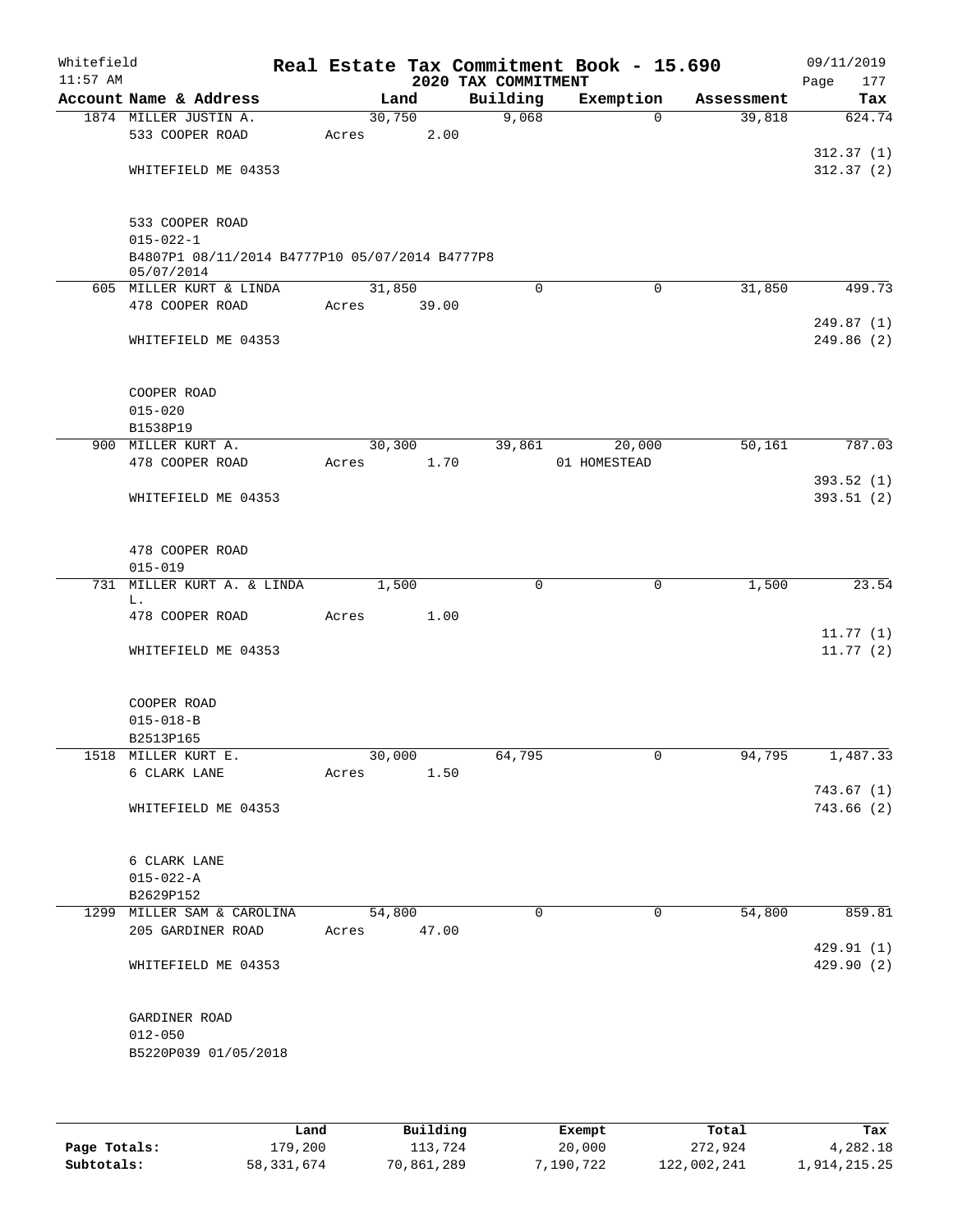| Whitefield<br>$11:57$ AM |                                                     |        |       | 2020 TAX COMMITMENT | Real Estate Tax Commitment Book - 15.690 |            | 09/11/2019<br>Page<br>178 |
|--------------------------|-----------------------------------------------------|--------|-------|---------------------|------------------------------------------|------------|---------------------------|
|                          | Account Name & Address                              | Land   |       | Building            | Exemption                                | Assessment | Tax                       |
|                          | 969 MILLER SAM & CAROLINA                           | 45,170 |       | 77,528              | $\Omega$                                 | 122,698    | 1,925.13                  |
|                          | 205 GARDINER ROAD                                   | Acres  | 17.40 |                     |                                          |            |                           |
|                          |                                                     |        |       |                     |                                          |            | 962.57(1)                 |
|                          | WHITEFIELD ME 04353                                 |        |       |                     |                                          |            | 962.56(2)                 |
|                          |                                                     |        |       |                     |                                          |            |                           |
|                          | 205 GARDINER ROAD                                   |        |       |                     |                                          |            |                           |
|                          | $012 - 046$                                         |        |       |                     |                                          |            |                           |
|                          | B5220P039 01/05/2018                                |        |       |                     |                                          |            |                           |
|                          | 301 MILLER SAM & CAROLINA                           | 4,350  |       | $\mathbf 0$         | $\mathbf 0$                              | 4,350      | 68.25                     |
|                          | 205 GARDINER ROAD                                   | Acres  | 2.90  |                     |                                          |            |                           |
|                          |                                                     |        |       |                     |                                          |            | 34.13(1)                  |
|                          | WHITEFIELD ME 04353                                 |        |       |                     |                                          |            | 34.12(2)                  |
|                          |                                                     |        |       |                     |                                          |            |                           |
|                          | GARDINER ROAD                                       |        |       |                     |                                          |            |                           |
|                          | $013 - 006$                                         |        |       |                     |                                          |            |                           |
|                          | B5220P039 01/05/2018                                |        |       |                     |                                          |            |                           |
|                          | 1872 MILLER SCOTT JR.                               | 30,750 |       | 9,355               | 20,000                                   | 20,105     | 315.45                    |
|                          | 549 COOPER ROAD                                     | Acres  | 2.00  |                     | 01 HOMESTEAD                             |            |                           |
|                          |                                                     |        |       |                     |                                          |            | 157.73(1)                 |
|                          | WHITEFIELD ME 04353                                 |        |       |                     |                                          |            | 157.72(2)                 |
|                          |                                                     |        |       |                     |                                          |            |                           |
|                          | 549 COOPER ROAD                                     |        |       |                     |                                          |            |                           |
|                          | $018 - 053 - A$                                     |        |       |                     |                                          |            |                           |
|                          | 1089 MILLER SCOTT V. SR                             | 2,145  |       | $\Omega$            | 0                                        | 2,145      | 33.66                     |
|                          | 186 WINDSOR ROAD                                    | Acres  | 1.43  |                     |                                          |            |                           |
|                          |                                                     |        |       |                     |                                          |            | 16.83(1)                  |
|                          | CHELSEA ME 04330                                    |        |       |                     |                                          |            | 16.83(2)                  |
|                          |                                                     |        |       |                     |                                          |            |                           |
|                          | COOPER ROAD                                         |        |       |                     |                                          |            |                           |
|                          | $018 - 052$                                         |        |       |                     |                                          |            |                           |
|                          | B4726P82 10/25/2013 B4722P311 10/16/2013 B4699P108  |        |       |                     |                                          |            |                           |
|                          | 08/14/2013 B4518P315 05/03/2012 B4481P77 01/11/2012 |        |       |                     |                                          |            |                           |
|                          | B4461P318 11/21/2011<br>992 MILLER SCOTT VERNON &   |        |       | 0                   |                                          | 14,540     |                           |
|                          | HEIDI                                               | 14,540 |       |                     | U                                        |            | 228.13                    |
|                          | 186 WINDSOR ROAD                                    | Acres  | 13.80 |                     |                                          |            |                           |
|                          |                                                     |        |       |                     |                                          |            | 114.07(1)                 |
|                          | CHELSEA ME 04330                                    |        |       |                     |                                          |            | 114.06(2)                 |
|                          |                                                     |        |       |                     |                                          |            |                           |
|                          | 549 COOPER ROAD                                     |        |       |                     |                                          |            |                           |
|                          | $018 - 053$                                         |        |       |                     |                                          |            |                           |
|                          | B1538P23                                            |        |       |                     |                                          |            |                           |
|                          | 538 MILLER, GREGORY J                               | 44,010 |       | 12,394              | 0                                        | 56,404     | 884.98                    |
|                          | MILLER, DIANE M                                     | Acres  | 9.70  |                     |                                          |            |                           |
|                          | 1915 99TH AVENUE NW                                 |        |       |                     |                                          |            | 442.49 (1)                |
|                          |                                                     |        |       |                     |                                          |            | 442.49 (2)                |
|                          | COON RAPIDS MN 55433                                |        |       |                     |                                          |            |                           |
|                          | 20 OTTER LANE                                       |        |       |                     |                                          |            |                           |
|                          | $024 - 004$                                         |        |       |                     |                                          |            |                           |
|                          | B5062P203 10/06/2016 B4076P97 11/17/2008            |        |       |                     |                                          |            |                           |
|                          |                                                     |        |       |                     |                                          |            |                           |
|                          |                                                     |        |       |                     |                                          |            |                           |
|                          |                                                     |        |       |                     |                                          |            |                           |

|              | Land       | Building   | Exempt    | Total         | Tax          |
|--------------|------------|------------|-----------|---------------|--------------|
| Page Totals: | 140.965    | 99,277     | 20,000    | 220,242       | 3,455.60     |
| Subtotals:   | 58,472,639 | 70,960,566 | 7,210,722 | 122, 222, 483 | 1,917,670.85 |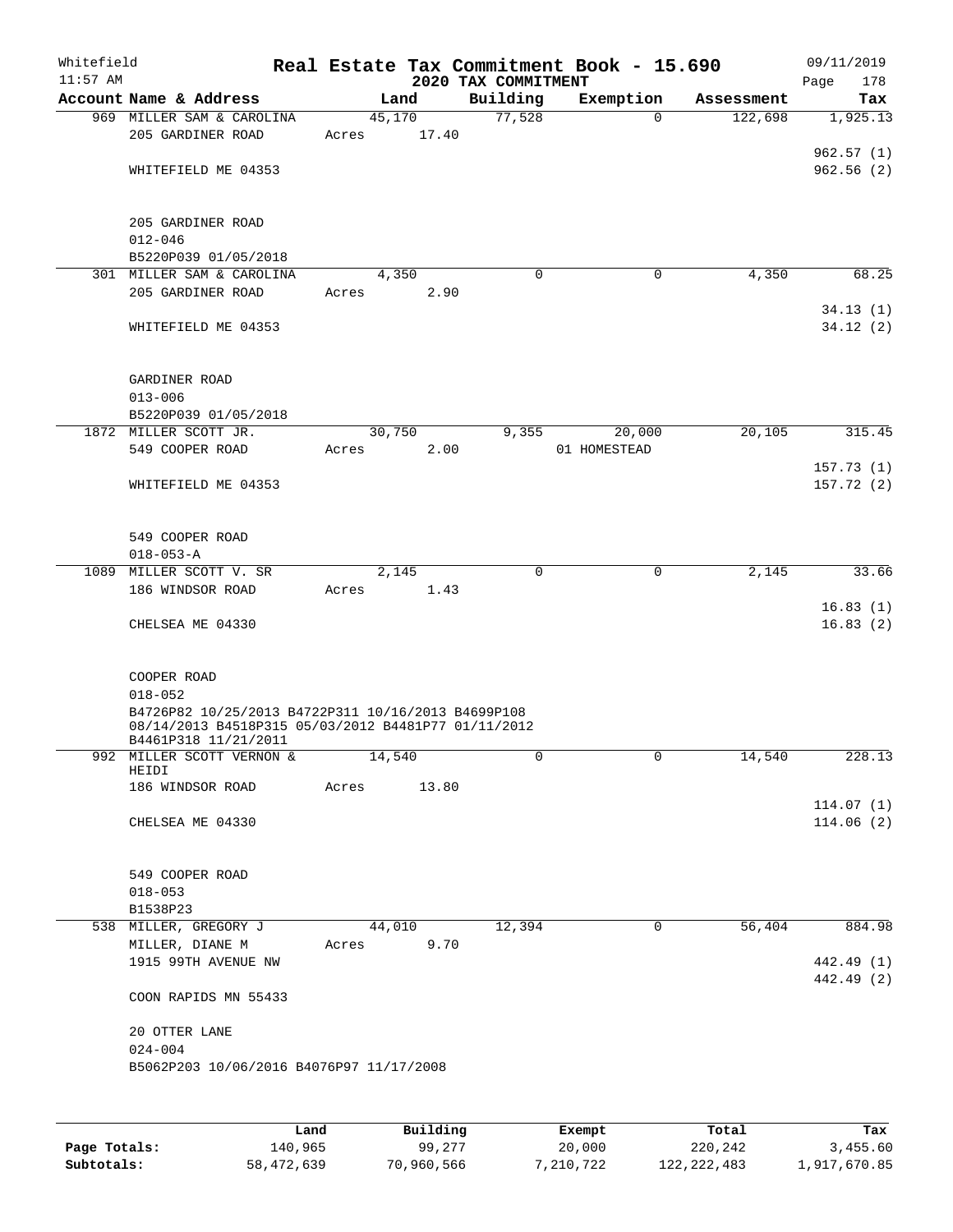| Whitefield<br>$11:57$ AM |                                                                                                             |       |                 | 2020 TAX COMMITMENT | Real Estate Tax Commitment Book - 15.690 |            | 09/11/2019<br>179<br>Page |
|--------------------------|-------------------------------------------------------------------------------------------------------------|-------|-----------------|---------------------|------------------------------------------|------------|---------------------------|
|                          | Account Name & Address                                                                                      |       | Land            | Building            | Exemption                                | Assessment | Tax                       |
|                          | 350 MILLER, JOHN DA<br>MILLER, MALINDA J<br>25 MILLS ROAD                                                   | Acres | 46,634<br>19.23 | 119,993             | $\Omega$                                 | 166,627    | 2,614.38<br>1,307.19(1)   |
|                          | WHITEFIELD ME 04341                                                                                         |       |                 |                     |                                          |            | 1,307.19(2)               |
|                          | 25 MILLS ROAD<br>$026 - 028$                                                                                |       |                 |                     |                                          |            |                           |
|                          | B5203P174 11/16/2017                                                                                        |       |                 |                     |                                          |            |                           |
|                          | 1540 MILLER, JONI H                                                                                         |       | 30,000          | 92,476              | 0                                        | 122,476    | 1,921.65                  |
|                          | MILLER, KATIE S                                                                                             | Acres |                 | 1.30                |                                          |            |                           |
|                          | 520 HEATH ROAD                                                                                              |       |                 |                     |                                          |            | 960.83(1)<br>960.82(2)    |
|                          | WHITEFIELD ME 04353                                                                                         |       |                 |                     |                                          |            |                           |
|                          | 520 HEATH ROAD<br>$008 - 004$                                                                               |       |                 |                     |                                          |            |                           |
|                          | B5177P14 09/06/2017                                                                                         |       |                 |                     |                                          |            |                           |
|                          | 1138 MILLER, KURT E JR                                                                                      |       | 24,950          | $\mathbf 0$         | 0                                        | 24,950     | 391.47                    |
|                          | 6 CLARK LANE                                                                                                | Acres |                 | 4.80                |                                          |            |                           |
|                          |                                                                                                             |       |                 |                     |                                          |            | 195.74(1)                 |
|                          | WHITEFIELD ME 04353                                                                                         |       |                 |                     |                                          |            | 195.73(2)                 |
|                          | 563 WISCASSET ROAD<br>$001 - 038 - D$                                                                       |       |                 |                     |                                          |            |                           |
|                          | B4202P315 09/22/2009 B3983P272 03/31/2008                                                                   |       |                 |                     |                                          |            |                           |
|                          | 846 MILLER, MOSE H                                                                                          |       | 43,100          | $\Omega$            | $\mathbf 0$                              | 43,100     | 676.24                    |
|                          | MILLER, CLARA A                                                                                             | Acres | 29.00           |                     |                                          |            |                           |
|                          | 52 ROCKLAND ROAD                                                                                            |       |                 |                     |                                          |            | 338.12(1)<br>338.12(2)    |
|                          | JEFFERSON ME 04348 4270                                                                                     |       |                 |                     |                                          |            |                           |
|                          | NOYES LANE                                                                                                  |       |                 |                     |                                          |            |                           |
|                          | $020 - 037$                                                                                                 |       |                 |                     |                                          |            |                           |
|                          | B5065P299 10/15/2016 B5057P229 09/28/2016 B5057P227<br>09/28/2016 B3999P288 05/05/2008 B3832P103 04/03/2007 |       |                 |                     |                                          |            |                           |
|                          | 724 MILLETT TIMOTHY A. &                                                                                    |       | 31,800          | 132, 721            | 20,000                                   | 144,521    | 2,267.53                  |
|                          | MARCIA                                                                                                      |       |                 |                     |                                          |            |                           |
|                          | 70 HUNTS MEADOW ROAD                                                                                        | Acres |                 | 2.70                | 01 HOMESTEAD                             |            | 1, 133.77(1)              |
|                          | WHITEFIELD ME 04353                                                                                         |       |                 |                     |                                          |            | 1, 133.76(2)              |
|                          |                                                                                                             |       |                 |                     |                                          |            |                           |
|                          | 70 HUNTS MEADOW ROAD                                                                                        |       |                 |                     |                                          |            |                           |
|                          | $012 - 014 - A$                                                                                             |       |                 |                     |                                          |            |                           |
|                          | B1850P138                                                                                                   |       |                 |                     |                                          |            |                           |
| 827                      | MILLINGTON DWAYNE &                                                                                         |       | 23,285          | $\mathbf 0$         | 0                                        | 23,285     | 365.34                    |
|                          | LINDA<br>256 BAUNEG BEG ROAD                                                                                | Acres |                 | 3.69                |                                          |            |                           |
|                          |                                                                                                             |       |                 |                     |                                          |            | 182.67(1)                 |
|                          | SANFORD ME 04073                                                                                            |       |                 |                     |                                          |            | 182.67(2)                 |
|                          | SENOTT ROAD                                                                                                 |       |                 |                     |                                          |            |                           |
|                          | $017 - 037 - 1$                                                                                             |       |                 |                     |                                          |            |                           |
|                          |                                                                                                             |       |                 |                     |                                          |            |                           |
|                          |                                                                                                             | Land  | Building        |                     | <b>Exempt</b>                            | Total      | Tax                       |

|              | Land       | Building   | Exempt    | Total       | Tax          |
|--------------|------------|------------|-----------|-------------|--------------|
| Page Totals: | 199,769    | 345,190    | 20,000    | 524,959     | 8,236.61     |
| Subtotals:   | 58,672,408 | 71,305,756 | 7,230,722 | 122,747,442 | 1,925,907.46 |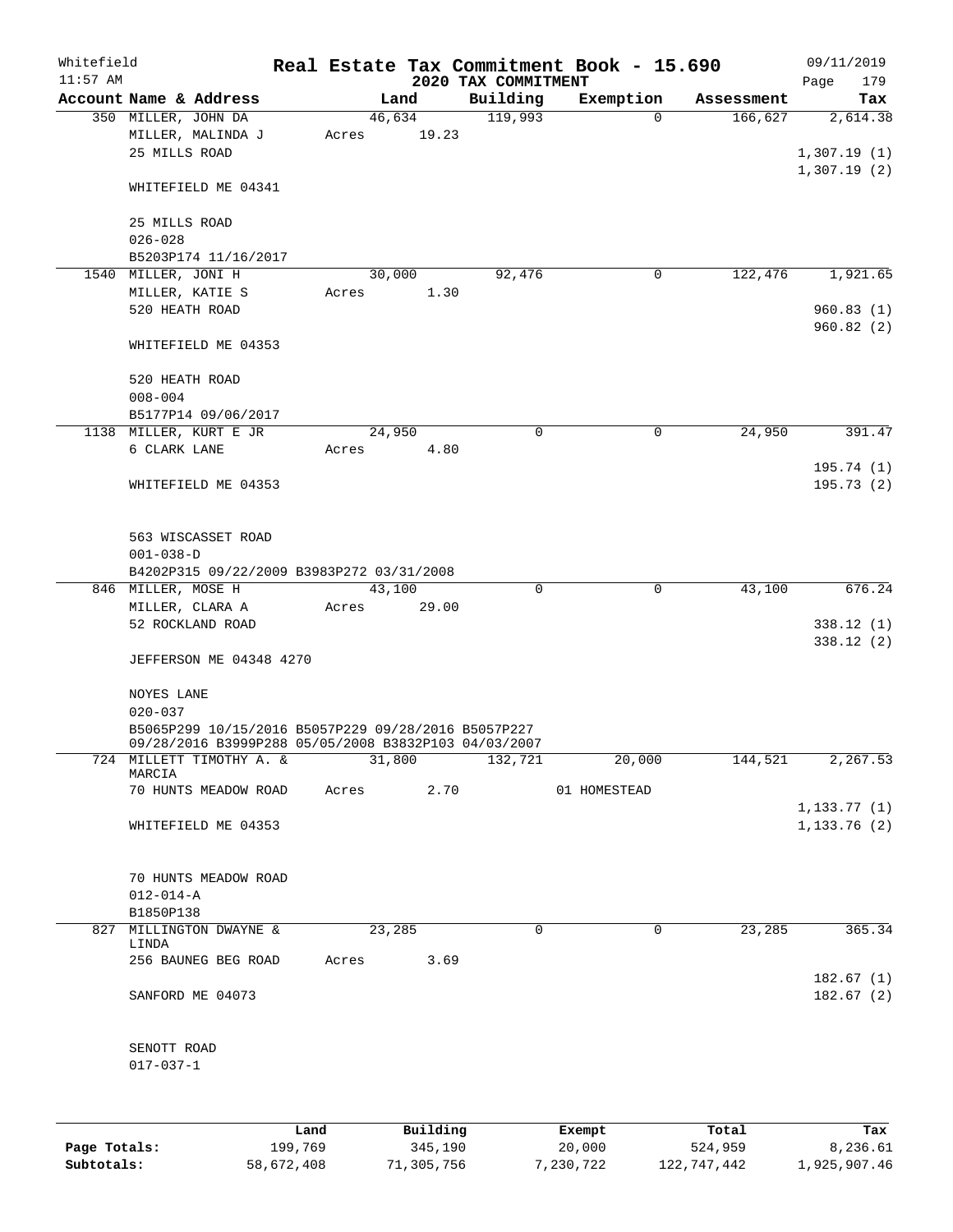| Whitefield<br>$11:57$ AM |                 |                                           |       |        |            | 2020 TAX COMMITMENT | Real Estate Tax Commitment Book - 15.690 |               | 09/11/2019<br>Page<br>180 |
|--------------------------|-----------------|-------------------------------------------|-------|--------|------------|---------------------|------------------------------------------|---------------|---------------------------|
|                          |                 | Account Name & Address                    |       | Land   |            | Building            | Exemption                                | Assessment    | Tax                       |
|                          |                 | 1492 MILLS ROGER H., III                  |       | 1,500  |            | $\mathsf{O}$        | $\Omega$                                 | 1,500         | 23.54                     |
|                          |                 | MILLS ROGER H., LUCILLE Acres             |       |        | 1.00       |                     |                                          |               |                           |
|                          | Α               | 710 VIGUE ROAD                            |       |        |            |                     |                                          |               | 11.77(1)                  |
|                          |                 |                                           |       |        |            |                     |                                          |               | 11.77(2)                  |
|                          |                 | WINDSOR ME 04363                          |       |        |            |                     |                                          |               |                           |
|                          | VIGUE ROAD      |                                           |       |        |            |                     |                                          |               |                           |
|                          | $019 - 044$     |                                           |       |        |            |                     |                                          |               |                           |
|                          | B2090P110       |                                           |       |        |            |                     |                                          |               |                           |
|                          |                 | 1722 MINER ANDREW C.                      |       | 30,000 |            | 98,449              | 20,000                                   | 108,449       | 1,701.56                  |
|                          |                 | 503 WISCASSET ROAD                        | Acres |        | 1.50       |                     | 01 HOMESTEAD                             |               |                           |
|                          |                 | WHITEFIELD ME 04353                       |       |        |            |                     |                                          |               | 850.78 (1)<br>850.78 (2)  |
|                          |                 |                                           |       |        |            |                     |                                          |               |                           |
|                          |                 | 503 WISCASSET ROAD                        |       |        |            |                     |                                          |               |                           |
|                          | $004 - 006 - A$ |                                           |       |        |            |                     |                                          |               |                           |
|                          |                 | B4712P144 09/18/2013                      |       |        |            |                     |                                          |               |                           |
|                          |                 | 100 MINOTY PENNY L. aka<br>BARTLETT, LORI |       | 30,000 |            | 44,171              | 20,000                                   | 54,171        | 849.94                    |
|                          |                 | 74 JEFFERSON ROAD                         | Acres |        | 1.50       |                     | 01 HOMESTEAD                             |               |                           |
|                          |                 |                                           |       |        |            |                     |                                          |               | 424.97 (1)                |
|                          |                 | WHITEFIELD ME 04353                       |       |        |            |                     |                                          |               | 424.97 (2)                |
|                          |                 | 74 JEFFERSON ROAD                         |       |        |            |                     |                                          |               |                           |
|                          | $014 - 016$     |                                           |       |        |            |                     |                                          |               |                           |
|                          |                 | B3268P298 04/13/2004                      |       |        |            |                     |                                          |               |                           |
|                          | NANCY           | 125 MINOTY ROBERT D. &                    |       | 30,000 |            | 85,074              | 26,000                                   | 89,074        | 1,397.57                  |
|                          |                 | 40 HUNTS MEADOW ROAD                      | Acres |        | 0.89       |                     | 01 HOMESTEAD                             |               |                           |
|                          |                 |                                           |       |        |            |                     | 05 VET EXEMPTION                         |               | 698.79 (1)                |
|                          |                 | WHITEFIELD ME 04353                       |       |        |            |                     |                                          |               | 698.78 (2)                |
|                          |                 | 40 HUNTS MEADOW ROAD                      |       |        |            |                     |                                          |               |                           |
|                          | $012 - 012$     |                                           |       |        |            |                     |                                          |               |                           |
| 146                      |                 | MITCHELL CHRISTI A.                       |       | 35,810 |            | 103,923             | 20,000                                   | 119,733       | 1,878.61                  |
|                          |                 | 556 EAST RIVER ROAD                       | Acres |        | 5.70       |                     | 01 HOMESTEAD                             |               |                           |
|                          |                 | WHITEFIELD ME 04353                       |       |        |            |                     |                                          |               | 939.31 (1)                |
|                          |                 |                                           |       |        |            |                     |                                          |               | 939.30 (2)                |
|                          |                 | 556 EAST RIVER ROAD                       |       |        |            |                     |                                          |               |                           |
|                          | $010 - 056 - A$ |                                           |       |        |            |                     |                                          |               |                           |
|                          | B2462P292       |                                           |       |        |            |                     |                                          |               |                           |
| 1291                     |                 | MITCHELL GERALD E. &                      |       | 30,000 |            | 24,027              | 0                                        | 54,027        | 847.68                    |
|                          | DONNA LEE       | P. O. BOX 61                              | Acres |        | 1.20       |                     |                                          |               |                           |
|                          |                 |                                           |       |        |            |                     |                                          |               | 423.84 (1)                |
|                          |                 | <b>BATH ME 04530</b>                      |       |        |            |                     |                                          |               | 423.84 (2)                |
|                          |                 | SOUTH FOWLES LANE                         |       |        |            |                     |                                          |               |                           |
|                          | $005 - 027$     |                                           |       |        |            |                     |                                          |               |                           |
|                          | B922P2          |                                           |       |        |            |                     |                                          |               |                           |
|                          |                 | Land                                      |       |        | Building   |                     | Exempt                                   | Total         | Tax                       |
| Page Totals:             |                 | 157,310                                   |       |        | 355,644    |                     | 86,000                                   | 426,954       | 6,698.90                  |
| Subtotals:               |                 | 58,829,718                                |       |        | 71,661,400 |                     | 7,316,722                                | 123, 174, 396 | 1,932,606.36              |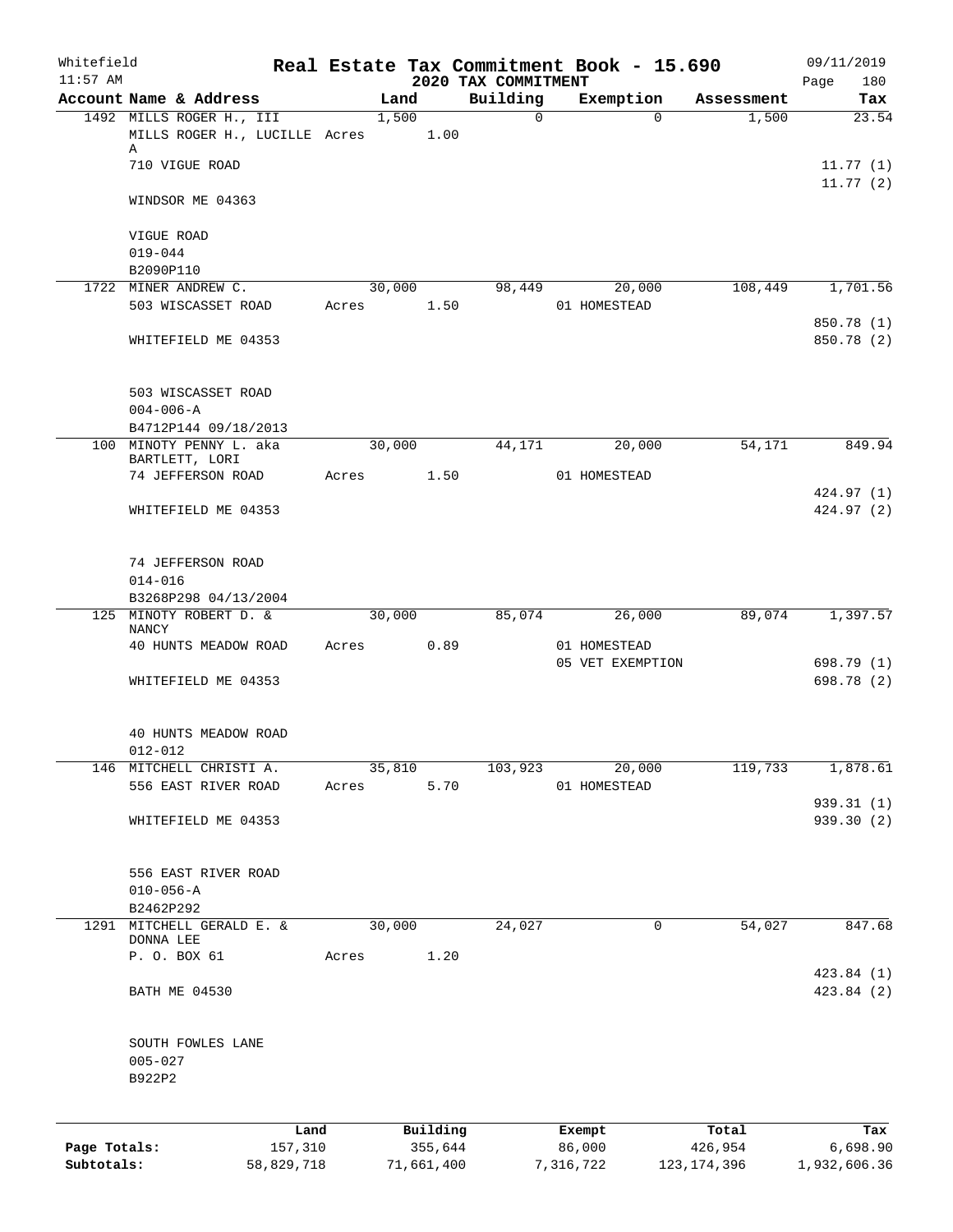| Whitefield   |                                                                                                                                     |            |        |            |                     | Real Estate Tax Commitment Book - 15.690 |                       | 09/11/2019   |
|--------------|-------------------------------------------------------------------------------------------------------------------------------------|------------|--------|------------|---------------------|------------------------------------------|-----------------------|--------------|
| $11:57$ AM   |                                                                                                                                     |            |        |            | 2020 TAX COMMITMENT |                                          |                       | Page<br>181  |
|              | Account Name & Address                                                                                                              |            |        | Land       | Building            | Exemption                                | Assessment            | Tax          |
|              | 1013 MITCHELL, LANCE                                                                                                                |            | 30,150 |            | 120, 385            | 20,000                                   | 130,535               | 2,048.09     |
|              | 28 SOMERVILLE ROAD                                                                                                                  |            | Acres  | 1.60       |                     | 01 HOMESTEAD                             |                       |              |
|              |                                                                                                                                     |            |        |            |                     |                                          |                       | 1,024.05(1)  |
|              | WHITEFIELD ME 04353                                                                                                                 |            |        |            |                     |                                          |                       | 1,024.04(2)  |
|              | 28 SOMERVILLE ROAD                                                                                                                  |            |        |            |                     |                                          |                       |              |
|              | $023 - 001$                                                                                                                         |            |        |            |                     |                                          |                       |              |
|              | B5086P245 12/15/2016 B5053P143 07/26/2016 B4995P163<br>04/06/2016 B4794P280 07/02/2014 B4773P172 04/25/2014<br>B3976P218 03/10/2008 |            |        |            |                     |                                          |                       |              |
|              | 106 MITMAN WILLIAM & KAREN                                                                                                          |            | 49,200 |            | 96,175              | 20,000                                   | 125,375               | 1,967.13     |
|              | P.O. BOX 243                                                                                                                        |            | Acres  | 23.00      |                     | 01 HOMESTEAD                             |                       |              |
|              |                                                                                                                                     |            |        |            |                     |                                          |                       | 983.57 (1)   |
|              | ALNA ME 04535                                                                                                                       |            |        |            |                     |                                          |                       | 983.56(2)    |
|              | 442 HEAD TIDE ROAD                                                                                                                  |            |        |            |                     |                                          |                       |              |
|              | $005 - 022$                                                                                                                         |            |        |            |                     |                                          |                       |              |
|              | B2067P124                                                                                                                           |            |        |            |                     |                                          |                       |              |
|              | 1593 MITMAN, KAREN                                                                                                                  |            | 26,770 |            | $\Omega$            |                                          | $\mathbf 0$<br>26,770 | 420.02       |
|              | PO BOX 243                                                                                                                          |            | Acres  | 6.90       |                     |                                          |                       |              |
|              |                                                                                                                                     |            |        |            |                     |                                          |                       | 210.01(1)    |
|              | ALNA ME 04535                                                                                                                       |            |        |            |                     |                                          |                       | 210.01(2)    |
|              | 22 HOLLYWOOD BOULEVARD                                                                                                              |            |        |            |                     |                                          |                       |              |
|              | $005 - 023$                                                                                                                         |            |        |            |                     |                                          |                       |              |
|              | B5066P236 10/19/2016 B4766P74 03/25/2014 B4697P152<br>07/30/2013 B4295P315 07/15/2010 B1319P251                                     |            |        |            |                     |                                          |                       |              |
|              | 1734 MIVILLE VICKY L.                                                                                                               |            | 31,185 |            | 61,159              | 20,000                                   | 72,344                | 1,135.08     |
|              | 148 PHILBRICK LANE                                                                                                                  |            | Acres  | 2.29       |                     | 01 HOMESTEAD                             |                       |              |
|              |                                                                                                                                     |            |        |            |                     |                                          |                       | 567.54(1)    |
|              | WHITEFIELD ME 04353                                                                                                                 |            |        |            |                     |                                          |                       | 567.54(2)    |
|              | 148 PHILBRICK LANE                                                                                                                  |            |        |            |                     |                                          |                       |              |
|              | $006 - 007 - A$                                                                                                                     |            |        |            |                     |                                          |                       |              |
|              | B3374P81 10/05/2004                                                                                                                 |            |        |            |                     |                                          |                       |              |
|              | 783 MONDINO MITCHELL & TARA                                                                                                         |            | 50,790 |            | $\Omega$            |                                          | 50,790<br>$\Omega$    | 796.90       |
|              | * LARRABEE JOHN                                                                                                                     |            | Acres  | 40.83      |                     |                                          |                       |              |
|              | P O BOX 483                                                                                                                         |            |        |            |                     |                                          |                       | 398.45(1)    |
|              | EAST FALMOUTH MA 02536                                                                                                              |            |        |            |                     |                                          |                       | 398.45(2)    |
|              | PHILBRICK LANE                                                                                                                      |            |        |            |                     |                                          |                       |              |
|              | $006 - 012$                                                                                                                         |            |        |            |                     |                                          |                       |              |
|              | B5141P157 05/30/2017 B1489P184                                                                                                      |            |        |            |                     |                                          |                       |              |
|              | 209 MONROE CHRISTOPHER T                                                                                                            |            | 20,030 |            | 0                   |                                          | 20,030<br>0           | 314.27       |
|              | 42 STONE HOUSE COURT                                                                                                                |            | Acres  | 1.52       |                     |                                          |                       | 157.14(1)    |
|              | WHITEFIELD ME 04353                                                                                                                 |            |        |            |                     |                                          |                       | 157.13(2)    |
|              | STONE HOUSE COURT                                                                                                                   |            |        |            |                     |                                          |                       |              |
|              | $016 - 040 - B$                                                                                                                     |            |        |            |                     |                                          |                       |              |
|              | B3724P203 08/16/2006                                                                                                                |            |        |            |                     |                                          |                       |              |
|              |                                                                                                                                     | Land       |        | Building   |                     | Exempt                                   | Total                 | Tax          |
| Page Totals: |                                                                                                                                     | 208,125    |        | 277,719    |                     | 60,000                                   | 425,844               | 6,681.49     |
| Subtotals:   |                                                                                                                                     | 59,037,843 |        | 71,939,119 |                     | 7,376,722                                | 123,600,240           | 1,939,287.85 |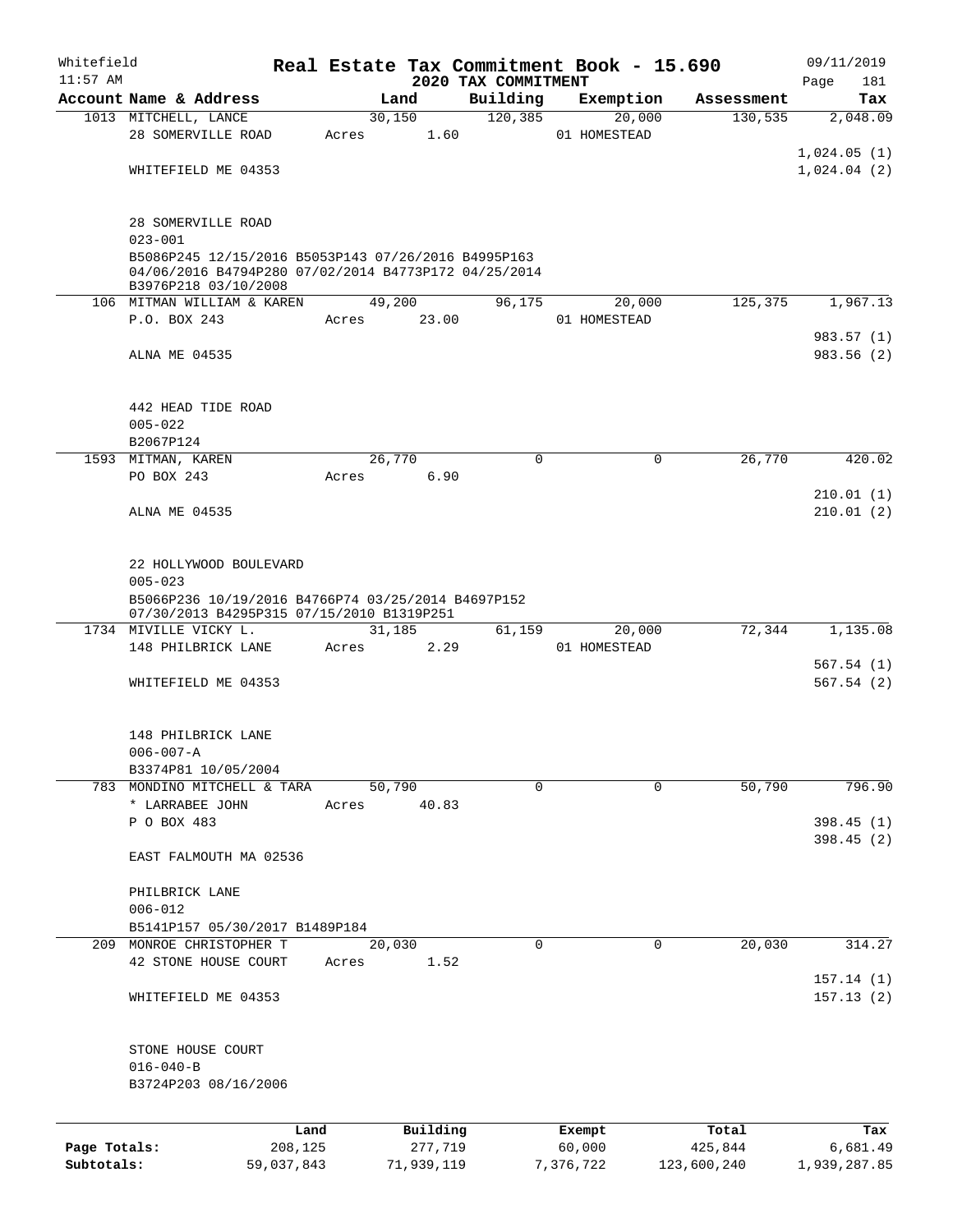| Whitefield |                                                                   |         |      |                     | Real Estate Tax Commitment Book - 15.690 |            | 09/11/2019  |
|------------|-------------------------------------------------------------------|---------|------|---------------------|------------------------------------------|------------|-------------|
| $11:57$ AM |                                                                   |         |      | 2020 TAX COMMITMENT |                                          |            | 182<br>Page |
|            | Account Name & Address                                            |         | Land | Building            | Exemption                                | Assessment | Tax         |
|            | 161 MONROE CHRISTOPHER T.                                         | 20, 255 |      | $\mathbf 0$         | $\Omega$                                 | 20, 255    | 317.80      |
|            | 42 STONE HOUSE COURT                                              | Acres   | 1.67 |                     |                                          |            |             |
|            |                                                                   |         |      |                     |                                          |            | 158.90(1)   |
|            | WHITEFIELD ME 04353                                               |         |      |                     |                                          |            | 158.90(2)   |
|            |                                                                   |         |      |                     |                                          |            |             |
|            | STONE HOUSE COURT                                                 |         |      |                     |                                          |            |             |
|            | $016 - 040 - C$                                                   |         |      |                     |                                          |            |             |
|            | B3724P224 08/16/2006                                              |         |      |                     |                                          |            |             |
|            | 37 MONROE CHRISTOPHER T.                                          | 30,555  |      | 228,811             | 20,000                                   | 239,366    | 3,755.65    |
|            | 42 STONE HOUSE COURT                                              | Acres   | 1.87 |                     | 01 HOMESTEAD                             |            |             |
|            |                                                                   |         |      |                     |                                          |            | 1,877.83(1) |
|            | WHITEFIELD ME 04353                                               |         |      |                     |                                          |            | 1,877.82(2) |
|            |                                                                   |         |      |                     |                                          |            |             |
|            |                                                                   |         |      |                     |                                          |            |             |
|            | 42 STONE HOUSE COURT                                              |         |      |                     |                                          |            |             |
|            | $016 - 040 - A$                                                   |         |      |                     |                                          |            |             |
|            | B3724P203 08/16/2006                                              |         |      |                     |                                          |            |             |
|            | 490 MONROE FRANK                                                  | 30,300  |      | 81,331              | 20,000                                   | 91,631     | 1,437.69    |
|            | 183 AUGUSTA ROAD                                                  | Acres   | 1.70 |                     | 01 HOMESTEAD                             |            |             |
|            |                                                                   |         |      |                     |                                          |            | 718.85(1)   |
|            | WHITEFIELD<br>ME 04353                                            |         |      |                     |                                          |            | 718.84(2)   |
|            |                                                                   |         |      |                     |                                          |            |             |
|            |                                                                   |         |      |                     |                                          |            |             |
|            | 183 AUGUSTA ROAD                                                  |         |      |                     |                                          |            |             |
|            | $018 - 010 - A$                                                   |         |      |                     |                                          |            |             |
|            | B4689P309 07/23/2013 B4689P133 07/22/2013 B4647P261               |         |      |                     |                                          |            |             |
|            | 04/02/2013 B4106P204 02/27/2009 B2199P230                         |         |      |                     |                                          |            |             |
|            | 1766 MONROE FRANK                                                 | 20,480  |      | 0                   | 0                                        | 20,480     | 321.33      |
|            | 183 AUGUSTA ROAD                                                  | Acres   | 1.82 |                     |                                          |            | 160.67(1)   |
|            | WHITEFIELD                                                        |         |      |                     |                                          |            | 160.66(2)   |
|            | ME 04353                                                          |         |      |                     |                                          |            |             |
|            |                                                                   |         |      |                     |                                          |            |             |
|            |                                                                   |         |      |                     |                                          |            |             |
|            | AUGUSTA ROAD                                                      |         |      |                     |                                          |            |             |
|            | $018 - 010 - B$                                                   |         |      |                     |                                          |            |             |
|            | B5136P106 05/17/2017 B4689P309 07/23/2013 B3673P202<br>05/10/2006 |         |      |                     |                                          |            |             |
|            | 1836 MONROE FRANK                                                 | 30,000  |      | 190,197             | $\mathbf 0$                              | 220, 197   | 3,454.89    |
|            | 183 AUGUSTA ROAD                                                  | Acres   | 1.50 |                     |                                          |            |             |
|            |                                                                   |         |      |                     |                                          |            | 1,727.45(1) |
|            | WHITEFIELD                                                        |         |      |                     |                                          |            | 1,727.44(2) |
|            | ME 04353                                                          |         |      |                     |                                          |            |             |
|            |                                                                   |         |      |                     |                                          |            |             |
|            |                                                                   |         |      |                     |                                          |            |             |
|            | 189 AUGUSTA ROAD                                                  |         |      |                     |                                          |            |             |
|            | $018 - 010 - C$                                                   |         |      |                     |                                          |            |             |
|            | B4689P309 07/23/2013 B4106P202                                    |         |      |                     |                                          |            |             |

|              | Land         | Building   | Exempt     | Total       | Tax          |
|--------------|--------------|------------|------------|-------------|--------------|
| Page Totals: | 131,590      | 500,339    | 40,000     | 591,929     | 9,287.36     |
| Subtotals:   | 59, 169, 433 | 72,439,458 | 1,416,722" | 124,192,169 | l,948,575.21 |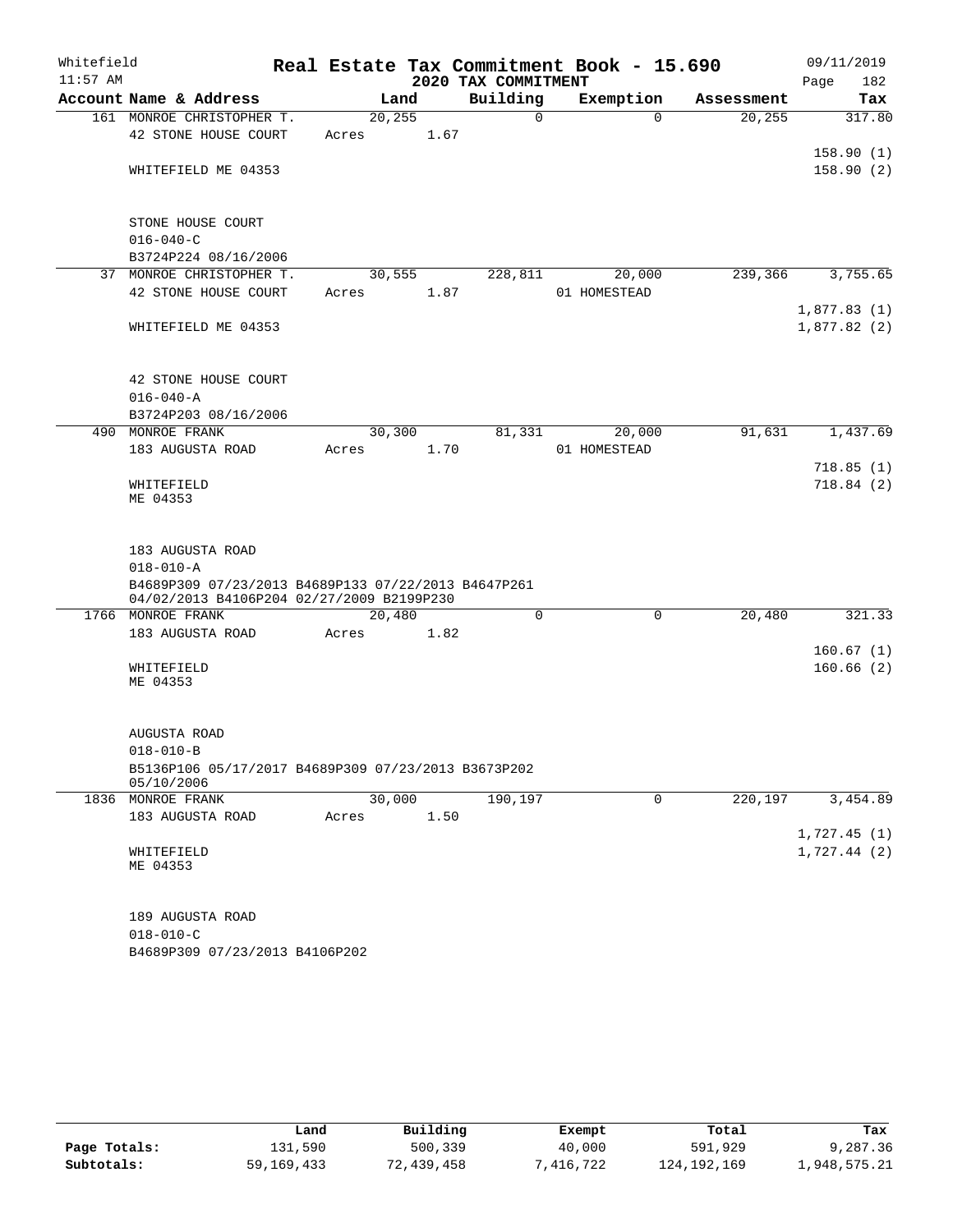| Whitefield<br>$11:57$ AM |                                                     |              |       |                | 2020 TAX COMMITMENT | Real Estate Tax Commitment Book - 15.690 |             | 09/11/2019<br>183<br>Page |
|--------------------------|-----------------------------------------------------|--------------|-------|----------------|---------------------|------------------------------------------|-------------|---------------------------|
|                          | Account Name & Address                              |              |       | Land           | Building            | Exemption                                | Assessment  | Tax                       |
|                          | 1266 MONROE FRANK                                   |              |       | 30,000         | 9,845               | $\Omega$                                 | 39,845      | 625.17                    |
|                          | 183 AUGUSTA ROAD                                    |              | Acres | 0.69           |                     |                                          |             |                           |
|                          |                                                     |              |       |                |                     |                                          |             | 312.59(1)                 |
|                          | WHITEFIELD                                          |              |       |                |                     |                                          |             | 312.58(2)                 |
|                          | ME 04353                                            |              |       |                |                     |                                          |             |                           |
|                          |                                                     |              |       |                |                     |                                          |             |                           |
|                          | 175 AUGUSTA ROAD                                    |              |       |                |                     |                                          |             |                           |
|                          | $018 - 009$                                         |              |       |                |                     |                                          |             |                           |
|                          | B4689P309 07/23/2013 B2895P40                       |              |       |                |                     |                                          |             |                           |
|                          | 882 MONSEN JR. ARTHUR<br>140 INGRAHAM ROAD          |              | Acres | 26,242<br>6.24 | $\Omega$            | 0                                        | 26,242      | 411.74                    |
|                          |                                                     |              |       |                |                     |                                          |             | 205.87(1)                 |
|                          | WEEKS MILLS ME 04358                                |              |       |                |                     |                                          |             | 205.87(2)                 |
|                          |                                                     |              |       |                |                     |                                          |             |                           |
|                          |                                                     |              |       |                |                     |                                          |             |                           |
|                          | COOKSON LANE                                        |              |       |                |                     |                                          |             |                           |
|                          | $020 - 045 - A$                                     |              |       |                |                     |                                          |             |                           |
|                          | B1186P289                                           |              |       |                |                     |                                          |             |                           |
|                          | 140 MONSEN STEVEN A. &<br>AGNIESZKA A.              |              |       | 33,442         | 0                   | 0                                        | 33,442      | 524.70                    |
|                          | 506 BANTON ROAD                                     |              | Acres | 15.24          |                     |                                          |             |                           |
|                          |                                                     |              |       |                |                     |                                          |             | 262.35(1)                 |
|                          | PALERMO ME 04354                                    |              |       |                |                     |                                          |             | 262.35(2)                 |
|                          |                                                     |              |       |                |                     |                                          |             |                           |
|                          |                                                     |              |       |                |                     |                                          |             |                           |
|                          | COOKSON LANE<br>$020 - 045$                         |              |       |                |                     |                                          |             |                           |
|                          | B5280P080 05/29/2018 B5280P077 06/27/2018 B1297P216 |              |       |                |                     |                                          |             |                           |
|                          | 799 MONTAG SUSAN A.                                 |              |       | 30,000         | 85,582              | $\mathbf 0$                              | 115,582     | 1,813.48                  |
|                          | MONTAG RICHARD O.                                   |              | Acres | 0.27           |                     |                                          |             |                           |
|                          | 133 MAIN STREET                                     |              |       |                |                     |                                          |             | 906.74(1)                 |
|                          |                                                     |              |       |                |                     |                                          |             | 906.74(2)                 |
|                          | WHITEFIELD ME 04353 -                               |              |       |                |                     |                                          |             |                           |
|                          | 133 MAIN STREET                                     |              |       |                |                     |                                          |             |                           |
|                          | $022 - 016$                                         |              |       |                |                     |                                          |             |                           |
|                          | B5259P243 05/09/2018                                |              |       |                |                     |                                          |             |                           |
|                          | 232 MONTAGNINO DOMENICK                             |              |       | 37,970         | 60,490              | 20,000                                   | 78,460      | 1,231.04                  |
|                          | SCHOOL STREET VILLAGE                               |              | Acres | 8.40           |                     | 01 HOMESTEAD                             |             |                           |
|                          | APARTMENTS<br>170 SCHOOL STREET, APT                |              |       |                |                     |                                          |             | 615.52(1)                 |
|                          | 1B                                                  |              |       |                |                     |                                          |             |                           |
|                          | WHITEFIELD ME 04353                                 |              |       |                |                     |                                          |             | 615.52(2)                 |
|                          |                                                     |              |       |                |                     |                                          |             |                           |
|                          | 168 GARDINER ROAD                                   |              |       |                |                     |                                          |             |                           |
|                          | $012 - 049$                                         |              |       |                |                     |                                          |             |                           |
|                          | B2641P280                                           |              |       |                |                     |                                          |             |                           |
| 775                      | MOOERS III EUGENE L. &                              |              |       | 30,300         | 80,069              | 20,000                                   | 90,369      | 1,417.89                  |
|                          | ABIGAIL                                             |              |       |                |                     |                                          |             |                           |
|                          | 498 HUNTS MEADOW ROAD                               |              | Acres | 1.70           |                     | 01 HOMESTEAD                             |             | 708.95(1)                 |
|                          | WHITEFIELD ME 04353                                 |              |       |                |                     |                                          |             | 708.94(2)                 |
|                          |                                                     |              |       |                |                     |                                          |             |                           |
|                          |                                                     |              |       |                |                     |                                          |             |                           |
|                          | 498 HUNTS MEADOW ROAD                               |              |       |                |                     |                                          |             |                           |
|                          | $015 - 007 - C$                                     |              |       |                |                     |                                          |             |                           |
|                          | B2404P63                                            |              |       |                |                     |                                          |             |                           |
|                          |                                                     | Land         |       | Building       |                     | Exempt                                   | Total       | Tax                       |
| Page Totals:             |                                                     | 187,954      |       | 235,986        |                     | 40,000                                   | 383,940     | 6,024.02                  |
| Subtotals:               |                                                     | 59, 357, 387 |       | 72,675,444     |                     | 7,456,722                                | 124,576,109 | 1,954,599.23              |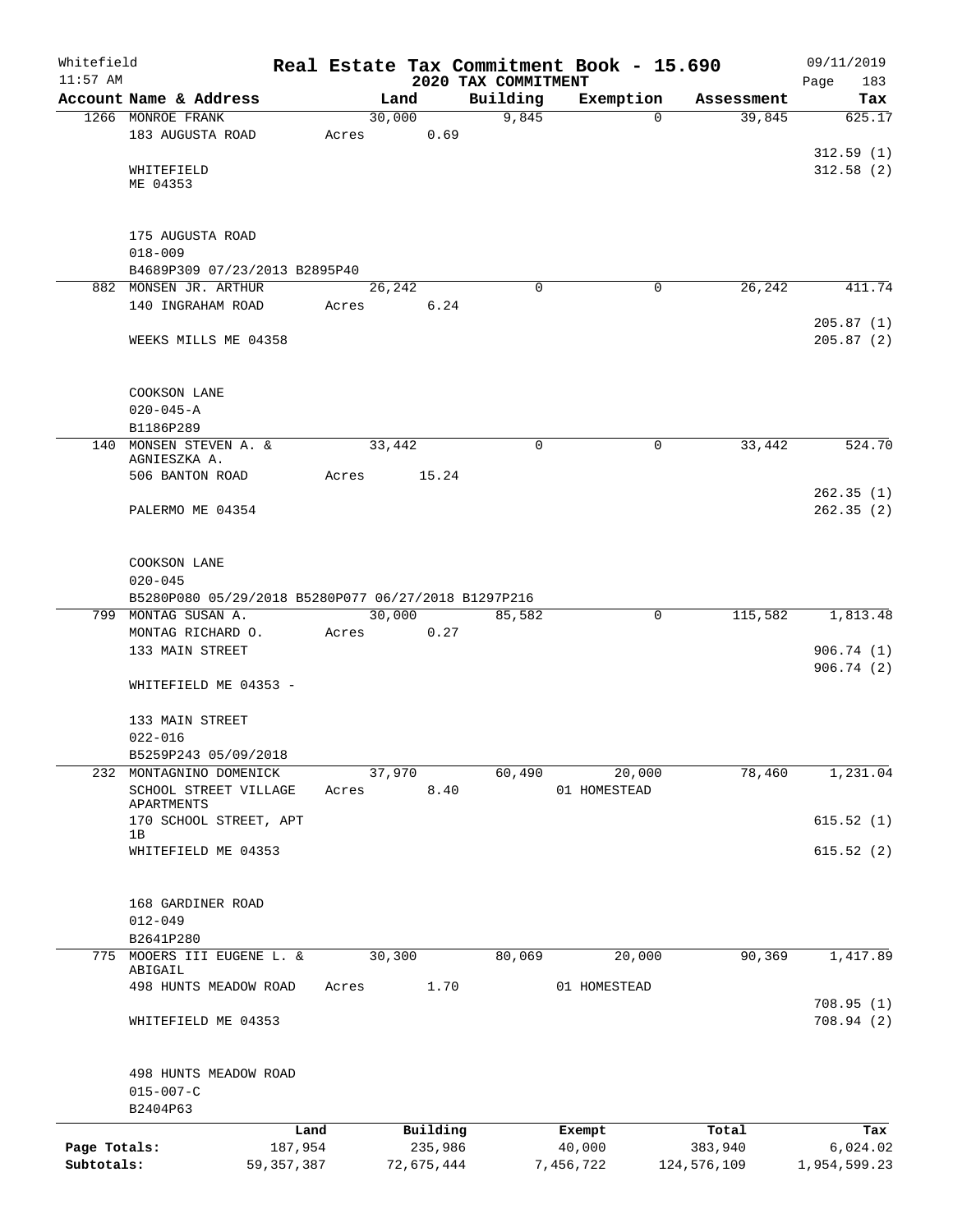| Whitefield<br>$11:57$ AM |                                           |            |        |              | 2020 TAX COMMITMENT | Real Estate Tax Commitment Book - 15.690 |             | 09/11/2019<br>Page<br>184  |
|--------------------------|-------------------------------------------|------------|--------|--------------|---------------------|------------------------------------------|-------------|----------------------------|
|                          | Account Name & Address                    |            | Land   |              | Building            | Exemption                                | Assessment  | Tax                        |
|                          | 503 MOONEY EDWIN C. &                     |            |        | 150          | $\Omega$            | $\Omega$                                 | 150         | 2.35                       |
|                          | COLETTE                                   |            |        |              |                     |                                          |             |                            |
|                          | 49 JOYS POND LANE                         | Acres      |        | 1.50         |                     |                                          |             | 1.18(1)                    |
|                          | WHITEFIELD ME 04353                       |            |        |              |                     |                                          |             | 1.17(2)                    |
|                          |                                           |            |        |              |                     |                                          |             |                            |
|                          |                                           |            |        |              |                     |                                          |             |                            |
|                          | GARDINER ROAD                             |            |        |              |                     |                                          |             |                            |
|                          | $012 - 001 - A$<br>1661 MOONEY EDWIN C. & |            | 67,780 |              | 243,967             | 20,000                                   | 291,747     | 4,577.51                   |
|                          | COLETTE                                   |            |        |              |                     |                                          |             |                            |
|                          | 49 JOYS POND LANE                         | Acres      |        | 45.00        |                     | 01 HOMESTEAD                             |             |                            |
|                          |                                           |            |        |              |                     |                                          |             | 2,288.76(1)                |
|                          | WHITEFIELD ME 04353                       |            |        |              |                     |                                          |             | 2,288.75(2)                |
|                          |                                           |            |        |              |                     |                                          |             |                            |
|                          | 49 JOYS POND LANE                         |            |        |              |                     |                                          |             |                            |
|                          | $012 - 001 - B$                           |            |        |              |                     |                                          |             |                            |
|                          | B1254P128                                 |            |        |              |                     |                                          |             |                            |
|                          | 797 MOORE AUSTIN J.                       |            |        | 36,322       | 202,642             | 20,000                                   | 218,964     | 3,435.55                   |
|                          | 62 TOWNHOUSE ROAD                         | Acres      |        | 6.34         |                     | 01 HOMESTEAD                             |             |                            |
|                          | WHITEFIELD ME 04353                       |            |        |              |                     |                                          |             | 1,717.78(1)<br>1,717.77(2) |
|                          |                                           |            |        |              |                     |                                          |             |                            |
|                          |                                           |            |        |              |                     |                                          |             |                            |
|                          | 62 TOWNHOUSE ROAD                         |            |        |              |                     |                                          |             |                            |
|                          | $013 - 055 - B$                           |            |        |              |                     |                                          |             |                            |
|                          | B4064P5 10/23/2008 B2772P32 12/10/2001    |            |        |              |                     |                                          |             |                            |
|                          | 375 MORANG DONALD W.<br>P.O. BOX 254      | Acres      | 36,754 | 6.88         | 90,196              | 26,000<br>01 HOMESTEAD                   | 100,950     | 1,583.91                   |
|                          |                                           |            |        |              |                     | 05 VET EXEMPTION                         |             | 791.96 (1)                 |
|                          | WHITEFIELD ME 04353                       |            |        |              |                     |                                          |             | 791.95(2)                  |
|                          |                                           |            |        |              |                     |                                          |             |                            |
|                          |                                           |            |        |              |                     |                                          |             |                            |
|                          | 106 EAST RIVER ROAD<br>$014 - 013$        |            |        |              |                     |                                          |             |                            |
|                          | B4117P102 03/23/2009 B2296P112            |            |        |              |                     |                                          |             |                            |
|                          | 1466 MOREAU BRANDON J. &                  |            | 30,150 |              | 101,327             | 20,000                                   | 111,477     | 1,749.07                   |
|                          | ALICIA                                    |            |        |              |                     |                                          |             |                            |
|                          | 275 NO. HUNTS MEADOW<br>ROAD              | Acres      |        | 1.60         |                     | 01 HOMESTEAD                             |             |                            |
|                          |                                           |            |        |              |                     |                                          |             | 874.54 (1)                 |
|                          | WHITEFIELD ME 04353                       |            |        |              |                     |                                          |             | 874.53(2)                  |
|                          |                                           |            |        |              |                     |                                          |             |                            |
|                          | 275 NO. HUNTS MEADOW                      |            |        |              |                     |                                          |             |                            |
|                          | $018 - 046 - A$                           |            |        |              |                     |                                          |             |                            |
|                          | B3895P219 08/15/2007 B3519P233 07/18/2005 |            |        |              |                     |                                          |             |                            |
| 678                      | MOREY DONALD D. & LOIS                    |            | 69,800 |              | $\Omega$            | $\mathbf 0$                              | 69,800      | 1,095.16                   |
|                          | G., TRUSTEES                              |            |        |              |                     |                                          |             |                            |
|                          | * LIVING TRUST<br>5 PHILBRICK LANE        | Acres      |        | 96.50        |                     |                                          |             | 547.58 (1)                 |
|                          |                                           |            |        |              |                     |                                          |             | 547.58 (2)                 |
|                          | WHITEFIELD ME 04353                       |            |        |              |                     |                                          |             |                            |
|                          |                                           |            |        |              |                     |                                          |             |                            |
|                          | PHILBRICK LANE                            |            |        |              |                     |                                          |             |                            |
|                          | $006 - 010$<br>B4268P10 04/12/2010        |            |        |              |                     |                                          |             |                            |
|                          |                                           |            |        |              |                     |                                          |             |                            |
|                          |                                           | Land       |        | Building     |                     | Exempt                                   | Total       | Tax                        |
| Page Totals:             |                                           | 240,956    |        | 638,132      |                     | 86,000                                   | 793,088     | 12,443.55                  |
| Subtotals:               |                                           | 59,598,343 |        | 73, 313, 576 |                     | 7,542,722                                | 125,369,197 | 1,967,042.78               |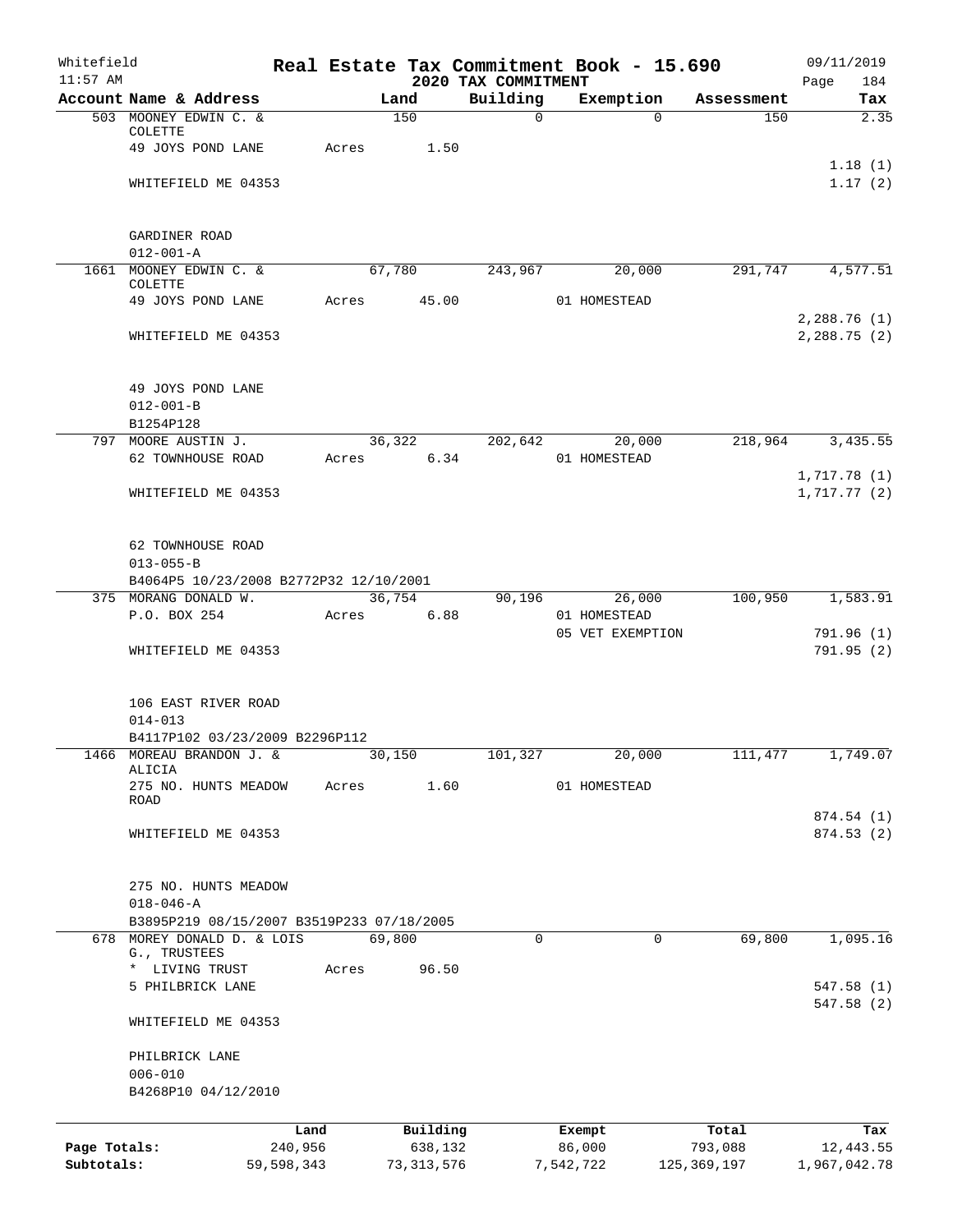| Whitefield<br>$11:57$ AM |                                                                |            |       |                |                                 |           | Real Estate Tax Commitment Book - 15.690 |             | 09/11/2019                 |
|--------------------------|----------------------------------------------------------------|------------|-------|----------------|---------------------------------|-----------|------------------------------------------|-------------|----------------------------|
|                          | Account Name & Address                                         |            |       | Land           | 2020 TAX COMMITMENT<br>Building |           | Exemption                                | Assessment  | Page<br>185<br>Tax         |
|                          | 1229 MOREY DONALD D. & LOIS                                    |            |       | 34,800         | 166,728                         |           | 26,000                                   | 175,528     | 2,754.03                   |
|                          | G., TRUSTEES                                                   |            |       |                |                                 |           |                                          |             |                            |
|                          | * LIVING TRUST                                                 |            | Acres | 4.70           |                                 |           | 01 HOMESTEAD<br>09 REV TRUST VET.        |             |                            |
|                          | 5 PHILBRICK LANE                                               |            |       |                |                                 |           |                                          |             | 1,377.02(1)<br>1,377.01(2) |
|                          | WHITEFIELD ME 04353                                            |            |       |                |                                 |           |                                          |             |                            |
|                          | 5 PHILBRICK LANE                                               |            |       |                |                                 |           |                                          |             |                            |
|                          | $007 - 025$                                                    |            |       |                |                                 |           |                                          |             |                            |
|                          | B4268P10 04/12/2010                                            |            |       |                |                                 |           |                                          |             |                            |
|                          | 98 MOREY, TIMOTHY J                                            |            |       | 35,410<br>5.20 | 159,240                         |           | 0                                        | 194,650     | 3,054.06                   |
|                          | MOREY, VICKY J<br>695 TOWNHOUSE ROAD                           |            | Acres |                |                                 |           |                                          |             | 1,527.03(1)                |
|                          |                                                                |            |       |                |                                 |           |                                          |             | 1,527.03(2)                |
|                          | WHITEFIELD ME 04353                                            |            |       |                |                                 |           |                                          |             |                            |
|                          | 695 TOWNHOUSE ROAD                                             |            |       |                |                                 |           |                                          |             |                            |
|                          | $007 - 023$                                                    |            |       |                |                                 |           |                                          |             |                            |
|                          | B5060P94 09/30/2016 B5028P86 07/13/2016 B4268P10<br>04/12/2010 |            |       |                |                                 |           |                                          |             |                            |
|                          | 181 MORGAN MARY A.                                             |            |       | 30,750         | 72,608                          |           | $\mathbf 0$                              | 103,358     | 1,621.69                   |
|                          | 266 WISCASSET ROAD                                             |            | Acres | 2.00           |                                 |           |                                          |             |                            |
|                          |                                                                |            |       |                |                                 |           |                                          |             | 810.85(1)                  |
|                          | WHITEFIELD ME 04353                                            |            |       |                |                                 |           |                                          |             | 810.84 (2)                 |
|                          | 268 WISCASSET ROAD                                             |            |       |                |                                 |           |                                          |             |                            |
|                          | $004 - 023 - A$                                                |            |       |                |                                 |           |                                          |             |                            |
|                          | B1388P134                                                      |            |       |                |                                 |           |                                          |             |                            |
|                          | 1071 MORGAN MARY A.                                            |            |       | 53,750         | 63,250                          |           | 20,000                                   | 97,000      | 1,521.93                   |
|                          | 266 WISCASSET ROAD                                             |            | Acres | 30.00          |                                 |           | 01 HOMESTEAD                             |             |                            |
|                          | WHITEFIELD ME 04353                                            |            |       |                |                                 |           |                                          |             | 760.97(1)<br>760.96(2)     |
|                          |                                                                |            |       |                |                                 |           |                                          |             |                            |
|                          | 266 WISCASSET ROAD                                             |            |       |                |                                 |           |                                          |             |                            |
|                          | $004 - 023$                                                    |            |       |                |                                 |           |                                          |             |                            |
|                          | B2437P47                                                       |            |       |                |                                 |           |                                          |             |                            |
| 787                      | MORGAN SCOTT P. & MARY<br>L.                                   |            |       | 33,000         | 142,000                         |           | 20,000                                   | 155,000     | 2,431.95                   |
|                          | 60 AUGUSTA ROAD                                                |            | Acres | 3.50           |                                 |           | 01 HOMESTEAD                             |             |                            |
|                          |                                                                |            |       |                |                                 |           |                                          |             | 1, 215.98(1)               |
|                          | WHITEFIELD ME 04353                                            |            |       |                |                                 |           |                                          |             | 1, 215.97(2)               |
|                          | 60 AUGUSTA ROAD                                                |            |       |                |                                 |           |                                          |             |                            |
|                          | $018 - 014 - D$                                                |            |       |                |                                 |           |                                          |             |                            |
|                          | B2535P232                                                      |            |       |                |                                 |           |                                          |             |                            |
|                          | 1853 MORIN PETER                                               |            |       | 16,060         | 0                               |           | 0                                        | 16,060      | 251.98                     |
|                          | 42 BRANCH LANE                                                 |            | Acres | 15.70          |                                 |           |                                          |             |                            |
|                          | WHITEFIELD ME 04353                                            |            |       |                |                                 |           |                                          |             | 125.99(1)<br>125.99(2)     |
|                          |                                                                |            |       |                |                                 |           |                                          |             |                            |
|                          | BRANCH LANE                                                    |            |       |                |                                 |           |                                          |             |                            |
|                          | $009 - 017 - A$                                                |            |       |                |                                 |           |                                          |             |                            |
|                          | B4615P311 01/10/2013                                           |            |       |                |                                 |           |                                          |             |                            |
|                          |                                                                | Land       |       | Building       |                                 |           | Exempt                                   | Total       | Tax                        |
| Page Totals:             |                                                                | 203,770    |       | 603,826        |                                 |           | 66,000                                   | 741,596     | 11,635.64                  |
| Subtotals:               |                                                                | 59,802,113 |       | 73,917,402     |                                 | 7,608,722 |                                          | 126,110,793 | 1,978,678.42               |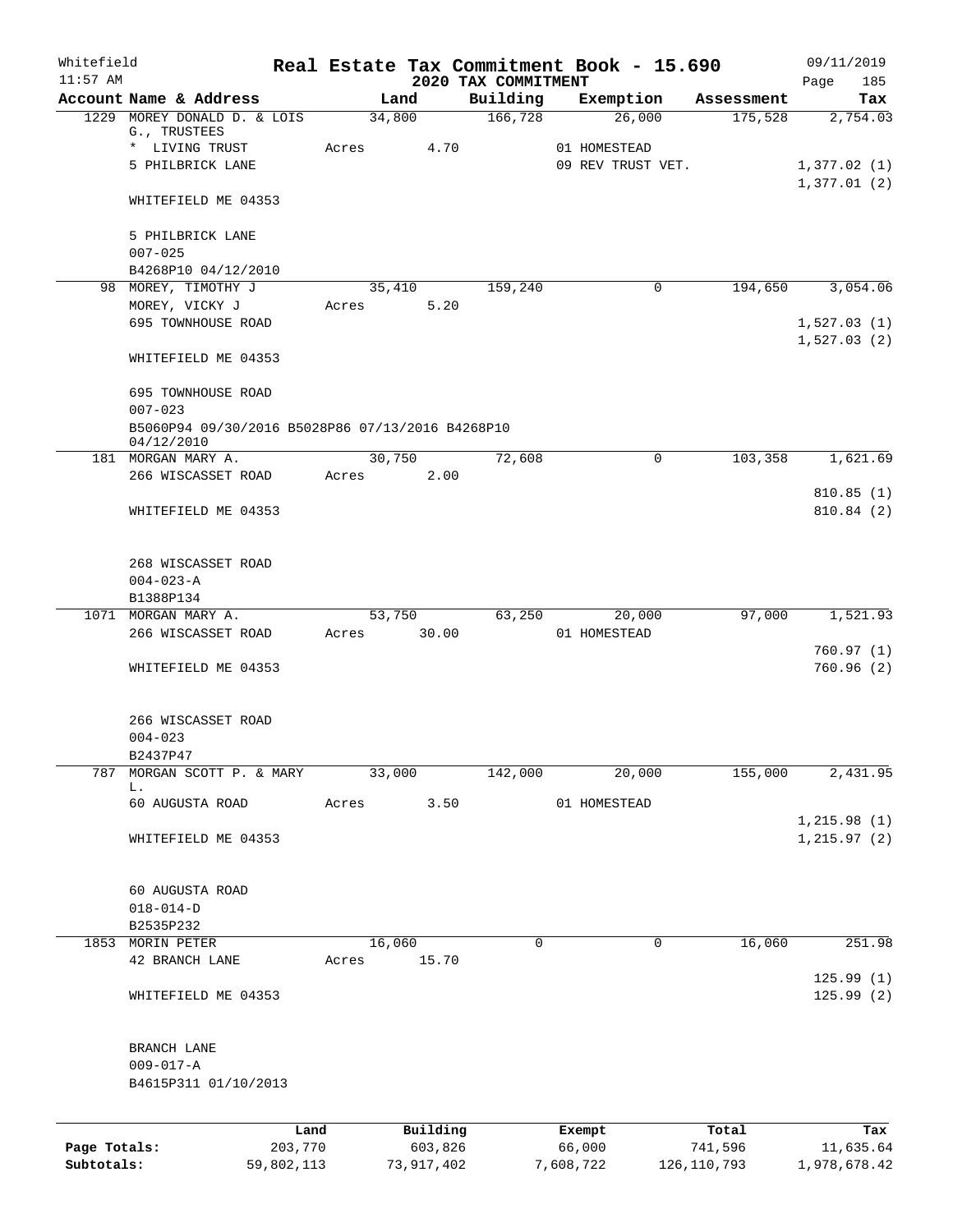| Whitefield<br>$11:57$ AM |                                                                   |            |       |              | 2020 TAX COMMITMENT | Real Estate Tax Commitment Book - 15.690 |                       | 09/11/2019<br>Page<br>186 |
|--------------------------|-------------------------------------------------------------------|------------|-------|--------------|---------------------|------------------------------------------|-----------------------|---------------------------|
|                          | Account Name & Address                                            |            |       | Land         | Building            | Exemption                                | Assessment            | Tax                       |
|                          | 1126 MORIN PETER A.                                               |            |       | 14,500       | 0                   |                                          | $\Omega$<br>14,500    | 227.51                    |
|                          | 42 BRANCH LANE                                                    |            | Acres | 13.75        |                     |                                          |                       |                           |
|                          |                                                                   |            |       |              |                     |                                          |                       | 113.76(1)                 |
|                          | WHITEFIELD ME 04353                                               |            |       |              |                     |                                          |                       | 113.75(2)                 |
|                          |                                                                   |            |       |              |                     |                                          |                       |                           |
|                          | BRANCH LANE                                                       |            |       |              |                     |                                          |                       |                           |
|                          | $009 - 016$                                                       |            |       |              |                     |                                          |                       |                           |
|                          | B1799P344                                                         |            |       |              |                     |                                          |                       |                           |
|                          | 15 MORIN PETER A. &                                               |            |       | 37,706       | 93,750              | 20,000                                   | 111,456               | 1,748.74                  |
|                          | THERESA                                                           |            |       |              |                     |                                          |                       |                           |
|                          | 42 BRANCH LANE                                                    |            | Acres | 8.07         |                     | 01 HOMESTEAD                             |                       |                           |
|                          |                                                                   |            |       |              |                     |                                          |                       | 874.37 (1)                |
|                          | WHITEFIELD ME 04353                                               |            |       |              |                     |                                          |                       | 874.37 (2)                |
|                          |                                                                   |            |       |              |                     |                                          |                       |                           |
|                          | 42 BRANCH LANE                                                    |            |       |              |                     |                                          |                       |                           |
|                          | $009 - 015 - A$                                                   |            |       |              |                     |                                          |                       |                           |
|                          | B3422P263 12/21/2004 B1238P17                                     |            |       |              |                     |                                          |                       |                           |
| 826                      | MORIN TIM & JOAN                                                  |            |       | 32,460       | 147,772             | 20,000                                   | 160,232               | 2,514.04                  |
|                          | PO BOX 34                                                         |            | Acres | 3.14         |                     | 01 HOMESTEAD                             |                       |                           |
|                          |                                                                   |            |       |              |                     |                                          |                       | 1, 257.02(1)              |
|                          | WHITEFIELD ME 04353                                               |            |       |              |                     |                                          |                       | 1, 257.02(2)              |
|                          |                                                                   |            |       |              |                     |                                          |                       |                           |
|                          | 38 HEATH ROAD                                                     |            |       |              |                     |                                          |                       |                           |
|                          | $014 - 001 - D$                                                   |            |       |              |                     |                                          |                       |                           |
|                          | B1851P157<br>242 MORIN TIMOTHY M.                                 |            |       | 21,200       | 0                   |                                          | 21,200<br>$\mathbf 0$ | 332.63                    |
|                          | PO BOX 34                                                         |            | Acres | 2.30         |                     |                                          |                       |                           |
|                          |                                                                   |            |       |              |                     |                                          |                       | 166.32(1)                 |
|                          | WHITEFIELD ME 04353                                               |            |       |              |                     |                                          |                       | 166.31(2)                 |
|                          |                                                                   |            |       |              |                     |                                          |                       |                           |
|                          | HEATH ROAD                                                        |            |       |              |                     |                                          |                       |                           |
|                          | $014 - 003$                                                       |            |       |              |                     |                                          |                       |                           |
|                          | B2430P86                                                          |            |       |              |                     |                                          |                       |                           |
|                          | 534 MORROW RYAN J. &                                              |            |       | 28,930       | 0                   |                                          | 0<br>28,930           | 453.91                    |
|                          | JENNIFER L.                                                       |            |       |              |                     |                                          |                       |                           |
|                          | 279 HOWE ROAD                                                     |            | Acres | 9.60         |                     |                                          |                       |                           |
|                          |                                                                   |            |       |              |                     |                                          |                       | 226.96(1)                 |
|                          | WHITEFIELD ME 04353                                               |            |       |              |                     |                                          |                       | 226.95(2)                 |
|                          |                                                                   |            |       |              |                     |                                          |                       |                           |
|                          | CLARK LANE                                                        |            |       |              |                     |                                          |                       |                           |
|                          | $018 - 025$                                                       |            |       |              |                     |                                          |                       |                           |
|                          | B4722P192 10/15/2013 B4721P170 10/09/2013 B3899P163<br>08/17/2007 |            |       |              |                     |                                          |                       |                           |
|                          | 1714 MORROW RYAN J. &<br>JENNIFER L. WILSON                       |            |       | 30,750       | 92,313              | 20,000                                   | 103,063               | 1,617.06                  |
|                          | 279 NORTH HOWE ROAD                                               |            | Acres | 2.00         |                     | 01 HOMESTEAD                             |                       |                           |
|                          |                                                                   |            |       |              |                     |                                          |                       | 808.53 (1)                |
|                          | WHITEFIELD ME 04353                                               |            |       |              |                     |                                          |                       | 808.53(2)                 |
|                          |                                                                   |            |       |              |                     |                                          |                       |                           |
|                          | 279 NORTH HOWE ROAD                                               |            |       |              |                     |                                          |                       |                           |
|                          | $020 - 025 - A$                                                   |            |       |              |                     |                                          |                       |                           |
|                          | B4229P125 12/03/2009 B3225P183 01/08/2004                         |            |       |              |                     |                                          |                       |                           |
|                          |                                                                   | Land       |       | Building     |                     | Exempt                                   | Total                 | Tax                       |
| Page Totals:             |                                                                   | 165,546    |       | 333,835      |                     | 60,000                                   | 439,381               | 6,893.89                  |
| Subtotals:               |                                                                   | 59,967,659 |       | 74, 251, 237 |                     | 7,668,722                                | 126,550,174           | 1,985,572.31              |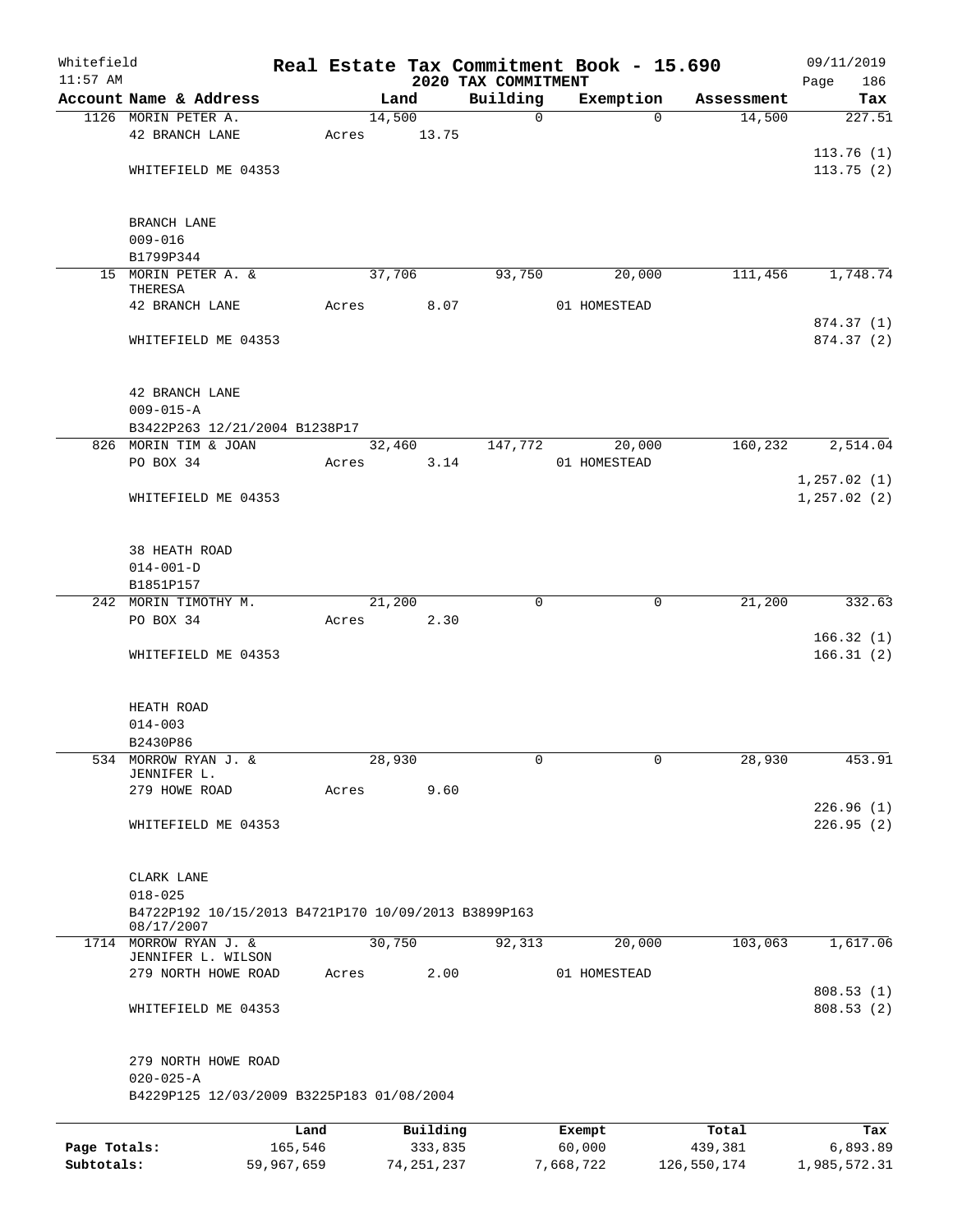| Whitefield<br>$11:57$ AM |                                                                                        |            |       |                 | 2020 TAX COMMITMENT | Real Estate Tax Commitment Book - 15.690 |             | 09/11/2019<br>Page<br>187  |
|--------------------------|----------------------------------------------------------------------------------------|------------|-------|-----------------|---------------------|------------------------------------------|-------------|----------------------------|
|                          | Account Name & Address                                                                 |            |       | Land            | Building            | Exemption                                | Assessment  | Tax                        |
|                          | 1304 MORSE KATHERINE E. LIFE<br><b>ESTATE</b><br>CONDON PETER A. &<br>JERRETT C.       |            | Acres | 57,750<br>52.00 | $\mathsf{O}$        | $\Omega$                                 | 57,750      | 906.10                     |
|                          | 461 EAST RIVER ROAD                                                                    |            |       |                 |                     |                                          |             | 453.05(1)<br>453.05(2)     |
|                          | WHITEFIELD ME 04353                                                                    |            |       |                 |                     |                                          |             |                            |
|                          | EAST RIVER ROAD<br>$010 - 050$                                                         |            |       |                 |                     |                                          |             |                            |
|                          | B4288P295 06/21/2010                                                                   |            |       |                 |                     |                                          |             |                            |
|                          | 784 MORSE KATHERINE E. LIFE<br><b>ESTATE</b><br>CONDON PETER A. &                      |            | Acres | 58,750<br>30.00 | 139,649             | 20,000<br>01 HOMESTEAD                   | 178,399     | 2,799.08                   |
|                          | JERRETT C.<br>461 EAST RIVER ROAD                                                      |            |       |                 |                     |                                          |             | 1,399.54(1)<br>1,399.54(2) |
|                          | WHITEFIELD ME 04353                                                                    |            |       |                 |                     |                                          |             |                            |
|                          | 461 EAST RIVER ROAD<br>$010 - 039$                                                     |            |       |                 |                     |                                          |             |                            |
|                          | B4288P295 06/21/2010                                                                   |            |       |                 |                     |                                          |             |                            |
|                          | 3 MORSE LARRY J.<br>736 EAST RIVER ROAD                                                |            | Acres | 30,000<br>1.50  | 128,261             | 20,000<br>01 HOMESTEAD                   | 138,261     | 2,169.32                   |
|                          | WHITEFIELD ME 04353                                                                    |            |       |                 |                     |                                          |             | 1,084.66(1)<br>1,084.66(2) |
|                          | 736 EAST RIVER ROAD<br>$007 - 053$                                                     |            |       |                 |                     |                                          |             |                            |
|                          | B5115P90 08/25/2016 B2311P83<br>1827 MORSE LARRY J.                                    |            |       | 28,314          | 33,044              | $\mathbf 0$                              | 61,358      | 962.71                     |
|                          | 736 EAST RIVER ROAD                                                                    |            | Acres | 8.83            |                     |                                          |             |                            |
|                          | WHITEFIELD ME 04353                                                                    |            |       |                 |                     |                                          |             | 481.36 (1)<br>481.35 (2)   |
|                          | 748 EAST RIVER ROAD<br>$007 - 053 - E$                                                 |            |       |                 |                     |                                          |             |                            |
|                          | B5303P279 09/13/2018 B5166P209 07/24/2017 B5116P234<br>02/16/2017 B4071P253 11/18/2008 |            |       |                 |                     |                                          |             |                            |
|                          | 334 MORTON LUMBER, INC.                                                                |            |       | 165,485         | 0                   | 0                                        | 165,485     | 2,596.46                   |
|                          | 14 ELM STREET                                                                          |            | Acres | 537.00          |                     |                                          |             | 1, 298.23(1)               |
|                          | BIDDEFORD ME 04005                                                                     |            |       |                 |                     |                                          |             | 1, 298.23(2)               |
|                          | SO. FOWLES LANE<br>$008 - 040$                                                         |            |       |                 |                     |                                          |             |                            |
|                          | 1142 MOSKOVITZ DAVID &                                                                 |            |       | 80,268          | 257,755             | 20,000                                   | 318,023     | 4,989.78                   |
|                          | * JONES BARBARA A.<br>204 HOLLYWOOD BOULEVARD                                          |            | Acres | 112.00          |                     | 01 HOMESTEAD                             |             | 2,494.89(1)                |
|                          | WHITEFIELD ME 04353                                                                    |            |       |                 |                     |                                          |             | 2,494.89(2)                |
|                          | 204 HOLLYWOOD BOULEVARD<br>$002 - 021$<br>B1680P19                                     |            |       |                 |                     |                                          |             |                            |
|                          |                                                                                        | Land       |       | Building        |                     | Exempt                                   | Total       | Tax                        |
| Page Totals:             |                                                                                        | 420,567    |       | 558,709         |                     | 60,000                                   | 919,276     | 14, 423. 45                |
| Subtotals:               |                                                                                        | 60,388,226 |       | 74,809,946      |                     | 7,728,722                                | 127,469,450 | 1,999,995.76               |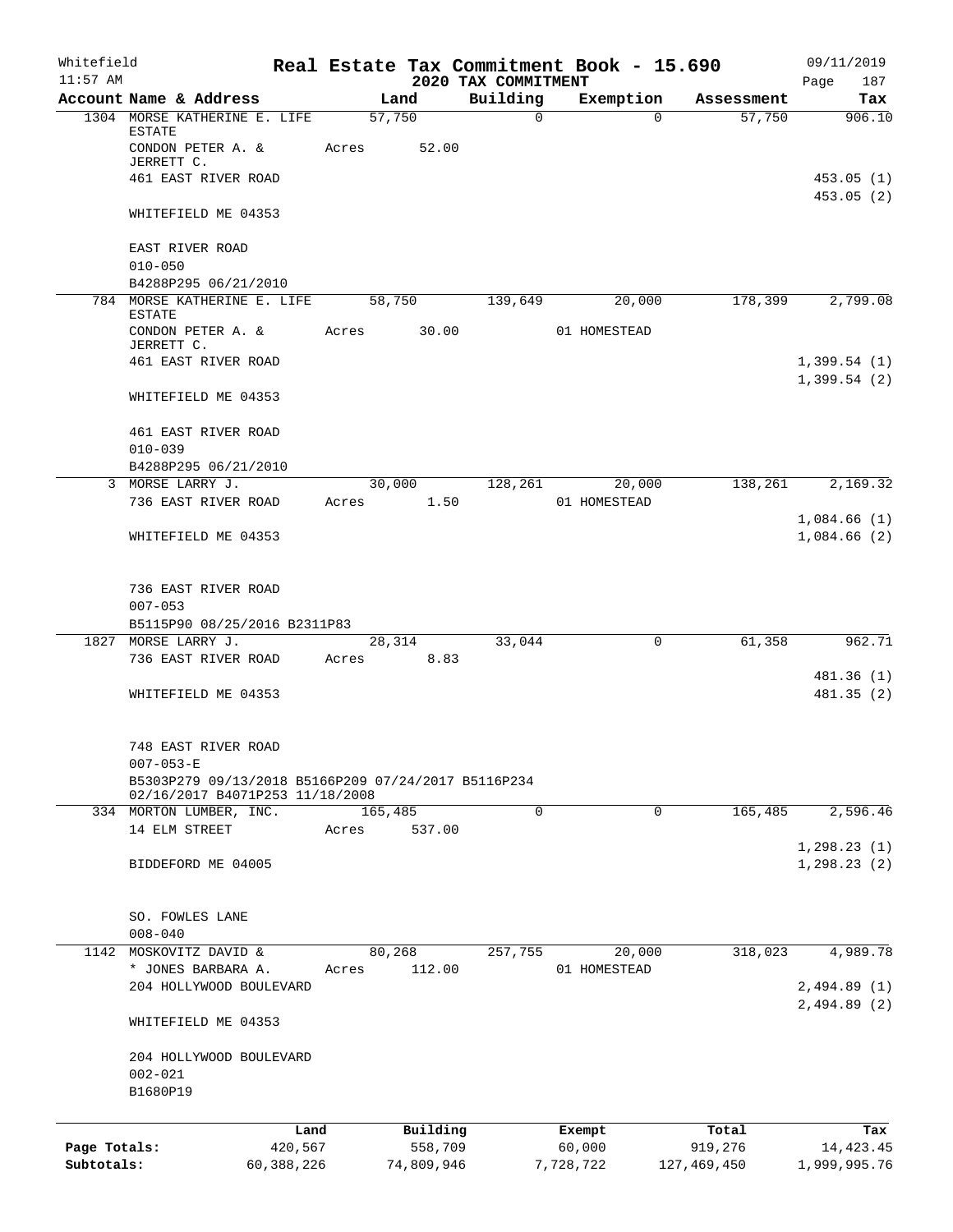| Whitefield<br>$11:57$ AM |                                           |        |        | 2020 TAX COMMITMENT | Real Estate Tax Commitment Book - 15.690 |            | 09/11/2019<br>188<br>Page |
|--------------------------|-------------------------------------------|--------|--------|---------------------|------------------------------------------|------------|---------------------------|
|                          | Account Name & Address                    |        | Land   | Building            | Exemption                                | Assessment | Tax                       |
|                          | 1178 MOSKOVITZ DAVID H. &                 |        | 11,884 | $\mathbf 0$         | $\Omega$                                 | 11,884     | 186.46                    |
|                          | * JONES BAMBI A.                          | Acres  | 33.00  |                     |                                          |            |                           |
|                          | 204 HOLLYWOOD BOULEVARD                   |        |        |                     |                                          |            | 93.23(1)                  |
|                          | WHITEFIELD ME 04353                       |        |        |                     |                                          |            | 93.23(2)                  |
|                          |                                           |        |        |                     |                                          |            |                           |
|                          | HOLLYWOOD BOULEVARD                       |        |        |                     |                                          |            |                           |
|                          | $005 - 036$                               |        |        |                     |                                          |            |                           |
|                          | B2040P29<br>829 MOSKOVITZ DAVID H. &      |        | 4,556  | $\mathbf 0$         | 0                                        | 4,556      | 71.48                     |
|                          | * JONES BAMBI A.                          | Acres  | 13.00  |                     |                                          |            |                           |
|                          | 204 HOLLYWOOD BOULEVARD                   |        |        |                     |                                          |            | 35.74(1)                  |
|                          |                                           |        |        |                     |                                          |            | 35.74(2)                  |
|                          | WHITEFIELD ME 04353                       |        |        |                     |                                          |            |                           |
|                          | HOLLYWOOD BLVD                            |        |        |                     |                                          |            |                           |
|                          | $005 - 038$                               |        |        |                     |                                          |            |                           |
|                          | B2040P29                                  |        |        |                     |                                          |            |                           |
|                          | 222 MOSKOVITZ, DAVID                      | 14,812 |        | 0                   | 0                                        | 14,812     | 232.40                    |
|                          | JONES, BAMBI                              | Acres  | 46.00  |                     |                                          |            |                           |
|                          | 204 HOLLYWOOD BOULEVARD                   |        |        |                     |                                          |            | 116.20(1)                 |
|                          | WHITEFIELD ME 04353                       |        |        |                     |                                          |            | 116.20(2)                 |
|                          | SOUTH FOWLES LANE                         |        |        |                     |                                          |            |                           |
|                          | $005 - 031$                               |        |        |                     |                                          |            |                           |
|                          | B5260P251 05/26/2018 B5259P198 05/25/2018 |        |        |                     |                                          |            |                           |
|                          | 1900 MOSKOVITZ, DAVID H                   | 78,912 |        | $\Omega$            | $\mathbf 0$                              | 78,912     | 1,238.13                  |
|                          | JONES, BARBARA A                          | Acres  | 206.00 |                     |                                          |            |                           |
|                          | 204 HOLLYWOOD BLVD                        |        |        |                     |                                          |            | 619.07(1)                 |
|                          | WHITEFIELD ME 04353                       |        |        |                     |                                          |            | 619.06(2)                 |
|                          | HOLLYWOOD BOULEVARD                       |        |        |                     |                                          |            |                           |
|                          | $002 - 022 - B$                           |        |        |                     |                                          |            |                           |
|                          | B5092P96 12/29/2016                       |        |        |                     |                                          |            |                           |
|                          | 1826 MOULTON MARY L.                      |        | 35,250 | 14,302              | 20,000                                   | 29,552     | 463.67                    |
|                          | 365 TOWNHOUSE ROAD                        | Acres  | 5.00   |                     | 01 HOMESTEAD                             |            |                           |
|                          |                                           |        |        |                     |                                          |            | 231.84(1)                 |
|                          | WHITEFIELD ME 04353                       |        |        |                     |                                          |            | 231.83(2)                 |
|                          |                                           |        |        |                     |                                          |            |                           |
|                          | 365 TOWNHOUSE ROAD                        |        |        |                     |                                          |            |                           |
|                          | $010 - 011 - G$                           |        |        |                     |                                          |            |                           |
|                          | B4224P292 11/20/2009                      |        | 50,330 |                     |                                          | 219,088    |                           |
|                          | 879 MOUROVIC JOHN L. &<br>JUDITH A.       |        |        | 188,758             | 20,000                                   |            | 3,437.49                  |
|                          | PEPPER                                    | Acres  | 17.60  |                     | 01 HOMESTEAD                             |            |                           |
|                          | 402 WISCASSET ROAD                        |        |        |                     |                                          |            | 1,718.75(1)               |
|                          |                                           |        |        |                     |                                          |            | 1,718.74(2)               |
|                          | WHITEFIELD ME 04353                       |        |        |                     |                                          |            |                           |
|                          | 402 WISCASSET ROAD                        |        |        |                     |                                          |            |                           |
|                          | $004 - 007$                               |        |        |                     |                                          |            |                           |
|                          | B3746P62 09/14/2006 B3746P60 08/08/2006   |        |        |                     |                                          |            |                           |
|                          |                                           |        |        |                     |                                          |            |                           |
|                          |                                           |        |        |                     |                                          |            |                           |

|              | Land       | Building   | Exempt    | Total       | Tax          |
|--------------|------------|------------|-----------|-------------|--------------|
| Page Totals: | 195,744    | 203,060    | 40,000    | 358,804     | 5,629.63     |
| Subtotals:   | 60,583,970 | 75,013,006 | 7,768,722 | 127,828,254 | 2,005,625.39 |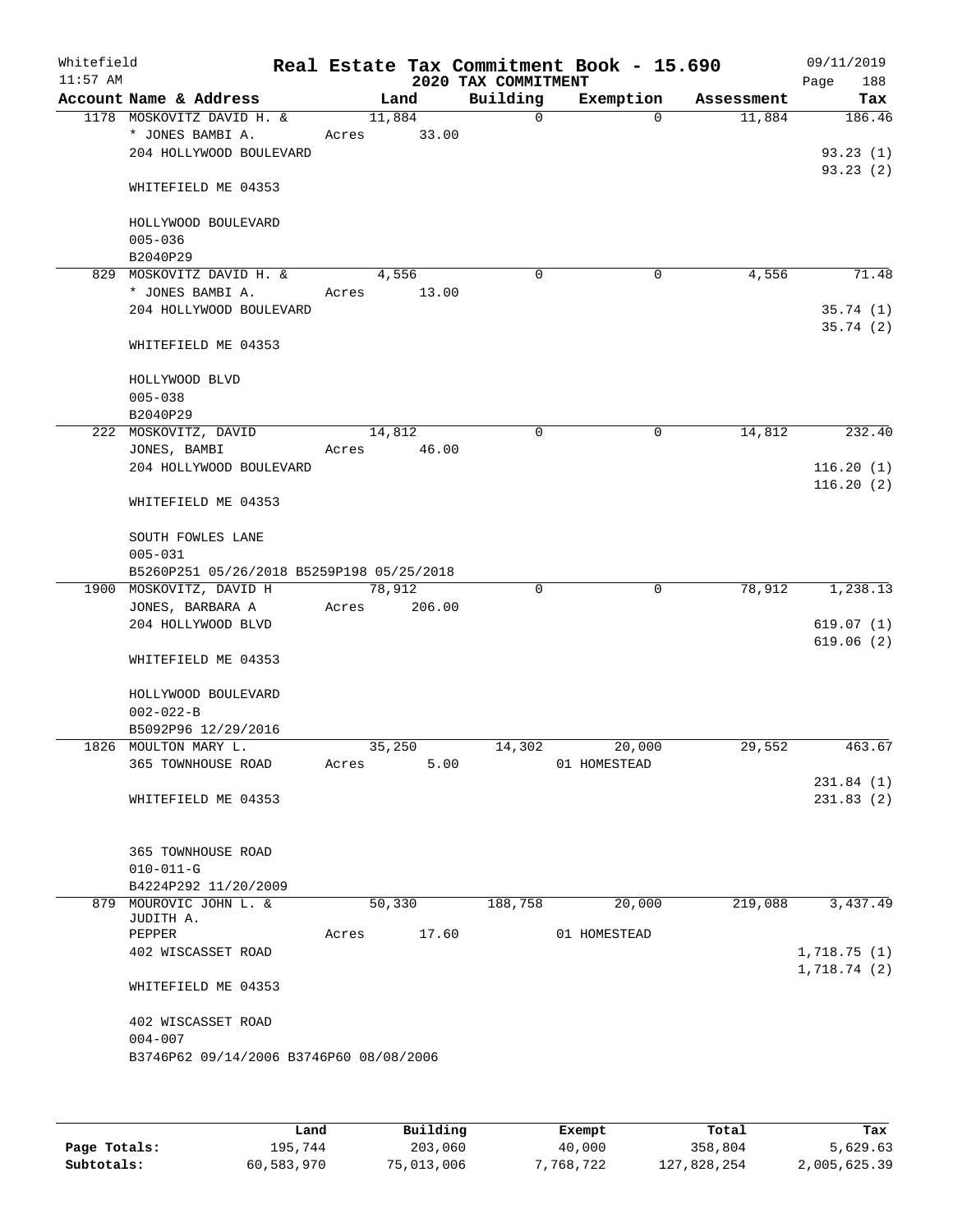| Whitefield   |                                                                                      |            |       |              |                                 | Real Estate Tax Commitment Book - 15.690 |               | 09/11/2019              |
|--------------|--------------------------------------------------------------------------------------|------------|-------|--------------|---------------------------------|------------------------------------------|---------------|-------------------------|
| $11:57$ AM   | Account Name & Address                                                               |            |       | Land         | 2020 TAX COMMITMENT<br>Building | Exemption                                | Assessment    | 189<br>Page<br>Tax      |
|              | 244 MULLENS DEREK R.                                                                 |            |       | 30,105       | 11,060                          | $\mathbf 0$                              | 41,165        | 645.88                  |
|              | 25 WINDSOR NECK ROAD                                                                 |            | Acres | 1.57         |                                 |                                          |               |                         |
|              |                                                                                      |            |       |              |                                 |                                          |               | 322.94(1)               |
|              | WINDSOR ME 04363                                                                     |            |       |              |                                 |                                          |               | 322.94 (2)              |
|              | 226 VIGUE ROAD                                                                       |            |       |              |                                 |                                          |               |                         |
|              | $016 - 037 - A$                                                                      |            |       |              |                                 |                                          |               |                         |
|              | B4316P12 09/13/2010 B3984P230 04/02/2008 B3900P304                                   |            |       |              |                                 |                                          |               |                         |
|              | 08/23/2007<br>1090 MULLENS LAUREL J. &                                               |            |       | 31,200       | 91,458                          | 26,000                                   | 96,658        | 1,516.56                |
|              | * CUMMINGS RICHARD L.                                                                |            | Acres | 2.30         |                                 | 01 HOMESTEAD                             |               |                         |
|              | SR.                                                                                  |            |       |              |                                 |                                          |               |                         |
|              | 234 VIGUE ROAD                                                                       |            |       |              |                                 | 12 VET $2-27-61 = 8-5-64$                |               | 758.28 (1)<br>758.28(2) |
|              | WHITEFIELD ME 04353                                                                  |            |       |              |                                 |                                          |               |                         |
|              | 234 VIGUE ROAD                                                                       |            |       |              |                                 |                                          |               |                         |
|              | $016 - 037$                                                                          |            |       |              |                                 |                                          |               |                         |
|              | B2626P267 12/15/2000                                                                 |            |       |              |                                 |                                          |               |                         |
|              | 1050 MULLENS, WAYNE                                                                  |            |       | 29,750       | 5,697                           | $\mathbf 0$                              | 35,447        | 556.16                  |
|              | BARON, SHANNON MP<br>458 HOWE ROAD                                                   |            | Acres | 2.00         |                                 |                                          |               | 278.08(1)               |
|              |                                                                                      |            |       |              |                                 |                                          |               | 278.08(2)               |
|              | WHITEFIELD ME 04353                                                                  |            |       |              |                                 |                                          |               |                         |
|              | MILLS ROAD                                                                           |            |       |              |                                 |                                          |               |                         |
|              | $017 - 006 - B$                                                                      |            |       |              |                                 |                                          |               |                         |
|              | B5174P218 08/21/2017 B4172P68 07/10/2009 B4117P170<br>03/27/2009 B4117P98 03/23/2009 |            |       |              |                                 |                                          |               |                         |
|              | 947 MULLENS, WAYNE                                                                   |            |       | 30,750       | 28,422                          | $\mathbf 0$                              | 59,172        | 928.41                  |
|              | BARON, SHANNON MP                                                                    |            | Acres | 2.00         |                                 |                                          |               |                         |
|              | 458 HOWE ROAD                                                                        |            |       |              |                                 |                                          |               | 464.21(1)<br>464.20(2)  |
|              | WHITEFIELD ME 04353                                                                  |            |       |              |                                 |                                          |               |                         |
|              | 208 MILLS ROAD                                                                       |            |       |              |                                 |                                          |               |                         |
|              | $017 - 006 - C$                                                                      |            |       |              |                                 |                                          |               |                         |
|              | B5174P218 08/21/2017 B4394P316 04/29/2011 B3645P64<br>10/06/2005                     |            |       |              |                                 |                                          |               |                         |
|              | 1471 MULLETT STEVEN R.                                                               |            |       | 30,450       | 133,005                         | 20,000                                   | 143,455       | 2,250.81                |
|              | 85 MARINE LANE                                                                       |            | Acres | 1.80         |                                 | 01 HOMESTEAD                             |               |                         |
|              |                                                                                      |            |       |              |                                 |                                          |               | 1, 125.41(1)            |
|              | WHITEFIELD ME 04353                                                                  |            |       |              |                                 |                                          |               | 1, 125.40(2)            |
|              | 85 MARINE LANE                                                                       |            |       |              |                                 |                                          |               |                         |
|              | $018 - 037 - C$                                                                      |            |       |              |                                 |                                          |               |                         |
|              | B1952P176                                                                            |            |       |              |                                 |                                          |               |                         |
|              | 493 MULLINS ANGELA M. &<br>BRIAN                                                     |            |       | 49,600       | 0                               | 0                                        | 49,600        | 778.22                  |
|              | 115 MESSERVY DRIVE                                                                   |            | Acres | 39.00        |                                 |                                          |               |                         |
|              |                                                                                      |            |       |              |                                 |                                          |               | 389.11 (1)              |
|              | EASLEY SC 29642                                                                      |            |       |              |                                 |                                          |               | 389.11 (2)              |
|              | SO. WEARY POND LANE                                                                  |            |       |              |                                 |                                          |               |                         |
|              | $008 - 022$                                                                          |            |       |              |                                 |                                          |               |                         |
|              | B1346P331                                                                            |            |       |              |                                 |                                          |               |                         |
|              |                                                                                      | Land       |       | Building     |                                 | Exempt                                   | Total         | Tax                     |
| Page Totals: |                                                                                      | 201,855    |       | 269,642      |                                 | 46,000                                   | 425,497       | 6,676.04                |
| Subtotals:   |                                                                                      | 60,785,825 |       | 75, 282, 648 |                                 | 7,814,722                                | 128, 253, 751 | 2,012,301.43            |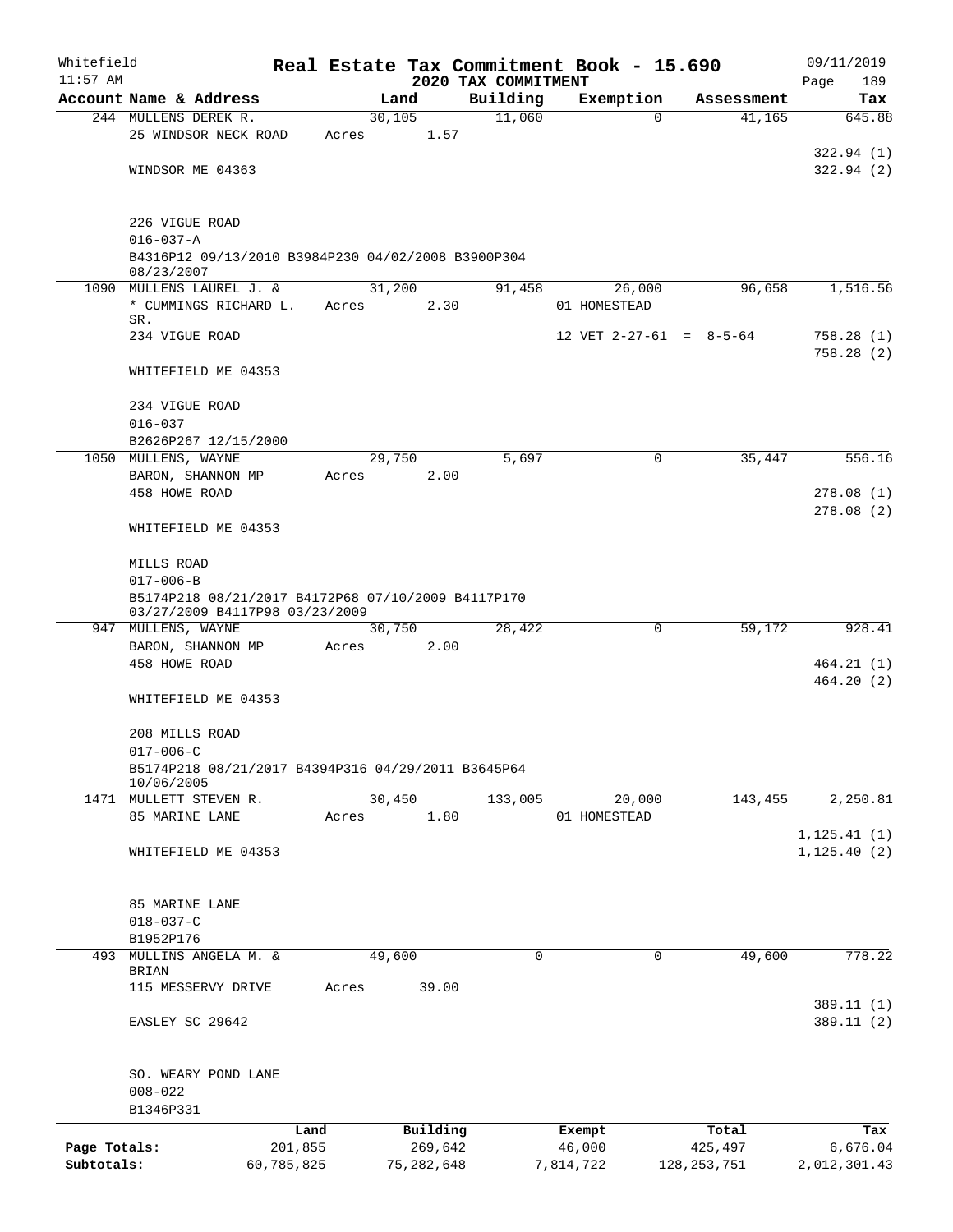| Whitefield |                                                         |        |             |                     | Real Estate Tax Commitment Book - 15.690 |             | 09/11/2019  |
|------------|---------------------------------------------------------|--------|-------------|---------------------|------------------------------------------|-------------|-------------|
| $11:57$ AM |                                                         |        |             | 2020 TAX COMMITMENT |                                          |             | Page<br>190 |
|            | Account Name & Address                                  |        | Land        | Building            | Exemption                                | Assessment  | Tax         |
|            | 1585 MURCH LEE H.                                       |        | 30,000      | 14,461              | 20,000                                   | 24,461      | 383.79      |
|            | 11 WISCASSET ROAD                                       | Acres  | 1.00        |                     | 01 HOMESTEAD                             |             |             |
|            |                                                         |        |             |                     |                                          |             | 191.90(1)   |
|            | WHITEFIELD ME 04353                                     |        |             |                     |                                          |             | 191.89 (2)  |
|            | 11 WISCASSET ROAD<br>$031 - 002$                        |        |             |                     |                                          |             |             |
|            | 1610 MURCH LEE H.                                       | 25,270 |             | $\mathbf 0$         | $\mathbf 0$                              | 25,270      | 396.49      |
|            | 11 WISCASSET ROAD                                       | Acres  | 1.68        |                     |                                          |             |             |
|            |                                                         |        |             |                     |                                          |             | 198.25(1)   |
|            | WHITEFIELD ME 04353                                     |        |             |                     |                                          |             | 198.24(2)   |
|            | WISCASSET ROAD                                          |        |             |                     |                                          |             |             |
| 1496       | $031 - 018$<br>MURRAY JOHN & BARBARA                    | 24,350 |             | $\mathbf 0$         | $\mathbf 0$                              | 24,350      | 382.05      |
|            | J.                                                      |        |             |                     |                                          |             |             |
|            | 129 AUGUSTA-ROCKLAND<br>ROAD                            | Acres  | 4.40        |                     |                                          |             |             |
|            |                                                         |        |             |                     |                                          |             | 191.03(1)   |
|            | WINDSOR ME 04363                                        |        |             |                     |                                          |             | 191.02(2)   |
|            | WINDSOR TOWN LINE<br>$018 - 039$<br>B3982P71 03/17/2008 |        |             |                     |                                          |             |             |
|            | 134 MURRAY SR. KENNETH                                  |        | $\mathbf 0$ | 747                 | 0                                        | 747         | 11.72       |
|            | C/O RICHARD MURRAY, SR.                                 |        |             |                     |                                          |             |             |
|            | 19 DEANS LANE                                           |        |             |                     |                                          |             | 5.86(1)     |
|            |                                                         |        |             |                     |                                          |             | 5.86(2)     |
|            | BOWDOIN ME 04287                                        |        |             |                     |                                          |             |             |
|            | HILTON ROAD                                             |        |             |                     |                                          |             |             |
|            | $011 - 046 - ON$                                        |        |             |                     |                                          |             |             |
|            | 1400 NADEAU RINO                                        |        | $\mathbf 0$ | 1,820               | 1,820                                    | $\mathbf 0$ | 0.00        |
|            | 198 JEFFERSON ROAD                                      |        |             |                     | 01 HOMESTEAD                             |             |             |
|            | WHITEFIELD ME 04353                                     |        |             |                     |                                          |             |             |
|            | 198 JEFFERSON ROAD                                      |        |             |                     |                                          |             |             |
|            | $014 - 019 - ON$                                        |        |             |                     |                                          |             |             |
|            | 1365 NEAL ANDREW & DEBORAH                              |        | 12,860      | $\Omega$            | $\Omega$                                 | 12,860      | 201.77      |
|            | P. O. BOX 31                                            | Acres  | 11.70       |                     |                                          |             |             |
|            |                                                         |        |             |                     |                                          |             | 100.89(1)   |
|            | NEW VINEYARD ME 04956                                   |        |             |                     |                                          |             | 100.88(2)   |
|            | JEWETT LANE                                             |        |             |                     |                                          |             |             |
|            | $008 - 006$                                             |        |             |                     |                                          |             |             |
|            |                                                         |        |             |                     |                                          |             |             |

|              | Land       | Building   | Exempt    | Total       | Tax          |
|--------------|------------|------------|-----------|-------------|--------------|
| Page Totals: | 92,480     | 17,028     | 21,820    | 87,688      | 1,375.82     |
| Subtotals:   | 60,878,305 | 75,299,676 | 7,836,542 | 128,341,439 | 2,013,677.25 |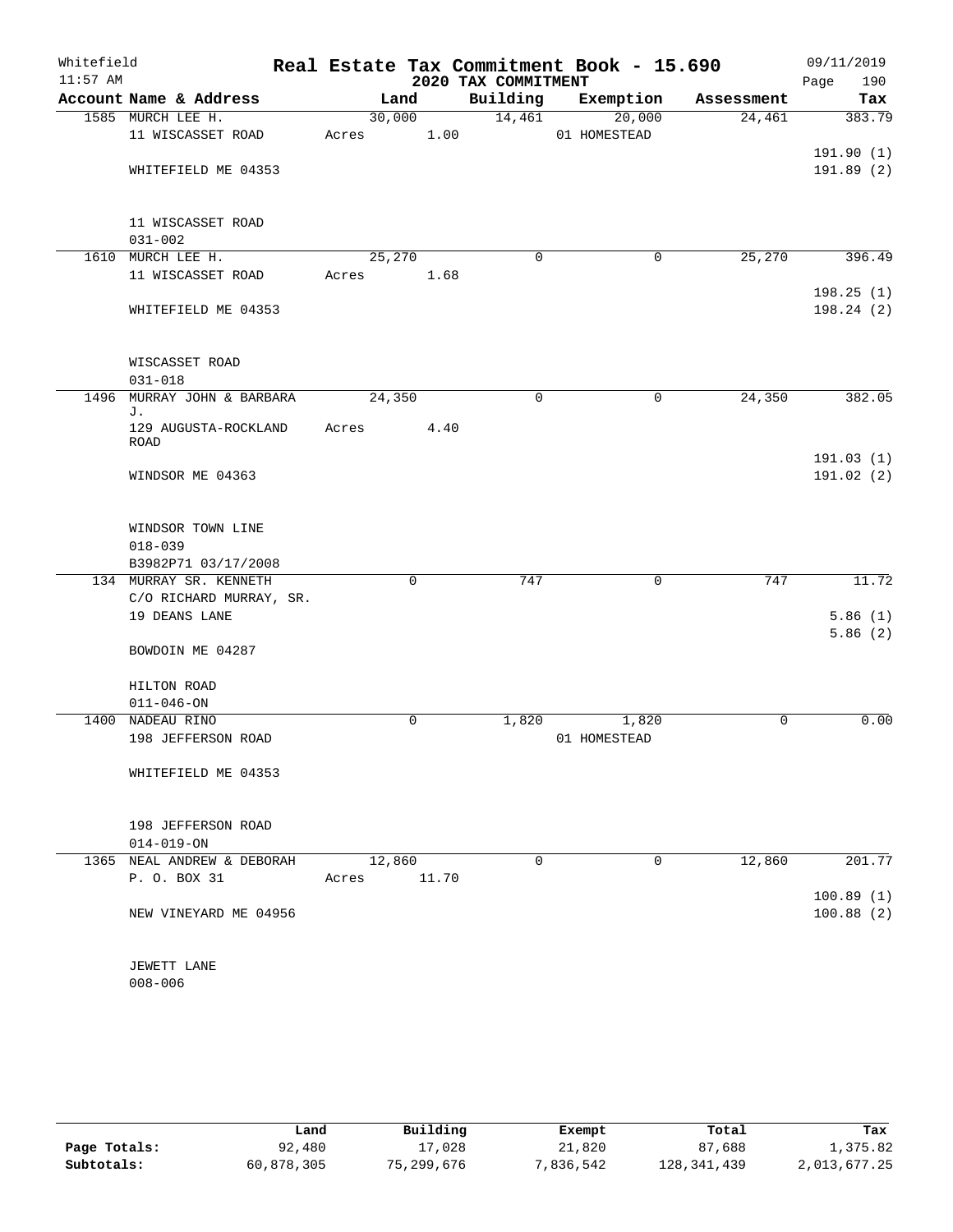| Whitefield<br>$11:57$ AM |                                                                             |       |                 | 2020 TAX COMMITMENT | Real Estate Tax Commitment Book - 15.690 |            | 09/11/2019<br>Page<br>191 |
|--------------------------|-----------------------------------------------------------------------------|-------|-----------------|---------------------|------------------------------------------|------------|---------------------------|
|                          | Account Name & Address                                                      |       | Land            | Building            | Exemption                                | Assessment | Tax                       |
|                          | 443 NEAL-PAAKKONEN, ALICE A<br>PAAKKONEN, ZACHARY M<br>9 SOUTH HUNTS MEADOW | Acres | 32,700<br>3.30  | 116,666             | $\Omega$                                 | 149,366    | 2,343.55<br>1, 171.78(1)  |
|                          | ROAD                                                                        |       |                 |                     |                                          |            | 1, 171. 77 (2)            |
|                          | WHITEFIELD ME 04353                                                         |       |                 |                     |                                          |            |                           |
|                          | 9 SO. HUNTS MEADOW ROAD<br>$012 - 005$<br>B5367P277 03/29/2019              |       |                 |                     |                                          |            |                           |
|                          | 1313 NENONEN DAVID A.                                                       |       | 45,700          | $\Omega$            | $\mathbf 0$                              | 45,700     | 717.03                    |
|                          | 11 PEARL BROOK ROAD                                                         | Acres | 33.00           |                     |                                          |            | 358.52 (1)                |
|                          | W. TOWNSEND MA 01474                                                        |       |                 |                     |                                          |            | 358.51(2)                 |
|                          | JEWETT LANE<br>$008 - 007$                                                  |       |                 |                     |                                          |            |                           |
|                          | B2161P314                                                                   |       |                 |                     |                                          |            |                           |
|                          | 1325 NEWCOMBE PHILIP                                                        |       | 42,050          | 29,092              | 20,000                                   | 51,142     | 802.42                    |
|                          | 127 SOUTH HOWE ROAD                                                         | Acres | 13.50           |                     | 01 HOMESTEAD                             |            |                           |
|                          | WHITEFIELD ME 04353                                                         |       |                 |                     |                                          |            | 401.21(1)<br>401.21(2)    |
|                          |                                                                             |       |                 |                     |                                          |            |                           |
|                          | 127 SOUTH HOWE ROAD                                                         |       |                 |                     |                                          |            |                           |
|                          | $017 - 017$                                                                 |       |                 |                     |                                          |            |                           |
|                          | B1561P162                                                                   |       |                 |                     |                                          |            |                           |
| 67                       | NEWCOMBE PHILIP<br>127 SOUTH HOWE ROAD                                      | Acres | 2,550<br>1.70   | $\mathbf 0$         | $\mathbf 0$                              | 2,550      | 40.01                     |
|                          |                                                                             |       |                 |                     |                                          |            | 20.01(1)                  |
|                          | WHITEFIELD ME 04353                                                         |       |                 |                     |                                          |            | 20.00(2)                  |
|                          | SOUTH HOWE ROAD                                                             |       |                 |                     |                                          |            |                           |
|                          | $017 - 017 - B$                                                             |       |                 |                     |                                          |            |                           |
|                          | B1561P162                                                                   |       |                 |                     |                                          |            |                           |
|                          | 722 NEWCOMBE PHILIP J.<br>127 HOWE ROAD                                     | Acres | 38,250<br>15.00 | 0                   | 0                                        | 38,250     | 600.14                    |
|                          |                                                                             |       |                 |                     |                                          |            | 300.07(1)                 |
|                          | WHITEFIELD ME 04353                                                         |       |                 |                     |                                          |            | 300.07(2)                 |
|                          | AUGUSTA-ROCKLAND ROAD                                                       |       |                 |                     |                                          |            |                           |
|                          | $020 - 017$                                                                 |       |                 |                     |                                          |            |                           |
|                          | B2600P124                                                                   |       |                 | 65,253              | 0                                        | 97,128     |                           |
|                          | 1478 NEWCOMBE PHILLIP J.<br>NEWCOMBE DARLENE S.                             | Acres | 31,875<br>2.75  |                     |                                          |            | 1,523.94                  |
|                          | 127 SOUTH HOWE ROAD                                                         |       |                 |                     |                                          |            | 761.97(1)<br>761.97(2)    |
|                          | WHITEFIELD ME 04353                                                         |       |                 |                     |                                          |            |                           |
|                          | 88 SOUTH HOWE ROAD<br>$020 - 050 - A$                                       |       |                 |                     |                                          |            |                           |
|                          | B4625P175 02/04/2013 B4614P22 01/03/2013 B2321P263                          |       |                 |                     |                                          |            |                           |
|                          |                                                                             |       |                 |                     |                                          |            |                           |

|              | Land       | Building   | Exempt    | Total       | Tax          |
|--------------|------------|------------|-----------|-------------|--------------|
| Page Totals: | 193,125    | 211,011    | 20,000    | 384,136     | 6,027.09     |
| Subtotals:   | 61,071,430 | 75,510,687 | 7,856,542 | 128,725,575 | 2,019,704.34 |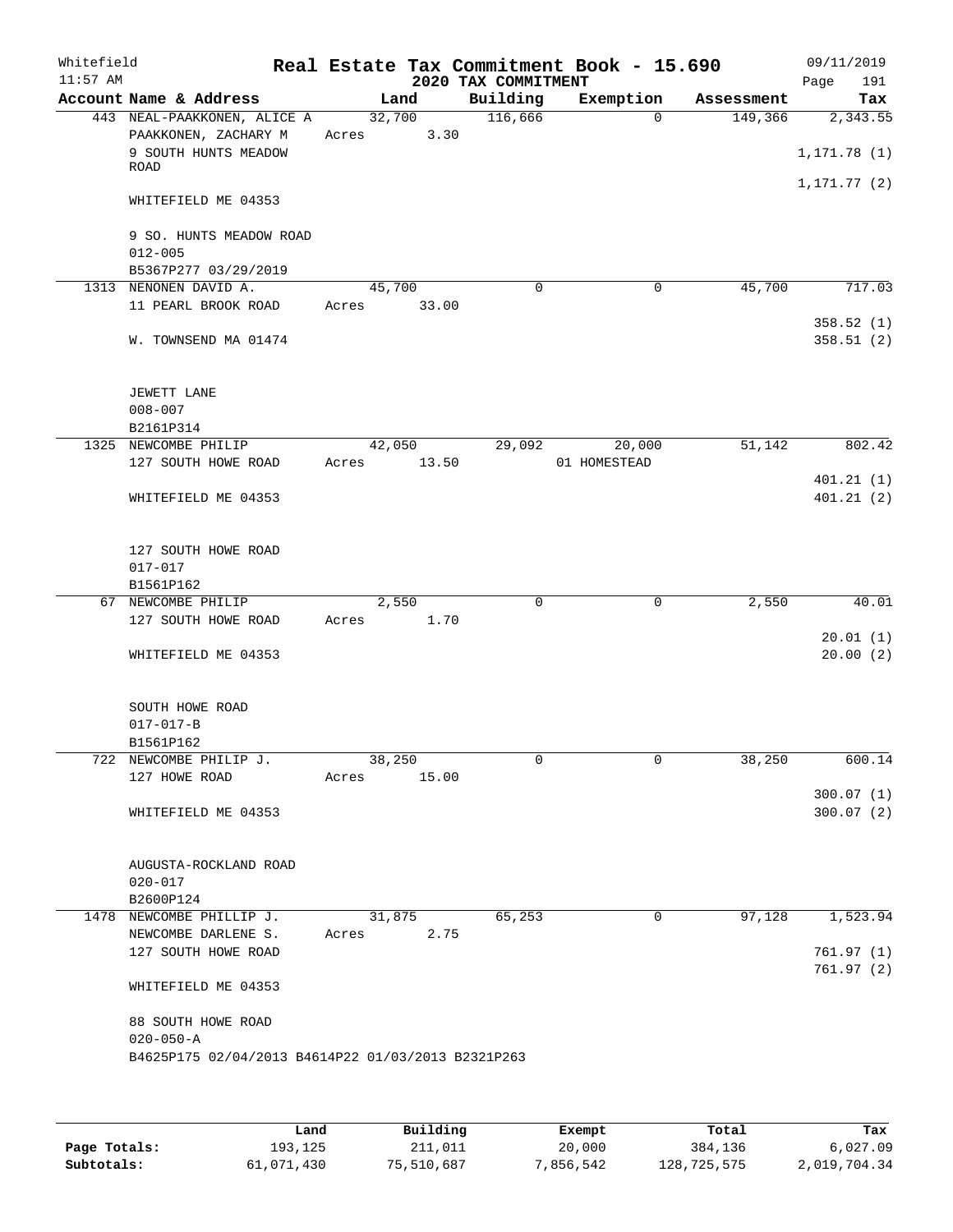| 2020 TAX COMMITMENT<br>192<br>Page<br>Account Name & Address<br>Building<br>Exemption<br>Land<br>Assessment<br>Tax<br>765 NEWCOMBE RICHARD J. &<br>47,770<br>211,951<br>26,000<br>233,721<br>3,667.08<br>PEGGY K.<br>38 SOUTH HOWE ROAD<br>Acres<br>20.80<br>01 HOMESTEAD<br>05 VET EXEMPTION<br>WHITEFIELD ME 04353<br>38 SOUTH HOWE ROAD<br>$019 - 048$<br>B3204P303<br>1392 NEWELL ANITA M.<br>30,000<br>39,631<br>20,000<br>49,631<br>P O BOX 361<br>Acres 1.50<br>01 HOMESTEAD<br>COOPERS MILLS ME 04341<br>359 DEVINE ROAD<br>$019 - 050 - A$<br>B1817P187<br>411 NEWTON DAVID R.<br>54,850<br>150,853<br>205,703<br>3,227.48<br>0<br>TRUSTEE,<br>NEWTON FAMILY REAL<br>24.00<br>Acres<br>ESTATE TRUST<br>40 HIGH STREET, APT #1<br>ANDOVER MA 01810<br>158 SWEET FERN LANE<br>$001 - 051$<br>B5136P103 05/17/2017 B4521P87 05/10/2012 B2610P245<br>16,540<br>$\mathbf 0$<br>$\mathbf 0$<br>16,540<br>1631 NEWTON DAVID R.,<br>TRUSTEE<br>* NEWTON FAMILY REAL<br>Acres 16.30<br>EST. TRUST<br>40 HIGH STREET, APT.#1<br>ANDOVER MA 01810<br>WISCASSET ROAD<br>$001 - 050$<br>B5136P104 05/17/2017 B4663P73 05/16/2013 B2610P245<br>441 NICHOLSON TRUST M<br>65,450<br>27,733<br>0<br>93,183<br>1,462.04<br><b>FRANCES</b><br>C/O M. FRANCES<br>48.00<br>Acres<br>HERBENICK<br>342 SOUND DRIVE<br>KEY LARGO FL 33037 | Whitefield |  |  | Real Estate Tax Commitment Book - 15.690 | 09/11/2019 |
|----------------------------------------------------------------------------------------------------------------------------------------------------------------------------------------------------------------------------------------------------------------------------------------------------------------------------------------------------------------------------------------------------------------------------------------------------------------------------------------------------------------------------------------------------------------------------------------------------------------------------------------------------------------------------------------------------------------------------------------------------------------------------------------------------------------------------------------------------------------------------------------------------------------------------------------------------------------------------------------------------------------------------------------------------------------------------------------------------------------------------------------------------------------------------------------------------------------------------------------------------------------------------------------------------------------------------|------------|--|--|------------------------------------------|------------|
|                                                                                                                                                                                                                                                                                                                                                                                                                                                                                                                                                                                                                                                                                                                                                                                                                                                                                                                                                                                                                                                                                                                                                                                                                                                                                                                            | $11:57$ AM |  |  |                                          |            |
| 1,833.54(1)<br>1,833.54(2)<br>778.71<br>389.36 (1)<br>389.35 (2)<br>1,613.74(1)<br>1,613.74(2)<br>259.51<br>129.76(1)<br>129.75(2)<br>731.02 (1)<br>731.02 (2)                                                                                                                                                                                                                                                                                                                                                                                                                                                                                                                                                                                                                                                                                                                                                                                                                                                                                                                                                                                                                                                                                                                                                             |            |  |  |                                          |            |
|                                                                                                                                                                                                                                                                                                                                                                                                                                                                                                                                                                                                                                                                                                                                                                                                                                                                                                                                                                                                                                                                                                                                                                                                                                                                                                                            |            |  |  |                                          |            |
|                                                                                                                                                                                                                                                                                                                                                                                                                                                                                                                                                                                                                                                                                                                                                                                                                                                                                                                                                                                                                                                                                                                                                                                                                                                                                                                            |            |  |  |                                          |            |
|                                                                                                                                                                                                                                                                                                                                                                                                                                                                                                                                                                                                                                                                                                                                                                                                                                                                                                                                                                                                                                                                                                                                                                                                                                                                                                                            |            |  |  |                                          |            |
|                                                                                                                                                                                                                                                                                                                                                                                                                                                                                                                                                                                                                                                                                                                                                                                                                                                                                                                                                                                                                                                                                                                                                                                                                                                                                                                            |            |  |  |                                          |            |
|                                                                                                                                                                                                                                                                                                                                                                                                                                                                                                                                                                                                                                                                                                                                                                                                                                                                                                                                                                                                                                                                                                                                                                                                                                                                                                                            |            |  |  |                                          |            |
|                                                                                                                                                                                                                                                                                                                                                                                                                                                                                                                                                                                                                                                                                                                                                                                                                                                                                                                                                                                                                                                                                                                                                                                                                                                                                                                            |            |  |  |                                          |            |
|                                                                                                                                                                                                                                                                                                                                                                                                                                                                                                                                                                                                                                                                                                                                                                                                                                                                                                                                                                                                                                                                                                                                                                                                                                                                                                                            |            |  |  |                                          |            |
|                                                                                                                                                                                                                                                                                                                                                                                                                                                                                                                                                                                                                                                                                                                                                                                                                                                                                                                                                                                                                                                                                                                                                                                                                                                                                                                            |            |  |  |                                          |            |
|                                                                                                                                                                                                                                                                                                                                                                                                                                                                                                                                                                                                                                                                                                                                                                                                                                                                                                                                                                                                                                                                                                                                                                                                                                                                                                                            |            |  |  |                                          |            |
|                                                                                                                                                                                                                                                                                                                                                                                                                                                                                                                                                                                                                                                                                                                                                                                                                                                                                                                                                                                                                                                                                                                                                                                                                                                                                                                            |            |  |  |                                          |            |
|                                                                                                                                                                                                                                                                                                                                                                                                                                                                                                                                                                                                                                                                                                                                                                                                                                                                                                                                                                                                                                                                                                                                                                                                                                                                                                                            |            |  |  |                                          |            |
|                                                                                                                                                                                                                                                                                                                                                                                                                                                                                                                                                                                                                                                                                                                                                                                                                                                                                                                                                                                                                                                                                                                                                                                                                                                                                                                            |            |  |  |                                          |            |
|                                                                                                                                                                                                                                                                                                                                                                                                                                                                                                                                                                                                                                                                                                                                                                                                                                                                                                                                                                                                                                                                                                                                                                                                                                                                                                                            |            |  |  |                                          |            |
|                                                                                                                                                                                                                                                                                                                                                                                                                                                                                                                                                                                                                                                                                                                                                                                                                                                                                                                                                                                                                                                                                                                                                                                                                                                                                                                            |            |  |  |                                          |            |
|                                                                                                                                                                                                                                                                                                                                                                                                                                                                                                                                                                                                                                                                                                                                                                                                                                                                                                                                                                                                                                                                                                                                                                                                                                                                                                                            |            |  |  |                                          |            |
|                                                                                                                                                                                                                                                                                                                                                                                                                                                                                                                                                                                                                                                                                                                                                                                                                                                                                                                                                                                                                                                                                                                                                                                                                                                                                                                            |            |  |  |                                          |            |
|                                                                                                                                                                                                                                                                                                                                                                                                                                                                                                                                                                                                                                                                                                                                                                                                                                                                                                                                                                                                                                                                                                                                                                                                                                                                                                                            |            |  |  |                                          |            |
|                                                                                                                                                                                                                                                                                                                                                                                                                                                                                                                                                                                                                                                                                                                                                                                                                                                                                                                                                                                                                                                                                                                                                                                                                                                                                                                            |            |  |  |                                          |            |
|                                                                                                                                                                                                                                                                                                                                                                                                                                                                                                                                                                                                                                                                                                                                                                                                                                                                                                                                                                                                                                                                                                                                                                                                                                                                                                                            |            |  |  |                                          |            |
|                                                                                                                                                                                                                                                                                                                                                                                                                                                                                                                                                                                                                                                                                                                                                                                                                                                                                                                                                                                                                                                                                                                                                                                                                                                                                                                            |            |  |  |                                          |            |
|                                                                                                                                                                                                                                                                                                                                                                                                                                                                                                                                                                                                                                                                                                                                                                                                                                                                                                                                                                                                                                                                                                                                                                                                                                                                                                                            |            |  |  |                                          |            |
|                                                                                                                                                                                                                                                                                                                                                                                                                                                                                                                                                                                                                                                                                                                                                                                                                                                                                                                                                                                                                                                                                                                                                                                                                                                                                                                            |            |  |  |                                          |            |
|                                                                                                                                                                                                                                                                                                                                                                                                                                                                                                                                                                                                                                                                                                                                                                                                                                                                                                                                                                                                                                                                                                                                                                                                                                                                                                                            |            |  |  |                                          |            |
|                                                                                                                                                                                                                                                                                                                                                                                                                                                                                                                                                                                                                                                                                                                                                                                                                                                                                                                                                                                                                                                                                                                                                                                                                                                                                                                            |            |  |  |                                          |            |
|                                                                                                                                                                                                                                                                                                                                                                                                                                                                                                                                                                                                                                                                                                                                                                                                                                                                                                                                                                                                                                                                                                                                                                                                                                                                                                                            |            |  |  |                                          |            |
|                                                                                                                                                                                                                                                                                                                                                                                                                                                                                                                                                                                                                                                                                                                                                                                                                                                                                                                                                                                                                                                                                                                                                                                                                                                                                                                            |            |  |  |                                          |            |
|                                                                                                                                                                                                                                                                                                                                                                                                                                                                                                                                                                                                                                                                                                                                                                                                                                                                                                                                                                                                                                                                                                                                                                                                                                                                                                                            |            |  |  |                                          |            |
|                                                                                                                                                                                                                                                                                                                                                                                                                                                                                                                                                                                                                                                                                                                                                                                                                                                                                                                                                                                                                                                                                                                                                                                                                                                                                                                            |            |  |  |                                          |            |
|                                                                                                                                                                                                                                                                                                                                                                                                                                                                                                                                                                                                                                                                                                                                                                                                                                                                                                                                                                                                                                                                                                                                                                                                                                                                                                                            |            |  |  |                                          |            |
|                                                                                                                                                                                                                                                                                                                                                                                                                                                                                                                                                                                                                                                                                                                                                                                                                                                                                                                                                                                                                                                                                                                                                                                                                                                                                                                            |            |  |  |                                          |            |
|                                                                                                                                                                                                                                                                                                                                                                                                                                                                                                                                                                                                                                                                                                                                                                                                                                                                                                                                                                                                                                                                                                                                                                                                                                                                                                                            |            |  |  |                                          |            |
|                                                                                                                                                                                                                                                                                                                                                                                                                                                                                                                                                                                                                                                                                                                                                                                                                                                                                                                                                                                                                                                                                                                                                                                                                                                                                                                            |            |  |  |                                          |            |
|                                                                                                                                                                                                                                                                                                                                                                                                                                                                                                                                                                                                                                                                                                                                                                                                                                                                                                                                                                                                                                                                                                                                                                                                                                                                                                                            |            |  |  |                                          |            |
|                                                                                                                                                                                                                                                                                                                                                                                                                                                                                                                                                                                                                                                                                                                                                                                                                                                                                                                                                                                                                                                                                                                                                                                                                                                                                                                            |            |  |  |                                          |            |
|                                                                                                                                                                                                                                                                                                                                                                                                                                                                                                                                                                                                                                                                                                                                                                                                                                                                                                                                                                                                                                                                                                                                                                                                                                                                                                                            |            |  |  |                                          |            |
|                                                                                                                                                                                                                                                                                                                                                                                                                                                                                                                                                                                                                                                                                                                                                                                                                                                                                                                                                                                                                                                                                                                                                                                                                                                                                                                            |            |  |  |                                          |            |
|                                                                                                                                                                                                                                                                                                                                                                                                                                                                                                                                                                                                                                                                                                                                                                                                                                                                                                                                                                                                                                                                                                                                                                                                                                                                                                                            |            |  |  |                                          |            |
|                                                                                                                                                                                                                                                                                                                                                                                                                                                                                                                                                                                                                                                                                                                                                                                                                                                                                                                                                                                                                                                                                                                                                                                                                                                                                                                            |            |  |  |                                          |            |
|                                                                                                                                                                                                                                                                                                                                                                                                                                                                                                                                                                                                                                                                                                                                                                                                                                                                                                                                                                                                                                                                                                                                                                                                                                                                                                                            |            |  |  |                                          |            |
|                                                                                                                                                                                                                                                                                                                                                                                                                                                                                                                                                                                                                                                                                                                                                                                                                                                                                                                                                                                                                                                                                                                                                                                                                                                                                                                            |            |  |  |                                          |            |
| 7 NO. HUNTS MEADOW ROAD                                                                                                                                                                                                                                                                                                                                                                                                                                                                                                                                                                                                                                                                                                                                                                                                                                                                                                                                                                                                                                                                                                                                                                                                                                                                                                    |            |  |  |                                          |            |
| $015 - 033$                                                                                                                                                                                                                                                                                                                                                                                                                                                                                                                                                                                                                                                                                                                                                                                                                                                                                                                                                                                                                                                                                                                                                                                                                                                                                                                |            |  |  |                                          |            |
| B1354P321                                                                                                                                                                                                                                                                                                                                                                                                                                                                                                                                                                                                                                                                                                                                                                                                                                                                                                                                                                                                                                                                                                                                                                                                                                                                                                                  |            |  |  |                                          |            |

|              | Land       | Building   | Exempt    | Total         | Tax          |
|--------------|------------|------------|-----------|---------------|--------------|
| Page Totals: | 214,610    | 430,168    | 46,000    | 598,778       | 9,394.82     |
| Subtotals:   | 61,286,040 | 75,940,855 | 7,902,542 | 129, 324, 353 | 2,029,099.16 |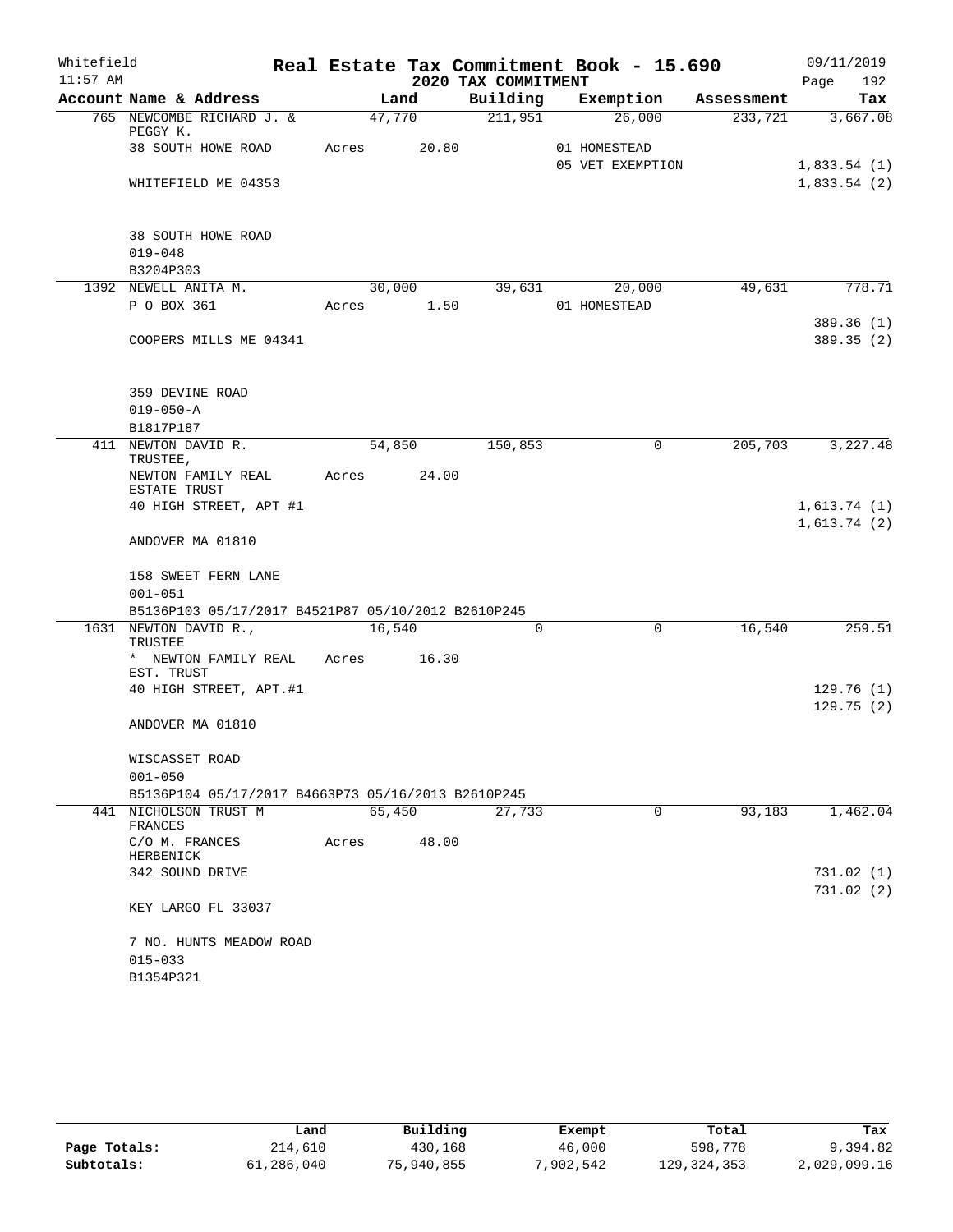| Building<br>Account Name & Address<br>Land<br>Exemption<br>Assessment<br>20,000<br>527 NICHOLSON TRUST M<br>$\mathsf{O}$<br>20,000<br>$\Omega$<br>FRANCES<br>C/O M. FRANCES<br>0.96<br>Acres<br>HERBENICK<br>342 SOUND DRIVE<br>156.90(1)<br>KEY LARGO FL 33037<br>DEVINE ROAD<br>$019 - 011$<br>B1354P321<br>18,317<br>42,067<br>412 NICKERSON MILLARD<br>23,750<br>0<br>497 AUGUSTA ROCKLAND<br>4.00<br>Acres<br><b>ROAD</b><br>WINDSOR ME 04363<br>497 AUGUSTA ROCKLAND<br>$019 - 034$<br>NIELSEN LIANNA C.<br>49,244<br>144,559<br>$\mathbf 0$<br>193,803<br>431<br>193 HOLLYWOOD BLVD.<br>38.45<br>Acres<br>WHITEFIELD ME 04353<br>193 HOLLYWOOD BOULEVARD<br>$002 - 018$<br>B3920P3 10/10/2007<br>458.93<br>45 NIEWOLA GLEN WILLIAM<br>29,250<br>$\mathbf 0$<br>$\mathsf{O}$<br>29,250<br>295 EAST DEERING ROAD<br>10.00<br>Acres<br>229.47(1)<br>DEERING NH 03244<br>GARDINER ROAD<br>$012 - 051$<br>B2222P243<br>762 NILES ANN G.<br>60,700<br>20,000<br>148,890<br>108,190<br>177 HEAD TIDE ROAD<br>33.00<br>Acres<br>01 HOMESTEAD<br>WHITEFIELD ME 04353<br>177 HEAD TIDE ROAD<br>$007 - 073$<br>2,862.30<br>20,000<br>182,428<br>128 NILES KIMBER & JANE<br>33,750<br>168,678<br>219 NO. HUNTS MEADOW<br>4.00<br>Acres<br>01 HOMESTEAD<br>ROAD<br>1,431.15(1)<br>WHITEFIELD ME 04353<br>219 NO. HUNTS MEADOW<br>$018 - 051 - B$<br>B3877P201 07/07/2007 | Whitefield<br>$11:57$ AM |  | 2020 TAX COMMITMENT | Real Estate Tax Commitment Book - 15.690 | 09/11/2019<br>Page<br>193 |
|--------------------------------------------------------------------------------------------------------------------------------------------------------------------------------------------------------------------------------------------------------------------------------------------------------------------------------------------------------------------------------------------------------------------------------------------------------------------------------------------------------------------------------------------------------------------------------------------------------------------------------------------------------------------------------------------------------------------------------------------------------------------------------------------------------------------------------------------------------------------------------------------------------------------------------------------------------------------------------------------------------------------------------------------------------------------------------------------------------------------------------------------------------------------------------------------------------------------------------------------------------------------------------------------------------------------------------------------------------------------|--------------------------|--|---------------------|------------------------------------------|---------------------------|
|                                                                                                                                                                                                                                                                                                                                                                                                                                                                                                                                                                                                                                                                                                                                                                                                                                                                                                                                                                                                                                                                                                                                                                                                                                                                                                                                                                    |                          |  |                     |                                          | Tax                       |
|                                                                                                                                                                                                                                                                                                                                                                                                                                                                                                                                                                                                                                                                                                                                                                                                                                                                                                                                                                                                                                                                                                                                                                                                                                                                                                                                                                    |                          |  |                     |                                          | 313.80                    |
|                                                                                                                                                                                                                                                                                                                                                                                                                                                                                                                                                                                                                                                                                                                                                                                                                                                                                                                                                                                                                                                                                                                                                                                                                                                                                                                                                                    |                          |  |                     |                                          |                           |
|                                                                                                                                                                                                                                                                                                                                                                                                                                                                                                                                                                                                                                                                                                                                                                                                                                                                                                                                                                                                                                                                                                                                                                                                                                                                                                                                                                    |                          |  |                     |                                          | 156.90(2)                 |
|                                                                                                                                                                                                                                                                                                                                                                                                                                                                                                                                                                                                                                                                                                                                                                                                                                                                                                                                                                                                                                                                                                                                                                                                                                                                                                                                                                    |                          |  |                     |                                          |                           |
|                                                                                                                                                                                                                                                                                                                                                                                                                                                                                                                                                                                                                                                                                                                                                                                                                                                                                                                                                                                                                                                                                                                                                                                                                                                                                                                                                                    |                          |  |                     |                                          |                           |
|                                                                                                                                                                                                                                                                                                                                                                                                                                                                                                                                                                                                                                                                                                                                                                                                                                                                                                                                                                                                                                                                                                                                                                                                                                                                                                                                                                    |                          |  |                     |                                          |                           |
|                                                                                                                                                                                                                                                                                                                                                                                                                                                                                                                                                                                                                                                                                                                                                                                                                                                                                                                                                                                                                                                                                                                                                                                                                                                                                                                                                                    |                          |  |                     |                                          | 660.03                    |
|                                                                                                                                                                                                                                                                                                                                                                                                                                                                                                                                                                                                                                                                                                                                                                                                                                                                                                                                                                                                                                                                                                                                                                                                                                                                                                                                                                    |                          |  |                     |                                          |                           |
|                                                                                                                                                                                                                                                                                                                                                                                                                                                                                                                                                                                                                                                                                                                                                                                                                                                                                                                                                                                                                                                                                                                                                                                                                                                                                                                                                                    |                          |  |                     |                                          | 330.02(1)<br>330.01(2)    |
|                                                                                                                                                                                                                                                                                                                                                                                                                                                                                                                                                                                                                                                                                                                                                                                                                                                                                                                                                                                                                                                                                                                                                                                                                                                                                                                                                                    |                          |  |                     |                                          |                           |
|                                                                                                                                                                                                                                                                                                                                                                                                                                                                                                                                                                                                                                                                                                                                                                                                                                                                                                                                                                                                                                                                                                                                                                                                                                                                                                                                                                    |                          |  |                     |                                          | 3,040.77                  |
|                                                                                                                                                                                                                                                                                                                                                                                                                                                                                                                                                                                                                                                                                                                                                                                                                                                                                                                                                                                                                                                                                                                                                                                                                                                                                                                                                                    |                          |  |                     |                                          | 1,520.39(1)               |
|                                                                                                                                                                                                                                                                                                                                                                                                                                                                                                                                                                                                                                                                                                                                                                                                                                                                                                                                                                                                                                                                                                                                                                                                                                                                                                                                                                    |                          |  |                     |                                          | 1,520.38(2)               |
|                                                                                                                                                                                                                                                                                                                                                                                                                                                                                                                                                                                                                                                                                                                                                                                                                                                                                                                                                                                                                                                                                                                                                                                                                                                                                                                                                                    |                          |  |                     |                                          |                           |
|                                                                                                                                                                                                                                                                                                                                                                                                                                                                                                                                                                                                                                                                                                                                                                                                                                                                                                                                                                                                                                                                                                                                                                                                                                                                                                                                                                    |                          |  |                     |                                          |                           |
|                                                                                                                                                                                                                                                                                                                                                                                                                                                                                                                                                                                                                                                                                                                                                                                                                                                                                                                                                                                                                                                                                                                                                                                                                                                                                                                                                                    |                          |  |                     |                                          |                           |
|                                                                                                                                                                                                                                                                                                                                                                                                                                                                                                                                                                                                                                                                                                                                                                                                                                                                                                                                                                                                                                                                                                                                                                                                                                                                                                                                                                    |                          |  |                     |                                          |                           |
|                                                                                                                                                                                                                                                                                                                                                                                                                                                                                                                                                                                                                                                                                                                                                                                                                                                                                                                                                                                                                                                                                                                                                                                                                                                                                                                                                                    |                          |  |                     |                                          | 229.46(2)                 |
|                                                                                                                                                                                                                                                                                                                                                                                                                                                                                                                                                                                                                                                                                                                                                                                                                                                                                                                                                                                                                                                                                                                                                                                                                                                                                                                                                                    |                          |  |                     |                                          |                           |
|                                                                                                                                                                                                                                                                                                                                                                                                                                                                                                                                                                                                                                                                                                                                                                                                                                                                                                                                                                                                                                                                                                                                                                                                                                                                                                                                                                    |                          |  |                     |                                          |                           |
|                                                                                                                                                                                                                                                                                                                                                                                                                                                                                                                                                                                                                                                                                                                                                                                                                                                                                                                                                                                                                                                                                                                                                                                                                                                                                                                                                                    |                          |  |                     |                                          | 2,336.08                  |
|                                                                                                                                                                                                                                                                                                                                                                                                                                                                                                                                                                                                                                                                                                                                                                                                                                                                                                                                                                                                                                                                                                                                                                                                                                                                                                                                                                    |                          |  |                     |                                          |                           |
|                                                                                                                                                                                                                                                                                                                                                                                                                                                                                                                                                                                                                                                                                                                                                                                                                                                                                                                                                                                                                                                                                                                                                                                                                                                                                                                                                                    |                          |  |                     |                                          | 1,168.04(1)               |
|                                                                                                                                                                                                                                                                                                                                                                                                                                                                                                                                                                                                                                                                                                                                                                                                                                                                                                                                                                                                                                                                                                                                                                                                                                                                                                                                                                    |                          |  |                     |                                          | 1,168.04(2)               |
|                                                                                                                                                                                                                                                                                                                                                                                                                                                                                                                                                                                                                                                                                                                                                                                                                                                                                                                                                                                                                                                                                                                                                                                                                                                                                                                                                                    |                          |  |                     |                                          |                           |
|                                                                                                                                                                                                                                                                                                                                                                                                                                                                                                                                                                                                                                                                                                                                                                                                                                                                                                                                                                                                                                                                                                                                                                                                                                                                                                                                                                    |                          |  |                     |                                          |                           |
|                                                                                                                                                                                                                                                                                                                                                                                                                                                                                                                                                                                                                                                                                                                                                                                                                                                                                                                                                                                                                                                                                                                                                                                                                                                                                                                                                                    |                          |  |                     |                                          |                           |
|                                                                                                                                                                                                                                                                                                                                                                                                                                                                                                                                                                                                                                                                                                                                                                                                                                                                                                                                                                                                                                                                                                                                                                                                                                                                                                                                                                    |                          |  |                     |                                          |                           |
|                                                                                                                                                                                                                                                                                                                                                                                                                                                                                                                                                                                                                                                                                                                                                                                                                                                                                                                                                                                                                                                                                                                                                                                                                                                                                                                                                                    |                          |  |                     |                                          | 1,431.15(2)               |
|                                                                                                                                                                                                                                                                                                                                                                                                                                                                                                                                                                                                                                                                                                                                                                                                                                                                                                                                                                                                                                                                                                                                                                                                                                                                                                                                                                    |                          |  |                     |                                          |                           |
|                                                                                                                                                                                                                                                                                                                                                                                                                                                                                                                                                                                                                                                                                                                                                                                                                                                                                                                                                                                                                                                                                                                                                                                                                                                                                                                                                                    |                          |  |                     |                                          |                           |

|              | Land       | Building   | Exempt    | Total       | Tax          |
|--------------|------------|------------|-----------|-------------|--------------|
| Page Totals: | 216,694    | 439,744    | 40,000    | 616,438     | 9,671.91     |
| Subtotals:   | 61,502,734 | 76,380,599 | 7,942,542 | 129,940,791 | 2,038,771.07 |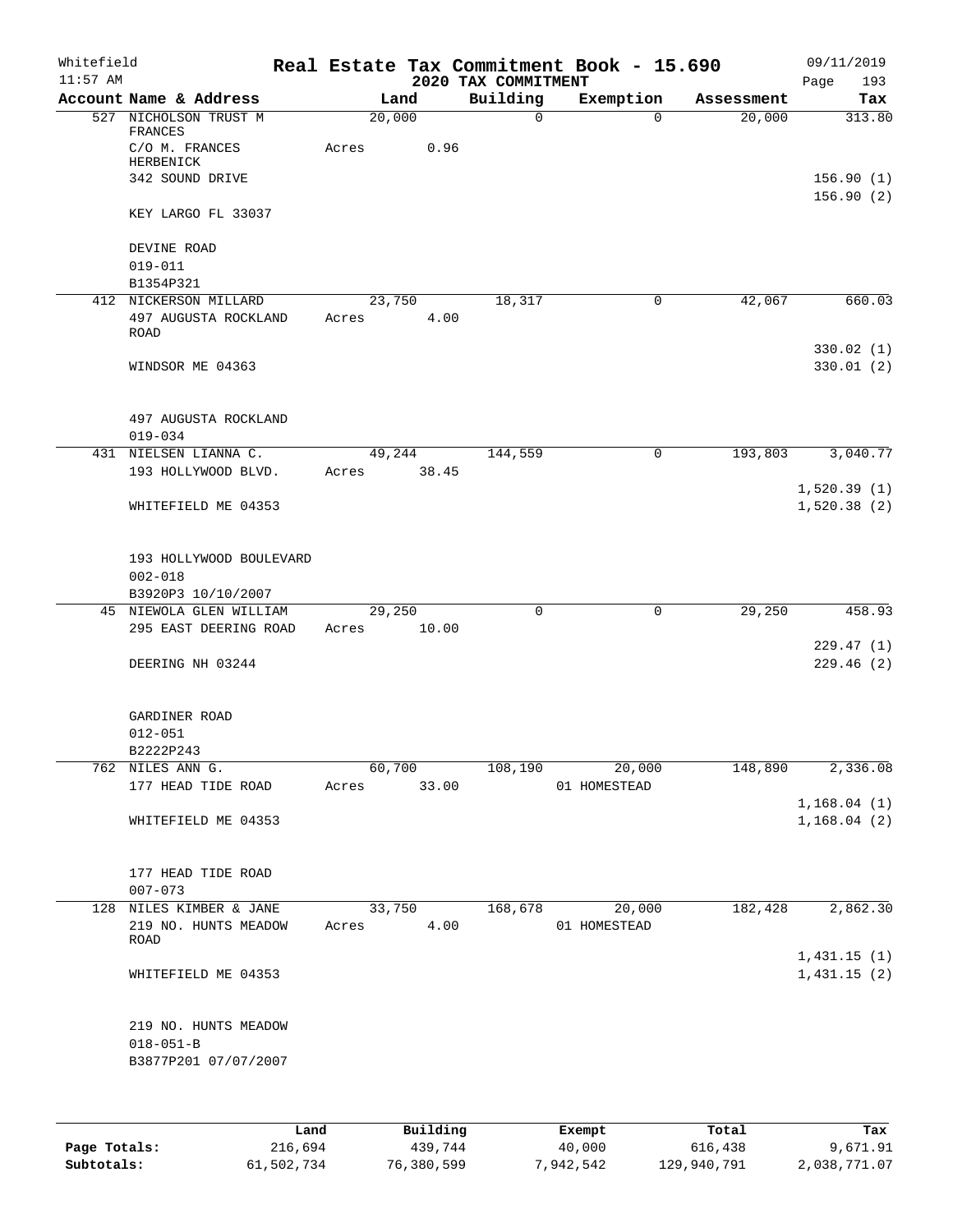| Whitefield<br>$11:57$ AM |                                         |            |        |            | Real Estate Tax Commitment Book - 15.690 |           |              |             | 09/11/2019                  |
|--------------------------|-----------------------------------------|------------|--------|------------|------------------------------------------|-----------|--------------|-------------|-----------------------------|
|                          | Account Name & Address                  |            | Land   |            | 2020 TAX COMMITMENT<br>Building          |           | Exemption    | Assessment  | Page<br>194<br>Tax          |
|                          | 197 NILES SHANE H. & JODIE              |            | 31,500 |            | 78,039                                   |           | 20,000       | 89,539      | 1,404.87                    |
|                          | L.                                      |            |        |            |                                          |           |              |             |                             |
|                          | 513 HILTON ROAD                         | Acres      |        | 2.50       |                                          |           | 01 HOMESTEAD |             |                             |
|                          |                                         |            |        |            |                                          |           |              |             | 702.44(1)                   |
|                          | WHITEFIELD ME 04353                     |            |        |            |                                          |           |              |             | 702.43(2)                   |
|                          | 513 HILTON ROAD                         |            |        |            |                                          |           |              |             |                             |
|                          | $011 - 037$                             |            |        |            |                                          |           |              |             |                             |
|                          | B2086P91                                |            |        |            |                                          |           |              |             |                             |
|                          | 23 NILSEN, RUNE                         |            | 30,825 |            | 116,741                                  |           | 0            | 147,566     | 2,315.31                    |
|                          | 41 PIPER ROAD                           | Acres      |        | 2.05       |                                          |           |              |             |                             |
|                          | WHITEFIELD ME 04353                     |            |        |            |                                          |           |              |             | 1,157.66(1)<br>1, 157.65(2) |
|                          |                                         |            |        |            |                                          |           |              |             |                             |
|                          | 41 PIPER ROAD                           |            |        |            |                                          |           |              |             |                             |
|                          | $026 - 027$<br>B5364P228 03/18/2019     |            |        |            |                                          |           |              |             |                             |
|                          | 1728 NOFTALL JENNIFER &                 |            | 35,274 |            | 189,207                                  |           | 20,000       | 204,481     | 3,208.31                    |
|                          | CHRISTOPHER                             |            |        |            |                                          |           |              |             |                             |
|                          | 162 DEVINE ROAD                         | Acres      |        | 5.03       |                                          |           | 01 HOMESTEAD |             |                             |
|                          |                                         |            |        |            |                                          |           |              |             | 1,604.16(1)                 |
|                          | WHITEFIELD ME 04353                     |            |        |            |                                          |           |              |             | 1,604.15(2)                 |
|                          | 162 DEVINE ROAD                         |            |        |            |                                          |           |              |             |                             |
|                          | $016 - 013 - G$                         |            |        |            |                                          |           |              |             |                             |
|                          | B3317P24 06/27/2004 B3317P20 06/25/2004 |            |        |            |                                          |           |              |             |                             |
|                          | 363 NORTHERN NEW ENGLAND<br>TELEPHONE   |            | 20,000 |            | 226,604                                  |           | 0            | 246,604     | 3,869.22                    |
|                          | * OPERATIONS, LLC                       | Acres      |        | 0.22       |                                          |           |              |             |                             |
|                          | 770 ELM STREET                          |            |        |            |                                          |           |              |             | 1,934.61(1)                 |
|                          |                                         |            |        |            |                                          |           |              |             | 1,934.61(2)                 |
|                          | MANCHESTER NH 03101                     |            |        |            |                                          |           |              |             |                             |
|                          | 32 MILLS ROAD                           |            |        |            |                                          |           |              |             |                             |
|                          | $026 - 023$                             |            |        |            |                                          |           |              |             |                             |
| 1680                     | B3985P49 03/31/2008                     |            | 30,750 |            |                                          |           |              | 185,403     |                             |
|                          | NORTHRUP MATTHEW L. &<br>HEATHER W.     |            |        |            | 174,653                                  |           | 20,000       |             | 2,908.97                    |
|                          | 266 TOWNHOUSE ROAD                      | Acres      |        | 2.00       |                                          |           | 01 HOMESTEAD |             |                             |
|                          |                                         |            |        |            |                                          |           |              |             | 1,454.49(1)                 |
|                          | WHITEFIELD ME 04353                     |            |        |            |                                          |           |              |             | 1,454.48(2)                 |
|                          | 266 TOWNHOUSE ROAD                      |            |        |            |                                          |           |              |             |                             |
|                          | $013 - 058 - A$                         |            |        |            |                                          |           |              |             |                             |
|                          | B2919P292                               |            |        |            |                                          |           |              |             |                             |
| 1327                     | NORTHRUP NATHAN O.                      |            | 2,100  |            | 0                                        |           | 0            | 2,100       | 32.95                       |
|                          | 66 GOOSE HILL ROAD                      | Acres      |        | 1.40       |                                          |           |              |             |                             |
|                          |                                         |            |        |            |                                          |           |              |             | 16.48(1)                    |
|                          | JEFFERSON ME 04348                      |            |        |            |                                          |           |              |             | 16.47(2)                    |
|                          | AUGUSTA ROAD                            |            |        |            |                                          |           |              |             |                             |
|                          | $025 - 002$                             |            |        |            |                                          |           |              |             |                             |
|                          | B4918P66 08/14/2015                     |            |        |            |                                          |           |              |             |                             |
|                          |                                         | Land       |        | Building   |                                          | Exempt    |              | Total       | Tax                         |
| Page Totals:             |                                         | 150,449    |        | 785,244    |                                          | 60,000    |              | 875,693     | 13,739.63                   |
| Subtotals:               |                                         | 61,653,183 |        | 77,165,843 |                                          | 8,002,542 |              | 130,816,484 | 2,052,510.70                |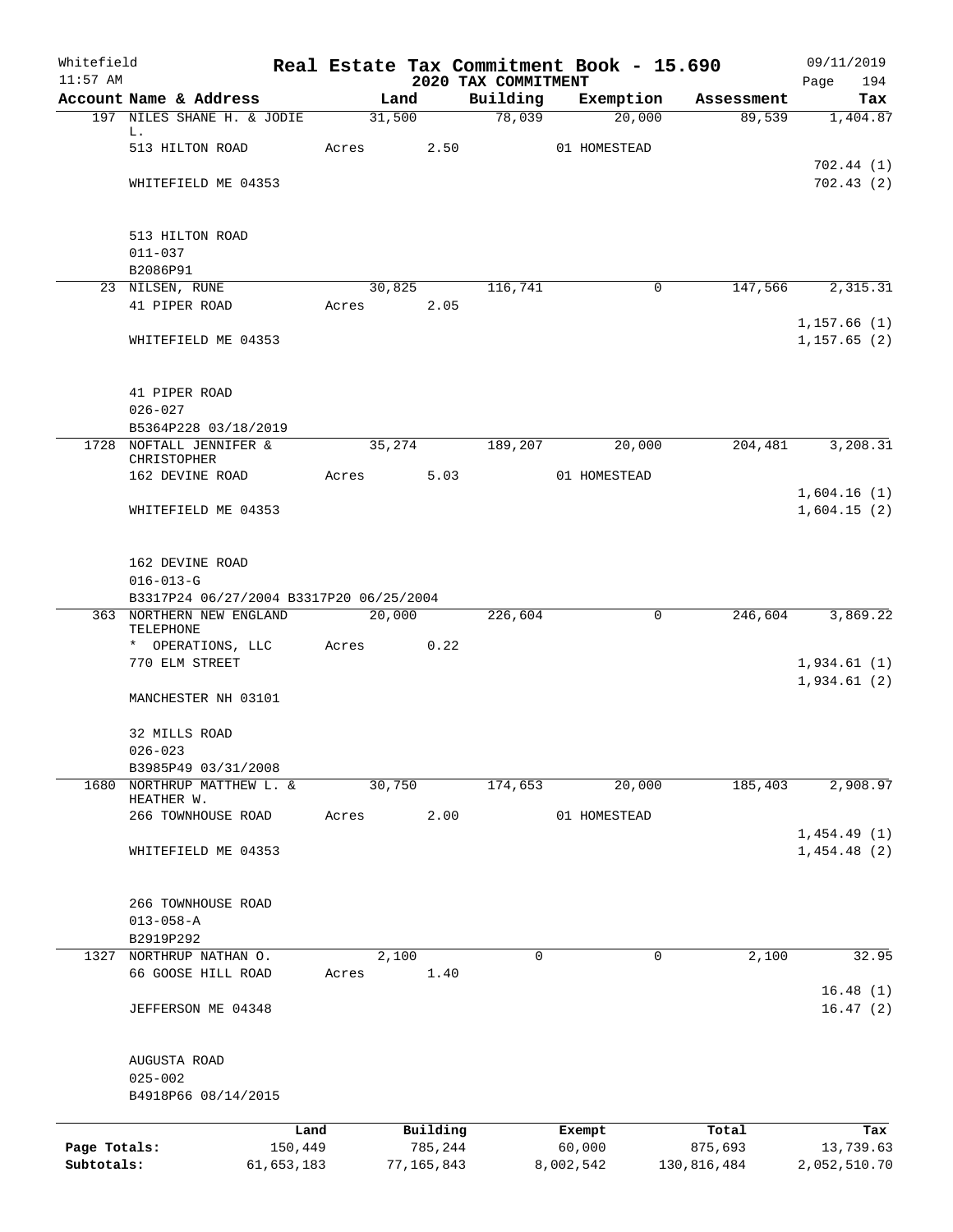| Whitefield<br>$11:57$ AM |                                                           |       |        |             | 2020 TAX COMMITMENT | Real Estate Tax Commitment Book - 15.690 |            | 09/11/2019<br>195<br>Page    |
|--------------------------|-----------------------------------------------------------|-------|--------|-------------|---------------------|------------------------------------------|------------|------------------------------|
|                          | Account Name & Address                                    |       | Land   |             | Building            | Exemption                                | Assessment | Tax                          |
|                          | 1440 NORTHRUP, CLAUDENE O.                                |       |        | 74,960      | 111,953             | 20,000                                   | 166,913    | 2,618.86                     |
|                          | 28 COWBOW LANE                                            |       |        | Acres 56.42 |                     | 01 HOMESTEAD                             |            |                              |
|                          |                                                           |       |        |             |                     |                                          |            | 1,309.43(1)                  |
|                          | WHITEFIELD ME 04353                                       |       |        |             |                     |                                          |            | 1,309.43(2)                  |
|                          | 28 COWBOY LANE                                            |       |        |             |                     |                                          |            |                              |
|                          | $020 - 005$                                               |       |        |             |                     |                                          |            |                              |
|                          | B5356P183 02/22/2019 B1079P9<br>200 NORTHRUP, CLAUDENE O. |       |        |             | $\Omega$            | 0                                        | 49,413     | 775.29                       |
|                          | 28 COWBOW LANE                                            |       | 49,413 | Acres 31.02 |                     |                                          |            |                              |
|                          |                                                           |       |        |             |                     |                                          |            | 387.65(1)                    |
|                          | WHITEFIELD ME 04353                                       |       |        |             |                     |                                          |            | 387.64(2)                    |
|                          | NORTH HOWE ROAD                                           |       |        |             |                     |                                          |            |                              |
|                          | $020 - 004$<br>B5356P183 02/22/2019 B3772P13 11/17/2006   |       |        |             |                     |                                          |            |                              |
|                          | 998 NORTHWOODS FORESTRY                                   |       | 37,442 |             | 92,880              | $\mathbf 0$                              | 130,322    | 2,044.75                     |
|                          | SERVICES, LLC                                             |       |        |             |                     |                                          |            |                              |
|                          | 53 HEATH ROAD                                             | Acres |        | 7.74        |                     |                                          |            |                              |
|                          | WHITEFIELD ME 04353                                       |       |        |             |                     |                                          |            | 1,022.38(1)<br>1,022.37(2)   |
|                          | 53 HEATH ROAD                                             |       |        |             |                     |                                          |            |                              |
|                          | $011 - 010$                                               |       |        |             |                     |                                          |            |                              |
|                          | B4813P123 08/29/2014                                      |       |        |             |                     |                                          |            |                              |
|                          | 1605 NORTON JODY M.                                       |       | 66,800 |             | 153,866             | 20,000                                   | 200,666    | 3,148.45                     |
|                          | 299 HUNTS MEADOW ROAD                                     |       |        | Acres 50.10 |                     | 01 HOMESTEAD                             |            |                              |
|                          |                                                           |       |        |             |                     |                                          |            | 1,574.23(1)                  |
|                          | WHITEFIELD ME 04353                                       |       |        |             |                     |                                          |            | 1,574.22(2)                  |
|                          | 299 HUNTS MEADOW ROAD                                     |       |        |             |                     |                                          |            |                              |
|                          | $012 - 024$<br>B4543P47 07/05/2012 B2240P259              |       |        |             |                     |                                          |            |                              |
|                          | 1118 NYE CAROLINE P. &                                    |       | 59,800 |             | 101,018             | 20,000                                   | 140,818    | 2,209.43                     |
|                          | CHRISTOPHER J. FRANCIS                                    |       |        |             |                     |                                          |            |                              |
|                          | 156 HEATH ROAD                                            |       |        | Acres 96.00 |                     | 01 HOMESTEAD                             |            |                              |
|                          | WHITEFIELD ME 04353                                       |       |        |             |                     |                                          |            | 1, 104.72(1)<br>1, 104.71(2) |
|                          |                                                           |       |        |             |                     |                                          |            |                              |
|                          | 156 HEATH ROAD                                            |       |        |             |                     |                                          |            |                              |
|                          | $011 - 012$                                               |       |        |             |                     |                                          |            |                              |
|                          | B4676P251 06/19/2013 B4091P160 01/26/2009                 |       |        |             |                     |                                          |            |                              |
|                          | 899 OAK HILL HOMESTEAD, LLC                               |       | 84,550 |             | 0                   | $\mathbf 0$                              | 84,550     | 1,326.59                     |
|                          | C/O-NORTHRUP, MATTHEW Acres 95.60                         |       |        |             |                     |                                          |            |                              |
|                          | 266 TOWNHOUSE ROAD                                        |       |        |             |                     |                                          |            | 663.30(1)<br>663.29(2)       |
|                          | WHITEFIELD ME 04353                                       |       |        |             |                     |                                          |            |                              |
|                          | TOWNHOUSE ROAD                                            |       |        |             |                     |                                          |            |                              |
|                          | $013 - 058$<br>B5259P023 04/20/2018 B5195P126 10/26/2017  |       |        |             |                     |                                          |            |                              |
|                          |                                                           |       |        |             |                     |                                          |            |                              |
|                          |                                                           |       |        |             |                     |                                          |            |                              |
|                          |                                                           |       |        |             |                     |                                          |            |                              |

|              | Land       | Building   | Exempt    | Total       | Tax          |
|--------------|------------|------------|-----------|-------------|--------------|
| Page Totals: | 372,965    | 459,717    | 60,000    | 772.682     | 12,123.37    |
| Subtotals:   | 62,026,148 | 77,625,560 | 8,062,542 | 131,589,166 | 2,064,634.07 |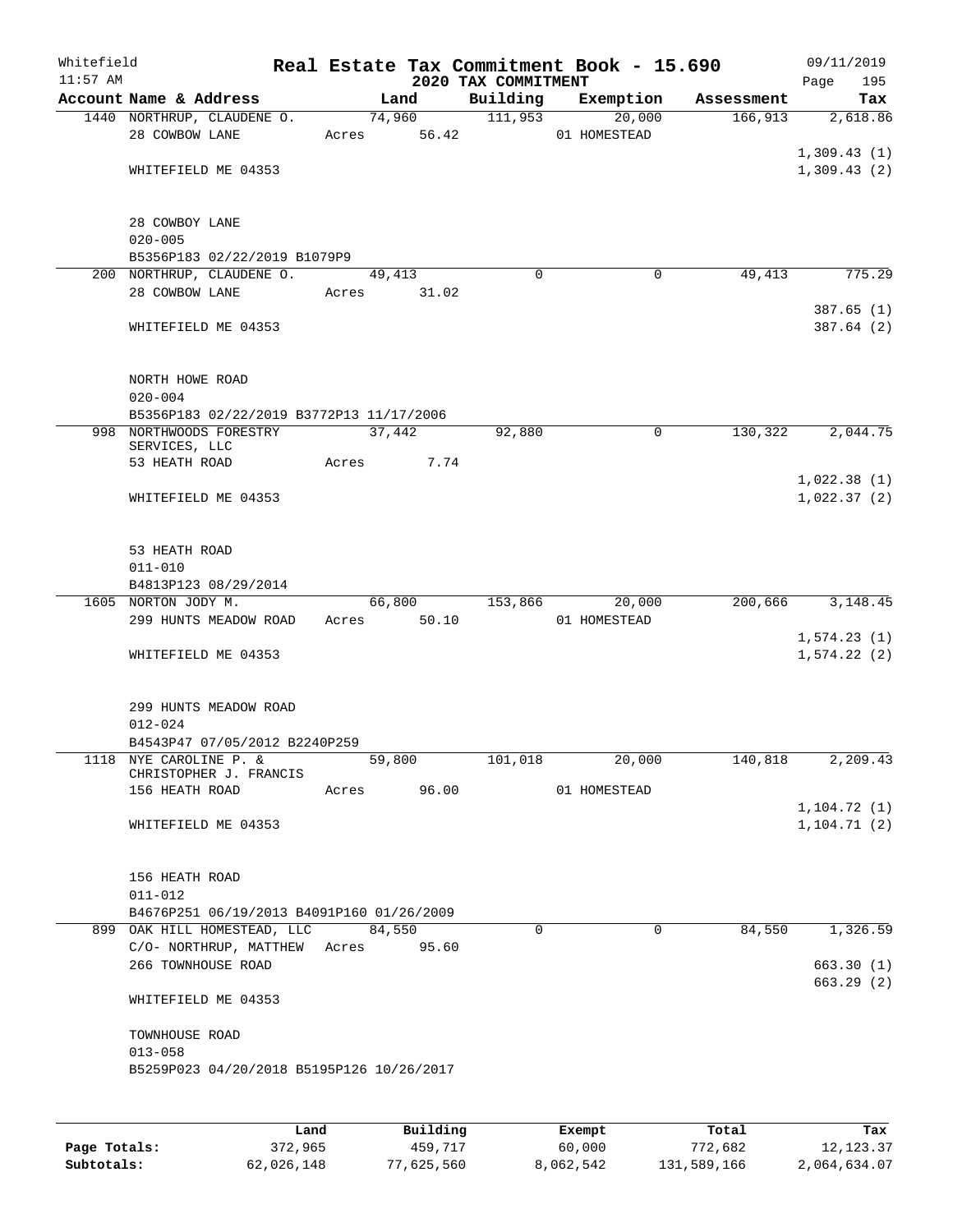| Whitefield<br>$11:57$ AM |                                                                                |                            | 2020 TAX COMMITMENT | Real Estate Tax Commitment Book - 15.690 |                  | 09/11/2019<br>196<br>Page              |
|--------------------------|--------------------------------------------------------------------------------|----------------------------|---------------------|------------------------------------------|------------------|----------------------------------------|
|                          | Account Name & Address                                                         | Land                       | Building            | Exemption                                | Assessment       | Tax                                    |
|                          | 499 OAK HILL HOMESTEAD, LLC<br>C/O- NORTHRUP, MATTHEW<br>266 TOWNHOUSE ROAD    | 10,000                     | 93,838              | 0                                        | 103,838          | 1,629.22<br>814.61(1)                  |
|                          | WHITEFIELD ME 04353                                                            |                            |                     |                                          |                  | 814.61(2)                              |
|                          | 185 TOWNHOUSE ROAD<br>$013 - 005 - ON$                                         |                            |                     |                                          |                  |                                        |
|                          | B5259P023 04/20/2018 B5195P126 10/26/2017                                      |                            |                     |                                          |                  |                                        |
|                          | 55 OAK HILL HOMESTEAD, LLC<br>C/O- NORTHRUP, MATTHEW<br>266 TOWNHOUSE ROAD     | 171,600<br>182.70<br>Acres | 270,326             | 0                                        | 441,926          | 6,933.82<br>3,466.91(1)<br>3,466.91(2) |
|                          | WHITEFIELD ME 04353                                                            |                            |                     |                                          |                  |                                        |
|                          | 225 TOWNHOUSE ROAD<br>$013 - 005$<br>B5259P023 04/20/2018 B5195P126 10/26/2017 |                            |                     |                                          |                  |                                        |
|                          | 1604 OAK HILL HOMESTEAD, LLC                                                   | 110,450                    | 0                   | $\mathbf 0$                              | 110,450          | 1,732.96                               |
|                          | C/O- NORTHRUP, MATTHEW Acres<br>266 TOWNHOUSE ROAD                             | 157.40                     |                     |                                          |                  | 866.48 (1)<br>866.48(2)                |
|                          | WHITEFIELD ME 04353                                                            |                            |                     |                                          |                  |                                        |
|                          | VIGUE ROAD                                                                     |                            |                     |                                          |                  |                                        |
|                          | $016 - 042$<br>B5259P023 04/20/2018 B5195P126 10/26/2017                       |                            |                     |                                          |                  |                                        |
|                          | 1600 OAKES DWIGHT A. &<br><b>CYNTHIA</b>                                       | 9,820                      | 0                   | $\mathbf 0$                              | 9,820            | 154.08                                 |
|                          | 488 WISCASSET ROAD<br>WHITEFIELD ME 04353                                      | 7.90<br>Acres              |                     |                                          |                  | 77.04(1)<br>77.04(2)                   |
|                          | WISCASSET ROAD<br>$001 - 043$                                                  |                            |                     |                                          |                  |                                        |
|                          | B1186P29                                                                       |                            |                     |                                          |                  |                                        |
| 839                      | OAKES DWIGHT A. &<br>CYNTHIA<br>488 WISCASSET ROAD                             | 62,000<br>35.00<br>Acres   | 7,426               | 26,000<br>01 HOMESTEAD                   | 43,426           | 681.35                                 |
|                          | WHITEFIELD ME 04353                                                            |                            |                     | 05 VET EXEMPTION                         |                  | 340.68(1)<br>340.67(2)                 |
|                          | 488 WISCASSET ROAD<br>$001 - 044$<br>B1186P29                                  |                            |                     |                                          |                  |                                        |
| 377                      | OBER FRANKLIN A.                                                               | 59,600                     | 96,720              | 20,000                                   | 136,320          | 2,138.86                               |
|                          | 329 NO. HUNTS MEADOW<br>ROAD                                                   | 39.00<br>Acres             |                     | 01 HOMESTEAD                             |                  | 1,069.43(1)                            |
|                          | WHITEFIELD ME 04353                                                            |                            |                     |                                          |                  | 1,069.43(2)                            |
|                          | 172 ROONEY LANE<br>$009 - 019$<br>B1796P141                                    |                            |                     |                                          |                  |                                        |
|                          |                                                                                |                            |                     |                                          |                  |                                        |
| Page Totals:             | Land<br>423,470                                                                | Building<br>468,310        |                     | Exempt<br>46,000                         | Total<br>845,780 | Tax<br>13,270.29                       |

**Subtotals:** 62,449,618 78,093,870 8,108,542 132,434,946 2,077,904.36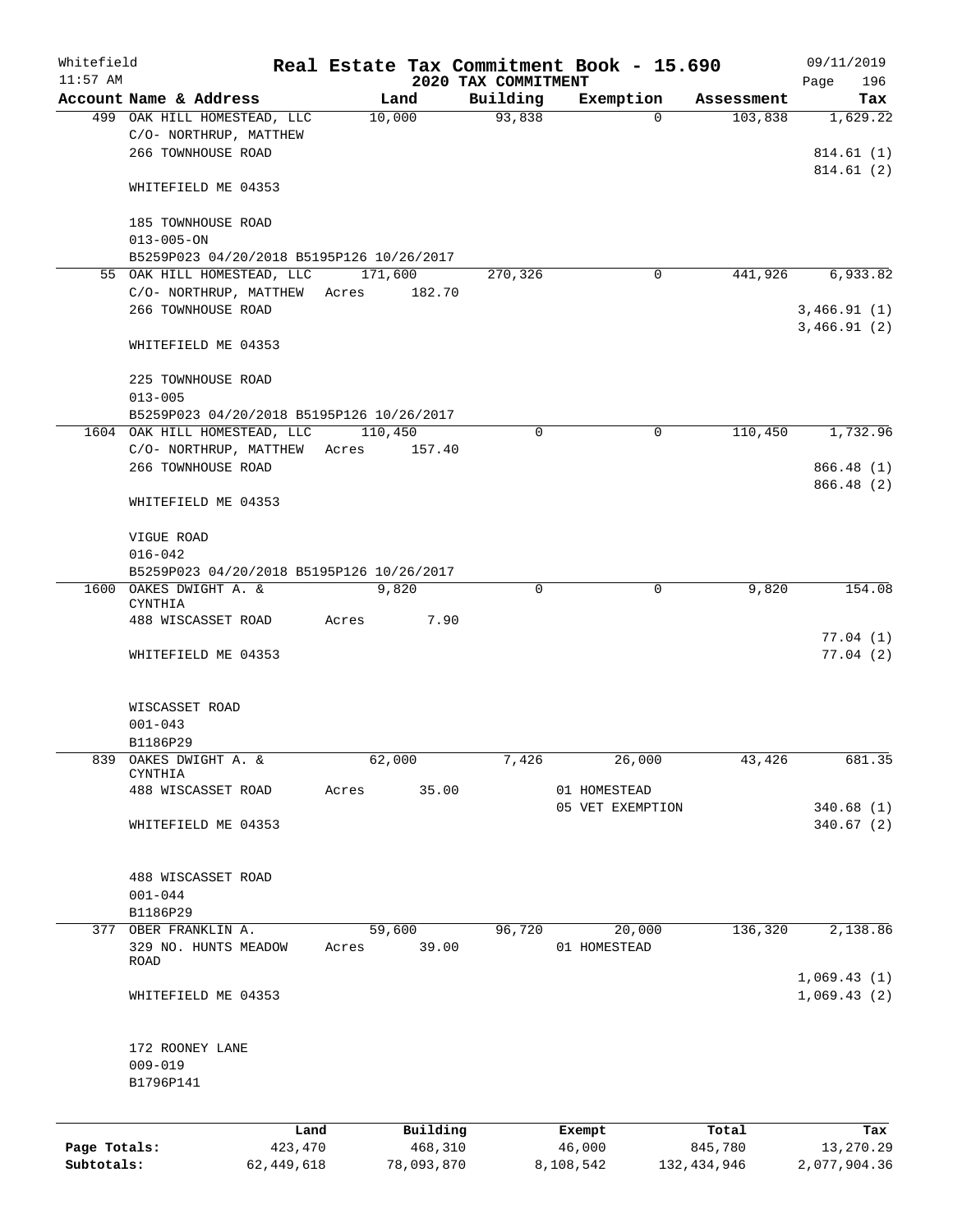| Whitefield<br>$11:57$ AM |                                         |       |        | 2020 TAX COMMITMENT | Real Estate Tax Commitment Book - 15.690 |            | 09/11/2019<br>Page         | 197      |
|--------------------------|-----------------------------------------|-------|--------|---------------------|------------------------------------------|------------|----------------------------|----------|
|                          | Account Name & Address                  |       | Land   | Building            | Exemption                                | Assessment |                            | Tax      |
|                          | 47 OBER JANET M.                        |       | 34,515 | 94,137              | 20,000                                   | 108,652    |                            | 1,704.75 |
|                          | 123 PHILBRICK LANE                      | Acres | 4.51   |                     | 01 HOMESTEAD                             |            | 852.38 (1)                 |          |
|                          | WHITEFIELD ME 04353                     |       |        |                     |                                          |            | 852.37 (2)                 |          |
|                          |                                         |       |        |                     |                                          |            |                            |          |
|                          | 123 PHILBRICK LANE                      |       |        |                     |                                          |            |                            |          |
|                          | $006 - 012 - C$                         |       |        |                     |                                          |            |                            |          |
|                          | B1799P57                                |       |        |                     |                                          |            |                            |          |
|                          | 1586 OMAHONEY BRIAN J. &                |       | 45,490 | 146,521             | 20,000                                   | 172,011    |                            | 2,698.85 |
|                          | * KRISTIN M. STONE                      | Acres | 17.80  |                     | 01 HOMESTEAD                             |            |                            |          |
|                          | 90 HOLLYWOOD BOULEVARD                  |       |        |                     |                                          |            | 1,349.43(1)<br>1,349.42(2) |          |
|                          | WHITEFIELD ME 04353                     |       |        |                     |                                          |            |                            |          |
|                          | 90 HOLLYWOOD BOULEVARD                  |       |        |                     |                                          |            |                            |          |
|                          | $005 - 032$                             |       |        |                     |                                          |            |                            |          |
|                          | B3128P144                               |       |        |                     |                                          |            |                            |          |
|                          | 1493 O'MAHONEY JANE                     |       | 30,870 | 79,460              | 20,000                                   | 90,330     |                            | 1,417.28 |
|                          | O'CONNOR MAUREEN                        | Acres | 2.08   |                     | 01 HOMESTEAD                             |            |                            |          |
|                          | 51 DOYLE ROAD                           |       |        |                     |                                          |            | 708.64(1)<br>708.64(2)     |          |
|                          | WHITEFIELD ME 04353                     |       |        |                     |                                          |            |                            |          |
|                          | 51 DOYLE ROAD                           |       |        |                     |                                          |            |                            |          |
|                          | $019 - 039 - B$                         |       |        |                     |                                          |            |                            |          |
|                          | B4729P86 11/04/2013 B4729P84 11/04/2013 |       |        |                     |                                          |            |                            |          |
|                          | 919 ORLANDO JO ANN                      |       | 61,680 | 172,221             | 20,000                                   | 213,901    |                            | 3,356.11 |
|                          | 11 RED FOX LANE                         | Acres | 42.20  |                     | 01 HOMESTEAD                             |            |                            |          |
|                          | WHITEFIELD ME 04353                     |       |        |                     |                                          |            | 1,678.06(1)<br>1,678.05(2) |          |
|                          |                                         |       |        |                     |                                          |            |                            |          |
|                          | 11 RED FOX LANE                         |       |        |                     |                                          |            |                            |          |
|                          | $012 - 003$                             |       |        |                     |                                          |            |                            |          |
|                          | B4375P122 02/16/2011 B2024P33           |       |        |                     |                                          |            |                            |          |
|                          | 1084 ORTIZ EDUARDO E. &                 |       | 63,250 | 0                   | 0                                        | 63,250     |                            | 992.39   |
|                          | CHERYL J.<br>575 NASH ROAD              |       |        |                     |                                          |            |                            |          |
|                          |                                         | Acres | 63.00  |                     |                                          |            | 496.20 (1)                 |          |
|                          | PITTSTON ME 04345                       |       |        |                     |                                          |            | 496.19(2)                  |          |
|                          |                                         |       |        |                     |                                          |            |                            |          |
|                          | PITTSTON TOWN LINE,                     |       |        |                     |                                          |            |                            |          |
|                          | $003 - 005$                             |       |        |                     |                                          |            |                            |          |
|                          | B4090P260 01/23/2009 B2447P106          |       |        |                     |                                          |            |                            |          |
|                          | 517 OXFORD PROPERTIES LLC               |       | 91,030 | $\Omega$            | $\Omega$                                 | 91,030     |                            | 1,428.26 |
|                          | P.O. BOX 151                            | Acres | 42.70  |                     |                                          |            |                            |          |
|                          |                                         |       |        |                     |                                          |            | 714.13(1)                  |          |
|                          | SO. PARIS ME 04281                      |       |        |                     |                                          |            | 714.13(2)                  |          |
|                          | PINE RIDGE TRAILER PARK                 |       |        |                     |                                          |            |                            |          |
|                          | $019 - 033$                             |       |        |                     |                                          |            |                            |          |
|                          | B2947P166                               |       |        |                     |                                          |            |                            |          |
|                          |                                         |       |        |                     |                                          |            |                            |          |
|                          |                                         |       |        |                     |                                          |            |                            |          |
|                          |                                         |       |        |                     |                                          |            |                            |          |

|              | Land       | Building   | Exempt    | Total         | Tax          |
|--------------|------------|------------|-----------|---------------|--------------|
| Page Totals: | 326,835    | 492,339    | 80,000    | 739,174       | 11,597.64    |
| Subtotals:   | 62,776,453 | 78,586,209 | 8,188,542 | 133, 174, 120 | 2,089,502.00 |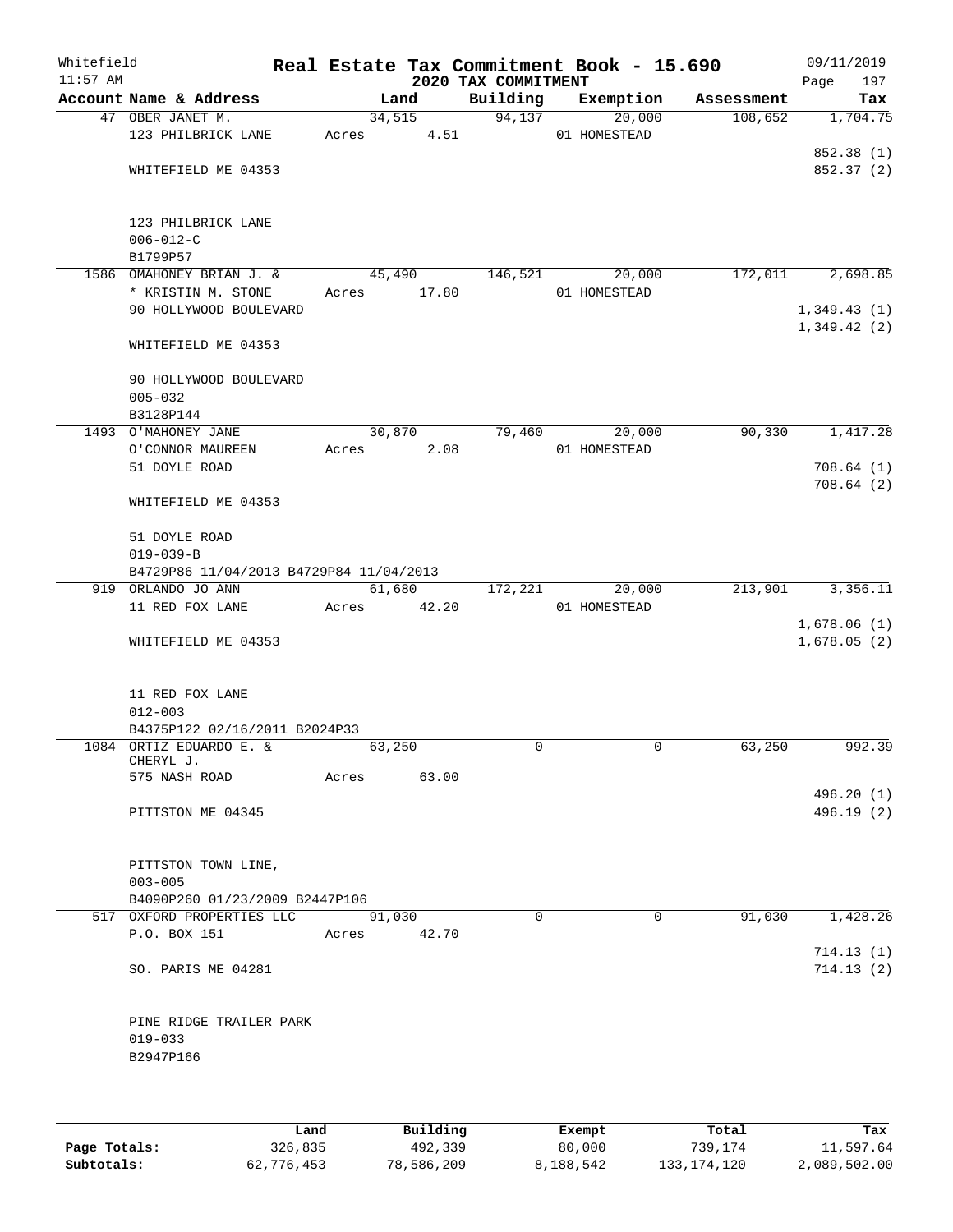| Whitefield<br>$11:57$ AM |                                           |        |      |       | 2020 TAX COMMITMENT | Real Estate Tax Commitment Book - 15.690 |            | 09/11/2019<br>Page<br>198 |
|--------------------------|-------------------------------------------|--------|------|-------|---------------------|------------------------------------------|------------|---------------------------|
|                          | Account Name & Address                    |        | Land |       | Building            | Exemption                                | Assessment | Tax                       |
|                          | 1633 OXFORD PROPERTIES LLC                | 22,700 |      |       | $\mathbf 0$         | $\Omega$                                 | 22,700     | 356.16                    |
|                          | P.O. BOX 151                              | Acres  |      | 3.30  |                     |                                          |            |                           |
|                          |                                           |        |      |       |                     |                                          |            | 178.08(1)                 |
|                          | SO. PARIS ME 04281                        |        |      |       |                     |                                          |            | 178.08(2)                 |
|                          |                                           |        |      |       |                     |                                          |            |                           |
|                          |                                           |        |      |       |                     |                                          |            |                           |
|                          | PINE RIDGE TRAILER PARK                   |        |      |       |                     |                                          |            |                           |
|                          | $019 - 035$                               |        |      |       |                     |                                          |            |                           |
|                          | B2947P166                                 |        |      |       |                     |                                          |            |                           |
|                          | 945 OXFORD PROPERTIES, LLC                |        | 0    |       | 11,686              | 0                                        | 11,686     | 183.35                    |
|                          | P.O. BOX 151                              |        |      |       |                     |                                          |            |                           |
|                          |                                           |        |      |       |                     |                                          |            | 91.68(1)                  |
|                          | SO. PARIS ME 04281                        |        |      |       |                     |                                          |            | 91.67(2)                  |
|                          |                                           |        |      |       |                     |                                          |            |                           |
|                          |                                           |        |      |       |                     |                                          |            |                           |
|                          | 23 PINE RIDGE                             |        |      |       |                     |                                          |            |                           |
|                          | $019 - 033 - ON$<br>1743 PADGETT JAMES H. |        |      |       | 191,906             | 20,000                                   |            |                           |
|                          | 102 COOKSON LANE                          | 40,050 |      |       |                     | 01 HOMESTEAD                             | 211,956    | 3,325.59                  |
|                          |                                           | Acres  |      | 11.00 |                     |                                          |            | 1,662.80(1)               |
|                          | WHITEFIELD ME 04353                       |        |      |       |                     |                                          |            | 1,662.79(2)               |
|                          |                                           |        |      |       |                     |                                          |            |                           |
|                          |                                           |        |      |       |                     |                                          |            |                           |
|                          | 102 COOKSON LANE                          |        |      |       |                     |                                          |            |                           |
|                          | $020 - 046 - A$                           |        |      |       |                     |                                          |            |                           |
|                          | B4778P181 05/12/2014 B3447P221 03/04/2005 |        |      |       |                     |                                          |            |                           |
|                          | 1894 PAETOW ERIC                          | 37,250 |      |       | 115,086             | 20,000                                   | 132,336    | 2,076.35                  |
|                          | 268 NORTH HOWE ROAD                       | Acres  |      | 7.50  |                     | 01 HOMESTEAD                             |            |                           |
|                          |                                           |        |      |       |                     |                                          |            | 1,038.18(1)               |
|                          | WHITEFIELD ME 04353                       |        |      |       |                     |                                          |            | 1,038.17(2)               |
|                          |                                           |        |      |       |                     |                                          |            |                           |
|                          |                                           |        |      |       |                     |                                          |            |                           |
|                          | 268 NORTH HOWE ROAD                       |        |      |       |                     |                                          |            |                           |
|                          | $020 - 001 - A$                           |        |      |       |                     |                                          |            |                           |
|                          | B4790P197 06/18/2014 B4413P224 06/29/2011 |        |      |       |                     |                                          |            |                           |
|                          | 1465 PAETOW, GARDNER V                    | 42,490 |      |       | 138,690             | 0                                        | 181,180    | 2,842.71                  |
|                          | P.O. BOX 136                              | Acres  |      | 7.80  |                     |                                          |            |                           |
|                          |                                           |        |      |       |                     |                                          |            | 1,421.36 (1)              |
|                          | COOPERS MILLS ME 04341                    |        |      |       |                     |                                          |            | 1,421.35(2)               |
|                          |                                           |        |      |       |                     |                                          |            |                           |
|                          |                                           |        |      |       |                     |                                          |            |                           |
|                          | <b>30 HILLSIDE LANE</b>                   |        |      |       |                     |                                          |            |                           |
|                          | $024 - 004 - C$                           |        |      |       |                     |                                          |            |                           |
|                          | 1529 PAGURKO JOHN J. III                  | 52,450 |      |       | 10,170              | 0                                        | 62,620     | 982.51                    |
|                          | 571 TOWNHOUSE ROAD                        | Acres  |      | 28.00 |                     |                                          |            | 491.26 (1)                |
|                          | WHITEFIELD ME 04353                       |        |      |       |                     |                                          |            | 491.25 (2)                |
|                          |                                           |        |      |       |                     |                                          |            |                           |
|                          |                                           |        |      |       |                     |                                          |            |                           |
|                          | 571 TOWNHOUSE ROAD                        |        |      |       |                     |                                          |            |                           |
|                          | $010 - 003$                               |        |      |       |                     |                                          |            |                           |
|                          | B3113P268                                 |        |      |       |                     |                                          |            |                           |
|                          |                                           |        |      |       |                     |                                          |            |                           |
|                          |                                           |        |      |       |                     |                                          |            |                           |

|              | Land       | Building   | Exempt    | Total       | Tax          |
|--------------|------------|------------|-----------|-------------|--------------|
| Page Totals: | 194,940    | 467,538    | 40,000    | 622,478     | 9,766.67     |
| Subtotals:   | 62,971,393 | 79,053,747 | 8,228,542 | 133,796,598 | 2,099,268.67 |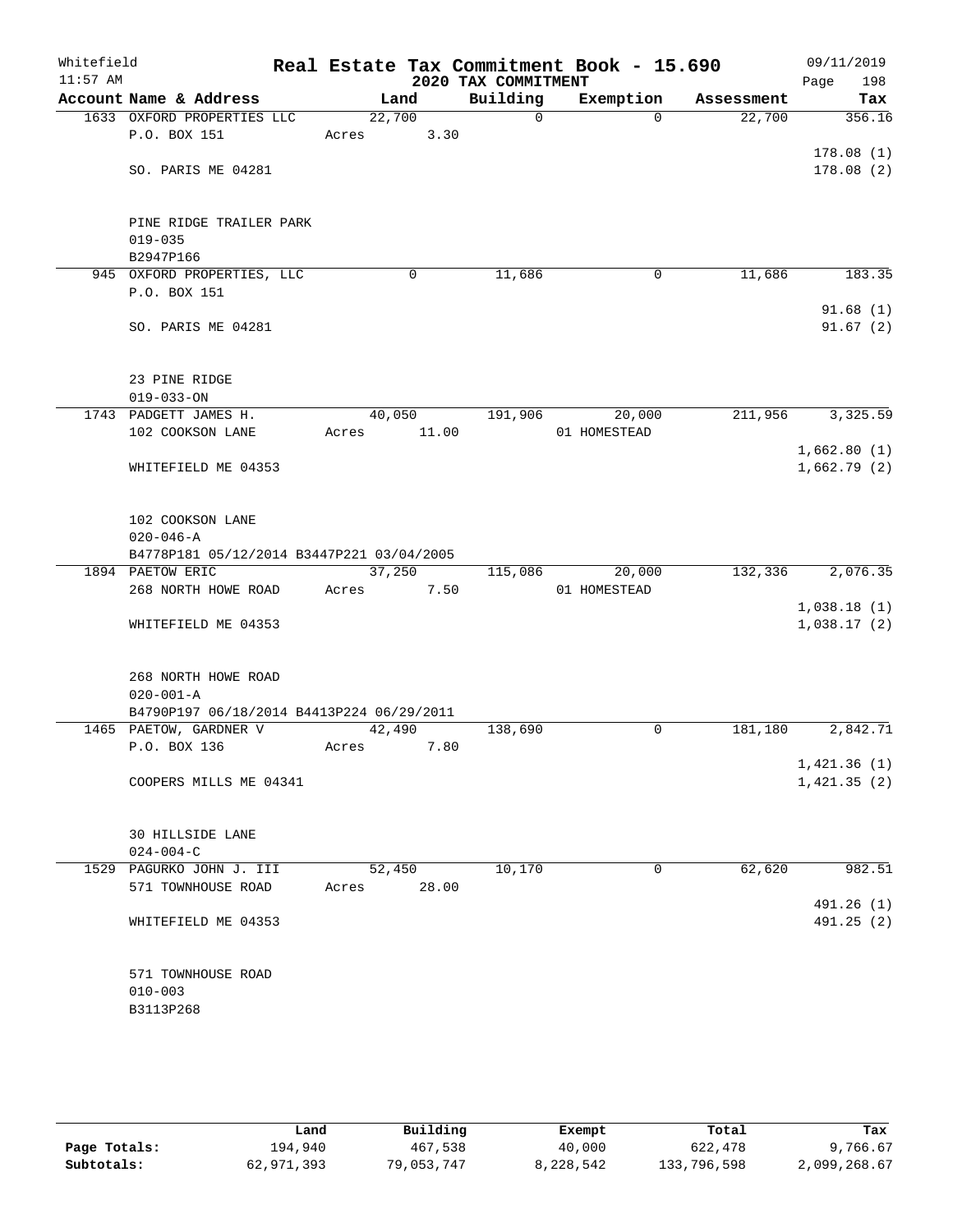| Whitefield<br>$11:57$ AM |                                         |             |       | 2020 TAX COMMITMENT | Real Estate Tax Commitment Book - 15.690 |            | 09/11/2019<br>Page<br>199  |
|--------------------------|-----------------------------------------|-------------|-------|---------------------|------------------------------------------|------------|----------------------------|
|                          | Account Name & Address                  |             | Land  | Building            | Exemption                                | Assessment | Tax                        |
|                          | 295 PAGURKO JOHN J. III                 | 23,400      |       | $\mathbf 0$         | $\Omega$                                 | 23,400     | 367.15                     |
|                          | 571 TOWNHOUSE ROAD                      | Acres       | 26.00 |                     |                                          |            |                            |
|                          |                                         |             |       |                     |                                          |            | 183.58(1)                  |
|                          | WHITEFIELD ME 04353                     |             |       |                     |                                          |            | 183.57(2)                  |
|                          |                                         |             |       |                     |                                          |            |                            |
|                          |                                         |             |       |                     |                                          |            |                            |
|                          | TOWNHOUSE ROAD                          |             |       |                     |                                          |            |                            |
|                          | $009 - 031$                             |             |       |                     |                                          |            |                            |
|                          | B3113P268<br>1598 PAICOPOLOS JR. HAROLD | 35,900      |       | 85,645              | 0                                        | 121,545    | 1,907.04                   |
|                          | G. & DEBORAH                            |             |       |                     |                                          |            |                            |
|                          | 21 CRYSTAL DRIVE                        | Acres       | 2.10  |                     |                                          |            |                            |
|                          |                                         |             |       |                     |                                          |            | 953.52(1)                  |
|                          | STONEHAM MA 02180                       |             |       |                     |                                          |            | 953.52(2)                  |
|                          |                                         |             |       |                     |                                          |            |                            |
|                          |                                         |             |       |                     |                                          |            |                            |
|                          | 866 TOWNHOUSE ROAD                      |             |       |                     |                                          |            |                            |
|                          | $007 - 038$                             |             |       |                     |                                          |            |                            |
|                          | 526 PALMER MICHAEL L.<br>PO BOX 333     | 21,500      |       | $\mathbf 0$         | $\mathbf 0$                              | 21,500     | 337.34                     |
|                          |                                         | Acres       | 2.50  |                     |                                          |            | 168.67(1)                  |
|                          | SO. CHINA ME 04358                      |             |       |                     |                                          |            | 168.67(2)                  |
|                          |                                         |             |       |                     |                                          |            |                            |
|                          |                                         |             |       |                     |                                          |            |                            |
|                          | HILTON ROAD                             |             |       |                     |                                          |            |                            |
|                          | $011 - 038$                             |             |       |                     |                                          |            |                            |
|                          | B4865P296 03/05/2015 B2139P192          |             |       |                     |                                          |            |                            |
|                          | 1497 PANOSIAN MICHAEL G. &              | 33,825      |       | 147,742             | 26,000                                   | 155,567    | 2,440.85                   |
|                          | APRIL                                   |             |       |                     |                                          |            |                            |
|                          | 293 NORTH HOWE ROAD                     | Acres       | 4.05  |                     | 01 HOMESTEAD<br>07 NMR VET & WIDOW       |            |                            |
|                          | WHITEFIELD ME 04353                     |             |       |                     |                                          |            | 1,220.43(1)<br>1,220.42(2) |
|                          |                                         |             |       |                     |                                          |            |                            |
|                          |                                         |             |       |                     |                                          |            |                            |
|                          | 293 NORTH HOWE ROAD                     |             |       |                     |                                          |            |                            |
|                          | $020 - 023 - A$                         |             |       |                     |                                          |            |                            |
|                          | B4758P244 02/21/2014 B1264P146          |             |       |                     |                                          |            |                            |
|                          | 1664 PARKS PATRICIA                     | 28,858      |       | 0                   |                                          | 28,858     | 452.78                     |
|                          | P.O. BOX 83                             | Acres       | 82.00 |                     |                                          |            |                            |
|                          |                                         |             |       |                     |                                          |            | 226.39(1)                  |
|                          | WHITEFIELD ME 04353                     |             |       |                     |                                          |            | 226.39(2)                  |
|                          |                                         |             |       |                     |                                          |            |                            |
|                          | DOYLE ROAD                              |             |       |                     |                                          |            |                            |
|                          | $019 - 030$                             |             |       |                     |                                          |            |                            |
|                          | B2159P345                               |             |       |                     |                                          |            |                            |
|                          | 991 PARKS PATRICIA                      | 24,904      |       | $\Omega$            | $\mathbf 0$                              | 24,904     | 390.74                     |
|                          | P.O. BOX 83                             | Acres 67.00 |       |                     |                                          |            |                            |
|                          |                                         |             |       |                     |                                          |            | 195.37(1)                  |
|                          | WHITEFIELD ME 04353                     |             |       |                     |                                          |            | 195.37(2)                  |
|                          |                                         |             |       |                     |                                          |            |                            |
|                          |                                         |             |       |                     |                                          |            |                            |
|                          | DOYLE ROAD                              |             |       |                     |                                          |            |                            |
|                          | $019 - 019$                             |             |       |                     |                                          |            |                            |
|                          | B1720P270                               |             |       |                     |                                          |            |                            |
|                          |                                         |             |       |                     |                                          |            |                            |
|                          |                                         |             |       |                     |                                          |            |                            |

|              | Land       | Building   | Exempt    | Total         | Tax          |
|--------------|------------|------------|-----------|---------------|--------------|
| Page Totals: | 168,387    | 233,387    | 26,000    | 375,774       | 5,895.90     |
| Subtotals:   | 63,139,780 | 79,287,134 | 8,254,542 | 134, 172, 372 | 2,105,164.57 |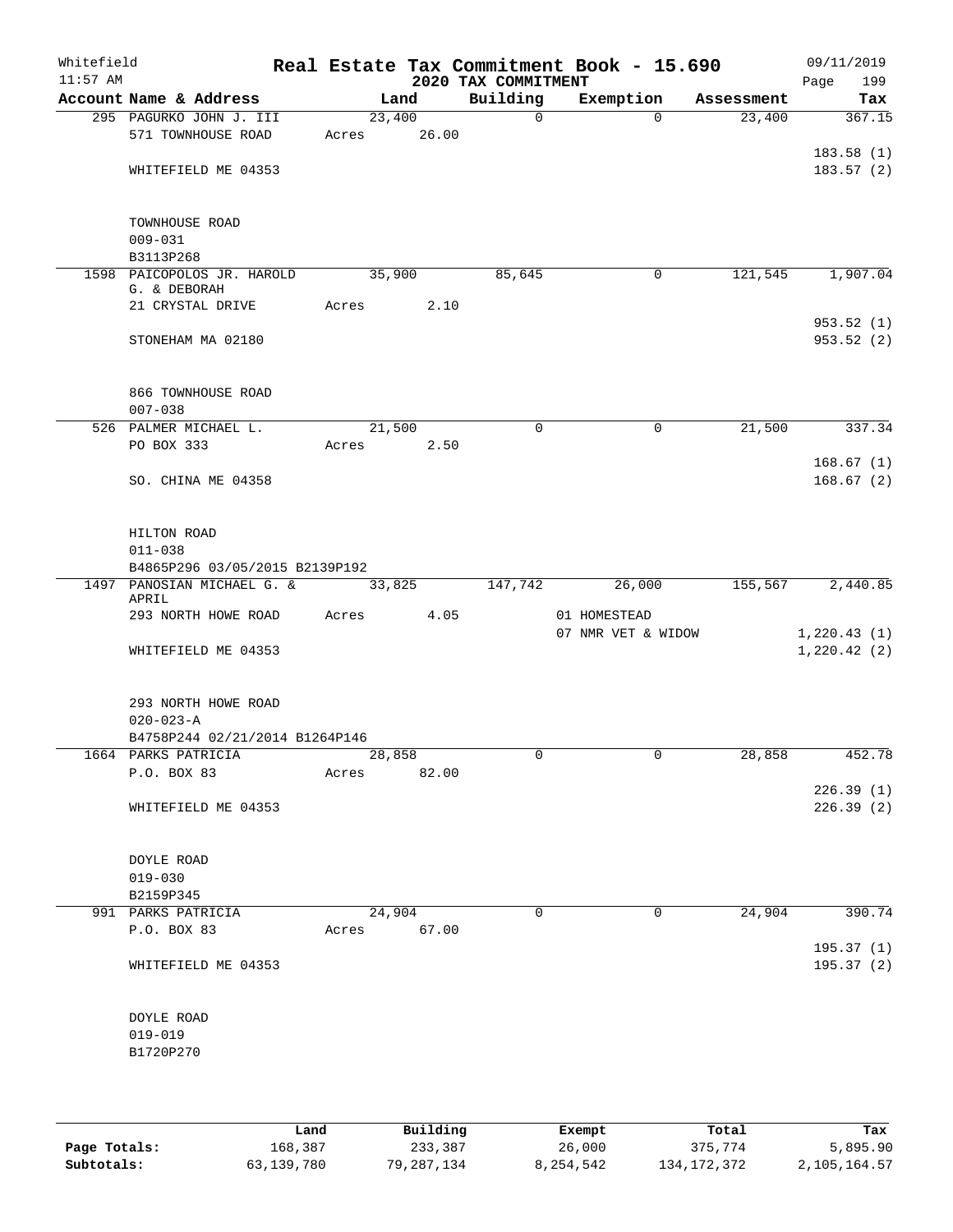| Whitefield<br>$11:57$ AM |                                                                 |       |        |          | 2020 TAX COMMITMENT | Real Estate Tax Commitment Book - 15.690 |            | 09/11/2019<br>200<br>Page  |
|--------------------------|-----------------------------------------------------------------|-------|--------|----------|---------------------|------------------------------------------|------------|----------------------------|
|                          | Account Name & Address                                          |       | Land   |          | Building            | Exemption                                | Assessment | Tax                        |
|                          | 694 PARKS PATRICIA E.                                           |       | 81,850 |          | 128,094             | 20,000                                   | 189,944    | 2,980.22                   |
|                          | P.O. BOX 83                                                     | Acres |        | 81.00    |                     | 01 HOMESTEAD                             |            |                            |
|                          |                                                                 |       |        |          |                     |                                          |            | 1,490.11(1)                |
|                          | WHITEFIELD ME 04353                                             |       |        |          |                     |                                          |            | 1,490.11(2)                |
|                          |                                                                 |       |        |          |                     |                                          |            |                            |
|                          | 176 DOYLE ROAD                                                  |       |        |          |                     |                                          |            |                            |
|                          | $019 - 020$                                                     |       |        |          |                     |                                          |            |                            |
|                          | B1720P277                                                       |       |        |          |                     |                                          |            |                            |
|                          | 1599 PARKS PATRICIA E.                                          |       | 21,450 |          | 0                   | 0                                        | 21,450     | 336.55                     |
|                          | P.O. BOX 83                                                     | Acres |        | 23.00    |                     |                                          |            |                            |
|                          | WHITEFIELD ME 04353                                             |       |        |          |                     |                                          |            | 168.28(1)<br>168.27(2)     |
|                          |                                                                 |       |        |          |                     |                                          |            |                            |
|                          | DOYLE ROAD                                                      |       |        |          |                     |                                          |            |                            |
|                          | $019 - 021 - 001$                                               |       |        |          |                     |                                          |            |                            |
|                          | B2021P159                                                       |       |        |          |                     |                                          |            |                            |
|                          | 167 PARLIN HAYLEY L.                                            |       | 30,810 |          | 61,404              | 20,000                                   | 72,214     | 1,133.04                   |
|                          | 176 SENOTT ROAD                                                 | Acres |        | 2.04     |                     | 01 HOMESTEAD                             |            |                            |
|                          |                                                                 |       |        |          |                     |                                          |            | 566.52(1)                  |
|                          | WHITEFIELD ME 04353                                             |       |        |          |                     |                                          |            | 566.52(2)                  |
|                          | 176 SENOTT ROAD                                                 |       |        |          |                     |                                          |            |                            |
|                          | $017 - 039$                                                     |       |        |          |                     |                                          |            |                            |
|                          | B1597P135                                                       |       |        |          |                     |                                          |            |                            |
|                          | 294 PARLIN MARK A.                                              |       | 42,954 |          | 125,763             | 20,000                                   | 148,717    | 2,333.37                   |
|                          | PARLIN KATHY B.                                                 | Acres |        | 18.13    |                     | 01 HOMESTEAD                             |            |                            |
|                          | 418 COOPER ROAD                                                 |       |        |          |                     |                                          |            | 1,166.69(1)<br>1,166.68(2) |
|                          | WHITEFIELD ME 04353<br>3203                                     |       |        |          |                     |                                          |            |                            |
|                          | 418 COOPER ROAD                                                 |       |        |          |                     |                                          |            |                            |
|                          | $015 - 018$                                                     |       |        |          |                     |                                          |            |                            |
|                          | B5140P43 05/31/2017                                             |       |        |          |                     |                                          |            |                            |
|                          | 286 PARLIN ROBERT S.                                            |       | 30,000 |          | 106,067             | $\mathbf{0}$                             | 136,067    | 2,134.89                   |
|                          | 90 GARDINER ROAD                                                | Acres |        | 1.00     |                     |                                          |            |                            |
|                          |                                                                 |       |        |          |                     |                                          |            | 1,067.45(1)                |
|                          | WHITEFIELD ME 04353                                             |       |        |          |                     |                                          |            | 1,067.44(2)                |
|                          | 90 GARDINER ROAD                                                |       |        |          |                     |                                          |            |                            |
|                          | $013 - 019$<br>B4789P37 06/16/2014 B4789P35 06/16/2014 B3427P27 |       |        |          |                     |                                          |            |                            |
|                          | 02/04/2004                                                      |       |        |          |                     |                                          |            |                            |
|                          | 420 PARMENTER HELEN L.,<br>WOODBURY PAULA P                     |       | 30,750 |          | 139,461             | $\mathbf 0$                              | 170,211    | 2,670.61                   |
|                          | 39 SENOTT ROAD                                                  | Acres |        | 2.00     |                     |                                          |            |                            |
|                          | WHITEFIELD ME 04353                                             |       |        |          |                     |                                          |            | 1,335.31(1)<br>1,335.30(2) |
|                          |                                                                 |       |        |          |                     |                                          |            |                            |
|                          | 39 SENOTT ROAD<br>$017 - 049 - A$                               |       |        |          |                     |                                          |            |                            |
|                          | B4497P75 02/29/2012 B3870P305 06/25/2007                        |       |        |          |                     |                                          |            |                            |
|                          |                                                                 |       |        |          |                     |                                          |            |                            |
|                          |                                                                 | Land  |        | Building |                     | Exempt                                   | Total      | Tax                        |

| Page Totals: | 237,814      | 560,789    | 60,000    | 738,603     | 11,588.68    |
|--------------|--------------|------------|-----------|-------------|--------------|
| Subtotals:   | 63, 377, 594 | 79,847,923 | 8,314,542 | 134,910,975 | 2,116,753.25 |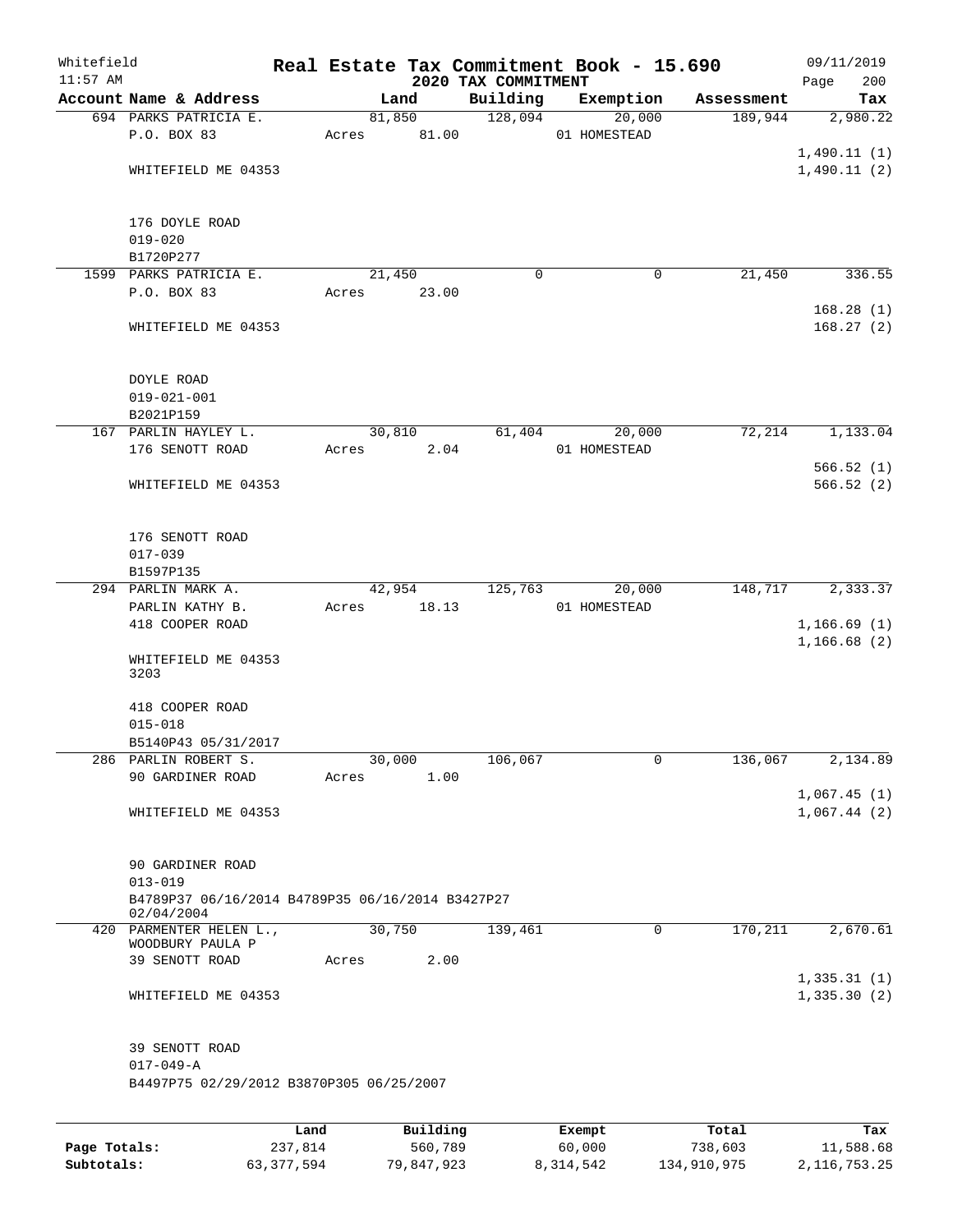| Whitefield<br>$11:57$ AM |                                                                           |       |                 |       | Real Estate Tax Commitment Book - 15.690<br>2020 TAX COMMITMENT |                    |            | Page         | 09/11/2019<br>201        |
|--------------------------|---------------------------------------------------------------------------|-------|-----------------|-------|-----------------------------------------------------------------|--------------------|------------|--------------|--------------------------|
|                          | Account Name & Address                                                    |       | Land            |       | Building                                                        | Exemption          | Assessment |              | Tax                      |
|                          | 1086 PARRINO RICHARD J. &<br>CONNIE                                       |       | 37,090          |       | 103,028                                                         | 26,000             | 114, 118   |              | 1,790.51                 |
|                          | 55 DEVINE ROAD                                                            | Acres |                 | 7.30  |                                                                 | 01 HOMESTEAD       |            |              |                          |
|                          | WHITEFIELD ME 04353                                                       |       |                 |       |                                                                 | 07 NMR VET & WIDOW |            |              | 895.26 (1)<br>895.25 (2) |
|                          |                                                                           |       |                 |       |                                                                 |                    |            |              |                          |
|                          | 55 DEVINE ROAD                                                            |       |                 |       |                                                                 |                    |            |              |                          |
|                          | $016 - 022$                                                               |       |                 |       |                                                                 |                    |            |              |                          |
|                          | 220 PATRICK DAVID M. &                                                    |       | 30,000          |       | 81,654                                                          | 0                  | 111,654    |              | 1,751.85                 |
|                          | SUSIE F. SCALLY<br>117 ELM STREET                                         |       | Acres           | 1.50  |                                                                 |                    |            |              |                          |
|                          |                                                                           |       |                 |       |                                                                 |                    |            |              | 875.93(1)                |
|                          | SACO ME 04072                                                             |       |                 |       |                                                                 |                    |            |              | 875.92(2)                |
|                          |                                                                           |       |                 |       |                                                                 |                    |            |              |                          |
|                          | 443 VIGUE ROAD<br>$019 - 047$                                             |       |                 |       |                                                                 |                    |            |              |                          |
|                          | B4145P187 05/22/2009 B2847P65 04/29/2002                                  |       |                 |       |                                                                 |                    |            |              |                          |
|                          | 1579 PATRIE TAMRA L.                                                      |       | 30,570          |       | 79,586                                                          | 20,000             | 90,156     |              | 1,414.55                 |
|                          | 542 MILLS ROAD                                                            | Acres |                 | 1.88  |                                                                 | 01 HOMESTEAD       |            |              |                          |
|                          |                                                                           |       |                 |       |                                                                 |                    |            |              | 707.28(1)                |
|                          | WHITEFIELD ME 04353                                                       |       |                 |       |                                                                 |                    |            |              | 707.27(2)                |
|                          | 542 MILLS ROAD                                                            |       |                 |       |                                                                 |                    |            |              |                          |
|                          | $020 - 033 - B$                                                           |       |                 |       |                                                                 |                    |            |              |                          |
|                          | B2256P154                                                                 |       |                 |       |                                                                 |                    |            |              |                          |
|                          | 1423 PATTON STEPHEN B                                                     |       | 45,330          |       | 117,397                                                         | 20,000             | 142,727    |              | 2,239.39                 |
|                          | HANNERS LISE                                                              | Acres |                 | 17.60 |                                                                 | 01 HOMESTEAD       |            |              |                          |
|                          | 121 ROONEY LANE                                                           |       |                 |       |                                                                 |                    |            | 1,119.70(1)  |                          |
|                          | WHITEFIELD ME 04353                                                       |       |                 |       |                                                                 |                    |            | 1, 119.69(2) |                          |
|                          | 121 ROONEY LANE                                                           |       |                 |       |                                                                 |                    |            |              |                          |
|                          | $009 - 013$                                                               |       |                 |       |                                                                 |                    |            |              |                          |
|                          | B4675P11 06/14/2013 B4674P23 06/12/2013 B4558P149<br>08/13/2012 B1333P116 |       |                 |       | $\Omega$                                                        | 0                  |            |              | 406.21                   |
|                          | 1551 PATTON STEPHEN B.<br>HANNERS LISE A.                                 |       | 25,890<br>Acres | 5.80  |                                                                 |                    | 25,890     |              |                          |
|                          | 121 ROONEY ROAD                                                           |       |                 |       |                                                                 |                    |            |              | 203.11(1)                |
|                          |                                                                           |       |                 |       |                                                                 |                    |            |              | 203.10(2)                |
|                          | WHITEFIELD ME 04353                                                       |       |                 |       |                                                                 |                    |            |              |                          |
|                          | ROONEY LANE                                                               |       |                 |       |                                                                 |                    |            |              |                          |
|                          | $009 - 033$                                                               |       |                 |       |                                                                 |                    |            |              |                          |
|                          | B4843P298 12/04/2014 B2497P302                                            |       |                 |       |                                                                 |                    |            |              |                          |
|                          | 1 PATTON STEPHEN B.                                                       |       | 26,930          |       | 6,637                                                           | 0                  | 33,567     |              | 526.67                   |
|                          | HANNERS LISE                                                              | Acres |                 | 7.10  |                                                                 |                    |            |              |                          |
|                          | 121 ROONEY LANE                                                           |       |                 |       |                                                                 |                    |            |              | 263.34(1)<br>263.33(2)   |
|                          | WHITEFIELD ME 04353                                                       |       |                 |       |                                                                 |                    |            |              |                          |
|                          | ROONEY LANE                                                               |       |                 |       |                                                                 |                    |            |              |                          |
|                          | $009 - 017$                                                               |       |                 |       |                                                                 |                    |            |              |                          |
|                          | B4558P149 08/13/2012 B1333P116                                            |       |                 |       |                                                                 |                    |            |              |                          |
|                          |                                                                           |       |                 |       |                                                                 |                    |            |              |                          |
|                          |                                                                           |       |                 |       |                                                                 |                    |            |              |                          |

|              | Land       | Building   | Exempt    | Total       | Tax          |
|--------------|------------|------------|-----------|-------------|--------------|
| Page Totals: | 195,810    | 388,302    | 66,000    | 518,112     | 8,129.18     |
| Subtotals:   | 63,573,404 | 80,236,225 | 8,380,542 | 135,429,087 | 2,124,882.43 |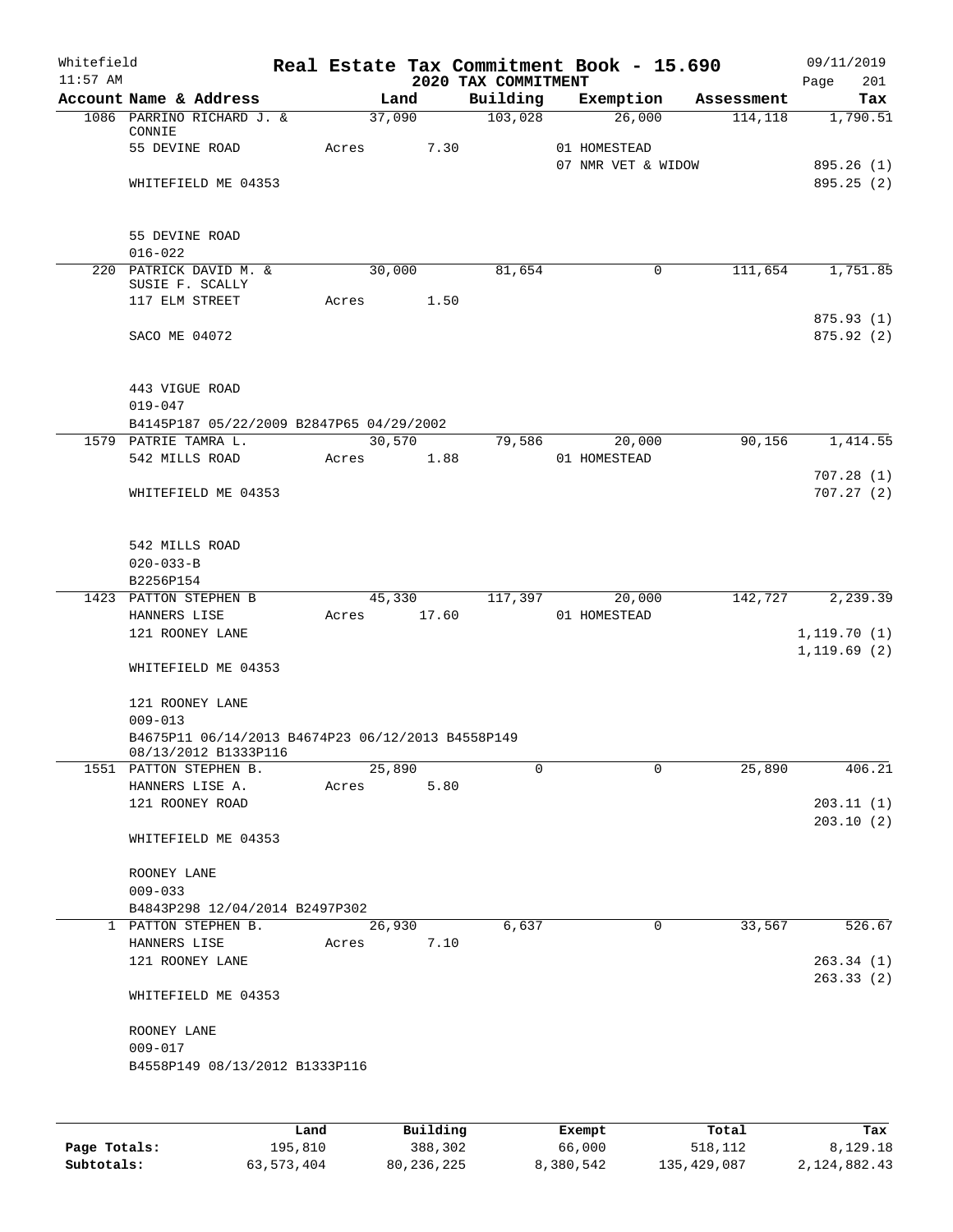| Whitefield<br>$11:57$ AM |                                    |       |        |          | 2020 TAX COMMITMENT | Real Estate Tax Commitment Book - 15.690 |            | 09/11/2019         |
|--------------------------|------------------------------------|-------|--------|----------|---------------------|------------------------------------------|------------|--------------------|
|                          | Account Name & Address             |       | Land   |          | Building            | Exemption                                | Assessment | Page<br>202<br>Tax |
|                          | 1117 PAUL GORDON A                 |       | 30,000 |          | 67,490              | 20,000                                   | 77,490     | 1,215.82           |
|                          | 790 TOWNHOUSE ROAD                 | Acres |        | 0.82     |                     | 01 HOMESTEAD                             |            |                    |
|                          |                                    |       |        |          |                     |                                          |            | 607.91(1)          |
|                          | WHITEFIELD ME 04353                |       |        |          |                     |                                          |            | 607.91(2)          |
|                          |                                    |       |        |          |                     |                                          |            |                    |
|                          |                                    |       |        |          |                     |                                          |            |                    |
|                          | 790 TOWNHOUSE ROAD<br>$007 - 035$  |       |        |          |                     |                                          |            |                    |
|                          | B3909P148 09/14/2007 B1845P129     |       |        |          |                     |                                          |            |                    |
|                          | 154 PAULSON NANCY J.               |       | 34,500 |          | 141,645             | 20,000                                   | 156,145    | 2,449.92           |
|                          | 137 HEATH ROAD                     | Acres |        | 4.50     |                     | 01 HOMESTEAD                             |            |                    |
|                          |                                    |       |        |          |                     |                                          |            | 1,224.96(1)        |
|                          | WHITEFIELD ME 04353                |       |        |          |                     |                                          |            | 1,224.96(2)        |
|                          |                                    |       |        |          |                     |                                          |            |                    |
|                          | 137 HEATH ROAD                     |       |        |          |                     |                                          |            |                    |
|                          | $011 - 010 - A$                    |       |        |          |                     |                                          |            |                    |
|                          | B3541P1 08/22/2005                 |       |        |          |                     |                                          |            |                    |
|                          | 1066 PEASE SHANNA                  |       | 30,000 |          | 79,817              | $\mathsf{O}$                             | 109,817    | 1,723.03           |
|                          | 9 DUNCAN ROAD                      | Acres |        | 0.22     |                     |                                          |            |                    |
|                          |                                    |       |        |          |                     |                                          |            | 861.52(1)          |
|                          | JEFFERSON ME 04348                 |       |        |          |                     |                                          |            | 861.51(2)          |
|                          | 92 MILLS ROAD                      |       |        |          |                     |                                          |            |                    |
|                          | $017 - 002$                        |       |        |          |                     |                                          |            |                    |
|                          | B3013P75                           |       |        |          |                     |                                          |            |                    |
|                          | 191 PEASLEE BARBARA H.<br>(ESTATE) |       | 30,900 |          | 34,082              | 0                                        | 64,982     | 1,019.57           |
|                          | C/O- PHILLIP S. PEASLEE Acres      |       |        | 2.10     |                     |                                          |            |                    |
|                          | 699 TOWNHOUSE ROAD                 |       |        |          |                     |                                          |            | 509.79(1)          |
|                          |                                    |       |        |          |                     |                                          |            | 509.78(2)          |
|                          | WHITEFIELD ME 04353                |       |        |          |                     |                                          |            |                    |
|                          | 699 TOWNHOUSE ROAD                 |       |        |          |                     |                                          |            |                    |
|                          | $007 - 022$                        |       |        |          |                     |                                          |            |                    |
|                          | B5113P58 03/13/2017 B977P97        |       |        |          |                     |                                          |            |                    |
| 357                      | PEASLEE DONALD C. &                |       | 0      |          | 50,102              | 20,000                                   | 30,102     | 472.30             |
|                          | GEORGIA                            |       |        |          |                     |                                          |            |                    |
|                          | P.O. BOX 72                        |       |        |          |                     | 01 HOMESTEAD                             |            |                    |
|                          |                                    |       |        |          |                     |                                          |            | 236.15(1)          |
|                          | WHITEFIELD ME 04353                |       |        |          |                     |                                          |            | 236.15(2)          |
|                          | 291 PITTSTON ROAD                  |       |        |          |                     |                                          |            |                    |
|                          | $003 - 014 - ON$                   |       |        |          |                     |                                          |            |                    |
|                          | 64 PEASLEE EDWARD E. &             |       | 37,890 |          | 34,282              | 20,000                                   | 52,172     | 818.58             |
|                          | JOYCE<br>P.O. BOX 116              | Acres |        | 8.30     |                     | 01 HOMESTEAD                             |            |                    |
|                          |                                    |       |        |          |                     |                                          |            | 409.29(1)          |
|                          | WHITEFIELD ME 04353                |       |        |          |                     |                                          |            | 409.29(2)          |
|                          |                                    |       |        |          |                     |                                          |            |                    |
|                          | 216 HILTON ROAD                    |       |        |          |                     |                                          |            |                    |
|                          | $014 - 031 - A$<br>B1528P25        |       |        |          |                     |                                          |            |                    |
|                          |                                    |       |        |          |                     |                                          |            |                    |
|                          |                                    |       |        |          |                     |                                          |            |                    |
|                          |                                    | Land  |        | Building |                     | Exempt                                   | Total      | Tax                |

**Page Totals:** 163,290 407,418 80,000 490,708 7,699.22 **Subtotals:** 63,736,694 80,643,643 8,460,542 135,919,795 2,132,581.65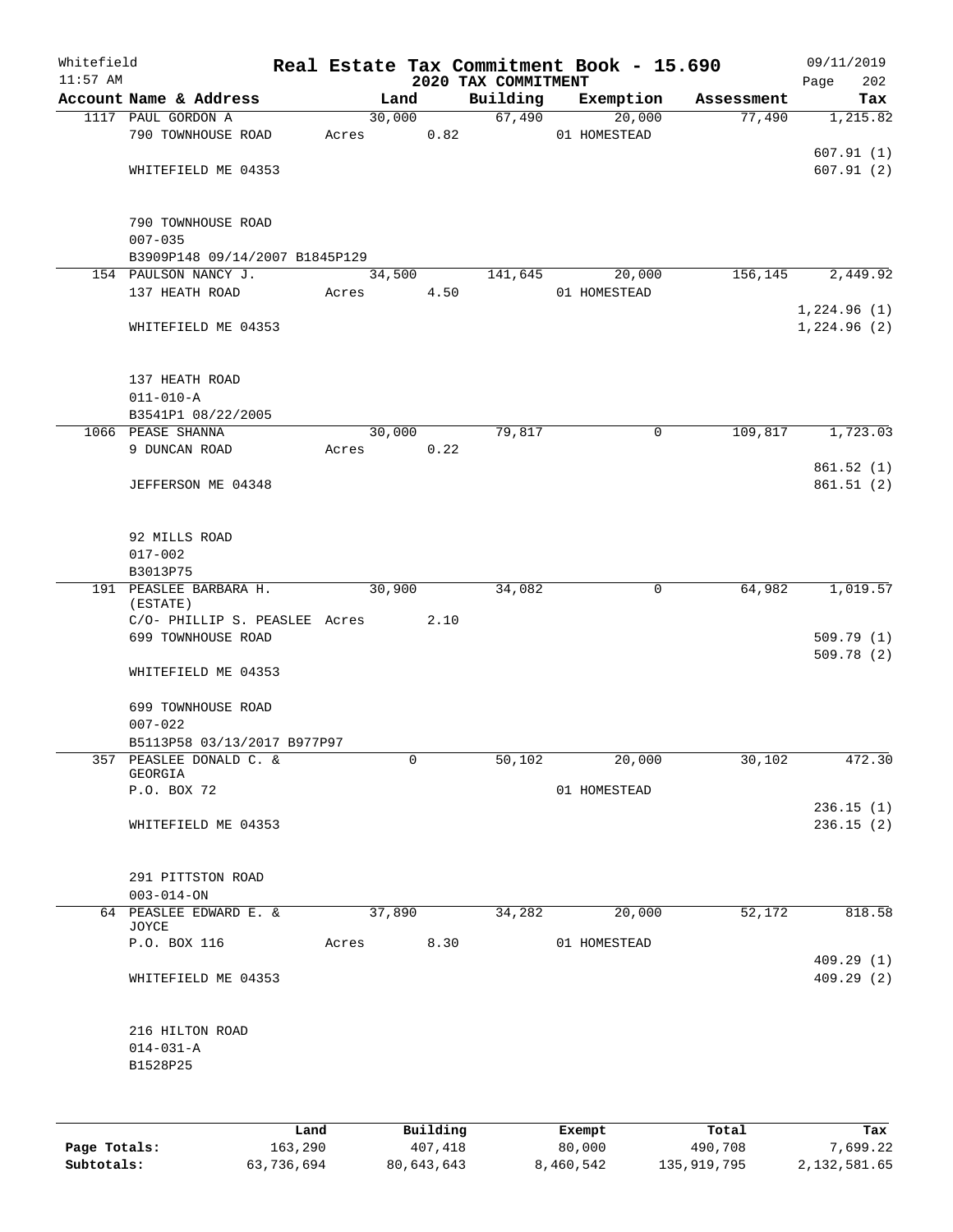| Whitefield<br>$11:57$ AM |                                                    |        |      | 2020 TAX COMMITMENT | Real Estate Tax Commitment Book - 15.690 |            | 09/11/2019<br>Page<br>203 |
|--------------------------|----------------------------------------------------|--------|------|---------------------|------------------------------------------|------------|---------------------------|
|                          | Account Name & Address                             |        | Land | Building            | Exemption                                | Assessment | Tax                       |
|                          | 931 PEASLEE FOREST E JR                            | 30,180 |      | 56, 277             | $\Omega$                                 | 86,457     | 1,356.51                  |
|                          | 545 ROCKLAND ROAD                                  | Acres  | 1.62 |                     |                                          |            |                           |
|                          |                                                    |        |      |                     |                                          |            | 678.26(1)                 |
|                          | JEFFERSON ME 04348                                 |        |      |                     |                                          |            | 678.25(2)                 |
|                          | 3 MAIN STREET                                      |        |      |                     |                                          |            |                           |
|                          | $025 - 006 - 5$                                    |        |      |                     |                                          |            |                           |
|                          | B3673P155 05/04/2006 B1917P157                     |        |      |                     |                                          |            |                           |
|                          | 1829 PEASLEE FOREST E. JR.                         | 20,750 |      | $\mathbf 0$         | 0                                        | 20,750     | 325.57                    |
|                          | 545 ROCKLAND ROAD                                  | Acres  | 2.00 |                     |                                          |            |                           |
|                          | JEFFERSON ME 04348                                 |        |      |                     |                                          |            | 162.79(1)<br>162.78(2)    |
|                          |                                                    |        |      |                     |                                          |            |                           |
|                          | 27 SOMERVILLE ROAD                                 |        |      |                     |                                          |            |                           |
|                          | $025 - 006 - 2$                                    |        |      |                     |                                          |            |                           |
|                          | B3673P155 05/04/2006<br>1830 PEASLEE FOREST E. JR. | 22,430 |      | 0                   | 0                                        | 22,430     | 351.93                    |
|                          | 545 ROCKLAND ROAD                                  | Acres  | 3.12 |                     |                                          |            |                           |
|                          |                                                    |        |      |                     |                                          |            | 175.97(1)                 |
|                          | JEFFERSON ME 04348                                 |        |      |                     |                                          |            | 175.96(2)                 |
|                          | MAIN STREET                                        |        |      |                     |                                          |            |                           |
|                          | $025 - 006 - 3$                                    |        |      |                     |                                          |            |                           |
|                          | B3673P155 05/04/2006                               |        |      |                     |                                          |            |                           |
|                          | 1832 PEASLEE FOREST E. JR.                         | 20,090 |      | 0                   | 0                                        | 20,090     | 315.21                    |
|                          | 545 ROCKLAND ROAD                                  | Acres  | 1.56 |                     |                                          |            |                           |
|                          |                                                    |        |      |                     |                                          |            | 157.61(1)                 |
|                          | JEFFERSON ME 04348                                 |        |      |                     |                                          |            | 157.60(2)                 |
|                          | <b>MAIN STREET</b>                                 |        |      |                     |                                          |            |                           |
|                          | $025 - 006 - 4$                                    |        |      |                     |                                          |            |                           |
|                          | B3676P155 05/04/2006                               | 11,800 |      | 70,744              |                                          |            | 1,295.12                  |
|                          | 1833 PEASLEE FOREST E. JR.<br>545 ROCKLAND ROAD    | Acres  | 2.70 |                     | 0                                        | 82,544     |                           |
|                          |                                                    |        |      |                     |                                          |            | 647.56(1)                 |
|                          | JEFFERSON ME 04348                                 |        |      |                     |                                          |            | 647.56(2)                 |
|                          |                                                    |        |      |                     |                                          |            |                           |
|                          | MAIN STREET                                        |        |      |                     |                                          |            |                           |
|                          | $025 - 006$                                        |        |      |                     |                                          |            |                           |
|                          | B3676P155 05/04/2006                               |        |      |                     |                                          |            |                           |
|                          | 264 PEASLEE JOYCE & EDWARD                         | 30,300 |      | 15,839              | $\mathbf 0$                              | 46,139     | 723.92                    |
|                          | P.O. BOX 116                                       | Acres  | 1.70 |                     |                                          |            |                           |
|                          |                                                    |        |      |                     |                                          |            | 361.96(1)                 |
|                          | WHITEFIELD ME 04353                                |        |      |                     |                                          |            | 361.96(2)                 |
|                          | 224 HILTON ROAD                                    |        |      |                     |                                          |            |                           |
|                          | $014 - 031 - B$                                    |        |      |                     |                                          |            |                           |
|                          | B3393P123 11/10/2004                               |        |      |                     |                                          |            |                           |
|                          |                                                    |        |      |                     |                                          |            |                           |

|              | Land       | Building   | Exempt    | Total         | Tax          |
|--------------|------------|------------|-----------|---------------|--------------|
| Page Totals: | 135,550    | 142,860    |           | 278,410       | 4,368.26     |
| Subtotals:   | 63,872,244 | 80,786,503 | 8,460,542 | 136, 198, 205 | 2,136,949.91 |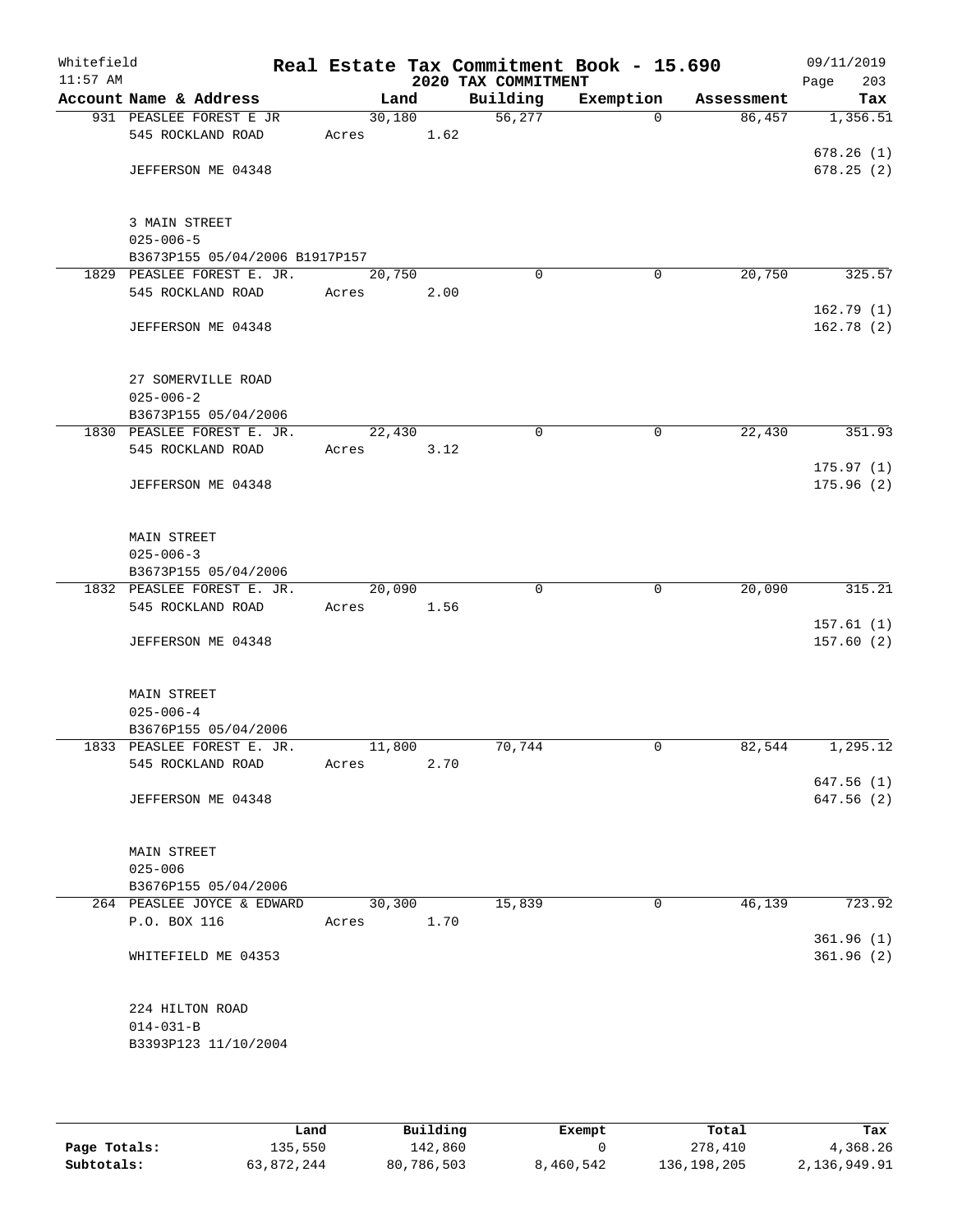| Whitefield<br>$11:57$ AM |                                                   |         |       |          | 2020 TAX COMMITMENT | Real Estate Tax Commitment Book - 15.690 |            | 09/11/2019<br>Page<br>204 |
|--------------------------|---------------------------------------------------|---------|-------|----------|---------------------|------------------------------------------|------------|---------------------------|
|                          | Account Name & Address                            |         |       | Land     | Building            | Exemption                                | Assessment | Tax                       |
|                          | 1645 PEASLEE JUANITA                              |         |       | 63,490   |                     | 26,667<br>20,000                         | 70,157     | 1,100.76                  |
|                          | PO BOX 119                                        |         | Acres | 16.80    |                     | 01 HOMESTEAD                             |            |                           |
|                          |                                                   |         |       |          |                     |                                          |            | 550.38(1)                 |
|                          | WHITEFIELD ME 04353                               |         |       |          |                     |                                          |            | 550.38(2)                 |
|                          |                                                   |         |       |          |                     |                                          |            |                           |
|                          |                                                   |         |       |          |                     |                                          |            |                           |
|                          | 37 MAPLE LANE                                     |         |       |          |                     |                                          |            |                           |
|                          | $014 - 006$                                       |         |       |          |                     |                                          |            |                           |
|                          | B2334P220                                         |         |       |          |                     |                                          |            |                           |
|                          | 263 PEASLEE LORNA                                 |         |       | $\Omega$ | 2,517               | 0                                        | 2,517      | 39.49                     |
|                          | 10 PINE RIDGE ROAD                                |         |       |          |                     |                                          |            |                           |
|                          |                                                   |         |       |          |                     |                                          |            | 19.75(1)                  |
|                          | WINDSOR ME 04363                                  |         |       |          |                     |                                          |            | 19.74(2)                  |
|                          |                                                   |         |       |          |                     |                                          |            |                           |
|                          | 25 SOUTH HOWE ROAD                                |         |       |          |                     |                                          |            |                           |
|                          | $019 - 049 - A ON$                                |         |       |          |                     |                                          |            |                           |
|                          | 272 PEASLEE ROBERT L. &                           |         |       | 39,250   | 70,088              | 0                                        | 109,338    | 1,715.51                  |
|                          | RONDA L.                                          |         |       |          |                     |                                          |            |                           |
|                          | 615 WISCASSET ROAD                                |         | Acres | 10.00    |                     |                                          |            |                           |
|                          |                                                   |         |       |          |                     |                                          |            | 857.76 (1)                |
|                          | WHITEFIELD ME 04353                               |         |       |          |                     |                                          |            | 857.75 (2)                |
|                          |                                                   |         |       |          |                     |                                          |            |                           |
|                          |                                                   |         |       |          |                     |                                          |            |                           |
|                          | 615 WISCASSET ROAD                                |         |       |          |                     |                                          |            |                           |
|                          | $001 - 038 - B$                                   |         |       |          |                     |                                          |            |                           |
|                          | B4512P235 04/13/2012 B2551P96                     |         |       |          |                     |                                          |            |                           |
|                          | 1065 PEASLEE ROBERT L. &<br>RONDA L.              |         |       | 30,150   | 10,602              | $\mathbf 0$                              | 40,752     | 639.40                    |
|                          | PO BOX 66                                         |         | Acres | 1.60     |                     |                                          |            |                           |
|                          |                                                   |         |       |          |                     |                                          |            | 319.70(1)                 |
|                          | WHITEFIELD ME 04353                               |         |       |          |                     |                                          |            | 319.70 (2)                |
|                          |                                                   |         |       |          |                     |                                          |            |                           |
|                          |                                                   |         |       |          |                     |                                          |            |                           |
|                          | 30 BEECH LANE                                     |         |       |          |                     |                                          |            |                           |
|                          | $014 - 006 - G$                                   |         |       |          |                     |                                          |            |                           |
|                          | B4937P205 10/09/2015 B2244P167                    |         |       |          |                     |                                          |            |                           |
|                          | 39 PEASLEE TIMOTHY & JODY                         |         |       | 30,750   | 12,545              | 0                                        | 43,295     | 679.30                    |
|                          | R.                                                |         |       |          |                     |                                          |            |                           |
|                          | P.O. BOX 56                                       |         | Acres | 2.00     |                     |                                          |            |                           |
|                          |                                                   |         |       |          |                     |                                          |            | 339.65(1)                 |
|                          | WHITEFIELD ME 04353                               |         |       |          |                     |                                          |            | 339.65(2)                 |
|                          |                                                   |         |       |          |                     |                                          |            |                           |
|                          | 32 BEECH LANE                                     |         |       |          |                     |                                          |            |                           |
|                          | $014 - 006 - H$                                   |         |       |          |                     |                                          |            |                           |
|                          | B4439P315 09/19/2011 B3371P294 09/30/2004         |         |       |          |                     |                                          |            |                           |
|                          | 1782 PEASLEE, AMY M KEOHLING 30,660               |         |       |          | 221,950             | 20,000                                   | 232,610    | 3,649.65                  |
|                          | 32 DEVINE ROAD                                    |         | Acres | 1.94     |                     | 01 HOMESTEAD                             |            |                           |
|                          |                                                   |         |       |          |                     |                                          |            | 1,824.83(1)               |
|                          | WHITEFIELD ME 04353                               |         |       |          |                     |                                          |            | 1,824.82(2)               |
|                          |                                                   |         |       |          |                     |                                          |            |                           |
|                          | 32 DEVINE ROAD                                    |         |       |          |                     |                                          |            |                           |
|                          | $016 - 007 - B$                                   |         |       |          |                     |                                          |            |                           |
|                          | B4888P24 05/20/2015 B4756P933 02/11/2014 B3822P45 |         |       |          |                     |                                          |            |                           |
|                          | 03/12/2007                                        |         |       |          |                     |                                          |            |                           |
|                          |                                                   |         |       |          |                     |                                          |            |                           |
|                          |                                                   | Land    |       | Building |                     | Exempt                                   | Total      | Tax                       |
| Page Totals:             |                                                   | 194,300 |       | 344,369  |                     | 40,000                                   | 498,669    | 7,824.11                  |

**Subtotals:** 64,066,544 81,130,872 8,500,542 136,696,874 2,144,774.02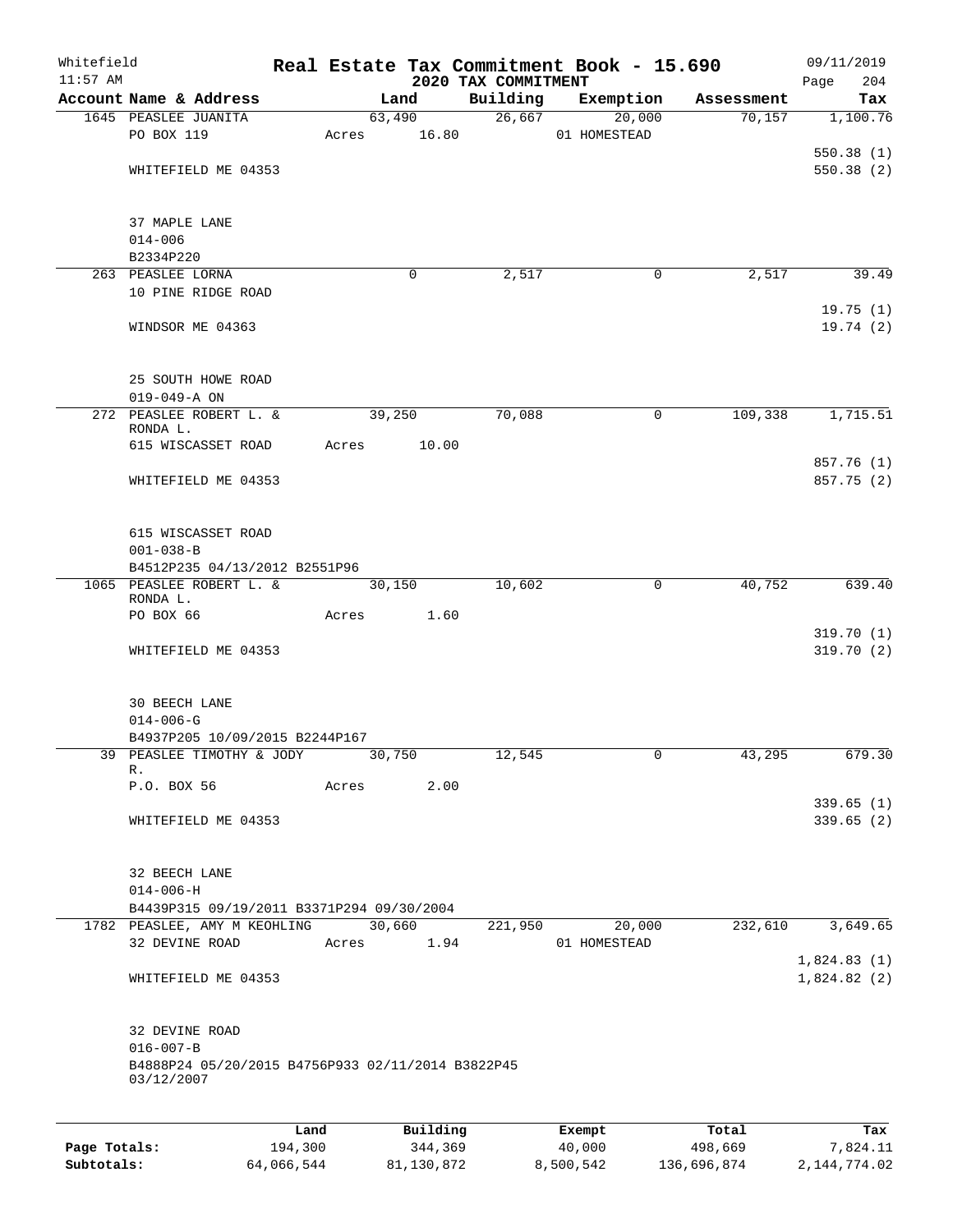| Whitefield<br>$11:57$ AM |                                                                                              |            |        | 2020 TAX COMMITMENT | Real Estate Tax Commitment Book - 15.690 |            | 09/11/2019<br>205<br>Page  |
|--------------------------|----------------------------------------------------------------------------------------------|------------|--------|---------------------|------------------------------------------|------------|----------------------------|
|                          | Account Name & Address                                                                       |            | Land   | Building            | Exemption                                | Assessment | Tax                        |
|                          | 1220 PEDERSEN JOHN & BONNIE                                                                  |            | 62,629 | 197,950             | 20,000                                   | 240,579    | 3,774.68                   |
|                          | 271 HUNTS MEADOW ROAD                                                                        | Acres      | 43.66  |                     | 01 HOMESTEAD                             |            |                            |
|                          |                                                                                              |            |        |                     |                                          |            | 1,887.34(1)                |
|                          | WHITEFIELD ME 04353                                                                          |            |        |                     |                                          |            | 1,887.34(2)                |
|                          | 271 HUNTS MEADOW ROAD                                                                        |            |        |                     |                                          |            |                            |
|                          | $012 - 024 - B$                                                                              |            |        |                     |                                          |            |                            |
|                          | B4790P6 06/17/2014 B4786P169 06/05/2014 B4785P62<br>06/03/2014 B4785P45 06/03/2014 B2293P154 |            |        |                     |                                          |            |                            |
|                          | 459 PEDERSEN, JOHN                                                                           | 30,000     |        | 71,984              | $\Omega$                                 | 101,984    | 1,600.13                   |
|                          | PEDERSEN, BONNIE                                                                             | Acres      | 0.86   |                     |                                          |            |                            |
|                          | P.O. BOX 983                                                                                 |            |        |                     |                                          |            | 800.07(1)                  |
|                          |                                                                                              |            |        |                     |                                          |            | 800.06(2)                  |
|                          | GARDINER ME 04345                                                                            |            |        |                     |                                          |            |                            |
|                          | 71 NO. HUNTS MEADOW                                                                          |            |        |                     |                                          |            |                            |
|                          | $015 - 030$                                                                                  |            |        |                     |                                          |            |                            |
|                          | B5098P233 01/17/2017 B5094P304 09/30/2016 B3467P274<br>04/14/2005                            |            |        |                     |                                          |            |                            |
|                          | 547 PEIL ROBERT C. & SARAH                                                                   | 31,260     |        | 143,055             | 0                                        | 174,315    | 2,735.00                   |
| 3310                     | L.<br>23 HUNTS MEADOW ROAD                                                                   | Acres      | 2.34   |                     |                                          |            |                            |
|                          | WHITEFIELD ME 04353                                                                          |            |        |                     |                                          |            | 1,367.50(1)<br>1,367.50(2) |
|                          | 23 HUNTS MEADOW ROAD<br>$012 - 033 - B$                                                      |            |        |                     |                                          |            |                            |
|                          | B4882P270 05/05/2015 B4188P288 08/11/2009 B3874P257<br>07/03/2007                            |            |        |                     |                                          |            |                            |
|                          | 918 PELLECCHIA STEPHEN<br>DANIEL                                                             | 39,490     |        | 172,586             | 26,000                                   | 186,076    | 2,919.53                   |
|                          | PELLECCHIA KATHLEEN M.                                                                       | Acres      | 10.30  |                     | 01 HOMESTEAD                             |            |                            |
|                          | 241 COOPER ROAD                                                                              |            |        |                     | 05 VET EXEMPTION                         |            | 1,459.77(1)                |
|                          |                                                                                              |            |        |                     |                                          |            | 1,459.76(2)                |
|                          | WHITEFIELD ME 04353                                                                          |            |        |                     |                                          |            |                            |
|                          | 241 COOPER ROAD                                                                              |            |        |                     |                                          |            |                            |
|                          | $015 - 051$                                                                                  |            |        |                     |                                          |            |                            |
|                          | B5237P134 02/28/2018 B4846P27 12/10/2014 B2191P23                                            |            |        |                     |                                          |            |                            |
|                          | 46 PENNOCK CHRISTOPHER &<br>KRISTIN                                                          | 41,450     |        | 67,913              | 20,000                                   | 89,363     | 1,402.11                   |
|                          | 292 WISCASSET ROAD                                                                           | Acres 6.50 |        |                     | 01 HOMESTEAD                             |            |                            |
|                          |                                                                                              |            |        |                     |                                          |            | 701.06(1)                  |
|                          | WHITEFIELD ME 04353                                                                          |            |        |                     |                                          |            | 701.05(2)                  |
|                          | 292 WISCASSET ROAD                                                                           |            |        |                     |                                          |            |                            |
|                          | $004 - 020$                                                                                  |            |        |                     |                                          |            |                            |
|                          | B3040P160                                                                                    |            |        |                     |                                          |            |                            |
|                          |                                                                                              |            |        |                     |                                          |            |                            |

|              | Land       | Building   | Exempt    | Total       | Tax          |
|--------------|------------|------------|-----------|-------------|--------------|
| Page Totals: | 204,829    | 653,488    | 66,000    | 792,317     | 12,431.45    |
| Subtotals:   | 64,271,373 | 81,784,360 | 8,566,542 | 137,489,191 | 2,157,205.47 |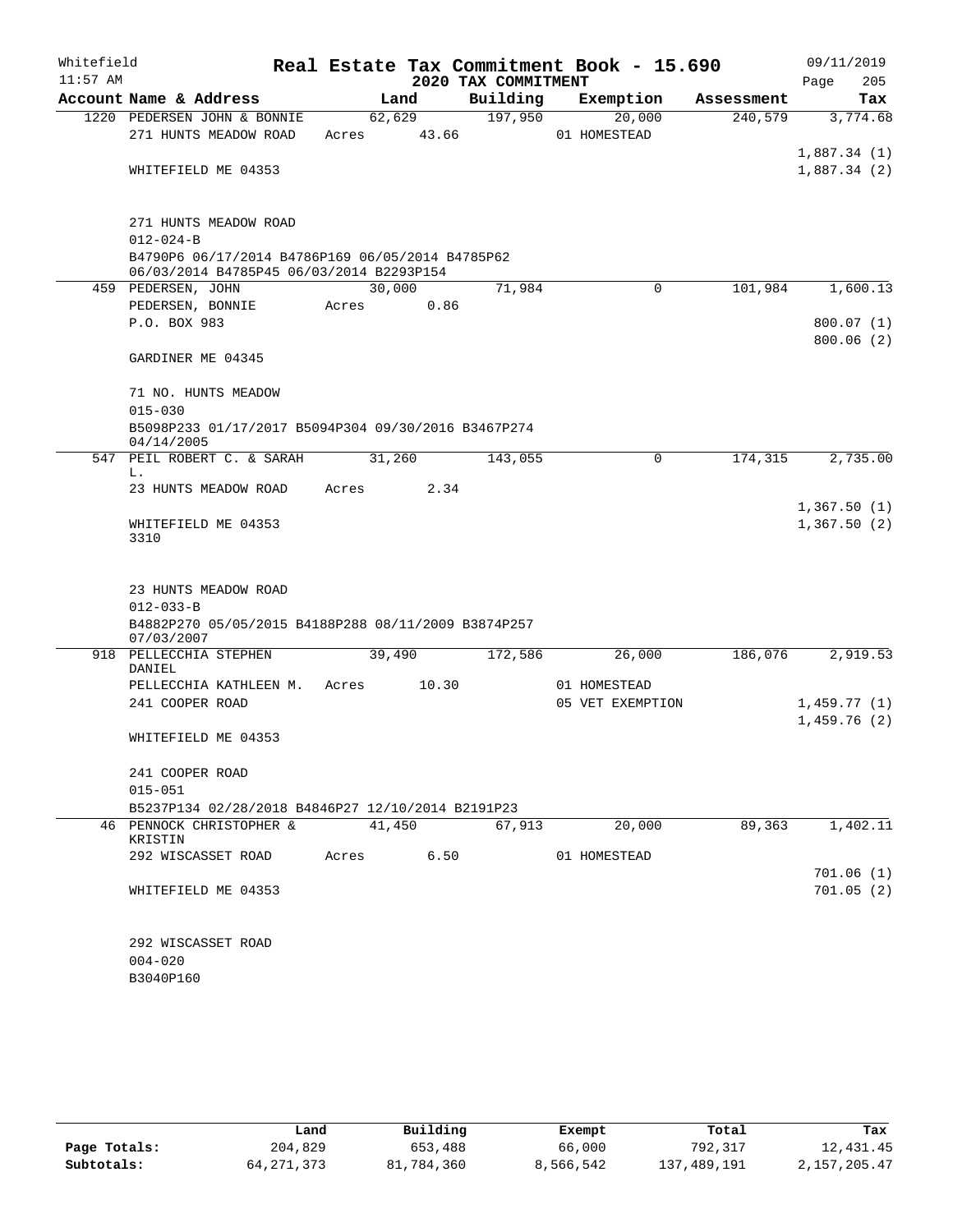| Whitefield<br>$11:57$ AM |                                                       |              |        |              |                                 | Real Estate Tax Commitment Book - 15.690 |               | 09/11/2019                   |
|--------------------------|-------------------------------------------------------|--------------|--------|--------------|---------------------------------|------------------------------------------|---------------|------------------------------|
|                          | Account Name & Address                                |              | Land   |              | 2020 TAX COMMITMENT<br>Building | Exemption                                | Assessment    | 206<br>Page<br>Tax           |
|                          | 447 PENNOCK KRISTIN L. &                              |              | 31,690 |              | $\mathbf{0}$                    | $\Omega$                                 | 31,690        | 497.22                       |
|                          | CHRISTOPHER R.                                        |              |        |              |                                 |                                          |               |                              |
|                          | WILLIAMSON NATALIE                                    | Acres        |        | 6.80         |                                 |                                          |               |                              |
|                          | 292 WISCASSET ROAD                                    |              |        |              |                                 |                                          |               | 248.61(1)<br>248.61(2)       |
|                          | WHITEFIELD ME 04353                                   |              |        |              |                                 |                                          |               |                              |
|                          | WISCASSET ROAD                                        |              |        |              |                                 |                                          |               |                              |
|                          | $004 - 021$                                           |              |        |              |                                 |                                          |               |                              |
|                          | B4841P288 11/26/2014 B2335P290<br>1384 PERCY ELLIS R. |              |        | 82,000       | 83,391                          | 0                                        | 165,391       | 2,594.98                     |
|                          | TRIBBY JOANN                                          | Acres        |        | 70.50        |                                 |                                          |               |                              |
|                          | 101 OLD MADDEN ROAD                                   |              |        |              |                                 |                                          |               | 1, 297.49(1)                 |
|                          |                                                       |              |        |              |                                 |                                          |               | 1, 297.49(2)                 |
|                          | JEFFERSON ME 04348                                    |              |        |              |                                 |                                          |               |                              |
|                          | 190 NORTH HOWE ROAD                                   |              |        |              |                                 |                                          |               |                              |
|                          | $020 - 001$                                           |              |        |              |                                 |                                          |               |                              |
|                          | B4672P261 06/10/2013 B1694P188                        |              |        |              |                                 |                                          |               |                              |
|                          | 453 PERKINS TERRY A. & PAUL<br>Ε.                     |              | 30,300 |              | 104,373                         | 20,000                                   | 114,673       | 1,799.22                     |
|                          | MONAHAN, APRIL P                                      | Acres        |        | 1.70         |                                 | 01 HOMESTEAD                             |               |                              |
|                          | 358 MILLS ROAD                                        |              |        |              |                                 |                                          |               | 899.61 (1)                   |
|                          | WHITEFIELD ME 04353                                   |              |        |              |                                 |                                          |               | 899.61 (2)                   |
|                          |                                                       |              |        |              |                                 |                                          |               |                              |
|                          | 358 MILLS ROAD<br>$017 - 011$                         |              |        |              |                                 |                                          |               |                              |
|                          | B5315P67 10/10/2018 B1586P311                         |              |        |              |                                 |                                          |               |                              |
|                          | 163 PERKINS WILLIAM D. JR.                            |              | 31,455 |              | 133,144                         | $\mathbf 0$                              | 164,599       | 2,582.56                     |
|                          | & AMY L.                                              |              |        |              |                                 |                                          |               |                              |
|                          | 604 COOPER ROAD                                       | Acres        |        | 2.47         |                                 |                                          |               |                              |
|                          | WHITEFIELD ME 04353                                   |              |        |              |                                 |                                          |               | 1, 291.28(1)<br>1, 291.28(2) |
|                          |                                                       |              |        |              |                                 |                                          |               |                              |
|                          | 604 COOPER ROAD                                       |              |        |              |                                 |                                          |               |                              |
|                          | $015 - 021 - A$                                       |              |        |              |                                 |                                          |               |                              |
|                          | B2399P19<br>1167 PERNICE, CHARLES A                   |              | 60,900 |              | 190,845                         | $\mathbf 0$                              | 251,745       | 3,949.88                     |
|                          | BUTTERFIELD, MOIRA WARD Acres                         |              |        | 41.00        |                                 |                                          |               |                              |
|                          | 313 RIVER ROAD                                        |              |        |              |                                 |                                          |               | 1,974.94(1)                  |
|                          |                                                       |              |        |              |                                 |                                          |               | 1,974.94(2)                  |
|                          | NEWCASTLE ME 04553                                    |              |        |              |                                 |                                          |               |                              |
|                          | 116 HEAD TIDE ROAD                                    |              |        |              |                                 |                                          |               |                              |
|                          | $007 - 071$                                           |              |        |              |                                 |                                          |               |                              |
|                          | B5186P204 10/02/2017                                  |              |        |              |                                 |                                          |               |                              |
|                          | 1162 PERRY BURT A.<br>208 VIGUE ROAD                  | Acres        | 31,800 | 2.70         | 168,529                         | 20,000<br>01 HOMESTEAD                   | 180,329       | 2,829.36                     |
|                          |                                                       |              |        |              |                                 |                                          |               | 1,414.68(1)                  |
|                          | WHITEFIELD ME 04353                                   |              |        |              |                                 |                                          |               | 1,414.68(2)                  |
|                          |                                                       |              |        |              |                                 |                                          |               |                              |
|                          | 208 VIGUE ROAD                                        |              |        |              |                                 |                                          |               |                              |
|                          | $016 - 036$<br>B1410P155                              |              |        |              |                                 |                                          |               |                              |
|                          |                                                       |              |        |              |                                 |                                          |               |                              |
|                          |                                                       | Land         |        | Building     |                                 | Exempt                                   | Total         | Tax                          |
| Page Totals:             |                                                       | 268,145      |        | 680,282      |                                 | 40,000                                   | 908,427       | 14, 253. 22                  |
| Subtotals:               |                                                       | 64, 539, 518 |        | 82, 464, 642 |                                 | 8,606,542                                | 138, 397, 618 | 2, 171, 458.69               |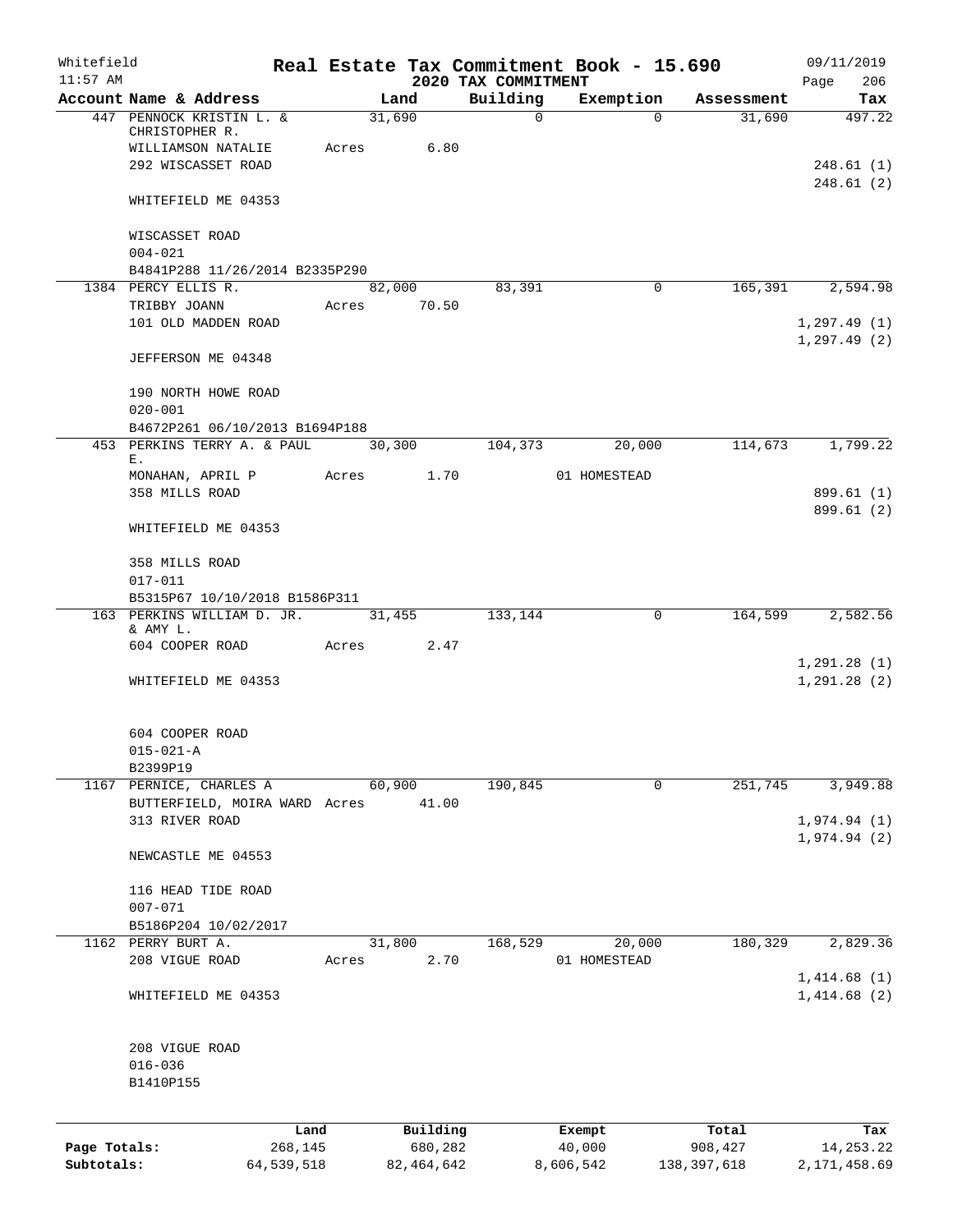| Whitefield<br>$11:57$ AM |                                                                                       |        |       | 2020 TAX COMMITMENT | Real Estate Tax Commitment Book - 15.690 |            | 09/11/2019<br>207<br>Page |
|--------------------------|---------------------------------------------------------------------------------------|--------|-------|---------------------|------------------------------------------|------------|---------------------------|
|                          | Account Name & Address                                                                |        | Land  | Building            | Exemption                                | Assessment | Tax                       |
|                          | 50 PETERS ARTHUR J. &<br>NANCY                                                        | 79,275 |       | 21,033              | 6,000                                    | 94,308     | 1,479.69                  |
|                          | 239 DOYLE ROAD                                                                        | Acres  | 40.00 |                     | 05 VET EXEMPTION                         |            |                           |
|                          | WHITEFIELD ME 04353                                                                   |        |       |                     |                                          |            | 739.85(1)<br>739.84 (2)   |
|                          | 239 DOYLE ROAD<br>$019 - 028$<br>B720P108 B720P107                                    |        |       |                     |                                          |            |                           |
|                          | 1383 PETERS FAMILY TRUST                                                              | 31,650 |       | $\Omega$            | 0                                        | 31,650     | 496.59                    |
|                          | WALTER TODD & MARGOT<br>ELIZABETH PETERS<br>TRUSTEES                                  | Acres  | 13.00 |                     |                                          |            |                           |
|                          | PO BOX 33                                                                             |        |       |                     |                                          |            | 248.30(1)                 |
|                          | WHITEFIELD ME 04353                                                                   |        |       |                     |                                          |            | 248.29 (2)                |
|                          | MILLS ROAD<br>$020 - 029$                                                             |        |       |                     |                                          |            |                           |
|                          | B4657P129 05/02/2013 B4657P54 05/02/2013 B4459P163<br>11/15/2011 B3629P102 01/23/2006 |        |       |                     |                                          |            |                           |
|                          | 1233 PETERS RUSTY S. & LINDA                                                          | 30,000 |       | 77,777              | 20,000                                   | 87,777     | 1,377.22                  |
|                          | L.<br>100 SOUTH HOWE ROAD                                                             | Acres  | 1.50  |                     | 01 HOMESTEAD                             |            |                           |
|                          |                                                                                       |        |       |                     |                                          |            | 688.61 (1)                |
|                          | WHITEFIELD ME 04353                                                                   |        |       |                     |                                          |            | 688.61 (2)                |
|                          | 100 SOUTH HOWE ROAD<br>$017 - 018 - D$<br>B1308P69                                    |        |       |                     |                                          |            |                           |
|                          | 347 PEZZOLESI DAVID &                                                                 | 20,000 |       | 17,946              | 0                                        | 37,946     | 595.37                    |
|                          | ANNETTE                                                                               |        |       |                     |                                          |            |                           |
|                          | P.O. BOX 512                                                                          | Acres  | 0.45  |                     |                                          |            | 297.69(1)                 |
|                          | ASHBURNHAM MA 01430                                                                   |        |       |                     |                                          |            | 297.68(2)                 |
|                          | 61 HILTON ROAD<br>$027 - 003$                                                         |        |       |                     |                                          |            |                           |
|                          | B1650P287                                                                             |        |       |                     |                                          |            |                           |
|                          | 985 PHILLIPS CAREY R. &                                                               | 21,650 |       | 0                   | 0                                        | 21,650     | 339.69                    |
|                          | * KATHERINE A. YATES<br>132 JAMES DAVISON                                             | Acres  | 2.60  |                     |                                          |            | 169.85(1)                 |
|                          | HARRIET ROAD                                                                          |        |       |                     |                                          |            | 169.84(2)                 |
|                          | DALZELL SC 29040                                                                      |        |       |                     |                                          |            |                           |
|                          | PITTSTON TOWN LINE                                                                    |        |       |                     |                                          |            |                           |
|                          | $009 - 001 - A$                                                                       |        |       |                     |                                          |            |                           |
|                          | B3329P305 07/09/2004                                                                  |        |       |                     |                                          |            |                           |

|              | Land       | Building   | Exempt    | Total       | Tax             |
|--------------|------------|------------|-----------|-------------|-----------------|
| Page Totals: | 182,575    | 116,756    | 26,000    | 273,331     | 4,288.56        |
| Subtotals:   | 64,722,093 | 82,581,398 | 8,632,542 | 138,670,949 | 2, 175, 747. 25 |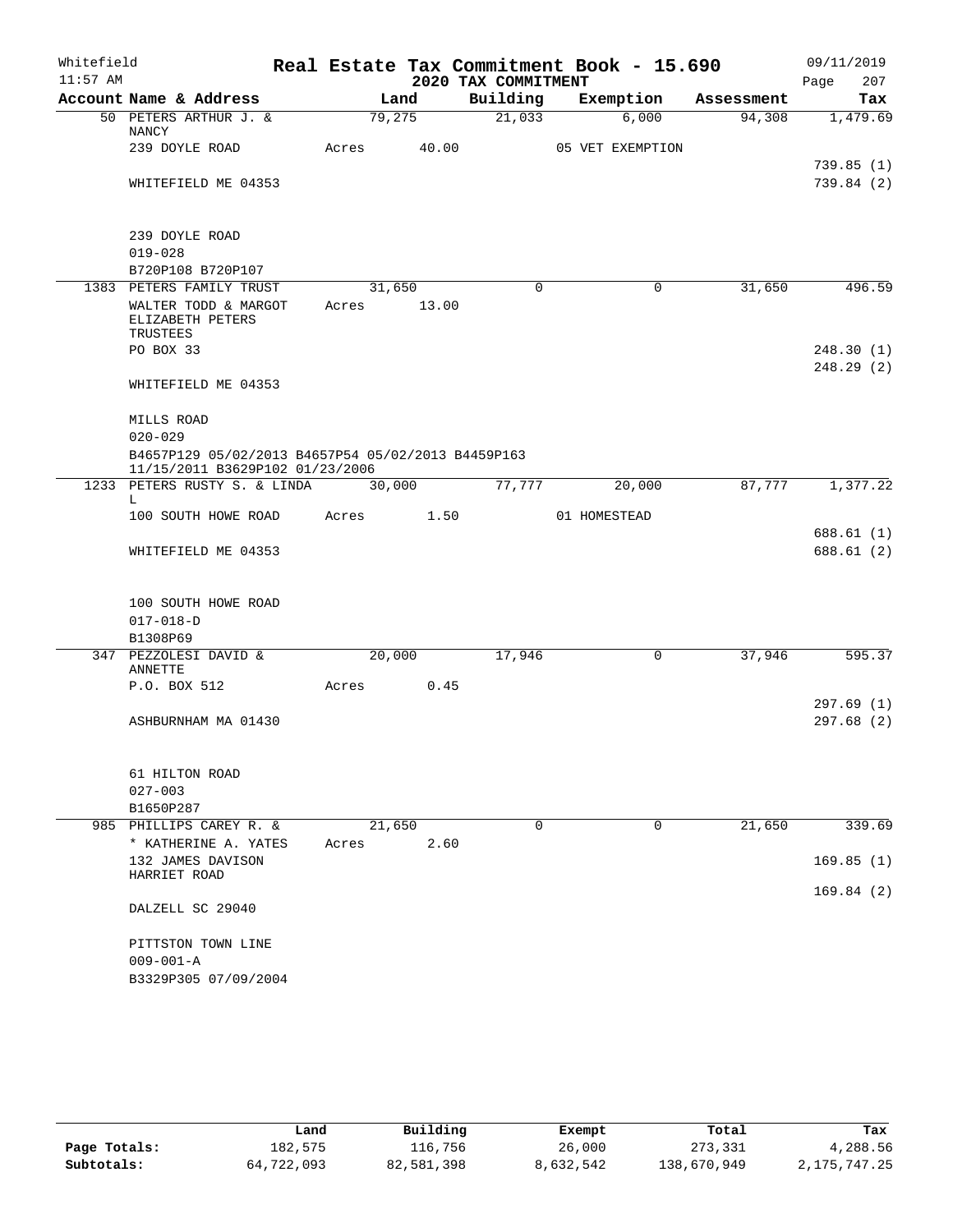| Whitefield   |                                           |                 |       |                     |                                 | Real Estate Tax Commitment Book - 15.690 |             |                  | 09/11/2019                  |     |
|--------------|-------------------------------------------|-----------------|-------|---------------------|---------------------------------|------------------------------------------|-------------|------------------|-----------------------------|-----|
| $11:57$ AM   | Account Name & Address                    |                 |       | Land                | 2020 TAX COMMITMENT<br>Building | Exemption                                |             | Assessment       | Page                        | 208 |
|              | 176 PIAWLOCK LAURA E.                     |                 |       | 30,525              | 136,462                         |                                          | $\Omega$    | 166,987          | 2,620.03                    | Tax |
|              | P O BOX 1337                              |                 |       | Acres 1.85          |                                 |                                          |             |                  |                             |     |
|              |                                           |                 |       |                     |                                 |                                          |             |                  | 1,310.02(1)                 |     |
|              | WESTBROOK ME 04098 1337                   |                 |       |                     |                                 |                                          |             |                  | 1,310.01(2)                 |     |
|              |                                           |                 |       |                     |                                 |                                          |             |                  |                             |     |
|              | 29 BEECH LANE                             |                 |       |                     |                                 |                                          |             |                  |                             |     |
|              | $014 - 006 - D$                           |                 |       |                     |                                 |                                          |             |                  |                             |     |
|              | B4269P140 04/16/2010 B3271P216 04/16/2004 |                 |       |                     |                                 |                                          |             |                  |                             |     |
|              | 1031 PICARD CHARLES & SANDRA              |                 |       | 44,450              | 124,083                         | 26,000                                   |             | 142,533          | 2,236.34                    |     |
|              | 121 DEVINE ROAD                           |                 | Acres | 16.50               |                                 | 01 HOMESTEAD<br>05 VET EXEMPTION         |             |                  |                             |     |
|              | WHITEFIELD ME 04353                       |                 |       |                     |                                 |                                          |             |                  | 1,118.17(1)<br>1, 118.17(2) |     |
|              |                                           |                 |       |                     |                                 |                                          |             |                  |                             |     |
|              |                                           |                 |       |                     |                                 |                                          |             |                  |                             |     |
|              | 121 DEVINE ROAD                           |                 |       |                     |                                 |                                          |             |                  |                             |     |
|              | $016 - 016$<br>B1387P69                   |                 |       |                     |                                 |                                          |             |                  |                             |     |
|              | 934 PICARD SANDRA & CHARLES               |                 |       | 17,500              | 0                               |                                          | $\mathbf 0$ | 17,500           | 274.58                      |     |
|              | 121 DEVINE ROAD                           |                 | Acres | 17.50               |                                 |                                          |             |                  |                             |     |
|              |                                           |                 |       |                     |                                 |                                          |             |                  | 137.29(1)                   |     |
|              | WHITEFIELD ME 04353                       |                 |       |                     |                                 |                                          |             |                  | 137.29(2)                   |     |
|              |                                           |                 |       |                     |                                 |                                          |             |                  |                             |     |
|              | OFF DEVINE ROAD                           |                 |       |                     |                                 |                                          |             |                  |                             |     |
|              | $016 - 017$                               |                 |       |                     |                                 |                                          |             |                  |                             |     |
|              | B2761P216                                 |                 |       |                     |                                 |                                          |             |                  |                             |     |
|              | 1422 PIERPAN THOMAS E. &                  |                 |       | 42,578              | 186,683                         | 26,000                                   |             |                  | 203, 261 3, 189. 17         |     |
|              | JENNIFER A.                               |                 |       |                     |                                 |                                          |             |                  |                             |     |
|              | 563 HEATH ROAD                            |                 | Acres | 14.16               |                                 | 01 HOMESTEAD<br>07 NMR VET & WIDOW       |             |                  | 1,594.59(1)                 |     |
|              | WHITEFIELD ME 04353                       |                 |       |                     |                                 |                                          |             |                  | 1,594.58(2)                 |     |
|              |                                           |                 |       |                     |                                 |                                          |             |                  |                             |     |
|              |                                           |                 |       |                     |                                 |                                          |             |                  |                             |     |
|              | 563 HEATH ROAD<br>$007 - 056$             |                 |       |                     |                                 |                                          |             |                  |                             |     |
|              | B4662P95 05/14/2013 B3351P93 08/19/2004   |                 |       |                     |                                 |                                          |             |                  |                             |     |
| 877          | PIGNATELLO LAUREN M. &                    |                 |       | 31,500              | 2,588                           |                                          | 0           | 34,088           | 534.84                      |     |
|              | SEAN M.<br>P.O. BOX 24                    |                 | Acres | 2.50                |                                 |                                          |             |                  |                             |     |
|              |                                           |                 |       |                     |                                 |                                          |             |                  | 267.42(1)                   |     |
|              | COOPERS MILLS ME 04341                    |                 |       |                     |                                 |                                          |             |                  | 267.42(2)                   |     |
|              |                                           |                 |       |                     |                                 |                                          |             |                  |                             |     |
|              | MAIN STREET                               |                 |       |                     |                                 |                                          |             |                  |                             |     |
|              | $022 - 035 - A$                           |                 |       |                     |                                 |                                          |             |                  |                             |     |
|              | B4180P250 07/24/2009                      |                 |       |                     |                                 |                                          |             |                  |                             |     |
|              | 1461 PIGNATELLO SEAN &                    |                 |       | 37,400              | 159,766                         | 20,000                                   |             | 177,166          | 2,779.73                    |     |
|              | LAUREN<br>P.O. BOX 24                     |                 | Acres | 3.10                |                                 | 01 HOMESTEAD                             |             |                  |                             |     |
|              |                                           |                 |       |                     |                                 |                                          |             |                  | 1,389.87(1)                 |     |
|              | COOPERS MILLS ME 04341                    |                 |       |                     |                                 |                                          |             |                  | 1,389.86(2)                 |     |
|              |                                           |                 |       |                     |                                 |                                          |             |                  |                             |     |
|              | 98 MAIN STREET                            |                 |       |                     |                                 |                                          |             |                  |                             |     |
|              | $022 - 005$                               |                 |       |                     |                                 |                                          |             |                  |                             |     |
|              | B2828P185                                 |                 |       |                     |                                 |                                          |             |                  |                             |     |
|              |                                           |                 |       |                     |                                 |                                          |             |                  |                             |     |
| Page Totals: |                                           | Land<br>203,953 |       | Building<br>609,582 |                                 | Exempt<br>72,000                         |             | Total<br>741,535 | 11,634.69                   | Tax |
| Subtotals:   |                                           | 64,926,046      |       | 83,190,980          |                                 | 8,704,542                                |             | 139, 412, 484    | 2,187,381.94                |     |
|              |                                           |                 |       |                     |                                 |                                          |             |                  |                             |     |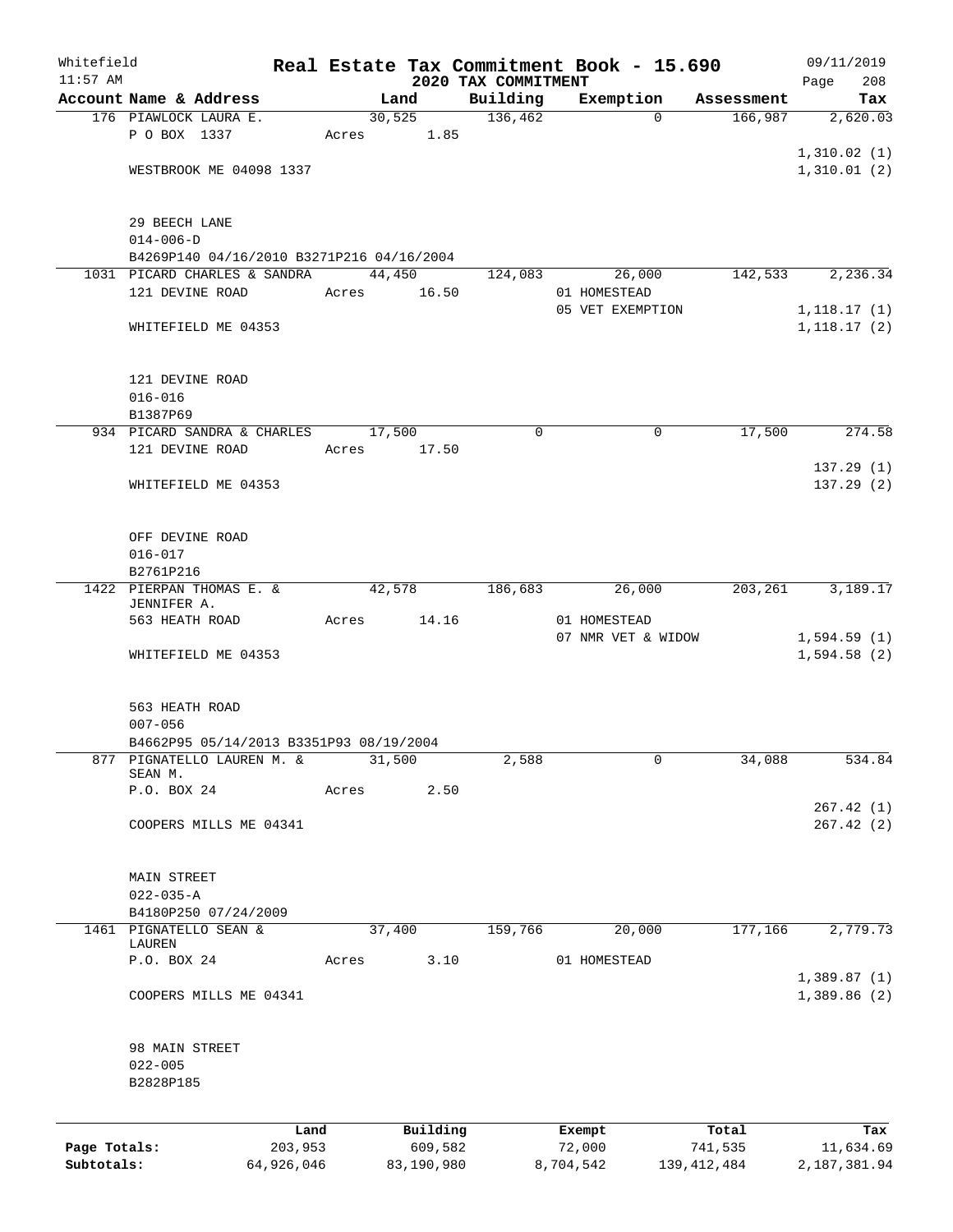| Whitefield<br>$11:57$ AM |                                                    | Real Estate Tax Commitment Book - 15.690 | 2020 TAX COMMITMENT |                        |            | 09/11/2019<br>Page<br>209  |
|--------------------------|----------------------------------------------------|------------------------------------------|---------------------|------------------------|------------|----------------------------|
|                          | Account Name & Address                             | Land                                     | Building            | Exemption              | Assessment | Tax                        |
|                          | 1625 PIGNATELLO SEAN &                             | 6,305                                    | $\mathbf 0$         | $\Omega$               | 6,305      | 98.93                      |
|                          | LAUREN<br>P.O. BOX 24                              | 0.87<br>Acres                            |                     |                        |            |                            |
|                          |                                                    |                                          |                     |                        |            | 49.47 (1)                  |
|                          | COOPERS MILLS ME 04341                             |                                          |                     |                        |            | 49.46 (2)                  |
|                          | <b>MAIN STREET</b>                                 |                                          |                     |                        |            |                            |
|                          | $022 - 007$                                        |                                          |                     |                        |            |                            |
|                          | B2828P185                                          |                                          |                     |                        |            |                            |
|                          | 1449 PILLING JAMES A.<br>57 ACORN LANE             | 50,175<br>24.50                          | 57,898              | 20,000                 | 88,073     | 1,381.87                   |
|                          |                                                    | Acres                                    |                     | 01 HOMESTEAD           |            | 690.94(1)                  |
|                          | WHITEFIELD ME 04353                                |                                          |                     |                        |            | 690.93(2)                  |
|                          | 57 ACORN LANE                                      |                                          |                     |                        |            |                            |
|                          | $012 - 019 - A$                                    |                                          |                     |                        |            |                            |
|                          | B2097P323                                          |                                          |                     |                        |            |                            |
|                          | 819 PIMENTAL M. ANTOINETTE<br>246 HEAD TIDE ROAD   | 30,000<br>0.99<br>Acres                  | 57,337              | 20,000<br>01 HOMESTEAD | 67,337     | 1,056.52                   |
|                          |                                                    |                                          |                     |                        |            | 528.26(1)                  |
|                          | WHITEFIELD ME 04353                                |                                          |                     |                        |            | 528.26(2)                  |
|                          | 246 HEAD TIDE ROAD                                 |                                          |                     |                        |            |                            |
|                          | $005 - 015$                                        |                                          |                     |                        |            |                            |
|                          | B2495P191                                          |                                          |                     |                        |            |                            |
|                          | 1428 PIPKIN RICHARD & IDA<br>HEIRS                 | 9,500                                    | 0                   | 0                      | 9,500      | 149.05                     |
|                          | * PATRICK A. THAYER                                | Acres<br>3.00                            |                     |                        |            |                            |
|                          | 8 PETTICOAT ACRES LANE                             |                                          |                     |                        |            | 74.53(1)                   |
|                          | WHITEFIELD ME 04353                                |                                          |                     |                        |            | 74.52(2)                   |
|                          | PETTICOAT ACRES LANE                               |                                          |                     |                        |            |                            |
|                          | $001 - 058 - B$                                    |                                          |                     |                        |            |                            |
|                          | B4922P108 08/26/2015 B4560P115 08/16/2012 B589P301 |                                          |                     |                        |            |                            |
|                          | 887 PLATAIS EDGAR A.                               | 35,370                                   | 41,361              | 0                      | 76,731     | 1,203.91                   |
|                          | 635 PLEASANT STREET                                | 5.15<br>Acres                            |                     |                        |            | 601.96(1)                  |
|                          | STOUGHTON MA 02072                                 |                                          |                     |                        |            | 601.95(2)                  |
|                          | 84 OXBOW LANE                                      |                                          |                     |                        |            |                            |
|                          | $013 - 048$                                        |                                          |                     |                        |            |                            |
|                          | B3647P312 03/13/2006                               |                                          |                     |                        |            |                            |
|                          | 419 PLIMPTON, TYLER S<br>ANDERSON, KRISTEN L       | 40,290<br>11.30<br>Acres                 | 89,319              | $\mathbf 0$            | 129,609    | 2,033.57                   |
|                          | 15 CYR ROAD                                        |                                          |                     |                        |            | 1,016.79(1)<br>1,016.78(2) |
|                          | DURHAM ME 04222                                    |                                          |                     |                        |            |                            |
|                          | 135 HILTON ROAD                                    |                                          |                     |                        |            |                            |
|                          | $014 - 008 - A$                                    |                                          |                     |                        |            |                            |
|                          | B5183P248 09/18/2017                               |                                          |                     |                        |            |                            |
|                          |                                                    |                                          |                     |                        |            |                            |
|                          | Land                                               | Building                                 |                     | Exempt                 | Total      | Tax                        |
| Page Totals:             | 171,640                                            | 245,915                                  |                     | 40,000                 | 377,555    | 5,923.85                   |

**Subtotals:** 65,097,686 83,436,895 8,744,542 139,790,039 2,193,305.79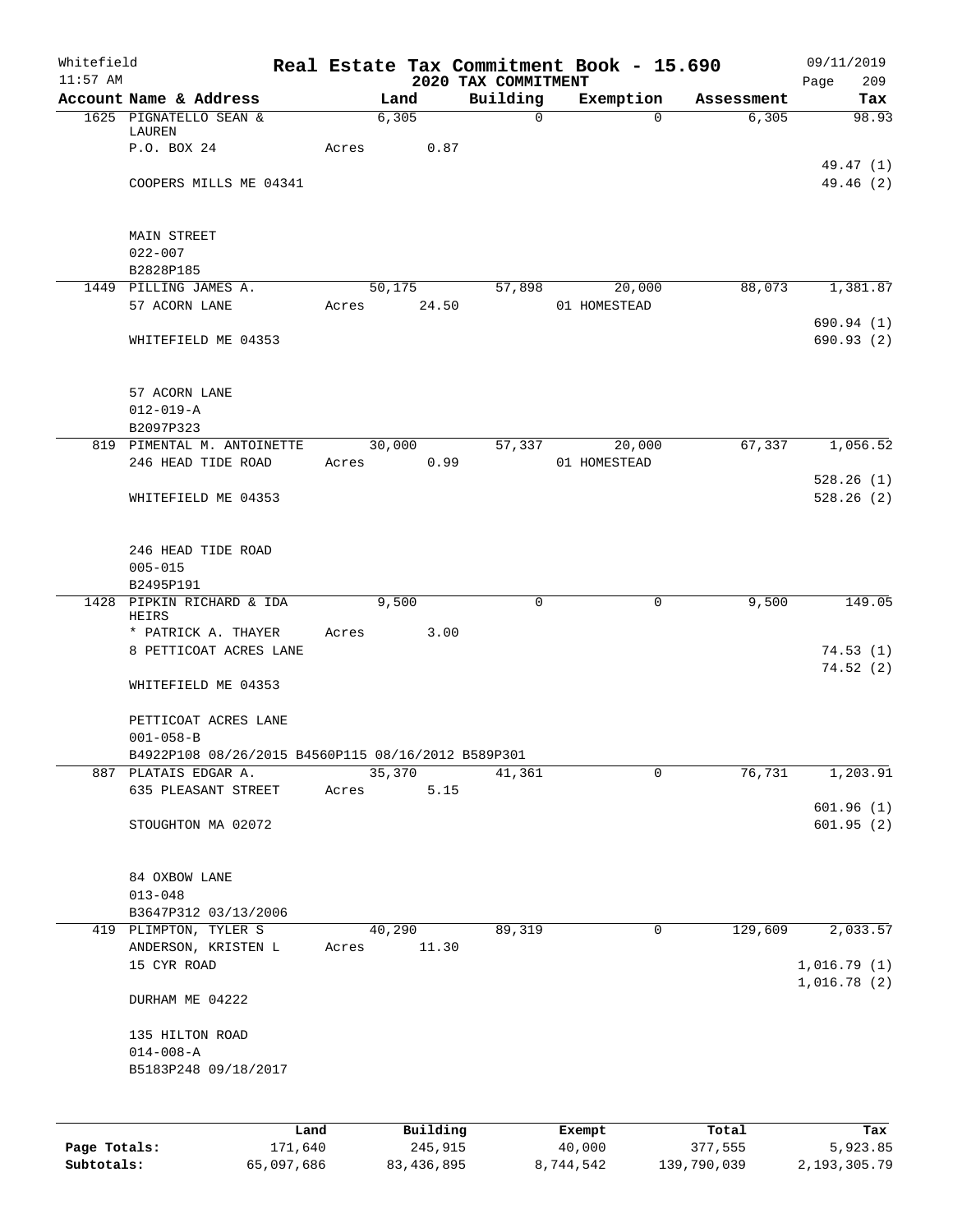| Whitefield |                                     |       |        |                     | Real Estate Tax Commitment Book - 15.690 |            | 09/11/2019             |
|------------|-------------------------------------|-------|--------|---------------------|------------------------------------------|------------|------------------------|
| $11:57$ AM |                                     |       |        | 2020 TAX COMMITMENT |                                          |            | Page<br>210            |
|            | Account Name & Address              |       | Land   | Building            | Exemption                                | Assessment | Tax                    |
|            | 838 POLAND PETER D                  |       | 30,000 |                     | 92,127<br>20,000                         | 102, 127   | 1,602.37               |
|            | 214 MILLS ROAD                      | Acres | 0.68   |                     | 01 HOMESTEAD                             |            |                        |
|            | WHITEFIELD ME 04353                 |       |        |                     |                                          |            | 801.19(1)<br>801.18(2) |
|            |                                     |       |        |                     |                                          |            |                        |
|            | 214 MILLS ROAD                      |       |        |                     |                                          |            |                        |
|            | $017 - 006 - A$                     |       |        |                     |                                          |            |                        |
|            | B1853P161                           |       |        |                     |                                          |            |                        |
|            | 576 POLHEMUS JOHN W. &<br>MERCY R.  |       | 30,450 | 181,070             | $\mathbf 0$                              | 211,520    | 3,318.75               |
|            | 32 WISCASSET ROAD                   | Acres | 1.80   |                     |                                          |            |                        |
|            |                                     |       |        |                     |                                          |            | 1,659.38(1)            |
|            | WHITEFIELD ME 04353                 |       |        |                     |                                          |            | 1,659.37(2)            |
|            | 32 WISCASSET ROAD                   |       |        |                     |                                          |            |                        |
|            | $031 - 019$                         |       |        |                     |                                          |            |                        |
|            | B4972P256 01/26/2016                |       |        |                     |                                          |            |                        |
|            | 223 POLHEMUS JOHN W. &<br>MERCY R.  |       | 33,250 | $\mathbf 0$         | $\mathbf 0$                              | 33,250     | 521.69                 |
|            | 32 WISCASSET ROAD                   | Acres | 15.00  |                     |                                          |            |                        |
|            | WHITEFIELD ME 04353                 |       |        |                     |                                          |            | 260.85(1)<br>260.84(2) |
|            | WISCASSET ROAD                      |       |        |                     |                                          |            |                        |
|            | $031 - 001$                         |       |        |                     |                                          |            |                        |
|            | B4972P256 01/26/2016                |       |        |                     |                                          |            |                        |
|            | 189 POMERLEAU CONRAD &<br>STEPHANIE |       | 87,555 | 203,408             | 20,000                                   | 270,963    | 4,251.41               |
|            | 282 SO. HUNTS MEADOW<br>ROAD        | Acres | 91.61  |                     | 01 HOMESTEAD                             |            |                        |
|            |                                     |       |        |                     |                                          |            | 2, 125.71(1)           |
|            | WHITEFIELD ME 04353                 |       |        |                     |                                          |            | 2,125.70(2)            |
|            | 282 SO. HUNTS MEADOW                |       |        |                     |                                          |            |                        |
|            | $009 - 023 - A$                     |       |        |                     |                                          |            |                        |
|            | B1527P350                           |       |        |                     |                                          |            |                        |
| 463        | POMERLEAU CONRAD &<br>STEPHANIE     |       | 26,000 | 0                   | 0                                        | 26,000     | 407.94                 |
|            | 282 SO. HUNTS MEADOW                | Acres | 30.00  |                     |                                          |            |                        |
|            | ROAD                                |       |        |                     |                                          |            | 203.97(1)              |
|            | WHITEFIELD ME 04353                 |       |        |                     |                                          |            | 203.97(2)              |
|            |                                     |       |        |                     |                                          |            |                        |
|            | ROONEY LANE                         |       |        |                     |                                          |            |                        |
|            | $009 - 021$                         |       |        |                     |                                          |            |                        |

B4669P89 05/30/2013 B2665P303

|              | Land       | Building   | Exempt    | Total       | Tax          |
|--------------|------------|------------|-----------|-------------|--------------|
| Page Totals: | 207,255    | 476,605    | 40,000    | 643,860     | 10,102.16    |
| Subtotals:   | 65,304,941 | 83,913,500 | 8,784,542 | 140,433,899 | 2,203,407.95 |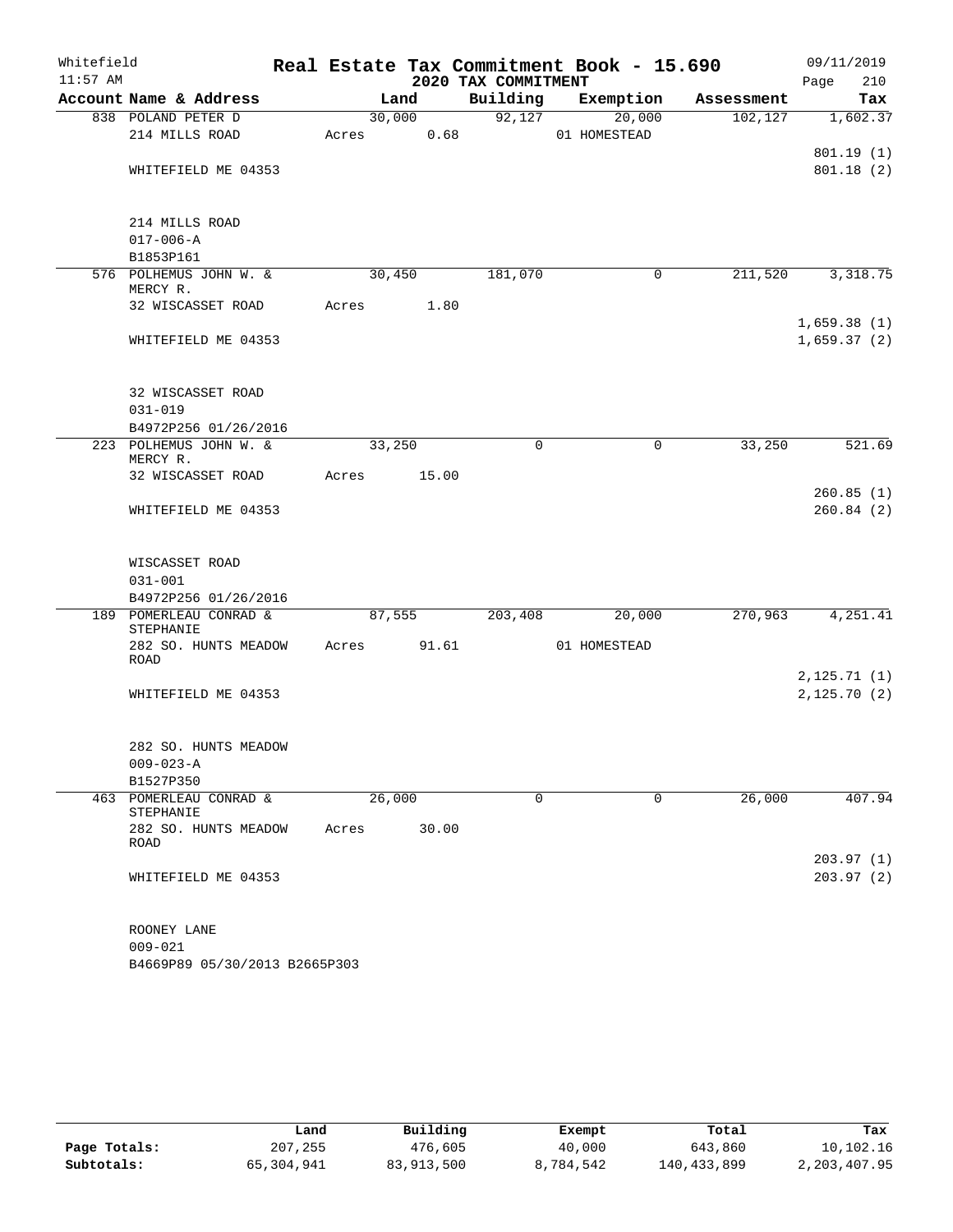| Whitefield<br>$11:57$ AM |                                                                  |                 |       |                     | 2020 TAX COMMITMENT |             | Real Estate Tax Commitment Book - 15.690 |                  | 09/11/2019             |
|--------------------------|------------------------------------------------------------------|-----------------|-------|---------------------|---------------------|-------------|------------------------------------------|------------------|------------------------|
|                          | Account Name & Address                                           |                 |       | Land                | Building            |             | Exemption                                | Assessment       | Page<br>211<br>Tax     |
|                          | 7 POMERLEAU CONRAD A.                                            |                 |       | 60,445              |                     | $\mathbf 0$ | $\Omega$                                 | 60,445           | 948.38                 |
|                          | STEPHANIE R.                                                     |                 | Acres | 57.39               |                     |             |                                          |                  |                        |
|                          | 282 SO. HUNTS MEADOW<br>RD.                                      |                 |       |                     |                     |             |                                          |                  | 474.19 (1)             |
|                          |                                                                  |                 |       |                     |                     |             |                                          |                  | 474.19 (2)             |
|                          | WHITEFIELD ME 04353                                              |                 |       |                     |                     |             |                                          |                  |                        |
|                          | SO. HUNTS MEADOW ROAD                                            |                 |       |                     |                     |             |                                          |                  |                        |
|                          | $009 - 023$                                                      |                 |       |                     |                     |             |                                          |                  |                        |
|                          | B2533P27                                                         |                 |       | 0                   |                     |             |                                          | 0                | 0.00                   |
|                          | 1815 PONSANT, CREIG A<br>PONSANT, VIRGINA                        |                 |       |                     | 25,182              |             | 25,182<br>05 VET EXEMPTION               |                  |                        |
|                          | 28 MARINE LANE                                                   |                 |       |                     |                     |             | 01 HOMESTEAD                             |                  |                        |
|                          |                                                                  |                 |       |                     |                     |             |                                          |                  |                        |
|                          | WHITEFIELD ME 04353                                              |                 |       |                     |                     |             |                                          |                  |                        |
|                          | 28 MARINE LANE                                                   |                 |       |                     |                     |             |                                          |                  |                        |
|                          | $018 - 037 - ON - 4$                                             |                 |       |                     |                     |             |                                          |                  |                        |
|                          | 1183 POOLER, RONALD LEE, SR.                                     |                 |       | 41,322              | 25,189              |             | 0                                        | 66,511           | 1,043.56               |
|                          | 347 MILLS ROAD                                                   |                 | Acres | 6.34                |                     |             |                                          |                  | 521.78(1)              |
|                          | WHITEFIELD ME 04353                                              |                 |       |                     |                     |             |                                          |                  | 521.78(2)              |
|                          |                                                                  |                 |       |                     |                     |             |                                          |                  |                        |
|                          | 347 MILLS ROAD                                                   |                 |       |                     |                     |             |                                          |                  |                        |
|                          | $017 - 030$                                                      |                 |       |                     |                     |             |                                          |                  |                        |
|                          | B4969P146 12/15/2015 B4117P100 03/23/2009 B2669P31<br>04/27/2001 |                 |       |                     |                     |             |                                          |                  |                        |
|                          | 1794 POPE JOHN T. & ELISE K. 31,500                              |                 |       |                     | 90,300              |             | 20,000                                   | 101,800          | 1,597.24               |
|                          | VOIGT<br>164 HENRY LANE                                          |                 | Acres | 2.50                |                     |             | 01 HOMESTEAD                             |                  |                        |
|                          |                                                                  |                 |       |                     |                     |             |                                          |                  | 798.62(1)              |
|                          | WHITEFIELD ME 04353                                              |                 |       |                     |                     |             |                                          |                  | 798.62(2)              |
|                          | 164 HENRY LANE                                                   |                 |       |                     |                     |             |                                          |                  |                        |
|                          | $015 - 035 - B$                                                  |                 |       |                     |                     |             |                                          |                  |                        |
|                          | B3885P298 07/26/2007                                             |                 |       |                     |                     |             |                                          |                  |                        |
| 600                      | POPKIN MICHAEL                                                   |                 |       | 43,250              | 141,396             |             | 0                                        | 184,646          | 2,897.10               |
|                          | P.O. BOX 21                                                      |                 | Acres | 15.00               |                     |             |                                          |                  |                        |
|                          |                                                                  |                 |       |                     |                     |             |                                          |                  | 1,448.55(1)            |
|                          | WHITEFIELD ME 04353                                              |                 |       |                     |                     |             |                                          |                  | 1,448.55(2)            |
|                          | 44 HENRY LANE                                                    |                 |       |                     |                     |             |                                          |                  |                        |
|                          | $012 - 067$                                                      |                 |       |                     |                     |             |                                          |                  |                        |
|                          | B1493P163                                                        |                 |       |                     |                     |             |                                          |                  |                        |
|                          | 170 POPKIN MICHAEL                                               |                 |       | 26,000              |                     | 0           | 0                                        | 26,000           | 407.94                 |
|                          | P.O. BOX 21                                                      |                 | Acres | 30.00               |                     |             |                                          |                  |                        |
|                          | WHITEFIELD ME 04353                                              |                 |       |                     |                     |             |                                          |                  | 203.97(1)<br>203.97(2) |
|                          |                                                                  |                 |       |                     |                     |             |                                          |                  |                        |
|                          | GORMAN LANE                                                      |                 |       |                     |                     |             |                                          |                  |                        |
|                          | $013 - 020 - A$                                                  |                 |       |                     |                     |             |                                          |                  |                        |
|                          | B2028P278                                                        |                 |       |                     |                     |             |                                          |                  |                        |
|                          |                                                                  |                 |       |                     |                     |             |                                          |                  |                        |
|                          |                                                                  |                 |       |                     |                     |             |                                          |                  |                        |
| Page Totals:             |                                                                  | Land<br>202,517 |       | Building<br>282,067 |                     |             | Exempt<br>45,182                         | Total<br>439,402 | Tax<br>6,894.22        |

**Subtotals:** 65,507,458 84,195,567 8,829,724 140,873,301 2,210,302.17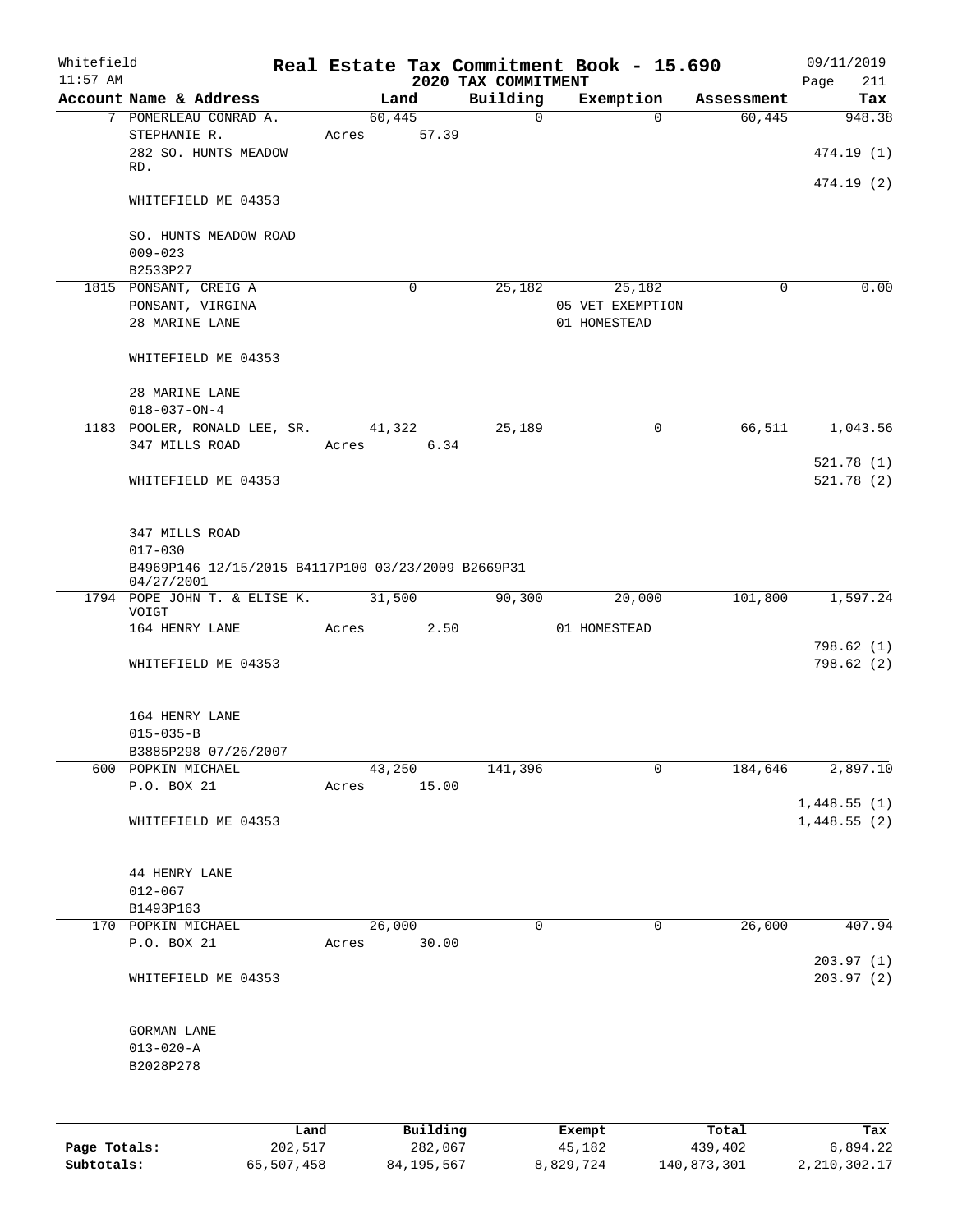| Whitefield   |                                           |            |        |            |                                 | Real Estate Tax Commitment Book - 15.690 |             | 09/11/2019             |  |  |
|--------------|-------------------------------------------|------------|--------|------------|---------------------------------|------------------------------------------|-------------|------------------------|--|--|
| $11:57$ AM   | Account Name & Address                    |            |        | Land       | 2020 TAX COMMITMENT<br>Building | Exemption                                | Assessment  | 212<br>Page<br>Tax     |  |  |
|              | 149 POSSEMATO, MARIO                      |            | 41,282 |            | 158,948                         | $\Omega$                                 | 200,230     | 3,141.61               |  |  |
|              | 1 STARVIEW DRIVE                          | Acres      |        | 6.29       |                                 |                                          |             |                        |  |  |
|              |                                           |            |        |            |                                 |                                          |             | 1,570.81(1)            |  |  |
|              | HILLSBOROUGH NJ 08844                     |            |        |            |                                 |                                          |             | 1,570.80(2)            |  |  |
|              |                                           |            |        |            |                                 |                                          |             |                        |  |  |
|              |                                           |            |        |            |                                 |                                          |             |                        |  |  |
|              | 632 TOWNHOUSE ROAD<br>$010 - 030$         |            |        |            |                                 |                                          |             |                        |  |  |
|              | B5189P222 10/13/2017 B5189P220 10/13/2017 |            |        |            |                                 |                                          |             |                        |  |  |
|              | 915 POST OFFICE EQUITIES,                 |            | 30,000 |            | 257,745                         | $\mathbf 0$                              | 287,745     | 4,514.72               |  |  |
|              | <b>LLC</b>                                |            |        |            |                                 |                                          |             |                        |  |  |
|              | 885 3RD AVE STE 1904                      | Acres      |        | 0.69       |                                 |                                          |             |                        |  |  |
|              |                                           |            |        |            |                                 |                                          |             | 2, 257.36 (1)          |  |  |
|              | NEW YORK NY 10022                         |            |        |            |                                 |                                          |             | 2, 257.36 (2)          |  |  |
|              |                                           |            |        |            |                                 |                                          |             |                        |  |  |
|              | 32 JEFFERSON ROAD                         |            |        |            |                                 |                                          |             |                        |  |  |
|              | $026 - 032$                               |            |        |            |                                 |                                          |             |                        |  |  |
|              | B5032P52 04/11/2016 B3579P226 10/28/2005  |            |        |            |                                 |                                          |             |                        |  |  |
|              | 1808 POTTER JENNIFER E.                   |            | 30,405 |            | 106,759                         | 0                                        | 137,164     | 2,152.10               |  |  |
|              | 292 TOWNHOUSE ROAD                        | Acres      |        | 1.77       |                                 |                                          |             |                        |  |  |
|              |                                           |            |        |            |                                 |                                          |             | 1,076.05(1)            |  |  |
|              | WHITEFIELD ME 04353                       |            |        |            |                                 |                                          |             | 1,076.05(2)            |  |  |
|              |                                           |            |        |            |                                 |                                          |             |                        |  |  |
|              | 292 TOWNHOUSE ROAD                        |            |        |            |                                 |                                          |             |                        |  |  |
|              | $013 - 059 - A$                           |            |        |            |                                 |                                          |             |                        |  |  |
|              | B4211P269 10/14/2009 B3975P246 03/10/2008 |            |        |            |                                 |                                          |             |                        |  |  |
|              | 376 POTTER JOHN E                         |            | 30,765 |            | 85,148                          | 0                                        | 115,913     | 1,818.67               |  |  |
|              | 67 AUGUSTA ROAD                           | Acres      |        | 2.01       |                                 |                                          |             |                        |  |  |
|              | JEFFERSON ME 04348                        |            |        |            |                                 |                                          |             | 909.34(1)<br>909.33(2) |  |  |
|              |                                           |            |        |            |                                 |                                          |             |                        |  |  |
|              |                                           |            |        |            |                                 |                                          |             |                        |  |  |
|              | 96 BENNER LANE                            |            |        |            |                                 |                                          |             |                        |  |  |
|              | $016 - 045$                               |            |        |            |                                 |                                          |             |                        |  |  |
|              | B5220P047 01/05/2018                      |            |        |            |                                 |                                          |             |                        |  |  |
| 1159         | POTTER JR. RICHARD R. &<br>SHERRY         |            | 40,850 |            | 162,478                         | 20,000                                   | 183,328     | 2,876.42               |  |  |
|              | 126 THAYER ROAD                           | Acres      |        | 12.00      |                                 | 01 HOMESTEAD                             |             |                        |  |  |
|              |                                           |            |        |            |                                 |                                          |             | 1,438.21(1)            |  |  |
|              | WHITEFIELD ME 04353                       |            |        |            |                                 |                                          |             | 1,438.21(2)            |  |  |
|              |                                           |            |        |            |                                 |                                          |             |                        |  |  |
|              |                                           |            |        |            |                                 |                                          |             |                        |  |  |
|              | 126 THAYER ROAD<br>$001 - 019 - A$        |            |        |            |                                 |                                          |             |                        |  |  |
|              | B1874P202                                 |            |        |            |                                 |                                          |             |                        |  |  |
|              | 165 POTTER MICHAEL & GAIL                 |            | 40,000 |            | 26,096                          | 0                                        | 66,096      | 1,037.05               |  |  |
|              | PRATT                                     |            |        |            |                                 |                                          |             |                        |  |  |
|              | 264 STARBIRD CORNER<br>ROAD               | Acres      |        | 0.17       |                                 |                                          |             |                        |  |  |
|              |                                           |            |        |            |                                 |                                          |             | 518.53(1)              |  |  |
|              | BOWDOIN ME 04287                          |            |        |            |                                 |                                          |             | 518.52(2)              |  |  |
|              |                                           |            |        |            |                                 |                                          |             |                        |  |  |
|              |                                           |            |        |            |                                 |                                          |             |                        |  |  |
|              | 25 PICKEREL LANE                          |            |        |            |                                 |                                          |             |                        |  |  |
|              | $029 - 005$                               |            |        |            |                                 |                                          |             |                        |  |  |
|              | B3970P82 02/25/2008                       |            |        |            |                                 |                                          |             |                        |  |  |
|              |                                           | Land       |        | Building   |                                 | Exempt                                   | Total       | Tax                    |  |  |
| Page Totals: |                                           | 213,302    |        | 797,174    |                                 | 20,000                                   | 990,476     | 15,540.57              |  |  |
| Subtotals:   |                                           | 65,720,760 |        | 84,992,741 |                                 | 8,849,724                                | 141,863,777 | 2,225,842.74           |  |  |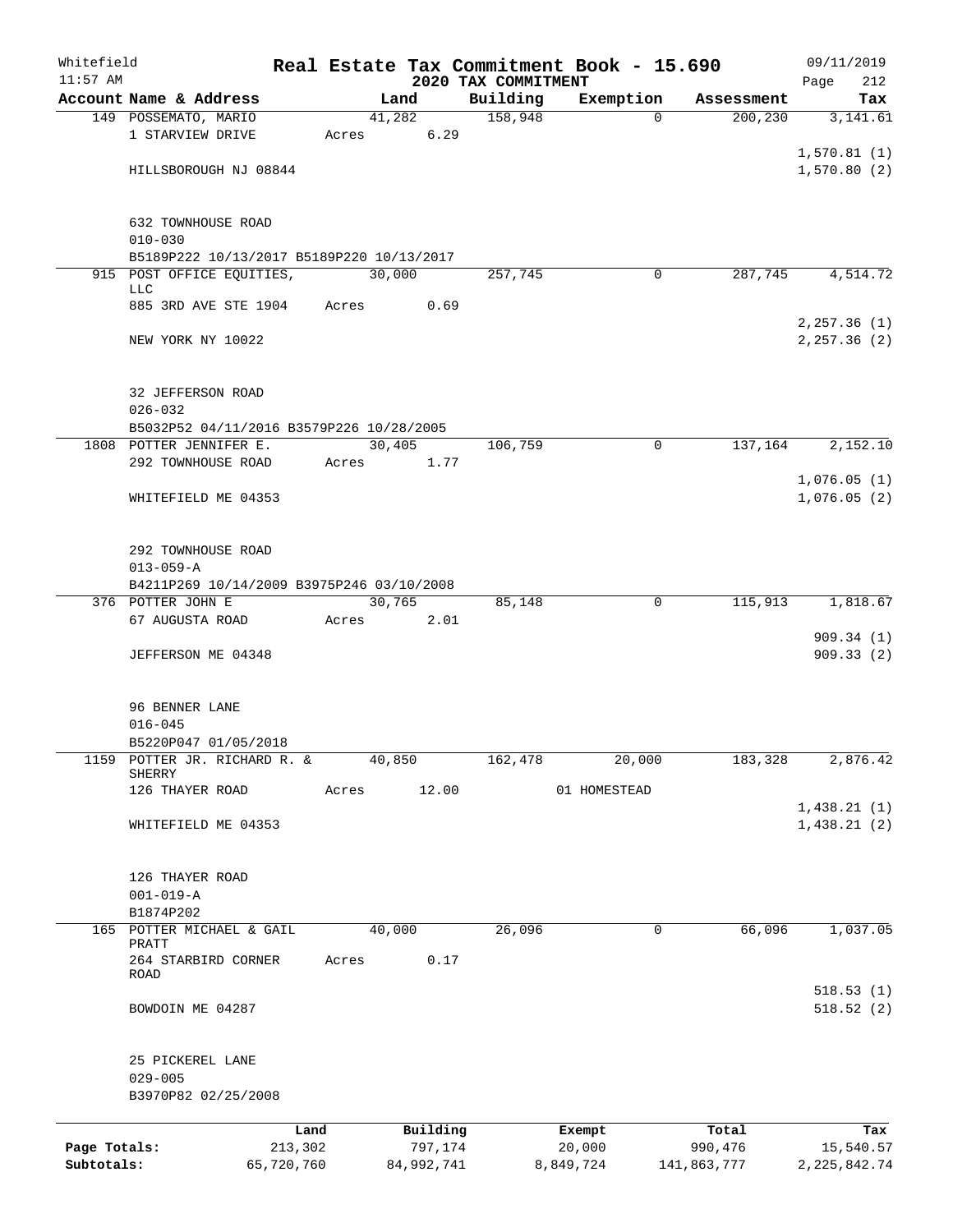| Whitefield<br>$11:57$ AM |                                                                             |       |               | 2020 TAX COMMITMENT | Real Estate Tax Commitment Book - 15.690 |            | 09/11/2019<br>213<br>Page |
|--------------------------|-----------------------------------------------------------------------------|-------|---------------|---------------------|------------------------------------------|------------|---------------------------|
|                          | Account Name & Address                                                      |       | Land          | Building            | Exemption                                | Assessment | Tax                       |
|                          | 1526 POTTER STEVEN C. SR. &<br>KIM M.                                       |       | 30,750        | 38,995              | 20,000                                   | 49,745     | 780.50                    |
|                          | 101 THAYER ROAD                                                             | Acres | 2.00          |                     | 01 HOMESTEAD                             |            |                           |
|                          |                                                                             |       |               |                     |                                          |            | 390.25(1)                 |
|                          | WHITEFIELD ME 04353                                                         |       |               |                     |                                          |            | 390.25(2)                 |
|                          | 101 THAYER ROAD<br>$001 - 033$<br>B4722P205 10/15/2013 B3471P206 04/27/2005 |       |               |                     |                                          |            |                           |
|                          | 53 POTTER, RICHARD R JR                                                     |       | 41,800        | $\Omega$            | $\Omega$                                 | 41,800     | 655.84                    |
|                          | POTTER, SHERRY L                                                            |       | Acres 27.00   |                     |                                          |            |                           |
|                          | 126 THAYER ROAD                                                             |       |               |                     |                                          |            | 327.92(1)                 |
|                          |                                                                             |       |               |                     |                                          |            | 327.92(2)                 |
|                          | WHITEFIELD ME 04353                                                         |       |               |                     |                                          |            |                           |
|                          | THAYER ROAD                                                                 |       |               |                     |                                          |            |                           |
|                          | $001 - 020$                                                                 |       |               |                     |                                          |            |                           |
|                          | B5175P117 08/31/2017                                                        |       |               |                     |                                          |            |                           |
|                          | 1547 POULIN ADAM                                                            |       | 31,500        | 144,124             | 20,000                                   | 155,624    | 2,441.74                  |
|                          | IBBITSON JENNA                                                              | Acres | 2.50          |                     | 01 HOMESTEAD                             |            | 1,220.87(1)               |
|                          | 19 BENNER LANE                                                              |       |               |                     |                                          |            |                           |
|                          | WHITEFIELD ME 04353                                                         |       |               |                     |                                          |            | 1,220.87(2)               |
|                          | 19 BENNER LANE<br>$013 - 040$                                               |       |               |                     |                                          |            |                           |
|                          | B4926P300 09/09/2015 B4585P104 10/25/2012 B2015P134                         |       |               |                     |                                          |            |                           |
|                          | 1626 POULIN ALICE L.                                                        |       | 31,350        | 135,297             | 20,000                                   | 146,647    | 2,300.89                  |
|                          | 35 HOLLYWOOD BOULEVARD                                                      |       | 2.40<br>Acres |                     | 01 HOMESTEAD                             |            |                           |
|                          |                                                                             |       |               |                     |                                          |            | 1,150.45(1)               |
|                          | WHITEFIELD ME 04353                                                         |       |               |                     |                                          |            | 1,150.44(2)               |
|                          |                                                                             |       |               |                     |                                          |            |                           |
|                          | 35 HOLLYWOOD BOULEVARD                                                      |       |               |                     |                                          |            |                           |
|                          | $005 - 034 - C$                                                             |       |               |                     |                                          |            |                           |
|                          | B5169P91 08/09/2017 B2109P115                                               |       |               |                     |                                          |            |                           |
|                          | 790 POWELL FORD N. & JUDITH<br>М.                                           |       | 94,322        | 161,028             | 20,000                                   | 235,350    | 3,692.64                  |
|                          | 149 CLARK LANE                                                              | Acres | 88.25         |                     | 01 HOMESTEAD                             |            |                           |
|                          |                                                                             |       |               |                     |                                          |            | 1,846.32(1)               |
|                          | WHITEFIELD ME 04353                                                         |       |               |                     |                                          |            | 1,846.32(2)               |
|                          |                                                                             |       |               |                     |                                          |            |                           |
|                          | 149 CLARK LANE                                                              |       |               |                     |                                          |            |                           |
|                          | $018 - 026$                                                                 |       |               |                     |                                          |            |                           |
|                          | 1812 POWELL FORD N. & JUDITH<br>М.                                          |       | 0             | 134,369             | 0                                        | 134,369    | 2,108.25                  |
|                          | 149 CLARK LANE                                                              |       |               |                     |                                          |            |                           |
|                          |                                                                             |       |               |                     |                                          |            | 1,054.13(1)               |
|                          | WHITEFIELD ME 04353                                                         |       |               |                     |                                          |            | 1,054.12(2)               |
|                          | CLARK LANE                                                                  |       |               |                     |                                          |            |                           |
|                          | $018 - 026 - ON$                                                            |       |               |                     |                                          |            |                           |
|                          |                                                                             |       |               |                     |                                          |            |                           |
|                          |                                                                             |       |               |                     |                                          |            |                           |
|                          |                                                                             |       |               |                     |                                          |            |                           |

|              | Land       | Building   | Exempt    | Total       | Tax          |
|--------------|------------|------------|-----------|-------------|--------------|
| Page Totals: | 229,722    | 613,813    | 80,000    | 763,535     | 11,979.86    |
| Subtotals:   | 65,950,482 | 85,606,554 | 8,929,724 | 142,627,312 | 2,237,822.60 |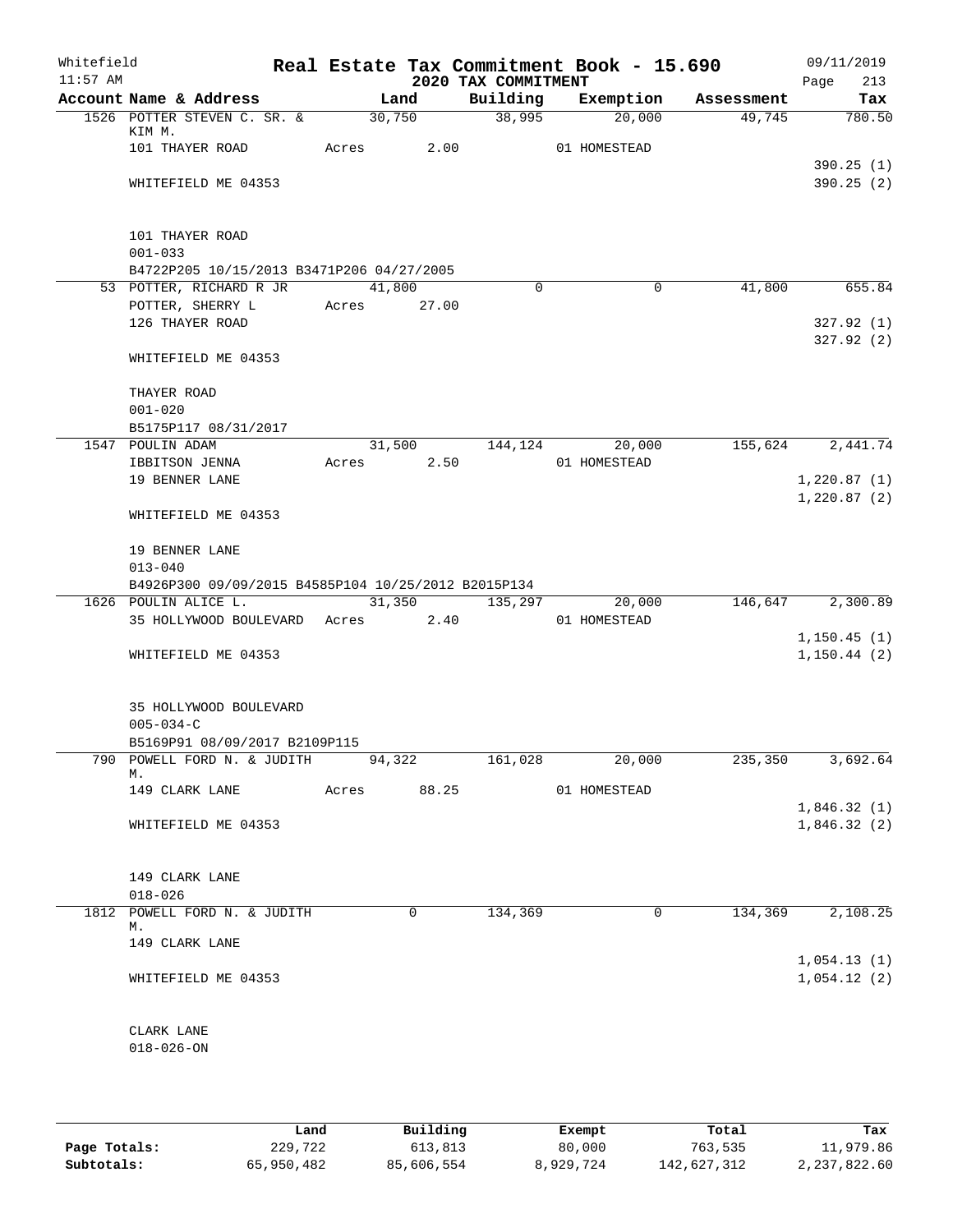| Whitefield<br>$11:57$ AM   |                                                                                                                                                        |                         |       |                         | Real Estate Tax Commitment Book - 15.690<br>2020 TAX COMMITMENT |                     |          |                        | 09/11/2019<br>Page<br>214  |
|----------------------------|--------------------------------------------------------------------------------------------------------------------------------------------------------|-------------------------|-------|-------------------------|-----------------------------------------------------------------|---------------------|----------|------------------------|----------------------------|
|                            | Account Name & Address                                                                                                                                 |                         |       | Land                    | Building                                                        | Exemption           |          | Assessment             | Tax                        |
|                            | 836 PRATT RICHARD L. &                                                                                                                                 |                         |       | 24,500                  | $\mathsf{O}$                                                    |                     | $\Omega$ | 24,500                 | 384.41                     |
|                            | ELLEN                                                                                                                                                  |                         |       |                         |                                                                 |                     |          |                        |                            |
|                            | 1690 STATE RTE. 129                                                                                                                                    |                         | Acres | 4.50                    |                                                                 |                     |          |                        | 192.21(1)                  |
|                            | SO. BRISTOL ME 04568                                                                                                                                   |                         |       |                         |                                                                 |                     |          |                        | 192.20(2)                  |
|                            |                                                                                                                                                        |                         |       |                         |                                                                 |                     |          |                        |                            |
|                            | GARDINER ROAD                                                                                                                                          |                         |       |                         |                                                                 |                     |          |                        |                            |
|                            | $012 - 066 - A$                                                                                                                                        |                         |       |                         |                                                                 |                     |          |                        |                            |
|                            | B1965P238                                                                                                                                              |                         |       |                         |                                                                 |                     |          |                        |                            |
|                            | 1000 PRAY KAREN H.                                                                                                                                     |                         |       | 31,950                  | 5,078                                                           |                     | 20,000   | 17,028                 | 267.17                     |
|                            | PO BOX 183                                                                                                                                             |                         | Acres | 2.80                    |                                                                 | 01 HOMESTEAD        |          |                        |                            |
|                            |                                                                                                                                                        |                         |       |                         |                                                                 |                     |          |                        | 133.59(1)                  |
|                            | WHITEFIELD ME 04353                                                                                                                                    |                         |       |                         |                                                                 |                     |          |                        | 133.58(2)                  |
|                            | 105 HILTON ROAD                                                                                                                                        |                         |       |                         |                                                                 |                     |          |                        |                            |
|                            | $014 - 009 - A$                                                                                                                                        |                         |       |                         |                                                                 |                     |          |                        |                            |
|                            | B2256P268                                                                                                                                              |                         |       |                         |                                                                 |                     |          |                        |                            |
|                            | 990 PRENTICE CORA                                                                                                                                      |                         |       | 39,950                  | 106,872                                                         |                     | 20,000   | 126,822                | 1,989.84                   |
|                            | 910 TOWNHOUSE ROAD                                                                                                                                     |                         | Acres | 4.80                    |                                                                 | 01 HOMESTEAD        |          |                        |                            |
|                            |                                                                                                                                                        |                         |       |                         |                                                                 |                     |          |                        | 994.92 (1)                 |
|                            | WHITEFIELD ME 04353                                                                                                                                    |                         |       |                         |                                                                 |                     |          |                        | 994.92 (2)                 |
|                            | 910 TOWNHOUSE ROAD                                                                                                                                     |                         |       |                         |                                                                 |                     |          |                        |                            |
|                            | $031 - 011$                                                                                                                                            |                         |       |                         |                                                                 |                     |          |                        |                            |
|                            | B4897P103 06/17/2015 B2020P259                                                                                                                         |                         |       |                         |                                                                 |                     |          |                        |                            |
|                            | 224 PRESBY ELIZABETH S. &                                                                                                                              |                         |       | 20,000                  | 0                                                               |                     | 0        | 20,000                 | 313.80                     |
|                            | PETER L.                                                                                                                                               |                         |       |                         |                                                                 |                     |          |                        |                            |
|                            | 432 WISCASSET ROAD                                                                                                                                     |                         | Acres | 0.37                    |                                                                 |                     |          |                        |                            |
|                            | WHITEFIELD ME 04353                                                                                                                                    |                         |       |                         |                                                                 |                     |          |                        | 156.90(1)<br>156.90(2)     |
|                            |                                                                                                                                                        |                         |       |                         |                                                                 |                     |          |                        |                            |
|                            | VILLAGE VIEW LANE                                                                                                                                      |                         |       |                         |                                                                 |                     |          |                        |                            |
|                            | $030 - 006$                                                                                                                                            |                         |       |                         |                                                                 |                     |          |                        |                            |
|                            | B4442P290 09/12/2011 B801P65 B719P154 01/15/1972                                                                                                       |                         |       |                         |                                                                 |                     |          |                        |                            |
|                            | 1356 PRESBY, HEATHER L<br>432 WISCASSET ROAD                                                                                                           |                         |       | 30,480<br>1.82          | 102,651                                                         |                     | 0        | 133,131                | 2,088.83                   |
|                            |                                                                                                                                                        |                         | Acres |                         |                                                                 |                     |          |                        | 1,044.42(1)                |
|                            | WHITEFIELD ME 04353                                                                                                                                    |                         |       |                         |                                                                 |                     |          |                        | 1,044.41(2)                |
|                            |                                                                                                                                                        |                         |       |                         |                                                                 |                     |          |                        |                            |
|                            | 432 WISCASSET ROAD                                                                                                                                     |                         |       |                         |                                                                 |                     |          |                        |                            |
|                            | $004 - 002$                                                                                                                                            |                         |       |                         |                                                                 |                     |          |                        |                            |
|                            | B5357P176 02/27/2019 B5113P104 03/10/2017 B4734P97<br>11/19/2013 B4734P95 11/19/2013 B4729P257 11/05/2013<br>B4642P306 03/22/2013 B2592P256 07/21/2000 |                         |       |                         |                                                                 |                     |          |                        |                            |
|                            | 1151 PRESCOTT CALVIN & WILMA                                                                                                                           |                         |       | 37,450                  | 112,250                                                         |                     | 26,000   | 123,700                | 1,940.85                   |
|                            | 21 EAST DEXTER LANE                                                                                                                                    |                         | Acres | 14.00                   |                                                                 | 01 HOMESTEAD        |          |                        |                            |
|                            |                                                                                                                                                        |                         |       |                         |                                                                 | 05 VET EXEMPTION    |          |                        | 970.43(1)                  |
|                            | WHITEFIELD ME 04353                                                                                                                                    |                         |       |                         |                                                                 |                     |          |                        | 970.42(2)                  |
|                            | 21 EAST DEXTER LANE                                                                                                                                    |                         |       |                         |                                                                 |                     |          |                        |                            |
|                            | $010 - 015$                                                                                                                                            |                         |       |                         |                                                                 |                     |          |                        |                            |
|                            | B3734P192 09/06/2006                                                                                                                                   |                         |       |                         |                                                                 |                     |          |                        |                            |
|                            |                                                                                                                                                        | Land                    |       | Building                |                                                                 | Exempt              |          | Total                  | Tax                        |
| Page Totals:<br>Subtotals: |                                                                                                                                                        | 184,330<br>66, 134, 812 |       | 326,851<br>85, 933, 405 |                                                                 | 66,000<br>8,995,724 |          | 445,181<br>143,072,493 | 6,984.90<br>2, 244, 807.50 |
|                            |                                                                                                                                                        |                         |       |                         |                                                                 |                     |          |                        |                            |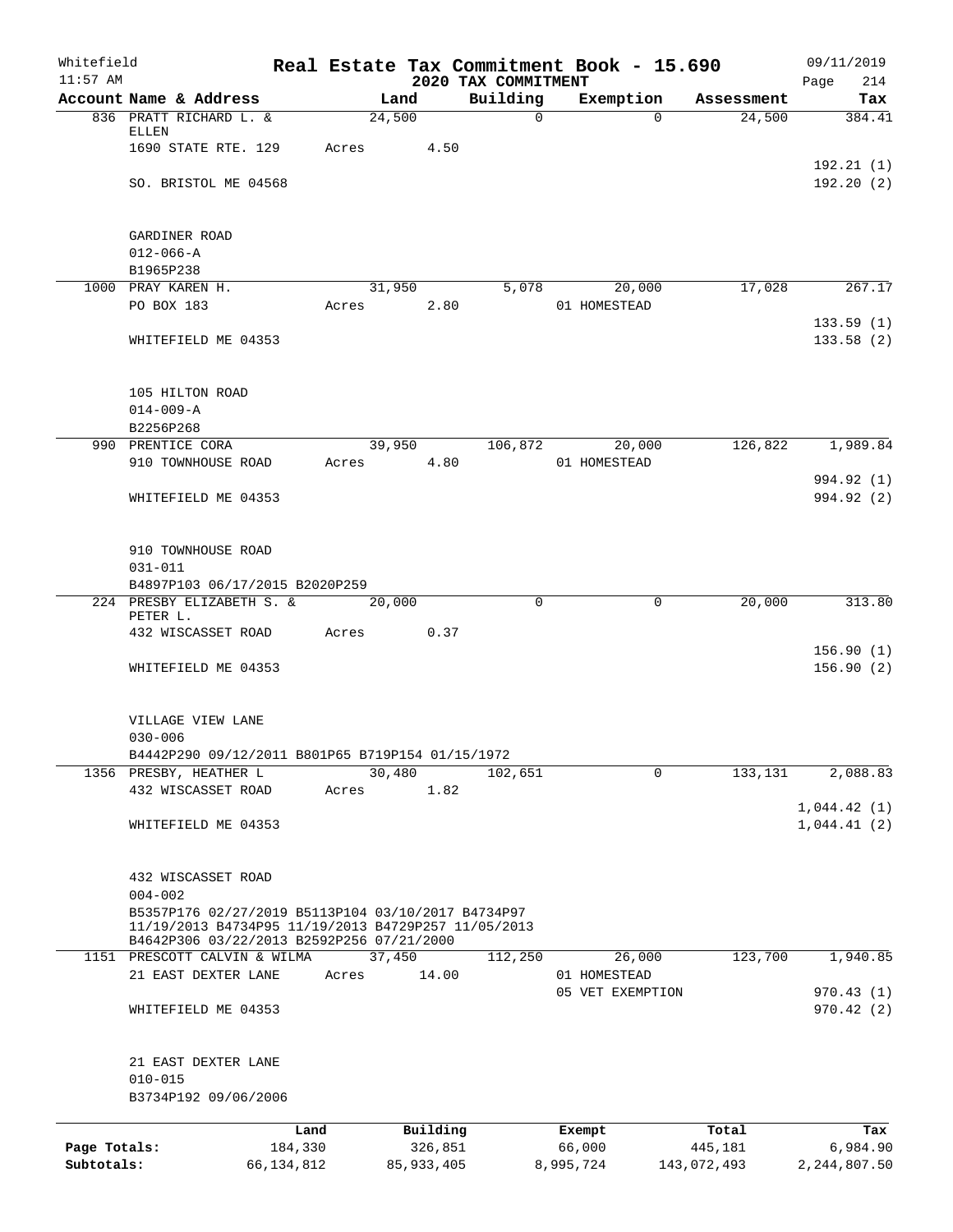| Whitefield |                                           |         |       |                     | Real Estate Tax Commitment Book - 15.690 |            | 09/11/2019  |
|------------|-------------------------------------------|---------|-------|---------------------|------------------------------------------|------------|-------------|
| $11:57$ AM |                                           |         |       | 2020 TAX COMMITMENT |                                          |            | 215<br>Page |
|            | Account Name & Address                    |         | Land  | Building            | Exemption                                | Assessment | Tax         |
|            | 1078 PRESCOTT EZELDA P.<br>TRUST          | 110,750 |       | 88,504              | 26,000                                   | 173,254    | 2,718.36    |
|            | 400 MILLS ROAD                            | Acres   | 5.00  |                     | 01 HOMESTEAD                             |            |             |
|            |                                           |         |       |                     | 09 REV TRUST VET.                        |            | 1,359.18(1) |
|            | WHITEFIELD ME 04353                       |         |       |                     |                                          |            | 1,359.18(2) |
|            |                                           |         |       |                     |                                          |            |             |
|            | 400 MILLS ROAD                            |         |       |                     |                                          |            |             |
|            | $017 - 013$                               |         |       |                     |                                          |            |             |
|            | B2862P282                                 |         |       |                     |                                          |            |             |
|            | 267 PRESCOTT EZELDA P.                    | 40,000  |       | 95,936              | 0                                        | 135,936    | 2,132.84    |
|            | TRUST                                     |         |       |                     |                                          |            |             |
|            | 400 MILLS ROAD                            | Acres   | 0.36  |                     |                                          |            | 1,066.42(1) |
|            | WHITEFIELD ME 04353                       |         |       |                     |                                          |            | 1,066.42(2) |
|            |                                           |         |       |                     |                                          |            |             |
|            |                                           |         |       |                     |                                          |            |             |
|            | 68 PLEASANT POND LANE                     |         |       |                     |                                          |            |             |
|            | $029 - 009$                               |         |       |                     |                                          |            |             |
|            | B2862P282                                 |         |       |                     |                                          |            |             |
|            | 1172 PRESCOTT LARRY &                     | 35,000  |       | 90,360              | 0                                        | 125,360    | 1,966.90    |
|            | SANDRA, TRUST                             |         | 0.30  |                     |                                          |            |             |
|            | TRUSTEE, CLARY LAKE<br>REALTY             | Acres   |       |                     |                                          |            |             |
|            | 17 KINGS ROAD                             |         |       |                     |                                          |            | 983.45(1)   |
|            |                                           |         |       |                     |                                          |            | 983.45 (2)  |
|            | YORK ME 03909                             |         |       |                     |                                          |            |             |
|            |                                           |         |       |                     |                                          |            |             |
|            | 23 PICKEREL LANE<br>$029 - 004$           |         |       |                     |                                          |            |             |
|            | B2517P146 11/15/1999                      |         |       |                     |                                          |            |             |
|            | 972 PRESCOTT TROY K.                      | 18,750  |       | $\Omega$            | 0                                        | 18,750     | 294.19      |
|            | d/b/a SHEEPSCOT VALLEY                    | Acres   | 2.50  |                     |                                          |            |             |
|            | <b>BUILDERS</b>                           |         |       |                     |                                          |            |             |
|            | PO BOX 341                                |         |       |                     |                                          |            | 147.10(1)   |
|            | STE #1                                    |         |       |                     |                                          |            | 147.09(2)   |
|            | SOUTH CHINA ME 04358                      |         |       |                     |                                          |            |             |
|            | VIGUE ROAD                                |         |       |                     |                                          |            |             |
|            | $016 - 028$                               |         |       |                     |                                          |            |             |
|            | B4687P206 07/17/2013 B2790P112            |         |       |                     |                                          |            |             |
|            | 1433 PRESCOTT TROY K.                     | 446,250 |       | 0                   | 0                                        | 446,250    | 7,001.66    |
|            | d/b/a SHEEPSCOT VALLEY<br><b>BUILDERS</b> | Acres   | 59.50 |                     |                                          |            |             |
|            | PO BOX 341                                |         |       |                     |                                          |            | 3,500.83(1) |
|            | STE #1                                    |         |       |                     |                                          |            | 3,500.83(2) |
|            | SOUTH CHINA ME 04358                      |         |       |                     |                                          |            |             |
|            | 176 VIGUE ROAD                            |         |       |                     |                                          |            |             |
|            | $016 - 033$                               |         |       |                     |                                          |            |             |
|            | B4687P206 07/17/2014 B2790P112            |         |       |                     |                                          |            |             |
|            |                                           |         |       |                     |                                          |            |             |

|              | Land       | Building   |           | Total       | Tax          |
|--------------|------------|------------|-----------|-------------|--------------|
|              |            |            | Exempt    |             |              |
| Page Totals: | 650,750    | 274,800    | 26,000    | 899,550     | 14,113.95    |
| Subtotals:   | 66,785,562 | 86,208,205 | 9,021,724 | 143,972,043 | 2,258,921.45 |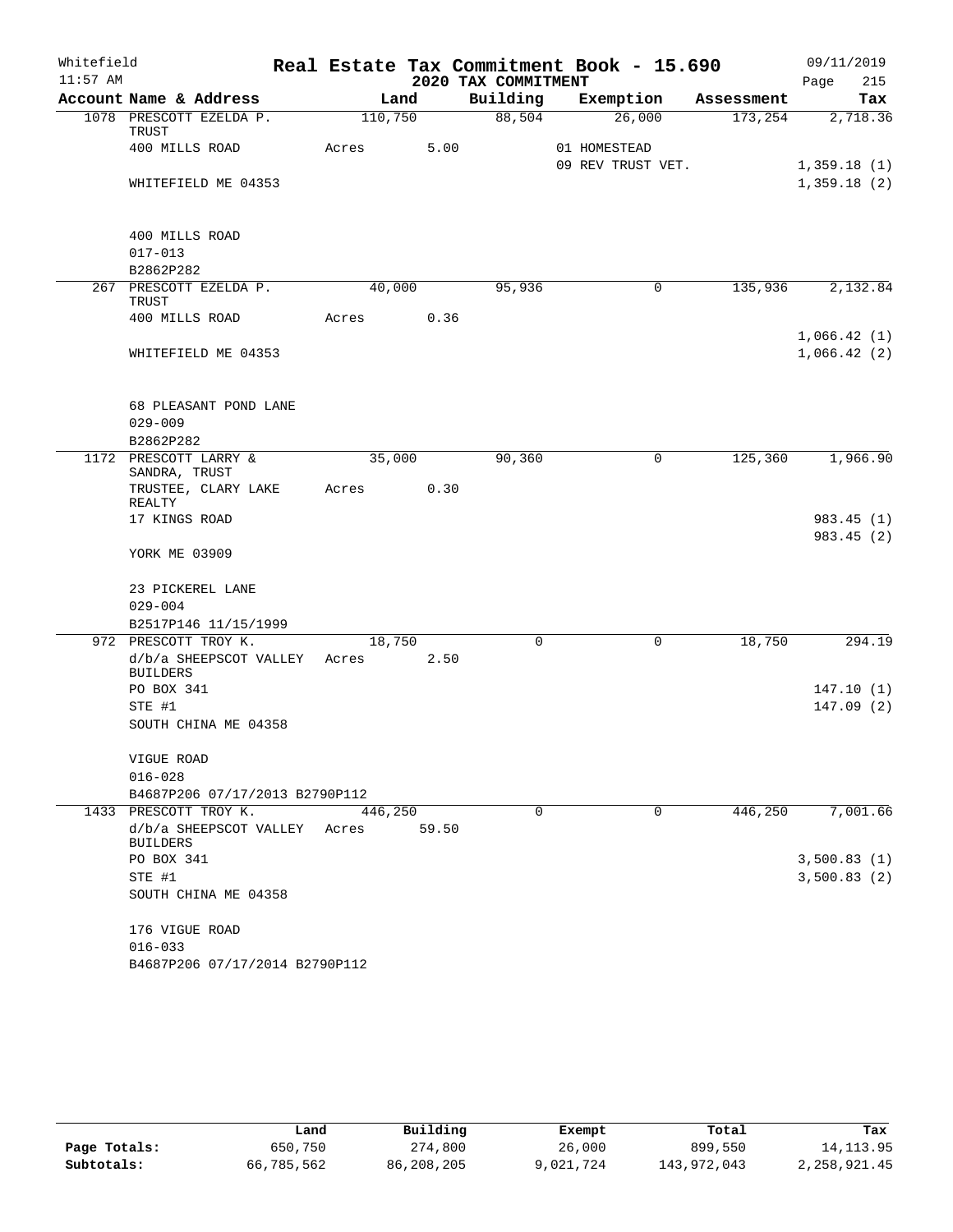| Whitefield<br>$11:57$ AM |                                              |            |         |              | 2020 TAX COMMITMENT | Real Estate Tax Commitment Book - 15.690 |               | 09/11/2019<br>216<br>Page |
|--------------------------|----------------------------------------------|------------|---------|--------------|---------------------|------------------------------------------|---------------|---------------------------|
|                          | Account Name & Address                       |            |         | Land         | Building            | Exemption                                | Assessment    | Tax                       |
|                          | 1243 PRESCOTT TROY K.                        |            | 231,300 |              | $\mathsf{O}$        | $\Omega$                                 | 231,300       | 3,629.10                  |
|                          | d/b/a SHEEPSCOT VALLEY                       |            | Acres   | 30.84        |                     |                                          |               |                           |
|                          | <b>BUILDERS</b>                              |            |         |              |                     |                                          |               |                           |
|                          | PO BOX 341                                   |            |         |              |                     |                                          |               | 1,814.55(1)               |
|                          | STE #1<br>SOUTH CHINA ME 04358               |            |         |              |                     |                                          |               | 1,814.55(2)               |
|                          |                                              |            |         |              |                     |                                          |               |                           |
|                          | 40 VIGUE ROAD, PIT                           |            |         |              |                     |                                          |               |                           |
|                          | $016 - 027$                                  |            |         |              |                     |                                          |               |                           |
|                          | B4687P206 07/17/2014 B2790P112               |            |         |              |                     |                                          |               |                           |
|                          | 1025 PROKNEE CORPORATION                     |            |         | 27,010       | $\Omega$            | 0                                        | 27,010        | 423.79                    |
|                          | 137 DEVINE ROAD                              |            | Acres   | 7.20         |                     |                                          |               |                           |
|                          |                                              |            |         |              |                     |                                          |               | 211.90(1)                 |
|                          | WHITEFIELD ME 04353                          |            |         |              |                     |                                          |               | 211.89(2)                 |
|                          |                                              |            |         |              |                     |                                          |               |                           |
|                          |                                              |            |         |              |                     |                                          |               |                           |
|                          | <b>AUGUSTA ROAD</b><br>$018 - 017$           |            |         |              |                     |                                          |               |                           |
|                          | B4461P106 11/16/2011 B1364P109               |            |         |              |                     |                                          |               |                           |
|                          | 439 PROKNEE CORPORATION                      |            |         | 19,500       | $\Omega$            | $\mathbf 0$                              | 19,500        | 305.96                    |
|                          | C/O LEE RICHARDS                             |            | Acres   | 29.85        |                     |                                          |               |                           |
|                          | 137 DEVINE ROAD                              |            |         |              |                     |                                          |               | 152.98(1)                 |
|                          |                                              |            |         |              |                     |                                          |               | 152.98(2)                 |
|                          | WHITEFIELD ME 04353                          |            |         |              |                     |                                          |               |                           |
|                          |                                              |            |         |              |                     |                                          |               |                           |
|                          | DEVINE ROAD                                  |            |         |              |                     |                                          |               |                           |
|                          | $016 - 013 - A$                              |            |         |              |                     |                                          |               |                           |
|                          | B1254P269                                    |            |         |              |                     |                                          |               |                           |
| 987                      | PURINGTON JOHN &<br>CATHERINE J.             |            |         | 18,550       | 0                   | 0                                        | 18,550        | 291.05                    |
|                          | 129 COOPER ROAD                              |            | Acres   | 27.50        |                     |                                          |               |                           |
|                          |                                              |            |         |              |                     |                                          |               | 145.53(1)                 |
|                          | WHITEFIELD ME 04353                          |            |         |              |                     |                                          |               | 145.52(2)                 |
|                          |                                              |            |         |              |                     |                                          |               |                           |
|                          |                                              |            |         |              |                     |                                          |               |                           |
|                          | DEVINE ROAD                                  |            |         |              |                     |                                          |               |                           |
|                          | $016 - 023$                                  |            |         |              |                     |                                          |               |                           |
|                          | B3783P262 12/11/2006<br>848 PURINGTON JOHN & |            |         | 15,340       | 0                   | 0                                        | 15,340        | 240.68                    |
|                          | CATHERINE J.                                 |            |         |              |                     |                                          |               |                           |
|                          | 129 COOPER ROAD                              |            | Acres   | 14.80        |                     |                                          |               |                           |
|                          |                                              |            |         |              |                     |                                          |               | 120.34(1)                 |
|                          | WHITEFIELD ME 04353                          |            |         |              |                     |                                          |               | 120.34(2)                 |
|                          |                                              |            |         |              |                     |                                          |               |                           |
|                          |                                              |            |         |              |                     |                                          |               |                           |
|                          | DEVINE ROAD<br>$016 - 024$                   |            |         |              |                     |                                          |               |                           |
|                          | B3783P262 12/11/2006                         |            |         |              |                     |                                          |               |                           |
|                          | 1712 PURINGTON JOHN &                        |            |         | 41,684       | 157,012             | 20,000                                   | 178,696       | 2,803.74                  |
|                          | CATHERINE J.                                 |            |         |              |                     |                                          |               |                           |
|                          | 129 COOPER ROAD                              |            | Acres   | 31.34        |                     | 01 HOMESTEAD                             |               |                           |
|                          |                                              |            |         |              |                     |                                          |               | 1,401.87(1)               |
|                          | WHITEFIELD ME 04353                          |            |         |              |                     |                                          |               | 1,401.87(2)               |
|                          |                                              |            |         |              |                     |                                          |               |                           |
|                          | 129 COOPER ROAD                              |            |         |              |                     |                                          |               |                           |
|                          | $016 - 007 - A$                              |            |         |              |                     |                                          |               |                           |
|                          | B3783P262 12/11/2006                         |            |         |              |                     |                                          |               |                           |
|                          |                                              |            |         |              |                     |                                          |               |                           |
|                          |                                              | Land       |         | Building     |                     | Exempt                                   | Total         | Tax                       |
| Page Totals:             |                                              | 353,384    |         | 157,012      |                     | 20,000                                   | 490,396       | 7,694.32                  |
| Subtotals:               |                                              | 67,138,946 |         | 86, 365, 217 |                     | 9,041,724                                | 144, 462, 439 | 2, 266, 615.77            |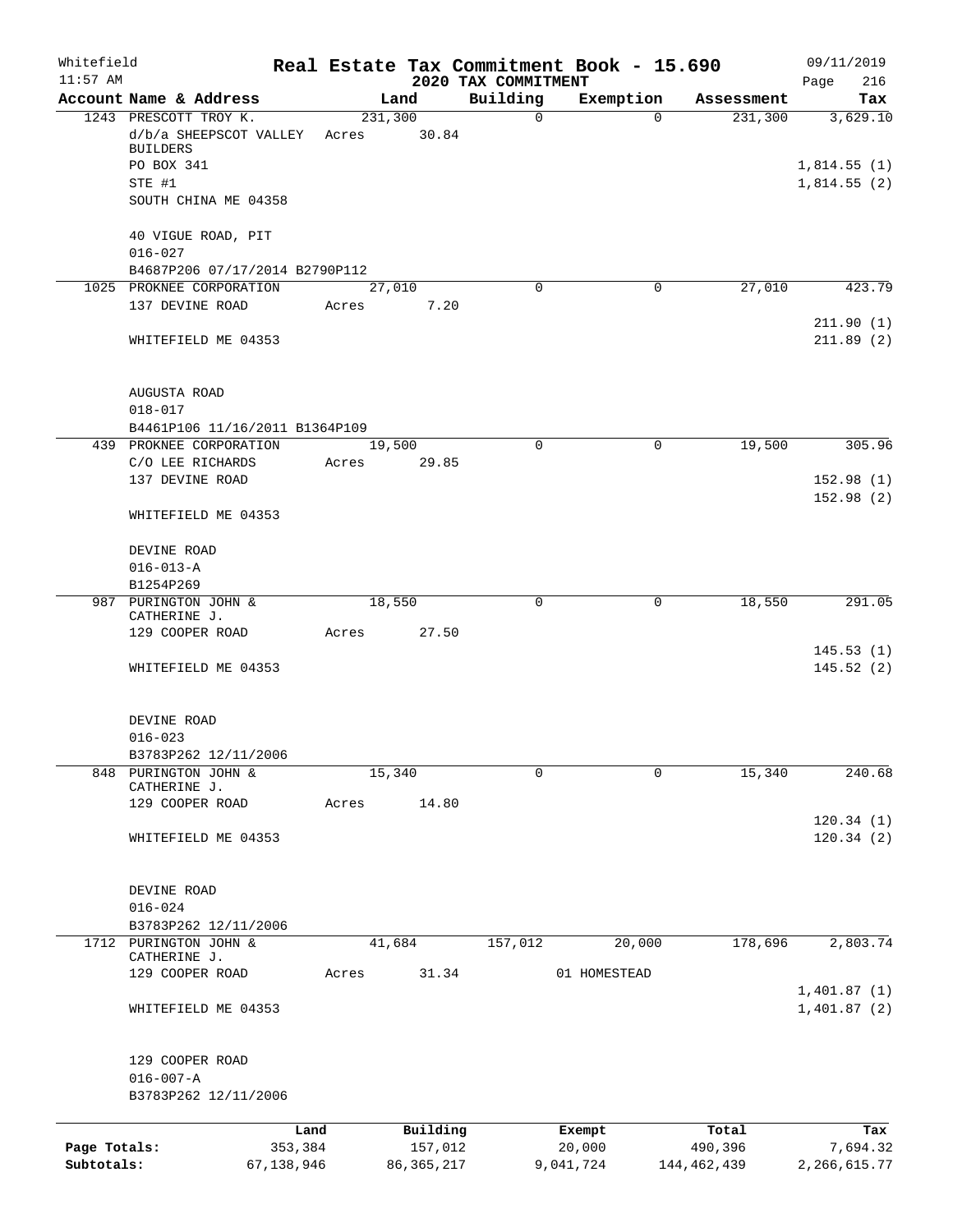| Whitefield   |                                                    |            |       |                |                     | Real Estate Tax Commitment Book - 15.690 |                      | 09/11/2019             |
|--------------|----------------------------------------------------|------------|-------|----------------|---------------------|------------------------------------------|----------------------|------------------------|
| $11:57$ AM   |                                                    |            |       |                | 2020 TAX COMMITMENT |                                          |                      | 217<br>Page            |
|              | Account Name & Address<br>1795 PURINGTON JOHN E &  |            |       | Land<br>30,120 | Building<br>12,090  | Exemption<br>$\mathbf 0$                 | Assessment<br>42,210 | Tax<br>662.27          |
|              | CATHERINE J.                                       |            |       |                |                     |                                          |                      |                        |
|              | 129 COOPER ROAD                                    |            | Acres | 1.58           |                     |                                          |                      |                        |
|              |                                                    |            |       |                |                     |                                          |                      | 331.14(1)              |
|              | WHITEFIELD ME 04353                                |            |       |                |                     |                                          |                      | 331.13(2)              |
|              |                                                    |            |       |                |                     |                                          |                      |                        |
|              |                                                    |            |       |                |                     |                                          |                      |                        |
|              | 306 DOYLE ROAD<br>$019 - 022 - C$                  |            |       |                |                     |                                          |                      |                        |
|              | B4824P30 10/02/2014 B4817P184 09/12/2014 B4605P245 |            |       |                |                     |                                          |                      |                        |
|              | 12/14/2012 B3888P272 08/01/2007                    |            |       |                |                     |                                          |                      |                        |
|              | 1557 PURINGTON JOHN E.                             |            |       | 31,020         | 75,680              | $\mathsf{O}$                             | 106,700              | 1,674.12               |
|              | PURINGTON CATHERINE                                |            | Acres | 2.18           |                     |                                          |                      |                        |
|              | 129 COOPER ROAD                                    |            |       |                |                     |                                          |                      | 837.06 (1)             |
|              |                                                    |            |       |                |                     |                                          |                      | 837.06 (2)             |
|              | WHITEFIELD ME 04353                                |            |       |                |                     |                                          |                      |                        |
|              |                                                    |            |       |                |                     |                                          |                      |                        |
|              | 211 MILLS ROAD                                     |            |       |                |                     |                                          |                      |                        |
|              | $017 - 052 - A$                                    |            |       |                |                     |                                          |                      |                        |
|              | B4578P123 10/05/2012 B4578P111 10/05/2012 B4561P76 |            |       |                |                     |                                          |                      |                        |
|              | 08/17/2012 B1610P107                               |            |       |                | $\mathbf 0$         | $\mathbf 0$                              |                      |                        |
|              | 1094 PUSHARD MAXINE B.                             |            |       | 91,750         |                     |                                          | 91,750               | 1,439.56               |
|              | C/O CHERYL FINLEY<br>PO BOX 1783                   |            | Acres | 120.00         |                     |                                          |                      |                        |
|              |                                                    |            |       |                |                     |                                          |                      | 719.78(1)<br>719.78(2) |
|              | ROCKLAND ME 04841 1783                             |            |       |                |                     |                                          |                      |                        |
|              |                                                    |            |       |                |                     |                                          |                      |                        |
|              | DOYLE ROAD                                         |            |       |                |                     |                                          |                      |                        |
|              | $019 - 021$                                        |            |       |                |                     |                                          |                      |                        |
|              | B4519P241 05/07/2012                               |            |       |                |                     |                                          |                      |                        |
|              | 1057 QUEMADO TAMMY M.                              |            |       | 30,000         | 68,296              | 20,000                                   | 78,296               | 1,228.46               |
|              | 36 SENOTT ROAD                                     |            | Acres | 1.50           |                     | 01 HOMESTEAD                             |                      |                        |
|              |                                                    |            |       |                |                     |                                          |                      | 614.23(1)              |
|              | WHITEFIELD ME 04353                                |            |       |                |                     |                                          |                      | 614.23(2)              |
|              |                                                    |            |       |                |                     |                                          |                      |                        |
|              |                                                    |            |       |                |                     |                                          |                      |                        |
|              | 36 SENOTT ROAD                                     |            |       |                |                     |                                          |                      |                        |
|              | $017 - 034$                                        |            |       |                |                     |                                          |                      |                        |
|              | B2145P276                                          |            |       |                |                     |                                          |                      |                        |
|              | 270 RACHKOVSKY TATIANA &                           |            |       | 55,110         | 138,027             | $\mathbf 0$                              | 193,137              | 3,030.32               |
|              | ANDRE<br>22 KINGS MILLS LANE                       |            |       | 24.40          |                     |                                          |                      |                        |
|              |                                                    |            | Acres |                |                     |                                          |                      | 1, 515.16(1)           |
|              | WHITEFIELD ME 04353                                |            |       |                |                     |                                          |                      | 1,515.16(2)            |
|              |                                                    |            |       |                |                     |                                          |                      |                        |
|              |                                                    |            |       |                |                     |                                          |                      |                        |
|              | 22 KINGS MILLS LANE                                |            |       |                |                     |                                          |                      |                        |
|              | $031 - 020$                                        |            |       |                |                     |                                          |                      |                        |
|              | B4862P311 02/20/2015 B1327P33                      |            |       |                |                     |                                          |                      |                        |
|              | 608 RACKLIFF BETHANY J.                            |            |       | 33,450         | 90,747              | 20,000                                   | 104,197              | 1,634.85               |
|              | 140 HUNTS MEADOW ROAD                              |            | Acres | 3.80           |                     | 01 HOMESTEAD                             |                      |                        |
|              |                                                    |            |       |                |                     |                                          |                      | 817.43 (1)             |
|              | WHITEFIELD ME 04353                                |            |       |                |                     |                                          |                      | 817.42(2)              |
|              |                                                    |            |       |                |                     |                                          |                      |                        |
|              |                                                    |            |       |                |                     |                                          |                      |                        |
|              | 140 HUNTS MEADOW ROAD                              |            |       |                |                     |                                          |                      |                        |
|              | $012 - 017 - C$                                    |            |       |                |                     |                                          |                      |                        |
|              | B4061P161 10/10/2008                               |            |       |                |                     |                                          |                      |                        |
|              |                                                    | Land       |       | Building       |                     | Exempt                                   | Total                | Tax                    |
| Page Totals: |                                                    | 271,450    |       | 384,840        |                     | 40,000                                   | 616,290              | 9,669.58               |
| Subtotals:   |                                                    | 67,410,396 |       | 86,750,057     |                     | 9,081,724                                | 145,078,729          | 2, 276, 285.35         |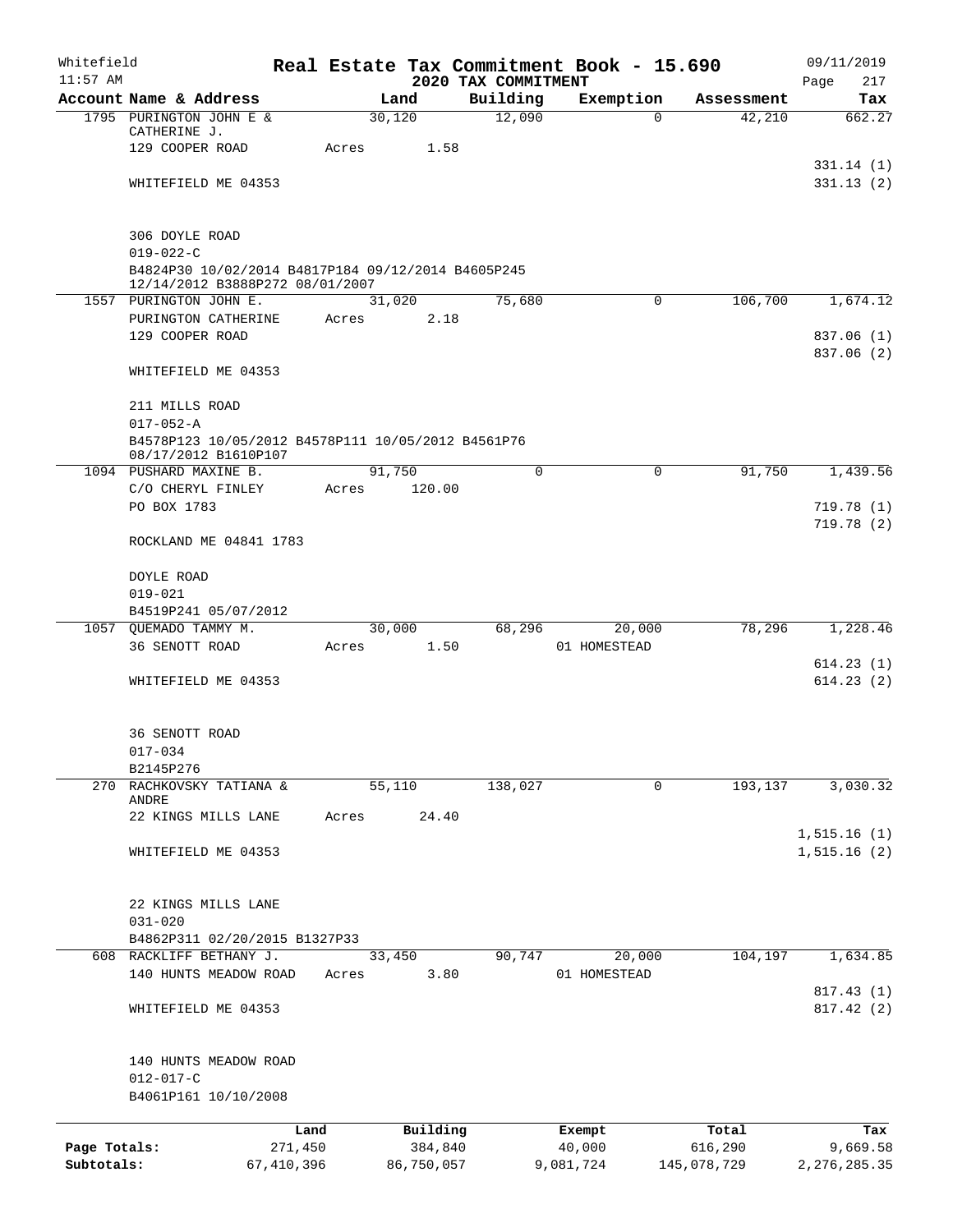| Whitefield |                                                                         |       |         |                     | Real Estate Tax Commitment Book - 15.690 |            | 09/11/2019  |
|------------|-------------------------------------------------------------------------|-------|---------|---------------------|------------------------------------------|------------|-------------|
| $11:57$ AM |                                                                         |       |         | 2020 TAX COMMITMENT |                                          |            | Page<br>218 |
|            | Account Name & Address                                                  |       | Land    | Building            | Exemption                                | Assessment | Tax         |
|            | 1016 RADONIS KEITH & VALORI<br>J.                                       |       | 15,500  | $\mathbf 0$         | $\Omega$                                 | 15,500     | 243.20      |
|            | 295 HEATH ROAD                                                          | Acres | 15.00   |                     |                                          |            |             |
|            |                                                                         |       |         |                     |                                          |            | 121.60(1)   |
|            | WHITEFIELD ME 04353                                                     |       |         |                     |                                          |            | 121.60(2)   |
|            | NO. WEARY POND ROAD<br>$011 - 019$                                      |       |         |                     |                                          |            |             |
|            | B4989P68 03/24/2016 B2610P167 10/26/2000                                |       |         |                     |                                          |            |             |
|            | 370 RADONIS KEITH & VALORI                                              |       | 66,100  | 302,978             | 20,000                                   | 349,078    | 5,477.03    |
|            | J.                                                                      |       |         |                     |                                          |            |             |
|            | 295 HEATH ROAD                                                          | Acres | 49.00   |                     | 01 HOMESTEAD                             |            | 2,738.52(1) |
|            | WHITEFIELD ME 04353                                                     |       |         |                     |                                          |            | 2,738.51(2) |
|            |                                                                         |       |         |                     |                                          |            |             |
|            | 295 HEATH ROAD                                                          |       |         |                     |                                          |            |             |
|            | $011 - 002$                                                             |       |         |                     |                                          |            |             |
|            | B4989P42 03/24/2016 B2479P100 07/16/1999<br>1198 RADONIS KEITH & VALORI |       | 26,850  | $\Omega$            | $\mathbf 0$                              | 26,850     | 421.28      |
|            | J.                                                                      |       |         |                     |                                          |            |             |
|            | 295 HEATH ROAD                                                          | Acres | 7.00    |                     |                                          |            |             |
|            |                                                                         |       |         |                     |                                          |            | 210.64(1)   |
|            | WHITEFIELD ME 04353                                                     |       |         |                     |                                          |            | 210.64(2)   |
|            | NO. WEARY POND ROAD                                                     |       |         |                     |                                          |            |             |
|            | $011 - 025$                                                             |       |         |                     |                                          |            |             |
|            | B4989P68 03/24/2016 B4400P137 03/20/2011 B2610P167<br>10/26/2000        |       |         |                     |                                          |            |             |
|            | 1495 RADONIS KEITH & VALORI                                             |       | 103,250 | $\Omega$            | 0                                        | 103,250    | 1,619.99    |
|            | J.                                                                      |       |         |                     |                                          |            |             |
|            | 295 HEATH ROAD                                                          | Acres | 143.00  |                     |                                          |            | 810.00(1)   |
|            | WHITEFIELD ME 04353                                                     |       |         |                     |                                          |            | 809.99(2)   |
|            |                                                                         |       |         |                     |                                          |            |             |
|            | HEATH ROAD                                                              |       |         |                     |                                          |            |             |
|            | $011 - 015$                                                             |       |         |                     |                                          |            |             |
|            | B4989P42 03/24/2016 B2479P100                                           |       |         |                     |                                          |            |             |
|            | 1455 RAFTERY RYAN P. & GRACE<br>Т.                                      |       | 38,150  | 0                   | 0                                        | 38,150     | 598.57      |
|            | 7903 WELLINGTON ROAD                                                    | Acres | 13.60   |                     |                                          |            | 299.29 (1)  |
|            | ALEXANDRIA VA 22308                                                     |       |         |                     |                                          |            | 299.28 (2)  |
|            | PITTSTON ROAD                                                           |       |         |                     |                                          |            |             |
|            | $004 - 044 - B - 2$                                                     |       |         |                     |                                          |            |             |

B4370P251 02/01/2011 B2823P205

|              | Land       | Building   | Exempt    | Total       | Tax          |
|--------------|------------|------------|-----------|-------------|--------------|
| Page Totals: | 249,850    | 302,978    | 20,000    | 532,828     | 8,360.07     |
| Subtotals:   | 67,660,246 | 87,053,035 | 9,101,724 | 145,611,557 | 2,284,645.42 |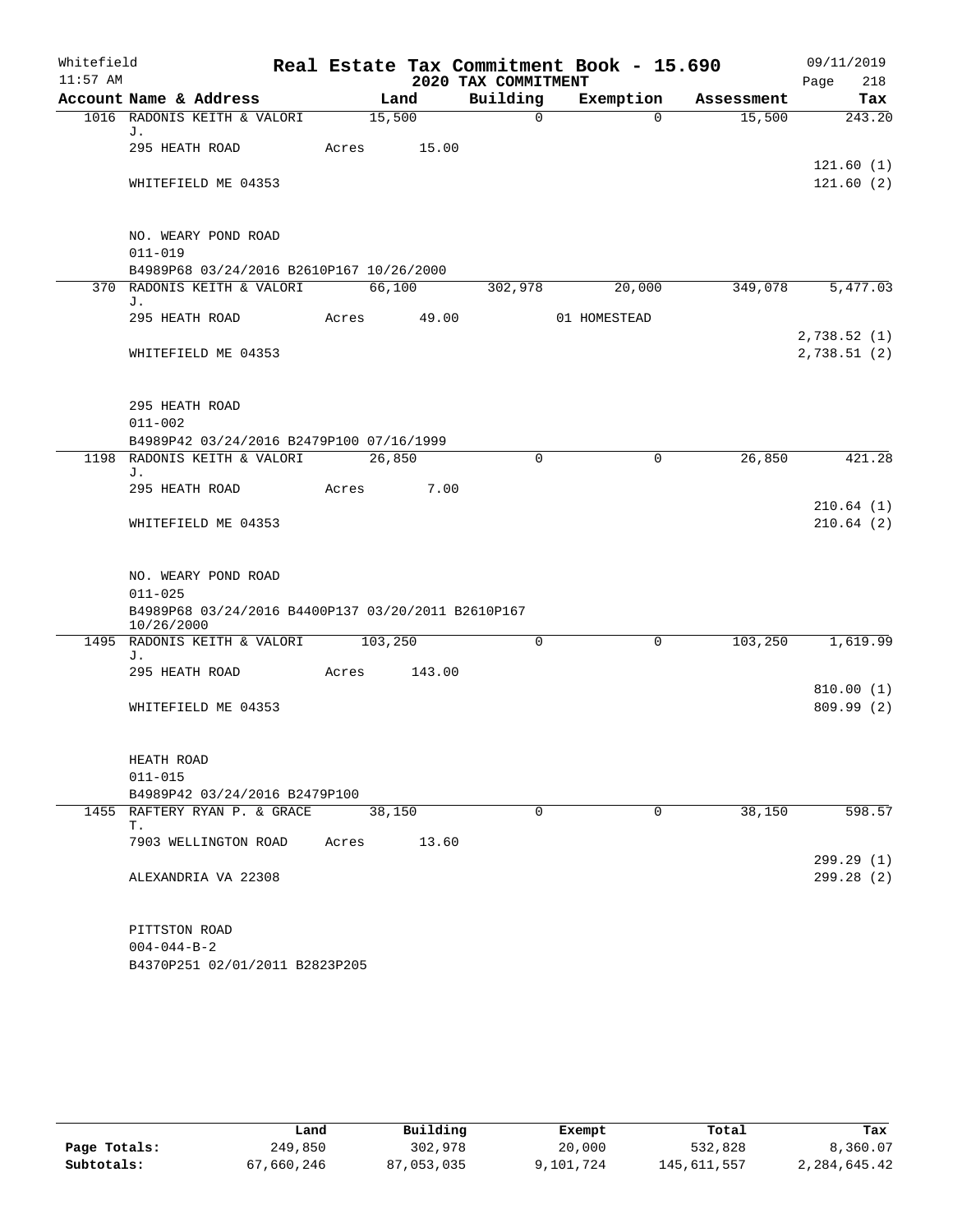| Whitefield |                                                           |        |       |                     | Real Estate Tax Commitment Book - 15.690 |            | 09/11/2019                   |
|------------|-----------------------------------------------------------|--------|-------|---------------------|------------------------------------------|------------|------------------------------|
| $11:57$ AM |                                                           |        |       | 2020 TAX COMMITMENT |                                          |            | 219<br>Page                  |
|            | Account Name & Address                                    | Land   |       | Building            | Exemption                                | Assessment | Tax                          |
|            | 1876 RAFTERY RYAN P. & GRACE<br>Т.                        | 73,185 |       | $\overline{0}$      | $\Omega$                                 | 73,185     | 1,148.27                     |
|            | 7903 WELLINGTON ROAD                                      | Acres  | 82.87 |                     |                                          |            | 574.14(1)                    |
|            | ALEXANDRIA VA 22308                                       |        |       |                     |                                          |            | 574.13(2)                    |
|            | 75 HEATH ROAD                                             |        |       |                     |                                          |            |                              |
|            | $011 - 010 - E$                                           |        |       |                     |                                          |            |                              |
|            | B4905P86 07/08/2015<br>658 RAFTERY RYAN P. & GRACE        | 20,150 |       | $\Omega$            | 0                                        | 20,150     | 316.15                       |
|            | Т.                                                        |        |       |                     |                                          |            |                              |
|            | 7903 WELLINGTON ROAD                                      | Acres  | 1.60  |                     |                                          |            |                              |
|            | ALEXANDRIA VA 22308                                       |        |       |                     |                                          |            | 158.08(1)<br>158.07(2)       |
|            | PITTSTON ROAD                                             |        |       |                     |                                          |            |                              |
|            | $004 - 044 - B - 1$                                       |        |       |                     |                                          |            |                              |
|            | B4370P251 02/01/2011 B2823P205                            |        |       |                     |                                          |            |                              |
|            | 866 RANDALL FAMILY<br>REVOCABLE TRUST                     | 39,962 |       | 237,018             | 0                                        | 276,980    | 4,345.82                     |
|            | 211 ANNA DRIVE                                            | Acres  | 10.89 |                     |                                          |            |                              |
|            | EAST BRIDGEWATER MA<br>02333                              |        |       |                     |                                          |            | 2, 172.91(1)<br>2, 172.91(2) |
|            | 12 CROCKER AVENUE NORTH<br>$030 - 017$                    |        |       |                     |                                          |            |                              |
|            | B5230P21 02/10/2018 B2850P3<br>488 RANKS JAMES M. & PAULA | 34,050 |       | 73,636              | 26,000                                   | 81,686     | 1,281.65                     |
|            | L.                                                        |        |       |                     |                                          |            |                              |
|            | 440 COOPER ROAD                                           | Acres  | 4.20  |                     | 01 HOMESTEAD                             |            |                              |
|            |                                                           |        |       |                     | 05 VET EXEMPTION                         |            | 640.83(1)                    |
|            | WHITEFIELD ME 04353                                       |        |       |                     |                                          |            | 640.82(2)                    |
|            | 440 COOPER ROAD                                           |        |       |                     |                                          |            |                              |
|            | $015 - 018 - D$                                           |        |       |                     |                                          |            |                              |
|            | B2600P328                                                 |        |       |                     |                                          |            |                              |
|            | 291 RANSLOW CHRISTOPHER D.                                | 24,230 |       | 0                   | 0                                        | 24,230     | 380.17                       |
|            | 6 WINDSOR TERRACE                                         | Acres  | 4.32  |                     |                                          |            | 190.09(1)                    |
|            | FARMINGDALE ME 04344                                      |        |       |                     |                                          |            | 190.08(2)                    |
|            | COOPER ROAD                                               |        |       |                     |                                          |            |                              |
|            | $016 - 006$                                               |        |       |                     |                                          |            |                              |

B4123P46 04/03/2009 B1478P64 06/10/1988 B1232P107

|              | Land       | Building   | Exempt    | Total       | Tax            |
|--------------|------------|------------|-----------|-------------|----------------|
| Page Totals: | 191,577    | 310,654    | 26,000    | 476,231     | 7,472.06       |
| Subtotals:   | 67,851,823 | 87,363,689 | 9,127,724 | 146,087,788 | 2, 292, 117.48 |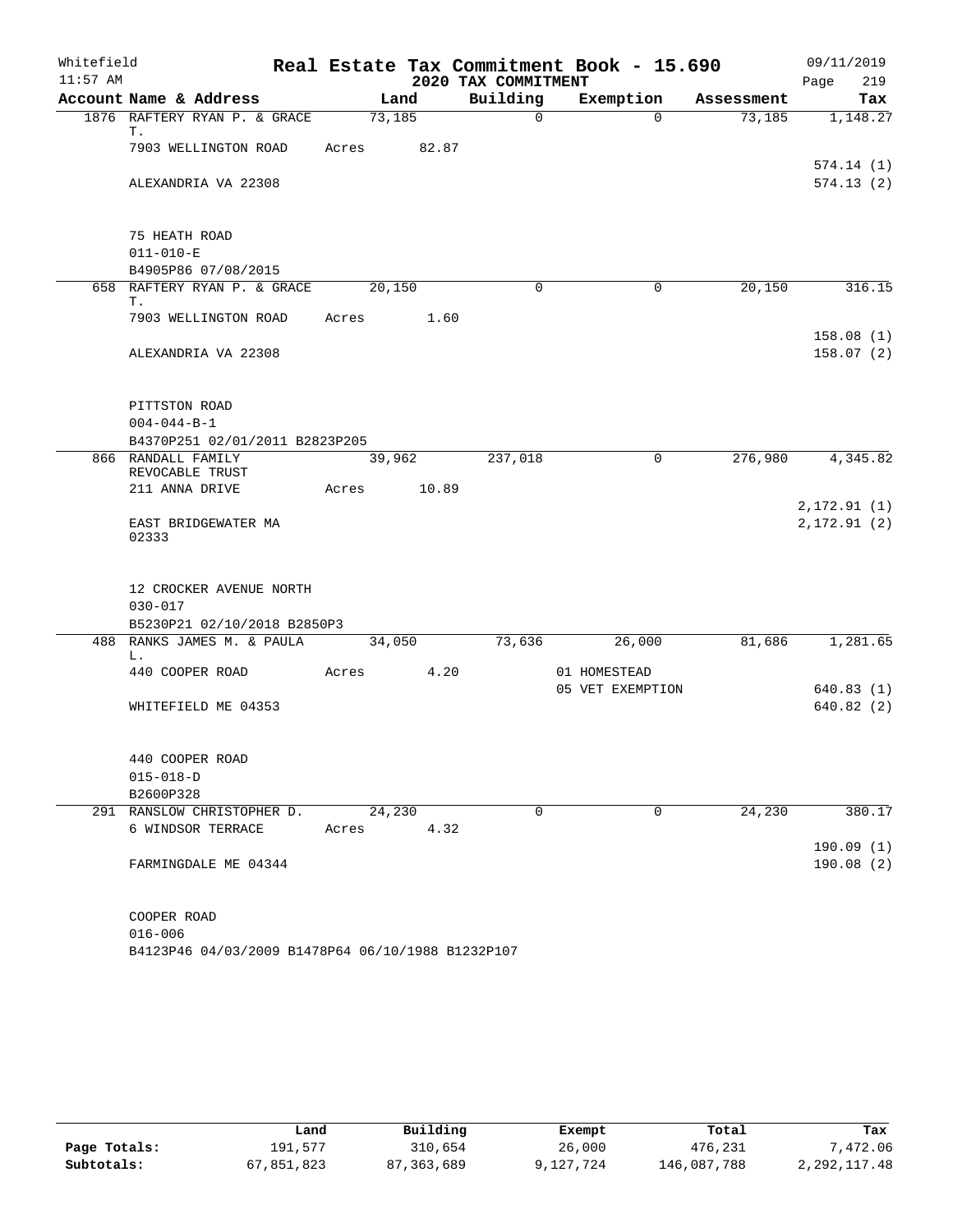| Whitefield<br>$11:57$ AM |                                                                                       |                 |       | Real Estate Tax Commitment Book - 15.690<br>2020 TAX COMMITMENT |              |                            |            | 09/11/2019<br>Page<br>220         |
|--------------------------|---------------------------------------------------------------------------------------|-----------------|-------|-----------------------------------------------------------------|--------------|----------------------------|------------|-----------------------------------|
|                          | Account Name & Address                                                                |                 | Land  | Building                                                        |              | Exemption                  | Assessment | Tax                               |
|                          | 1652 RAUCH, MILLICENT FORD<br>FORD, WILLIAM S. &<br>FORD, PETER L.<br>3 GETCHELL LANE | 36,820<br>Acres | 77.00 | $\Omega$                                                        |              | $\Omega$                   | 36,820     | 577.71<br>288.86 (1)<br>288.85(2) |
|                          | HALLOWELL ME 04347                                                                    |                 |       |                                                                 |              |                            |            |                                   |
|                          | JEFFERSON TOWN LINE<br>$008 - 036$                                                    |                 |       |                                                                 |              |                            |            |                                   |
|                          | B5048P48 08/19/2016                                                                   |                 |       |                                                                 |              |                            |            |                                   |
|                          | 1863 REAL, MARGARET<br>REAL, RICKY                                                    | 30,015<br>Acres | 1.51  | 130,345                                                         |              | 26,000<br>05 VET EXEMPTION | 134,360    | 2,108.11                          |
|                          | 246 VIGUE ROAD                                                                        |                 |       |                                                                 | 01 HOMESTEAD |                            |            | 1,054.06(1)                       |
|                          |                                                                                       |                 |       |                                                                 |              |                            |            | 1,054.05(2)                       |
|                          | Whitefield Maine 04353                                                                |                 |       |                                                                 |              |                            |            |                                   |
|                          | 246 VIGUE ROAD                                                                        |                 |       |                                                                 |              |                            |            |                                   |
|                          | $016 - 038 - A$                                                                       |                 |       |                                                                 |              |                            |            |                                   |
|                          | B5030P86 06/27/2016                                                                   |                 |       |                                                                 |              |                            |            |                                   |
|                          | 1424 REED KAILAH J.                                                                   | 54,472          |       | 0                                                               |              | $\mathbf 0$                | 54,472     | 854.67                            |
|                          | GAYTON KEVIN B.                                                                       | Acres           | 61.00 |                                                                 |              |                            |            |                                   |
|                          | 4 WHITEHOUSE ROAD                                                                     |                 |       |                                                                 |              |                            |            | 427.34 (1)                        |
|                          | VASSALBORO ME 04989                                                                   |                 |       |                                                                 |              |                            |            | 427.33(2)                         |
|                          | NO. HUNTS MEADOW ROAD                                                                 |                 |       |                                                                 |              |                            |            |                                   |
|                          | $018 - 051$                                                                           |                 |       |                                                                 |              |                            |            |                                   |
|                          | B5247P109 04/12/2018                                                                  |                 |       |                                                                 |              |                            |            |                                   |
| 543                      | REILLY MATTHEW A. &<br>JAMES                                                          | 68,250          |       | 0                                                               |              | $\mathbf 0$                | 68,250     | 1,070.84                          |
|                          | 7 GUINEVERE CIRCLE                                                                    | Acres           | 63.00 |                                                                 |              |                            |            |                                   |
|                          |                                                                                       |                 |       |                                                                 |              |                            |            | 535.42(1)                         |
|                          | SHREWSBURY MA 01545                                                                   |                 |       |                                                                 |              |                            |            | 535.42(2)                         |
|                          | VIGUE ROAD<br>$020 - 015$                                                             |                 |       |                                                                 |              |                            |            |                                   |
|                          | 1915 RIBEIRO, PAULA                                                                   | 26,562          |       | $\mathbf{0}$                                                    |              | 0                          | 26,562     | 416.76                            |
|                          | RIBEIRO, JOHN                                                                         | Acres           | 6.64  |                                                                 |              |                            |            |                                   |
|                          | 204 DUNCASTER ROAD                                                                    |                 |       |                                                                 |              |                            |            | 208.38(1)                         |
|                          | BLOOMFIELD CT 06002                                                                   |                 |       |                                                                 |              |                            |            | 208.38(2)                         |
|                          | HEATH ROAD                                                                            |                 |       |                                                                 |              |                            |            |                                   |
|                          | $011 - 17A - 1$                                                                       |                 |       |                                                                 |              |                            |            |                                   |
|                          | B5205P166 11/22/2018                                                                  |                 |       |                                                                 |              |                            |            |                                   |
|                          | 1255 RICCARDI-PERCY, RUFUS V                                                          | 57,250          |       | $\Omega$                                                        |              | $\mathbf 0$                | 57,250     | 898.25                            |
|                          | RICCARDI-PERCY, ALICE T Acres                                                         |                 | 51.00 |                                                                 |              |                            |            |                                   |
|                          | 528 EAST RIVER ROAD                                                                   |                 |       |                                                                 |              |                            |            | 449.13 (1)                        |
|                          | WHITEFIELD ME 04353                                                                   |                 |       |                                                                 |              |                            |            | 449.12 (2)                        |
|                          |                                                                                       |                 |       |                                                                 |              |                            |            |                                   |
|                          | EAST RIVER ROAD                                                                       |                 |       |                                                                 |              |                            |            |                                   |
|                          | $010 - 053$<br>B5177P179 09/07/2017                                                   |                 |       |                                                                 |              |                            |            |                                   |
|                          |                                                                                       |                 |       |                                                                 |              |                            |            |                                   |
|                          |                                                                                       |                 |       |                                                                 |              |                            |            |                                   |

|              | Land       | Building   | Exempt    | Total       | Tax          |
|--------------|------------|------------|-----------|-------------|--------------|
| Page Totals: | 273,369    | 130,345    | 26,000    | 377.714     | 5,926.34     |
| Subtotals:   | 68,125,192 | 87,494,034 | 9,153,724 | 146,465,502 | 2,298,043.82 |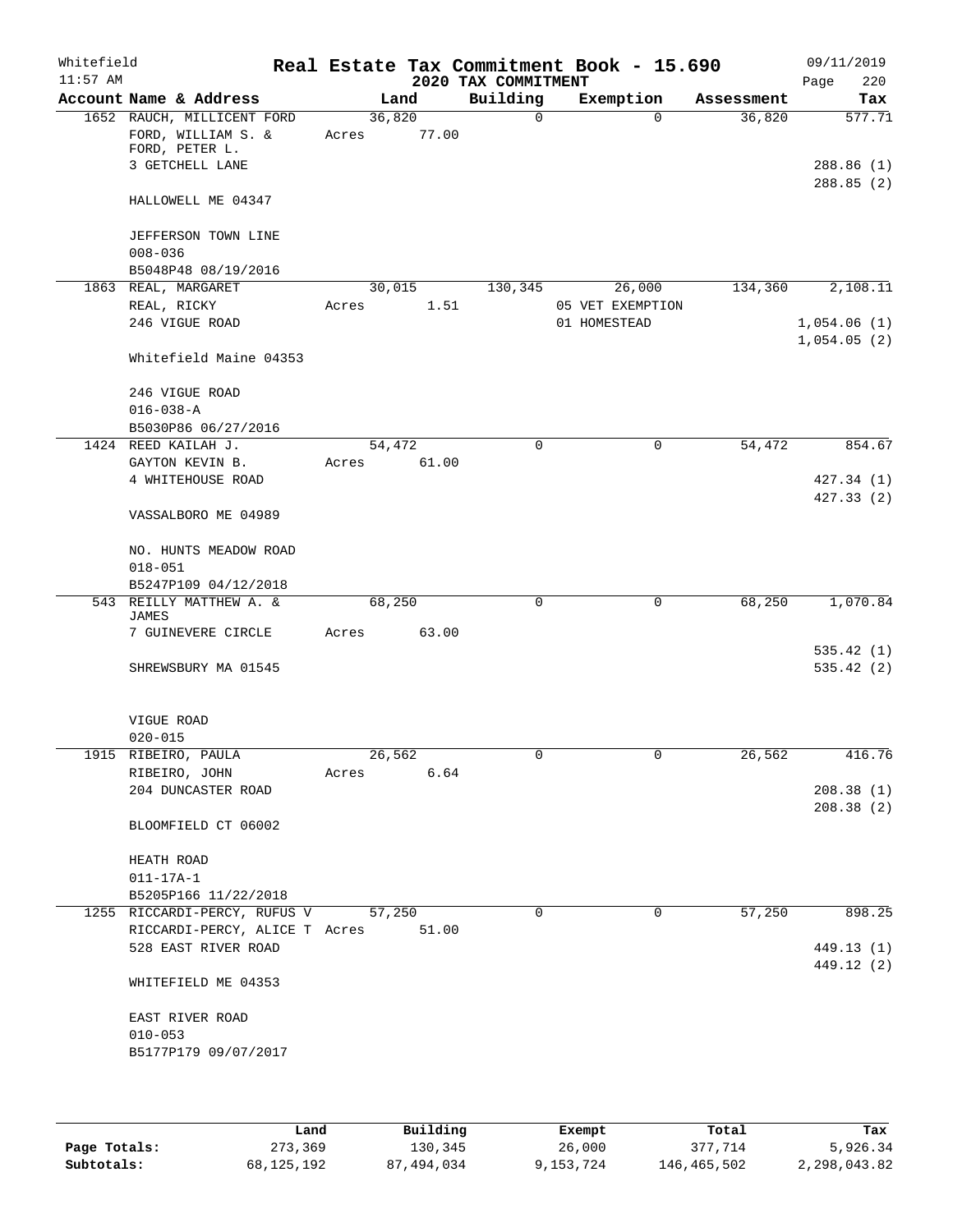| Whitefield   |                                           |            |       |        |            |                                 | Real Estate Tax Commitment Book - 15.690 |                        | 09/11/2019                 |
|--------------|-------------------------------------------|------------|-------|--------|------------|---------------------------------|------------------------------------------|------------------------|----------------------------|
| $11:57$ AM   | Account Name & Address                    |            |       | Land   |            | 2020 TAX COMMITMENT<br>Building | Exemption                                | Assessment             | Page<br>221<br>Tax         |
|              | 1360 RICHARDS DOUG & AMY D.               |            |       |        | 42,618     | 192,858                         | 20,000                                   | 215,476                | 3,380.82                   |
|              | 62 ROONEY LANE                            |            |       |        |            | Acres 14.21                     | 01 HOMESTEAD                             |                        |                            |
|              |                                           |            |       |        |            |                                 |                                          |                        | 1,690.41(1)                |
|              | WHITEFIELD ME 04353                       |            |       |        |            |                                 |                                          |                        | 1,690.41(2)                |
|              | 62 ROONEY LANE                            |            |       |        |            |                                 |                                          |                        |                            |
|              | $012 - 061$                               |            |       |        |            |                                 |                                          |                        |                            |
|              | B4106P206 02/27/2009 B3371P185 09/24/2004 |            |       |        |            |                                 |                                          |                        |                            |
|              | 1823 RICHARDS DOUGLAS E. &<br>PAMELA A.   |            |       | 32,265 |            | 93,745                          |                                          | 126,010<br>$\mathbf 0$ | 1,977.10                   |
|              | 42 ROONEY LANE                            |            |       |        | Acres 3.01 |                                 |                                          |                        |                            |
|              |                                           |            |       |        |            |                                 |                                          |                        | 988.55(1)                  |
|              | WHITEFIELD ME 04353                       |            |       |        |            |                                 |                                          |                        | 988.55(2)                  |
|              | 42 ROONEY LANE                            |            |       |        |            |                                 |                                          |                        |                            |
|              | $012 - 061 - A$                           |            |       |        |            |                                 |                                          |                        |                            |
|              | B4021P12 06/26/2008                       |            |       |        |            |                                 |                                          |                        |                            |
|              | 1213 RICHARDS JENNIFER W.                 |            |       |        | 35,370     | 176,367                         | 20,000                                   | 191,737                | 3,008.35                   |
|              | 134 DEVINE ROAD                           |            |       |        | Acres 5.15 |                                 | 01 HOMESTEAD                             |                        |                            |
|              | WHITEFIELD ME 04353                       |            |       |        |            |                                 |                                          |                        | 1,504.18(1)<br>1,504.17(2) |
|              |                                           |            |       |        |            |                                 |                                          |                        |                            |
|              | 134 DEVINE ROAD                           |            |       |        |            |                                 |                                          |                        |                            |
|              | $016 - 013 - F$                           |            |       |        |            |                                 |                                          |                        |                            |
|              | B2655P103                                 |            |       |        |            |                                 |                                          |                        |                            |
|              | 1860 RICHARDS JONATHAN L. &               |            |       | 25,562 |            | 0                               |                                          | 25,562<br>0            | 401.07                     |
|              | MARLENE M.<br>39 HEATH ROAD               |            |       |        | 5.39       |                                 |                                          |                        |                            |
|              |                                           |            | Acres |        |            |                                 |                                          |                        | 200.54(1)                  |
|              | WHITEFIELD ME 04353                       |            |       |        |            |                                 |                                          |                        | 200.53(2)                  |
|              |                                           |            |       |        |            |                                 |                                          |                        |                            |
|              | 39 HEATH ROAD                             |            |       |        |            |                                 |                                          |                        |                            |
|              | $011 - 010 - D$                           |            |       |        |            |                                 |                                          |                        |                            |
|              | B4291P4 06/28/2010                        |            |       |        |            |                                 |                                          |                        |                            |
| 1856         | RICHARDS KARL S.<br>204 DEVINE ROAD       |            | Acres | 17,260 | 17.20      | 0                               |                                          | 17,260<br>0            | 270.81                     |
|              |                                           |            |       |        |            |                                 |                                          |                        | 135.41(1)                  |
|              | WHITEFIELD ME 04353                       |            |       |        |            |                                 |                                          |                        | 135.40(2)                  |
|              |                                           |            |       |        |            |                                 |                                          |                        |                            |
|              | DEVINE ROAD                               |            |       |        |            |                                 |                                          |                        |                            |
|              | $016 - 013 - I$                           |            |       |        |            |                                 |                                          |                        |                            |
|              | B4254P226 03/03/2010                      |            |       |        |            |                                 |                                          |                        |                            |
| 1223         | RICHARDS KARL S. &<br>JUDITH              |            |       | 51,880 |            | $\mathsf{O}$                    |                                          | 0<br>51,880            | 814.00                     |
|              | 204 DEVINE ROAD                           |            | Acres |        | 55.80      |                                 |                                          |                        |                            |
|              |                                           |            |       |        |            |                                 |                                          |                        | 407.00(1)                  |
|              | WHITEFIELD ME 04353                       |            |       |        |            |                                 |                                          |                        | 407.00(2)                  |
|              | DEVINE ROAD                               |            |       |        |            |                                 |                                          |                        |                            |
|              | $016 - 013 - E$                           |            |       |        |            |                                 |                                          |                        |                            |
|              | B1173P188                                 |            |       |        |            |                                 |                                          |                        |                            |
|              |                                           |            |       |        |            |                                 |                                          |                        |                            |
|              |                                           | Land       |       |        | Building   |                                 | Exempt                                   | Total                  | Tax                        |
| Page Totals: |                                           | 204,955    |       |        | 462,970    |                                 | 40,000                                   | 627,925                | 9,852.15                   |
| Subtotals:   |                                           | 68,330,147 |       |        | 87,957,004 |                                 | 9,193,724                                | 147,093,427            | 2,307,895.97               |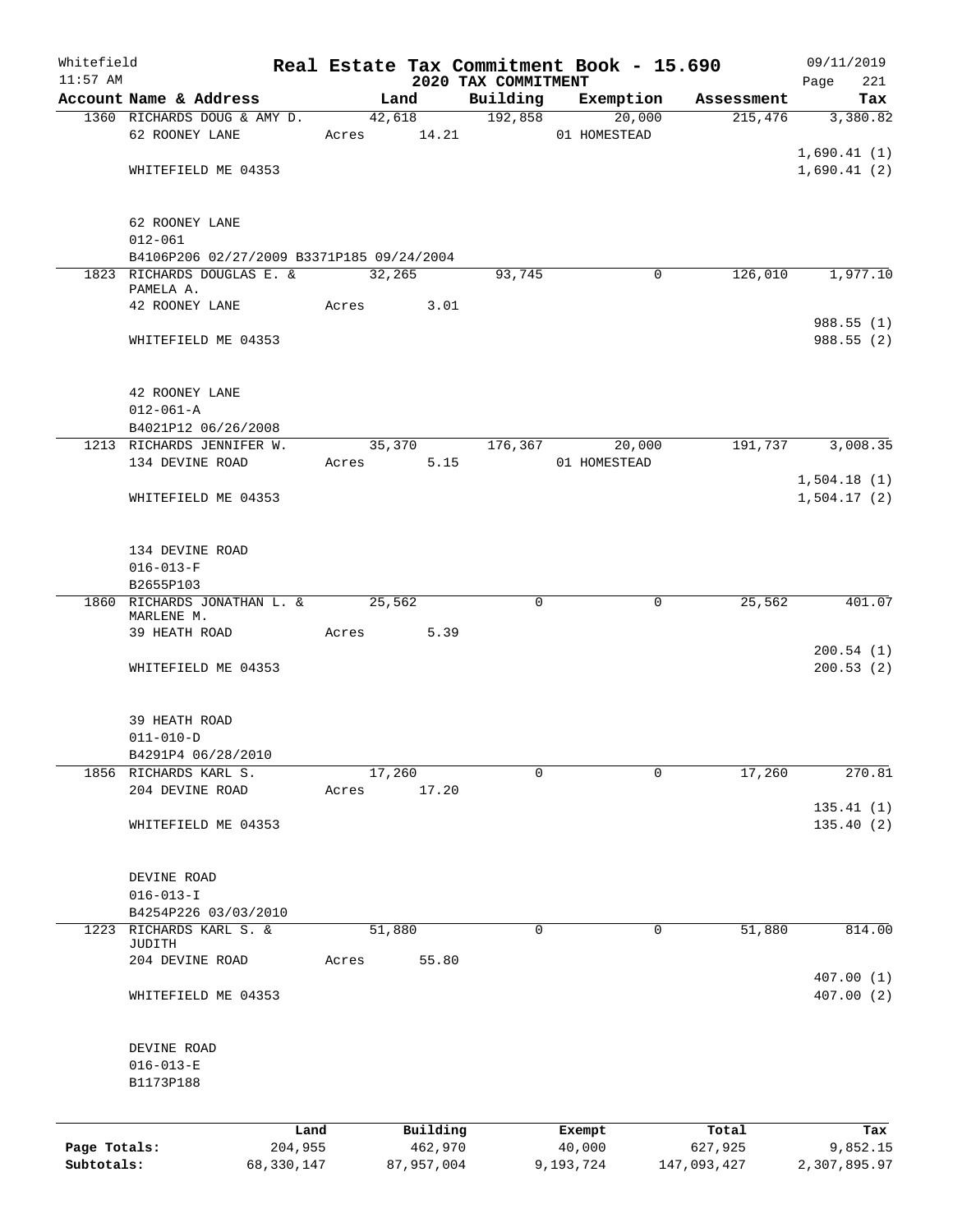| Whitefield<br>$11:57$ AM   |                                                    |                       |       |                           | 2020 TAX COMMITMENT | Real Estate Tax Commitment Book - 15.690 |                          | 09/11/2019<br>Page<br>222 |
|----------------------------|----------------------------------------------------|-----------------------|-------|---------------------------|---------------------|------------------------------------------|--------------------------|---------------------------|
|                            | Account Name & Address                             |                       |       | Land                      | Building            | Exemption                                | Assessment               | Tax                       |
|                            | 1473 RICHARDS KARL S. &                            |                       |       | 21,545                    | $\mathbf 0$         |                                          | 21,545<br>$\Omega$       | 338.04                    |
|                            | JUDITH                                             |                       |       |                           |                     |                                          |                          |                           |
|                            | 204 DEVINE ROAD                                    |                       | Acres | 2.53                      |                     |                                          |                          | 169.02(1)                 |
|                            | WHITEFIELD ME 04353                                |                       |       |                           |                     |                                          |                          | 169.02(2)                 |
|                            |                                                    |                       |       |                           |                     |                                          |                          |                           |
|                            |                                                    |                       |       |                           |                     |                                          |                          |                           |
|                            | DEVINE ROAD                                        |                       |       |                           |                     |                                          |                          |                           |
|                            | $016 - 013 - D$<br>B1173P188                       |                       |       |                           |                     |                                          |                          |                           |
|                            | 632 RICHARDS KARL S. &                             |                       |       | 35,250                    | 202,044             | 20,000                                   | 217,294                  | 3,409.34                  |
|                            | JUDITH                                             |                       |       |                           |                     |                                          |                          |                           |
|                            | 204 DEVINE ROAD                                    |                       | Acres | 5.00                      |                     | 01 HOMESTEAD                             |                          |                           |
|                            |                                                    |                       |       |                           |                     |                                          |                          | 1,704.67(1)               |
|                            | WHITEFIELD ME 04353                                |                       |       |                           |                     |                                          |                          | 1,704.67(2)               |
|                            | 204 DEVINE ROAD                                    |                       |       |                           |                     |                                          |                          |                           |
|                            | $016 - 013 - B$                                    |                       |       |                           |                     |                                          |                          |                           |
|                            | B1173P188                                          |                       |       |                           |                     |                                          |                          |                           |
|                            | 1147 RICHARDS LEE & JENNIFER                       |                       |       | 49,200                    | 268,720             |                                          | 317,920<br>0             | 4,988.16                  |
|                            | 137 DEVINE ROAD                                    |                       |       | Acres 23.00               |                     |                                          |                          |                           |
|                            |                                                    |                       |       |                           |                     |                                          |                          | 2,494.08(1)               |
|                            | WHITEFIELD ME 04353                                |                       |       |                           |                     |                                          |                          | 2,494.08 (2)              |
|                            | 137 DEVINE ROAD                                    |                       |       |                           |                     |                                          |                          |                           |
|                            | $016 - 014$                                        |                       |       |                           |                     |                                          |                          |                           |
|                            | B2527P330                                          |                       |       |                           |                     |                                          |                          |                           |
|                            | 324 RICHARDS LEE E.                                |                       |       |                           | 68,024 897,746      |                                          | 0                        | 965,770 15,152.93         |
|                            | 137 DEVINE ROAD                                    |                       |       | Acres 11.28               |                     |                                          |                          |                           |
|                            |                                                    |                       |       |                           |                     |                                          |                          | 7,576.47(1)               |
|                            | WHITEFIELD ME 04353                                |                       |       |                           |                     |                                          |                          | 7,576.46 (2)              |
|                            | 116 AUGUSTA ROAD                                   |                       |       |                           |                     |                                          |                          |                           |
|                            | $018 - 019$                                        |                       |       |                           |                     |                                          |                          |                           |
|                            | B3640P262 02/28/2006 B3362P43 09/03/2004 B1487P307 |                       |       |                           |                     |                                          |                          |                           |
|                            | 1538 RICHARDS MARK & LYNN                          |                       |       | 30,960                    | 174,052             | 20,000                                   | 185,012                  | 2,902.84                  |
|                            | 90 HUNTS MEADOW ROAD                               |                       | Acres | 2.14                      |                     | 01 HOMESTEAD                             |                          |                           |
|                            |                                                    |                       |       |                           |                     |                                          |                          | 1,451.42(1)               |
|                            | WHITEFIELD ME 04353                                |                       |       |                           |                     |                                          |                          | 1,451.42(2)               |
|                            | 90 HUNTS MEADOW ROAD                               |                       |       |                           |                     |                                          |                          |                           |
|                            | $012 - 015 - B$                                    |                       |       |                           |                     |                                          |                          |                           |
|                            | B1704P215                                          |                       |       |                           |                     |                                          |                          |                           |
| 1857                       | RICHARDS VIOLET H.                                 |                       |       | 17,260                    | 0                   |                                          | $\mathbf 0$<br>17,260    | 270.81                    |
|                            | IRREVOCABLE TRUST                                  |                       |       |                           |                     |                                          |                          |                           |
|                            | LEE E RICHARDS & JORDAN Acres<br>RICHARDS TRUSTEES |                       |       | 17.20                     |                     |                                          |                          |                           |
|                            | 134 DEVINE ROAD                                    |                       |       |                           |                     |                                          |                          | 135.41(1)<br>135.40(2)    |
|                            | WHITEFIELD ME 04353                                |                       |       |                           |                     |                                          |                          |                           |
|                            | DEVINE ROAD                                        |                       |       |                           |                     |                                          |                          |                           |
|                            | $016 - 013 - J$                                    |                       |       |                           |                     |                                          |                          |                           |
|                            | B4254P229 03/03/2010                               |                       |       |                           |                     |                                          |                          |                           |
|                            |                                                    | Land                  |       | Building                  |                     | Exempt                                   | Total                    | Tax                       |
| Page Totals:<br>Subtotals: |                                                    | 222,239<br>68,552,386 |       | 1,542,562<br>89, 499, 566 |                     | 40,000<br>9,233,724                      | 1,724,801<br>148,818,228 | 27,062.12<br>2,334,958.09 |
|                            |                                                    |                       |       |                           |                     |                                          |                          |                           |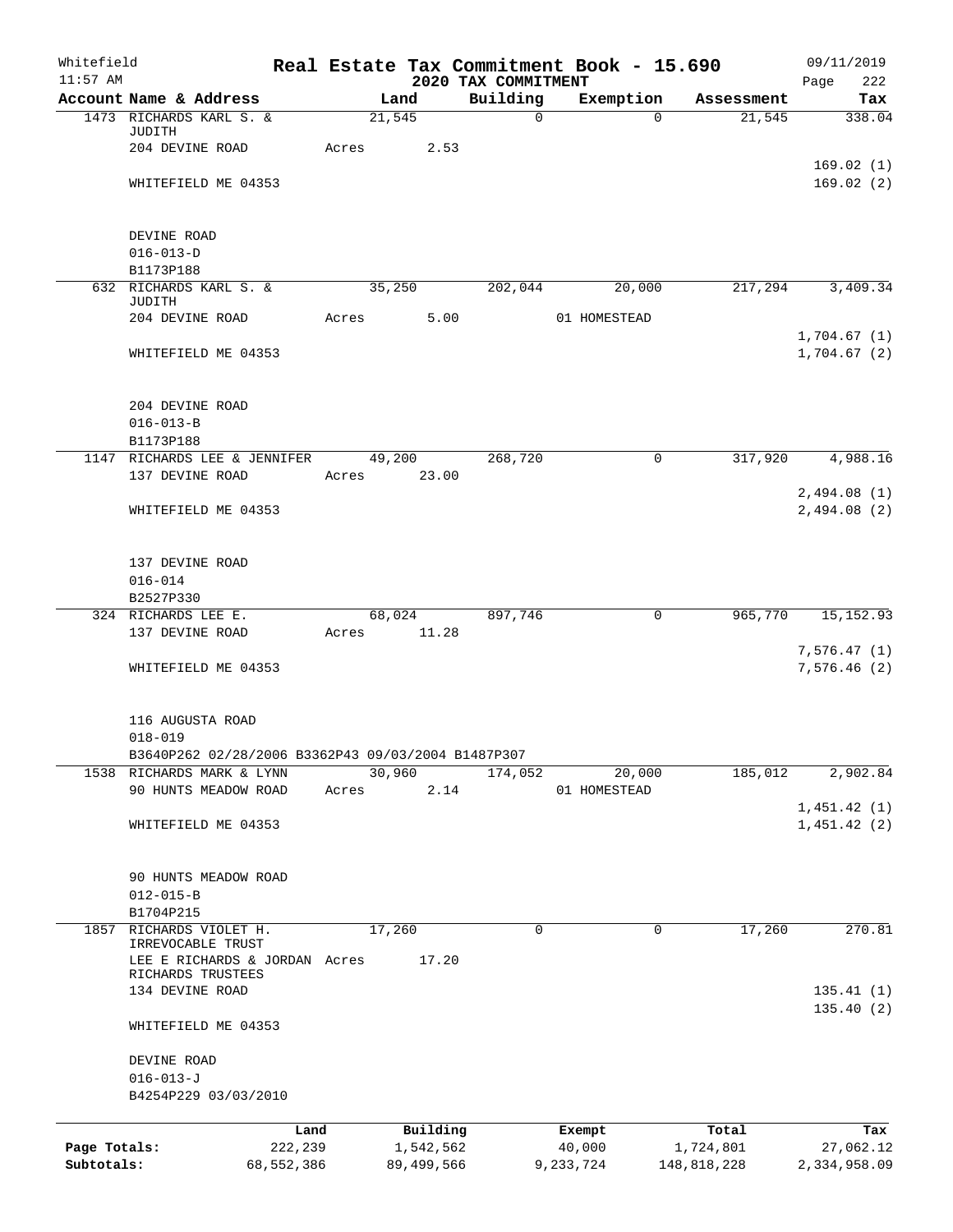| Whitefield |                                                                      |        |                |                     | Real Estate Tax Commitment Book - 15.690 |            | 09/11/2019  |
|------------|----------------------------------------------------------------------|--------|----------------|---------------------|------------------------------------------|------------|-------------|
| $11:57$ AM |                                                                      |        |                | 2020 TAX COMMITMENT |                                          |            | 223<br>Page |
|            | Account Name & Address                                               |        | Land           | Building            | Exemption                                | Assessment | Tax         |
|            | 1286 RICHARDS VIOLET H.<br>IRREVOCABLE TRUST,<br>DAWN DULAC & LEE E. | Acres  | 33,075<br>3.55 | 25,778              | $\Omega$                                 | 58,853     | 923.40      |
|            | RICHARDS, TRUSTEES                                                   |        |                |                     |                                          |            |             |
|            | 188 DEVINE ROAD                                                      |        |                |                     |                                          |            | 461.70(1)   |
|            |                                                                      |        |                |                     |                                          |            | 461.70 (2)  |
|            | WHITEFIELD ME 04353                                                  |        |                |                     |                                          |            |             |
|            | 170 DEVINE ROAD                                                      |        |                |                     |                                          |            |             |
|            | $016 - 013$                                                          |        |                |                     |                                          |            |             |
|            | B4254P220 03/03/2010 B1019P158                                       |        |                |                     |                                          |            |             |
|            | 469 RIDEOUT ARDELL M.                                                |        | 30,000         | 81,038              | 20,000                                   | 91,038     | 1,428.39    |
|            | 380 TOWNHOUSE ROAD                                                   | Acres  | 1.50           |                     | 01 HOMESTEAD                             |            |             |
|            |                                                                      |        |                |                     |                                          |            | 714.20(1)   |
|            | WHITEFIELD ME 04353                                                  |        |                |                     |                                          |            | 714.19(2)   |
|            |                                                                      |        |                |                     |                                          |            |             |
|            | 380 TOWNHOUSE ROAD                                                   |        |                |                     |                                          |            |             |
|            | $010 - 017 - A$                                                      |        |                |                     |                                          |            |             |
|            | B2636P165                                                            |        |                |                     |                                          |            |             |
|            | 349 RIDEOUT ARDELL M. &<br>EMIL C.                                   |        | 32,850         | 15,626              | 0                                        | 48,476     | 760.59      |
|            | * GERALD ALLEN & BRETT<br>GILLEY                                     | Acres  | 3.40           |                     |                                          |            |             |
|            | 380 TOWNHOUSE ROAD                                                   |        |                |                     |                                          |            | 380.30 (1)  |
|            |                                                                      |        |                |                     |                                          |            | 380.29(2)   |
|            | WHITEFIELD ME 04353                                                  |        |                |                     |                                          |            |             |
|            | 56 BLUE GOOSE LANE                                                   |        |                |                     |                                          |            |             |
|            | $010 - 011 - F$                                                      |        |                |                     |                                          |            |             |
|            | B5136P105 05/17/2017 B4444P268 10/03/2011 B2696P145                  |        |                |                     |                                          |            |             |
|            | 1809 RIDEOUT ERIC M.                                                 |        | 34,050         | 54,585              | 0                                        | 88,635     | 1,390.68    |
|            | 74 BEECH LANE                                                        | Acres  | 4.20           |                     |                                          |            |             |
|            |                                                                      |        |                |                     |                                          |            | 695.34(1)   |
|            | WHITEFIELD ME 04353                                                  |        |                |                     |                                          |            | 695.34(2)   |
|            | 74 BEECH LANE                                                        |        |                |                     |                                          |            |             |
|            | $014 - 006 - K$                                                      |        |                |                     |                                          |            |             |
|            | B3978P200 03/14/2008                                                 |        |                |                     |                                          |            |             |
|            | 1713 RIDEOUT JERRY T. &                                              | 31,065 |                | 272,502             | $\mathbf 0$                              | 303,567    | 4,762.97    |
|            | GEORGENE M.                                                          |        |                |                     |                                          |            |             |
|            | 624 TOWNHOUSE ROAD                                                   | Acres  | 2.21           |                     |                                          |            |             |
|            |                                                                      |        |                |                     |                                          |            | 2,381.49(1) |
|            | WHITEFIELD ME 04353                                                  |        |                |                     |                                          |            | 2,381.48(2) |
|            | 624 TOWNHOUSE ROAD                                                   |        |                |                     |                                          |            |             |
|            | $010 - 030 - B$                                                      |        |                |                     |                                          |            |             |
|            | B4704P234 08/28/2013 B3220P63 01/08/2004                             |        |                |                     |                                          |            |             |

|              | Land       | Building   | Exempt    | Total       | Tax          |
|--------------|------------|------------|-----------|-------------|--------------|
| Page Totals: | 161,040    | 449,529    | 20,000    | 590,569     | 9,266.03     |
| Subtotals:   | 68,713,426 | 89,949,095 | 9,253,724 | 149,408,797 | 2,344,224.12 |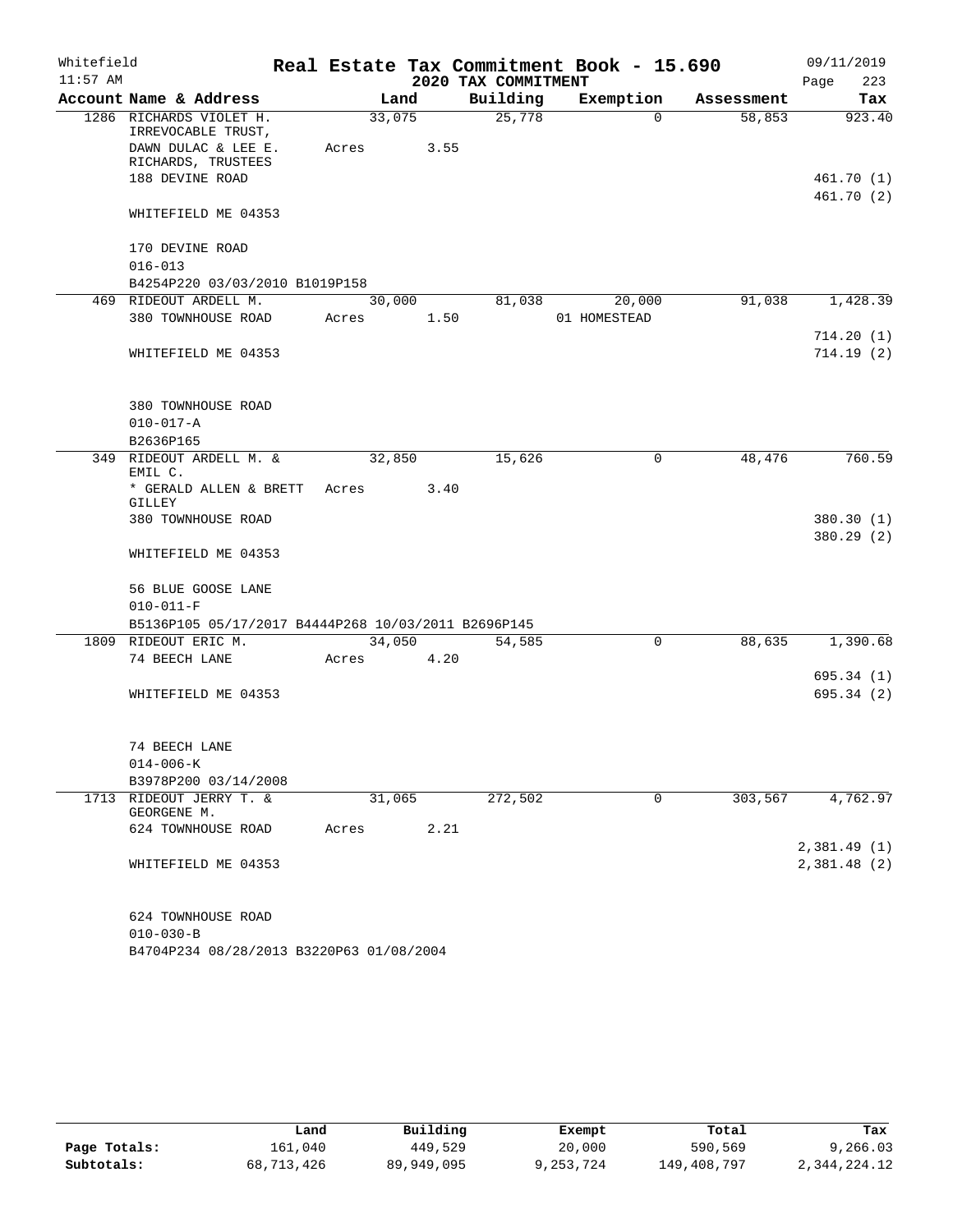| Whitefield<br>$11:57$ AM |                                               |                                           |       |        |       | 2020 TAX COMMITMENT | Real Estate Tax Commitment Book - 15.690 |            | 09/11/2019<br>Page<br>224  |
|--------------------------|-----------------------------------------------|-------------------------------------------|-------|--------|-------|---------------------|------------------------------------------|------------|----------------------------|
|                          | Account Name & Address                        |                                           |       | Land   |       | Building            | Exemption                                | Assessment | Tax                        |
|                          | MARY A.                                       | 130 RIDEOUT NICHOLAS A. &                 |       | 36,210 |       | 45,064              | $\Omega$                                 | 81,274     | 1,275.19                   |
|                          | 33 BLUE GOOS LANE                             |                                           | Acres |        | 6.20  |                     |                                          |            |                            |
|                          | WHITEFIELD ME 04353                           |                                           |       |        |       |                     |                                          |            | 637.60(1)<br>637.59 (2)    |
|                          | 33 BLUE GOOSE LANE<br>$010 - 012$             | B4126P228 04/10/2009 B3791P288 12/22/2006 |       |        |       |                     |                                          |            |                            |
|                          | 1685 RIDEOUT RICHARD G.                       |                                           |       | 7,580  |       | $\Omega$            | $\Omega$                                 | 7,580      | 118.93                     |
|                          |                                               | 211 HUNTS MEADOW ROAD                     | Acres |        | 5.10  |                     |                                          |            |                            |
|                          |                                               |                                           |       |        |       |                     |                                          |            | 59.47(1)                   |
|                          | PITTSTON ME 04345                             |                                           |       |        |       |                     |                                          |            | 59.46(2)                   |
|                          | $006 - 021 - 3$                               | 211 SO. HUNTS MEADOW                      |       |        |       |                     |                                          |            |                            |
|                          | B2813P1<br>1674 RIDEOUT ROBERT                |                                           |       | 39,018 |       | 0                   | 0                                        | 39,018     | 612.19                     |
|                          | 39 HICKORY LANE                               |                                           | Acres |        | 22.72 |                     |                                          |            |                            |
|                          |                                               |                                           |       |        |       |                     |                                          |            | 306.10(1)                  |
|                          | WHITEFIELD ME 04353                           |                                           |       |        |       |                     |                                          |            | 306.09(2)                  |
|                          | HUNTS MEADOW ROAD<br>$012 - 027$<br>B2039P134 |                                           |       |        |       |                     |                                          |            |                            |
|                          | 214 RIDEOUT ROBERT L.                         |                                           |       | 64,638 |       | 174,376             | 20,000                                   | 219,014    | 3,436.33                   |
|                          | 39 HICKORY LANE                               |                                           | Acres |        | 46.75 |                     | 01 HOMESTEAD                             |            |                            |
|                          | WHITEFIELD ME 04353                           |                                           |       |        |       |                     |                                          |            | 1,718.17(1)<br>1,718.16(2) |
|                          | 39 HICKORY LANE<br>$012 - 026 - A$            |                                           |       |        |       |                     |                                          |            |                            |
|                          | B2280P71                                      |                                           |       | 30,000 |       |                     |                                          |            |                            |
|                          | 647 RIDEOUT ROSEMARY L.<br>28 CLOVER LANE     |                                           | Acres |        | 1.35  | 19,288              | 0                                        | 49,288     | 773.33                     |
|                          |                                               |                                           |       |        |       |                     |                                          |            | 386.67(1)                  |
|                          | WHITEFIELD ME 04353                           |                                           |       |        |       |                     |                                          |            | 386.66 (2)                 |
|                          | 28 CLOVER LANE<br>$012 - 028 - F$             |                                           |       |        |       |                     |                                          |            |                            |
|                          | 1861 RIDEOUT TED & SARAH                      |                                           |       | 30,750 |       | 44,675              | $\mathbf 0$                              | 75,425     | 1,183.42                   |
|                          | 452 MILLS ROAD                                |                                           | Acres |        | 2.00  |                     |                                          |            |                            |
|                          | WHITEFIELD ME 04353                           |                                           |       |        |       |                     |                                          |            | 591.71 (1)<br>591.71 (2)   |
|                          | 452 MILLS ROAD<br>$020 - 029 - B$             | B4275P121 05/10/2010                      |       |        |       |                     |                                          |            |                            |

|              | Land       | Building   | Exempt    | Total       | Tax          |
|--------------|------------|------------|-----------|-------------|--------------|
| Page Totals: | 208,196    | 283,403    | 20,000    | 471,599     | , 399.39     |
| Subtotals:   | 68,921,622 | 90,232,498 | 9,273,724 | 149,880,396 | 2,351,623.51 |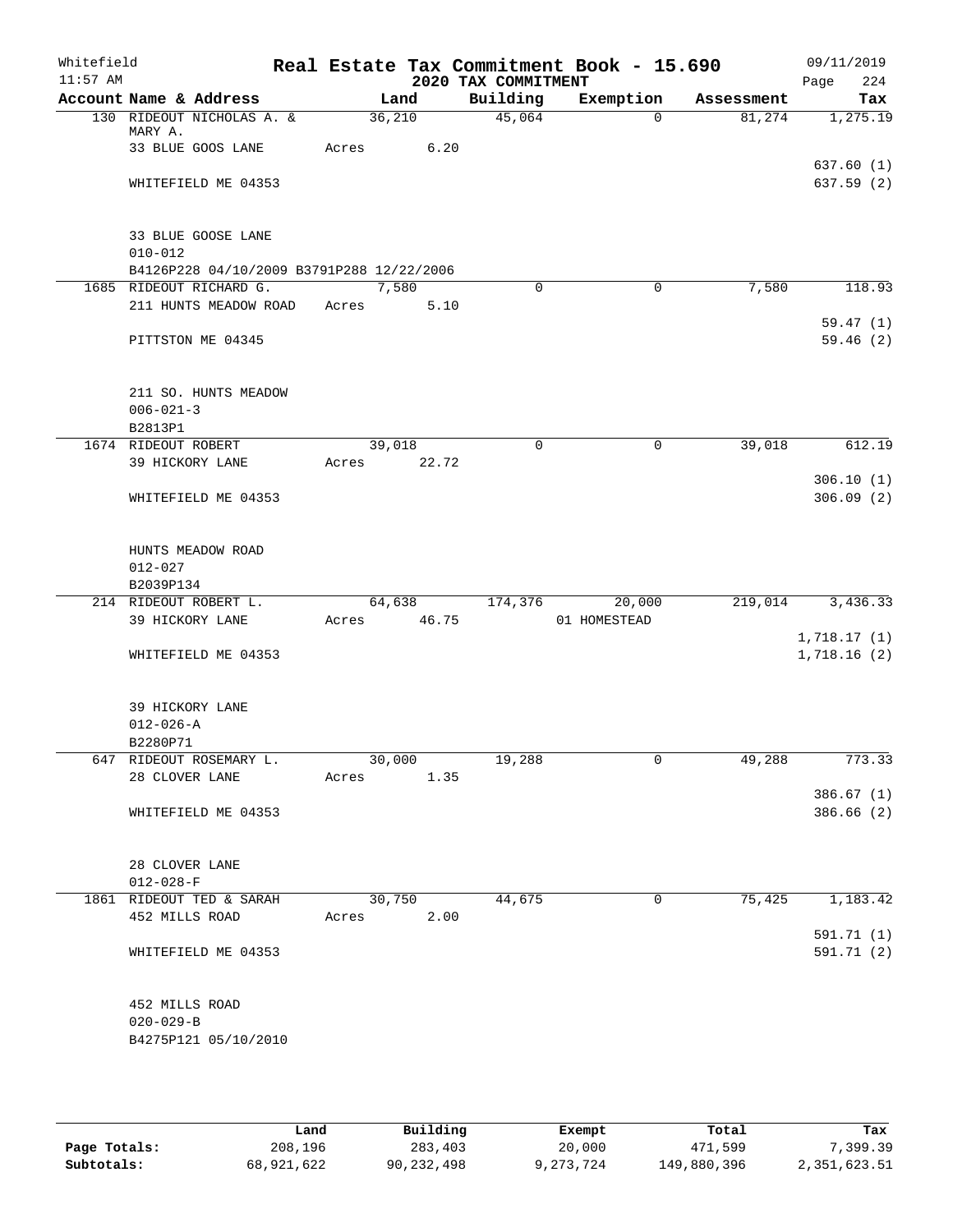| Whitefield<br>$11:57$ AM |                                                                                                             |                |       | 2020 TAX COMMITMENT | Real Estate Tax Commitment Book - 15.690 |            | 09/11/2019<br>225<br>Page    |
|--------------------------|-------------------------------------------------------------------------------------------------------------|----------------|-------|---------------------|------------------------------------------|------------|------------------------------|
|                          | Account Name & Address                                                                                      | Land           |       | Building            | Exemption                                | Assessment | Tax                          |
|                          | 1115 RIDEOUT, MARK R                                                                                        | 62, 135        |       | 191,314             | 20,000                                   | 233,449    | 3,662.81                     |
|                          | RIDEOUT, SHANNON                                                                                            | 42.90<br>Acres |       |                     | 01 HOMESTEAD                             |            |                              |
|                          | 32 HICKORY LANE                                                                                             |                |       |                     |                                          |            | 1,831.41(1)                  |
|                          | WHITEFIELD ME 04353                                                                                         |                |       |                     |                                          |            | 1,831.40(2)                  |
|                          | 32 HICKORY LANE                                                                                             |                |       |                     |                                          |            |                              |
|                          | $012 - 026$                                                                                                 |                |       |                     |                                          |            |                              |
|                          | B5096P276 01/06/2017 B2478P326                                                                              |                |       |                     |                                          |            |                              |
|                          | 1182 RIDEOUT, ROBERT L<br>39 HICKERY LANE                                                                   | 65,210         |       | 53,025              | $\overline{0}$                           | 118,235    | 1,855.11                     |
|                          |                                                                                                             | Acres 47.63    |       |                     |                                          |            | 927.56(1)                    |
|                          | WHITEFIELD ME 04353                                                                                         |                |       |                     |                                          |            | 927.55(2)                    |
|                          | 589 MILLS ROAD                                                                                              |                |       |                     |                                          |            |                              |
|                          | $020 - 039$                                                                                                 |                |       |                     |                                          |            |                              |
|                          | B5284P245 07/26/2018 B5284P243 07/26/2018                                                                   |                |       |                     |                                          |            |                              |
|                          | 394 RIDGELL DANIEL                                                                                          | 74,865         |       | 332,640             | 0                                        | 407,505    | 6,393.75                     |
|                          | 26460 THREE NOTCH ROAD                                                                                      | Acres          | 56.23 |                     |                                          |            |                              |
|                          | MECHANICSVILLE MD 20659                                                                                     |                |       |                     |                                          |            | 3, 196.88(1)<br>3, 196.87(2) |
|                          | 98 TOWNHOUSE ROAD                                                                                           |                |       |                     |                                          |            |                              |
|                          | $013 - 055$                                                                                                 |                |       |                     |                                          |            |                              |
|                          | B5021P231 06/27/2016 B4698P285 08/13/2013 B4698P279<br>08/13/2013 B3375P289 10/08/2004 B3375P281 10/08/2004 |                |       |                     |                                          |            |                              |
|                          | 1196 RIDGELL DANIEL                                                                                         | 25,855         |       | 164,510             | $\mathbf 0$                              | 190,365    | 2,986.83                     |
|                          | 26460 THREE NOTCH ROAD Acres                                                                                |                | 2.07  |                     |                                          |            |                              |
|                          |                                                                                                             |                |       |                     |                                          |            | 1,493.42(1)                  |
|                          | MECHANICSVILLE MD 20659                                                                                     |                |       |                     |                                          |            | 1,493.41(2)                  |
|                          | 104 TOWNHOUSE ROAD                                                                                          |                |       |                     |                                          |            |                              |
|                          | $013 - 055 - A$<br>B3375P289 10/08/2004 B3375P281                                                           |                |       |                     |                                          |            |                              |
|                          | 1064 RIPLEY NANCY HEIRS                                                                                     | 85,100         |       | 0                   | 0                                        | 85,100     | 1,335.22                     |
|                          | C/O IVA M. RIPLEY -<br>PERS REP                                                                             | Acres          | 86.70 |                     |                                          |            |                              |
|                          | 371 TOWNHOUSE ROAD                                                                                          |                |       |                     |                                          |            | 667.61 (1)                   |
|                          |                                                                                                             |                |       |                     |                                          |            | 667.61(2)                    |
|                          | WHITEFIELD ME 04353                                                                                         |                |       |                     |                                          |            |                              |
|                          | 5 BLUE GOOSE LANE<br>$010 - 011$                                                                            |                |       |                     |                                          |            |                              |
|                          | B4828P232 10/16/2014 B4773P33 04/24/2014 B956P231                                                           |                |       |                     |                                          |            |                              |
|                          | 983 RITTERSHAUS GRETCHEN                                                                                    | 31,850         |       | 0                   | 0                                        | 31,850     | 499.73                       |
|                          | 5 ASHLEY DRIVE                                                                                              | Acres          | 7.00  |                     |                                          |            |                              |
|                          |                                                                                                             |                |       |                     |                                          |            | 249.87 (1)                   |
|                          | EAST FALMOUTH MA 02536                                                                                      |                |       |                     |                                          |            | 249.86(2)                    |
|                          | TOWNHOUSE ROAD                                                                                              |                |       |                     |                                          |            |                              |
|                          | $010 - 027$                                                                                                 |                |       |                     |                                          |            |                              |
|                          |                                                                                                             |                |       |                     |                                          |            |                              |
|                          |                                                                                                             |                |       |                     |                                          |            |                              |

|              | Land       | Building   | Exempt    | Total       | Tax          |
|--------------|------------|------------|-----------|-------------|--------------|
| Page Totals: | 345,015    | 741,489    | 20,000    | 1,066,504   | 16,733.45    |
| Subtotals:   | 69,266,637 | 90,973,987 | 9,293,724 | 150,946,900 | 2,368,356.96 |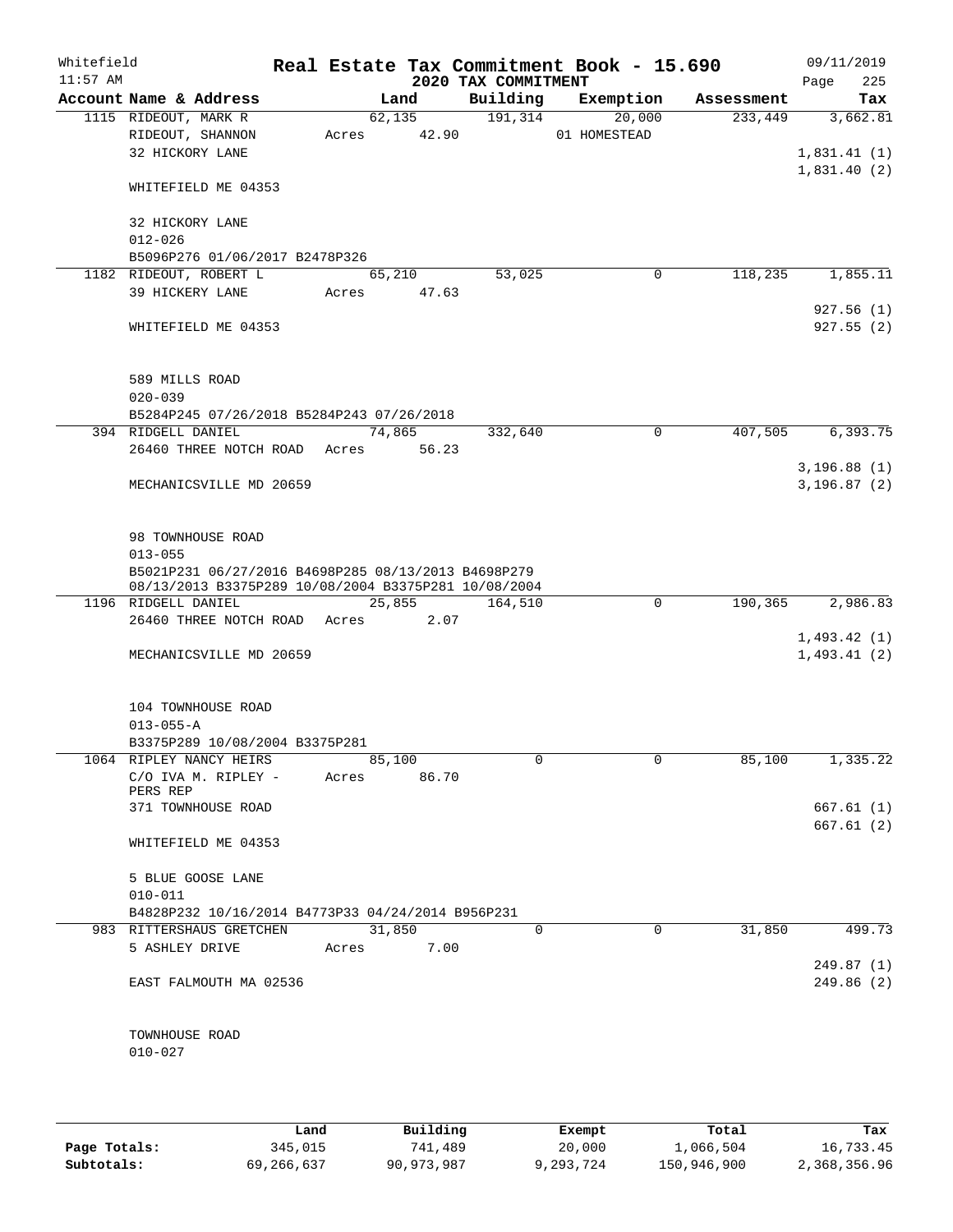| Whitefield<br>$11:57$ AM |                                                                                |       |        |             | 2020 TAX COMMITMENT | Real Estate Tax Commitment Book - 15.690 |            | 09/11/2019<br>226<br>Page  |
|--------------------------|--------------------------------------------------------------------------------|-------|--------|-------------|---------------------|------------------------------------------|------------|----------------------------|
|                          | Account Name & Address                                                         |       | Land   |             | Building            | Exemption                                | Assessment | Tax                        |
|                          | 741 RIVERVIEW TRUST<br>* JENNIFER & VANESSA<br>BURTNER, TRUSTEES<br>PO BOX 461 | Acres | 79,350 | 95.20       | 6,066               | $\Omega$                                 | 85,416     | 1,340.18<br>670.09(1)      |
|                          | HINGHAM MA 02043                                                               |       |        |             |                     |                                          |            | 670.09(2)                  |
|                          | NO. HUNTS MEADOW ROAD<br>$018 - 034$                                           |       |        |             |                     |                                          |            |                            |
|                          | B4248P156 02/08/2010 B2633P44 12/22/2000<br>883 ROBBINS JONATHAN &             |       | 60,050 |             | 119,126             | 26,000                                   | 153,176    | 2,403.33                   |
|                          | JUDITH                                                                         |       |        |             |                     |                                          |            |                            |
|                          | 223 BENNER LANE                                                                | Acres |        | 32.00       |                     | 01 HOMESTEAD<br>07 NMR VET & WIDOW       |            | 1,201.67(1)                |
|                          | WHITEFIELD ME 04353                                                            |       |        |             |                     |                                          |            | 1,201.66(2)                |
|                          | 223 BENNER LANE                                                                |       |        |             |                     |                                          |            |                            |
|                          | $016 - 050$                                                                    |       |        |             |                     |                                          |            |                            |
|                          | 873 ROBBINS JONATHAN &<br><b>JUDITH</b>                                        |       | 77,350 |             | $\Omega$            | $\Omega$                                 | 77,350     | 1,213.62                   |
|                          | 223 BENNER LANE                                                                | Acres |        | 91.20       |                     |                                          |            | 606.81(1)                  |
|                          | WHITEFIELD ME 04353                                                            |       |        |             |                     |                                          |            | 606.81(2)                  |
|                          | BENNER LANE                                                                    |       |        |             |                     |                                          |            |                            |
|                          | $016 - 048$                                                                    |       |        |             |                     |                                          |            |                            |
|                          | 524 ROBBINS, JOSHUA M                                                          |       | 36,690 | 6.80        | 94,388              | 20,000                                   | 111,078    | 1,742.81                   |
|                          | ROBBINS, ELIZA J<br>195 N. HUNTS MEADOW<br>ROAD                                | Acres |        |             |                     | 01 HOMESTEAD                             |            | 871.41 (1)                 |
|                          |                                                                                |       |        |             |                     |                                          |            | 871.40 (2)                 |
|                          | WHITEFIELD ME 04353                                                            |       |        |             |                     |                                          |            |                            |
|                          | 195 NO. HUNTS MEADOW<br>$018 - 051 - A$                                        |       |        |             |                     |                                          |            |                            |
|                          | B5050P196 09/06/2016 B3882P279 07/13/2007 B2473P69                             |       |        |             |                     |                                          |            |                            |
|                          | 1584 ROBERTS ANN S.                                                            |       |        | 38,642      |                     | 161,373 20,000                           | 180,015    | 2,824.44                   |
|                          | 160 SENOTT ROAD                                                                |       |        | Acres 9.24  |                     | 01 HOMESTEAD                             |            | 1,412.22(1)                |
|                          | WHITEFIELD ME 04353                                                            |       |        |             |                     |                                          |            | 1,412.22(2)                |
|                          | 160 SENOTT ROAD<br>$017 - 038 - B$                                             |       |        |             |                     |                                          |            |                            |
|                          | B4728P160 11/01/2013 B4728P142 11/01/2013 B1487P83                             |       |        |             |                     |                                          |            |                            |
|                          | 1869 ROBINS CHRISTOPHER A                                                      |       |        |             | 48,368 169,388      | 0                                        | 217,756    | 3,416.59                   |
|                          | ROBINS CAROL P                                                                 |       |        | Acres 21.72 |                     |                                          |            |                            |
|                          | 228 HEATH ROAD                                                                 |       |        |             |                     |                                          |            | 1,708.30(1)<br>1,708.29(2) |
|                          | WHITEFIELD ME 04353                                                            |       |        |             |                     |                                          |            |                            |
|                          | 228 HEATH ROAD                                                                 |       |        |             |                     |                                          |            |                            |
|                          | $011 - 013 - A$                                                                |       |        |             |                     |                                          |            |                            |
|                          | B4546P48 07/17/2012                                                            |       |        |             |                     |                                          |            |                            |
|                          |                                                                                |       |        |             |                     |                                          |            |                            |

|              | Land       | Building   | Exempt    | Total       | Tax          |
|--------------|------------|------------|-----------|-------------|--------------|
| Page Totals: | 340,450    | 550,341    | 66,000    | 824,791     | 12,940.97    |
| Subtotals:   | 69,607,087 | 91,524,328 | 9,359,724 | 151,771,691 | 2,381,297.93 |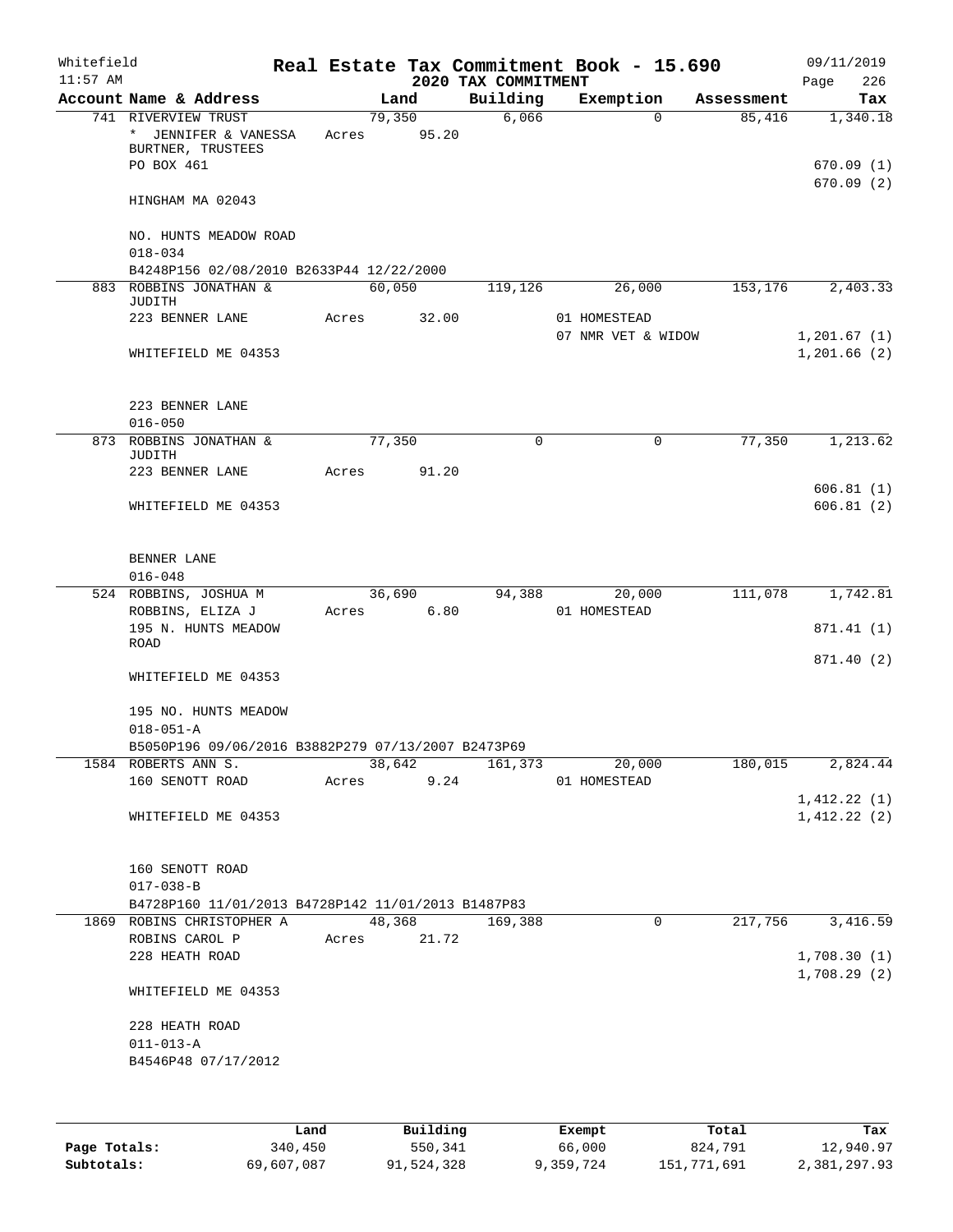| Whitefield                 |                                                        |            |       |                |            |                      | Real Estate Tax Commitment Book - 15.690 |                       | 09/11/2019             |
|----------------------------|--------------------------------------------------------|------------|-------|----------------|------------|----------------------|------------------------------------------|-----------------------|------------------------|
| $11:57$ AM                 | Account Name & Address                                 |            |       |                |            | 2020 TAX COMMITMENT  |                                          |                       | Page<br>227            |
|                            | 226 ROBINSON LUCIA P.                                  |            |       | Land<br>47,250 |            | Building<br>107, 185 | Exemption<br>$\Omega$                    | Assessment<br>154,435 | Tax<br>2,423.09        |
|                            | 457 HUNTS MEADOW ROAD                                  |            | Acres |                | 20.00      |                      |                                          |                       |                        |
|                            |                                                        |            |       |                |            |                      |                                          |                       | 1, 211.55(1)           |
|                            | WHITEFIELD ME 04353                                    |            |       |                |            |                      |                                          |                       | 1, 211.54 (2)          |
|                            |                                                        |            |       |                |            |                      |                                          |                       |                        |
|                            |                                                        |            |       |                |            |                      |                                          |                       |                        |
|                            | 457 HUNTS MEADOW ROAD<br>$015 - 046$                   |            |       |                |            |                      |                                          |                       |                        |
|                            | 532 ROEVER DORIS E. &                                  |            |       | 24,875         |            | 0                    | 0                                        | 24,875                | 390.29                 |
|                            | KENNETH C.                                             |            |       |                |            |                      |                                          |                       |                        |
|                            | 141 MILLS ROAD                                         |            | Acres |                | 4.75       |                      |                                          |                       |                        |
|                            | WHITEFIELD ME 04353                                    |            |       |                |            |                      |                                          |                       | 195.15(1)<br>195.14(2) |
|                            |                                                        |            |       |                |            |                      |                                          |                       |                        |
|                            |                                                        |            |       |                |            |                      |                                          |                       |                        |
|                            | MILLS ROAD                                             |            |       |                |            |                      |                                          |                       |                        |
|                            | $017 - 054$                                            |            |       |                |            |                      |                                          |                       |                        |
|                            | B2598P92<br>1337 ROEVER KENNETH C. &                   |            |       | 70,088         |            | 146,067              | 20,000                                   | 196,155               | 3,077.67               |
|                            | DORIS E.                                               |            |       |                |            |                      |                                          |                       |                        |
|                            | 141 MILLS ROAD                                         |            | Acres |                | 39.75      |                      | 01 HOMESTEAD                             |                       |                        |
|                            |                                                        |            |       |                |            |                      |                                          |                       | 1,538.84(1)            |
|                            | WHITEFIELD ME 04353                                    |            |       |                |            |                      |                                          |                       | 1,538.83(2)            |
|                            |                                                        |            |       |                |            |                      |                                          |                       |                        |
|                            | 141 MILLS ROAD                                         |            |       |                |            |                      |                                          |                       |                        |
|                            | $017 - 054 - A$                                        |            |       |                |            |                      |                                          |                       |                        |
|                            | B2014P235                                              |            |       |                |            |                      |                                          |                       |                        |
|                            | 933 ROGERS DEBRA G. & DANA<br>R.                       |            |       | 32,325         |            | 173,350              | 20,000                                   | 185,675               | 2,913.24               |
|                            | 17 ARLINGTON LANE                                      |            | Acres |                | 3.05       |                      | 01 HOMESTEAD                             |                       |                        |
|                            |                                                        |            |       |                |            |                      |                                          |                       | 1,456.62(1)            |
|                            | WHITEFIELD ME 04353                                    |            |       |                |            |                      |                                          |                       | 1,456.62(2)            |
|                            |                                                        |            |       |                |            |                      |                                          |                       |                        |
|                            | 17 ARLINGTON LANE                                      |            |       |                |            |                      |                                          |                       |                        |
|                            | $013 - 043 - G$                                        |            |       |                |            |                      |                                          |                       |                        |
|                            | B3924P312 10/18/2007 B2200P58<br>521 ROGERS L. JAMES & |            |       | 31,200         |            | 111,519              | 20,000                                   | 122,719               | 1,925.46               |
|                            | CECELIA                                                |            |       |                |            |                      |                                          |                       |                        |
|                            | 3 COOKSON LANE                                         |            | Acres |                | 2.30       |                      | 01 HOMESTEAD                             |                       |                        |
|                            |                                                        |            |       |                |            |                      |                                          |                       | 962.73 (1)             |
|                            | WHITEFIELD ME 04353                                    |            |       |                |            |                      |                                          |                       | 962.73 (2)             |
|                            |                                                        |            |       |                |            |                      |                                          |                       |                        |
|                            | 13 COOKSON LANE                                        |            |       |                |            |                      |                                          |                       |                        |
|                            | $020 - 049 - C$                                        |            |       |                |            |                      |                                          |                       |                        |
|                            | B1576P320                                              |            |       |                |            |                      |                                          |                       |                        |
|                            | 401 ROGERS L. JAMES &<br>CECELIA                       |            |       | 30,600         |            | 4,945                | 0                                        | 35,545                | 557.70                 |
|                            | 3 COOKSON LANE                                         |            | Acres |                | 1.90       |                      |                                          |                       |                        |
|                            |                                                        |            |       |                |            |                      |                                          |                       | 278.85(1)              |
|                            | WHITEFIELD ME 04353                                    |            |       |                |            |                      |                                          |                       | 278.85(2)              |
|                            |                                                        |            |       |                |            |                      |                                          |                       |                        |
|                            | 3 COOKSON LANE                                         |            |       |                |            |                      |                                          |                       |                        |
|                            | $020 - 049 - A$                                        |            |       |                |            |                      |                                          |                       |                        |
|                            |                                                        |            |       |                |            |                      |                                          |                       |                        |
|                            |                                                        | Land       |       |                | Building   |                      | Exempt                                   | Total                 | Tax                    |
| Page Totals:<br>Subtotals: |                                                        | 236,338    |       |                | 543,066    |                      | 60,000                                   | 719,404               | 11,287.45              |
|                            |                                                        | 69,843,425 |       |                | 92,067,394 |                      | 9,419,724                                | 152,491,095           | 2,392,585.38           |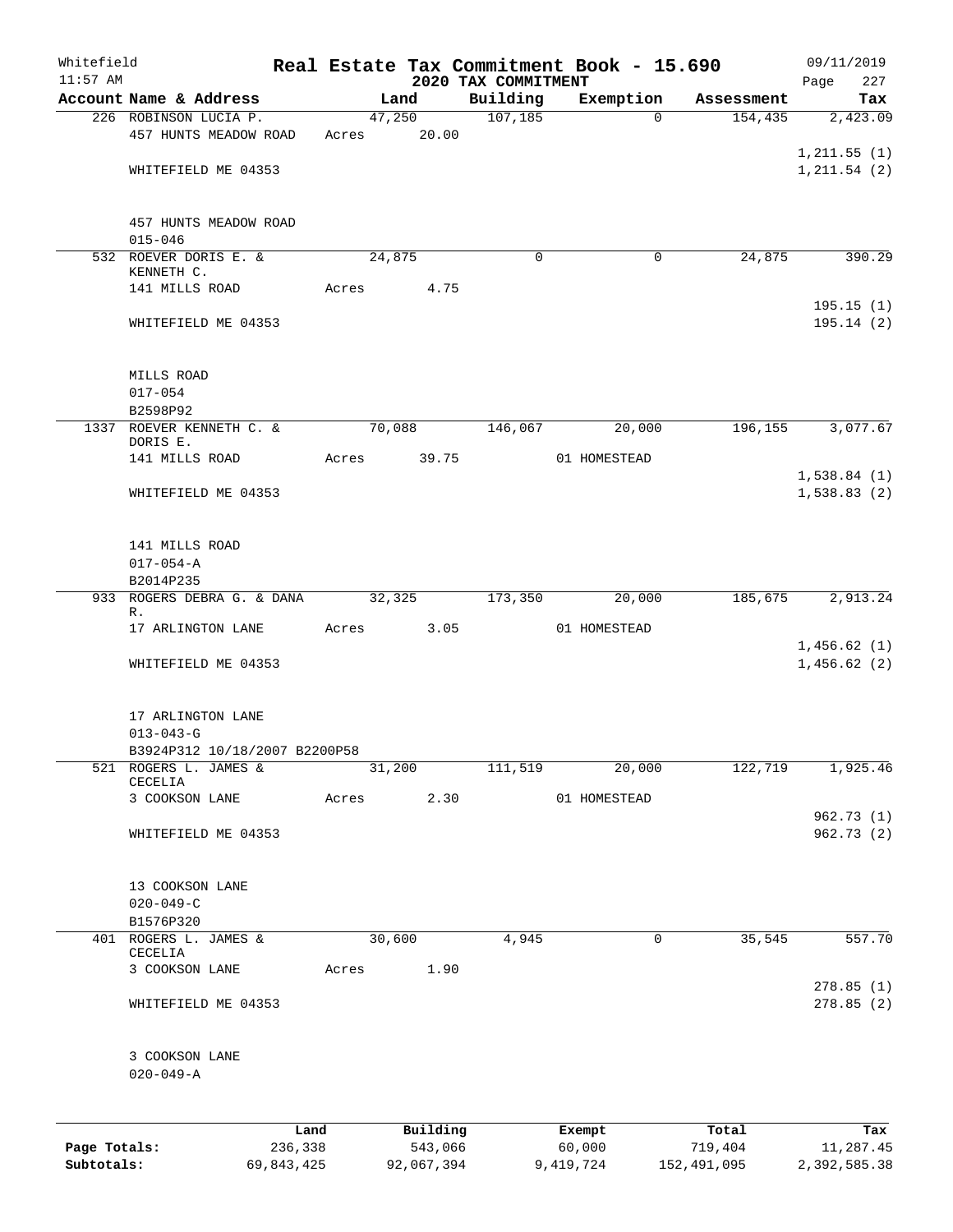| Whitefield<br>$11:57$ AM |                                                                                                                                                          |       |                | 2020 TAX COMMITMENT | Real Estate Tax Commitment Book - 15.690 |            | 09/11/2019<br>228<br>Page  |
|--------------------------|----------------------------------------------------------------------------------------------------------------------------------------------------------|-------|----------------|---------------------|------------------------------------------|------------|----------------------------|
|                          | Account Name & Address                                                                                                                                   |       | Land           | Building            | Exemption                                | Assessment | Tax                        |
|                          | 1102 ROGERS, DEBRA                                                                                                                                       |       | 43,550         | 0                   | $\mathbf 0$                              | 43,550     | 683.30                     |
|                          | ROGERS, DANA                                                                                                                                             | Acres | 22.00          |                     |                                          |            |                            |
|                          | 17 ARLINGTON LANE                                                                                                                                        |       |                |                     |                                          |            | 341.65(1)                  |
|                          | Whitefield Maine 04353                                                                                                                                   |       |                |                     |                                          |            | 341.65(2)                  |
|                          | ARLINGTON LANE                                                                                                                                           |       |                |                     |                                          |            |                            |
|                          | $013 - 043 - D$                                                                                                                                          |       |                |                     |                                          |            |                            |
|                          | B5366P240 03/19/2019                                                                                                                                     |       |                |                     |                                          |            |                            |
|                          | 1270 ROGERS, WILLIAM<br>P.O. BOX 57                                                                                                                      | Acres | 28,450<br>9.00 | 3,500               | 0                                        | 31,950     | 501.30                     |
|                          |                                                                                                                                                          |       |                |                     |                                          |            | 250.65(1)                  |
|                          | NEW VINEYARD ME 04956                                                                                                                                    |       |                |                     |                                          |            | 250.65(2)                  |
|                          | CROCKER AVENUE                                                                                                                                           |       |                |                     |                                          |            |                            |
|                          | $004 - 036$                                                                                                                                              |       |                |                     |                                          |            |                            |
|                          | B5202P6 11/10/2017                                                                                                                                       |       |                |                     |                                          |            |                            |
|                          | 642 ROLLINS KARA C. &<br>RONALD E.                                                                                                                       |       | 26,850         | 166,534             | 20,000                                   | 173,384    | 2,720.39                   |
|                          | 356 ATKINS ROAD                                                                                                                                          | Acres | 7.00           |                     | 01 HOMESTEAD                             |            |                            |
|                          | JEFFERSON ME 04348                                                                                                                                       |       |                |                     |                                          |            | 1,360.20(1)<br>1,360.19(2) |
|                          | 356 STEARNS BROOK LN -<br>$011 - 032 - 2$<br>B4752P259 01/27/2014 B4752P253 01/27/2014 B4752P251<br>01/27/2014 B4237P155 12/29/2009 B4237P155 12/29/2009 |       |                |                     |                                          |            |                            |
|                          | B3630P48 02/01/2006 B3488P269 05/26/2005<br>924 ROLLINS RONALD                                                                                           |       | 35,000         | 53,412              | 0                                        | 88,412     | 1,387.18                   |
|                          | 386 MILLS ROAD                                                                                                                                           | Acres | 0.10           |                     |                                          |            |                            |
|                          |                                                                                                                                                          |       |                |                     |                                          |            | 693.59(1)                  |
|                          | WHITEFIELD ME 04353                                                                                                                                      |       |                |                     |                                          |            | 693.59(2)                  |
|                          | 15 BASS LANE                                                                                                                                             |       |                |                     |                                          |            |                            |
|                          | $029 - 007$                                                                                                                                              |       |                |                     |                                          |            |                            |
|                          | B5151P286 06/20/2017                                                                                                                                     |       |                |                     |                                          |            |                            |
|                          | 129 ROLLINS RONALD W.                                                                                                                                    |       | 56,800         |                     | 72,225<br>26,000                         | 103,025    | 1,616.46                   |
|                          | 386 MILLS ROAD                                                                                                                                           |       | Acres 27.00    |                     | 01 HOMESTEAD                             |            |                            |
|                          |                                                                                                                                                          |       |                |                     | 05 VET EXEMPTION                         |            | 808.23(1)                  |
|                          | WHITEFIELD ME 04353                                                                                                                                      |       |                |                     |                                          |            | 808.23 (2)                 |
|                          | 386 MILLS ROAD                                                                                                                                           |       |                |                     |                                          |            |                            |
|                          | $017 - 012$                                                                                                                                              |       |                |                     |                                          |            |                            |
|                          | 421 ROLLINS RONALD W.                                                                                                                                    |       | 35,000         | 85,560              | 0                                        | 120,560    | 1,891.59                   |
|                          | 386 MILLS ROAD                                                                                                                                           | Acres | 0.08           |                     |                                          |            | 945.80 (1)                 |
|                          | WHITEFIELD ME 04353                                                                                                                                      |       |                |                     |                                          |            | 945.79 (2)                 |
|                          | 60 PLEASANT POND LANE<br>$029 - 010$                                                                                                                     |       |                |                     |                                          |            |                            |
|                          |                                                                                                                                                          |       |                |                     |                                          |            |                            |

|              | Land       | Building   | Exempt    | Total       | Tax          |
|--------------|------------|------------|-----------|-------------|--------------|
| Page Totals: | 225,650    | 381,231    | 46,000    | 560,881     | 8,800.22     |
| Subtotals:   | 70,069,075 | 92,448,625 | 9,465,724 | 153,051,976 | 2,401,385.60 |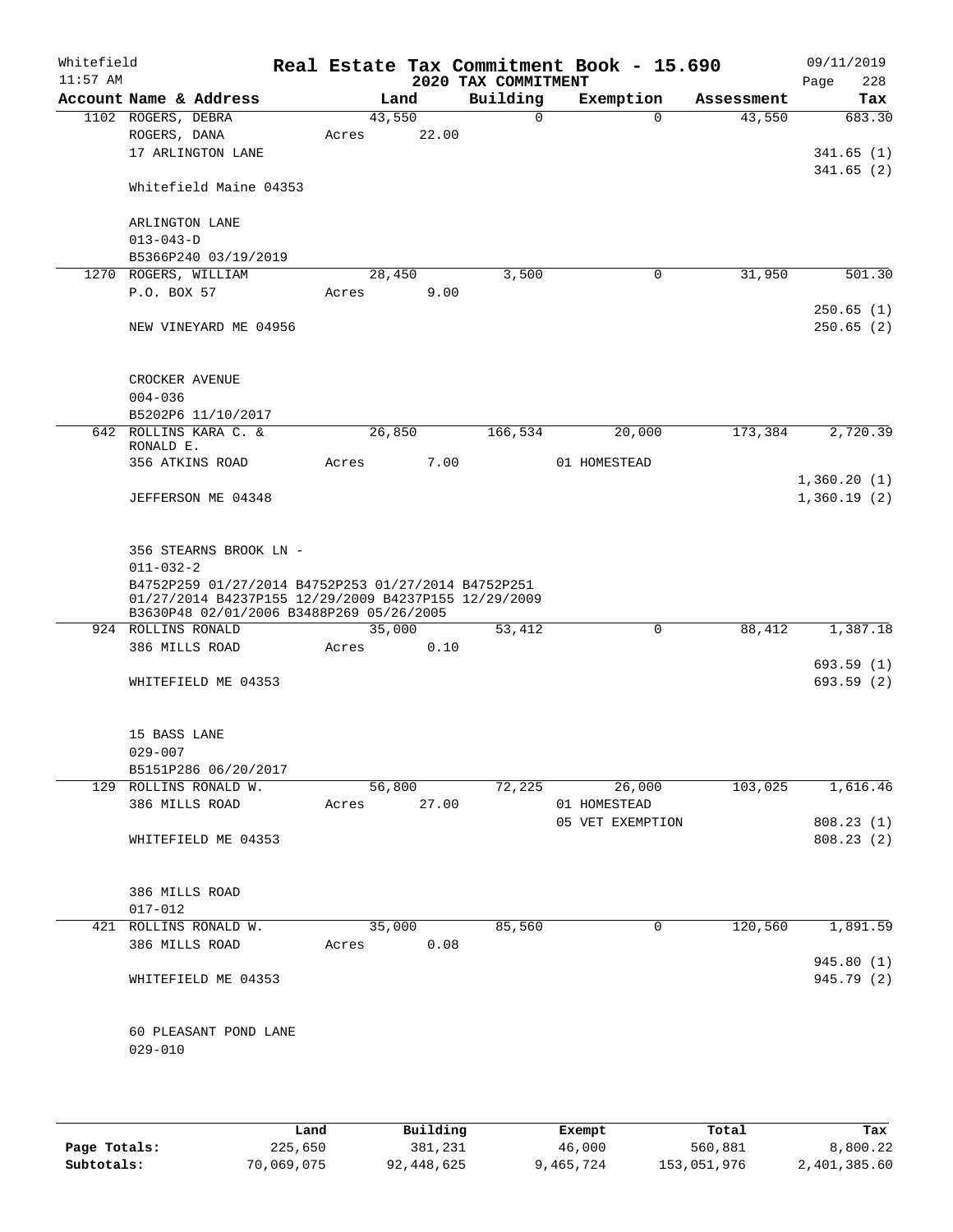| Whitefield<br>$11:57$ AM |                                                                   |       |         |        | 2020 TAX COMMITMENT | Real Estate Tax Commitment Book - 15.690 |            | 09/11/2019<br>229<br>Page |
|--------------------------|-------------------------------------------------------------------|-------|---------|--------|---------------------|------------------------------------------|------------|---------------------------|
|                          | Account Name & Address                                            |       | Land    |        | Building            | Exemption                                | Assessment | Tax                       |
|                          | 1235 ROPER DAVID & KAREN                                          |       | 35,650  |        | $\mathsf{O}$        | $\Omega$                                 | 35,650     | 559.35                    |
|                          | 268 COOPER ROAD                                                   | Acres |         | 25.00  |                     |                                          |            |                           |
|                          |                                                                   |       |         |        |                     |                                          |            | 279.68(1)                 |
|                          | WHITEFIELD ME 04353                                               |       |         |        |                     |                                          |            | 279.67(2)                 |
|                          | COOPER ROAD                                                       |       |         |        |                     |                                          |            |                           |
|                          | $015 - 033 - A$                                                   |       |         |        |                     |                                          |            |                           |
|                          | B2292P205                                                         |       |         |        |                     |                                          |            |                           |
|                          | 261 ROPER DAVID T. & KAREN                                        |       | 58,713  |        | $\mathbf 0$         | 0                                        | 58,713     | 921.21                    |
|                          | М.<br>268 COOPER ROAD                                             | Acres |         | 81.18  |                     |                                          |            |                           |
|                          |                                                                   |       |         |        |                     |                                          |            | 460.61(1)                 |
|                          | WHITEFIELD ME 04353                                               |       |         |        |                     |                                          |            | 460.60(2)                 |
|                          | NO. HUNTS MEADOW ROAD                                             |       |         |        |                     |                                          |            |                           |
|                          | $015 - 027$                                                       |       |         |        |                     |                                          |            |                           |
|                          | B1481P272                                                         |       |         |        |                     |                                          |            |                           |
|                          | 114 ROPER DAVID T. & KAREN<br>М.                                  |       | 53,750  |        | 162,179             | 20,000                                   | 195,929    | 3,074.13                  |
|                          | 268 COOPER ROAD                                                   | Acres |         | 30.00  |                     | 01 HOMESTEAD                             |            |                           |
|                          |                                                                   |       |         |        |                     |                                          |            | 1,537.07(1)               |
|                          | WHITEFIELD ME 04353                                               |       |         |        |                     |                                          |            | 1,537.06(2)               |
|                          | 268 COOPER ROAD                                                   |       |         |        |                     |                                          |            |                           |
|                          | $015 - 037$                                                       |       |         |        |                     |                                          |            |                           |
|                          | 794 ROSS BRYAN W. & ANGELA<br>М.                                  |       | 30,000  |        | 72,233              | 0                                        | 102,233    | 1,604.04                  |
|                          | 145 GARDINER ROAD                                                 | Acres |         | 1.50   |                     |                                          |            |                           |
|                          |                                                                   |       |         |        |                     |                                          |            | 802.02(1)                 |
|                          | WHITEFIELD ME 04353                                               |       |         |        |                     |                                          |            | 802.02 (2)                |
|                          | 145 GARDINER ROAD                                                 |       |         |        |                     |                                          |            |                           |
|                          | $012 - 047 - B - 1$                                               |       |         |        |                     |                                          |            |                           |
|                          | B3173P229                                                         |       |         |        |                     |                                          |            |                           |
|                          | 1556 ROSSO EDWIN                                                  |       | 114,862 |        | 0                   | $\mathbf 0$                              | 114,862    | 1,802.18                  |
|                          | 224 JEFFERSON ROAD                                                | Acres |         | 174.00 |                     |                                          |            |                           |
|                          | WHITEFIELD ME 04353                                               |       |         |        |                     |                                          |            | 901.09(1)<br>901.09(2)    |
|                          | 156 HILTON ROAD                                                   |       |         |        |                     |                                          |            |                           |
|                          | $014 - 024$                                                       |       |         |        |                     |                                          |            |                           |
|                          | B2320P121<br>677 ROSSO EDWIN A.                                   |       | 79,525  |        | 292,222             | 20,000                                   | 351,747    | 5,518.91                  |
|                          | 224 JEFFERSON ROAD                                                | Acres |         | 25.00  |                     | 01 HOMESTEAD                             |            | 2,759.46(1)               |
|                          | WHITEFIELD ME 04353                                               |       |         |        |                     |                                          |            | 2,759.45(2)               |
|                          | 224 JEFFERSON ROAD                                                |       |         |        |                     |                                          |            |                           |
|                          | $014 - 020$<br>B4823P231 10/01/2014 B4753P47 01/28/2014 B2320P121 |       |         |        |                     |                                          |            |                           |
|                          |                                                                   |       |         |        |                     |                                          |            |                           |
|                          |                                                                   |       |         |        |                     |                                          |            |                           |

|              | Land       | Building   | Exempt    | Total       | Tax          |
|--------------|------------|------------|-----------|-------------|--------------|
| Page Totals: | 372,500    | 526,634    | 40,000    | 859,134     | 13,479.82    |
| Subtotals:   | 70,441,575 | 92,975,259 | 9,505,724 | 153,911,110 | 2,414,865.42 |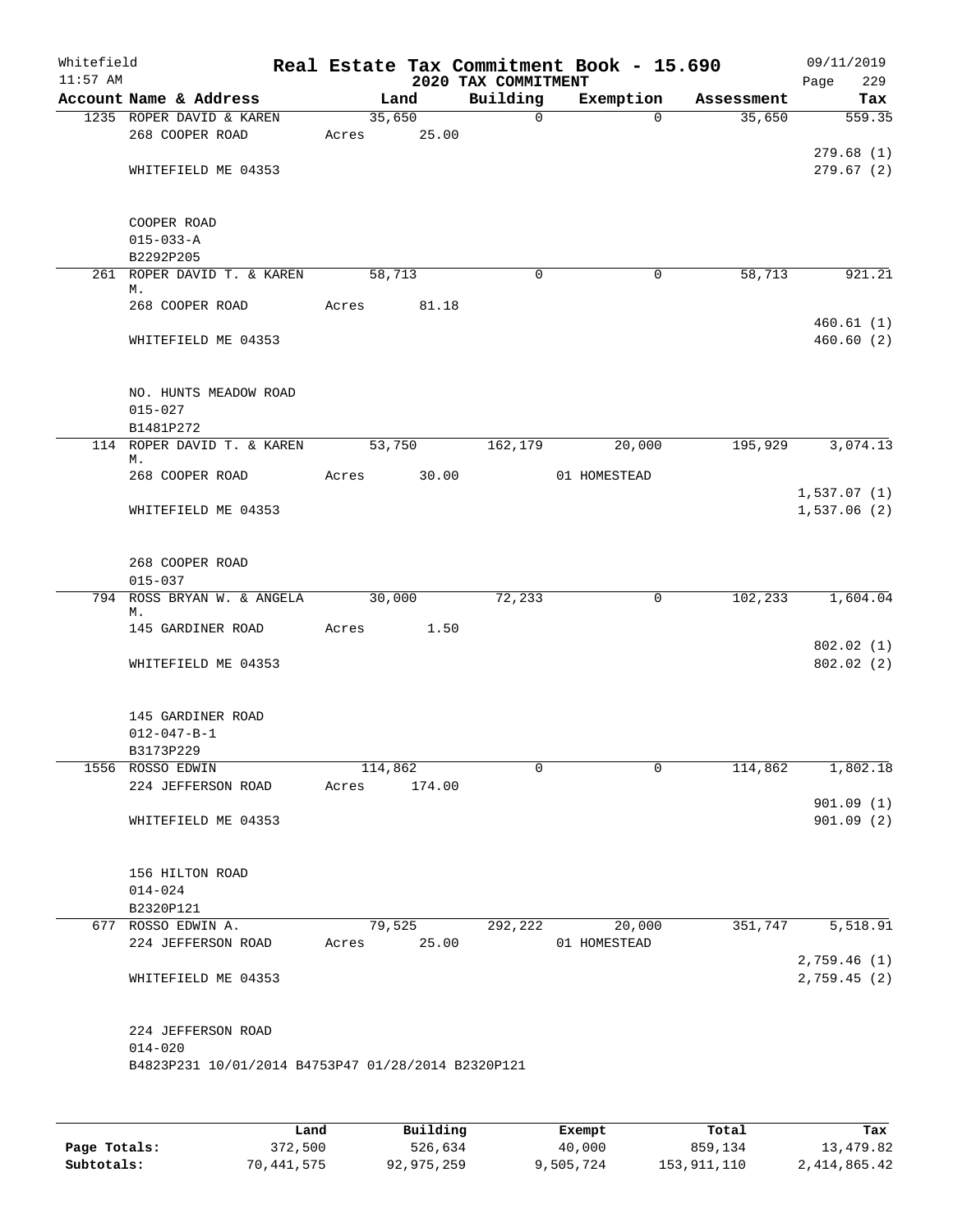| Whitefield   |                                                         |            |       |              |                                 | Real Estate Tax Commitment Book - 15.690 |                       | 09/11/2019         |
|--------------|---------------------------------------------------------|------------|-------|--------------|---------------------------------|------------------------------------------|-----------------------|--------------------|
| $11:57$ AM   | Account Name & Address                                  |            |       | Land         | 2020 TAX COMMITMENT<br>Building | Exemption                                | Assessment            | Page<br>230<br>Tax |
|              | 1596 ROUSSEAU CHRISTY A.                                |            |       | 30,000       |                                 | 78,445<br>20,000                         | 88,445                | 1,387.70           |
|              | 472 MILLS ROAD                                          |            |       | Acres 0.69   |                                 | 01 HOMESTEAD                             |                       |                    |
|              |                                                         |            |       |              |                                 |                                          |                       | 693.85(1)          |
|              | WHITEFIELD ME 04353                                     |            |       |              |                                 |                                          |                       | 693.85(2)          |
|              |                                                         |            |       |              |                                 |                                          |                       |                    |
|              |                                                         |            |       |              |                                 |                                          |                       |                    |
|              | 472 MILLS ROAD                                          |            |       |              |                                 |                                          |                       |                    |
|              | $020 - 031$                                             |            |       |              |                                 |                                          |                       |                    |
|              | B4839P51 11/19/2014 B2607P4<br>1739 ROWLAND ROBERT S. & |            |       | 71,750       | 126,632                         | 20,000                                   | 178,382               | 2,798.81           |
|              | MARY JANE T.                                            |            |       |              |                                 |                                          |                       |                    |
|              | 182 HENRY LANE                                          |            |       | Acres 60.00  |                                 | 01 HOMESTEAD                             |                       |                    |
|              |                                                         |            |       |              |                                 |                                          |                       | 1,399.41(1)        |
|              | WHITEFIELD ME 04353                                     |            |       |              |                                 |                                          |                       | 1,399.40(2)        |
|              |                                                         |            |       |              |                                 |                                          |                       |                    |
|              |                                                         |            |       |              |                                 |                                          |                       |                    |
|              | 182 HENRY LANE                                          |            |       |              |                                 |                                          |                       |                    |
|              | $015 - 036 - A$<br>B3364P210 09/18/2004                 |            |       |              |                                 |                                          |                       |                    |
|              | 888 ROY CONNIE M. & DANIEL                              |            |       | 30,720       | 145,150                         | 20,000                                   | 155,870               | 2,445.60           |
|              | Ε.                                                      |            |       |              |                                 |                                          |                       |                    |
|              | 34 CLOVER LANE                                          |            | Acres | 1.98         |                                 | 01 HOMESTEAD                             |                       |                    |
|              |                                                         |            |       |              |                                 |                                          |                       | 1,222.80(1)        |
|              | WHITEFIELD ME 04353                                     |            |       |              |                                 |                                          |                       | 1,222.80(2)        |
|              |                                                         |            |       |              |                                 |                                          |                       |                    |
|              |                                                         |            |       |              |                                 |                                          |                       |                    |
|              | 34 CLOVER LANE                                          |            |       |              |                                 |                                          |                       |                    |
|              | $012 - 028 - D$<br>B2726P86                             |            |       |              |                                 |                                          |                       |                    |
|              | 1834 ROY DANIEL E. & CONNIE                             |            |       | 27,850       | $\mathbf 0$                     |                                          | 27,850<br>0           | 436.97             |
|              | М.                                                      |            |       |              |                                 |                                          |                       |                    |
|              | 34 COVER LANE                                           |            | Acres | 8.25         |                                 |                                          |                       |                    |
|              |                                                         |            |       |              |                                 |                                          |                       | 218.49(1)          |
|              | WHITEFIELD ME 04353                                     |            |       |              |                                 |                                          |                       | 218.48(2)          |
|              |                                                         |            |       |              |                                 |                                          |                       |                    |
|              | CLOVER LANE                                             |            |       |              |                                 |                                          |                       |                    |
|              | $012 - 028 - G$                                         |            |       |              |                                 |                                          |                       |                    |
|              | B2726P86 08/30/2001                                     |            |       |              |                                 |                                          |                       |                    |
|              | 437 RUBIN ROBERT J. &                                   |            |       | 40,000       | 111,751                         |                                          | 0<br>151,751          | 2,380.97           |
|              | CHERYL B. AYER                                          |            |       |              |                                 |                                          |                       |                    |
|              | 28 EASTWARD ROAD                                        |            | Acres | 1.40         |                                 |                                          |                       |                    |
|              |                                                         |            |       |              |                                 |                                          |                       | 1, 190.49(1)       |
|              | ROCKPORT ME 04856                                       |            |       |              |                                 |                                          |                       | 1,190.48(2)        |
|              |                                                         |            |       |              |                                 |                                          |                       |                    |
|              | 111 CLARY LAKE LANE                                     |            |       |              |                                 |                                          |                       |                    |
|              | $028 - 001$                                             |            |       |              |                                 |                                          |                       |                    |
|              | B3352P154 08/26/2004                                    |            |       |              |                                 |                                          |                       |                    |
|              | 1751 RUSSELL ANN                                        |            |       | 21,515       | 0                               |                                          | 21,515<br>$\mathbf 0$ | 337.57             |
|              | 75 GREEN STREET                                         |            | Acres | 2.51         |                                 |                                          |                       |                    |
|              | APT. #1                                                 |            |       |              |                                 |                                          |                       | 168.79(1)          |
|              | AUGUSTA ME 04330                                        |            |       |              |                                 |                                          |                       | 168.78(2)          |
|              |                                                         |            |       |              |                                 |                                          |                       |                    |
|              | BENNER LANE                                             |            |       |              |                                 |                                          |                       |                    |
|              | $016 - 041 - E$                                         |            |       |              |                                 |                                          |                       |                    |
|              | B3520P163 06/28/2005                                    |            |       |              |                                 |                                          |                       |                    |
|              |                                                         |            |       |              |                                 |                                          |                       |                    |
|              |                                                         | Land       |       | Building     |                                 | Exempt                                   | Total                 | Tax                |
| Page Totals: |                                                         | 221,835    |       | 461,978      |                                 | 60,000                                   | 623,813               | 9,787.62           |
| Subtotals:   |                                                         | 70,663,410 |       | 93, 437, 237 |                                 | 9,565,724                                | 154,534,923           | 2,424,653.04       |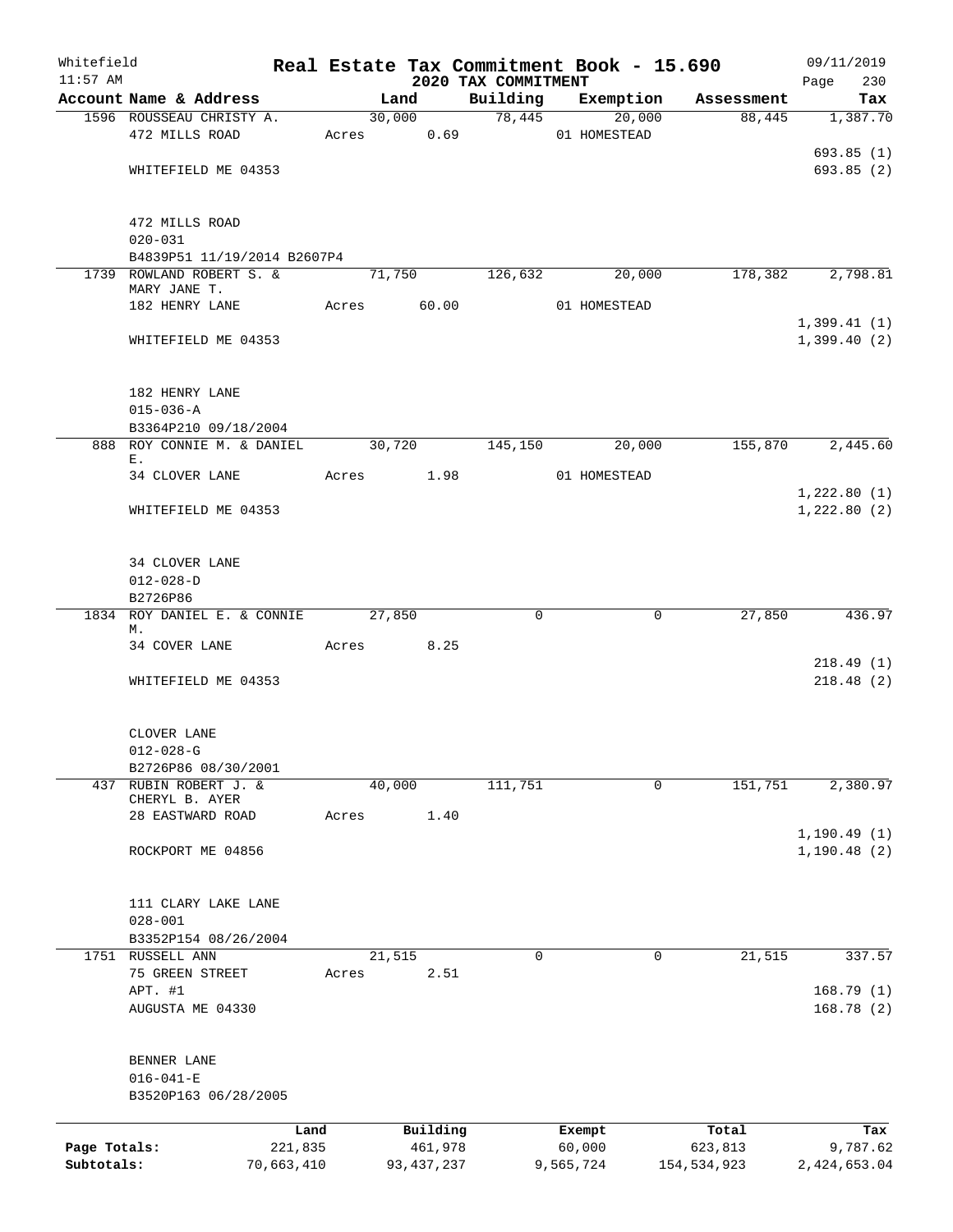| Whitefield<br>$11:57$ AM |                            |        |      | 2020 TAX COMMITMENT | Real Estate Tax Commitment Book - 15.690 |            | 09/11/2019<br>Page<br>231 |
|--------------------------|----------------------------|--------|------|---------------------|------------------------------------------|------------|---------------------------|
|                          | Account Name & Address     | Land   |      | Building            | Exemption                                | Assessment | Tax                       |
|                          | 1205 RUSSELL BEVERLY L.    | 20,000 |      | 83,804              | $\Omega$                                 | 103,804    | 1,628.68                  |
|                          | 40 LEAVITT ROAD            | Acres  | 0.23 |                     |                                          |            |                           |
|                          |                            |        |      |                     |                                          |            | 814.34 (1)                |
|                          | AUGUSTA ME 04330           |        |      |                     |                                          |            | 814.34 (2)                |
|                          |                            |        |      |                     |                                          |            |                           |
|                          | 128 MAIN STREET            |        |      |                     |                                          |            |                           |
|                          | $022 - 012$                |        |      |                     |                                          |            |                           |
|                          | B2705P212                  |        |      |                     |                                          |            |                           |
|                          | 656 RUSSELL JAMES L.       | 30,370 |      | $\mathbf 0$         | 0                                        | 30,370     | 476.51                    |
|                          | 345 VIGUE ROAD             | Acres  | 5.15 |                     |                                          |            |                           |
|                          | WHITEFIELD ME 04353        |        |      |                     |                                          |            | 238.26(1)<br>238.25(2)    |
|                          |                            |        |      |                     |                                          |            |                           |
|                          |                            |        |      |                     |                                          |            |                           |
|                          | BENNER LANE                |        |      |                     |                                          |            |                           |
|                          | $017 - 058$                |        |      |                     |                                          |            |                           |
|                          | B1978P3                    |        |      |                     |                                          |            |                           |
|                          | 1046 RUSSELL JAMES L.      | 30,000 |      | 58,772              | 20,000                                   | 68,772     | 1,079.03                  |
|                          | 345 VIGUE ROAD             | Acres  | 1.50 |                     | 01 HOMESTEAD                             |            |                           |
|                          | WHITEFIELD ME 04353        |        |      |                     |                                          |            | 539.52(1)<br>539.51(2)    |
|                          |                            |        |      |                     |                                          |            |                           |
|                          |                            |        |      |                     |                                          |            |                           |
|                          | 345 VIGUE ROAD             |        |      |                     |                                          |            |                           |
|                          | $016 - 041 - A$            |        |      |                     |                                          |            |                           |
|                          | B2178P123                  |        |      |                     |                                          |            |                           |
|                          | 1098 RUSSELL LYNNETTE R. & | 31,200 |      | 57,545              | 0                                        | 88,745     | 1,392.41                  |
|                          | * DANIEL R. CONROY         | Acres  | 2.30 |                     |                                          |            |                           |
|                          | 129 PITTSTON ROAD          |        |      |                     |                                          |            | 696.21(1)                 |
|                          | WHITEFIELD ME 04353        |        |      |                     |                                          |            | 696.20 (2)                |
|                          |                            |        |      |                     |                                          |            |                           |
|                          | 129 PITTSTON ROAD          |        |      |                     |                                          |            |                           |
|                          | $030 - 009$                |        |      |                     |                                          |            |                           |
|                          | B3659P123 04/07/2006       |        |      |                     |                                          |            |                           |
|                          | 631 RUSSELL MARGARET A.    | 22,130 |      | $\mathbf 0$         | $\mathbf 0$                              | 22,130     | 347.22                    |
|                          | PO BOX 238                 | Acres  | 2.92 |                     |                                          |            |                           |
|                          |                            |        |      |                     |                                          |            | 173.61(1)                 |
|                          | E. WINTHROP ME 04343       |        |      |                     |                                          |            | 173.61(2)                 |
|                          |                            |        |      |                     |                                          |            |                           |
|                          | 345 VIGUE ROAD             |        |      |                     |                                          |            |                           |
|                          | $016 - 041 - B$            |        |      |                     |                                          |            |                           |
|                          | B1978P1                    |        |      |                     |                                          |            |                           |
|                          | 1464 RUSSELL MARGARET A.   | 20,000 |      | $\mathbf 0$         | 0                                        | 20,000     | 313.80                    |
|                          | PO BOX 238                 | Acres  | 1.50 |                     |                                          |            |                           |
|                          |                            |        |      |                     |                                          |            | 156.90(1)                 |
|                          | E. WINTHROP ME 04343       |        |      |                     |                                          |            | 156.90(2)                 |
|                          |                            |        |      |                     |                                          |            |                           |
|                          | 341 VIGUE ROAD             |        |      |                     |                                          |            |                           |
|                          | $017 - 058 - A$            |        |      |                     |                                          |            |                           |
|                          | B2178P126                  |        |      |                     |                                          |            |                           |
|                          |                            |        |      |                     |                                          |            |                           |
|                          |                            |        |      |                     |                                          |            |                           |
|                          |                            |        |      |                     |                                          |            |                           |

|              | Land       | Building   | Exempt    | Total       | Tax          |
|--------------|------------|------------|-----------|-------------|--------------|
| Page Totals: | 153,700    | 200,121    | 20,000    | 333,821     | 5,237.65     |
| Subtotals:   | 70,817,110 | 93,637,358 | 9,585,724 | 154,868,744 | 2,429,890.69 |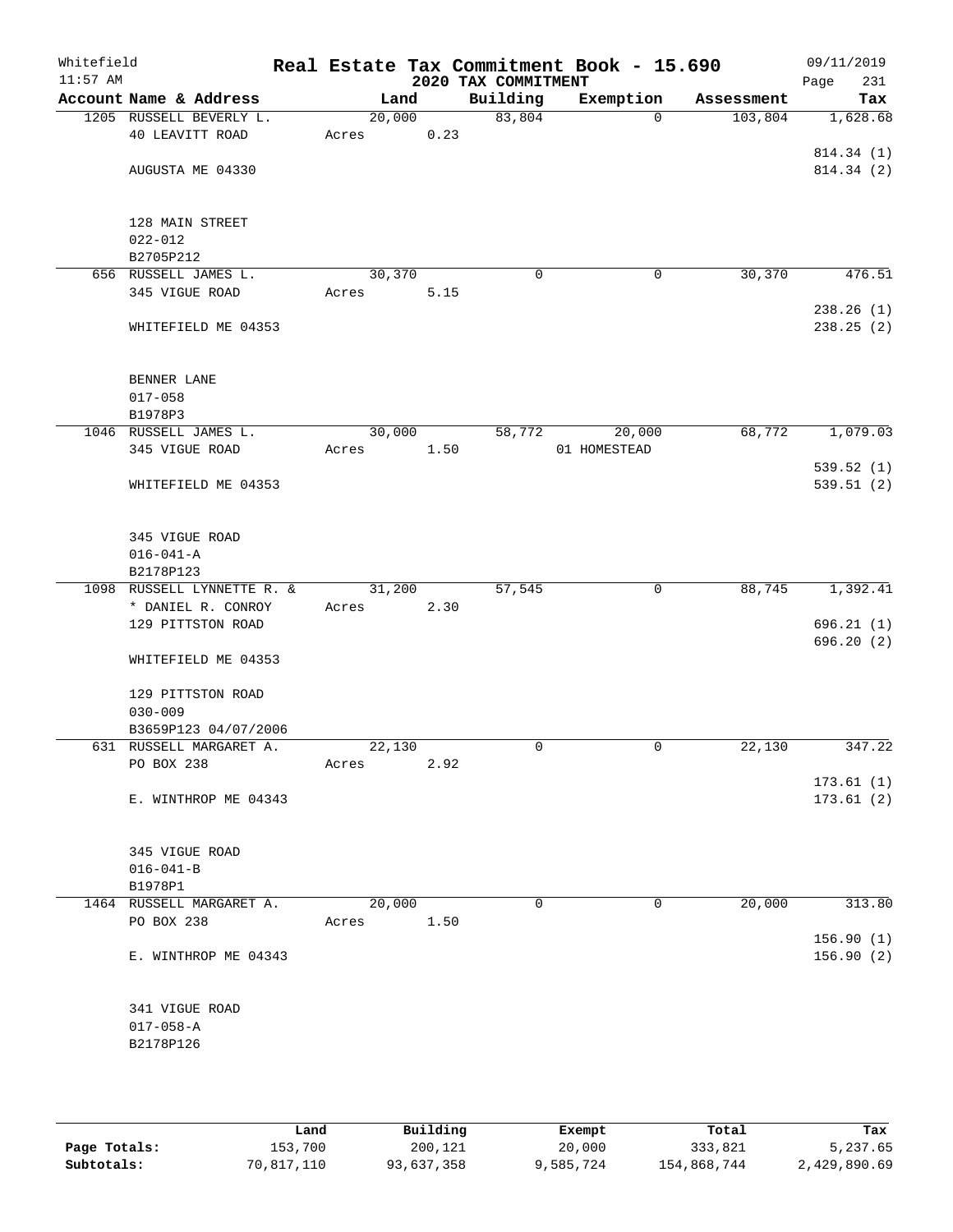| Whitefield<br>$11:57$ AM |                                                              |       |        |             | 2020 TAX COMMITMENT | Real Estate Tax Commitment Book - 15.690 |            | 09/11/2019<br>Page<br>232  |
|--------------------------|--------------------------------------------------------------|-------|--------|-------------|---------------------|------------------------------------------|------------|----------------------------|
|                          | Account Name & Address                                       |       | Land   |             | Building            | Exemption                                | Assessment | Tax                        |
|                          | 1208 RUSSELL PHILIP &<br>BARBARA                             |       | 56,150 |             | 95,879              | 26,000                                   | 126,029    | 1,977.40                   |
|                          | 271 HEAD TIDE ROAD                                           | Acres |        | 26.00       |                     | 01 HOMESTEAD<br>05 VET EXEMPTION         |            | 988.70 (1)                 |
|                          | WHITEFIELD ME 04353                                          |       |        |             |                     |                                          |            | 988.70 (2)                 |
|                          | 271 HEAD TIDE ROAD<br>$005 - 009$                            |       |        |             |                     |                                          |            |                            |
|                          | 1192 RUSSELL PHILIP J. &                                     |       | 76,750 |             | $\Omega$            | 0                                        | 76,750     | 1,204.21                   |
|                          | <b>BARBARA</b>                                               |       |        |             |                     |                                          |            |                            |
|                          | 271 HEAD TIDE ROAD                                           | Acres |        | 70.00       |                     |                                          |            |                            |
|                          | WHITEFIELD ME 04353                                          |       |        |             |                     |                                          |            | 602.11(1)<br>602.10(2)     |
|                          | HEAD TIDE ROAD<br>$005 - 014$                                |       |        |             |                     |                                          |            |                            |
|                          | 986 RUSSELL PHILIP J. &<br><b>BARBARA</b>                    |       | 8,460  |             | 0                   | $\mathbf 0$                              | 8,460      | 132.74                     |
|                          | 271 HEAD TIDE ROAD                                           | Acres |        | 6.20        |                     |                                          |            |                            |
|                          | WHITEFIELD ME 04353                                          |       |        |             |                     |                                          |            | 66.37(1)<br>66.37(2)       |
|                          | SO. FOWLES LANE<br>$005 - 028$                               |       |        |             |                     |                                          |            |                            |
|                          | 1414 RUSSO ALAN & LINDA                                      |       | 44,570 |             | 162,955             | 20,000                                   | 187,525    | 2,942.27                   |
|                          | 332 TOWNHOUSE ROAD                                           | Acres |        | 10.40       |                     | 01 HOMESTEAD                             |            |                            |
|                          | WHITEFIELD ME 04353                                          |       |        |             |                     |                                          |            | 1,471.14(1)<br>1,471.13(2) |
|                          | 332 TOWNHOUSE ROAD<br>$010 - 016$                            |       |        |             |                     |                                          |            |                            |
|                          | B2350P197<br>288 RUSSO JANE A.                               |       |        |             | 111,287             | 26,000                                   |            |                            |
|                          | 217 DEVINE ROAD                                              |       | 60,150 |             |                     | Acres 50.00 01 HOMESTEAD                 | 145,437    | 2,281.91                   |
|                          |                                                              |       |        |             |                     | 07 NMR VET & WIDOW                       |            | 1,140.96(1)                |
|                          | WHITEFIELD ME 04353                                          |       |        |             |                     |                                          |            | 1, 140.95(2)               |
|                          | 217 DEVINE ROAD<br>$016 - 014 - A$                           |       |        |             |                     |                                          |            |                            |
|                          | B1131P290                                                    |       |        |             |                     |                                          |            |                            |
|                          | 80 RYAN, COLLEEN ELIZABETH 65,302<br>554 MILLS ROAD          |       |        | Acres 40.08 | 183,833             | $\mathbf 0$                              | 249, 135   | 3,908.93                   |
|                          | 6 ADAMS ROAD N.                                              |       |        |             |                     |                                          |            | 1,954.47(1)                |
|                          | BROOKFIELD MA 01535<br>WHITEFIELD ME 04353                   |       |        |             |                     |                                          |            | 1,954.46(2)                |
|                          | 554 MILLS ROAD<br>$020 - 035$<br>B5000P93 04/05/2016 B862P67 |       |        |             |                     |                                          |            |                            |

|              | Land       | Building   | Exempt    | Total       | Tax          |
|--------------|------------|------------|-----------|-------------|--------------|
| Page Totals: | 311,382    | 553,954    | 72,000    | 793,336     | 12,447.46    |
| Subtotals:   | 71,128,492 | 94,191,312 | 9,657,724 | 155,662,080 | 2,442,338.15 |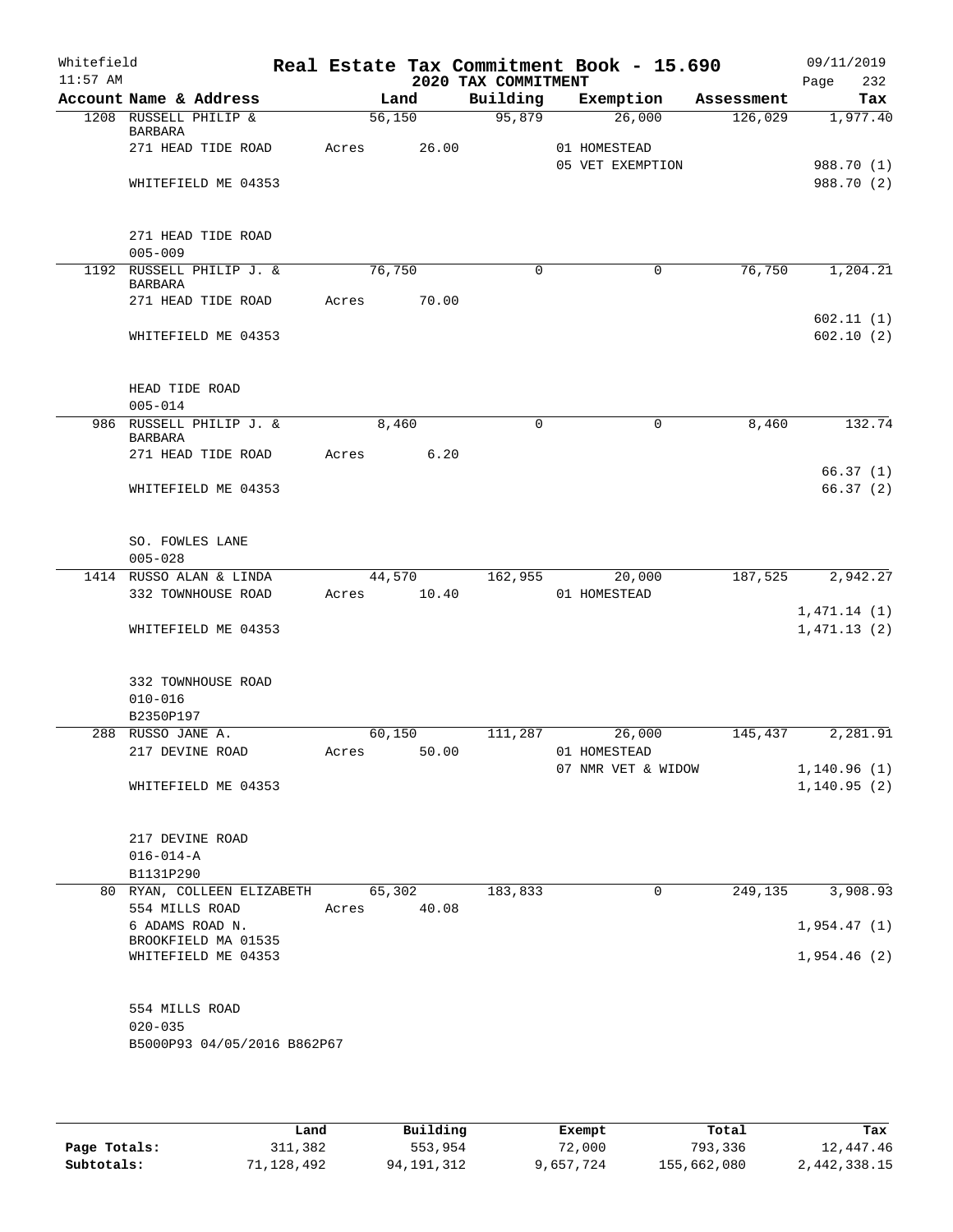| Whitefield<br>$11:57$ AM |                                                                                                                                                                               |       |        | 2020 TAX COMMITMENT | Real Estate Tax Commitment Book - 15.690 |            | 09/11/2019<br>233<br>Page  |
|--------------------------|-------------------------------------------------------------------------------------------------------------------------------------------------------------------------------|-------|--------|---------------------|------------------------------------------|------------|----------------------------|
|                          | Account Name & Address                                                                                                                                                        |       | Land   | Building            | Exemption                                | Assessment | Tax                        |
|                          | 607 RZYCKI WOJCIECH<br>195 BIRCH POINT ROAD                                                                                                                                   | Acres | 30,000 | 85,382<br>0.84      | $\Omega$                                 | 115,382    | 1,810.34                   |
|                          | WISCASSET ME 04578                                                                                                                                                            |       |        |                     |                                          |            | 905.17(1)<br>905.17(2)     |
|                          |                                                                                                                                                                               |       |        |                     |                                          |            |                            |
|                          | 25 WINDSOR ROAD<br>$022 - 024$                                                                                                                                                |       |        |                     |                                          |            |                            |
|                          | B5312P101 09/04/2018 B4906P278 07/13/2015 B4874P153<br>04/07/2015 B4853P289 01/12/2015 B4769P305 04/09/2014<br>B4476P219 12/29/2011 B4218P4 10/30/2009 B3308P70<br>06/15/2004 |       |        |                     |                                          |            |                            |
|                          | 1558 SABAN JAMES W. &                                                                                                                                                         |       | 31,650 | 62,359              | 20,000                                   | 74,009     | 1,161.20                   |
|                          | * BRANN AMY L.                                                                                                                                                                | Acres |        | 2.60                | 01 HOMESTEAD                             |            |                            |
|                          | 758 EAST RIVER ROAD                                                                                                                                                           |       |        |                     |                                          |            | 580.60(1)                  |
|                          | WHITEFIELD ME 04353                                                                                                                                                           |       |        |                     |                                          |            | 580.60(2)                  |
|                          | 758 EAST RIVER ROAD                                                                                                                                                           |       |        |                     |                                          |            |                            |
|                          | $007 - 054$                                                                                                                                                                   |       |        |                     |                                          |            |                            |
|                          | B5241P223 03/28/2018 B2069P240                                                                                                                                                |       |        |                     |                                          |            |                            |
| 573                      | SABATINE ONOFRIO &<br>MILDRED                                                                                                                                                 |       | 88,250 | 95,026              | 20,000                                   | 163,276    | 2,561.80                   |
|                          | 661 EAST RIVER ROAD                                                                                                                                                           | Acres |        | 83.00               | 01 HOMESTEAD                             |            |                            |
|                          | WHITEFIELD ME 04353                                                                                                                                                           |       |        |                     |                                          |            | 1,280.90(1)<br>1,280.90(2) |
|                          | 661 EAST RIVER ROAD<br>$010 - 031$                                                                                                                                            |       |        |                     |                                          |            |                            |
|                          | 856 SACKS MARIE L. LIVING                                                                                                                                                     |       | 1,290  | $\Omega$            | $\mathbf 0$                              | 1,290      | 20.24                      |
|                          | TRUST                                                                                                                                                                         |       |        |                     |                                          |            |                            |
|                          | JULIAN & MARIE SACKS,<br>TRUSTEES                                                                                                                                             | Acres |        | 0.86                |                                          |            |                            |
|                          | 749 EAST RIVER ROAD                                                                                                                                                           |       |        |                     |                                          |            | 10.12(1)                   |
|                          | WHITEFIELD ME 04353                                                                                                                                                           |       |        |                     |                                          |            | 10.12(2)                   |
|                          | EAST RIVER ROAD                                                                                                                                                               |       |        |                     |                                          |            |                            |
|                          | $007 - 050 - A$                                                                                                                                                               |       |        |                     |                                          |            |                            |
|                          | B2575P156                                                                                                                                                                     |       |        |                     |                                          |            |                            |
|                          | 14 SACKS MARIE L. LIVING<br>TRUST                                                                                                                                             |       | 64,100 | 169,113             | 20,000                                   | 213,213    | 3,345.31                   |
|                          | 749 EAST RIVER ROAD                                                                                                                                                           | Acres |        | 56.00               | 01 HOMESTEAD                             |            | 1,672.66(1)                |
|                          | WHITEFIELD ME 04353                                                                                                                                                           |       |        |                     |                                          |            | 1,672.65(2)                |
|                          | 749 EAST RIVER ROAD<br>$007 - 048$<br>B1955P117                                                                                                                               |       |        |                     |                                          |            |                            |

|              | Land       | Building   | Exempt    | Total       | Tax          |
|--------------|------------|------------|-----------|-------------|--------------|
| Page Totals: | 215,290    | 411,880    | 60,000    | 567,170     | 8,898.89     |
| Subtotals:   | 71,343,782 | 94,603,192 | 9,717,724 | 156,229,250 | 2,451,237.04 |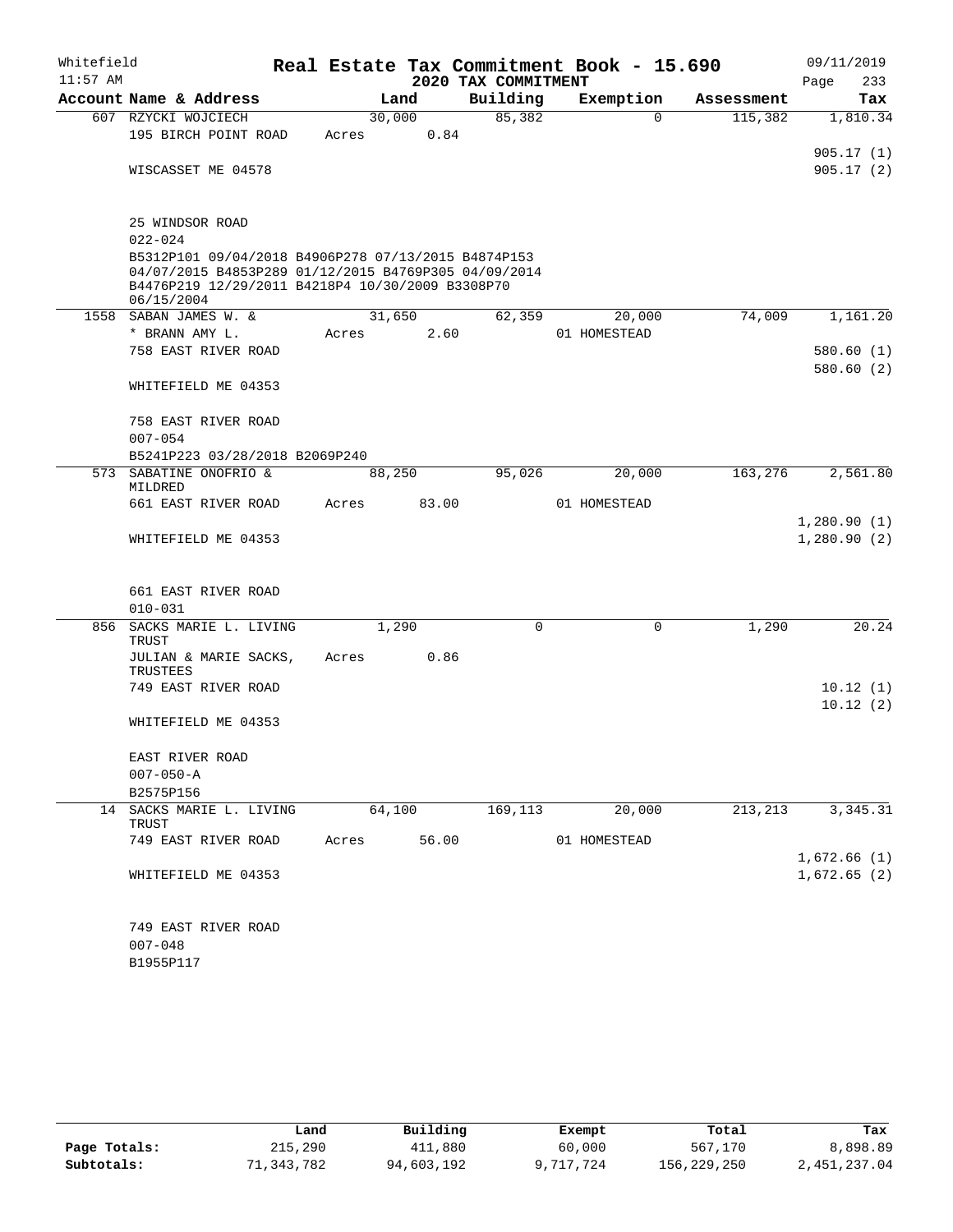| Whitefield   |                                                    |         |        |            |                                 | Real Estate Tax Commitment Book - 15.690 |                    | 09/11/2019                    |                        |
|--------------|----------------------------------------------------|---------|--------|------------|---------------------------------|------------------------------------------|--------------------|-------------------------------|------------------------|
| $11:57$ AM   | Account Name & Address                             |         | Land   |            | 2020 TAX COMMITMENT<br>Building | Exemption                                | Assessment         | Page                          | 234<br>Tax             |
|              | 968 SADLER BARBARA                                 |         | 88,260 |            | $\mathbf 0$                     |                                          | 88,260<br>$\Omega$ |                               | 1,384.80               |
|              | 137 WILLOWCREST                                    | Acres   |        | 93.02      |                                 |                                          |                    |                               |                        |
|              |                                                    |         |        |            |                                 |                                          |                    |                               | 692.40 (1)             |
|              | WAXAHACHIE TX 75165                                |         |        |            |                                 |                                          |                    |                               | 692.40 (2)             |
|              |                                                    |         |        |            |                                 |                                          |                    |                               |                        |
|              | <b>JEFFERSON ROAD</b>                              |         |        |            |                                 |                                          |                    |                               |                        |
|              | $014 - 019$                                        |         |        |            |                                 |                                          |                    |                               |                        |
|              | B3174P317                                          |         |        |            |                                 |                                          |                    |                               |                        |
|              | 93 SALOIS PAUL J. &<br>CHRISTINA                   |         | 43,250 |            | 130, 331                        | 20,000                                   | 153,581            |                               | 2,409.69               |
|              | 366 NO. HUNTS MEADOW<br>ROAD                       | Acres   |        | 15.00      |                                 | 01 HOMESTEAD                             |                    |                               |                        |
|              | WHITEFIELD ME 04353                                |         |        |            |                                 |                                          |                    | 1, 204.85(1)<br>1, 204.84 (2) |                        |
|              | 366 NO. HUNTS MEADOW                               |         |        |            |                                 |                                          |                    |                               |                        |
|              | $018 - 040 - A$                                    |         |        |            |                                 |                                          |                    |                               |                        |
|              | B4815P307 09/08/2014 B4809P48 08/18/2014 B1265P248 |         |        |            |                                 |                                          |                    |                               |                        |
|              | 864 SALOIS PAUL J. &                               |         | 58,040 |            | 0                               |                                          | 58,040<br>0        |                               | 910.65                 |
|              | CRISTINA T.<br>366 NORTH HUNTS MEADOW              | Acres   |        | 52.58      |                                 |                                          |                    |                               |                        |
|              | ROAD                                               |         |        |            |                                 |                                          |                    |                               |                        |
|              |                                                    |         |        |            |                                 |                                          |                    |                               | 455.33(1)              |
|              | WHITEFIELD ME 04353                                |         |        |            |                                 |                                          |                    |                               | 455.32(2)              |
|              | NORTH HUNTS MEADOW ROAD                            |         |        |            |                                 |                                          |                    |                               |                        |
|              | $018 - 044 - A$                                    |         |        |            |                                 |                                          |                    |                               |                        |
|              | B4829P133 10/20/2014                               |         |        |            |                                 |                                          |                    |                               |                        |
|              | 451 SANBORN KEITH D. &<br>ROSEMARY L.              |         | 47,900 |            | 173,267                         | 26,000                                   | 195,167            |                               | 3,062.17               |
|              | 620 HEAD TIDE ROAD                                 | Acres   |        | 21.00      |                                 | 01 HOMESTEAD                             |                    |                               |                        |
|              |                                                    |         |        |            |                                 | 07 NMR VET & WIDOW                       |                    | 1,531.09(1)                   |                        |
|              | WHITEFIELD ME 04353                                |         |        |            |                                 |                                          |                    | 1,531.08(2)                   |                        |
|              | 620 HEAD TIDE ROAD                                 |         |        |            |                                 |                                          |                    |                               |                        |
|              | $002 - 012 - C$                                    |         |        |            |                                 |                                          |                    |                               |                        |
|              | B3839P246 04/17/2007 B2801P12                      |         |        |            |                                 |                                          |                    |                               |                        |
|              | 1406 SANBORN STEPHEN & CAROL                       |         | 24,875 |            | 0                               |                                          | 24,875<br>0        |                               | 390.29                 |
|              | P.O. BOX 229                                       | Acres   |        | 4.75       |                                 |                                          |                    |                               |                        |
|              |                                                    |         |        |            |                                 |                                          |                    |                               | 195.15(1)              |
|              | DRESDEN ME 04342                                   |         |        |            |                                 |                                          |                    |                               | 195.14(2)              |
|              | HEATH ROAD                                         |         |        |            |                                 |                                          |                    |                               |                        |
|              | $011 - 010 - B$                                    |         |        |            |                                 |                                          |                    |                               |                        |
|              | B2688P50                                           |         |        |            |                                 |                                          |                    |                               |                        |
|              | 26 SAWYER MARK G.                                  |         | 20,750 |            | 0                               |                                          | $\Omega$<br>20,750 |                               | 325.57                 |
|              | PO BOX 363                                         | Acres   |        | 2.00       |                                 |                                          |                    |                               |                        |
|              | COOPERS MILLS ME 04341                             |         |        |            |                                 |                                          |                    |                               | 162.79(1)<br>162.78(2) |
|              |                                                    |         |        |            |                                 |                                          |                    |                               |                        |
|              | DOYLE ROAD                                         |         |        |            |                                 |                                          |                    |                               |                        |
|              | $019 - 029 - B$                                    |         |        |            |                                 |                                          |                    |                               |                        |
|              | B1156P60                                           |         |        |            |                                 |                                          |                    |                               |                        |
|              |                                                    | Land    |        | Building   |                                 | Exempt                                   | Total              |                               | Tax                    |
| Page Totals: |                                                    | 283,075 |        | 303,598    |                                 | 46,000                                   | 540,673            |                               | 8,483.17               |
| Subtotals:   | 71,626,857                                         |         |        | 94,906,790 |                                 | 9,763,724                                | 156,769,923        | 2,459,720.21                  |                        |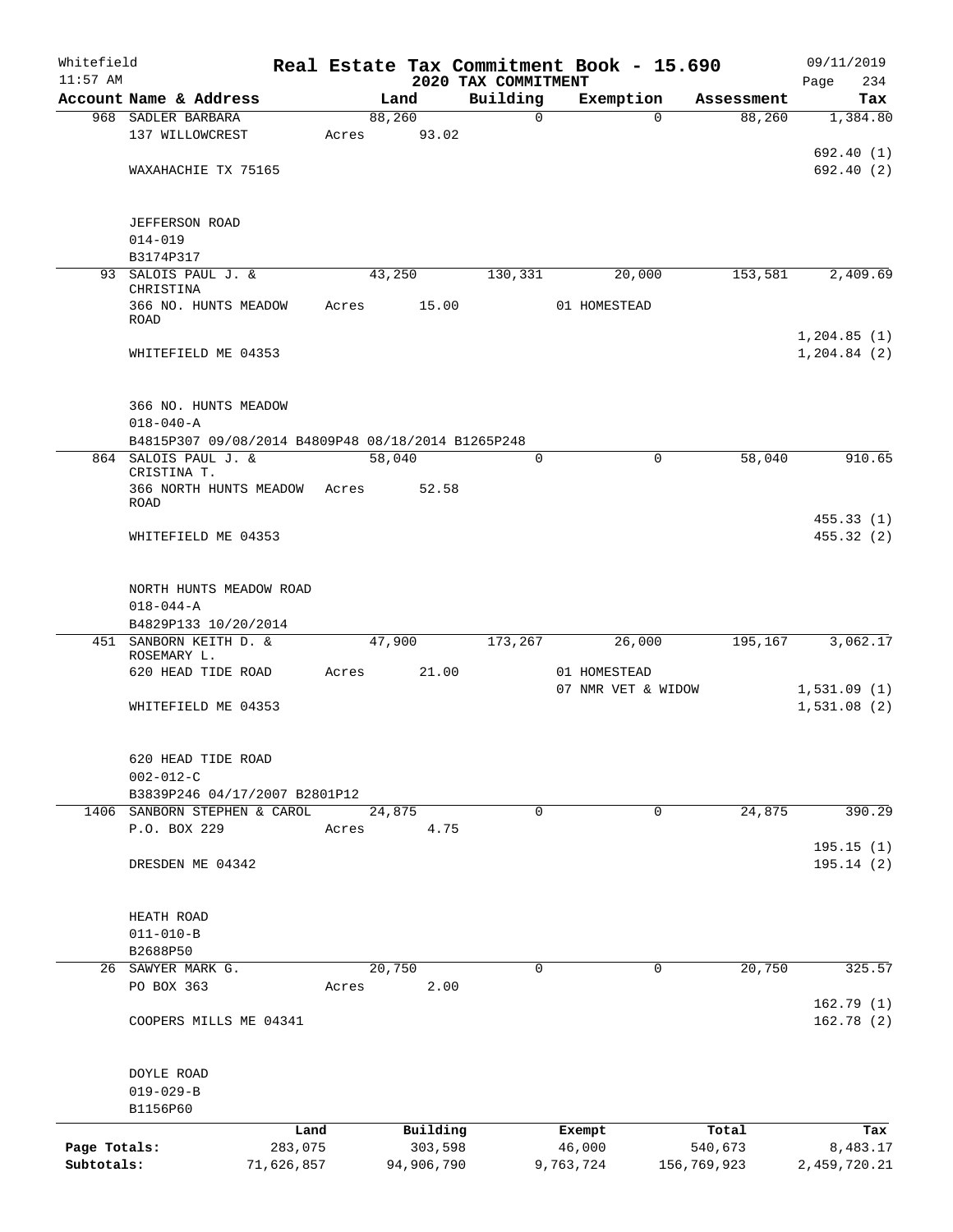| Whitefield<br>$11:57$ AM |                                                                                              |                 |        | 2020 TAX COMMITMENT | Real Estate Tax Commitment Book - 15.690 |            | 09/11/2019<br>Page<br>235  |
|--------------------------|----------------------------------------------------------------------------------------------|-----------------|--------|---------------------|------------------------------------------|------------|----------------------------|
|                          | Account Name & Address                                                                       | Land            |        | Building            | Exemption                                | Assessment | Tax                        |
|                          | 1480 SAWYER MARK G.<br>PO BOX 363                                                            | 30,000<br>Acres | 1.50   | 158, 125            | 20,000<br>01 HOMESTEAD                   | 168, 125   | 2,637.88                   |
|                          | COOPERS MILLS ME 04341                                                                       |                 |        |                     |                                          |            | 1,318.94(1)<br>1,318.94(2) |
|                          | 203 DOYLE ROAD<br>$019 - 029 - A$                                                            |                 |        |                     |                                          |            |                            |
|                          | B1244P177                                                                                    |                 |        |                     |                                          |            |                            |
|                          | 19 SCHAU ROBERT C.<br>1554 MOORINGS DRIVE, 2B Acres                                          | 83,750          | 104.00 | $\mathbf 0$         | $\mathbf 0$                              | 83,750     | 1,314.04                   |
|                          | RESTON VA 20190                                                                              |                 |        |                     |                                          |            | 657.02(1)<br>657.02 (2)    |
|                          | MEAHER ROAD                                                                                  |                 |        |                     |                                          |            |                            |
|                          | $015 - 016$                                                                                  |                 |        |                     |                                          |            |                            |
|                          | B3213P99<br>676 SCHENA SUSAN A. &<br>ROBERT A.                                               | 31,740          |        | 117,255             | 20,000                                   | 128,995    | 2,023.93                   |
|                          | 24 WOOD LANE                                                                                 | Acres           | 2.66   |                     | 01 HOMESTEAD                             |            |                            |
|                          | WHITEFIELD ME 04353                                                                          |                 |        |                     |                                          |            | 1,011.97(1)<br>1,011.96(2) |
|                          | 24 WOOD LANE<br>$020 - 049 - G$                                                              |                 |        |                     |                                          |            |                            |
|                          | B3052P87                                                                                     |                 |        |                     |                                          |            |                            |
|                          | 17 SCHLOSSER STEPHEN                                                                         | 33,945          |        | 13,478              | 20,000                                   | 27,423     | 430.27                     |
|                          | P.O. BOX 100                                                                                 | Acres           | 4.13   |                     | 01 HOMESTEAD                             |            |                            |
|                          | WHITEFIELD ME 04353                                                                          |                 |        |                     |                                          |            | 215.14(1)<br>215.13(2)     |
|                          | 106 BENNER LANE<br>$016 - 043 - A$                                                           |                 |        |                     |                                          |            |                            |
|                          | B1448P173<br>1642 SCHOENDORF LOUIS                                                           | 33,240          |        | 91,034              | $\mathsf{O}$                             | 124,274    | 1,949.86                   |
|                          | 355 NORTH HOWE ROAD                                                                          | Acres           | 3.66   |                     |                                          |            | 974.93(1)                  |
|                          | WHITEFIELD ME 04353                                                                          |                 |        |                     |                                          |            | 974.93(2)                  |
|                          | 355 NORTH HOWE ROAD<br>$020 - 022 - A$<br>B4841P62 11/25/2014 B4808P274 08/15/2014 B2669P111 |                 |        |                     |                                          |            |                            |
|                          | 566 SCHOFIELD MATTHEW J.                                                                     | 63,820          |        | 11,303              | $\Omega$                                 | 75,123     | 1,178.68                   |
|                          | RABBAN JESSICA R.                                                                            | Acres           | 37.80  |                     |                                          |            |                            |
|                          | 35 NORRIS STREET                                                                             |                 |        |                     |                                          |            | 589.34 (1)<br>589.34 (2)   |
|                          | CAMBRIDGE MA 02140                                                                           |                 |        |                     |                                          |            |                            |
|                          | TOWNHOUSE ROAD<br>$007 - 033 - A$<br>B5279P28 07/11/2018                                     |                 |        |                     |                                          |            |                            |
|                          |                                                                                              |                 |        |                     |                                          |            |                            |

|              | Land       | Building   | Exempt    | Total       | Tax          |
|--------------|------------|------------|-----------|-------------|--------------|
| Page Totals: | 276,495    | 391,195    | 60,000    | 607,690     | 9,534.66     |
| Subtotals:   | 71,903,352 | 95,297,985 | 9,823,724 | 157,377,613 | 2,469,254.87 |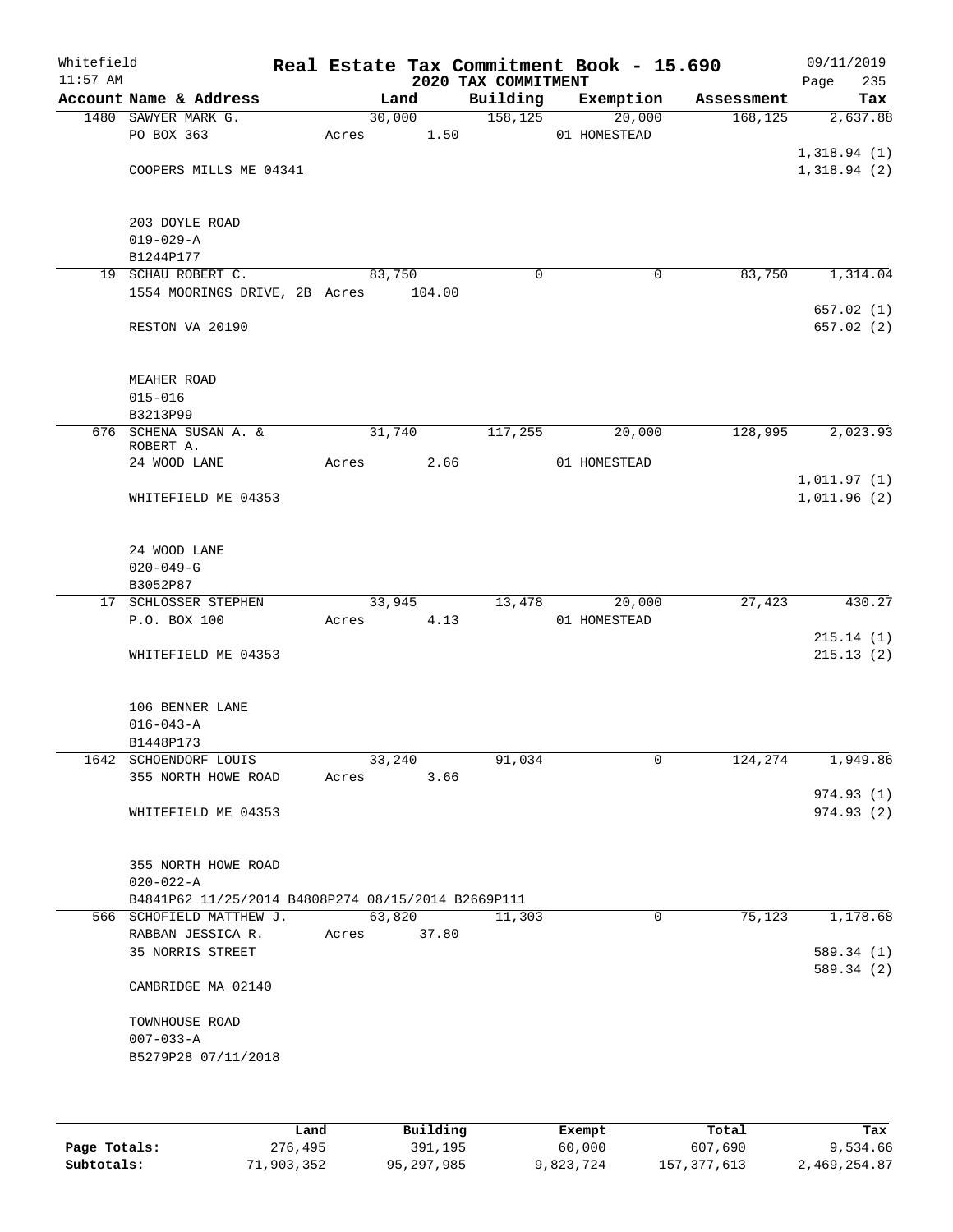| Whitefield   |                                                    |         |        |            |                                 | Real Estate Tax Commitment Book - 15.690 |                       | 09/11/2019         |
|--------------|----------------------------------------------------|---------|--------|------------|---------------------------------|------------------------------------------|-----------------------|--------------------|
| $11:57$ AM   | Account Name & Address                             |         | Land   |            | 2020 TAX COMMITMENT<br>Building | Exemption                                |                       | 236<br>Page<br>Tax |
|              | 1122 SCHOFIELD MATTHEW J.                          |         | 34,200 |            | 131,432                         | $\Omega$                                 | Assessment<br>165,632 | 2,598.77           |
|              | RABBIN JESSICA R.                                  | Acres   |        | 4.30       |                                 |                                          |                       |                    |
|              | 35 NORRIS STREET                                   |         |        |            |                                 |                                          |                       | 1, 299.39(1)       |
|              |                                                    |         |        |            |                                 |                                          |                       | 1, 299.38(2)       |
|              | CAMBRIDGE MA 02140                                 |         |        |            |                                 |                                          |                       |                    |
|              |                                                    |         |        |            |                                 |                                          |                       |                    |
|              | 721 TOWNHOUSE ROAD                                 |         |        |            |                                 |                                          |                       |                    |
|              | $007 - 021$                                        |         |        |            |                                 |                                          |                       |                    |
|              | B5279P28 07/11/2018                                |         |        |            |                                 |                                          |                       |                    |
|              | 1578 SCIASCIA NICOLE M.                            |         | 31,275 |            | 89,578                          | 0                                        | 120,853               | 1,896.18           |
|              | 325 HILTON ROAD                                    | Acres   |        | 2.35       |                                 |                                          |                       |                    |
|              |                                                    |         |        |            |                                 |                                          |                       | 948.09 (1)         |
|              | WHITEFIELD ME 04353                                |         |        |            |                                 |                                          |                       | 948.09 (2)         |
|              |                                                    |         |        |            |                                 |                                          |                       |                    |
|              |                                                    |         |        |            |                                 |                                          |                       |                    |
|              | 325 HILTON ROAD                                    |         |        |            |                                 |                                          |                       |                    |
|              | $014 - 001 - C$                                    |         |        |            |                                 |                                          |                       |                    |
|              | B4347P311 11/18/2010 B4285P279 06/14/2010 B3488P77 |         |        |            |                                 |                                          |                       |                    |
|              | 05/27/2005                                         |         |        |            |                                 |                                          |                       |                    |
|              | 119 SCOTT LYDIA B. &                               |         | 30,000 |            | 93,243                          | 20,000                                   | 103,243               | 1,619.88           |
|              | ELIZABETH S. PRESBY                                |         |        |            |                                 |                                          |                       |                    |
|              | 22 VILLAGE VIEW LANE                               | Acres   |        | 1.00       |                                 | 01 HOMESTEAD                             |                       |                    |
|              |                                                    |         |        |            |                                 |                                          |                       | 809.94 (1)         |
|              | WHITEFIELD ME 04353                                |         |        |            |                                 |                                          |                       | 809.94 (2)         |
|              |                                                    |         |        |            |                                 |                                          |                       |                    |
|              |                                                    |         |        |            |                                 |                                          |                       |                    |
|              | 22 VILLAGE VIEW LANE                               |         |        |            |                                 |                                          |                       |                    |
|              | $030 - 007$                                        |         |        |            |                                 |                                          |                       |                    |
|              | B4443P119 09/28/2011 B1803P145 08/06/1992          |         |        |            |                                 |                                          |                       |                    |
|              | 1209 SEELY TRUST                                   |         | 31,500 |            | 117,648                         | 20,000                                   | 129,148               | 2,026.33           |
|              | SEELY, DONALD C. &<br>SANDRA L. TRUSTEES           | Acres   |        | 2.50       |                                 | 01 HOMESTEAD                             |                       |                    |
|              | 339 VIGUE ROAD                                     |         |        |            |                                 |                                          |                       | 1,013.17(1)        |
|              |                                                    |         |        |            |                                 |                                          |                       | 1,013.16(2)        |
|              | WHITEFIELD ME 04353                                |         |        |            |                                 |                                          |                       |                    |
|              |                                                    |         |        |            |                                 |                                          |                       |                    |
|              | 339 VIGUE ROAD                                     |         |        |            |                                 |                                          |                       |                    |
|              | $016 - 041 - C$                                    |         |        |            |                                 |                                          |                       |                    |
|              | B5029P139 07/15/2016                               |         |        |            |                                 |                                          |                       |                    |
|              | 1748 SEIDERS RAYMOND P. SR.                        |         | 30,450 |            | 69,537                          | 20,000                                   | 79,987                | 1,255.00           |
|              | & JUDITH A.                                        |         |        |            |                                 |                                          |                       |                    |
|              | 8 TOWNSEND BROOK LANE                              | Acres   |        | 1.80       |                                 | 01 HOMESTEAD                             |                       |                    |
|              |                                                    |         |        |            |                                 |                                          |                       | 627.50(1)          |
|              | WHITEFIELD ME 04353                                |         |        |            |                                 |                                          |                       | 627.50(2)          |
|              |                                                    |         |        |            |                                 |                                          |                       |                    |
|              |                                                    |         |        |            |                                 |                                          |                       |                    |
|              | 8 TOWNSEND BROOK LANE                              |         |        |            |                                 |                                          |                       |                    |
|              | $007 - 053 - D$                                    |         |        |            |                                 |                                          |                       |                    |
|              | B3576P278 10/21/2005                               |         |        |            |                                 |                                          |                       |                    |
| 1331         | SEIDMAN NANCY                                      |         | 27,090 |            | $\mathbf 0$                     | $\mathbf 0$                              | 27,090                | 425.04             |
|              | 9 CLEVELAND STREET                                 | Acres   |        | 7.30       |                                 |                                          |                       |                    |
|              |                                                    |         |        |            |                                 |                                          |                       | 212.52(1)          |
|              | CAMBRIDGE MA 02138                                 |         |        |            |                                 |                                          |                       | 212.52(2)          |
|              |                                                    |         |        |            |                                 |                                          |                       |                    |
|              |                                                    |         |        |            |                                 |                                          |                       |                    |
|              | HOLLYWOOD BOULEVARD                                |         |        |            |                                 |                                          |                       |                    |
|              | $005 - 034$                                        |         |        |            |                                 |                                          |                       |                    |
|              | B2910P304                                          |         |        |            |                                 |                                          |                       |                    |
|              |                                                    | Land    |        | Building   |                                 | Exempt                                   | Total                 | Tax                |
| Page Totals: |                                                    | 184,515 |        | 501,438    |                                 | 60,000                                   | 625,953               | 9,821.20           |
| Subtotals:   | 72,087,867                                         |         |        | 95,799,423 |                                 | 9,883,724                                | 158,003,566           | 2,479,076.07       |
|              |                                                    |         |        |            |                                 |                                          |                       |                    |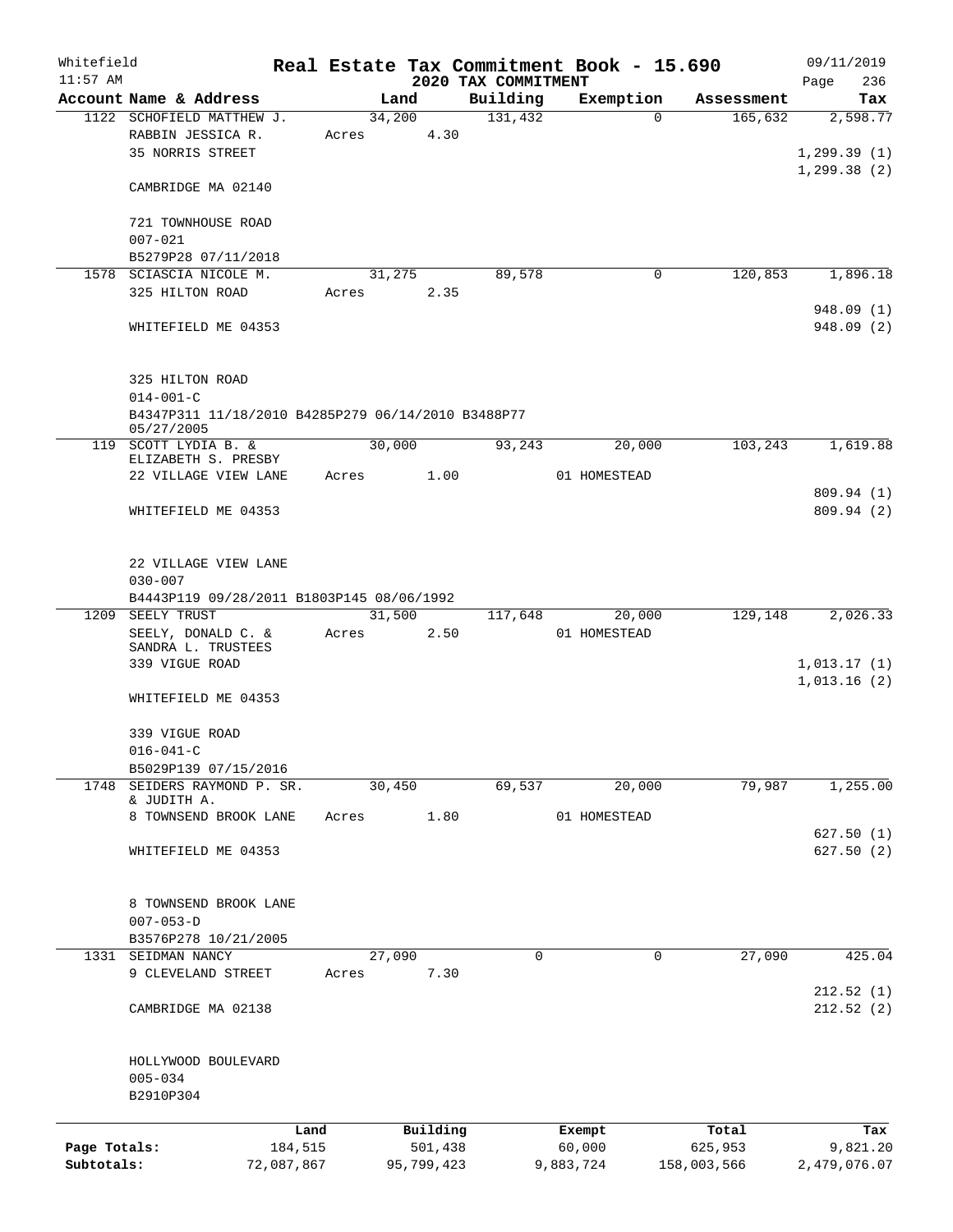| Whitefield<br>$11:57$ AM |                              |       |        | 2020 TAX COMMITMENT | Real Estate Tax Commitment Book - 15.690 |            | 09/11/2019<br>Page<br>237 |
|--------------------------|------------------------------|-------|--------|---------------------|------------------------------------------|------------|---------------------------|
|                          | Account Name & Address       |       | Land   | Building            | Exemption                                | Assessment | Tax                       |
|                          | 1469 SEIDMAN NANCY           |       | 210    | $\mathsf{O}$        | $\Omega$                                 | 210        | 3.29                      |
|                          | 9 CLEVELAND STREET           | Acres | 0.14   |                     |                                          |            |                           |
|                          |                              |       |        |                     |                                          |            | 1.65(1)                   |
|                          | CAMBRIDGE MA 02138           |       |        |                     |                                          |            | 1.64(2)                   |
|                          |                              |       |        |                     |                                          |            |                           |
|                          |                              |       |        |                     |                                          |            |                           |
|                          | HOLLYWOOD BOULEVARD          |       |        |                     |                                          |            |                           |
|                          | $005 - 033$                  |       |        |                     |                                          |            |                           |
|                          | B2910P304                    |       |        |                     |                                          |            |                           |
|                          | 1552 SEIDMAN NANCY L.        |       | 27,250 | $\mathbf 0$         | $\mathbf 0$                              | 27,250     | 427.55                    |
|                          | 9 CLEVELAND STREET           | Acres | 7.50   |                     |                                          |            |                           |
|                          |                              |       |        |                     |                                          |            | 213.78(1)                 |
|                          | CAMBRIDGE MA 02138           |       |        |                     |                                          |            | 213.77 (2)                |
|                          |                              |       |        |                     |                                          |            |                           |
|                          |                              |       |        |                     |                                          |            |                           |
|                          | HOLLYWOOD BOULEVARD          |       |        |                     |                                          |            |                           |
|                          | $005 - 034 - D$              |       |        |                     |                                          |            |                           |
|                          | B3210P220                    |       |        |                     |                                          |            |                           |
|                          | 1039 SEIGARS LIBBEY & GLORIA |       | 25,250 | 0                   | 0                                        | 25, 250    | 396.17                    |
|                          | 442 NORTH HOWE ROAD          | Acres | 5.00   |                     |                                          |            |                           |
|                          |                              |       |        |                     |                                          |            | 198.09(1)                 |
|                          | WHITEFIELD ME 04353          |       |        |                     |                                          |            | 198.08(2)                 |
|                          |                              |       |        |                     |                                          |            |                           |
|                          |                              |       |        |                     |                                          |            |                           |
|                          | NORTH HOWE ROAD              |       |        |                     |                                          |            |                           |
|                          | $020 - 018$                  |       |        |                     |                                          |            |                           |
|                          | B1520P293                    |       |        |                     |                                          |            |                           |
|                          | 188 SEIGARS, LIBBEY A        |       | 30,960 | 65,886              | 20,000                                   | 76,846     | 1,205.71                  |
|                          | SPENCER, STEVEN W            | Acres | 2.14   |                     | 01 HOMESTEAD                             |            |                           |
|                          | 442 NORTH HOWE ROAD          |       |        |                     |                                          |            | 602.86(1)                 |
|                          |                              |       |        |                     |                                          |            | 602.85(2)                 |
|                          | WHITEFIELD ME 04353          |       |        |                     |                                          |            |                           |
|                          |                              |       |        |                     |                                          |            |                           |
|                          | 442 NORTH HOWE ROAD          |       |        |                     |                                          |            |                           |
|                          | $020 - 009 - C$              |       |        |                     |                                          |            |                           |
|                          | B3491P176 05/26/2005         |       |        |                     |                                          |            |                           |
|                          | 171 SELL LOUIS & CATHERINE   |       | 55,519 | 131,888             | 20,000                                   | 167,407    | 2,626.62                  |
|                          | 571 EAST RIVER ROAD          | Acres | 46.00  |                     | 01 HOMESTEAD                             |            |                           |
|                          |                              |       |        |                     |                                          |            | 1, 313.31(1)              |
|                          | WHITEFIELD ME 04353          |       |        |                     |                                          |            | 1, 313.31(2)              |
|                          |                              |       |        |                     |                                          |            |                           |
|                          |                              |       |        |                     |                                          |            |                           |
|                          | 571 EAST RIVER ROAD          |       |        |                     |                                          |            |                           |
|                          | $010 - 033$                  |       |        |                     |                                          |            |                           |
|                          | B2292P302                    |       |        |                     |                                          |            |                           |
|                          | 81 SENIOR LYNN & ROBERT      |       | 20,750 | $\Omega$            | 0                                        | 20,750     | 325.57                    |
|                          | P.O. BOX 68                  | Acres | 2.00   |                     |                                          |            |                           |
|                          |                              |       |        |                     |                                          |            |                           |
|                          |                              |       |        |                     |                                          |            | 162.79(1)                 |
|                          | WHITEFIELD ME 04353          |       |        |                     |                                          |            | 162.78(2)                 |
|                          |                              |       |        |                     |                                          |            |                           |
|                          |                              |       |        |                     |                                          |            |                           |
|                          | EAST RIVER ROAD              |       |        |                     |                                          |            |                           |
|                          | $013 - 043 - K$              |       |        |                     |                                          |            |                           |
|                          | B2846P56                     |       |        |                     |                                          |            |                           |
|                          |                              |       |        |                     |                                          |            |                           |
|                          |                              |       |        |                     |                                          |            |                           |

|              | Land       | Building   | Exempt    | Total       | Tax          |
|--------------|------------|------------|-----------|-------------|--------------|
| Page Totals: | 159,939    | 197.774    | 40,000    | 317,713     | 4,984.91     |
| Subtotals:   | 72,247,806 | 95,997,197 | 9,923,724 | 158,321,279 | 2,484,060.98 |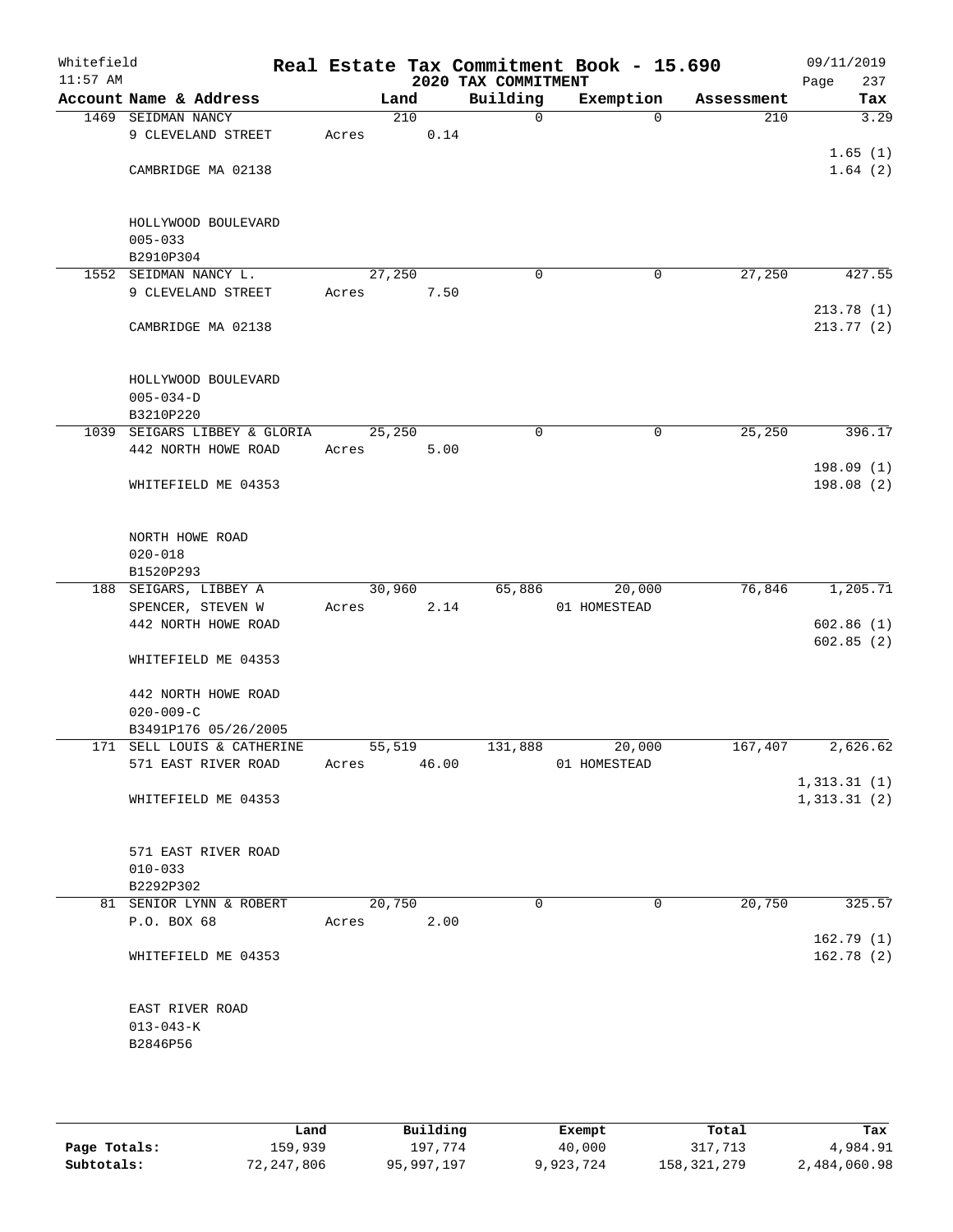| Whitefield                 |                                                                                       |         |        |                       |                                 | Real Estate Tax Commitment Book - 15.690 |                          | 09/11/2019                |
|----------------------------|---------------------------------------------------------------------------------------|---------|--------|-----------------------|---------------------------------|------------------------------------------|--------------------------|---------------------------|
| $11:57$ AM                 | Account Name & Address                                                                |         | Land   |                       | 2020 TAX COMMITMENT<br>Building |                                          | Assessment               | 238<br>Page               |
|                            | 1580 SENIOR LYNN & ROBERT                                                             |         | 30,840 |                       | 145,774                         | Exemption<br>20,000                      | 156,614                  | Tax<br>2,457.27           |
|                            | P.O. BOX 68                                                                           | Acres   |        | 2.06                  |                                 | 01 HOMESTEAD                             |                          |                           |
|                            |                                                                                       |         |        |                       |                                 |                                          |                          | 1,228.64(1)               |
|                            | WHITEFIELD ME 04353                                                                   |         |        |                       |                                 |                                          |                          | 1,228.63(2)               |
|                            |                                                                                       |         |        |                       |                                 |                                          |                          |                           |
|                            |                                                                                       |         |        |                       |                                 |                                          |                          |                           |
|                            | 55 EAST RIVER ROAD<br>$013 - 043 - H$                                                 |         |        |                       |                                 |                                          |                          |                           |
|                            | B2846P56                                                                              |         |        |                       |                                 |                                          |                          |                           |
|                            | 896 SENIOR, ROBERT H                                                                  |         | 38,154 |                       | 60,517                          | 0                                        | 98,671                   | 1,548.15                  |
|                            | PO BOX 68                                                                             | Acres   |        | 8.63                  |                                 |                                          |                          |                           |
|                            |                                                                                       |         |        |                       |                                 |                                          |                          | 774.08(1)                 |
|                            | WHITEFIELD ME 04353                                                                   |         |        |                       |                                 |                                          |                          | 774.07(2)                 |
|                            | 45 EAST RIVER ROAD                                                                    |         |        |                       |                                 |                                          |                          |                           |
|                            | $013 - 043$                                                                           |         |        |                       |                                 |                                          |                          |                           |
|                            | B5021P25 06/24/2016 B4976P299 02/09/2016 B2200P56                                     |         |        |                       |                                 |                                          |                          |                           |
|                            | 668 SENTER, ROGER O                                                                   |         | 32,550 |                       | 2,665                           | 0                                        | 35,215                   | 552.52                    |
|                            | 448 STEADMANS LANDING                                                                 | Acres   |        | 3.20                  |                                 |                                          |                          |                           |
|                            | <b>ROAD</b>                                                                           |         |        |                       |                                 |                                          |                          | 276.26(1)                 |
|                            | DOVER FOXCROFT ME 04426                                                               |         |        |                       |                                 |                                          |                          | 276.26(2)                 |
|                            |                                                                                       |         |        |                       |                                 |                                          |                          |                           |
|                            |                                                                                       |         |        |                       |                                 |                                          |                          |                           |
|                            | 76 SOUTH HOWE ROAD                                                                    |         |        |                       |                                 |                                          |                          |                           |
|                            | $020 - 050$                                                                           |         |        |                       |                                 |                                          |                          |                           |
|                            | B5006P314 04/29/2016 B5003P48 05/06/2016 B4886P100<br>05/15/2015 B3509P125 05/07/2005 |         |        |                       |                                 |                                          |                          |                           |
|                            | 1765 SHAW DAVID E. &                                                                  |         | 32,475 |                       | 196,461                         | 20,000                                   | 208,936                  | 3,278.21                  |
|                            | MICHELLE M.<br>* DUNCAN-SHAW                                                          | Acres   |        | 3.15                  |                                 | 01 HOMESTEAD                             |                          |                           |
|                            | 81 HILTON ROAD                                                                        |         |        |                       |                                 |                                          |                          | 1,639.11(1)               |
|                            |                                                                                       |         |        |                       |                                 |                                          |                          | 1,639.10(2)               |
|                            | WHITEFIELD ME 04353                                                                   |         |        |                       |                                 |                                          |                          |                           |
|                            | 81 HILTON ROAD                                                                        |         |        |                       |                                 |                                          |                          |                           |
|                            | $027 - 002 - A$                                                                       |         |        |                       |                                 |                                          |                          |                           |
|                            | B3669P161 05/02/2006                                                                  |         |        |                       |                                 |                                          |                          |                           |
|                            | 1024 SHAW ERNEST D. &                                                                 |         | 35,000 |                       | 33,092                          | 0                                        | 68,092                   | 1,068.36                  |
|                            | * GINGROW-SHAW MARY M.                                                                | Acres   |        | 0.25                  |                                 |                                          |                          |                           |
|                            | 865 SO. BELFAST AVENUE                                                                |         |        |                       |                                 |                                          |                          | 534.18(1)                 |
|                            | AUGUSTA ME 04330                                                                      |         |        |                       |                                 |                                          |                          | 534.18(2)                 |
|                            | 31 PICKEREL LANE                                                                      |         |        |                       |                                 |                                          |                          |                           |
|                            | $029 - 006$                                                                           |         |        |                       |                                 |                                          |                          |                           |
|                            | B2384P135 09/25/1998                                                                  |         |        |                       |                                 |                                          |                          |                           |
|                            | 408 SHAW MICHAEL C & JEANNE                                                           |         | 63,338 |                       | 209,004                         | 26,000                                   | 246, 342                 | 3,865.11                  |
|                            | D                                                                                     |         |        | 44.75                 |                                 |                                          |                          |                           |
|                            | 430 HEATH ROAD                                                                        | Acres   |        |                       |                                 | 07 NMR VET & WIDOW<br>01 HOMESTEAD       |                          | 1,932.56 (1)              |
|                            | WHITEFIELD ME 04353                                                                   |         |        |                       |                                 |                                          |                          | 1,932.55(2)               |
|                            |                                                                                       |         |        |                       |                                 |                                          |                          |                           |
|                            | 430 HEATH ROAD<br>$008 - 001$                                                         |         |        |                       |                                 |                                          |                          |                           |
|                            | B1298P194                                                                             |         |        |                       |                                 |                                          |                          |                           |
|                            |                                                                                       |         |        |                       |                                 |                                          |                          |                           |
|                            |                                                                                       | Land    |        | Building              |                                 | Exempt                                   | Total                    | Tax                       |
| Page Totals:<br>Subtotals: | 72,480,163                                                                            | 232,357 |        | 647,513<br>96,644,710 |                                 | 66,000<br>9,989,724                      | 813,870<br>159, 135, 149 | 12,769.62<br>2,496,830.60 |
|                            |                                                                                       |         |        |                       |                                 |                                          |                          |                           |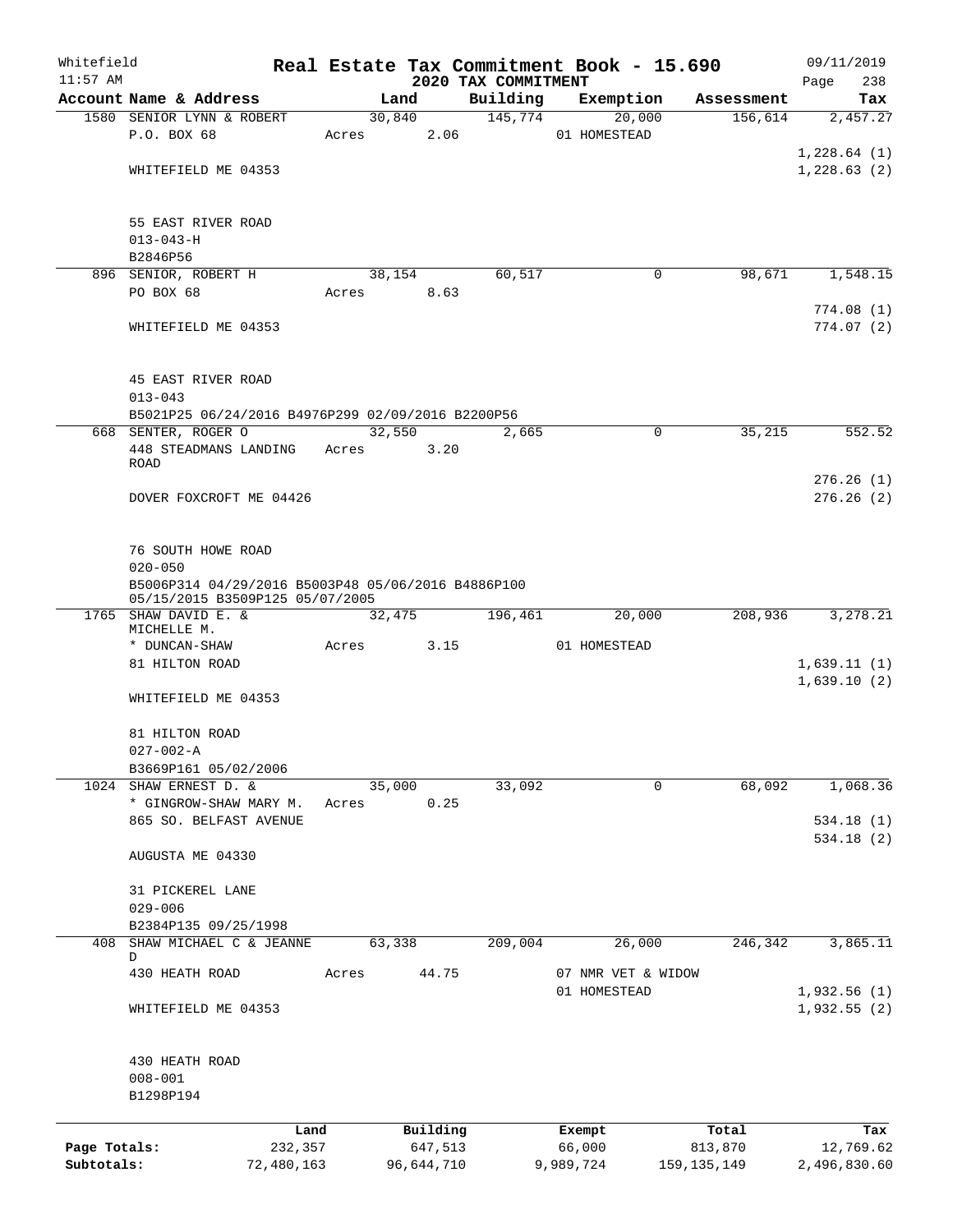| Whitefield<br>$11:57$ AM |                                                                |                        | 2020 TAX COMMITMENT | Real Estate Tax Commitment Book - 15.690 |            | 09/11/2019<br>239<br>Page  |
|--------------------------|----------------------------------------------------------------|------------------------|---------------------|------------------------------------------|------------|----------------------------|
|                          | Account Name & Address                                         | Land                   | Building            | Exemption                                | Assessment | Tax                        |
|                          | 1791 SHAW ROBBIE I. &<br>KATRINA N.                            | 32,640                 | 122,200             | 20,000                                   | 134,840    | 2,115.64                   |
|                          | 140 SENOTT ROAD                                                | 3.26<br>Acres          |                     | 01 HOMESTEAD                             |            | 1,057.82(1)                |
|                          | WHITEFIELD ME 04353                                            |                        |                     |                                          |            | 1,057.82(2)                |
|                          | 140 SENOTT ROAD<br>$017 - 037 - 2$                             |                        |                     |                                          |            |                            |
|                          | B47195P73 08/31/2009 B1225P167 01/11/1985                      |                        |                     |                                          |            |                            |
|                          | 327 SHEA ARLENE<br>73 HUNTS MEADOW ROAD                        | 20,800<br>Acres 22.00  | $\Omega$            | $\mathbf 0$                              | 20,800     | 326.35                     |
|                          | PITTSTON ME 04345                                              |                        |                     |                                          |            | 163.18(1)<br>163.17(2)     |
|                          | PHILBRICK LANE                                                 |                        |                     |                                          |            |                            |
|                          | $006 - 017$                                                    |                        |                     |                                          |            |                            |
|                          | 386 SHEA DIANE<br>153 HUNTS MEADOW ROAD                        | 35,100<br>Acres 44.00  | $\mathbf 0$         | 0                                        | 35,100     | 550.72                     |
|                          | PITTSTON ME 04345                                              |                        |                     |                                          |            | 275.36(1)<br>275.36(2)     |
|                          | SO. HUNTS MEADOW ROAD<br>$006 - 020$                           |                        |                     |                                          |            |                            |
|                          | 446 SHEAFFER JOHNNA E. H.                                      | 4,500                  | $\Omega$            | $\mathbf 0$                              | 4,500      | 70.60                      |
|                          | 71 PINE CREST LANE                                             | 3.00<br>Acres          |                     |                                          |            |                            |
|                          | WHITEFIELD ME 04353                                            |                        |                     |                                          |            | 35.30(1)<br>35.30(2)       |
|                          | 78 PINE CREST LANE<br>$007 - 013$                              |                        |                     |                                          |            |                            |
|                          | B4222P209 11/16/2009 B2030P280                                 |                        |                     |                                          |            |                            |
|                          | 854 SHEAFFER JOHNNA E. H.<br>71 PINE CREST LANE                | 1,350<br>0.90<br>Acres | $\mathbf 0$         | $\mathbf 0$                              | 1,350      | 21.18                      |
|                          | WHITEFIELD ME 04353                                            |                        |                     |                                          |            | 10.59(1)<br>10.59(2)       |
|                          | PITTSTON ROAD<br>$030 - 013 - A - 1$                           |                        |                     |                                          |            |                            |
|                          | B4222P210 11/16/2009 B2074P192<br>1560 SHEAFFER, LESTER EDWIN, |                        | 197,160             |                                          |            |                            |
|                          | JR.                                                            | 58,875                 |                     | 20,000                                   | 236,035    | 3,703.39                   |
|                          | SHEAFFER, JOHNNA EDITH Acres<br>HARRIGAN                       | 22.50                  |                     | 01 HOMESTEAD                             |            |                            |
|                          | 71 PINE CREST LANE                                             |                        |                     |                                          |            | 1,851.70(1)<br>1,851.69(2) |
|                          | WHITEFIELD ME 04353                                            |                        |                     |                                          |            |                            |
|                          | 71 PINE CREST LANE<br>$007 - 015$                              |                        |                     |                                          |            |                            |
|                          | B5122P226 03/22/2017 B4822P91 09/26/2014 B2669P96              |                        |                     |                                          |            |                            |

|              | Land       | Building   | Exempt     | Total       | Tax          |
|--------------|------------|------------|------------|-------------|--------------|
| Page Totals: | 153,265    | 319,360    | 40,000     | 432,625     | 6,787.88     |
| Subtotals:   | 72,633,428 | 96,964,070 | 10,029,724 | 159,567,774 | 2,503,618.48 |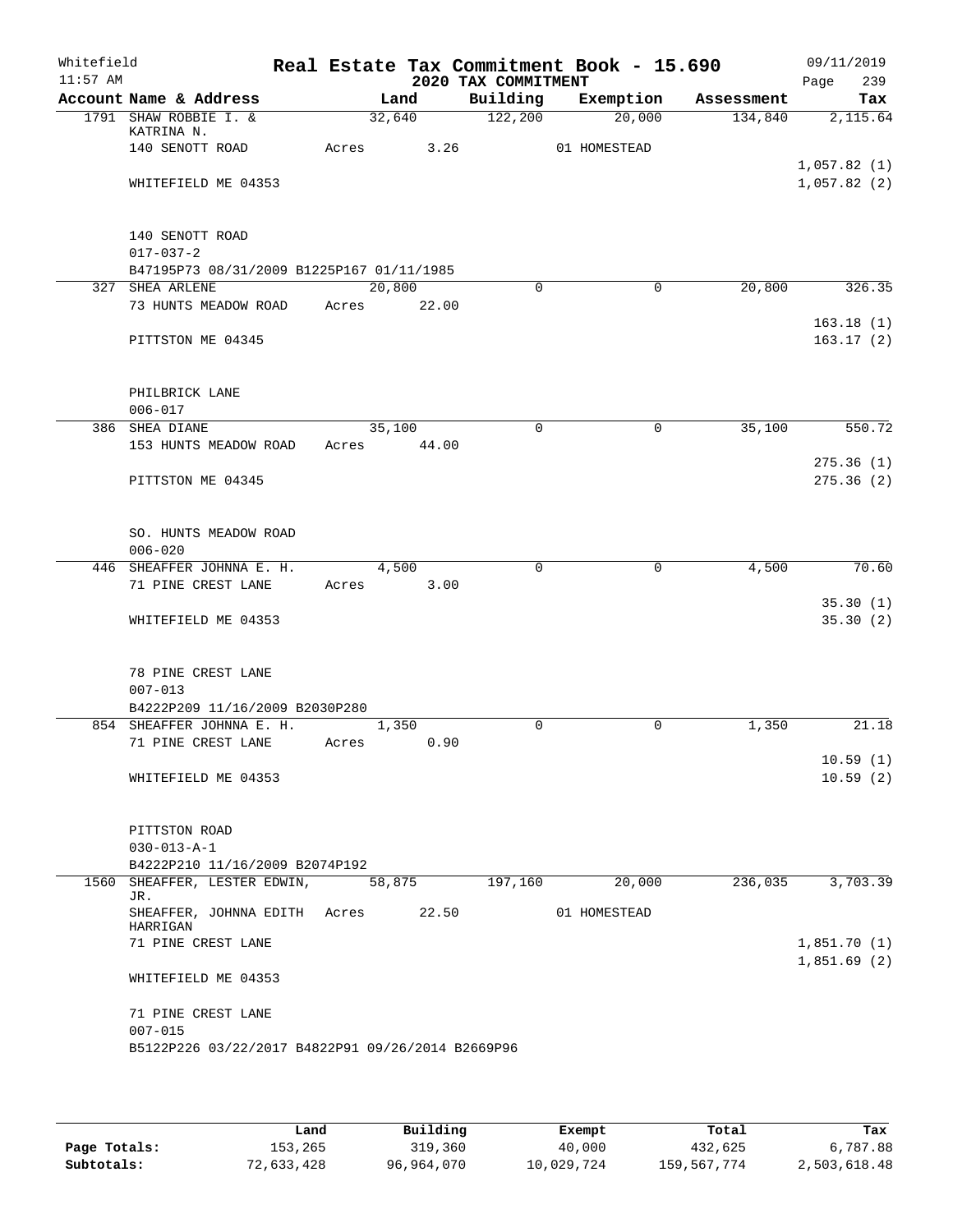| Whitefield<br>$11:57$ AM |                                                                                                            |                 |                     | 2020 TAX COMMITMENT | Real Estate Tax Commitment Book - 15.690 |                  | 09/11/2019<br>240<br>Page  |
|--------------------------|------------------------------------------------------------------------------------------------------------|-----------------|---------------------|---------------------|------------------------------------------|------------------|----------------------------|
|                          | Account Name & Address                                                                                     |                 | Land                | Building            | Exemption                                | Assessment       | Tax                        |
|                          | 84 SHEEHY STEPHEN M. &                                                                                     |                 | 33,586              | 171,485             | 20,000                                   | 185,071          | 2,903.76                   |
|                          | ELLIN<br>757 WISCASSET ROAD                                                                                | Acres           | 15.42               |                     | 01 HOMESTEAD                             |                  |                            |
|                          |                                                                                                            |                 |                     |                     |                                          |                  | 1,451.88(1)                |
|                          | WHITEFIELD ME 04353                                                                                        |                 |                     |                     |                                          |                  | 1,451.88(2)                |
|                          |                                                                                                            |                 |                     |                     |                                          |                  |                            |
|                          | 757 WISCASSET ROAD<br>$001 - 001$                                                                          |                 |                     |                     |                                          |                  |                            |
|                          | B5080P89 12/01/2016 B4777P1 05/07/2014 B1890P273                                                           |                 |                     |                     |                                          |                  |                            |
|                          | 22 SHEEPSCOT HOLLOW, LLC                                                                                   |                 | 48,100              | $\Omega$            | $\Omega$                                 | 48,100           | 754.69                     |
|                          | 28 NILSEN LANE                                                                                             | Acres           | 29.00               |                     |                                          |                  |                            |
|                          | WHITEFIELD ME 04353                                                                                        |                 |                     |                     |                                          |                  | 377.35(1)<br>377.34(2)     |
|                          |                                                                                                            |                 |                     |                     |                                          |                  |                            |
|                          | NILSEN LANE<br>$004 - 001$                                                                                 |                 |                     |                     |                                          |                  |                            |
|                          | B4743P302 12/19/2013 B4411P141 06/22/2011 B4121P94<br>09/25/2008 B3358P213 09/03/2004                      |                 |                     |                     |                                          |                  |                            |
|                          | 362 SHEEPSCOT HOLLOW, LLC                                                                                  |                 | 62,000              | 364,665             | $\mathbf 0$                              | 426,665          | 6,694.37                   |
|                          | 28 NILSEN LANE                                                                                             | Acres           | 35.00               |                     |                                          |                  |                            |
|                          | WHITEFIELD ME 04353                                                                                        |                 |                     |                     |                                          |                  | 3,347.19(1)<br>3,347.18(2) |
|                          | 28 NILSEN LANE                                                                                             |                 |                     |                     |                                          |                  |                            |
|                          | $001 - 041$                                                                                                |                 |                     |                     |                                          |                  |                            |
|                          | B4743P302 12/19/2013 B4701P240 08/20/2013 B4411P141<br>06/22/2011 B4121P94 09/25/2008 B3358P213 09/03/2004 |                 |                     |                     |                                          |                  |                            |
|                          | 734 SHEEPSCOT HOLLOW, LLC                                                                                  |                 | 7,708               | $\Omega$            | 0                                        | 7,708            | 120.94                     |
|                          | 28 NILSEN LANE                                                                                             | Acres           | 5.26                |                     |                                          |                  |                            |
|                          | WHITEFIELD ME 04353                                                                                        |                 |                     |                     |                                          |                  | 60.47(1)<br>60.47(2)       |
|                          | NILSEN LANE                                                                                                |                 |                     |                     |                                          |                  |                            |
|                          | $001 - 009 - RR$                                                                                           |                 |                     |                     |                                          |                  |                            |
|                          | B4743P302 12/19/2013 B4701P240 08/20/2013 B4411P141<br>06/22/2011 B4121P94 09/25/2008 B3358P213 09/03/2004 |                 |                     | $\mathbf 0$         | $\overline{0}$                           |                  |                            |
|                          | 436 SHEEPSCOT LINKS<br>822 TOWNHOUSE ROAD                                                                  | Acres           | 114,395<br>5.00     |                     |                                          | 114,395          | 1,794.86                   |
|                          |                                                                                                            |                 |                     |                     |                                          |                  | 897.43 (1)                 |
|                          | WHITEFIELD ME 04353                                                                                        |                 |                     |                     |                                          |                  | 897.43 (2)                 |
|                          | TOWNHOUSE ROAD                                                                                             |                 |                     |                     |                                          |                  |                            |
|                          | $007 - 018$                                                                                                |                 |                     |                     |                                          |                  |                            |
|                          | B5345P121 01/14/2019 B2548P96<br>278 SHEEPSCOT LINKS                                                       |                 | 20,660              | $\mathbf 0$         | $\mathbf 0$                              | 20,660           | 324.16                     |
|                          | 822 TOWNHOUSE ROAD                                                                                         | Acres           | 1.94                |                     |                                          |                  |                            |
|                          | WHITEFIELD ME 04353                                                                                        |                 |                     |                     |                                          |                  | 162.08(1)<br>162.08(2)     |
|                          |                                                                                                            |                 |                     |                     |                                          |                  |                            |
|                          | TOWNHOUSE ROAD<br>$007 - 036$                                                                              |                 |                     |                     |                                          |                  |                            |
|                          | B5345P125 01/14/2019 B3921P156 09/13/2007                                                                  |                 |                     |                     |                                          |                  |                            |
|                          |                                                                                                            |                 |                     |                     |                                          |                  |                            |
| Page Totals:             |                                                                                                            | Land<br>286,449 | Building<br>536,150 |                     | Exempt<br>20,000                         | Total<br>802,599 | Tax<br>12,592.78           |
|                          |                                                                                                            |                 |                     |                     |                                          |                  |                            |

**Subtotals:** 72,919,877 97,500,220 10,049,724 160,370,373 2,516,211.26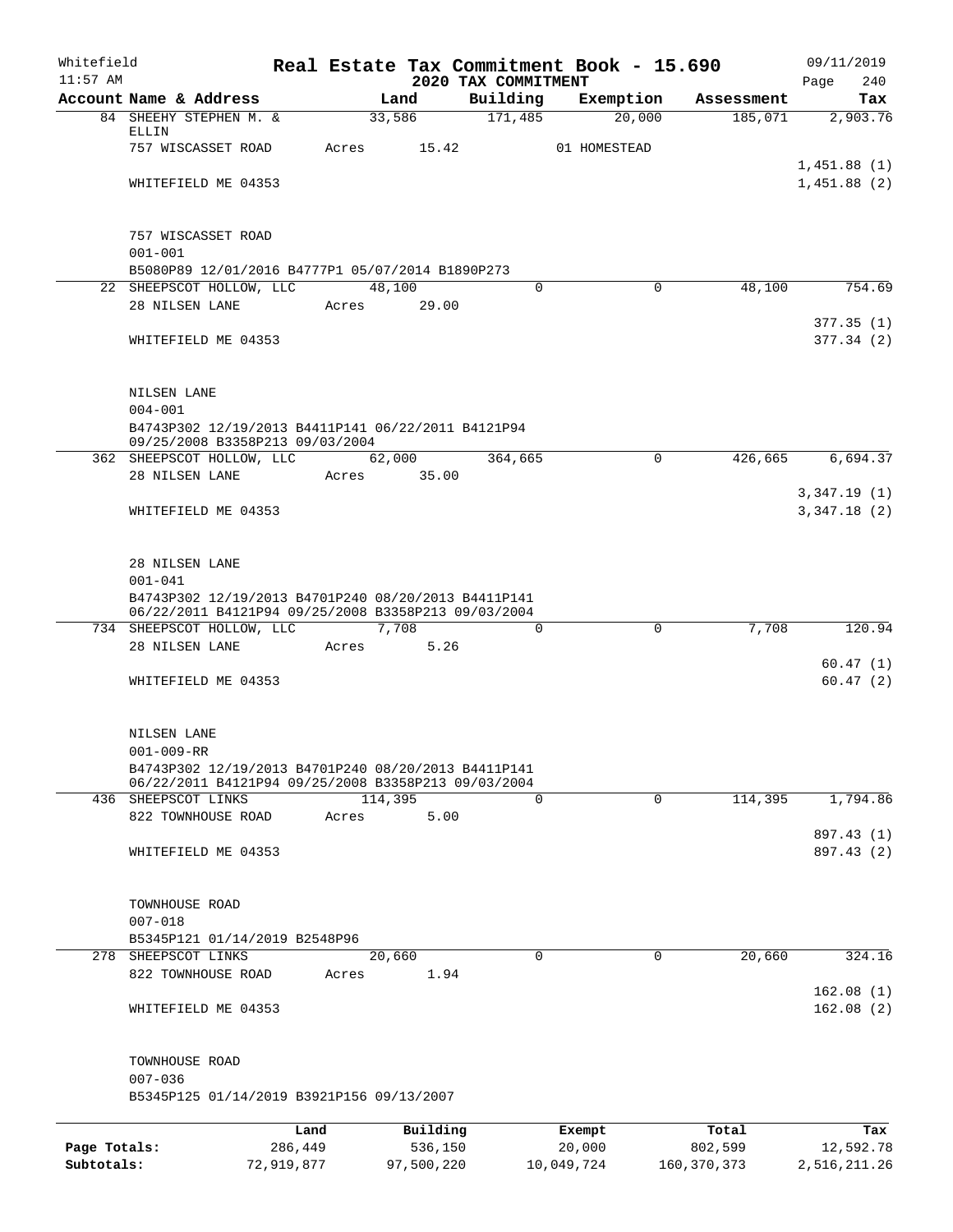| Whitefield<br>$11:57$ AM |                                                                                        |      |       |        |          | 2020 TAX COMMITMENT | Real Estate Tax Commitment Book - 15.690 |            | 09/11/2019<br>241<br>Page |
|--------------------------|----------------------------------------------------------------------------------------|------|-------|--------|----------|---------------------|------------------------------------------|------------|---------------------------|
|                          | Account Name & Address                                                                 |      |       | Land   |          | Building            | Exemption                                | Assessment | Tax                       |
|                          | 237 SHEEPSCOT LINKS                                                                    |      |       | 73,637 |          | 0                   | $\Omega$                                 | 73,637     | 1,155.36                  |
|                          | 822 TOWNHOUSE ROAD                                                                     |      | Acres |        | 3.00     |                     |                                          |            |                           |
|                          |                                                                                        |      |       |        |          |                     |                                          |            | 577.68(1)                 |
|                          | WHITEFIELD ME 04353                                                                    |      |       |        |          |                     |                                          |            | 577.68(2)                 |
|                          |                                                                                        |      |       |        |          |                     |                                          |            |                           |
|                          | TOWNHOUSE ROAD                                                                         |      |       |        |          |                     |                                          |            |                           |
|                          | $007 - 037$                                                                            |      |       |        |          |                     |                                          |            |                           |
|                          | B5345P111 01/14/2019 B2548P100                                                         |      |       |        |          |                     |                                          |            |                           |
|                          | 91 SHEEPSCOT LINKS                                                                     |      |       | 30,000 |          | 63,336              | 0                                        | 93,336     | 1,464.44                  |
|                          | 822 TOWNHOUSE ROAD                                                                     |      | Acres |        | 1.10     |                     |                                          |            |                           |
|                          |                                                                                        |      |       |        |          |                     |                                          |            | 732.22(1)                 |
|                          | WHITEFIELD ME 04353                                                                    |      |       |        |          |                     |                                          |            | 732.22 (2)                |
|                          |                                                                                        |      |       |        |          |                     |                                          |            |                           |
|                          | 821 TOWNHOUSE ROAD                                                                     |      |       |        |          |                     |                                          |            |                           |
|                          | $007 - 017$                                                                            |      |       |        |          |                     |                                          |            |                           |
|                          | B2548P108                                                                              |      |       |        |          |                     |                                          |            |                           |
|                          | 158 SHEEPSCOT LINKS                                                                    |      |       | 36,370 |          | 86,870              | 0                                        | 123,240    | 1,933.64                  |
|                          | 822 TOWNHOUSE ROAD                                                                     |      | Acres |        | 6.40     |                     |                                          |            |                           |
|                          |                                                                                        |      |       |        |          |                     |                                          |            | 966.82(1)                 |
|                          | WHITEFIELD ME 04353                                                                    |      |       |        |          |                     |                                          |            | 966.82(2)                 |
|                          | TOWNHOUSE ROAD                                                                         |      |       |        |          |                     |                                          |            |                           |
|                          | $007 - 016$                                                                            |      |       |        |          |                     |                                          |            |                           |
|                          | B5345P121 01/14/2019 B2548P106                                                         |      |       |        |          |                     |                                          |            |                           |
|                          | 1922 SHEEPSCOT LINKS                                                                   |      |       | 22,879 |          | $\Omega$            | $\mathbf 0$                              | 22,879     | 358.97                    |
|                          | 822 TOWNHOUSE ROAD                                                                     |      | Acres |        | 1.00     |                     |                                          |            |                           |
|                          |                                                                                        |      |       |        |          |                     |                                          |            | 179.49(1)                 |
|                          | WHITEFIELD ME 04353                                                                    |      |       |        |          |                     |                                          |            | 179.48(2)                 |
|                          | TOWNHOUSE ROAD                                                                         |      |       |        |          |                     |                                          |            |                           |
|                          | $007 - 037 - A - 1$                                                                    |      |       |        |          |                     |                                          |            |                           |
|                          | B5345P106 01/14/2019                                                                   |      |       |        |          |                     |                                          |            |                           |
|                          | 1430 SHEEPSCOT LINKS                                                                   |      |       | 20,900 |          | 0                   | 0                                        | 20,900     | 327.92                    |
|                          | 822 TOWNHOUSE ROAD                                                                     |      | Acres |        | 2.10     |                     |                                          |            |                           |
|                          |                                                                                        |      |       |        |          |                     |                                          |            | 163.96(1)                 |
|                          | WHITEFIELD ME 04353                                                                    |      |       |        |          |                     |                                          |            | 163.96(2)                 |
|                          |                                                                                        |      |       |        |          |                     |                                          |            |                           |
|                          | TOWNHOUSE ROAD                                                                         |      |       |        |          |                     |                                          |            |                           |
|                          | $007 - 018 - E$                                                                        |      |       |        |          |                     |                                          |            |                           |
|                          | B2548P102                                                                              |      |       |        |          |                     |                                          |            |                           |
|                          | 1174 SHEPARD HEIDI M.,                                                                 |      |       | 31,050 |          | 185,829             | 26,000                                   | 190,879    | 2,994.89                  |
|                          | TRUSTEE                                                                                |      |       |        |          |                     |                                          |            |                           |
|                          | SHEPARD BRADFORD S.,<br>TRUSTEE                                                        |      | Acres |        | 2.20     |                     | 01 HOMESTEAD                             |            |                           |
|                          | 27 HEATH ROAD                                                                          |      |       |        |          |                     | 09 REV TRUST VET.                        |            | 1,497.45(1)               |
|                          | WHITEFIELD ME 04353                                                                    |      |       |        |          |                     |                                          |            | 1,497.44(2)               |
|                          | 27 HEATH ROAD                                                                          |      |       |        |          |                     |                                          |            |                           |
|                          | $014 - 004$                                                                            |      |       |        |          |                     |                                          |            |                           |
|                          | B4747P107 01/02/2014 B4747P104 01/02/2014 B3954P266<br>01/10/2008 B2861P129 05/28/2002 |      |       |        |          |                     |                                          |            |                           |
|                          |                                                                                        |      |       |        |          |                     |                                          |            |                           |
|                          |                                                                                        | Land |       |        | Building |                     | Exempt                                   | Total      | Tax                       |

| Page Totals: | 214,836    | 336,035    | 26,000     | 524,871     | 8,235.22     |
|--------------|------------|------------|------------|-------------|--------------|
| Subtotals:   | 73,134,713 | 97,836,255 | 10,075,724 | 160,895,244 | 2,524,446.48 |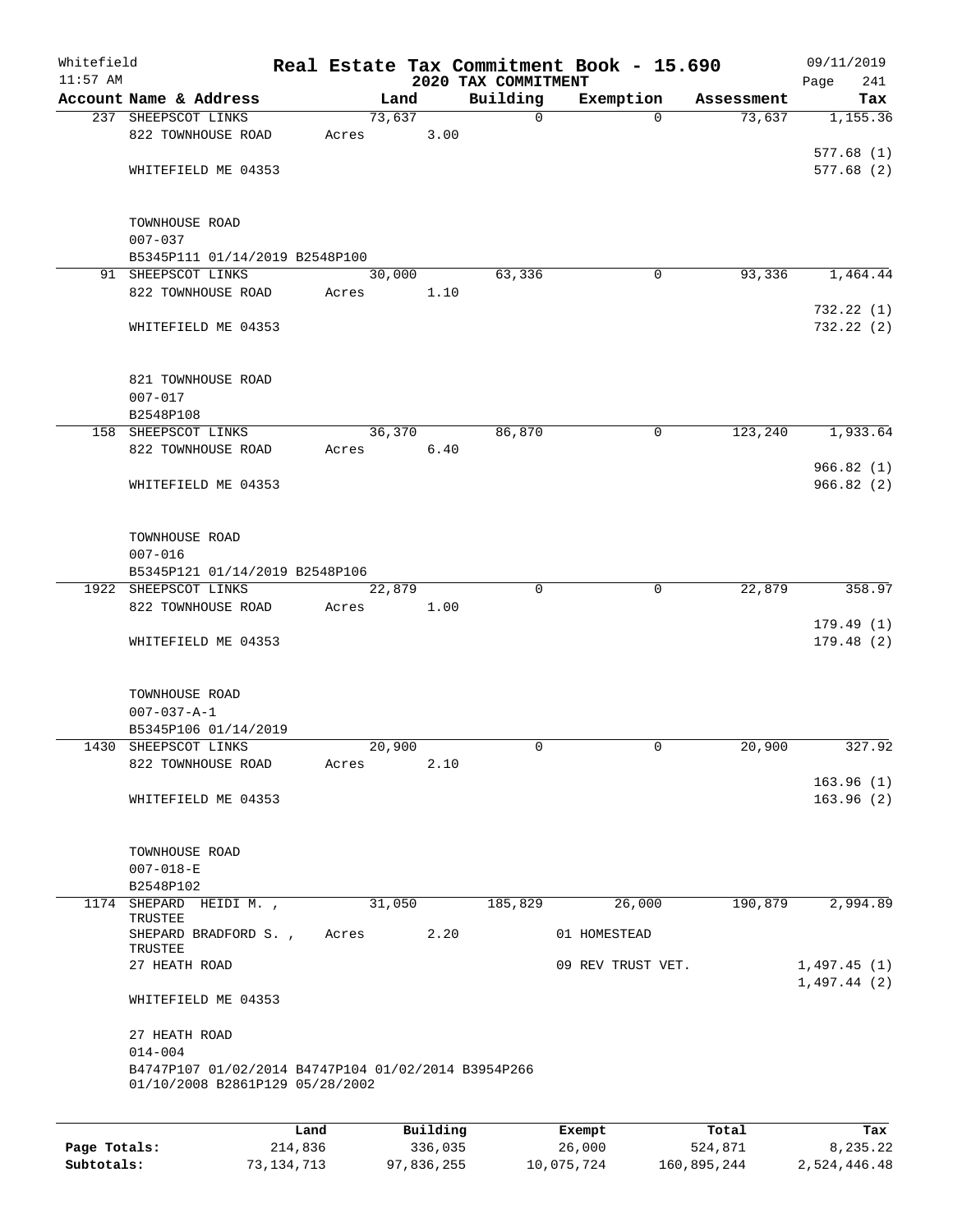| Whitefield   |                                                     |            |        |            |                                 | Real Estate Tax Commitment Book - 15.690 |               | 09/11/2019         |
|--------------|-----------------------------------------------------|------------|--------|------------|---------------------------------|------------------------------------------|---------------|--------------------|
| $11:57$ AM   | Account Name & Address                              |            |        | Land       | 2020 TAX COMMITMENT<br>Building | Exemption                                | Assessment    | Page<br>242<br>Tax |
|              | 748 SHEPARD BRADFORD S. &                           |            | 33,014 |            | $\mathsf{O}$                    | $\Omega$                                 | 33,014        | 517.99             |
|              | HEIDI M.                                            |            |        |            |                                 |                                          |               |                    |
|              | 27 HEATH ROAD                                       |            | Acres  | 40.79      |                                 |                                          |               |                    |
|              |                                                     |            |        |            |                                 |                                          |               | 259.00(1)          |
|              | WHITEFIELD ME 04353                                 |            |        |            |                                 |                                          |               | 258.99(2)          |
|              | HEATH ROAD                                          |            |        |            |                                 |                                          |               |                    |
|              | $014 - 005$                                         |            |        |            |                                 |                                          |               |                    |
|              | B3954P266 01/10/2008 B2861P129                      |            |        |            |                                 |                                          |               |                    |
|              | 2 SHERWOOD RANDOLPH P.                              |            |        | 64,995     | 71,539                          | 0                                        | 136,534       | 2,142.22           |
|              | 6117 ROCKERFELLER AVE                               |            | Acres  | 47.30      |                                 |                                          |               |                    |
|              |                                                     |            |        |            |                                 |                                          |               | 1,071.11(1)        |
|              | SARASOTA FL 34231 8215                              |            |        |            |                                 |                                          |               | 1,071.11(2)        |
|              |                                                     |            |        |            |                                 |                                          |               |                    |
|              | 144 COOPER ROAD                                     |            |        |            |                                 |                                          |               |                    |
|              | $016 - 005$<br>B3326P61 07/01/2004 B2560P27         |            |        |            |                                 |                                          |               |                    |
|              | 1349 SHERWOOD, RANDOPLH                             |            |        | 1,500      | $\mathbf 0$                     | $\mathbf 0$                              | 1,500         | 23.54              |
|              | 6117 ROCKAFELLA AVE                                 |            | Acres  | 1.00       |                                 |                                          |               |                    |
|              |                                                     |            |        |            |                                 |                                          |               | 11.77(1)           |
|              | SARASOTA FL 34231                                   |            |        |            |                                 |                                          |               | 11.77(2)           |
|              |                                                     |            |        |            |                                 |                                          |               |                    |
|              |                                                     |            |        |            |                                 |                                          |               |                    |
|              | COOPER ROAD                                         |            |        |            |                                 |                                          |               |                    |
|              | $016 - 003 - A$                                     |            |        |            |                                 |                                          |               |                    |
|              | B5208P241 12/04/2017 B5208P239 09/19/2017 B5197P203 |            |        |            |                                 |                                          |               |                    |
|              | 11/02/2017<br>655 SHOREY LOUIS A & PAULA            |            | 58,425 |            | 78,599                          | 20,000                                   | 117,024       | 1,836.11           |
|              | Ρ                                                   |            |        |            |                                 |                                          |               |                    |
|              | 220 MILLS ROAD                                      |            | Acres  | 29.50      |                                 | 01 HOMESTEAD                             |               |                    |
|              |                                                     |            |        |            |                                 |                                          |               | 918.06(1)          |
|              | WHITEFIELD ME 04353                                 |            |        |            |                                 |                                          |               | 918.05 (2)         |
|              | 220 MILLS ROAD                                      |            |        |            |                                 |                                          |               |                    |
|              | $017 - 006$                                         |            |        |            |                                 |                                          |               |                    |
|              | B1615P111                                           |            |        |            |                                 |                                          |               |                    |
|              | 1419 SHOREY LOUIS A. & PAULA                        |            | 72,355 |            | $\Omega$                        | 0                                        | 72,355        | 1,135.25           |
|              | 220 MILLS ROAD                                      |            | Acres  | 61.21      |                                 |                                          |               |                    |
|              |                                                     |            |        |            |                                 |                                          |               | 567.63(1)          |
|              | WHITEFIELD ME 04353                                 |            |        |            |                                 |                                          |               | 567.62(2)          |
|              | MILLS ROAD                                          |            |        |            |                                 |                                          |               |                    |
|              | $017 - 052$                                         |            |        |            |                                 |                                          |               |                    |
|              | B1615P111                                           |            |        |            |                                 |                                          |               |                    |
|              | 1397 SHOREY TIMOTHY L.                              |            |        | 1,650      | 0                               | 0                                        | 1,650         | 25.89              |
|              | 7 COONS ROAD                                        |            | Acres  | 1.10       |                                 |                                          |               |                    |
|              |                                                     |            |        |            |                                 |                                          |               | 12.95(1)           |
|              | WINDSOR ME 04363                                    |            |        |            |                                 |                                          |               | 12.94(2)           |
|              | MARINE LANE                                         |            |        |            |                                 |                                          |               |                    |
|              | $018 - 036 - A$                                     |            |        |            |                                 |                                          |               |                    |
|              | B2594P260                                           |            |        |            |                                 |                                          |               |                    |
|              |                                                     |            |        |            |                                 |                                          |               |                    |
|              |                                                     | Land       |        | Building   |                                 | Exempt                                   | Total         | Tax                |
| Page Totals: |                                                     | 231,939    |        | 150,138    |                                 | 20,000                                   | 362,077       | 5,681.00           |
| Subtotals:   |                                                     | 73,366,652 |        | 97,986,393 |                                 | 10,095,724                               | 161, 257, 321 | 2,530,127.48       |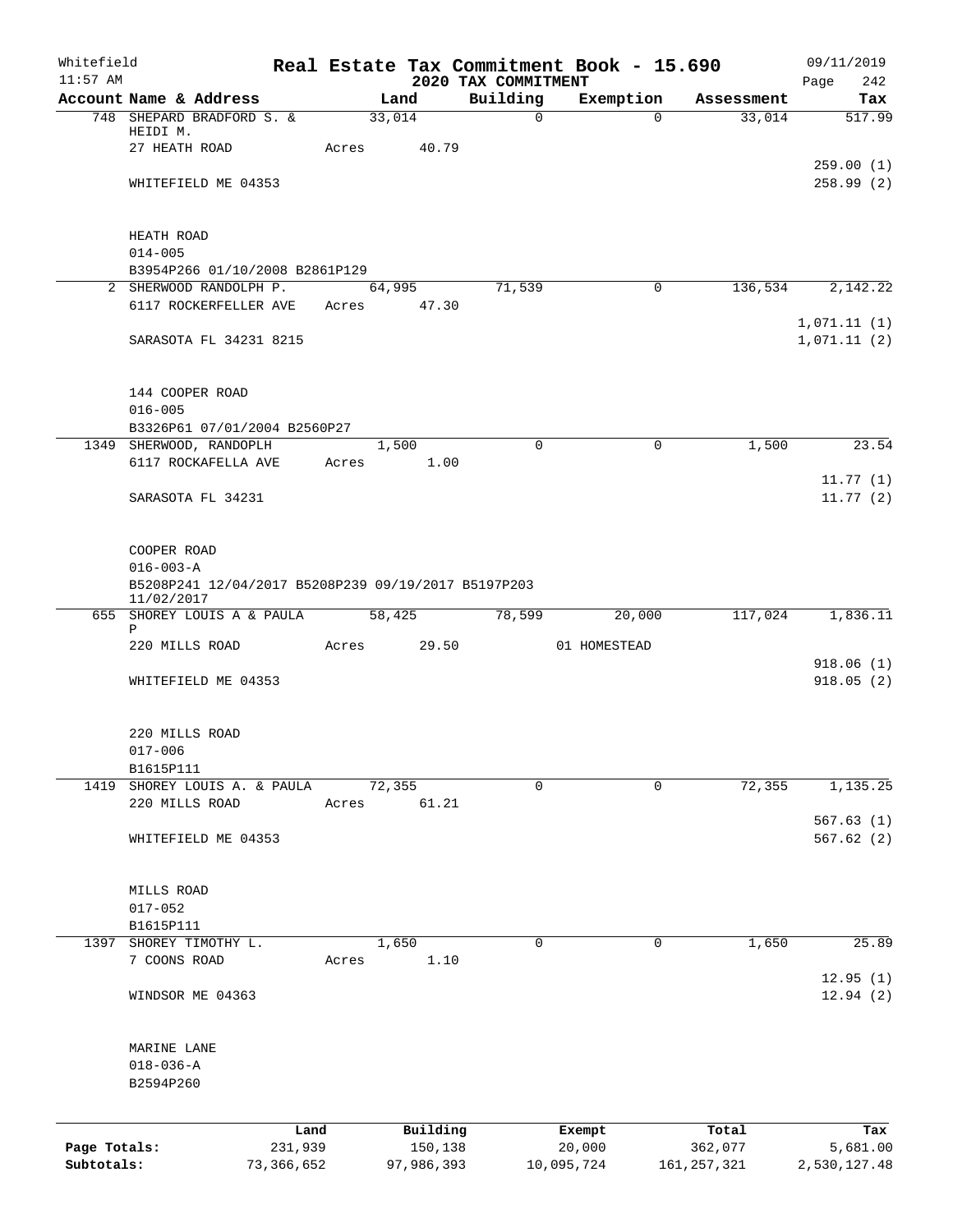| Whitefield<br>$11:57$ AM |                      |                                                                                        |       |        |       | 2020 TAX COMMITMENT | Real Estate Tax Commitment Book - 15.690 |            | 09/11/2019<br>243<br>Page |
|--------------------------|----------------------|----------------------------------------------------------------------------------------|-------|--------|-------|---------------------|------------------------------------------|------------|---------------------------|
|                          |                      | Account Name & Address                                                                 |       | Land   |       | Building            | Exemption                                | Assessment | Tax                       |
|                          |                      | 652 SHOREY, DENA-LEE                                                                   |       | 30,000 |       | 160,006             | $\Omega$                                 | 190,006    | 2,981.19                  |
|                          |                      | SHOREY, BRIAN R                                                                        | Acres |        | 1.50  |                     |                                          |            |                           |
|                          |                      | 42 MOOSEHEAD LANE                                                                      |       |        |       |                     |                                          |            | 1,490.60(1)               |
|                          |                      |                                                                                        |       |        |       |                     |                                          |            | 1,490.59(2)               |
|                          |                      | WHITEFIELD ME 04353                                                                    |       |        |       |                     |                                          |            |                           |
|                          |                      |                                                                                        |       |        |       |                     |                                          |            |                           |
|                          |                      | 42 MOOSEHEAD LANE                                                                      |       |        |       |                     |                                          |            |                           |
|                          | $012 - 029 - K$      |                                                                                        |       |        |       |                     |                                          |            |                           |
|                          |                      | B5000P126 04/29/2016 B4634P245 03/01/2013 B4478P186<br>01/04/2012 B3966P279 01/02/2008 |       |        |       |                     |                                          |            |                           |
|                          | 980 SHORT JAMES      |                                                                                        |       |        | 0     | 18,783              | 18,783                                   | $\Omega$   | 0.00                      |
|                          | 50 MARINE LANE       |                                                                                        |       |        |       |                     | 01 HOMESTEAD                             |            |                           |
|                          |                      |                                                                                        |       |        |       |                     |                                          |            |                           |
|                          |                      | WHITEFIELD ME 04353                                                                    |       |        |       |                     |                                          |            |                           |
|                          |                      |                                                                                        |       |        |       |                     |                                          |            |                           |
|                          |                      |                                                                                        |       |        |       |                     |                                          |            |                           |
|                          | 50 MARINE LANE       |                                                                                        |       |        |       |                     |                                          |            |                           |
|                          | $018 - 037 - ON - 2$ |                                                                                        |       |        |       |                     |                                          |            |                           |
|                          |                      | 418 SILIN JAMES & ANN                                                                  |       | 32,910 |       | 129,106             | 0                                        | 162,016    | 2,542.03                  |
|                          | 17 GORMAN LANE       |                                                                                        | Acres |        | 3.44  |                     |                                          |            |                           |
|                          |                      |                                                                                        |       |        |       |                     |                                          |            | 1, 271.02(1)              |
|                          |                      | WHITEFIELD ME 04353                                                                    |       |        |       |                     |                                          |            | 1, 271.01(2)              |
|                          |                      |                                                                                        |       |        |       |                     |                                          |            |                           |
|                          |                      |                                                                                        |       |        |       |                     |                                          |            |                           |
|                          | 51 GORMAN LANE       |                                                                                        |       |        |       |                     |                                          |            |                           |
|                          | $013 - 021$          |                                                                                        |       |        |       |                     |                                          |            |                           |
|                          | B1390P309            |                                                                                        |       |        |       |                     |                                          |            |                           |
|                          |                      | 1636 SILIN JAMES & ANN                                                                 |       | 84,275 |       | 115,486             | 20,000                                   | 179,761    | 2,820.45                  |
|                          | 17 GORMAN LANE       |                                                                                        | Acres |        | 85.05 |                     | 01 HOMESTEAD                             |            |                           |
|                          |                      |                                                                                        |       |        |       |                     |                                          |            | 1,410.23(1)               |
|                          |                      | WHITEFIELD ME 04353                                                                    |       |        |       |                     |                                          |            | 1,410.22(2)               |
|                          |                      |                                                                                        |       |        |       |                     |                                          |            |                           |
|                          |                      |                                                                                        |       |        |       |                     |                                          |            |                           |
|                          | 17 GORMAN LANE       |                                                                                        |       |        |       |                     |                                          |            |                           |
|                          | $013 - 020$          |                                                                                        |       |        |       |                     |                                          |            |                           |
|                          | B1412P263            |                                                                                        |       |        |       |                     |                                          |            |                           |
|                          |                      | 1187 SILVERIO MARK P.                                                                  |       | 36,082 |       | 79,649              | 0                                        | 115,731    | 1,815.82                  |
|                          |                      | 475 GARDINER ROAD                                                                      | Acres |        | 6.04  |                     |                                          |            |                           |
|                          |                      |                                                                                        |       |        |       |                     |                                          |            | 907.91(1)                 |
|                          |                      | WHITEFIELD ME 04353                                                                    |       |        |       |                     |                                          |            | 907.91(2)                 |
|                          |                      |                                                                                        |       |        |       |                     |                                          |            |                           |
|                          |                      |                                                                                        |       |        |       |                     |                                          |            |                           |
|                          |                      | 475 GARDINER ROAD                                                                      |       |        |       |                     |                                          |            |                           |
|                          | $012 - 038$          |                                                                                        |       |        |       |                     |                                          |            |                           |
|                          |                      | B4785P43 06/03/2014 B2188P301                                                          |       |        |       |                     |                                          |            |                           |
|                          | & LAURIE             | 307 SIMPSON CHRISTOPHER P.                                                             |       | 46,890 |       | 209,376             | 20,000                                   | 236,266    | 3,707.01                  |
|                          |                      | 251 HEAD TIDE ROAD                                                                     | Acres |        | 13.30 |                     | 01 HOMESTEAD                             |            |                           |
|                          |                      |                                                                                        |       |        |       |                     |                                          |            | 1,853.51(1)               |
|                          |                      | WHITEFIELD ME 04353                                                                    |       |        |       |                     |                                          |            | 1,853.50(2)               |
|                          |                      |                                                                                        |       |        |       |                     |                                          |            |                           |
|                          |                      |                                                                                        |       |        |       |                     |                                          |            |                           |
|                          |                      | 251 HEAD TIDE ROAD                                                                     |       |        |       |                     |                                          |            |                           |
|                          | $005 - 010$          |                                                                                        |       |        |       |                     |                                          |            |                           |
|                          | B1456P56             |                                                                                        |       |        |       |                     |                                          |            |                           |
|                          |                      |                                                                                        |       |        |       |                     |                                          |            |                           |
|                          |                      |                                                                                        |       |        |       |                     |                                          |            |                           |
|                          |                      |                                                                                        |       |        |       |                     |                                          |            |                           |

|              | Land       | Building   | Exempt     | Total         | Tax          |
|--------------|------------|------------|------------|---------------|--------------|
| Page Totals: | 230,157    | 712,406    | 58,783     | 883,780       | 13,866.50    |
| Subtotals:   | 73,596,809 | 98,698,799 | 10,154,507 | 162, 141, 101 | 2,543,993.98 |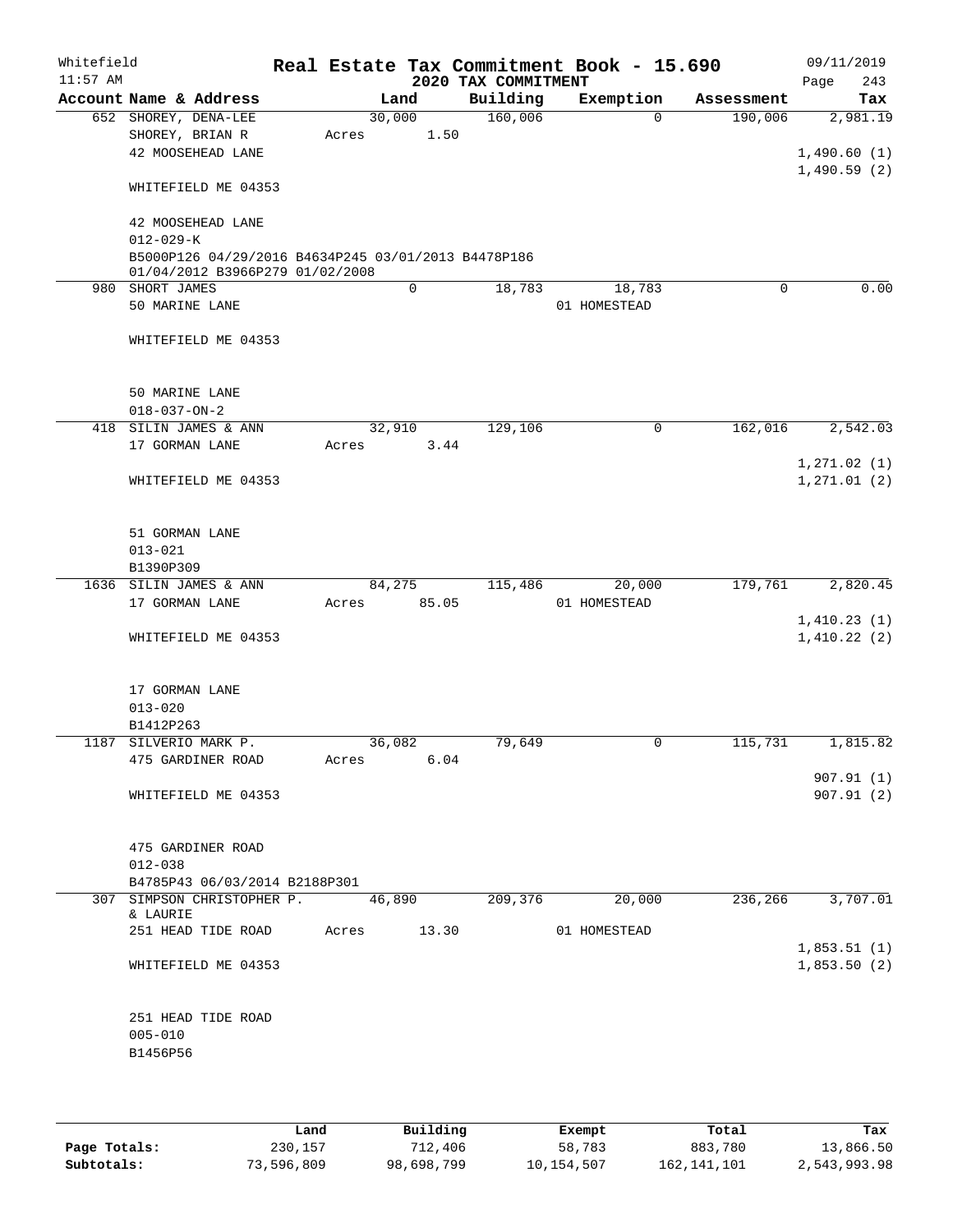| Whitefield<br>$11:57$ AM |                                                          |         |       |        |          |                                 |        | Real Estate Tax Commitment Book - 15.690 |            | 09/11/2019             |
|--------------------------|----------------------------------------------------------|---------|-------|--------|----------|---------------------------------|--------|------------------------------------------|------------|------------------------|
|                          | Account Name & Address                                   |         |       | Land   |          | 2020 TAX COMMITMENT<br>Building |        | Exemption                                | Assessment | 244<br>Page<br>Tax     |
|                          | 1236 SKILLIN BARBARA A.                                  |         |       | 30,810 |          | $\Omega$                        |        | $\Omega$                                 | 30,810     | 483.41                 |
|                          | P.O. BOX 136                                             |         | Acres |        | 5.70     |                                 |        |                                          |            |                        |
|                          |                                                          |         |       |        |          |                                 |        |                                          |            | 241.71 (1)             |
|                          | WHITEFIELD ME 04353                                      |         |       |        |          |                                 |        |                                          |            | 241.70(2)              |
|                          | MILLS ROAD LOT 3                                         |         |       |        |          |                                 |        |                                          |            |                        |
|                          | $017 - 008 - C$                                          |         |       |        |          |                                 |        |                                          |            |                        |
|                          | B4571P279 09/20/2012 B2797P97<br>1269 SKILLIN BARBARA A. |         |       |        |          |                                 |        |                                          | 91,544     |                        |
|                          | P.O. BOX 136                                             |         | Acres | 42,610 | 14.20    | 74,934                          |        | 26,000<br>05 VET EXEMPTION               |            | 1,436.33               |
|                          |                                                          |         |       |        |          |                                 |        | 01 HOMESTEAD                             |            | 718.17(1)              |
|                          | WHITEFIELD ME 04353                                      |         |       |        |          |                                 |        |                                          |            | 718.16(2)              |
|                          | 267 MILLS ROAD                                           |         |       |        |          |                                 |        |                                          |            |                        |
|                          | $017 - 049$                                              |         |       |        |          |                                 |        |                                          |            |                        |
|                          | B4571P279 09/20/2012 B2203P193                           |         |       |        |          |                                 |        |                                          |            |                        |
|                          | 1292 SLAYMAN CLIFFORD L.<br>REVOCABLE TRUST              |         |       | 40,500 |          | 0                               |        | 0                                        | 40,500     | 635.44                 |
|                          | C/O- CLIFFORD L.<br>SLAYMAN                              |         | Acres |        | 25.00    |                                 |        |                                          |            |                        |
|                          | 5 BRIAR LANE                                             |         |       |        |          |                                 |        |                                          |            | 317.72 (1)             |
|                          |                                                          |         |       |        |          |                                 |        |                                          |            | 317.72(2)              |
|                          | HAMDEN CT 06511                                          |         |       |        |          |                                 |        |                                          |            |                        |
|                          | HEAD TIDE ROAD                                           |         |       |        |          |                                 |        |                                          |            |                        |
|                          | $005 - 002$                                              |         |       |        |          |                                 |        |                                          |            |                        |
|                          | B5255P117 05/04/2018                                     |         |       |        |          |                                 |        |                                          |            |                        |
|                          | 1644 SMALL FRANK E. &<br>MABELINE                        |         |       | 36,050 |          | 85,956                          |        | 26,000                                   | 96,006     | 1,506.33               |
|                          | 506 HEATH ROAD                                           |         | Acres |        | 6.00     |                                 |        | 01 HOMESTEAD<br>05 VET EXEMPTION         |            |                        |
|                          | WHITEFIELD ME 04353                                      |         |       |        |          |                                 |        |                                          |            | 753.17(1)<br>753.16(2) |
|                          | 506 HEATH ROAD                                           |         |       |        |          |                                 |        |                                          |            |                        |
|                          | $008 - 003$                                              |         |       |        |          |                                 |        |                                          |            |                        |
|                          | 76 SMITH EMERY P.                                        |         |       | 47,500 |          | 0                               |        | $\Omega$                                 | 47,500     | 745.28                 |
|                          | ST. PETER CYNTHIA P.                                     |         | Acres |        | 67.00    |                                 |        |                                          |            |                        |
|                          | 244 SO. HUNTS MEADOW<br>ROAD                             |         |       |        |          |                                 |        |                                          |            | 372.64(1)              |
|                          | WHITEFIELD ME 04353                                      |         |       |        |          |                                 |        |                                          |            | 372.64(2)              |
|                          | SO. HUNTS MEADOW ROAD                                    |         |       |        |          |                                 |        |                                          |            |                        |
|                          | $009 - 020$                                              |         |       |        |          |                                 |        |                                          |            |                        |
|                          | B4545P116 07/16/2012 B4396P126 05/05/2011 B2085P61       |         |       |        |          |                                 |        |                                          |            |                        |
| 792                      | SMITH EMERY P.                                           |         |       | 47,250 |          | 203,832                         |        | 20,000                                   | 231,082    | 3,625.68               |
|                          | ST. PETER CYNTHIA P.<br>244 SO. HUNTS MEADOW             |         | Acres |        | 20.00    |                                 |        | 01 HOMESTEAD                             |            | 1,812.84(1)            |
|                          | ROAD                                                     |         |       |        |          |                                 |        |                                          |            | 1,812.84(2)            |
|                          | WHITEFIELD ME 04353                                      |         |       |        |          |                                 |        |                                          |            |                        |
|                          | 244 SO. HUNTS MEADOW<br>$009 - 011$                      |         |       |        |          |                                 |        |                                          |            |                        |
|                          | B4545P116 07/16/2012 B4396P126 05/05/2011 B1422P311      |         |       |        |          |                                 |        |                                          |            |                        |
|                          |                                                          | Land    |       |        | Building |                                 |        | Exempt                                   | Total      | Tax                    |
| Page Totals:             |                                                          | 244,720 |       |        | 364,722  |                                 | 72,000 |                                          | 537,442    | 8,432.47               |

**Subtotals:** 73,841,529 99,063,521 10,226,507 162,678,543 2,552,426.45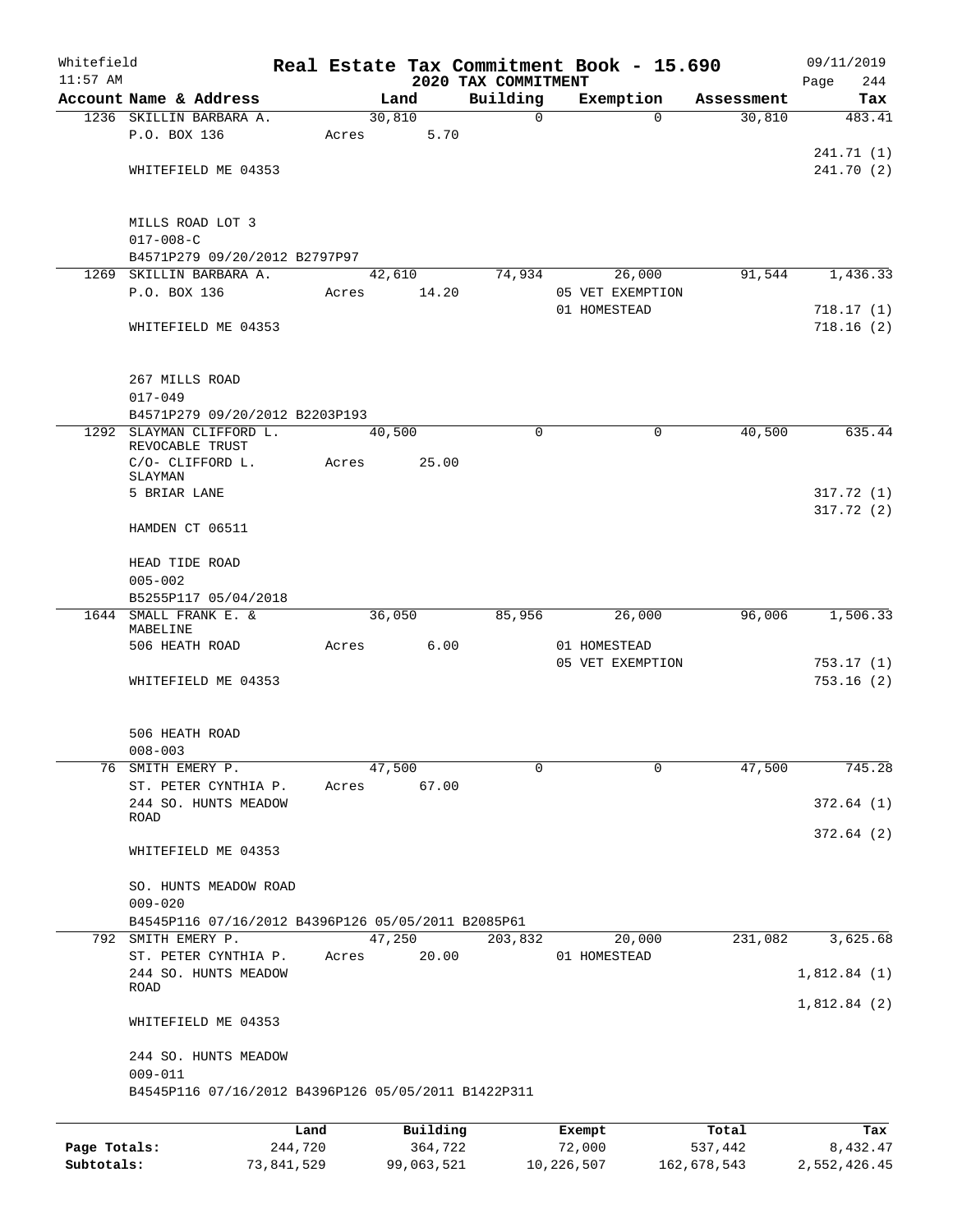| Whitefield<br>$11:57$ AM |                                                       |            |       |                |                                 | Real Estate Tax Commitment Book - 15.690 |               | 09/11/2019                 |
|--------------------------|-------------------------------------------------------|------------|-------|----------------|---------------------------------|------------------------------------------|---------------|----------------------------|
|                          | Account Name & Address                                |            |       | Land           | 2020 TAX COMMITMENT<br>Building | Exemption                                | Assessment    | 245<br>Page<br>Tax         |
|                          | 1825 SMITH JORDAN N.                                  |            |       | 30,000         | 240, 211                        | 20,000                                   | 250, 211      | 3,925.81                   |
|                          | 258 SO. HUNTS MEADOW<br>ROAD                          |            | Acres | 1.50           |                                 | 01 HOMESTEAD                             |               |                            |
|                          | WHITEFIELD ME 04353                                   |            |       |                |                                 |                                          |               | 1,962.91(1)<br>1,962.90(2) |
|                          | 258 SO. HUNTS MEADOW                                  |            |       |                |                                 |                                          |               |                            |
|                          | $009 - 022 - A$                                       |            |       |                |                                 |                                          |               |                            |
|                          | B4872P172 04/01/2015 B4030P16 07/17/2008              |            |       |                |                                 |                                          |               |                            |
|                          | 1588 SMITH MARSHA L.<br>P.O. BOX 146                  |            | Acres | 30,870<br>2.08 | 16,786                          | 0                                        | 47,656        | 747.72                     |
|                          |                                                       |            |       |                |                                 |                                          |               | 373.86(1)                  |
|                          | WHITEFIELD ME 04353                                   |            |       |                |                                 |                                          |               | 373.86(2)                  |
|                          | 59 BEECH LANE                                         |            |       |                |                                 |                                          |               |                            |
|                          | $014 - 006 - J$                                       |            |       |                |                                 |                                          |               |                            |
|                          | B2326P233<br>254 SMITH NATHAN M. &                    |            |       | 44,090         | 113,669                         | 20,000                                   | 137,759       | 2,161.44                   |
|                          | STEPHANIE                                             |            |       |                |                                 |                                          |               |                            |
|                          | 135 EAST RIVER ROAD                                   |            | Acres | 9.80           |                                 | 01 HOMESTEAD                             |               |                            |
|                          | WHITEFIELD ME 04353                                   |            |       |                |                                 |                                          |               | 1,080.72(1)<br>1,080.72(2) |
|                          | 135 EAST RIVER ROAD                                   |            |       |                |                                 |                                          |               |                            |
|                          | $013 - 067$                                           |            |       |                |                                 |                                          |               |                            |
|                          | B4197P2 09/03/2009 B2347P343<br>660 SMITH NICHOLAS P. |            |       | 42,850         | 113,636                         | 20,000                                   | 136,486       | 2,141.47                   |
|                          | 287 NO. HUNTS MEADOW<br>ROAD                          |            | Acres | 14.50          |                                 | 01 HOMESTEAD                             |               |                            |
|                          | WHITEFIELD ME 04353                                   |            |       |                |                                 |                                          |               | 1,070.74(1)<br>1,070.73(2) |
|                          | 287 NO. HUNTS MEADOW                                  |            |       |                |                                 |                                          |               |                            |
|                          | $018 - 046$                                           |            |       |                |                                 |                                          |               |                            |
|                          | B3513P233 07/08/2005<br>323 SMITH NORMAN A.           |            |       | 33,750         | 52,528                          | 20,000                                   | 66,278        | 1,039.90                   |
|                          | 129 THAYER ROAD                                       |            | Acres | 4.00           |                                 | 01 HOMESTEAD                             |               |                            |
|                          |                                                       |            |       |                |                                 |                                          |               | 519.95(1)                  |
|                          | WHITEFIELD ME 04353                                   |            |       |                |                                 |                                          |               | 519.95(2)                  |
|                          | 129 THAYER ROAD<br>$001 - 031$                        |            |       |                |                                 |                                          |               |                            |
| 1453                     | B2012P321<br>SMITH RONALD A. &                        |            |       | 30,000         | 131,268                         | 20,000                                   | 141,268       | 2,216.49                   |
|                          | KATHERINE                                             |            |       |                |                                 |                                          |               |                            |
|                          | PO B0X 162                                            |            | Acres | 1.00           |                                 | 01 HOMESTEAD                             |               |                            |
|                          | COOPERS MILLS ME 04341                                |            |       |                |                                 |                                          |               | 1,108.25(1)<br>1,108.24(2) |
|                          | 159 MAIN STREET<br>$021 - 018$                        |            |       |                |                                 |                                          |               |                            |
|                          | B1395P83                                              |            |       |                |                                 |                                          |               |                            |
|                          |                                                       | Land       |       | Building       |                                 | Exempt                                   | Total         | Tax                        |
| Page Totals:             |                                                       | 211,560    |       | 668,098        |                                 | 100,000                                  | 779,658       | 12,232.83                  |
| Subtotals:               |                                                       | 74,053,089 |       | 99,731,619     |                                 | 10,326,507                               | 163, 458, 201 | 2,564,659.28               |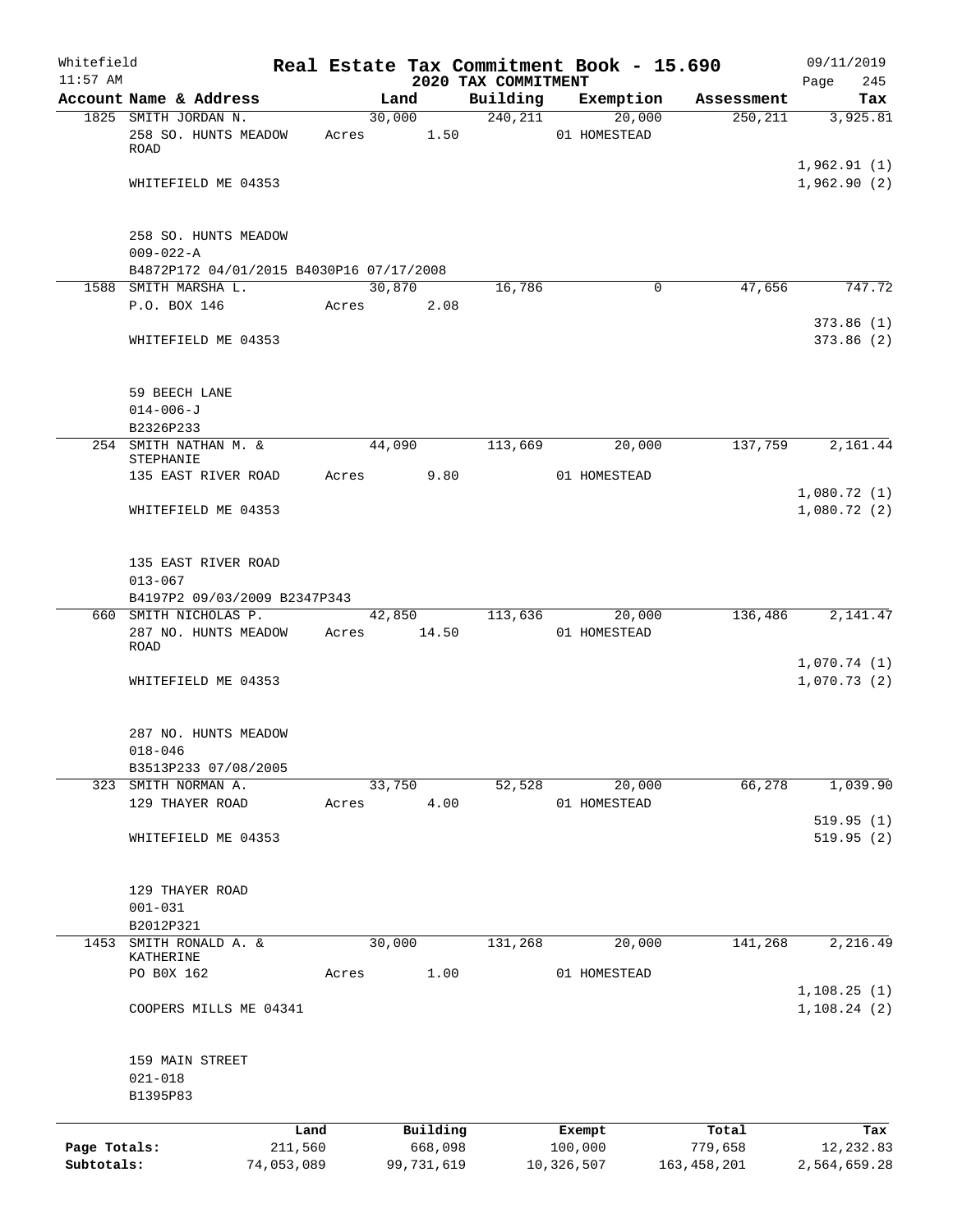| Whitefield<br>$11:57$ AM |                                                              |       |                    | 2020 TAX COMMITMENT | Real Estate Tax Commitment Book - 15.690 |            | 09/11/2019<br>246<br>Page |
|--------------------------|--------------------------------------------------------------|-------|--------------------|---------------------|------------------------------------------|------------|---------------------------|
|                          | Account Name & Address                                       |       | Land               | Building            | Exemption                                | Assessment | Tax                       |
|                          | 711 SMITH STEPHEN & MARY<br>LOU                              |       | $50,170$ $160,001$ |                     | 20,000                                   |            | 190, 171 2, 983. 78       |
|                          | 279 E. RIVER ROAD                                            |       | Acres 17.40        |                     | 01 HOMESTEAD                             |            | 1,491.89(1)               |
|                          | WHITEFIELD ME 04353                                          |       |                    |                     |                                          |            | 1,491.89(2)               |
|                          | 279 EAST RIVER ROAD<br>$013 - 062$<br>B4087P167 01/13/2009   |       |                    |                     |                                          |            |                           |
|                          | 1120 SMITH STEPHEN & MARY                                    |       | 86,600             | $\Omega$            | $\mathbf 0$                              | 86,600     | 1,358.75                  |
|                          | LOU<br>279 E. RIVER ROAD                                     | Acres | 109.70             |                     |                                          |            |                           |
|                          | WHITEFIELD ME 04353                                          |       |                    |                     |                                          |            | 679.38(1)<br>679.37 (2)   |
|                          | EAST RIVER ROAD<br>$013 - 075$                               |       |                    |                     |                                          |            |                           |
|                          | 235 SMITH STEPHEN & MILVA                                    |       | 9,900              | $\Omega$            | 0                                        | 9,900      | 155.33                    |
|                          | PO BOX 38                                                    |       | Acres 25.00        |                     |                                          |            |                           |
|                          | WHITEFIELD ME 04353                                          |       |                    |                     |                                          |            | 77.67(1)<br>77.66(2)      |
|                          | EAST RIVER ROAD<br>$010 - 049$                               |       |                    |                     |                                          |            |                           |
|                          | B4340P234 11/10/2010 B423P496                                |       |                    |                     |                                          |            |                           |
|                          | 707 SMITH STEPHEN & MILVA                                    |       | 2,776              | $\mathbf 0$         | $\mathbf 0$                              | 2,776      | 43.56                     |
|                          | PO BOX 38                                                    |       | Acres 8.62         |                     |                                          |            |                           |
|                          | WHITEFIELD ME 04353                                          |       |                    |                     |                                          |            | 21.78(1)<br>21.78(2)      |
|                          | CORNER EAST RIVER &<br>$010 - 045$                           |       |                    |                     |                                          |            |                           |
|                          | B4340P234 11/10/2010                                         |       |                    |                     |                                          |            |                           |
|                          | 1742 SMITH STEPHEN & MILVA                                   |       | 409                |                     |                                          | 409        | 6.42                      |
|                          | PO BOX 38                                                    | Acres | 1.87               |                     |                                          |            |                           |
|                          | WHITEFIELD ME 04353                                          |       |                    |                     |                                          |            | 3.21(1)<br>3.21(2)        |
|                          | TOWN FARM LANE<br>$010 - 045 - B$                            |       |                    |                     |                                          |            |                           |
|                          | B4340P234 11/01/2010 B3325P277 B867P86                       |       |                    |                     |                                          |            |                           |
|                          | 591 SMITH STEPHEN C                                          |       | 75,800             | $\Omega$            | $\Omega$                                 | 75,800     | 1,189.30                  |
|                          | 279 E. RIVER ROAD                                            |       | Acres 88.10        |                     |                                          |            |                           |
|                          | WHITEFIELD ME 04353                                          |       |                    |                     |                                          |            | 594.65(1)<br>594.65(2)    |
|                          | AUGUSTA ROAD<br>$018 - 014$<br>B4688P18 07/18/2013 B2311P330 |       |                    |                     |                                          |            |                           |
|                          |                                                              |       |                    |                     |                                          |            |                           |

|              | Land       | Building   | Exempt     | Total       | Tax          |
|--------------|------------|------------|------------|-------------|--------------|
| Page Totals: | 225,655    | 160,001    | 20,000     | 365,656     | 5,737.14     |
| Subtotals:   | 74,278,744 | 99,891,620 | 10,346,507 | 163,823,857 | 2,570,396.42 |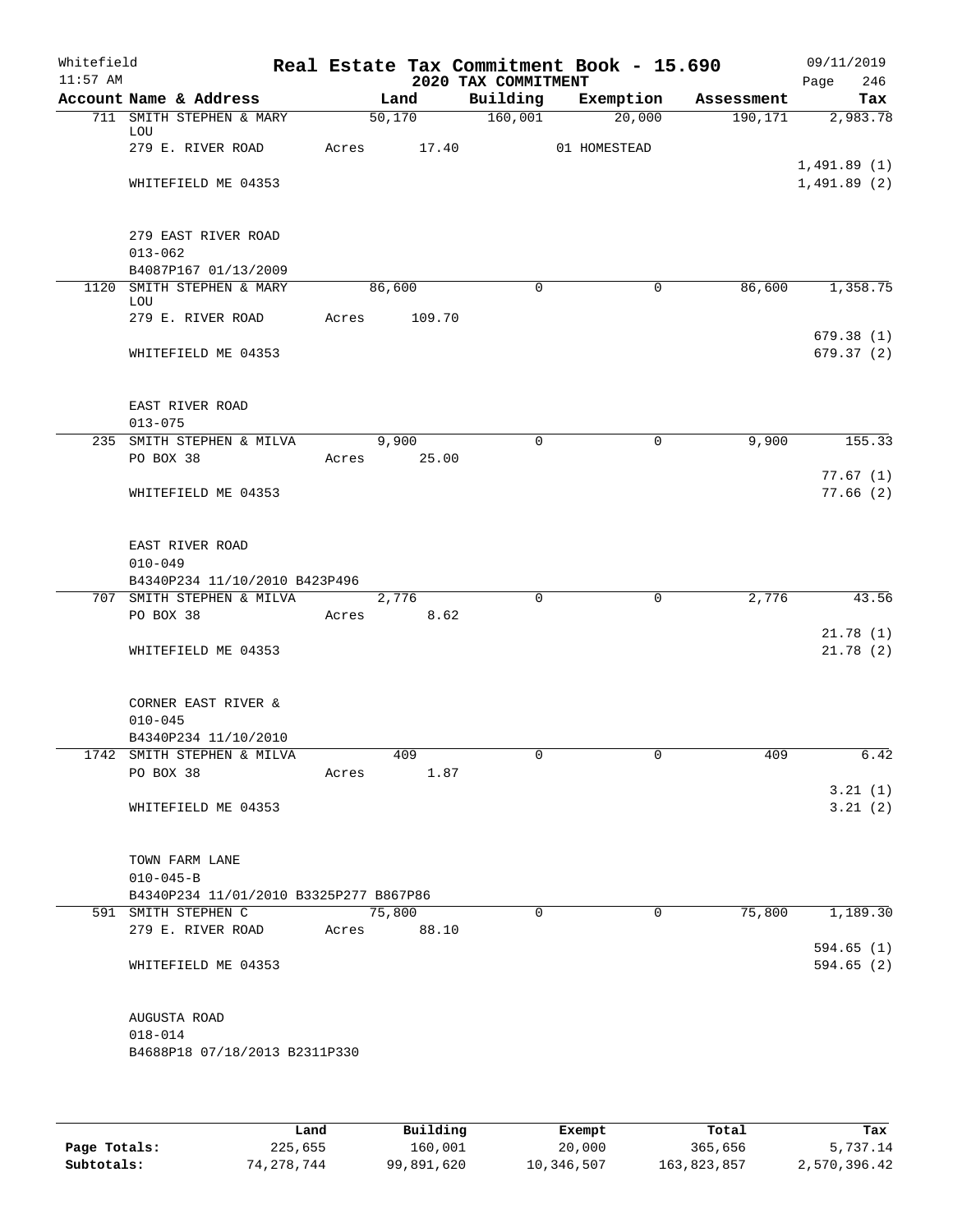| Whitefield                 |                                                                             |                       |       |               |          | Real Estate Tax Commitment Book - 15.690 |             |                        | 09/11/2019                 |
|----------------------------|-----------------------------------------------------------------------------|-----------------------|-------|---------------|----------|------------------------------------------|-------------|------------------------|----------------------------|
| $11:57$ AM                 | Account Name & Address                                                      |                       |       | Land          |          | 2020 TAX COMMITMENT<br>Building          | Exemption   | Assessment             | 247<br>Page<br>Tax         |
|                            | 1135 SMITH STEPHEN C.                                                       |                       |       | 85,767        |          | $\mathbf 0$                              | $\Omega$    | 85,767                 | 1,345.68                   |
|                            | PO BOX 38                                                                   |                       | Acres |               | 134.00   |                                          |             |                        |                            |
|                            |                                                                             |                       |       |               |          |                                          |             |                        | 672.84(1)                  |
|                            | WHITEFIELD ME 04353                                                         |                       |       |               |          |                                          |             |                        | 672.84(2)                  |
|                            |                                                                             |                       |       |               |          |                                          |             |                        |                            |
|                            |                                                                             |                       |       |               |          |                                          |             |                        |                            |
|                            | TOWN FARM LANE<br>$010 - 044$                                               |                       |       |               |          |                                          |             |                        |                            |
|                            | B4656P226 05/01/2013 B4656P224 05/01/2013 B1560P98                          |                       |       |               |          |                                          |             |                        |                            |
|                            | 07/07/1989                                                                  |                       |       |               |          |                                          |             |                        |                            |
| 491                        | SMITH STEPHEN C. & MARY<br>LOU                                              |                       |       | 28,050        |          | 109,087                                  | $\mathbf 0$ | 137,137                | 2,151.68                   |
|                            | 279 E. RIVER ROAD                                                           |                       | Acres |               | 4.00     |                                          |             |                        |                            |
|                            |                                                                             |                       |       |               |          |                                          |             |                        | 1,075.84(1)                |
|                            | WHITEFIELD ME 04353                                                         |                       |       |               |          |                                          |             |                        | 1,075.84(2)                |
|                            |                                                                             |                       |       |               |          |                                          |             |                        |                            |
|                            | 52 AUGUSTA ROAD                                                             |                       |       |               |          |                                          |             |                        |                            |
|                            | $018 - 014 - F$                                                             |                       |       |               |          |                                          |             |                        |                            |
|                            | B4688P24 07/18/2013 B2466P120                                               |                       |       |               |          |                                          |             |                        |                            |
|                            | 679 SMITH STEPHEN C. & MARY                                                 |                       |       | 25,150        |          | 149,937                                  | $\mathbf 0$ | 175,087                | 2,747.12                   |
|                            | LOU                                                                         |                       |       |               |          |                                          |             |                        |                            |
|                            | 279 E. RIVER ROAD                                                           |                       | Acres |               | 1.60     |                                          |             |                        |                            |
|                            | WHITEFIELD ME 04353                                                         |                       |       |               |          |                                          |             |                        | 1,373.56(1)<br>1,373.56(2) |
|                            |                                                                             |                       |       |               |          |                                          |             |                        |                            |
|                            |                                                                             |                       |       |               |          |                                          |             |                        |                            |
|                            | 48 AUGUSTA ROAD                                                             |                       |       |               |          |                                          |             |                        |                            |
|                            | $018 - 014 - G$                                                             |                       |       |               |          |                                          |             |                        |                            |
|                            | B2466P120                                                                   |                       |       |               |          |                                          |             |                        |                            |
|                            | 621 SMITH STEVEN C                                                          |                       |       | 39,042        |          | 117,921                                  | $\mathbf 0$ | 156,963                | 2,462.75                   |
|                            | 279 E. RIVER ROAD                                                           |                       | Acres |               | 9.74     |                                          |             |                        | 1, 231.38(1)               |
|                            | WHITEFIELD ME 04353                                                         |                       |       |               |          |                                          |             |                        | 1, 231.37(2)               |
|                            |                                                                             |                       |       |               |          |                                          |             |                        |                            |
|                            |                                                                             |                       |       |               |          |                                          |             |                        |                            |
|                            | 69 AUGUSTA ROAD                                                             |                       |       |               |          |                                          |             |                        |                            |
|                            | $018 - 013 - C$                                                             |                       |       |               |          |                                          |             |                        |                            |
|                            | B4688P31 07/18/2013 B4688P21 07/18/2013 B2311P330<br>1511 SMITH, JENNIFER M |                       |       | 30,705        |          | 56,977                                   | $\mathbf 0$ | 87,682                 | 1,375.73                   |
|                            | 75 PINE TREE ROAD                                                           |                       | Acres |               | 1.97     |                                          |             |                        |                            |
|                            |                                                                             |                       |       |               |          |                                          |             |                        | 687.87 (1)                 |
|                            | LITCHFIELD ME 04350                                                         |                       |       |               |          |                                          |             |                        | 687.86 (2)                 |
|                            |                                                                             |                       |       |               |          |                                          |             |                        |                            |
|                            |                                                                             |                       |       |               |          |                                          |             |                        |                            |
|                            | 5 STONE HOUSE COURT                                                         |                       |       |               |          |                                          |             |                        |                            |
|                            | $016 - 040$<br>B5220P078 12/11/2017 B5213P287 12/11/2017                    |                       |       |               |          |                                          |             |                        |                            |
|                            | 352 SMITH, NATHAN M                                                         |                       |       | 25,274        |          | 0                                        | $\mathbf 0$ | 25,274                 | 396.55                     |
|                            | SMITH, STEPHANIE K                                                          |                       | Acres |               | 5.03     |                                          |             |                        |                            |
|                            | 135 EAST RIVER ROAD                                                         |                       |       |               |          |                                          |             |                        | 198.28(1)                  |
|                            |                                                                             |                       |       |               |          |                                          |             |                        | 198.27(2)                  |
|                            | WHITEFIELD ME 04353                                                         |                       |       |               |          |                                          |             |                        |                            |
|                            |                                                                             |                       |       |               |          |                                          |             |                        |                            |
|                            | EAST RIVER ROAD                                                             |                       |       |               |          |                                          |             |                        |                            |
|                            | $013 - 069 - A$<br>B5035P120 07/28/2016                                     |                       |       |               |          |                                          |             |                        |                            |
|                            |                                                                             |                       |       |               |          |                                          |             |                        |                            |
|                            |                                                                             |                       |       |               |          |                                          |             |                        |                            |
|                            |                                                                             | Land                  |       |               | Building |                                          | Exempt      | Total                  | Tax                        |
| Page Totals:<br>Subtotals: |                                                                             | 233,988<br>74,512,732 |       | 100, 325, 542 | 433,922  | 10,346,507                               | 0           | 667,910<br>164,491,767 | 10,479.51<br>2,580,875.93  |
|                            |                                                                             |                       |       |               |          |                                          |             |                        |                            |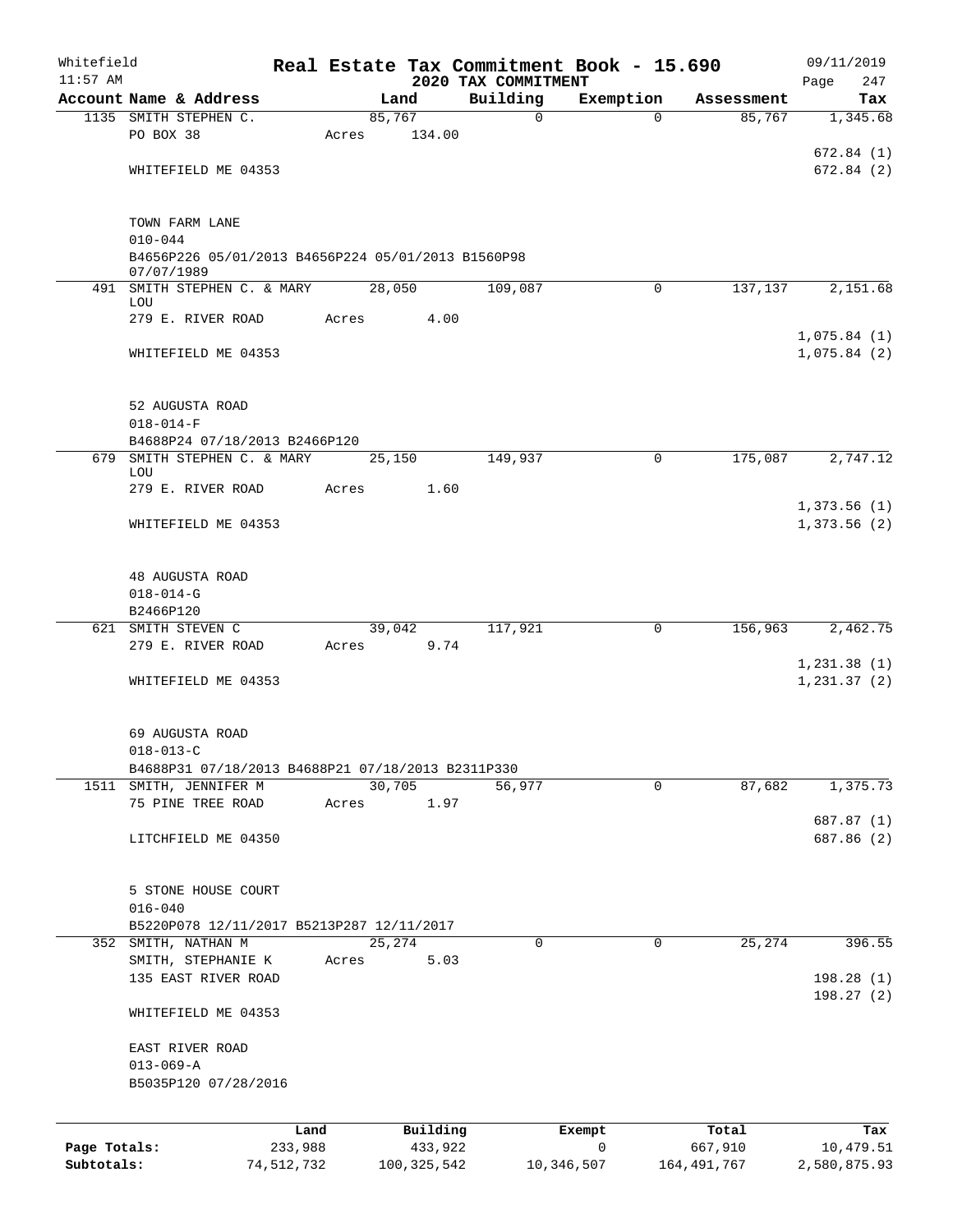| Whitefield   |                                          |            |       |             |          |                                 | Real Estate Tax Commitment Book - 15.690 |             | 09/11/2019         |
|--------------|------------------------------------------|------------|-------|-------------|----------|---------------------------------|------------------------------------------|-------------|--------------------|
| $11:57$ AM   | Account Name & Address                   |            |       | Land        |          | 2020 TAX COMMITMENT<br>Building | Exemption                                | Assessment  | 248<br>Page<br>Tax |
|              | 1367 SMITH, STEPHEN                      |            |       | 67,500      |          | 107,582                         | $\mathbf 0$                              | 175,082     | 2,747.04           |
|              | SMITH, MILVA                             |            | Acres |             | 51.50    |                                 |                                          |             |                    |
|              | P.O. BOX 38                              |            |       |             |          |                                 |                                          |             | 1,373.52(1)        |
|              |                                          |            |       |             |          |                                 |                                          |             | 1,373.52(2)        |
|              | WHITEFIELD ME 04353                      |            |       |             |          |                                 |                                          |             |                    |
|              |                                          |            |       |             |          |                                 |                                          |             |                    |
|              | 357 EAST RIVER ROAD                      |            |       |             |          |                                 |                                          |             |                    |
|              | $010 - 042$                              |            |       |             |          |                                 |                                          |             |                    |
|              | B5213P130 11/28/2017                     |            |       |             |          |                                 |                                          |             |                    |
| 1152         | SNYDER, CORINNA S. &<br>ABIGAIL          |            |       | 39,278      |          | 0                               | 0                                        | 39,278      | 616.27             |
|              | CO-TRUSTEES OF N.                        |            | Acres |             | 23.12    |                                 |                                          |             |                    |
|              | WHITEFIELD RLTY TRUST                    |            |       |             |          |                                 |                                          |             |                    |
|              | 2122 ALBEMARLE TERRACE                   |            |       |             |          |                                 |                                          |             | 308.14(1)          |
|              |                                          |            |       |             |          |                                 |                                          |             | 308.13(2)          |
|              | BROOKLYN NY 11226 3906                   |            |       |             |          |                                 |                                          |             |                    |
|              | HILTON ROAD                              |            |       |             |          |                                 |                                          |             |                    |
|              | $011 - 039$                              |            |       |             |          |                                 |                                          |             |                    |
|              | B4971P276 01/25/2016 B2396P28 11/04/1998 |            |       |             |          |                                 |                                          |             |                    |
|              | 1204 SOLOMON GLADYS HEIRS                |            |       | 49,015      |          | $\Omega$                        | $\Omega$                                 | 49,015      | 769.05             |
|              | C/O MICHAEL SOLOMON                      |            | Acres |             | 38.10    |                                 |                                          |             |                    |
|              | 15 TEDDY BEAR LANE                       |            |       |             |          |                                 |                                          |             | 384.53 (1)         |
|              |                                          |            |       |             |          |                                 |                                          |             | 384.52 (2)         |
|              | AUGUSTA ME 04330                         |            |       |             |          |                                 |                                          |             |                    |
|              |                                          |            |       |             |          |                                 |                                          |             |                    |
|              | 75 SOUTH HOWE ROAD                       |            |       |             |          |                                 |                                          |             |                    |
|              | $019 - 049$                              |            |       |             |          |                                 |                                          |             |                    |
|              | B4778P56 06/21/2013 B628P358             |            |       |             |          |                                 |                                          |             |                    |
|              | 609 SOLOMON GLADYS HEIRS                 |            |       | 49,005      |          | 24,124                          | 0                                        | 73,129      | 1,147.39           |
|              | C/O MICHAEL SOLOMON                      |            | Acres |             | 22.70    |                                 |                                          |             |                    |
|              | 15 TEDDY BEAR LANE                       |            |       |             |          |                                 |                                          |             | 573.70(1)          |
|              | AUGUSTA ME 04330                         |            |       |             |          |                                 |                                          |             | 573.69(2)          |
|              |                                          |            |       |             |          |                                 |                                          |             |                    |
|              | 386 VIGUE ROAD                           |            |       |             |          |                                 |                                          |             |                    |
|              | $019 - 050$                              |            |       |             |          |                                 |                                          |             |                    |
|              | B4678P56 06/21/2013 B628P358             |            |       |             |          |                                 |                                          |             |                    |
|              | 1355 SOLOMON GLADYS HEIRS                |            |       | 31,500      |          | 0                               | 0                                        | 31,500      | 494.23             |
|              | C/O MICHAEL SOLOMON                      |            | Acres |             | 2.50     |                                 |                                          |             |                    |
|              | 15 TEDDY BEAR LANE                       |            |       |             |          |                                 |                                          |             | 247.12 (1)         |
|              |                                          |            |       |             |          |                                 |                                          |             | 247.11(2)          |
|              | AUGUSTA ME 04330                         |            |       |             |          |                                 |                                          |             |                    |
|              | 25 SOUTH HOWE ROAD                       |            |       |             |          |                                 |                                          |             |                    |
|              | $019 - 049 - A$                          |            |       |             |          |                                 |                                          |             |                    |
|              | B4678P56 06/21/2013                      |            |       |             |          |                                 |                                          |             |                    |
| 105          | SOOHEY ROBERT S. &                       |            |       | 41,690      |          | 329,455                         | 0                                        | 371,145     | 5,823.27           |
|              | THERESA S.                               |            |       |             |          |                                 |                                          |             |                    |
|              | PO BOX 60                                |            | Acres |             | 13.05    |                                 |                                          |             |                    |
|              |                                          |            |       |             |          |                                 |                                          |             | 2,911.64 (1)       |
|              | WHITEFIELD ME 04353                      |            |       |             |          |                                 |                                          |             | 2,911.63 (2)       |
|              |                                          |            |       |             |          |                                 |                                          |             |                    |
|              | 203 COOPER ROAD                          |            |       |             |          |                                 |                                          |             |                    |
|              | $015 - 051 - A$                          |            |       |             |          |                                 |                                          |             |                    |
|              | B2240P153                                |            |       |             |          |                                 |                                          |             |                    |
|              |                                          |            |       |             |          |                                 |                                          |             |                    |
|              |                                          | Land       |       |             | Building |                                 | Exempt                                   | Total       | Tax                |
| Page Totals: |                                          | 277,988    |       |             | 461,161  |                                 | $\mathbf 0$                              | 739,149     | 11,597.25          |
| Subtotals:   |                                          | 74,790,720 |       | 100,786,703 |          |                                 | 10,346,507                               | 165,230,916 | 2,592,473.18       |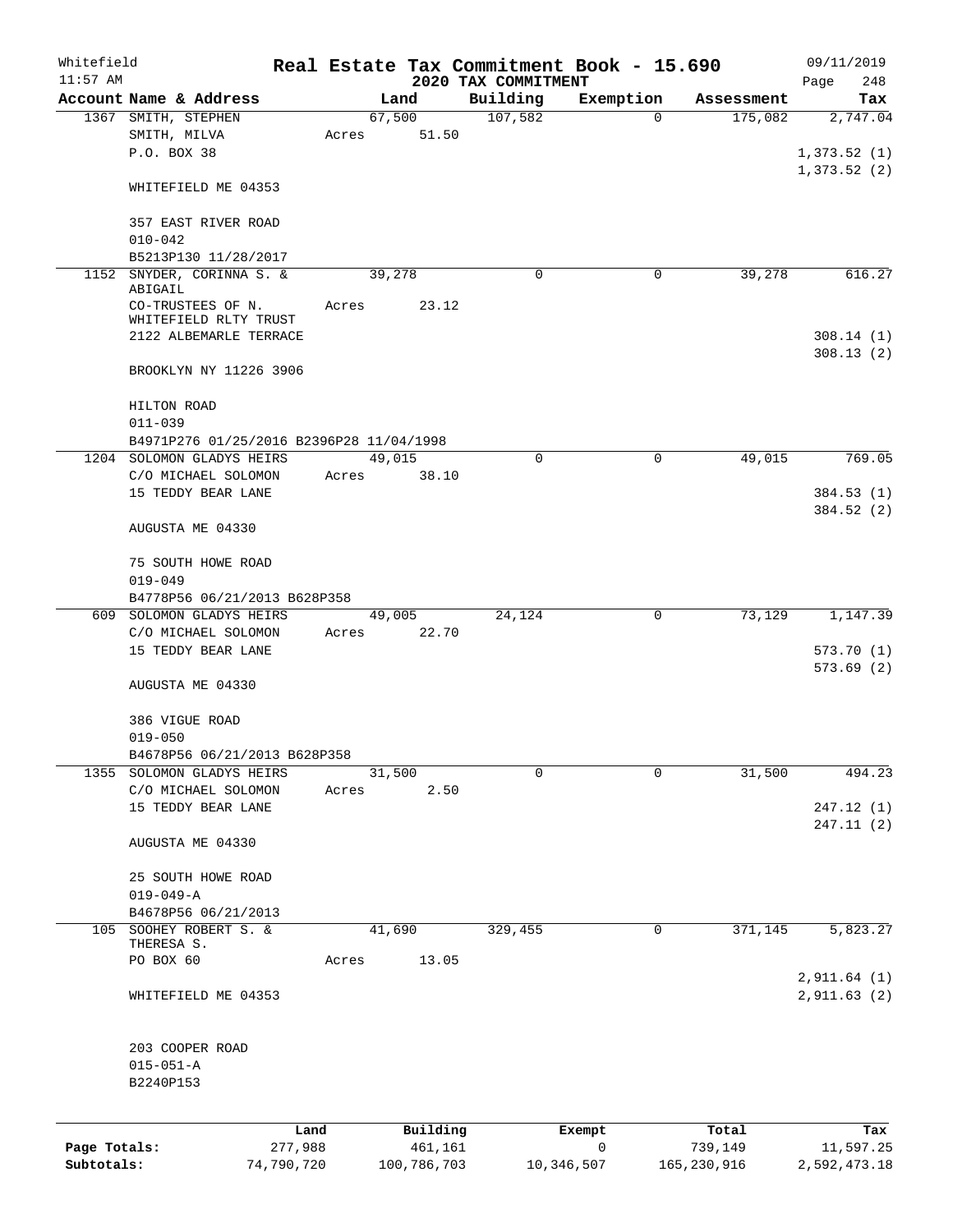| Whitefield<br>$11:57$ AM |                                                                           |       |        |                     | 2020 TAX COMMITMENT | Real Estate Tax Commitment Book - 15.690 |                  | 09/11/2019<br>Page<br>249 |
|--------------------------|---------------------------------------------------------------------------|-------|--------|---------------------|---------------------|------------------------------------------|------------------|---------------------------|
|                          | Account Name & Address                                                    |       | Land   |                     | Building            | Exemption                                | Assessment       | Tax                       |
|                          | 876 SOOHEY ROBERT S. &                                                    |       | 26,770 |                     | $\mathsf{O}$        | $\Omega$                                 | 26,770           | 420.02                    |
|                          | THERESA S.                                                                |       |        |                     |                     |                                          |                  |                           |
|                          | PO BOX 60                                                                 | Acres |        | 6.90                |                     |                                          |                  |                           |
|                          |                                                                           |       |        |                     |                     |                                          |                  | 210.01(1)<br>210.01(2)    |
|                          | WHITEFIELD ME 04353                                                       |       |        |                     |                     |                                          |                  |                           |
|                          |                                                                           |       |        |                     |                     |                                          |                  |                           |
|                          | COOPER ROAD                                                               |       |        |                     |                     |                                          |                  |                           |
|                          | $015 - 051 - B$                                                           |       |        |                     |                     |                                          |                  |                           |
|                          | B4855P72 01/16/2015                                                       |       |        |                     |                     |                                          |                  |                           |
|                          | 1510 SOOHEY THERESA S. &<br><b>ROBERT</b>                                 |       | 32,250 |                     | 138,894             | 0                                        | 171,144          | 2,685.25                  |
|                          | P.O. BOX 60                                                               | Acres |        | 3.00                |                     |                                          |                  |                           |
|                          |                                                                           |       |        |                     |                     |                                          |                  | 1,342.63(1)               |
|                          | WHITEFIELD ME 04353                                                       |       |        |                     |                     |                                          |                  | 1,342.62(2)               |
|                          |                                                                           |       |        |                     |                     |                                          |                  |                           |
|                          |                                                                           |       |        |                     |                     |                                          |                  |                           |
|                          | 25 OXBOW LANE                                                             |       |        |                     |                     |                                          |                  |                           |
|                          | $013 - 047 - C$<br>B5309P119 09/07/2018 B2393P7                           |       |        |                     |                     |                                          |                  |                           |
|                          | 954 SOULE GEOFFREY B.                                                     |       | 36,690 |                     | 95,733              | 0                                        | 132,423          | 2,077.72                  |
|                          | SAUNDERS MORGAN D.                                                        | Acres |        | 6.80                |                     |                                          |                  |                           |
|                          | 390 PITTSTON ROAD                                                         |       |        |                     |                     |                                          |                  | 1,038.86(1)               |
|                          |                                                                           |       |        |                     |                     |                                          |                  | 1,038.86(2)               |
|                          | WHITEFIELD ME 04353                                                       |       |        |                     |                     |                                          |                  |                           |
|                          |                                                                           |       |        |                     |                     |                                          |                  |                           |
|                          | 390 PITTSTON ROAD                                                         |       |        |                     |                     |                                          |                  |                           |
|                          | $003 - 009 - B$                                                           |       |        |                     |                     |                                          |                  |                           |
|                          | B5248P80 04/19/2018<br>1048 SOUTHER HOPE E.                               |       | 34,725 |                     | 146,055             | 20,000                                   | 160,780          | 2,522.64                  |
|                          | 360 COOPER ROAD                                                           | Acres |        | 4.65                |                     | 01 HOMESTEAD                             |                  |                           |
|                          |                                                                           |       |        |                     |                     |                                          |                  | 1,261.32(1)               |
|                          | WHITEFIELD ME 04353                                                       |       |        |                     |                     |                                          |                  | 1, 261.32(2)              |
|                          |                                                                           |       |        |                     |                     |                                          |                  |                           |
|                          |                                                                           |       |        |                     |                     |                                          |                  |                           |
|                          | 360 COOPER ROAD                                                           |       |        |                     |                     |                                          |                  |                           |
|                          | $015 - 039$                                                               |       |        |                     |                     |                                          |                  |                           |
|                          | B4329P97 10/15/2010 B3886P294 07/25/2007 B2714P224<br>186 SPEAR PAMELA R. |       | 30,750 |                     | 87,879              | 0                                        | 118,629          | 1,861.29                  |
|                          | ALLEN PHILIP L.                                                           | Acres |        | 2.00                |                     |                                          |                  |                           |
|                          | 35 WOOD STREET                                                            |       |        |                     |                     |                                          |                  | 930.65(1)                 |
|                          | APT. 111                                                                  |       |        |                     |                     |                                          |                  | 930.64 (2)                |
|                          | LEWISTON ME 04240                                                         |       |        |                     |                     |                                          |                  |                           |
|                          |                                                                           |       |        |                     |                     |                                          |                  |                           |
|                          | 104 MILLS ROAD                                                            |       |        |                     |                     |                                          |                  |                           |
|                          | $017 - 004$<br>B4791P239 06/23/2014 B4791P237 06/23/2014 B2493P19         |       |        |                     |                     |                                          |                  |                           |
|                          | 89 SPENCER, STEPHEN W                                                     |       | 30,330 |                     | $\mathbf 0$         | $\mathbf 0$                              | 30,330           | 475.88                    |
|                          | SEIGARS, LIBBEY A                                                         | Acres |        | 1.72                |                     |                                          |                  |                           |
|                          | 442 HOWE ROAD                                                             |       |        |                     |                     |                                          |                  | 237.94 (1)                |
|                          |                                                                           |       |        |                     |                     |                                          |                  | 237.94 (2)                |
|                          | WHITEFIELD ME 04353                                                       |       |        |                     |                     |                                          |                  |                           |
|                          |                                                                           |       |        |                     |                     |                                          |                  |                           |
|                          | 450 NORTH HOWE ROAD                                                       |       |        |                     |                     |                                          |                  |                           |
|                          | $020 - 009 - A$<br>B5030P270 06/29/2016                                   |       |        |                     |                     |                                          |                  |                           |
|                          |                                                                           |       |        |                     |                     |                                          |                  |                           |
|                          |                                                                           |       |        |                     |                     |                                          |                  |                           |
|                          |                                                                           |       |        |                     |                     |                                          |                  |                           |
| Page Totals:             | Land<br>191,515                                                           |       |        | Building<br>468,561 |                     | Exempt<br>20,000                         | Total<br>640,076 | Tax<br>10,042.80          |
|                          |                                                                           |       |        |                     |                     |                                          |                  |                           |

**Subtotals:** 74,982,235 101,255,264 10,366,507 165,870,992 2,602,515.98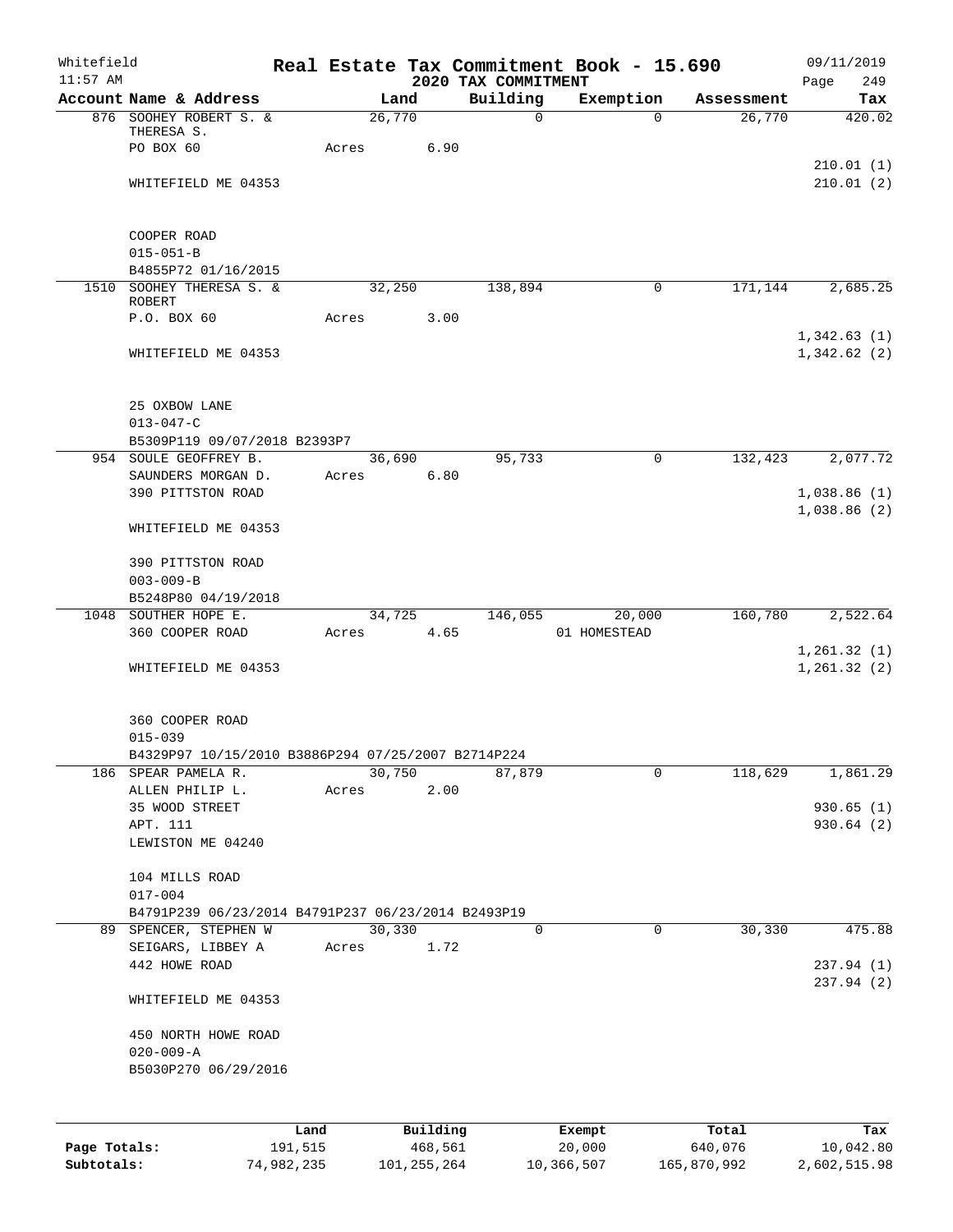| Whitefield   |                                                |            |       |        |             |                                 | Real Estate Tax Commitment Book - 15.690 |               | 09/11/2019             |
|--------------|------------------------------------------------|------------|-------|--------|-------------|---------------------------------|------------------------------------------|---------------|------------------------|
| $11:57$ AM   | Account Name & Address                         |            |       | Land   |             | 2020 TAX COMMITMENT<br>Building | Exemption                                | Assessment    | 250<br>Page<br>Tax     |
|              | 1536 SPICER SUSAN & DAVID                      |            |       | 87,250 |             | 137,852                         | 20,000                                   | 205,102       | 3,218.05               |
|              | 373 HUNTS MEADOW ROAD                          |            | Acres |        | 91.00       |                                 | 01 HOMESTEAD                             |               |                        |
|              |                                                |            |       |        |             |                                 |                                          |               | 1,609.03(1)            |
|              | WHITEFIELD ME 04353                            |            |       |        |             |                                 |                                          |               | 1,609.02(2)            |
|              |                                                |            |       |        |             |                                 |                                          |               |                        |
|              | 373 HUNTS MEADOW ROAD                          |            |       |        |             |                                 |                                          |               |                        |
|              | $015 - 048$                                    |            |       |        |             |                                 |                                          |               |                        |
|              | B2048P335                                      |            |       |        |             |                                 |                                          |               |                        |
|              | 1780 SPRAGUE NICHOLAS T.                       |            |       | 30,450 |             | 149,417                         | $\mathbf 0$                              | 179,867       | 2,822.11               |
|              | SPRAGUE CHELSEA N.                             |            | Acres |        | 1.80        |                                 |                                          |               |                        |
|              | 10 HILLSIDE WAY                                |            |       |        |             |                                 |                                          |               | 1,411.06(1)            |
|              | DRESDEN ME 04342                               |            |       |        |             |                                 |                                          |               | 1,411.05(2)            |
|              | 26 RED FOX LANE                                |            |       |        |             |                                 |                                          |               |                        |
|              | $012 - 003 - A$                                |            |       |        |             |                                 |                                          |               |                        |
|              | B5138P235 05/25/2017                           |            |       |        |             |                                 |                                          |               |                        |
|              | 1393 SPRAGUE'S HALLOW LLC                      |            |       | 74,325 |             | $\mathbf 0$                     | 0                                        | 74,325        | 1,166.16               |
|              | 241 LESSNER ROAD                               |            | Acres |        | 9.91        |                                 |                                          |               |                        |
|              |                                                |            |       |        |             |                                 |                                          |               | 583.08 (1)             |
|              | DAMARISCOTTA ME 04543                          |            |       |        |             |                                 |                                          |               | 583.08 (2)             |
|              |                                                |            |       |        |             |                                 |                                          |               |                        |
|              | PALMER ROAD                                    |            |       |        |             |                                 |                                          |               |                        |
|              | $001 - 018$                                    |            |       |        |             |                                 |                                          |               |                        |
|              | B5180P33 09/14/2017                            |            |       |        |             |                                 |                                          |               |                        |
|              |                                                |            |       | 37,900 |             | $\mathbf 0$                     | 0                                        | 37,900        | 594.65                 |
|              | 1123 SPRAGUE'S HALLOW, LLC<br>241 LESSNER ROAD |            |       |        | 21.00       |                                 |                                          |               |                        |
|              |                                                |            | Acres |        |             |                                 |                                          |               |                        |
|              | DAMARISCOTTA ME 04543                          |            |       |        |             |                                 |                                          |               | 297.33(1)<br>297.32(2) |
|              |                                                |            |       |        |             |                                 |                                          |               |                        |
|              | PALMER ROAD                                    |            |       |        |             |                                 |                                          |               |                        |
|              | $001 - 016$                                    |            |       |        |             |                                 |                                          |               |                        |
|              | B5180P33 09/14/2017                            |            |       |        |             |                                 |                                          |               |                        |
|              | 478 SPROUL ARNOLD &                            |            |       | 49,243 |             | 0                               | $\mathbf 0$                              | 49,243        | 772.62                 |
|              | ERNESTINE                                      |            |       |        |             |                                 |                                          |               |                        |
|              | * FAMILY TRUST                                 |            | Acres |        | 38.45       |                                 |                                          |               |                        |
|              | 60 BALSAM DRIVE                                |            |       |        |             |                                 |                                          |               | 386.31(1)              |
|              |                                                |            |       |        |             |                                 |                                          |               | 386.31(2)              |
|              | HALLOWELL ME 04347                             |            |       |        |             |                                 |                                          |               |                        |
|              | PALMER ROAD                                    |            |       |        |             |                                 |                                          |               |                        |
|              | $001 - 012$                                    |            |       |        |             |                                 |                                          |               |                        |
|              | B2304P89                                       |            |       |        |             |                                 |                                          |               |                        |
| 1290         | SPROUL ARNOLD &                                |            |       | 38,745 |             | 0                               | 0                                        | 38,745        | 607.91                 |
|              | ERNESTINE                                      |            |       |        |             |                                 |                                          |               |                        |
|              | FAMILY TRUST<br>$\star$                        |            | Acres |        | 22.30       |                                 |                                          |               |                        |
|              | 40 GRIFFIN ROAD                                |            |       |        |             |                                 |                                          |               | 303.96(1)              |
|              | WINDSOR ME 04363                               |            |       |        |             |                                 |                                          |               | 303.95(2)              |
|              | PALMER ROAD                                    |            |       |        |             |                                 |                                          |               |                        |
|              | $001 - 014$                                    |            |       |        |             |                                 |                                          |               |                        |
|              | B2304P89                                       |            |       |        |             |                                 |                                          |               |                        |
|              |                                                |            |       |        |             |                                 |                                          |               |                        |
|              |                                                |            |       |        |             |                                 |                                          |               |                        |
|              |                                                | Land       |       |        | Building    |                                 | Exempt                                   | Total         | Tax                    |
| Page Totals: |                                                | 317,913    |       |        | 287,269     |                                 | 20,000                                   | 585,182       | 9,181.50               |
| Subtotals:   |                                                | 75,300,148 |       |        | 101,542,533 |                                 | 10,386,507                               | 166, 456, 174 | 2,611,697.48           |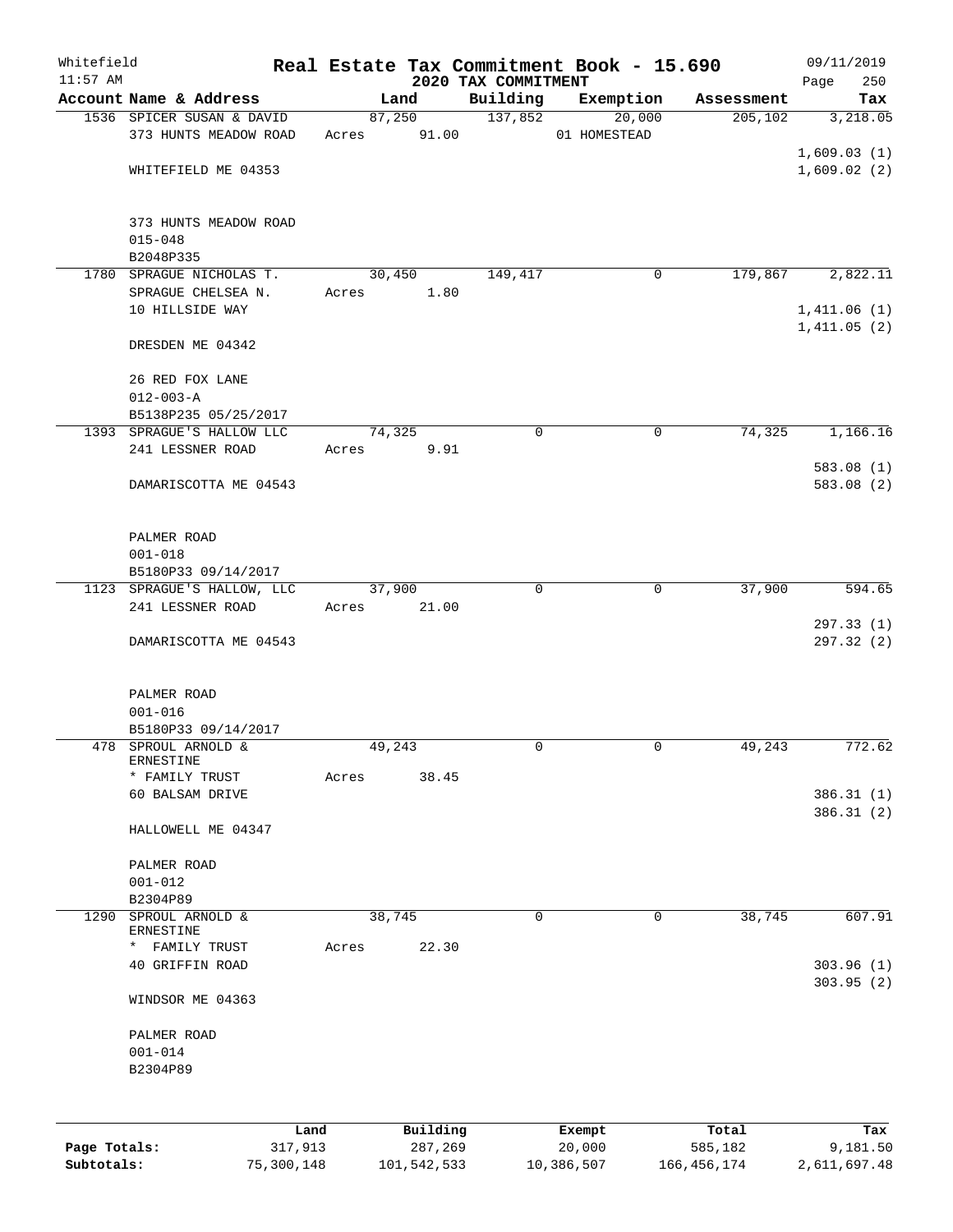| Whitefield |                                                            |        |       |                     | Real Estate Tax Commitment Book - 15.690 |            | 09/11/2019             |
|------------|------------------------------------------------------------|--------|-------|---------------------|------------------------------------------|------------|------------------------|
| $11:57$ AM |                                                            |        |       | 2020 TAX COMMITMENT |                                          |            | 251<br>Page            |
|            | Account Name & Address                                     |        | Land  | Building            | Exemption                                | Assessment | Tax                    |
|            | 857 SPROUL STANLEY &<br>CYNTHIA                            | 30,900 |       | 88,810              | 20,000                                   | 99,710     | 1,564.45               |
|            | 269 NORTH HOWE ROAD                                        | Acres  | 2.10  |                     | 01 HOMESTEAD                             |            |                        |
|            | WHITEFIELD ME 04353                                        |        |       |                     |                                          |            | 782.23(1)<br>782.22(2) |
|            | 269 NORTH HOWE ROAD                                        |        |       |                     |                                          |            |                        |
|            | $020 - 026 - B$<br>B2597P82                                |        |       |                     |                                          |            |                        |
| 1030       | ST. PETER CHARLES E JR<br>ESTATE OF                        | 32,250 |       | 50,773              | 0                                        | 83,023     | 1,302.63               |
|            | C/O CYNTHIA STROUT,<br>PER. REP.                           | Acres  | 3.00  |                     |                                          |            |                        |
|            | 244 SO. HUNTS MEADOW<br>ROAD                               |        |       |                     |                                          |            | 651.32(1)              |
|            | WHITEFIELD ME 04353                                        |        |       |                     |                                          |            | 651.31(2)              |
|            | 227 SO. HUNTS MEADOW                                       |        |       |                     |                                          |            |                        |
|            | $009 - 006$                                                |        |       |                     |                                          |            |                        |
|            | B2726P222 08/30/2001                                       |        |       |                     |                                          |            |                        |
| 1389       | ST. PETER RICHARD L.                                       | 40,000 |       | $\mathbf 0$         | $\mathbf 0$                              | 40,000     | 627.60                 |
|            | ST. PETER KRISTEN R.                                       | Acres  | 52.00 |                     |                                          |            |                        |
|            | 44 ISLAND LANE                                             |        |       |                     |                                          |            | 313.80(1)              |
|            | LITCHFIELD ME 04350                                        |        |       |                     |                                          |            | 313.80(2)              |
|            | 207 SO. HUNTS MEADOW<br>$009 - 006 - B$                    |        |       |                     |                                          |            |                        |
|            | B5258P100 05/18/2018                                       |        |       |                     |                                          |            |                        |
|            | 1611 ST. PIERRE SHIRLEY                                    | 31,200 |       | 58,268              | $\mathbf 0$                              | 89,468     | 1,403.75               |
|            | P.O. BOX 942                                               | Acres  | 2.30  |                     |                                          |            |                        |
|            |                                                            |        |       |                     |                                          |            | 701.88(1)              |
|            | JEFFERSON ME 04348                                         |        |       |                     |                                          |            | 701.87(2)              |
|            | 90 AUGUSTA ROAD                                            |        |       |                     |                                          |            |                        |
|            | $018 - 014 - B$                                            |        |       |                     |                                          |            |                        |
|            | B5246P77 04/05/2018                                        |        |       |                     |                                          |            |                        |
| 312        | ST.PETER CYNTHIA P. &<br>SMITH EMERY P.                    | 25,786 |       | $\mathbf 0$         | 0                                        | 25,786     | 404.58                 |
|            | 244 SOUTH HUNTS MEADOW<br>ROAD                             | Acres  | 5.67  |                     |                                          |            |                        |
|            | WHITEFIELD ME 04353                                        |        |       |                     |                                          |            | 202.29(1)<br>202.29(2) |
|            | SO. HUNTS MEADOW ROAD                                      |        |       |                     |                                          |            |                        |
|            | $009 - 022 - B$<br>B4682P73 07/01/2013 B3667P57 04/21/2006 |        |       |                     |                                          |            |                        |

|              | Land       | Building    | Exempt     | Total       | Tax          |
|--------------|------------|-------------|------------|-------------|--------------|
| Page Totals: | 160,136    | 197.851     | 20,000     | 337,987     | 5,303.01     |
| Subtotals:   | 75,460,284 | 101,740,384 | 10,406,507 | 166,794,161 | 2,617,000.49 |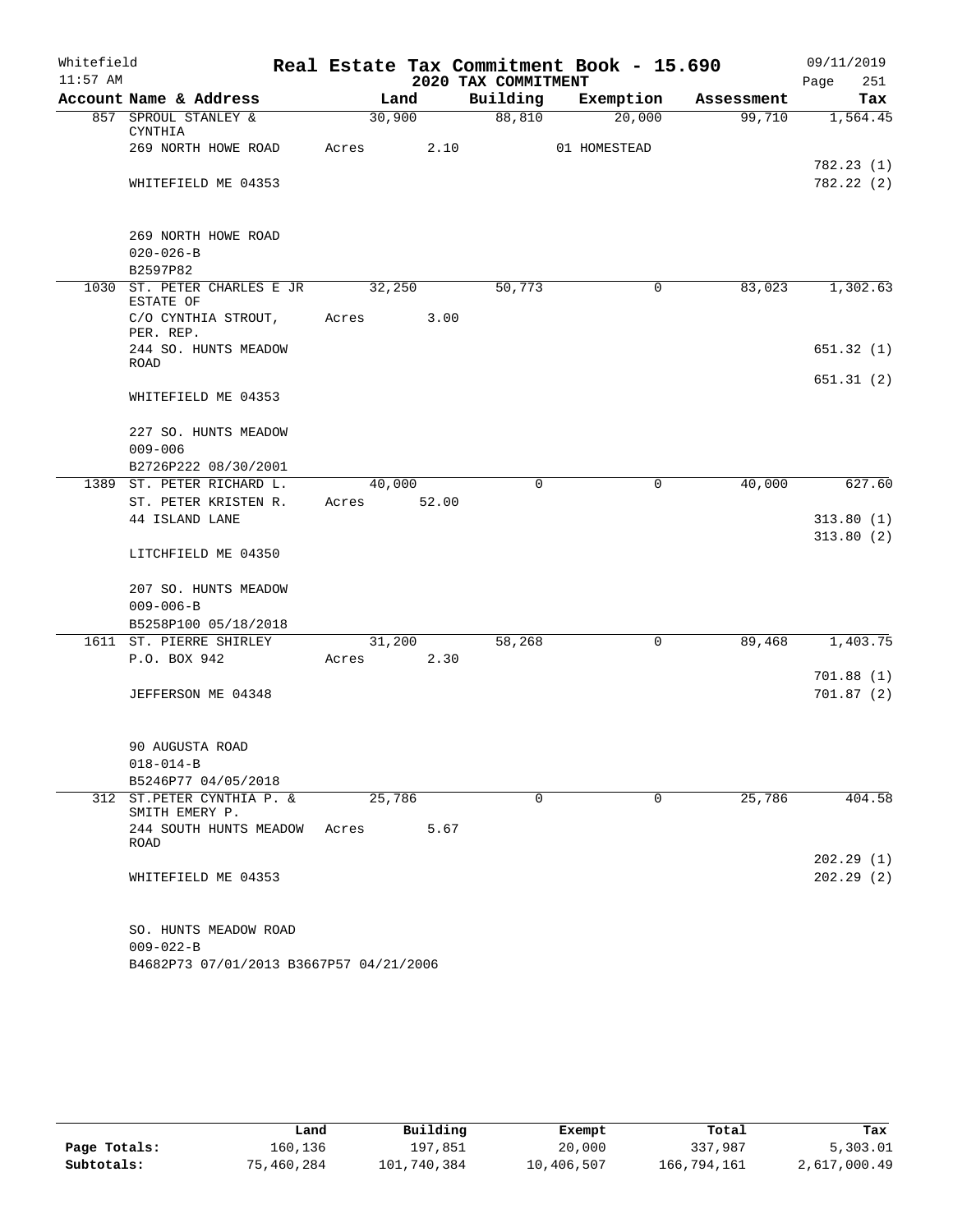| Whitefield<br>$11:57$ AM |                                                                                      |       |               | 2020 TAX COMMITMENT | Real Estate Tax Commitment Book - 15.690 |            | 09/11/2019<br>252<br>Page |
|--------------------------|--------------------------------------------------------------------------------------|-------|---------------|---------------------|------------------------------------------|------------|---------------------------|
|                          | Account Name & Address                                                               |       | Land          | Building            | Exemption                                | Assessment | Tax                       |
|                          | 752 STADE HILDA M. & HAROLD<br>1309 EAST PITTSTON ROAD Acres                         |       | 1,500<br>1.00 | 0                   | $\Omega$                                 | 1,500      | 23.54                     |
|                          |                                                                                      |       |               |                     |                                          |            | 11.77(1)                  |
|                          | PITTSTON ME 04345                                                                    |       |               |                     |                                          |            | 11.77(2)                  |
|                          | BRIGID LANE                                                                          |       |               |                     |                                          |            |                           |
|                          | $003 - 008 - A$<br>B2458P96                                                          |       |               |                     |                                          |            |                           |
|                          | 1601 STADE HILDA M. & HAROLD                                                         |       | 360           | $\mathbf 0$         | $\mathbf 0$                              | 360        | 5.65                      |
|                          | 1309 EAST PITTSTON ROAD Acres                                                        |       | 0.24          |                     |                                          |            | 2.83(1)                   |
|                          | PITTSTON ME 04345                                                                    |       |               |                     |                                          |            | 2.82(2)                   |
|                          | PITTSTON ROAD                                                                        |       |               |                     |                                          |            |                           |
|                          | $003 - 008$<br>B2458P96                                                              |       |               |                     |                                          |            |                           |
|                          | 24 STAFFORD CORY                                                                     |       | 54,400        | 62,298              | 0                                        | 116,698    | 1,830.99                  |
|                          | 109 THAYER ROAD                                                                      | Acres | 31.00         |                     |                                          |            |                           |
|                          | WHITEFIELD ME 04353                                                                  |       |               |                     |                                          |            | 915.50(1)<br>915.49(2)    |
|                          | 109 THAYER ROAD<br>$001 - 032$<br>B4445P299 05/03/2011 B4392P129 04/15/2011 B2615P53 |       |               |                     |                                          |            |                           |
|                          | 11/08/2000<br>869 STANTON AMY E.                                                     |       | 40,266        | $\mathbf 0$         | $\mathbf 0$                              | 40,266     | 631.77                    |
|                          | 90 HOCKOMOCK ROAD                                                                    | Acres | 24.64         |                     |                                          |            |                           |
|                          | WOOLWICH ME 04579                                                                    |       |               |                     |                                          |            | 315.89(1)<br>315.88(2)    |
|                          | HILTON ROAD                                                                          |       |               |                     |                                          |            |                           |
|                          | $014 - 009$<br>B2954P141                                                             |       |               |                     |                                          |            |                           |
|                          | 1470 STAPLES LYMAN                                                                   |       | 32,850        | 65,654              | $\mathsf{O}$                             | 98,504     | 1,545.53                  |
|                          | 7 WISCASSET ROAD                                                                     | Acres | 3.40          |                     |                                          |            |                           |
|                          | WHITEFIELD ME 04353                                                                  |       |               |                     |                                          |            | 772.77(1)<br>772.76(2)    |
|                          | 7 WISCASSET ROAD                                                                     |       |               |                     |                                          |            |                           |
|                          | $031 - 003$<br>B31P3                                                                 |       |               |                     |                                          |            |                           |
|                          | 1401 STENECK ROBERT S. &<br>JOANNE                                                   |       | 44,410        | 16,898              | 0                                        | 61,308     | 961.92                    |
|                          | 390 WISCASSET ROAD                                                                   | Acres | 10.20         |                     |                                          |            |                           |
|                          | WHITEFIELD ME 04353                                                                  |       |               |                     |                                          |            | 480.96 (1)<br>480.96 (2)  |
|                          | 370 WISCASSET ROAD<br>$004 - 013$                                                    |       |               |                     |                                          |            |                           |
|                          |                                                                                      |       |               |                     |                                          |            |                           |

|              | Land       | Building    | Exempt     | Total         | Tax          |
|--------------|------------|-------------|------------|---------------|--------------|
| Page Totals: | 173,786    | 144,850     |            | 318,636       | 4,999.40     |
| Subtotals:   | 75,634,070 | 101,885,234 | 10,406,507 | 167, 112, 797 | 2,621,999.89 |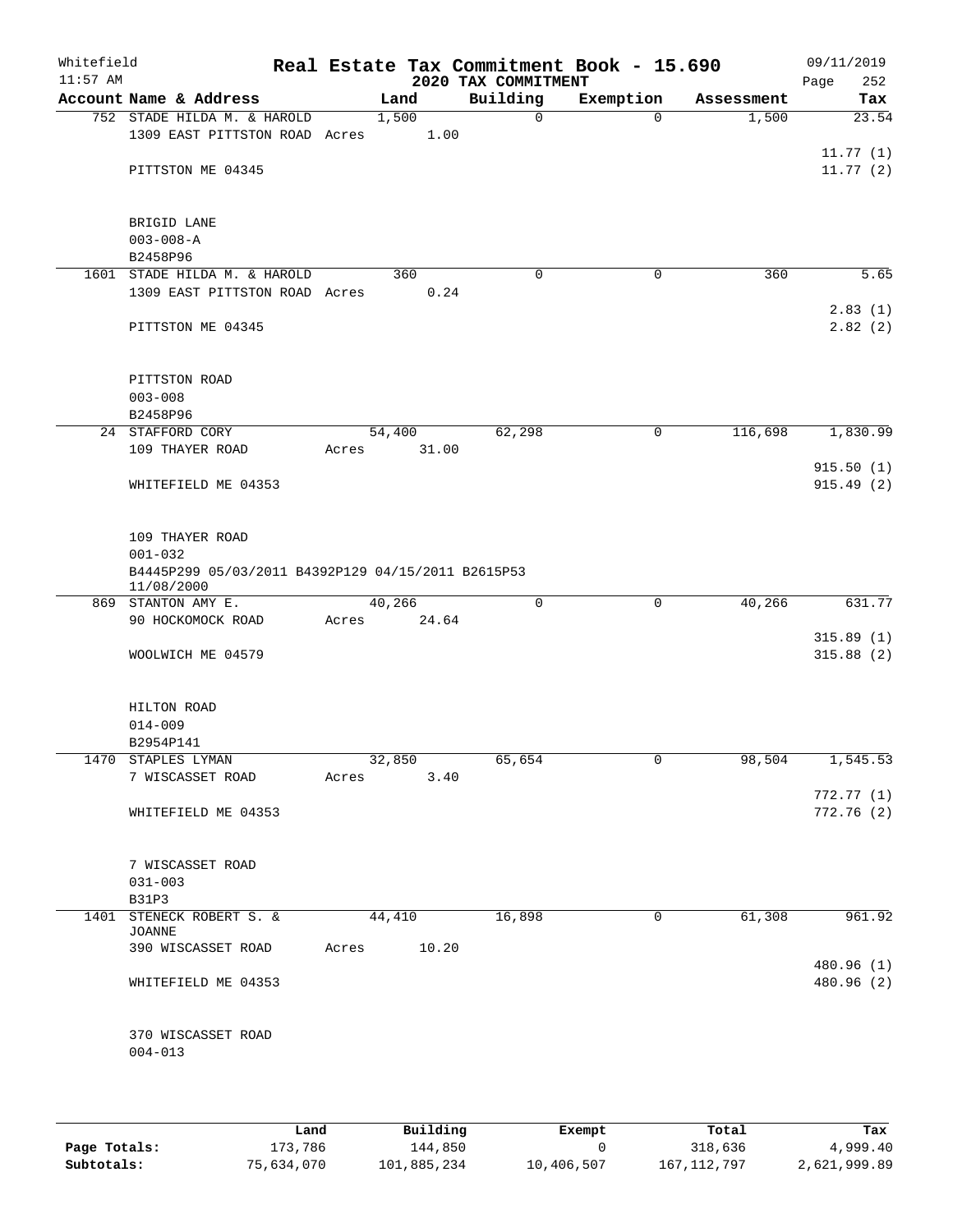| Whitefield<br>$11:57$ AM |                                                                  |       |                 | 2020 TAX COMMITMENT | Real Estate Tax Commitment Book - 15.690 |            | 09/11/2019<br>Page<br>253  |
|--------------------------|------------------------------------------------------------------|-------|-----------------|---------------------|------------------------------------------|------------|----------------------------|
|                          | Account Name & Address                                           |       | Land            | Building            | Exemption                                | Assessment | Tax                        |
|                          | 1413 STENECK ROBERT S. &<br><b>JOANNE</b>                        |       | 6,600           | 0                   | $\Omega$                                 | 6,600      | 103.55                     |
|                          | 390 WISCASSET ROAD                                               | Acres | 4.40            |                     |                                          |            | 51.78(1)                   |
|                          | WHITEFIELD ME 04353                                              |       |                 |                     |                                          |            | 51.77(2)                   |
|                          | CROCKER AVENUE<br>$004 - 015 - 001$                              |       |                 |                     |                                          |            |                            |
|                          | 1421 STENECK ROBERT S. &<br><b>JOANNE</b>                        |       | 44,570          | 163,949             | 20,000                                   | 188,519    | 2,957.86                   |
|                          | 390 WISCASSET ROAD                                               | Acres | 10.40           |                     | 01 HOMESTEAD                             |            | 1,478.93(1)                |
|                          | WHITEFIELD ME 04353                                              |       |                 |                     |                                          |            | 1,478.93(2)                |
|                          | 390 WISCASSET ROAD<br>$004 - 010$                                |       |                 |                     |                                          |            |                            |
|                          | 10 STEVENS JOHN & SHERI                                          |       | 45,110          | 0                   | 0                                        | 45,110     | 707.78                     |
|                          | 428 NORTH HOWE ROAD                                              | Acres | 24.40           |                     |                                          |            |                            |
|                          |                                                                  |       |                 |                     |                                          |            | 353.89(1)                  |
|                          | WHITEFIELD ME 04353                                              |       |                 |                     |                                          |            | 353.89(2)                  |
|                          | NORTH HOWE ROAD<br>$020 - 019$                                   |       |                 |                     |                                          |            |                            |
|                          | B5201P315 10/17/2017 B1561P171                                   |       |                 |                     |                                          |            |                            |
|                          | 297 STEVENS JOHN & SHERI<br>428 NORTH HOWE ROAD                  |       | 53,875<br>22.50 | 150,677             | 20,000<br>01 HOMESTEAD                   | 184,552    | 2,895.62                   |
|                          |                                                                  | Acres |                 |                     |                                          |            | 1,447.81(1)                |
|                          | WHITEFIELD ME 04353                                              |       |                 |                     |                                          |            | 1,447.81(2)                |
|                          | 428 NORTH HOWE ROAD<br>$020 - 008$                               |       |                 |                     |                                          |            |                            |
|                          | B5201P316 10/17/2017 B4106P38 02/26/2009 B1171P298<br>12/17/1983 |       |                 |                     |                                          |            |                            |
|                          | 168 STEVENS WILLIAM R                                            |       | 30,000          | 92,708              | 0                                        | 122,708    | 1,925.29                   |
|                          | 439 EAGLE LANE                                                   |       | Acres 1.18      |                     |                                          |            |                            |
|                          |                                                                  |       |                 |                     |                                          |            | 962.65(1)                  |
|                          | VACAVILLE CA 95687                                               |       |                 |                     |                                          |            | 962.64(2)                  |
|                          | 285 PITTSTON ROAD<br>$003 - 015$                                 |       |                 |                     |                                          |            |                            |
|                          | B4869P111 03/19/2015 B4718P134 10/02/2013 B2167P294              |       |                 |                     |                                          |            |                            |
|                          | 1498 STEWART GREGORY F. &                                        |       | 51,800          | 217,872             | 20,000                                   | 249,672    | 3,917.35                   |
|                          | KATHY L.<br>173 ROONEY LANE Acres 27.00                          |       |                 |                     | 01 HOMESTEAD                             |            |                            |
|                          | WHITEFIELD ME 04353                                              |       |                 |                     |                                          |            | 1,958.68(1)<br>1,958.67(2) |
|                          | 173 ROONEY LANE<br>$009 - 012$                                   |       |                 |                     |                                          |            |                            |
|                          | B4779P255 05/15/2014 B4105P11 02/25/2009 B2262P295               |       |                 |                     |                                          |            |                            |
|                          |                                                                  |       |                 |                     |                                          |            |                            |

|              | Land       | Building    | Exempt     | Total       | Tax          |
|--------------|------------|-------------|------------|-------------|--------------|
| Page Totals: | 231,955    | 625,206     | 60,000     | 797,161     | 12,507.45    |
| Subtotals:   | 75,866,025 | 102,510,440 | 10,466,507 | 167,909,958 | 2,634,507.34 |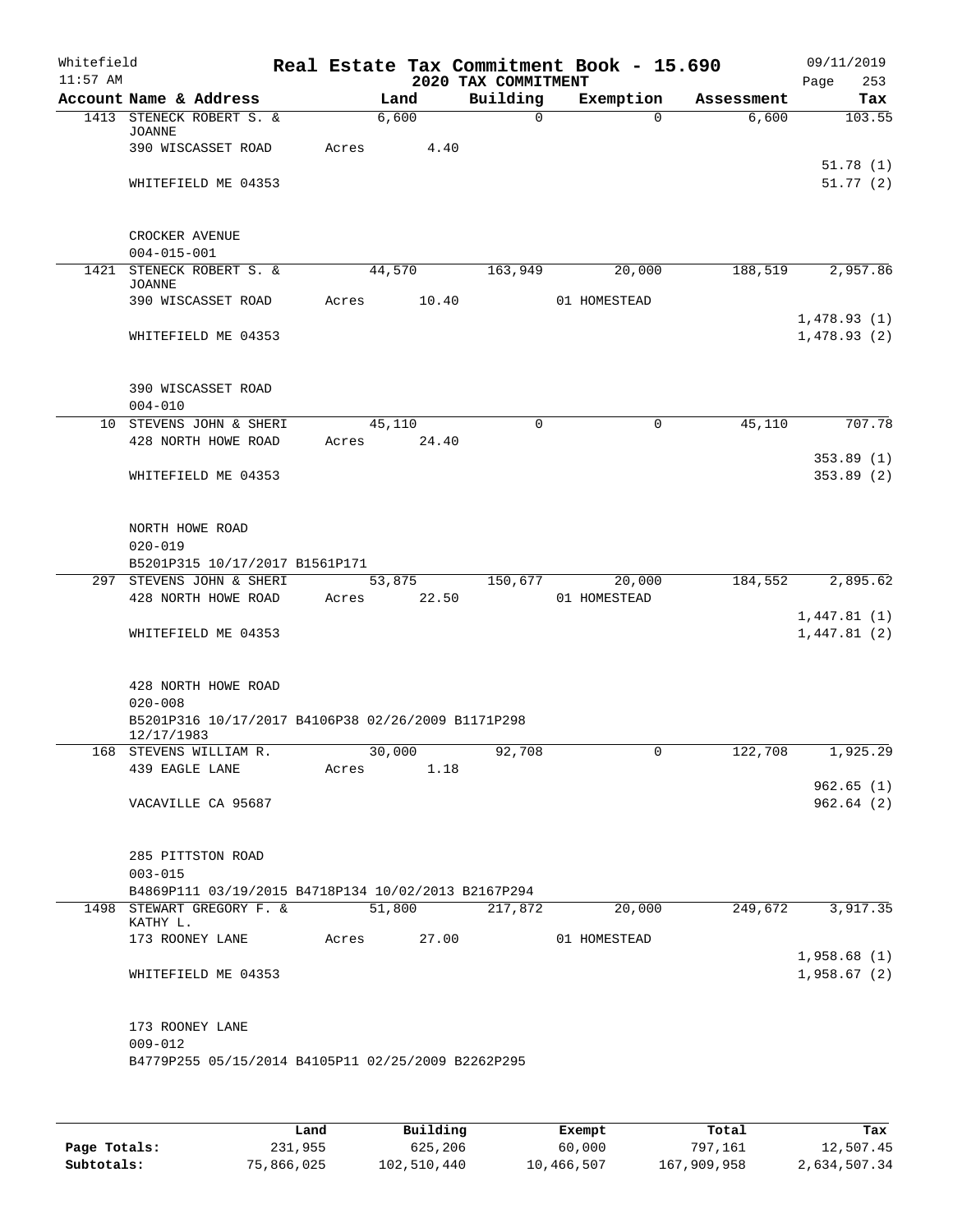| Whitefield<br>$11:57$ AM |                                                                                                                                                       |       |            |            |                 | 2020 TAX COMMITMENT | Real Estate Tax Commitment Book - 15.690 |            | 09/11/2019<br>Page<br>254   |
|--------------------------|-------------------------------------------------------------------------------------------------------------------------------------------------------|-------|------------|------------|-----------------|---------------------|------------------------------------------|------------|-----------------------------|
|                          | Account Name & Address                                                                                                                                |       |            | Land       |                 | Building            | Exemption                                | Assessment | Tax                         |
|                          | 1543 STICKNEY GEORGE & WANDA<br>247 HILTON ROAD                                                                                                       |       | Acres 2.80 | 31,950     |                 |                     | 74,800<br>20,000<br>01 HOMESTEAD         | 86,750     | 1,361.11                    |
|                          | WHITEFIELD ME 04353                                                                                                                                   |       |            |            |                 |                     |                                          |            | 680.56 (1)<br>680.55(2)     |
|                          | 247 HILTON ROAD<br>$014 - 005 - A$                                                                                                                    |       |            |            |                 |                     |                                          |            |                             |
|                          | B3411P276 12/17/2004                                                                                                                                  |       |            |            |                 |                     |                                          |            |                             |
|                          | 996 STILLMAN WAYNE D                                                                                                                                  |       |            | 30,000     |                 | 63,634              | $\mathbf 0$                              | 93,634     | 1,469.12                    |
|                          | PO BOX 153                                                                                                                                            |       |            | Acres 0.80 |                 |                     |                                          |            | 734.56(1)                   |
|                          | WINDSOR ME 04363                                                                                                                                      |       |            |            |                 |                     |                                          |            | 734.56(2)                   |
|                          | 442 VIGUE ROAD<br>$019 - 013$                                                                                                                         |       |            |            |                 |                     |                                          |            |                             |
|                          | B4474P216 12/27/2011 B4184P217 07/29/2009                                                                                                             |       |            |            |                 |                     |                                          |            |                             |
|                          | 820 STINSON, JUSTINE N                                                                                                                                |       |            | 30,270     |                 | 112,244             | $\mathbf 0$                              | 142,514    | 2,236.04                    |
|                          | 220 BEEDLE RD.                                                                                                                                        |       | Acres 1.68 |            |                 |                     |                                          |            |                             |
|                          | RICHMOND ME 04357                                                                                                                                     |       |            |            |                 |                     |                                          |            | 1, 118.02(1)<br>1,118.02(2) |
|                          | 48 HUNTS MEADOW ROAD<br>$012 - 013 - A$                                                                                                               |       |            |            |                 |                     |                                          |            |                             |
|                          | B5115P17 03/09/2017 B5088P35 04/25/2016 B4654P217<br>04/25/2013 B4488P237 02/02/2012 B4323P210 10/01/2010<br>B4279P38 05/24/2010 B3370P173 09/27/2004 |       |            |            |                 |                     |                                          |            |                             |
|                          | 1426 STODDARD JAMES L.                                                                                                                                |       |            | 30,750     |                 | 104,637             | 20,000                                   |            | 115,387 1,810.42            |
|                          | 472 COOPER ROAD                                                                                                                                       |       | Acres      |            | 2.00            |                     | 01 HOMESTEAD                             |            |                             |
|                          | WHITEFIELD ME 04353                                                                                                                                   |       |            |            |                 |                     |                                          |            | 905.21(1)<br>905.21(2)      |
|                          | 472 COOPER ROAD<br>$015 - 020 - A$                                                                                                                    |       |            |            |                 |                     |                                          |            |                             |
|                          | B4098P289 02/11/2009 B2098P328                                                                                                                        |       |            |            |                 |                     |                                          |            |                             |
|                          | 807 STODDER ERIN J.                                                                                                                                   |       |            | 35,250     |                 | 186,212             | 0                                        | 221,462    | 3,474.74                    |
|                          | 489 WISCASSET ROAD                                                                                                                                    |       | Acres      |            | 5.00            |                     |                                          |            | 1,737.37(1)                 |
|                          | WHITEFIELD ME 04353                                                                                                                                   |       |            |            |                 |                     |                                          |            | 1,737.37(2)                 |
|                          | 489 WISCASSET ROAD<br>$001 - 006 - A$                                                                                                                 |       |            |            |                 |                     |                                          |            |                             |
|                          | B4826P7 10/08/2014 B3255P229 03/19/2004                                                                                                               |       |            |            |                 |                     |                                          |            |                             |
|                          | 874 STODDER JASON                                                                                                                                     |       |            | 30,000     |                 | 73,388              | 0                                        | 103,388    | 1,622.16                    |
|                          | 3 HERITAGE LANE                                                                                                                                       |       | Acres      |            | 1.02            |                     |                                          |            |                             |
|                          | WISCASSETT ME 04578                                                                                                                                   |       |            |            |                 |                     |                                          |            | 811.08 (1)<br>811.08 (2)    |
|                          | 61 GARDINER ROAD<br>$013 - 024$                                                                                                                       |       |            |            |                 |                     |                                          |            |                             |
|                          | B5159P22 07/21/2017                                                                                                                                   |       |            |            |                 |                     |                                          |            |                             |
|                          |                                                                                                                                                       | T and |            |            | $P_{11}$ ilding |                     | $F$ vomnt                                |            |                             |

|              | Land       | Building    | Exempt     | Total       | Tax          |
|--------------|------------|-------------|------------|-------------|--------------|
| Page Totals: | 188,220    | 614,915     | 40,000     | 763,135     | 11,973.59    |
| Subtotals:   | 76,054,245 | 103,125,355 | 10,506,507 | 168,673,093 | 2,646,480.93 |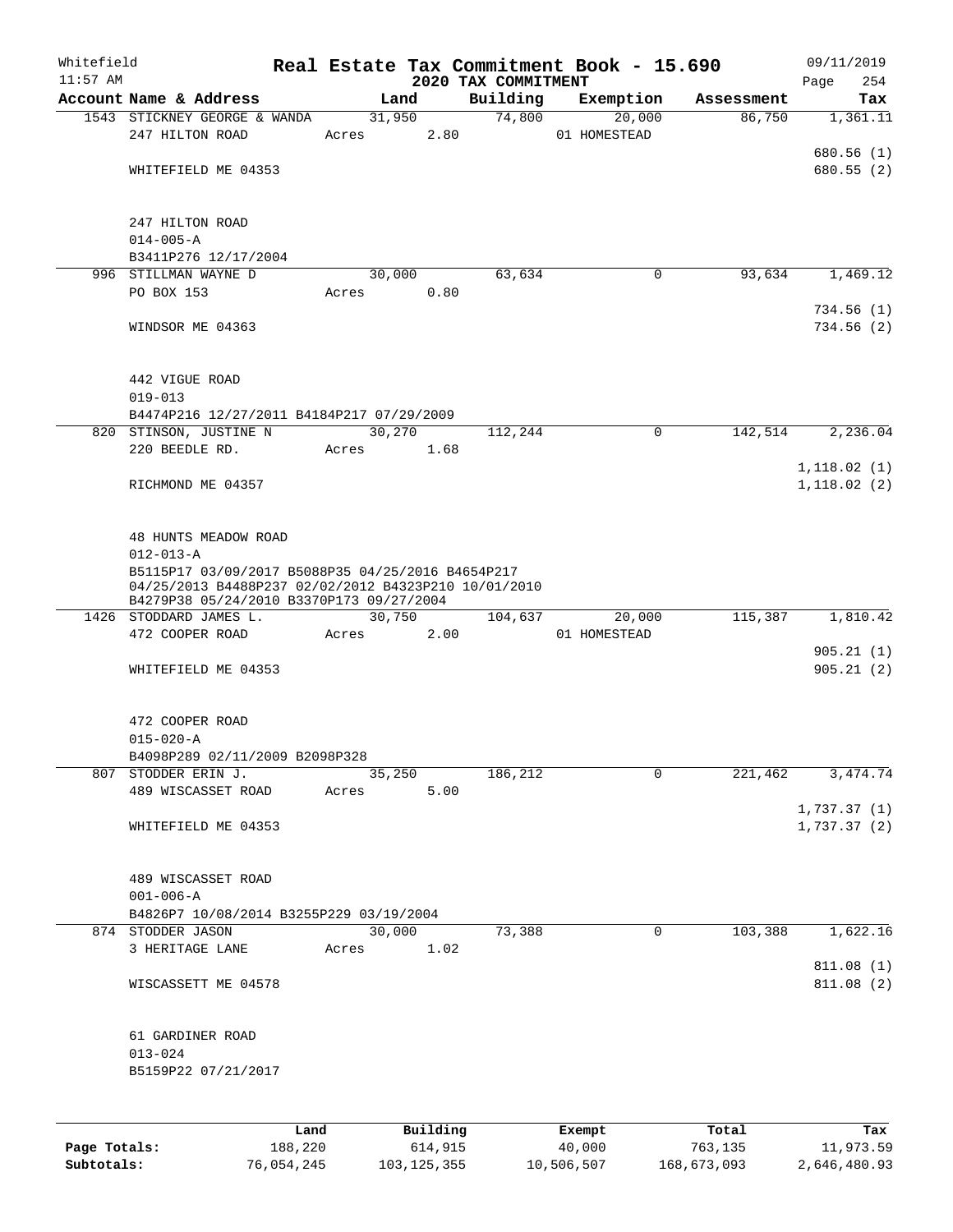| Whitefield |                                                                            |       |             |                     | Real Estate Tax Commitment Book - 15.690 |            | 09/11/2019  |
|------------|----------------------------------------------------------------------------|-------|-------------|---------------------|------------------------------------------|------------|-------------|
| $11:57$ AM |                                                                            |       |             | 2020 TAX COMMITMENT |                                          |            | 255<br>Page |
|            | Account Name & Address                                                     |       | Land        | Building            | Exemption                                | Assessment | Tax         |
|            | 338 STONE FREDRICK C. &<br>LAURIE D.                                       |       | 71,770      | 182,572             | 26,000                                   | 228, 342   | 3,582.69    |
|            | P O BOX 8                                                                  | Acres | 20.90       |                     | 01 HOMESTEAD                             |            |             |
|            |                                                                            |       |             |                     | 07 NMR VET & WIDOW                       |            | 1,791.35(1) |
|            | WHITEFIELD ME 04353                                                        |       |             |                     |                                          |            | 1,791.34(2) |
|            |                                                                            |       |             |                     |                                          |            |             |
|            | 450 TOWNHOUSE ROAD                                                         |       |             |                     |                                          |            |             |
|            | $010 - 020$                                                                |       |             |                     |                                          |            |             |
|            | B4707P131 09/05/2013 B1443P220                                             |       |             |                     |                                          |            |             |
|            | 1241 STONE FREDRICK C. &                                                   |       | 13,100      | $\Omega$            | $\Omega$                                 | 13,100     | 205.54      |
|            | LAURIE D.                                                                  |       |             |                     |                                          |            |             |
|            | P O BOX 8                                                                  | Acres | 12.00       |                     |                                          |            | 102.77(1)   |
|            | WHITEFIELD ME 04353                                                        |       |             |                     |                                          |            | 102.77(2)   |
|            |                                                                            |       |             |                     |                                          |            |             |
|            |                                                                            |       |             |                     |                                          |            |             |
|            | MEAHER LANE                                                                |       |             |                     |                                          |            |             |
|            | $015 - 008$                                                                |       |             |                     |                                          |            |             |
|            | B4756P3 02/10/2014 B4707P141 09/05/2013 B4707P131<br>09/05/2013 B1092P133  |       |             |                     |                                          |            |             |
|            | 906 STORY LOU ANNE                                                         |       | 44,450      | 101,041             | 20,000                                   | 125,491    | 1,968.95    |
|            | 113 DOYLE ROAD                                                             |       | Acres 16.50 |                     | 01 HOMESTEAD                             |            |             |
|            |                                                                            |       |             |                     |                                          |            | 984.48 (1)  |
|            | WHITEFIELD ME 04353                                                        |       |             |                     |                                          |            | 984.47 (2)  |
|            |                                                                            |       |             |                     |                                          |            |             |
|            | 113 DOYLE ROAD                                                             |       |             |                     |                                          |            |             |
|            | $019 - 031$                                                                |       |             |                     |                                          |            |             |
|            | B4812P12 08/25/2014 B2627P198                                              |       |             |                     |                                          |            |             |
|            | 516 STRICKLAND TAMMY A &                                                   |       | 32,770      | 126,790             | $\mathbf 0$                              | 159,560    | 2,503.50    |
|            | GILBERT GERALDINE A.<br>520 NASH ROAD                                      |       | Acres 14.40 |                     |                                          |            |             |
|            |                                                                            |       |             |                     |                                          |            | 1,251.75(1) |
|            | PITTSTON ME 04245                                                          |       |             |                     |                                          |            | 1,251.75(2) |
|            |                                                                            |       |             |                     |                                          |            |             |
|            |                                                                            |       |             |                     |                                          |            |             |
|            | 23 CAIRN LN                                                                |       |             |                     |                                          |            |             |
|            | $017 - 044$                                                                |       |             |                     |                                          |            |             |
|            | B5106P189 12/14/2016 B5102P220 11/10/2016 B4982P100<br>03/03/2016 B2716P12 |       |             |                     |                                          |            |             |
|            | 551 STULTZ CHRISTOPHER R. &                                                |       | 58,410      | 238,206             | 26,000                                   | 270,616    | 4,245.97    |
|            | KAREN<br>P.O. BOX 11                                                       | Acres | 27.70       |                     | 01 HOMESTEAD                             |            |             |
|            |                                                                            |       |             |                     | 07 NMR VET & WIDOW                       |            | 2,122.99(1) |
|            | WHITEFIELD ME 04353                                                        |       |             |                     |                                          |            | 2,122.98(2) |
|            |                                                                            |       |             |                     |                                          |            |             |
|            |                                                                            |       |             |                     |                                          |            |             |
|            | 172 MILLS ROAD                                                             |       |             |                     |                                          |            |             |
|            | $017 - 005 - A$                                                            |       |             |                     |                                          |            |             |
|            | B1330P321                                                                  |       |             |                     |                                          |            |             |

|              | Land       | Building    | Exempt     | Total       | Tax          |
|--------------|------------|-------------|------------|-------------|--------------|
| Page Totals: | 220,500    | 648,609     | 72,000     | 797,109     | 12,506.65    |
| Subtotals:   | 76,274,745 | 103,773,964 | 10,578,507 | 169,470,202 | 2,658,987.58 |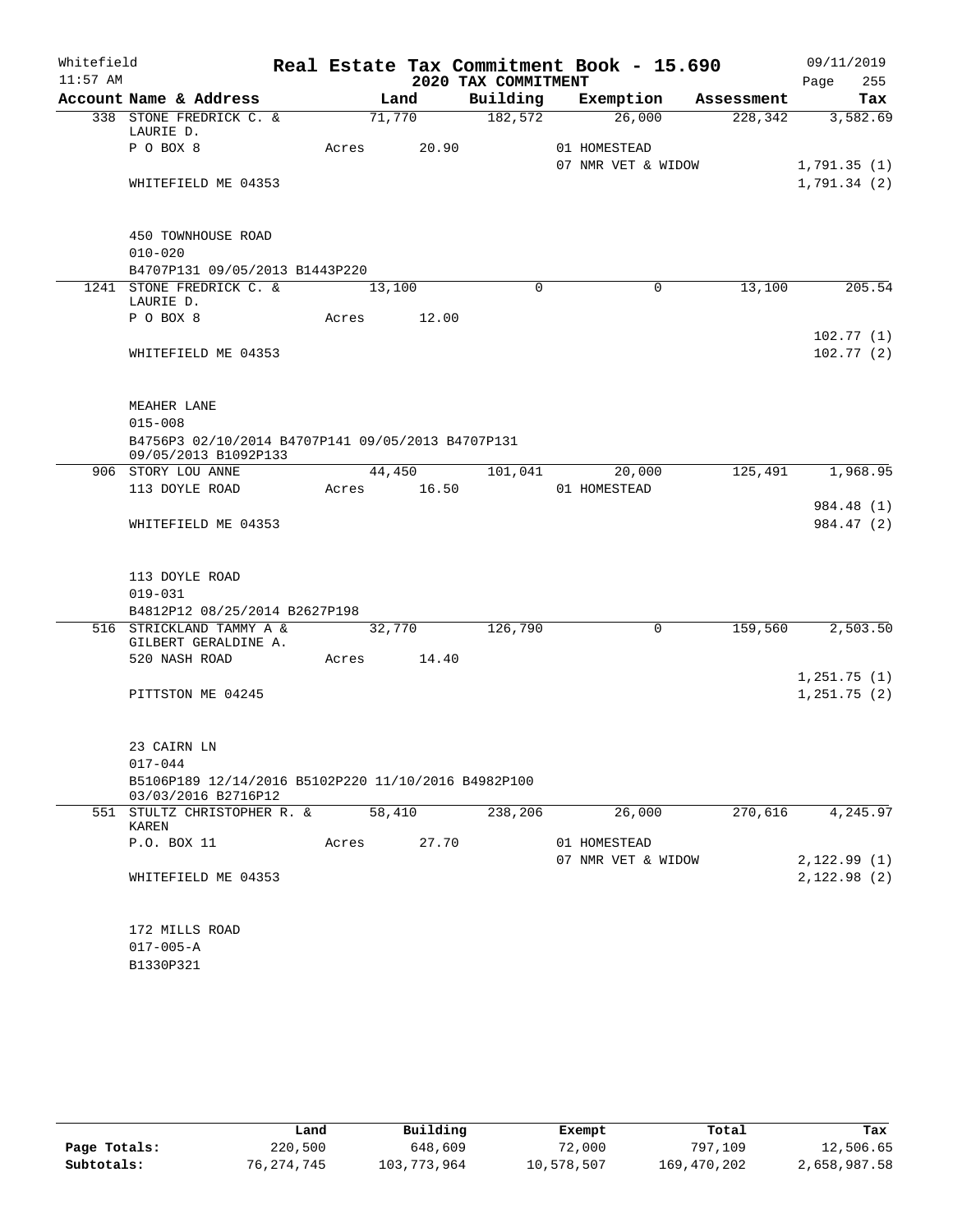| Whitefield<br>$11:57$ AM |                                                    |              |        |               |                                 | Real Estate Tax Commitment Book - 15.690 |             | 09/11/2019         |
|--------------------------|----------------------------------------------------|--------------|--------|---------------|---------------------------------|------------------------------------------|-------------|--------------------|
|                          | Account Name & Address                             |              |        | Land          | 2020 TAX COMMITMENT<br>Building | Exemption                                | Assessment  | 256<br>Page<br>Tax |
|                          | 196 STULTZ MARK L.                                 |              | 30,480 |               | 134,911                         | $\Omega$                                 | 165,391     | 2,594.98           |
|                          | 333 NORTH HOWE ROAD                                | Acres        |        | 1.82          |                                 |                                          |             |                    |
|                          |                                                    |              |        |               |                                 |                                          |             | 1, 297.49(1)       |
|                          | WHITEFIELD ME 04353                                |              |        |               |                                 |                                          |             | 1, 297.49(2)       |
|                          |                                                    |              |        |               |                                 |                                          |             |                    |
|                          |                                                    |              |        |               |                                 |                                          |             |                    |
|                          | 333 NORTH HOWE ROAD                                |              |        |               |                                 |                                          |             |                    |
|                          | $020 - 022 - B$                                    |              |        |               |                                 |                                          |             |                    |
|                          | B2704P200                                          |              |        |               |                                 |                                          |             |                    |
|                          | 1779 SULLIVAN JEFFREY M.                           |              | 21,050 |               | $\mathbf 0$                     | 0                                        | 21,050      | 330.27             |
|                          | 91 ROONEY LANE                                     | Acres        |        | 2.20          |                                 |                                          |             |                    |
|                          |                                                    |              |        |               |                                 |                                          |             | 165.14(1)          |
|                          | WHITEFIELD ME 04353                                |              |        |               |                                 |                                          |             | 165.13(2)          |
|                          |                                                    |              |        |               |                                 |                                          |             |                    |
|                          |                                                    |              |        |               |                                 |                                          |             |                    |
|                          | ROONEY LANE                                        |              |        |               |                                 |                                          |             |                    |
|                          | $009 - 035 - B$                                    |              |        |               |                                 |                                          |             |                    |
|                          | B4792P269 06/25/2014 B4490P197 02/09/2012 B3895P37 |              |        |               |                                 |                                          |             |                    |
|                          | 05/31/2007<br>1777 SULLIVAN JEFFREY M. &           |              | 31,200 |               | 190,555                         | 0                                        | 221,755     | 3,479.34           |
|                          | ANGELA L.                                          |              |        |               |                                 |                                          |             |                    |
|                          | 91 ROONEY LANE                                     | Acres        |        | 2.30          |                                 |                                          |             |                    |
|                          |                                                    |              |        |               |                                 |                                          |             | 1,739.67(1)        |
|                          | WHITEFIELD ME 04353                                |              |        |               |                                 |                                          |             | 1,739.67(2)        |
|                          |                                                    |              |        |               |                                 |                                          |             |                    |
|                          |                                                    |              |        |               |                                 |                                          |             |                    |
|                          | 91 ROONEY LANE                                     |              |        |               |                                 |                                          |             |                    |
|                          | $009 - 035 - A$                                    |              |        |               |                                 |                                          |             |                    |
|                          | B4634P1 02/27/2013 B3790P72 12/21/2006             |              |        |               |                                 |                                          |             |                    |
|                          | 1258 SULLIVAN JR MICHAEL G.                        |              | 40,150 |               | 29,593                          | 0                                        | 69,743      | 1,094.27           |
|                          | & MARLENE<br>222 PITTSTON ROAD                     | Acres        |        | 1.60          |                                 |                                          |             |                    |
|                          |                                                    |              |        |               |                                 |                                          |             | 547.14 (1)         |
|                          | WHITEFIELD ME 04353                                |              |        |               |                                 |                                          |             | 547.13(2)          |
|                          |                                                    |              |        |               |                                 |                                          |             |                    |
|                          |                                                    |              |        |               |                                 |                                          |             |                    |
|                          | 218 PITTSTON ROAD                                  |              |        |               |                                 |                                          |             |                    |
|                          | $004 - 047$                                        |              |        |               |                                 |                                          |             |                    |
|                          | B1915P12                                           |              |        |               |                                 |                                          |             |                    |
| 1058                     | SULLIVAN JR. MICHAEL G.                            |              |        | 0             | 22,632                          | 22,632                                   | $\Omega$    | 0.00               |
|                          | & MARLENE                                          |              |        |               |                                 |                                          |             |                    |
|                          | 222 PITTSTON ROAD                                  |              |        |               |                                 | 01 HOMESTEAD                             |             |                    |
|                          |                                                    |              |        |               |                                 | 05 VET EXEMPTION                         |             |                    |
|                          | WHITEFIELD ME 04353                                |              |        |               |                                 |                                          |             |                    |
|                          |                                                    |              |        |               |                                 |                                          |             |                    |
|                          | 222 PITTSTON ROAD                                  |              |        |               |                                 |                                          |             |                    |
|                          | $004 - 047 - ON$                                   |              |        |               |                                 |                                          |             |                    |
| 628                      | SULLIVAN LORETTA ESTATE                            |              | 58,050 |               | 75,472                          | 0                                        | 133,522     | 2,094.96           |
|                          | OF                                                 |              |        |               |                                 |                                          |             |                    |
|                          | D. MICHAEL SULLIVAN,                               | Acres        |        | 10.00         |                                 |                                          |             |                    |
|                          | PERS REP                                           |              |        |               |                                 |                                          |             |                    |
|                          | 477 MILLS ROAD                                     |              |        |               |                                 |                                          |             | 1,047.48(1)        |
|                          |                                                    |              |        |               |                                 |                                          |             | 1,047.48(2)        |
|                          | WHITEFIELD ME 04353                                |              |        |               |                                 |                                          |             |                    |
|                          |                                                    |              |        |               |                                 |                                          |             |                    |
|                          | 477 MILLS ROAD                                     |              |        |               |                                 |                                          |             |                    |
|                          | $020 - 043$<br>B2664P40                            |              |        |               |                                 |                                          |             |                    |
|                          |                                                    |              |        |               |                                 |                                          |             |                    |
|                          |                                                    | Land         |        | Building      |                                 | Exempt                                   | Total       | Tax                |
| Page Totals:             |                                                    | 180,930      |        | 453,163       |                                 | 22,632                                   | 611,461     | 9,593.82           |
| Subtotals:               |                                                    | 76, 455, 675 |        | 104, 227, 127 |                                 | 10,601,139                               | 170,081,663 | 2,668,581.40       |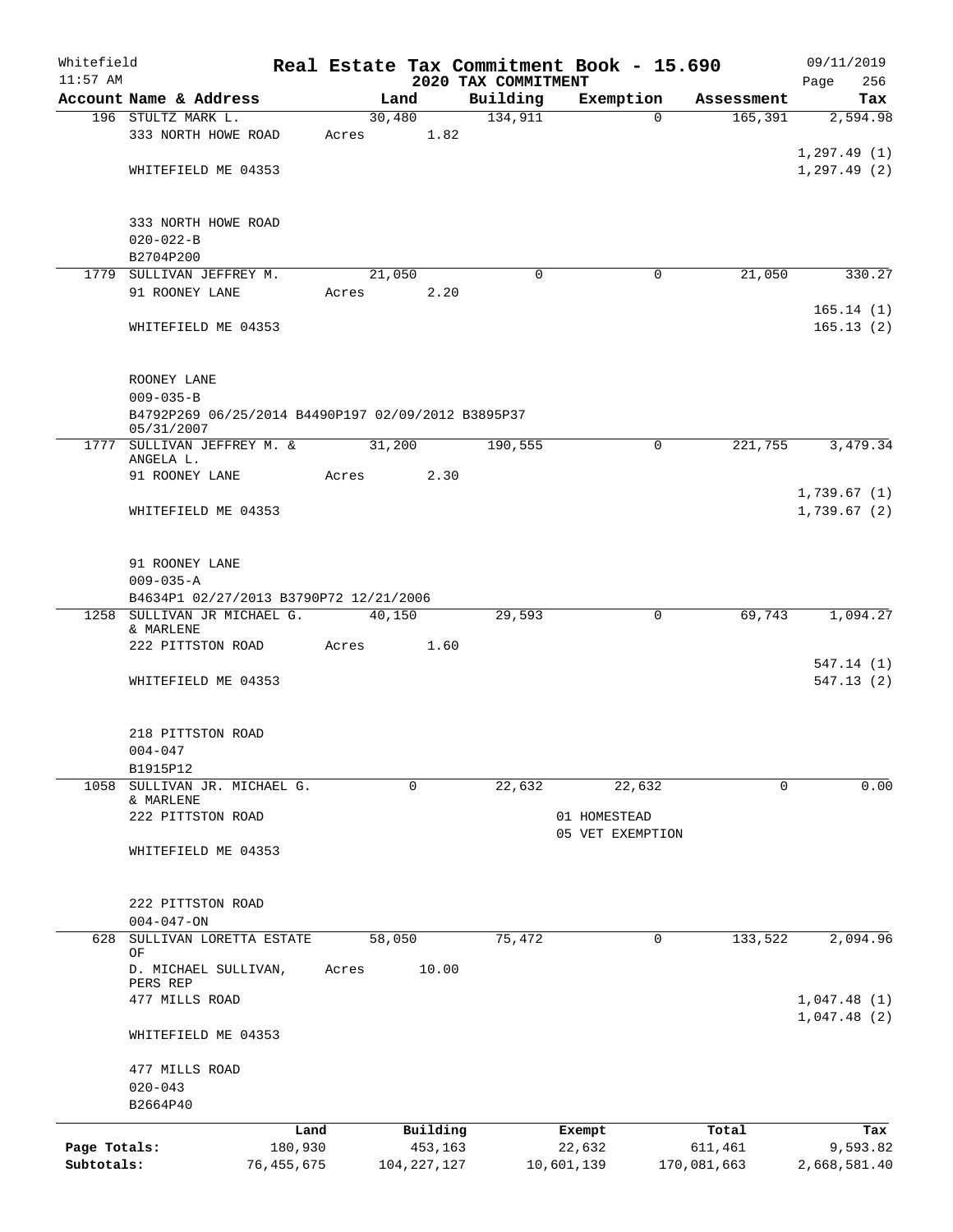| Whitefield<br>$11:57$ AM |                                                                                                 |       |                | 2020 TAX COMMITMENT | Real Estate Tax Commitment Book - 15.690 |            | 09/11/2019<br>257<br>Page  |
|--------------------------|-------------------------------------------------------------------------------------------------|-------|----------------|---------------------|------------------------------------------|------------|----------------------------|
|                          | Account Name & Address                                                                          |       | Land           | Building            | Exemption                                | Assessment | Tax                        |
|                          | 304 SUMABAT PRISCILLA M.<br>776 EAST RIVER ROAD                                                 | Acres | 30,000<br>1.26 | 58,557              | 20,000<br>01 HOMESTEAD                   | 68,557     | 1,075.66                   |
|                          | WHITEFIELD ME 04353                                                                             |       |                |                     |                                          |            | 537.83(1)<br>537.83 (2)    |
|                          |                                                                                                 |       |                |                     |                                          |            |                            |
|                          | 776 EAST RIVER ROAD<br>$007 - 055 - A$                                                          |       |                |                     |                                          |            |                            |
|                          | B1633P170                                                                                       |       |                |                     |                                          |            |                            |
|                          | 1336 SURETTE, PETER B                                                                           |       | 33,810         | 103,809             | 0                                        | 137,619    | 2,159.24                   |
|                          | SURETTE, KERRY E                                                                                | Acres | 4.04           |                     |                                          |            |                            |
|                          | 636 GRAND RECENCY BLVD                                                                          |       |                |                     |                                          |            | 1,079.62(1)<br>1,079.62(2) |
|                          | BRANDON FL 33510                                                                                |       |                |                     |                                          |            |                            |
|                          | 78 HUNTS MEADOW ROAD<br>$012 - 015 - A$                                                         |       |                |                     |                                          |            |                            |
|                          | B5002P197 04/26/2016 B4889P167 05/26/2015 B4866P282<br>03/10/2015 B3893P90 08/10/2007 B2551P258 |       |                |                     |                                          |            |                            |
|                          | 383 SWARTZENTRUBER, NOAH                                                                        |       | 50,500         | 110,477             | $\mathsf{O}$                             | 160,977    | 2,525.73                   |
|                          | SWARTZENTRUBER, SUSIE                                                                           | Acres | 25.00          |                     |                                          |            |                            |
|                          | 333 TOWN HOUSE ROAD                                                                             |       |                |                     |                                          |            | 1,262.87(1)                |
|                          | WHITEFIELD ME 04353                                                                             |       |                |                     |                                          |            | 1,262.86(2)                |
|                          | 419 NO. HUNTS MEADOW                                                                            |       |                |                     |                                          |            |                            |
|                          | $019 - 002$                                                                                     |       |                |                     |                                          |            |                            |
| 929                      | B5326P113 11/15/2018 B3390P130 10/29/2004<br>SWEET PATRICIA D. &                                |       | 35,650         | 131,966             | 20,000                                   | 147,616    | 2,316.10                   |
|                          | CHARLES<br>65 JEFFERSON ROAD                                                                    | Acres | 5.50           |                     | 01 HOMESTEAD                             |            |                            |
|                          |                                                                                                 |       |                |                     |                                          |            | 1,158.05(1)                |
|                          | WHITEFIELD ME 04353                                                                             |       |                |                     |                                          |            | 1,158.05(2)                |
|                          | 65 JEFFERSON ROAD                                                                               |       |                |                     |                                          |            |                            |
|                          | $027 - 016 - A$                                                                                 |       |                |                     |                                          |            |                            |
|                          | B1313P19                                                                                        |       |                |                     |                                          |            |                            |
|                          | 1009 SWIFT BRIAN & NANCY                                                                        |       | 60,000         | 60,270              | 0                                        | 120,270    | 1,887.04                   |
|                          | P.O. BOX 88                                                                                     | Acres | 2.00           |                     |                                          |            |                            |
|                          |                                                                                                 |       |                |                     |                                          |            | 943.52 (1)                 |
|                          | WHITEFIELD ME 04353                                                                             |       |                |                     |                                          |            | 943.52 (2)                 |
|                          | 309 HILTON ROAD                                                                                 |       |                |                     |                                          |            |                            |
|                          | $014 - 001 - B$                                                                                 |       |                |                     |                                          |            |                            |
|                          | 1334 SYMES DAVID & REBECCA                                                                      |       | 24,008         | 0                   | $\mathbf 0$                              | 24,008     | 376.69                     |
|                          | 605 NASH ROAD                                                                                   |       | Acres 59.30    |                     |                                          |            |                            |
|                          | PITTSTON ME 04345                                                                               |       |                |                     |                                          |            | 188.35(1)<br>188.34(2)     |
|                          | RADDEN LANE                                                                                     |       |                |                     |                                          |            |                            |
|                          | $003 - 006$                                                                                     |       |                |                     |                                          |            |                            |
|                          | B2566P95                                                                                        |       |                |                     |                                          |            |                            |
|                          |                                                                                                 |       |                |                     |                                          |            |                            |
|                          |                                                                                                 |       |                |                     |                                          |            |                            |
|                          |                                                                                                 |       |                |                     |                                          |            |                            |

|              | Land       | Building    | Exempt     | Total       | Tax          |
|--------------|------------|-------------|------------|-------------|--------------|
| Page Totals: | 233,968    | 465,079     | 40,000     | 659,047     | 10,340.46    |
| Subtotals:   | 76,689,643 | 104,692,206 | 10,641,139 | 170,740,710 | 2,678,921.86 |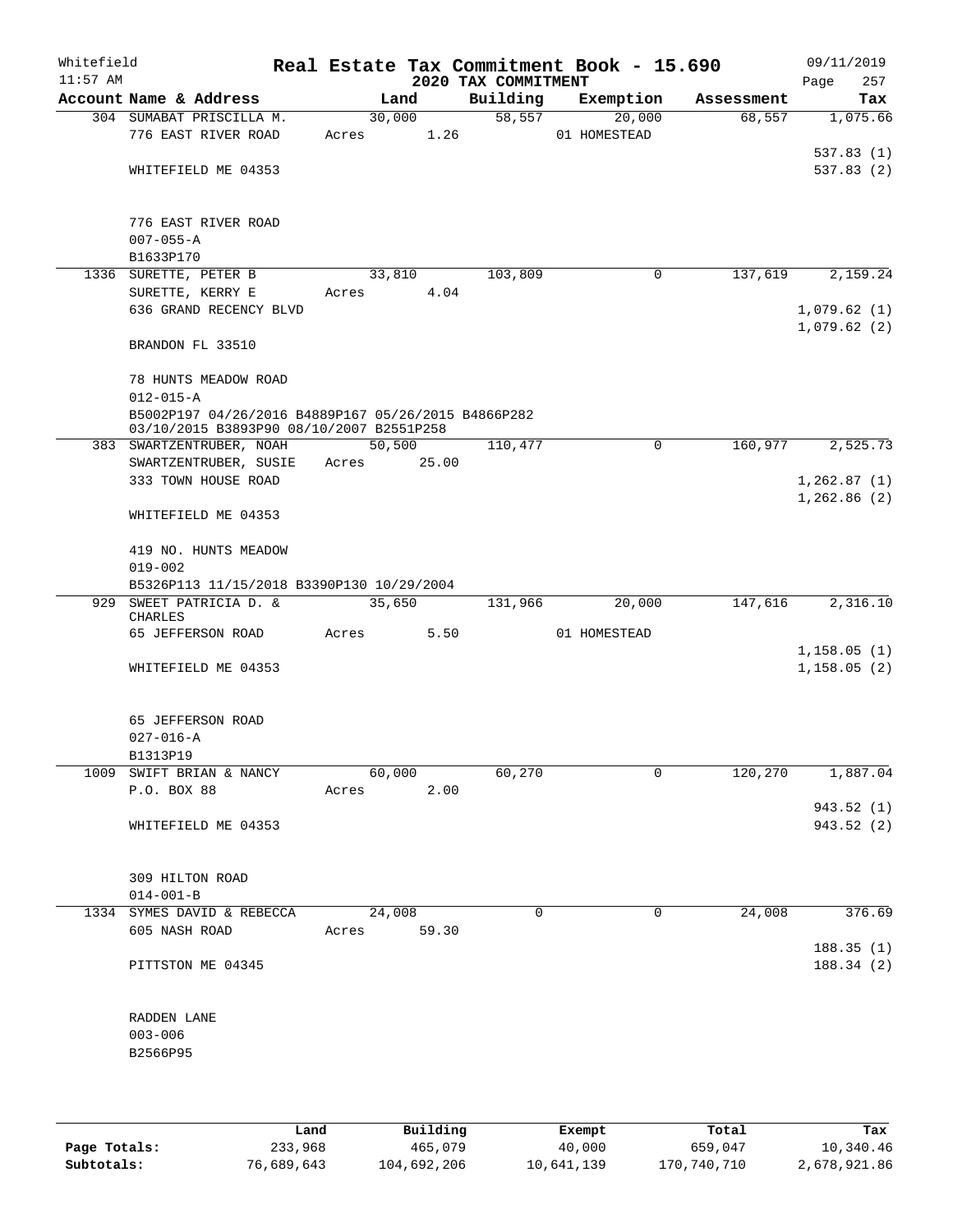| Whitefield |                                              |             |        |                     | Real Estate Tax Commitment Book - 15.690 |            | 09/11/2019                 |
|------------|----------------------------------------------|-------------|--------|---------------------|------------------------------------------|------------|----------------------------|
| $11:57$ AM |                                              |             |        | 2020 TAX COMMITMENT |                                          |            | Page<br>258                |
|            | Account Name & Address                       |             | Land   | Building            | Exemption                                | Assessment | Tax                        |
|            | 1525 SZELOG THOMAS M. & LEE<br>ANN           | 75,235      |        | 115,844             | $\Omega$                                 | 191,079    | 2,998.03                   |
|            | P.O. BOX 36                                  | Acres       | 66.97  |                     |                                          |            | 1,499.02(1)                |
|            | WHITEFIELD ME 04353                          |             |        |                     |                                          |            | 1,499.01(2)                |
|            | 453 TOWNHOUSE ROAD<br>$010 - 009$            |             |        |                     |                                          |            |                            |
|            | B2156P135                                    |             |        |                     |                                          |            |                            |
|            | 875 TAIT MARTHA                              | 15,194      |        | $\Omega$            | $\mathbf 0$                              | 15,194     | 238.39                     |
|            | 329 NO. HUNTS MEADOW<br>ROAD                 | Acres 45.60 |        |                     |                                          |            |                            |
|            | WHITEFIELD ME 04353                          |             |        |                     |                                          |            | 119.20(1)<br>119.19(2)     |
|            | NO. HUNTS MEADOW ROAD<br>$018 - 038 - B$     |             |        |                     |                                          |            |                            |
|            | B1979P3<br>452 TAIT MARTHA                   |             | 55,817 | 152,250             | 20,000                                   | 188,067    | 2,950.77                   |
|            | 329 NO. HUNTS MEADOW<br><b>ROAD</b>          | Acres       | 66.80  |                     | 01 HOMESTEAD                             |            |                            |
|            | WHITEFIELD ME 04353                          |             |        |                     |                                          |            | 1,475.39(1)<br>1,475.38(2) |
|            | 329 NO. HUNTS MEADOW<br>$018 - 045$          |             |        |                     |                                          |            |                            |
|            | B1979P3                                      |             |        |                     |                                          |            |                            |
|            | 486 TALACKO LYNN J. &<br>DEBORAH H.          | 47,802      |        | 171,811             | 20,000                                   | 199,613    | 3,131.93                   |
|            | 425 HEAD TIDE ROAD                           | Acres 14.44 |        |                     | 01 HOMESTEAD                             |            | 1,565.97(1)                |
|            | WHITEFIELD ME 04353                          |             |        |                     |                                          |            | 1,565.96(2)                |
|            | 425 HEAD TIDE ROAD<br>$005 - 004$            |             |        |                     |                                          |            |                            |
|            | B4024P111 06/26/2008 B1605P175               |             |        |                     |                                          |            |                            |
|            | 495 TAYLOR GLENN P. &                        | 30,930      |        | 93,873              | 20,000                                   | 104,803    | 1,644.36                   |
|            | TRACEY L.                                    |             |        |                     |                                          |            |                            |
|            | 368 COOPER ROAD                              | Acres       | 2.12   |                     | 01 HOMESTEAD                             |            | 822.18 (1)                 |
|            | WHITEFIELD ME 04353                          |             |        |                     |                                          |            | 822.18(2)                  |
|            | 368 COOPER ROAD                              |             |        |                     |                                          |            |                            |
|            | $015 - 040$<br>B4900P81 06/26/2015 B2754P275 |             |        |                     |                                          |            |                            |

|              | Land       | Building    | Exempt     | Total       | Tax          |
|--------------|------------|-------------|------------|-------------|--------------|
| Page Totals: | 224,978    | 533,778     | 60,000     | 698,756     | 10,963.48    |
| Subtotals:   | 76,914,621 | 105,225,984 | 10,701,139 | 171,439,466 | 2,689,885.34 |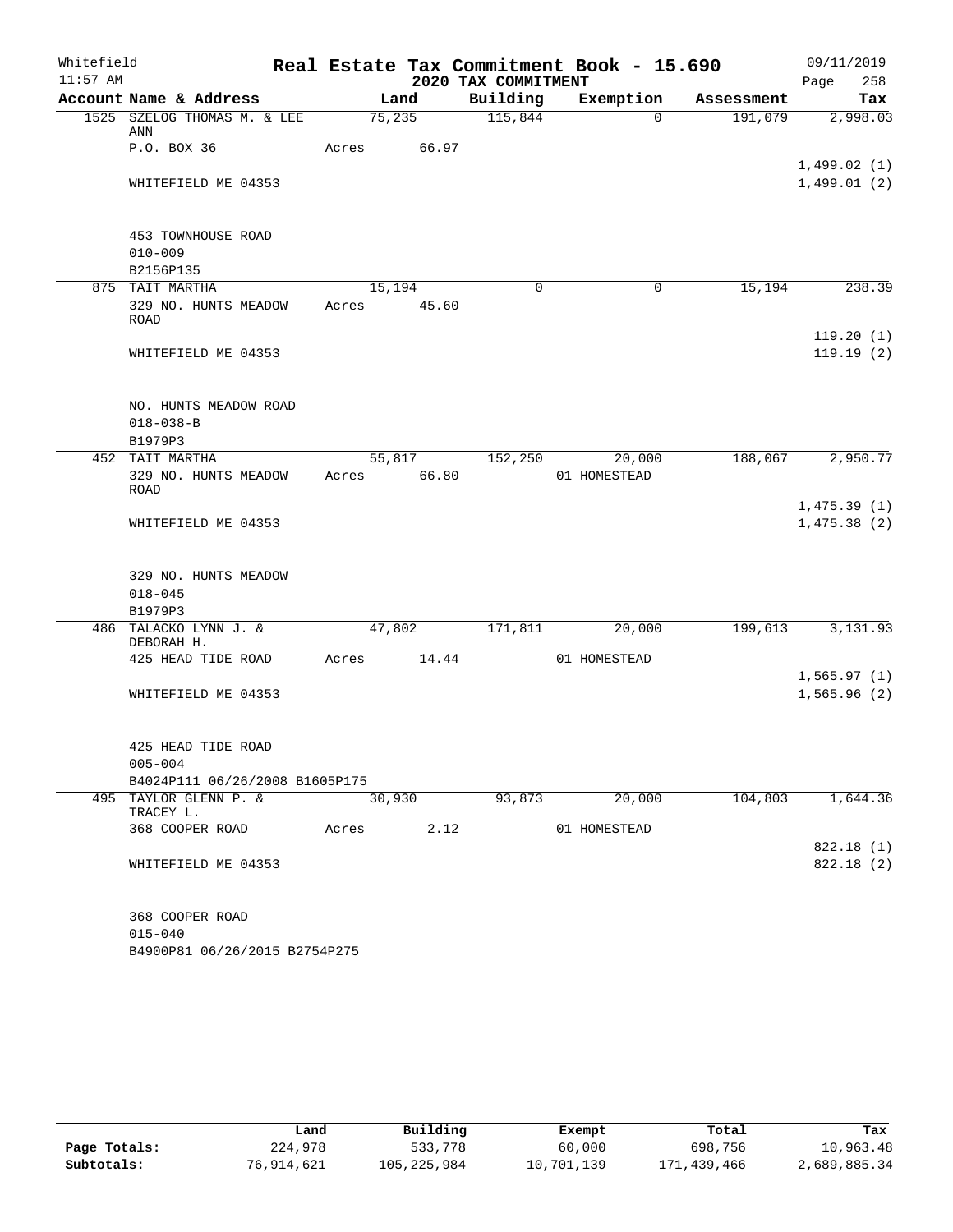| Whitefield   |                                                    |       |        |             |                                 |            | Real Estate Tax Commitment Book - 15.690 |             | 09/11/2019                    |
|--------------|----------------------------------------------------|-------|--------|-------------|---------------------------------|------------|------------------------------------------|-------------|-------------------------------|
| $11:57$ AM   | Account Name & Address                             |       | Land   |             | 2020 TAX COMMITMENT<br>Building |            | Exemption                                | Assessment  | Page<br>259<br>Tax            |
|              | 560 TAYLOR SR. CARLOS R. &                         |       | 36,650 |             | 142,459                         |            | 26,000                                   | 153, 109    | 2,402.28                      |
|              | SANDY LYNN                                         |       |        |             |                                 |            |                                          |             |                               |
|              | PO BOX 168                                         |       | Acres  | 6.75        |                                 |            | 07 NMR VET & WIDOW<br>01 HOMESTEAD       |             |                               |
|              | WHITEFIELD ME 04353                                |       |        |             |                                 |            |                                          |             | 1, 201.14 (1)<br>1, 201.14(2) |
|              |                                                    |       |        |             |                                 |            |                                          |             |                               |
|              | 304 NORTH HOWE ROAD                                |       |        |             |                                 |            |                                          |             |                               |
|              | $020 - 004 - B$                                    |       |        |             |                                 |            |                                          |             |                               |
|              | B1572P267                                          |       |        |             |                                 |            |                                          |             |                               |
|              | 1646 THAYER HALLIS A. (1st) 30,450                 |       |        |             | 51,257                          |            | 20,000                                   | 61,707      | 968.18                        |
|              | & GAIL C.<br>778 WISCASSET ROAD                    |       | Acres  | 1.80        |                                 |            | 01 HOMESTEAD                             |             |                               |
|              |                                                    |       |        |             |                                 |            |                                          |             | 484.09 (1)                    |
|              | WHITEFIELD ME 04353                                |       |        |             |                                 |            |                                          |             | 484.09 (2)                    |
|              |                                                    |       |        |             |                                 |            |                                          |             |                               |
|              | 778 WISCASSET ROAD                                 |       |        |             |                                 |            |                                          |             |                               |
|              | $001 - 059$                                        |       |        |             |                                 |            |                                          |             |                               |
|              | B4782P276 05/28/2014                               |       |        |             |                                 |            |                                          |             |                               |
|              | 1816 THAYER II HALLIS A.<br>7 PETTICOAT ACRES LANE | Acres |        | 2.56        | 31,590 85,675                   |            | 20,000<br>01 HOMESTEAD                   | 97,265      | 1,526.09                      |
|              |                                                    |       |        |             |                                 |            |                                          |             | 763.05(1)                     |
|              | WHITEFIELD ME 04353                                |       |        |             |                                 |            |                                          |             | 763.04(2)                     |
|              |                                                    |       |        |             |                                 |            |                                          |             |                               |
|              | 7 PETTICOAT ACRES LANE                             |       |        |             |                                 |            |                                          |             |                               |
|              | $001 - 058 - E$                                    |       |        |             |                                 |            |                                          |             |                               |
|              | B4786P70 06/05/2014 B4011P259 05/31/2008           |       |        |             |                                 |            |                                          |             |                               |
|              | 285 THAYER PATRICK A. &                            |       | 38,930 |             | 55,093                          |            | 20,000                                   | 74,023      | 1,161.42                      |
|              | SARAMAE E. EDGERLY                                 |       |        |             |                                 |            |                                          |             |                               |
|              | 12 PETTICOAT ACRES LANE Acres 9.60                 |       |        |             |                                 |            | 01 HOMESTEAD                             |             | 580.71 (1)                    |
|              | WHITEFIELD ME 04353                                |       |        |             |                                 |            |                                          |             | 580.71 (2)                    |
|              |                                                    |       |        |             |                                 |            |                                          |             |                               |
|              | 12 PETTICOAT ACRES LANE                            |       |        |             |                                 |            |                                          |             |                               |
|              | $001 - 058 - C$                                    |       |        |             |                                 |            |                                          |             |                               |
|              | B4011P263 05/31/2008                               |       |        |             |                                 |            |                                          |             |                               |
|              | 1297 THE GARAGE MAHAL, LLC.                        |       | 20,000 |             | 2,661                           |            | 0                                        | 22,661      | 355.55                        |
|              | 8 MILLS ROAD                                       | Acres |        | 0.06        |                                 |            |                                          |             |                               |
|              |                                                    |       |        |             |                                 |            |                                          |             | 177.78(1)                     |
|              | WHITEFIELD ME 04353                                |       |        |             |                                 |            |                                          |             | 177.77(2)                     |
|              |                                                    |       |        |             |                                 |            |                                          |             |                               |
|              | 8 MILLS ROAD                                       |       |        |             |                                 |            |                                          |             |                               |
|              | $026 - 019$<br>B4996P6 04/15/2016 B1739P313        |       |        |             |                                 |            |                                          |             |                               |
| 1913         | THE JUDITH A. NIELSEN                              |       | 31,050 |             | 121,733                         |            | 0                                        | 152,783     | 2,397.17                      |
|              | TRUST<br>NEILSEN, PAUL (TRUSTEE) Acres             |       |        | 2.20        |                                 |            |                                          |             |                               |
|              | 193 HOLLYWOOD BOULEVARD                            |       |        |             |                                 |            |                                          |             | 1,198.59(1)                   |
|              |                                                    |       |        |             |                                 |            |                                          |             | 1, 198.58(2)                  |
|              | WHITEFIELD ME 04353                                |       |        |             |                                 |            |                                          |             |                               |
|              | 21 SOUTH FOWLES LANE                               |       |        |             |                                 |            |                                          |             |                               |
|              | $005 - 032 - C$                                    |       |        |             |                                 |            |                                          |             |                               |
|              | B5266P102 05/17/2018                               |       |        |             |                                 |            |                                          |             |                               |
|              |                                                    | Land  |        | Building    |                                 | Exempt     |                                          | Total       | Tax                           |
| Page Totals: | 188,670                                            |       |        | 458,878     |                                 | 86,000     |                                          | 561,548     | 8,810.69                      |
| Subtotals:   | 77,103,291                                         |       |        | 105,684,862 |                                 | 10,787,139 |                                          | 172,001,014 | 2,698,696.03                  |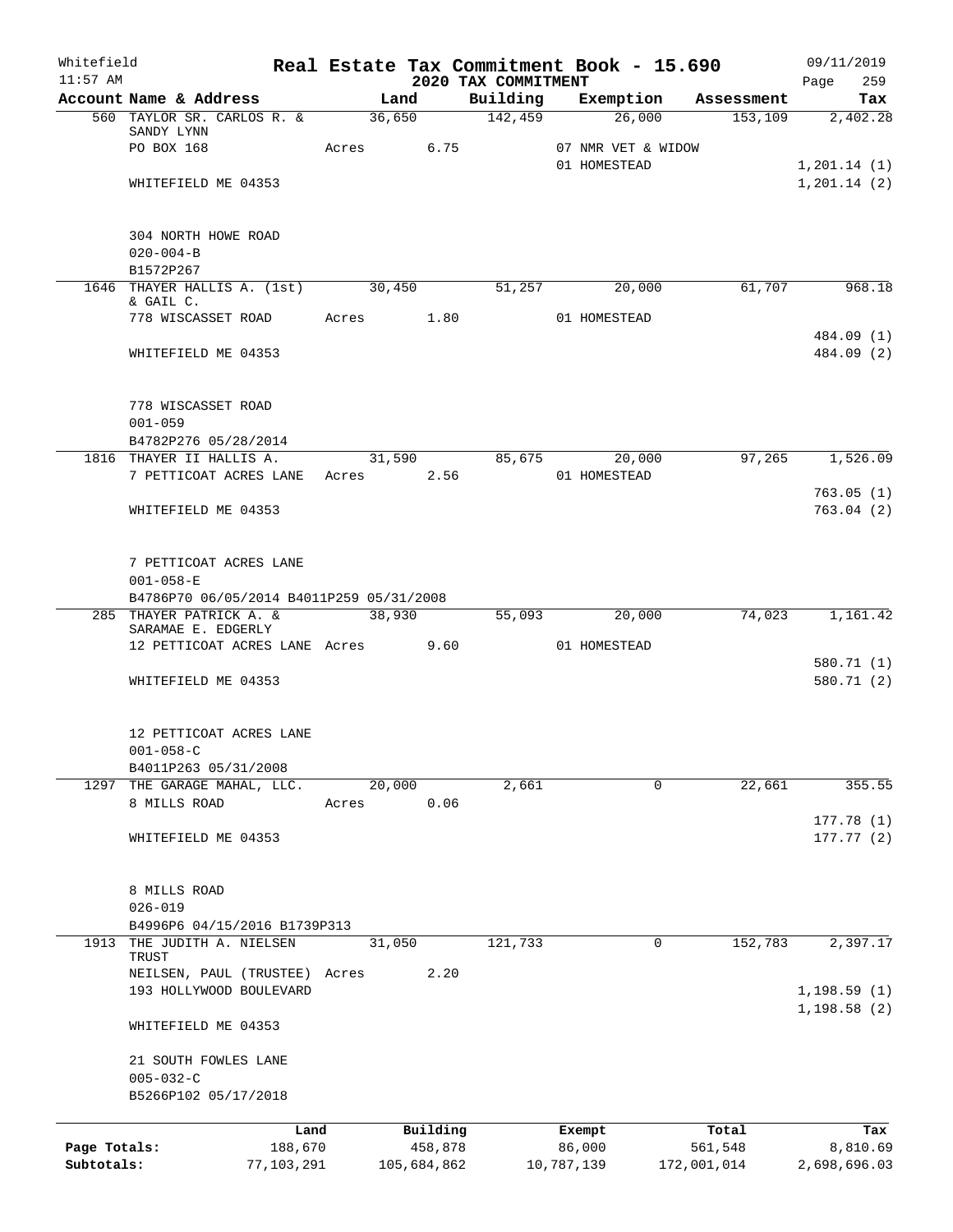| Whitefield<br>$11:57$ AM |                                                                                                            |        |                | 2020 TAX COMMITMENT | Real Estate Tax Commitment Book - 15.690 |            | 09/11/2019<br>Page<br>260  |
|--------------------------|------------------------------------------------------------------------------------------------------------|--------|----------------|---------------------|------------------------------------------|------------|----------------------------|
|                          | Account Name & Address                                                                                     |        | Land           | Building            | Exemption                                | Assessment | Tax                        |
|                          | 1793 THE NORTH AMERICAN<br>MISSION BOARD<br>4200 NORTH POINT<br>PARKWAY                                    | Acres  | 30,825<br>2.05 | 169,886             | $\Omega$                                 | 200, 711   | 3,149.16                   |
|                          | ALPHARETTA GA 30022                                                                                        |        |                |                     |                                          |            | 1,574.58(1)<br>1,574.58(2) |
|                          | 11 HICKORY LANE<br>$012 - 026 - C$                                                                         |        |                |                     |                                          |            |                            |
|                          | B5042P29 08/10/2016 B4619P304 01/22/2013 B4587P182<br>10/31/2012 B3855P168 05/22/2007                      |        |                |                     |                                          |            |                            |
|                          | 1566 THERIAULT JOHN & ESTHER                                                                               | 35,642 |                | $\Omega$            | 0                                        | 35,642     | 559.22                     |
|                          | PO BOX 79                                                                                                  | Acres  | 17.99          |                     |                                          |            |                            |
|                          | WHITEFIELD ME 04353                                                                                        |        |                |                     |                                          |            | 279.61 (1)<br>279.61(2)    |
|                          | HILTON ROAD<br>$014 - 007$                                                                                 |        |                |                     |                                          |            |                            |
|                          | 514 THERIAULT JOHN & ESTHER                                                                                |        | 40,570         | 110,294             | 20,000                                   | 130,864    | 2,053.26                   |
|                          | P O BOX 79                                                                                                 | Acres  | 11.65          |                     | 01 HOMESTEAD                             |            | 1,026.63(1)                |
|                          | WHITEFIELD ME 04353                                                                                        |        |                |                     |                                          |            | 1,026.63(2)                |
|                          | 192 HILTON ROAD<br>$014 - 030$                                                                             |        |                |                     |                                          |            |                            |
| 1277                     | THERIAULT MARK A.                                                                                          |        | 37,930         | 83,911              | 20,000                                   | 101,841    | 1,597.89                   |
|                          | P.O. BOX 20                                                                                                | Acres  | 8.35           |                     | 01 HOMESTEAD                             |            | 798.95 (1)                 |
|                          | WHITEFIELD ME 04353                                                                                        |        |                |                     |                                          |            | 798.94 (2)                 |
|                          | 176 HILTON ROAD                                                                                            |        |                |                     |                                          |            |                            |
|                          | $014 - 030 - A$<br>B3977P7 03/12/2008                                                                      |        |                |                     |                                          |            |                            |
| 1175                     | THOMAS LORANCE & GARY<br>WALTZ                                                                             | 37,900 |                | $\Omega$            | 0                                        | 37,900     | 594.65                     |
|                          | P.O. BOX 523                                                                                               | Acres  | 21.00          |                     |                                          |            | 297.33 (1)                 |
|                          | BOOTHBAY ME 04537                                                                                          |        |                |                     |                                          |            | 297.32 (2)                 |
|                          | HOLLYWOOD BOULEVARD<br>$002 - 012$                                                                         |        |                |                     |                                          |            |                            |
|                          | B3984P28 03/31/2008                                                                                        |        |                |                     |                                          |            |                            |
|                          | 530 THOMAS, JOSH P                                                                                         |        | 41,690         | 231,290             | 0                                        | 272,980    | 4,283.06                   |
|                          | THOMAS, ZOE B<br>10 MISTY MOUNTAIN LANE                                                                    | Acres  | 13.05          |                     |                                          |            | 2, 141.53(1)               |
|                          | WHITEFIELD ME 04353                                                                                        |        |                |                     |                                          |            | 2, 141.53(2)               |
|                          | 10 MISTY MOUNTAIN LANE<br>$004 - 018 - A$                                                                  |        |                |                     |                                          |            |                            |
|                          | B5310P113 10/01/2018 B4727P190 10/29/2013 B4505P135<br>03/19/2012 B4412P35 06/24/2011 B3583P134 11/03/2005 |        |                |                     |                                          |            |                            |
|                          |                                                                                                            |        |                |                     |                                          |            |                            |

|              | Land       | Building    | Exempt     | Total       | Tax          |
|--------------|------------|-------------|------------|-------------|--------------|
| Page Totals: | 224,557    | 595,381     | 40,000     | 779,938     | 12,237.24    |
| Subtotals:   | 77,327,848 | 106,280,243 | 10,827,139 | 172,780,952 | 2,710,933.27 |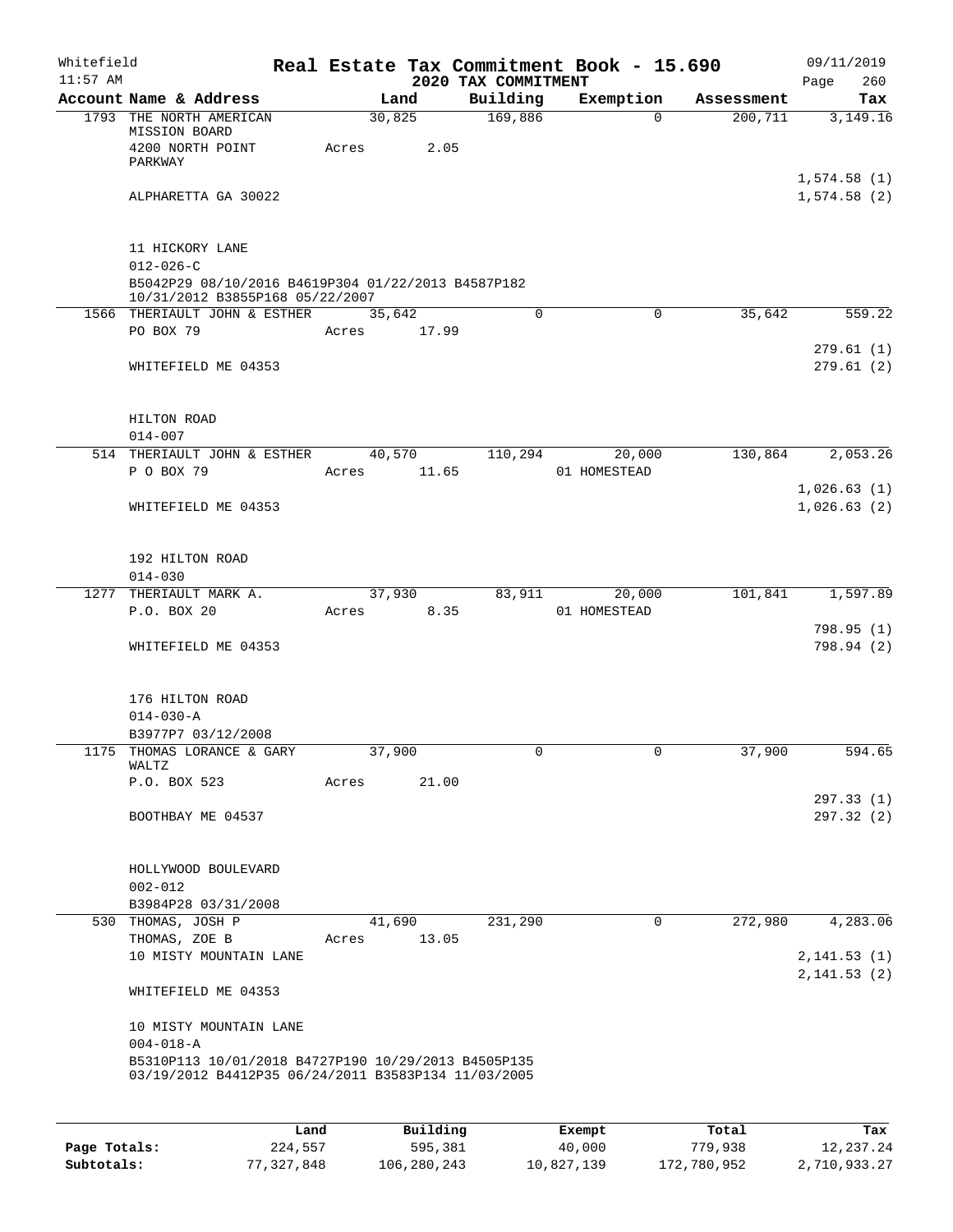| Whitefield<br>$11:57$ AM |                                                    |       |        |      | 2020 TAX COMMITMENT | Real Estate Tax Commitment Book - 15.690 |            | 09/11/2019<br>Page | 261                      |
|--------------------------|----------------------------------------------------|-------|--------|------|---------------------|------------------------------------------|------------|--------------------|--------------------------|
|                          | Account Name & Address                             |       | Land   |      | Building            | Exemption                                | Assessment |                    | Tax                      |
|                          | 553 THOMPSON DARLENE<br>478 TOWNHOUSE ROAD         | Acres | 40,810 | 5.70 | 10, 104             | 26,000<br>01 HOMESTEAD                   | 24,914     |                    | 390.90                   |
|                          | WHITEFIELD ME 04353                                |       |        |      |                     | 07 NMR VET & WIDOW                       |            |                    | 195.45(1)<br>195.45(2)   |
|                          | 478 TOWNHOUSE ROAD                                 |       |        |      |                     |                                          |            |                    |                          |
|                          | $010 - 022 - A$                                    |       |        |      |                     |                                          |            |                    |                          |
|                          | B1892P134<br>1288 THOMPSON GREGORY J.              |       | 30,000 |      | 174,855             | 20,000                                   | 184,855    |                    | 2,900.37                 |
|                          | 23 MOOSEHEAD LANE                                  | Acres |        | 1.50 |                     | 01 HOMESTEAD                             |            |                    |                          |
|                          |                                                    |       |        |      |                     |                                          |            | 1,450.19(1)        |                          |
|                          | WHITEFIELD ME 04353                                |       |        |      |                     |                                          |            | 1,450.18(2)        |                          |
|                          | 23 MOOSEHEAD LANE                                  |       |        |      |                     |                                          |            |                    |                          |
|                          | $012 - 029 - E$<br>B4865P70 03/03/2015 B2722P29    |       |        |      |                     |                                          |            |                    |                          |
|                          | 1804 THOMPSON SILAS J. &                           |       | 35,410 |      | 68,507              | 20,000                                   | 83,917     |                    | 1,316.66                 |
|                          | JENNIFER R.                                        |       |        |      |                     |                                          |            |                    |                          |
|                          | 481 TOWNHOUSE ROAD                                 | Acres |        | 5.20 |                     | 01 HOMESTEAD                             |            |                    |                          |
|                          | WHITEFIELD ME 04353                                |       |        |      |                     |                                          |            |                    | 658.33 (1)<br>658.33 (2) |
|                          |                                                    |       |        |      |                     |                                          |            |                    |                          |
|                          | 481 TOWNHOUSE ROAD<br>$010 - 008 - E$              |       |        |      |                     |                                          |            |                    |                          |
|                          | B4312P206 09/03/2010 B3955P85 01/11/2008           |       |        |      |                     |                                          |            |                    |                          |
|                          | 365 THOMPSON, GREGORY J                            |       | 20,285 |      | 0                   | 0                                        | 20,285     |                    | 318.27                   |
|                          | 23 MOOSEHEAD LANE                                  | Acres |        | 1.69 |                     |                                          |            |                    |                          |
|                          | WHITEFIELD ME 04353                                |       |        |      |                     |                                          |            |                    | 159.14(1)<br>159.13(2)   |
|                          |                                                    |       |        |      |                     |                                          |            |                    |                          |
|                          | MOOSEHEAD LANE                                     |       |        |      |                     |                                          |            |                    |                          |
|                          | $012 - 029 - H$<br>B5175P289 09/01/2017            |       |        |      |                     |                                          |            |                    |                          |
|                          | 1711 THORNTON ALAN JR. &                           |       | 31,050 |      | 68,392              | $\mathsf{O}$                             | 99,442     |                    | 1,560.24                 |
|                          | MELISSA ANN                                        |       |        |      |                     |                                          |            |                    |                          |
|                          | 16 HENRY LANE                                      |       | Acres  | 2.20 |                     |                                          |            |                    |                          |
|                          |                                                    |       |        |      |                     |                                          |            |                    | 780.12 (1)               |
|                          | WHITEFIELD ME 04353                                |       |        |      |                     |                                          |            |                    | 780.12 (2)               |
|                          | 16 HENRY LANE                                      |       |        |      |                     |                                          |            |                    |                          |
|                          | $012 - 042 - B$                                    |       |        |      |                     |                                          |            |                    |                          |
|                          | B4196P308 09/03/2009 B4185P182 08/05/2009 B3125P14 |       |        |      |                     |                                          |            |                    |                          |
|                          | 1129 THORNTON ALAN T. &                            |       | 30,900 |      | 68,975              | 26,000                                   | 73,875     |                    | 1,159.10                 |
|                          | JOYCE                                              |       |        |      |                     |                                          |            |                    |                          |
|                          | 13 HENRY LANE                                      | Acres |        | 2.10 |                     | 01 HOMESTEAD<br>05 VET EXEMPTION         |            |                    | 579.55(1)                |
|                          | WHITEFIELD ME 04353                                |       |        |      |                     |                                          |            |                    | 579.55(2)                |
|                          |                                                    |       |        |      |                     |                                          |            |                    |                          |
|                          | 13 HENRY LANE<br>$012 - 044$                       |       |        |      |                     |                                          |            |                    |                          |
|                          |                                                    |       |        |      |                     |                                          |            |                    |                          |
|                          |                                                    |       |        |      |                     |                                          |            |                    |                          |
|                          |                                                    |       |        |      |                     |                                          |            |                    |                          |

|              | Land       | Building    | Exempt     | Total         | Tax          |
|--------------|------------|-------------|------------|---------------|--------------|
| Page Totals: | 188,455    | 390,833     | 92,000     | 487,288       | 7,645.54     |
| Subtotals:   | 77,516,303 | 106,671,076 | 10,919,139 | 173, 268, 240 | 2,718,578.81 |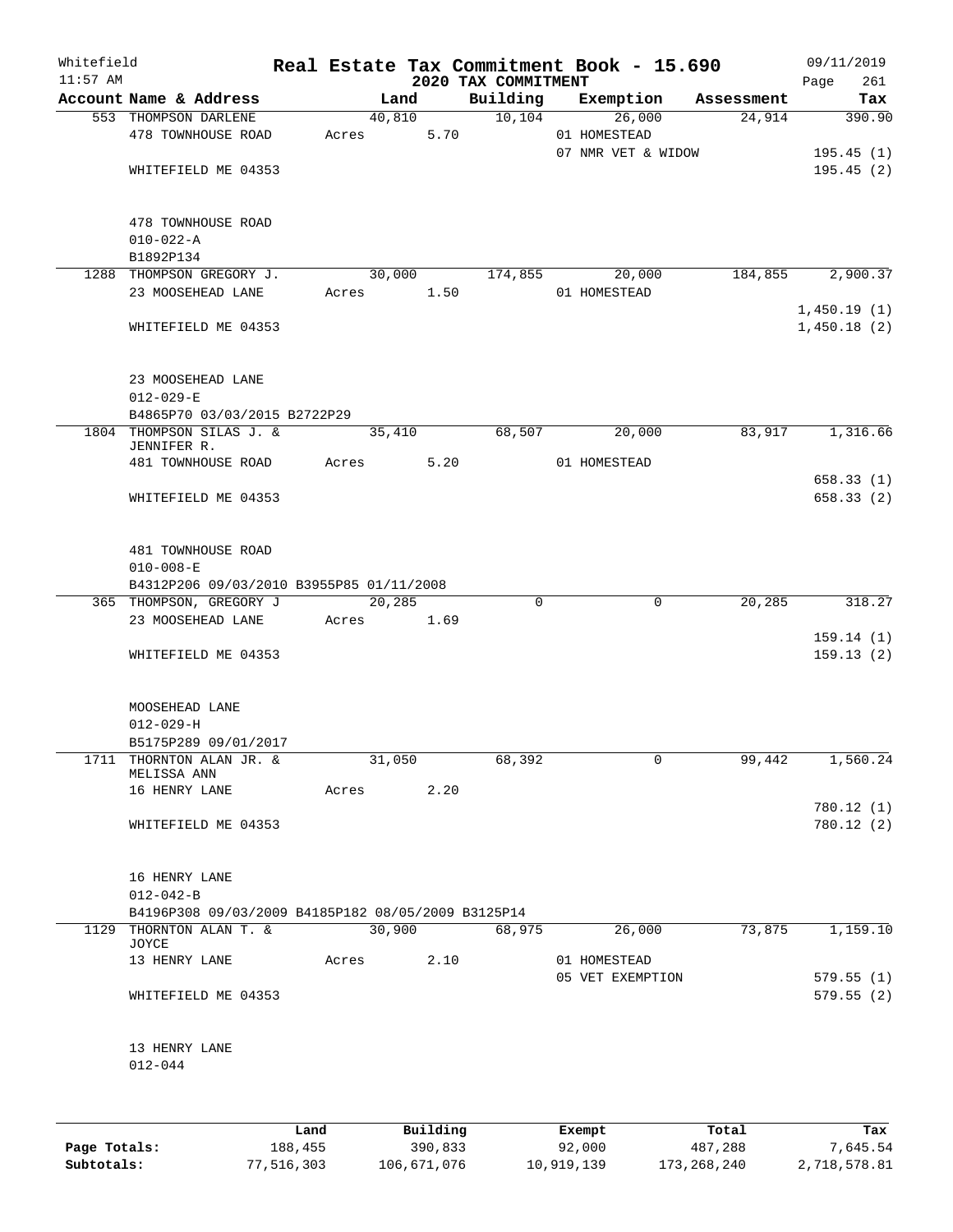| Whitefield<br>$11:57$ AM |                                          |       |                 | 2020 TAX COMMITMENT | Real Estate Tax Commitment Book - 15.690 |            | 09/11/2019<br>Page<br>262    |
|--------------------------|------------------------------------------|-------|-----------------|---------------------|------------------------------------------|------------|------------------------------|
|                          | Account Name & Address                   |       | Land            | Building            | Exemption                                | Assessment | Tax                          |
|                          | 1877 THORNTON COREY J.                   |       | 34,335          | 15,595              | $\Omega$                                 | 49,930     | 783.40                       |
|                          | 356 GARDINER ROAD                        | Acres | 4.39            |                     |                                          |            |                              |
|                          |                                          |       |                 |                     |                                          |            | 391.70 (1)                   |
|                          | WHITEFIELD ME 04353                      |       |                 |                     |                                          |            | 391.70(2)                    |
|                          | 356 GARDINER ROAD                        |       |                 |                     |                                          |            |                              |
|                          | $012 - 055 - A$                          |       |                 |                     |                                          |            |                              |
|                          | B4968P132 01/12/2016                     |       |                 |                     |                                          |            |                              |
|                          | 504 THORNTON THOMAS E. III<br>& CHARLENE |       | 30,375          | 119,687             | 0                                        | 150,062    | 2,354.47                     |
|                          | C/O CHARLENE CURRIE                      | Acres | 1.75            |                     |                                          |            |                              |
|                          | 85 MITCHELL HILL                         |       |                 |                     |                                          |            | 1, 177.24(1)<br>1, 177.23(2) |
|                          | SCARBOROUGH ME 04074                     |       |                 |                     |                                          |            |                              |
|                          | 72 HENRY LANE                            |       |                 |                     |                                          |            |                              |
|                          | $012 - 042 - A$                          |       |                 |                     |                                          |            |                              |
|                          | B1433P31                                 |       |                 |                     |                                          |            |                              |
|                          | 1358 THORNTON THOMAS E. JR.              |       | 78,100<br>72.70 | 73,455              | 20,000                                   | 131,555    | 2,064.10                     |
|                          | 34 HENRY LANE                            | Acres |                 |                     | 01 HOMESTEAD                             |            | 1,032.05(1)                  |
|                          | WHITEFIELD ME 04353                      |       |                 |                     |                                          |            | 1,032.05(2)                  |
|                          | 34 HENRY LANE                            |       |                 |                     |                                          |            |                              |
|                          | $012 - 042$                              |       |                 |                     |                                          |            |                              |
|                          | B5071P29 10/21/2016 B2657P57             |       |                 |                     |                                          |            |                              |
|                          | 860 THORNTON, ALAN T., JR.               |       | 31,665          | 15,264              | 0                                        | 46,929     | 736.32                       |
|                          | THORNTON, MELISSA A                      | Acres | 2.61            |                     |                                          |            |                              |
|                          | 16 HENRY LANE                            |       |                 |                     |                                          |            | 368.16(1)                    |
|                          | WHITEFIELD ME 04353                      |       |                 |                     |                                          |            | 368.16(2)                    |
|                          | 26 BRANCH LANE                           |       |                 |                     |                                          |            |                              |
|                          | $009 - 015$                              |       |                 |                     |                                          |            |                              |
|                          | B5307P110 09/19/2018 B2545P188           |       |                 |                     |                                          |            |                              |
|                          | 1906 THORNTON, GREGORY E                 |       | 20,900          | 3,936               | 0                                        | 24,836     | 389.68                       |
|                          | 102 HENRY LANE                           | Acres | 2.10            |                     |                                          |            |                              |
|                          | WHITEFIELD ME 04353                      |       |                 |                     |                                          |            | 194.84 (1)<br>194.84 (2)     |
|                          |                                          |       |                 |                     |                                          |            |                              |
|                          | 102 HENRY LANE                           |       |                 |                     |                                          |            |                              |
|                          | $012 - 042 - C$                          |       |                 |                     |                                          |            |                              |
|                          | B5071P29 10/21/2016                      |       |                 |                     |                                          |            |                              |
|                          | 123 THURSTON MIRA-SU                     |       | 30,855          | 161,588             | 0                                        | 192,443    | 3,019.43                     |
|                          | 199 MILLS ROAD                           | Acres | 2.07            |                     |                                          |            |                              |
|                          |                                          |       |                 |                     |                                          |            | 1,509.72(1)                  |
|                          | WHITEFIELD ME 04353                      |       |                 |                     |                                          |            | 1,509.71(2)                  |
|                          | 199 MILLS ROAD                           |       |                 |                     |                                          |            |                              |
|                          | $017 - 052 - B$                          |       |                 |                     |                                          |            |                              |
|                          | B2661P94                                 |       |                 |                     |                                          |            |                              |
|                          |                                          |       |                 |                     |                                          |            |                              |
|                          |                                          |       |                 |                     |                                          |            |                              |
|                          |                                          |       |                 |                     |                                          |            |                              |

|              | Land       | Building    | Exempt     | Total       | Tax          |
|--------------|------------|-------------|------------|-------------|--------------|
| Page Totals: | 226,230    | 389,525     | 20,000     | 595,755     | 9,347.40     |
| Subtotals:   | 77,742,533 | 107,060,601 | 10,939,139 | 173,863,995 | 2,727,926.21 |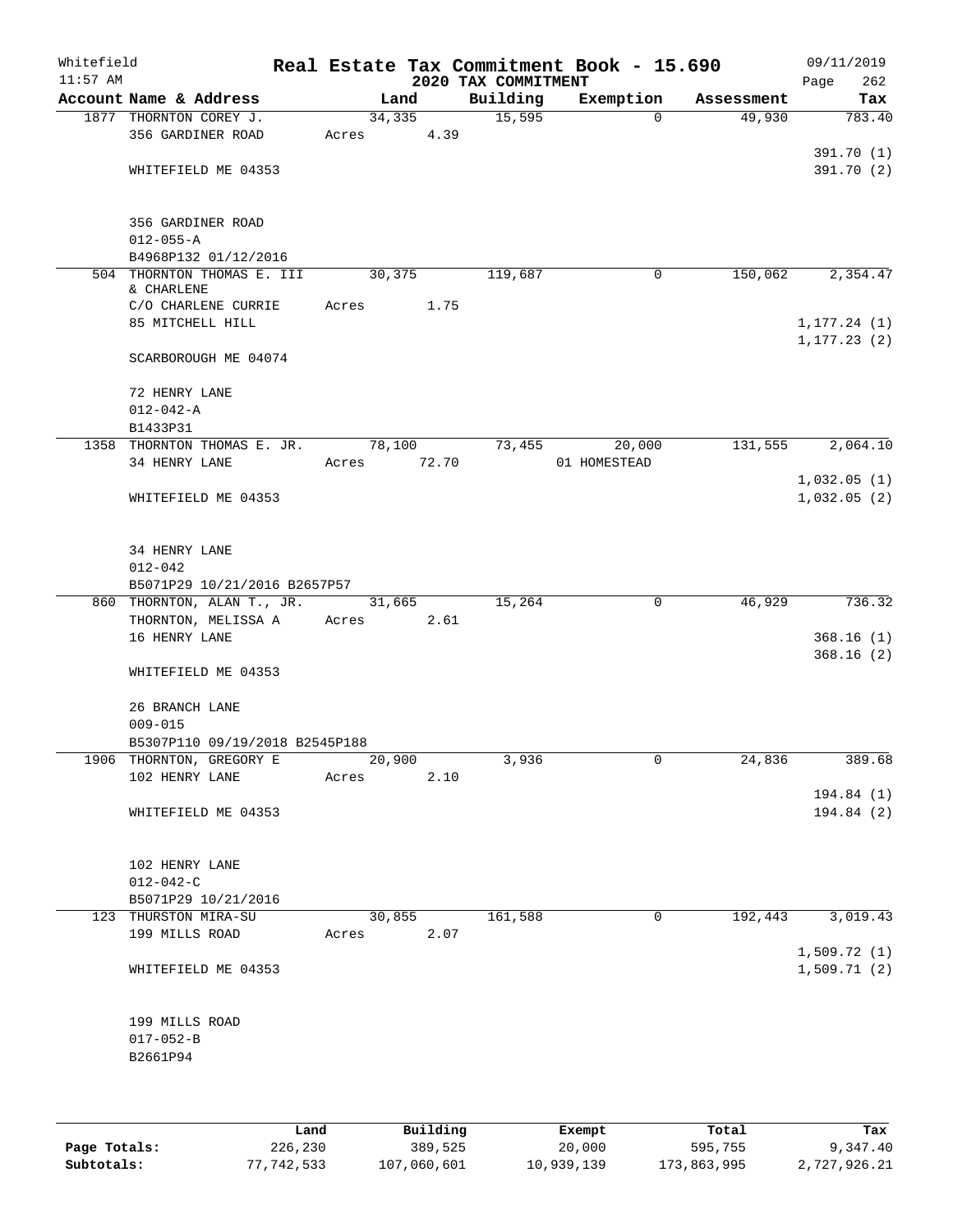| Whitefield<br>$11:57$ AM |                                                   | Real Estate Tax Commitment Book - 15.690 | 2020 TAX COMMITMENT |                |            | 09/11/2019<br>263<br>Page    |
|--------------------------|---------------------------------------------------|------------------------------------------|---------------------|----------------|------------|------------------------------|
|                          | Account Name & Address                            | Land                                     | Building            | Exemption      | Assessment | Tax                          |
|                          | 483 TIBBETTS BARRY & ELAINE                       | 15,740                                   | $\mathbf 0$         | $\Omega$       | 15,740     | 246.96                       |
|                          | 61 TOWNHOUSE ROAD                                 | 15.30<br>Acres                           |                     |                |            |                              |
|                          |                                                   |                                          |                     |                |            | 123.48(1)                    |
|                          | WHITEFIELD ME 04353                               |                                          |                     |                |            | 123.48(2)                    |
|                          |                                                   |                                          |                     |                |            |                              |
|                          | TOWNHOUSE ROAD                                    |                                          |                     |                |            |                              |
|                          | $013 - 004$                                       |                                          |                     |                |            |                              |
|                          | B2198P17                                          |                                          |                     |                |            |                              |
|                          | 932 TIBBETTS BARRY & ELAINE                       | 7,820                                    | $\mathbf 0$         | 0              | 7,820      | 122.70                       |
|                          | 61 TOWNHOUSE ROAD                                 | Acres<br>5.40                            |                     |                |            |                              |
|                          |                                                   |                                          |                     |                |            | 61.35(1)                     |
|                          | WHITEFIELD ME 04353                               |                                          |                     |                |            | 61.35(2)                     |
|                          |                                                   |                                          |                     |                |            |                              |
|                          |                                                   |                                          |                     |                |            |                              |
|                          | DEXTER LANE<br>$012 - 057$                        |                                          |                     |                |            |                              |
|                          | B2239P90                                          |                                          |                     |                |            |                              |
|                          | 1145 TIBBETTS BARRY & ELAINE                      | 3,000                                    | $\mathbf 0$         | 0              | 3,000      | 47.07                        |
|                          | 61 TOWNHOUSE ROAD                                 | Acres<br>2.00                            |                     |                |            |                              |
|                          |                                                   |                                          |                     |                |            | 23.54(1)                     |
|                          | WHITEFIELD ME 04353                               |                                          |                     |                |            | 23.53(2)                     |
|                          |                                                   |                                          |                     |                |            |                              |
|                          |                                                   |                                          |                     |                |            |                              |
|                          | GARDINER ROAD                                     |                                          |                     |                |            |                              |
|                          | $012 - 054$                                       |                                          |                     |                |            |                              |
|                          | B2198P17                                          |                                          |                     |                |            | 843.31                       |
|                          | 1545 TIBBETTS BARRY & ELAINE<br>61 TOWNHOUSE ROAD | 40,434<br>Acres<br>17.73                 | 13,314              | 0              | 53,748     |                              |
|                          |                                                   |                                          |                     |                |            | 421.66(1)                    |
|                          | WHITEFIELD ME 04353                               |                                          |                     |                |            | 421.65(2)                    |
|                          |                                                   |                                          |                     |                |            |                              |
|                          |                                                   |                                          |                     |                |            |                              |
|                          | TOWNHOUSE ROAD                                    |                                          |                     |                |            |                              |
|                          | $013 - 059$                                       |                                          |                     |                |            |                              |
|                          | B2393P98                                          |                                          |                     |                |            |                              |
|                          | 1350 TIBBETTS BARRY & ELAINE                      | 30,000                                   | 150,114             | 20,000         | 160,114    | 2,512.19                     |
|                          | 61 TOWNHOUSE ROAD                                 | 1.50<br>Acres                            |                     | 01 HOMESTEAD   |            |                              |
|                          | WHITEFIELD ME 04353                               |                                          |                     |                |            | 1, 256.10(1)<br>1, 256.09(2) |
|                          |                                                   |                                          |                     |                |            |                              |
|                          |                                                   |                                          |                     |                |            |                              |
|                          | 61 TOWNHOUSE ROAD                                 |                                          |                     |                |            |                              |
|                          | $013 - 010$                                       |                                          |                     |                |            |                              |
|                          | B2198P18                                          |                                          |                     |                |            |                              |
|                          | 1210 TIBBETTS BARRY & ELAINE                      | 55,515                                   | $\mathbf 0$         | $\overline{0}$ | 55,515     | 871.03                       |
|                          | 61 TOWNHOUSE ROAD                                 | 48.10<br>Acres                           |                     |                |            |                              |
|                          |                                                   |                                          |                     |                |            | 435.52(1)                    |
|                          | WHITEFIELD ME 04353                               |                                          |                     |                |            | 435.51(2)                    |
|                          |                                                   |                                          |                     |                |            |                              |
|                          | TOWNHOUSE ROAD                                    |                                          |                     |                |            |                              |
|                          | $013 - 003$                                       |                                          |                     |                |            |                              |
|                          | B2239P90                                          |                                          |                     |                |            |                              |
|                          |                                                   |                                          |                     |                |            |                              |
|                          |                                                   |                                          |                     |                |            |                              |
|                          |                                                   |                                          |                     |                |            |                              |

|              | Land       | Building    | Exempt     | Total       | Tax          |
|--------------|------------|-------------|------------|-------------|--------------|
| Page Totals: | 152,509    | 163,428     | 20,000     | 295,937     | 4,643.26     |
| Subtotals:   | 77,895,042 | 107,224,029 | 10,959,139 | 174,159,932 | 2,732,569.47 |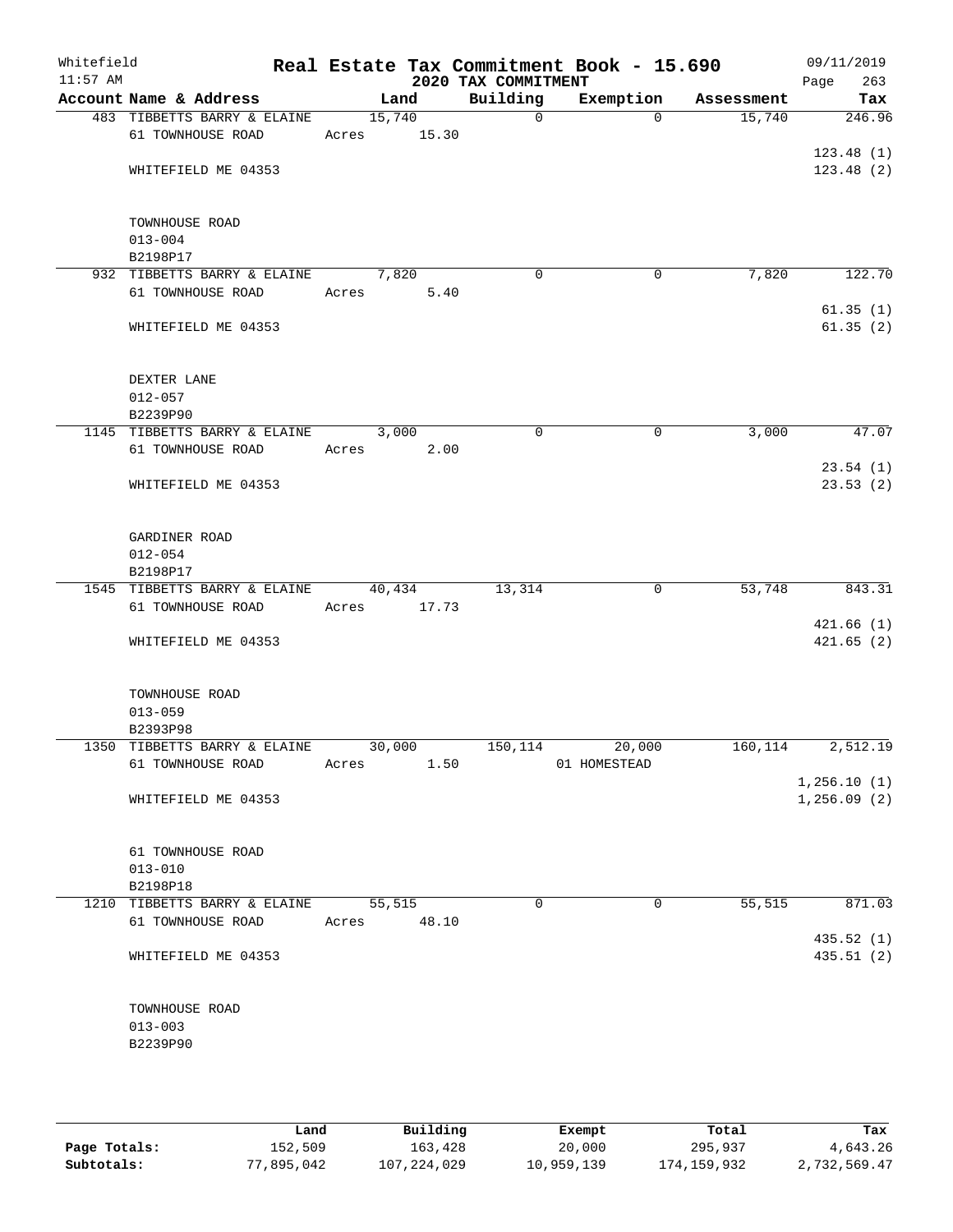| Whitefield<br>$11:57$ AM |                                                                    |            |               |                                 | Real Estate Tax Commitment Book - 15.690 |             | 09/11/2019           |
|--------------------------|--------------------------------------------------------------------|------------|---------------|---------------------------------|------------------------------------------|-------------|----------------------|
|                          | Account Name & Address                                             |            | Land          | 2020 TAX COMMITMENT<br>Building | Exemption                                | Assessment  | 264<br>Page<br>Tax   |
|                          | 1468 TIBBETTS BARRY J.                                             |            | 51,541        | 22, 375                         | $\Omega$                                 | 73,916      | 1,159.74             |
|                          | 61 TOWNHOUSE ROAD                                                  | Acres      | 56.50         |                                 |                                          |             |                      |
|                          |                                                                    |            |               |                                 |                                          |             | 579.87(1)            |
|                          | WHITEFIELD ME 04353                                                |            |               |                                 |                                          |             | 579.87(2)            |
|                          |                                                                    |            |               |                                 |                                          |             |                      |
|                          |                                                                    |            |               |                                 |                                          |             |                      |
|                          | COOPER ROAD<br>$015 - 038$                                         |            |               |                                 |                                          |             |                      |
|                          | B2224P6                                                            |            |               |                                 |                                          |             |                      |
|                          | 1372 TIBBETTS BARRY J. &                                           |            | 1,500         | $\Omega$                        | 0                                        | 1,500       | 23.54                |
|                          | <b>ELAINE</b>                                                      |            |               |                                 |                                          |             |                      |
|                          | 61 TOWNHOUSE ROAD                                                  | Acres      | 1.00          |                                 |                                          |             |                      |
|                          | WHITEFIELD ME 04353                                                |            |               |                                 |                                          |             | 11.77(1)<br>11.77(2) |
|                          |                                                                    |            |               |                                 |                                          |             |                      |
|                          |                                                                    |            |               |                                 |                                          |             |                      |
|                          | WEST OF CMP CORR                                                   |            |               |                                 |                                          |             |                      |
|                          | $009 - 027$                                                        |            |               |                                 |                                          |             |                      |
|                          | B4658P268 05/07/2013 B1421P295 09/11/1987                          |            |               |                                 |                                          |             |                      |
|                          | 559 TIBBETTS BARRY J. &<br><b>ELAINE</b>                           |            | 54,275        | $\mathbf 0$                     | $\mathbf 0$                              | 54,275      | 851.57               |
|                          | 61 TOWNHOUSE ROAD                                                  | Acres      | 38.50         |                                 |                                          |             |                      |
|                          |                                                                    |            |               |                                 |                                          |             | 425.79 (1)           |
|                          | WHITEFIELD ME 04353                                                |            |               |                                 |                                          |             | 425.78 (2)           |
|                          |                                                                    |            |               |                                 |                                          |             |                      |
|                          |                                                                    |            |               |                                 |                                          |             |                      |
|                          | TOWNHOUSE ROAD<br>$013 - 057$                                      |            |               |                                 |                                          |             |                      |
|                          | B4658P266 05/07/2013 B1421P295 09/11/1987                          |            |               |                                 |                                          |             |                      |
|                          | 709 TIBBETTS BARRY J. &                                            |            | 8,140         | 0                               | 0                                        | 8,140       | 127.72               |
|                          | <b>ELAINE</b>                                                      |            |               |                                 |                                          |             |                      |
|                          | 61 TOWNHOUSE ROAD                                                  | Acres      | 5.80          |                                 |                                          |             | 63.86(1)             |
|                          | WHITEFIELD ME 04353                                                |            |               |                                 |                                          |             | 63.86(2)             |
|                          |                                                                    |            |               |                                 |                                          |             |                      |
|                          |                                                                    |            |               |                                 |                                          |             |                      |
|                          | OFF GARDINER ROAD                                                  |            |               |                                 |                                          |             |                      |
|                          | $013 - 011$                                                        |            |               |                                 |                                          |             |                      |
| 700                      | B1420P156<br>TIBBETTS BARRY J. &                                   |            | 29,570        | 0                               | $\mathbf 0$                              | 29,570      | 463.95               |
|                          | <b>ELAINE</b>                                                      |            |               |                                 |                                          |             |                      |
|                          | 61 TOWNHOUSE ROAD                                                  | Acres      | 10.40         |                                 |                                          |             |                      |
|                          |                                                                    |            |               |                                 |                                          |             | 231.98(1)            |
|                          | WHITEFIELD ME 04353                                                |            |               |                                 |                                          |             | 231.97(2)            |
|                          |                                                                    |            |               |                                 |                                          |             |                      |
|                          | TOWNHOUSE ROAD                                                     |            |               |                                 |                                          |             |                      |
|                          | $007 - 029$                                                        |            |               |                                 |                                          |             |                      |
|                          | B1421P295                                                          |            |               |                                 |                                          |             |                      |
|                          | 579 TIBBETTS BRUCE C. &                                            |            | 45,170        | 126,628                         | 26,000                                   | 145,798     | 2,287.57             |
|                          | JOAN B.<br>421 HILTON ROAD                                         | Acres      | 17.40         |                                 | 10 VET 8-24-1982 = 7-31-1984             |             |                      |
|                          |                                                                    |            |               |                                 | 01 HOMESTEAD                             |             | 1, 143.79(1)         |
|                          | WHITEFIELD ME 04353                                                |            |               |                                 |                                          |             | 1, 143.78(2)         |
|                          |                                                                    |            |               |                                 |                                          |             |                      |
|                          |                                                                    |            |               |                                 |                                          |             |                      |
|                          | 421 HILTON ROAD                                                    |            |               |                                 |                                          |             |                      |
|                          | $011 - 040$<br>B4076P283 12/08/2008 B4076P281 12/08/2008 B1388P119 |            |               |                                 |                                          |             |                      |
|                          |                                                                    | Land       | Building      |                                 | Exempt                                   | Total       | Tax                  |
| Page Totals:             |                                                                    | 190,196    | 149,003       |                                 | 26,000                                   | 313,199     | 4,914.09             |
| Subtotals:               |                                                                    | 78,085,238 | 107, 373, 032 |                                 | 10,985,139                               | 174,473,131 | 2,737,483.56         |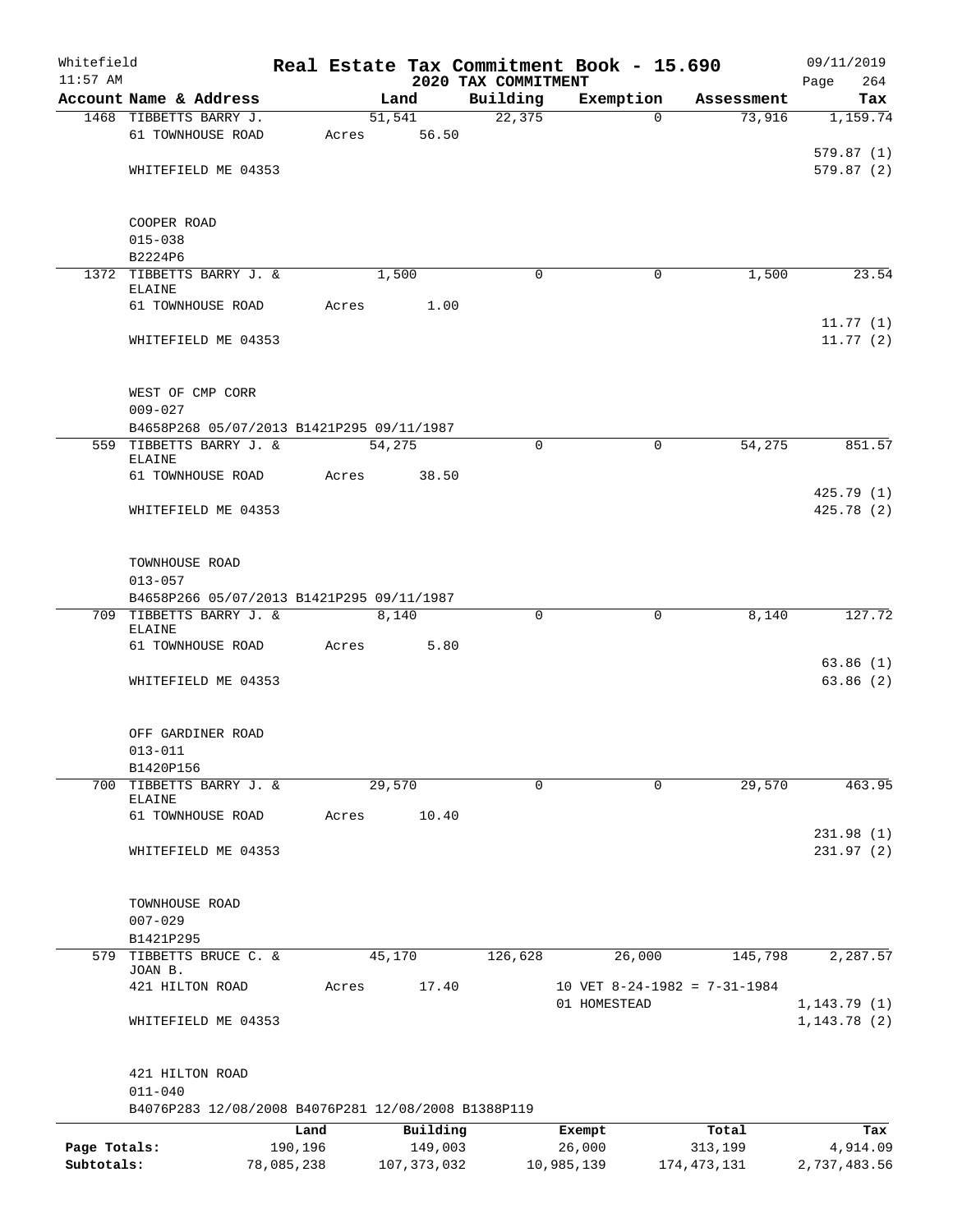| Whitefield<br>$11:57$ AM |                                                               |      |       |        |             | 2020 TAX COMMITMENT | Real Estate Tax Commitment Book - 15.690 |            | 09/11/2019<br>265<br>Page  |
|--------------------------|---------------------------------------------------------------|------|-------|--------|-------------|---------------------|------------------------------------------|------------|----------------------------|
|                          | Account Name & Address                                        |      |       | Land   |             | Building            | Exemption                                | Assessment | Tax                        |
|                          | 1388 TIME WARNER CABLE<br>C/O TAX DEPARTMENT<br>P.O. BOX 7467 |      | Acres | 20,000 | 1.50        | 114,875             | $\Omega$                                 | 134,875    | 2,116.19<br>1,058.10(1)    |
|                          | CHARLOTTE NC 28241                                            |      |       |        |             |                     |                                          |            | 1,058.09(2)                |
|                          | 122 GRAND ARMY ROAD<br>$013 - 047 - D$                        |      |       |        |             |                     |                                          |            |                            |
|                          | B3728P184 07/31/2006                                          |      |       |        |             |                     |                                          |            |                            |
|                          | 1052 TIMKO MARK                                               |      |       | 66,750 |             | 111,581             | 0                                        | 178,331    | 2,798.01                   |
|                          | 451 ERICO AVENUE                                              |      |       |        | Acres 70.00 |                     |                                          |            |                            |
|                          | ELIZABETH NJ 07202                                            |      |       |        |             |                     |                                          |            | 1,399.01(1)<br>1,399.00(2) |
|                          | 5 FAWN LANE<br>$004 - 028$                                    |      |       |        |             |                     |                                          |            |                            |
|                          | B4915P251 08/07/2015 B4319P249 09/22/2010 B2503P78            |      |       |        |             |                     |                                          |            |                            |
|                          | 1275 TIMS, KEVIN J                                            |      |       |        | 30,750      | 27,662              | $\mathbf 0$                              | 58,412     | 916.48                     |
|                          | PO BOX 106                                                    |      | Acres |        | 2.00        |                     |                                          |            |                            |
|                          | SABATTUS ME 04280                                             |      |       |        |             |                     |                                          |            | 458.24 (1)<br>458.24 (2)   |
|                          | 448 COOPER ROAD<br>$015 - 018 - E$                            |      |       |        |             |                     |                                          |            |                            |
|                          | B5311P114 10/02/2018 B2707P42                                 |      |       |        |             |                     |                                          |            |                            |
|                          | 1300 TONDREAU RAYMOND R. &                                    |      |       | 30,000 |             | 68,654              | 20,000                                   | 78,654     | 1,234.08                   |
|                          | SONYA<br>480 MILLS ROAD                                       |      | Acres |        | 1.20        |                     | 01 HOMESTEAD                             |            |                            |
|                          |                                                               |      |       |        |             |                     |                                          |            | 617.04(1)                  |
|                          | WHITEFIELD ME 04353                                           |      |       |        |             |                     |                                          |            | 617.04(2)                  |
|                          | 480 MILLS ROAD<br>$020 - 032$                                 |      |       |        |             |                     |                                          |            |                            |
|                          | B1470P264<br>1456 TORBERT JAMES & THETA                       |      |       | 48,100 |             | 31,933              | 0                                        | 80,033     | 1,255.72                   |
|                          | LIVING TRUST                                                  |      |       |        |             |                     |                                          |            |                            |
|                          | 527 EAST RIVER ROAD                                           |      | Acres |        | 29.00       |                     |                                          |            |                            |
|                          | WHITEFIELD ME 04353                                           |      |       |        |             |                     |                                          |            | 627.86(1)<br>627.86(2)     |
|                          | 511 EAST RIVER ROAD<br>$010 - 037$                            |      |       |        |             |                     |                                          |            |                            |
|                          | B4016P54 05/08/2008                                           |      |       |        |             |                     |                                          |            |                            |
|                          | 1531 TORBERT JAMES R. &                                       |      |       | 30,000 |             | 63,600              | 20,000                                   | 73,600     | 1,154.78                   |
|                          | THETA LIVING TRUST                                            |      |       |        |             |                     |                                          |            |                            |
|                          | 528 EAST RIVER ROAD                                           |      | Acres |        | 0.90        |                     | 01 HOMESTEAD                             |            | 577.39(1)                  |
|                          | WHITEFIELD ME 04353                                           |      |       |        |             |                     |                                          |            | 577.39(2)                  |
|                          | 527 EAST RIVER ROAD<br>$010 - 036$                            |      |       |        |             |                     |                                          |            |                            |
|                          | B4016P54 05/08/2008 B2399P318                                 |      |       |        |             |                     |                                          |            |                            |
|                          |                                                               | Land |       |        | Building    |                     | Exempt                                   | Total      | Tax                        |
|                          |                                                               |      |       |        |             |                     |                                          |            |                            |

**Page Totals:** 225,600 418,305 40,000 603,905 9,475.26 **Subtotals:** 78,310,838 107,791,337 11,025,139 175,077,036 2,746,958.82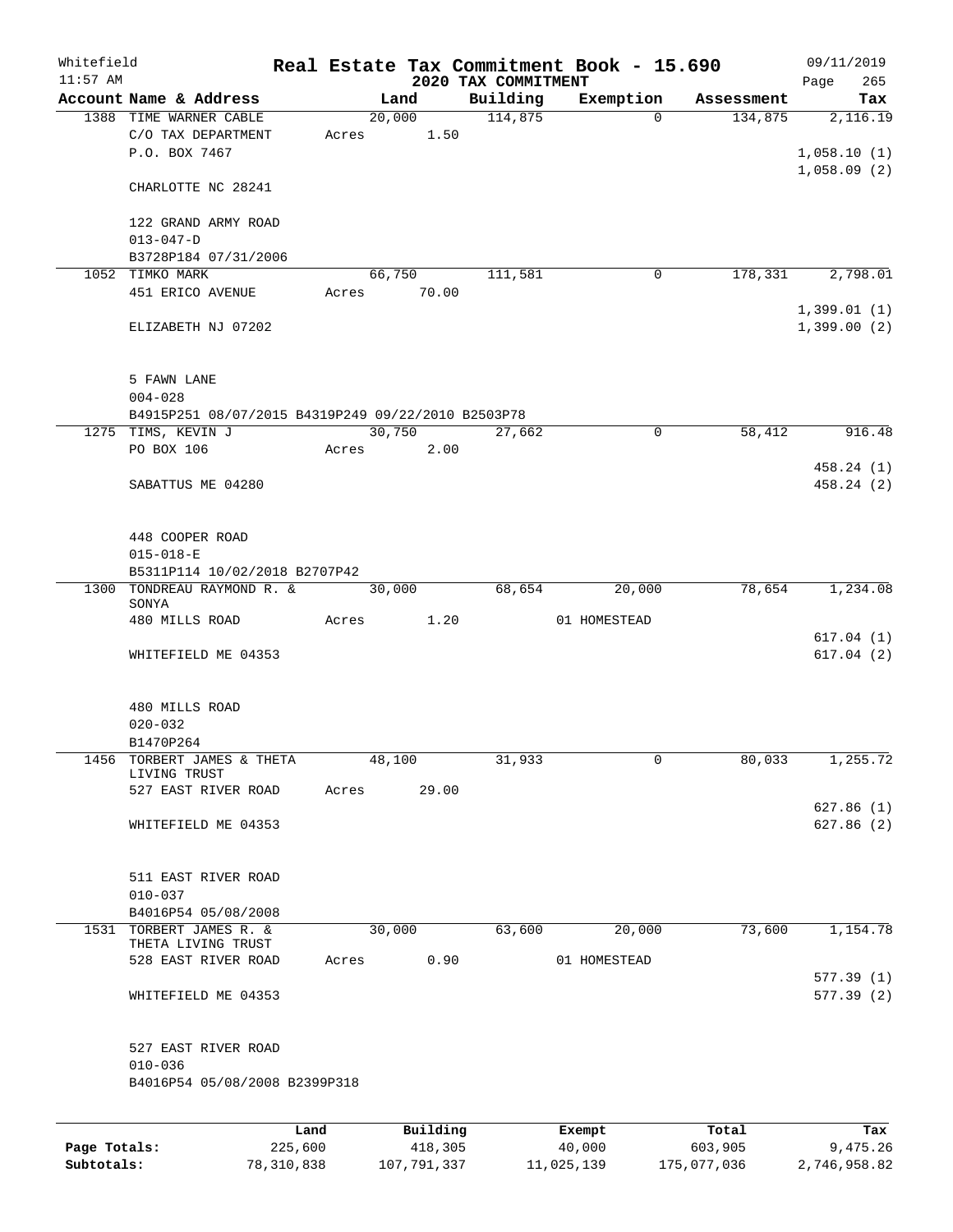| Whitefield |                     |                                                          |       |        |       |                     | Real Estate Tax Commitment Book - 15.690 |             |            |      | 09/11/2019  |
|------------|---------------------|----------------------------------------------------------|-------|--------|-------|---------------------|------------------------------------------|-------------|------------|------|-------------|
| $11:57$ AM |                     |                                                          |       |        |       | 2020 TAX COMMITMENT |                                          |             |            | Page | 266         |
|            |                     | Account Name & Address                                   |       | Land   |       | Building            | Exemption                                |             | Assessment |      | Tax         |
|            |                     | 756 TORBERT JAMES R. &<br>THETA LIVING TRUST             |       | 34,950 |       | 154,614             |                                          | $\Omega$    | 189,564    |      | 2,974.26    |
|            |                     | 528 EAST RIVER ROAD                                      | Acres |        | 4.80  |                     |                                          |             |            |      |             |
|            |                     |                                                          |       |        |       |                     |                                          |             |            |      | 1,487.13(1) |
|            |                     | WHITEFIELD ME 04353                                      |       |        |       |                     |                                          |             |            |      | 1,487.13(2) |
|            |                     |                                                          |       |        |       |                     |                                          |             |            |      |             |
|            |                     | 528 EAST RIVER ROAD                                      |       |        |       |                     |                                          |             |            |      |             |
|            | $010 - 055$         |                                                          |       |        |       |                     |                                          |             |            |      |             |
|            |                     | B4016P54 05/08/2008 B2236P124<br>798 TORSEY STEPHEN V. & |       |        |       | $\Omega$            |                                          | 0           | 25,903     |      | 406.42      |
|            | HOLLY R.            |                                                          |       | 25,903 |       |                     |                                          |             |            |      |             |
|            |                     | 651 TOWNHOUSE ROAD                                       | Acres |        | 29.85 |                     |                                          |             |            |      |             |
|            |                     |                                                          |       |        |       |                     |                                          |             |            |      | 203.21(1)   |
|            |                     | WHITEFIELD ME 04353                                      |       |        |       |                     |                                          |             |            |      | 203.21(2)   |
|            |                     |                                                          |       |        |       |                     |                                          |             |            |      |             |
|            |                     | BACK OF TOWNHOUSE ROAD                                   |       |        |       |                     |                                          |             |            |      |             |
|            | $009 - 026$         |                                                          |       |        |       |                     |                                          |             |            |      |             |
|            |                     | B4277P134 05/14/2010 B746P83                             |       |        |       |                     |                                          |             |            |      |             |
|            | HOLLY R.            | 1037 TORSEY STEPHEN V. &                                 |       | 29,237 |       | $\Omega$            |                                          | 0           | 29,237     |      | 458.73      |
|            |                     | 651 TOWNHOUSE ROAD                                       | Acres |        | 34.98 |                     |                                          |             |            |      |             |
|            |                     |                                                          |       |        |       |                     |                                          |             |            |      | 229.37(1)   |
|            |                     | WHITEFIELD ME 04353                                      |       |        |       |                     |                                          |             |            |      | 229.36(2)   |
|            |                     |                                                          |       |        |       |                     |                                          |             |            |      |             |
|            |                     | BACK OF TOWNHOUSE ROAD                                   |       |        |       |                     |                                          |             |            |      |             |
|            | $009 - 028$         |                                                          |       |        |       |                     |                                          |             |            |      |             |
|            | B2513P117           |                                                          |       |        |       |                     |                                          |             |            |      |             |
|            | HOLLY R.            | 113 TORSEY STEPHEN V. &                                  |       | 43,786 |       | 62,654              | 26,000                                   |             | 80,440     |      | 1,262.10    |
|            |                     | 651 TOWNHOUSE ROAD                                       | Acres |        | 15.67 |                     | 01 HOMESTEAD                             |             |            |      |             |
|            |                     |                                                          |       |        |       |                     | 07 NMR VET & WIDOW                       |             |            |      | 631.05(1)   |
|            |                     | WHITEFIELD ME 04353                                      |       |        |       |                     |                                          |             |            |      | 631.05(2)   |
|            |                     |                                                          |       |        |       |                     |                                          |             |            |      |             |
|            |                     | 651 TOWNHOUSE ROAD                                       |       |        |       |                     |                                          |             |            |      |             |
|            | $007 - 028$         |                                                          |       |        |       |                     |                                          |             |            |      |             |
|            | B2513P117           |                                                          |       |        |       |                     |                                          |             |            |      |             |
|            | 454 TOTMAN LYNN M., |                                                          |       | 42,247 |       | 186,894             |                                          | $\mathbf 0$ | 229,141    |      | 3,595.22    |
|            | FULTON              | TRUSTEE OF THE CAROL A                                   |       |        |       |                     |                                          |             |            |      |             |
|            |                     | IRREVOCABLE TRUST                                        | Acres |        | 30.00 |                     |                                          |             |            |      |             |
|            | 1685 MAIN ROAD      |                                                          |       |        |       |                     |                                          |             |            |      | 1,797.61(1) |
|            |                     |                                                          |       |        |       |                     |                                          |             |            |      | 1,797.61(2) |
|            |                     | PHIPPSBURG ME 04562                                      |       |        |       |                     |                                          |             |            |      |             |
|            |                     | 390 SO. HUNTS MEADOW                                     |       |        |       |                     |                                          |             |            |      |             |
|            | $006 - 022$         |                                                          |       |        |       |                     |                                          |             |            |      |             |
|            |                     | B4754P111 02/03/2014 B4754P108 02/03/2014 B4754P105      |       |        |       |                     |                                          |             |            |      |             |
|            |                     | 02/03/2014 B4626P210 02/06/2013 B2219P211                |       |        |       |                     |                                          |             |            |      |             |

|              | Land       | Building      | Exempt     | Total       | Tax          |
|--------------|------------|---------------|------------|-------------|--------------|
| Page Totals: | 176.123    | 404,162       | 26,000     | 554,285     | 8,696.73     |
| Subtotals:   | 78,486,961 | 108, 195, 499 | 11,051,139 | 175,631,321 | 2,755,655.55 |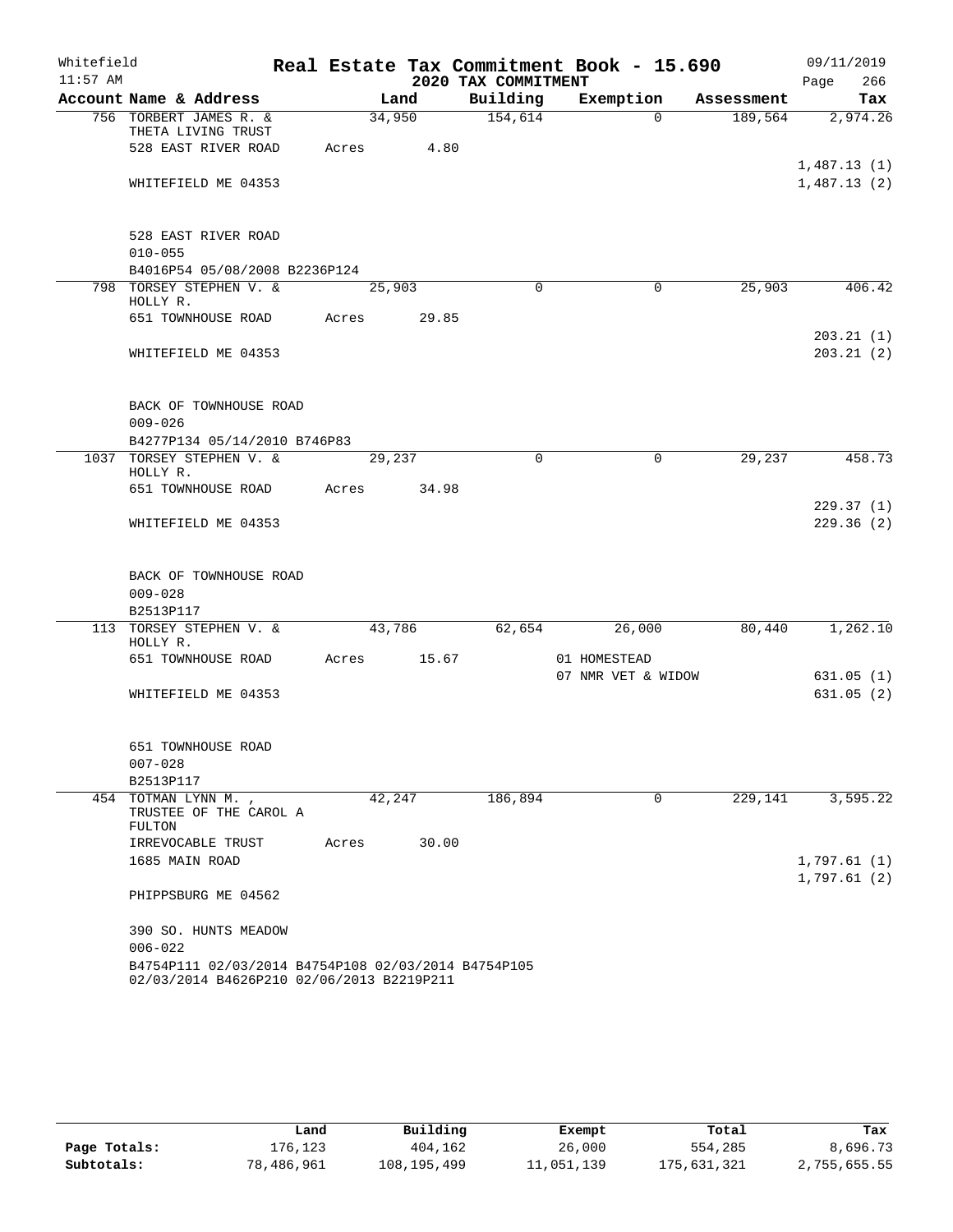| Whitefield |                                                                 |       |        |                     | Real Estate Tax Commitment Book - 15.690 |            | 09/11/2019   |
|------------|-----------------------------------------------------------------|-------|--------|---------------------|------------------------------------------|------------|--------------|
| $11:57$ AM |                                                                 |       |        | 2020 TAX COMMITMENT |                                          |            | 267<br>Page  |
|            | Account Name & Address                                          |       | Land   | Building            | Exemption                                | Assessment | Tax          |
|            | 25 TOUSIGNANT DANIEL,<br>TRUSTEE                                |       | 35,000 | 88,517              | $\Omega$                                 | 123,517    | 1,937.98     |
|            | GERAS JAMES SCOTT,<br>TRUSTEE                                   | Acres | 1.50   |                     |                                          |            |              |
|            | 214 WISCASSET ROAD                                              |       |        |                     |                                          |            | 968.99(1)    |
|            | WHITEFIELD ME 04353                                             |       |        |                     |                                          |            | 968.99(2)    |
|            | 214 WISCASSET ROAD                                              |       |        |                     |                                          |            |              |
|            | $004 - 029$                                                     |       |        |                     |                                          |            |              |
|            | B4892P58 06/03/2015 B3877P76 07/09/2007 B3855P302<br>05/25/2007 |       |        |                     |                                          |            |              |
|            | 344 TOWER KENNETH & MARY<br>LOU                                 |       | 30,120 | 92,653              | 20,000                                   | 102,773    | 1,612.51     |
|            | 33 HUNTS MEADOW ROAD                                            | Acres | 1.58   |                     | 01 HOMESTEAD                             |            |              |
|            |                                                                 |       |        |                     |                                          |            | 806.26(1)    |
|            | WHITEFIELD ME 04353                                             |       |        |                     |                                          |            | 806.25(2)    |
|            | 33 HUNTS MEADOW ROAD                                            |       |        |                     |                                          |            |              |
|            | $012 - 033 - A$                                                 |       |        |                     |                                          |            |              |
|            | B1543P94                                                        |       |        |                     |                                          |            |              |
|            | 1226 TOWER STACEY A. &                                          |       | 30,000 | 120,225             | 0                                        | 150,225    | 2,357.03     |
|            | PAMELA A.<br>164 AUGUSTA ROAD                                   | Acres | 1.50   |                     |                                          |            |              |
|            |                                                                 |       |        |                     |                                          |            | 1, 178.52(1) |
|            | WHITEFIELD ME 04353                                             |       |        |                     |                                          |            | 1, 178.51(2) |
|            |                                                                 |       |        |                     |                                          |            |              |
|            | 164 AUGUSTA ROAD                                                |       |        |                     |                                          |            |              |
|            | $018 - 020 - D$                                                 |       |        |                     |                                          |            |              |
|            | B4800P72 07/17/2014 B3478P118 05/09/2005                        |       |        |                     |                                          |            |              |
|            | 1170 TOWLE WILLIAM A.                                           |       | 60,796 | 34,003              | 0                                        | 94,799     | 1,487.40     |
|            | 95 SALMON FALLS ROAD                                            | Acres | 40.84  |                     |                                          |            |              |
|            |                                                                 |       |        |                     |                                          |            | 743.70 (1)   |
|            | ROCHESTER NH 03868                                              |       |        |                     |                                          |            | 743.70(2)    |
|            | 111 PHILBRICK LANE                                              |       |        |                     |                                          |            |              |
|            | $006 - 012 - B$                                                 |       |        |                     |                                          |            |              |
|            | B1581P106                                                       |       |        |                     |                                          |            |              |
|            | 598 TOWLE, WILLIAM C                                            |       | 20,840 | 0                   | 0                                        | 20,840     | 326.98       |
|            | BALBO, SUZANNE E                                                | Acres | 2.06   |                     |                                          |            |              |
|            | 737 TOWNHOUSE ROAD                                              |       |        |                     |                                          |            | 163.49(1)    |
|            | WHITEFIELD ME 04353                                             |       |        |                     |                                          |            | 163.49(2)    |
|            | TOWNHOUSE ROAD                                                  |       |        |                     |                                          |            |              |
|            | $007 - 018 - D$                                                 |       |        |                     |                                          |            |              |
|            | B5332P309 10/29/2018 B2439P158                                  |       |        |                     |                                          |            |              |
|            |                                                                 |       |        |                     |                                          |            |              |

|              | Land       | Building    | Exempt     | Total         | Tax          |
|--------------|------------|-------------|------------|---------------|--------------|
| Page Totals: | L76,756    | 335,398     | 20,000     | 492,154       | 7,721.90     |
| Subtotals:   | 78,663,717 | 108,530,897 | 11,071,139 | 176, 123, 475 | 2,763,377.45 |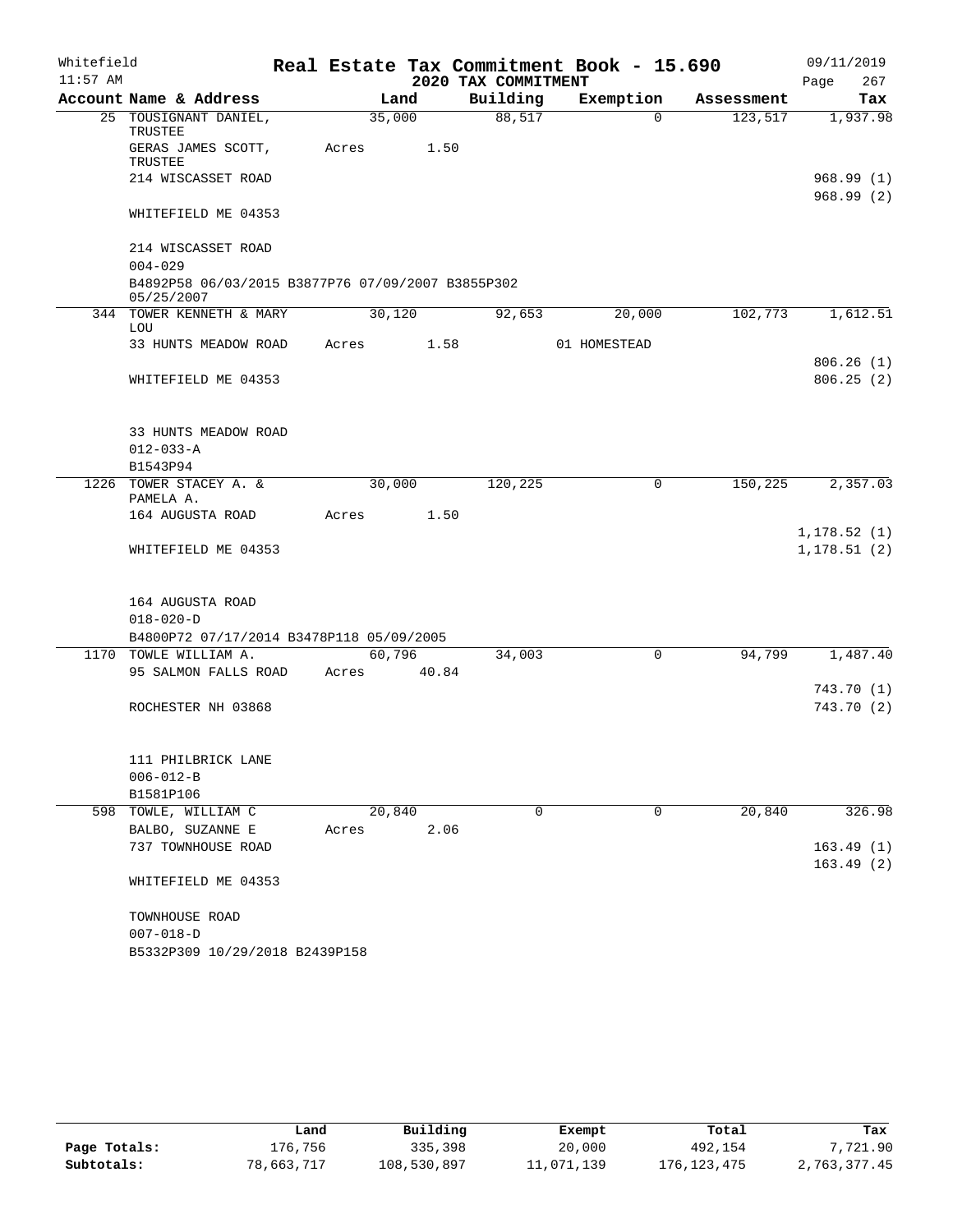| Whitefield   |                                                     |            |       |               |                     | Real Estate Tax Commitment Book - 15.690 |             | 09/11/2019   |
|--------------|-----------------------------------------------------|------------|-------|---------------|---------------------|------------------------------------------|-------------|--------------|
| $11:57$ AM   |                                                     |            |       |               | 2020 TAX COMMITMENT |                                          |             | 268<br>Page  |
|              | Account Name & Address                              |            |       | Land          | Building            | Exemption                                | Assessment  | Tax          |
|              | 1228 TOWLE, WILLIAM C                               |            |       | 33,900        | 252,256             | 0                                        | 286,156     | 4,489.79     |
|              | BALBO, SUZANNE E                                    |            | Acres | 4.10          |                     |                                          |             |              |
|              | 737 TOWNHOUSE ROAD                                  |            |       |               |                     |                                          |             | 2, 244.90(1) |
|              |                                                     |            |       |               |                     |                                          |             | 2, 244.89(2) |
|              | WHITEFIELD ME 04353                                 |            |       |               |                     |                                          |             |              |
|              |                                                     |            |       |               |                     |                                          |             |              |
|              | 737 TOWNHOUSE ROAD                                  |            |       |               |                     |                                          |             |              |
|              | $007 - 018 - A$                                     |            |       |               |                     |                                          |             |              |
|              | B5275P299 01/14/2019 B5332P309 10/27/2018 B5240P132 |            |       |               |                     |                                          |             |              |
|              | 03/11/2018 B5043P32 08/11/2016                      |            |       |               |                     |                                          |             |              |
|              | 57 TOWNSEND DANIEL S. &<br>KARYN V.                 |            |       | 56,826        | 110,744             | $\Omega$                                 | 167,570     | 2,629.17     |
|              | 411 HEAD TIDE ROAD                                  |            | Acres | 27.04         |                     |                                          |             |              |
|              |                                                     |            |       |               |                     |                                          |             | 1,314.59(1)  |
|              |                                                     |            |       |               |                     |                                          |             |              |
|              | WHITEFIELD ME 04353                                 |            |       |               |                     |                                          |             | 1,314.58(2)  |
|              |                                                     |            |       |               |                     |                                          |             |              |
|              |                                                     |            |       |               |                     |                                          |             |              |
|              | 411 HEAD TIDE ROAD                                  |            |       |               |                     |                                          |             |              |
|              | $005 - 005$                                         |            |       |               |                     |                                          |             |              |
|              | B2364P281                                           |            |       |               |                     |                                          |             |              |
|              | 335 TRASK AUSTIN & COLEEN                           |            |       | 51,323        | $\Omega$            | $\mathbf 0$                              | 51,323      | 805.26       |
|              | 1647 ALNA ROAD                                      |            | Acres | 41.65         |                     |                                          |             |              |
|              |                                                     |            |       |               |                     |                                          |             | 402.63(1)    |
|              | ALNA ME 04535                                       |            |       |               |                     |                                          |             | 402.63(2)    |
|              |                                                     |            |       |               |                     |                                          |             |              |
|              |                                                     |            |       |               |                     |                                          |             |              |
|              | HOLLYWOOD BOULEVARD                                 |            |       |               |                     |                                          |             |              |
|              | $002 - 008$                                         |            |       |               |                     |                                          |             |              |
|              | 1116 TRIBBY-PERCY                                   |            |       | 21,642        | $\mathbf 0$         | 0                                        | 21,642      | 339.56       |
|              | IRREVOCABLE TRUST                                   |            |       |               |                     |                                          |             |              |
|              | C/O- JONATHAN & JULIANA Acres                       |            |       | 44.00         |                     |                                          |             |              |
|              | HOFFMANN (TRUSTEES)                                 |            |       |               |                     |                                          |             |              |
|              | 101 OLD MADDEN ROAD                                 |            |       |               |                     |                                          |             | 169.78(1)    |
|              | JEFFERSON ME 04348                                  |            |       |               |                     |                                          |             | 169.78(2)    |
|              |                                                     |            |       |               |                     |                                          |             |              |
|              |                                                     |            |       |               |                     |                                          |             |              |
|              | <b>JEFFERSON ROAD</b>                               |            |       |               |                     |                                          |             |              |
|              | $014 - 021$                                         |            |       |               |                     |                                          |             |              |
|              | B5363P307 02/11/2019                                |            |       |               |                     |                                          |             |              |
|              | 43 TRIPP PATRICIA A.                                |            |       | 41,650        | 95,710              | 20,000                                   | 117,360     | 1,841.38     |
|              | 422 HUNTS MEADOW ROAD                               |            | Acres | 13.00         |                     | 01 HOMESTEAD                             |             |              |
|              |                                                     |            |       |               |                     |                                          |             | 920.69(1)    |
|              | WHITEFIELD ME 04353                                 |            |       |               |                     |                                          |             | 920.69(2)    |
|              |                                                     |            |       |               |                     |                                          |             |              |
|              |                                                     |            |       |               |                     |                                          |             |              |
|              | 422 HUNTS MEADOW ROAD                               |            |       |               |                     |                                          |             |              |
|              | $015 - 004$                                         |            |       |               |                     |                                          |             |              |
|              | B4341P129 11/15/2010 B3510P93 06/30/2005            |            |       |               |                     |                                          |             |              |
| 1202         | TROYER ELI A.                                       |            |       | 63,384        | 144,706             | 0                                        | 208,090     | 3, 264.93    |
|              | TROYER ANNA D. &                                    |            | Acres | 73.50         |                     |                                          |             |              |
|              | CHRISTENA A.                                        |            |       |               |                     |                                          |             |              |
|              | 84 GRAND ARMY ROAD                                  |            |       |               |                     |                                          |             | 1,632.47(1)  |
|              |                                                     |            |       |               |                     |                                          |             | 1,632.46(2)  |
|              | WHITEFIELD ME 04353                                 |            |       |               |                     |                                          |             |              |
|              |                                                     |            |       |               |                     |                                          |             |              |
|              | 84 GRAND ARMY ROAD                                  |            |       |               |                     |                                          |             |              |
|              | $013 - 047$                                         |            |       |               |                     |                                          |             |              |
|              | B5256P077 05/14/2018                                |            |       |               |                     |                                          |             |              |
|              |                                                     |            |       |               |                     |                                          |             |              |
|              |                                                     | Land       |       | Building      |                     | Exempt                                   | Total       | Tax          |
| Page Totals: |                                                     | 268,725    |       | 603,416       |                     | 20,000                                   | 852,141     | 13,370.09    |
| Subtotals:   |                                                     | 78,932,442 |       | 109, 134, 313 |                     | 11,091,139                               | 176,975,616 | 2,776,747.54 |
|              |                                                     |            |       |               |                     |                                          |             |              |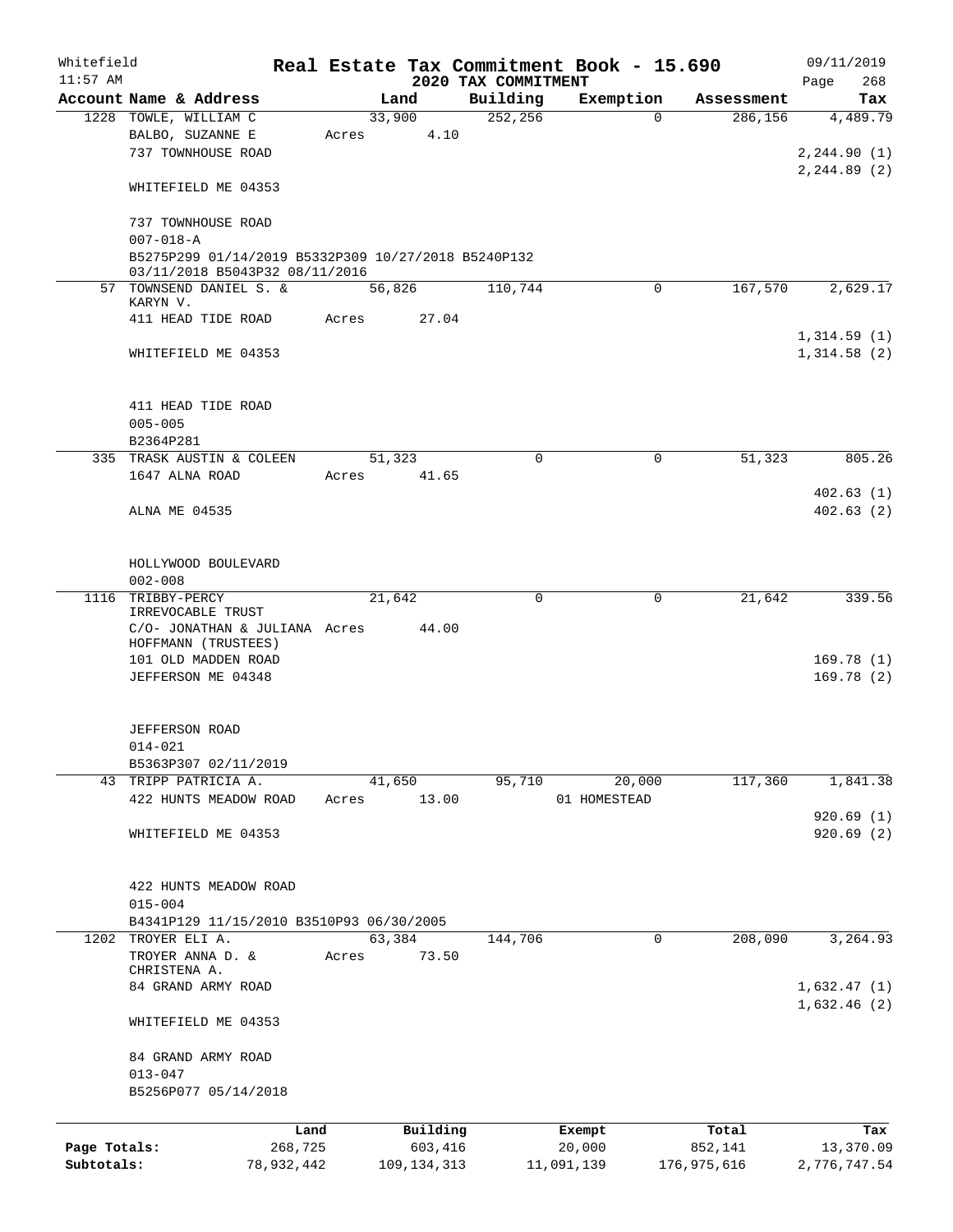| Whitefield   |                                                                         |            |       |                |                                 | Real Estate Tax Commitment Book - 15.690 |                       | 09/11/2019         |
|--------------|-------------------------------------------------------------------------|------------|-------|----------------|---------------------------------|------------------------------------------|-----------------------|--------------------|
| $11:57$ AM   | Account Name & Address                                                  |            |       |                | 2020 TAX COMMITMENT<br>Building |                                          |                       | 269<br>Page        |
|              | 1308 TRUDEAU, DEAN M                                                    |            |       | Land<br>49,850 | 117,191                         | Exemption<br>$\Omega$                    | Assessment<br>167,041 | Tax<br>2,620.87    |
|              | TRUDEAU, ELIZABETH C                                                    |            |       | Acres 24.00    |                                 |                                          |                       |                    |
|              | 17 HEIDI LANE                                                           |            |       |                |                                 |                                          |                       | 1,310.44(1)        |
|              |                                                                         |            |       |                |                                 |                                          |                       | 1,310.43(2)        |
|              | WHITEFIELD ME 04353                                                     |            |       |                |                                 |                                          |                       |                    |
|              | 19 HEIDI LANE                                                           |            |       |                |                                 |                                          |                       |                    |
|              | $006 - 019$                                                             |            |       |                |                                 |                                          |                       |                    |
|              | B5149P227 06/23/2017 B881P271                                           |            |       |                |                                 |                                          |                       |                    |
|              | 1696 TRUMAN DEBRA E. &                                                  |            |       | 33,900         | 76,244                          | 20,000                                   | 90, 144               | 1,414.36           |
|              | ROBERT A.<br>269 SO. HUNTS MEADOW                                       |            | Acres | 4.10           |                                 | 01 HOMESTEAD                             |                       |                    |
|              | RD.                                                                     |            |       |                |                                 |                                          |                       |                    |
|              |                                                                         |            |       |                |                                 |                                          |                       | 707.18(1)          |
|              | WHITEFIELD ME 04353                                                     |            |       |                |                                 |                                          |                       | 707.18(2)          |
|              |                                                                         |            |       |                |                                 |                                          |                       |                    |
|              | 269 SO. HUNTS MEADOW                                                    |            |       |                |                                 |                                          |                       |                    |
|              | $009 - 005 - B$                                                         |            |       |                |                                 |                                          |                       |                    |
|              | B4760P19 02/28/2014 B4760P18 02/28/2014 B2839P49<br>1707 TRUNDY ERIN N. |            |       | 48,810         | 161,804                         | 20,000                                   | 190,614               | 2,990.73           |
|              | GIGUERE BENJAMIN O.                                                     |            | Acres | 15.70          |                                 | 01 HOMESTEAD                             |                       |                    |
|              | 72 SOUTH HOWE ROAD                                                      |            |       |                |                                 |                                          |                       | 1,495.37(1)        |
|              |                                                                         |            |       |                |                                 |                                          |                       | 1,495.36(2)        |
|              | WHITEFIELD ME 04353                                                     |            |       |                |                                 |                                          |                       |                    |
|              | 72 SOUTH HOWE ROAD                                                      |            |       |                |                                 |                                          |                       |                    |
|              | $019 - 048 - A$                                                         |            |       |                |                                 |                                          |                       |                    |
|              | B3275P168 04/23/2004                                                    |            |       |                |                                 |                                          |                       |                    |
|              | 32 TRUSSELL DONNA K.                                                    |            |       | 37,674         | 144,672                         | 20,000                                   | 162,346               | 2,547.21           |
|              | 16 CLOVER LANE                                                          |            |       | Acres 8.03     |                                 | 01 HOMESTEAD                             |                       |                    |
|              |                                                                         |            |       |                |                                 |                                          |                       | 1, 273.61(1)       |
|              | WHITEFIELD ME 04353                                                     |            |       |                |                                 |                                          |                       | 1, 273.60 (2)      |
|              |                                                                         |            |       |                |                                 |                                          |                       |                    |
|              | 16 CLOVER LANE                                                          |            |       |                |                                 |                                          |                       |                    |
|              | $012 - 028 - C$                                                         |            |       |                |                                 |                                          |                       |                    |
|              | B2289P290<br>TRUSSELL, STEPHEN L                                        |            |       |                |                                 | 0                                        |                       |                    |
| 923          | 124 STAGE ROAD                                                          |            | Acres | 31,050<br>2.20 | 8,800                           |                                          | 39,850                | 625.25             |
|              |                                                                         |            |       |                |                                 |                                          |                       | 312.63(1)          |
|              | PITTSTON ME 04345                                                       |            |       |                |                                 |                                          |                       | 312.62(2)          |
|              |                                                                         |            |       |                |                                 |                                          |                       |                    |
|              |                                                                         |            |       |                |                                 |                                          |                       |                    |
|              | 515 GARDINER ROAD                                                       |            |       |                |                                 |                                          |                       |                    |
|              | $012 - 036$<br>B5283P182 07/24/2018                                     |            |       |                |                                 |                                          |                       |                    |
| 1225         | TUPPER ROBERT P. &                                                      |            |       | 1,185          | $\mathbf 0$                     | $\mathbf 0$                              | 1,185                 | 18.59              |
|              | VASSAR                                                                  |            |       |                |                                 |                                          |                       |                    |
|              | 586 MILLS ROAD                                                          |            | Acres | 0.79           |                                 |                                          |                       |                    |
|              | WHITEFIELD ME 04353                                                     |            |       |                |                                 |                                          |                       | 9.30(1)<br>9.29(2) |
|              |                                                                         |            |       |                |                                 |                                          |                       |                    |
|              |                                                                         |            |       |                |                                 |                                          |                       |                    |
|              | MILLS ROAD                                                              |            |       |                |                                 |                                          |                       |                    |
|              | $020 - 034 - A$<br>B1672P300                                            |            |       |                |                                 |                                          |                       |                    |
|              |                                                                         |            |       |                |                                 |                                          |                       |                    |
|              |                                                                         | Land       |       | Building       |                                 | Exempt                                   | Total                 | Tax                |
| Page Totals: |                                                                         | 202,469    |       | 508,711        |                                 | 60,000                                   | 651,180               | 10,217.01          |
| Subtotals:   |                                                                         | 79,134,911 |       | 109,643,024    |                                 | 11, 151, 139                             | 177,626,796           | 2,786,964.55       |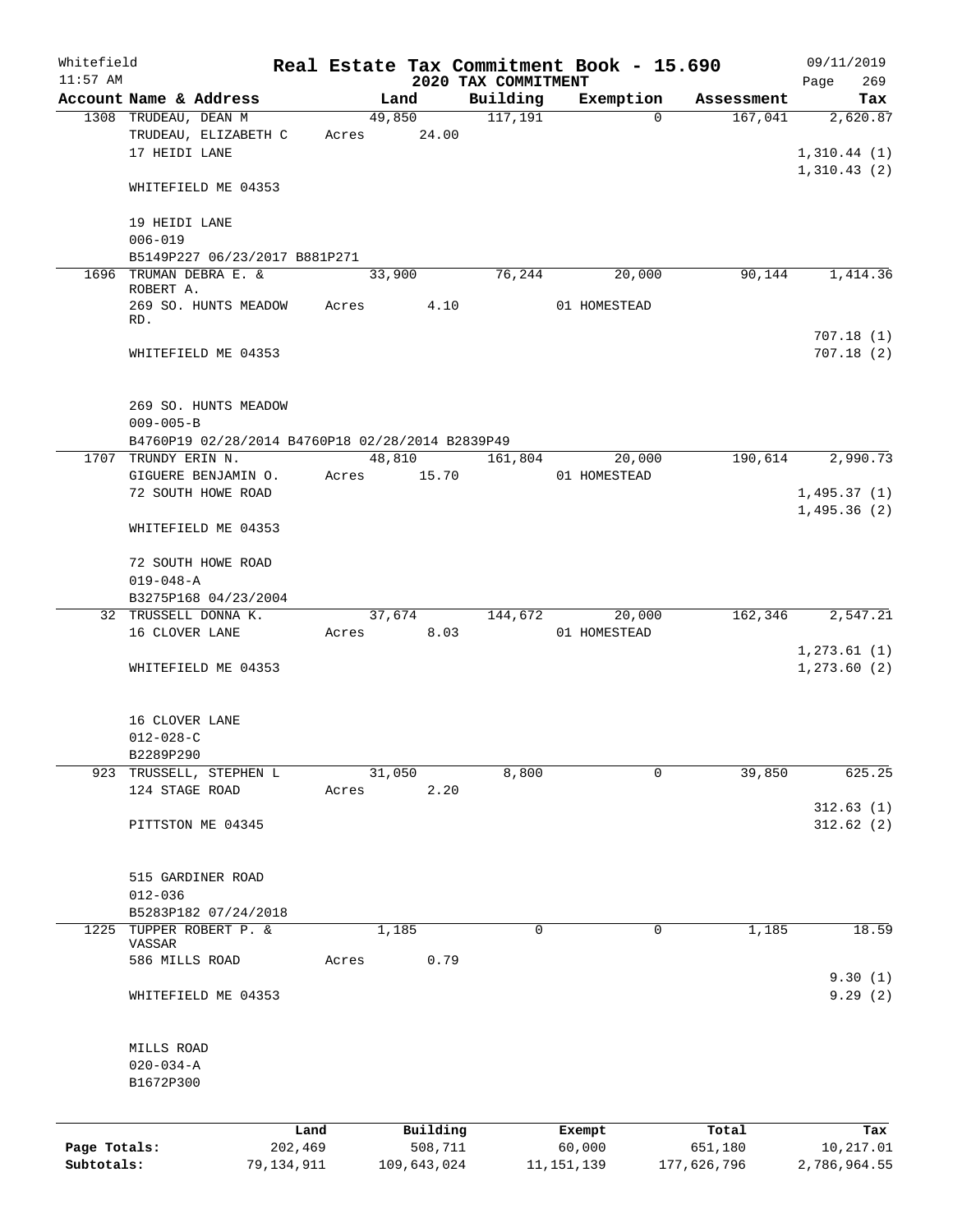| Whitefield |                                                                         |             |        |                     | Real Estate Tax Commitment Book - 15.690 |            | 09/11/2019       |
|------------|-------------------------------------------------------------------------|-------------|--------|---------------------|------------------------------------------|------------|------------------|
| $11:57$ AM |                                                                         |             |        | 2020 TAX COMMITMENT |                                          |            | 270<br>Page      |
|            | Account Name & Address                                                  |             | Land   |                     | Building Exemption                       | Assessment | Tax              |
|            | 1508 TURNER NATALIA E &<br>ANTHONY                                      |             | 31,950 | $\frac{113,673}{ }$ | 26,000                                   |            | 119,623 1,876.88 |
|            | 103 SOUTH HOWE ROAD                                                     | Acres       | 2.80   |                     | 01 HOMESTEAD                             |            |                  |
|            |                                                                         |             |        |                     | 05 VET EXEMPTION                         |            | 938.44 (1)       |
|            | WHITEFIELD ME 04353                                                     |             |        |                     |                                          |            | 938.44 (2)       |
|            | 103 SOUTH HOWE ROAD                                                     |             |        |                     |                                          |            |                  |
|            | $017 - 017 - A$                                                         |             |        |                     |                                          |            |                  |
|            | B1543P46                                                                |             |        |                     |                                          |            |                  |
|            | 872 TUTTLE LISA                                                         |             |        |                     | 58,950 120,081 20,000                    |            | 159,031 2,495.20 |
|            | 2 SO. WEARY POND LANE                                                   | Acres 38.00 |        |                     | 01 HOMESTEAD                             |            |                  |
|            |                                                                         |             |        |                     |                                          |            | 1,247.60(1)      |
|            | WHITEFIELD ME 04353                                                     |             |        |                     |                                          |            | 1, 247.60(2)     |
|            |                                                                         |             |        |                     |                                          |            |                  |
|            | 2 SO. WEARY POND LANE                                                   |             |        |                     |                                          |            |                  |
|            | $008 - 039$                                                             |             |        |                     |                                          |            |                  |
|            | B2977P21 12/23/2002 B2977P19 12/23/2002                                 |             |        |                     |                                          |            |                  |
|            | 266 TUTTLE ROBERT &<br>ANGELINE                                         | 39,200      |        | $\Omega$            | $\mathbf 0$                              | 39,200     | 615.05           |
|            | 31 SO. BAY ROAD                                                         | Acres       | 23.00  |                     |                                          |            |                  |
|            |                                                                         |             |        |                     |                                          |            | 307.53(1)        |
|            | FRANKLIN ME 04634                                                       |             |        |                     |                                          |            | 307.52(2)        |
|            |                                                                         |             |        |                     |                                          |            |                  |
|            | SO. WEARY POND LANE                                                     |             |        |                     |                                          |            |                  |
|            | $008 - 038$                                                             |             |        |                     |                                          |            |                  |
|            | B2647P227                                                               |             |        |                     |                                          |            |                  |
|            | 1653 UHL, RONALD A                                                      | 15,820      |        | $\mathbf 0$         | $\mathbf 0$                              | 15,820     | 248.22           |
|            | 39019 GOLDEN BEACH ROAD Acres 15.40                                     |             |        |                     |                                          |            |                  |
|            |                                                                         |             |        |                     |                                          |            | 124.11(1)        |
|            | MECHANICSVILLE MD 20659                                                 |             |        |                     |                                          |            | 124.11(2)        |
|            | HILTON ROAD                                                             |             |        |                     |                                          |            |                  |
|            | $011 - 006$                                                             |             |        |                     |                                          |            |                  |
|            | B5174P31 08/22/2017 B5174P30 08/22/2017 B5174P29<br>08/22/2017 B805P226 |             |        |                     |                                          |            |                  |
|            | 767 USDA - RURAL<br>DEVELOPMENT                                         | 30,750      |        | 50,184              | $\Omega$                                 | 80,934     | 1,269.85         |
|            | C/O CUSTOMER SERVICE<br>DEPT.                                           | Acres       | 2.00   |                     |                                          |            |                  |
|            | PO BOX 66889                                                            |             |        |                     |                                          |            | 634.93 (1)       |
|            |                                                                         |             |        |                     |                                          |            | 634.92 (2)       |
|            | ST. LOUIS MO 63166                                                      |             |        |                     |                                          |            |                  |
|            | 194 ROCKLAND ROAD                                                       |             |        |                     |                                          |            |                  |
|            | $021 - 005$                                                             |             |        |                     |                                          |            |                  |
|            | B4977P270 02/12/2016 B2261P239                                          |             |        |                     |                                          |            |                  |

|              | Land       | Building    | Exempt     | Total       | Tax          |
|--------------|------------|-------------|------------|-------------|--------------|
| Page Totals: | 176.670    | 283,938     | 46,000     | 414,608     | 6,505.20     |
| Subtotals:   | 79,311,581 | 109,926,962 | 11,197,139 | 178,041,404 | 2,793,469.75 |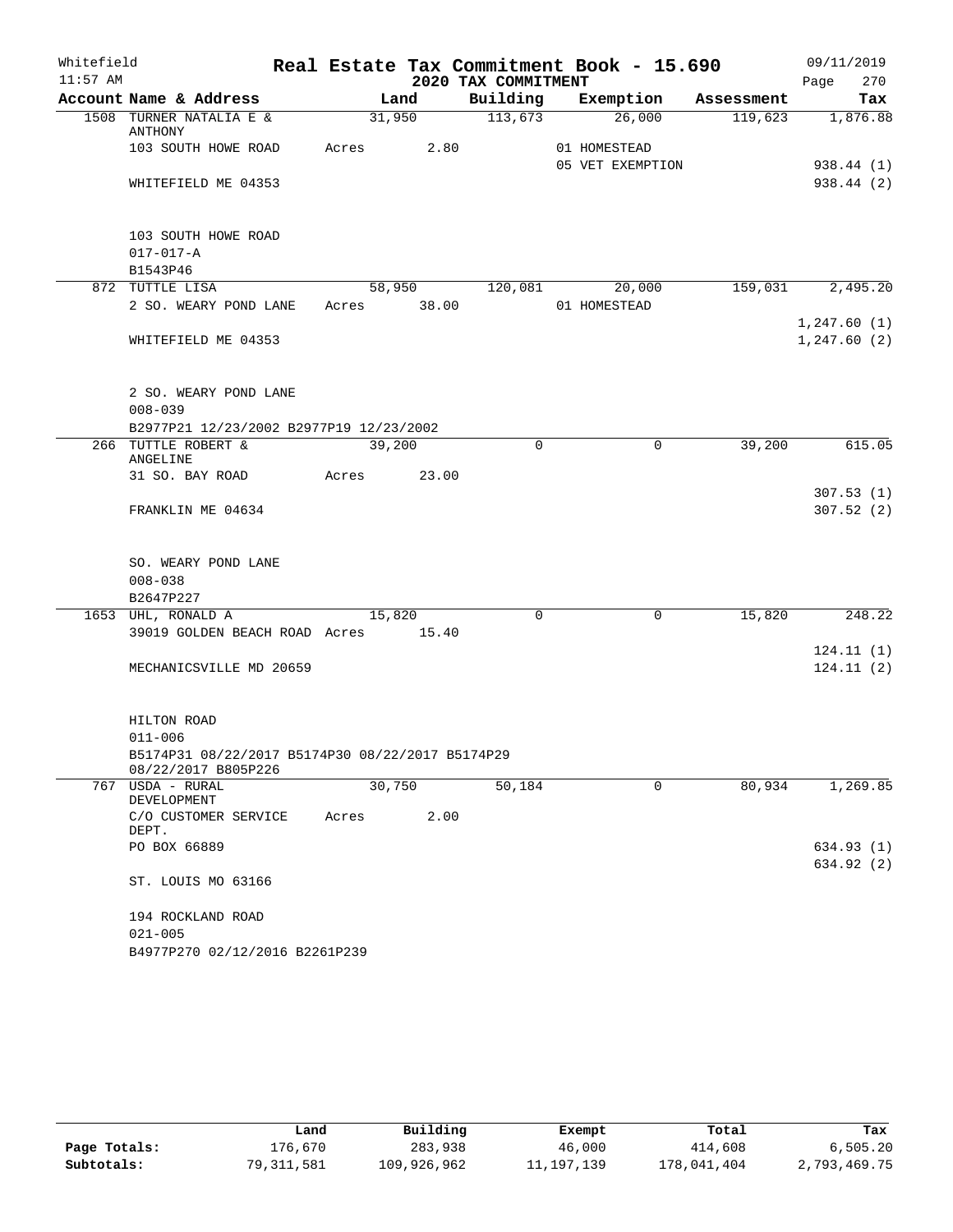| Whitefield<br>$11:57$ AM |                                                |        |                     |                                 | Real Estate Tax Commitment Book - 15.690 |                  | 09/11/2019            |
|--------------------------|------------------------------------------------|--------|---------------------|---------------------------------|------------------------------------------|------------------|-----------------------|
|                          | Account Name & Address                         |        | Land                | 2020 TAX COMMITMENT<br>Building | Exemption                                | Assessment       | 271<br>Page<br>Tax    |
|                          | 1472 VALLIERES MELISSA P. &                    | 40,050 |                     | 175,862                         | 20,000                                   | 195, 912         | 3,073.86              |
|                          | GARY C.                                        |        |                     |                                 |                                          |                  |                       |
|                          | 131 HANLEY ROAD                                | Acres  | 11.00               |                                 | 01 HOMESTEAD                             |                  | 1,536.93(1)           |
|                          | PITTSTON ME 04345                              |        |                     |                                 |                                          |                  | 1,536.93(2)           |
|                          |                                                |        |                     |                                 |                                          |                  |                       |
|                          | 131 HANLEY ROAD,                               |        |                     |                                 |                                          |                  |                       |
|                          | $006 - 004$                                    |        |                     |                                 |                                          |                  |                       |
|                          | B3650P314 03/23/2006                           |        |                     |                                 |                                          |                  |                       |
|                          | 1261 VAN KLEECK PETER<br>3 HARTFORD STREET     | Acres  | 71,750<br>60.00     | 110,679                         | 0                                        | 182,429          | 2,862.31              |
|                          |                                                |        |                     |                                 |                                          |                  | 1,431.16(1)           |
|                          | DOVER MA 02030                                 |        |                     |                                 |                                          |                  | 1,431.15(2)           |
|                          | 69 NO. FOWLES LANE                             |        |                     |                                 |                                          |                  |                       |
|                          | $008 - 015$                                    |        |                     |                                 |                                          |                  |                       |
|                          | B1313P168                                      |        |                     |                                 |                                          |                  |                       |
|                          | 737 VAN KLEECK PETER                           | 27,650 |                     | 0                               | 0                                        | 27,650           | 433.83                |
|                          | 3 HARTFORD STREET                              | Acres  | 8.00                |                                 |                                          |                  | 216.92(1)             |
|                          | DOVER MA 02030                                 |        |                     |                                 |                                          |                  | 216.91(2)             |
|                          |                                                |        |                     |                                 |                                          |                  |                       |
|                          | SO. FOWLES LANE                                |        |                     |                                 |                                          |                  |                       |
|                          | $008 - 041$                                    |        |                     |                                 |                                          |                  |                       |
|                          | B1601P237                                      |        |                     |                                 |                                          |                  |                       |
| 1249                     | VAN LUNEN MARK                                 | 38,850 |                     | 141,091                         | 0                                        | 179,941          | 2,823.27              |
|                          | VAN LUNEN DEBORAH J.<br>359 SOUTH HUNTS MEADOW | Acres  | 9.50                |                                 |                                          |                  | 1,411.64(1)           |
|                          | <b>ROAD</b>                                    |        |                     |                                 |                                          |                  |                       |
|                          | WHITEFIELD ME 04353                            |        |                     |                                 |                                          |                  | 1,411.63(2)           |
|                          | 3428                                           |        |                     |                                 |                                          |                  |                       |
|                          | 359 SO. HUNTS MEADOW                           |        |                     |                                 |                                          |                  |                       |
|                          | $009 - 003$                                    |        |                     |                                 |                                          |                  |                       |
|                          | B5145P210 07/10/2017                           |        |                     |                                 |                                          |                  |                       |
|                          | 399 VANDERBILT BARBARA<br>85 DOYLE ROAD        | Acres  | 27,594<br>7.93      | $\Omega$                        | $\mathbf 0$                              | 27,594           | 432.95                |
|                          |                                                |        |                     |                                 |                                          |                  | 216.48(1)             |
|                          | WHITEFIELD ME 04353                            |        |                     |                                 |                                          |                  | 216.47(2)             |
|                          |                                                |        |                     |                                 |                                          |                  |                       |
|                          | DOYLE ROAD<br>$019 - 039 - C$                  |        |                     |                                 |                                          |                  |                       |
|                          | B2306P168                                      |        |                     |                                 |                                          |                  |                       |
|                          | 400 VANDERBILT BARBARA S.                      |        | 4,410               | 0                               | 0                                        | 4,410            | 69.19                 |
|                          | CUREWITZ, RICHARD<br>85 DOYLE ROAD             | Acres  | 2.94                |                                 |                                          |                  |                       |
|                          |                                                |        |                     |                                 |                                          |                  | 34.60(1)<br>34.59 (2) |
|                          | WHITEFIELD ME 04353                            |        |                     |                                 |                                          |                  |                       |
|                          | DOYLE ROAD                                     |        |                     |                                 |                                          |                  |                       |
|                          | $019 - 038 - 001$                              |        |                     |                                 |                                          |                  |                       |
|                          | B5290P116 08/08/2018                           |        |                     |                                 |                                          |                  |                       |
|                          |                                                |        |                     |                                 |                                          |                  |                       |
| Page Totals:             | Land<br>210,304                                |        | Building<br>427,632 |                                 | Exempt<br>20,000                         | Total<br>617,936 | Tax<br>9,695.41       |
| Subtotals:               | 79,521,885                                     |        | 110,354,594         |                                 | 11, 217, 139                             | 178,659,340      | 2,803,165.16          |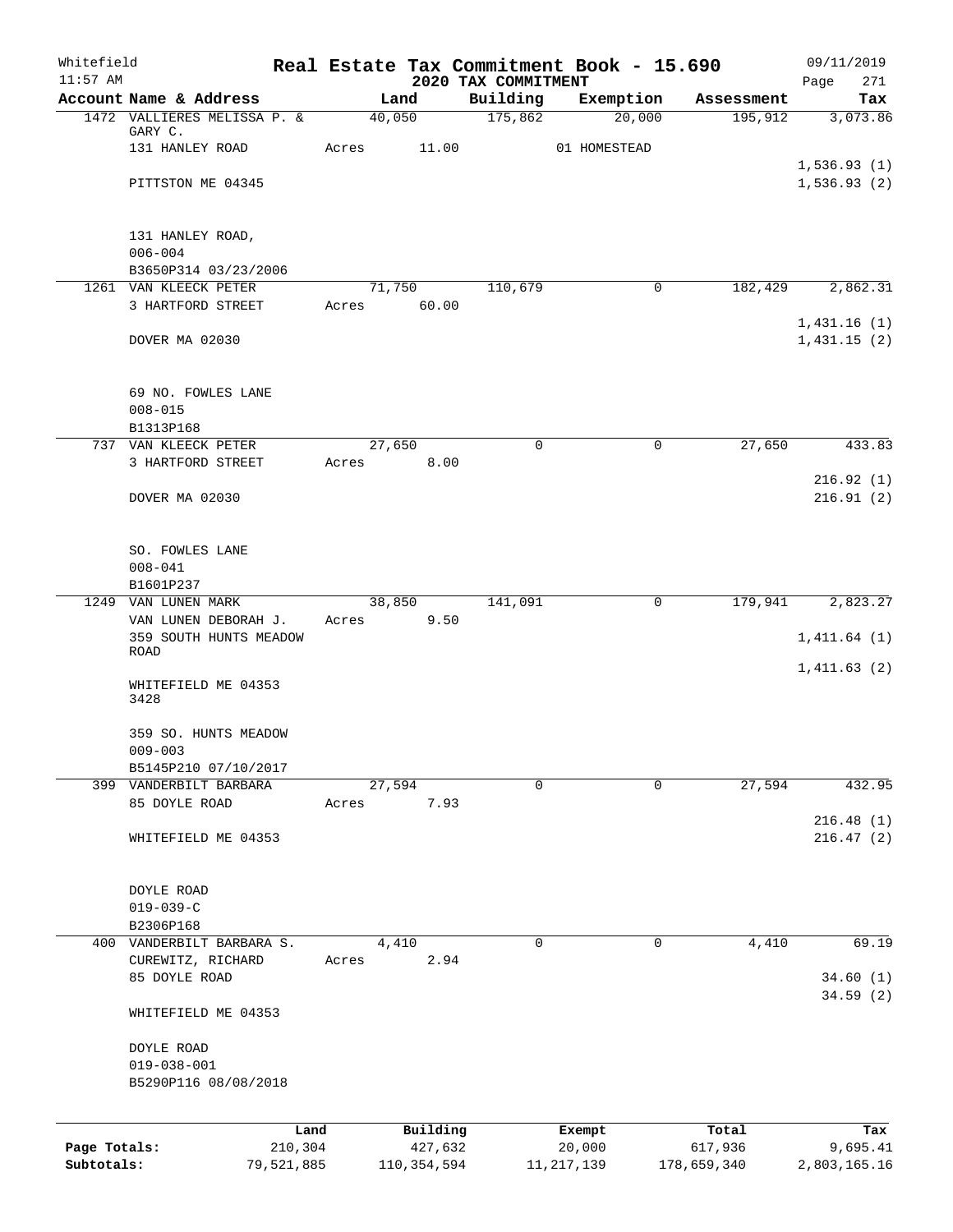| Whitefield<br>$11:57$ AM |                                                                                         |       |                       | 2020 TAX COMMITMENT | Real Estate Tax Commitment Book - 15.690 |            | 09/11/2019<br>272<br>Page |
|--------------------------|-----------------------------------------------------------------------------------------|-------|-----------------------|---------------------|------------------------------------------|------------|---------------------------|
|                          | Account Name & Address                                                                  |       | Land                  | Building            | Exemption                                | Assessment | Tax                       |
|                          | 505 VANDERBILT BARBARA S.<br>CUREWITZ, RICHARD<br>85 DOYLE ROAD                         |       | 47,066<br>Acres 19.77 | 127,143             | 20,000<br>01 HOMESTEAD                   | 154,209    | 2,419.54<br>1, 209.77(1)  |
|                          | WHITEFIELD ME 04353                                                                     |       |                       |                     |                                          |            | 1, 209.77(2)              |
|                          | 85 DOYLE ROAD<br>$019 - 038$                                                            |       |                       |                     |                                          |            |                           |
|                          | B5290P116 08/08/2018 B895P1<br>269 VANDERBILT BARBARA S.                                |       | 9,140                 | $\mathbf 0$         | 0                                        | 9,140      | 143.41                    |
|                          | 85 DOYLE ROAD                                                                           | Acres | 7.05                  |                     |                                          |            | 71.71(1)                  |
|                          | WHITEFIELD ME 04353                                                                     |       |                       |                     |                                          |            | 71.70(2)                  |
|                          | DOYLE ROAD<br>$019 - 039 - A$                                                           |       |                       |                     |                                          |            |                           |
|                          | B1611P190                                                                               |       |                       |                     |                                          |            |                           |
|                          | 840 VAUGHAN CHARLES M. &<br>HARRIET F.                                                  | Acres | 30,000<br>1.00        | 92,939              | 0                                        | 122,939    | 1,928.91                  |
|                          | P. O. BOX 345                                                                           |       |                       |                     |                                          |            | 964.46 (1)                |
|                          | COOPERS MILLS ME 04341                                                                  |       |                       |                     |                                          |            | 964.45(2)                 |
|                          | 119 MAIN STREET<br>$022 - 019 - A$<br>B4285P37 06/09/2010 B3655P180 03/31/2006 B3554P25 |       |                       |                     |                                          |            |                           |
|                          | 09/19/2005                                                                              |       |                       |                     |                                          |            |                           |
|                          | 44 VAUGHAN HARRIET F. &                                                                 |       | 30,000                | 13,611              | 0                                        | 43,611     | 684.26                    |
|                          | CHARLES M.<br>P O BOX 345                                                               | Acres | 1.00                  |                     |                                          |            |                           |
|                          |                                                                                         |       |                       |                     |                                          |            | 342.13(1)                 |
|                          | COOPERS MILLS ME 04341                                                                  |       |                       |                     |                                          |            | 342.13(2)                 |
|                          | 18 WINDSOR ROAD<br>$022 - 019$                                                          |       |                       |                     |                                          |            |                           |
|                          | B4285P37 06/11/2010<br>1569 VERRILL, DALE                                               |       |                       | $\Omega$            | $\Omega$                                 | 79,750     |                           |
|                          | P.O. BOX 299                                                                            | Acres | 79,750<br>96.00       |                     |                                          |            | 1,251.28                  |
|                          |                                                                                         |       |                       |                     |                                          |            | 625.64(1)                 |
|                          | SOUTH PARIS ME 04281                                                                    |       |                       |                     |                                          |            | 625.64(2)                 |
|                          | HEATH ROAD<br>$011 - 007$                                                               |       |                       |                     |                                          |            |                           |
|                          | B4934P85 10/01/2015 B3770P62 11/10/2006                                                 |       |                       |                     |                                          |            |                           |
|                          | 754 VICKERS ELLEN GOODRIDGE<br>PO BOX 241                                               | Acres | 30,000<br>0.46        | 87,566              | 0                                        | 117,566    | 1,844.61                  |
|                          | COOPERS MILLS ME 04341                                                                  |       |                       |                     |                                          |            | 922.31(1)<br>922.30 (2)   |
|                          | 129 MAIN STREET<br>$022 - 017$                                                          |       |                       |                     |                                          |            |                           |
|                          | B4899P249 06/24/2015 B2570P164                                                          |       |                       |                     |                                          |            |                           |
|                          |                                                                                         | Land  | Building              |                     | Exempt                                   | Total      | Tax                       |
| Page Totals:             | 225,956                                                                                 |       | 321,259               |                     | 20,000                                   | 527,215    | 8,272.01                  |

**Subtotals:** 79,747,841 110,675,853 11,237,139 179,186,555 2,811,437.17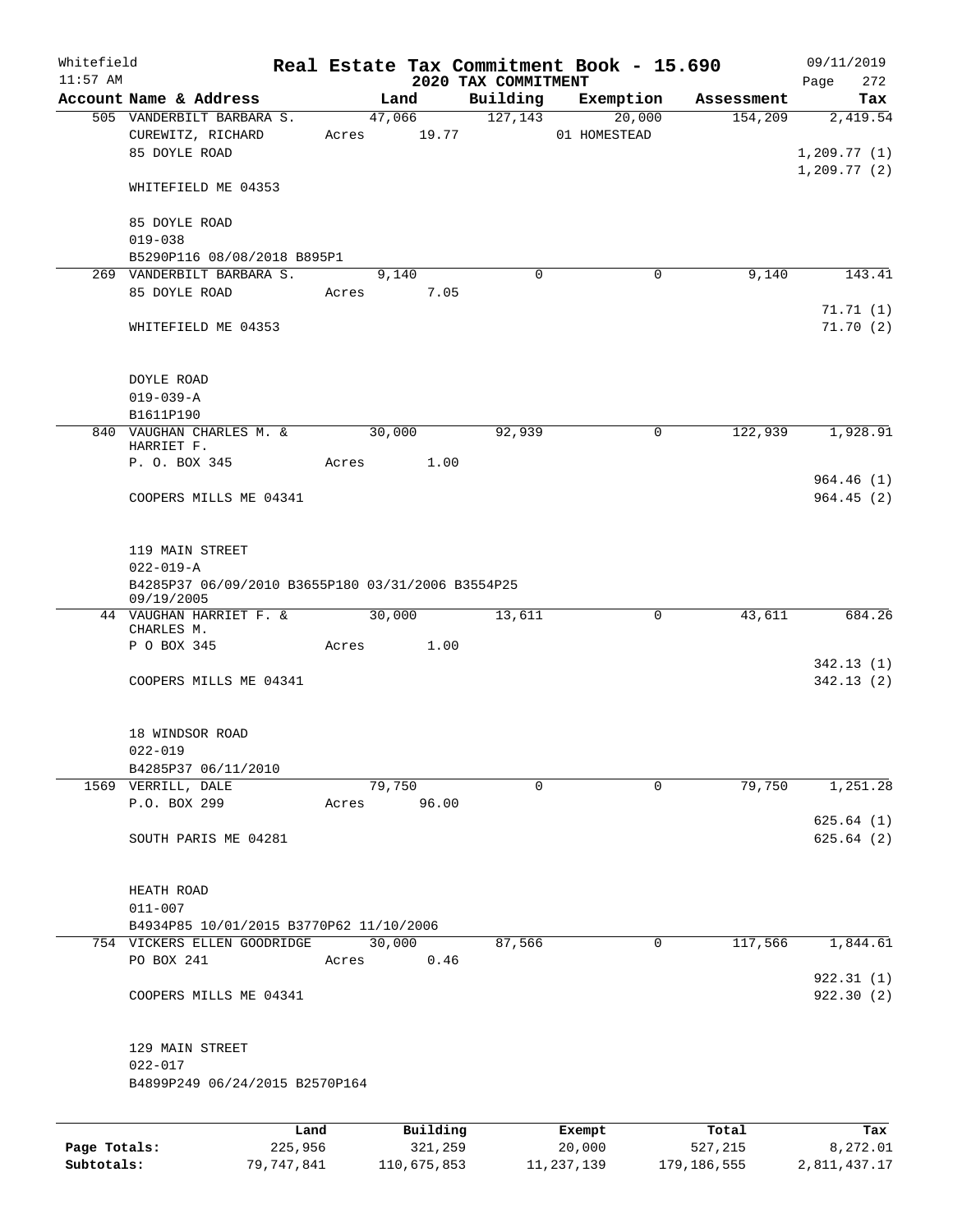| Whitefield<br>$11:57$ AM |                                                          |       |                 |        | 2020 TAX COMMITMENT | Real Estate Tax Commitment Book - 15.690 |            |             | 09/11/2019             |
|--------------------------|----------------------------------------------------------|-------|-----------------|--------|---------------------|------------------------------------------|------------|-------------|------------------------|
|                          | Account Name & Address                                   |       | Land            |        | Building            | Exemption                                | Assessment | Page        | 273<br>Tax             |
|                          | 596 VIGUE DEAN A. & JEAN F.                              |       | 36,210          |        | 100,593             | 20,000                                   | 116,803    |             | 1,832.64               |
|                          | P.O. BOX 147                                             |       | Acres 6.20      |        |                     | 01 HOMESTEAD                             |            |             |                        |
|                          |                                                          |       |                 |        |                     |                                          |            |             | 916.32(1)              |
|                          | WHITEFIELD ME 04353                                      |       |                 |        |                     |                                          |            |             | 916.32(2)              |
|                          |                                                          |       |                 |        |                     |                                          |            |             |                        |
|                          | 127 GRAND ARMY ROAD                                      |       |                 |        |                     |                                          |            |             |                        |
|                          | $013 - 033 - A$                                          |       |                 |        |                     |                                          |            |             |                        |
|                          | B1575P270<br>1189 VIGUE GARY                             |       | 58,632          |        | 127,139             | 20,000                                   | 165,771    |             | 2,600.95               |
|                          | P O BOX 173                                              |       | Acres 37.51     |        |                     | 01 HOMESTEAD                             |            |             |                        |
|                          |                                                          |       |                 |        |                     |                                          |            | 1,300.48(1) |                        |
|                          | WHITEFIELD ME 04353                                      |       |                 |        |                     |                                          |            | 1,300.47(2) |                        |
|                          | 256 GRAND ARMY ROAD                                      |       |                 |        |                     |                                          |            |             |                        |
|                          | $013 - 014$                                              |       |                 |        |                     |                                          |            |             |                        |
|                          | B1739P76                                                 |       |                 |        |                     |                                          |            |             |                        |
|                          | 1736 VIGUE GARY                                          |       | 22,175          |        | 0                   | 0                                        | 22,175     |             | 347.93                 |
|                          | P.O. BOX 173                                             | Acres | 2.95            |        |                     |                                          |            |             |                        |
|                          |                                                          |       |                 |        |                     |                                          |            |             | 173.97(1)              |
|                          | WHITEFIELD ME 04353                                      |       |                 |        |                     |                                          |            |             | 173.96(2)              |
|                          | PIPER ROAD                                               |       |                 |        |                     |                                          |            |             |                        |
|                          | $026 - 027 - A$                                          |       |                 |        |                     |                                          |            |             |                        |
|                          | B4432P72 08/24/2011 B2054P306                            |       |                 |        |                     |                                          |            |             |                        |
|                          | 1760 VIGUE GARY M. & SHIRLEY<br>J. WARREN                |       | 30,495          |        | 95,531              | $\mathbf 0$                              | 126,026    |             | 1,977.35               |
|                          | 29 TOWNHOUSE ROAD                                        | Acres |                 | 1.83   |                     |                                          |            |             |                        |
|                          |                                                          |       |                 |        |                     |                                          |            |             | 988.68 (1)             |
|                          | WHITEFIELD ME 04353                                      |       |                 |        |                     |                                          |            |             | 988.67 (2)             |
|                          | 29 TOWNHOUSE ROAD                                        |       |                 |        |                     |                                          |            |             |                        |
|                          | $013 - 014 - A$                                          |       |                 |        |                     |                                          |            |             |                        |
|                          | B3626P229 01/20/2006                                     |       |                 |        |                     |                                          |            |             |                        |
|                          | 1463 VIGUE JEFFREY L. &                                  |       | 93,150          |        | 135,899             | 20,000                                   | 209,049    |             | 3,279.98               |
|                          | BETHANY J.<br>P O BOX 70                                 | Acres |                 | 102.80 |                     | 01 HOMESTEAD                             |            |             |                        |
|                          |                                                          |       |                 |        |                     |                                          |            | 1,639.99(1) |                        |
|                          | WHITEFIELD ME 04353                                      |       |                 |        |                     |                                          |            | 1,639.99(2) |                        |
|                          | 37 VIGUE ROAD                                            |       |                 |        |                     |                                          |            |             |                        |
|                          | $013 - 033$                                              |       |                 |        |                     |                                          |            |             |                        |
|                          | B2129P65                                                 |       |                 |        |                     |                                          |            |             |                        |
|                          | 861 VIGUE, JEFFREY L                                     |       | 60,055          |        | $\mathbf 0$         | $\mathbf 0$                              | 60,055     |             | 942.26                 |
|                          | VIGUE, BETHANY J                                         | Acres |                 | 56.61  |                     |                                          |            |             |                        |
|                          | PO BOX 70                                                |       |                 |        |                     |                                          |            |             | 471.13(1)<br>471.13(2) |
|                          | WHITEFIELD ME 04353                                      |       |                 |        |                     |                                          |            |             |                        |
|                          | VIGUE ROAD                                               |       |                 |        |                     |                                          |            |             |                        |
|                          | $016 - 043$<br>B5085P277 12/13/2016 B3291P143 05/18/2004 |       |                 |        |                     |                                          |            |             |                        |
|                          |                                                          |       |                 |        |                     |                                          |            |             |                        |
|                          |                                                          |       |                 |        |                     |                                          |            |             |                        |
|                          | Land.                                                    |       | <b>Building</b> |        |                     | <b>Fromnt</b>                            | $T$ ctal   |             |                        |

|              | Land       | Building    | Exempt     | Total       | Tax          |
|--------------|------------|-------------|------------|-------------|--------------|
| Page Totals: | 300,717    | 459,162     | 60,000     | 699,879     | 10,981.11    |
| Subtotals:   | 80,048,558 | 111,135,015 | 11,297,139 | 179,886,434 | 2,822,418.28 |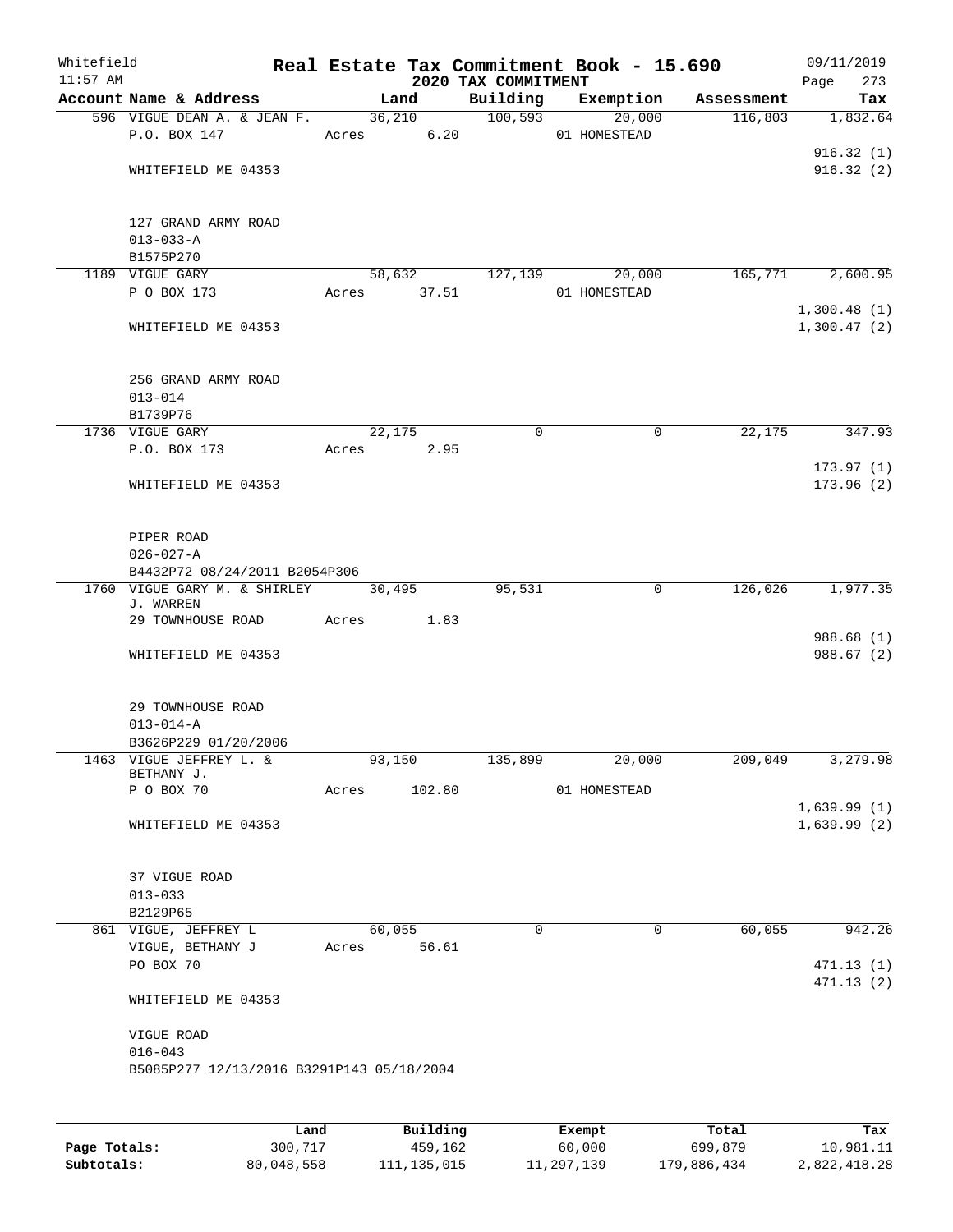| Whitefield   |                                                                            |                 |       |        |                     |                                 | Real Estate Tax Commitment Book - 15.690 |                  | 09/11/2019         |
|--------------|----------------------------------------------------------------------------|-----------------|-------|--------|---------------------|---------------------------------|------------------------------------------|------------------|--------------------|
| $11:57$ AM   | Account Name & Address                                                     |                 |       | Land   |                     | 2020 TAX COMMITMENT<br>Building | Exemption                                | Assessment       | 274<br>Page<br>Tax |
|              | 1411 VIGUE, THOMAS                                                         |                 |       | 40,000 |                     | 79,687                          | $\Omega$                                 | 119,687          | 1,877.89           |
|              | P.O. BOX 173                                                               |                 | Acres |        | 1.15                |                                 |                                          |                  |                    |
|              |                                                                            |                 |       |        |                     |                                 |                                          |                  | 938.95 (1)         |
|              | WHITEFIELD ME 04353                                                        |                 |       |        |                     |                                 |                                          |                  | 938.94 (2)         |
|              |                                                                            |                 |       |        |                     |                                 |                                          |                  |                    |
|              |                                                                            |                 |       |        |                     |                                 |                                          |                  |                    |
|              | 318 JEFFERSON ROAD                                                         |                 |       |        |                     |                                 |                                          |                  |                    |
|              | $029 - 002$                                                                |                 |       |        |                     |                                 |                                          |                  |                    |
|              | B4951P90 11/19/2015 B2570P203<br>785 VILLENEUVE WILLIAM J. &               |                 |       | 82,525 |                     | 138,110                         | 20,000                                   | 200,635          | 3,147.96           |
|              | JUDITH M.                                                                  |                 |       |        |                     |                                 |                                          |                  |                    |
|              | 10 FAWN LANE                                                               |                 | Acres |        | 45.00               |                                 | 01 HOMESTEAD                             |                  |                    |
|              |                                                                            |                 |       |        |                     |                                 |                                          |                  | 1,573.98(1)        |
|              | WHITEFIELD ME 04353                                                        |                 |       |        |                     |                                 |                                          |                  | 1,573.98(2)        |
|              |                                                                            |                 |       |        |                     |                                 |                                          |                  |                    |
|              | 10 FAWN LANE                                                               |                 |       |        |                     |                                 |                                          |                  |                    |
|              | $004 - 026$                                                                |                 |       |        |                     |                                 |                                          |                  |                    |
|              | B4213P46 10/19/2009 B1064P234 05/01/1981                                   |                 |       |        |                     |                                 |                                          |                  |                    |
|              | 1731 VITALIS NED A.                                                        |                 |       | 23,780 |                     | $\mathbf 0$                     | $\mathbf 0$                              | 23,780           | 373.11             |
|              | P.O. BOX 2065                                                              |                 | Acres |        | 4.02                |                                 |                                          |                  |                    |
|              |                                                                            |                 |       |        |                     |                                 |                                          |                  | 186.56(1)          |
|              | AUGUSTA ME 04338                                                           |                 |       |        |                     |                                 |                                          |                  | 186.55(2)          |
|              |                                                                            |                 |       |        |                     |                                 |                                          |                  |                    |
|              |                                                                            |                 |       |        |                     |                                 |                                          |                  |                    |
|              | EAST RIVER ROAD                                                            |                 |       |        |                     |                                 |                                          |                  |                    |
|              | $010 - 045 - A$                                                            |                 |       |        |                     |                                 |                                          |                  |                    |
|              | B3325P277 06/28/2004<br>692 VITI STEPHEN F.                                |                 |       | 40,000 |                     | 59,227                          | 0                                        | 99,227           | 1,556.87           |
|              | 17 BASS LN.                                                                |                 | Acres |        | 0.14                |                                 |                                          |                  |                    |
|              |                                                                            |                 |       |        |                     |                                 |                                          |                  | 778.44(1)          |
|              | WHITEFIELD ME 04353                                                        |                 |       |        |                     |                                 |                                          |                  | 778.43 (2)         |
|              |                                                                            |                 |       |        |                     |                                 |                                          |                  |                    |
|              |                                                                            |                 |       |        |                     |                                 |                                          |                  |                    |
|              | 17 BASS LANE                                                               |                 |       |        |                     |                                 |                                          |                  |                    |
|              | $029 - 008$                                                                |                 |       |        |                     |                                 |                                          |                  |                    |
|              | B2112P40                                                                   |                 |       |        |                     |                                 |                                          |                  |                    |
|              | 1686 VOGEL, EMILY ANN<br>VOGEL, MATTHEW PHILLIP                            |                 | Acres | 7,200  | 4.80                | 0                               | 0                                        | 7,200            | 112.97             |
|              | 205 HUNTS MEADOW ROAD                                                      |                 |       |        |                     |                                 |                                          |                  | 56.49(1)           |
|              |                                                                            |                 |       |        |                     |                                 |                                          |                  | 56.48(2)           |
|              | PITTSTON ME 04345                                                          |                 |       |        |                     |                                 |                                          |                  |                    |
|              |                                                                            |                 |       |        |                     |                                 |                                          |                  |                    |
|              | SO. HUNTS MEADOW ROAD                                                      |                 |       |        |                     |                                 |                                          |                  |                    |
|              | $006 - 021 - 4$                                                            |                 |       |        |                     |                                 |                                          |                  |                    |
|              | B5315P100 10/15/2018 B4704P79 08/27/2013 B3530P120<br>08/08/2005 B2906P283 |                 |       |        |                     |                                 |                                          |                  |                    |
|              | 862 VOIGT PAUL D. & DEBORAH                                                |                 |       | 30,000 |                     | 104,819                         | 20,000                                   | 114,819          | 1,801.51           |
|              | 795 TOWNHOUSE ROAD                                                         |                 | Acres |        | 1.10                |                                 | 01 HOMESTEAD                             |                  |                    |
|              |                                                                            |                 |       |        |                     |                                 |                                          |                  | 900.76(1)          |
|              | WHITEFIELD ME 04353                                                        |                 |       |        |                     |                                 |                                          |                  | 900.75(2)          |
|              |                                                                            |                 |       |        |                     |                                 |                                          |                  |                    |
|              |                                                                            |                 |       |        |                     |                                 |                                          |                  |                    |
|              | 795 TOWNHOUSE ROAD                                                         |                 |       |        |                     |                                 |                                          |                  |                    |
|              | $007 - 017 - A$<br>B1317P75                                                |                 |       |        |                     |                                 |                                          |                  |                    |
|              |                                                                            |                 |       |        |                     |                                 |                                          |                  |                    |
|              |                                                                            |                 |       |        |                     |                                 |                                          |                  |                    |
|              |                                                                            |                 |       |        |                     |                                 |                                          |                  |                    |
| Page Totals: |                                                                            | Land<br>223,505 |       |        | Building<br>381,843 |                                 | Exempt<br>40,000                         | Total<br>565,348 | Tax<br>8,870.31    |
|              |                                                                            |                 |       |        |                     |                                 |                                          |                  |                    |

**Subtotals:** 80,272,063 111,516,858 11,337,139 180,451,782 2,831,288.59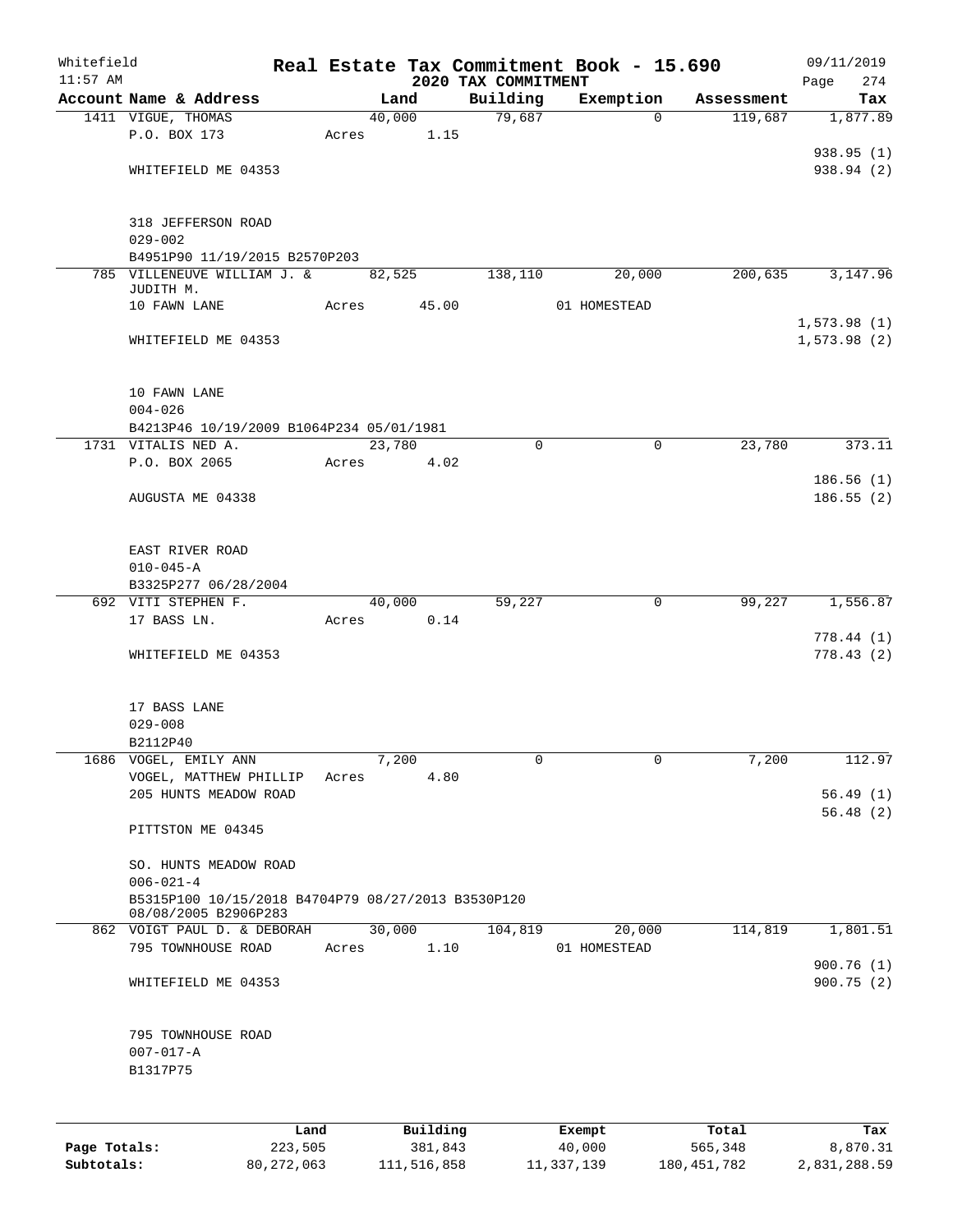| Whitefield<br>$11:57$ AM |                                                                           |       |        |       | 2020 TAX COMMITMENT | Real Estate Tax Commitment Book - 15.690 |            | Page | 09/11/2019<br>275          |
|--------------------------|---------------------------------------------------------------------------|-------|--------|-------|---------------------|------------------------------------------|------------|------|----------------------------|
|                          | Account Name & Address                                                    |       | Land   |       | Building            | Exemption                                | Assessment |      | Tax                        |
|                          | 364 W & S WOOD PRODUCTS                                                   |       | 29,250 |       | $\mathbf 0$         | $\Omega$                                 | 29,250     |      | 458.93                     |
|                          | 23 MARINE LANE                                                            | Acres |        | 10.00 |                     |                                          |            |      |                            |
|                          |                                                                           |       |        |       |                     |                                          |            |      | 229.47(1)                  |
|                          | WHITEFIELD ME 04353                                                       |       |        |       |                     |                                          |            |      | 229.46(2)                  |
|                          | THAYER ROAD<br>$001 - 013$                                                |       |        |       |                     |                                          |            |      |                            |
|                          | B5174P21 08/08/2017 B5174P19 08/22/2017 B4871P220<br>03/27/2015 B2239P268 |       |        |       |                     |                                          |            |      |                            |
|                          | 1351 WADE DANNIE G & MARY E.                                              |       | 33,345 |       | 150,965             | 20,000                                   | 164,310    |      | 2,578.02                   |
|                          | 182 VIGUE ROAD                                                            | Acres |        | 3.73  |                     | 01 HOMESTEAD                             |            |      |                            |
|                          |                                                                           |       |        |       |                     |                                          |            |      | 1,289.01(1)                |
|                          | WHITEFIELD ME 04353                                                       |       |        |       |                     |                                          |            |      | 1,289.01(2)                |
|                          | 182 VIGUE ROAD                                                            |       |        |       |                     |                                          |            |      |                            |
|                          | $016 - 034$                                                               |       |        |       |                     |                                          |            |      |                            |
|                          | B1655P52                                                                  |       |        |       |                     |                                          |            |      |                            |
| 1848                     | WAKEFIELD ALEXANDER S.                                                    |       | 45,362 |       | 129,113             | $\mathbf 0$                              | 174,475    |      | 2,737.51                   |
|                          | 20 IRISH LANE                                                             | Acres |        | 17.64 |                     |                                          |            |      |                            |
|                          | PITTSTON ME 04345 3451                                                    |       |        |       |                     |                                          |            |      | 1,368.76(1)<br>1,368.75(2) |
|                          |                                                                           |       |        |       |                     |                                          |            |      |                            |
|                          | 20 IRISH LANE                                                             |       |        |       |                     |                                          |            |      |                            |
|                          | $006 - 021 - B$                                                           |       |        |       |                     |                                          |            |      |                            |
|                          | B5165P163 08/02/2017                                                      |       |        |       |                     |                                          |            |      |                            |
|                          | 1214 WALDRON LEONARD A. &<br>HELEN                                        |       | 30,750 |       | 117,282             | 26,000                                   | 122,032    |      | 1,914.68                   |
|                          | 107 GRAND ARMY ROAD                                                       | Acres |        | 2.00  |                     | 01 HOMESTEAD                             |            |      |                            |
|                          |                                                                           |       |        |       |                     | 05 VET EXEMPTION                         |            |      | 957.34 (1)                 |
|                          | WHITEFIELD ME 04353                                                       |       |        |       |                     |                                          |            |      | 957.34 (2)                 |
|                          | 107 GRAND ARMY ROAD                                                       |       |        |       |                     |                                          |            |      |                            |
|                          | $013 - 036$                                                               |       |        |       |                     |                                          |            |      |                            |
|                          | B4756P231 02/12/2014 B2765P180                                            |       |        |       |                     |                                          |            |      |                            |
|                          | 175 WALLACE DONNA J.                                                      |       | 8,000  |       | 0                   | $\Omega$                                 | 8,000      |      | 125.52                     |
|                          | 2271 ALNA ROAD                                                            | Acres |        | 2.00  |                     |                                          |            |      |                            |
|                          |                                                                           |       |        |       |                     |                                          |            |      | 62.76(1)                   |
|                          | ALNA ME 04535                                                             |       |        |       |                     |                                          |            |      | 62.76(2)                   |
|                          | PETTICOAT ACRES LANE                                                      |       |        |       |                     |                                          |            |      |                            |
|                          | $001 - 058 - A$                                                           |       |        |       |                     |                                          |            |      |                            |
|                          | B2749P74 10/22/2001                                                       |       |        |       |                     |                                          |            |      |                            |
|                          | 271 WALMER JACOB                                                          |       | 32,415 |       | 96,797              | 26,000                                   | 103,212    |      | 1,619.40                   |
|                          | 52 HEATH ROAD                                                             | Acres |        | 3.11  |                     | 01 HOMESTEAD                             |            |      |                            |
|                          | WHITEFIELD ME 04353                                                       |       |        |       |                     | 05 VET EXEMPTION                         |            |      | 809.70 (1)<br>809.70 (2)   |
|                          |                                                                           |       |        |       |                     |                                          |            |      |                            |
|                          | 52 HEATH ROAD                                                             |       |        |       |                     |                                          |            |      |                            |
|                          | $011 - 047$<br>B4816P138 09/09/2014 B4816P137 09/09/2014 B1871P131        |       |        |       |                     |                                          |            |      |                            |
|                          |                                                                           |       |        |       |                     |                                          |            |      |                            |
|                          |                                                                           |       |        |       |                     |                                          |            |      |                            |
|                          |                                                                           |       |        |       |                     |                                          |            |      |                            |

|              | Land         | Building    | Exempt     | Total       | Tax          |
|--------------|--------------|-------------|------------|-------------|--------------|
| Page Totals: | 179.122      | 494,157     | 72,000     | 601,279     | 9,434.06     |
| Subtotals:   | 80, 451, 185 | 112,011,015 | 11,409,139 | 181,053,061 | 2,840,722.65 |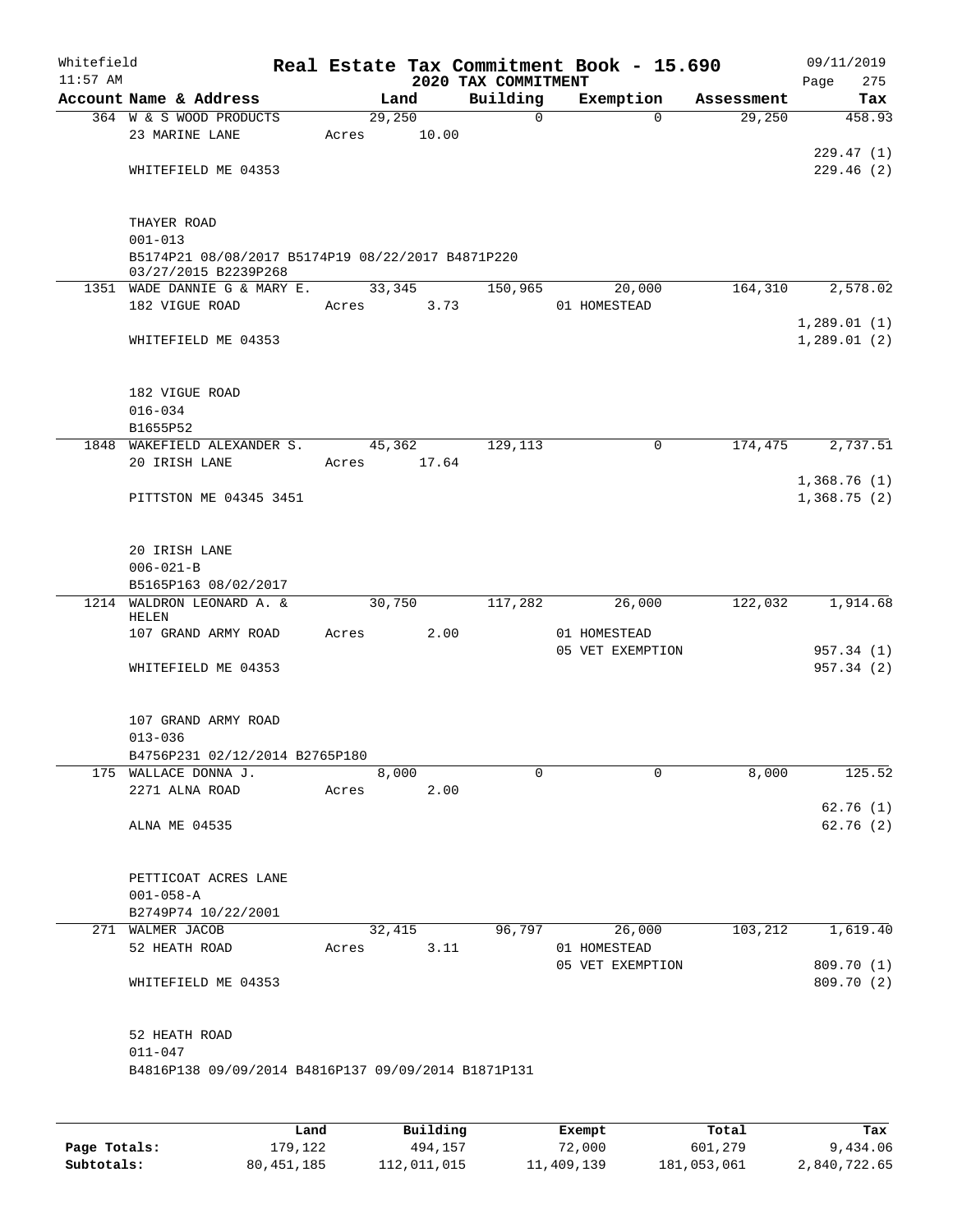| Whitefield<br>$11:57$ AM |                                                                             |       |                | 2020 TAX COMMITMENT | Real Estate Tax Commitment Book - 15.690 |            | 09/11/2019<br>276<br>Page  |
|--------------------------|-----------------------------------------------------------------------------|-------|----------------|---------------------|------------------------------------------|------------|----------------------------|
|                          | Account Name & Address                                                      |       | Land           | Building            | Exemption                                | Assessment | Tax                        |
|                          | 279 WALTZ GARY A.<br>WALTZ GWENDOLYN E.<br>297 HOLLYWOOD BOULEVARD          | Acres | 30,735<br>1.99 |                     | 88,833<br>20,000<br>01 HOMESTEAD         | 99,568     | 1,562.22<br>781.11 (1)     |
|                          | WHITEFIELD ME 04353                                                         |       |                |                     |                                          |            | 781.11(2)                  |
|                          | 297 HOLLYWOOD BOULEVARD<br>$002 - 012 - A$<br>B4511P240 04/10/2012 B1944P94 |       |                |                     |                                          |            |                            |
|                          | 1533 WALTZ GARY A. &                                                        |       | 30,735         | 29,850              | 0                                        | 60,585     | 950.58                     |
|                          | GWENDOLYN E.                                                                |       |                |                     |                                          |            |                            |
|                          | 297 HOLLYWOOD BOULEVARD Acres                                               |       | 1.99           |                     |                                          |            |                            |
|                          | WHITEFIELD ME 04353                                                         |       |                |                     |                                          |            | 475.29(1)<br>475.29(2)     |
|                          | 291 HOLLYWOOD BOULEVARD<br>$002 - 012 - B$                                  |       |                |                     |                                          |            |                            |
|                          | B5325P248 11/06/2018 B4511P238 04/10/2012 B1944P93                          |       |                |                     |                                          |            |                            |
|                          | 151 WALTZ, ALEX P                                                           |       | 36,354         | 115,665             | 20,000                                   | 132,019    | 2,071.38                   |
|                          | 38 SPLIT ROCK ROAD                                                          |       | Acres          | 6.38                | 01 HOMESTEAD                             |            |                            |
|                          | WALPOLE ME 04573                                                            |       |                |                     |                                          |            | 1,035.69(1)<br>1,035.69(2) |
|                          | 79 JEFFERSON ROAD<br>$027 - 016$<br>B5176P69 09/06/2017                     |       |                |                     |                                          |            |                            |
|                          | 1363 WASHBURN JESSICA RAE                                                   |       | 36,130         | 0                   | $\mathbf 0$                              | 36,130     | 566.88                     |
|                          | 8 WENTWORTH LANE                                                            | Acres | 18.60          |                     |                                          |            |                            |
|                          |                                                                             |       |                |                     |                                          |            | 283.44 (1)                 |
|                          | BAILEY ISLAND ME 04003                                                      |       |                |                     |                                          |            | 283.44 (2)                 |
|                          | HUNTS MEADOW ROAD<br>$012 - 023$                                            |       |                |                     |                                          |            |                            |
|                          | B3757P278 11/26/2004                                                        |       |                |                     |                                          |            |                            |
|                          | 1381 WATERS, III HENRY C                                                    |       | 56,100         | 9,058               | 0                                        | 65,158     | 1,022.33                   |
|                          | WATERS, BEATRIZ<br>2373 LAZY RIVER DRIVE                                    | Acres | 49.00          |                     |                                          |            | 511.17(1)                  |
|                          |                                                                             |       |                |                     |                                          |            | 511.16(2)                  |
|                          | RALEIGH NC 27630                                                            |       |                |                     |                                          |            |                            |
|                          | EAST RIVER ROAD                                                             |       |                |                     |                                          |            |                            |
|                          | $010 - 052$                                                                 |       |                |                     |                                          |            |                            |
|                          | B4830P209 10/23/2014 B2163P355                                              |       |                |                     |                                          |            |                            |
|                          | 1191 WATERS, III HENRY C                                                    |       | 55,500         | 80,748              | 0                                        | 136,248    | 2,137.73                   |
|                          | WATERS, BEATRIZ                                                             | Acres | 25.00          |                     |                                          |            |                            |
|                          | 2373 LAZY RIVER DRIVE<br>RALEIGH NC 27630                                   |       |                |                     |                                          |            | 1,068.87(1)<br>1,068.86(2) |
|                          |                                                                             |       |                |                     |                                          |            |                            |
|                          | 485 EAST RIVER ROAD<br>$010 - 038$                                          |       |                |                     |                                          |            |                            |
|                          | B4830P209 10/23/2014 B2163P355                                              |       |                |                     |                                          |            |                            |
|                          |                                                                             |       |                |                     |                                          |            |                            |

|              | Land       | Building    | Exempt     | Total       | Tax          |
|--------------|------------|-------------|------------|-------------|--------------|
| Page Totals: | 245,554    | 324,154     | 40,000     | 529,708     | 8,311.12     |
| Subtotals:   | 80,696,739 | 112,335,169 | 11,449,139 | 181,582,769 | 2,849,033.77 |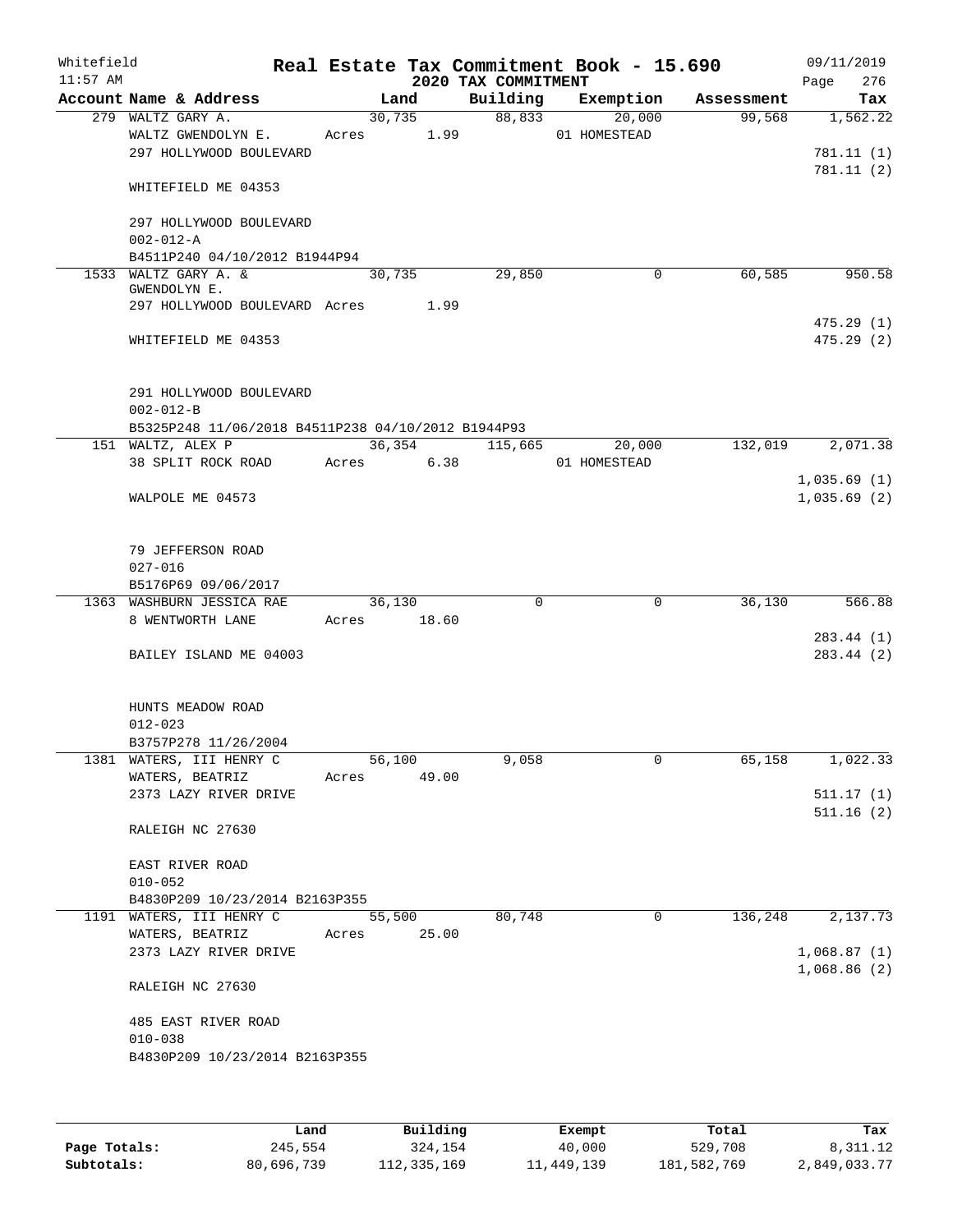| Whitefield<br>$11:57$ AM |                                |              |             |        |             | 2020 TAX COMMITMENT |              | Real Estate Tax Commitment Book - 15.690 |             | 09/11/2019<br>Page<br>277 |
|--------------------------|--------------------------------|--------------|-------------|--------|-------------|---------------------|--------------|------------------------------------------|-------------|---------------------------|
|                          | Account Name & Address         |              |             | Land   |             | Building            |              | Exemption                                | Assessment  | Tax                       |
|                          | 622 WATERS, III HENRY C        |              |             | 7,500  |             | $\Omega$            |              | $\Omega$                                 | 7,500       | 117.68                    |
|                          | WATERS, BEATRIZ                |              | Acres       |        | 5.00        |                     |              |                                          |             |                           |
|                          | 2373 LAZY RIVER DRIVE          |              |             |        |             |                     |              |                                          |             | 58.84(1)                  |
|                          |                                |              |             |        |             |                     |              |                                          |             | 58.84(2)                  |
|                          | RALEIGH NC 27630               |              |             |        |             |                     |              |                                          |             |                           |
|                          |                                |              |             |        |             |                     |              |                                          |             |                           |
|                          | EAST RIVER ROAD                |              |             |        |             |                     |              |                                          |             |                           |
|                          | $010 - 051$                    |              |             |        |             |                     |              |                                          |             |                           |
|                          | B4830P209 10/23/2014 B2163P355 |              |             |        |             |                     |              |                                          |             |                           |
|                          | 1443 WATSON MAXINE             |              |             | 30,300 |             | 84,064              |              | 26,000                                   | 88,364      | 1,386.43                  |
|                          | 31 COOKSON LANE                |              | Acres       |        | 1.70        |                     |              | 01 HOMESTEAD                             |             |                           |
|                          |                                |              |             |        |             |                     |              | 05 VET EXEMPTION                         |             | 693.22(1)                 |
|                          | WHITEFIELD ME 04353            |              |             |        |             |                     |              |                                          |             | 693.21(2)                 |
|                          | 31 COOKSON LANE                |              |             |        |             |                     |              |                                          |             |                           |
|                          | $020 - 049 - D$                |              |             |        |             |                     |              |                                          |             |                           |
|                          | B1277P14 11/27/1985            |              |             |        |             |                     |              |                                          |             |                           |
|                          | 830 WATSON-MOODY               |              |             | 73,250 |             | 359,488             |              | 0                                        | 432,738     | 6,789.66                  |
|                          | ENTERPRISES, LLC               |              |             |        |             |                     |              |                                          |             |                           |
|                          | 163 TOWNHOUSE ROAD             |              | Acres 63.00 |        |             |                     |              |                                          |             |                           |
|                          |                                |              |             |        |             |                     |              |                                          |             | 3,394.83(1)               |
|                          | WHITEFIELD ME 04353            |              |             |        |             |                     |              |                                          |             | 3,394.83(2)               |
|                          | 163 TOWNHOUSE ROAD             |              |             |        |             |                     |              |                                          |             |                           |
|                          | $013 - 007$                    |              |             |        |             |                     |              |                                          |             |                           |
|                          | B4658P260 05/07/2013 B1421P295 |              |             |        |             |                     |              |                                          |             |                           |
| 633                      | WEBB JONATHAN W. & JUDY        |              |             | 36,930 |             | 133,242             |              | 20,000                                   | 150,172     | 2,356.20                  |
|                          | Α.                             |              |             |        |             |                     |              |                                          |             |                           |
|                          | 17 HEAVEN'S WAY LANE           |              | Acres       |        | 7.10        |                     |              | 01 HOMESTEAD                             |             |                           |
|                          |                                |              |             |        |             |                     |              |                                          |             | 1, 178.10(1)              |
|                          | WHITEFIELD ME 04353            |              |             |        |             |                     |              |                                          |             | 1, 178.10(2)              |
|                          |                                |              |             |        |             |                     |              |                                          |             |                           |
|                          | 17 HEAVEN'S WAY LANE           |              |             |        |             |                     |              |                                          |             |                           |
|                          | $012 - 019$                    |              |             |        |             |                     |              |                                          |             |                           |
|                          | B2802P87 02/04/2002            |              |             |        |             |                     |              |                                          |             |                           |
| 205                      | WEBB JONATHAN W. & JUDY        |              |             | 21,500 |             | 31,536              |              | 0                                        | 53,036      | 832.13                    |
|                          | Α.                             |              |             |        |             |                     |              |                                          |             |                           |
|                          | 65 HUNTS MEADOW ROAD           |              | Acres       |        | 2.50        |                     |              |                                          |             |                           |
|                          |                                |              |             |        |             |                     |              |                                          |             | 416.07(1)                 |
|                          | WHITEFIELD ME 04353            |              |             |        |             |                     |              |                                          |             | 416.06(2)                 |
|                          | 65 HUNTS MEADOW ROAD           |              |             |        |             |                     |              |                                          |             |                           |
|                          | $012 - 030$                    |              |             |        |             |                     |              |                                          |             |                           |
|                          | B3222P129                      |              |             |        |             |                     |              |                                          |             |                           |
| 1410                     | WEBB JONATHAN W. & JUDY        |              |             | 47,315 |             | 0                   |              | 0                                        | 47,315      | 742.37                    |
|                          | Α.                             |              |             |        |             |                     |              |                                          |             |                           |
|                          | 17 HEAVEN'S WAYNE LANE         |              | Acres       |        | 51.13       |                     |              |                                          |             |                           |
|                          | WHITEFIELD ME 04353            |              |             |        |             |                     |              |                                          |             | 371.19(1)<br>371.18(2)    |
|                          |                                |              |             |        |             |                     |              |                                          |             |                           |
|                          | PITTSTON TOWN LINE             |              |             |        |             |                     |              |                                          |             |                           |
|                          | $012 - 016$                    |              |             |        |             |                     |              |                                          |             |                           |
|                          | B2543P233                      |              |             |        |             |                     |              |                                          |             |                           |
|                          |                                | Land         |             |        | Building    |                     | Exempt       |                                          | Total       | Tax                       |
| Page Totals:             |                                | 216,795      |             |        | 608,330     |                     | 46,000       |                                          | 779,125     | 12, 224.47                |
| Subtotals:               |                                | 80, 913, 534 |             |        | 112,943,499 |                     | 11, 495, 139 |                                          | 182,361,894 | 2,861,258.24              |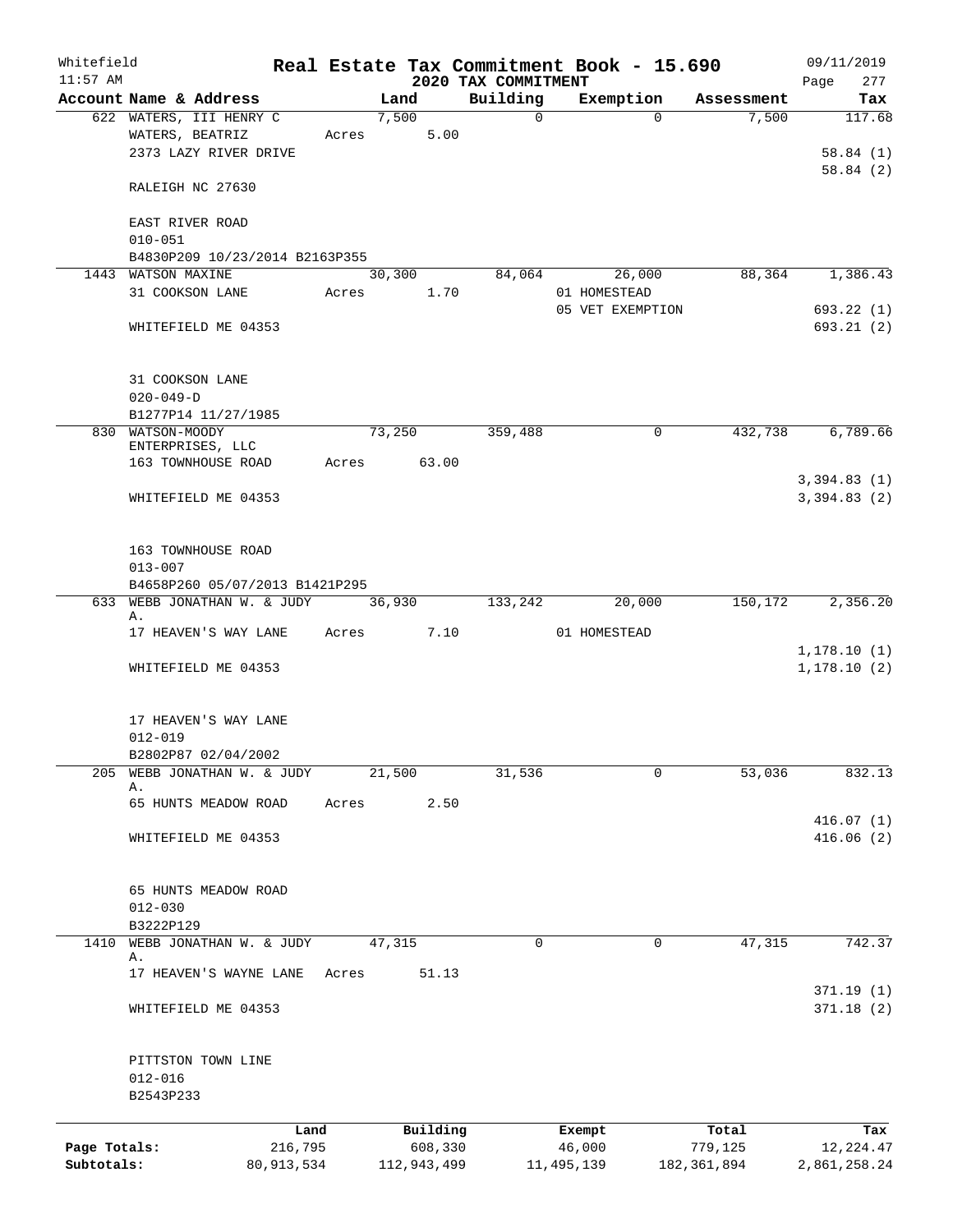| Whitefield<br>$11:57$ AM |                                                              |            |        |             | 2020 TAX COMMITMENT | Real Estate Tax Commitment Book - 15.690 |             | 09/11/2019<br>278<br>Page |
|--------------------------|--------------------------------------------------------------|------------|--------|-------------|---------------------|------------------------------------------|-------------|---------------------------|
|                          | Account Name & Address                                       |            | Land   |             | Building            | Exemption                                | Assessment  | Tax                       |
|                          | 1317 WEBB JONATHAN W. & JUDY                                 |            | 34,478 |             | $\mathbf 0$         | $\Omega$                                 | 34,478      | 540.96                    |
|                          | Α.                                                           |            |        |             |                     |                                          |             |                           |
|                          | 17 HEAVEN'S WAY LANE                                         | Acres      |        | 31.12       |                     |                                          |             | 270.48(1)                 |
|                          | WHITEFIELD ME 04353                                          |            |        |             |                     |                                          |             | 270.48(2)                 |
|                          |                                                              |            |        |             |                     |                                          |             |                           |
|                          |                                                              |            |        |             |                     |                                          |             |                           |
|                          | HUNTS MEADOW ROAD<br>$012 - 017$                             |            |        |             |                     |                                          |             |                           |
|                          | B2802P87                                                     |            |        |             |                     |                                          |             |                           |
|                          | 1054 WEBB, JONATHAN W                                        |            | 24,850 |             | $\Omega$            | 0                                        | 24,850      | 389.90                    |
|                          | WEBB, CAROLANN M                                             | Acres      |        | 17.00       |                     |                                          |             |                           |
|                          | 17 HEAVENS WAY LANE                                          |            |        |             |                     |                                          |             | 194.95(1)                 |
|                          |                                                              |            |        |             |                     |                                          |             | 194.95(2)                 |
|                          | WHITEFIELD ME 04353                                          |            |        |             |                     |                                          |             |                           |
|                          | HUNTS MEADOW ROAD                                            |            |        |             |                     |                                          |             |                           |
|                          | $012 - 018$                                                  |            |        |             |                     |                                          |             |                           |
|                          | B5292P110 08/10/2018                                         |            |        |             |                     |                                          |             |                           |
|                          | 1104 WEEKS ALAN                                              |            | 30,540 |             | 63,000              | 20,000                                   | 73,540      | 1,153.84                  |
|                          | 192 VIGUE ROAD                                               | Acres      |        | 1.86        |                     | 01 HOMESTEAD                             |             |                           |
|                          |                                                              |            |        |             |                     |                                          |             | 576.92(1)                 |
|                          | WHITEFIELD ME 04353                                          |            |        |             |                     |                                          |             | 576.92(2)                 |
|                          |                                                              |            |        |             |                     |                                          |             |                           |
|                          | 192 VIGUE ROAD                                               |            |        |             |                     |                                          |             |                           |
|                          | $016 - 035 - A$                                              |            |        |             |                     |                                          |             |                           |
|                          | B1472P107                                                    |            |        |             |                     |                                          |             |                           |
|                          | 975 WEEKS BRIAN L.                                           |            | 30,660 |             | 21,775              | 0                                        | 52,435      | 822.71                    |
|                          | 32 LILAC LANE                                                | Acres      |        | 1.94        |                     |                                          |             |                           |
|                          |                                                              |            |        |             |                     |                                          |             | 411.36(1)                 |
|                          | WHITEFIELD ME 04353                                          |            |        |             |                     |                                          |             | 411.35(2)                 |
|                          |                                                              |            |        |             |                     |                                          |             |                           |
|                          | 32 LILAC LANE                                                |            |        |             |                     |                                          |             |                           |
|                          | $018 - 020 - J$                                              |            |        |             |                     |                                          |             |                           |
|                          | B4817P181 09/12/2014 B4817P176 09/12/2014 B4394P315          |            |        |             |                     |                                          |             |                           |
| 9                        | 04/29/2011 B3830P41 03/14/2007 B2070P41<br>WEEKS DANIEL J. & |            | 44,650 |             | 106,274             | 20,000                                   | 130,924     | 2,054.20                  |
|                          | ELIZABETH A.                                                 |            |        |             |                     |                                          |             |                           |
|                          | 342 MILLS ROAD                                               | Acres      |        | 10.50       |                     | 01 HOMESTEAD                             |             |                           |
|                          |                                                              |            |        |             |                     |                                          |             | 1,027.10(1)               |
|                          | WHITEFIELD ME 04353                                          |            |        |             |                     |                                          |             | 1,027.10(2)               |
|                          |                                                              |            |        |             |                     |                                          |             |                           |
|                          | 342 MILLS ROAD                                               |            |        |             |                     |                                          |             |                           |
|                          | $017 - 010$                                                  |            |        |             |                     |                                          |             |                           |
|                          | B5334P123 11/23/2018 B5292P252 08/14/2018                    |            |        |             |                     |                                          |             |                           |
|                          | 1609 WEEKS DANIEL J. &<br>ELIZABETH A.                       |            | 30,450 |             | 52,742              | 0                                        | 83,192      | 1,305.28                  |
|                          | 342 MILLS ROAD                                               | Acres      |        | 1.80        |                     |                                          |             |                           |
|                          |                                                              |            |        |             |                     |                                          |             | 652.64(1)                 |
|                          | WHITEFIELD ME 04353                                          |            |        |             |                     |                                          |             | 652.64(2)                 |
|                          |                                                              |            |        |             |                     |                                          |             |                           |
|                          | 337 MILLS ROAD                                               |            |        |             |                     |                                          |             |                           |
|                          | $017 - 031$<br>B4822P8 09/25/2014 B2894P107                  |            |        |             |                     |                                          |             |                           |
|                          |                                                              |            |        |             |                     |                                          |             |                           |
|                          |                                                              | Land       |        | Building    |                     | Exempt                                   | Total       | Tax                       |
| Page Totals:             |                                                              | 195,628    |        | 243,791     |                     | 40,000                                   | 399,419     | 6,266.89                  |
| Subtotals:               |                                                              | 81,109,162 |        | 113,187,290 |                     | 11,535,139                               | 182,761,313 | 2,867,525.13              |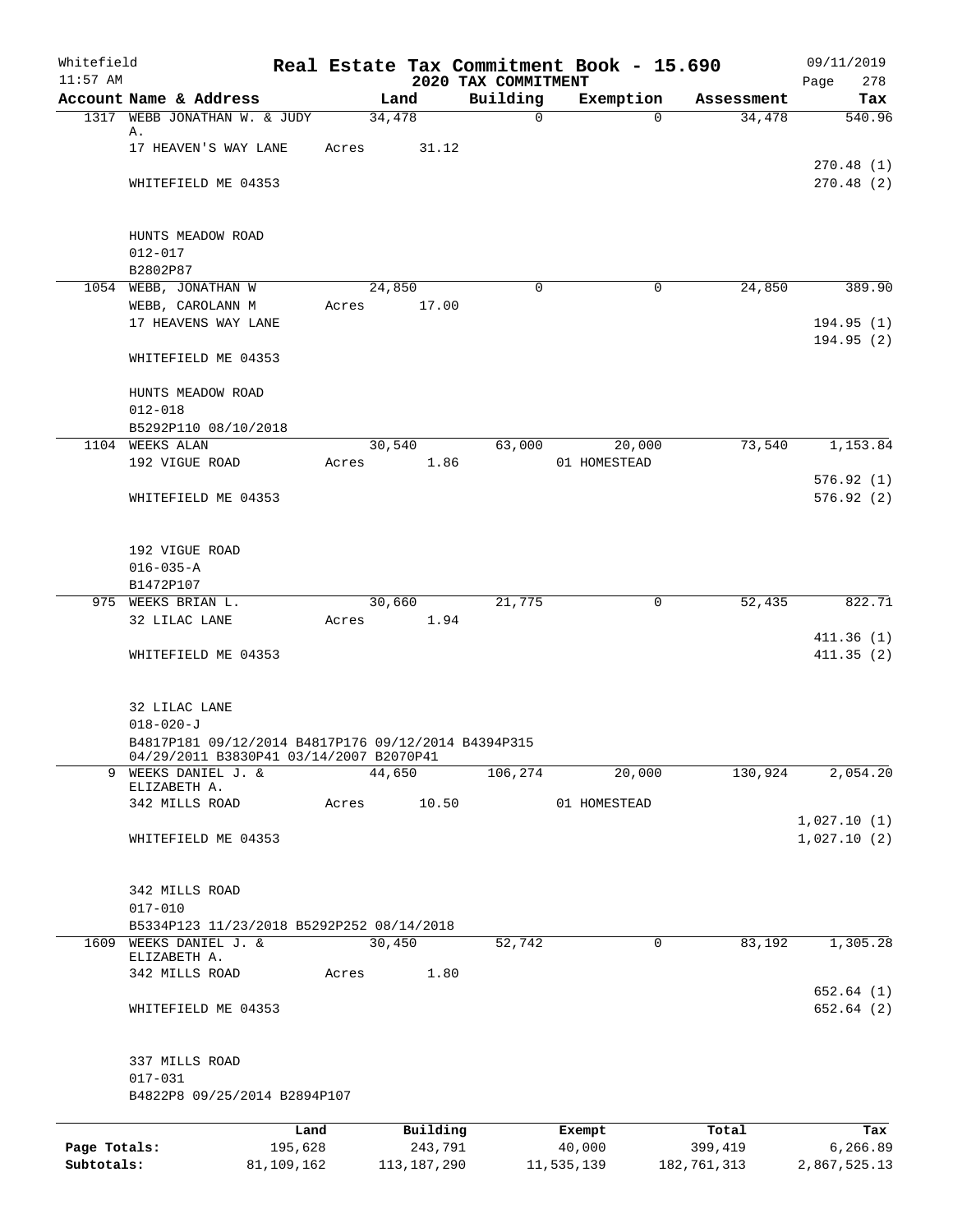| Whitefield |                                                                                                             |       |        |       |                     | Real Estate Tax Commitment Book - 15.690 |                       |      | 09/11/2019                 |
|------------|-------------------------------------------------------------------------------------------------------------|-------|--------|-------|---------------------|------------------------------------------|-----------------------|------|----------------------------|
| $11:57$ AM |                                                                                                             |       |        |       | 2020 TAX COMMITMENT |                                          |                       | Page | 279                        |
|            | Account Name & Address                                                                                      |       | Land   |       | Building            | Exemption                                | Assessment            |      | Tax                        |
|            | 893 WEEKS JOHN C.                                                                                           |       | 57,775 |       | $\mathbf 0$         |                                          | 57,775<br>$\Omega$    |      | 906.49                     |
|            | RR 1 BOX 144                                                                                                | Acres |        | 52.05 |                     |                                          |                       |      |                            |
|            | SO. THOMASTON ME 04858                                                                                      |       |        |       |                     |                                          |                       |      | 453.25(1)<br>453.24 (2)    |
|            |                                                                                                             |       |        |       |                     |                                          |                       |      |                            |
|            | SENOTT ROAD                                                                                                 |       |        |       |                     |                                          |                       |      |                            |
|            | $017 - 036$                                                                                                 |       |        |       |                     |                                          |                       |      |                            |
|            | B662P285                                                                                                    |       |        |       |                     |                                          |                       |      |                            |
|            | 841 WEEKS TIMOTHY &<br><b>JENNIFER</b>                                                                      |       | 62,527 |       | 137,533             |                                          | 200,060<br>0          |      | 3,138.94                   |
|            | 375 NORTH HOWE ROAD                                                                                         | Acres |        | 35.81 |                     |                                          |                       |      |                            |
|            | WHITEFIELD ME 04353                                                                                         |       |        |       |                     |                                          |                       |      | 1,569.47(1)<br>1,569.47(2) |
|            |                                                                                                             |       |        |       |                     |                                          |                       |      |                            |
|            | 375 NORTH HOWE ROAD                                                                                         |       |        |       |                     |                                          |                       |      |                            |
|            | $020 - 022$<br>B4751P286 01/23/2014 B4751P283 01/23/2014 B4747P140                                          |       |        |       |                     |                                          |                       |      |                            |
|            | 01/03/2014 B4747P136 01/03/2014 B4747P132 01/03/2014<br>B4747P129 01/03/2014 B4626P290 02/06/2013 B2669P111 |       |        |       |                     |                                          |                       |      |                            |
|            | 1919 WEEKS, JESSICA R                                                                                       |       | 25,250 |       | $\mathbf 0$         |                                          | $\mathbf 0$<br>25,250 |      | 396.17                     |
|            | MORSE, AARON                                                                                                | Acres |        | 5.00  |                     |                                          |                       |      |                            |
|            | 342 MILLS ROAD                                                                                              |       |        |       |                     |                                          |                       |      | 198.09(1)                  |
|            | WHITEFIELD ME 04353                                                                                         |       |        |       |                     |                                          |                       |      | 198.08(2)                  |
|            | ROUTE 128                                                                                                   |       |        |       |                     |                                          |                       |      |                            |
|            | $017 - 010 - A$                                                                                             |       |        |       |                     |                                          |                       |      |                            |
|            | B5334P123 11/23/2018                                                                                        |       |        |       |                     |                                          |                       |      |                            |
| 512        | WEISS ANN E. AS TRUSTEE<br>ΟF                                                                               |       | 7,740  |       | $\mathbf 0$         |                                          | $\mathsf{O}$<br>7,740 |      | 121.44                     |
|            | * ANN E. WEISS LIVING<br>TRUST                                                                              | Acres |        | 5.30  |                     |                                          |                       |      |                            |
|            | 403 WISCASSET ROAD                                                                                          |       |        |       |                     |                                          |                       |      | 60.72(1)                   |
|            | WHITEFIELD ME 04353                                                                                         |       |        |       |                     |                                          |                       |      | 60.72(2)                   |
|            |                                                                                                             |       |        |       |                     |                                          |                       |      |                            |
|            | WISCASSET ROAD<br>$004 - 004$                                                                               |       |        |       |                     |                                          |                       |      |                            |
|            | B2604P275                                                                                                   |       |        |       |                     |                                          |                       |      |                            |
| 629        | WEISS LIVING TRUST ANN                                                                                      |       | 37,330 |       | 143,141             | 20,000                                   | 160,471               |      | 2, 517.79                  |
|            | Ε.                                                                                                          |       |        |       |                     |                                          |                       |      |                            |
|            | ANN WEISS, TRUSTEE                                                                                          | Acres |        | 7.60  |                     | 01 HOMESTEAD                             |                       |      |                            |
|            | 403 WISCASSET ROAD                                                                                          |       |        |       |                     |                                          |                       |      | 1,258.90(1)<br>1,258.89(2) |
|            | WHITEFIELD ME 04353                                                                                         |       |        |       |                     |                                          |                       |      |                            |
|            | 403 WISCASSET ROAD                                                                                          |       |        |       |                     |                                          |                       |      |                            |
|            | $004 - 008$                                                                                                 |       |        |       |                     |                                          |                       |      |                            |
|            | B1574P122                                                                                                   |       |        |       |                     |                                          |                       |      |                            |

|              | Land       | Building    | Exempt     | Total         | Tax          |
|--------------|------------|-------------|------------|---------------|--------------|
| Page Totals: | 190,622    | 280,674     | 20,000     | 451,296       | 7,080.83     |
| Subtotals:   | 81,299,784 | 113,467,964 | 11,555,139 | 183, 212, 609 | 2,874,605.96 |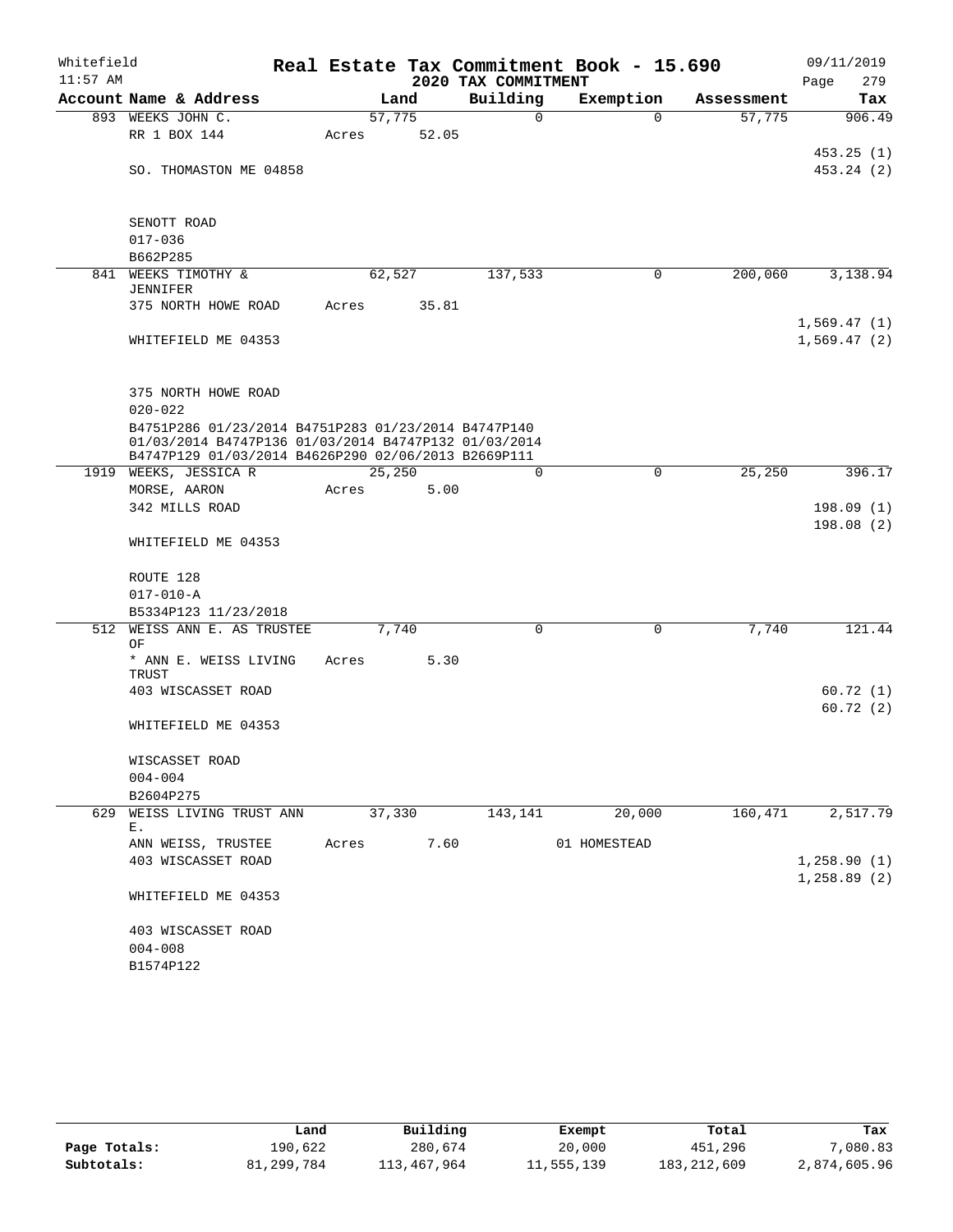| Whitefield<br>$11:57$ AM |                                                 |       |                      |      | 2020 TAX COMMITMENT | Real Estate Tax Commitment Book - 15.690 |            | 09/11/2019<br>Page<br>280 |
|--------------------------|-------------------------------------------------|-------|----------------------|------|---------------------|------------------------------------------|------------|---------------------------|
|                          | Account Name & Address                          |       | Land                 |      | Building            | Exemption                                | Assessment | Tax                       |
|                          | 1260 WEISS LIVING TRUST ANN<br>Е.               |       | 9,100                |      | $\mathsf{O}$        | $\Omega$                                 | 9,100      | 142.78                    |
|                          | * ANN WEISS, TRUSTEE                            | Acres |                      | 7.00 |                     |                                          |            |                           |
|                          | 403 WISCASSET ROAD                              |       |                      |      |                     |                                          |            | 71.39(1)                  |
|                          | WHITEFIELD ME 04353                             |       |                      |      |                     |                                          |            | 71.39(2)                  |
|                          | WISCASSET ROAD                                  |       |                      |      |                     |                                          |            |                           |
|                          | $004 - 009$<br>B1574P122                        |       |                      |      |                     |                                          |            |                           |
|                          | 1810 WELLMAN AARON O.                           |       | 20,150               |      | $\mathbf 0$         | $\mathbf 0$                              | 20,150     | 316.15                    |
|                          | PERKINS KRISTY A.                               | Acres |                      | 1.60 |                     |                                          |            |                           |
|                          | 1051 GARDINER ROAD -<br>LOT 24                  |       |                      |      |                     |                                          |            | 158.08(1)                 |
|                          | WISCASSET ME 04578                              |       |                      |      |                     |                                          |            | 158.07(2)                 |
|                          | <b>34 SOMERVILLE ROAD</b>                       |       |                      |      |                     |                                          |            |                           |
|                          | $023 - 001 - A$                                 |       |                      |      |                     |                                          |            |                           |
|                          | B5260P192 05/25/2018<br>1481 WELLS FARGO BANK   |       | 32,250               |      | 79,406              | $\mathbf 0$                              | 111,656    | 1,751.88                  |
|                          | 59 PHILBRICK LANE                               | Acres |                      | 3.00 |                     |                                          |            |                           |
|                          |                                                 |       |                      |      |                     |                                          |            | 875.94 (1)                |
|                          | WHITEFIELD .E 04353                             |       |                      |      |                     |                                          |            | 875.94 (2)                |
|                          | 59 PHILBRICK LANE                               |       |                      |      |                     |                                          |            |                           |
|                          | $006 - 010 - A$<br>B4755P239 02/07/2014 B2576P8 |       |                      |      |                     |                                          |            |                           |
|                          | 967 WENTWORTH DEREK R. &                        |       | 21,350               |      | $\mathbf 0$         | 0                                        | 21,350     | 334.98                    |
|                          | * BEVERLY A.                                    | Acres |                      | 2.40 |                     |                                          |            |                           |
|                          | 15 COONS ROAD                                   |       |                      |      |                     |                                          |            | 167.49(1)                 |
|                          | WINDSOR ME 04363                                |       |                      |      |                     |                                          |            | 167.49(2)                 |
|                          | MARINE LANE                                     |       |                      |      |                     |                                          |            |                           |
|                          | $018 - 036 - B$                                 |       |                      |      |                     |                                          |            |                           |
|                          | B3533P145 07/18/2005                            |       |                      |      |                     |                                          |            |                           |
|                          | 1307 WEST WILLIAM R.<br>7 FAIRFIELD STREET      |       | 21,500<br>Acres 2.50 |      | 3,136               | $\mathbf 0$                              | 24,636     | 386.54                    |
|                          |                                                 |       |                      |      |                     |                                          |            | 193.27(1)                 |
|                          | AUGUSTA ME 04330                                |       |                      |      |                     |                                          |            | 193.27(2)                 |
|                          | 735 WISCASSET ROAD                              |       |                      |      |                     |                                          |            |                           |
|                          | $001 - 003$                                     |       |                      |      |                     |                                          |            |                           |
|                          | B4424P166 B2477P160<br>31 WESTBYE ELEANOR       |       | 22,100               |      | 0                   | 0                                        | 22,100     | 346.75                    |
|                          | 486 HEATH ROAD                                  |       | Acres 2.90           |      |                     |                                          |            |                           |
|                          |                                                 |       |                      |      |                     |                                          |            | 173.38(1)                 |
|                          | WHITEFIELD ME 04353                             |       |                      |      |                     |                                          |            | 173.37(2)                 |
|                          | HEATH ROAD                                      |       |                      |      |                     |                                          |            |                           |
|                          | $007 - 058$                                     |       |                      |      |                     |                                          |            |                           |
|                          | B1947P211                                       |       |                      |      |                     |                                          |            |                           |
|                          |                                                 |       |                      |      |                     |                                          |            |                           |
|                          |                                                 | Land  | Building             |      |                     | Exempt                                   | Total      | Tax                       |

|              | Land       | Building    | Exempt     | Total       | Tax          |
|--------------|------------|-------------|------------|-------------|--------------|
| Page Totals: | 126,450    | 82,542      |            | 208,992     | 3,279.08     |
| Subtotals:   | 81,426,234 | 113,550,506 | 11,555,139 | 183,421,601 | 2,877,885.04 |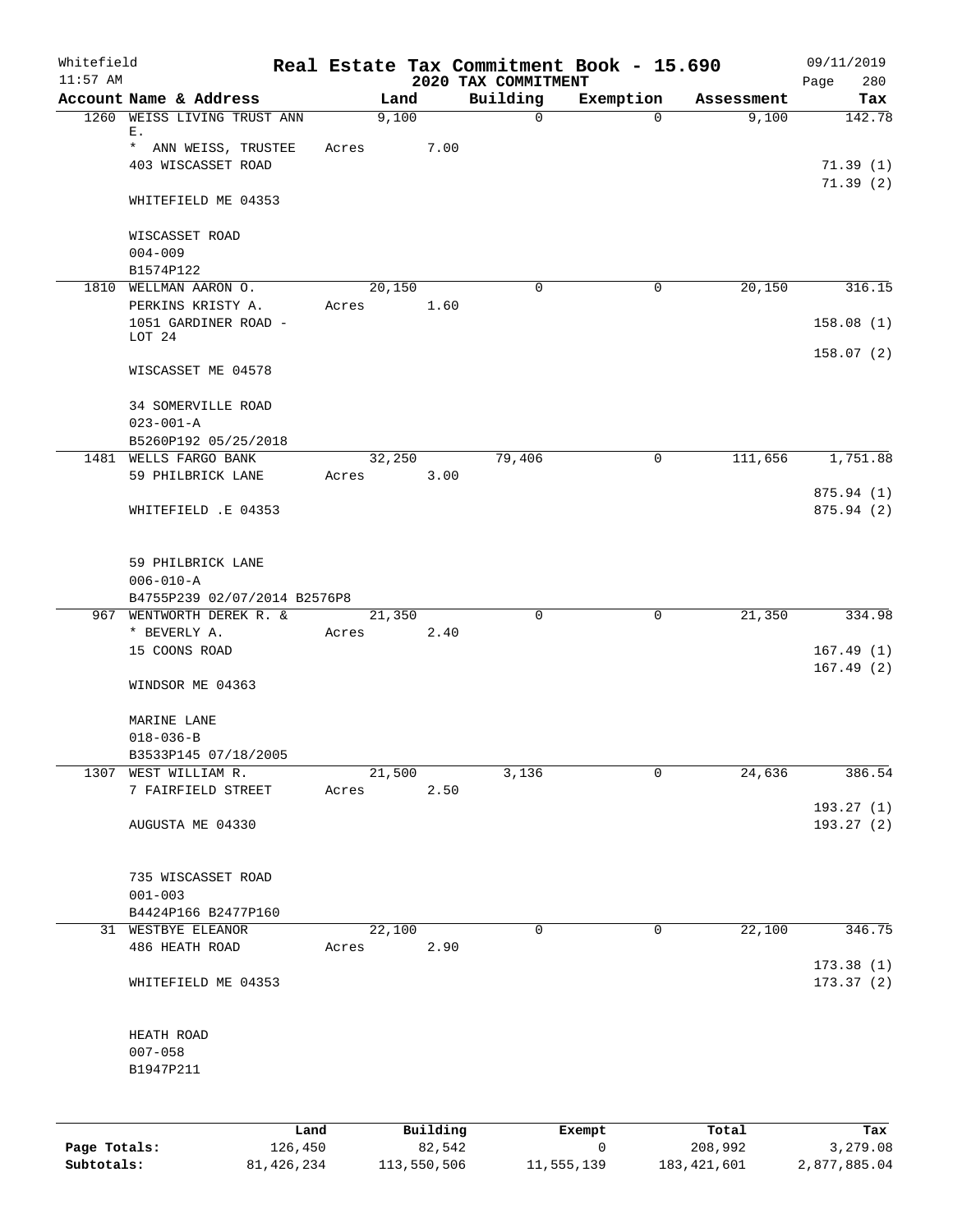| Whitefield<br>$11:57$ AM |                                                                                                                                                                                                  |            |                | 2020 TAX COMMITMENT | Real Estate Tax Commitment Book - 15.690 |                |             | 09/11/2019<br>281<br>Page  |
|--------------------------|--------------------------------------------------------------------------------------------------------------------------------------------------------------------------------------------------|------------|----------------|---------------------|------------------------------------------|----------------|-------------|----------------------------|
|                          | Account Name & Address                                                                                                                                                                           |            | Land           | Building            | Exemption                                |                | Assessment  | Tax                        |
|                          | 94 WESTBYE ERIC F. &                                                                                                                                                                             |            | 107,890        | 132,392             | 20,000                                   |                | 220,282     | 3,456.22                   |
|                          | <b>ELEANOR</b><br>486 HEATH ROAD                                                                                                                                                                 | Acres      | 132.28         |                     | 01 HOMESTEAD                             |                |             |                            |
|                          |                                                                                                                                                                                                  |            |                |                     |                                          |                |             | 1,728.11(1)                |
|                          | WHITEFIELD ME 04353                                                                                                                                                                              |            |                |                     |                                          |                |             | 1,728.11(2)                |
|                          | 486 HEATH ROAD                                                                                                                                                                                   |            |                |                     |                                          |                |             |                            |
|                          | $008 - 002$                                                                                                                                                                                      |            |                |                     |                                          |                |             |                            |
|                          | B1947P213                                                                                                                                                                                        |            |                |                     |                                          |                |             |                            |
|                          | 1179 WEYMOUTH KITTYANNE F.                                                                                                                                                                       |            | 32,850         | 156,814             |                                          | 0              | 189,664     | 2,975.83                   |
|                          | 161 PITTSTON ROAD                                                                                                                                                                                |            | 3.40<br>Acres  |                     |                                          |                |             |                            |
|                          | WHITEFIELD ME 04353                                                                                                                                                                              |            |                |                     |                                          |                |             | 1,487.92(1)<br>1,487.91(2) |
|                          | 161 PITTSTON ROAD                                                                                                                                                                                |            |                |                     |                                          |                |             |                            |
|                          | $007 - 004$<br>B4762P61 03/10/2014 B4762P59 03/10/2014 B4730P275<br>11/08/2013 B4642P275 03/22/2013 B4619P3 01/17/2013<br>B4619P1 01/17/2013 B3726P32 08/16/2006 B3679P70<br>05/16/2006 B1218P71 |            |                |                     |                                          |                |             |                            |
|                          | 664 WHEELER MICHAEL F.                                                                                                                                                                           |            | 47,900         | 49,735              | 26,000                                   |                | 71,635      | 1,123.95                   |
|                          | 537 EAST RIVER ROAD                                                                                                                                                                              | Acres      | 21.00          |                     | 01 HOMESTEAD                             |                |             |                            |
|                          |                                                                                                                                                                                                  |            |                |                     | 05 VET EXEMPTION                         |                |             | 561.98(1)                  |
|                          | WHITEFIELD ME 04353                                                                                                                                                                              |            |                |                     |                                          |                |             | 561.97(2)                  |
|                          | 537 EAST RIVER ROAD                                                                                                                                                                              |            |                |                     |                                          |                |             |                            |
|                          | $010 - 035$                                                                                                                                                                                      |            |                |                     |                                          |                |             |                            |
|                          | B4649P274 04/09/2013                                                                                                                                                                             |            |                |                     |                                          |                |             |                            |
|                          | 201 WHEELER MICHAEL F.<br>537 EAST RIVER ROAD                                                                                                                                                    | Acres      | 20,000<br>1.00 | 0                   |                                          | $\overline{0}$ | 20,000      | 313.80                     |
|                          |                                                                                                                                                                                                  |            |                |                     |                                          |                |             | 156.90(1)                  |
|                          | WHITEFIELD ME 04353                                                                                                                                                                              |            |                |                     |                                          |                |             | 156.90(2)                  |
|                          | EAST RIVER ROAD                                                                                                                                                                                  |            |                |                     |                                          |                |             |                            |
|                          | $010 - 034 - A$                                                                                                                                                                                  |            |                |                     |                                          |                |             |                            |
|                          | B1657P57                                                                                                                                                                                         |            |                |                     |                                          |                |             |                            |
|                          | 1873 WHEELER, DAVID A                                                                                                                                                                            |            | 23,120         | $\Omega$            |                                          | 0              | 23,120      | 362.75                     |
|                          | PO BOX 307                                                                                                                                                                                       | Acres      | 3.58           |                     |                                          |                |             | 181.38 (1)                 |
|                          | DRESDEN ME 04342                                                                                                                                                                                 |            |                |                     |                                          |                |             | 181.37(2)                  |
|                          | BRIDGID LANE                                                                                                                                                                                     |            |                |                     |                                          |                |             |                            |
|                          | $006 - 002 - C$<br>B5324P276 11/06/2018 B4722P9 10/11/2013                                                                                                                                       |            |                |                     |                                          |                |             |                            |
|                          | 746 WHITE DAVID L.                                                                                                                                                                               |            | 30,000         | 97,168              |                                          | $\mathbf 0$    | 127,168     | 1,995.27                   |
|                          | WHITE NICOLE M.                                                                                                                                                                                  | Acres      | 0.73           |                     |                                          |                |             |                            |
|                          | 2151 JAMIESON AVE, UNIT                                                                                                                                                                          |            |                |                     |                                          |                |             | 997.64 (1)                 |
|                          | 1104                                                                                                                                                                                             |            |                |                     |                                          |                |             | 997.63 (2)                 |
|                          | ALEXANDRIA VA 22314                                                                                                                                                                              |            |                |                     |                                          |                |             |                            |
|                          | 20 PITTSTON ROAD<br>$031 - 004$                                                                                                                                                                  |            |                |                     |                                          |                |             |                            |
|                          | B5255P001 05/10/2018                                                                                                                                                                             |            |                |                     |                                          |                |             |                            |
|                          |                                                                                                                                                                                                  | Land       | Building       |                     | Exempt                                   |                | Total       | Tax                        |
| Page Totals:             |                                                                                                                                                                                                  | 261,760    | 436,109        |                     | 46,000                                   |                | 651,869     | 10,227.82                  |
| Subtotals:               |                                                                                                                                                                                                  | 81,687,994 | 113,986,615    |                     | 11,601,139                               |                | 184,073,470 | 2,888,112.86               |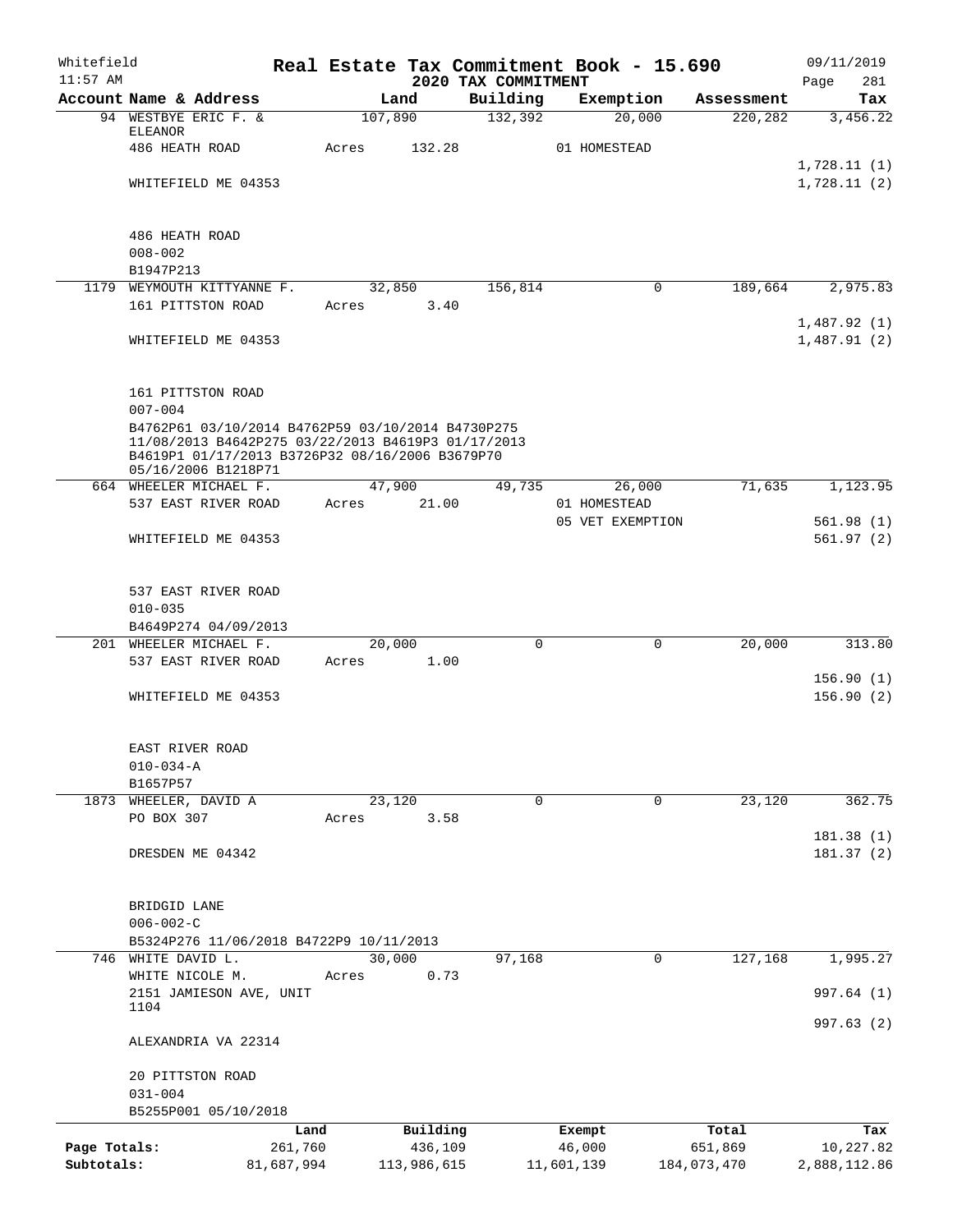| Whitefield<br>$11:57$ AM |                                                                                            |       |                 | 2020 TAX COMMITMENT | Real Estate Tax Commitment Book - 15.690 |            | 09/11/2019<br>282<br>Page |
|--------------------------|--------------------------------------------------------------------------------------------|-------|-----------------|---------------------|------------------------------------------|------------|---------------------------|
|                          | Account Name & Address                                                                     |       | Land            | Building            | Exemption                                | Assessment | Tax                       |
|                          | 172 WHITE ROBIN<br>264 SO. HUNTS MEADOW<br>ROAD                                            | Acres | 44,050<br>16.00 | 50,012              | 20,000<br>01 HOMESTEAD                   | 74,062     | 1,162.03                  |
|                          | WHITEFIELD ME 04353                                                                        |       |                 |                     |                                          |            | 581.02(1)<br>581.01(2)    |
|                          | 264 SO. HUNTS MEADOW<br>$009 - 022$                                                        |       |                 |                     |                                          |            |                           |
|                          | B4669P89 05/30/2013 B2817P147                                                              |       |                 |                     |                                          |            |                           |
|                          | 470 WHITEFIELD REALTY TRUST<br>c/o SNYDER, CORINNA S.<br>2122 ALBEMARLE TERRACE            | Acres | 64,150<br>46.00 | 81,372              | $\mathbf 0$                              | 145,522    | 2,283.24<br>1, 141.62(1)  |
|                          | BROOKLYN NY 11226 3906                                                                     |       |                 |                     |                                          |            | 1, 141.62(2)              |
|                          | 484 HILTON ROAD<br>$011 - 044$                                                             |       |                 |                     |                                          |            |                           |
|                          | B4803P103 07/28/2014                                                                       |       |                 |                     |                                          |            |                           |
|                          | 137 WHITEHOUSE CURT W.<br>P.O. BOX 61                                                      | Acres | 40,810<br>5.70  | 62,715              | 26,000<br>01 HOMESTEAD                   | 77,525     | 1,216.37                  |
|                          | COOPERS MILLS ME 04341                                                                     |       |                 |                     | 05 VET EXEMPTION                         |            | 608.19(1)<br>608.18(2)    |
|                          | 107 MAIN STREET<br>$022 - 028$                                                             |       |                 |                     |                                          |            |                           |
|                          | B4819P123 09/18/2014 B2261P1                                                               |       |                 |                     |                                          |            |                           |
|                          | 392 WHITEHOUSE JEREMY H.<br>9 PLUMMER STREET                                               | Acres | 30,000<br>0.22  | 24,992              | 0                                        | 54,992     | 862.82                    |
|                          | #1                                                                                         |       |                 |                     |                                          |            | 431.41 (1)                |
|                          | GARDINER ME 04345                                                                          |       |                 |                     |                                          |            | 431.41 (2)                |
|                          | 111 MAIN STREET<br>$022 - 027$<br>B3828P319 01/31/2007                                     |       |                 |                     |                                          |            |                           |
|                          | 1376 WHITEHOUSE JEREMY H.                                                                  |       | 30,000          | 24,079              | 0                                        | 54,079     | 848.50                    |
|                          | 9 PLUMMER STREET                                                                           | Acres | 0.07            |                     |                                          |            |                           |
|                          | #1<br>GARDINER ME 04345                                                                    |       |                 |                     |                                          |            | 424.25(1)<br>424.25(2)    |
|                          | 105 MAIN STREET<br>$022 - 029$<br>B3828P319 01/31/2007                                     |       |                 |                     |                                          |            |                           |
|                          | 1180 WHITMORE JOSEPH D.                                                                    |       | 36,034          | $\Omega$            | $\overline{0}$                           | 36,034     | 565.37                    |
|                          | 516 RIVER ROAD                                                                             | Acres | 18.48           |                     |                                          |            | 282.69(1)                 |
|                          | LEBANON ME 04027                                                                           |       |                 |                     |                                          |            | 282.68 (2)                |
|                          | WISCASSET ROAD<br>$001 - 057 - 001$<br>B4951P159 11/20/2015 B4951P157 11/20/2015 B1244P211 |       |                 |                     |                                          |            |                           |
|                          |                                                                                            |       |                 |                     |                                          |            |                           |

|              | Land       | Building    | Exempt     | Total       | Tax          |
|--------------|------------|-------------|------------|-------------|--------------|
| Page Totals: | 245,044    | 243,170     | 46,000     | 442,214     | 6,938.33     |
| Subtotals:   | 81,933,038 | 114,229,785 | 11,647,139 | 184,515,684 | 2,895,051.19 |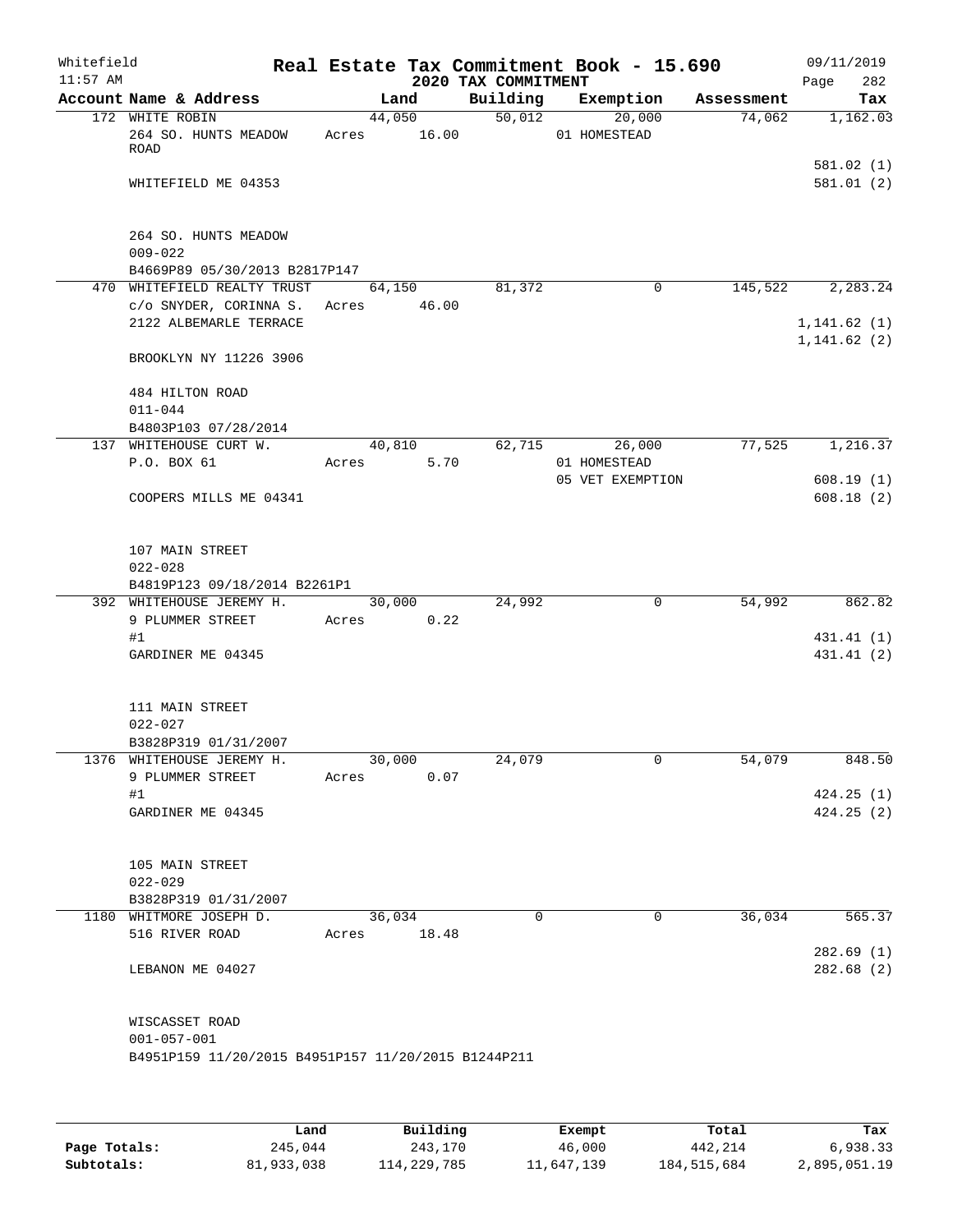| Whitefield<br>$11:57$ AM |                                                                                                                         |              |               | 2020 TAX COMMITMENT | Real Estate Tax Commitment Book - 15.690 |                       | 09/11/2019<br>283<br>Page |
|--------------------------|-------------------------------------------------------------------------------------------------------------------------|--------------|---------------|---------------------|------------------------------------------|-----------------------|---------------------------|
|                          | Account Name & Address                                                                                                  |              | Land          | Building            | Exemption                                | Assessment            | Tax                       |
|                          | 546 WHITMORE RUBY D.                                                                                                    |              | 32,250        | 8,080               | 24,000                                   | 16,330                | 256.22                    |
|                          | 20 HILTON ROAD                                                                                                          | Acres        | 3.00          |                     | 01 HOMESTEAD                             |                       |                           |
|                          |                                                                                                                         |              |               |                     | 04 BLIND                                 |                       | 128.11(1)                 |
|                          | WHITEFIELD ME 04353                                                                                                     |              |               |                     |                                          |                       | 128.11(2)                 |
|                          | 20 HILTON ROAD                                                                                                          |              |               |                     |                                          |                       |                           |
|                          | $027 - 012$<br>B1615P252                                                                                                |              |               |                     |                                          |                       |                           |
|                          | 1408 WILBUR WAYNE M.                                                                                                    |              | 39,970        | 2,151               |                                          | 42,121<br>0           | 660.88                    |
|                          | 34 FOURTH AVENUE                                                                                                        | Acres        | 10.90         |                     |                                          |                       |                           |
|                          |                                                                                                                         |              |               |                     |                                          |                       | 330.44 (1)                |
|                          | PITMAN NJ 08071                                                                                                         |              |               |                     |                                          |                       | 330.44(2)                 |
|                          | 96 EAST RIVER ROAD<br>$014 - 011$                                                                                       |              |               |                     |                                          |                       |                           |
|                          | B4896P190 06/16/2015 B4466P96 12/01/2011 B4289P212<br>06/23/2010 B760P43 01/19/1973                                     |              |               |                     |                                          |                       |                           |
|                          | 1164 WILLARD BILLIE G.                                                                                                  |              | 30,750        | 61,214              | 20,000                                   | 71,964                | 1,129.12                  |
|                          | 261 PITTSTON ROAD                                                                                                       | Acres        | 2.00          |                     | 01 HOMESTEAD                             |                       |                           |
|                          |                                                                                                                         |              |               |                     |                                          |                       | 564.56(1)                 |
|                          | WHITEFIELD ME 04353                                                                                                     |              |               |                     |                                          |                       | 564.56(2)                 |
|                          | 261 PITTSTON ROAD<br>$003 - 017 - A$                                                                                    |              |               |                     |                                          |                       |                           |
|                          | B4978P138 02/16/2016 B4510P197 04/06/2012 B4264P282<br>04/02/2010 B4254P134 03/02/2010 B4058P295 10/07/2008<br>B2873P37 |              |               |                     |                                          |                       |                           |
|                          | 1570 WILLARD WILLIAM J. &                                                                                               |              | 30,610        | 0                   |                                          | 0<br>30,610           | 480.27                    |
|                          | PAULINE A. & WILLIAM H.                                                                                                 |              |               |                     |                                          |                       |                           |
|                          | 115 HANLEY ROAD                                                                                                         | Acres        | 11.70         |                     |                                          |                       |                           |
|                          | PITTSTON ME 04345                                                                                                       |              |               |                     |                                          |                       | 240.14 (1)<br>240.13(2)   |
|                          | PHILBRICK LANE<br>$006 - 003$                                                                                           |              |               |                     |                                          |                       |                           |
|                          | B4971P185 01/25/2016 B4343P206 09/29/2010 B2588P194<br>06/29/1983                                                       |              |               |                     |                                          |                       |                           |
|                          | 564 WILLETTE MARY BRENDA                                                                                                |              | 32,400        | 53,618              |                                          | 86,018<br>0           | 1,349.62                  |
|                          | 54 DEVINE ROAD                                                                                                          | Acres        | 3.10          |                     |                                          |                       |                           |
|                          | WHITEFIELD ME 04353                                                                                                     |              |               |                     |                                          |                       | 674.81(1)<br>674.81(2)    |
|                          | 54 DEVINE ROAD                                                                                                          |              |               |                     |                                          |                       |                           |
|                          | $016 - 008$                                                                                                             |              |               |                     |                                          |                       |                           |
|                          | B2268P159                                                                                                               |              |               |                     |                                          |                       |                           |
|                          | 384 WILLIAMS HENRY F.                                                                                                   |              | 33,705        | 15,195              |                                          | $\mathbf 0$<br>48,900 | 767.24                    |
|                          | 15 MAPLE LANE                                                                                                           | Acres        | 3.97          |                     |                                          |                       |                           |
|                          | WHITEFIELD ME 04353                                                                                                     |              |               |                     |                                          |                       | 383.62(1)<br>383.62 (2)   |
|                          | 15 MAPLE LANE                                                                                                           |              |               |                     |                                          |                       |                           |
|                          | $014 - 006 - F - A$                                                                                                     |              |               |                     |                                          |                       |                           |
|                          | B4172P136 07/10/2009 B2355P4                                                                                            |              |               |                     |                                          |                       |                           |
|                          |                                                                                                                         | Land         | Building      |                     | Exempt                                   | Total                 | Tax                       |
| Page Totals:             |                                                                                                                         | 199,685      | 140,258       |                     | 44,000                                   | 295,943               | 4,643.35                  |
| Subtotals:               |                                                                                                                         | 82, 132, 723 | 114, 370, 043 |                     | 11,691,139                               | 184,811,627           | 2,899,694.54              |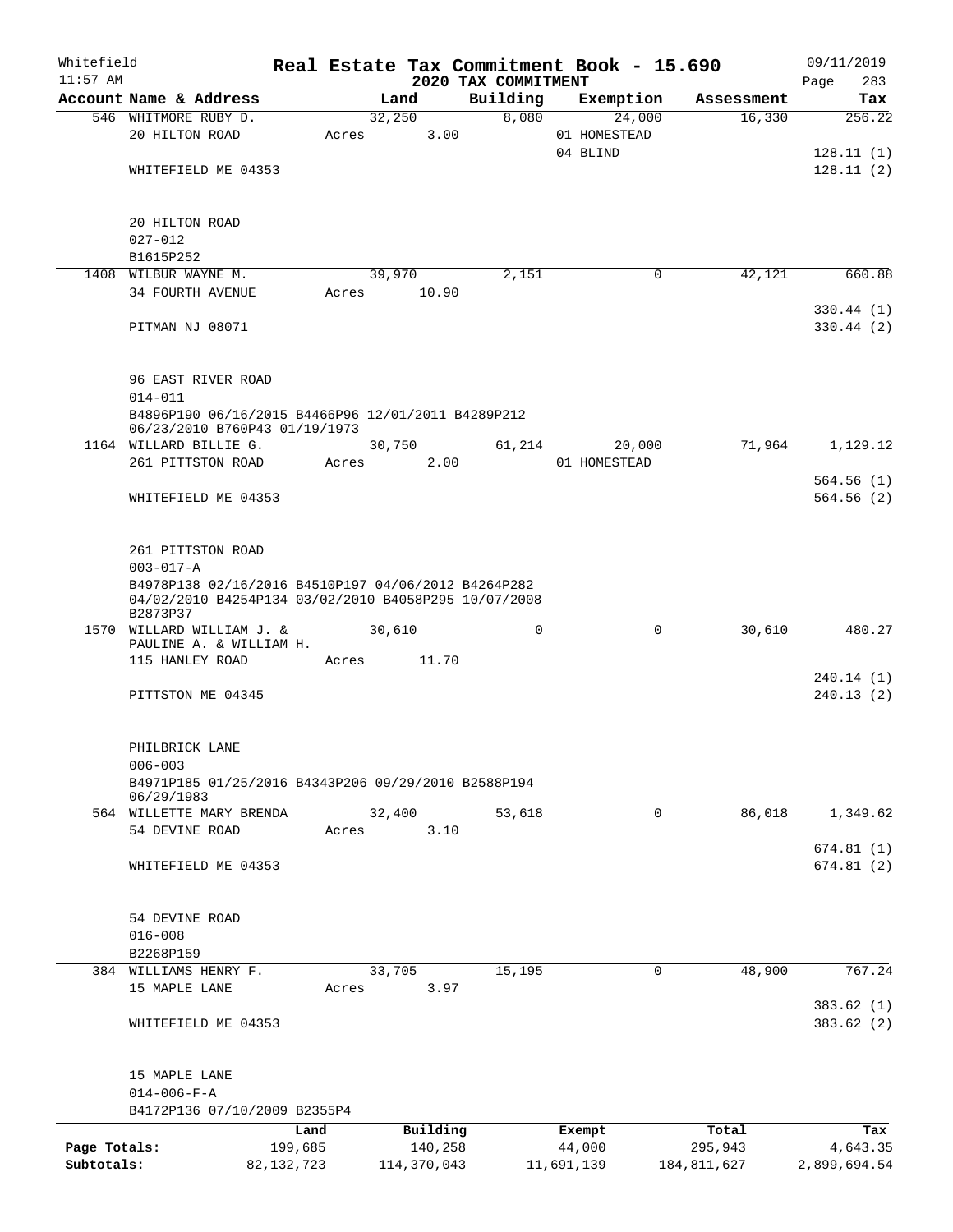| Whitefield<br>$11:57$ AM |                                                                |      |                 |          | 2020 TAX COMMITMENT | Real Estate Tax Commitment Book - 15.690 |            | 09/11/2019<br>Page<br>284  |
|--------------------------|----------------------------------------------------------------|------|-----------------|----------|---------------------|------------------------------------------|------------|----------------------------|
|                          | Account Name & Address                                         |      |                 | Land     | Building            | Exemption                                | Assessment | Tax                        |
|                          | 738 WILLIAMSON GLENN A. &                                      |      | 39,762          |          | 100,089             | $\Omega$                                 | 139,851    | 2,194.26                   |
|                          | MERLENE A.                                                     |      |                 |          |                     |                                          |            |                            |
|                          | 98 BENNER LANE                                                 |      | Acres           | 10.64    |                     |                                          |            |                            |
|                          | WHITEFIELD ME 04353                                            |      |                 |          |                     |                                          |            | 1,097.13(1)<br>1,097.13(2) |
|                          |                                                                |      |                 |          |                     |                                          |            |                            |
|                          |                                                                |      |                 |          |                     |                                          |            |                            |
|                          | 98 BENNER LANE                                                 |      |                 |          |                     |                                          |            |                            |
|                          | $016 - 044$                                                    |      |                 |          |                     |                                          |            |                            |
|                          | B3685P168 05/31/2006                                           |      |                 |          |                     |                                          |            |                            |
|                          | 141 WILLRODT, CHRISTIANA                                       |      | 47,060          |          | $\Omega$            | $\mathbf 0$                              | 47,060     | 738.37                     |
|                          | P.O. BOX 168                                                   |      | Acres           | 27.40    |                     |                                          |            | 369.19(1)                  |
|                          | COMPTCHE CA 95427                                              |      |                 |          |                     |                                          |            | 369.18(2)                  |
|                          |                                                                |      |                 |          |                     |                                          |            |                            |
|                          |                                                                |      |                 |          |                     |                                          |            |                            |
|                          | NORTH HOWE ROAD                                                |      |                 |          |                     |                                          |            |                            |
|                          | $020 - 021$                                                    |      |                 |          |                     |                                          |            |                            |
|                          | B5224P020 11/21/2017 B5086P14 12/14/2016 B3135P60              |      |                 |          |                     |                                          |            |                            |
|                          | 72 WILLRODT, CHRISTIANA<br>P.O. BOX 168                        |      | 80,250<br>Acres |          | 71,033              | $\mathbf 0$                              | 151,283    | 2,373.63                   |
|                          |                                                                |      |                 | 67.00    |                     |                                          |            | 1,186.82(1)                |
|                          | COMPTCHE CA 95427                                              |      |                 |          |                     |                                          |            | 1,186.81(2)                |
|                          |                                                                |      |                 |          |                     |                                          |            |                            |
|                          |                                                                |      |                 |          |                     |                                          |            |                            |
|                          | 390 NORTH HOWE ROAD                                            |      |                 |          |                     |                                          |            |                            |
|                          | $020 - 006$                                                    |      |                 |          |                     |                                          |            |                            |
|                          | B5224P20 11/21/2017 B5086P14 12/14/2016 B3135P60<br>08/27/2003 |      |                 |          |                     |                                          |            |                            |
| 1803                     | WILSON ANDREW R. &                                             |      | 37,706          |          | 195,166             | $\mathbf 0$                              | 232,872    | 3,653.76                   |
|                          | JULIE A.                                                       |      |                 |          |                     |                                          |            |                            |
|                          | 485 TOWN HOUSE ROAD                                            |      | Acres           | 8.07     |                     |                                          |            |                            |
|                          | PERRY OH 44081 9406                                            |      |                 |          |                     |                                          |            | 1,826.88(1)<br>1,826.88(2) |
|                          |                                                                |      |                 |          |                     |                                          |            |                            |
|                          |                                                                |      |                 |          |                     |                                          |            |                            |
|                          | 485 TOWNHOUSE ROAD                                             |      |                 |          |                     |                                          |            |                            |
|                          | $010 - 008 - D$                                                |      |                 |          |                     |                                          |            |                            |
|                          | B3955P83 01/11/2008                                            |      |                 |          |                     |                                          |            |                            |
|                          | 1034 WILSON CHARLES R.                                         |      | 36,386          |          | 112,669             | $\mathbf 0$                              | 149,055    | 2,338.67                   |
|                          | SIMMONS REGINA A.<br>P.O. BOX 202                              |      | Acres           | 6.42     |                     |                                          |            | 1, 169.34(1)               |
|                          |                                                                |      |                 |          |                     |                                          |            | 1, 169.33(2)               |
|                          | WHITEFIELD ME 04353                                            |      |                 |          |                     |                                          |            |                            |
|                          |                                                                |      |                 |          |                     |                                          |            |                            |
|                          | 33 TOWNSEND BROOK LANE                                         |      |                 |          |                     |                                          |            |                            |
|                          | $007 - 053 - B$                                                |      |                 |          |                     |                                          |            |                            |
|                          | B5156P82 06/30/2017                                            |      |                 |          |                     |                                          |            |                            |
|                          | 1344 WILSON CLIFFORD E.<br>19 HILLSIDE LANE                    |      | 52,250<br>Acres | 3.00     | 21,677              | 20,000<br>01 HOMESTEAD                   | 53,927     | 846.11                     |
|                          |                                                                |      |                 |          |                     |                                          |            | 423.06(1)                  |
|                          | WHITEFIELD ME 04353                                            |      |                 |          |                     |                                          |            | 423.05(2)                  |
|                          |                                                                |      |                 |          |                     |                                          |            |                            |
|                          |                                                                |      |                 |          |                     |                                          |            |                            |
|                          | 19 HILLSIDE LANE                                               |      |                 |          |                     |                                          |            |                            |
|                          | $024 - 004 - A$                                                |      |                 |          |                     |                                          |            |                            |
|                          |                                                                |      |                 |          |                     |                                          |            |                            |
|                          |                                                                |      |                 |          |                     |                                          |            |                            |
|                          |                                                                | Land |                 | Building |                     | Exempt                                   | Total      | Tax                        |

|              | Land         | Building    | Exempt     | Total       | тах          |
|--------------|--------------|-------------|------------|-------------|--------------|
| Page Totals: | 293,414      | 500,634     | 20,000     | 774,048     | 12,144.80    |
| Subtotals:   | 82, 426, 137 | 114,870,677 | 11,711,139 | 185,585,675 | 2,911,839.34 |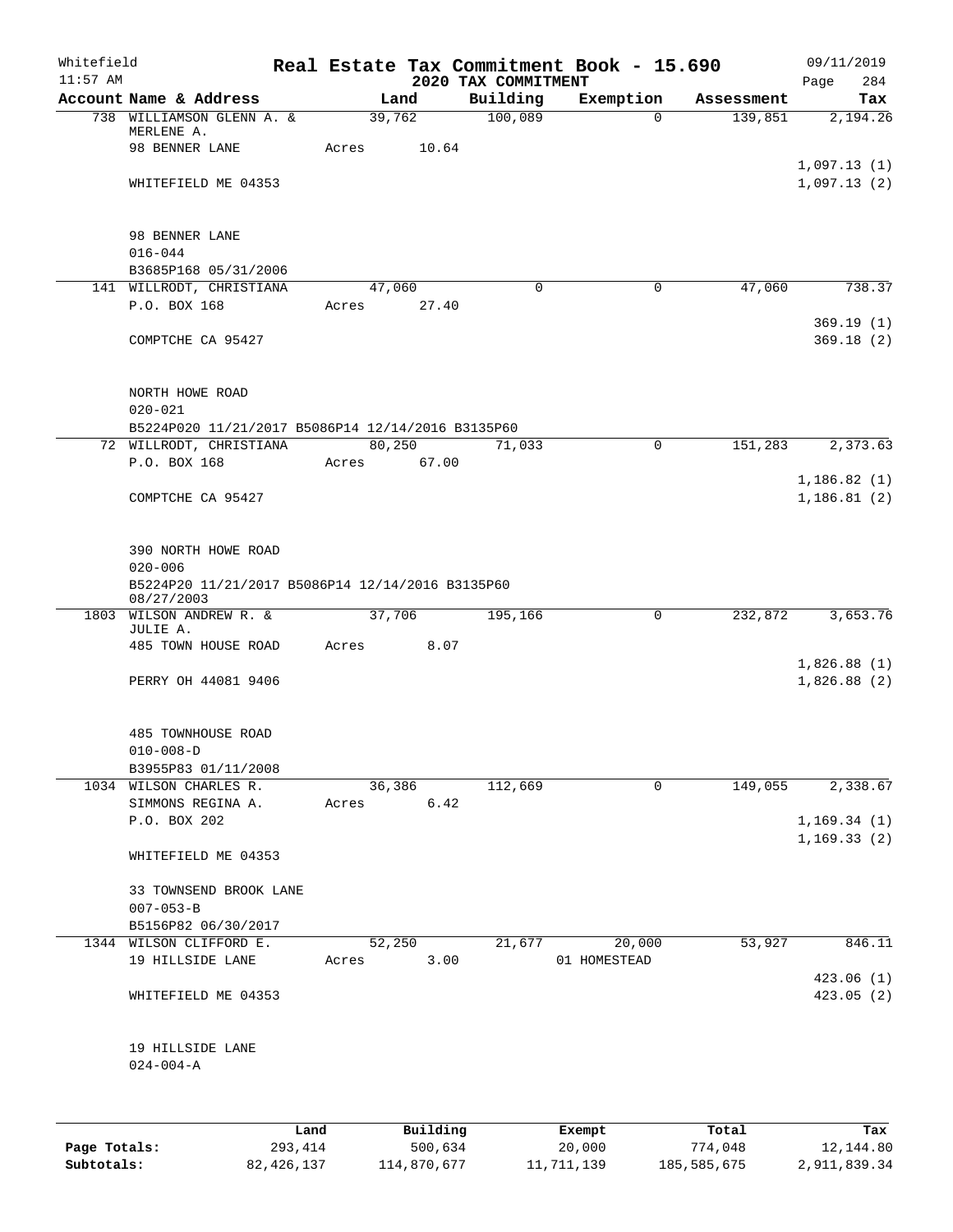| Whitefield<br>$11:57$ AM |                                                                                   |         |          | 2020 TAX COMMITMENT | Real Estate Tax Commitment Book - 15.690 |            | 09/11/2019<br>Page<br>285  |
|--------------------------|-----------------------------------------------------------------------------------|---------|----------|---------------------|------------------------------------------|------------|----------------------------|
|                          | Account Name & Address                                                            |         | Land     | Building            | Exemption                                | Assessment | Tax                        |
|                          | 619 WILSON KENNETH &                                                              |         | 30,105   | 157,507             | 20,000                                   | 167,612    | 2,629.83                   |
|                          | <b>ROXANNE</b><br>499 TOWNHOUSE ROAD                                              | Acres   |          | 1.57                | 01 HOMESTEAD                             |            |                            |
|                          | WHITEFIELD ME 04353                                                               |         |          |                     |                                          |            | 1,314.92(1)<br>1,314.91(2) |
|                          |                                                                                   |         |          |                     |                                          |            |                            |
|                          | 499 TOWNHOUSE ROAD                                                                |         |          |                     |                                          |            |                            |
|                          | $010 - 006$<br>B925P27                                                            |         |          |                     |                                          |            |                            |
|                          | 944 WILSON ROBERT D.                                                              |         | 36,626   | 10,380              | 20,000                                   | 27,006     | 423.72                     |
|                          | P.O. BOX 61                                                                       | Acres   |          | 6.72                | 01 HOMESTEAD                             |            | 211.86(1)                  |
|                          | WHITEFIELD ME 04353                                                               |         |          |                     |                                          |            | 211.86(2)                  |
|                          | <b>48 BEECH LANE</b>                                                              |         |          |                     |                                          |            |                            |
|                          | $014 - 006 - E$                                                                   |         |          |                     |                                          |            |                            |
|                          | B3592P185 11/18/2005<br>878 WILSON ROXANNE R. &                                   |         | 52,870   |                     | 0<br>$\mathbf 0$                         | 52,870     | 829.53                     |
|                          | KENNETH R.<br>499 TOWNHOUSE ROAD                                                  | Acres   |          | 44.03               |                                          |            |                            |
|                          | WHITEFIELD ME 04353                                                               |         |          |                     |                                          |            | 414.77 (1)<br>414.76 (2)   |
|                          | TOWNHOUSE ROAD                                                                    |         |          |                     |                                          |            |                            |
|                          | $010 - 008$                                                                       |         |          |                     |                                          |            |                            |
|                          | B3966P39 02/15/2008                                                               |         |          |                     |                                          |            |                            |
|                          | 640 WINCHENBACH TIFFANY M.<br>& MICHAEL                                           |         | 33,090   |                     | 0<br>$\mathbf 0$                         | 33,090     | 519.18                     |
|                          | 88 JEFFERESON ROAD                                                                | Acres   |          | 14.80               |                                          |            | 259.59(1)                  |
|                          | WHITEFIELD ME 04353                                                               |         |          |                     |                                          |            | 259.59(2)                  |
|                          | JEFFERSON ROAD                                                                    |         |          |                     |                                          |            |                            |
|                          | 014-017<br>B4412P1 06/24/2011 B3961P76 01/31/2008                                 |         |          |                     |                                          |            |                            |
| 1821                     | WINCHENBACH TIFFANY M.<br>& MICHAEL                                               |         | 45,570   | 121,352             | 0                                        | 166,922    | 2,619.01                   |
|                          | 88 JEFFERSON ROAD                                                                 | Acres   |          | 5.40                |                                          |            | 1,309.51(1)                |
|                          | WHITEFIELD ME 04353                                                               |         |          |                     |                                          |            | 1,309.50(2)                |
|                          | 88 JEFFERSON ROAD                                                                 |         |          |                     |                                          |            |                            |
|                          | $014 - 017 - A$<br>B4412P1 06/24/2011 B4411P318 06/24/2011 B4010P48<br>06/02/2008 |         |          |                     |                                          |            |                            |
|                          | 1550 WINKLEY HENRY                                                                |         | 30,585   | 82,062              | 20,000                                   | 92,647     | 1,453.63                   |
|                          | 20 MARINE LANE                                                                    | Acres   |          | 1.89                | 01 HOMESTEAD                             |            | 726.82(1)                  |
|                          | WHITEFIELD ME 04353                                                               |         |          |                     |                                          |            | 726.81(2)                  |
|                          | 20 MARINE LANE<br>$018 - 037 - B$                                                 |         |          |                     |                                          |            |                            |
|                          |                                                                                   | Land    | Building |                     | Exempt                                   | Total      | Tax                        |
| Page Totals:             |                                                                                   | 228,846 |          | 371,301             | 60,000                                   | 540,147    | 8,474.90                   |

**Subtotals:** 82,654,983 115,241,978 11,771,139 186,125,822 2,920,314.24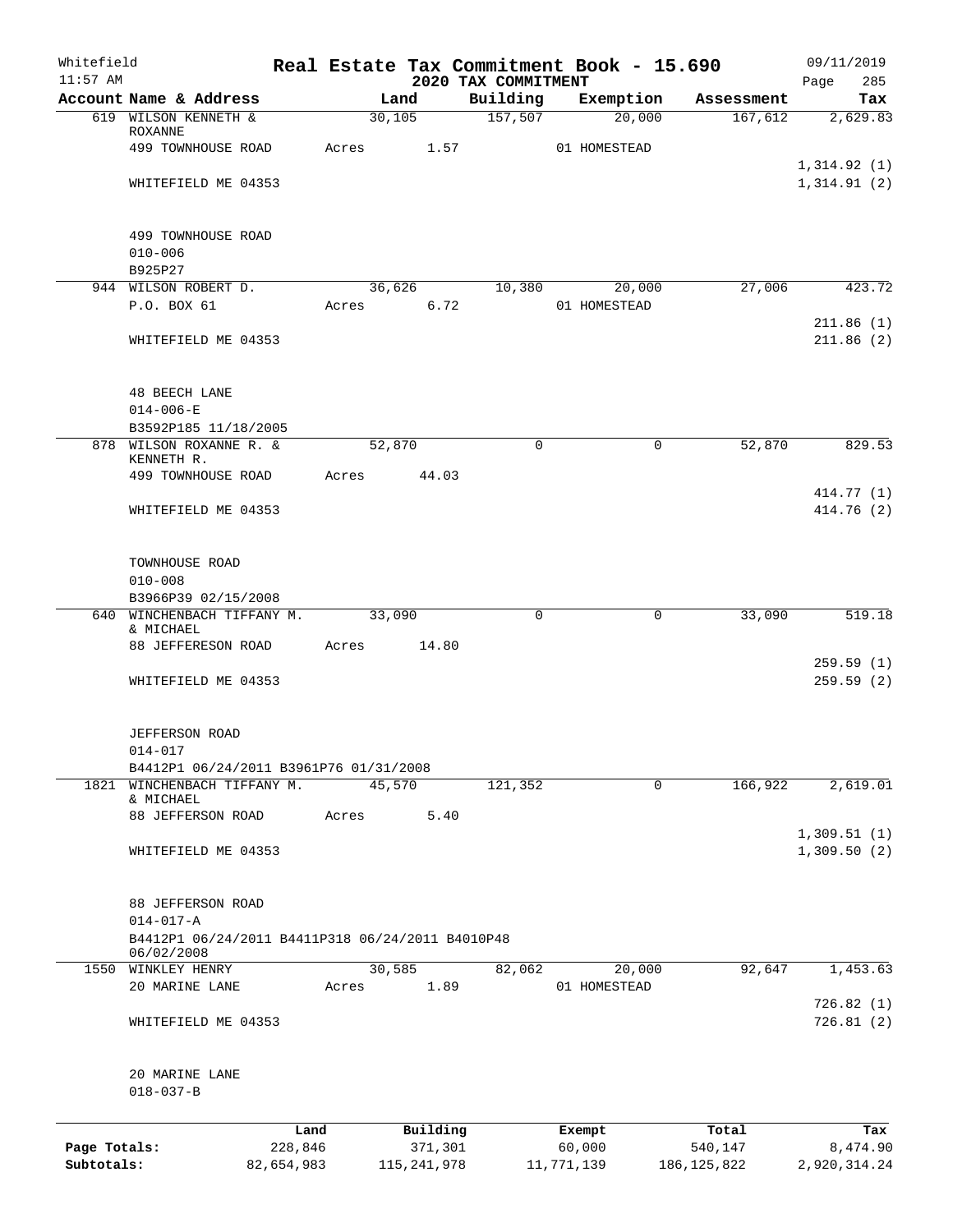| Whitefield<br>$11:57$ AM |                                                   |                 |        | 2020 TAX COMMITMENT | Real Estate Tax Commitment Book - 15.690 |            | 09/11/2019<br>286<br>Page |
|--------------------------|---------------------------------------------------|-----------------|--------|---------------------|------------------------------------------|------------|---------------------------|
|                          | Account Name & Address                            |                 | Land   | Building            | Exemption                                | Assessment | Tax                       |
|                          | 1171 WINSLOW JEFFREY G. &<br>CHRISTINE            |                 | 375    | $\mathbf 0$         | $\Omega$                                 | 375        | 5.88                      |
|                          | 47 MOLSAM ROAD                                    | Acres           | 0.25   |                     |                                          |            |                           |
|                          | WINDSOR ME 04363                                  |                 |        |                     |                                          |            | 2.94(1)<br>2.94(2)        |
|                          | ON WINDSOR LINE                                   |                 |        |                     |                                          |            |                           |
|                          | $020 - 012$                                       |                 |        |                     |                                          |            |                           |
|                          | B5335P244                                         |                 |        |                     |                                          |            |                           |
|                          | 494 WISCASSET AND QUEBEC<br>RAILROAD              | 29,081          |        | $\Omega$            | 0                                        | 29,081     | 456.28                    |
|                          | C/O LES FOSSEL,<br>TREASURER                      | Acres           | 34.74  |                     |                                          |            |                           |
|                          | P.O. BOX 525                                      |                 |        |                     |                                          |            | 228.14(1)                 |
|                          | ALNA ME 04535                                     |                 |        |                     |                                          |            | 228.14(2)                 |
|                          | NARROW GAGE RAILROAD                              |                 |        |                     |                                          |            |                           |
|                          | $001 - 099 - RR$                                  |                 |        |                     |                                          |            |                           |
|                          | B2787P91                                          |                 |        |                     |                                          |            |                           |
|                          | 618 WISCASSET, WATERVILLE &<br>FARMINGTON RAILWAY | 14,380<br>Acres | 13.60  | 0                   | 0                                        | 14,380     | 225.62                    |
|                          | MUSEUM                                            |                 |        |                     |                                          |            |                           |
|                          | P O BOX 242                                       |                 |        |                     |                                          |            | 112.81(1)                 |
|                          | ALNA ME 04535                                     |                 |        |                     |                                          |            | 112.81(2)                 |
|                          | CORNER EAST RIVER ROAD                            |                 |        |                     |                                          |            |                           |
|                          | $007 - 040$                                       |                 |        |                     |                                          |            |                           |
|                          | B2524P215                                         |                 |        |                     |                                          |            |                           |
|                          | 1322 WITHEE DAVID C. &<br>CAROLEE F.              |                 | 44,450 | 212,124             | 20,000                                   | 236,574    | 3,711.85                  |
|                          | 325 SO. HUNTS MEADOW<br><b>ROAD</b>               | Acres           | 16.50  |                     | 01 HOMESTEAD                             |            |                           |
|                          |                                                   |                 |        |                     |                                          |            | 1,855.93(1)               |
|                          | WHITEFIELD ME 04353                               |                 |        |                     |                                          |            | 1,855.92(2)               |
|                          | 325 SO. HUNTS MEADOW                              |                 |        |                     |                                          |            |                           |
|                          | $009 - 004 - A$                                   |                 |        |                     |                                          |            |                           |
|                          | B2588P65                                          |                 |        |                     |                                          |            |                           |
|                          | 1744 WOOD ERIC M.                                 |                 | 30,050 | $\Omega$            | 0                                        | 30,050     | 471.48                    |
|                          | P.O. BOX 394                                      | Acres           | 11.00  |                     |                                          |            | 235.74 (1)                |
|                          | BOOTHBAY ME 04537                                 |                 |        |                     |                                          |            | 235.74(2)                 |
|                          | THAYER ROAD                                       |                 |        |                     |                                          |            |                           |
|                          | $001 - 026 - A$                                   |                 |        |                     |                                          |            |                           |
|                          | B3451P313 03/07/2005                              |                 |        |                     |                                          |            |                           |

|              | Land       | Building    | Exempt     | Total       | Tax          |
|--------------|------------|-------------|------------|-------------|--------------|
| Page Totals: | 118,336    | 212,124     | 20,000     | 310,460     | 4,871.11     |
| Subtotals:   | 82,773,319 | 115,454,102 | 11,791,139 | 186,436,282 | 2,925,185.35 |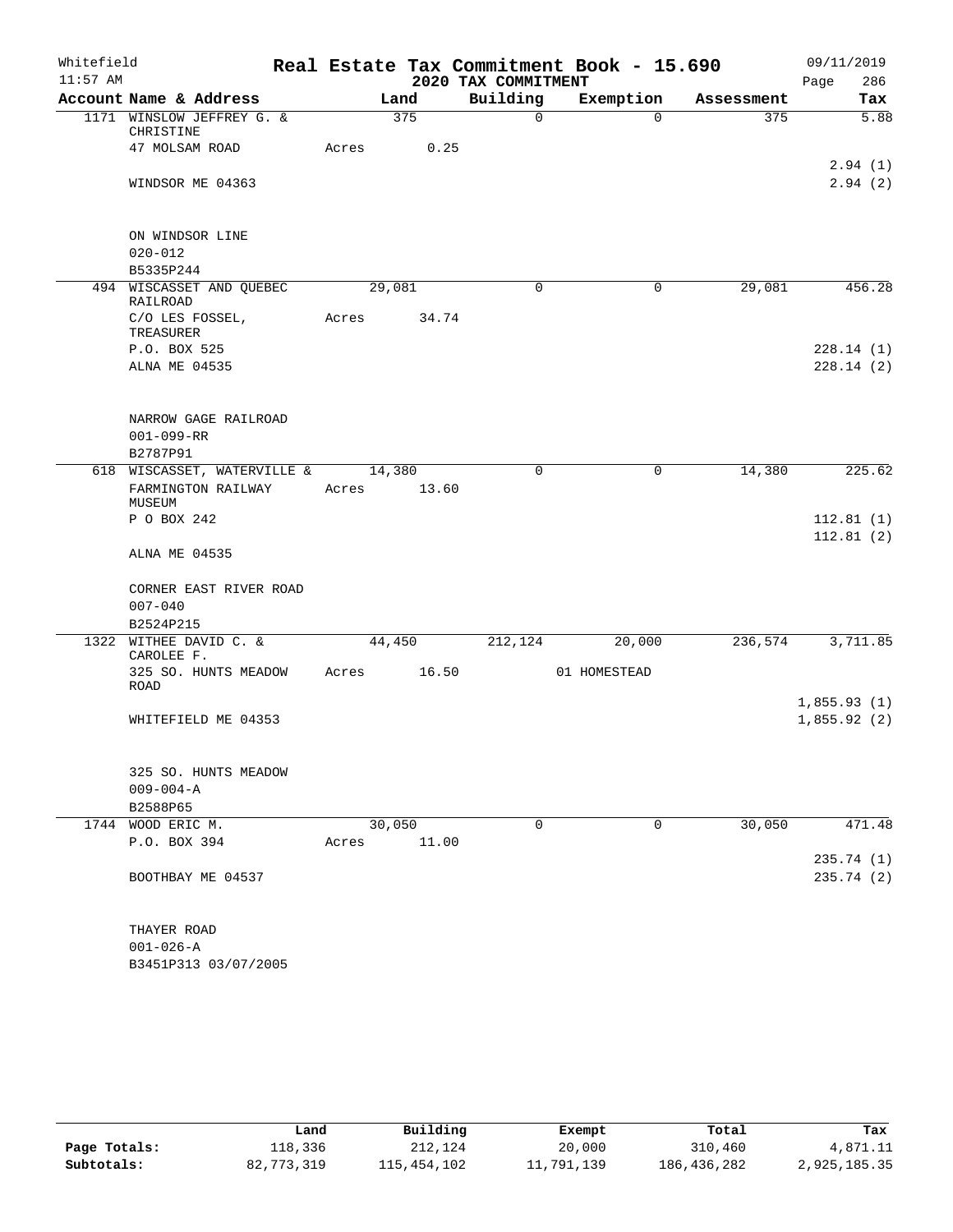| Whitefield                 |                                                                                           |                       |       |                        |                                 | Real Estate Tax Commitment Book - 15.690 |                        | 09/11/2019                 |
|----------------------------|-------------------------------------------------------------------------------------------|-----------------------|-------|------------------------|---------------------------------|------------------------------------------|------------------------|----------------------------|
| $11:57$ AM                 | Account Name & Address                                                                    |                       |       | Land                   | 2020 TAX COMMITMENT<br>Building |                                          |                        | 287<br>Page<br>Tax         |
|                            | 984 WOOD JOHN J. & NADEAU                                                                 |                       |       | 25,750                 | 145,735                         | Exemption<br>0                           | Assessment<br>171,485  | 2,690.60                   |
|                            | TIFFANY A.<br>208 NORTH HUNTS MEADOW<br><b>ROAD</b>                                       |                       | Acres | 2.00                   |                                 |                                          |                        |                            |
|                            | WHITEFIELD ME 04353                                                                       |                       |       |                        |                                 |                                          |                        | 1,345.30(1)<br>1,345.30(2) |
|                            | 208 NO. HUNTS MEADOW<br>$018 - 032$<br>B4864P213 02/27/2015 B4827P105 10/10/2014 B4803P68 |                       |       |                        |                                 |                                          |                        |                            |
| 1567                       | 07/28/2014 B4589P118 11/05/2012 B2266P16<br>WOODBURY BRIAN                                |                       |       | 49,600                 | $\mathbf 0$                     | $\mathbf 0$                              | 49,600                 | 778.22                     |
|                            | 1007 ALEXANDER REED<br><b>ROAD</b>                                                        |                       | Acres | 39.00                  |                                 |                                          |                        |                            |
|                            | RICHMOND ME 04357                                                                         |                       |       |                        |                                 |                                          |                        | 389.11(1)<br>389.11(2)     |
|                            | STEARNS BROOK ROAD<br>$011 - 031$                                                         |                       |       |                        |                                 |                                          |                        |                            |
|                            | B2152P336 06/07/1996 B1249P16 07/02/1985                                                  |                       |       |                        |                                 |                                          |                        |                            |
|                            | 535 WOODBURY FREDERICK<br>348 POND ROAD                                                   |                       | Acres | 47,780<br>36.20        | $\mathbf 0$                     | $\mathbf 0$                              | 47,780                 | 749.67                     |
|                            | NEWCASTLE ME 04553                                                                        |                       |       |                        |                                 |                                          |                        | 374.84(1)<br>374.83(2)     |
|                            | <b>JEFFERSON LINE</b><br>$011 - 033$                                                      |                       |       |                        |                                 |                                          |                        |                            |
|                            | 1110 WOODBURY KATHLEEN J. &                                                               |                       |       | 66,850                 | 68,285                          | 20,000                                   | 115,135                | 1,806.47                   |
|                            | JOYCE L.<br>100 EAST RIVER ROAD                                                           |                       | Acres | 21.00                  |                                 | 01 HOMESTEAD                             |                        |                            |
|                            |                                                                                           |                       |       |                        |                                 |                                          |                        | 903.24(1)                  |
|                            | WHITEFIELD ME 04353                                                                       |                       |       |                        |                                 |                                          |                        | 903.23(2)                  |
|                            | 100 EAST RIVER ROAD<br>014-012                                                            |                       |       |                        |                                 |                                          |                        |                            |
|                            | B3238P135                                                                                 |                       |       |                        |                                 |                                          |                        |                            |
|                            | 669 WOODWORTH MIKE<br>138 AUGUSTA ROAD                                                    |                       |       | 0                      | 4,884                           | 0                                        | 4,884                  | 76.63                      |
|                            | WHITEFIELD ME 04353                                                                       |                       |       |                        |                                 |                                          |                        | 38.32(1)<br>38.31(2)       |
|                            | 140 AUGUSTA ROAD<br>$018 - 020 - C - ON$                                                  |                       |       |                        |                                 |                                          |                        |                            |
| 1509                       | WOODWORTH PHILIP W. &                                                                     |                       |       | 33,180                 | 83,820                          | 20,000                                   | 97,000                 | 1,521.93                   |
|                            | JANICE<br>492 HUNTS MEADOW ROAD                                                           |                       | Acres | 3.62                   |                                 | 01 HOMESTEAD                             |                        |                            |
|                            | WHITEFIELD ME 04353                                                                       |                       |       |                        |                                 |                                          |                        | 760.97(1)<br>760.96(2)     |
|                            | 492 HUNTS MEADOW ROAD<br>$015 - 007$<br>B1413P215                                         |                       |       |                        |                                 |                                          |                        |                            |
|                            |                                                                                           | Land                  |       | Building               |                                 | Exempt                                   | Total                  | Tax                        |
| Page Totals:<br>Subtotals: |                                                                                           | 223,160<br>82,996,479 |       | 302,724<br>115,756,826 |                                 | 40,000<br>11,831,139                     | 485,884<br>186,922,166 | 7,623.52<br>2,932,808.87   |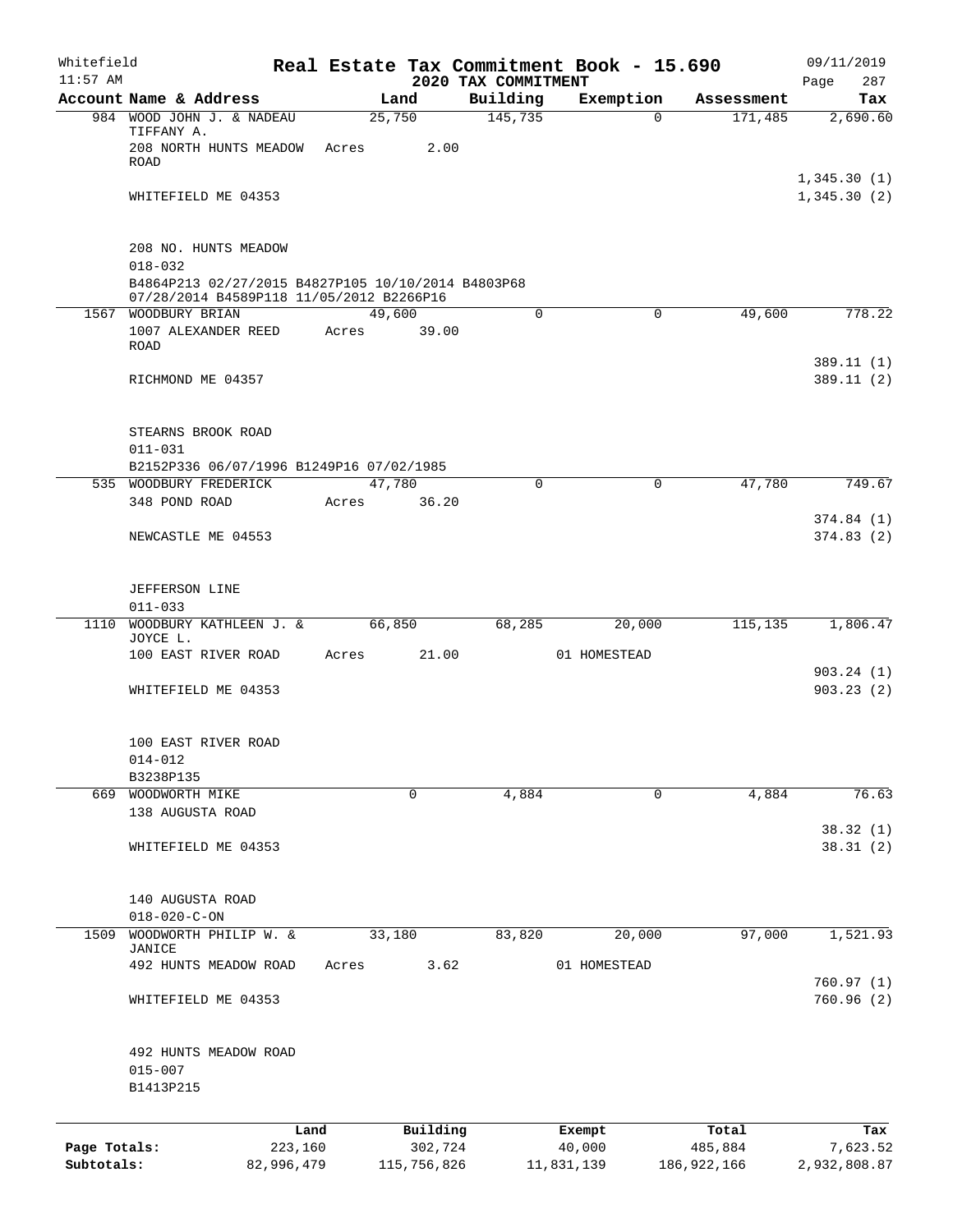| Whitefield<br>$11:57$ AM |                                                   |             |      | 2020 TAX COMMITMENT | Real Estate Tax Commitment Book - 15.690 |            | 09/11/2019<br>288<br>Page |
|--------------------------|---------------------------------------------------|-------------|------|---------------------|------------------------------------------|------------|---------------------------|
|                          | Account Name & Address                            | Land        |      | Building            | Exemption                                | Assessment | Tax                       |
|                          | 1036 WORKS DANIEL R.                              | 34,090      |      | $\mathbf 0$         | $\Omega$                                 | 34,090     | 534.87                    |
|                          | 33 OLDE HICKORY LANE                              | Acres       | 9.80 |                     |                                          |            |                           |
|                          |                                                   |             |      |                     |                                          |            | 267.44(1)                 |
|                          | GREENE ME 04236                                   |             |      |                     |                                          |            | 267.43(2)                 |
|                          | EAST RIVER ROAD                                   |             |      |                     |                                          |            |                           |
|                          | $007 - 051$                                       |             |      |                     |                                          |            |                           |
|                          | B4839P192 10/20/2014 B1989P159                    |             |      |                     |                                          |            |                           |
| 1319                     | WRIGHT BARBARA L. HEIRS                           | 32,250      |      | 35,896              | 0                                        | 68,146     | 1,069.21                  |
|                          | TINA M. GOLDEN - PERS<br><b>REP</b>               | Acres       | 3.00 |                     |                                          |            |                           |
|                          | 41 GOLDEN APPLE DRIVE<br>#10                      |             |      |                     |                                          |            | 534.61(1)                 |
|                          | WISCASSET ME 04578                                |             |      |                     |                                          |            | 534.60(2)                 |
|                          | 307 HOLLYWOOD BOULEVARD                           |             |      |                     |                                          |            |                           |
|                          | $002 - 012 - D$                                   |             |      |                     |                                          |            |                           |
|                          | B4644P77 B1395P30                                 |             |      |                     |                                          |            |                           |
|                          | 1805 WRIGHT LUCILLE                               | $\mathbf 0$ |      | 8,822               | $\mathbf 0$                              | 8,822      | 138.42                    |
|                          | PO BOX 170                                        |             |      |                     |                                          |            |                           |
|                          |                                                   |             |      |                     |                                          |            | 69.21(1)                  |
|                          | WHITEFIELD ME 04353                               |             |      |                     |                                          |            | 69.21(2)                  |
|                          | 32 PENNY LANE                                     |             |      |                     |                                          |            |                           |
|                          | $016 - 007 - ON - 1$                              |             |      |                     |                                          |            |                           |
|                          | 1878 WRIGHT LUCILLE                               | 0           |      | 11,687              | 0                                        | 11,687     | 183.37                    |
|                          | PO BOX 170                                        |             |      |                     |                                          |            |                           |
|                          |                                                   |             |      |                     |                                          |            | 91.69(1)                  |
|                          | WHITEFIELD ME 04353                               |             |      |                     |                                          |            | 91.68(2)                  |
|                          | 39 PENNY LANE                                     |             |      |                     |                                          |            |                           |
|                          | $016 - 007 - ON - 3$                              |             |      |                     |                                          |            |                           |
| 1858                     | WRIGHT LUCILLE                                    | $\mathbf 0$ |      | 17,999              | 0                                        | 17,999     | 282.40                    |
|                          | PO BOX 170                                        |             |      |                     |                                          |            |                           |
|                          |                                                   |             |      |                     |                                          |            | 141.20(1)                 |
|                          | WHITEFIELD ME 04353                               |             |      |                     |                                          |            | 141.20(2)                 |
|                          | 49 PENNY LANE                                     |             |      |                     |                                          |            |                           |
|                          | $016 - 007 - ON - 2$                              |             |      |                     |                                          |            |                           |
|                          | 1106 WRIGHT NEIL A. &                             | 35,000      |      | 108,061             | $\mathbf 0$                              | 143,061    | 2, 244.63                 |
|                          | CHELSEE M.<br>120 MAIN STREET                     | Acres       | 0.87 |                     |                                          |            |                           |
|                          |                                                   |             |      |                     |                                          |            | 1, 122.32(1)              |
|                          | WHITEFIELD ME 04353                               |             |      |                     |                                          |            | 1, 122.31(2)              |
|                          |                                                   |             |      |                     |                                          |            |                           |
|                          | 120 MAIN STREET<br>$022 - 010$                    |             |      |                     |                                          |            |                           |
|                          | B4791P243 06/23/2014 B4783P53 05/29/2014 B4783P52 |             |      |                     |                                          |            |                           |
|                          | 05/29/2014 B4597P203 11/26/2012                   |             |      |                     |                                          |            |                           |
|                          |                                                   |             |      |                     |                                          |            |                           |

|              | Land       | Building    | Exempt     | Total         | Tax          |
|--------------|------------|-------------|------------|---------------|--------------|
| Page Totals: | 101,340    | 182,465     |            | 283,805       | 4,452.90     |
| Subtotals:   | 83,097,819 | 115,939,291 | 11,831,139 | 187, 205, 971 | 2,937,261.77 |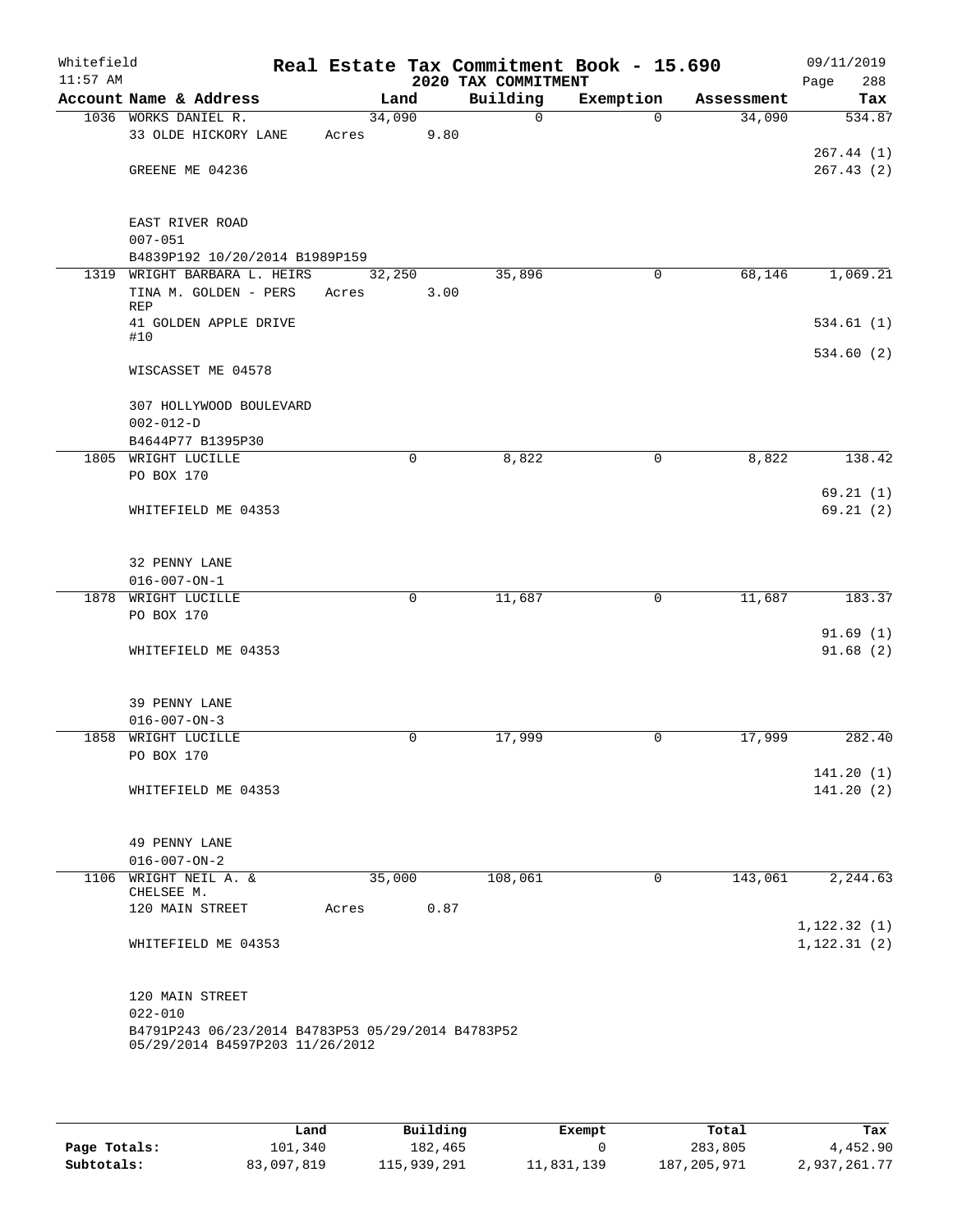| Whitefield<br>$11:57$ AM |                                                                                           |       |                   | 2020 TAX COMMITMENT | Real Estate Tax Commitment Book - 15.690 |            | 09/11/2019<br>Page<br>289  |
|--------------------------|-------------------------------------------------------------------------------------------|-------|-------------------|---------------------|------------------------------------------|------------|----------------------------|
|                          | Account Name & Address                                                                    |       | Land              | Building            | Exemption                                | Assessment | Tax                        |
|                          | 1442 WRIGHT VIRGINIA B.<br>593 HEAD TIDE ROAD                                             | Acres | 45,050<br>11.00   | 55,812              | 20,000<br>01 HOMESTEAD                   | 80,862     | 1,268.72<br>634.36(1)      |
|                          | WHITEFIELD ME 04353<br>593 HEAD TIDE ROAD<br>$002 - 005$                                  |       |                   |                     |                                          |            | 634.36 (2)                 |
|                          | B4114P166 03/18/2009 B3635P280 02/16/2006 B774P69                                         |       |                   |                     |                                          |            |                            |
|                          | 852 WRIGHT, HUGH H<br>WRIGHT, LUCILLE M                                                   | Acres | 192,220<br>125.44 | 94,443              | 20,000<br>01 HOMESTEAD                   | 266,663    | 4,183.94                   |
|                          | 68 DEVINE ROAD                                                                            |       |                   |                     |                                          |            | 2,091.97(1)<br>2,091.97(2) |
|                          | WHITEFIELD ME 04353                                                                       |       |                   |                     |                                          |            |                            |
|                          | 68 DEVINE ROAD<br>$016 - 007$                                                             |       |                   |                     |                                          |            |                            |
|                          | B3112P61<br>118 XAVIER MYRIAM M.                                                          |       | 31,500            | 73,912              | 20,000                                   | 85,412     | 1,340.11                   |
|                          | 253 WISCASSET ROAD                                                                        | Acres | 2.50              |                     | 01 HOMESTEAD                             |            |                            |
|                          |                                                                                           |       |                   |                     |                                          |            | 670.06(1)                  |
|                          | WHITEFIELD ME 04353                                                                       |       |                   |                     |                                          |            | 670.05(2)                  |
|                          | 253 WISCASSET ROAD<br>$004 - 024 - A$                                                     |       |                   |                     |                                          |            |                            |
|                          | B4007P121 05/20/2008<br>136 YODER, MOSE J                                                 |       | 62,750            | 52,651              | $\mathbf 0$                              | 115,401    | 1,810.64                   |
|                          | YODER, ANNE M                                                                             | Acres | 62.00             |                     |                                          |            |                            |
|                          | 712 EAST RIVER ROAD                                                                       |       |                   |                     |                                          |            | 905.32(1)<br>905.32(2)     |
|                          | WHITEFIELD ME 04353                                                                       |       |                   |                     |                                          |            |                            |
|                          | 712 EAST RIVER ROAD<br>$007 - 052$<br>B5023P106 06/29/2016 B4839P139 10/20/2014 B2429P264 |       |                   |                     |                                          |            |                            |
|                          | 901 YODER, NOAH D                                                                         |       | 68,750            | 116,637             | 0                                        | 185,387    | 2,908.72                   |
|                          | YODER, MATTIE M                                                                           | Acres | 54.00             |                     |                                          |            |                            |
|                          | 4230 U.S. HIGHWAY 11                                                                      |       |                   |                     |                                          |            | 1,454.36(1)<br>1,454.36(2) |
|                          | DEKALB JUNCTION NY<br>13630                                                               |       |                   |                     |                                          |            |                            |
|                          | 586 EAST RIVER ROAD<br>$010 - 057$                                                        |       |                   |                     |                                          |            |                            |
|                          | B5170P113 08/16/2017                                                                      |       |                   |                     |                                          |            |                            |
|                          | 674 YORK WALTER ESTATE OF<br>C/O BRIAN YORK, PERS. Acres<br>REP.                          |       | 630<br>0.42       | $\Omega$            | $\Omega$                                 | 630        | 9.88                       |
|                          | P.O. BOX 152                                                                              |       |                   |                     |                                          |            | 4.94(1)<br>4.94(2)         |
|                          | SO. CHINA ME 04358                                                                        |       |                   |                     |                                          |            |                            |
|                          | 124 MAIN STREET                                                                           |       |                   |                     |                                          |            |                            |
|                          | $021 - 008$<br>B3906P316 09/10/2007                                                       |       |                   |                     |                                          |            |                            |
|                          | T.and                                                                                     |       | Building          |                     | <b>Exempt</b>                            | Total      | Tax                        |

|              | Land       | Building    | Exempt     | Total       | Tax          |
|--------------|------------|-------------|------------|-------------|--------------|
| Page Totals: | 400,900    | 393,455     | 60,000     | 734,355     | 11,522.01    |
| Subtotals:   | 83,498,719 | 116,332,746 | 11,891,139 | 187,940,326 | 2,948,783.78 |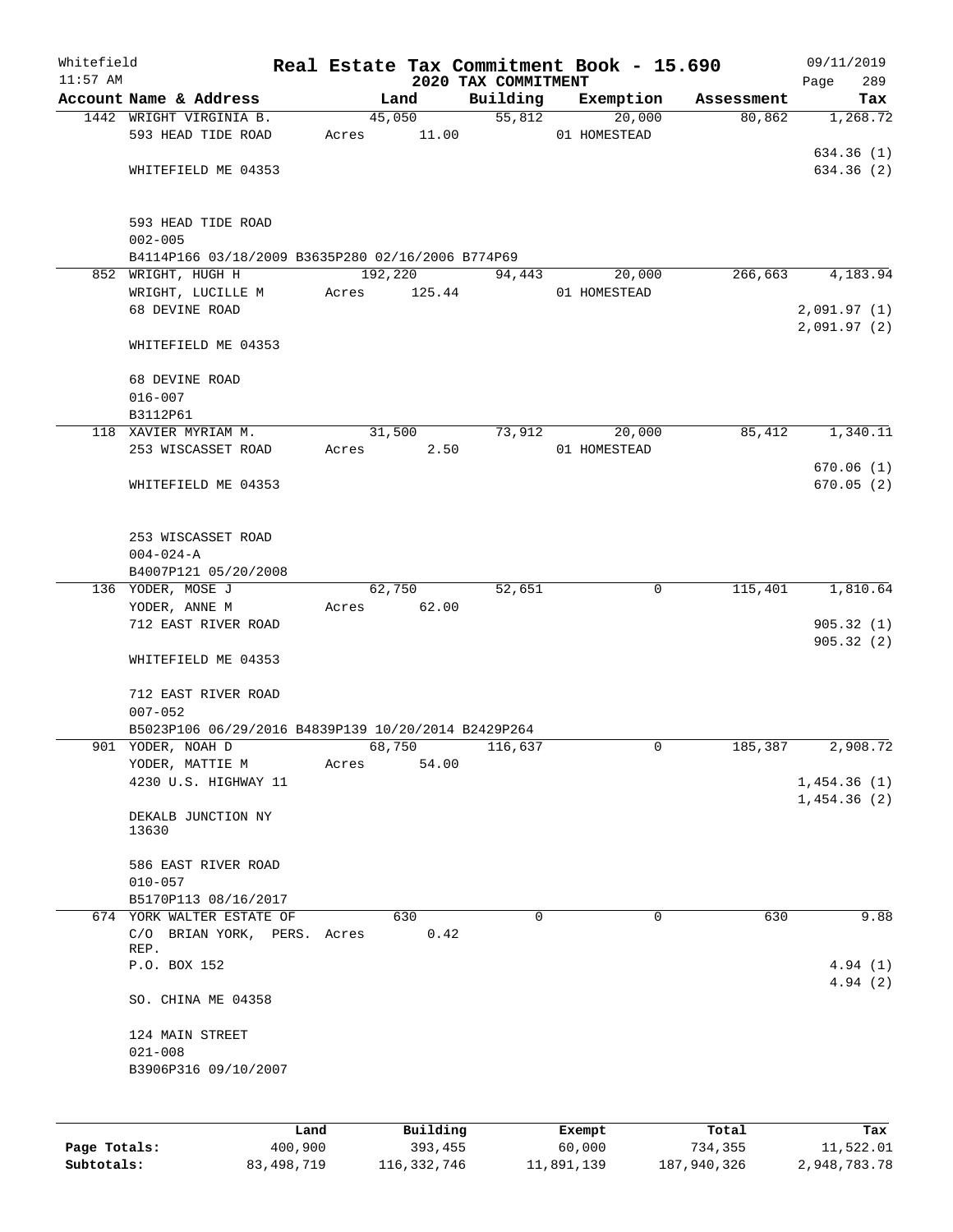| Whitefield<br>$11:57$ AM |                                                   |            |       |        |             | 2020 TAX COMMITMENT | Real Estate Tax Commitment Book - 15.690 |             | 09/11/2019<br>290<br>Page |
|--------------------------|---------------------------------------------------|------------|-------|--------|-------------|---------------------|------------------------------------------|-------------|---------------------------|
|                          | Account Name & Address                            |            |       | Land   |             | Building            | Exemption                                | Assessment  | Tax                       |
|                          | 672 YORKUS IMELDA                                 |            |       | 77,750 |             | 140,636             | 26,000                                   | 192,386     | 3,018.54                  |
|                          | 594 VIGUE ROAD                                    |            | Acres |        | 72.00       |                     | 07 NMR VET & WIDOW                       |             |                           |
|                          |                                                   |            |       |        |             |                     | 01 HOMESTEAD                             |             | 1,509.27(1)               |
|                          | WHITEFIELD ME 04353                               |            |       |        |             |                     |                                          |             | 1,509.27(2)               |
|                          |                                                   |            |       |        |             |                     |                                          |             |                           |
|                          | 594 VIGUE ROAD                                    |            |       |        |             |                     |                                          |             |                           |
|                          | $019 - 042$                                       |            |       |        |             |                     |                                          |             |                           |
|                          | B4774P114 04/29/2014                              |            |       |        |             |                     |                                          |             |                           |
|                          | 1589 YOUNG RICHARD &                              |            |       | 37,570 |             | 124,389             | 20,000                                   | 141,959     | 2,227.34                  |
|                          | <b>JENNIFER</b>                                   |            |       |        |             |                     |                                          |             |                           |
|                          | 468 HUNTS MEADOW ROAD                             |            | Acres |        | 7.90        |                     | 01 HOMESTEAD                             |             |                           |
|                          |                                                   |            |       |        |             |                     |                                          |             | 1, 113.67(1)              |
|                          | WHITEFIELD ME 04353                               |            |       |        |             |                     |                                          |             | 1, 113.67(2)              |
|                          | 468 HUNTS MEADOW ROAD                             |            |       |        |             |                     |                                          |             |                           |
|                          | $015 - 006$                                       |            |       |        |             |                     |                                          |             |                           |
|                          | B4707P242 09/05/2013                              |            |       |        |             |                     |                                          |             |                           |
|                          | 688 YOUNG RICHARD K. &                            |            |       | 36,234 |             | 0                   | $\mathbf 0$                              | 36,234      | 568.51                    |
|                          | JENNIFER C.<br>468 HUNTS MEADOW ROAD              |            | Acres |        | 18.73       |                     |                                          |             |                           |
|                          |                                                   |            |       |        |             |                     |                                          |             | 284.26(1)                 |
|                          | WHITEFIELD ME 04353                               |            |       |        |             |                     |                                          |             | 284.25(2)                 |
|                          | MEAHER LANE                                       |            |       |        |             |                     |                                          |             |                           |
|                          | $015 - 005$                                       |            |       |        |             |                     |                                          |             |                           |
|                          | B2245P94                                          |            |       |        |             |                     |                                          |             |                           |
|                          | 225 YOUNG RICHARD K. &                            |            |       | 31,410 |             | 0                   | $\mathbf 0$                              | 31,410      | 492.82                    |
|                          | JENNIFER C.                                       |            |       |        |             |                     |                                          |             |                           |
|                          | 468 HUNTS MEADOW ROAD                             |            | Acres |        | 12.70       |                     |                                          |             |                           |
|                          |                                                   |            |       |        |             |                     |                                          |             | 246.41 (1)                |
|                          | WHITEFIELD ME 04353                               |            |       |        |             |                     |                                          |             | 246.41(2)                 |
|                          | MEAHER ROAD                                       |            |       |        |             |                     |                                          |             |                           |
|                          | $015 - 004 - A$                                   |            |       |        |             |                     |                                          |             |                           |
|                          | B4272P134 04/27/2010 B857P194 10/07/1975          |            |       |        |             |                     |                                          |             |                           |
|                          | 1634 YOUNG RUSSELL JR.                            |            |       | 40,250 |             | 11,334              | $\Omega$                                 | 51,584      | 809.35                    |
|                          | 81 WILLIAMS ROAD                                  |            | Acres |        | 5.00        |                     |                                          |             |                           |
|                          |                                                   |            |       |        |             |                     |                                          |             | 404.68(1)                 |
|                          | CHELSEA ME 04330                                  |            |       |        |             |                     |                                          |             | 404.67(2)                 |
|                          | 110 DUNCAN ROAD --                                |            |       |        |             |                     |                                          |             |                           |
|                          | $017 - 043 - B$                                   |            |       |        |             |                     |                                          |             |                           |
|                          | B4752P8 01/23/2014 B4667P254 05/28/2013 B4130P264 |            |       |        |             |                     |                                          |             |                           |
|                          | 04/07/2009 B2336P330 11/04/2005                   |            |       |        |             |                     |                                          |             |                           |
|                          | 1415 YOUNG STEVEN E. & CAROL                      |            |       | 30,750 |             | 162,567             | 26,000                                   | 167,317     | 2,625.20                  |
|                          | 9 TRESTLE LANE                                    |            | Acres |        | 2.00        |                     | 01 HOMESTEAD                             |             |                           |
|                          |                                                   |            |       |        |             |                     | 05 VET EXEMPTION                         |             | 1,312.60(1)               |
|                          | WHITEFIELD ME 04353                               |            |       |        |             |                     |                                          |             | 1,312.60(2)               |
|                          | 9 TRESTLE LANE                                    |            |       |        |             |                     |                                          |             |                           |
|                          | $020 - 027 - B$                                   |            |       |        |             |                     |                                          |             |                           |
|                          | B1682P306                                         |            |       |        |             |                     |                                          |             |                           |
|                          |                                                   | Land       |       |        | Building    |                     | Exempt                                   | Total       | Tax                       |
| Page Totals:             |                                                   | 253,964    |       |        | 438,926     |                     | 72,000                                   | 620,890     | 9,741.76                  |
| Subtotals:               |                                                   | 83,752,683 |       |        | 116,771,672 |                     | 11,963,139                               | 188,561,216 | 2,958,525.54              |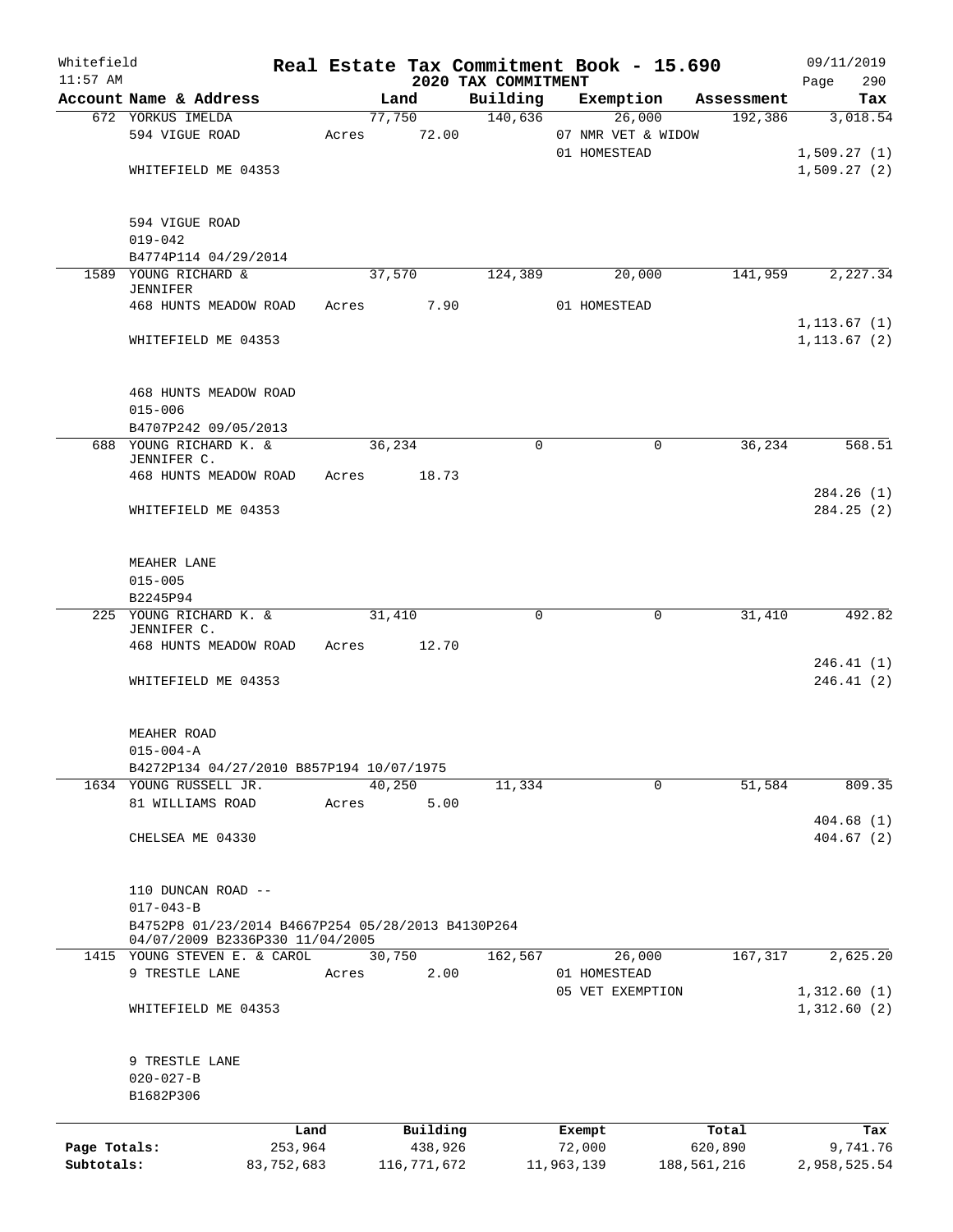| Whitefield   |                                                                           |            |       |                |          |                     | Real Estate Tax Commitment Book - 15.690 |                                   | 09/11/2019               |
|--------------|---------------------------------------------------------------------------|------------|-------|----------------|----------|---------------------|------------------------------------------|-----------------------------------|--------------------------|
| $11:57$ AM   |                                                                           |            |       |                |          | 2020 TAX COMMITMENT |                                          |                                   | 291<br>Page              |
|              | Account Name & Address<br>701 YOUNGS WILLIAM M. &                         |            |       | Land<br>31,800 |          | Building<br>142,727 | Exemption                                | Assessment<br>174,527<br>$\Omega$ | Tax<br>2,738.33          |
|              | CAROL N.                                                                  |            |       |                |          |                     |                                          |                                   |                          |
|              | 118 HOLLYWOOD BOULEVARD Acres                                             |            |       |                | 2.70     |                     |                                          |                                   |                          |
|              |                                                                           |            |       |                |          |                     |                                          |                                   | 1,369.17(1)              |
|              | WHITEFIELD ME 04353                                                       |            |       |                |          |                     |                                          |                                   | 1,369.16(2)              |
|              |                                                                           |            |       |                |          |                     |                                          |                                   |                          |
|              | 118 HOLLYWOOD BOULEVARD                                                   |            |       |                |          |                     |                                          |                                   |                          |
|              | $005 - 032 - A$                                                           |            |       |                |          |                     |                                          |                                   |                          |
|              | B4969P121 01/15/2016 B4203P93 09/22/2009 B4203P91<br>09/22/2009 B2978P277 |            |       |                |          |                     |                                          |                                   |                          |
|              | 75 YUND PHILIP & SUSANNE                                                  |            |       | 22,250         |          | 0                   | $\mathsf{O}$                             | 22,250                            | 349.10                   |
|              | MEIDEL                                                                    |            |       |                |          |                     |                                          |                                   |                          |
|              | 179 HOLLYWOOD BOULEVARD Acres                                             |            |       |                | 3.00     |                     |                                          |                                   | 174.55(1)                |
|              | WHITEFIELD ME 04353                                                       |            |       |                |          |                     |                                          |                                   | 174.55(2)                |
|              |                                                                           |            |       |                |          |                     |                                          |                                   |                          |
|              | HOLLYWOOD BOULEVARD                                                       |            |       |                |          |                     |                                          |                                   |                          |
|              | $005 - 034 - B$                                                           |            |       |                |          |                     |                                          |                                   |                          |
|              | B3910P100 09/09/2007 B2599P276                                            |            |       |                |          |                     |                                          |                                   |                          |
|              | 1512 YUND PHILIP O.                                                       |            |       | 42,746         |          | 104,383             | 20,000                                   | 127,129                           | 1,994.65                 |
|              | 179 HOLLYWOOD BOULEVARD Acres                                             |            |       | 14.37          |          |                     | 01 HOMESTEAD                             |                                   |                          |
|              |                                                                           |            |       |                |          |                     |                                          |                                   | 997.33 (1)               |
|              | WHITEFIELD ME 04353                                                       |            |       |                |          |                     |                                          |                                   | 997.32 (2)               |
|              | 179 HOLLYWOOD BOULEVARD                                                   |            |       |                |          |                     |                                          |                                   |                          |
|              | $005 - 034 - A$                                                           |            |       |                |          |                     |                                          |                                   |                          |
|              | B2270P44                                                                  |            |       |                |          |                     |                                          |                                   |                          |
|              | 940 YUSTAK LAURA ANN                                                      |            |       | 30,270         |          | 179,210             | 20,000                                   | 189,480                           | 2,972.94                 |
|              | 8 STONE HOUSE COURT                                                       |            | Acres |                | 1.68     |                     | 01 HOMESTEAD                             |                                   |                          |
|              |                                                                           |            |       |                |          |                     |                                          |                                   | 1,486.47(1)              |
|              | WHITEFIELD ME 04353                                                       |            |       |                |          |                     |                                          |                                   | 1,486.47(2)              |
|              | 8 STONE HOUSE COURT                                                       |            |       |                |          |                     |                                          |                                   |                          |
|              | $016 - 040 - G$                                                           |            |       |                |          |                     |                                          |                                   |                          |
|              | B4961P165 12/21/2015 B4799P161 07/15/2014 B4659P304                       |            |       |                |          |                     |                                          |                                   |                          |
|              | 05/10/2013 B2559P264                                                      |            |       |                |          |                     |                                          |                                   |                          |
|              | 962 ZEEB, NOEL C                                                          |            |       | 61,750         |          | $\overline{0}$      | $\overline{0}$                           | 61,750                            | 968.86                   |
|              | ZEEB, PETER J                                                             |            | Acres |                | 60.00    |                     |                                          |                                   |                          |
|              | 32 SODEN STREET                                                           |            |       |                |          |                     |                                          |                                   | 484.43 (1)<br>484.43 (2) |
|              | CAMBRIDGE MA 02139                                                        |            |       |                |          |                     |                                          |                                   |                          |
|              | WISCASSET ROAD                                                            |            |       |                |          |                     |                                          |                                   |                          |
|              | $001 - 048$                                                               |            |       |                |          |                     |                                          |                                   |                          |
|              | B5023P60 06/28/2016 B5023P56 06/28/2016 B4435P133                         |            |       |                |          |                     |                                          |                                   |                          |
|              | 09/01/2011 B4295P307 07/15/2010 B2593P20                                  |            |       |                |          |                     |                                          |                                   |                          |
|              | 481 ZEEB, NOEL C                                                          |            |       | 16,620         |          | $\Omega$            | $\Omega$                                 | 16,620                            | 260.77                   |
|              | ZEEB, PETER J                                                             |            | Acres |                | 16.40    |                     |                                          |                                   |                          |
|              | <b>36 LONGFELLOW AVENUE</b>                                               |            |       |                |          |                     |                                          |                                   | 130.39(1)                |
|              | BRUNSWICK ME 04011                                                        |            |       |                |          |                     |                                          |                                   | 130.38(2)                |
|              | WISCASSET ROAD                                                            |            |       |                |          |                     |                                          |                                   |                          |
|              | $001 - 045$                                                               |            |       |                |          |                     |                                          |                                   |                          |
|              | B5023P64 06/28/2016 B5023P58 06/28/2016 B2593P17                          |            |       |                |          |                     |                                          |                                   |                          |
|              |                                                                           | Land       |       |                | Building |                     | Exempt                                   | Total                             | Tax                      |
| Page Totals: |                                                                           | 205,436    |       |                | 426,320  |                     | 40,000                                   | 591,756                           | 9,284.65                 |
| Subtotals:   |                                                                           | 83,958,119 |       | 117,197,992    |          |                     | 12,003,139                               | 189, 152, 972                     | 2,967,810.19             |